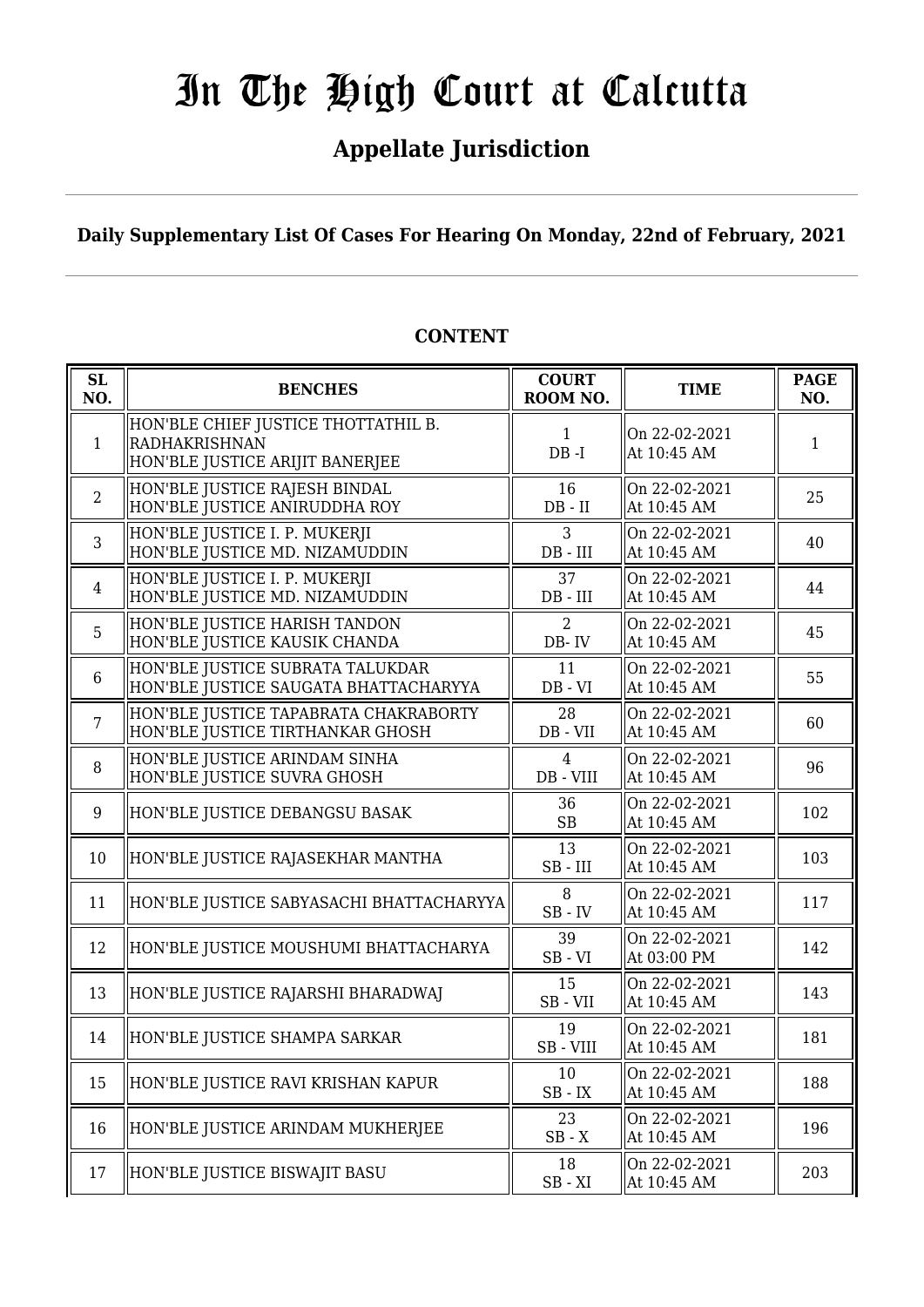| SLNO | <b>BENCHES</b>                       | <b>COURT</b><br>ROOM NO. | <b>TIME</b>                    | <b>PAGE</b><br>NO. |
|------|--------------------------------------|--------------------------|--------------------------------|--------------------|
| 18   | HON'BLE JUSTICE AMRITA SINHA         | 24<br>SB - XII           | On 22-02-2021<br>  At 10:45 AM | 212                |
| 19   | HON'BLE JUSTICE ABHIJIT GANGOPADHYAY | 22<br>SB-XIII            | On 22-02-2021<br>  At 10:45 AM | 224                |
| 20   | HON'BLE JUSTICE JAY SENGUPTA         | 32<br>SB - XIV           | On 22-02-2021<br>  At 10:45 AM | 230                |
| 21   | HON'BLE JUSTICE SUBHASIS DASGUPTA    | 42<br>SB - XVII          | On 22-02-2021<br>  At 10:45 AM | 243                |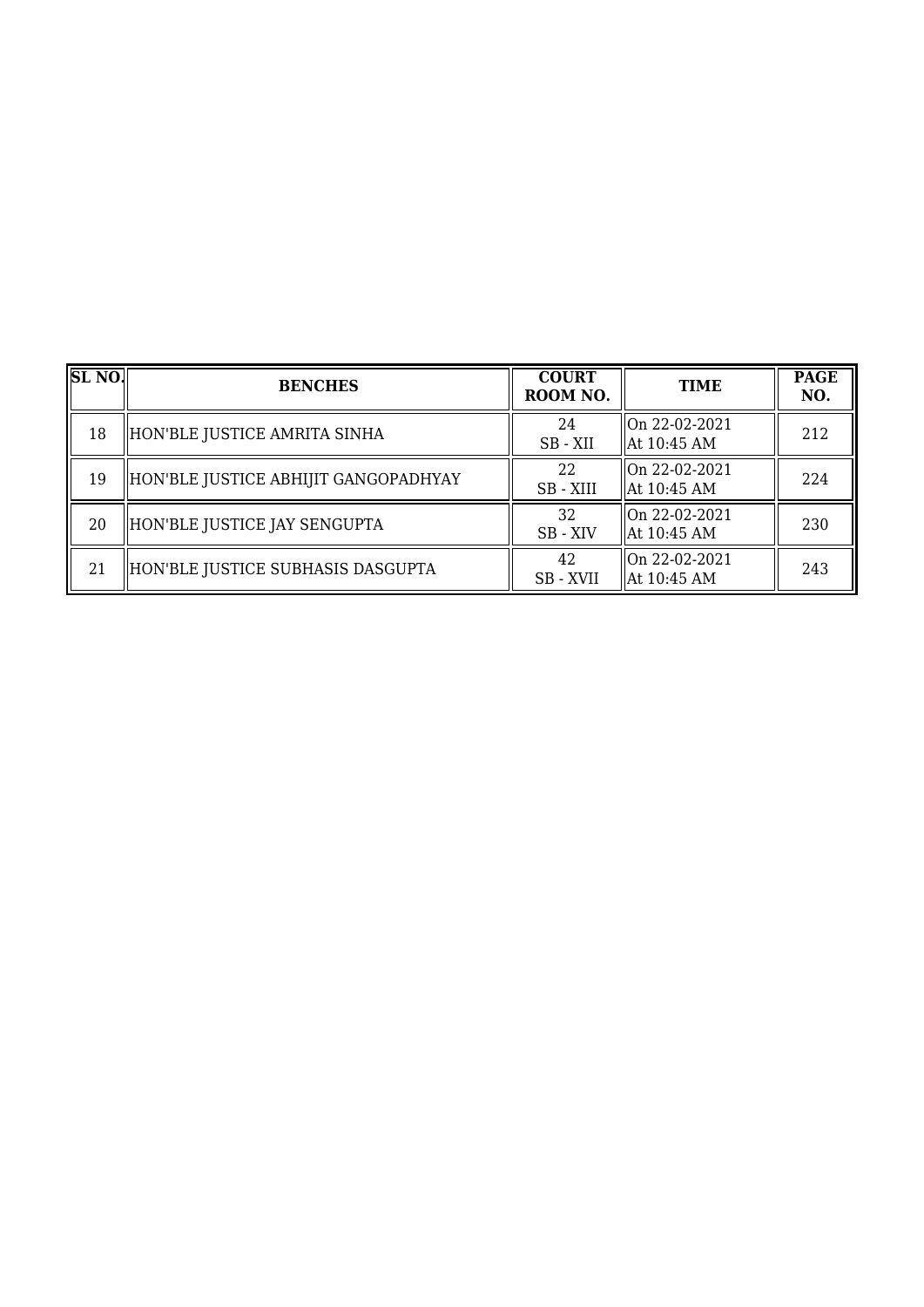

## In The High Court at Calcutta

#### **Appellate Side**

**DAILY CAUSELIST For Monday The 22nd February 2021**

**COURT NO. 1**

**DIVISION BENCH (DB -I)**

**AT 10:45 AM**

#### **HON'BLE CHIEF JUSTICE THOTTATHIL B. RADHAKRISHNAN HON'BLE JUSTICE ARIJIT BANERJEE**

**( VIA VIDEO CONFERENCE )**

**ON AND FROM WEDNESDAY, THE 13TH JANUARY, 2021 - APPEALS FROM ORDERS RELATING TO RESIDUARY UNDER GROUP IX INCLUDING APPLICATIONS CONNECTED THERETO; PUBLIC INTEREST LITIGATION; CRIMINAL CONTEMPT MATTERS; APPEALS UNDER SECTION 19(1)(a) OF THE CONTEMPT OF COURT'S ACT; APPLICATIONS UNDER SECTION 27 OF THE ELECTRICITY REGULATORY COMMISSION ACT, 1998, INCLUDING APPLICATIONS CONNECTED THERETO; HABEAS CORPUS; DEATH REFERENCE CASES ( INCLUDING ADMISSION OF CRIMINAL APPEALS RELATING TO SUCH REFERENCE AGAINST THE SAME CONVICTION ORDER); ADMISSION OF CRIMINAL APPEALS; HEARING OF CRIMINAL APPEALS & APPLICATIONS CONNECTED THERETO INCLUDING APPLICATION FOR SUSPENSION OF SENTENCE IN PENDING APPEALS; CRIMINAL APPEALS RELATING TO CRIMES AGAINST WOMEN. ANY OTHER MATTER, IRRESPECTIVE OF CLASSIFICATION, AS DIRECTED BY THE HON'BLE CHIEF JUSTICE. SPL. NOTE :**

 **MONDAY : ADMISSION OF CRIMINAL APPEALS, HABEAS CORPUS, CRIMINAL CONTEMPT MATTERS, APPEALS UNDER SECTION 19(1)(a) OF THE CONTEMPT OF COURT'S ACT. APPLICATIONS UNDER SECTION 27 OF THE ELECTRICITY REGULATORY COMMISSION ACT 1998 INCLUDING APPLICATIONS CONNECTED THERETO. BAIL IN CONNECTION WITH APPEAL.**

**TUESDAY : BAIL IN CONNECTION WITH APPEAL.**

**WEDNESDAY : HEARING OF CRIMINAL APPEALS.**

**THURSDAY : APPEALS FROM ORDERS RELATING TO RESIDUARY UNDER GROUP - IX INCLUDING APPLICATIONS CONNECTED THERETO. THEREAFTER PIL MATTERS WILL BE TAKEN UP IF TIME PERMITS.**

**FRIDAY : PUBLIC INTEREST LITIGATION.**

**NOTE: MATTERS WILL BE TAKEN UP THROUGH PHYSICAL HEARING ONLY WHEN BOTH THE PARTIES ARE AGREED.**

#### **NO MENTIONING IN COURT**

#### **TO BE MENTIONED**

1 CRA/498/2014  $(Pt-1 + OS + 2ND I)$  $COPY + Pt$  $II+2PB+4LCR$ PIYARUL ISLAM VS STATE OF WEST BENGAL AJAY DHAND

IA NO: CRAN/2/2014(Old No:CRAN/4491/2014)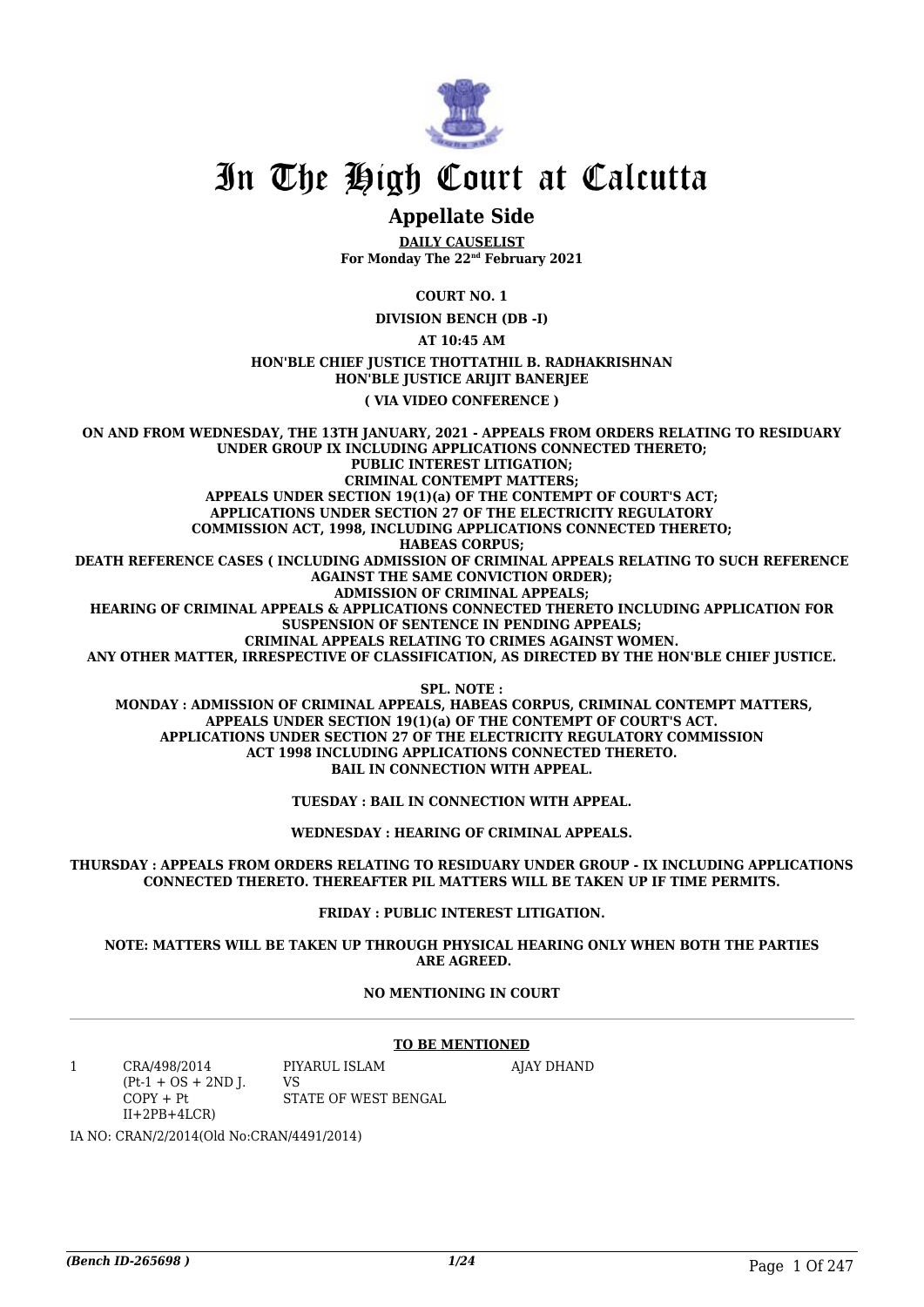| $\overline{2}$ | CRA/105/2015<br>[CRR 194/2021]            | SANJOY GIRI & ANR<br>VS<br>STATE OF WEST BENGAL                                                                                             | KAZI M. RAHMAN                    |                 |
|----------------|-------------------------------------------|---------------------------------------------------------------------------------------------------------------------------------------------|-----------------------------------|-----------------|
| 3              | CRA/228/2020<br>[ Office Report ]         | <b>GANESH DAS</b><br><b>VS</b><br>State of West Bengal                                                                                      | SAIBAL KRISHNA<br><b>DASGUPTA</b> |                 |
| 4              | CRA/282/2020<br>[ NO SEC 5 ]              | RADHU JAYA SHETTY<br><b>VS</b><br>State of West Bengal                                                                                      | SANDIP CHAKRABORTY                |                 |
|                |                                           | <b>ASSIGNED MATTERS</b>                                                                                                                     |                                   |                 |
| 5              | MAT/545/2020<br>(2PB)                     | PANCHAYAT PRADHAN, SINGUR<br>NO.2, GRAM PANCHAYAT<br>,RATANPUR<br><b>VS</b><br>MOHIT LAL GHOSH                                              | <b>NEIL BASU</b>                  |                 |
|                |                                           | IA NO: CAN/1/2020, CAN/2/2020, CAN/3/2020, CAN/4/2020, CAN/5/2020, CAN/6/2021                                                               |                                   |                 |
| 6              | CRM/35/2021                               | K R ASHOK KUMAR AND ORS                                                                                                                     | PRADYOT KUMAR DAS                 |                 |
|                |                                           | VS<br>State of West Bengal                                                                                                                  |                                   |                 |
| 7              | CRM/133/2021                              | SANJIT SHARMA AND ANR<br><b>VS</b><br>State of West Bengal                                                                                  | <b>SOUMEN GHOSH</b>               |                 |
| 8              | CRM/135/2021                              | SANJIT SHARMA AND ANR<br><b>VS</b><br>State of West Bengal                                                                                  | <b>SOUMEN GHOSH</b>               |                 |
|                |                                           | <b>SPECIALLY FIXED MATTERS</b>                                                                                                              |                                   |                 |
|                |                                           |                                                                                                                                             |                                   |                 |
| 9              | WPA/10138/2020                            | THE COURT ON ITS OWN<br><b>MOTION IN RE SMUGGLING</b><br>AND ILLEGAL TRADING OF<br>ENDANGERED SPECIES OF<br><b>BIRDS</b><br><b>VS</b><br>NA | SAIKAT BANERJEE                   |                 |
|                | IA NO: CAN/1/2020, CAN/2/2020, CAN/3/2021 |                                                                                                                                             |                                   |                 |
| 10             | WPA(P)/27/2021                            | THE COURT ON ITS OWN<br>MOTION, IN RE UTP DIPAK<br>JOSHI, LODGED IN DUM DUM<br>CENTRAL CORRECTIONAL<br>HOME<br>VS<br>NA                     | NA                                | SAIKAT BANERJEE |
| 11             | WPA(P)/9/2020<br>[ Covid Matter ]         | ARIJIT ADHIKARY<br>VS<br>STATE OF WEST BENGAL AND<br>ORS.                                                                                   | DEBASHIS BANERJEE                 |                 |
| wt12           | WPA/4947/2020                             | THE COURT IN IT'S OWN<br><b>MOTION (IN RE:- CHILD</b><br>WELFARE)<br>VS                                                                     |                                   |                 |
| wt13           | WPA/5327/2020                             | COURT IN IT'S OWN MOTION<br><b>VS</b>                                                                                                       |                                   |                 |
|                | IA NO: CAN/1/2020                         |                                                                                                                                             |                                   |                 |
| wt14           | WPA(P)/13/2020                            | THE COURT ON ITS OWN<br><b>MOTION IN RE UNNATURAL</b><br>DEATH OF A TEENAGED BOY IN<br>MALLARPUR P.S., BIRBHUM<br><b>VS</b><br>NA           | NA                                | SAIKAT BANERJEE |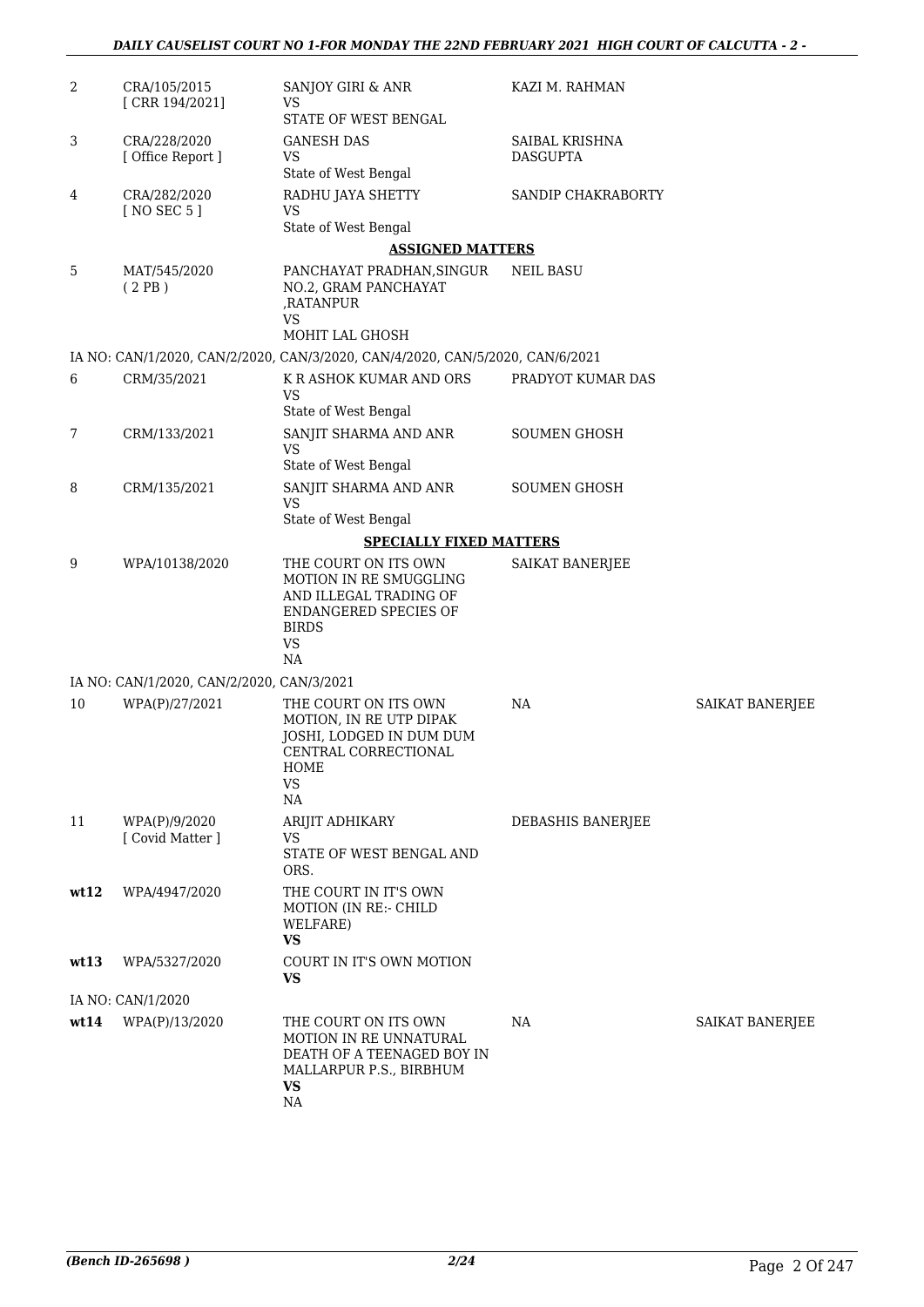| 15   | WPA/14656/2019                                                                                                         | ATASI GHOSH & ORS<br>VS                                                                                                                | MD ZOHAB ROUF                          | MR. SAIKAT BANERJEE<br>FOR CALCUTTA HIGH |
|------|------------------------------------------------------------------------------------------------------------------------|----------------------------------------------------------------------------------------------------------------------------------------|----------------------------------------|------------------------------------------|
|      |                                                                                                                        | STATE OF WEST BENGAL & ORS                                                                                                             |                                        | COURT<br><b>ADMINISTRATION</b>           |
| 16   | WPA/4575/2020                                                                                                          | NIKUNJ BERLIA<br>VS<br>THE HIGH COURT AT<br>CALCUTTA                                                                                   | LALRATAN MONDAL                        | SAIKAT BANERJEE                          |
| 17   | WPA/7807/2020<br>[ PERSUANT TO THE<br>DIRECTION OF THE<br>HON'BLE APEX COURT<br>IN WRIT PETITION<br>(CIVIL) 699/2016 ] | THE COURT ON ITS OWN<br>MOTION IN RE MONITORING<br>OF PENDING CRIMINAL TRIALS<br><b>AGAINST MPS MLAS</b><br>VS<br>State of West Bengal | <b>SAIKAT BANERJEE</b>                 |                                          |
| 18   | WPA/7387/2020                                                                                                          | <b>MANIKA BARMAN</b><br><b>VS</b><br>THE STATE OF WEST BENGAL                                                                          | <b>INDRAJEET DEY</b>                   |                                          |
|      | IA NO: CAN/1/2020                                                                                                      |                                                                                                                                        |                                        |                                          |
| wt19 | WPA/6904/2020                                                                                                          | COURT ON ITS OWN MOTION<br>VS<br>UNION OF INDIA AND ORS.                                                                               | SIDDHARTHA BANERJEE                    |                                          |
| 20   | WPA/14640/2019                                                                                                         | SANGITA IYER<br>VS                                                                                                                     | KAUSTAV CHATTERJEE                     |                                          |
|      |                                                                                                                        | UNION OF INDIA & ORS.                                                                                                                  |                                        |                                          |
| 21   | WPA(P)/22/2020                                                                                                         | PEOPLE UNITED FOR BETER<br>LIVING IN CALCUTTA AND ANR<br>VS.                                                                           | RITUPARNA CHATTERJEE                   |                                          |
|      |                                                                                                                        | STATE OF WEST BENGAL AND<br>ORS.                                                                                                       |                                        |                                          |
| 22   | WPA(P)/16/2020                                                                                                         | COURT ON ITS OWN MOTION<br>IN RE THE MAIDAN<br><b>VS</b>                                                                               | NA                                     |                                          |
|      |                                                                                                                        | NA                                                                                                                                     |                                        |                                          |
|      | IA NO: CAN/1/2021, CAN/2/2021                                                                                          |                                                                                                                                        |                                        |                                          |
| 23   | WPA/9918/2019                                                                                                          | WB COURT'S EMPLOYEES<br><b>ASSOCIATION &amp; ANR</b><br>VS                                                                             | KARUNAMOYEE<br><b>SAMANTA</b>          | SAIKAT BANERJEE                          |
|      |                                                                                                                        | STATE OF WEST BENGAL& ORS                                                                                                              |                                        |                                          |
|      |                                                                                                                        | IA NO: CAN/1/2020(Old No:CAN/4183/2020), CAN/2/2020, CAN/3/2020                                                                        |                                        |                                          |
| 24   | WPA/4910/2020                                                                                                          | <b>IQBAL KABIR</b><br><b>VS</b><br>THE HIGH COURT AT                                                                                   | ARUN UPADHAYA                          |                                          |
|      |                                                                                                                        | <b>CALCUTTA &amp; ORS</b>                                                                                                              |                                        |                                          |
|      | IA NO: CAN/1/2021                                                                                                      |                                                                                                                                        |                                        |                                          |
|      |                                                                                                                        | <b>ADMISSION OF APPEAL</b>                                                                                                             |                                        |                                          |
| 25   | CRA/395/2019<br>[DEFECTIVE ]                                                                                           | PRAKASH PANDEY<br>VS<br>STATE OF WEST BENGAL                                                                                           | <b>MRITYUNJOY</b><br><b>CHATTERJEE</b> |                                          |
| 26   | CRA/566/2019                                                                                                           | MANORANJAN DAS<br><b>VS</b>                                                                                                            | <b>INDRAJEET DEY</b>                   |                                          |
|      |                                                                                                                        | STATE OF WEST BENGAL & ORS                                                                                                             |                                        |                                          |
| 27   | CRA/698/2019                                                                                                           | <b>BAPI @ BATUL DAS</b><br>VS<br>STATE OF WEST BENGAL                                                                                  | <b>SAMIRAN MANDAL</b>                  |                                          |
|      | IA NO: CRAN/1/2019(Old No:CRAN/4612/2019)                                                                              |                                                                                                                                        |                                        |                                          |
| 28   | CRA/706/2019                                                                                                           | <b>SK RAMJAN</b><br><b>VS</b>                                                                                                          | ARUP KUMAR<br><b>BHOWMICK</b>          |                                          |
|      | IA NO: CRAN/1/2020(Old No:CRAN/1256/2020)                                                                              | STATE OF WEST BENGAL                                                                                                                   |                                        |                                          |
|      |                                                                                                                        |                                                                                                                                        |                                        |                                          |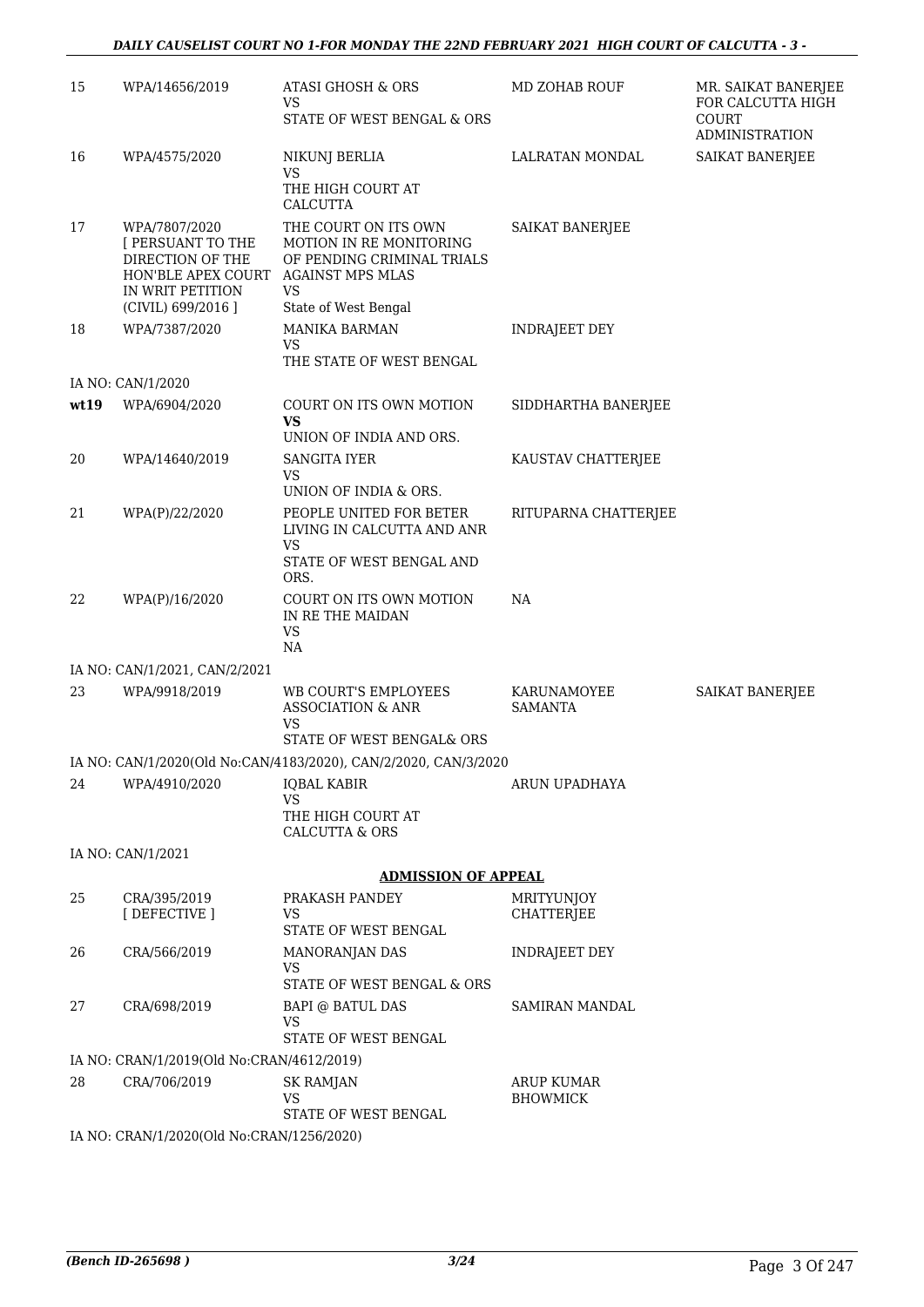| 29 | CRA/751/2019                              | <b>JYOTSNA GHOSH</b><br>VS<br><b>STATE OF WEST BENGAL &amp;</b><br>ANR | <b>INDRAJEET DEY</b>                |
|----|-------------------------------------------|------------------------------------------------------------------------|-------------------------------------|
|    | IA NO: CRAN/1/2019(Old No:CRAN/5037/2019) |                                                                        |                                     |
| 30 | CRA/108/2020                              | <b>SWAPAN BISWAS</b><br>VS<br>STATE OF WEST BENGAL                     | MEENAL SINGH                        |
| 31 | CRA/109/2020                              | <b>NUR AKBAR SK</b><br>VS<br>STATE OF WEST BENGAL & ORS                | PRASENJIT MUKHERJEE                 |
|    | IA NO: CRAN/1/2020(Old No:CRAN/1046/2020) |                                                                        |                                     |
| 32 | CRA/114/2020                              | CHIMU SARDER @ CHIMU<br><b>SARDAR</b><br>VS<br>STATE OF WEST BENGAL    | SUMANTA<br><b>CHAKRABORTY</b>       |
|    | IA NO: CRAN/1/2020(Old No:CRAN/935/2020)  |                                                                        |                                     |
| 33 | CRA/115/2020                              | <b>CHAND DAS</b><br>VS<br><b>STATE OF WEST BENGAL</b>                  | <b>MAZAHAR HOSSAIN</b><br>CHOWDHURY |
|    | IA NO: CRAN/1/2020(Old No:CRAN/944/2020)  |                                                                        |                                     |
| 34 | CRA/116/2020                              | ABHOY MANDAL @ ABHA<br>VS                                              | PARVEJ ANAM                         |
|    |                                           | <b>STATE OF WEST BENGAL &amp;</b><br><b>ANR</b>                        |                                     |
|    | IA NO: CRAN/1/2020(Old No:CRAN/953/2020)  |                                                                        |                                     |
| 35 | CRA/121/2020                              | AMAR ROY<br>VS<br>STATE OF WEST BENGAL                                 | PRONOJIT ROY                        |
| 36 | CRA/123/2020                              | ALAM ALI<br>VS                                                         | MUSHARRAF ALAM SK                   |
|    |                                           | STATE OF WEST BENGAL                                                   |                                     |
|    | IA NO: CRAN/1/2020(Old No:CRAN/1019/2020) |                                                                        |                                     |
| 37 | CRA/125/2020                              | ASTAMI GHOSH @ LAXMI<br>VS<br><b>STATE OF WEST BENGAL</b>              | <b>AMANUL ISLAM</b>                 |
|    | IA NO: CRAN/1/2020(Old No:CRAN/1041/2020) |                                                                        |                                     |
| 38 | CRA/135/2020                              | ALLAUDDIN SK. @ HELAI @<br>HELU<br>VS                                  | SHAHAN SHAH                         |
|    |                                           | ENFORCEMENT DIRECTORATE                                                |                                     |
|    | IA NO: CRAN/1/2020(Old No:CRAN/1166/2020) |                                                                        |                                     |
| 39 | CRA/136/2020                              | PARIMAL GUHA<br>VS<br>STATE OF WEST BENGAL &<br>ANR                    | AINDRILA DE                         |
|    | IA NO: CRAN/1/2020(Old No:CRAN/1185/2020) |                                                                        |                                     |
| 40 | CRA/157/2020                              | <b>SOMA NATH</b><br>VS<br>NIRMAL SARDAR & ORS                          | AMITABHA NAYAK                      |
| 41 | CRA/184/2020                              | SAMAR KR. MOOKERJEE<br>VS<br>STATE OF WEST BENGAL &<br>ORS.            | JAGANNATH GANGULY                   |
|    |                                           | IA NO, CRANIS CONSUMING CRANICIOSO CRANICIONOLO NG CRANICATO CON       |                                     |

IA NO: CRAN/1/2020(Old No:CRAN/3796/2020), CRAN/2/2020(Old No:CRAN/3797/2020)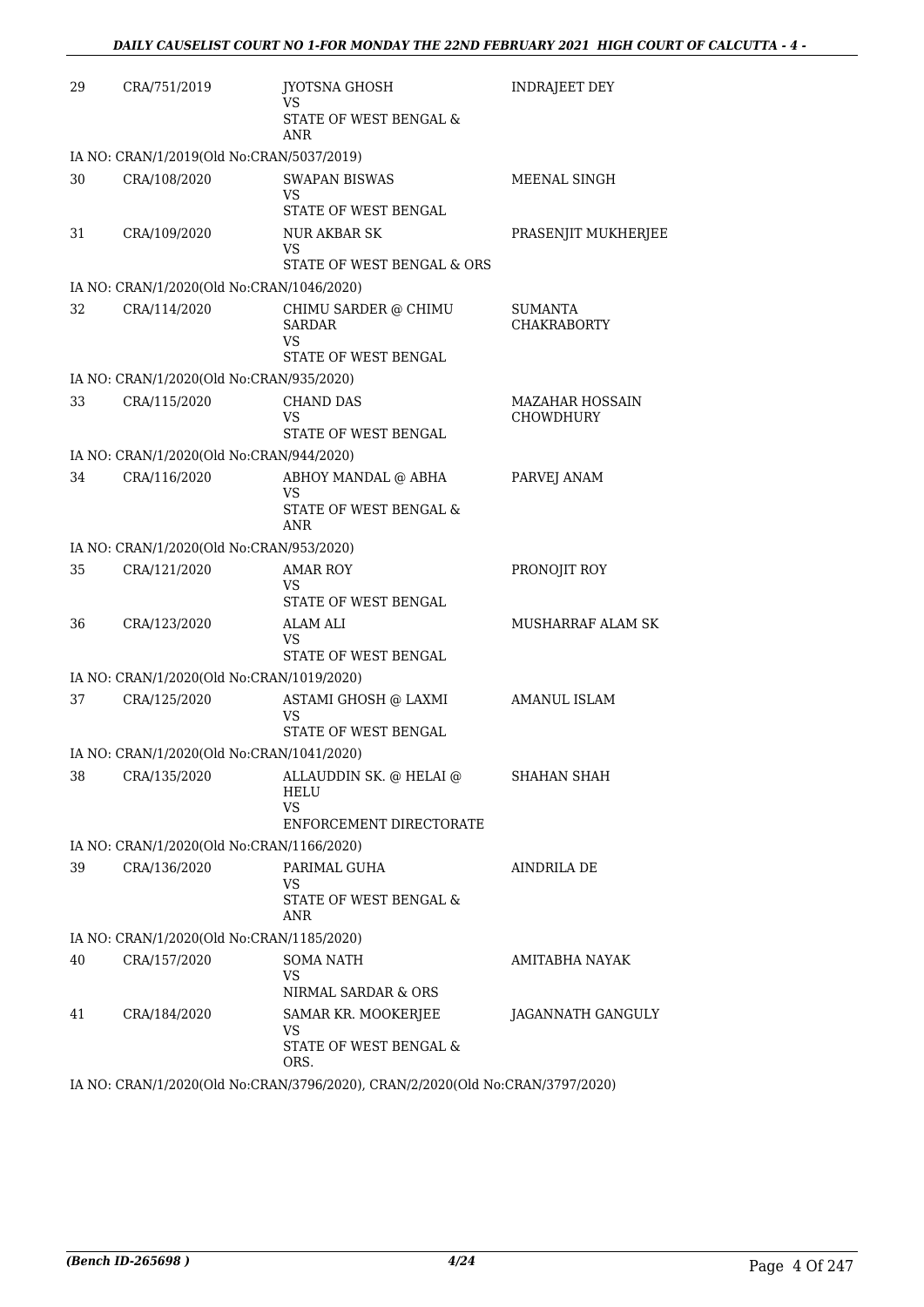| 42 | CRA/188/2020                    | <b>AVIJIT ROY</b><br><b>VS</b>                              | <b>HAMALAYA DAS</b>                                                                            |
|----|---------------------------------|-------------------------------------------------------------|------------------------------------------------------------------------------------------------|
|    |                                 | STATE OF WEST BENGAL                                        |                                                                                                |
|    | No:CRAN/4174/2020), CRAN/4/2020 |                                                             | IA NO: CRAN/1/2020(Old No:CRAN/4061/2020), CRAN/2/2020(Old No:CRAN/4173/2020), CRAN/3/2020(Old |
| 43 | CRA/220/2020                    | <b>BISWAJIT MUDI</b><br><b>VS</b><br>State of West Bengal   | MRITYUNJOY<br>CHATTERJEE                                                                       |
| 44 | CRA/243/2020                    | RAJ NEOGI AND ORS<br>VS<br>STATE OF WEST BENGAL AND<br>ORS. | KAMLESH JHA                                                                                    |
| 45 | CRA/244/2020                    | LAKSHMI MALIK<br>VS<br>STATE OF WEST BENGAL AND<br>ORS.     | <b>MRITYUNJOY</b><br><b>CHATTERJEE</b>                                                         |
| 46 | CRA/247/2020                    | MILI PAL<br>VS<br>THE STATE OF WEST BENGAL                  | DEEPAK PRAHIADKA                                                                               |
| 47 | CRA/251/2020                    | SADHAN SARDAR<br><b>VS</b><br>State of West Bengal          | <b>SUDIP GHOSH</b><br>CHOWDHURY                                                                |
|    | IA NO: CRAN/1/2020              |                                                             |                                                                                                |
| 48 | CRA/264/2020                    | SUMAN MAITY AND ANR<br>VS<br>State of West Bengal           | ARUN KUMAR DAS                                                                                 |
| 49 | CRA/266/2020                    | SABITRI BHUNYA<br>VS<br>STATE OF WEST BENGAL AND<br>ORS.    | MD SABIR AHMED                                                                                 |
|    | IA NO: CRAN/1/2020              |                                                             |                                                                                                |
| 50 | CRA/267/2020                    | NASIM SK AND ANOTHER<br>VS<br>State of West Bengal          | MONIRUZZAMAN                                                                                   |
| 51 | CRA/272/2020<br>[ DEFECTIVE ]   | <b>SANDHYA BAG</b><br>VS<br>State of West Bengal            | AMRITA CHEL                                                                                    |
|    | IA NO: CRAN/1/2020, CRAN/2/2020 |                                                             |                                                                                                |
| 52 | CRA/273/2020                    | <b>TAPAN BAG</b><br>VS<br>State of West Bengal              | <b>AMRITA CHEL</b>                                                                             |
|    | IA NO: CRAN/1/2020, CRAN/2/2020 |                                                             |                                                                                                |
| 53 | CRA/276/2020                    | DIPALI NASKAR AND ANR<br>VS<br>State of West Bengal         | PARVEZ HOSSAIN                                                                                 |
| 54 | CRA/283/2020                    | KAILASH UPADHYA<br>VS<br>STATE OF WEST BENGAL AND<br>ORS.   | KALYAN KUMAR<br>BHATTACHARJEE                                                                  |
|    | IA NO: CRAN/1/2020              |                                                             |                                                                                                |
| 55 | CRA/287/2020                    | <b>TAPAS MUDI</b><br>VS<br>State of West Bengal             | <b>SHARMAN SARKAR</b>                                                                          |
|    | IA NO: CRAN/1/2021              |                                                             |                                                                                                |
| 56 | CRA/299/2020                    | <b>SK NASIM AND ANR</b><br>VS<br>State of West Bengal       | MRITYUNJOY<br>CHATTERJEE                                                                       |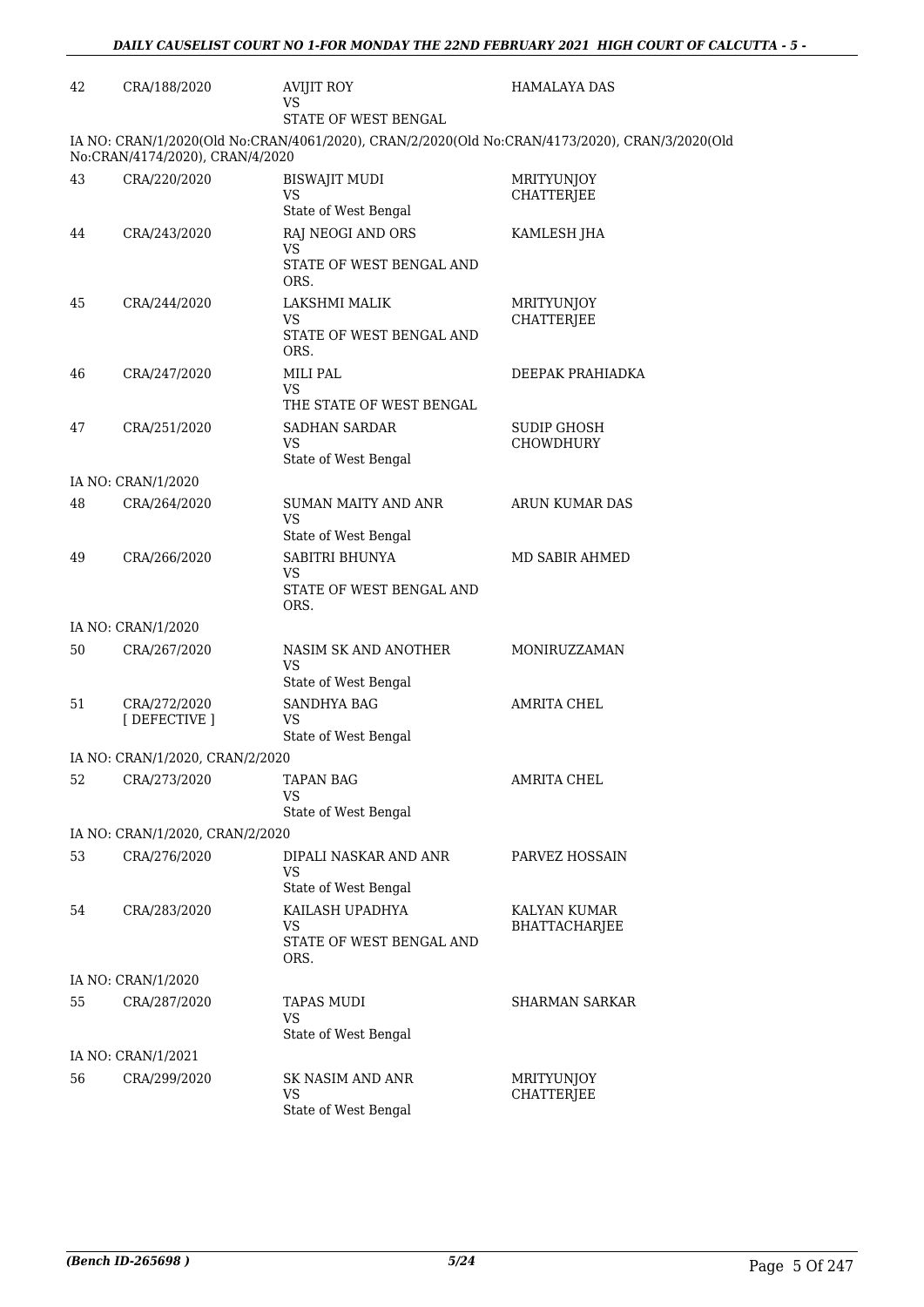| 57 | CRA/65/2020                               | SHATADIPA CHOUDHURY@<br>SHATADIPA CHOWDHURY<br>VS                            | <b>ADITYA TIWARI</b>        |
|----|-------------------------------------------|------------------------------------------------------------------------------|-----------------------------|
|    |                                           | STATE OF WEST BENGAL& ANR                                                    |                             |
| 58 | CRA/88/2020                               | TUSHAR BERA<br>VS                                                            | MADHAB KR. ROY<br>CHOWDHURY |
|    |                                           | STATE OF WEST BENGAL &<br>ORS.                                               |                             |
|    | IA NO: CRAN/1/2020(Old No:CRAN/791/2020)  |                                                                              |                             |
| 59 | CRA/89/2020                               | MURALIDHAR MAHATO<br>VS                                                      | <b>SOURADEEP DATTA</b>      |
|    |                                           | STATE OF WEST BENGAL &<br><b>ANR</b>                                         |                             |
| 60 | CRA/92/2020                               | <b>ANIL MANDAL</b><br>VS                                                     | NEPESH MAJHI                |
|    |                                           | STATE OF WEST BENGAL & ORS                                                   |                             |
| 61 | CRA/94/2020                               | NARESH MURMU @ NAREN<br>MUMU @ NARESH @ NAREN &<br>ANR<br>VS                 | SOUMYA NAG                  |
|    |                                           | STATE OF WEST BENGAL & ORS                                                   |                             |
| 62 | CRA/96/2020                               | ANUP NANDI @ ANUP KUMAR<br>NANDI                                             | SHIBAJI KUMAR DAS           |
|    |                                           | VS<br>STATE OF WEST BENGAL &<br>ANR                                          |                             |
|    | IA NO: CRAN/1/2020(Old No:CRAN/826/2020)  |                                                                              |                             |
| 63 | CRA/98/2020                               | <b>SOURAV KHAN</b><br>VS                                                     | PINTU KARAR                 |
|    |                                           | STATE OF WEST BENGAL                                                         |                             |
|    |                                           | IA NO: CRAN/1/2020(Old No:CRAN/849/2020), CRAN/2/2020(Old No:CRAN/4120/2020) |                             |
| 64 | CRA/13/2021                               | <b>BAPI ROY</b><br>VS                                                        | RAJNANDINI ROY              |
|    |                                           | State of West Bengal                                                         |                             |
| 65 | CRA/2/2021<br>[DEFECTIVE ]                | <b>MAYA SOREN</b><br>VS                                                      | MS ALOTRIYA<br>MUKHERJEE    |
|    |                                           | State of West Bengal                                                         |                             |
| 66 | CRA/196/2020                              | RUPALIBABI @ BURI & ORS<br>VS                                                | <b>SUJOY SARKAR</b>         |
|    |                                           | STATE OF WEST BENGAL                                                         |                             |
|    | IA NO: CRAN/1/2020(Old No:CRAN/4684/2020) | <b>HABEAS CORPUS 1</b>                                                       |                             |
|    |                                           |                                                                              |                             |
|    | WPA/1049/2009                             | (FIXED MATTER)                                                               | <b>FIROZE HASSAN</b>        |
| 67 |                                           | NURJAHAN BIBI<br>VS<br>DG, BSF & ORS                                         |                             |
| 68 | WPA/14102/2011                            | <b>SMT. SWAPNA BARMAN</b>                                                    | <b>MRITYUNJOY</b>           |
|    |                                           | VS<br>STATE OF WEST BENGAL & ORS                                             | <b>CHATTERJEE</b>           |
| 69 | WPA/20945/2011                            | PRASENJIT MONDAL<br>VS                                                       | <b>GOPAL CHANDRA RAY</b>    |
|    |                                           | STATE OF W B & ORS                                                           |                             |
| 70 | WPA/17714/2012                            | SHYAMALI SAHA<br>VS<br>STATE & ORS.                                          | DEBASISH KARMAKAR           |
| 71 | WPA/22477/2012                            | NARAYAN SAHA @ NARAYAN                                                       | <b>SOMNATH</b>              |
|    |                                           | CHANDRA SAHA<br><b>VS</b>                                                    | ROYCHOWDHURY                |

STATE OF WB & ORS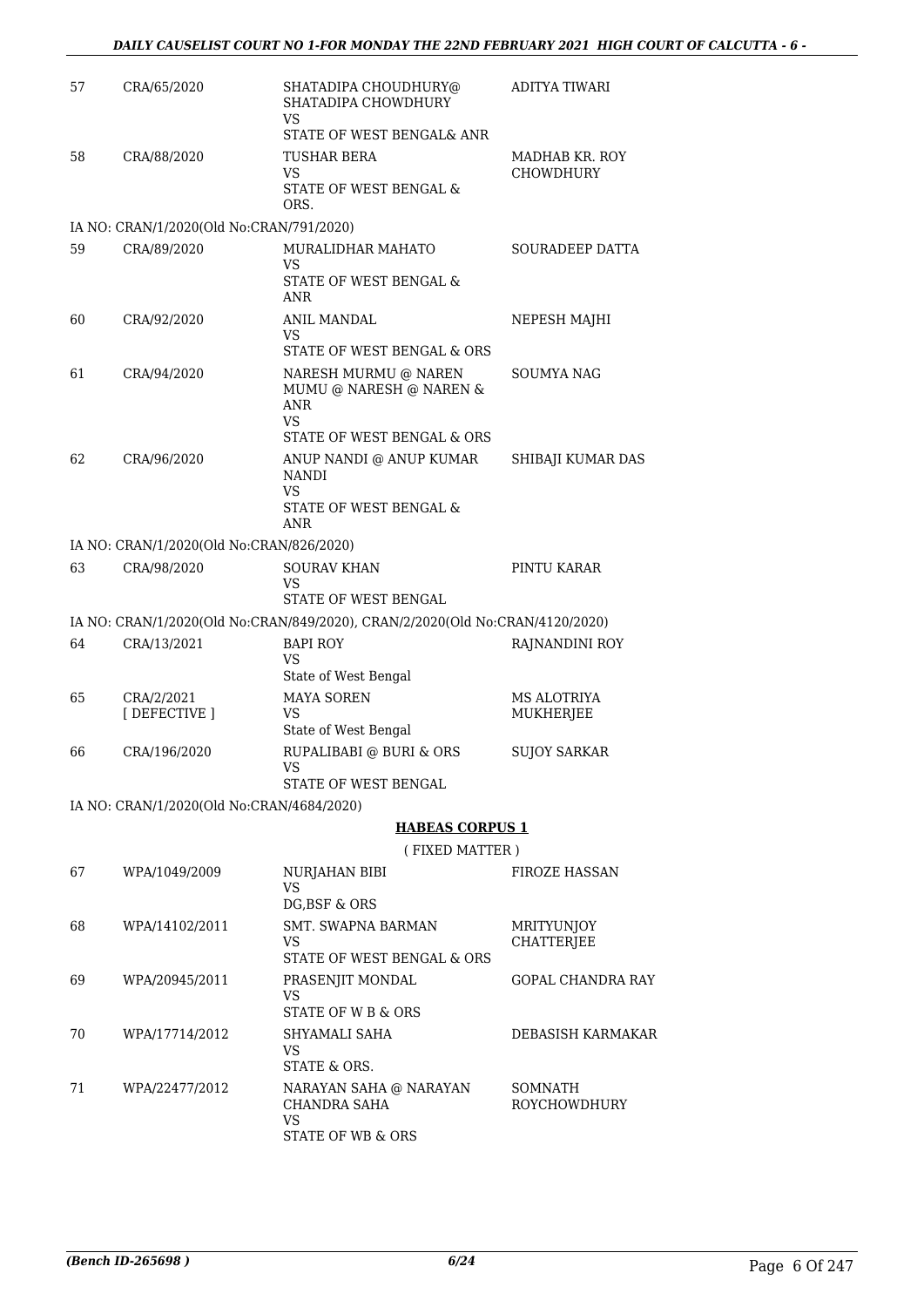#### *DAILY CAUSELIST COURT NO 1-FOR MONDAY THE 22ND FEBRUARY 2021 HIGH COURT OF CALCUTTA - 7 -*

| 72   | WPA/23401/2012                          | LATA MONDAL<br>VS                                                                               | JAYANTA BANERJEE                     |
|------|-----------------------------------------|-------------------------------------------------------------------------------------------------|--------------------------------------|
| 73   | WPA/8050/2012                           | UNION OF INDIA & ORS.<br>SK. ABDUL JABBAR ALI<br>VS                                             | <b>AKHTAR HOSSAIN</b>                |
|      |                                         | STATE OF WEST BENGAL &<br>ORS.                                                                  |                                      |
| 74   | WPA/10945/2015                          | <b>BEAUTY SARKAR</b><br>VS<br>STATE OF WEST BENGAL & ORS                                        | PRATIK KUMAR<br><b>BHATTACHARYYA</b> |
| 75   | WPA/6166/2016                           | <b>SK JANE ALAM</b><br>VS<br>STATE OF WEST BENGAL & ORS                                         | NILAY SENGUPTA                       |
| 76   | WPA/30301/2017                          | PARBATI MONDAL<br>VS<br>STATE OF WEST BENGAL & ORS                                              | PARTHA SARATHI<br>GHOSH              |
| 77   | WPA/17360/2018                          | SANJIT RAJAK<br>VS<br>STATE OF WEST BENGAL & ORS                                                | A.K. CHATTOPADHYAYA                  |
| 78   | WPA/19785/2018                          | RAJJAK SEIKH<br>VS<br>STATE OF WEST BENGAL & ORS                                                | DEBASHIS BANERJEE                    |
| 79   | WPA/20950/2018                          | JOY KRISHNA NAG @ JOY<br>KUMAR NAG @ ROHIT<br>VS<br>STATE OF WEST BENGAL &ORS                   | <b>ARNAB SAHA</b>                    |
| 80   | WPA/23349/2018                          | NAJER ALI<br>VS<br>STATE OF WEST BENGAL & ORS                                                   | RIMA DAS                             |
| 81   | WPA/19908/2019                          | <b>SUBRATA DAS</b><br>VS<br>STATE OF WEST BENGAL & ORS                                          | SHIBASIS CHATTERJEE                  |
| 82   | WPA/21057/2019                          | PARASH BISWAS<br>VS<br>JT SEC TO GOVT OF INDIA MIN<br>FINI DEP OF REV CEN ECON IN<br><b>BUR</b> | SOUMYAJIT MISHRA                     |
|      | IA NO: CAN/1/2020(Old No:CAN/2329/2020) |                                                                                                 |                                      |
| 83   |                                         | WPA/6316/2019 PRASENJIT MONDAL<br>VS<br>STATE OF WEST BENGAL & ORS                              | PRASENJIT MONDAL                     |
| wt84 | WPA/14706/2019                          | SHYAMAL CHANDRA NASKAR<br>VS.<br>STATE OF WEST BENGAL & ORS                                     | GOPAL CHANDRA RAY                    |
| 85   | WPA/6991/2019                           | ABUJAFFAR MOLLA<br>VS<br>STATE OF WEST BENGAL & ORS                                             | DEBAYAN SEN                          |
| 86   | WPA/247/2020                            | AMBAR KUMAR CHAUHAN<br>VS<br>STATE OF WEST BENGAL & ORS                                         | NEIL BASU                            |
|      | IA NO: CAN/1/2020                       |                                                                                                 |                                      |
| 87   | WPA/2886/2020                           | SAMIRAN MOLLA<br>VS<br>STATE OF WEST BENGAL & ORS                                               | <b>PUJA BERIWAL</b>                  |
| 88   | WPA/6676/2020                           | <b>SURYA KANT PRASAD</b><br>VS<br>STATE OF WEST BENGAL & ORS                                    | ARIJIT BAKSHI                        |
|      | IA NO CANILIZOZOCO No CANI5547/2020)    |                                                                                                 |                                      |

IA NO: CAN/1/2020(Old No:CAN/5547/2020)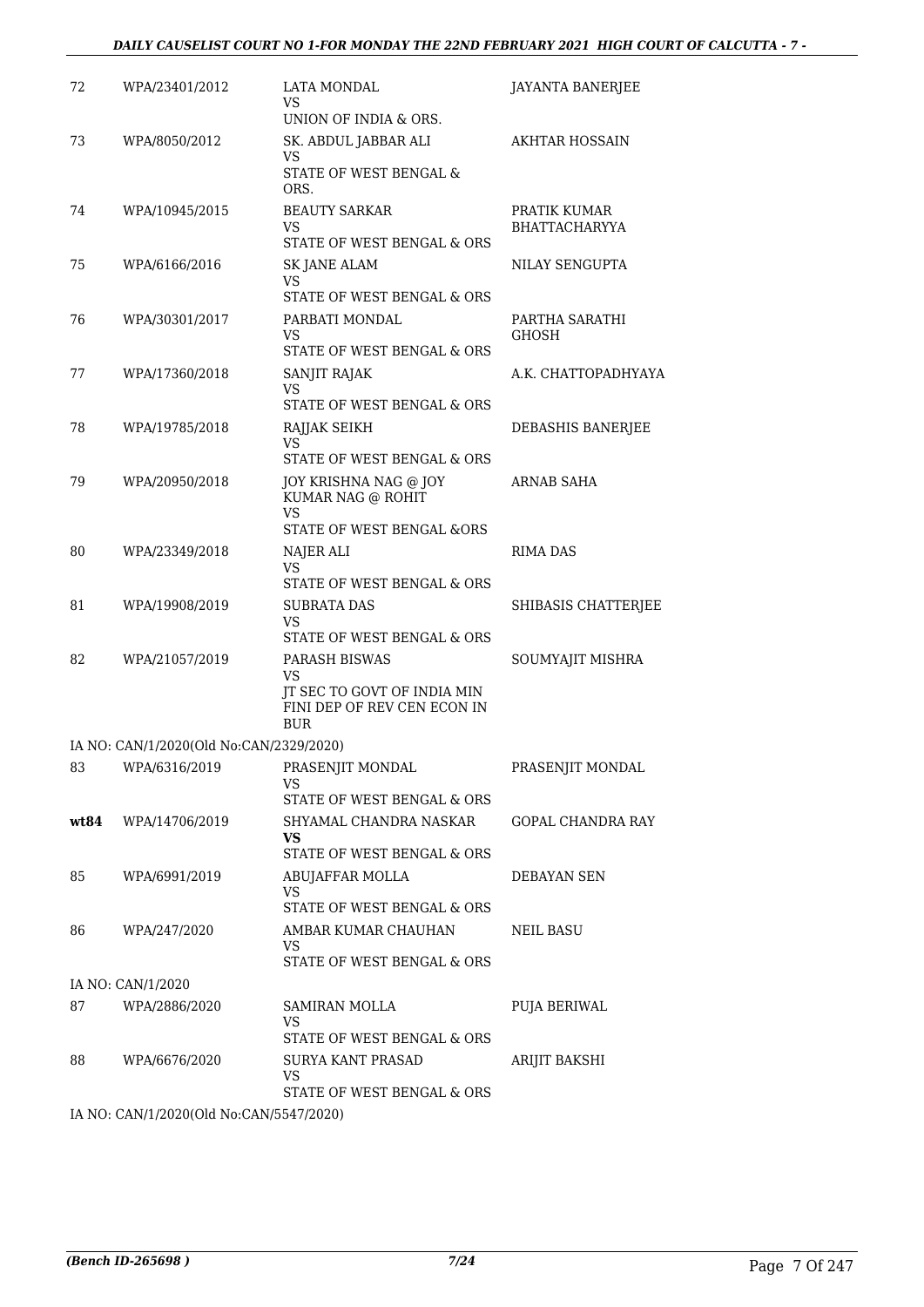| 89   | WPA/6937/2020                             | PRANAV KHAITAN<br>VS<br>THE STATE OF WB AND ORS     | <b>BRATIN KUMAR DEY</b> |
|------|-------------------------------------------|-----------------------------------------------------|-------------------------|
|      | IA NO: CAN/1/2020, CAN/2/2020, CAN/3/2020 |                                                     |                         |
| 90   | WPA/9391/2020                             | SUBHAS LAHA<br>VS                                   | MUJIBAR ALI NASKAR      |
|      |                                           | STATE OF WEST BENGAL AND<br>ORS.                    |                         |
| 91   | WPA/9732/2020                             | PALASH SARKAR<br>VS                                 | NILADRI SAHA            |
|      |                                           | State of West Bengal                                |                         |
| wt92 | WPA/9734/2020                             | <b>BISWAJIT GHOSH</b><br>VS<br>STATE OF WEST BENGAL | NILADRI SAHA            |
| 93   | WPA/9888/2020                             | VANMALA GORAKH NANGARE<br>AND ANR                   | RAMENDU AGARWAL         |
|      |                                           | VS<br>UNION OF INDIA AND ORS.                       |                         |
|      | IA NO: CAN/1/2021                         |                                                     |                         |
| 94   | WPA/9902/2020                             | SK. AZIZUL ISLAM<br>VS                              | <b>BALARAM PANDIT</b>   |
|      |                                           | STATE OF WEST BENGAL AND<br>ORS.                    |                         |
|      |                                           | <b>HABEAS CORPUS</b>                                |                         |
| 95   | WPA/26005/2014                            | RITA SAHA<br>VS                                     | <b>AMAJIT DE</b>        |
|      |                                           | STATE OF WEST BENGAL & ORS                          |                         |
| 96   | WPA/11504/2016                            | <b>SANKAR SINGH</b><br>VS                           | MOHINOOR RAHAMAN        |
|      |                                           | THE STATE OF WEST BENGAL &<br><b>ORS</b>            |                         |
| 97   | WPA/18264/2017                            | <b>SUSANTA DAS</b><br>VS                            | SRUTI LAHIRI            |
|      |                                           | STATE OF WEST BENGAL & ORS                          |                         |
| 98   | WPA/12361/2018                            | ASHIM BARAN SARKAR                                  | <b>TANUSREE GHOSH</b>   |
|      |                                           | VS<br>STATE OF WEST BENGAL &ORS                     |                         |
| 99   | WPA/20478/2018                            | PARI BIBI                                           | <b>AMANUL ISLAM</b>     |
|      |                                           | VS<br>STATE OF WEST BENGAL & ORS                    |                         |
| 100  | WPA/24216/2018                            | CHANDAN MUKHERJEE                                   | PRONAY BASAK            |
|      |                                           | VS<br>STATE OF WEST BENGAL &                        |                         |
| 101  | WPA/4250/2018                             | ORS.<br>PRASENJIT MANDAL                            | GOPAL CHANDRA RAY       |
|      |                                           | VS<br>STATE OF WEST BENGAL & ORS                    |                         |
| 102  | WPA/5349/2018                             | PRIYANKA SUR                                        | ANINDYA SUNDAR          |
|      |                                           | VS<br>STATE OF WEST BENGAL &<br>ORS.                | <b>CHATTERJEE</b>       |
| 103  | WPA/9539/2018                             | SAGAR MAJHI                                         | <b>TAPAS MANNA</b>      |
|      |                                           | VS<br>STATE OF WEST BENGAL &<br>ORS.                |                         |
| 104  | WPA/3626/2019                             | CHANDESWAR THAKUR                                   | SOMESH KUMAR GHOSH      |
|      |                                           | VS<br>STATE OF WEST BENGAL& ORS                     |                         |
| 105  | WPA/6049/2019                             | HASIBUL RAHAMAN                                     | APURBA GHOSH            |
|      |                                           | VS                                                  |                         |
|      |                                           | STATE OF WEST BENGAL & ORS                          |                         |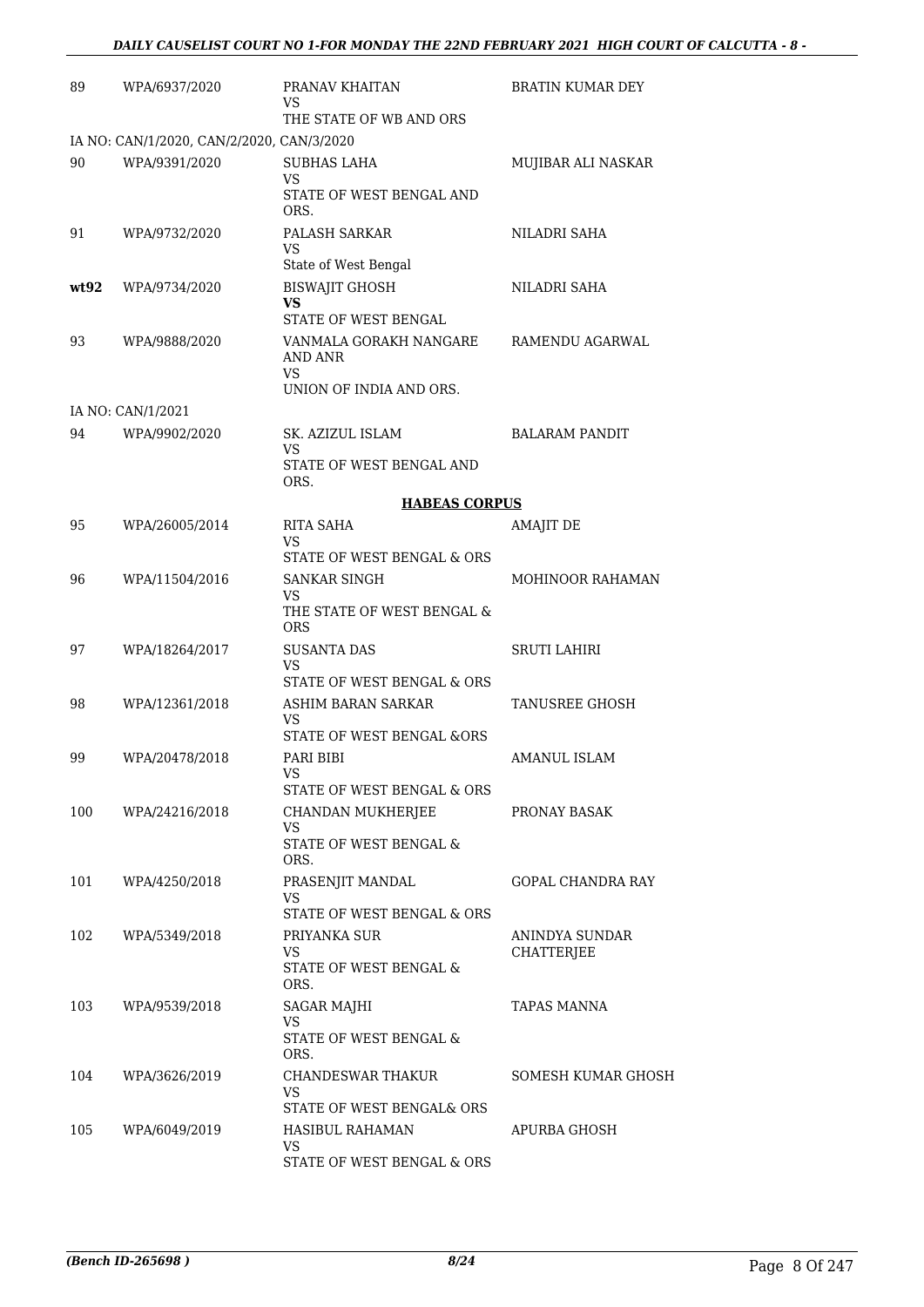#### *DAILY CAUSELIST COURT NO 1-FOR MONDAY THE 22ND FEBRUARY 2021 HIGH COURT OF CALCUTTA - 9 -*

| 106 | WPA/6926/2019     | RAM PROSAD GHOSH<br>VS.                                                | ASIF DEWAN            |
|-----|-------------------|------------------------------------------------------------------------|-----------------------|
|     |                   | <b>STATE OF WEST BENGAL &amp;ORS</b>                                   |                       |
| 107 | WPA/7615/2019     | TUMPA PANDIT<br>VS.                                                    | ASRAF MANDAL          |
|     |                   | STATE OF WEST BENGAL & ORS                                             |                       |
| 108 | WPA/8150/2019     | <b>MON SARKAR</b><br>VS                                                | KOUSTAV BAGCHI        |
|     |                   | STATE OF WEST BENGAL & ORS                                             |                       |
| 109 | WPA/8939/2019     | SK USUF ALI<br>VS                                                      | SUBHAS JANA           |
|     |                   | STATE OF WEST BENGAL & ORS                                             |                       |
| 110 | WPA/7309/2020     | <b>ISMAIL SEKH</b><br>VS.<br><b>SILASH TOPPO</b>                       | DEEPAK PRAHLADKA      |
|     | IA NO: CAN/1/2020 |                                                                        |                       |
| 111 | WPA/7389/2020     | CHANDRA SEKHAR JAISWAL<br>VS                                           | DEEPAK PRAHLADKA      |
|     |                   | <b>SILASH TOPPO</b>                                                    |                       |
|     | IA NO: CAN/1/2020 |                                                                        |                       |
| 112 | WPA/7692/2020     | SUBHAJIT MISTRY<br>VS                                                  | PRONAY BASAK          |
|     |                   | State of West Bengal                                                   |                       |
|     | IA NO: CAN/1/2020 |                                                                        |                       |
| 113 | WPA/8832/2020     | <b>SOMDEB KAR</b><br>VS.                                               | SOHAM DE DHARA        |
|     |                   | RISTA FOUNDATION AND ORS                                               |                       |
| 114 | WPA/9091/2020     | DINESH KUMAR GUPTA<br>VS<br>THE STATE OF WEST BENGAL<br><b>AND ORS</b> | <b>MANISHA DEBDAS</b> |
| 115 | WPA/9661/2020     | SHIKHA DAS                                                             | TANMOY SANFUI         |
|     |                   | VS.<br>STATE OF WEST BENGAL AND                                        |                       |
|     |                   | ORS.                                                                   |                       |
| 116 | WPA(H)/3/2021     | RANNO DEVI ISAI ALIAS RANNO<br><b>DEVI ESAI</b><br><b>VS</b>           | KAUSHIK CHOUDHURY     |
|     |                   | STATE OF WEST BENGAL AND<br>ORS.                                       |                       |
| 117 | WPA(H)/4/2021     | PARAMITA DAS                                                           | SUBRATA               |
|     |                   | VS<br>STATE OF WEST BENGAL AND<br>ORS.                                 | BHATTACHARJYA         |
| 118 | WPA(H)/5/2021     | MADHAI NASKAR AND ORS                                                  | <b>MASUD MALLIK</b>   |
|     |                   | VS.<br>STATE OF WEST BENGAL AND<br>ORS.                                |                       |
| 119 | WPA(H)/6/2021     | GANGA SAGAR RAM<br>VS.                                                 | SHAREQ SIDDIQUE       |
|     |                   | STATE OF WEST BENGAL AND<br>ORS.                                       |                       |
| 120 | WPA(H)/7/2021     | <b>MADHAB DAS</b>                                                      | SNIGDHA SAHA          |
|     |                   | VS.<br>STATE OF WEST BENGAL AND<br>ORS.                                |                       |
| 121 | WPA(H)/8/2021     | ANARUL SK. 2ANNA<br>VS.                                                | <b>TAPODIP GUPTA</b>  |
|     |                   | STATE OF WEST BENGAL AND<br><b>ANOTHER</b>                             |                       |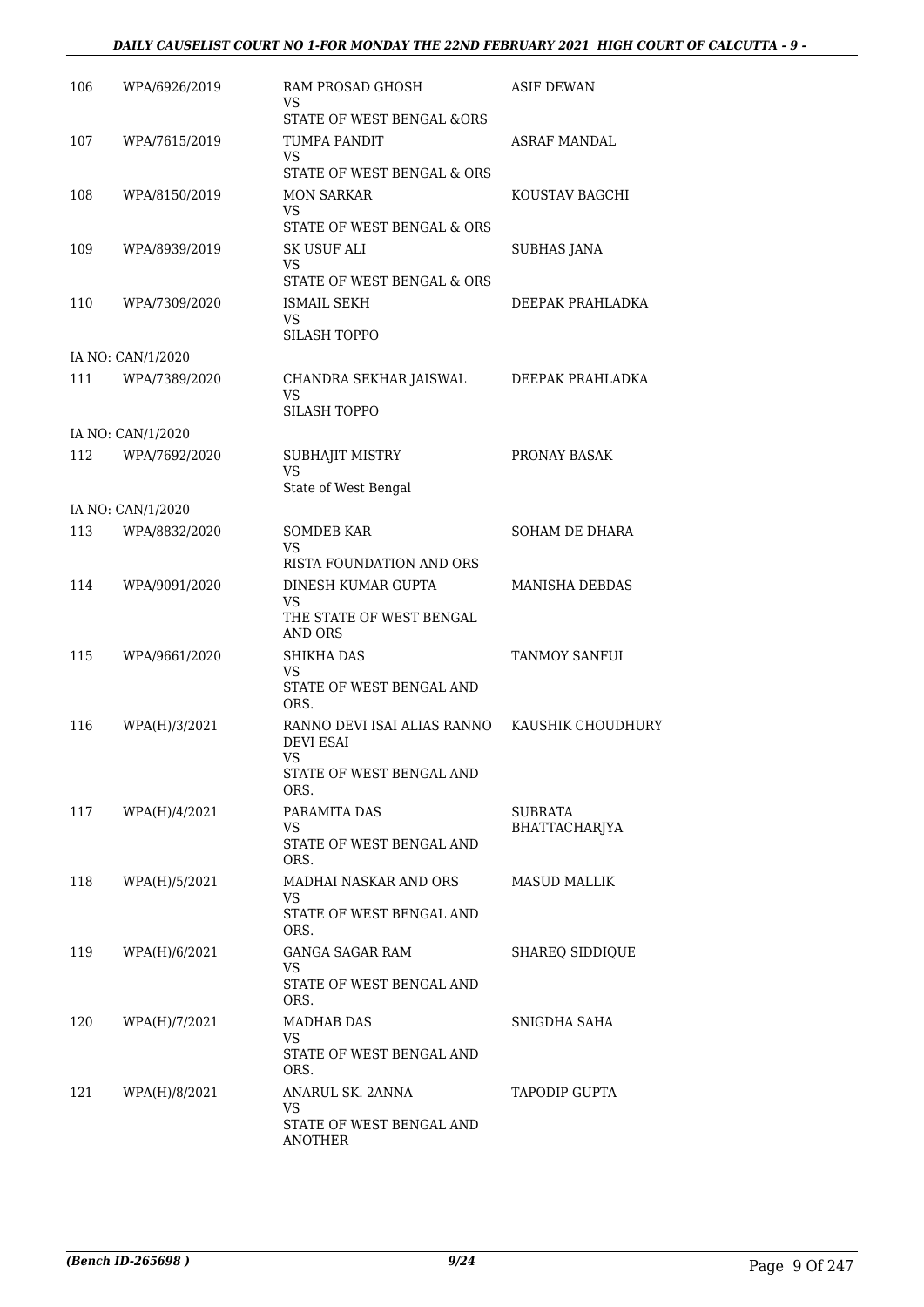| 122 | WPA(H)/9/2021                                      | MANJU SHARMA<br>VS                                                                             | <b>PUNAM BASU</b>      |
|-----|----------------------------------------------------|------------------------------------------------------------------------------------------------|------------------------|
|     |                                                    | STATE OF WEST BENGAL AND<br>ORS.                                                               |                        |
| 123 | WPA(H)/10/2021                                     | MD. LUTFUL MOLLA<br>VS.                                                                        | Atis Kumar Biswas      |
|     |                                                    | STATE OF WEST BENGAL AND<br>ORS.                                                               |                        |
| 124 | WPA(H)/12/2021                                     | MALINI GHOSH AND ANR<br>VS                                                                     | ARKA CHAKRABORTY       |
|     |                                                    | STATE OF WEST BENGAL AND<br>ORS.                                                               |                        |
| 125 | WPA(H)/13/2021                                     | TAPAN HALDAR @TAPAN<br>HALDER<br>VS.<br>STATE OF WEST BENGAL AND                               | <b>TAPODIP GUPTA</b>   |
|     |                                                    | ANR                                                                                            |                        |
| 126 | WPA(H)/14/2021                                     | MANOWAR MONDAL<br>VS.                                                                          | <b>TAPODIP GUPTA</b>   |
|     |                                                    | STATE OF WEST BENGAL AND<br>ORS.                                                               |                        |
| 127 | WPA(H)/15/2021                                     | ANIL KUMAR SAHA<br>VS.                                                                         | SINTHIA BALA           |
|     |                                                    | STATE OF WEST BENGAL AND<br>ORS.                                                               |                        |
| 128 | WPA(H)/16/2021                                     | DEBLU DUTTA<br><b>VS</b>                                                                       | <b>BALARAM PANDIT</b>  |
|     |                                                    | STATE OF WEST BENGAL AND<br>ORS.                                                               |                        |
| 129 | WPA/7269/2019                                      | GAURAV JOHARI<br><b>VS</b>                                                                     | SANTOSH KUMAR RAY      |
|     |                                                    | UNION OF INDIA & ORS<br><b>BAIL IN CONNECTION WITH APPEAL</b>                                  |                        |
| 130 | CRA/78/2012                                        | KHOKAN MIA & ORS.                                                                              | <b>ASRAF MANDAL</b>    |
|     | $[2PB + 4LCR + Trans]VS$                           | STATE OF WEST BENGAL                                                                           |                        |
|     |                                                    | IA NO: CRAN/6/2019(Old No:CRAN/4772/2019), CRAN/7/2019(Old No:CRAN/4775/2019)                  |                        |
| 131 | CRA/660/2017                                       | ANOWAR MOLLA @ ANUAR<br><b>VS</b>                                                              | <b>MANAS KUMAR DAS</b> |
|     |                                                    | STATE OF WEST BENGAL                                                                           |                        |
|     | IA NO: CRAN/1/2019(Old No:CRAN/2533/2019)          |                                                                                                |                        |
| 132 | IA NO. CRAN/2/2018<br>(Old No:                     | DILIP GHOSH & ORS<br>Vs                                                                        | S PODDER               |
|     | CRAN/414/2018)                                     | STATE OF WEST BENGAL &<br>ANR                                                                  |                        |
|     | $[2PB+4LCR+$<br>TRANS + BRIEF ]<br>In CRA/103/2017 |                                                                                                |                        |
| 133 | IA NO. CRAN/2/2018<br>(Old No:<br>CRAN/261/2018)   | SAHIDUL RAHAMAN @ SADUL<br>ISLAM @ SAHIDUL<br>Vs                                               | AMIT ROY               |
|     | $[2$ PB + 5 LCR +<br>TRANS ]                       | STATE OF WEST BENGAL                                                                           |                        |
|     | In CRA/98/2017                                     |                                                                                                |                        |
| 134 | CRA/63/2016<br>$[2$ PB + 4 LCR + 3<br>BRIEF ]      | MD. SULTAN<br>VS<br>STATE OF WEST BENGAL                                                       |                        |
|     | No:CRAN/4729/2020)                                 | IA NO: CRAN/2/2016(Old No:CRAN/2033/2016), CRAN/3/2020(Old No:CRAN/4728/2020), CRAN/4/2020(Old |                        |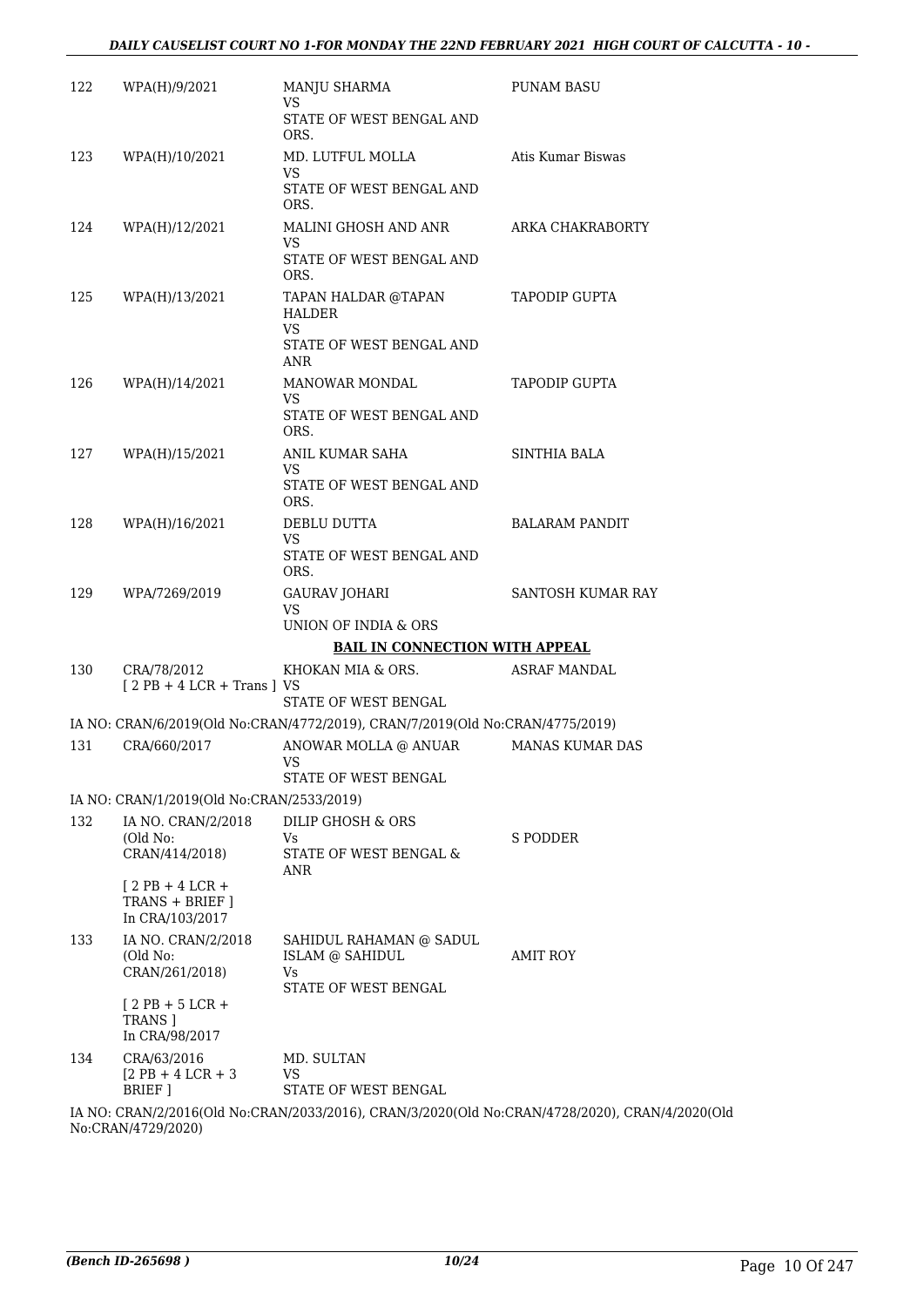| 135 | IA NO. CRAN/7/2020                                     | KHOKAN SARDAR & ANR.<br>Vs.                                                                   | RANJIT KUMAR GHOSAL<br>RANJIT KUMAR GHOSAL |
|-----|--------------------------------------------------------|-----------------------------------------------------------------------------------------------|--------------------------------------------|
|     | $[2PB + 5LCR]$<br>In CRA/312/2004                      | THE STATE                                                                                     |                                            |
| 136 | CRA/715/2015                                           | NIL KAMAL GON                                                                                 | D MAJUMDAR                                 |
|     | $[PT 1+OS + 2ND ]$ .<br>$CPY+PT II + 2PB + 3$<br>LCR ] | <b>VS</b><br>STATE OF WEST BENGAL                                                             |                                            |
|     | IA NO: CRAN/3/2019(Old No:CRAN/2303/2019)              |                                                                                               |                                            |
|     | wt137 CRA/559/2015                                     | <b>ABHIJIT DAS</b>                                                                            | A MITRA                                    |
|     |                                                        | VS<br>STATE OF WEST BENGAL                                                                    |                                            |
| 138 | CRA/320/2013                                           | <b>SAHEB DAS</b>                                                                              | <b>B BHATTACHARYYA</b>                     |
|     | $[2PB+4LCR+$                                           | VS<br>STATE OF WEST BENGAL                                                                    |                                            |
|     | TRANS ]                                                | IA NO: CRAN/3/2017(Old No:CRAN/1334/2017), CRAN/4/2020(Old No:CRAN/3439/2020)                 |                                            |
|     | wt139 CRA/219/2013                                     | SANDIP GHOSH                                                                                  | <b>ANTARIKHYA BASU</b>                     |
|     |                                                        | VS<br>STATE OF WEST BENGAL                                                                    |                                            |
|     | wt140 CRA/338/2013                                     | SUKUMAR KARMAKAR                                                                              | <b>V VERMA</b>                             |
|     |                                                        | VS.<br>STATE OF WEST BENGAL                                                                   |                                            |
|     | IA NO: CRAN/3/2021                                     |                                                                                               |                                            |
| 141 | CRA/230/2011                                           | BISWAJIT SINHA@KARPUR &                                                                       | TITHANKAR DHALI                            |
|     |                                                        | ANR                                                                                           |                                            |
|     |                                                        | VS<br>STATE OF WEST BENGAL                                                                    |                                            |
|     |                                                        | IA NO: CRAN/1/2011(Old No:CRAN/2581/2011), CRAN/2/2014(Old No:CRAN/892/2014), CRAN/3/2020(Old |                                            |
|     | No:CRAN/3005/2020)                                     |                                                                                               |                                            |
|     | wt142 CRA/329/2011                                     | JOYDEV MONDAL @ MAHKAN &<br>ORS.                                                              | DIPANKAR PARAMANICK                        |
|     |                                                        | VS.                                                                                           |                                            |
|     |                                                        | STATE OF WEST BENGAL                                                                          |                                            |
|     |                                                        | IA NO: CRAN/3/2020, CRAN/4/2020, CRAN/5/2020, CRAN/6/2020, CRAN/7/2020, CRAN/8/2020           |                                            |
|     | wt143 CRA/345/2011                                     | <b>UDAY BANERJEE</b><br>VS                                                                    | <b>ABHRA MUKHERJEE</b>                     |
|     |                                                        | STATE OF WEST BENGAL &                                                                        |                                            |
|     |                                                        | ORS.                                                                                          |                                            |
| 144 | CRA/45/2012<br>$[2PB+4LCR]$                            | <b>ANUP ROY</b><br>VS                                                                         | <b>KUSAL KUMAR</b><br>MUKHERJEE            |
|     |                                                        | STATE OF WEST BENGAL                                                                          |                                            |
|     |                                                        | IA NO: CRAN/5/2020(Old No:CRAN/1265/2020), CRAN/6/2020(Old No:CRAN/4774/2020)                 |                                            |
| 145 | CRA/413/2012<br>$12$ PB + 4 LCR +                      | BIDHAN SARDAR & ORS<br>VS.                                                                    | AHINDRA KUMAR ADHYA                        |
|     | TRANS <sub>1</sub>                                     | STATE OF WEST BENGAL                                                                          |                                            |
|     |                                                        | IA NO: CRAN/2/2019(Old No:CRAN/3141/2019), CRAN/3/2020(Old No:CRAN/4123/2020), CRAN/4/2021    |                                            |
| 146 | CRA/120/2015                                           | SUDAN DEOGHARIA & ORSS                                                                        | K SHARMA                                   |
|     | $[2PB + 5LCR +$<br>TRANS ]                             | <b>VS</b><br>STATE OF WEST BENGAL                                                             |                                            |
|     |                                                        | IA NO: CRAN/3/2020, CRAN/4/2020, CRAN/5/2020, CRAN/6/2020, CRAN/7/2020                        |                                            |
| 147 | CRA/422/2015                                           | ABDUL MONAF MIAN & ORS                                                                        | D ACHARYYA                                 |
|     | $[4$ PB + 4 LCR +                                      | VS                                                                                            |                                            |
|     | TRANS ]                                                | STATE OF WEST BENGAL                                                                          |                                            |
|     | No:CRAN/4115/2020)                                     | IA NO: CRAN/4/2019(Old No:CRAN/2643/2019), CRAN/5/2020(Old No:CRAN/699/2020), CRAN/6/2020(Old |                                            |
| 148 | CRA/437/2015<br>$[4PB + 4LCR + BRIEF ANR]$             | SANJAY KR SINGH @ PANDIT &                                                                    | A CHATTERJEE                               |
|     | 1                                                      | VS                                                                                            |                                            |
|     |                                                        | STATE OF WEST BENGAL                                                                          |                                            |

IA NO: CRAN/3/2021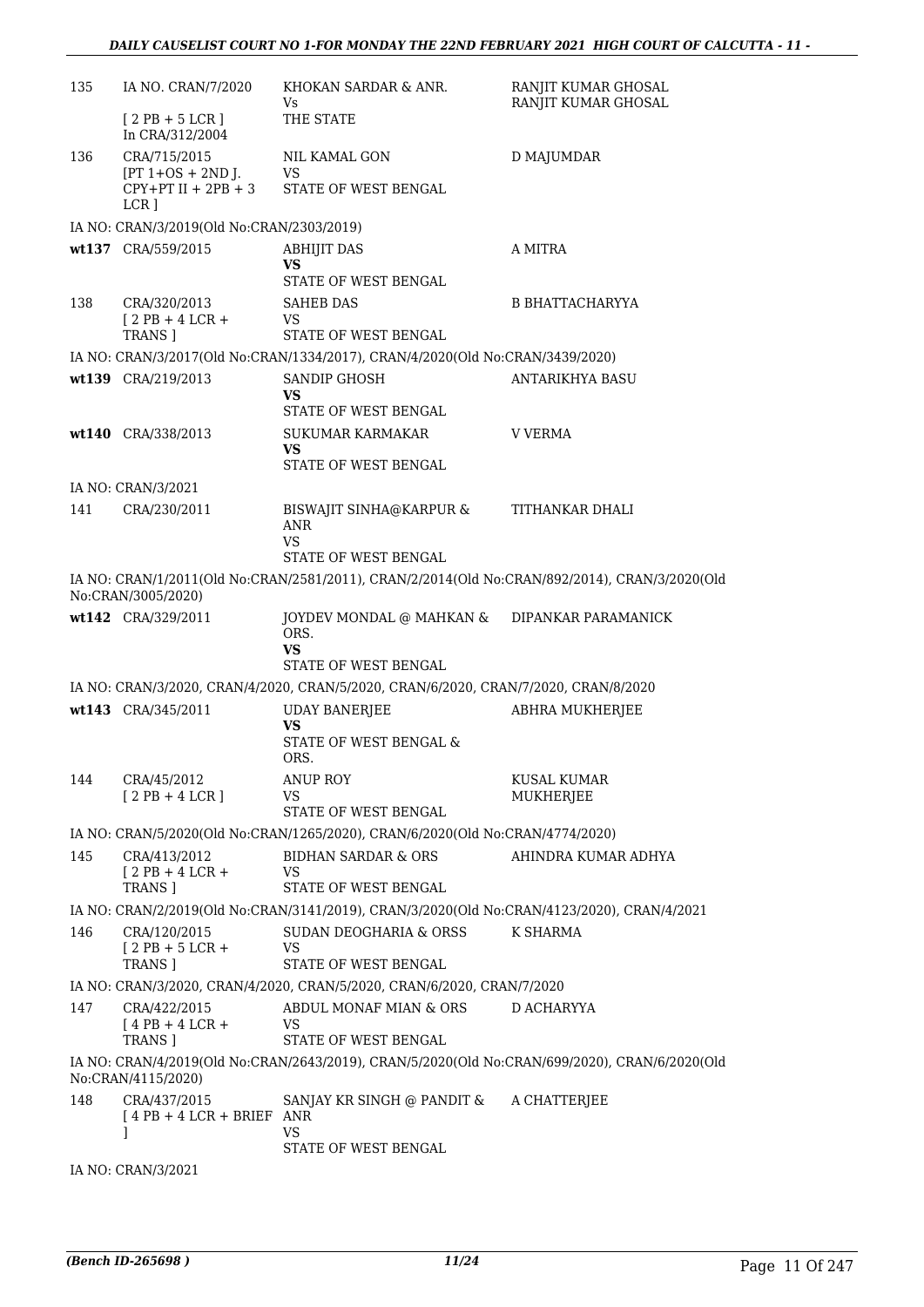|     | wt149 CRA/435/2015                             | TINKU NASKAR @ POKA & ORS<br>VS                                               | A CHATTERJEE            |
|-----|------------------------------------------------|-------------------------------------------------------------------------------|-------------------------|
|     |                                                | STATE OF WEST BENGAL                                                          |                         |
|     | IA NO: CRAN/2/2021                             |                                                                               |                         |
|     | wt150 CRA/438/2015                             | PINTU PATRA & ORS.<br>VS<br>STATE OF WEST BENGAL                              | <b>ARNAB CHATTERJEE</b> |
|     |                                                | IA NO: CRAN/1/2017(Old No:CRAN/4563/2017), CRAN/2/2021                        |                         |
|     | wt151 CRA/462/2015                             | RATAN HALDER                                                                  | <b>SOUGATA MITRA</b>    |
|     |                                                | VS<br>STATE OF WEST BENGAL                                                    |                         |
| 152 | CRA/472/2015                                   | DHARMENDAR SINGH                                                              | <b>SUMAN DE</b>         |
|     | $[INCOMPLETE PB + 4 \tVS]$                     |                                                                               |                         |
|     | $LCR$ ]                                        | STATE OF WEST BENGAL                                                          |                         |
|     | IA NO: CRAN/2/2020                             |                                                                               |                         |
|     | wt153 CRA/503/2015                             | KARTIK SARKAR<br>VS                                                           | ARIJIT GHOSH            |
|     |                                                | STATE OF WEST BENGAL                                                          |                         |
|     |                                                | IA NO: CRAN/1/2015(Old No:CRAN/2612/2015), CRAN/3/2021                        |                         |
|     | wt154 CRA/510/2015                             | RABINDAR SHOW @ RABINDAR<br>SAH<br>VS<br>STATE OF WEST BENGAL                 | ROUSHAN KUMAR ROY       |
|     |                                                | IA NO: CRAN/1/2016(Old No:CRAN/970/2016), CRAN/2/2019(Old No:CRAN/2744/2019)  |                         |
|     | wt155 CRA/608/2015                             | SANJOY SHAW @ KALU                                                            | PRASENJIT SARKAR        |
|     |                                                | VS<br>STATE OF WEST BENGAL                                                    |                         |
| 156 | CRA/491/2015                                   | <b>SAMBHU SARDAR</b>                                                          | S DEBNATH               |
|     |                                                | VS<br>STATE OF WEST BENGAL                                                    |                         |
|     |                                                | IA NO: CRAN/2/2019(Old No:CRAN/2518/2019), CRAN/3/2020(Old No:CRAN/3621/2020) |                         |
| 157 | CRA/538/2015                                   | ASAN ALI SK.                                                                  | KUSAL KUMAR             |
|     | $[2PB + 4LCR + Trans]$ VS                      | STATE OF WEST BENGAL                                                          | <b>MUKHERJEE</b>        |
|     | IA NO: CRAN/3/2020(Old No:CRAN/4122/2020)      |                                                                               |                         |
|     | wt158 CRA/551/2015                             | KALU SK. @ ARMAN SK.<br><b>VS</b>                                             | PRABIR MAJUMDER         |
|     |                                                | STATE OF WEST BENGAL                                                          |                         |
|     | wt159 CRA/673/2015                             | SAHJAMAL SHEIKH & ANR.<br>VS                                                  | KARABI ROY              |
|     |                                                | <b>STATE OF WEST BENGAL</b>                                                   |                         |
|     |                                                | IA NO: CRAN/4/2020(Old No:CRAN/2698/2020), CRAN/5/2020(Old No:CRAN/3592/2020) |                         |
|     | wt160 CRA/779/2015                             | KAJAL SEIKH<br>VS<br>STATE OF WEST BENGAL                                     | <b>S SARKAR</b>         |
|     | IA NO: CRAN/2/2017(Old No:CRAN/1320/2017)      |                                                                               |                         |
|     | wt161 CRM/10425/2016                           | AZAD SK @ AZATALI SEKH &                                                      | <b>SUBIR DEBNATH</b>    |
|     |                                                | ANR.<br><b>VS</b><br>STATE OF WEST BENGAL                                     |                         |
| 162 | IA NO. CRAN/5/2020                             | SK. MORSED ALI & ORS.                                                         |                         |
|     | (Old No:<br>CRAN/687/2020)                     | Vs<br>STATE OF WEST BENGAL                                                    | MOYUKH MUKHERJEE        |
|     | $[2$ PB + 5 LCR +<br>TRANS]<br>In CRA/130/2016 |                                                                               |                         |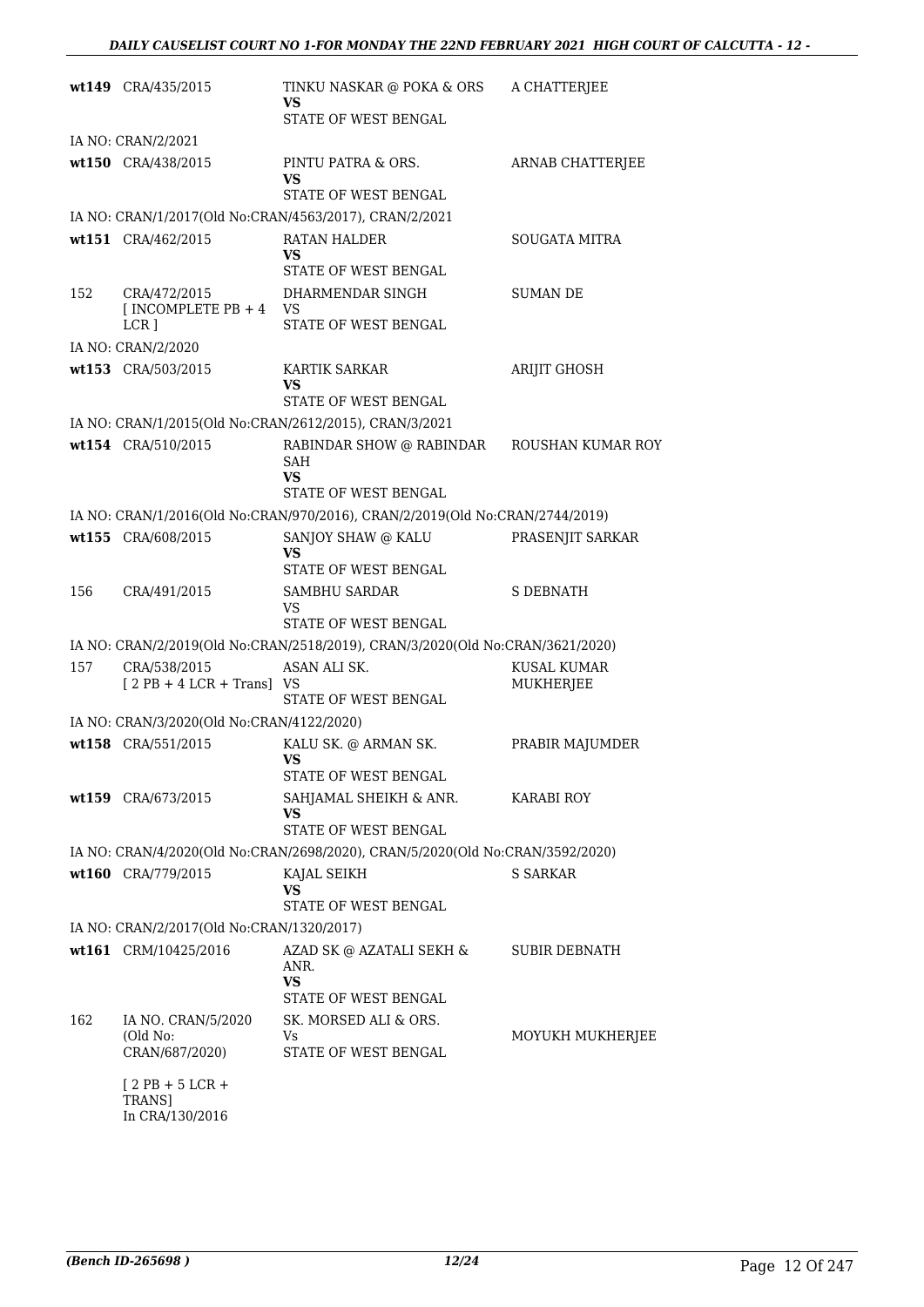| 163 | CRA/157/2016<br>[5 LCR]                           | <b>SUBIR DAKSHI</b><br>VS.<br>STATE OF WEST BENGAL                  | U ROY                                                                                          |
|-----|---------------------------------------------------|---------------------------------------------------------------------|------------------------------------------------------------------------------------------------|
|     | IA NO: CRAN/1/2018(Old No:CRAN/3147/2018)         |                                                                     |                                                                                                |
| 164 | CRA/173/2016<br>$[2PB + 5LCR + TRANSVS]$          | JAHANGIR MONDAL<br>STATE OF WEST BENGAL                             | S A JOYNAL                                                                                     |
|     | 1<br>IA NO: CRAN/2/2020                           |                                                                     |                                                                                                |
| 165 | CRA/317/2016                                      | DHANANJOY BISWAS & ORS.<br>VS                                       | PRABIR MAJUMDER                                                                                |
|     |                                                   | STATE OF WEST BENGAL                                                |                                                                                                |
|     |                                                   | No:CRAN/3402/2019), CRAN/4/2020(Old No:CRAN/1912/2020), CRAN/5/2021 | IA NO: CRAN/1/2016(Old No:CRAN/3655/2016), CRAN/2/2019(Old No:CRAN/3209/2019), CRAN/3/2019(Old |
| 166 | CRA/420/2016<br>$[2PB + LCR]$                     | SUNIL GHOSH @ SUNILA<br>VS<br>STATE OF WEST BENGAL                  | SHEKHAR BARMAN                                                                                 |
|     | IA NO: CRAN/3/2018(Old No:CRAN/2979/2018)         |                                                                     |                                                                                                |
| 167 | IA NO. CRAN/2/2018<br>(Old No:<br>CRAN/2358/2018) | SUPRABHAT MUKHERJEE<br>Vs.<br>STATE OF WEST BENGAL                  | R MUKHOPADHYAY                                                                                 |
|     | $[2PB+4LCR+$<br><b>TRANS1</b><br>In CRA/648/2016  |                                                                     |                                                                                                |
| 168 | IA NO. CRAN/3/2019                                | PINTU SAHA                                                          |                                                                                                |
|     | (Old No:<br>CRAN/3647/2019)                       | Vs<br>STATE OF WEST BENGAL                                          | M BAKSHI                                                                                       |
|     | $[2PB+4LCR+$<br>TRANS]<br>In CRA/734/2016         |                                                                     |                                                                                                |
| 169 | CRA/260/2017                                      | REKHA SANYAL & ANR                                                  | <b>B MANNA</b>                                                                                 |
|     |                                                   | VS.<br>STATE OF WEST BENGAL                                         |                                                                                                |
|     | IA NO: CRAN/4/2021                                |                                                                     |                                                                                                |
| 170 | CRA/336/2017                                      | <b>GOBINDA SAHA &amp; ANR</b>                                       | <b>SHASANKA SEKHAR</b>                                                                         |
|     | [1 COPY OF THE<br>$1 + II$ 1                      | <b>VS</b><br>JUDGEMENT FILE ] [ PT STATE OF WEST BENGAL             | <b>SAHA</b>                                                                                    |
|     | No:CRAN/277/2020)                                 |                                                                     | IA NO: CRAN/1/2017(Old No:CRAN/2382/2017), CRAN/2/2017(Old No:CRAN/4987/2017), CRAN/3/2020(Old |
|     | wt171 CRA/382/2017                                | SUPRIYA MALLICK<br>VS                                               | PUJA GOSWAMI                                                                                   |
|     |                                                   | STATE OF WEST BENGAL                                                |                                                                                                |
| 172 | CRA/378/2017<br>$12$ PB + 4 LCR +                 | NITAI DAS<br><b>VS</b>                                              | <b>D BASU</b>                                                                                  |
|     | TRANS ]                                           | STATE OF WEST BENGAL                                                |                                                                                                |
|     | IA NO: CRAN/3/2021                                |                                                                     |                                                                                                |
|     | wt173 CRA/354/2017                                | MITHUN CHAKRABORTY & ANR<br>VS.<br>STATE OF WEST BENGAL             | S MAJUMDER                                                                                     |
|     | IA NO: CRAN/2/2021                                |                                                                     |                                                                                                |
|     | wt174 CRA/431/2017                                | KAUSHIK SAHA @ HUKO<br>VS                                           | D MUKHERJEE                                                                                    |
|     |                                                   | STATE OF WEST BENGAL                                                |                                                                                                |
|     | IA NO: CRAN/2/2017(Old No:CRAN/3583/2017)         |                                                                     |                                                                                                |
|     | wt175 CRA/505/2017                                | SHANKAR SAHANI<br>VS.<br>STATE OF WEST BENGAL                       | A.K. BISWAS                                                                                    |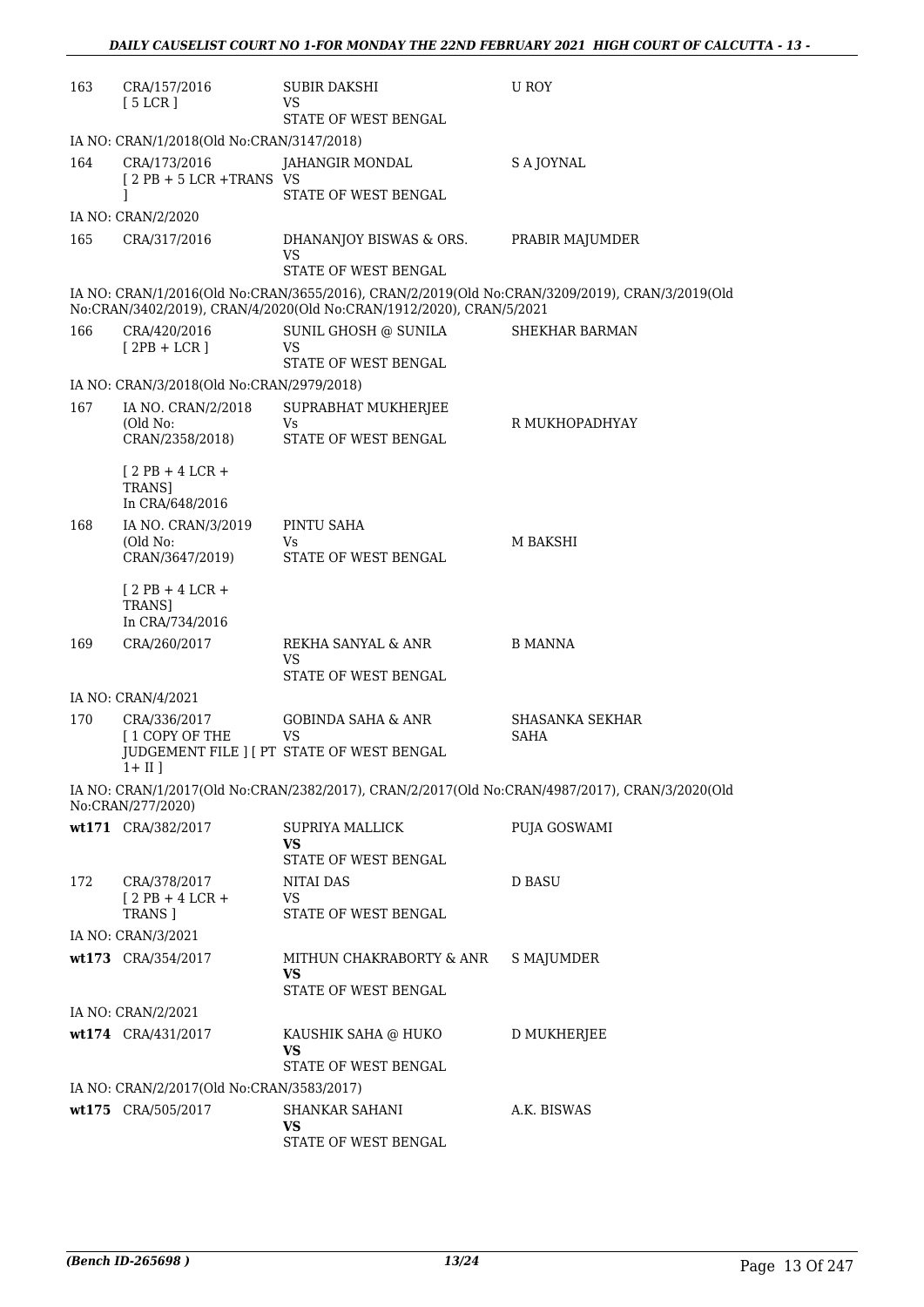| 176 | CRA/388/2017                                     | SANJIB CHOWDHURY & ANR<br>VS                                                  | SOUMAJIT CHATTERJEE                                                                            |
|-----|--------------------------------------------------|-------------------------------------------------------------------------------|------------------------------------------------------------------------------------------------|
|     |                                                  | STATE OF WEST BENGAL &<br>ANR                                                 |                                                                                                |
|     | IA NO: CRAN/3/2019(Old No:CRAN/2669/2019)        |                                                                               |                                                                                                |
| 177 | CRA/498/2017<br>$[2PB + 4LCR + 1GD$ VS<br>Book 1 | ALOKE GHOSH<br>STATE OF WEST BENGAL                                           | <b>ESHITA DUTTA</b>                                                                            |
|     | IA NO: CRAN/2/2019(Old No:CRAN/3105/2019)        |                                                                               |                                                                                                |
| 178 | CRA/500/2017                                     | SANAT GHOSH & ANR<br>VS                                                       | A SHAKTAWAT                                                                                    |
|     |                                                  | STATE OF WEST BENGAL                                                          |                                                                                                |
|     | No:CRAN/3881/2020)                               |                                                                               | IA NO: CRAN/1/2017(Old No:CRAN/4261/2017), CRAN/2/2020(Old No:CRAN/3879/2020), CRAN/3/2020(Old |
|     | wt179 CRA/543/2017                               | LANKESHWAR GHOSH @<br>NANDAN & ORS<br>VS                                      | <b>D BASU</b>                                                                                  |
|     |                                                  | <b>STATE OF WEST BENGAL</b>                                                   |                                                                                                |
|     |                                                  | IA NO: CRAN/1/2017(Old No:CRAN/4603/2017), CRAN/2/2018(Old No:CRAN/1060/2018) |                                                                                                |
|     | wt180 CRA/603/2017                               | <b>BASUDEB GHOSH &amp; ANR</b><br>VS                                          | PRABIR MAJUMDER                                                                                |
|     |                                                  | STATE OF WEST BENGAL                                                          |                                                                                                |
|     | IA NO: CRAN/1/2018(Old No:CRAN/1453/2018)        |                                                                               |                                                                                                |
|     | wt181 CRA/643/2017                               | JOYDEB GHOSH & ORS<br>VS                                                      | A ISLAM                                                                                        |
|     |                                                  | STATE OF WEST BENGAL                                                          |                                                                                                |
| 182 | CRA/525/2017                                     | MD. ISMAIL @ ISMAIL @<br><b>ISMAILE MIYAN</b><br>VS<br>STATE OF WEST BENGAL   | RAJDEEP<br><b>BHATTACHARYA</b>                                                                 |
|     | IA NO: CRAN/1/2019(Old No:CRAN/3717/2019)        |                                                                               |                                                                                                |
| 183 | CRA/568/2017<br>$12$ PB + 5 LCR +                | BISWAJIT GHOSH & ANR.<br>VS                                                   | KAZI M RAHAMAN                                                                                 |
|     | TRANS + BRIEF ]                                  | STATE OF WEST BENGAL                                                          |                                                                                                |
|     | IA NO: CRAN/1/2017(Old No:CRAN/5472/2017)        |                                                                               |                                                                                                |
| 184 | CRA/590/2017<br>$[2PB + 5LCR +$<br>TRANS ]       | SHIBNARAYAN MONDAL @ RAM A RAHMAN<br><b>MONDAL</b><br>VS.                     |                                                                                                |
|     |                                                  | STATE OF WEST BENGAL                                                          |                                                                                                |
|     |                                                  | IA NO: CRAN/1/2017(Old No:CRAN/5047/2017), CRAN/2/2018(Old No:CRAN/2973/2018) |                                                                                                |
| 185 | CRA/654/2017                                     | BABULAL GHOSH<br>VS                                                           | <b>SUDIP GUHA</b>                                                                              |
|     |                                                  | STATE OF WEST BENGAL                                                          |                                                                                                |
|     | IA NO: CRAN/2/2019(Old No:CRAN/2878/2019)        |                                                                               |                                                                                                |
| 186 | CRA/708/2017<br>$[2$ PB + 3 LCR +<br>TRANS ]     | AJIT SK.<br>VS<br>STATE OF WEST BENGAL                                        | SNEHANSU MAJUMDER                                                                              |
|     | IA NO: CRAN/1/2018(Old No:CRAN/3098/2018)        |                                                                               |                                                                                                |
| 187 | CRA/55/2018                                      | SAHAJADI BIBI @ BEWA & ORS                                                    | K RAY                                                                                          |
|     | [2PB+5LCR+2TRANS]                                | VS<br>STATE OF WEST BENGAL                                                    |                                                                                                |
|     | IA NO: CRAN/1/2019(Old No:CRAN/3324/2019)        |                                                                               |                                                                                                |
| 188 | CRA/202/2018                                     | ARJUN DEY SARKAR<br>VS                                                        | D NAG                                                                                          |
|     | IA NO: CRAN/2/2019(Old No:CRAN/2555/2019)        | STATE OF WEST BENGAL                                                          |                                                                                                |
|     |                                                  |                                                                               |                                                                                                |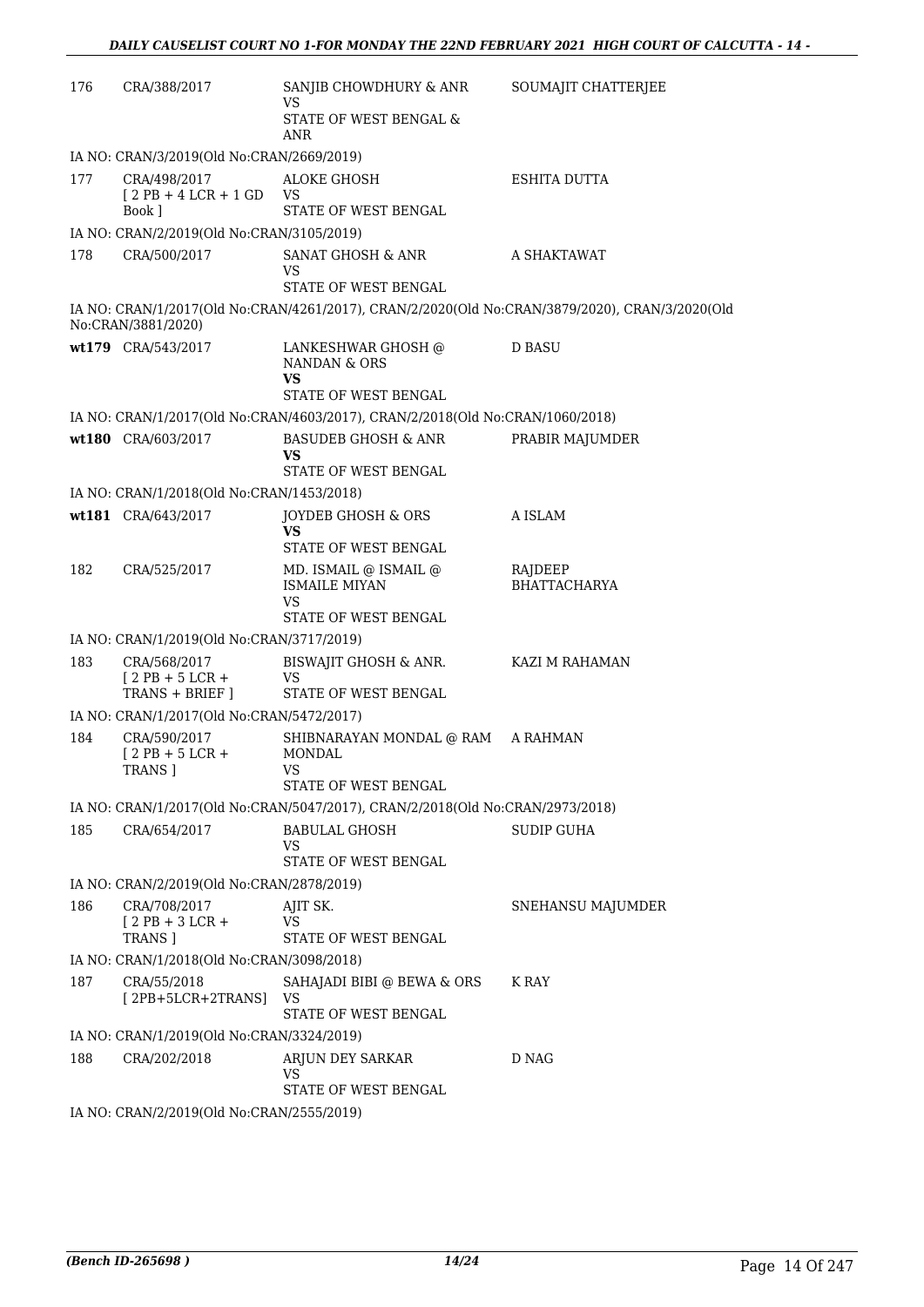| 189 | CRA/249/2018                                               | AZIZ KHAN @ AZIZULLAH<br>KHAN<br><b>VS</b>                                    | <b>SUPREEN NASKAR</b>    |
|-----|------------------------------------------------------------|-------------------------------------------------------------------------------|--------------------------|
|     |                                                            | STATE OF WEST BENGAL                                                          |                          |
|     |                                                            | IA NO: CRAN/1/2019(Old No:CRAN/3395/2019), CRAN/2/2020(Old No:CRAN/4505/2020) |                          |
| 190 | CRA/254/2018<br>$[4$ PB + 5 LCR +<br>TRANS ]               | BIKASH MALIK @ BIKASH<br>MAJHI & ORS<br>VS<br>STATE OF WEST BENGAL &          | S MAJI                   |
|     |                                                            | <b>ANR</b>                                                                    |                          |
|     | IA NO: CRAN/1/2018(Old No:CRAN/3806/2018)                  |                                                                               |                          |
|     | wt191 CRA/222/2018                                         | JHANTU MALIK & ORS<br><b>VS</b><br>STATE OF WEST BENGAL &<br><b>ANR</b>       | <b>U S CHATTOPADHYAY</b> |
|     | IA NO: CRAN/1/2018(Old No:CRAN/3339/2018)                  |                                                                               |                          |
| 192 | CRA/262/2018                                               | RASUL SK.<br>VS<br>STATE OF WEST BENGAL                                       | <b>BENAJIR HASNA</b>     |
|     | IA NO: CRAN/1/2019(Old No:CRAN/2302/2019)                  |                                                                               |                          |
|     | wt193 CRA/263/2018                                         | AKTAR SK.                                                                     | BENAJIR HASNA            |
|     |                                                            | VS<br>STATE OF WEST BENGAL                                                    |                          |
| 194 | CRA/271/2018                                               | RAFIKUL SK.<br>VS<br>STATE OF WEST BENGAL                                     | SNEHANSU MAJUMDER        |
|     | IA NO: CRAN/1/2019(Old No:CRAN/2858/2019)                  |                                                                               |                          |
| 195 | CRA/284/2018                                               | <b>NOOR MOHAMMAD</b><br>MOLLA@KOCHI<br><b>VS</b><br>STATE OF WEST BENGAL      | DATTATREYA DUTTA         |
|     |                                                            | IA NO: CRAN/1/2019(Old No:CRAN/2846/2019), CRAN/2/2020(Old No:CRAN/4539/2020) |                          |
| 196 | CRA/318/2018                                               | <b>ATIT KHAN &amp; ORS</b>                                                    | <b>D DAS GUPTA</b>       |
|     | [ CRAN 2537/2019]                                          | <b>VS</b><br>STATE OF WEST BENGAL                                             |                          |
| 197 | CRA/427/2018<br>$[PT 1+PT II + 2PB +$<br>3LCR ]            | <b>LALTU GHOSH</b><br>VS<br>STATE OF WEST BENGAL &<br>ANR                     | P ANAM                   |
|     | IA NO: CRAN/2/2019(Old No:CRAN/1205/2019)                  |                                                                               |                          |
| 198 | CRA/468/2018                                               | AFTAUDDIN SK @ RAHAMAT SK<br>VS                                               | S PAL                    |
|     |                                                            | STATE OF WEST BENGAL                                                          |                          |
|     |                                                            | IA NO: CRAN/2/2019(Old No:CRAN/747/2019), CRAN/3/2020(Old No:CRAN/3081/2020)  |                          |
| 199 | CRA/491/2018                                               | <b>SWAPAN MONDAL</b><br><b>VS</b><br>STATE OF WEST BENGAL                     | K DAGA                   |
|     | IA NO: CRAN/2/2020                                         |                                                                               |                          |
| 200 | CRA/504/2018                                               | RANJIT ROY @ RANJIT KUMAR<br><b>ROY</b><br><b>VS</b><br>STATE OF WEST BENGAL  | SUBIR DEBNATH            |
|     | IA NO: CRAN/1/2018(Old No:CRAN/3344/2018)                  |                                                                               |                          |
| 201 | CRA/527/2018<br>$[2$ PB + 4 LCR +                          | <b>ARNAB BISWAS</b><br>VS                                                     | SOUBHIK MITTER           |
|     | <b>TRANS</b> ]<br>IA NO: CRAN/2/2020(Old No:CRAN/396/2020) | STATE OF WEST BENGAL                                                          |                          |
|     |                                                            |                                                                               |                          |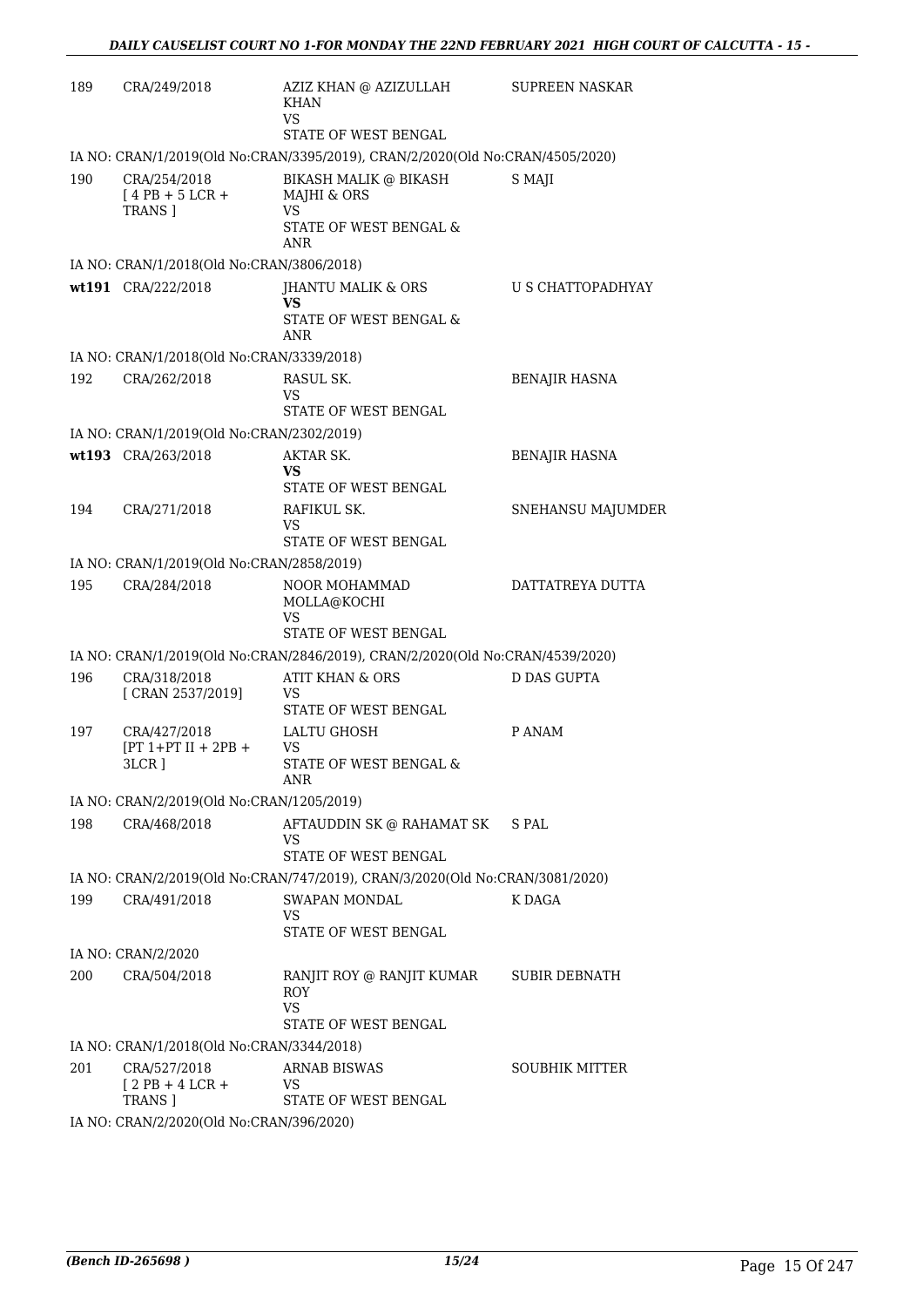|     | wt202 CRA/525/2018                                                                  | <b>JAYANTI BISWAS</b><br>VS<br>STATE OF WEST BENGAL                                              | M MUKHERJEE               |
|-----|-------------------------------------------------------------------------------------|--------------------------------------------------------------------------------------------------|---------------------------|
| 203 | CRA/534/2018                                                                        | <b>HARI MONDAL</b>                                                                               | J CHAKRABORTY             |
|     |                                                                                     | VS<br>STATE OF WEST BENGAL                                                                       |                           |
|     |                                                                                     | IA NO: CRAN/1/2018(Old No:CRAN/2914/2018), CRAN/2/2019(Old No:CRAN/2502/2019)                    |                           |
| 204 | CRA/536/2018<br>$[PT 1 + PT II + 2 PB +$<br>$4$ LCR + TRNS +<br>VISITORS REGISTER ] | SAPU SK.<br><b>VS</b><br>STATE OF WEST BENGAL & ORS                                              | TAHUL GANGULLY            |
|     |                                                                                     | IA NO: CRAN/1/2019(Old No:CRAN/3180/2019), CRAN/2/2020(Old No:CRAN/4547/2020)                    |                           |
| 205 | CRA/538/2018                                                                        | SABITRI CHAKRABORTY<br>VS<br>STATE OF WEST BENGAL & ORS                                          | RAHUL GANGULY             |
|     |                                                                                     | IA NO: CRAN/2/2019(Old No:CRAN/2685/2019), CRAN/3/2020(Old No:CRAN/4533/2020)                    |                           |
| 206 | CRA/576/2018                                                                        | SAHABUDDIN SHEIKH @<br>SAHABUDDIN SK & ANR<br><b>VS</b><br>STATE OF WEST BENGAL                  | P ROY                     |
|     |                                                                                     | IA NO: CRAN/1/2019(Old No:CRAN/541/2019), CRAN/2/2020(Old No:CRAN/2388/2020)                     |                           |
| 207 | CRA/589/2018                                                                        | DILIP BARMAN & ORS.<br>VS                                                                        | <b>HILLOL SAHA PODDER</b> |
|     |                                                                                     | STATE OF WEST BENGAL &<br>ORS.                                                                   |                           |
|     | IA NO: CRAN/1/2019(Old No:CRAN/86/2019)                                             |                                                                                                  |                           |
| 208 | CRA/597/2018                                                                        | SUSANTA GHOSH & ANR<br>VS<br>STATE OF WEST BENGAL                                                | B MANNA                   |
|     | IA NO: CRAN/1/2019(Old No:CRAN/413/2019)                                            |                                                                                                  |                           |
|     | wt209 CRA/516/2018                                                                  | <b>SUSANTA GHOSH &amp; ORS</b>                                                                   | MD H ALI                  |
|     |                                                                                     | VS<br>STATE OF WEST BENGAL                                                                       |                           |
| 210 | CRA/612/2018                                                                        | KHAIRUL HARUN LASKAR @<br>KHAIRUL HASSAN LASKAR @<br>KHAIRUL LASKA<br>VS<br>STATE OF WEST BENGAL | S BASU                    |
|     | IA NO: CRAN/1/2018(Old No:CRAN/3456/2018)                                           |                                                                                                  |                           |
|     | wt211 CRA/582/2018                                                                  | DUKHE LASKAR @ DUKHA<br>LASKAR @ SAFIKUL LASKAR<br>VS                                            | S MONDAL                  |
|     |                                                                                     | STATE OF WEST BENGAL                                                                             |                           |
|     | IA NO: CRAN/1/2019(Old No:CRAN/2453/2019)                                           |                                                                                                  |                           |
|     | wt212 CRA/632/2018                                                                  | NOOR ISLAM FAKIR @ KHORA<br><b>BADSHAH</b><br>VS.<br>STATE OF WEST BENGAL                        | ANINDITA DE               |
|     | IA NO: CRAN/1/2019(Old No:CRAN/343/2019)                                            |                                                                                                  |                           |
| 213 | CRA/626/2018                                                                        | NIMAI CHOWDHURY<br>VS                                                                            | S NAG                     |
|     |                                                                                     | STATE OF WEST BENGAL                                                                             |                           |
|     | IA NO: CRAN/1/2019(Old No:CRAN/2875/2019)                                           |                                                                                                  |                           |
| 214 | CRA/640/2018<br>$[PT 1+OS + 2ND J.$<br>$CPY+PT II + 2PB + 5$<br>$LCR + TRANS$ ]     | <b>GOURAB MONDAL</b><br>VS<br>STATE OF WEST BENGAL &<br>ANR                                      | SONALI DAS                |
|     | IA NO: CRAN/1/2018(Old No:CRAN/3682/2018)                                           |                                                                                                  |                           |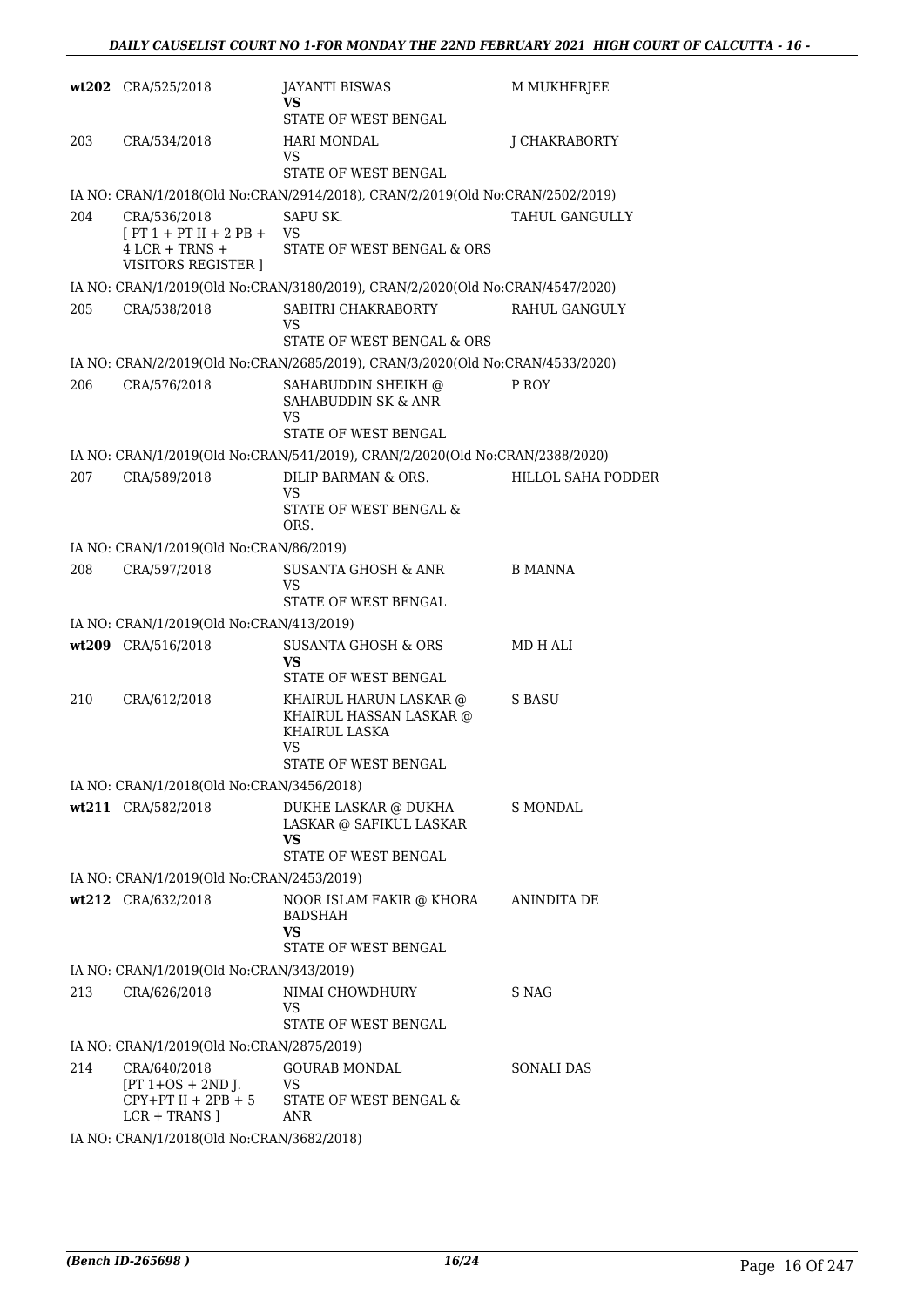| 215 | CRA/658/2018                                                    | DHANANJOY MAHATO @<br>DHANA & ORS.<br>VS                               | ABHRA MUKHERJEE        |
|-----|-----------------------------------------------------------------|------------------------------------------------------------------------|------------------------|
|     |                                                                 | STATE OF WEST BENGAL                                                   |                        |
|     | wt216 CRA/629/2018                                              | AMULYA MAHATO & ANR<br>VS<br>STATE OF WEST BENGAL                      | R DAS                  |
|     | IA NO: CRAN/2/2019(Old No:CRAN/4447/2019)                       |                                                                        |                        |
| 217 | CRA/659/2018                                                    | JATIN KUMAR SINGH<br><b>VS</b><br>STATE OF WEST BENGAL &<br><b>ANR</b> | AMRITA CHEL            |
|     | IA NO: CRAN/2/2020, CRAN/3/2020                                 |                                                                        |                        |
| 218 | CRA/668/2018<br>$[5 LCR + 2 TRANS]$                             | KHUSHI MOHAN MONDAL<br>VS<br>STATE OF WEST BENGAL                      | <b>SACHIT TALUKDAR</b> |
|     | IA NO: CRAN/1/2019(Old No:CRAN/235/2019)                        |                                                                        |                        |
| 219 | CRA/669/2018                                                    | PALASH DAS & ANR<br>VS<br>STATE OF WEST BENGAL                         | <b>SONALI DAS</b>      |
|     | IA NO: CRAN/2/2019(Old No:CRAN/2847/2019)                       |                                                                        |                        |
| 220 | CRA/690/2018                                                    | <b>AVIJIT GHOSH &amp; ORS</b><br>VS                                    | <b>BISWAJIT MANNA</b>  |
|     |                                                                 | STATE OF WEST BENGAL                                                   |                        |
| 221 | CRA/53/2019                                                     | IA NO: CRAN/2/2020(Old No:CRAN/296/2020), CRAN/3/2021<br>PANCHU BHWAL  |                        |
|     |                                                                 | VS<br>STATE OF WEST BENGAL &<br>ANR                                    | SNEHANSU MAJUMDER      |
|     | IA NO: CRAN/1/2019(Old No:CRAN/1431/2019)                       |                                                                        |                        |
| 222 | CRA/54/2019                                                     | LALTU SK & ANR<br>VS                                                   | TAPAN DUTTA GUPTA      |
|     |                                                                 | STATE OF WEST BENGAL                                                   |                        |
|     | IA NO: CRAN/2/2019(Old No:CRAN/2812/2019)                       |                                                                        |                        |
| 223 | CRA/55/2019<br>[4 LCR + 1 BILL BOOK VS<br>1                     | <b>BHOLA SARDAR</b><br>STATE OF WEST BENGAL                            | <b>SK SAMIUL HAOUE</b> |
|     | IA NO: CRAN/2/2019(Old No:CRAN/2279/2019)                       |                                                                        |                        |
|     | wt224 CRA/350/2019                                              | <b>SAMIR JANA</b><br>VS<br>STATE OF WEST BENGAL                        | JOYDEEP BHATTACHRJEE   |
|     | IA NO: CRAN/2/2020                                              |                                                                        |                        |
|     | wt225 CRA/40/2019                                               | MD IMTIAZ @ IMTIAZ ALAM<br>VS                                          | MD KHAIRUL             |
|     |                                                                 | STATE OF WEST BENGAL                                                   |                        |
|     | IA NO: CRAN/2/2019(Old No:CRAN/4144/2019)<br>wt226 CRA/652/2018 | PAWAN KR TIWARI                                                        | DEEPAK KR PRAHLADKA    |
|     |                                                                 | VS<br>STATE OF WEST BENGAL, ACP,<br>ANTI ROWDY SEC, DD                 |                        |
|     | IA NO: CRAN/1/2019(Old No:CRAN/2618/2019)                       |                                                                        |                        |
|     | wt227 CRA/653/2018                                              | PAWAN KR TIWARI                                                        | DEEPAK KR PRAHLADKA    |
|     |                                                                 | VS<br>PANKAJ SINGH @ CHOTON<br>SINGH                                   |                        |
|     | wt228 CRA/654/2018                                              | PAWAN KR TIWARI                                                        | DEEPAK KR PRAHLADKA    |
|     |                                                                 | VS.<br>SAMAR BARAN CHAKRABORTY<br>& ORS                                |                        |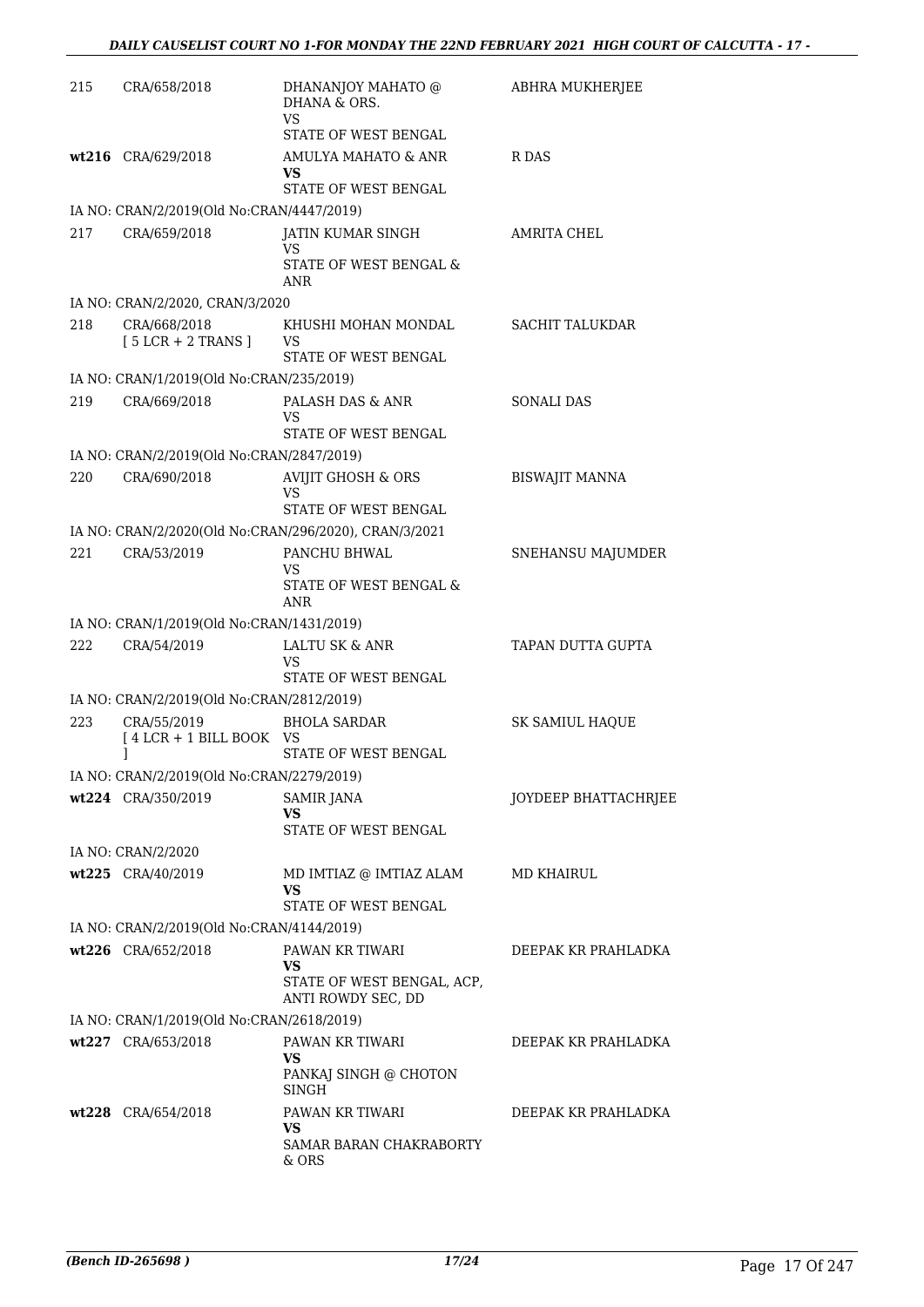|     | wt229 CRA/655/2018                        | PAWAN KR TIWARI<br>VS                                                                         | DEEPAK KR PRAHLADKA           |
|-----|-------------------------------------------|-----------------------------------------------------------------------------------------------|-------------------------------|
|     |                                           | SAMAR BARAN CHARKRABORTY                                                                      |                               |
|     | wt230 CRA/656/2018                        | PAWAN KR TIWARI<br>VS                                                                         | DEEPAK KR PRAHLADKA           |
|     |                                           | SHYAM SUNDAR SINGH                                                                            |                               |
|     | wt231 CRA/657/2018                        | PAWAN KR TIWARI<br>VS                                                                         | DEEPAK KR PRAHLADKA           |
|     |                                           | SAMAR BARAN CHAKRABORTY                                                                       |                               |
|     | wt232 CRR/1295/2018                       | PAWAN KUMAR TIWARI<br>VS.<br>STATE OF WEST BENGAL                                             | DEEPAK KUMAR<br>PRAHLADKA     |
|     |                                           | PAWAN KR TIWARI                                                                               | D K PRAHLADKA                 |
|     | wt233 WPA/4008/2016                       | VS<br>RAJIV DE & ANR                                                                          |                               |
| 234 | CRA/68/2019                               | <b>BHUBAN GHOSH &amp; ANR</b><br>VS                                                           | ARITRA BHATTACHARYA           |
|     |                                           | <b>STATE OF WEST BENGAL</b>                                                                   |                               |
|     | No:CRAN/4552/2020)                        | IA NO: CRAN/1/2019(Old No:CRAN/726/2019), CRAN/2/2020(Old No:CRAN/4551/2020), CRAN/3/2020(Old |                               |
| 235 | CRA/77/2019                               | SK. AKHTER HOSSEN<br>VS                                                                       | <b>BISWAJIT MANNA</b>         |
|     |                                           | STATE OF WEST BENGAL & ORS                                                                    |                               |
|     | IA NO: CRAN/1/2019(Old No:CRAN/3087/2019) |                                                                                               |                               |
| 236 | CRA/79/2019                               | SK. ALLAUDDIN @ ALAUDDIN<br>SK @ SK. TARA<br>VS                                               | SANJIB KUMAR DAN              |
|     |                                           | STATE OF WEST BENGAL                                                                          |                               |
|     | IA NO: CRAN/2/2019(Old No:CRAN/2952/2019) |                                                                                               |                               |
| 237 | CRA/90/2019                               | DHANANJAY @ DHANAN<br><b>SARKAR</b><br>VS<br>STATE OF WEST BENGAL                             | DEBAJIT KUNDU                 |
|     | IA NO: CRAN/1/2019(Old No:CRAN/2516/2019) |                                                                                               |                               |
| 238 | CRA/96/2019                               | RAJU HALDER @ HALDAR                                                                          | <b>SUBIR DEBNATH</b>          |
|     | (Pt1+OS+2ND J.COPY + VS<br>Pt $II+3$ LCR) | STATE OF WEST BENGAL &<br>ANR                                                                 |                               |
|     | No:CRAN/4113/2020)                        | IA NO: CRAN/4/2020(Old No:CRAN/741/2020), CRAN/5/2020(Old No:CRAN/1804/2020), CRAN/6/2020(Old |                               |
| 239 | CRA/104/2019                              | NAZRUL ISLAM @ LUCKY<br><b>VS</b><br>STATE OF WEST BENGAL                                     | ARUP KUMAR<br><b>BHOWMICK</b> |
|     | IA NO: CRAN/1/2019(Old No:CRAN/1443/2019) |                                                                                               |                               |
|     | wt240 CRA/60/2019                         | SANDIPAN MAHARA @ MINTU                                                                       | RAHUL GANGULY                 |
|     |                                           | VS<br>STATE OF WEST BENGAL                                                                    |                               |
|     |                                           | IA NO: CRAN/1/2019(Old No:CRAN/768/2019), CRAN/2/2020(Old No:CRAN/4536/2020)                  |                               |
| 241 | CRA/132/2019                              | <b>BIMAL MURMU &amp; ORS</b><br>VS                                                            | PARVEJ ANAM                   |
|     |                                           | STATE OF WEST BENGAL                                                                          |                               |
|     | IA NO: CRAN/2/2019(Old No:CRAN/2983/2019) |                                                                                               |                               |
| 242 | CRA/174/2019                              | SK MUSTAKIN RAHMAN @<br>BABLU<br><b>VS</b>                                                    | PINAKI BHATTACHARYYA          |
|     |                                           | STATE OF WEST BENGAL                                                                          |                               |
|     | IA NO: CRAN/1/2019(Old No:CRAN/3941/2019) |                                                                                               |                               |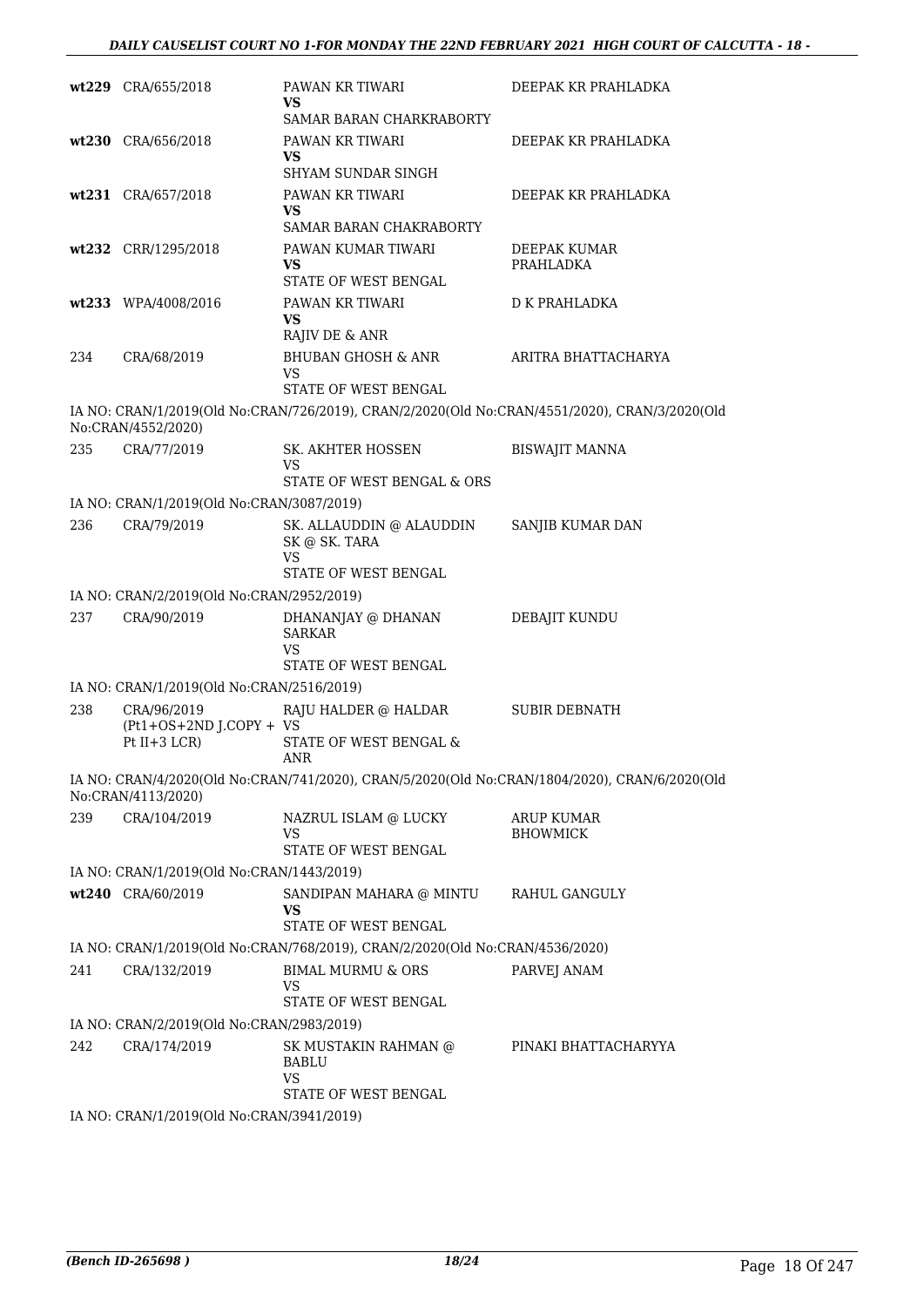| 243 | CRA/183/2019<br>$(Pt 1 + OS + 2ND J)$<br>$COPY + Pt.$ II) | MD ALIB @ ALIB MOHAMMAD<br>VS<br>STATE OF WEST BENGAL                         | <b>SUMAN SANKAR</b><br><b>CHATTERJEE</b>                                                       |
|-----|-----------------------------------------------------------|-------------------------------------------------------------------------------|------------------------------------------------------------------------------------------------|
|     | IA NO: CRAN/2/2020(Old No:CRAN/247/2020)                  |                                                                               |                                                                                                |
| 244 | CRA/248/2019                                              | <b>GANESH ORANG</b><br>VS<br>STATE OF WEST BENGAL                             | MALAY BHATTACHARYYA                                                                            |
|     | IA NO: CRAN/1/2019(Old No:CRAN/2848/2019)                 |                                                                               |                                                                                                |
| 245 | CRA/281/2019                                              | MAHARAJ HALDER<br>VS                                                          | MD ASLAM KHAN                                                                                  |
|     |                                                           | STATE OF WEST BENGAL                                                          |                                                                                                |
| 246 | IA NO: CRAN/1/2019(Old No:CRAN/3438/2019)                 |                                                                               |                                                                                                |
|     | CRA/282/2019                                              | MD SOFIQUL ISLAM @ MD<br>SHOFIQUL ISLAM @ SHAFIQUL<br>@ SAFIKAL IS<br>VS      | <b>KRISHNAN RAY</b>                                                                            |
|     |                                                           | STATE OF WEST BENGAL                                                          |                                                                                                |
|     | IA NO: CRAN/2/2019(Old No:CRAN/4819/2019)                 |                                                                               |                                                                                                |
| 247 | CRA/283/2019                                              | SOURAV DEY & ORS.<br>VS<br>STATE OF WEST BENGAL                               | <b>SUMANTA GANGULY</b>                                                                         |
|     | IA NO: CRAN/1/2019(Old No:CRAN/2718/2019)                 |                                                                               |                                                                                                |
| 248 | IA NO. CRAN/2/2021                                        | <b>SANAUL HAQUE</b>                                                           | INDRANI BISWAS                                                                                 |
|     |                                                           | Vs                                                                            | <b>INDRANI BISWAS</b>                                                                          |
|     | In CRA/295/2019                                           | STATE OF WEST BENGAL                                                          |                                                                                                |
| 249 | CRA/299/2019                                              | RABI @ RABINDRANATH DAS &                                                     | <b>SMARAJIT BASU</b>                                                                           |
|     | $(Pt 1 + OS + 2ND J)$<br>$COPY + Pt.$ II)                 | <b>ORS</b><br>VS.                                                             |                                                                                                |
|     |                                                           | STATE OF WEST BENGAL                                                          |                                                                                                |
|     |                                                           | IA NO: CRAN/1/2019(Old No:CRAN/2888/2019), CRAN/2/2020(Old No:CRAN/2521/2020) |                                                                                                |
| 250 | CRA/310/2019                                              | SURESH GUPTA<br>VS.<br>STATE OF WEST BENGAL                                   | ESHITA DUTTA                                                                                   |
|     | IA NO: CRAN/1/2020                                        |                                                                               |                                                                                                |
| 251 | CRA/314/2019                                              | NURUL ISLAM & ANR<br>VS                                                       | MOHAN KUMAR SANYAL                                                                             |
|     |                                                           | STATE OF WEST BENGAL                                                          |                                                                                                |
|     | IA NO: CRAN/2/2019(Old No:CRAN/3885/2019)                 |                                                                               |                                                                                                |
| 252 | CRA/316/2019                                              | JAHID HUSSAIN & ANR<br>VS<br>STATE OF WEST BENGAL                             | RAHUL GANGULY                                                                                  |
|     | IA NO: CRAN/1/2019(Old No:CRAN/2470/2019)                 |                                                                               |                                                                                                |
| 253 | CRA/318/2019                                              | MADHABENDU GANGULY                                                            | <b>BISWAJIT MANNA</b>                                                                          |
|     |                                                           | VS<br>STATE OF WEST BENGAL                                                    |                                                                                                |
|     | No:CRAN/4541/2020)                                        |                                                                               | IA NO: CRAN/1/2019(Old No:CRAN/2469/2019), CRAN/2/2019(Old No:CRAN/2537/2019), CRAN/3/2020(Old |
| 254 | CRA/319/2019                                              | BHUNA KHAN @ SAMSUR<br><b>KHAN</b><br><b>VS</b><br>STATE OF WEST BENGAL       | SANTANU TALUKDAR                                                                               |
|     |                                                           | IA NO: CRAN/1/2019(Old No:CRAN/2475/2019), CRAN/2/2020(Old No:CRAN/4538/2020) |                                                                                                |
| 255 | CRA/322/2019                                              | MAHABIR LAYEK<br>VS                                                           | SAIBAL KRISHNA<br><b>DASGUPTA</b>                                                              |
|     |                                                           | STATE OF WEST BENGAL                                                          |                                                                                                |
|     | IA NO: CRAN/2/2019(Old No:CRAN/4059/2019)                 |                                                                               |                                                                                                |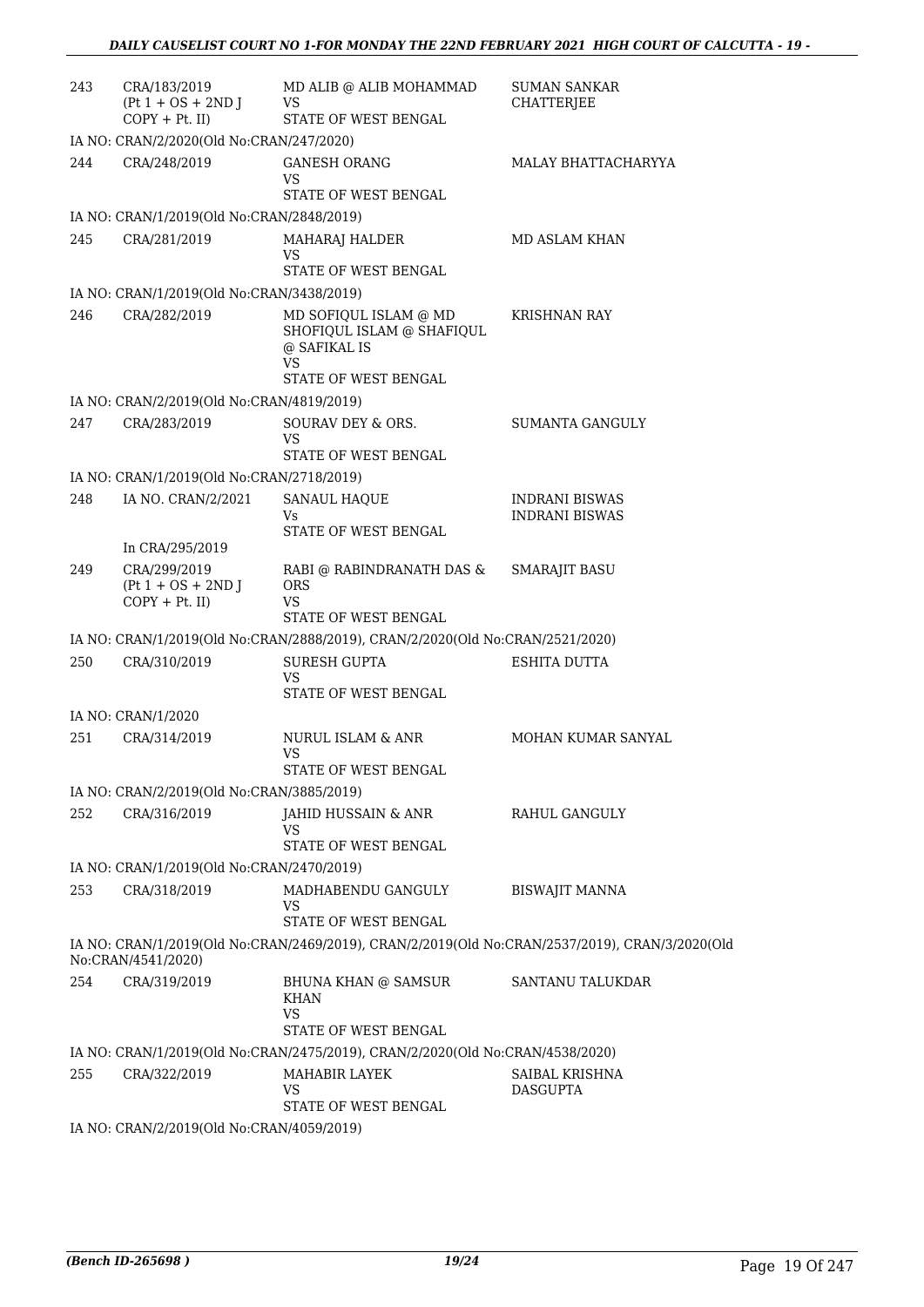| 256 | CRA/329/2019<br>$[4PB+5LCR]$                    | RAHUL GHOSH<br>VS<br>STATE OF WEST BENGAL                                                       | <b>HAMIDUR RAHAMAN</b>                |
|-----|-------------------------------------------------|-------------------------------------------------------------------------------------------------|---------------------------------------|
|     | IA NO: CRAN/1/2019(Old No:CRAN/2647/2019)       |                                                                                                 |                                       |
| 257 | CRA/334/2019                                    | SAHAB DHARA @ NABAB<br><b>DHARA</b><br><b>VS</b><br>STATE OF WEST BENGAL                        | <b>SONALI DAS</b>                     |
|     | IA NO: CRAN/2/2019(Old No:CRAN/3636/2019)       |                                                                                                 |                                       |
| 258 | CRA/342/2019                                    | <b>CHANDAN DUBEY</b><br>VS<br>STATE OF WEST BENGAL                                              | SHASHANKA SHEKHAR<br><b>SAHA</b>      |
|     | IA NO: CRAN/1/2019(Old No:CRAN/2566/2019)       |                                                                                                 |                                       |
| 259 | IA NO. CRAN/2/2020                              | JAHANARA @ JAHANUR BIBI                                                                         |                                       |
|     | (Old No:<br>CRAN/388/2020)                      | Vs<br>STATE OF WEST BENGAL                                                                      | MONIKA SINHA                          |
|     | In CRA/347/2019                                 |                                                                                                 |                                       |
| 260 | CRA/360/2019                                    | RAJIKUL SK & ANR<br>VS<br>STATE OF WEST BENGAL                                                  | PARVEJ ANAM                           |
|     | IA NO: CRAN/2/2020(Old No:CRAN/301/2020)        |                                                                                                 |                                       |
| 261 | CRA/366/2019                                    | <b>BIJOY BARMAN</b><br>VS<br>STATE OF WEST BENGAL                                               | <b>APURBAK</b><br><b>CHAKRABARTTY</b> |
|     | IA NO: CRAN/1/2019(Old No:CRAN/3125/2019)       |                                                                                                 |                                       |
| 262 | CRA/380/2019                                    | TANIA MONDAL @ TANIA<br>KHATOON @ TANIA BEGUM @<br>HAZRA<br>VS<br>STATE OF WEST BENGAL &<br>ANR | <b>AMIT ROY</b>                       |
|     | IA NO: CRAN/1/2019(Old No:CRAN/2928/2019)       |                                                                                                 |                                       |
| 263 | CRA/388/2019<br>$[PT1+OS+2ND$ J.<br>COPY+PT II) | JAHANI MONDAL @ JANI<br>MONDAL & ORS.<br>VS<br>STATE OF WEST BENGAL                             | SNEHANSU MAJUMDER                     |
|     | IA NO: CRAN/2/2019(Old No:CRAN/3544/2019)       |                                                                                                 |                                       |
| 264 | CRA/397/2019                                    | MD MOJAMMEL HAQUE @ SITU SHAMIM UL BARI<br>& ANR<br>VS<br>STATE OF WEST BENGAL                  |                                       |
|     | IA NO: CRAN/1/2019(Old No:CRAN/3515/2019)       |                                                                                                 |                                       |
| 265 | CRA/438/2019                                    | SK. AZHARUDDIN @ SONU<br><b>VS</b>                                                              | <b>SAMIP RAY</b>                      |
|     |                                                 | STATE OF WEST BENGAL                                                                            |                                       |
|     |                                                 | IA NO: CRAN/1/2019(Old No:CRAN/4774/2019), CRAN/2/2020                                          |                                       |
| 266 | CRA/446/2019                                    | SAHID KHAN @ SHERU KHAN @<br><b>SHERU &amp; ANR</b><br>VS<br>STATE OF WEST BENGAL               | ANIRUDDHA<br><b>BHATTACHARYA</b>      |
|     | IA NO: CRAN/1/2019(Old No:CRAN/3540/2019)       |                                                                                                 |                                       |
| 267 | CRA/452/2019                                    | BAPAN NANDI @ AMAR<br><b>VS</b><br>STATE OF WEST BENGAL                                         | AINDRILA DE                           |
|     | IA NO: CRAN/1/2019(Old No:CRAN/3272/2019)       |                                                                                                 |                                       |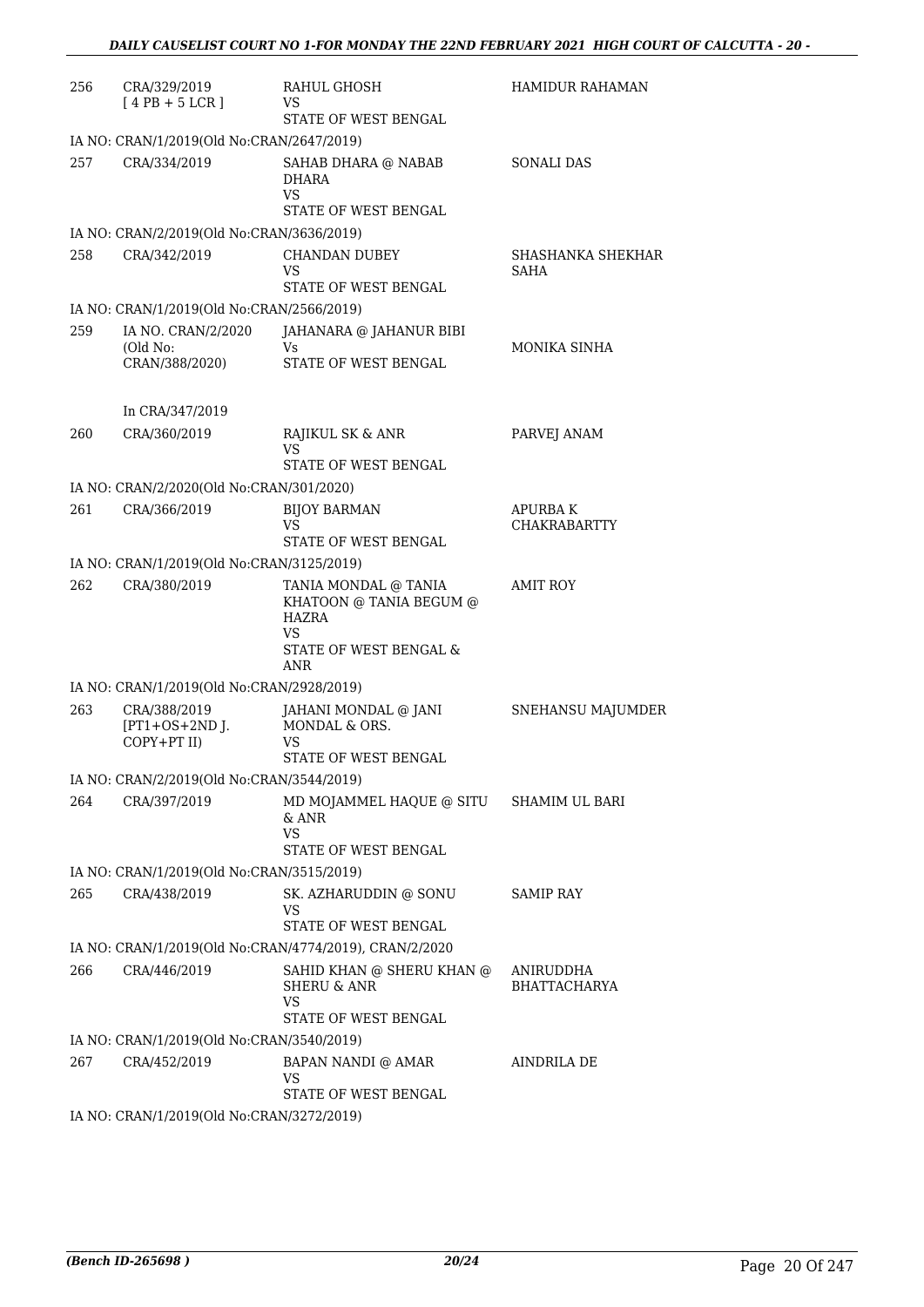| 268 | IA NO. CRAN/4/2020                                     | <b>GITA MIDDAY &amp; ANR</b>                                                |                                   |
|-----|--------------------------------------------------------|-----------------------------------------------------------------------------|-----------------------------------|
|     | (Old No:<br>CRAN/1950/2020)                            | Vs<br>STATE OF WEST BENGAL                                                  | SHASHANKA SHEKHAR<br>SAHA         |
|     | $[4 LCR + BRIEF]$<br>In CRA/472/2019                   |                                                                             |                                   |
| 269 | CRA/503/2019                                           | MD IMTIAYAZ @ IMTIAZ @ MD.<br>IMTIAZ<br>VS                                  | DEBASHIS BANERJEE                 |
|     |                                                        | <b>STATE OF WEST BENGAL &amp;</b><br>ANR                                    |                                   |
|     | IA NO: CRAN/1/2019(Old No:CRAN/4798/2019)              |                                                                             |                                   |
| 270 | CRA/520/2019                                           | <b>BADSA@CHHATU SK</b><br>VS<br>STATE OF WEST BENGAL                        | SNEHANSHU MAJUMDER                |
|     | IA NO: CRAN/2/2020(Old No:CRAN/135/2020)               |                                                                             |                                   |
| 271 | CRA/531/2019                                           | MAHIMUDDIN                                                                  | <b>AMIT RAY</b>                   |
|     |                                                        | VS<br>STATE OF WEST BENGAL &<br>ANR                                         |                                   |
|     | IA NO: CRAN/2/2019(Old No:CRAN/4659/2019)              |                                                                             |                                   |
| 272 | CRA/555/2019                                           | MD. SONA & ORS<br>VS                                                        | RAHULGANGULY                      |
|     |                                                        | STATE OF WEST BENGAL                                                        |                                   |
|     | IA NO: CRAN/1/2019(Old No:CRAN/4972/2019)              |                                                                             |                                   |
| 273 | CRA/561/2019<br>(APPROPRIATE ORDER) VS                 | JOYDEV CHAKRABORTY & ORS<br>STATE OF WEST BENGAL                            | SOUMYAJIT DAS<br><b>MAHAPATRA</b> |
|     |                                                        | IA NO: CRAN/1/2020(Old No:CRAN/454/2020), CRAN/2/2020(Old No:CRAN/460/2020) |                                   |
| 274 | CRA/571/2019                                           | <b>SK KETABUL &amp; ORS</b><br>VS<br>STATE OF WEST BENGAL                   | DILIP KR SADHU                    |
|     |                                                        | IA NO: CRAN/1/2019(Old No:CRAN/4333/2019), CRAN/2/2020                      |                                   |
| 275 | CRA/574/2019                                           | PRITAM SINHA ROY & ANR                                                      | <b>SOUMYA MAZUMDER</b>            |
|     |                                                        | VS<br>STATE OF WEST BENGAL                                                  |                                   |
|     | IA NO: CRAN/1/2020(Old No:CRAN/539/2020)               |                                                                             |                                   |
|     | 276 CRA/588/2019 MUKUL SETH                            | VS                                                                          | ANIRUDDHA<br><b>BHATTACHARYYA</b> |
|     |                                                        | STATE OF WEST BENGAL                                                        |                                   |
|     | IA NO: CRAN/1/2020(Old No:CRAN/197/2020)               |                                                                             |                                   |
| 277 | IA NO. CRAN/2/2019                                     | <b>SWAPAN BAYEN</b>                                                         |                                   |
|     | (Old No:<br>CRAN/4642/2019)                            | Vs<br>STATE OF WEST BENGAL                                                  | <b>DEBANGAN</b><br>BHATTACHARJEE  |
|     | In CRA/590/2019                                        |                                                                             |                                   |
| 278 | CRA/622/2019                                           | SACHINDRANATH DAS<br><b>VS</b>                                              | SOUMYAJIT DAS<br><b>MAHAPATRA</b> |
|     |                                                        | STATE OF WEST BENGAL                                                        |                                   |
|     | IA NO: CRAN/1/2020(Old No:CRAN/89/2020)                |                                                                             |                                   |
| 279 | CRA/627/2019                                           | SUBHANKAR SARKAR @ POLTU<br>@ PALTU<br>VS                                   | KOUSTAV BAGCHI                    |
|     |                                                        | STATE OF WEST BENGAL                                                        |                                   |
|     | IA NO $\cdot$ CRAN/1/2020(Old No $\cdot$ CRAN/23/2020) |                                                                             |                                   |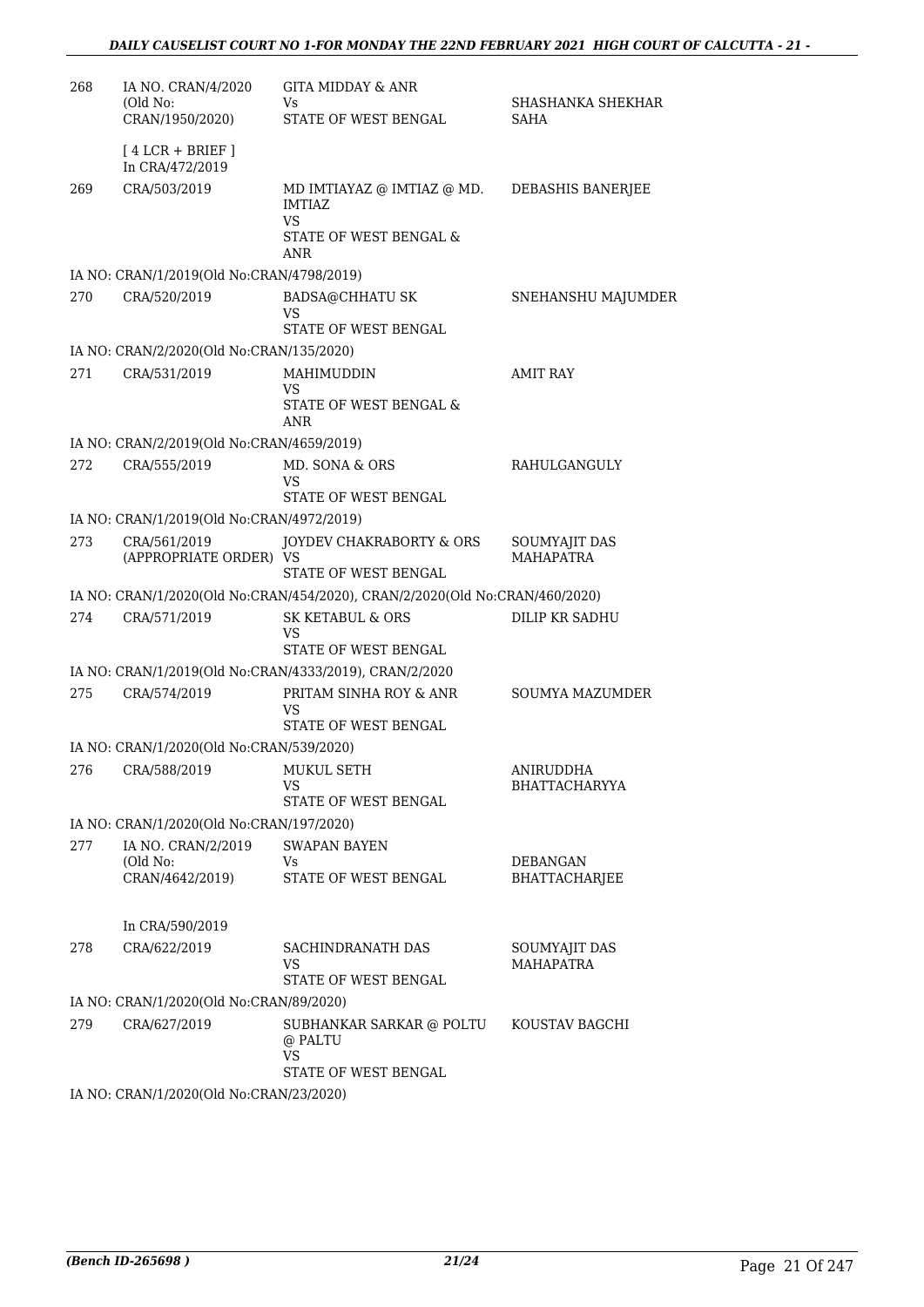| 280 | CRA/650/2019                                       | SAHEB JAN ALI @SAHEB JAN @<br>SIAB JAN & ANR<br><b>VS</b>                                  | RAHUL GANGULY         |
|-----|----------------------------------------------------|--------------------------------------------------------------------------------------------|-----------------------|
|     |                                                    | STATE OF WEST BENGAL                                                                       |                       |
|     |                                                    | IA NO: CRAN/1/2020(Old No:CRAN/69/2020), CRAN/2/2020(Old No:CRAN/4532/2020)                |                       |
| 281 | CRA/666/2019                                       | PABAN RAI @ PAWAN RAI<br>VS<br>STATE OF WEST BENGAL                                        | <b>ASHOK HALDER</b>   |
|     | IA NO: CRAN/1/2019(Old No:CRAN/4879/2019)          |                                                                                            |                       |
| 282 | CRA/669/2019                                       | <b>DILIP PAL</b><br>VS<br>STATE OF WEST BENGAL                                             | NAYNA CHAKRABORTY     |
|     |                                                    | IA NO: CRAN/1/2020(Old No:CRAN/4606/2020), CRAN/2/2020(Old No:CRAN/4607/2020)              |                       |
| 283 | CRA/670/2019<br>$[PT 1 + II + 3 LCR]$              | RASHMONI DEVI@RADHIKA<br>SHAW@RADHA<br>VS<br>STATE OF WEST BENGAL                          | <b>NAZIR AHMED</b>    |
|     | IA NO: CRAN/2/2020                                 |                                                                                            |                       |
| 284 | CRA/674/2019                                       | <b>MANIK KOLEY</b><br>VS                                                                   | SANJIB MITRA          |
|     |                                                    | STATE OF WEST BENGAL                                                                       |                       |
|     |                                                    | IA NO: CRAN/1/2020(Old No:CRAN/19/2020), CRAN/2/2020(Old No:CRAN/4402/2020)                |                       |
| 285 | CRA/676/2019                                       | AJIT ROY @ BUBAI<br>VS<br>STATE OF WEST BENGAL                                             | <b>SHEKHAR BARMAN</b> |
|     |                                                    | IA NO: CRAN/1/2020(Old No:CRAN/1230/2020), CRAN/2/2020(Old No:CRAN/4682/2020), CRAN/3/2021 |                       |
| 286 | CRA/688/2019                                       | NISHIKANTA MISHRA @<br>NISIKANTA MISHRA<br>VS                                              | NAVANIL DE            |
|     |                                                    | STATE OF WEST BENGAL                                                                       |                       |
|     |                                                    | IA NO: CRAN/2/2020(Old No:CRAN/848/2020), CRAN/3/2020                                      |                       |
| 287 | CRA/692/2019<br>$[PT I + OS + 2ND]$<br>COPY+PT II) | MINARUL ISLAM @ MINARUL<br><b>SHA &amp; ORS</b><br>VS<br>STATE OF WEST BENGAL              | ARUSHI RATHORE        |
|     | IA NO: CRAN/1/2020(Old No:CRAN/190/2020)           |                                                                                            |                       |
| 288 | IA NO. CRAN/1/2020<br>(Old No:<br>CRAN/347/2020)   | MD ASHIKUR REJA & ANR<br>Vs<br>STATE OF WEST BENGAL                                        | BENAJIR HASNA         |
|     | In CRA/730/2019                                    |                                                                                            |                       |
| 289 | IA NO. CRAN/1/2020<br>(Old No:<br>CRAN/416/2020)   | MD ANIKUL ISLAM<br>Vs<br>STATE OF WEST BENGAL                                              | <b>BENAJIR HASNA</b>  |
|     | In CRA/731/2019                                    |                                                                                            |                       |
| 290 | CRA/747/2019                                       | <b>GOUTAM BARUI</b><br>VS<br>STATE OF WEST BENGAL                                          | APAN SAHA             |
|     | IA NO: CRAN/1/2020(Old No:CRAN/253/2020)           |                                                                                            |                       |
| 291 | CRA/749/2019                                       | AMIT DUTTA & ORS<br>VS<br>STATE OF WEST BENGAL                                             | HILLOL SAHA PODDER    |
|     | IA NO: CRAN/1/2020(Old No:CRAN/249/2020)           |                                                                                            |                       |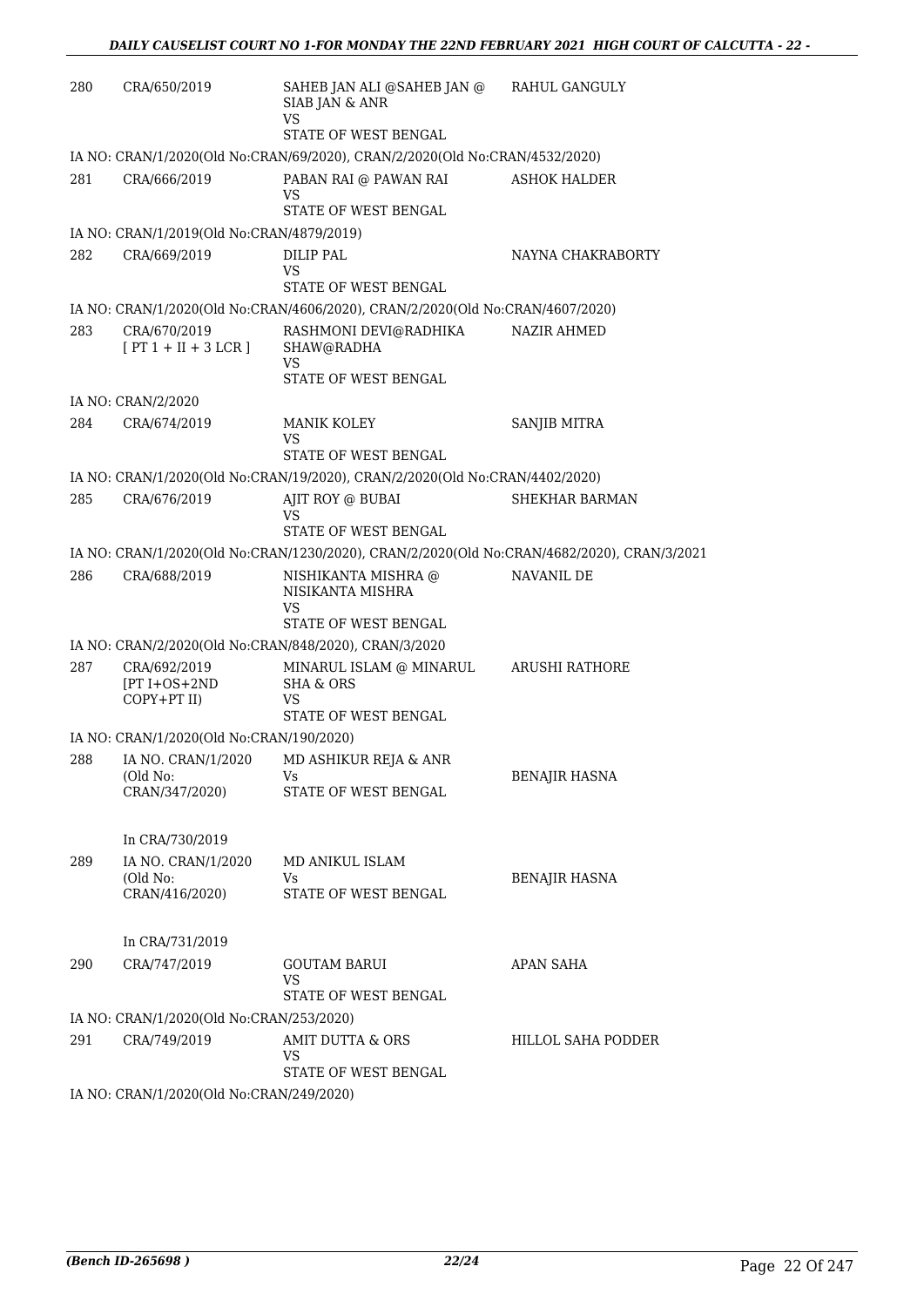| 292 | IA NO. CRAN/1/2020<br>(Old No:<br>CRAN/422/2020)  | SK. PACHA @ DUKHA<br>Vs.<br>STATE OF WEST BENGAL                                                     | NAVANIL DE                                 |
|-----|---------------------------------------------------|------------------------------------------------------------------------------------------------------|--------------------------------------------|
|     | In CRA/5/2020                                     |                                                                                                      |                                            |
| 293 | CRA/9/2020                                        | <b>MINATI HALDER &amp; ORS</b><br>VS                                                                 | AMRITA MAJI                                |
|     |                                                   | STATE OF WEST BENGAL<br>IA NO: CRAN/1/2020(Old No:CRAN/508/2020), CRAN/2/2020(Old No:CRAN/3107/2020) |                                            |
| 294 | CRA/16/2020                                       | <b>SONA DHALI</b><br>VS<br>STATE OF WEST BENGAL                                                      | SANDIP CHAKRABARTY                         |
|     |                                                   | IA NO: CRAN/1/2020(Old No:CRAN/450/2020), CRAN/2/2020(Old No:CRAN/2774/2020)                         |                                            |
| 295 | IA NO. CRAN/1/2020                                | JALALUDDIN<br>Vs.                                                                                    | DEBANGAN BHATTERJEE<br>DEBANGAN BHATTERJEE |
|     |                                                   | STATE OF WEST BENGAL                                                                                 |                                            |
| 296 | In CRA/61/2020<br>CRA/64/2020                     | BIMAL CHANDRA BARMAN @<br>AMAL & ANR                                                                 | SAYAN MUKHERJEE                            |
|     |                                                   | VS<br>STATE OF WEST BENGAL                                                                           |                                            |
|     |                                                   | IA NO: CRAN/1/2020(Old No:CRAN/979/2020), CRAN/2/2020(Old No:CRAN/3305/2020)                         |                                            |
| 297 | CRA/69/2020                                       | DIGAN MANDAL<br>VS<br>STATE OF WEST BENGAL                                                           | PARVEJ ANAM                                |
|     | IA NO: CRAN/1/2020                                |                                                                                                      |                                            |
| 298 | CRA/86/2020                                       | <b>SUBRATA GHOSH</b><br>VS                                                                           | KUNAL GANGULY                              |
|     |                                                   | STATE OF WEST BENGAL &<br>ANR                                                                        |                                            |
|     | IA NO: CRAN/1/2020(Old No:CRAN/1188/2020)         |                                                                                                      |                                            |
| 299 | IA NO. CRAN/1/2020<br>(Old No:<br>CRAN/1016/2020) | CHAND SAUDAGAR @ CHAND<br><b>SWADAGAR &amp; ANR</b><br>Vs                                            | NAVANIL DE                                 |
|     |                                                   | STATE OF WEST BENGAL                                                                                 |                                            |
|     | In CRA/95/2020                                    |                                                                                                      |                                            |
| 300 | CRA/102/2020                                      | PRITAM KARMAKAR @ DONKA<br>VS<br>STATE OF WEST BENGAL                                                | JONAKI SAHA                                |
|     | IA NO: CRAN/2/2020                                |                                                                                                      |                                            |
| 301 | IA NO. CRAN/2/2020                                | MD PEYARA@RAJKUMAR<br>Vs<br>STATE OF WEST BENGAL                                                     | KAUSHIK GHOSH<br>KAUSHIK GHOSH             |
|     | In CRA/168/2020                                   |                                                                                                      |                                            |
| 302 | IA NO. CRAN/3/2020                                | SK. MD. SELIM<br>Vs                                                                                  | SUCHISMITA DATTA<br>SUCHISMITA DATTA       |
|     | In CRA/179/2020                                   | STATE OF WEST BENGAL                                                                                 |                                            |
| 303 | IA NO. CRAN/3/2020                                | <b>GOBINDA BAYEN</b><br>Vs.                                                                          | AMRITA CHEL<br><b>AMRITA CHEL</b>          |
|     | In CRA/189/2020                                   | STATE OF WEST BENGAL                                                                                 |                                            |
| 304 | IA NO. CRAN/2/2020                                | <b>SAMARESH BISWAS</b><br>Vs                                                                         | ARNAB CHATTERJEE<br>ARNAB CHATTERJEE       |
|     | (Out of time)<br>In CRA/199/2020                  | State of West Bengal                                                                                 |                                            |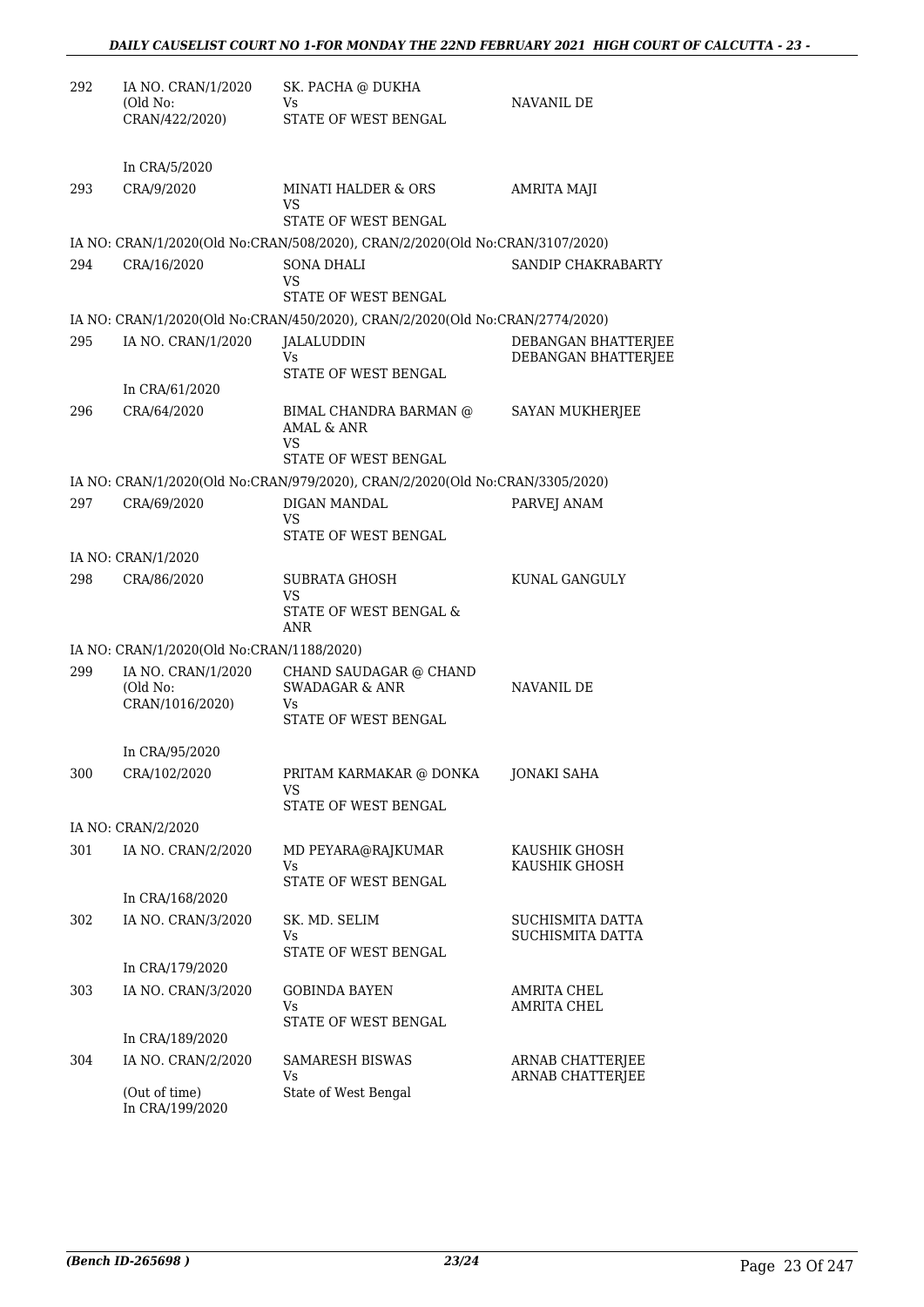#### *DAILY CAUSELIST COURT NO 1-FOR MONDAY THE 22ND FEBRUARY 2021 HIGH COURT OF CALCUTTA - 24 -*

| 305 | IA NO. CRAN/2/2020              | <b>ABANI KUMAR</b><br>Vs.                                  | SAIBAL KRISHNA<br><b>DASGUPTA</b>                |
|-----|---------------------------------|------------------------------------------------------------|--------------------------------------------------|
|     | In CRA/205/2020                 | THE STATE OOF WEST BENGAL                                  | SAIBAL KRISHNA<br><b>DASGUPTA</b>                |
| 306 | IA NO. CRAN/3/2020              | <b>AVIJIT BAIDYA</b><br><b>Vs</b>                          | <b>JOY CHAKRABORTY</b><br><b>JOY CHAKRABORTY</b> |
|     | In CRA/215/2020                 | State of West Bengal                                       |                                                  |
| 307 | CRA/217/2020                    | SANOWARA BIBI AND ANR<br><b>VS</b><br>State of West Bengal | AMRITA CHEL                                      |
|     | IA NO: CRAN/1/2020, CRAN/2/2020 |                                                            |                                                  |
|     |                                 |                                                            |                                                  |
| 308 | IA NO. CRAN/1/2020              | SUJATA @SANKARI SANTRA<br><b>PRADHAN</b><br>Vs             | SATYAJIT MAHATO<br>SATYAJIT MAHATO               |
|     | In CRA/223/2020                 | State of West Bengal                                       |                                                  |
| 309 | CRA/241/2020                    | AWADHESH SINGH<br>VS<br>STATE OF WEST BENGAL AND<br>ORS.   | <b>BIKRAM BANERJEE</b>                           |
|     | IA NO: CRAN/1/2020              |                                                            |                                                  |
| 310 | CRA/262/2020                    | RAJU JAISWAL<br>VS<br>State of West Bengal                 | DIPANJAN CHATTERJEE                              |
|     | IA NO: CRAN/1/2020, CRAN/2/2020 |                                                            |                                                  |
| 311 | IA NO. CRAN/1/2021              | <b>MOUSUMI ROY</b><br>Vs<br>THE STATE OF WEST BENGAL       | <b>BISWAJIT MANNA</b><br><b>BISWAJIT MANNA</b>   |
|     | In CRA/284/2020                 |                                                            |                                                  |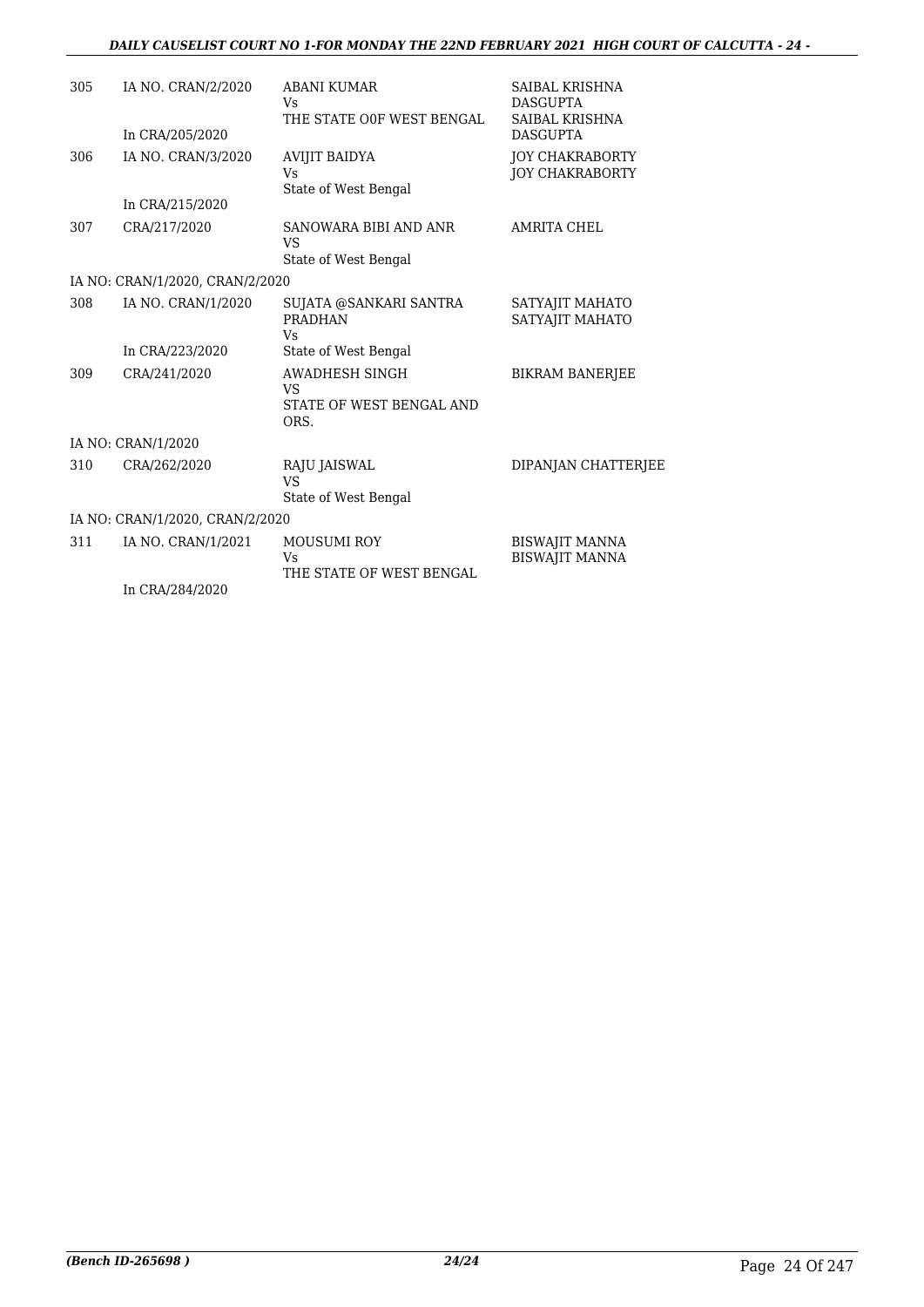

## In The High Court at Calcutta

### **Appellate Side**

**DAILY CAUSELIST For Monday The 22nd February 2021**

#### **COURT NO. 16**

#### **DIVISION BENCH (DB - II)**

#### **AT 10:45 AM HON'BLE JUSTICE RAJESH BINDAL HON'BLE JUSTICE ANIRUDDHA ROY**

#### **(VIA VIDEO CONFERENCE)**

**ON AND FROM MONDAY, THE 11TH JANUARY, 2021 – APPEALS RELATING TO LABOUR UNDER GROUP III AND APPLICATION CONNECTED THERETO;**

**APPEALS FROM ORDERS RELATING TO REVENUE UNDER GROUP – IV & ORHER STATUTORY REVENUE APPEALS EXCEPT LAND REVENUE TO BE HEARD BY DIVISION BENCH;**

**APPEALS RELATING TO CHARTERED ACCOUNTANTS ACT, COMPANY SECRETARIES ACT AND TAX TRIBUNAL MATTERS;**

**INCOME TAX REFERENCE UNDER SECTION 256 OF THE INCOME TAX ACT;**

**MATTERS RELATING TO TRIBUNALS UNDER ARTICLE 323A & 323B OF THE CONSTITUTION OF INDIA (OTHER THAN TAX TRIBUNAL) INCLUDING APPLICATION CONNECTED THERETO;**

**NOTE: E-MENTIONING WILL BE TAKEN UP AT THE FIRST SITTING OF THE COURT. OUT OF WHICH ORIGINAL SIDE MATTERS WILL BE TAKEN UP FIRST AND THEN APPELLATE SIDE MATTERS WILL BE TAKEN UP.**

**ON AND FROM FRIDAY i.e., 19-02-2021, AFTER COMPLETION OF ORIGINAL SIDE MATTERS, APPELLATE SIDE MATTERS WILL BE TAKEN UP SERIALLY.**

**NOTE: MATTERS WILL BE TAKEN UP THROUGH PHYSICAL HEARING ONLY WHEN BOTH THE PARTIES ARE AGREED.**

|   |                                         | PIL                                           |                                |
|---|-----------------------------------------|-----------------------------------------------|--------------------------------|
| 1 | WPA/6597/2020                           | TATHAGATA DATTA<br>VS<br>UNION OF INDIA & ORS | TATHAGATA DATTA<br>(IN-PERSON) |
|   | IA NO: CAN/1/2020(Old No:CAN/5412/2020) |                                               |                                |
|   | WPA/7792/2020                           | AMIYA SARKAR<br>VS<br>State of West Bengal    | MAHESWARI<br><b>SHARMA</b>     |
|   | IA NO: CAN/1/2020                       |                                               |                                |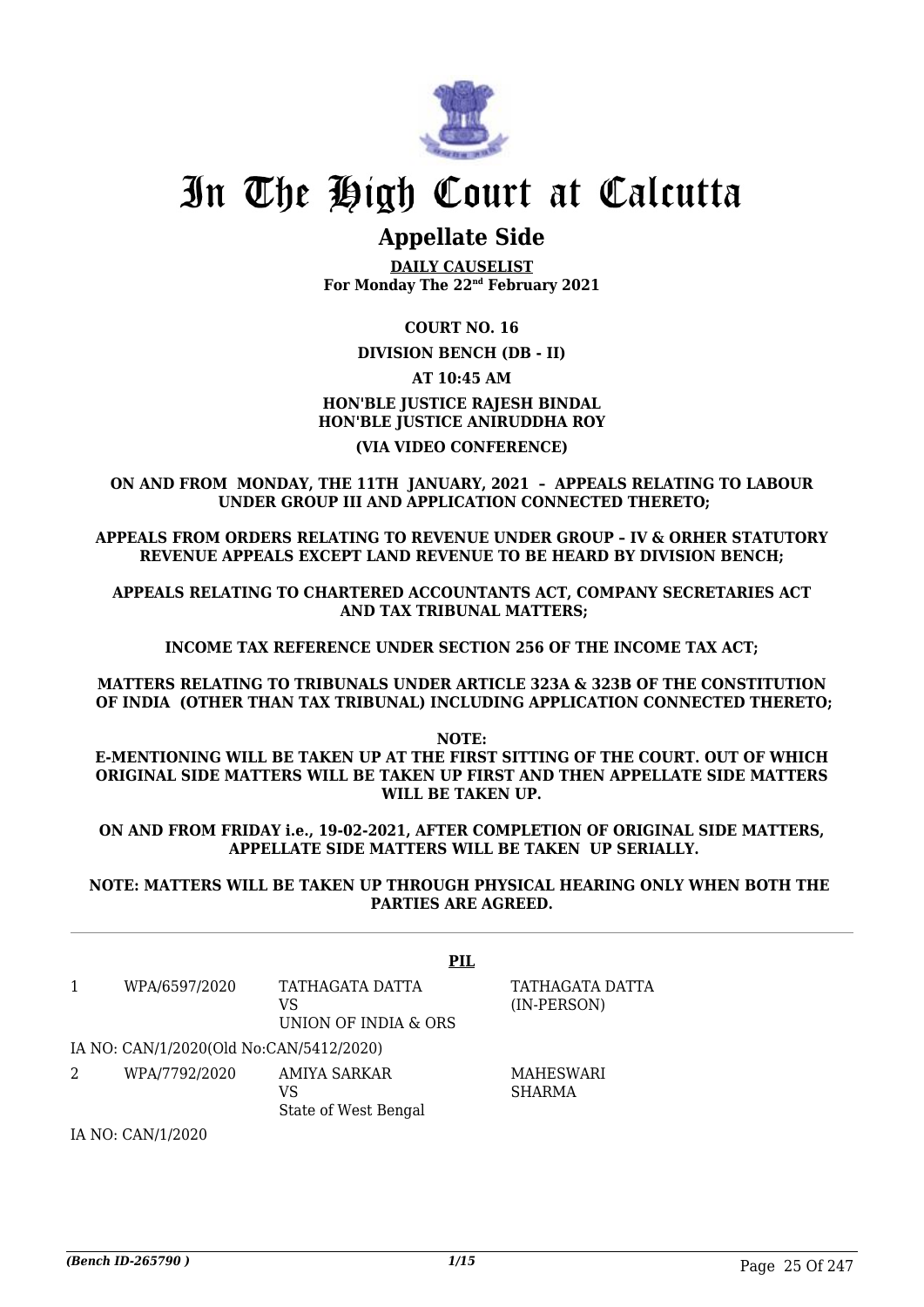| 3   | WPA/10230/2020                   | <b>RATAN SAHA</b><br>VS<br>STATE OF WEST BENGAL                                                             | Madhurima Sarkar                                                                          |
|-----|----------------------------------|-------------------------------------------------------------------------------------------------------------|-------------------------------------------------------------------------------------------|
|     |                                  | AND ORS.                                                                                                    |                                                                                           |
|     | IA NO: CAN/1/2021                |                                                                                                             |                                                                                           |
| 4   | WPA(P)/10/2021                   | MANABENDRA RAY<br><b>VS</b><br>STATE OF WEST BENGAL<br>AND ORS.                                             | <b>MOYUKH</b><br>MUKHERJEE                                                                |
| 5   | WPA(P)/74/2021                   | DEMOCRATIC YOUTH<br>FEDERATION OF INDIA AND BHATTACHARYA<br><b>ORS</b><br><b>VS</b><br>STATE OF WEST BENGAL | SALONI                                                                                    |
|     |                                  | AND ORS.                                                                                                    |                                                                                           |
|     |                                  | <b>HABEAS CORPUS</b>                                                                                        |                                                                                           |
| 6   | WPA(H)/17/2021                   | SWARASWATI PANJA                                                                                            | SABYASACHI                                                                                |
|     |                                  | VS<br>STATE OF WEST BENGAL<br>AND ORS.                                                                      | <b>CHATTERJEE</b>                                                                         |
|     |                                  | <b>FIXED MATTER</b>                                                                                         |                                                                                           |
| 7   | RVW/100/2020                     | STATE OF WEST BENGAL<br>AND ORS.<br><b>VS</b>                                                               | <b>SUPRATIM DHAR</b>                                                                      |
|     |                                  | FAZLUR RAHAMAN GAZI<br>AND ORS                                                                              |                                                                                           |
|     | IA NO: CAN/1/2020, CAN/2/2020    |                                                                                                             |                                                                                           |
| wt8 | WPLRT/69/2016                    | THE STATE OF WEST<br><b>BENGAL &amp; ORS</b><br><b>VS</b>                                                   | <b>SUBIR PAL</b>                                                                          |
|     |                                  | <b>FAZLUR RAHAMAN GAZI &amp;</b><br><b>ORS</b>                                                              |                                                                                           |
|     |                                  | IA NO: CAN/2/2017(Old No:CAN/3388/2017), CAN/3/2017(Old No:CAN/3389/2017)                                   |                                                                                           |
|     |                                  | <b>BAIL IN CONNECTION WITH APPEAL</b>                                                                       |                                                                                           |
| 9   | CRA/37/2020                      | SANDHYA RANI DAS & ANR<br>VS                                                                                | <b>SWAGATA DATTA</b>                                                                      |
|     |                                  | STATE OF WEST BENGAL                                                                                        |                                                                                           |
|     | IA NO: CRAN/2/2020, CRAN/3/2020  |                                                                                                             |                                                                                           |
|     |                                  | <b>MANDAMUS APPEAL</b>                                                                                      |                                                                                           |
| 10  | FMA/78/2021                      | DIBYENDU CHOWDHURY<br><b>VS</b><br>NATIONAL HOUSING BANK<br>& ORS                                           | SARADA PRASAD ROY                                                                         |
| 11  | MAT/1303/2017<br>(File not here) | <b>TAPAN MAZUMDER</b><br>VS<br>SALES TAX OFFICER,<br>SILIGURI CHARGE & ORS                                  | <b>BOUDHAYAN</b><br><b>BHATTACHARYYA</b>                                                  |
|     |                                  |                                                                                                             | IA NO: CAN/1/2017(Old No:CAN/7484/2017), CAN/2/2017(Old No:CAN/7486/2017), CAN/3/2019(Old |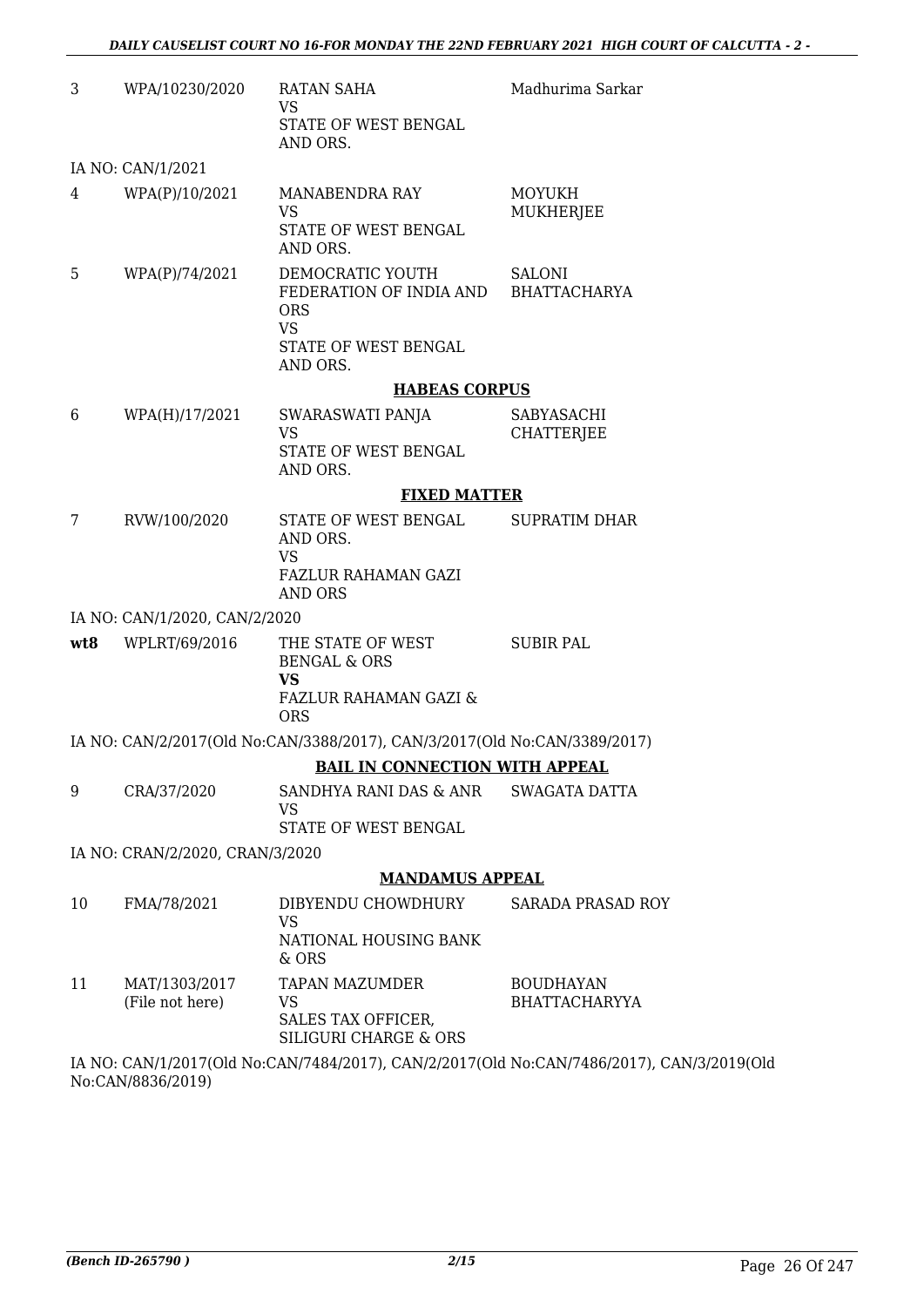| 12   | MAT/508/2018                            | M/S JANAKALYAN VINIMAY<br>P LTD<br><b>VS</b><br><b>JT COMMI SALES TAX</b><br>24PGS & ORS | DEBANUJ BASU<br><b>THAKUR</b>           |
|------|-----------------------------------------|------------------------------------------------------------------------------------------|-----------------------------------------|
| 13   | MAT/1658/2018                           | M/S JANAKALYAN VINIMAY<br>P LTD<br><b>VS</b><br>JT COMM, SALES TAX 24PGS<br>$&$ ORS      | DEBANUJ BASU<br><b>THAKUR</b>           |
| 14   | MAT/185/2019                            | M/S. JANAKALYAN VINIMAY<br>$(P)$ LTD<br><b>VS</b><br>JT.COMMISSIONER, SALES<br>TAX & ORS | <b>DEBANUJ BASU</b><br><b>THAKUR</b>    |
| 15   | MAT/738/2020                            | <b>BALARAM CHOWDHURY</b><br>VS<br>Union of India AND ORS                                 | AYAN CHAKRABORTY                        |
|      | IA NO: CAN/1/2020                       |                                                                                          |                                         |
|      |                                         | WEST BENGAL STATE ADMINISTRATIVE TRIBUNAL                                                |                                         |
| 16   | WP.ST/103/2014                          | <b>ANISHA KHATUN</b><br>VS<br>STATE OF WEST BENGAL &                                     | SANDIPAN BANERJEE                       |
|      |                                         | <b>ORS</b>                                                                               |                                         |
|      | IA NO: CAN/1/2015(Old No:CAN/6710/2015) |                                                                                          |                                         |
| 17   | WP.ST/204/2016                          | <b>SOUDIP GHOSH</b><br><b>VS</b><br>STATE OF WEST BENGAL &<br><b>ORS</b>                 | KAKALI SAMAJPATI                        |
|      | wt18 WP.ST/107/2016                     | SHISHENDU GHOSH<br>VS<br>STATE OF WEST BENGAL &<br>ORS.                                  | <b>MRINAL RANJAN</b><br><b>PRAMANIK</b> |
| wt19 | WP.ST/210/2016                          | DR. ANUP KUMAR HAJRA &<br><b>ORS</b><br>VS<br>STATE OF WEST BENGAL &<br><b>ORS</b>       | NEEPESH MAJHI                           |
| 20   | WP.ST/39/2018                           | RATHIN MAJI & ORS.<br>VS<br>STATE OF WEST BENGAL &<br>ORS.                               | RAJESH KUMAR<br>SHAH                    |
|      | wt21 WP.ST/40/2018                      | SOUMIK CHANDA<br>VS<br>STATE OF WEST BENGAL &<br><b>ORS</b>                              | RAJESH KUMAR<br>SHAH                    |
|      | wt22 WP.ST/41/2018                      | MADHUMITA SAHA PODDER<br>VS.<br>STATE OF WEST BENGAL &<br><b>ORS</b>                     | RAJESH KUMAR<br>SHAH                    |

IA NO: CAN/2/2020(Old No:CAN/3401/2020), CAN/3/2020(Old No:CAN/3402/2020)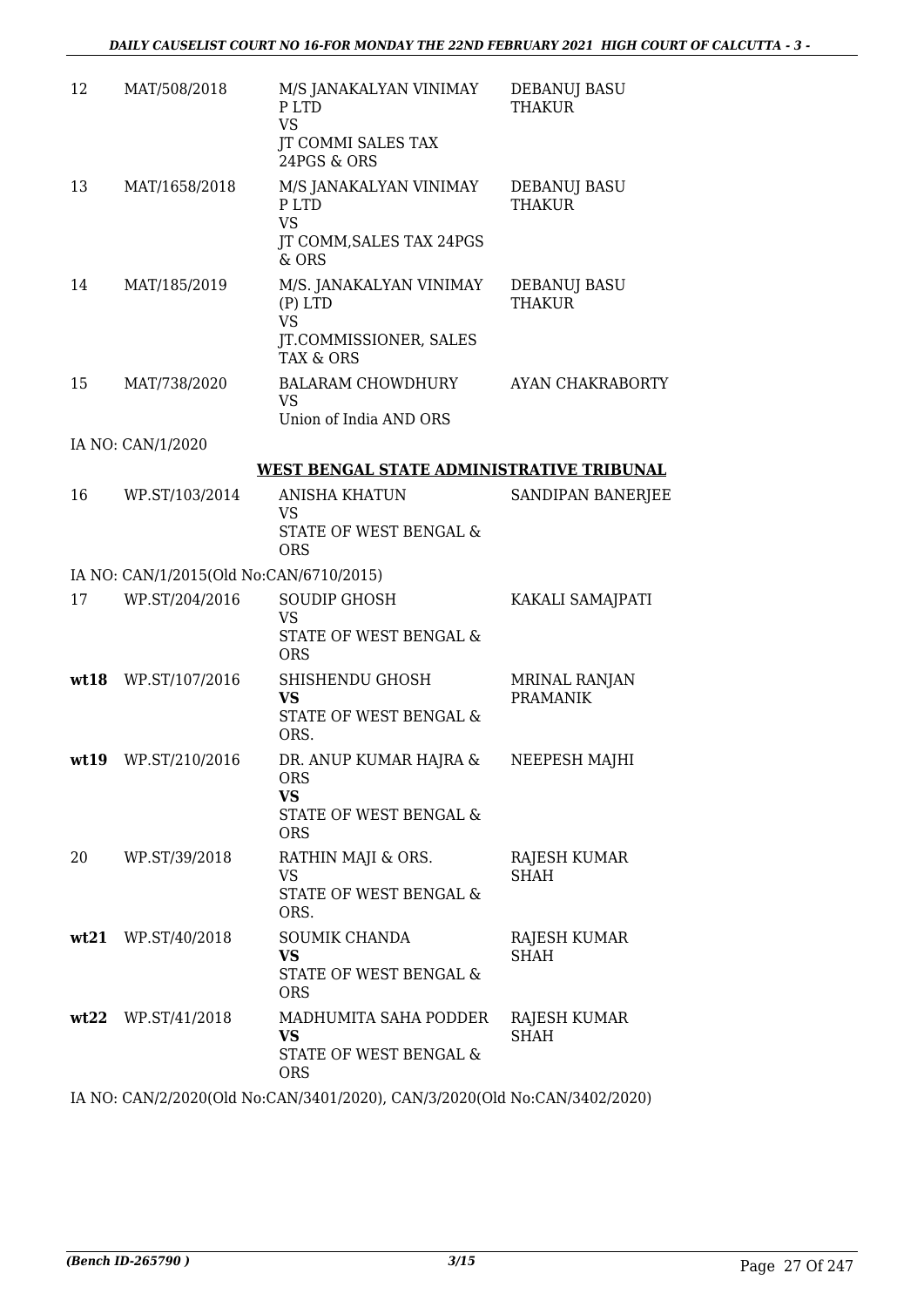|      | wt23 WP.ST/42/2018                      | RAJIB KARMAKAR & ORS<br><b>VS</b><br>STATE OF WEST BENGAL &<br><b>ORS</b>                | RAJESH KUMAR<br><b>SHAH</b>        |
|------|-----------------------------------------|------------------------------------------------------------------------------------------|------------------------------------|
|      | wt24 WP.ST/43/2018                      | RAM PROSAD BANERJEE &<br><b>ORS</b><br><b>VS</b><br>STATE OF WEST BENGAL &<br><b>ORS</b> | <b>RAJESH KUMAR</b><br><b>SHAH</b> |
| wt25 | WP.ST/44/2018                           | <b>MUKUL ROY</b><br><b>VS</b><br>STATE OF WEST BENGAL &<br><b>ORS</b>                    | RAJESH KUMAR<br><b>SHAH</b>        |
| wt26 | WP.ST/46/2018                           | <b>SUBHASIS DEY</b><br><b>VS</b><br>STATE OF WEST BENGAL &<br>ORS.                       | <b>SOURAV HALDER</b>               |
|      | wt27 WP.ST/47/2018                      | SAMIP DAS & ORS.<br><b>VS</b><br>STATE OF WEST BENGAL &<br>ORS.                          | <b>SOURAV HALDAR</b>               |
| wt28 | WP.ST/75/2019                           | <b>SUPRIYA MAITI &amp; ANR</b><br><b>VS</b><br>STATE OF WEST BENGAL &<br><b>ORS</b>      | <b>BISWARUP NANDY</b>              |
|      |                                         | IA NO: CAN/1/2020(Old No:CAN/3418/2020), CAN/2/2020(Old No:CAN/3420/2020)                |                                    |
| 29   | WP.ST/83/2018                           | <b>ABHIJIT KARJEE</b><br><b>VS</b><br>STATE OF WEST BENGAL &<br><b>ORS</b>               | <b>SRIMOYEE</b><br>MUKHERJEE       |
|      | IA NO: CAN/1/2018(Old No:CAN/7872/2018) |                                                                                          |                                    |
| 30   | WP.ST/11/2020                           | <b>SMRITIKANA DEY</b><br>VS<br><b>STATE OF WEST BENGAL &amp;</b><br><b>ORS</b>           | <b>INDRAJIT BISWAS</b>             |
| 31   | WP.ST/21/2020                           | SUBHAS CH. KONAR<br><b>VS</b><br>STATE OF WEST BENGAL &<br>ORS.                          | <b>SUMITRA</b>                     |
|      | IA NO: CAN/1/2021, CAN/2/2021           |                                                                                          |                                    |
| 32   | WP.ST/37/2020                           | MD. JAHANGIR SK.<br>VS.<br>STATE OF WEST BENGAL &<br>ORS.                                | PROBAL SARKAR                      |
|      | IA NO: CAN/1/2020(Old No:CAN/2389/2020) |                                                                                          |                                    |
| 33   | WP.ST/50/2020                           | SK. ENAIT ALI<br>VS<br>STATE OF WEST BENGAL &                                            | DIVYA TIWARY                       |
| 34   | WP.ST/51/2020                           | <b>ORS</b><br>RAJANI KANTA JANA<br>VS<br>STATE OF WEST BENGAL &<br><b>ORS</b>            | SANJOY KR SARKAR                   |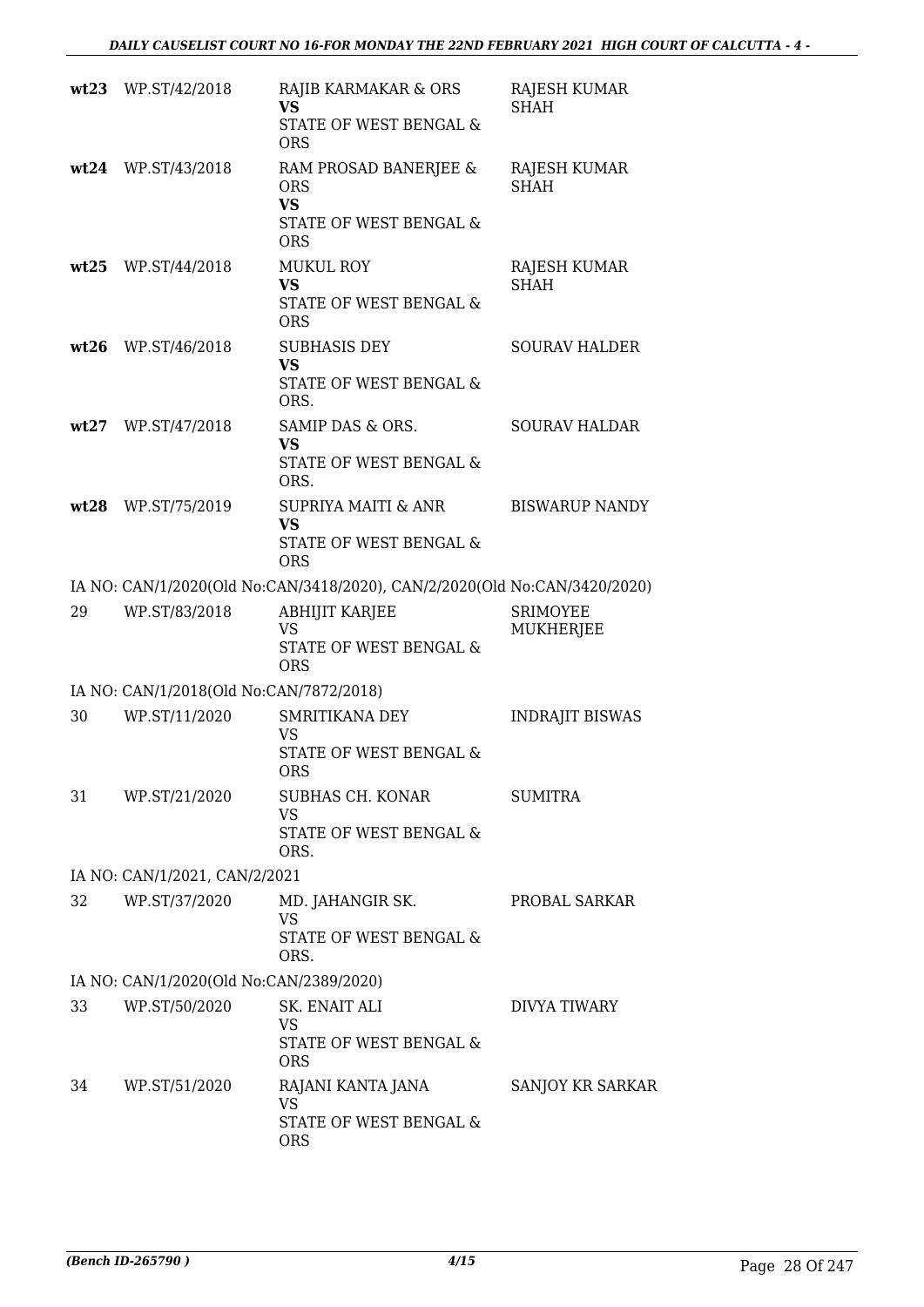| 35 | WP.ST/52/2020     | SADHAN SINGH & ORS<br><b>VS</b><br>STATE OF WEST BENGAL &<br><b>ORS</b>                           | <b>SIMANTIKA</b><br><b>DASGUPTA</b> |
|----|-------------------|---------------------------------------------------------------------------------------------------|-------------------------------------|
|    | IA NO: CAN/1/2020 |                                                                                                   |                                     |
| 36 | WP.ST/54/2020     | <b>BHUSAN SINGH</b><br>VS.<br>STATE OF WEST BENGAL &<br><b>ORS</b>                                | KAMAL KANTA KAR                     |
| 37 | WP.ST/83/2020     | JIBAN MAJI AND ANR<br><b>VS</b><br>THE STATE OF WEST                                              | <b>ANKITA DEY</b>                   |
| 38 | WP.ST/85/2020     | <b>BENGAL AND ORS</b><br>ABICHAL CHATTOPADHYAY<br>VS<br>STATE OF WEST BENGAL<br>AND ORS.          | <b>SUMAN</b><br><b>CHAKRABARTY</b>  |
| 39 | WP.ST/97/2020     | PRADIP KR. CHATTERJEE<br><b>VS</b><br>STATE OF WEST BENGAL<br>AND ORS.                            | <b>MANOJIT PAL</b>                  |
| 40 | WP.ST/104/2020    | AMIT KUMAR<br>MUKHOPADHYAY AND<br><b>OTHERS</b><br><b>VS</b><br>STATE OF WEST BENGAL<br>AND ORS.  | <b>BHARAT BHUSAN</b>                |
| 41 | WP.ST/106/2020    | SUMAN KAR AND OTHERS<br><b>VS</b><br>STATE OF WEST BENGAL<br>AND ORS.                             | <b>GOPAL DAS</b>                    |
| 42 | WP.ST/1/2021      | SUMANA SADAR (MONDAL) MRINAL KANTI MAITY<br><b>VS</b><br>STATE OF WEST BENGAL<br>AND ORS.         |                                     |
| 43 | WP.ST/3/2021      | <b>SUNITA GURUNG</b><br><b>VS</b><br>STATE OF WEST BENGAL<br>AND ORS.                             | RTASAMOY MONDAL                     |
| 44 | WP.ST/4/2021      | CHANDRAWATI DEVI<br>VS<br>STATE OF WEST BENGAL<br>AND ORS.                                        | <b>ARIJIT DEY</b>                   |
| 45 | WP.ST/5/2021      | MAMLUN NESHA @<br>MAMLUN NISHA @<br>MAMLUN NESSA<br><b>VS</b><br>STATE OF WEST BENGAL<br>AND ORS. | DEBASHIS BANERJEE                   |
| 46 | WP.ST/8/2021      | STATE OF WEST BENGAL<br>AND ORS.<br><b>VS</b><br>DR TUHIN CHAKRABORTY                             | NILOTPAL<br><b>CHATTERJEE</b>       |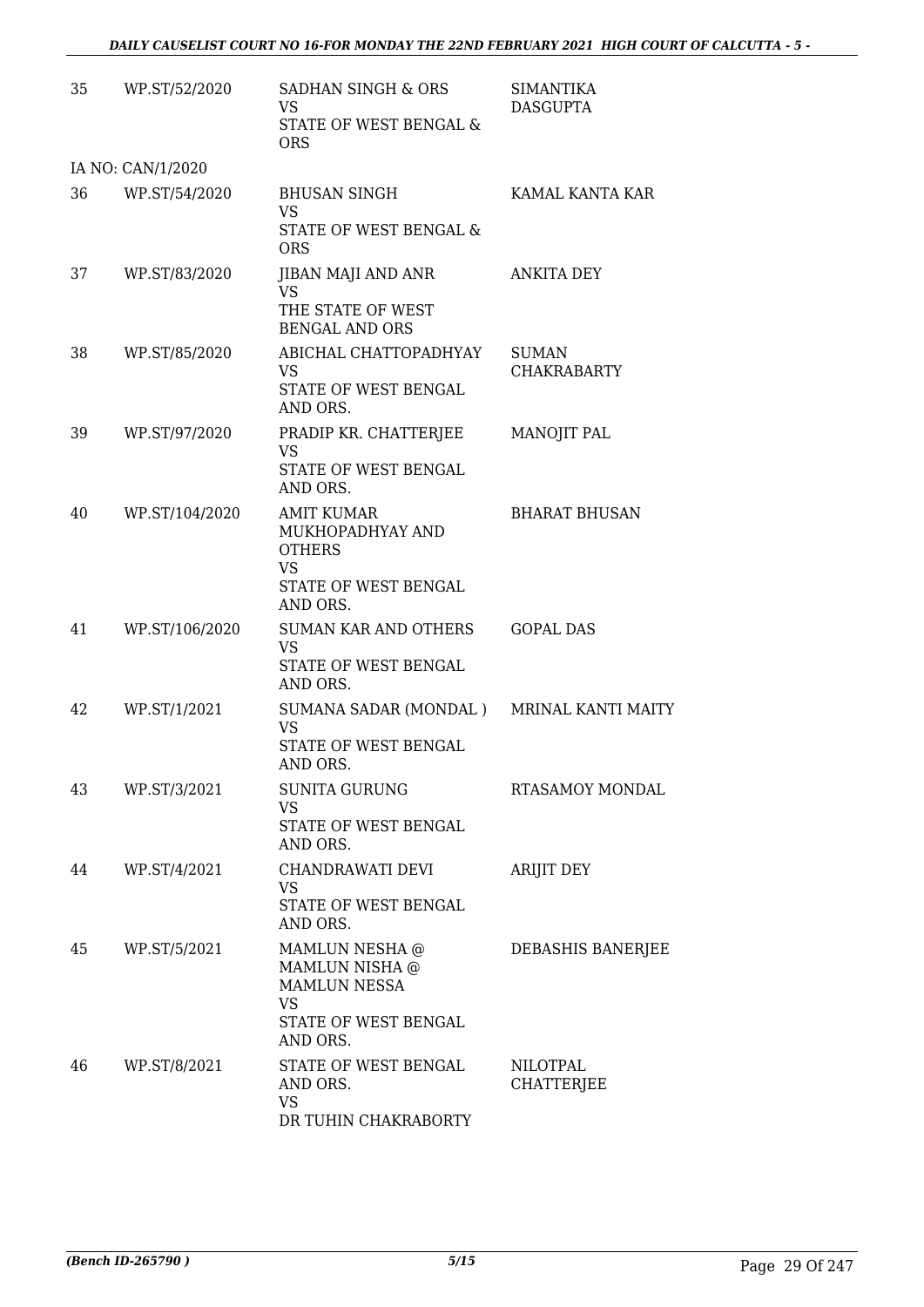| 47 | WP.ST/9/2021                            | THE PUBLIC SERVICE<br><b>COMMISISON WEST</b><br>BENGAL AND OTHERS<br><b>VS</b><br>PRITAM GHOSAL AND | <b>SHRABONI SARKAR</b>                                                                     |
|----|-----------------------------------------|-----------------------------------------------------------------------------------------------------|--------------------------------------------------------------------------------------------|
|    |                                         | <b>ANOTHER</b>                                                                                      |                                                                                            |
|    |                                         | <b>CENTRAL ADMN. TRIBUNAL</b>                                                                       |                                                                                            |
| 48 | WP.CT/225/2013                          | RADHESHYAM MRIDHA<br><b>VS</b>                                                                      | APRATIM<br><b>BHATTACHARYYA</b>                                                            |
|    |                                         | UNION OF INDIA & ORS.                                                                               |                                                                                            |
| 49 | WP.CT/434/2013                          | TAPAS ADITYA & ORS.<br>VS<br>UNION OF INDIA & ORS.                                                  | A. K. CHOUDHURY                                                                            |
|    |                                         |                                                                                                     |                                                                                            |
|    |                                         | No:CAN/12021/2014), CAN/5/2018(Old No:CAN/3843/2018), CAN/6/2020, CAN/7/2020                        | IA NO: CAN/1/2013(Old No:CAN/12620/2013), CAN/2/2014(Old No:CAN/5470/2014), CAN/4/2014(Old |
| 50 | WP.CT/59/2014                           | UNION OF INDIA                                                                                      | SUBRATA DASGUPTA                                                                           |
|    |                                         | <b>VS</b><br><b>SUBRATA MUKHERJEE &amp;</b><br>217 ORS                                              |                                                                                            |
|    | IA NO: CAN/1/2015(Old No:CAN/9528/2015) |                                                                                                     |                                                                                            |
| 51 | WP.CT/128/2015                          | UNION OF INDIA & ORS                                                                                | CHANDREYI ALAM                                                                             |
|    |                                         | <b>VS</b><br>AJITESH DAS & ORS                                                                      | <b>GUPTA</b>                                                                               |
| 52 | WP.CT/141/2015                          | UNION OF INDIA & ORS                                                                                | <b>SWAPAN BANERJEE</b>                                                                     |
|    |                                         | <b>VS</b><br>DR ANJAN DASGUPTA                                                                      |                                                                                            |
| 53 | WP.CT/217/2016                          | PADMABATI MITRA<br><b>VS</b>                                                                        | KUNAL GANGULY                                                                              |
|    |                                         | UNION OF INDIA & ANR                                                                                |                                                                                            |
|    | IA NO: CAN/1/2020                       |                                                                                                     |                                                                                            |
| 54 | WP.CT/13/2017                           | SHYAMAL KUMAR SARMA<br><b>VS</b>                                                                    | <b>RESHMI GHOSH</b>                                                                        |
|    |                                         | UNION OF INDIA & ORS                                                                                |                                                                                            |
|    | IA NO: CAN/1/2021                       |                                                                                                     |                                                                                            |
| 55 | WP.CT/16/2018                           | UNION OF INDIA & ORS<br><b>VS</b>                                                                   | ARPA CHAKRABORTY                                                                           |
|    |                                         | ANGAD MAHATO & ANR                                                                                  |                                                                                            |
| 56 | WP.CT/38/2018                           | DHARAM PAL<br><b>VS</b>                                                                             | A GHOSH                                                                                    |
|    |                                         | UNION OF INDIA & ORS                                                                                |                                                                                            |
| 57 | WP.CT/102/2018                          | MUKUL CH. MONDAL<br>VS                                                                              | VICTOR CHATTERJEE                                                                          |
|    |                                         | UNION OF INDIA & ORS.                                                                               |                                                                                            |
| 58 | WP.CT/108/2018                          | RANAJIT KUMAR PANDIT &<br><b>ORS</b><br><b>VS</b>                                                   | <b>SAMIT K MONDAL</b>                                                                      |
|    |                                         | MRINMOY PAL & ORS                                                                                   |                                                                                            |
| 59 | WP.CT/22/2019                           | PRASANTA KUMAR<br><b>MONDAL</b><br><b>VS</b>                                                        | <b>BHARAT BHUSHAN</b>                                                                      |
|    |                                         | UNION OF INDIA & ORS                                                                                |                                                                                            |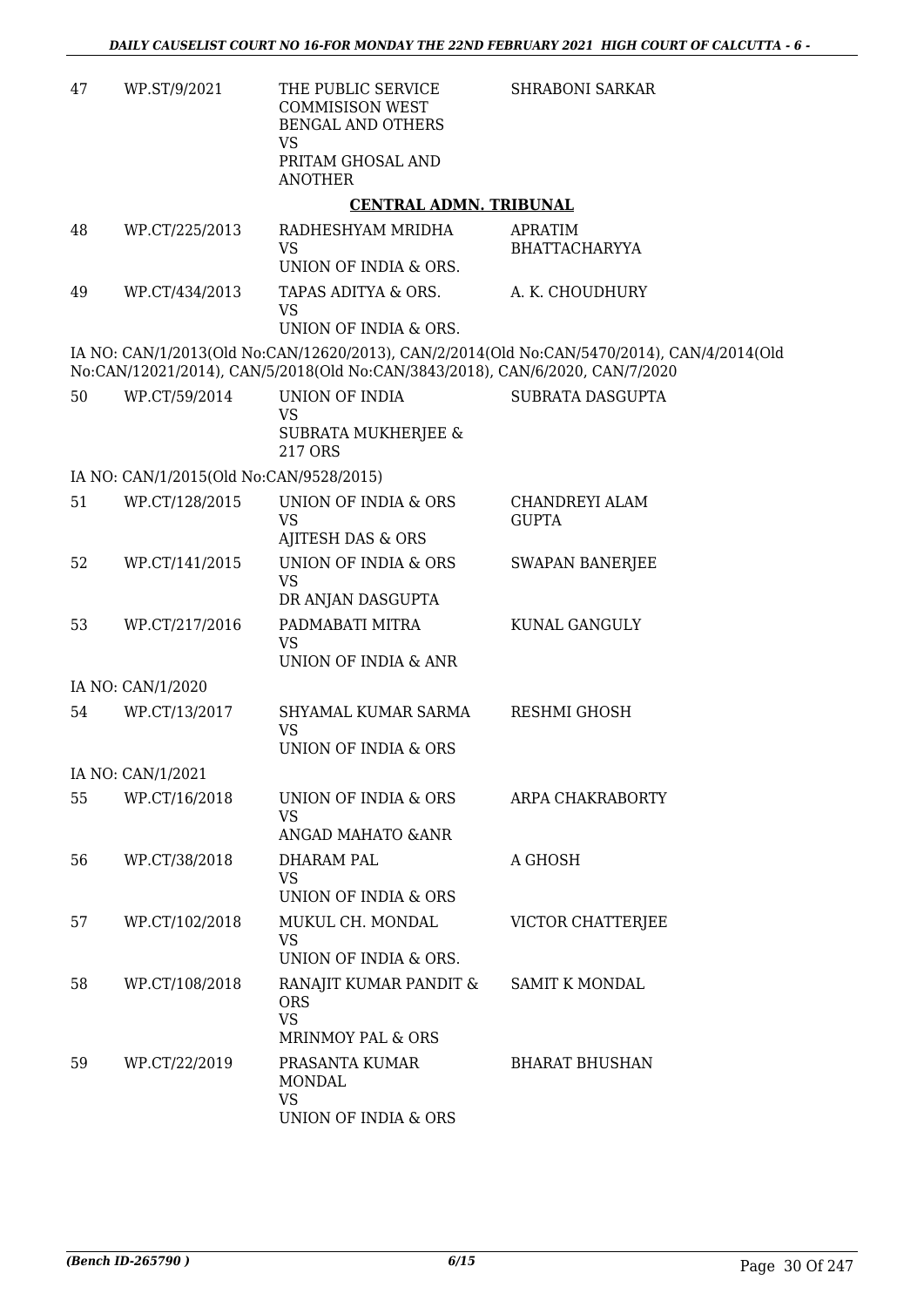| 60   | WP.CT/23/2019      | <b>ANUP MITRA</b><br>VS                                                     | <b>BHARAT BHUSHAN</b>         |
|------|--------------------|-----------------------------------------------------------------------------|-------------------------------|
|      |                    | UNION OF INDIA & ORS                                                        |                               |
| 61   | WP.CT/24/2019      | SHIBSHANKAR NASKAR<br>VS<br>UNION OF INDIA & ORS                            | <b>BHARAT BHUSHAN</b>         |
|      |                    |                                                                             |                               |
| 62   | WP.CT/25/2019      | DIPANNITA DAS<br>VS<br>UNION OF INDIA & ORS                                 | <b>BHARAT BHUSHAN</b>         |
| 63   | WP.CT/80/2019      | <b>UNION OF INDIA &amp; ORS</b><br><b>VS</b>                                | SANAJIT KUMAR<br><b>GHOSH</b> |
|      |                    | JOY HIND PRASAD & ORS                                                       |                               |
| 64   | WP.CT/81/2019      | UNION OF INDIA & ORS.<br><b>VS</b><br><b>APURBA LAL BISWAS</b>              | <b>SUMAN MAJUMDER</b>         |
|      |                    | IA NO: CAN/1/2019(Old No:CAN/10635/2019), CAN/2/2019(Old No:CAN/12728/2019) |                               |
|      |                    |                                                                             |                               |
| wt65 | WP.CT/100/2019     | UNION OF INDIA & ORS<br><b>VS</b><br><b>TARAK PAUL</b>                      | <b>SUMAN MAJUMDER</b>         |
| wt66 | WP.CT/101/2019     | UNION OF INDIA & ORS<br><b>VS</b>                                           | <b>SUMAN MAJUMDER</b>         |
|      |                    | <b>ARVIND KUMAR</b>                                                         |                               |
| wt67 | WP.CT/102/2019     | UNION OF INDIA & ORS<br><b>VS</b>                                           | <b>SUMAN MAJUMDER</b>         |
|      |                    | <b>BHAGWAN KUMAR</b>                                                        |                               |
| wt68 | WP.CT/103/2019     | UNION OF INDIA & ORS<br><b>VS</b><br><b>VINOD KUMAR</b>                     | <b>SUMAN MAJUMDER</b>         |
| wt69 | WP.CT/82/2019      | UNION OF INDIA & ORS.                                                       | <b>SUMAN MAJUMDER</b>         |
|      |                    | <b>VS</b><br><b>UJJWAL BISWAS</b>                                           |                               |
| wt70 | WP.CT/83/2019      | UNION OF INDIA & ORS.<br><b>VS</b><br><b>DIBAKAR SARKAR</b>                 | <b>SUMAN MAJUMDER</b>         |
|      |                    | UNION OF INDIA & ORS.                                                       |                               |
|      | wt71 WP.CT/84/2019 | <b>VS</b><br>TARAK NATH DUTTA                                               | <b>SUMAN MAJUMDER</b>         |
|      | wt72 WP.CT/85/2019 | UNION OF INDIA & ORS.                                                       | <b>SUMAN MAJUMDER</b>         |
|      |                    | <b>VS</b><br>JITENDRA PRASAD SINGA                                          |                               |
|      | wt73 WP.CT/86/2019 | UNION OF INDIA & ORS<br><b>VS</b><br>SANJOY KUMAR DAS                       | <b>SUMAN MAJUMDER</b>         |
|      |                    | UNION OF INDIA & ORS                                                        |                               |
|      | wt74 WP.CT/87/2019 | <b>VS</b><br>LAKSHMI SINGH                                                  | <b>SUMAN MAJUMDER</b>         |
| wt75 | WP.CT/88/2019      | UNION OF INDIA & ORS                                                        | <b>SUMAN MAJUMDER</b>         |
|      |                    | <b>VS</b><br>MITHILESH KUMAR                                                |                               |
|      | wt76 WP.CT/89/2019 | UNION OF INDIA & ORS<br><b>VS</b><br>RAMA SHANKAR GUPTA                     | <b>SUMAN MAJUMDER</b>         |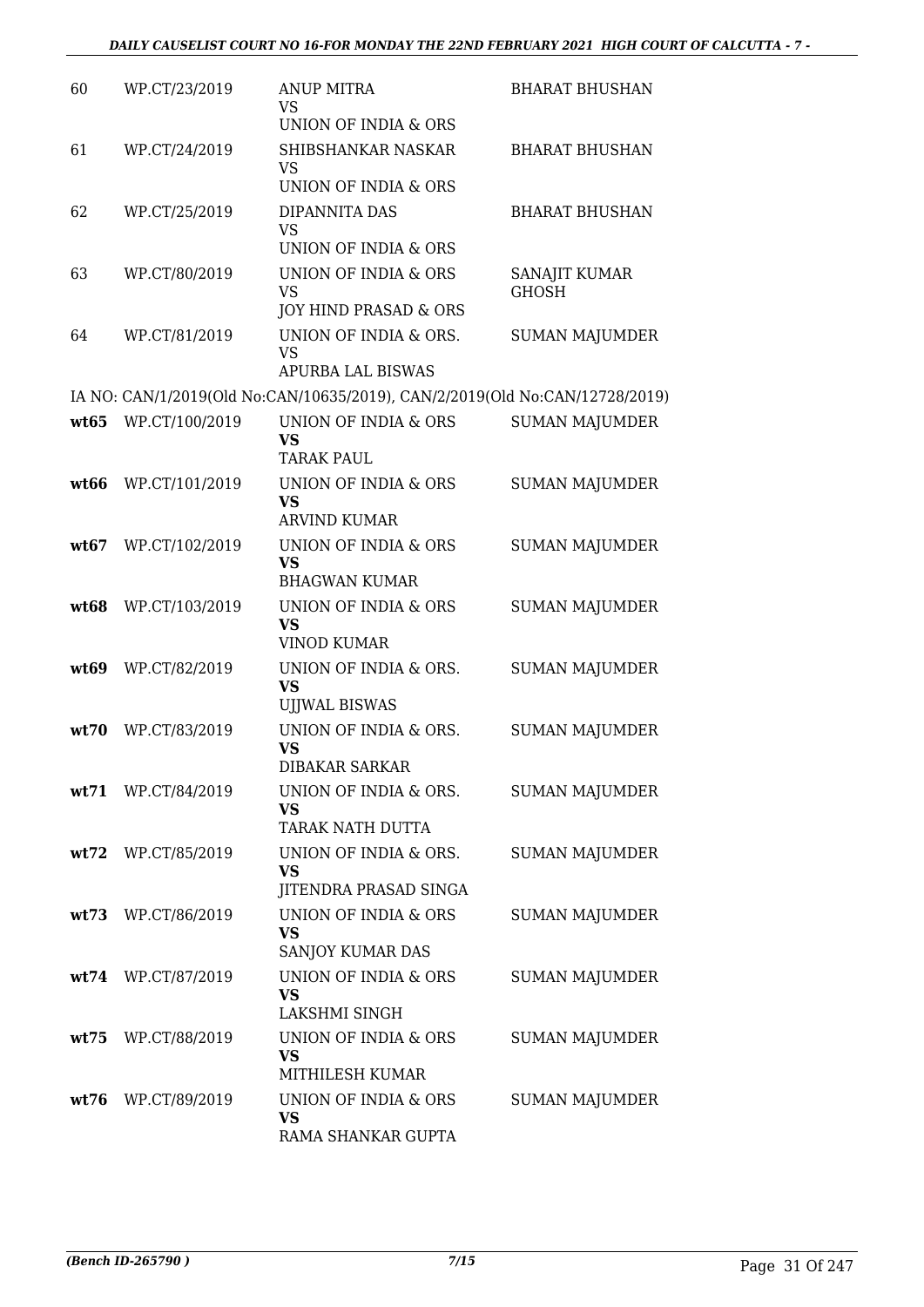| wt77 | WP.CT/90/2019 | UNION OF INDIA & ORS<br>VS                                             | <b>SUMAN MAJUMDER</b>               |
|------|---------------|------------------------------------------------------------------------|-------------------------------------|
|      |               | LAL BAHADUR YADAVA                                                     |                                     |
| wt78 | WP.CT/91/2019 | UNION OF INDIA & ORS<br><b>VS</b><br>RANJIT PRASAD                     | <b>SUMAN MAJUMDER</b>               |
| wt79 | WP.CT/92/2019 | UNION OF INDIA & ORS<br><b>VS</b><br><b>SUSANTA MONDAL</b>             | <b>SUMAN MAJUMDER</b>               |
| wt80 | WP.CT/93/2019 | UNION OF INDIA & ORS<br>VS<br><b>ANUP KUMAR</b>                        | <b>SUMAN MAJUMDER</b>               |
| wt81 | WP.CT/94/2019 | UNION OF INDIA & ORS<br><b>VS</b><br>KAUSHAL KUMAR                     | <b>SUMAN MAJUMDER</b>               |
| wt82 | WP.CT/95/2019 | UNION OF INDIA & ORS<br><b>VS</b><br>RAJESH KUMAR                      | <b>SUMAN MAJUMDER</b>               |
| wt83 | WP.CT/96/2019 | <b>UNION OF INDIA &amp; ORS</b><br><b>VS</b><br><b>JANAK RAJ GUPTA</b> | <b>SAUMAN MAJUMDER</b>              |
| wt84 | WP.CT/97/2019 | UNION OF INDIA & ORS<br><b>VS</b><br><b>BASANT KUMAR SHARMA</b>        | <b>SUMAN MAJUMDER</b>               |
| wt85 | WP.CT/98/2019 | UNION OF INDIA & ORS<br><b>VS</b><br><b>MANOJ KUMAR</b>                | <b>SUMAN MAJUMDER</b>               |
| wt86 | WP.CT/99/2019 | UNION OF INDIA & ORS<br><b>VS</b><br>RAGHUNANDAN KUMAR                 | <b>SUMAN MAJUMDER</b>               |
| 87   | WP.CT/20/2020 | <b>SUSHOVAN SARKAR</b><br><b>VS</b><br>UNION OF INDIA & ORS10          | <b>BARUN CHATTERJEE</b>             |
| 88   | WP.CT/21/2020 | UNION OF INDIA & ORS<br>VS<br>MONOJIT ROY                              | SANAJIT KUMAR<br>GHOSH              |
| 89   | WP.CT/23/2020 | UNION OF INDIA & ORS<br><b>VS</b><br>RINKU CHAKRABORTY &<br><b>ORS</b> | SOURAV MANDAL                       |
| 90   | WP.CT/24/2020 | SURYA NARAYAN MULLICK<br>VS<br>UNION OF INDIA & ORS.                   | <b>BARUN CHATTERJEE</b>             |
| 91   | WP.CT/27/2020 | UNION O INDIA & ORS.<br><b>VS</b><br>BIMAL CH. PAUL & ORS.             | <b>SUSMITA SAHA</b><br><b>DUTTA</b> |
| 92   | WP.CT/30/2020 | ANUP KUMAR MITRA & ORS<br>VS<br>UNION OF INDIA & ORS                   | PAPPU ADHIKARI                      |
| 93   | WP.CT/31/2020 | <b>AMBIA KHATUN</b><br>VS<br>UNION OF INDIA & ORS                      | SANDIP MONDAL                       |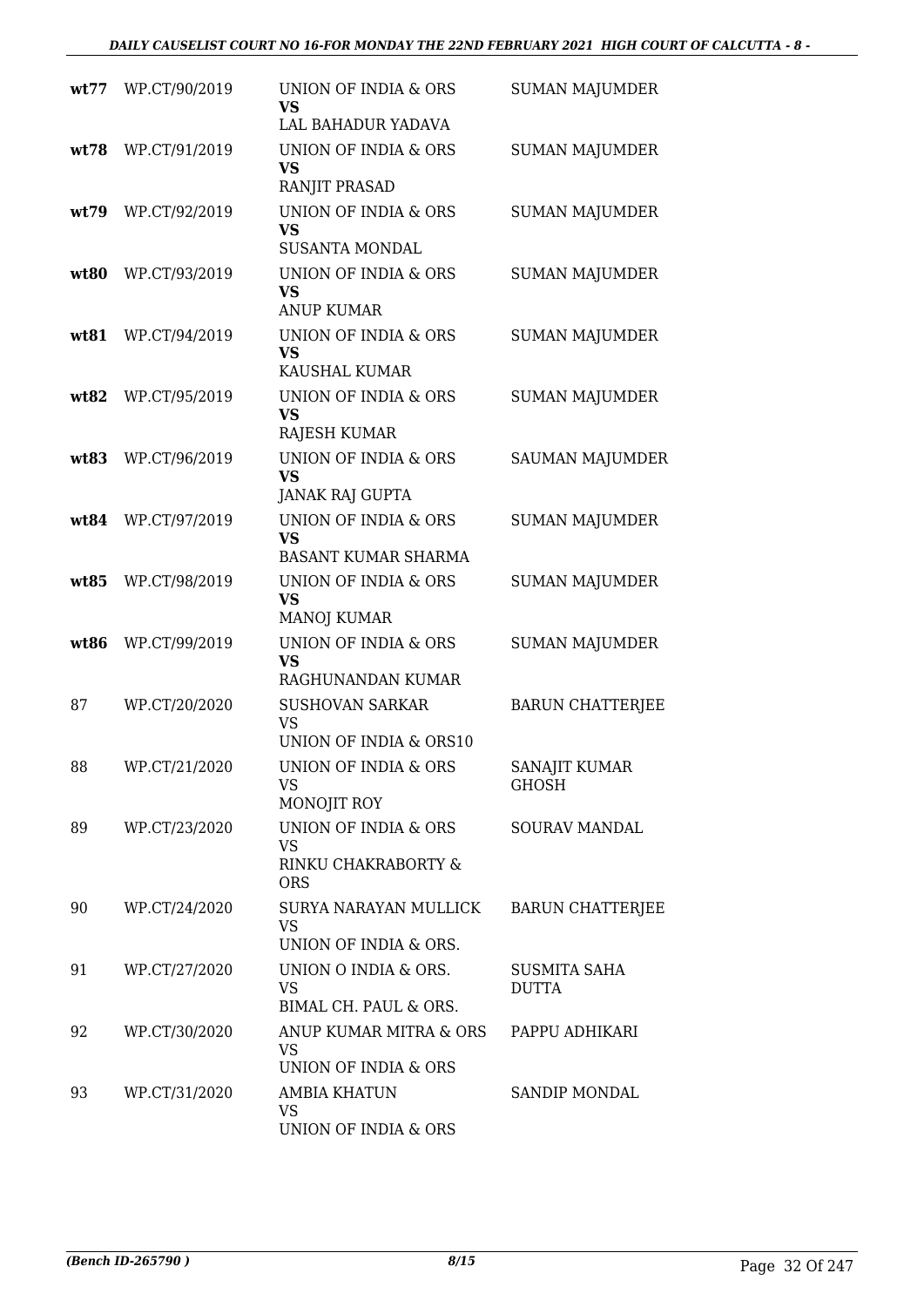| 94  | WP.CT/32/2020                           | AMARJIT SINGH<br>VS<br>UNION OF INDIA & ORS.                                                                 | <b>SOUMEN</b><br><b>BHATTACHARJEE</b> |
|-----|-----------------------------------------|--------------------------------------------------------------------------------------------------------------|---------------------------------------|
| 95  | WP.CT/34/2020                           | MRITYUNJOY GOUDA<br><b>VS</b><br>UNION OF INDIA & ORS                                                        | DEBAJIT SAMANTA                       |
|     | IA NO: CAN/1/2020(Old No:CAN/3244/2020) |                                                                                                              |                                       |
| 96  | WP.CT/38/2020                           | <b>MANISH KUMAR</b><br><b>VS</b><br>THE COMPTROLLER &<br><b>AUDITOR GENERAL OF</b><br><b>INDIA &amp; ORS</b> | <b>BHARAT BHUSAN</b>                  |
| 97  | WP.CT/49/2020                           | UNION OF INDIA AND ORS<br>VS<br>MANISH KUMAR AND ORS                                                         | <b>SUMAN BASU</b>                     |
| 98  | WP.CT/60/2020                           | <b>MD ELIAS KHAN</b><br><b>VS</b><br>STEEL AUTHORITY OF<br><b>INDIA AND ORS</b>                              | SANDIPAN BANERJEE                     |
| 99  | WP.CT/70/2020                           | UNION OF INDIA AND ORS.<br>VS<br>RAJKUMAR PRASAD AND<br><b>ANR</b>                                           | MUKESH KUMAR<br><b>GUPTA</b>          |
| 100 | WP.CT/71/2020                           | UNION OF INDIA AND<br><b>OTHERS</b><br><b>VS</b><br>DEO RAJ RAM                                              | <b>SHANKAR RANJAN</b><br><b>SEN</b>   |
| 101 | WP.CT/72/2020                           | UNION OF INDIA AND ORS.<br><b>VS</b><br><b>BHOLA MAHATO</b>                                                  | <b>SHANKAR RANJAN</b><br><b>SEN</b>   |
| 102 | WP.CT/73/2020                           | UNION OF INDIA AND ORS.<br>VS<br><b>GULAM RASOOL</b>                                                         | <b>SHANKAR RANJAN</b><br><b>SEN</b>   |
| 103 | WP.CT/74/2020                           | Union of India<br><b>VS</b><br>SANDIP MAITY @ MAITI                                                          | <b>SHANKAR RANJAN</b><br><b>SEN</b>   |
| 104 | WP.CT/75/2020                           | UNION OF INDIA AND ORS.<br>VS<br>CHANDI DAS KHAN AND<br><b>ORS</b>                                           | DEEPAK KR SINGH                       |
| 105 | WP.CT/76/2020                           | Union of India<br><b>VS</b><br><b>JAIPAL KARKETTA</b>                                                        | SHANKAR RANJAN<br><b>SEN</b>          |
| 106 | WP.CT/77/2020                           | UNION OF INDIA AND ORS.<br><b>VS</b><br><b>BANWARI MISTRY</b>                                                | SHANKAR RANJAN<br><b>SEN</b>          |
| 107 | WP.CT/78/2020                           | UNION OF INDIA AND<br><b>OTHERS</b><br><b>VS</b><br>SHYAM PRASAD GUPTA                                       | SHANKAR RANJAN<br><b>SEN</b>          |
| 108 | WP.CT/79/2020                           | UNION OF INDIA AND<br><b>OTHERS</b><br><b>VS</b><br>BAL MUKUND MAHATO                                        | SHANKAR RANJAN<br><b>SEN</b>          |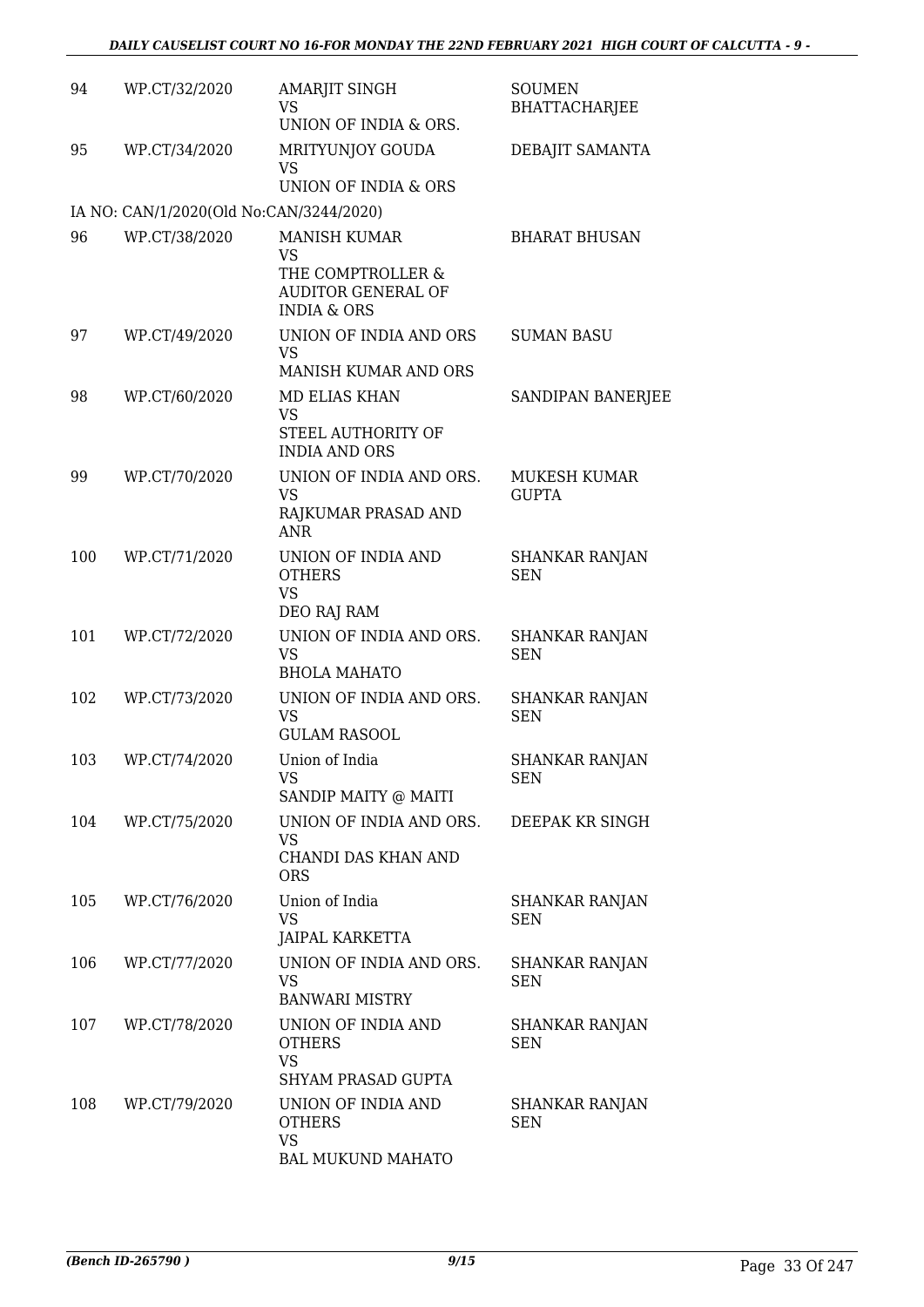#### *DAILY CAUSELIST COURT NO 16-FOR MONDAY THE 22ND FEBRUARY 2021 HIGH COURT OF CALCUTTA - 10 -*

| 109 | WP.CT/1/2021      | UNION OF INDIA AND ORS.<br><b>VS</b><br>NABA KUMAR DEY AND ANR                         | SANAJIT KUMAR<br><b>GHOSH</b>       |
|-----|-------------------|----------------------------------------------------------------------------------------|-------------------------------------|
| 110 | WP.CT/2/2021      | UNION OF INDIA AND ORS.<br><b>VS</b><br>SUBRATA RANJAN DAS                             | <b>SHANKAR RANJAN</b><br><b>SEN</b> |
| 111 | WP.CT/3/2021      | UNION OF INDIA AND ORS.<br>VS<br>VIJOY KUMAR GUPTA                                     | APARNA BANERJEE                     |
| 112 | WP.CT/4/2021      | UNION OF INDIA AND ORS.<br><b>VS</b><br>SUSHIL KUMAR DEY                               | S.N.DUTTA                           |
|     | IA NO: CAN/1/2021 |                                                                                        |                                     |
| 113 | WP.CT/5/2021      | ARKAPRAVA BANERJEE<br><b>VS</b><br>UNION OF INDIA AND ORS.                             | <b>SRINJAY DAS</b>                  |
| 114 | WP.CT/6/2021      | RAJESH KUMAR<br><b>VS</b><br>UNION OF INDIA AND ORS.                                   | PHATICK CHANDRA<br>DAS              |
| 115 | WP.CT/7/2021      | UNION OF INDIA AND ORS.<br><b>VS</b><br><b>MD IMRAN RAJA</b>                           | <b>SOMA RAY</b>                     |
| 116 | WP.CT/8/2021      | NAVODAYA VIDYALAYA<br><b>SAMITI</b><br>VS<br>MRINMOY KONAR AND ORS                     | PULAKESH BAJPAYEE                   |
| 117 | WP.CT/9/2021      | NAVODAYA VIDYALAYA<br><b>SAMITI</b><br><b>VS</b><br>SATYASIS PRADHAN AND<br><b>ORS</b> | PULAKESH BAJPAYEE                   |
| 118 | WP.CT/10/2021     | <b>BAPPA MONDAL</b><br><b>VS</b><br>UNION OF INDIA AND ORS.                            | <b>GORA CHAND</b><br><b>SAMANTA</b> |
| 119 | WP.CT/11/2021     | PROSENJIT MONDAL<br><b>VS</b><br>UNION OF INDIA AND ORS.                               | <b>GORA CHAND</b><br><b>SAMANTA</b> |
| 120 | WP.CT/12/2021     | <b>CHIRANMAY DAS</b><br><b>VS</b><br>UNION OF INDIA AND ORS                            | <b>GORA CHAND</b><br><b>SAMANTA</b> |
| 121 | WP.CT/13/2021     | <b>GAUTAM SARDAR AND</b><br><b>ANOTHER</b><br><b>VS</b><br>UNION OF INDIA AND ORS.     | <b>BHARAT BHUSAN</b>                |
| 122 | WP.CT/14/2021     | Union of India<br><b>VS</b><br>DINANATH THAKUR                                         | SHANKAR RANJAN<br><b>SEN</b>        |
| 123 | WP.CT/15/2021     | Union of India<br><b>VS</b><br>MAIMUL BEGUM AND ANR                                    | <b>SHANKAR RANJAN</b><br><b>SEN</b> |
| 124 | WP.CT/16/2021     | SMEETA PAUL<br><b>VS</b><br>UNION OF INDIA AND ORS.                                    | <b>JOYJIT DUTTA</b>                 |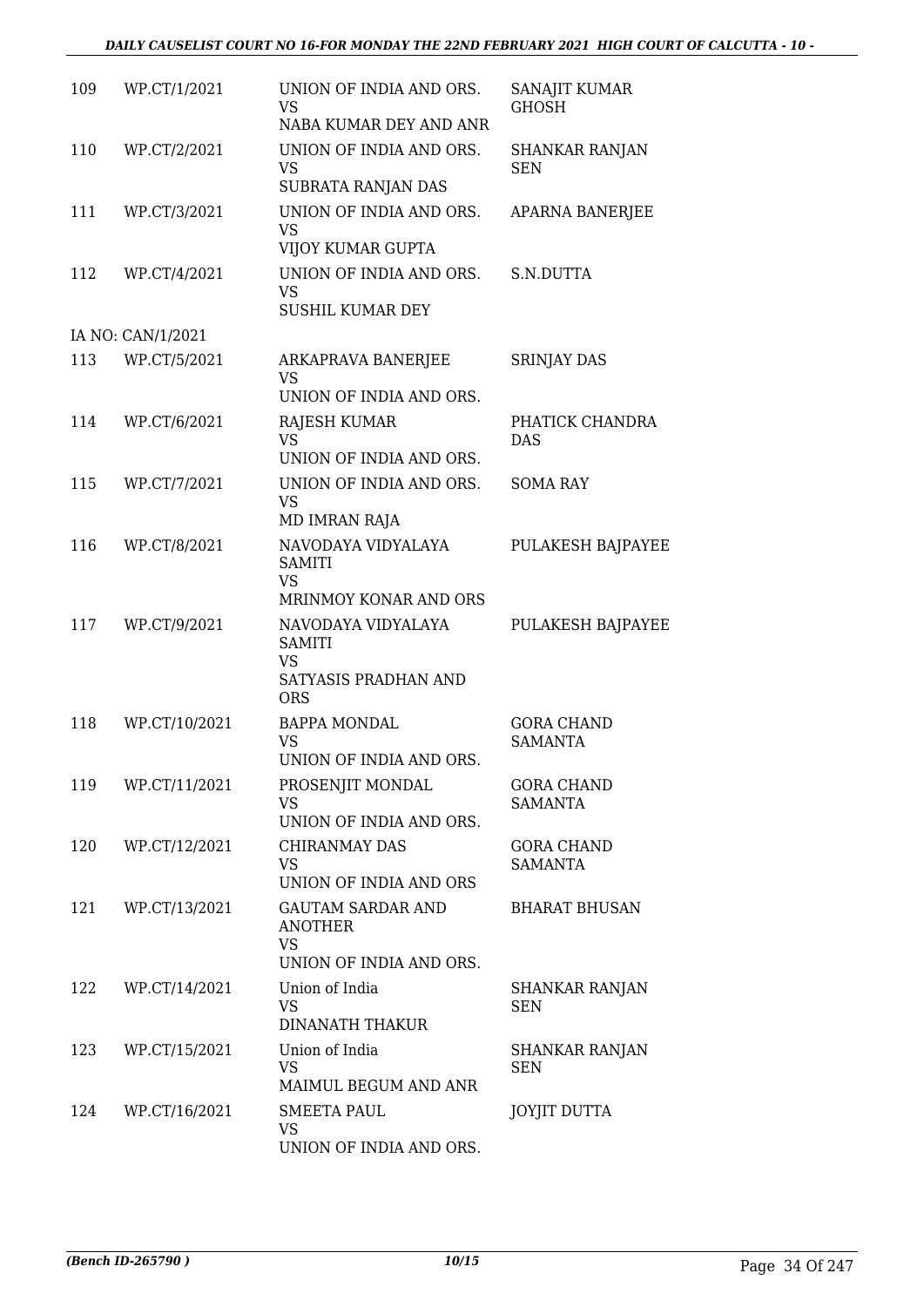|     | 125 WP.CT/17/2021                       | UNIION OF INDIA AND<br><b>OTHERS</b><br><b>VS</b><br>TREASURY OFFICER,<br><b>TREASURY I PURBA</b><br><b>BARDHAMAN AND OTHERS</b> | ANURAN SAMANTA                   |
|-----|-----------------------------------------|----------------------------------------------------------------------------------------------------------------------------------|----------------------------------|
|     | 126 WP.CT/19/2021                       | SANDHYA DUTTA AND ANR<br>VS.                                                                                                     | <b>SK SAYEDUL HAQUE</b><br>MOLLA |
|     |                                         | UNION OF INDIA AND ORS.                                                                                                          |                                  |
|     | IA NO: CAN/1/2021                       |                                                                                                                                  |                                  |
|     | 127 WP.CT/20/2021                       | UNION OF INDIA AND ORS. A.K. GAYEN<br>VS                                                                                         |                                  |
|     |                                         | <b>SURAJ BANSFORE</b><br><b>LAND REFORMS TENANCY TRIBUNAL</b>                                                                    |                                  |
| 128 | WPLRT/124/2015                          | <b>SWAPAN KUMAR GHOSH</b>                                                                                                        | <b>SIDDHARTHA</b>                |
|     |                                         | <b>VS</b>                                                                                                                        | <b>SANKAR MANDAL</b>             |
|     |                                         | STATE OF WEST BENGAL &<br><b>ORS</b>                                                                                             |                                  |
|     | IA NO: CAN/1/2020                       |                                                                                                                                  |                                  |
|     | 129 WPLRT/70/2018                       | NASIRAM NANDI<br><b>VS</b>                                                                                                       | MD SHAHID                        |
|     |                                         | STATE OF WEST BENGAL &<br><b>ORS</b>                                                                                             |                                  |
|     | IA NO: CAN/1/2019(Old No:CAN/2460/2019) |                                                                                                                                  |                                  |
| 130 | WPLRT/82/2018                           | KALPANA RANI DUTTA<br>VS<br>STATE OF WEST BENGAL &                                                                               | ASHOK KR. JHA                    |
|     | 131 WPLRT/87/2018                       | ORS.<br>JAY SHREE TEA &<br><b>INDUSTRIES LTD. &amp; ANR</b><br>VS<br>STATE OF WEST BENGAL &<br><b>ORS</b>                        | P. BURMAN                        |
| 132 | WPLRT/102/2018                          | M/S. CHANDMANI TEA<br>COMPANY LTD. & ANR<br><b>VS</b><br>STATE OF WEST BENGAL &<br><b>ORS</b>                                    | T. CHAKRAVARTY                   |
|     | IA NO: CAN/1/2020(Old No:CAN/2387/2020) |                                                                                                                                  |                                  |
| 133 | WPLRT/102/2019                          | <b>MAMATA DAS</b><br>VS.<br>STATE OF WEST BENGAL &<br><b>ORS</b>                                                                 | TANMOY KR DEY                    |
| 134 | WPLRT/119/2019                          | ARJU BEGAM<br><b>VS</b><br>STATE OF WEST BENGAL &<br><b>ORS</b>                                                                  | NEMAI CHANDRA<br><b>BETAL</b>    |
|     | 135 WPLRT/139/2019                      | KAJAL DUTTA PRAMANIK<br><b>VS</b><br>STATE OF WEST BENGAL &<br><b>ORS</b>                                                        | MD YOUNUSH<br><b>MONDAL</b>      |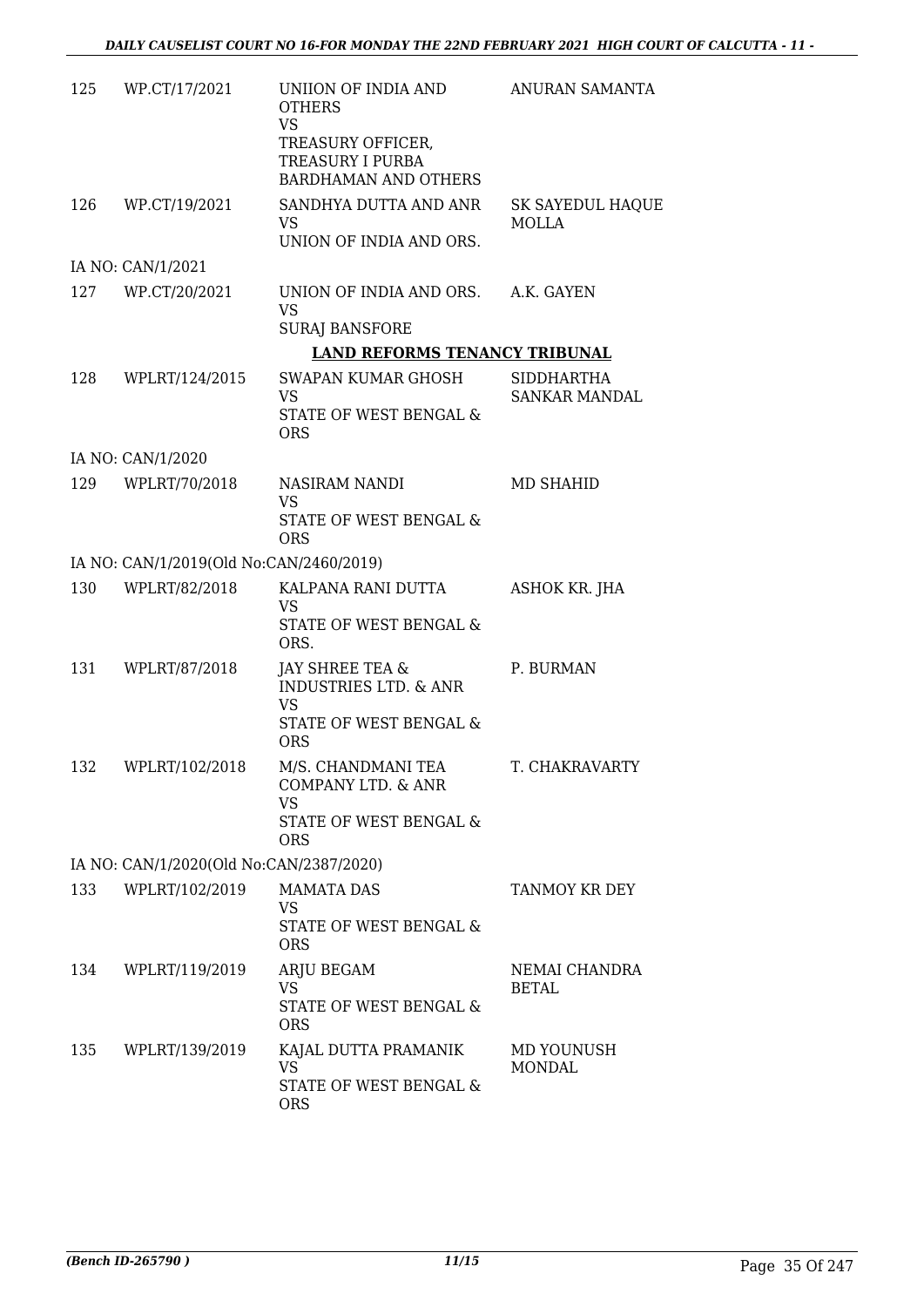| 136 | WPLRT/16/2020                 | SANKAR MAHAPATRA<br>VS.                         | SAILENDRA SEKHAR<br><b>BAYERD</b>  |
|-----|-------------------------------|-------------------------------------------------|------------------------------------|
|     |                               | STATE OF WEST BENGAL &<br>ORS.                  |                                    |
|     | IA NO: CAN/1/2020, CAN/2/2020 |                                                 |                                    |
| 137 | WPLRT/20/2020                 | HARI PADA JANA & ORS<br><b>VS</b>               | RAJ DIP RAY                        |
|     |                               | STATE OF WEST BENGAL &<br><b>ORS</b>            |                                    |
| 138 | WPLRT/22/2020                 | HAREKRISHNA MONDAL &<br><b>ORS</b><br><b>VS</b> | LAKSHMINATH<br><b>VHATTACHARYA</b> |
|     |                               | STATE OF WEST BENGAL &<br><b>ORS</b>            |                                    |
| 139 | WPLRT/23/2020                 | <b>SMT BHABANI MAITI</b><br><b>VS</b>           | <b>BISWAJIT SAU</b>                |
|     |                               | STATE OF WEST BENGAL &<br><b>ORS</b>            |                                    |
| 140 | WPLRT/24/2020                 | SK BARSHED ALI<br><b>VS</b>                     | SK. BARSHED ALI                    |
|     |                               | <b>STATE OF WEST BENGAL &amp;</b><br><b>ORS</b> |                                    |
| 141 | WPLRT/25/2020                 | JOYDEB CHAKRABORTY<br><b>VS</b>                 | HIMADRI KUMAR<br>MAHATA            |
|     |                               | STATE OF WEST BENGAL &<br><b>ORS</b>            |                                    |
| 142 | WPLRT/27/2020                 | PHATICK CHANDRA KHAN<br><b>VS</b>               | MD HOSSAIN                         |
|     |                               | STATE OF WEST BENGAL &<br><b>ORS</b>            |                                    |
| 143 | WPLRT/28/2020                 | NAMITA GHOSH<br><b>VS</b>                       | <b>DEBASIS SUR</b>                 |
|     |                               | STATE OF WEST BENGAL &<br><b>ORS</b>            |                                    |
|     | 144 WPLRT/32/2020             | <b>AMARNATH DATTA</b><br>VS.                    | P K BHATTACHARYA                   |
|     |                               | STATE OF WEST BENGAL<br>AND ORS.                |                                    |
| 145 | WPLRT/33/2020                 | TARAPADA GHOSH<br><b>VS</b>                     | DEBASHISH SARKAR                   |
|     |                               | STATE OF WEST BENGAL<br>AND ORS.                |                                    |
|     | IA NO: CAN/1/2021             |                                                 |                                    |
| 146 | WPLRT/37/2020                 | SIDDESWAR DE<br>VS                              | UTTIYA RAY                         |
|     |                               | STATE OF WEST BENGAL<br>AND ORS.                |                                    |
| 147 | WPLRT/38/2020                 | <b>SOMA AICH</b><br><b>VS</b>                   | <b>ABDUS SALAM</b>                 |
|     |                               | STATE OF WEST BENGAL<br>AND ORS.                |                                    |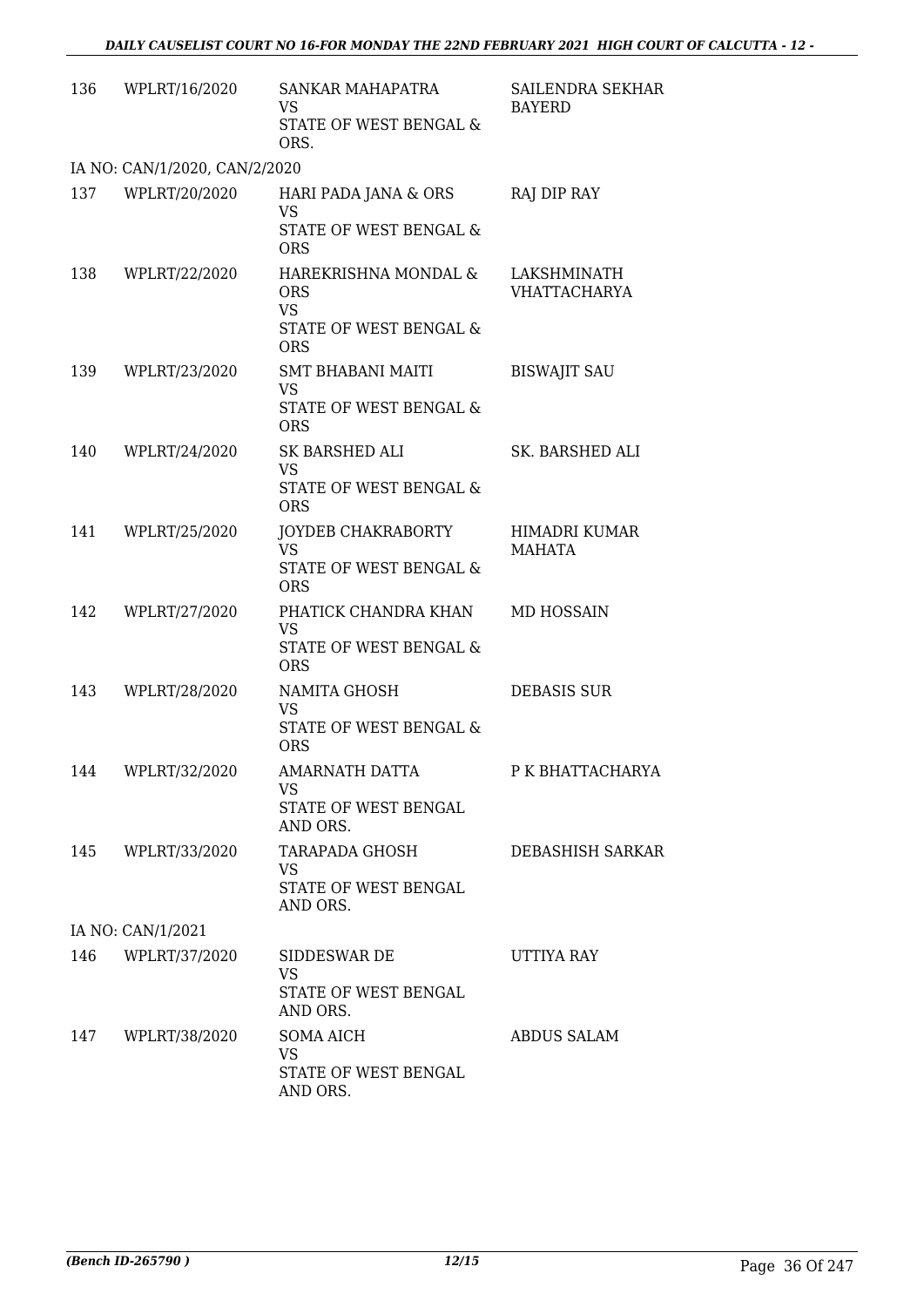| 148 | WPLRT/39/2020 | RANAJIT KUMAR BERA AND<br><b>OTHERS</b><br>VS<br>STATE OF WEST BENGAL<br>AND ORS.       | <b>SAKYA MAITY</b>                   |
|-----|---------------|-----------------------------------------------------------------------------------------|--------------------------------------|
| 149 | WPLRT/40/2020 | <b>ASIT GAYEN</b><br><b>VS</b><br>STATE OF WEST BENGAL<br>AND ORS.                      | KAPIL CHANDRA<br><b>SAHOO</b>        |
| 150 | WPLRT/41/2020 | <b>BISWANTH MAJHI</b><br><b>VS</b><br>STATE OF WEST BENGAL<br>AND ORS.                  | DIPANKAR PAL                         |
| 151 | WPLRT/42/2020 | STATE OF WEST BENGAL<br>AND ORS.<br><b>VS</b><br>NARAYAN CHANDRA SAHA<br><b>AND ORS</b> | <b>NILOTPAL</b><br><b>CHATTERJEE</b> |
| 152 | WPLRT/43/2020 | <b>JADAV DAS AND OTHERS</b><br>VS.<br>STATE OF WEST BENGAL<br>AND ORS.                  | KAPIL CHANDRA<br><b>SAHOO</b>        |
| 153 | WPLRT/44/2020 | JADAV DAS AND OTHERS<br><b>VS</b><br>STATE OF WEST BENGAL<br>AND ORS.                   | KAPIL CHANDRA<br><b>SAHOO</b>        |
| 154 | WPLRT/45/2020 | <b>JADAV DAS AND OTHERS</b><br><b>VS</b><br>STATE OF WEST BENGAL<br>AND ORS.            | KAPIL CHANDRA<br><b>SAHOO</b>        |
| 155 | WPLRT/46/2020 | JADAV DAS AND OTHERS<br>VS<br>STATE OF WEST BENGAL<br>AND ORS.                          | KAPIL CHANDRA<br><b>SAHOO</b>        |
| 156 | WPLRT/47/2020 | <b>JADAV DAS AND OTHERS</b><br><b>VS</b><br>STATE OF WEST BENGAL<br>AND ORS.            | KAPIL CHGANDRA<br><b>SAHOO</b>       |
| 157 | WPLRT/48/2020 | JADAV DAS AND OTHERS<br>VS.<br>STATE OF WEST BENGAL<br>AND ORS.                         | KAPIL CHANDRA<br><b>SAHOO</b>        |
| 158 | WPLRT/49/2020 | <b>JADAV DAS AND OTHERS</b><br>VS<br>STATE OF WEST BENGAL<br>AND ORS.                   | KAPIL CHANDRA<br><b>SAHOO</b>        |
| 159 | WPLRT/50/2020 | JADAV DAS AND OTHERS<br><b>VS</b><br>STATE OF WEST BENGAL<br>AND ORS.                   | KAPIL CHANDRA<br><b>SAHOO</b>        |
| 160 | WPLRT/51/2020 | LATIKA GHOSH AND ORS<br>VS<br>STATE OF WEST BENGAL<br><b>AND ANR</b>                    | J.L. ROY                             |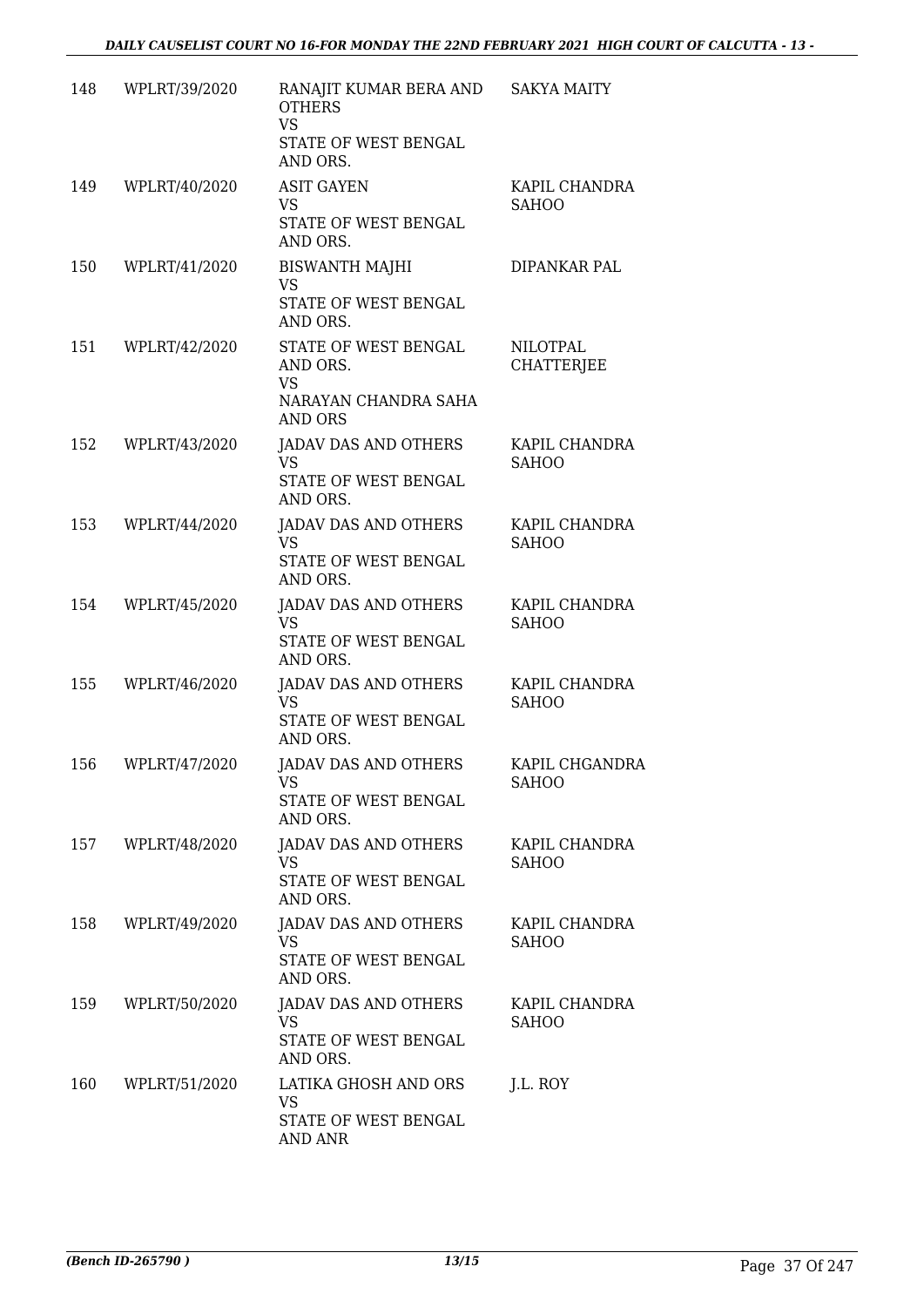| 161 | WPLRT/1/2021       | <b>SRIDAM BASAK</b><br><b>VS</b>                                                                 | DEBDEEP SINHA                  |
|-----|--------------------|--------------------------------------------------------------------------------------------------|--------------------------------|
|     |                    | STATE OF WEST BENGAL<br>AND ORS.                                                                 |                                |
| 162 | WPLRT/2/2021       | GIYASUDDIN ZAMADAR<br>VS.                                                                        | <b>SANDIP DAS</b>              |
|     |                    | <b>BLOCK LAND AND LAND</b><br>REFORM OFFICER AND ORS                                             |                                |
| 163 | WPLRT/3/2021       | NIRMAL KUMAR<br><b>CHATTERJEE</b><br><b>VS</b>                                                   | D BANERJEE                     |
|     |                    | STATE OF WEST BENGAL<br>AND ORS.                                                                 |                                |
| 164 | WPLRT/4/2021       | SUBODH JANA<br><b>VS</b><br>STATE OF WEST BENGAL                                                 | AMITAVA DASGUPTA               |
| 165 | WPLRT/5/2021       | AND ORS.<br><b>ASRAFUL HAQUE</b>                                                                 | <b>ARPITA BASU</b>             |
|     |                    | <b>VS</b><br>STATE OF WEST BENGAL<br>AND ORS.                                                    |                                |
| 166 | WPLRT/6/2021       | <b>BIVAS DE</b><br><b>VS</b>                                                                     | PRANTICK GHOSH                 |
|     |                    | STATE OF WEST BENGAL<br>AND ORS.                                                                 |                                |
|     | 167 WPLRT/7/2021   | GANESH CHANDRA PALAND HIMADRI KR MAHATA<br><b>ORS</b><br><b>VS</b>                               |                                |
|     |                    | STATE OF WEST BENGAL<br>AND ORS.                                                                 |                                |
| 168 | WPLRT/8/2021       | NAND KUMAR SOMANI<br><b>VS</b><br>STATE OF WEST BENGAL<br>AND ORS.                               | <b>SYED NURUL AREFIN</b>       |
|     |                    | <b>APPLICATION</b>                                                                               |                                |
| 169 | WPLRT/572/2001     | MONORAMA LAHA & ANR.<br>VS<br>STATE OF W.B.                                                      | DEVENDRA KUMAR<br><b>GUPTA</b> |
|     |                    | IA NO: CAN/1/2016(Old No:CAN/2612/2016), CAN/2/2016(Old No:CAN/2676/2016)                        |                                |
| 170 | WP.ST/1607/2008    | SRI NIRMAL KUMAR<br><b>CHOWDHURY</b>                                                             | MONIKA GHOSH                   |
|     |                    | <b>VS</b><br>STATE OF WEST BENGAL &<br><b>ORS</b>                                                |                                |
|     |                    | IA NO: CAN/1/2015(Old No:CAN/9835/2015), CAN/2/2015(Old No:CAN/9841/2015)                        |                                |
| 171 | RVW/181/2015       | <b>BOSE INSTITUTE &amp; ORS</b><br><b>VS</b>                                                     | AMIT KR. MUHURI                |
|     |                    | RAMPADA MANNA & ORS<br>IA NO: CAN/1/2015(Old No:CAN/8391/2015), CAN/2/2019(Old No:CAN/3948/2019) |                                |
|     | wt172 FMA/541/2009 | RAMAPADA MANNA & ANR.                                                                            | <b>SHOVENDU</b>                |
|     |                    | VS<br>UNION OF INDIA & ORS.                                                                      | <b>BANERJEE</b>                |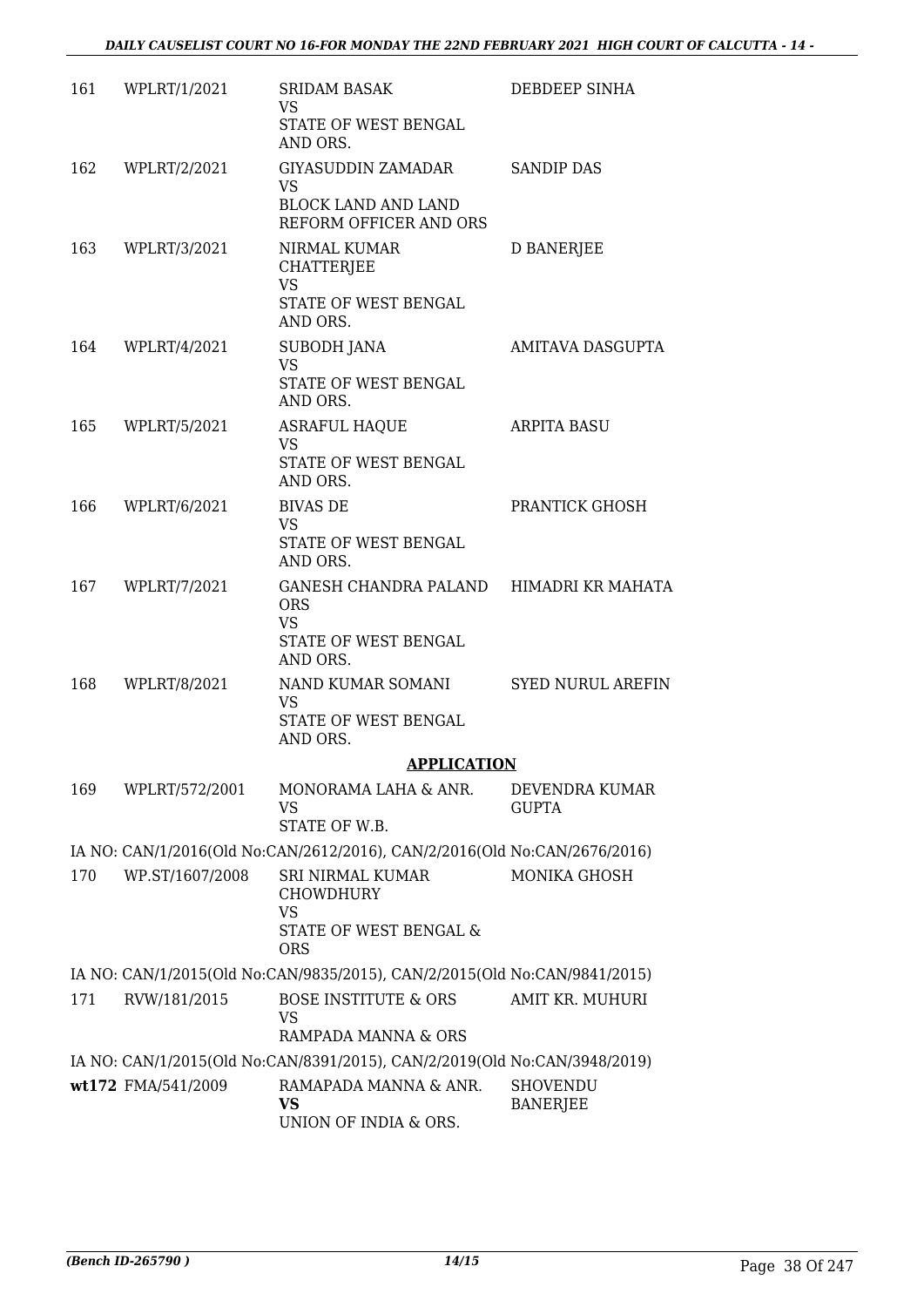173 MAT/840/2017 M/S SPICE RETAILS LTD. VS SALES TAX OFFICER, POSTA BAZAR CHARGE & ORS. SUVAM SINHA

IA NO: CAN/2/2020(Old No:CAN/5114/2020), CAN/3/2020(Old No:CAN/5115/2020), CAN/4/2020(Old No:CAN/5116/2020)

**wt174** MAT/844/2017 M/S. SPICE RETAILS LTD **VS** THE SALES TAX OFFICER, POSTA BAZAR CHARGE & ORS SUVAM SINHA

IA NO: CAN/2/2020(Old No:CAN/5110/2020), CAN/3/2020(Old No:CAN/5112/2020), CAN/4/2020(Old No:CAN/5113/2020)

> MADHUPARNA KANRAR

175 WP.ST/114/2019 (Restoration) EJAJ AHMED VS CONSUMER AFFAIRS DEPARTMENT & ORS

IA NO: CAN/1/2019(Old No:CAN/10144/2019)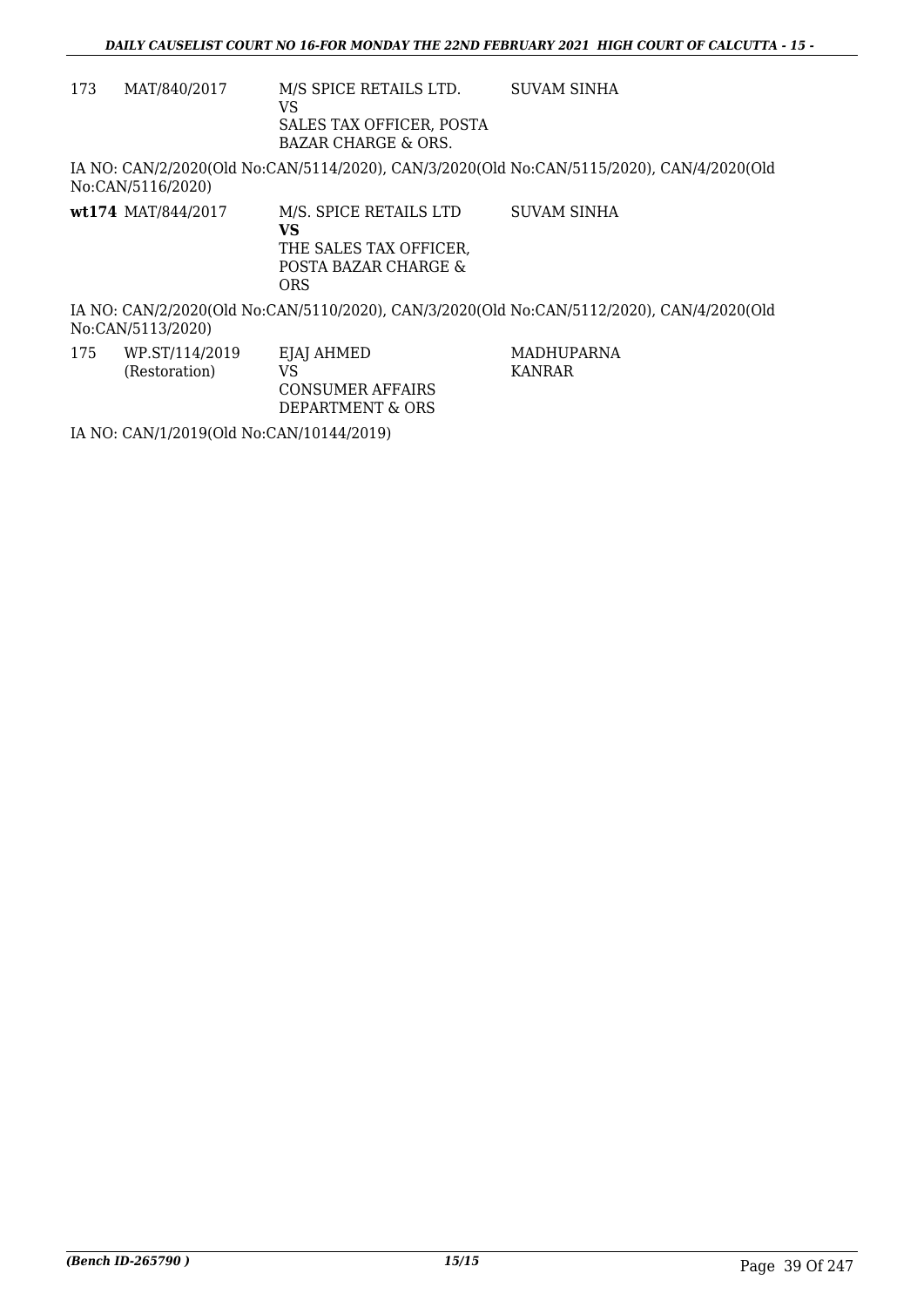

### **Appellate Side**

**DAILY CAUSELIST For Monday The 22nd February 2021**

**COURT NO. 3**

**DIVISION BENCH (DB - III)**

#### **AT 10:45 AM**

#### **HON'BLE JUSTICE I. P. MUKERJI HON'BLE JUSTICE MD. NIZAMUDDIN**

 **(VIA VIDEO CONFERENCE)**

**ON AND FROM MONDAY, THE 11TH JANUARY 2021 - AFTER COMPLETION OF COMMERCIAL APPELLATE DIVISION BENCH – WILL TAKE UP APPEALS UNDER ARBITRATION ACT, 1940 AND ARBITRATION & CONCILIATION ACT, 1996, INCLUDING APPLICATIONS CONNECTED THERETO;**

**HEARING OF WRIT APPEALS IRRESPECTIVE OF CLASSIFICATION INCLUDING APPLICATIONS CONNECTED THERETO.**

**ON AND FROM 01.02.2021 APPELLATE SIDE MATTERS WILL BE TAKEN UP FROM 3:00 P.M. OR IMMEDIATELY AFTER EXHAUSTION OF ORIGINAL SIDE LIST.** 

**SPECIAL NOTE: (1) IF THERE IS NO COMMERCIAL COURT MATTER THEN MENTIONING OF COMMERCIAL COURT MATTERS WILL BE ENTERTAINED AT COURT NO. 3 ON REGULAR BASIS.**

**(2) COMMERCIAL COURT SHALL NOT SIT AT COURT NO. 37 IF THERE IS NO COMMERCIAL COURT MATTER IN THE LIST.** 

#### **(3) MENTIONING WILL BE ENTERTAINED ONLY ON MONDAYS.**

**NOTE: MATTERS WILL BE TAKEN UP THROUGH PHYSICAL HEARING ONLY WHEN BOTH THE PARTIES ARE AGREED.**

|              |                                                     | <b>FOR HEARING</b>                                                              |                       |
|--------------|-----------------------------------------------------|---------------------------------------------------------------------------------|-----------------------|
| $\mathbf{1}$ | FMAT/376/2019<br><b>TOP</b>                         | PAM DEVELOMENTS PVT. LTD.<br>VS.<br>STATE OF WEST BENGAL & ANR                  | AMRITAM MANDAL        |
| wt2          | COT/54/2019                                         | STATE OF W B & ANR<br><b>VS</b><br>PAM DEVELOPMENTS PVT LTD                     | MANALI ALI            |
| 3            | MAT/1918/2019                                       | <b>SUMON ROY</b><br>VS<br>STATE OF WEST BENGAL & ORS                            | ANINDA BHATTACHARYA   |
| 4            | MAT/759/2020                                        | RASHMI METALIKS LIMITED AND<br><b>ANOTHER</b><br>VS.<br>UNION OF INDIA AND ORS. | <b>SHIVANGI THARD</b> |
| 5            | FMA/803/2019                                        | AJIJUL ISLAM & ANR<br>VS.<br>STATE OF WEST BENGAL & ORS                         | ANINDA BHATTACHARYA   |
|              | IA NO: CAN/1/2019(Old No:CAN/7589/2019), CAN/2/2020 |                                                                                 |                       |
| 6            | FMA/231/2012                                        | <b>STATE &amp; ORS</b><br><b>VS</b><br>ASGAR ALI & ORS                          | KANAILAL SAMANTA      |
|              | IA NO: CAN/4/2020(Old No:CAN/967/2020)              |                                                                                 |                       |
| wt:7         | FMA/902/2007                                        | UTTAM KR. SAHA & ORS<br><b>VS</b><br>ASGAR ALI                                  | <b>ABHIJIT BASU</b>   |
|              | IA NO: CAN/4/2008(Old No:CAN/10346/2008)            |                                                                                 |                       |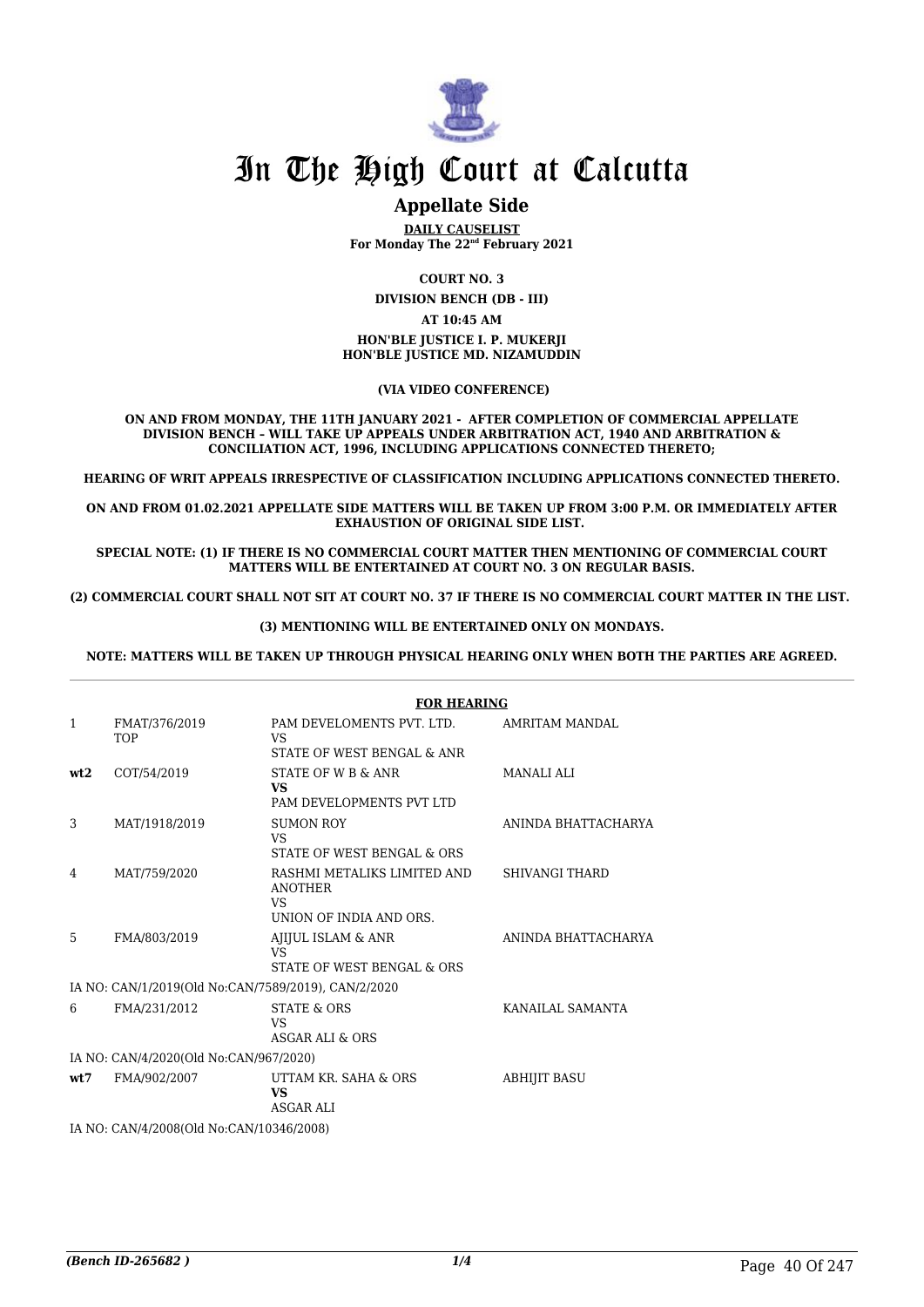| 8    | MAT/930/2018                                             | <b>ALI MAHAMMAD</b><br>VS                                                                                        | ANUSUYA BANERJEE          |
|------|----------------------------------------------------------|------------------------------------------------------------------------------------------------------------------|---------------------------|
|      |                                                          | STATE OF WEST BENGAL & ORS                                                                                       |                           |
|      |                                                          | IA NO: CAN/6/2020(Old No:CAN/4829/2020), CAN/7/2020(Old No:CAN/4831/2020), CAN/8/2020                            |                           |
| 9    | MAT/715/2019                                             | THE MANAGING COMMITTEE,<br><b>BASUDEBPUR HIGH SCHOOL &amp;</b><br>ANR<br><b>VS</b><br>STATE OF WEST BENGAL & ORS | <b>SUBHAS JANA</b>        |
| 10   | MAT/139/2020                                             | MANOJ KUMAR CHOWDHURY<br>VS<br>STATE OF WEST BENGAL & ORS                                                        | KARUNAMOYEE SAMANTA       |
|      | IA NO: CAN/2/2021                                        |                                                                                                                  |                           |
| 11   | MAT/508/2019                                             | THE STATE OF WEST BENGAL &<br><b>ORS</b><br>VS<br>SMT RAJ KISHORI RAO & ORS                                      | TAPATI SAMANTA            |
| 12   | FA/171/2007                                              | INDRANI MUKHERJEE & ORS.<br>VS<br>SANTA DEVI SETHIA                                                              | DEBDUTTA BASU             |
|      | IA NO: CAN/1/2007(Old No:CAN/3795/2007)                  |                                                                                                                  |                           |
| 13   | MAT/772/2012                                             | AIR INDIA LTD.<br><b>VS</b>                                                                                      | <b>SOURAV CHAKRABORTY</b> |
|      |                                                          | ALOK KUMAR KAR & ORS<br>IA NO: CAN/1/2012(Old No:CAN/8124/2012), CAN/2/2017(Old No:CAN/11958/2017)               |                           |
| 14   | MAT/1820/2013                                            | ARUN KR. MANNA & ORS                                                                                             | SYED ZULFIKAR ALI         |
|      | $(P-I+OB+2nd J. Copy)$                                   | VS<br>STATE OF WEST BENGAL & ORS                                                                                 |                           |
|      | IA NO: CAN/1/2013(Old No:CAN/12485/2013)                 |                                                                                                                  |                           |
| 15   | FMA/2147/2018                                            | NORTH BENGAL STATE<br>TRANSPORT CORPORATION & ORS<br><b>VS</b><br>SANJOY KUNDU & ORS                             | S. NAYAK                  |
| wt16 | FMA/2148/2018                                            | NBSTC & ORS<br>VS                                                                                                | S. NAYAK                  |
| 17   | FMA/306/2019                                             | 7TH INDUSTRIAL TRIBUNAL & ORS<br>NTPC LTD<br>VS<br>DR TEJ NARAYAN SINGH TARUN &                                  | UTAM KUMAR MONDAL         |
|      |                                                          | <b>ORS</b>                                                                                                       |                           |
| 18   | IA NO: CAN/5/2021, CAN/6/2021, CAN/7/2021<br>MAT/56/2019 | DR TUSHAR KANTI KARMAKAR                                                                                         | ROSHAN SENGUPTA           |
|      |                                                          | VS<br>SHILABATI HOSPITAL LTD & ORS                                                                               |                           |
| wt19 | MAT/702/2020                                             | DR TUSHAR KANTI KARMAKAR<br>VS.<br>SHILABATI HOSPITAL                                                            | <b>SUBHAJIT DAS</b>       |
|      | $wt20$ MAT/815/2020                                      | DR TUSHAR KANTI KARMAKAR<br>VS.<br>SHILABATI HOSPITAL PVT LTD AND<br><b>ORS</b>                                  | <b>SUBHAJIT DAS</b>       |
| 21   | FA/146/2005                                              | SAMBHU NATH MITRA & ANR.<br>VS<br>KHAITAN CONSULTANTS LTD.                                                       | PARTHA PRATIM ROY         |
|      | $wt22$ FA/147/2005                                       | SULATA DE & ORS.<br>VS<br>KHAITAN CONSULTANTS LTD.                                                               | ARNAB ROY                 |
|      | IA NO: CAN/3/2019(Old No:CAN/11626/2019)                 |                                                                                                                  |                           |
|      | $wt23$ FA/148/2005                                       | ANIL KANTI ROY CHOWDHURY<br>VS.<br>KHAITAN CONSULTANTS LTD.                                                      | TIRTHANKARR DAS           |
| 24   | WPA/7034/2020<br>(ASSIGNED)                              | <b>GOUTAM DUTTA</b><br>VS<br>Union of India                                                                      | RAJIV KUMAR CHOWDHURY     |

IA NO: CAN/1/2020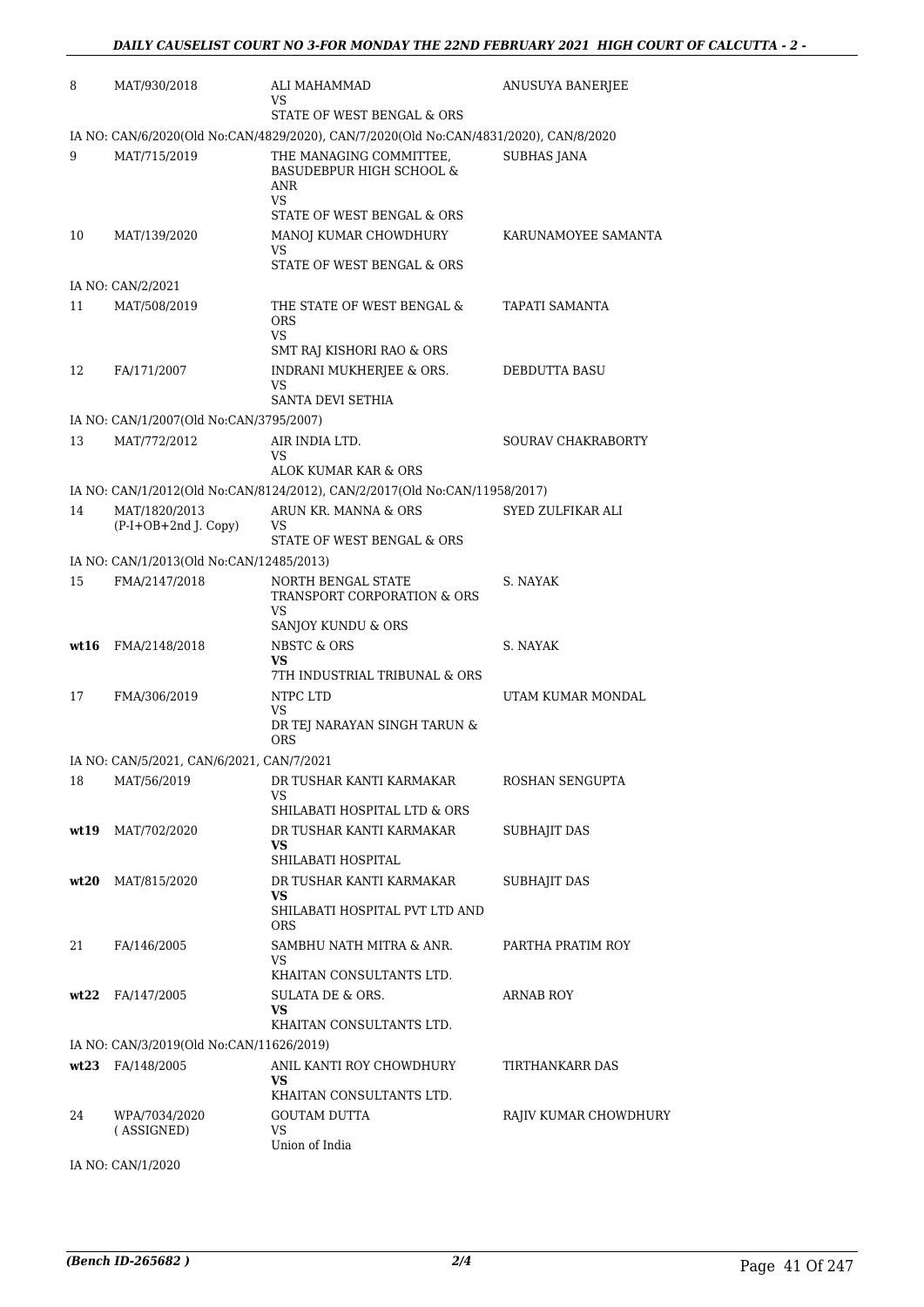| 25 | MAT/1748/2019<br>(Assign Matter)                    | THE PRESIDENT, MANAGING,<br>CHANDPUR HIGH SCHOOL                          | GOURANGA KUMAR DAS    |
|----|-----------------------------------------------------|---------------------------------------------------------------------------|-----------------------|
|    |                                                     | VS<br>PARTHA PATIM BISWAS & ORS                                           |                       |
|    | IA NO: CAN/1/2020(Old No:CAN/414/2020)              |                                                                           |                       |
| 26 | WPA/22790/2019                                      | <b>GAUTAM MEHRA</b>                                                       | <b>RIMA DAS</b>       |
|    | (ASSIGNED)                                          | VS<br>UNION OF INDIA & ORS                                                |                       |
|    | IA NO: CAN/1/2020(Old No:CAN/4396/2020)             |                                                                           |                       |
| 27 | FMA/2233/2014                                       | TAPAN KUAMR BANERJEE<br>VS<br>STATE OF WEST BENGAL & ORS                  | <b>TANUJA BASAK</b>   |
|    | IA NO: CAN/2/2014(Old No:CAN/6871/2014)             |                                                                           |                       |
| 28 | FMA/834/2015                                        | SUBHRA KETAN HALDER<br>VS<br>STATE OF WEST BENGAL & ORS                   | GAZI FARUQUE HOSSSAIN |
| 29 | MAT/759/2014<br>$(P-I+OS+2PBs.)$                    | <b>MATIUR RAHAMAN</b><br>VS                                               | <b>GOLAM MASTAFA</b>  |
|    |                                                     | MD. ABDUL KHAYAR & ORS                                                    |                       |
|    | IA NO: CAN/1/2014(Old No:CAN/5901/2014)             |                                                                           |                       |
| 30 | FMA/1281/2016<br>$(P-I+OB+2nd$ J.<br>$Copy+2PBs.$ ) | ASHOK KR. MAHANTA<br>VS<br>THE CENTRAL BANK OF INDIA &<br>ORS.            | SUPRIYO CHATTOPADHYAY |
| 31 | FMA/2274/2016<br>$(P-I+OB+2nd I.$                   | UNION OF INDIA & ORS<br>VS                                                | APARNA BANERJEE       |
|    | Copy+2PBs.)                                         | <b>GOUTAM RAM</b>                                                         |                       |
|    | IA NO: CAN/2/2016(Old No:CAN/1905/2016)             |                                                                           |                       |
| 32 | FMA/4416/2016                                       | THE STATE OF W.B. & ORS<br>VS<br>KHABIRUDDIN AHMED & ORS                  | SOMNATH NASKAR        |
|    |                                                     | IA NO: CAN/2/2016(Old No:CAN/602/2016), CAN/3/2018(Old No:CAN/10249/2018) |                       |
| 33 | FA/53/2018                                          | SAILENDRA CHANDRA DASGUPTA<br>AND ANR.                                    | HARA KRISHNA HALDAR   |
|    |                                                     | VS<br>M/S SPRITEX MACHINS & ORS.                                          |                       |
| 34 | FMA/559/2018                                        | BONGAON CENTRAL COOPERATIVE<br>MARKETING SOCIETY LTD.<br>VS               | RAMESH DHARA          |
|    |                                                     | STATE OF WEST BENGAL & ORS.                                               |                       |
|    | IA NO: CAN/1/2017(Old No:CAN/11180/2017)            |                                                                           |                       |
| 35 | FMA/620/2018                                        | STATE OF WEST BENGAL & ORS<br>VS<br>SEFALI JANA & ORS                     | PINAKI DHOLE          |
|    | IA NO: CAN/1/2017(Old No:CAN/7452/2017)             |                                                                           |                       |
| 36 | MAT/1355/2018                                       | ARINDAM SAHA                                                              | MAHABOOB AHMED        |
|    | $(P-I+OS+2nd J. Copy)$                              | VS<br><b>INDIAN OIL CORP LTD &amp; ORS</b>                                |                       |
| 37 | MAT/1375/2018<br>$(P-I+OS+2nd J.Copy) + 2$          | EASTERN COALFIELDS LTD<br>VS                                              | SANCHITA BARMAN RAY   |
| 38 | PBs.<br>FMA/1798/2018                               | <b>GOURINATH BANERJEE &amp; ORS</b><br>UNION OF INDIA & ORS               | <b>SALIL KR MAITY</b> |
|    |                                                     | VS<br>MINTU MONDAL                                                        |                       |
|    | IA NO: CAN/1/2017(Old No:CAN/9805/2017)             |                                                                           |                       |
| 39 | FMA/2045/2018<br>$(P-I+OB+2nd$ J.                   | PROVAT RANJAN BISWAS<br>VS                                                | R. DHARA              |
| 40 | Copy+4PBs.)<br>FA/154/2019                          | RANJIT KUMAR RISHI & ORS<br>RAM CHANDRA PRASAD<br>VS                      | S C PRASAD            |
|    |                                                     | STATE OF BIHAR & ORS                                                      |                       |

IA NO: CAN/2/2019(Old No:CAN/4529/2019)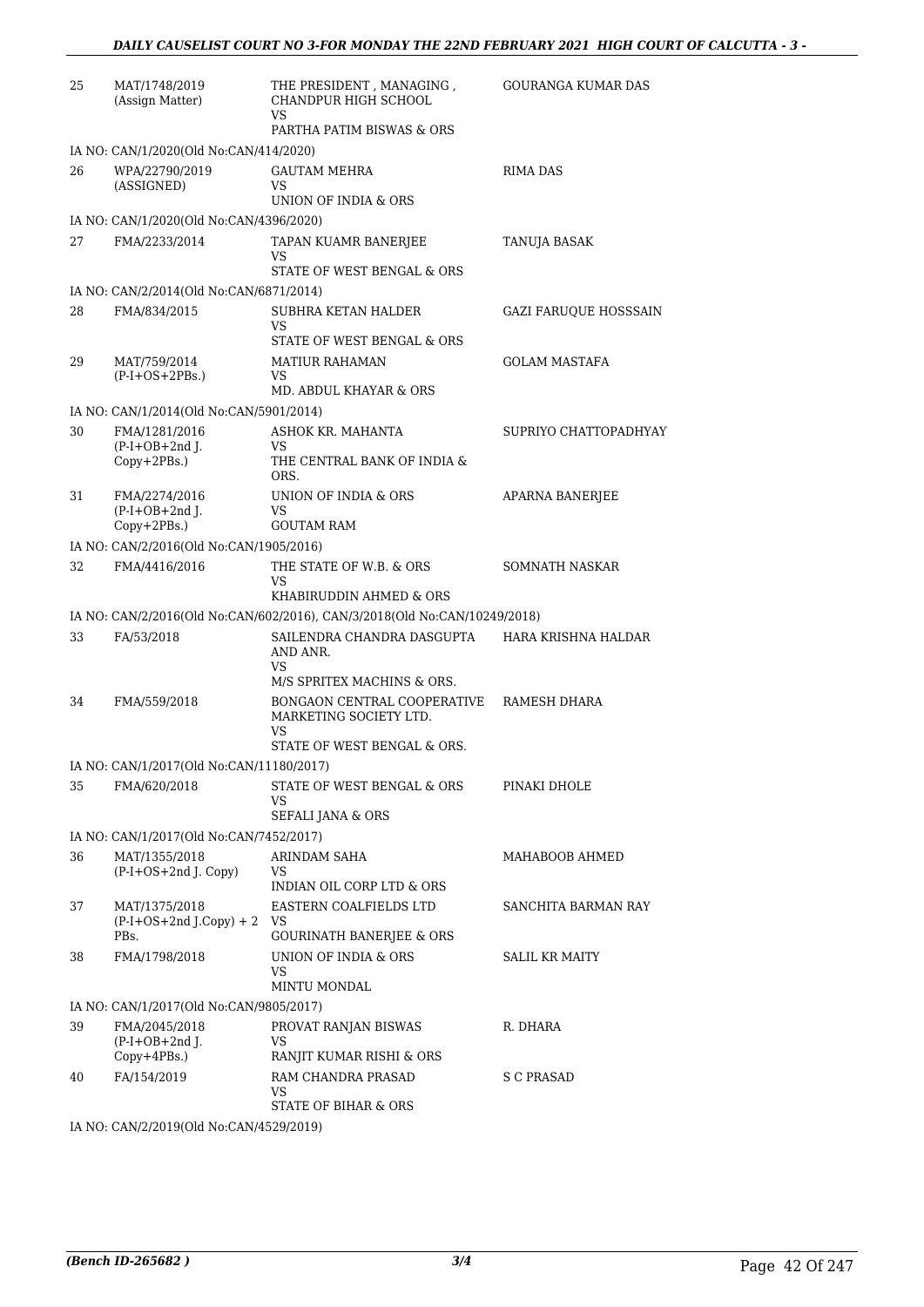| 41 | FMA/178/2019                                        | UNION OF INDIA & ORS<br>VS<br><b>SMT PRAMILA DEVI</b>                | DEBJANI GHOSAL                                                                                               |  |  |
|----|-----------------------------------------------------|----------------------------------------------------------------------|--------------------------------------------------------------------------------------------------------------|--|--|
|    | IA NO: CAN/2/2018(Old No:CAN/2088/2018), CAN/4/2020 |                                                                      |                                                                                                              |  |  |
| 42 | FMA/686/2019<br>$(P-I+OB+2nd J.$<br>Copy+2PBs.)     | <b>BINAY KUMAR</b><br>VS<br>EASTERN COAL FIELDS LIMITED $\&$         | ARUNAVA GANGULY                                                                                              |  |  |
| 43 | FMA/718/2019<br>$+2$ PBs.                           | <b>ORS</b><br>KUMAR MUKHOPADHYAY<br>VS<br>STATE OF WEST BENGAL & ORS | K.P. MUHURI                                                                                                  |  |  |
|    | IA NO: CAN/1/2019(Old No:CAN/331/2019)              |                                                                      |                                                                                                              |  |  |
|    | wt44 FMA/719/2019                                   | KUMAR MUKHOPADHYAY                                                   | K.P. MUHURI                                                                                                  |  |  |
|    |                                                     | <b>VS</b><br>STATE OF WEST BENGAL & ORS                              |                                                                                                              |  |  |
|    | IA NO: CAN/1/2019(Old No:CAN/332/2019)              |                                                                      |                                                                                                              |  |  |
| 45 | MAT/812/2019                                        | BHARAT COKING COAL LTD. &<br>ORS.<br><b>VS</b>                       | ARITRA GHOSH                                                                                                 |  |  |
|    |                                                     | RS FUEL P. LTD. & ORS.                                               |                                                                                                              |  |  |
| 46 | FMA/985/2019<br>$(P-I+OS+2nd)$ .                    | <b>SIPRA KHAN</b><br>VS.                                             | <b>GOUTAM DEY</b>                                                                                            |  |  |
| 47 | Copy+2PBs.)<br>MAT/1213/2019                        | HPCL & ORS.<br><b>AVIJIT DAS</b>                                     | PAPPU ADHIKARI                                                                                               |  |  |
|    |                                                     | <b>VS</b><br><b>W.B. SURFACE TRANSPORT</b><br>CORPORATION LTD. & ORS |                                                                                                              |  |  |
| 48 | FMA/1154/2019<br>$(P-I+OB+2nd J. Copy)$             | JATINDRA NATH DAS<br>VS.                                             | KRISHNENDU BERA                                                                                              |  |  |
| 49 | MAT/1185/2019<br>$(P-I+OS+4PBs.)$                   | STATE OF WEST BENGAL & ORS<br>S.B MODERN HIGH SCHOOL &<br>ANR.       | <b>BISWAJIT DAS</b>                                                                                          |  |  |
|    |                                                     | VS.<br>KAMALA KANT SINGH & ORS.                                      |                                                                                                              |  |  |
| 50 | MAT/1427/2019<br>$Pt-I+O.S.+2nd J.$<br>Copy+4PBs.)  | KHIZIR HAYAT<br>VS<br>STATE OF WEST BENGAL & ORS                     | SK SAMIM AKHTER                                                                                              |  |  |
| 51 | FMA/1657/2019                                       | SRIJIB KUMAR PATRA                                                   | SUBHAS JANA                                                                                                  |  |  |
|    |                                                     | VS<br>UNION OF INDIA & ORS                                           |                                                                                                              |  |  |
| 52 | FMA/73/2020<br>$(P-I+OB+2nd J.$<br>Copy+2PBs.)      | INDIAN OIL CORPORATIONN<br>LIMITED & ORS<br>VS                       | MANWENDRA SINGH<br>YADAV                                                                                     |  |  |
|    |                                                     | M/S ROY & COMPANY & ORS                                              |                                                                                                              |  |  |
| 53 | MAT/190/2020                                        | RAMANUJ MUKHOPADHYAY<br><b>VS</b><br>STATE OF WEST BENGAL            | ANINDA BHATTACHARYA                                                                                          |  |  |
| 54 | FMA/339/2020<br>$(P-I+OB+2nd J.$<br>Copy+2PBs.)     | RAJU MISHRA & ORS.<br>VS<br>UNION OF INDIA & ORS.                    | DURGA SANKAR MULLICK                                                                                         |  |  |
| 55 | MAT/668/2020                                        | BHARAT COKING COAL LTD                                               | PRODYOT KR DAS                                                                                               |  |  |
|    |                                                     | VS.<br>DHANESWAR PANDEY ANDORS                                       |                                                                                                              |  |  |
|    | IA NO: CAN/1/2020, CAN/2/2020                       |                                                                      |                                                                                                              |  |  |
| 56 | FMA/1301/2011                                       | SATYENDRA TIWARY & ORS<br>VS.                                        | ABHA SINGH                                                                                                   |  |  |
|    |                                                     | SARVESHWAR TIWARY & ORS                                              |                                                                                                              |  |  |
|    |                                                     |                                                                      | IA NO: CAN/3/2019(Old No:CAN/8963/2019), CAN/4/2019(Old No:CAN/8965/2019), CAN/5/2019(Old No:CAN/12734/2019) |  |  |
| 57 | FMA/1201/2009                                       | SWAPNA ATTA & ORS.<br><b>VS</b>                                      | PRASUN GHOSH                                                                                                 |  |  |

STATE OF WB & ORS.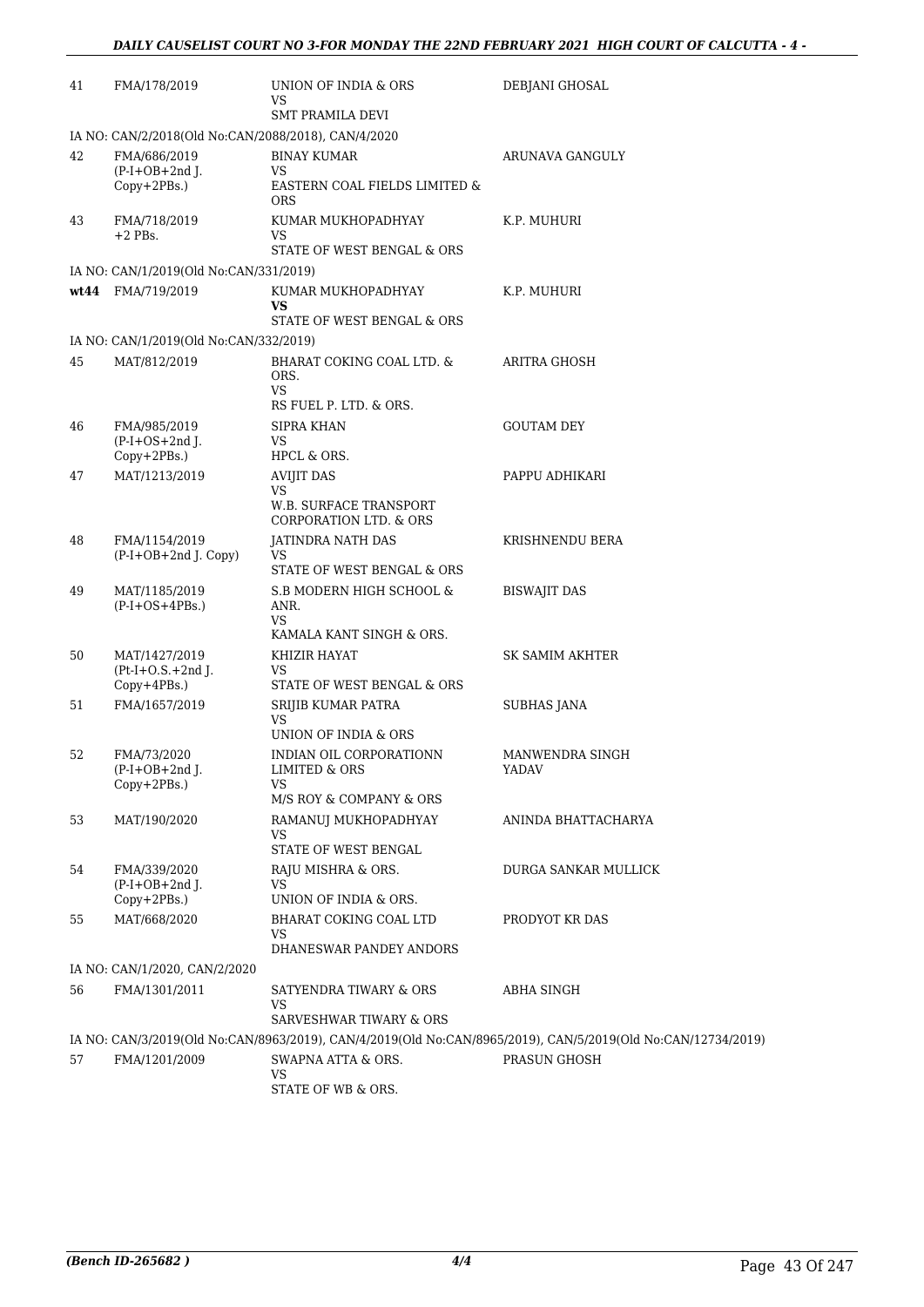

## **Appellate Side**

**DAILY CAUSELIST For Monday The 22nd February 2021**

**COURT NO. 37**

**DIVISION BENCH (DB - III)**

**AT 10:45 AM**

**HON'BLE JUSTICE I. P. MUKERJI HON'BLE JUSTICE MD. NIZAMUDDIN**

**(VIA VIDEO CONFERENCE)**

**ON AND FROM MONDAY, THE 11TH JANUARY, 2021 - WILL SIT TOGETHER TO TAKE UP ALL APPEALS UNDER COMMERCIAL COURTS, COMMERCIAL DIVISION AND COMMERCIAL APPELLATE DIVISION OF THE HIGH COURT'S ACT, 2015**

**NOTE: IMMEDIATELY AFTER EXHAUSTION OF ORIGINAL SIDE, APPELLATE SIDE MATTERS WILL BE TAKEN UP.**

**SPECIAL NOTE: (1) IF THERE IS NO COMMERCIAL COURT MATTER THEN MENTIONING OF COMMERCIAL COURT MATTERS WILL BE ENTERTAINED AT COURT NO. 3 ON REGULAR BASIS.**

**(2) COMMERCIAL COURT SHALL NOT SIT AT COURT NO. 37 IF THERE IS NO COMMERCIAL COURT MATTER IN THE LIST.**

**NOTE: MATTERS WILL BE TAKEN UP THROUGH PHYSICAL HEARING ONLY WHEN BOTH THE PARTIES ARE AGREED.**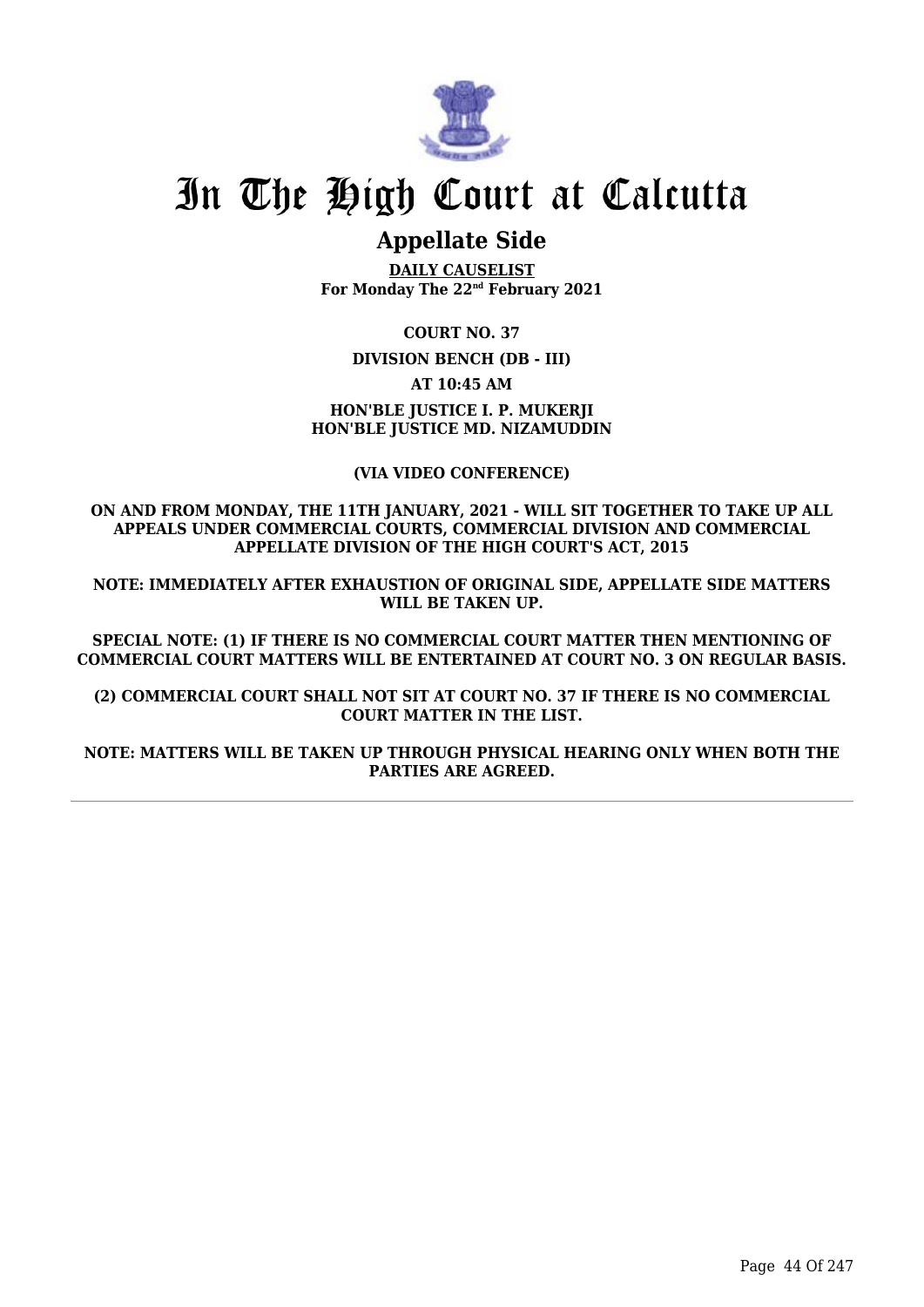

## **Appellate Side**

**DAILY CAUSELIST For Monday The 22nd February 2021**

**COURT NO. 2**

**DIVISION BENCH (DB- IV)**

**AT 10:45 AM**

**HON'BLE JUSTICE HARISH TANDON HON'BLE JUSTICE KAUSIK CHANDA**

**(VIA VIDEO CONFERENCE)**

**ON AND FROM MONDAY, THE 11TH JANUARY, 2021 - ADMISSION OF APPEALS UNDER ORDER XLI OF THE CODE OF CIVIL PROCEDURE INCLUDING APPLICATIONS CONNECTED THERETO;**

**ANY OTHER FIRST APPEALS & FIRST MISCELLANEOUS APPEALS NOT ASSIGNED TO ANY OTHER BENCH & APPLICATIONS CONNECTED THERETO,**

**LAWAZIMA;**

**APPEALS RELATING TO LAND UNDER GROUP I AND APPLICATIONS CONNECTED THERETO;**

**APPEALS RELATING TO TRANSPORT & TELECOMMUNICATION UNDER GROUP VII AND REGULATION OF INDUSTRIES & ESSENTIAL COMMODITIES & VARIOUS CENTRAL ORDERS UNDER GROUP VIII AND APPLICATIONS CONNECTED THERETO;**

**NOTE: ON WEDNESDAY: CONTEMPT, MANDAMUS APPEALS WILL BE TAKEN UP FROM 2 P.M. ONWARDS. IF TIME PERMITS, OTHER MATTERS WILL BE TAKEN UP SERIALLY.**

**ON THURSDAY: HEARING MATTERS WILL BE TAKEN UP FROM 2.00 ONWARDS.**

**NOTE: MATTERS WILL BE TAKEN UP THROUGH PHYSICAL HEARING ONLY WHEN BOTH THE PARTIES ARE AGREED**

### **TO BE MENTIONED**

|   | FA/59/2010<br>(Non Prosecution) | ANUP KUMAR GHOSH<br>VS<br>MIRA GHOSH                                     | SHYAMAL KUMAR<br>SANYAL |
|---|---------------------------------|--------------------------------------------------------------------------|-------------------------|
| 2 | MAT/125/2021<br>[Withdraw]      | M/S KRISHNA TRADERS<br>AND ANR<br>VS<br>STATE OF WEST BENGAL<br>AND ORS. | Santanu Chatterjee      |

IA NO: CAN/1/2021

#### **EXTENSION OF INTERIM ORDER**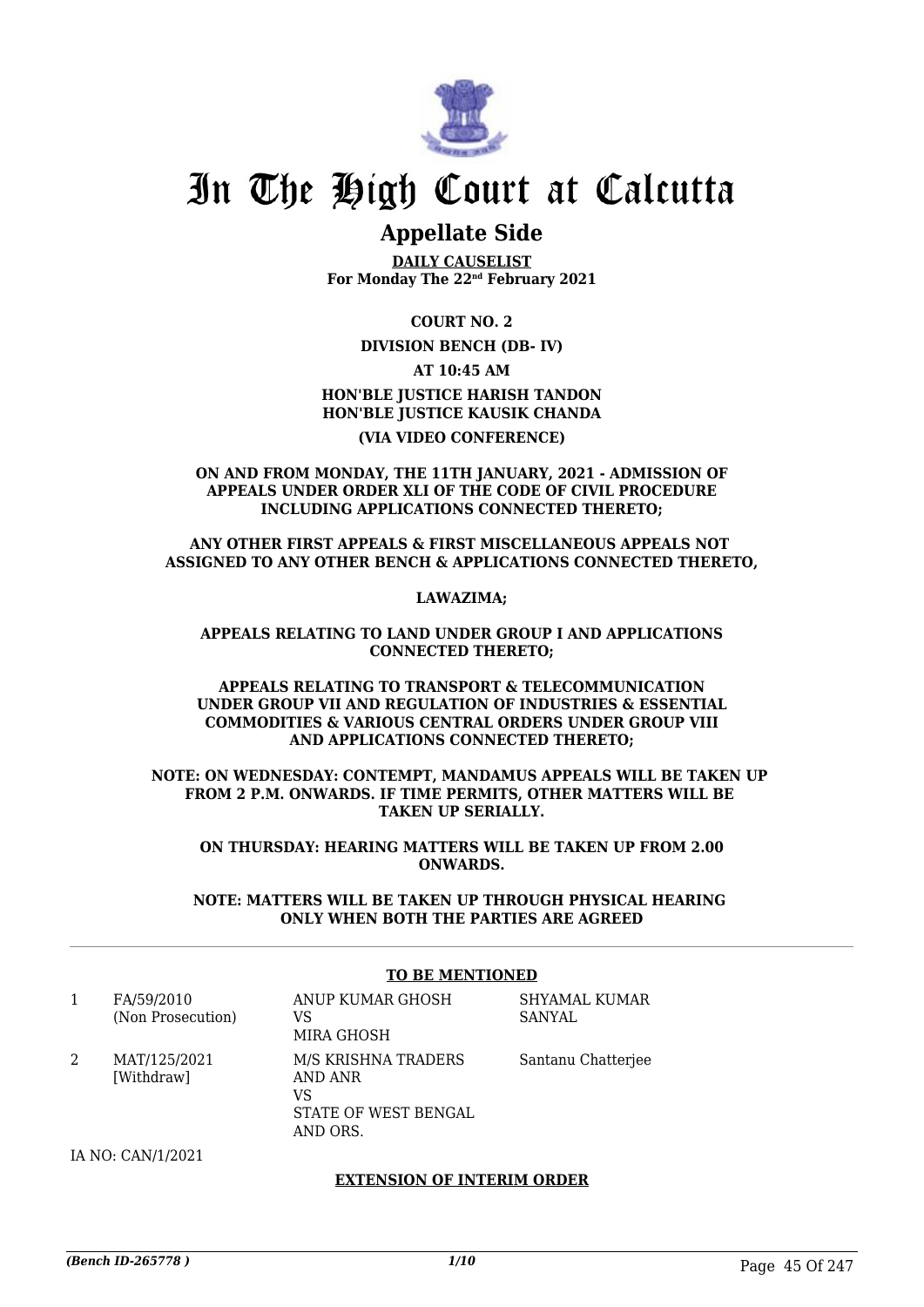| 3  | MAT/177/2021                                                              | MANAB PANDEY AND<br><b>OTHERS</b><br><b>VS</b>  | ALI AHSAN ALAMGIR                                                                         |  |  |
|----|---------------------------------------------------------------------------|-------------------------------------------------|-------------------------------------------------------------------------------------------|--|--|
|    |                                                                           | SHYAMALI BISWAS AND<br><b>OTHERS</b>            |                                                                                           |  |  |
|    | IA NO: CAN/1/2021                                                         |                                                 |                                                                                           |  |  |
|    |                                                                           | <b>ASSIGNED MATTERS</b>                         |                                                                                           |  |  |
| 4  | MAT/70/2020<br>(ASSIGNED)[24.02.2020] VS                                  | NEMAI CH. KUNDU & ORS.                          | UTTAM KR. DE                                                                              |  |  |
|    |                                                                           | STATE OF WEST BENGAL &<br>ORS.                  |                                                                                           |  |  |
|    |                                                                           | <b>FOR ORDERS</b>                               |                                                                                           |  |  |
| 5  | FMA/322/2009                                                              | BAIDYANATH MANDAL<br><b>VS</b>                  | <b>AMIT BANERJEE</b>                                                                      |  |  |
|    |                                                                           | KAMINI MANDAL & ANR                             |                                                                                           |  |  |
|    | IA NO: CAN/3/2020, CAN/4/2021                                             |                                                 |                                                                                           |  |  |
| 6  | FA/281/2016                                                               | <b>BISWANATH PAUL</b><br><b>VS</b>              | <b>HARE KRISHNA</b><br><b>HALDER</b>                                                      |  |  |
|    |                                                                           | PARESH NATH PAUL & ORS                          |                                                                                           |  |  |
|    | No:CAN/4163/2019), CAN/9/2020(Old No:CAN/396/2020)                        |                                                 | IA NO: CAN/1/2011(Old No:CAN/8150/2011), CAN/7/2015(Old No:CAN/2345/2015), CAN/8/2019(Old |  |  |
| 7  | SAT/179/2018<br>[23.02.2021]                                              | SK GOLAM LALCHAND<br><b>VS</b>                  | <b>SURENDRA KUMAR</b><br><b>SHARMA</b>                                                    |  |  |
|    |                                                                           | NANDU LAL SHAW @                                |                                                                                           |  |  |
|    |                                                                           | NANDU LAL KESHRI @<br>NANDU LAL BAYES & ORS     |                                                                                           |  |  |
|    | IA NO: CAN/1/2018(Old No:CAN/3122/2018)                                   |                                                 |                                                                                           |  |  |
| 8  | SAT/437/2019                                                              | <b>TASIRAN BIBI</b>                             | DEVDUTTA PATHAK                                                                           |  |  |
|    | $[C-II]$                                                                  | <b>VS</b><br>SHAMBHU NATH SAMANTA<br>& ANR      |                                                                                           |  |  |
|    | IA NO: CAN/1/2020(Old No:CAN/60/2020)                                     |                                                 |                                                                                           |  |  |
| 9  | FMAT/1321/2019                                                            | KABRA MARBLE                                    | <b>SUBHASIS</b>                                                                           |  |  |
|    | $[C-1 \& C-II]$                                                           | CORPORATION & ANR<br><b>VS</b>                  | CHAKRABORTY                                                                               |  |  |
|    |                                                                           | <b>SUDIPTO MUKERJEE &amp; ANR</b>               |                                                                                           |  |  |
|    | IA NO: CAN/1/2019(Old No:CAN/12354/2019)                                  |                                                 |                                                                                           |  |  |
|    |                                                                           | <b>ORDER XLI RULE II</b>                        |                                                                                           |  |  |
| 10 | SAT/280/2016                                                              | SANJIT KR. DAS & ORS                            | S. BANERJEE                                                                               |  |  |
|    | [23.02.2021]                                                              | <b>VS</b><br>KASHINATH GHOSH & ORS              |                                                                                           |  |  |
|    | IA NO: CAN/1/2018(Old No:CAN/5485/2018)                                   |                                                 |                                                                                           |  |  |
| 11 | SAT/238/2017                                                              | SABEJAN BEWA & ORS                              | MD M ALI                                                                                  |  |  |
|    | [23.02.2021]                                                              | <b>VS</b><br>REJAUL HAQUE & ORS                 |                                                                                           |  |  |
|    | IA NO: CAN/1/2018(Old No:CAN/7569/2018)                                   |                                                 |                                                                                           |  |  |
| 12 | FMAT/689/2017                                                             | MIR HASEM ALI & ORS                             | D K ADHIKARI                                                                              |  |  |
|    |                                                                           | <b>VS</b><br>SAIYAD MAKSHED ALI &<br><b>ORS</b> |                                                                                           |  |  |
|    | IA NO: CAN/1/2017(Old No:CAN/6732/2017), CAN/2/2017(Old No:CAN/6929/2017) |                                                 |                                                                                           |  |  |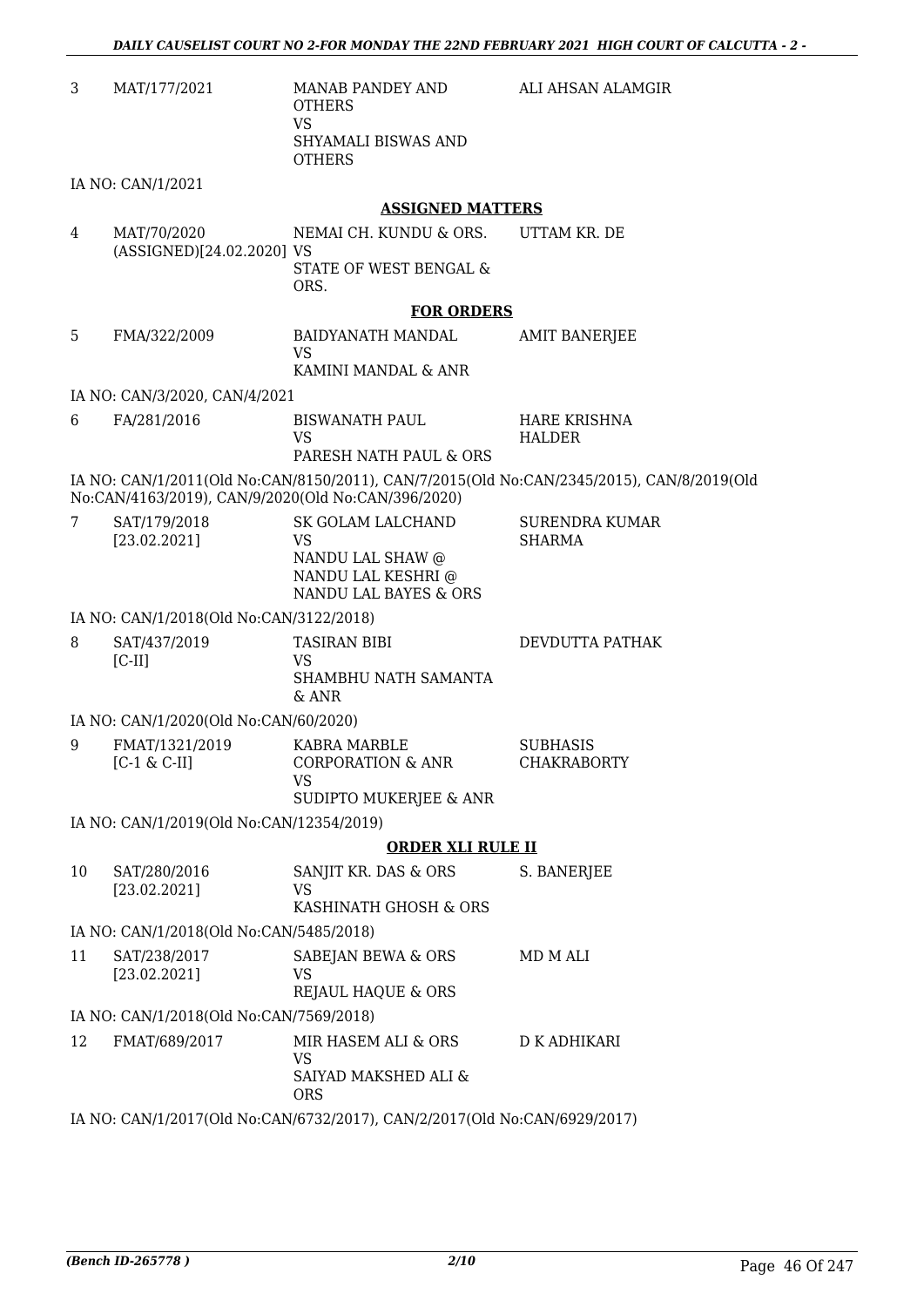| 13 | SAT/134/2018<br>(Defective)              | MAJEDUR RAHAMAN DEAD<br>R/P BY FARUK HOSSAIN &<br><b>ORS</b><br><b>VS</b>                          | <b>ASIF DEWAN</b>                        |
|----|------------------------------------------|----------------------------------------------------------------------------------------------------|------------------------------------------|
|    |                                          | <b>SUNIRMAL SOREN &amp; ORS</b>                                                                    |                                          |
| 14 | SAT/261/2018<br>(Defective)              | <b>GURUDAS</b><br><b>CHATTOPADHYAY</b><br><b>VS</b><br>JAGANNATH<br><b>CHATTOPADHYAY &amp; ORS</b> | SHEBATEE DATTA                           |
|    | IA NO: CAN/1/2018(Old No:CAN/4635/2018)  |                                                                                                    |                                          |
| 15 | SAT/319/2018                             | NURABANU BIBI & ORS<br><b>VS</b><br>MD JABED                                                       | <b>BARUN CHATTERJEE</b>                  |
| 16 | SAT/501/2018                             | ANIL KUMAR JANA<br><b>VS</b><br>ANIL KUMAR PATRA & ORS                                             | PRIYABRATA GHOSH                         |
| 17 | SAT/301/2019                             | <b>BHOLANATH SHEET</b><br><b>VS</b><br><b>NAMITA NANDY</b>                                         | <b>ABHISEK BANERJEE</b>                  |
|    | IA NO: CAN/2/2020(Old No:CAN/963/2020)   |                                                                                                    |                                          |
| 18 | SAT/319/2019<br>(Defective)              | MUKUL CHATTERJEE<br>VS<br><b>ANIUP KUMAR DEY</b>                                                   | <b>ASIT KUMAR</b><br><b>BHATTACHARYA</b> |
|    | IA NO: CAN/1/2019(Old No:CAN/11304/2019) |                                                                                                    |                                          |
| 19 | SAT/321/2019                             | APURBA GHOSH ROY<br>VS.<br>SAMBHU ROY CHOWDHURY                                                    | <b>SAUNAK</b><br><b>BHATTACHARYA</b>     |
|    | IA NO: CAN/1/2019(Old No:CAN/9584/2019)  |                                                                                                    |                                          |
| 20 | SAT/341/2019<br>(Defective)              | HRISHIKESH<br><b>CHATTOPADHYAY</b><br><b>VS</b><br>DHANANJOY BAUL DAS &<br>ANR.                    | HIMADRI KR.<br><b>MAHATA</b>             |
|    | IA NO: CAN/1/2019(Old No:CAN/10316/2019) |                                                                                                    |                                          |
| 21 | SAT/344/2019                             | MOULANA ABDUL KASHEM<br><b>CHOWDHURY</b><br>VS<br>FIROZ ALI KHAN @ BOBI &<br>ORS.                  | SANATAN MONDAL                           |
|    | IA NO: CAN/1/2020(Old No:CAN/497/2020)   |                                                                                                    |                                          |
| 22 | SAT/355/2019                             | SUBIR KUMAR GHOSH<br>VS<br>SITANGSHU MALLICK &<br><b>ORS</b>                                       | <b>SK ABU ABBASUDDIN</b>                 |
|    | IA NO: CAN/1/2019(Old No:CAN/10954/2019) |                                                                                                    |                                          |
| 23 | FMAT/1007/2019                           | ABDUL MONDAL & ORS.<br><b>VS</b><br>SATTAR ALI MONDAL &<br>ORS.                                    | <b>ANIRBAN DAS</b>                       |
|    | IA NO: CAN/1/2019(Old No:CAN/10504/2019) |                                                                                                    |                                          |
| 24 | FMAT/1010/2019                           | HIRAK NATH SOUNTH<br>VS<br><b>GOURHARI KAMILA</b>                                                  | REAZUL ISLAAM                            |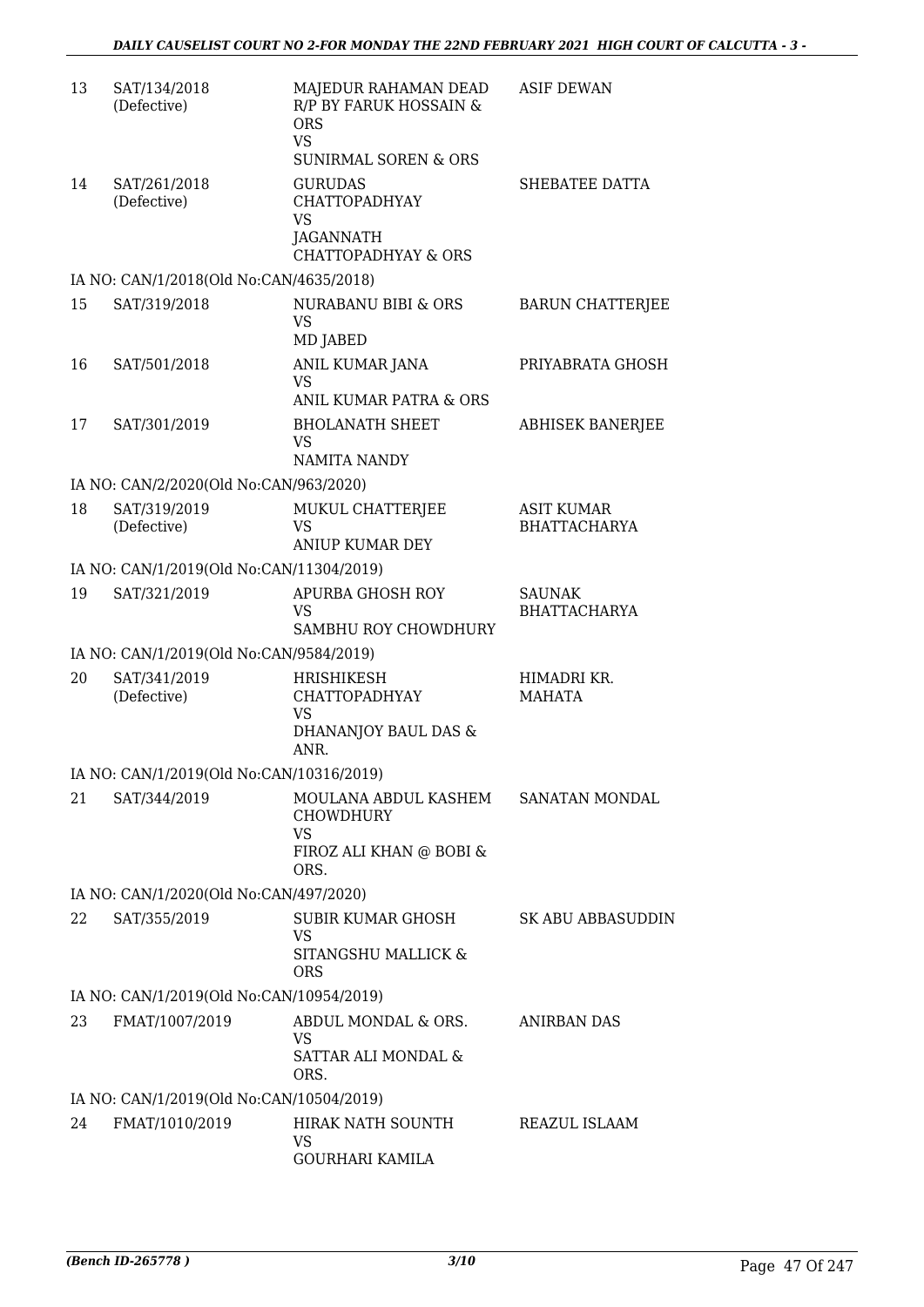| 25 | FMAT/1390/2019<br>(Inj.)                | <b>SWETA SARKAR</b><br><b>VS</b><br><b>SWAPAN BASU &amp; ORS</b>                                 | PRADIP KUMAR<br><b>KUNDU</b>                                                               |
|----|-----------------------------------------|--------------------------------------------------------------------------------------------------|--------------------------------------------------------------------------------------------|
|    | IA NO: CAN/1/2020(Old No:CAN/6/2020)    |                                                                                                  |                                                                                            |
| 26 | SAT/102/2020<br>[Appro. or]             | JAMAL MOLLA & ORS<br><b>VS</b><br><b>LOKMAN SK &amp; ORS</b>                                     | DYUTIMAN BANERJEE                                                                          |
|    |                                         | IA NO: CAN/1/2020(Old No:CAN/5830/2020), CAN/2/2020(Old No:CAN/5831/2020)                        |                                                                                            |
| 27 | SAT/104/2020                            | ADHIR KUMAR BISWAS AND DEBOPRIYO KARAN<br><b>ORS</b><br><b>VS</b><br><b>BHOMBAL BISWAS</b>       |                                                                                            |
|    | IA NO: CAN/1/2020, CAN/2/2020           |                                                                                                  |                                                                                            |
| 28 | FMAT/211/2020                           | AJIT KUMAR HALDER<br><b>VS</b><br><b>SUJIT HALDER &amp; ORS</b>                                  | PRIYANKA MANDAL                                                                            |
|    | IA NO: CAN/1/2020(Old No:CAN/2240/2020) |                                                                                                  |                                                                                            |
| 29 | FMAT/531/2020                           | SMT ANJU AGARWAL AND<br>ANR<br><b>VS</b><br>HIRALAL AGARWAL AND<br><b>ORS</b>                    | MILINDO PAUL                                                                               |
|    | IA NO: CAN/1/2020                       |                                                                                                  |                                                                                            |
| 30 | FMAT/571/2020                           | MONOMOHAN DUTTA<br><b>VS</b><br>BHUTNATH DUTTA AND<br>ANR                                        | SARBANANDA<br>SANYAL                                                                       |
|    | IA NO: CAN/1/2020, CAN/2/2020           |                                                                                                  |                                                                                            |
| 31 | FMAT/51/2021                            | ISWAR DAMODAR JEW<br>THAKURER SEBAIT MADAN<br>MOHAN MONDAL<br><b>VS</b><br>SACHI MONDAL AND ORS. | <b>SUKANTA DAS</b>                                                                         |
|    | IA NO: CAN/1/2021                       |                                                                                                  |                                                                                            |
| 32 | FMAT/111/2021                           | RAM SHANKAR DAS<br>VS.<br>SAKTI SHANKAR DAS                                                      | <b>SMITA PAL</b>                                                                           |
|    | IA NO: CAN/1/2021                       |                                                                                                  |                                                                                            |
|    |                                         | <b>CONTEMPT</b>                                                                                  |                                                                                            |
| 33 | CPAN/1493/2016<br>[24.02.2021]          | MIRA BHATTACHARYYA &<br>ORS.<br>VS.<br>SUBHAS BHATTACHARYYA                                      | <b>BRATINDRA</b><br><b>NARAYAN RAY</b>                                                     |
|    | wt34 SAT/4354/2005                      | <b>BISWARUP</b><br>BHATTACHARYYA<br><b>VS</b><br>SUBHAS BHATTACHARYYA                            | <b>BRATINDRA</b><br><b>NARAYAN RAY</b>                                                     |
|    | No:CAN/5235/2015)                       |                                                                                                  | IA NO: CAN/1/2005(Old No:CAN/15611/2005), CAN/2/2008(Old No:CAN/1407/2008), CAN/3/2015(Old |
| 35 | CPAN/1133/2017<br>[24.02.2021]          | TERAI TEA CO LTD & ANR<br>VS.<br>SANJIV CHAKI & ANR                                              | S KAR GHOSH                                                                                |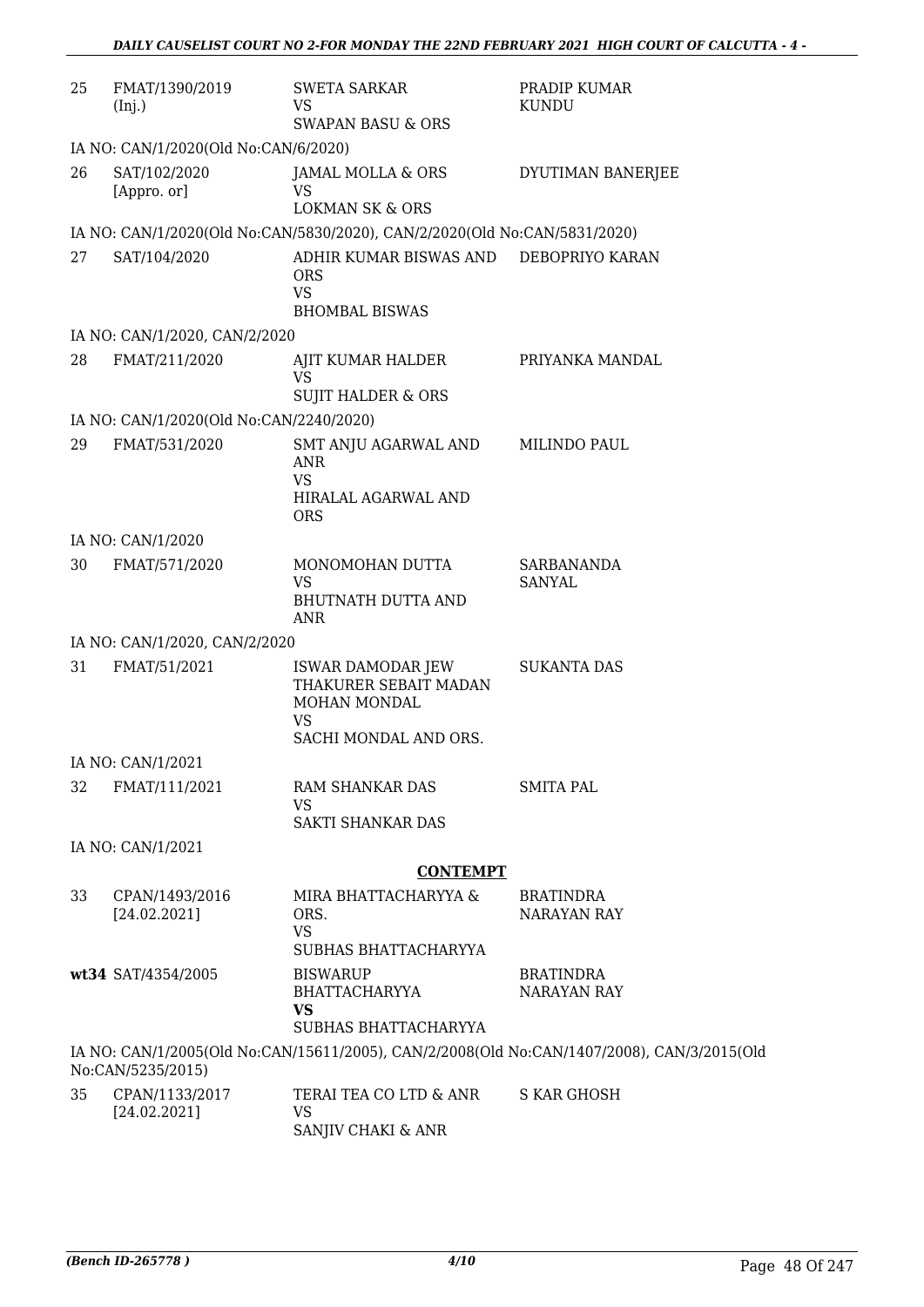|    | wt36 FMA/755/2017                        | STATE OF WEST BENGAL &<br><b>ORS</b><br><b>VS</b>                                        | PRASANTA BEHARI<br>MAHATA                                                                  |
|----|------------------------------------------|------------------------------------------------------------------------------------------|--------------------------------------------------------------------------------------------|
|    |                                          | TERAI TEA CO. LTD. & ANR                                                                 |                                                                                            |
|    | wt37 RVW/101/2018                        | UNION OF INDIA & ANR<br><b>VS</b><br>TERAI TEA COMPANY & ORS                             | RADHAMOHAN RAY                                                                             |
|    |                                          |                                                                                          |                                                                                            |
|    |                                          | IA NO: CAN/1/2018(Old No:CAN/5251/2018), CAN/2/2018(Old No:CAN/5252/2018)                |                                                                                            |
|    |                                          | <b>GROUP I - APPLICATION</b>                                                             |                                                                                            |
| 38 | MAT/179/2019<br>(Defective)              | GOPAL CH. KUNDU<br><b>VS</b><br>STATE OF WEST & ORS.                                     | DYUTIMAN BANERJEE                                                                          |
|    | IA NO: CAN/1/2020(Old No:CAN/1671/2020)  |                                                                                          |                                                                                            |
| 39 | MAT/180/2019<br>(Defective)              | <b>SANTABRATA</b><br><b>BHATTACHARYYA</b><br><b>VS</b><br>STATE OF WEST BENGAL &<br>ORS. | DYUTIMAN BANERJEE                                                                          |
|    | IA NO: CAN/1/2019(Old No:CAN/12203/2019) |                                                                                          |                                                                                            |
| 40 | MAT/1363/2019                            | MOTHABARI DHIBAR<br>SAMABAY SAMITY LTD<br><b>VS</b><br>UMA KANTI HALDER & ORS            | ASHOK KUMAR JHA                                                                            |
|    | IA NO: CAN/1/2019(Old No:CAN/9590/2019)  |                                                                                          |                                                                                            |
| 41 | MAT/1520/2019                            | GANESH CHANDRA GHOSH<br>& ORS<br>VS.<br>STATE OF WEST BENGAL<br>&ORS                     | SATYAM MUKHERJEE                                                                           |
|    | IA NO: CAN/2/2021                        |                                                                                          |                                                                                            |
| 42 | MAT/1687/2019<br>[Defective]             | SHYAMLATA MUNDARI<br><b>VS</b><br>STATE OF WEST BENGAL &<br><b>ORS</b>                   | DHANANJAY NAYAK                                                                            |
|    | IA NO: CAN/1/2019(Old No:CAN/11804/2019) |                                                                                          |                                                                                            |
| 43 | MAT/784/2020                             | MINOTI BISWAS AND ORS<br><b>VS</b><br>STATE OF WEST BENGAL<br>AND ORS.                   | SARBANADA SANYAL                                                                           |
|    | IA NO: CAN/1/2020, CAN/2/2020            |                                                                                          |                                                                                            |
|    |                                          | <b>APPLICATION (FA AND FMA)</b>                                                          |                                                                                            |
| 44 | FA/112/1992                              | SMT BENIA BEWA & ORS.<br><b>VS</b><br><b>ANODA BEWA</b>                                  | MR T.DUTTA GUPTA<br>N.Y.A.                                                                 |
|    | No:CAN/12427/2019)                       |                                                                                          | IA NO: CAN/1/1999(Old No:CAN/4390/1999), CAN/2/2019(Old No:CAN/12426/2019), CAN/3/2019(Old |
| 45 | FA/143/1999<br>$[2 LCR + 2 P.B.]$        | SRI PRATAP CHANDRA<br><b>SINHA</b><br><b>VS</b><br><b>BIDYUTKANA MITRA</b>               | CHHABI DEY                                                                                 |
|    |                                          | IA NO: CAN/3/2012(Old No:CAN/2152/2012), CAN/5/2020, CAN/6/2020                          |                                                                                            |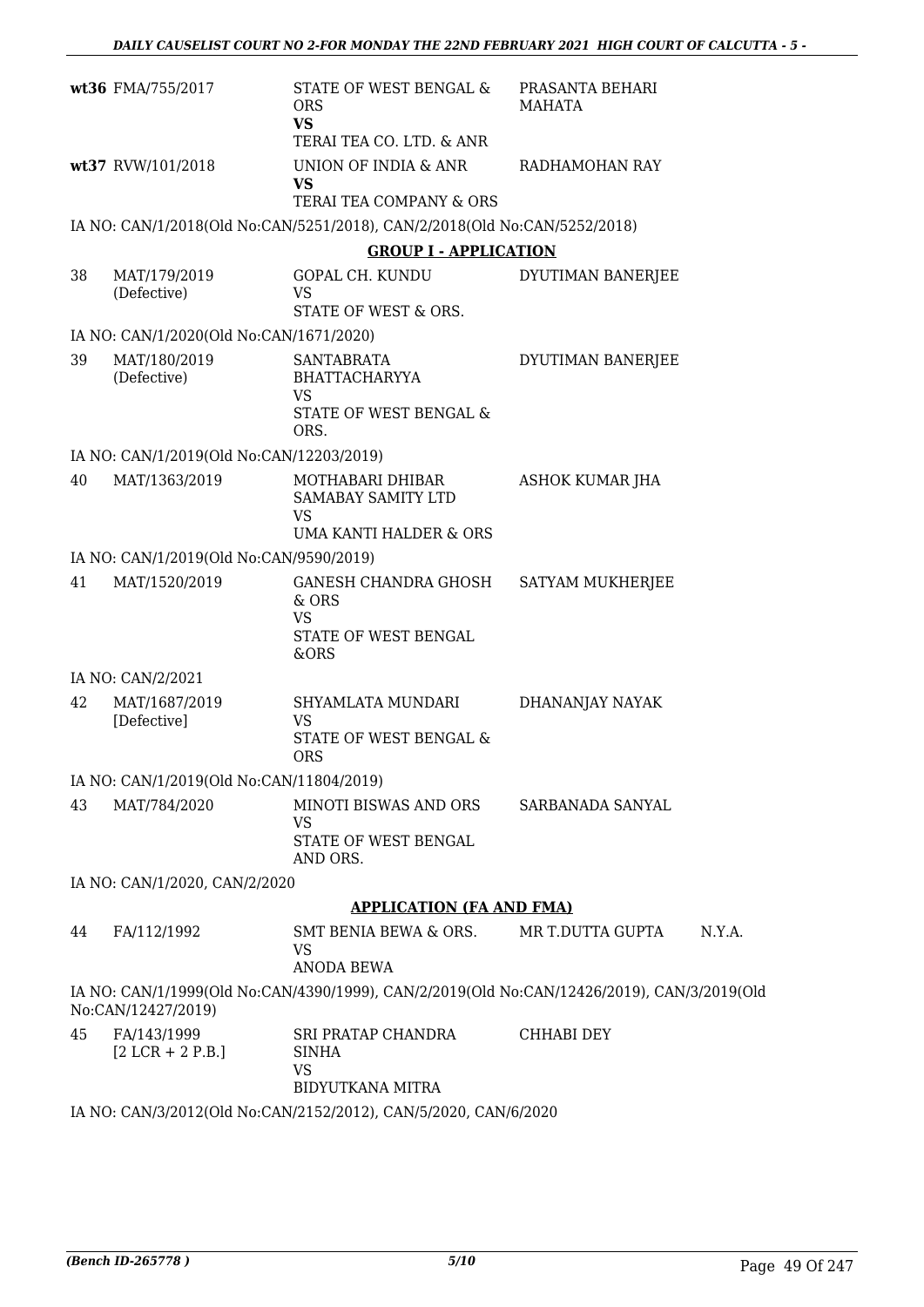| 46 | FA/113/2009                                | <b>GAYATRI PAL</b><br><b>VS</b><br>NETAI NANDI @ NETISH<br>NANDI & ORS.                                  | PARTHA PRATIM ROY                                                                         |
|----|--------------------------------------------|----------------------------------------------------------------------------------------------------------|-------------------------------------------------------------------------------------------|
|    | No:CAN/2202/2017)                          |                                                                                                          | IA NO: CAN/2/2012(Old No:CAN/3351/2012), CAN/4/2016(Old No:CAN/1864/2016), CAN/5/2017(Old |
| 47 | FMA/1499/2009                              | DIPENDRA NATH BASU<br><b>VS</b><br><b>SR. DIVISIONAL</b><br>COMMERCIAL MANAGER,<br>E.RLY, SEALDAH & ORS. | <b>ANIMESH DAS</b>                                                                        |
|    |                                            | No:CAN/8312/2014), CAN/6/2015(Old No:CAN/11046/2015), CAN/7/2021                                         | IA NO: CAN/1/2010(Old No:CAN/8983/2010), CAN/2/2011(Old No:CAN/7515/2011), CAN/5/2014(Old |
| 48 | FAT/258/2015                               | <b>ABDUL RAUF &amp; ORS</b><br><b>VS</b><br>MD. ILLIAS & ORS                                             | ANAJLI AGARWAL                                                                            |
|    |                                            | IA NO: CAN/1/2015(Old No:CAN/10357/2015), CAN/2/2016(Old No:CAN/2526/2016)                               |                                                                                           |
| 49 | FAT/286/2015                               | BIKASH CHANDRA BERA &<br><b>ORS</b><br><b>VS</b><br>MADHUSUDAN DAS & ORS                                 | <b>SOUNAK</b><br><b>BHATTACHARYYA</b>                                                     |
|    | No:CAN/7673/2017)                          |                                                                                                          | IA NO: CAN/1/2017(Old No:CAN/1280/2017), CAN/2/2017(Old No:CAN/7672/2017), CAN/3/2017(Old |
| 50 | FA/62/2016                                 | PIJUSH DEB<br><b>VS</b><br>PRANAB RANJAN DEB &<br><b>ORS</b>                                             | <b>SARMISTHA GHOSH</b><br><b>SARMA</b>                                                    |
|    |                                            | IA NO: CAN/1/2019(Old No:CAN/6331/2019), CAN/2/2020(Old No:CAN/1234/2020)                                |                                                                                           |
| 51 | FA/212/2016                                | MIRA ROY<br>VS<br><b>M/S TRIVENI HOLDINGS</b><br>PVT. LTD. & ORS                                         | R. BANERJEE                                                                               |
|    |                                            | No:CAN/4917/2017), CAN/4/2018(Old No:CAN/2840/2018)                                                      | IA NO: CAN/1/2016(Old No:CAN/8433/2016), CAN/2/2016(Old No:CAN/8584/2016), CAN/3/2017(Old |
| 52 | FA/64/2017                                 | <b>NEJAMUDDIN &amp; ORS</b><br><b>VS</b><br>MD AFYAD (MINOR) & ORS                                       | DYUTIMAN BANERJEE                                                                         |
| 53 | FA/147/2017<br>[3 file LCR + 1 TIN BOX] VS | AJOY KUMAR SAHA<br>VISHNUPUR ELECTRI<br>SUPPLY & INDUSTRIAL<br>DEV. CO. LTD&ORS                          | <b>SAUNAK</b><br><b>BHATTACHARYYA</b>                                                     |
|    |                                            | IA NO: CAN/1/2017(Old No:CAN/812/2017), CAN/2/2017(Old No:CAN/817/2017), CAN/3/2020                      |                                                                                           |
| 54 | FAT/433/2017                               | <b>ARUP KUMAR</b><br><b>CHAKRABORTY &amp; ANR</b><br><b>VS</b><br>ALOKA CHAKRABORTY &<br><b>ANR</b>      | <b>GAURAV</b><br>PURKAYASTHA                                                              |
|    | wt55 FAT/435/2017                          | <b>ARUP KUMAR</b><br><b>CHAKRABORTY</b><br><b>VS</b><br>ALOKA CHAKRABORTY &<br><b>ORS</b>                | <b>G PURKAYASTHA</b>                                                                      |
|    |                                            |                                                                                                          | IA NO: CAN/1/2018(Old No:CAN/4464/2018), CAN/2/2018(Old No:CAN/4465/2018), CAN/3/2019(Old |

No:CAN/4835/2019)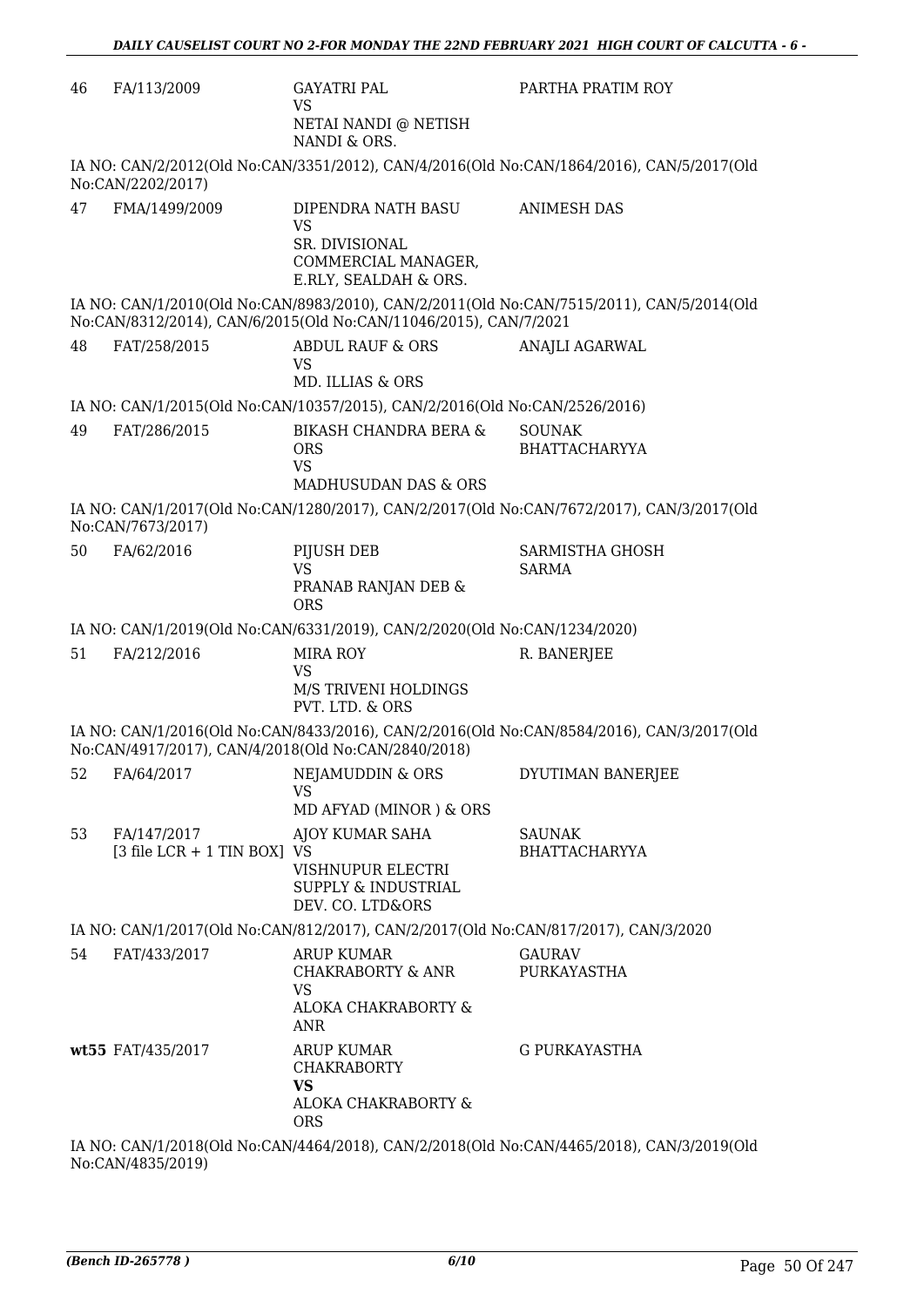| 56 | FAT/445/2017<br>[23.02.2021]            | BRAJ DULAL BORAL<br>VS.<br>MADHAB CH. BORAL & ORS.                                               | KARTIK KR. RAY                        |
|----|-----------------------------------------|--------------------------------------------------------------------------------------------------|---------------------------------------|
|    | IA NO: CAN/3/2019(Old No:CAN/9413/2019) |                                                                                                  |                                       |
| 57 | FAT/40/2018                             | ASHIM KUMAR HAZRA<br><b>VS</b>                                                                   | <b>SUHRID SUR</b>                     |
|    |                                         | NANDA KISHOR HAZRA &<br>ANR                                                                      |                                       |
|    | IA NO: CAN/1/2018(Old No:CAN/1097/2018) |                                                                                                  |                                       |
| 58 | FAT/69/2018                             | THE STATE OF WB<br><b>VS</b><br>SUSAMA DAS & ORS.                                                | RAM CH. GUCHAIIT                      |
|    | IA NO: CAN/2/2018(Old No:CAN/2745/2018) |                                                                                                  |                                       |
| 59 | FMAT/275/2018                           | PETRA STARKE                                                                                     | <b>V WADEHRA</b>                      |
|    |                                         | <b>VS</b><br>BIKRAM YOGA COLLEGE OF<br><b>INDIA LP &amp; ORS</b>                                 |                                       |
|    |                                         | IA NO: CAN/1/2018(Old No:CAN/3615/2018), CAN/3/2019(Old No:CAN/7223/2019)                        |                                       |
| 60 | FAT/296/2018<br>[Defective]             | <b>UDAY GHOSH @ UDAY</b><br><b>CHAND GHOSH &amp; ORS</b><br><b>VS</b>                            | <b>MONISH SEN</b>                     |
|    |                                         | RAJKUMAR GHOSH & ORS                                                                             |                                       |
|    |                                         | IA NO: CAN/1/2019(Old No:CAN/10562/2019), CAN/2/2019(Old No:CAN/10563/2019)                      |                                       |
| 61 | FAT/316/2018                            | LEGAL HEIRS OF LATE<br>KANU SHARMA ,ASHA<br><b>SHARMA &amp; ANR</b><br><b>VS</b><br>NAKUL SHARMA | <b>SUBRATA GHOSH</b>                  |
|    | IA NO: CAN/1/2019(Old No:CAN/9789/2019) |                                                                                                  |                                       |
| 62 | FMAT/840/2018<br>[23.02.2021]           | <b>JYOTIRINDRA</b><br><b>CHATTOPADHYAY</b><br><b>VS</b>                                          | <b>AVIROOP</b><br><b>BHATTACHARYA</b> |
|    |                                         | GYANENDRA CHANDRA<br><b>CHATTOPADHYAY&amp; ORS</b>                                               |                                       |
|    | IA NO: CAN/1/2018(Old No:CAN/6829/2018) |                                                                                                  |                                       |
| 63 | FAT/38/2019                             | GITA MUKHERJEE & ANR<br>VS<br><b>SHANTA DEY &amp; ANR</b>                                        | <b>TANMOY MUKHERJEE</b>               |
|    | IA NO: CAN/1/2019(Old No:CAN/808/2019)  |                                                                                                  |                                       |
| 64 | FAT/66/2019                             | EXE OFFICER , BDA<br>VS                                                                          | <b>SANCHARI</b><br><b>CHAKRABORTY</b> |
|    |                                         | <b>ABDUL ALIM &amp; ORS</b>                                                                      |                                       |
|    |                                         | IA NO: CAN/1/2019(Old No:CAN/1640/2019), CAN/2/2019(Old No:CAN/1641/2019)                        |                                       |
| 65 | FAT/67/2019                             | EXE OFFICER , BDA<br><b>VS</b><br><b>SAKERA KHATUN &amp;ANR</b>                                  | <b>SANCHARI</b><br>CHAKRABORTY        |
|    |                                         | IA NO: CAN/1/2019(Old No:CAN/1642/2019), CAN/2/2019(Old No:CAN/1643/2019)                        |                                       |
| 66 | FA/133/2019                             | MITA RANI BASAK @ MITA                                                                           | <b>BIBHASADITYA</b>                   |
|    |                                         | RANI BASAK & ORS<br><b>VS</b><br>PRABHAT KUMAR BASAK                                             | <b>CHAKRABARTY</b>                    |
|    | IA NO: CAN/1/2019(Old No:CAN/3961/2019) |                                                                                                  |                                       |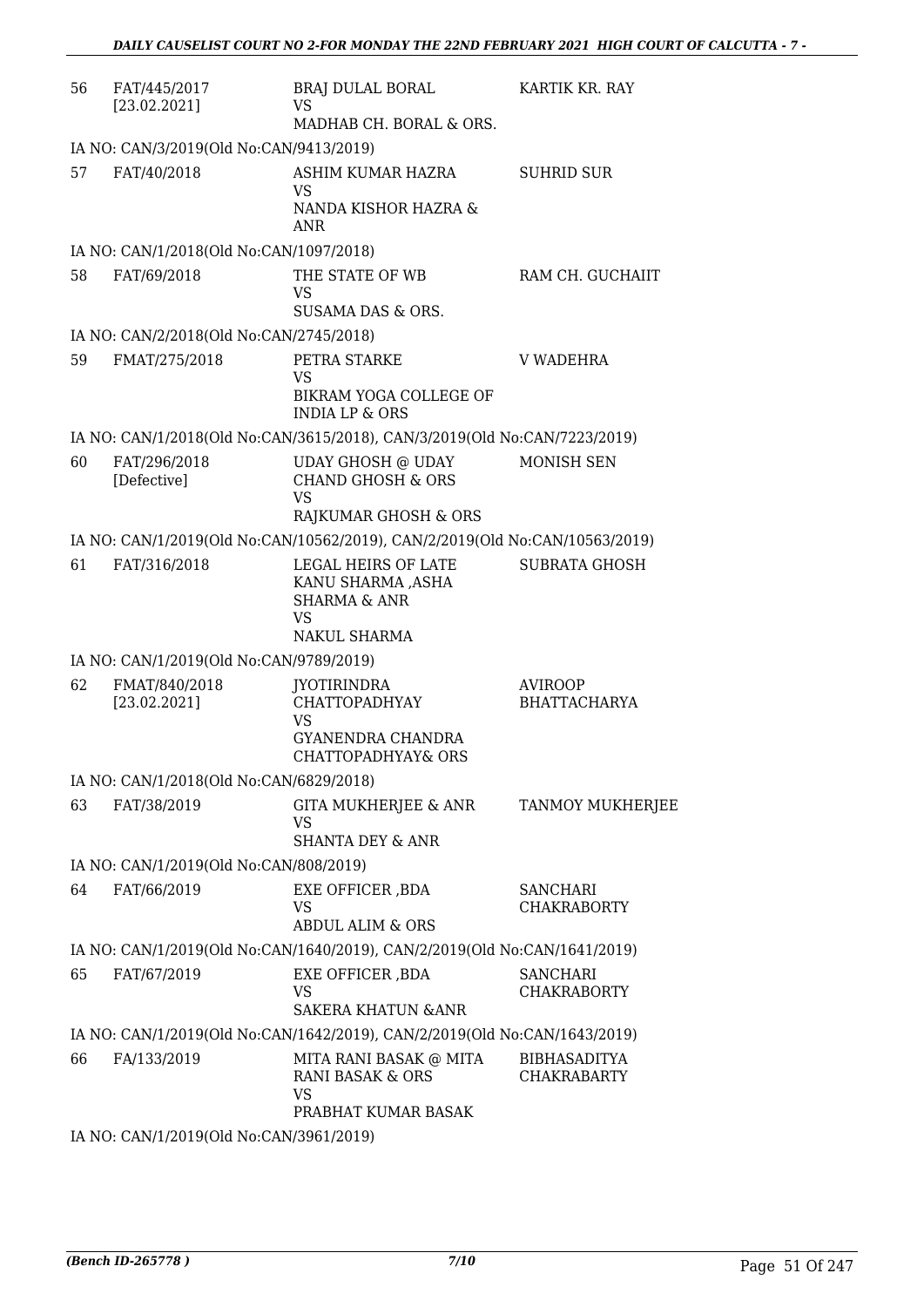| 67 | FA/227/2019                              | <b>SWAPNA BASU (MITRA)</b><br><b>VS</b><br>SAMIR KUMAR MITRA &<br><b>ORS</b>                              | KALYANI<br><b>BHATTACHARYYA</b>                                                            |
|----|------------------------------------------|-----------------------------------------------------------------------------------------------------------|--------------------------------------------------------------------------------------------|
|    | No:CAN/1538/2020)                        |                                                                                                           | IA NO: CAN/2/2019(Old No:CAN/6848/2019), CAN/3/2019(Old No:CAN/11536/2019), CAN/4/2020(Old |
| 68 | FAT/272/2019                             | PROTAP CHANDRA NATH @<br>PRATAP NATH & ORS<br><b>VS</b><br>SAMBHU CHOWDHURY&<br><b>ORS</b>                | CHITTAPRIYA GHOSH                                                                          |
|    |                                          | IA NO: CAN/1/2019(Old No:CAN/6388/2019), CAN/2/2019(Old No:CAN/6411/2019)                                 |                                                                                            |
| 69 | FAT/294/2019                             | <b>EXECUTIVE</b><br>OFFICERBURDWAN<br>DEVELOPMENT ATHORITY<br><b>VS</b><br><b>SK. KORBAN &amp; ORS</b>    | <b>SANCHARI</b><br><b>CHAKRABORTY</b>                                                      |
|    |                                          | IA NO: CAN/1/2019(Old No:CAN/5852/2019), CAN/2/2019(Old No:CAN/5854/2019)                                 |                                                                                            |
| 70 | FAT/346/2019                             | <b>IBRAHIM &amp; ORS</b><br><b>VS</b><br><b>ABID &amp; ORS</b>                                            | MD. M. NAZAR<br><b>CHOWDHURY</b>                                                           |
|    |                                          | IA NO: CAN/1/2019(Old No:CAN/9707/2019), CAN/2/2019(Old No:CAN/9788/2019)                                 |                                                                                            |
| 71 | FAT/621/2019                             | BIDIT KUMAR CHATTERJEE<br><b>VS</b><br>AMRIT MUKHOPADHYAY &<br><b>ANR</b>                                 | JAYANTA BANERJEE                                                                           |
|    | IA NO: CAN/1/2020, CAN/2/2020            |                                                                                                           |                                                                                            |
| 72 | FMAT/1139/2019<br>[25.02.2021]           | SHYAM SUNDAR KEDIA<br><b>VS</b><br><b>SANDIP KEDIA &amp; ORS</b>                                          | <b>MUNMUN TEWARY</b>                                                                       |
|    | IA NO: CAN/1/2019(Old No:CAN/11154/2019) |                                                                                                           |                                                                                            |
| 73 | FAT/64/2020                              | KIRTI BHUSAN MUKHERJEE<br><b>VS</b><br>TUPURANI MUKHERJEE &<br>ORS.                                       | PRAJAAINI DAS                                                                              |
|    | IA NO: CAN/1/2020(Old No:CAN/1457/2020)  |                                                                                                           |                                                                                            |
| 74 | FMAT/113/2020                            | <b>GOPAL MUKHERJEE</b><br><b>VS</b><br>SITARAM MUKHERJEE &<br>ORS.                                        | <b>SANTIMAY</b><br><b>BHATTACHARYYA</b>                                                    |
|    | IA NO: CAN/1/2020(Old No:CAN/1091/2020)  |                                                                                                           |                                                                                            |
| 75 | FAT/132/2020<br>(DEFECTIVE)              | MANJU BANDOPADHYAY &<br>ORS.<br><b>VS</b><br>PARUL CHAKRABORTY                                            | SUPRATIK SYAMAL                                                                            |
|    |                                          | IA NO: CAN/1/2020(Old No:CAN/2827/2020), CAN/2/2020(Old No:CAN/2828/2020)                                 |                                                                                            |
| 76 | FAT/140/2020<br>(Defective)              | THE STATE OF WEST<br><b>BENGAL REP BY LAND</b><br>ACQUISTION COLLECTOR<br><b>VS</b><br>ANIRUDDHA BANERJEE | ANIRUDDHA SEN                                                                              |
|    |                                          | IA NO: CAN/1/2020(Old No:CAN/2944/2020), CAN/2/2020(Old No:CAN/2946/2020)                                 |                                                                                            |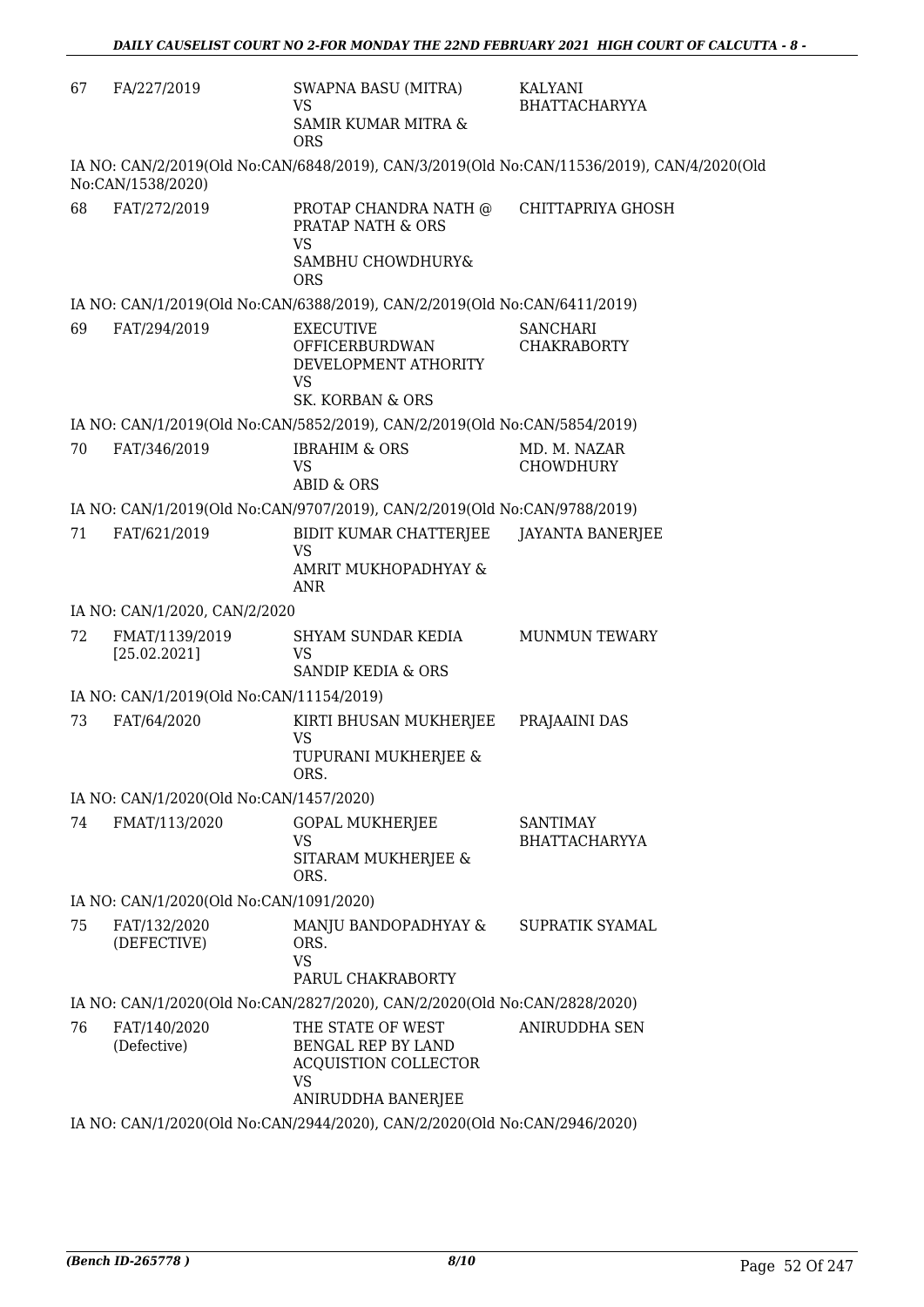| 77                                                                                    | FAT/262/2020                                                | <b>BASUDEB DAS</b>                                                                                          | DEBABRATA DAS                                                                             |
|---------------------------------------------------------------------------------------|-------------------------------------------------------------|-------------------------------------------------------------------------------------------------------------|-------------------------------------------------------------------------------------------|
|                                                                                       |                                                             | <b>VS</b><br>JHARNA ROY                                                                                     | <b>GUPTA</b>                                                                              |
|                                                                                       | IA NO: CAN/1/2020, CAN/2/2020, CAN/3/2020                   |                                                                                                             |                                                                                           |
| 78                                                                                    | FAT/325/2020<br>[Defective]                                 | AMAL CHANDRA SARKAR<br><b>VS</b><br>MIRA GOPE ALIAS MIRA<br><b>SARKAR AND ANR</b>                           | BIRENDRA KUMAR<br>JHA                                                                     |
|                                                                                       | IA NO: CAN/1/2020                                           |                                                                                                             |                                                                                           |
| 79                                                                                    | FAT/335/2020                                                | SOMNATH SANYAL<br><b>VS</b><br><b>MINATI</b><br>MUKHERJEE(BARTOLA)                                          | <b>ASHIM KUMAR</b><br><b>CHATTERJEE</b>                                                   |
|                                                                                       | IA NO: CAN/1/2021                                           |                                                                                                             |                                                                                           |
| 80                                                                                    | FMAT/504/2020                                               | M/S S.S. ENTERPRISES<br><b>VS</b><br>KRISHNA RANJAN<br><b>CHAKRABORTY</b>                                   | ARIF ALI                                                                                  |
|                                                                                       | IA NO: CAN/1/2020                                           |                                                                                                             |                                                                                           |
| 81                                                                                    | FAT/5/2021                                                  | <b>GOUR MOHAN BOSE</b><br><b>VS</b><br><b>TAPAN BOSE</b>                                                    | DIPAK DEY                                                                                 |
|                                                                                       | IA NO: CAN/1/2021                                           |                                                                                                             |                                                                                           |
|                                                                                       |                                                             | <b>FOR HEARING</b>                                                                                          |                                                                                           |
| 82                                                                                    | FA/180/2010<br>$[Pt I + II + 2 PB + 4]$<br>LCR+one tin box] | PRABIR DAS & ANR<br><b>VS</b><br>KINU RAM MONDAL                                                            | NITAI CH. SAHA                                                                            |
| IA NO: CAN/2/2016(Old No:CAN/3668/2016), CAN/3/2018(Old No:CAN/9485/2018), CAN/4/2020 |                                                             |                                                                                                             |                                                                                           |
| 83                                                                                    | FA/344/2014<br>$[Pt I+II+4LCR+6 PB]$                        | <b>SONA MAJUMDER</b><br><b>VS</b><br>KISHORI LAL AGARWAL &<br><b>ANR</b>                                    | <b>ARNAB</b><br><b>CHAKRABORTY</b>                                                        |
|                                                                                       | IA NO: CAN/5/2020                                           |                                                                                                             |                                                                                           |
| 84                                                                                    | FA/10/2015<br>$[Pt I+4+LCR+2 PB]$                           | <b>SMT PRANATI GHOSH &amp;</b><br><b>ORS</b><br>VS.<br><b>ANIL KUMAR GHOSH</b>                              | ASHIS KUMAR DUTTA                                                                         |
| 85                                                                                    | FAT/287/2015<br>$(6 PB + 2$ files of LCR)                   | THE EXECUTIVE OFFICER.<br>BURDWAN DEV.<br><b>AUTHORITY</b><br><b>VS</b><br>KHONDEKAR HEFAZUL<br>KARIM & ANR | SANCHARI<br><b>CHAKRABORTY</b>                                                            |
|                                                                                       |                                                             | IA NO: CAN/2/2015(Old No:CAN/6062/2015), CAN/3/2019(Old No:CAN/5106/2019)                                   |                                                                                           |
|                                                                                       | wt86 FAT/190/2015                                           | THE EXECUTIVE OFFICER,<br>BURDWAN DEVELOPMENT<br><b>AUTHORITY</b><br><b>VS</b><br>UDAY KUMAR SAIN & ANR     | SANCHARI<br><b>CHAKRABORTY</b>                                                            |
|                                                                                       | No:CAN/8772/2019)                                           |                                                                                                             | IA NO: CAN/2/2015(Old No:CAN/4291/2015), CAN/6/2019(Old No:CAN/5110/2019), CAN/7/2019(Old |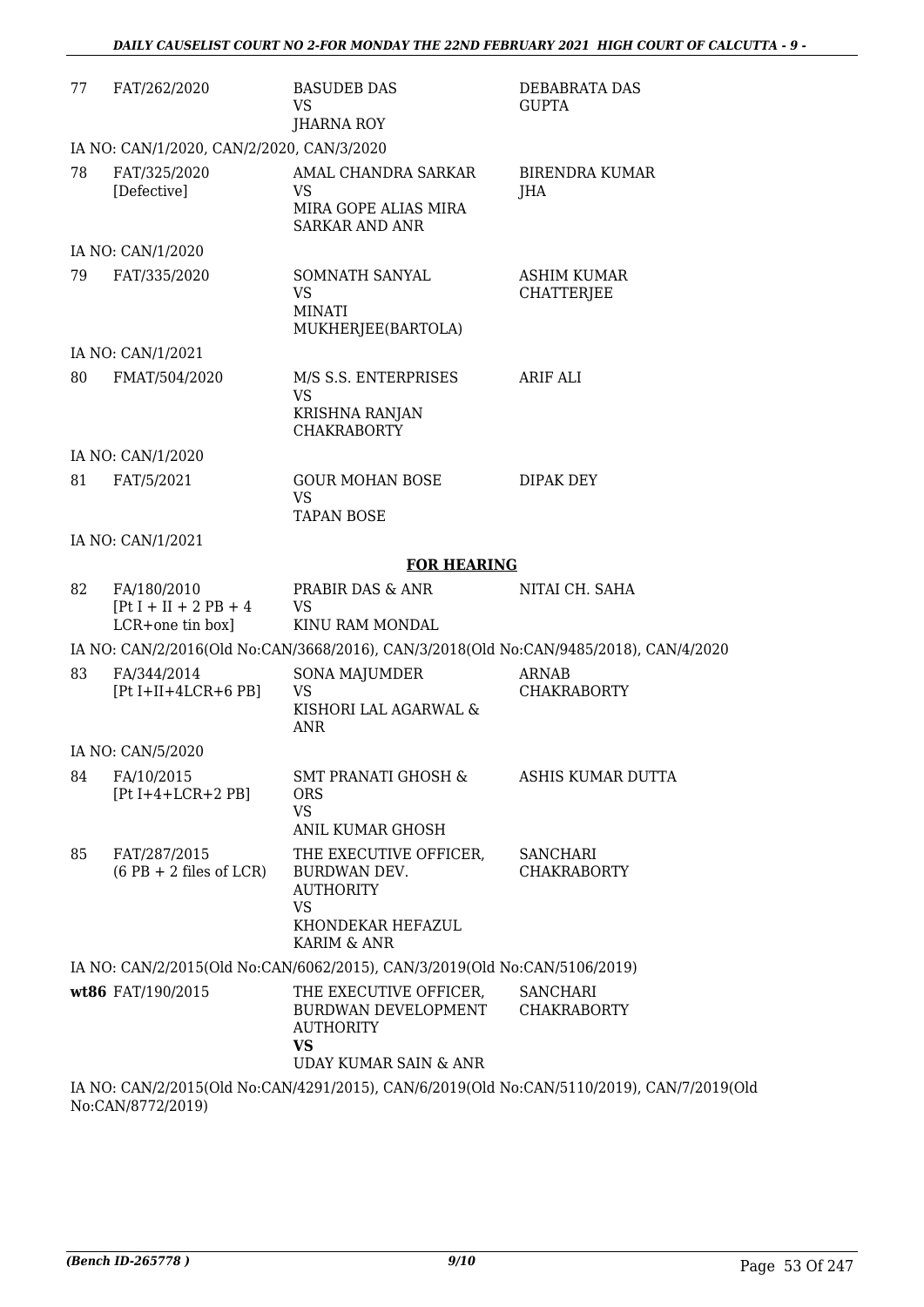|    | wt87 FAT/524/2012                                                   | THE EX. OFFICER,<br><b>BURDWAN DEVP.</b><br><b>AUTHORITY</b><br><b>VS</b><br><b>ABDUL ALIM</b>                        | KBS MAHAPATRA                                                                                                                                                                                       |
|----|---------------------------------------------------------------------|-----------------------------------------------------------------------------------------------------------------------|-----------------------------------------------------------------------------------------------------------------------------------------------------------------------------------------------------|
|    | No:CAN/8306/2019)                                                   |                                                                                                                       | IA NO: CAN/1/2017(Old No:CAN/3193/2017), CAN/2/2019(Old No:CAN/4725/2019), CAN/3/2019(Old                                                                                                           |
|    | wt88 FAT/587/2014                                                   | BURDWAN DEVELOPMENT<br><b>AUTHORITY</b><br><b>VS</b><br>ANOWAR ALI & ORS                                              | <b>SANCHARI</b><br><b>CHAKRABORTY</b>                                                                                                                                                               |
|    | No:CAN/8307/2019)                                                   |                                                                                                                       | IA NO: CAN/2/2014(Old No:CAN/12051/2014), CAN/3/2014(Old No:CAN/12476/2014), CAN/4/2015(Old<br>No:CAN/41/2015), CAN/5/2015(Old No:CAN/10469/2015), CAN/7/2019(Old No:CAN/4726/2019), CAN/8/2019(Old |
| 89 | FA/144/2017<br>$(Pt I + II + 6 PB + LCR$<br>+one yellow cover file) | PUNJAB & SIND BANK<br><b>VS</b><br>M/S. CHAINRUP<br><b>SAMPATRAM</b>                                                  | RAMESH CH. PRUSTI                                                                                                                                                                                   |
|    | IA NO: CAN/1/2016(Old No:CAN/1198/2016)                             |                                                                                                                       |                                                                                                                                                                                                     |
| 90 | FAT/170/2019<br>$(4$ PBs + 4LCR+ One<br>Blue Cover File)            | BIJOYA LAXMI PARUI &<br>ORS.<br><b>VS</b><br>DR.RAJENDRANATH PARUI<br>& ORS.                                          | <b>SUKANTA DAS</b>                                                                                                                                                                                  |
|    |                                                                     | IA NO: CAN/3/2020(Old No:CAN/5267/2020), CAN/4/2020(Old No:CAN/5268/2020)                                             |                                                                                                                                                                                                     |
|    | wt91 FAT/44/2018                                                    | A. NATH PARUI SINCE<br>DECEASD REP. BY BIJOYA<br>LAXMI PARUI & ORS<br><b>VS</b><br>DE. RAJENDRA NATH PARUI<br>$&$ ORS | <b>ARUP KUMAR</b><br><b>CHATTERJEE</b>                                                                                                                                                              |
|    | IA NO: CAN/1/2018(Old No:CAN/1227/2018)                             |                                                                                                                       |                                                                                                                                                                                                     |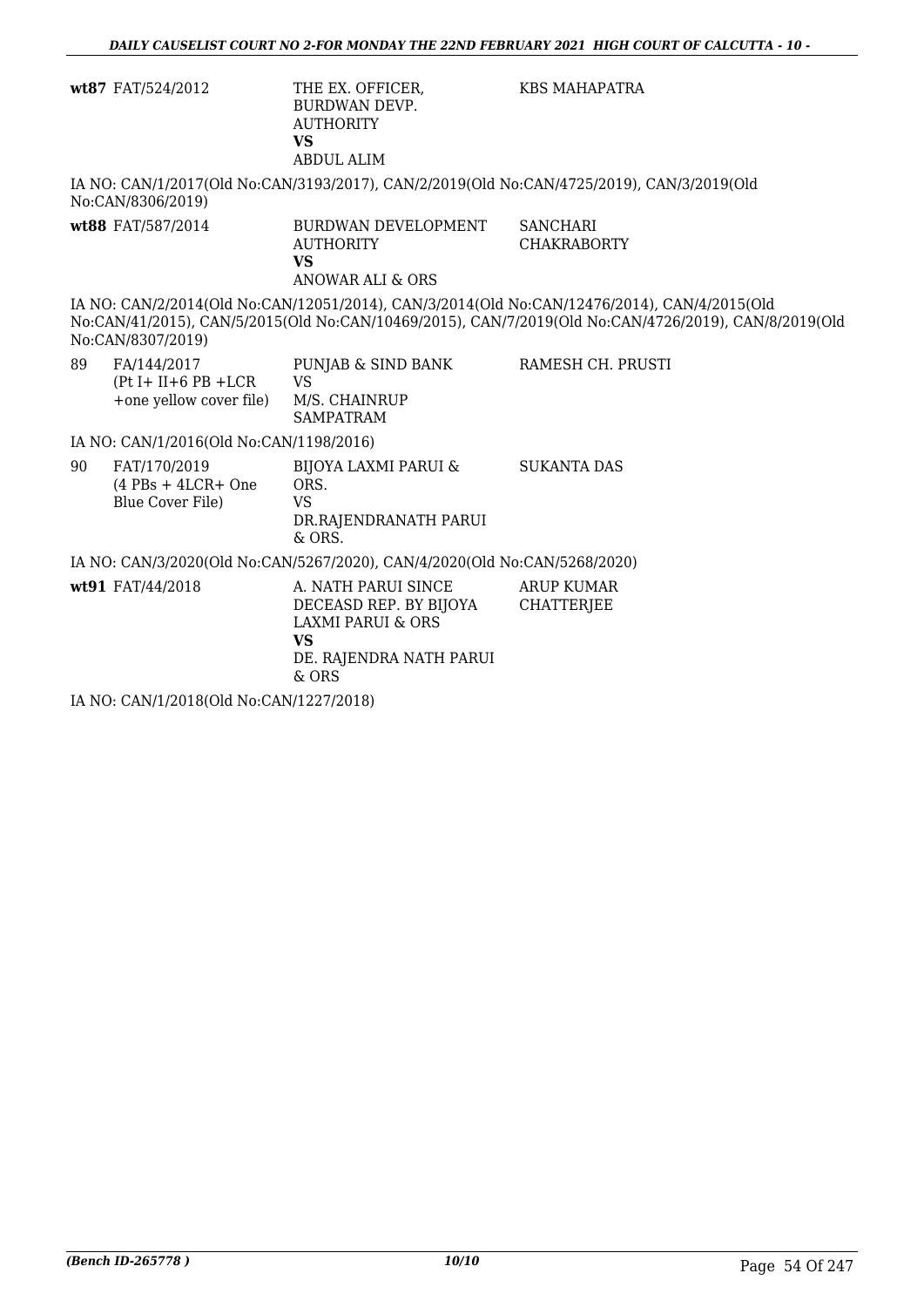

## **Appellate Side**

**DAILY CAUSELIST For Monday The 22nd February 2021**

**COURT NO. 11**

### **DIVISION BENCH (DB - VI)**

### **AT 10:45 AM**

#### **HON'BLE JUSTICE SUBRATA TALUKDAR HON'BLE JUSTICE SAUGATA BHATTACHARYYA**

**(VIA VIDEO CONFERENCE) ON AND FROM 15.02.2021 TO 26.02.2021**

#### **ON AND FROM MONDAY, THE 11TH JANUARY 2021 - APPEALS FROM ORDERS RELATING TO MUNICIPALITIES, CO-OPERATIVES & PANCHAYATS UNDER GROUP-V INCLUDING APPLICATIONS CONNECTED THERETO;**

#### **HEARING OF WRIT APPEALS IRRESPECTIVE OF CLASSIFICATION INCLUDING APPLICATIONS CONNECTED THERETO;**

**AND** 

**ON AND FROM MONDAY, 15TH FEBRUARY 2021 TO 26TH FEBRUARY 2021 – WILL SIT TOGETHER AND TAKE UP THE LIST AND DETERMINATION OF HON'BLE JUSTICE SOUMEN SEN AND HON'BLE JUSTICE SAUGATA BHATTACHARYYA AND THE LIST AND DETERMINATION OF HON'BLE JUSTICE SUBRATA TALUKDAR AND HON'BLE JUSTICE HIRANMAY BHATTACHARYYA. SPECIAL NOTE: 1.(A) MENTIONING OF REALLY URGENT MATTERS WILL BE ALLOWED ON EVERY MONDAY AND WEDNESDAY AT THE FIRST SITTING OF THE COURT. (B) MENTIONING SLIPS MUST BE FILED STATING THE GROUNDS OF URGENCY WITH SERVICE OF NOTICE ON THE OPPOSITE SIDE(S). (C) FIXED MATTERS MARKED IN EACH GROUP WILL BE CALLED ON FIRST FROM THE GROUP. 2. APPELLATE SIDE MATTERS WILL BE TAKEN UP UPTO RECESS ON EVERY TUESDAY AND THURSDAY. 3. ON TUESDAYS AND THURSDAYS APPEALS FOR HEARING (SENT FROM DEPARTMENTS) WILL BE CALLED ON FIRST, THEREAFTER, MATTERS WILL**

**BE CALLED ON AS PER LIST. NOTE: MATTERS WILL BE TAKEN UP THROUGH PHYSICAL HEARING ONLY**

#### **WHEN BOTH THE PARTIES ARE AGREED**

### **TO BE MENTIONED**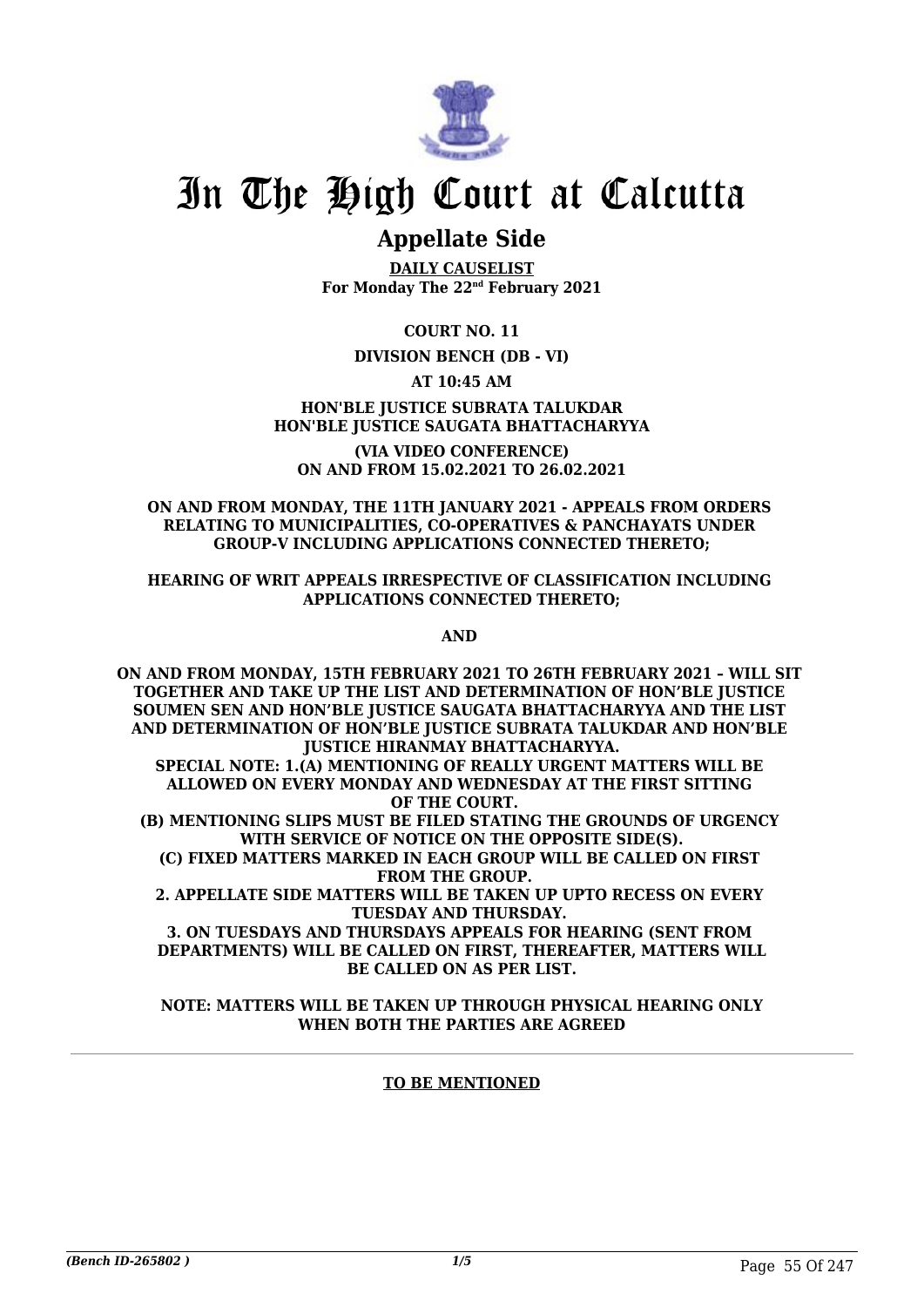| $\mathbf{1}$ | MAT/1089/2018<br>[Assigned]               | JYOTIRMOY ROY<br><b>VS</b><br><b>STATE OF WEST BENGAL &amp;</b><br><b>ORS</b> | <b>K K KAR</b>                         |
|--------------|-------------------------------------------|-------------------------------------------------------------------------------|----------------------------------------|
|              | IA NO: CAN/1/2018(Old No:CAN/7801/2018)   |                                                                               |                                        |
| 2            | FMA/2047/2018<br>$[2 P.B.]$ [Gr. II]      | <b>BINOY KUMAR MONDAL</b><br>VS<br>STATE OF WEST BENGAL &<br><b>ORS</b>       | K P MUKHOPADHYAY                       |
| 3            | MAT/150/2021<br>[Gr. II]                  | SANDIPAN MITRA<br><b>VS</b><br>STATE OF WEST BENGAL<br>AND ORS.               | <b>SUNIT KUMAR ROY</b>                 |
|              | IA NO: CAN/1/2021                         |                                                                               |                                        |
|              |                                           | <b>APPLICATION(S)</b>                                                         |                                        |
| 4            | MAT/186/2021                              | DIGBIJOY SINGHA JANA<br><b>VS</b><br>STATE OF WEST BENGAL<br>AND ORS.         | <b>MADAN MOHON ROY</b>                 |
|              | IA NO: CAN/1/2021                         |                                                                               |                                        |
| 5.           | MAT/169/2021                              | MOSARRAF HOSSAIN AND<br><b>ORS</b><br><b>VS</b><br>STATE OF WEST BENGAL       | MD.AHSANUZZAMAN                        |
|              |                                           | AND ORS.                                                                      |                                        |
|              | IA NO: CAN/1/2021                         |                                                                               |                                        |
| 6            | MAT/769/2020                              | STATE OF WEST BENGAL<br>AND ORS.<br><b>VS</b><br><b>RUMA BASU</b>             | <b>BIPLOB DAS</b>                      |
|              | IA NO: CAN/1/2020, CAN/2/2021             |                                                                               |                                        |
| 7            | MAT/1330/2018<br>(4th time)<br>6. ANR     | SUDHINDRA NATH GHOSH<br>VS<br>KMC & ORS                                       | <b>BRATIN KUMAR DEY</b>                |
|              |                                           | IA NO: CAN/1/2019(Old No:CAN/8364/2019), CAN/2/2021, CAN/3/2021               |                                        |
| 8            | MAT/801/2020                              | Rabiul Isalm Molla and ors<br><b>VS</b><br>STATE OF WEST BENGAL<br>AND ORS.   | <b>BANDHU BRATA</b><br><b>BHULA</b>    |
|              | IA NO: CAN/1/2020, CAN/2/2021, CAN/3/2021 |                                                                               |                                        |
| 9            | MAT/622/2020                              | <b>GOBINDA SENAPATI</b><br><b>VS</b><br>KUNTAL GHOSH                          | SANANDA GHOSH                          |
|              | IA NO: CAN/1/2020                         |                                                                               |                                        |
|              |                                           | <b>APPEALS FOR HEARING (SENT FROM DEPARTMENTS)</b>                            |                                        |
| 10           | FMA/2226/2014<br>[2ND TIME]               | <b>UDAY SANKAR PAL</b><br><b>VS</b><br>STATE OF WEST BENGAL &<br><b>ORS</b>   | <b>SHYAMA PRASAD</b><br><b>PURKAIT</b> |

IA NO: CAN/1/2014(Old No:CAN/3939/2014)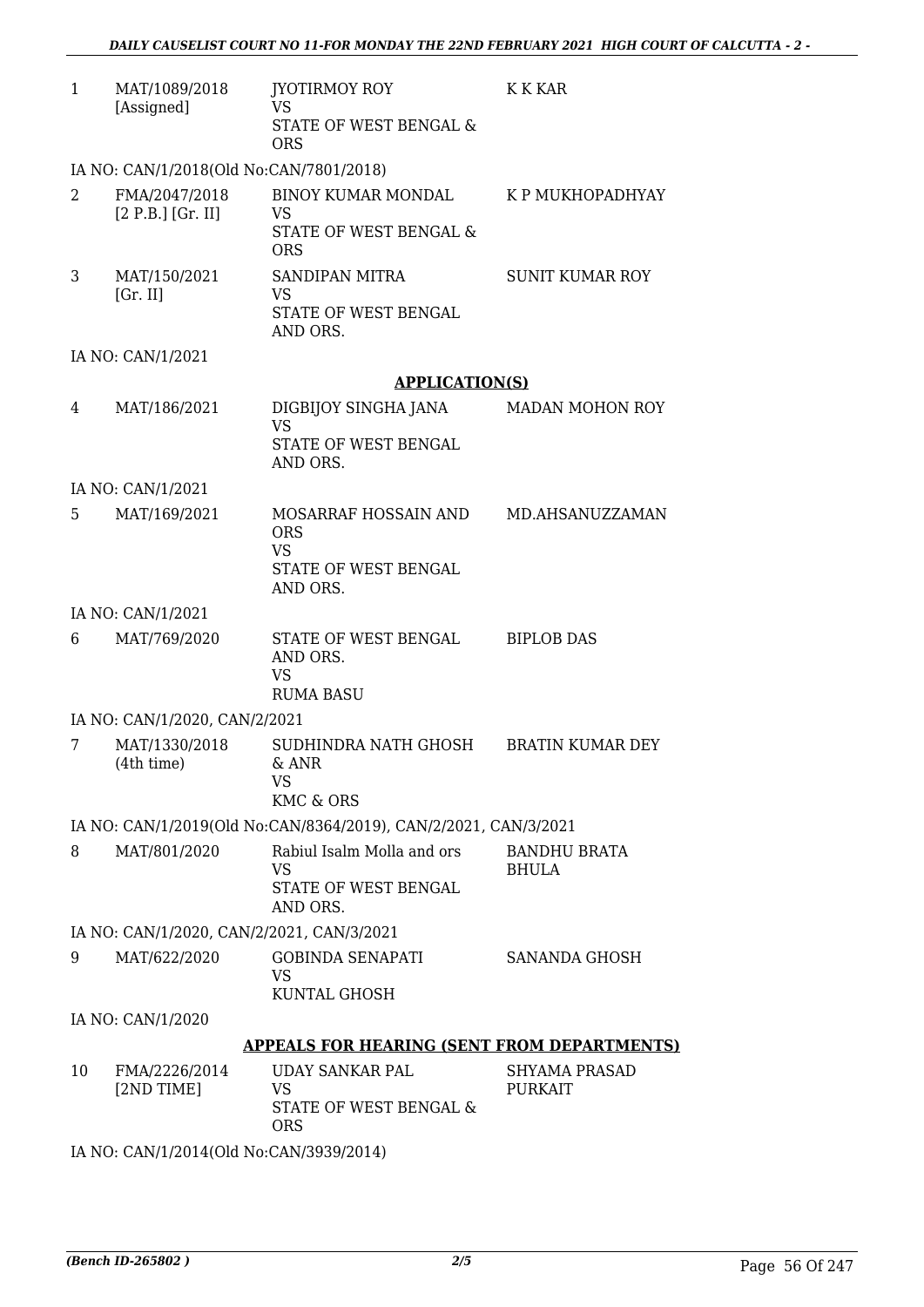| 11 | FMA/2239/2014                           | MD. ABDUL ALIM SARKAR<br>VS                                                                                      | MD. SABIR AHMED                    |
|----|-----------------------------------------|------------------------------------------------------------------------------------------------------------------|------------------------------------|
|    |                                         | STATE OF WEST BENGAL &<br><b>ORS</b>                                                                             |                                    |
| 12 | FMA/1015/2016<br>[2ND TIME]             | CEMIN CONSULTANTS<br>PRIVATE LIMITED & ORS<br><b>VS</b><br>THE KOLKATA MUNICIPAL<br><b>CORPORATION &amp; ORS</b> | SUTAPA DUTTA                       |
|    | wt13 FMA/2008/2014                      | COMPANY CONSULTANTS<br>P. LTD. & ORS.<br><b>VS</b><br>KMC & ORS.                                                 | SANJUKTA RAY                       |
|    | IA NO: CAN/1/2014(Old No:CAN/2342/2014) |                                                                                                                  |                                    |
|    | wt14 WPA/37642/2013                     | CEMIN CONSULTANTS PVT. SUTAPA DUTTA<br>LTD. & ORS.<br><b>VS</b><br>KOLKATA MUNICIPAL                             |                                    |
|    |                                         | CORP. & ORS.                                                                                                     |                                    |
|    | wt15 WPA/744/2014                       | .COMPANY CONSULTANTS<br><b>PVT. LTD &amp; ORS</b><br><b>VS</b><br>KOLKATA MUNICIPAL<br>CORP. & ORS               | SANJUKTA RAY                       |
| 16 | FMA/846/2011<br>[2ND TIME]              | <b>GOLAM SADIQUE</b><br><b>VS</b><br>STATE OF WEST BENGAL &<br><b>ORS</b>                                        | MD. ABDUL ALIM                     |
|    | wt17 WPA/7488/2010                      | <b>GOLAM SADEQUE</b><br><b>VS</b><br><b>STATE OF WEST BENGAL &amp;</b><br><b>ORS</b>                             | MD. ABDUL ALIM                     |
|    | IA NO: CAN/1/2013(Old No:CAN/3016/2013) |                                                                                                                  |                                    |
| 18 | FMA/1209/2009<br>[2ND TIME]             | SK. ROJMAN ALI<br>VS<br>STATE OF WB & ORS.                                                                       | <b>RAUSHAN ARA</b><br><b>BEGUM</b> |
|    | IA NO: CAN/1/2009(Old No:CAN/6162/2009) |                                                                                                                  |                                    |
|    | wt19 WPA/9841/2009                      | <b>ANUPAM MUKHERJEE</b><br><b>VS</b><br>STATE OF WEST BENGAL &<br><b>ORS</b>                                     | RAJARSHI<br><b>CHATTERJEE</b>      |
| 20 | FMA/464/2010<br>[2nd Time]              | MAINUDDIN AHAMED &<br><b>ORS</b><br><b>VS</b><br><b>SUBHASISH PAUL &amp; ORS</b>                                 | <b>SYED MANSUR ALI</b>             |
|    | IA NO: ASTA/2/2010(Old No:ASTA/50/2010) |                                                                                                                  |                                    |
|    | wt21 WPA/1497/2010                      | SUBHASISH PAUL<br>VS<br>STATE OF WEST BENGAL &<br><b>ORS</b>                                                     | <b>GOUTAM DEBNATH</b>              |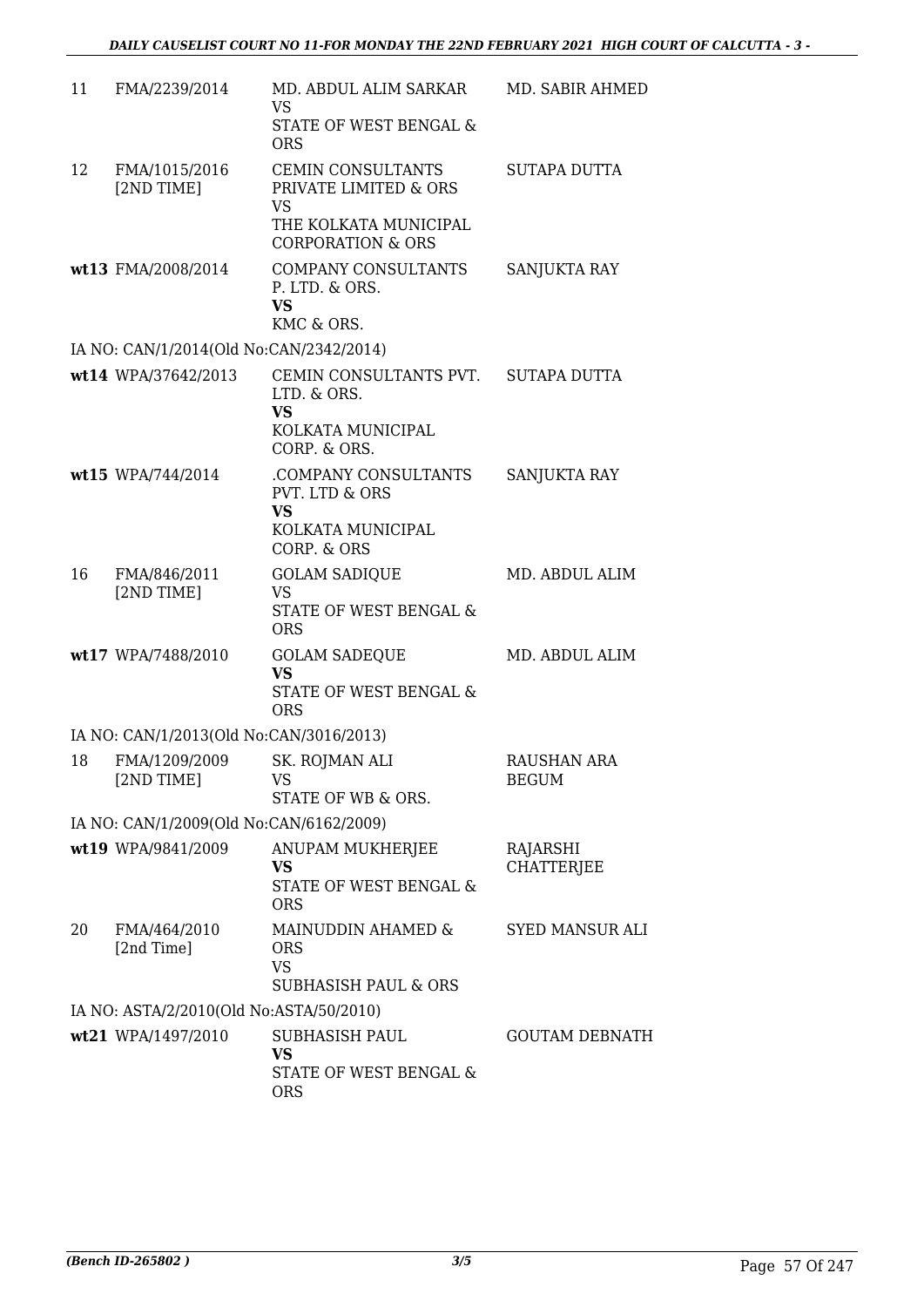SUBHAJIT PANJA

22 FMA/514/2020 SUPRIYA BARUA @ MAKHAN BARUA VS STATE OF WEST BENGAL & ORS.

IA NO: CAN/1/2019(Old No:CAN/10877/2019)

### **APPEALS FOR HEARING**

| 23 | FMA/1251/2019<br>(2 P.B.S.) (2ND)<br>TIME) | RELIANCE JIO INFOCOM<br>LTD & ANR<br><b>VS</b><br>REJAUL LASKAR & ORS                                                                       | DEB KUMAR SEN               |
|----|--------------------------------------------|---------------------------------------------------------------------------------------------------------------------------------------------|-----------------------------|
|    | wt24 FMA/1228/2019                         | RELIANCE JIO INFOCOM<br>LTD & ANR<br><b>VS</b><br>REJAUL LASKAR & ORS                                                                       | DEB KUMAR SEN               |
| 25 | MAT/736/2020<br>$(2$ PBS)                  | <b>GOBINDA MAITI</b><br><b>VS</b><br>MIDNAPORE MUNICIPALITY<br><b>AND ORS</b>                                                               | RAVI RANJAN KUMAR           |
|    | IA NO: CAN/1/2020                          |                                                                                                                                             |                             |
| 26 | FMA/252/2014                               | <b>AMAL KR SARKAR</b><br><b>VS</b><br>STATE OF WEST BENGAL &<br><b>ORS</b>                                                                  | DEBABRATA<br><b>GANGULY</b> |
|    | IA NO: CAN/1/2014(Old No:CAN/4739/2014)    |                                                                                                                                             |                             |
| 27 | FMA/3538/2014<br>(2 P.B.)                  | SURENDRA KUMAR<br><b>GOENKA &amp; ORS</b><br><b>VS</b><br><b>BANGUR AVENUE</b><br>RESIDENTS ASSOCIATION<br>& ORS                            | RAJSHREE KAJARIA            |
|    | wt28 FMA/278/2015                          | <b>KRISHNA MURARI</b><br>GOENKA(K.M. GOENKA) &<br><b>ORS</b><br><b>VS</b><br><b>BANGUR AVENUE</b><br><b>RESIDENTS' ASSOCIATION</b><br>& ORS | RAJESH UPADHYAY             |
|    | wt29 FMA/3520/2014                         | <b>SURENDRA KUMAR</b><br><b>GOENKA &amp; ORS</b><br>VS<br><b>BANGUR AVENUE</b><br>RESIDENTS' ASSOCIATION<br>& ORS                           | RAJSHREE KAJARIA            |
|    | IA NO: ASTA/1/2014(Old No:ASTA/101/2014)   |                                                                                                                                             |                             |
|    | wt30 FMA/3536/2014                         | <b>SURENDRA KUMAR</b><br><b>GOENKA &amp; ORS</b><br><b>VS</b><br><b>SOUTH DUM DUM</b><br><b>MUNICIPAITY</b>                                 | RAJSHREE KAJARIA            |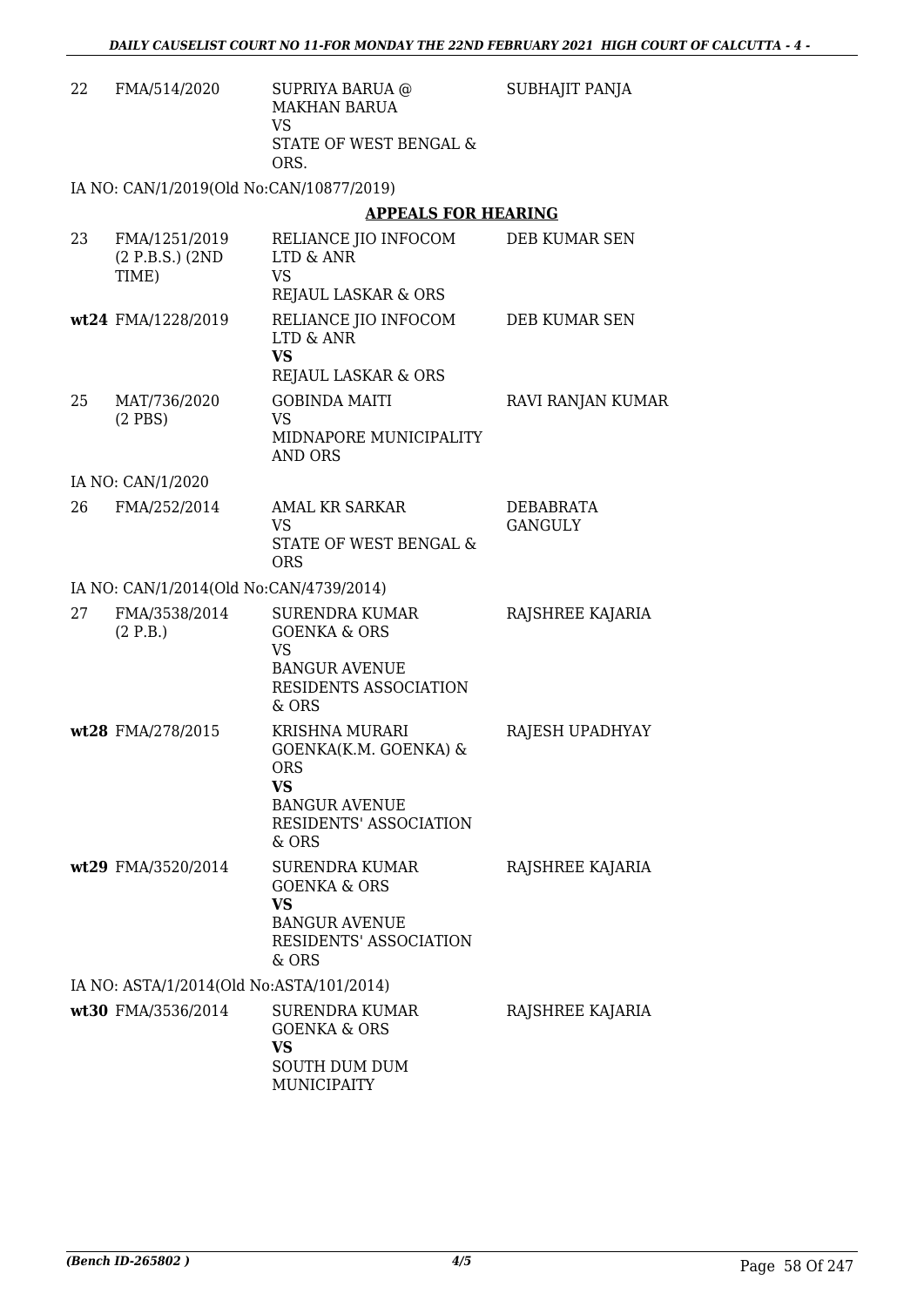| 31 | FMA/118/2012<br>[2 P.B.]  | MANOSH KR GHOSH<br>VS<br>STATE OF W.B.                             | RUDRA JYOTI<br><b>BHATTACHARJEE</b>                                                       |
|----|---------------------------|--------------------------------------------------------------------|-------------------------------------------------------------------------------------------|
|    |                           | No:CAN/8448/2014), CAN/4/2014(Old No:CAN/11688/2014)               | IA NO: CAN/1/2011(Old No:CAN/9055/2011), CAN/2/2012(Old No:CAN/9408/2012), CAN/3/2014(Old |
| 32 | FMA/2418/2014<br>(2 P.B.) | MADHUSUDAN DAS & ORS<br>VS<br>STATE OF WEST BENGAL &<br><b>ORS</b> | A.K.JHA                                                                                   |
|    | wt33 WPA/33023/2013       | MADHUSUDAN DAS & ORS<br>VS<br>STATE OFW B & ORS                    | A K JHA                                                                                   |
| 34 | FMA/3538/2013<br>(2 P.B.) | RAJLAXMI PRADHAN(PAL)<br>VS<br><b>SUDESHNA</b><br>MAITY(SASHMAL)   | <b>GOURAV DAS</b>                                                                         |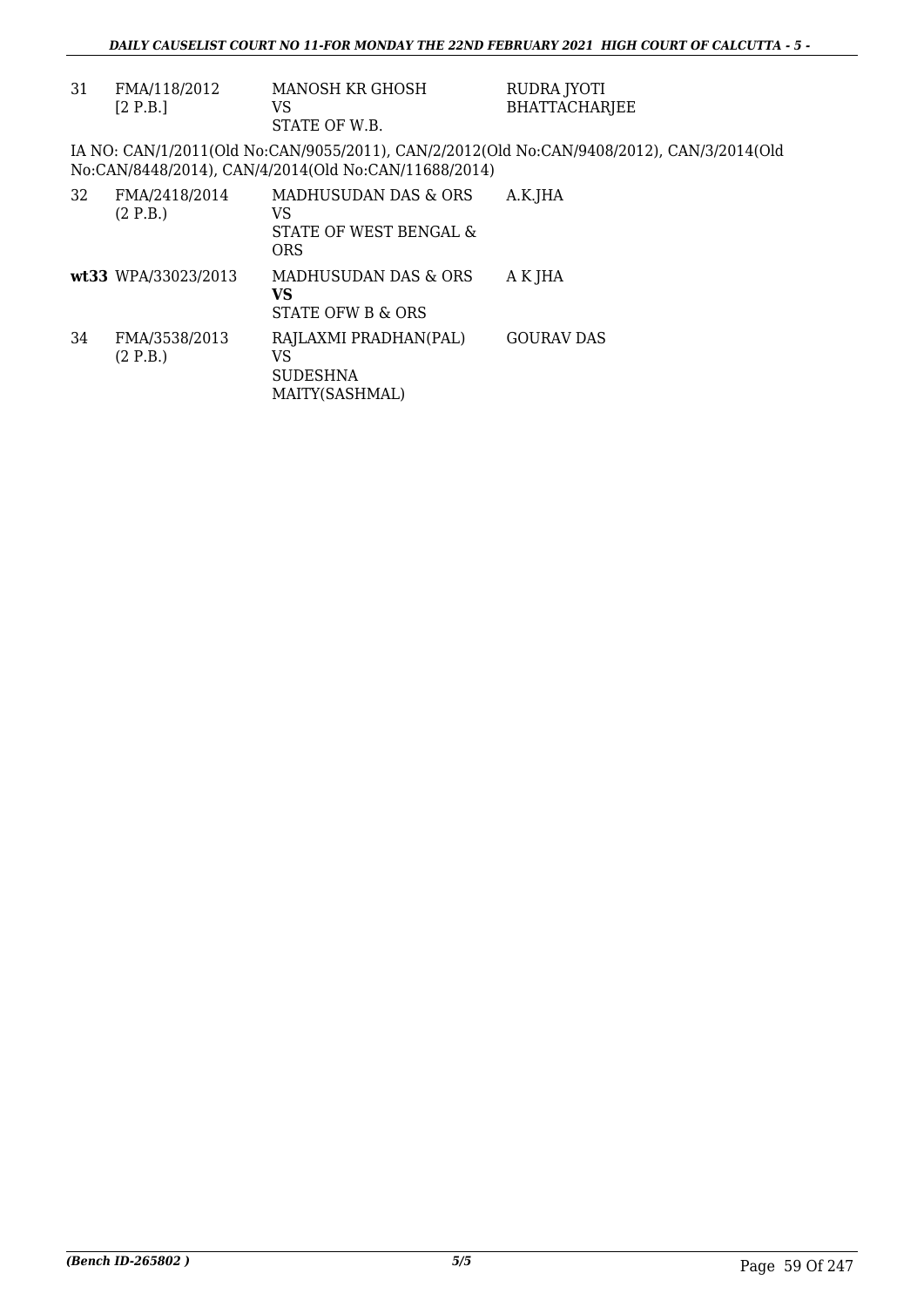

## **Appellate Side**

**DAILY CAUSELIST For Monday The 22nd February 2021**

**COURT NO. 28**

**DIVISION BENCH (DB - VII)**

**AT 10:45 AM**

**HON'BLE JUSTICE TAPABRATA CHAKRABORTY HON'BLE JUSTICE TIRTHANKAR GHOSH**

**(VIA VIDEO CONFERENCE)**

**ON AND FROM WEDNESDAY, THE 13TH JANUARY, 2021 - ANTICIPATORY BAIL UNDER SECTION 438 OF THE CODE OF CRIMINAL PROCEDURE INCLUDING MODIFICATION/CANCELLATION AND RELAXATION OF THE SAME;**

**BAIL UNDER SECTION 439 OF THE CODE OF CRIMINAL PROCEDURE (PUNISHMENT ABOVE 7 YEARS) INCLUDING MODIFICATION/CANCELLATION AND RELAXATION OF THE SAME;**

**SPL NOTE:**

**I. FIXED MATTERS AND APPLICATIONS FILED IN THE YEAR 2021 WOULD BE TAKEN UP ON MONDAY, WEDNESDAY AND FRIDAY. II. FIXED MATTERS AND APPLICATIONS FILED IN THE YEAR 2020 WOULD BE TAKEN UP ON TUESDAY AND THURSDAY.**

**SPL. NOTE:** 

 **BAIL APPLICATIONS WILL BE TAKEN UP SERIALLY FROM THE FIRST SITTING OF THE COURT TILL RECESS.**

**FROM 2 P.M. ANTICIPARTORY BAIL APPLICATIONS WILL BE TAKEN UP SERIALLY.**

**ON WEDNESDAY & THURSDAY, APPLICATIONS, RELAXATIONS AND CANCELLATIOS OF BAILS WOULD BE TAKEN UP FROM 3.45 P.M.**

**SPECIAL NOTE:**

**MENTIONING WILL BE ALLOWED AT THE FIRST SITTING OF THE COURT ON MONDAY.**

**MONDAY – AFTER "TO BE MENTIONED" MATTERS AND OTHER FIXED MATTERS, BAIL APPLICATIONS OF THE YEAR 2021 WILL BE TAKEN UP SERIALLY FOR THE WHOLE DAY.**

**TUESDAY – AFTER "TO BE MENTIONED" MATTERS AND OTHER FIXED MATTERS, BAIL APPLICATIONS OF THE YEAR 2020 WILL BE TAKEN UP SERIALLY UP TO RECESS AND FROM 2 P.M. "ANTICIPATORY BAIL" APPLICATIONS OF THE YEAR 2020 WILL BE TAKEN UP SERIALLY.**

**WEDNESDAY – AFTER "TO BE MENTIONED" MATTERS AND OTHER FIXED MATTERS, BAIL APPLICATIONS OF THE YEAR 2021 WILL BE TAKEN UP SERIALLY TILL 3.30 P.M. AND THEREAFTER APPLICATIONS/RELAXATION AND CANCELLATION WILL BE TAKEN UP SERIALLY.**

**THURSDAY – AFTER "TO BE MENTIONED" MATTERS AND OTHER FIXED MATTERS, ANTICIPATORY BAIL APPLICATIONS OF THE YEAR 2020 WILL BE TAKEN UP SERIALLY UP TO 3.30 P.M. AND THEREAFTER APPLICATIONS/RELAXATION AND CANCELLATION WILL BE TAKEN UP SERIALLY.**

**FRIDAY – AFTER "TO BE MENTIONED" MATTERS AND OTHER FIXED MATTERS, ANTICIPATORY BAIL APPLICATIONS OF THE YEAR 2021 WILL BE TAKEN UP TO 3 P.M.**

**NOTE: MATTERS WILL BE TAKEN UP THROUGH PHYSICAL HEARING ONLY WHEN BOTH THE PARTIES ARE AGREED**

#### **TO BE MENTIONED**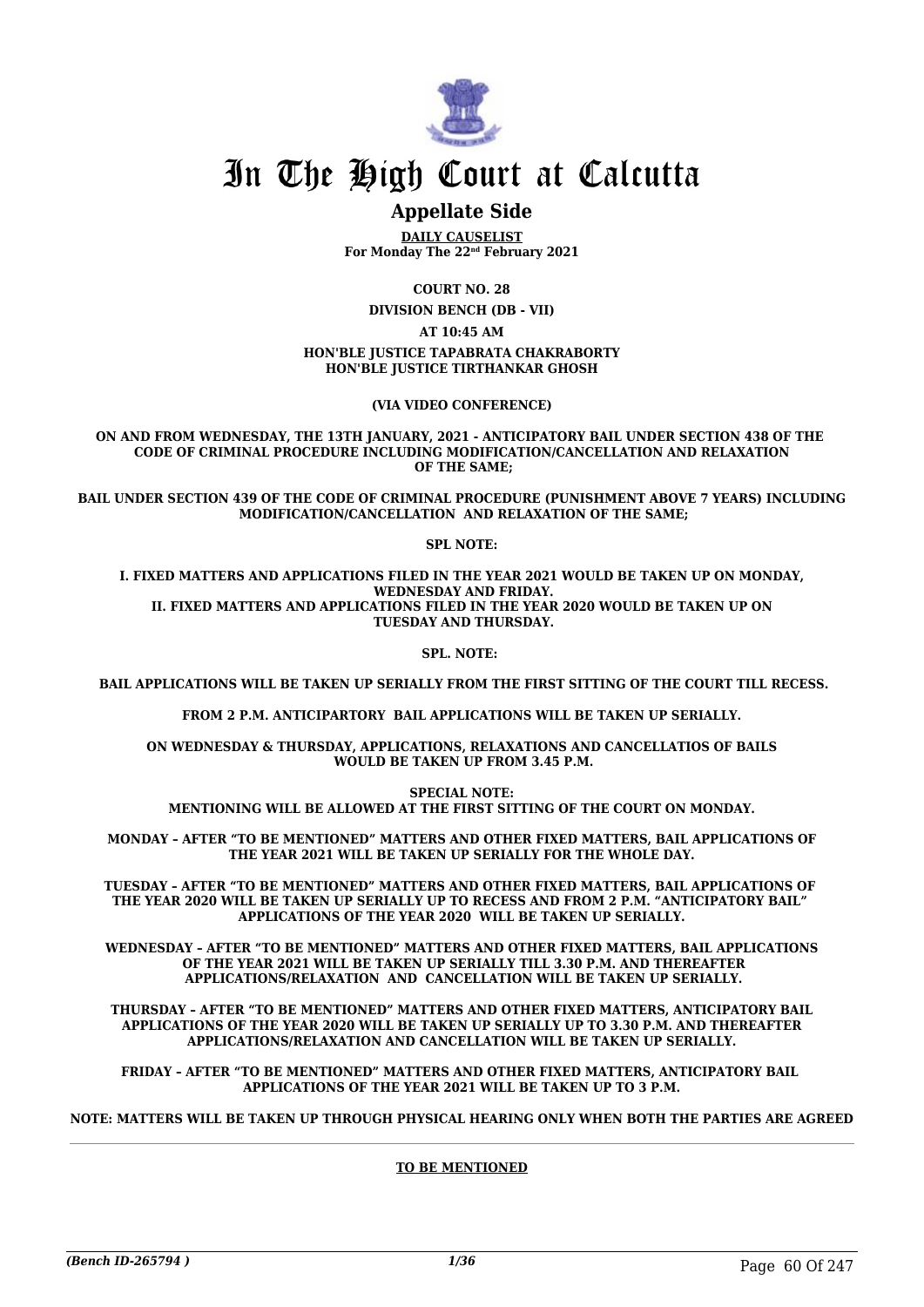#### *DAILY CAUSELIST COURT NO 28-FOR MONDAY THE 22ND FEBRUARY 2021 HIGH COURT OF CALCUTTA - 2 -*

| 1    | CRM/8597/2020                             | MANOYAR ALI GAYEN<br>VS                                                     | SUDDHADEV ADAK       |           |
|------|-------------------------------------------|-----------------------------------------------------------------------------|----------------------|-----------|
|      |                                           | State of West Bengal AND ANR                                                |                      |           |
| 2    | CRM/10469/2020<br>(Correction)            | NILIMA DEY<br>VS                                                            | MAHADEB SARKAR       |           |
|      |                                           | SUPERINTENDENT OF POLICE<br>CENTRAL BUREAU OF<br><b>INVESTIGATION (CBI)</b> |                      |           |
|      | IA NO: CRAN/1/2021                        |                                                                             |                      |           |
| 3    | CRM/10666/2020<br>(Non-Prosecution)       | ABDUL REKIB @ ABDUR REKIB<br>VS                                             | PRASENJIT MUKHERJEE  |           |
| 4    | CRM/10696/2020                            | State of West Bengal                                                        | LAKSHMINATH          |           |
|      |                                           | <b>SM FARQUE AHAMED</b><br>VS<br>State of West Bengal                       | BHATTACHAYA          |           |
|      | IA NO: CRAN/1/2021                        |                                                                             |                      |           |
| 5    | CRM/10704/2020                            | MAHAFUJ ALI PIYADA                                                          | LAKSHMINATH          |           |
|      |                                           | VS<br>State of West Bengal                                                  | BHATTACHARYA         |           |
|      | IA NO: CRAN/1/2021                        |                                                                             |                      |           |
| 6    | CRM/360/2021                              | CHARAN SAREN @ MANA SAREN<br>@ CHARAN SOREN<br>VS                           | RAJESWAR CHAKRABORTY |           |
|      |                                           | State of West Bengal                                                        |                      |           |
| 7    | CRM/988/2021<br>(Non-Prosecution)         | NAMDAR SK AND ORS<br>VS                                                     | SOURAV MUKHERJEE     |           |
|      |                                           | State of West Bengal                                                        |                      |           |
| 8    | CRM/1203/2021                             | SREEJONI BHATTACHARYAA<br>VS<br>THE STATE OF WEST BENGAL                    | <b>ATISH GHOSH</b>   |           |
|      | CRM/1381/2021                             | LUCY KADENA                                                                 | <b>NAZIR AHMED</b>   |           |
| 9    |                                           | VS<br>STATE OF WEST BENGAL                                                  |                      |           |
|      |                                           | <b>FOR ORDERS</b>                                                           |                      |           |
| 10   | CRM/362/2021                              | SK HAMIDUL RAHAMAN<br>VS                                                    | <b>SK SALIM</b>      |           |
|      |                                           | State of West Bengal                                                        |                      |           |
|      |                                           | <b>APPLICATION FOR BAIL</b>                                                 |                      |           |
| 11   | CRR/391/2020                              | COURT OF ITS OWN MOTION<br><b>VS</b>                                        | NA                   | <b>NA</b> |
|      |                                           | SUROJIT RAHA @ MONGAL &<br>ANR                                              |                      |           |
| wt12 | CRM/648/2020                              | <b>SURAJ PRASAD</b><br>VS                                                   | MALAY BHATTACHARYYA  |           |
|      |                                           | STATE OF WEST BENGAL                                                        |                      |           |
|      | IA NO: CRAN/1/2020(Old No:CRAN/2790/2020) |                                                                             |                      |           |
| 13   | CRM/9004/2020                             | PALASH SK @ PALASH SEIKH @<br>PALASH SHEIKH<br>VS                           | ARKA CHAKRABORTY     |           |
|      |                                           | STATE OF WEST BENGAL AND<br>ORS.                                            |                      |           |
| 14   | CRM/10800/2020                            | SANJAY AGARWAL<br>VS                                                        | RAJEEV LOCHAN        |           |
|      |                                           | State of West Bengal                                                        |                      |           |
| 15   | CRM/10894/2020                            | <b>TARAK BHOWMIK</b><br>VS<br>State of West Bengal                          | ABHIJIT KR ADHYA     |           |
| 16   | CRM/11132/2020                            | <b>KAMAL SK</b>                                                             | AMARENDRA            |           |
|      |                                           | VS<br>State of West Bengal                                                  | CHAKRABORTY          |           |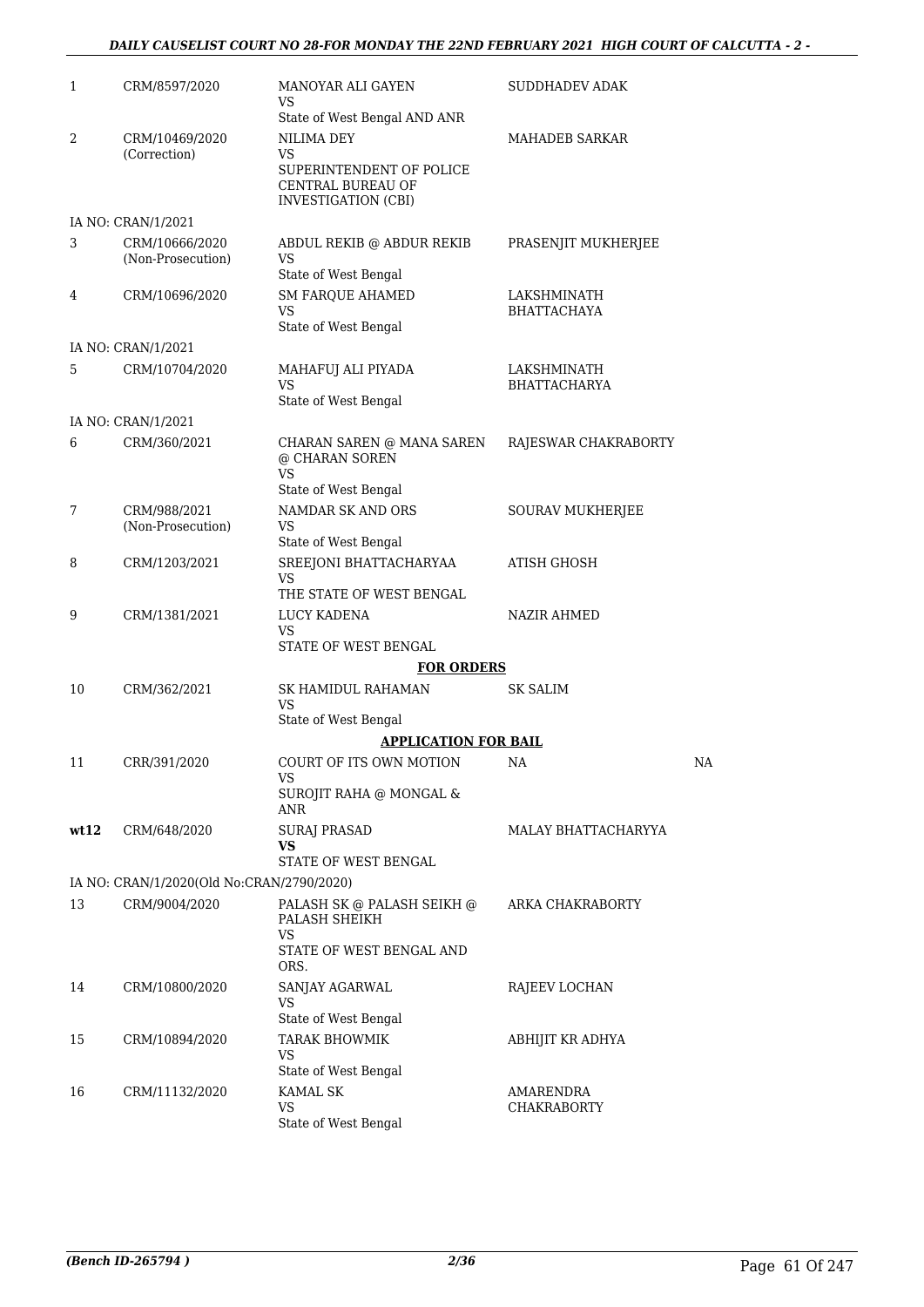| 17 | CRM/11135/2020 | <b>KAMAL SK</b><br>VS<br>State of West Bengal                                                    | AMARENDR<br>CHAKARABORTY        |
|----|----------------|--------------------------------------------------------------------------------------------------|---------------------------------|
| 18 | CRM/11189/2020 | HABIBUR RAHAMAN<br>VS                                                                            | TAPODIPP GUPTA                  |
|    |                | State of West Bengal                                                                             |                                 |
| 19 | CRM/409/2021   | HAFIJUL ALI<br>VS                                                                                | <b>AMIT HALDER</b>              |
|    |                | State of West Bengal                                                                             |                                 |
|    |                | <b>BAIL APPLICATION [NEW]</b>                                                                    |                                 |
| 20 | CRM/420/2021   | MUNTASIR RAHAMAN KHAN @<br><b>MARUF KHAN</b><br>VS                                               | SNIGDHA SAHA                    |
|    |                | State of West Bengal                                                                             |                                 |
| 21 | CRM/427/2021   | SUBRATA GUCHHAIT AND ANR<br>VS                                                                   | SK. SAHJAHAN ALI                |
|    |                | THE STATE OF WEST BENGAL                                                                         |                                 |
| 22 | CRM/443/2021   | SAJDAR BISWAS<br>VS                                                                              | TATHAGATA MAJUMDER              |
|    |                | State of West Bengal                                                                             |                                 |
| 23 | CRM/447/2021   | SOUMITRA HALDAR AND<br><b>ANOTHER</b><br>VS                                                      | SUBHAJIT CHOWDHURI              |
|    |                | State of West Bengal                                                                             |                                 |
| 24 | CRM/449/2021   | SUBHASH SINGH<br>VS                                                                              | MOYUKH MUKHERJEE                |
|    |                | State of West Bengal                                                                             |                                 |
| 25 | CRM/451/2021   | HAIDER SK@HAIDAR<br>SEKH@HAYDAR SEKH<br>VS                                                       | Anisur Rahaman                  |
|    |                | State of West Bengal                                                                             |                                 |
| 26 | CRM/452/2021   | <b>IDRISH</b><br>SEIKH@KANARAJU@IDRISH<br>SHEK@IDRIS SK. @MD IDRISHSK<br>@ RAJU @ PRASANTA<br>VS | RAJESWHAR<br><b>CHAKRABORTY</b> |
|    |                | State of West Bengal                                                                             |                                 |
| 27 | CRM/454/2021   | <b>BAITUL SK@BAITULLA</b><br><b>SK@BAIDUL SK</b><br>VS<br>State of West Bengal                   | ANISUR RAHAMAN                  |
| 28 | CRM/457/2021   | SHAMBHU LAMA                                                                                     | SAFDAR AZAM                     |
|    |                | VS<br>State of West Bengal                                                                       |                                 |
| 29 | CRM/463/2021   | MUSTAK AHMED MALLIK @<br><b>BAPAN</b><br>VS                                                      | PAYEL SHOME                     |
| 30 | CRM/464/2021   | State of West Bengal<br><b>MD KALIM</b>                                                          | JYOTI PRAKASH                   |
|    |                | VS                                                                                               | CHATTERJEE                      |
|    |                | State of West Bengal                                                                             |                                 |
| 31 | CRM/466/2021   | <b>ALAMIN MALLICK</b><br>VS                                                                      | SUBHOJIT CHOWDHURY              |
| 32 | CRM/468/2021   | State of West Bengal<br>BABY DAS @ GURIA AND ANR                                                 | SOUMYA BASU ROY                 |
|    |                | VS<br>State of West Bengal                                                                       | CHOWDHURY                       |
| 33 | CRM/469/2021   | MD KALU @ ATAUR RAHAMAN<br>VS                                                                    | <b>SOUMYA NAG</b>               |
|    |                | Union of India                                                                                   |                                 |
| 34 | CRM/471/2021   | ASHRAFUL SK.<br>VS<br>State of West Bengal                                                       | SOURAV MUKHERJEE                |
|    |                |                                                                                                  |                                 |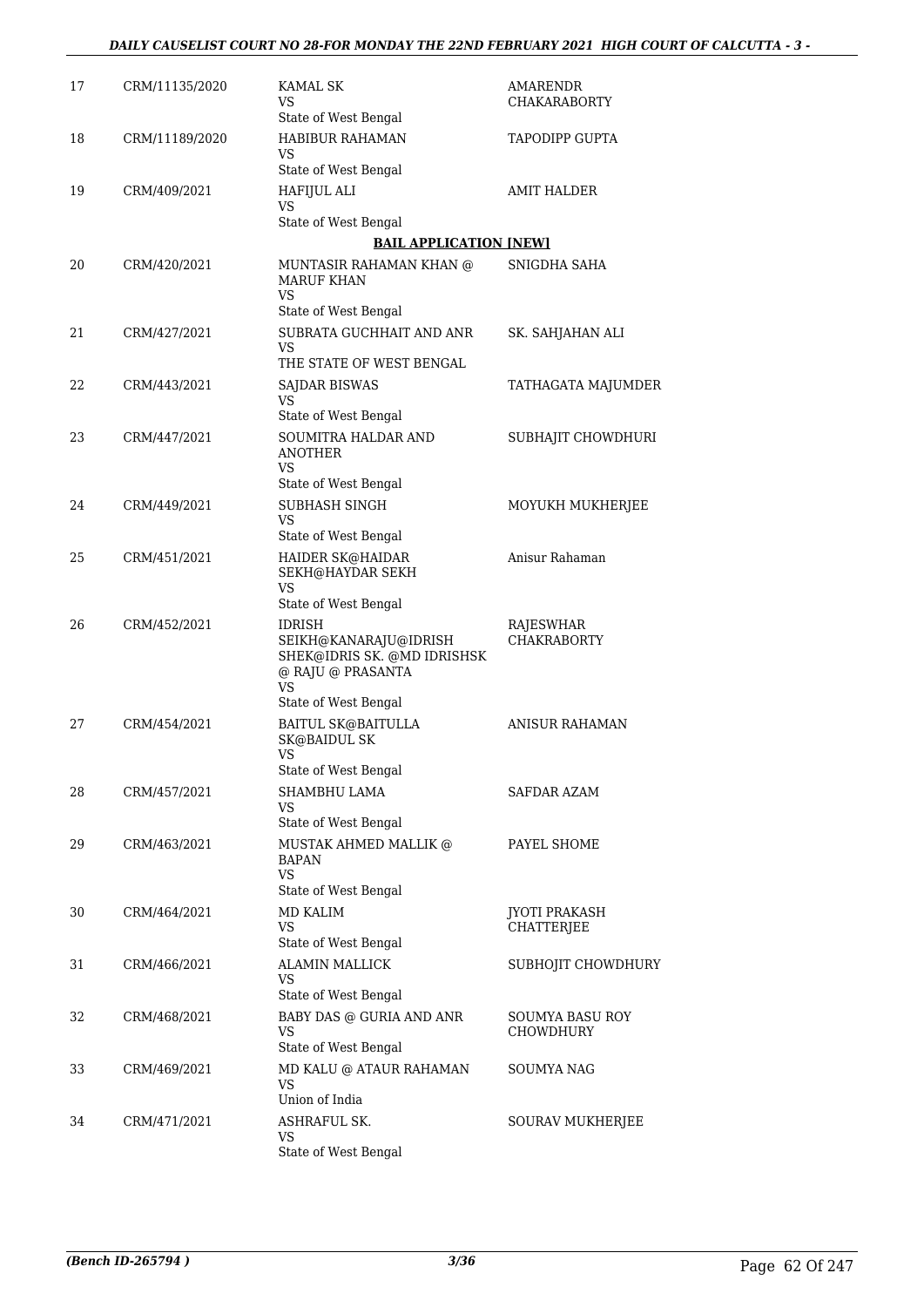| 35 | CRM/475/2021 | SOURAV MALAKAR @ BANTI<br>VS<br>State of West Bengal                                               | SHASHANKA SEKHAR<br>SAHA       |
|----|--------------|----------------------------------------------------------------------------------------------------|--------------------------------|
| 36 | CRM/476/2021 | KAJAL MAHATO<br>VS                                                                                 | <b>RATAN DAS</b>               |
| 37 | CRM/477/2021 | State of West Bengal<br>SAJAHAN CHITRAKAR @<br>SAHAJAN CHITRAKAR<br>VS                             | ARUP KR. BHOWMICK              |
| 38 | CRM/480/2021 | State of West Bengal<br>DURGAPRASAD TEWARI<br>VS                                                   | <b>SUMANTA DAS</b>             |
| 39 | CRM/482/2021 | State of West Bengal<br>SANGITA SHAW@SAHU<br>VS                                                    | SEKHAR MUKERJEE                |
| 40 | CRM/483/2021 | State of West Bengal<br>NAKSED SK @MOKSHED SK AND<br>ANR<br>VS<br>State of West Bengal             | JISAN IQBAL HOSSAIN            |
| 41 | CRM/488/2021 | <b>SWARUP ROY</b><br>VS                                                                            | S.G.CHOWDHURY                  |
| 42 | CRM/489/2021 | State of West Bengal<br><b>ARKA KHATAM</b><br>VS                                                   | S G CHOWDHURY                  |
| 43 | CRM/491/2021 | State of West Bengal<br>MONOJIT MONDAL @ FOCHEN<br>AND ANR<br>VS                                   | AMIT SINGH                     |
| 44 | CRM/492/2021 | State of West Bengal<br>RAJA SINGH @ MOTA RAJA @<br><b>SUMAN SINGH</b><br><b>VS</b>                | SOUMYADEEP DAS                 |
| 45 | CRM/493/2021 | State of West Bengal<br>SHILPA ACHARJEE NEE<br>ADHIKARY @ SHILPA ADHIKARY<br>@ SHILPI<br><b>VS</b> | Srimoyee Mukherjee             |
| 46 | CRM/494/2021 | State of West Bengal<br>ALAMGIR SARDAR<br>VS                                                       | ASHOK DAS                      |
| 47 | CRM/496/2021 | State of West Bengal<br>ALAMGIR MALLIK@MD ALAMGIR<br>MULLICK<br><b>VS</b><br>State of West Bengal  | <b>ASHOK DAS</b>               |
| 48 | CRM/511/2021 | MEHEBUB ALAM @ LITON SK<br><b>VS</b><br>State of West Bengal                                       | DIPAYAN KUNDU                  |
| 49 | CRM/520/2021 | <b>NEWTON ROY</b><br><b>VS</b><br>State of West Bengal                                             | SANANDA<br><b>BHATTACHARYA</b> |
| 50 | CRM/524/2021 | UTPAL DUTTA AND ORS<br>VS<br>State of West Bengal                                                  | RAMESWAR SINHA                 |
| 51 | CRM/527/2021 | MD. MAHMOOD ALAM<br>VS                                                                             | <b>SANTANU DEB ROY</b>         |
| 52 | CRM/530/2021 | State of West Bengal<br>ALI HOSSAIN MALLICK<br>VS                                                  | Srimoyee Mukherjee             |
| 53 | CRM/531/2021 | State of West Bengal<br>DEBASHISH MAJUMDAR<br>VS<br>State of West Bengal                           | MUKUNDALAL SARKAR              |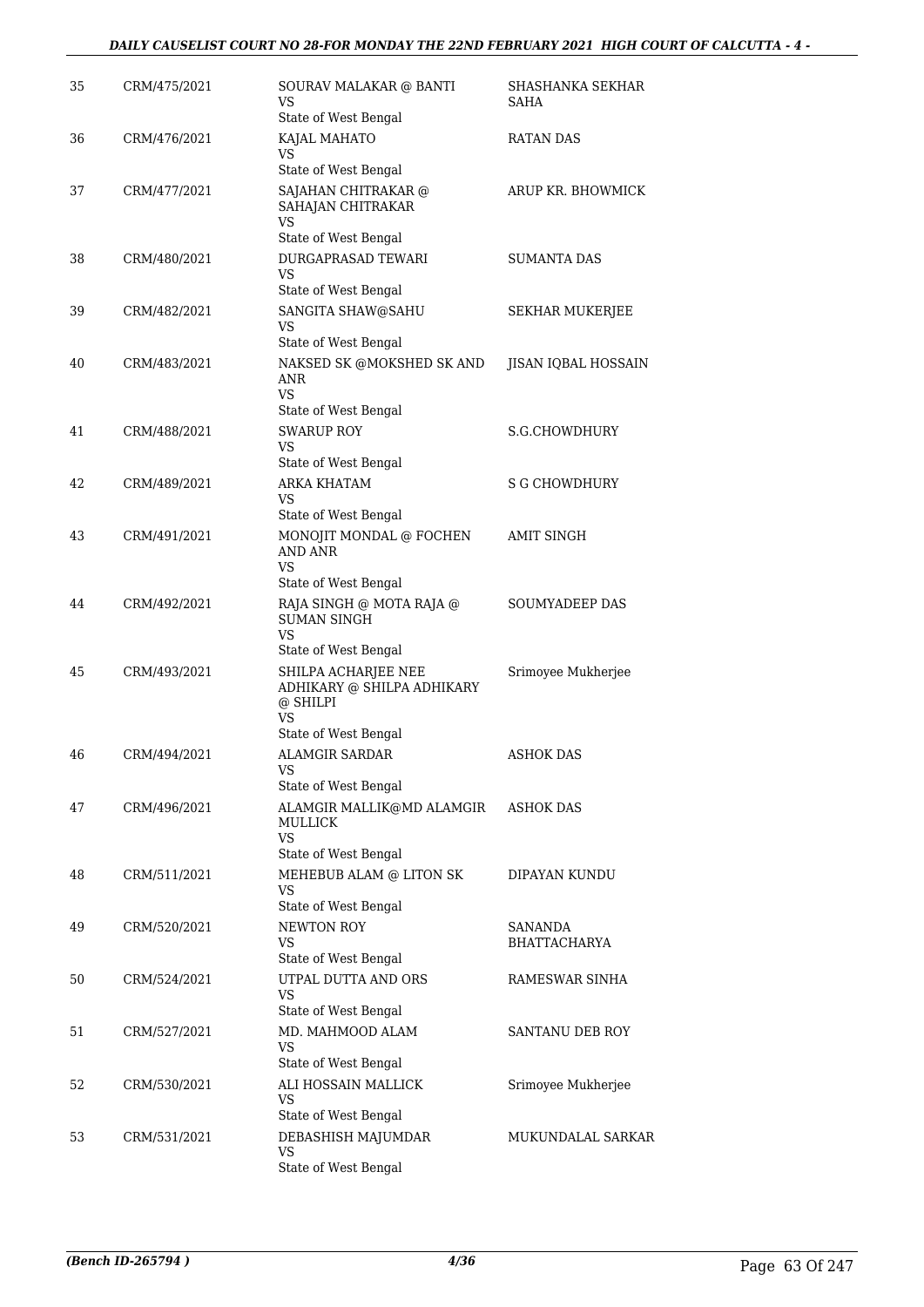| 54 | CRM/535/2021                       | <b>BRAJAGOPAL SENI</b><br>VS<br>State of West Bengal                           | TRIPTI PANDEY                    |
|----|------------------------------------|--------------------------------------------------------------------------------|----------------------------------|
| 55 | CRM/536/2021                       | NABA BISWAS@LAB BISWAS<br>VS                                                   | ABHIJIT KUMAR ADHYA              |
| 56 | CRM/537/2021                       | State of West Bengal<br><b>INDRAJIT MONDAL</b><br>VS                           | SANDIP KUMAR MONDAL              |
| 57 | CRM/541/2021                       | THE STATE OF WEST BENGAL<br>HARAN BARAL @ HARUN BARAL<br>VS                    | <b>SANAT KUMAR DAS</b>           |
| 58 | CRM/545/2021                       | State of West Bengal<br><b>BAPI DAS</b><br>VS                                  | Jeenia Rudra                     |
| 59 | CRM/546/2021                       | State of West Bengal<br>MD MANIRUL SK<br><b>VS</b>                             | ARNAB SAHA                       |
| 60 | CRM/548/2021                       | State of West Bengal<br>BISWAJIT MONDAL @ GADU @<br><b>ARIF MONDAL</b><br>VS.  | PARTHA PRATIM DAS                |
| 61 | CRM/550/2021                       | State of West Bengal<br>LAXMAN BISWAS@BISNWAS AND<br><b>ANR</b><br><b>VS</b>   | SUSNIGDHO<br><b>BHATTACHARYA</b> |
| 62 | CRM/553/2021                       | State of West Bengal<br>LUTFAL HAQUE MANDAL AND<br><b>ANR</b><br><b>VS</b>     | PRAMITA BANETJEE                 |
| 63 | CRM/554/2021                       | State of West Bengal<br>AYUSH @ GOVIND YADAV<br>VS<br>THE STATE OF WEST BENGAL | SNEHA SINGH                      |
| 64 | CRM/556/2021                       | JAWAD ALAM@KAFAN<br><b>VS</b>                                                  | PINTU KARAR                      |
| 65 | CRM/557/2021                       | State of West Bengal<br><b>ALAMGIR MOLLA</b><br>VS<br>State of West Bengal     | <b>SONALI DAS</b>                |
| 66 | CRM/560/2021                       | BIJOY CHOWDHURY @ BIJAY<br>CHOWDHURY<br>VS                                     | ARNAB SAHA                       |
|    |                                    | State of West Bengal                                                           |                                  |
| 67 | IA NO: CRAN/1/2021<br>CRM/565/2021 | NARAYAN PAUL<br>VS.                                                            | AINDRILA DE                      |
| 68 | CRM/569/2021                       | State of West Bengal<br>JAHANGIR MONDAL<br>VS<br>State of West Bengal          | PRABIR KR. BANERJEE              |
| 69 | CRM/571/2021                       | SANTANU BOSE AND ANR<br>VS<br>State of West Bengal                             | SHASANKA SEKHAR SAHA             |
| 70 | CRM/572/2021                       | sulekha ghosh @ sola<br><b>VS</b><br>State of West Bengal                      | SHASHANKA SHEKHAR<br>SAHA        |
| 71 | CRM/576/2021                       | PRADIP DAS<br>VS.<br>State of West Bengal                                      | ANGSHUMAN<br><b>CHAKRABORTY</b>  |
| 72 | CRM/578/2021                       | AKASH BALIMIKI<br>VS<br>State of West Bengal                                   | Angshuman Chakrabarty            |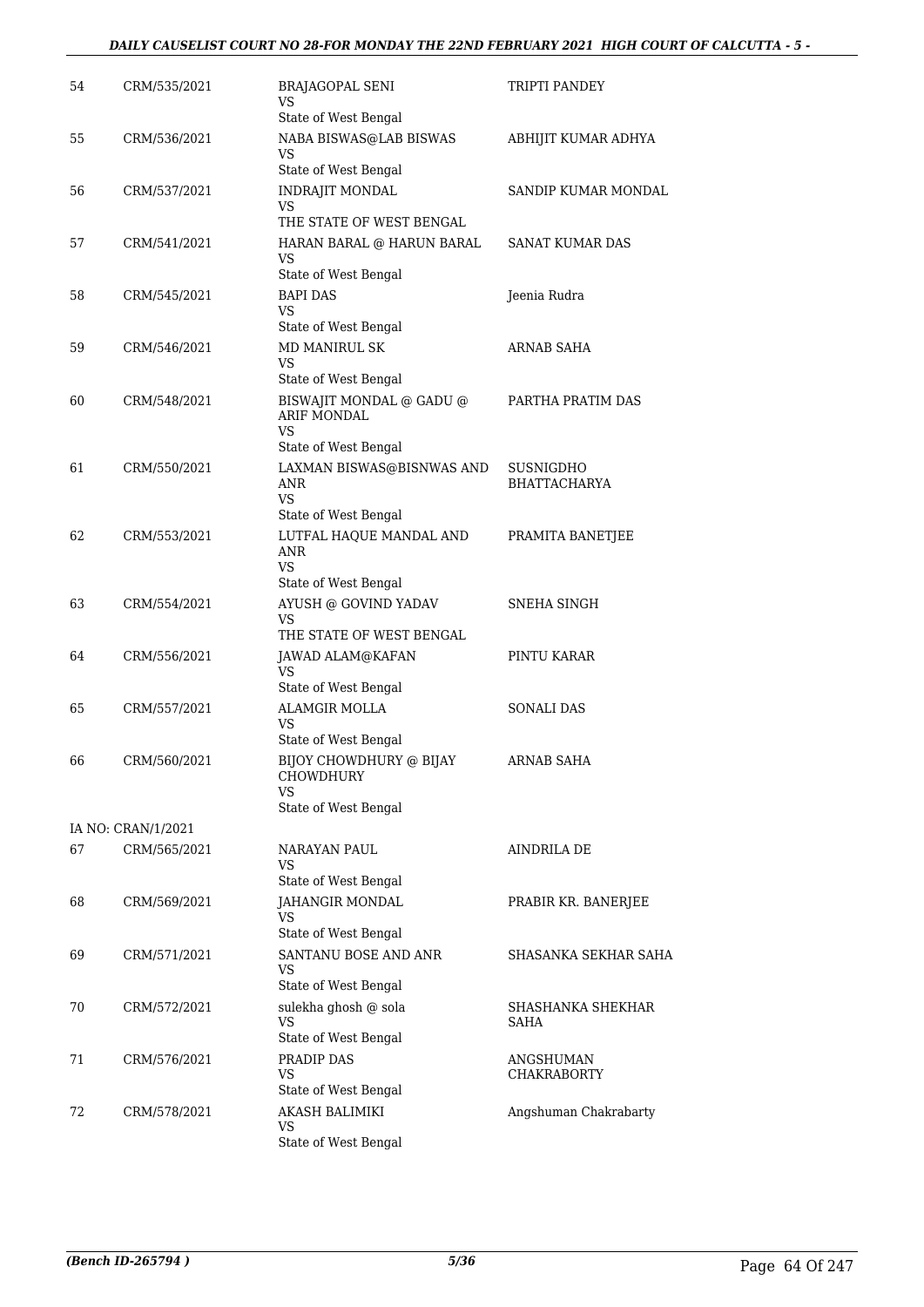| 73 | CRM/580/2021 | SUKUMAR BISWAS AND ORS.<br>VS<br>State of West Bengal          | DIPTANGSHU BASU                           |
|----|--------------|----------------------------------------------------------------|-------------------------------------------|
| 74 | CRM/582/2021 | RATHIN THOKDAR @RIJU AND<br>ANR<br>VS.                         | ARUP KUMR BHOWMICK                        |
| 75 | CRM/584/2021 | State of West Bengal<br><b>ABDUL MANNAN</b>                    | ARUP KR. BHOWMICK                         |
|    |              | VS                                                             |                                           |
|    |              | State of West Bengal                                           |                                           |
| 76 | CRM/585/2021 | Sheo shankar Bharti@ Sheo<br>Shankar Bharti<br>VS              | KOUSTAV BAGCHI                            |
|    |              | STATE OF WEST BENGAL AND<br>ORS.                               |                                           |
| 77 | CRM/586/2021 | SHIBU MONDAL<br>VS                                             | Ali Ahsan Alamgir                         |
|    |              | State of West Bengal<br>DR. SRIKANTA PUSTI                     |                                           |
| 78 | CRM/587/2021 | VS<br>STATE OF WEST BENGAL AND<br>ORS.                         | DEV KUMAR SHARMA                          |
| 79 | CRM/588/2021 | MUSLIMA LASKAR AND ANR<br>VS<br>State of West Bengal           | <b>ABDUR RAKIB</b>                        |
| 80 | CRM/590/2021 | <b>GOPAL GOUR</b>                                              | ARITRA BHATTACHARYA                       |
|    |              | VS<br>State of West Bengal                                     |                                           |
| 81 | CRM/591/2021 | MERAJUL HAQUE                                                  | <b>MOUNICK GHOSH</b>                      |
|    |              | VS<br>State of West Bengal                                     |                                           |
| 82 | CRM/592/2021 | SWAPAN MONDAL<br>VS<br>STATE OF WEST BENGAL AND<br>ORS.        | MD. YOUNUSH MONDAL                        |
| 83 | CRM/593/2021 | SAYEK SK. AND ANR.<br>VS<br>State of West Bengal               | <b>MOUNICK GHOSH</b>                      |
| 84 | CRM/608/2021 | GANI BISWAS @ GONI BISWAS<br><b>VS</b><br>State of West Bengal | SOUMYAJIT BHATTA                          |
| 85 | CRM/611/2021 | RIJUL SK AND ORS<br>VS                                         | <b>MAZHAR HOSSAIN</b><br><b>CHOWDHURY</b> |
| 86 | CRM/612/2021 | State of West Bengal<br>SWAPAN MANDAL AND ORS                  | <b>MOUNICK GHOSH</b>                      |
|    |              | VS<br>State of West Bengal AND ANR                             |                                           |
| 87 | CRM/614/2021 | MAJIBAR SK @ MOJU SK<br>VS                                     | BENAJIR HASNA                             |
| 88 | CRM/615/2021 | State of West Bengal<br>SUROJIT BERA AND ANR                   | PARTHA SARKAR                             |
|    |              | VS<br>State of West Bengal                                     |                                           |
| 89 | CRM/618/2021 | AKSHAY SAHA AND ANR<br>VS<br>State of West Bengal              | SUSNIGDHO<br>BHATTACHARYYA                |
| 90 | CRM/621/2021 | <b>ISWAR MANDAL</b><br>VS<br>State of West Bengal              | SAGAR SAHA                                |
| 91 | CRM/626/2021 | RAHUL MISRA AND ANR<br>VS<br>State of West Bengal              | ARUNABHA JANA                             |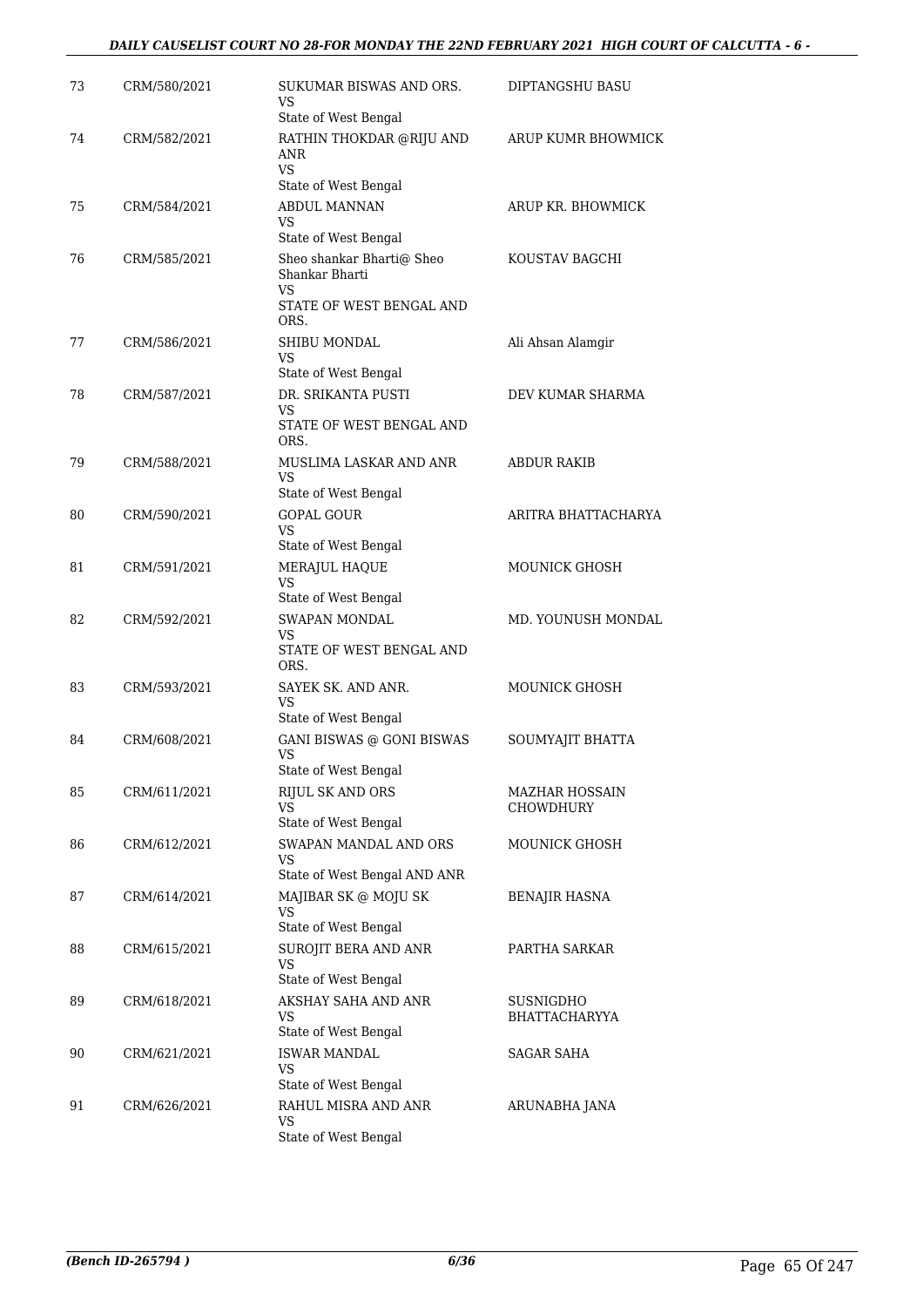#### *DAILY CAUSELIST COURT NO 28-FOR MONDAY THE 22ND FEBRUARY 2021 HIGH COURT OF CALCUTTA - 7 -*

| 92  | CRM/628/2021 | KALIDASI NASKAR<br>VS                                      | <b>ABDUR RAKIB</b>   |
|-----|--------------|------------------------------------------------------------|----------------------|
|     |              | State of West Bengal                                       |                      |
| 93  | CRM/629/2021 | RAHUL MISRA AND ANR<br>VS                                  | ARUNABHA JANA        |
|     |              | State of West Bengal                                       |                      |
| 94  | CRM/631/2021 | <b>RABIN MONDAL</b>                                        | SABYASACHI MUKHERJEE |
|     |              | VS                                                         |                      |
|     |              | State of West Bengal                                       |                      |
| 95  | CRM/633/2021 | BAPI SAMANTA @ NILMONI<br><b>SAMANTA</b><br>VS.            | RAMASHIS MUKHERJEE   |
|     |              | State of West Bengal                                       |                      |
| 96  | CRM/635/2021 | <b>BISHU HARIJAN</b><br><b>VS</b>                          | ARUP KUMAR BHOWMICK  |
|     |              | State of West Bengal                                       |                      |
| 97  | CRM/641/2021 | MASER ALI@MASER SEKH<br><b>VS</b>                          | <b>ABDUS SALAM</b>   |
|     |              | State of West Bengal                                       |                      |
| 98  | CRM/643/2021 | SK. MOINUDDIN @ PATAL<br><b>VS</b><br>State of West Bengal | MANASI ROY           |
| 99  | CRM/645/2021 | MUSTAKIN MOLLA@SK                                          | SOURAV MUKHERJEE     |
|     |              | <b>VS</b>                                                  |                      |
|     |              | State of West Bengal                                       |                      |
| 100 | CRM/646/2021 | <b>IYAR MONDAL</b><br>VS<br>State of West Bengal           | SOURAV MUKHERJEE     |
| 101 | CRM/647/2021 | ARIF ALI MOLLA                                             | SUMANTA CHAKRABORTY  |
|     |              | VS                                                         |                      |
|     |              | State of West Bengal                                       |                      |
| 102 | CRM/651/2021 | <b>GOLAM RABBANI @RABBANI</b><br><b>VS</b>                 | MUSHARRAF ALAM SK.   |
| 103 | CRM/652/2021 | State of West Bengal                                       | SUMANTA CHAKRABORTY  |
|     |              | BISWAJIT MALI@BISSO@BISWA<br>VS<br>State of West Bengal    |                      |
| 104 | CRM/653/2021 | MONOJIT GHOSH @ MONO                                       | SUBHAJYTOI CHANDRA   |
|     |              | VS<br>State of West Bengal                                 |                      |
| 105 | CRM/658/2021 | SADIQUL ISLAM                                              | <b>SAGAR SAHA</b>    |
|     |              | VS                                                         |                      |
|     |              | State of West Bengal                                       |                      |
| 106 | CRM/665/2021 | SAIFUDDIN SEKH<br><b>VS</b>                                | Md. Habibur Rahaman  |
|     |              | State of West Bengal                                       |                      |
| 107 | CRM/670/2021 | KABITA DUBEY<br>VS                                         | <b>AMIT PAN</b>      |
|     |              | State of West Bengal                                       |                      |
| 108 | CRM/673/2021 | <b>GOBINDA MALAKAR</b><br>VS                               | DIPAYAN KUNDU        |
|     |              | State of West Bengal                                       |                      |
| 109 | CRM/674/2021 | <b>ENAMUL HOQUE</b><br>VS<br>State of West Bengal          | KAZI M RAHAMAN       |
| 110 | CRM/676/2021 | SUDIPTA HALDER @BABLU AND                                  | SUMANTA CHAKRABORTY  |
|     |              | ANOTHER<br><b>VS</b>                                       |                      |
|     |              | State of West Bengal                                       |                      |
| 111 | CRM/679/2021 | SK. MOMIN HOSAIN @ MOMIN<br><b>HOSSAIN</b><br><b>VS</b>    | TANMOY CHOWDHURY     |
|     |              | State of West Bengal                                       |                      |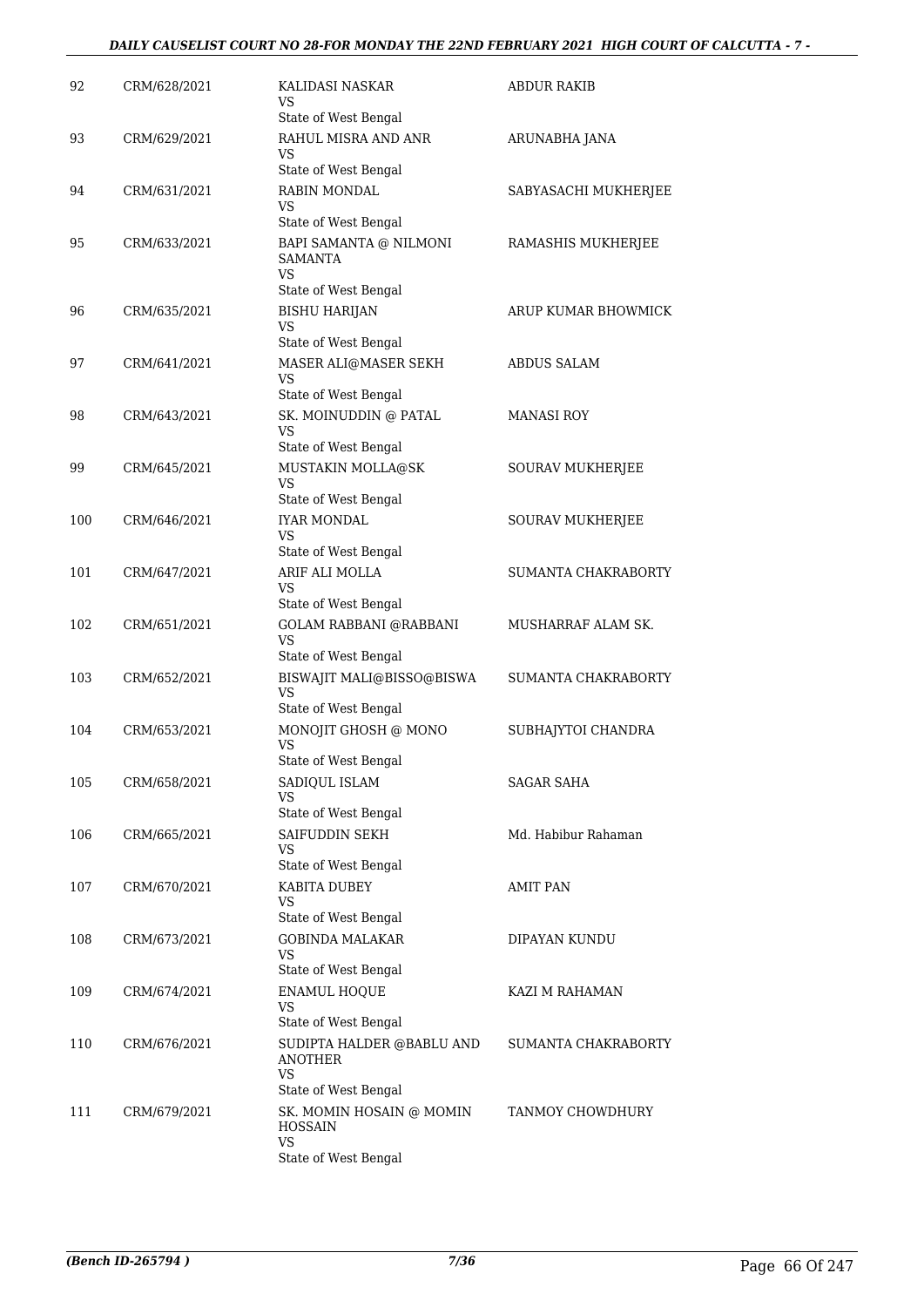| 112 | CRM/680/2021 | <b>SURAJ BHAKTA</b>                                                      | <b>SUSNIGDHO</b>                   |
|-----|--------------|--------------------------------------------------------------------------|------------------------------------|
|     |              | VS<br>State of West Bengal                                               | <b>BHATTACHARYYA</b>               |
| 113 | CRM/681/2021 | TAPU GAIN ALIAS TOUFIK<br>HOSSAIN GAIN ALIAS TAUFIK<br>GAIN<br><b>VS</b> | PRABIR MAJUMDER                    |
|     |              | State of West Bengal                                                     |                                    |
| 114 | CRM/684/2021 | SK. MD. ANISUR RAHAMAN @<br><b>MD. ANISUR RAHMAN</b><br><b>VS</b>        | md. musharrof hossain              |
|     |              | State of West Bengal                                                     |                                    |
| 115 | CRM/685/2021 | <b>AASMAUL</b><br>@HSMAUL@BHASMAUL MOLLAH<br>VS                          | RITOPRITA GHOSH                    |
|     |              | State of West Bengal                                                     |                                    |
| 116 | CRM/688/2021 | RAMJI MONDAL<br>VS.<br>State of West Bengal                              | ABHIJIT KR. ADHYA                  |
| 117 | CRM/691/2021 | MIRAJUL ISLAM @ MINORAJ<br><b>MINAJ</b><br><b>VS</b>                     | <b>BUSRA KHATUN</b>                |
|     |              | State of West Bengal                                                     |                                    |
| 118 | CRM/692/2021 | PARTHA TALUKDAR<br>VS<br>State of West Bengal                            | PATHIK BANDHU<br><b>BANERJEE</b>   |
| 119 | CRM/693/2021 | SAINUR MONDAL<br>VS.                                                     | MAZHAR HOSSAIN<br><b>CHOWDHURY</b> |
| 120 | CRM/694/2021 | State of West Bengal<br>KHAGEN SAMANTA                                   | <b>MAZHAR HOSSAIN</b>              |
|     |              | <b>VS</b><br>State of West Bengal                                        | <b>CHOWDHURY</b>                   |
| 121 | CRM/695/2021 | <b>BISWAJIT DAS</b><br><b>VS</b><br>State of West Bengal                 | PARTHA SARATHI<br><b>MONDAL</b>    |
| 122 | CRM/698/2021 | RABIUL MONDAL @ BABUSONA<br>AND ANR<br>VS<br>State of West Bengal        | Mrinal Kanti Mukherjee             |
| 123 | CRM/701/2021 | SHANKAR PROSAD SHARMA @<br>SHANKAR SHARMA<br>VS                          | APURBA KUMAR DUTTA                 |
|     |              | State of West Bengal                                                     |                                    |
| 124 | CRM/703/2021 | NIJAM PURKAIT<br><b>VS</b><br>State of West Bengal                       | UJJAL ROY                          |
| 125 | CRM/705/2021 | AJIBAR SARDAR<br>VS                                                      | SWARNALI SAHA                      |
|     |              | State of West Bengal                                                     |                                    |
| 126 | CRM/710/2021 | MOKKEL SK @ MAKKEL SK<br>VS.<br>State of West Bengal                     | <b>ABHIJIT SINGH</b>               |
| 127 | CRM/712/2021 | BABOR ALI @ BABOR ALI SK<br>VS                                           | SANANDA<br><b>BHATTACHARYYA</b>    |
| 128 | CRM/713/2021 | State of West Bengal<br>SOMNATH MONDAL<br>VS                             | SUJIY SARKAR                       |
|     |              | State of West Bengal                                                     |                                    |
| 129 | CRM/716/2021 | <b>SASTI GHOSH</b><br>VS<br>State of West Bengal                         | SOUVIK DAS                         |
| 130 | CRM/722/2021 | <b>SUDIP SAMANTA</b><br>VS                                               | Srimoyee Mukherjee                 |
|     |              | State of West Bengal                                                     |                                    |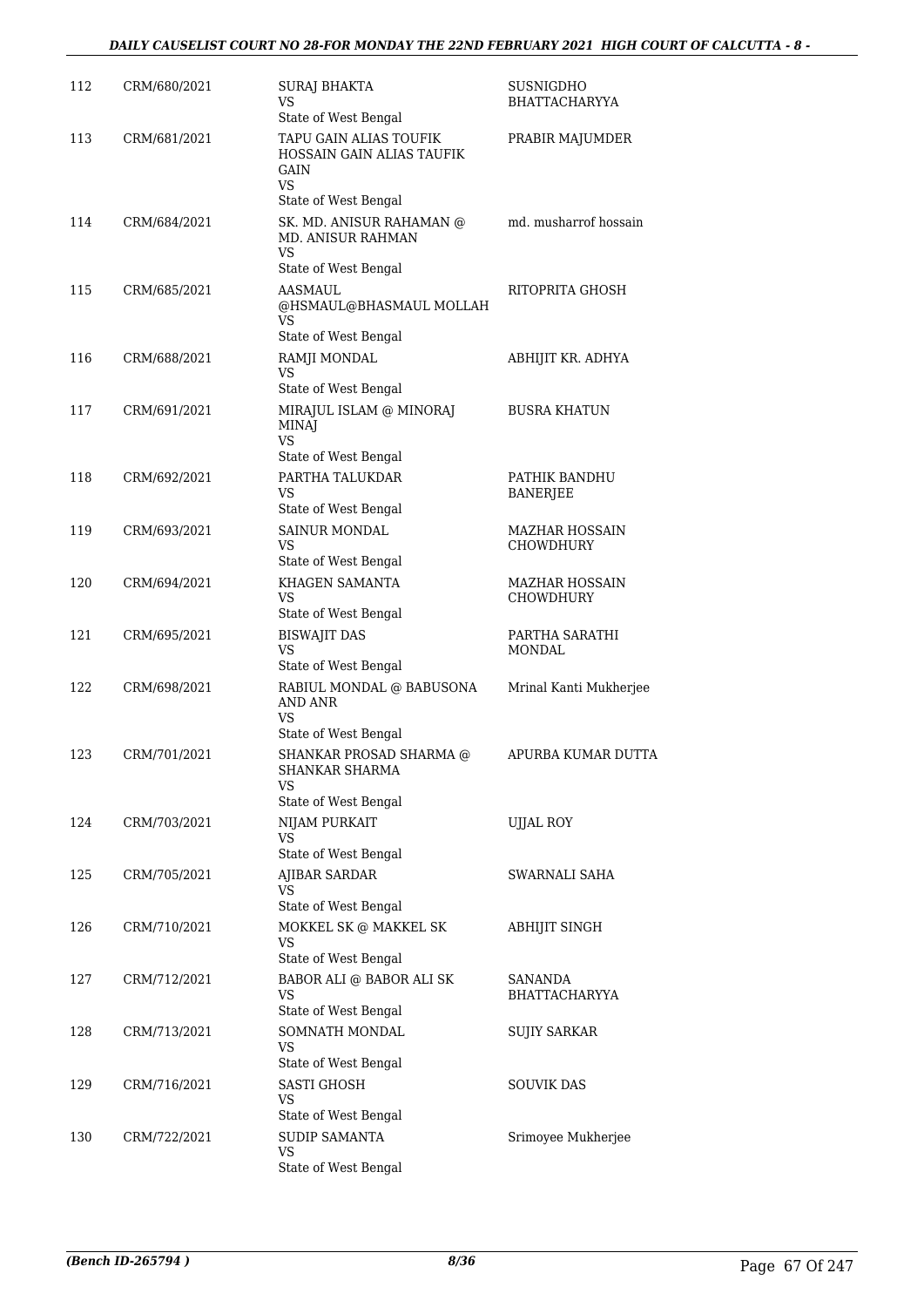| 131 | CRM/725/2021 | BIDHAN NATH AND ANR<br>VS<br>State of West Bengal                                    | ANANYA CHAKRABORTY                        |
|-----|--------------|--------------------------------------------------------------------------------------|-------------------------------------------|
| 132 | CRM/726/2021 | PRANAB GHOSH @BABU GHOSH<br>VS                                                       | RAJNANDINI DAS                            |
| 133 | CRM/728/2021 | State of West Bengal<br>MUKUL BISWAS ALIAS MAKUL<br>BISWAS ALIAS GOLAM MURTUJA<br>VS | Shibasis Chatterjee                       |
| 134 | CRM/733/2021 | State of West Bengal<br>JIARUL SARDAR AND ANR.<br>VS                                 | PRABIR KR. BANERJEE                       |
| 135 | CRM/741/2021 | State of West Bengal<br><b>BIKY DAS</b><br>VS.<br>State of West Bengal               | PRABIR MAJUMDER                           |
| 136 | CRM/747/2021 | <b>LAKHAN GHOSH</b><br>VS<br>State of West Bengal AND ANR                            | SNEHASISH PAL                             |
| 137 | CRM/748/2021 | NUR ISLAM@NUR ISLAM SK<br><b>VS</b><br>State of West Bengal                          | Anisur Rahaman                            |
| 138 | CRM/750/2021 | <b>BIREN MANDAL</b><br>VS<br>State of West Bengal                                    | PRITHVIRAJ SINHA ROY                      |
| 139 | CRM/752/2021 | UTPAL DAS AND ANR<br>VS<br>State of West Bengal                                      | RAJ KUMAR GUPTA                           |
| 140 | CRM/753/2021 | SK NASIM @PAPPU AND ANR<br>VS<br>State of West Bengal                                | <b>JYOTI PROKASH</b><br><b>CHATTERJEE</b> |
| 141 | CRM/759/2021 | ELEEM BOX MOLLA<br>VS                                                                | MD JAMAT UL FIRDOUS                       |
| 142 | CRM/760/2021 | State of West Bengal<br>BAPPADITYA MONDAL<br>VS<br>State of West Bengal              | RAJ KUMAR GUPTA                           |
| 143 | CRM/762/2021 | NOORBOX SK @ BHOLA SK @<br><b>NURBAKS SEKH</b><br>VS<br>State of West Bengal         | <b>GOPAL DAS</b>                          |
| 144 | CRM/766/2021 | HASAN IMAM @ HASNU @<br>ZUBAIR AHMED @ ASIF HOSSAIN<br>@ ARIF HASAN<br>VS.           | PRATIK GHOSH                              |
| 145 | CRM/767/2021 | State of West Bengal<br>IDRISH KHAN@IDRISH ALI KHAN<br>VS<br>State of West Bengal    | SAMIRUL SARDAR                            |
| 146 | CRM/768/2021 | <b>ABDUL HOQUE</b><br>VS<br>State of West Bengal                                     | SUJATA DAS                                |
| 147 | CRM/769/2021 | DIGANTA MONDAL AND ANR<br><b>VS</b><br>State of West Bengal                          | SUMANTA CHAKRABORTY                       |
| 148 | CRM/770/2021 | <b>ABDUL LATIF</b><br>VS<br>State of West Bengal                                     | <b>BUSRA KHATUN</b>                       |
| 149 | CRM/771/2021 | TAPASH PAHAN@TAPAS<br><b>VS</b><br>State of West Bengal                              | <b>BUSRA KHATUN</b>                       |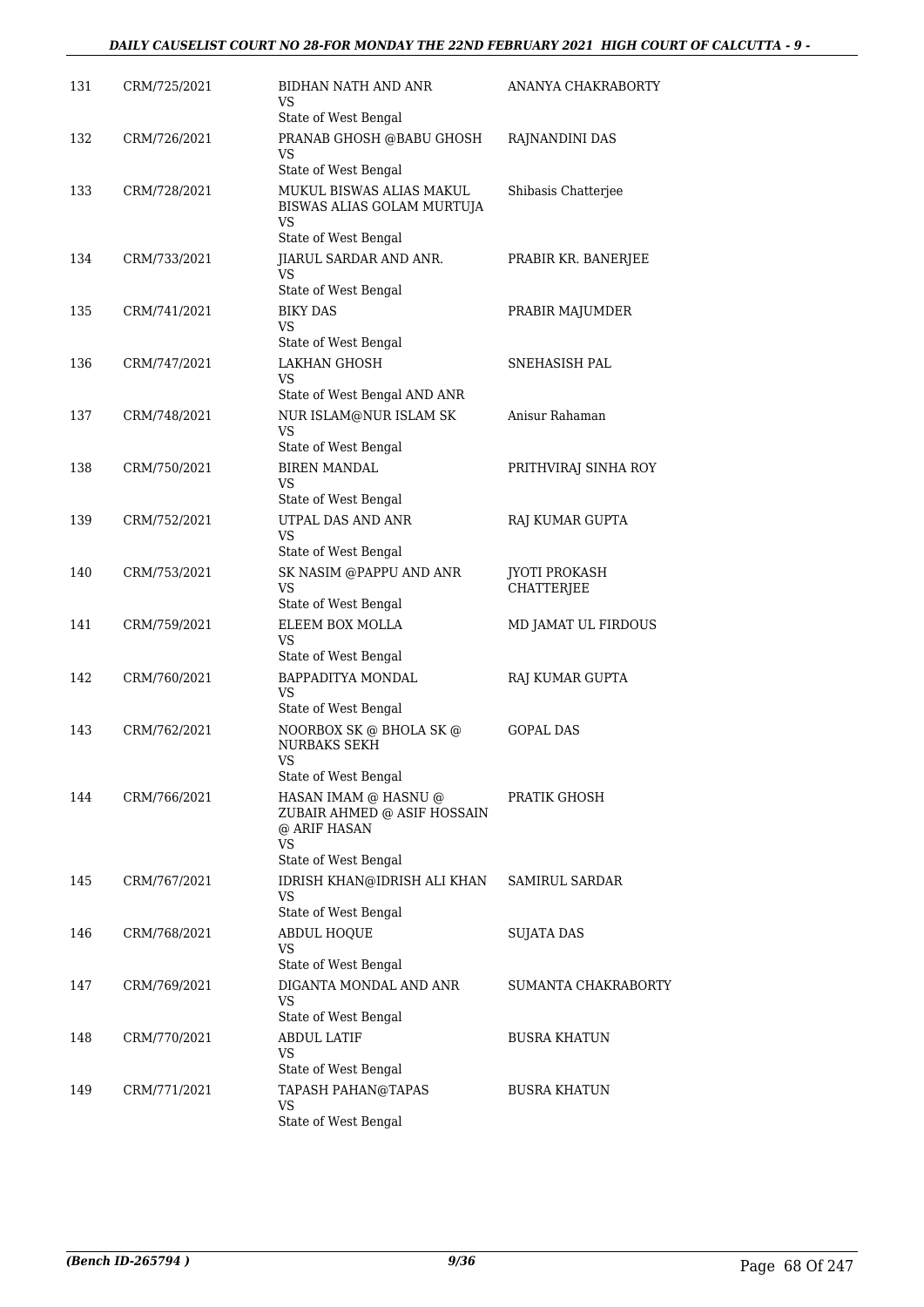#### *DAILY CAUSELIST COURT NO 28-FOR MONDAY THE 22ND FEBRUARY 2021 HIGH COURT OF CALCUTTA - 10 -*

| 150 | CRM/772/2021 | PARITOSH MISTRY<br>VS<br>State of West Bengal                                         | FRANCIS SAMSON<br>CORREA          |
|-----|--------------|---------------------------------------------------------------------------------------|-----------------------------------|
| 151 | CRM/773/2021 | <b>MUKUL SK</b><br>VS                                                                 | DIPTENDU BANERJEE                 |
| 152 | CRM/778/2021 | State of West Bengal<br><b>BISWAJIT GHOSH</b><br>VS<br>State of West Bengal           | KRISHNENDU BHADRA                 |
| 153 | CRM/779/2021 | MD ZAKIR @MD ZAKIR<br><b>VS</b>                                                       | <b>SOUVIK DUTTA</b>               |
| 154 | CRM/780/2021 | State of West Bengal<br>MINATI SAREN @ SOREN AND<br>ANR<br>VS<br>State of West Bengal | PAMPA DEY(DHABAL)                 |
| 155 | CRM/782/2021 | AYUB ALI MOLLA<br>VS<br>State of West Bengal                                          | SHASHANKA SHEKHAR<br>SAHA         |
| 156 | CRM/784/2021 | SATYAJIT DAS @ BABU<br>VS<br>State of West Bengal                                     | SHASHANKA SHEKHAR<br>SAHA         |
| 157 | CRM/785/2021 | NARESH THAKUR @ NORESH<br>THAKUR<br>VS<br>State of West Bengal                        | RAJNISH KUMAR<br><b>KALAWATIA</b> |
| 158 | CRM/786/2021 | SK RAMJAN @ FATE<br>VS                                                                | SHASHANKA SHEKHAR<br>SAHA         |
| 159 | CRM/793/2021 | State of West Bengal<br>HIMANSHU SINGH<br><b>VS</b><br>State of West Bengal           | NILENDRA NARAYAN RAY              |
| 160 | CRM/794/2021 | AMIT SONKAR @ AMIT KR<br>SONKAR @ PARDOOM<br>VS<br>State of West Bengal               | TANMAY CHOWDHURY                  |
| 161 | CRM/795/2021 | ASHIS @ ASHISH LAL<br><b>VS</b><br>State of West Bengal                               | TANMOY CHOWDHURY                  |
| 162 | CRM/797/2021 | FALGUN ROY<br>VS<br>State of West Bengal                                              | SUSNIGDHO<br><b>BHATTACHARYYA</b> |
| 163 | CRM/800/2021 | PRAN PRATIM BORA<br>VS<br>State of West Bengal                                        | SANJIDA SULTANA                   |
| 164 | CRM/801/2021 | NASIMA BIBI @ GURIYA AND ANR<br>VS                                                    | <b>ARUN NASKAR</b>                |
| 165 | CRM/809/2021 | State of West Bengal<br>TINKU KUMAR SINGH<br>VS                                       | DEV KUMAR SHARMA                  |
| 166 | CRM/810/2021 | State of West Bengal<br><b>TAPAS DAS</b><br>VS<br>State of West Bengal                | AMAL KRISHNA SAMANTA              |
| 167 | CRM/811/2021 | BASHEER AHMED S.M.S.<br>SICKANDER BATCH S.M<br>VS                                     | NAVANIL DE                        |
| 168 | CRM/816/2021 | Union of India AND ANR<br><b>SUMAN BARMAN</b><br>VS<br>State of West Bengal           | ROMA ROY                          |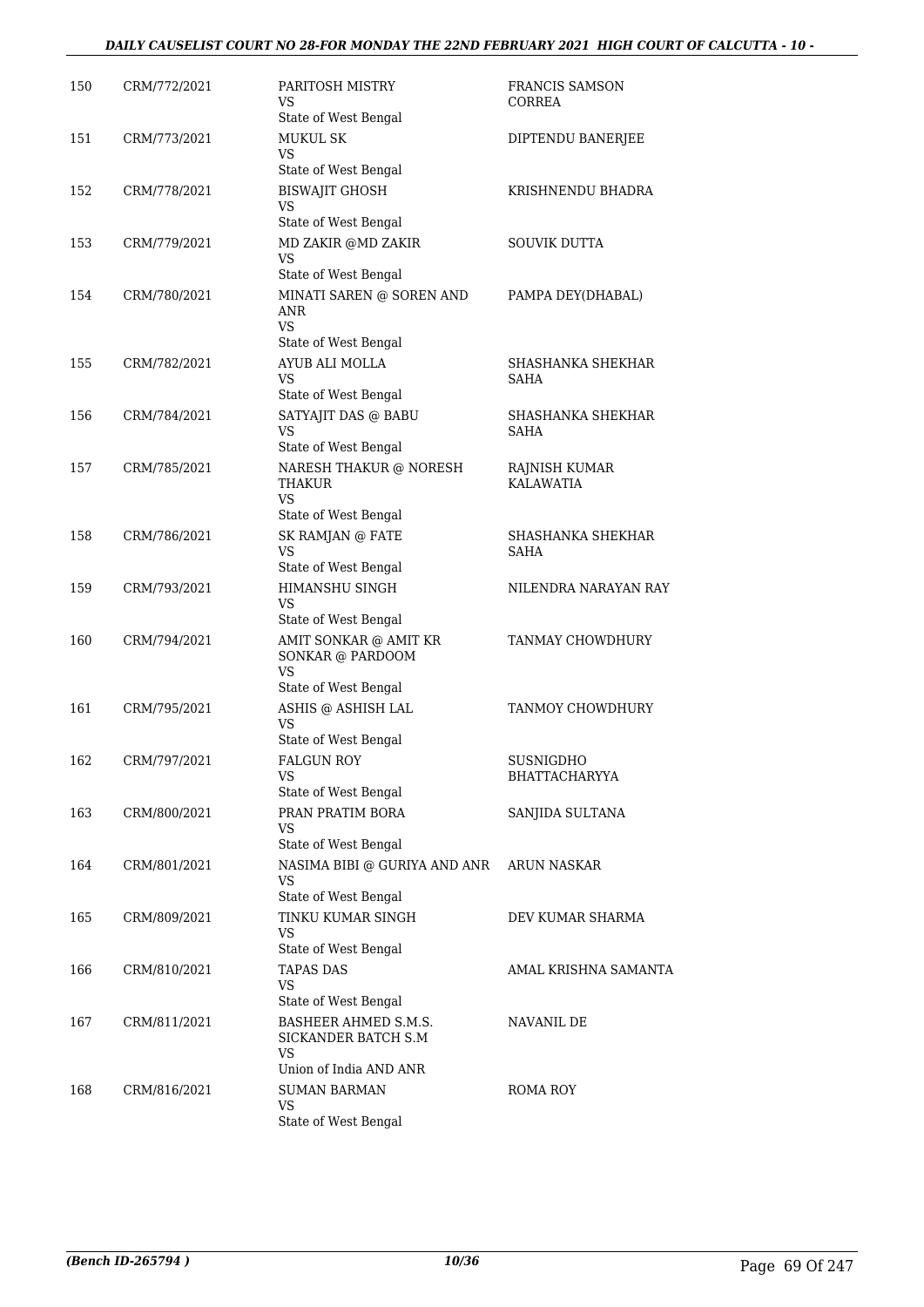#### *DAILY CAUSELIST COURT NO 28-FOR MONDAY THE 22ND FEBRUARY 2021 HIGH COURT OF CALCUTTA - 11 -*

| 169 | CRM/819/2021 | HASIMUDDIN<br>VS<br>State of West Bengal                                          | AMIT RAY                         |
|-----|--------------|-----------------------------------------------------------------------------------|----------------------------------|
| 170 | CRM/820/2021 | <b>TARAK MISTRI</b><br>VS                                                         | MD JANNAT UL FIRDOUS             |
| 171 | CRM/821/2021 | State of West Bengal<br>ANISUR RAHMAN @ ANISUR<br>RAHAMAN                         | Ali Ahsan Alamgir                |
| 172 | CRM/825/2021 | VS<br>State of West Bengal<br>INDRANATH                                           | ROBIUL ISLAM                     |
|     |              | MUKHERJEE@LATIM<br>VS<br>State of West Bengal                                     |                                  |
| 173 | CRM/830/2021 | ASIFUL MONDAL AND ANR<br>VS<br>State of West Bengal                               | SANTANU MAJI                     |
| 174 | CRM/832/2021 | NISHANT KUMAR SHARMA @<br><b>ALOKE KUMAR</b><br><b>VS</b><br>State of West Bengal | <b>IMDADUL HOQUE</b>             |
| 175 | CRM/834/2021 | SOMNATH DUTTA<br>VS<br>State of West Bengal                                       | KAUSTAV SHOME                    |
| 176 | CRM/835/2021 | <b>SATTAR AHAMED</b><br>VS<br>State of West Bengal                                | <b>ASIF DEWAN</b>                |
| 177 | CRM/838/2021 | MONORANJAN DAS<br>@MONORANJAN DAS<br><b>VS</b><br>State of West Bengal            | NAZIR AHMED                      |
| 178 | CRM/844/2021 | ENDAN SK @ INSAN SK<br>VS<br>State of West Bengal                                 | ANISUR RAHMAN                    |
| 179 | CRM/846/2021 | NILAY SINGHA<br><b>VS</b><br>State of West Bengal                                 | JUIN DUTTA<br><b>CHAKRABORTY</b> |
| 180 | CRM/847/2021 | BISWANATH ROY@NANDA<br><b>VS</b><br>State of West Bengal                          | <b>BHASKAR CHATTERJEE</b>        |
| 181 | CRM/851/2021 | <b>DEBASISH BAR</b><br>VS<br>State of West Bengal                                 | sk. sahjahan ali                 |
| 182 | CRM/852/2021 | SK. JABER ALI<br>VS<br>State of West Bengal                                       | Srimoyee Mukherjee               |
| 183 | CRM/861/2021 | KOHINOOR BIBI<br>VS<br>State of West Bengal                                       | SOURAV MUKHERJEE                 |
| 184 | CRM/864/2021 | SUBHASH GHOSH<br>VS<br>State of West Bengal                                       | SUBHRAJYOTI GHOSH                |
| 185 | CRM/865/2021 | PAPPU SINGH AND ANOTHER<br>VS<br>State of West Bengal                             | SAGAR SAHA                       |
| 186 | CRM/870/2021 | <b>SUJAN BISWAS</b><br>VS<br>State of West Bengal                                 | ARUP KUMAR BHOWMICK              |
| 187 | CRM/871/2021 | MOKTARUL SK @ KALU<br>VS<br>State of West Bengal                                  | ARUP KUMAR BHOWMICK              |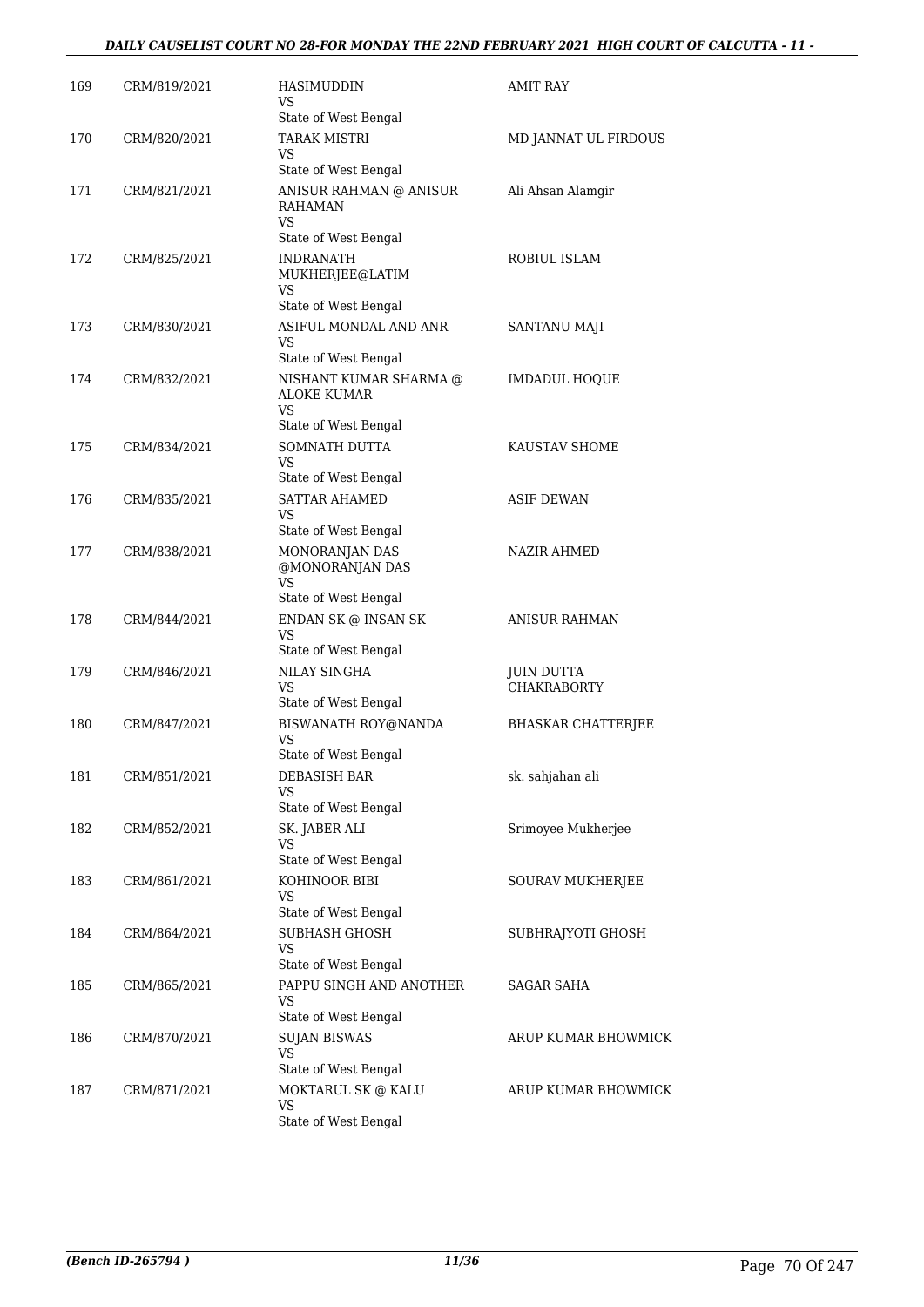#### *DAILY CAUSELIST COURT NO 28-FOR MONDAY THE 22ND FEBRUARY 2021 HIGH COURT OF CALCUTTA - 12 -*

| 188 | CRM/872/2021 | SAMAR MANDAL@JANGLA<br>VS<br>State of West Bengal                                                    | ARUP KUMAR BHOWMICK      |
|-----|--------------|------------------------------------------------------------------------------------------------------|--------------------------|
| 189 | CRM/878/2021 | SHUBHANKAR HALDER<br>VS                                                                              | <b>DONA AKTER</b>        |
| 190 | CRM/879/2021 | State of West Bengal<br>BACHAN MONDAL @ BACHHAN<br>MONDAL<br>VS                                      | KUSAL KUMAR<br>MUKHERJEE |
| 191 | CRM/880/2021 | State of West Bengal<br>MOUSUMI GOMES<br>VS                                                          | Deepak Prahladka         |
| 192 | CRM/881/2021 | State of West Bengal<br><b>BISWAJIT SHIL</b><br>VS                                                   | Jeenia Rudra             |
| 193 | CRM/886/2021 | State of West Bengal<br>BAPPADITYA PAN @ BAPPA<br>VS                                                 | SIDHANT CHOWDHURY        |
| 194 | CRM/887/2021 | State of West Bengal<br>SURAJIT PRAMANIK @ SURAJIT<br>PRAMANICK @ NEPAL<br>VS                        | MINOTI GOMES             |
| 195 | CRM/889/2021 | State of West Bengal<br>MANORANJAN MONDAL<br>VS                                                      | MD. JANNAT UL FIRDOUS    |
| 196 | CRM/895/2021 | State of West Bengal<br>UTTAM DOLAI<br>VS                                                            | ANUP DASGUPTA            |
| 197 | CRM/897/2021 | State of West Bengal<br>KAMALA BERA<br>VS                                                            | SK SAHJAHAN ALI          |
| 198 | CRM/910/2021 | State of West Bengal<br>NAYAN ADIKARY AND ANR<br>VS<br>State of West Bengal                          | SAYANTAN HAZRA           |
| 199 | CRM/916/2021 | <b>INDRAJIT RANA</b><br><b>VS</b><br>State of West Bengal                                            | <b>SUMAN DE</b>          |
| 200 | CRM/918/2021 | SADDAM SK.<br>VS<br>State of West Bengal                                                             | <b>SAMIRUL SARDAR</b>    |
| 201 | CRM/919/2021 | DIP BHUNIYA<br>VS.<br>THE STATE OF WEST BENGAL                                                       | GOPA BISWAS              |
| 202 | CRM/921/2021 | KISHOR MONDAL<br>VS<br>State of West Bengal                                                          | KUNAL GANGULY            |
| 203 | CRM/923/2021 | SADHAN HALDAR AND ANR<br>VS<br>State of West Bengal                                                  | PARTHA SARATHI DAS       |
| 204 | CRM/927/2021 | <b>CHANDAN GIRI</b><br>VS<br>State of West Bengal                                                    | SK SAHJAHAN ALI          |
| 205 | CRM/931/2021 | MAHASIN MALLICK @ AKALI @<br><b>MOHASIN MALLIK</b><br><b>VS</b><br>State of West Bengal              | TAPODIP GUPTA            |
| 206 | CRM/935/2021 | SAHABUDDIN SK @ SAFUDDI @<br>SABDDIN @ SOFIUDDIN SK @<br>SHAIKH<br><b>VS</b><br>State of West Bengal | Sumanta Das              |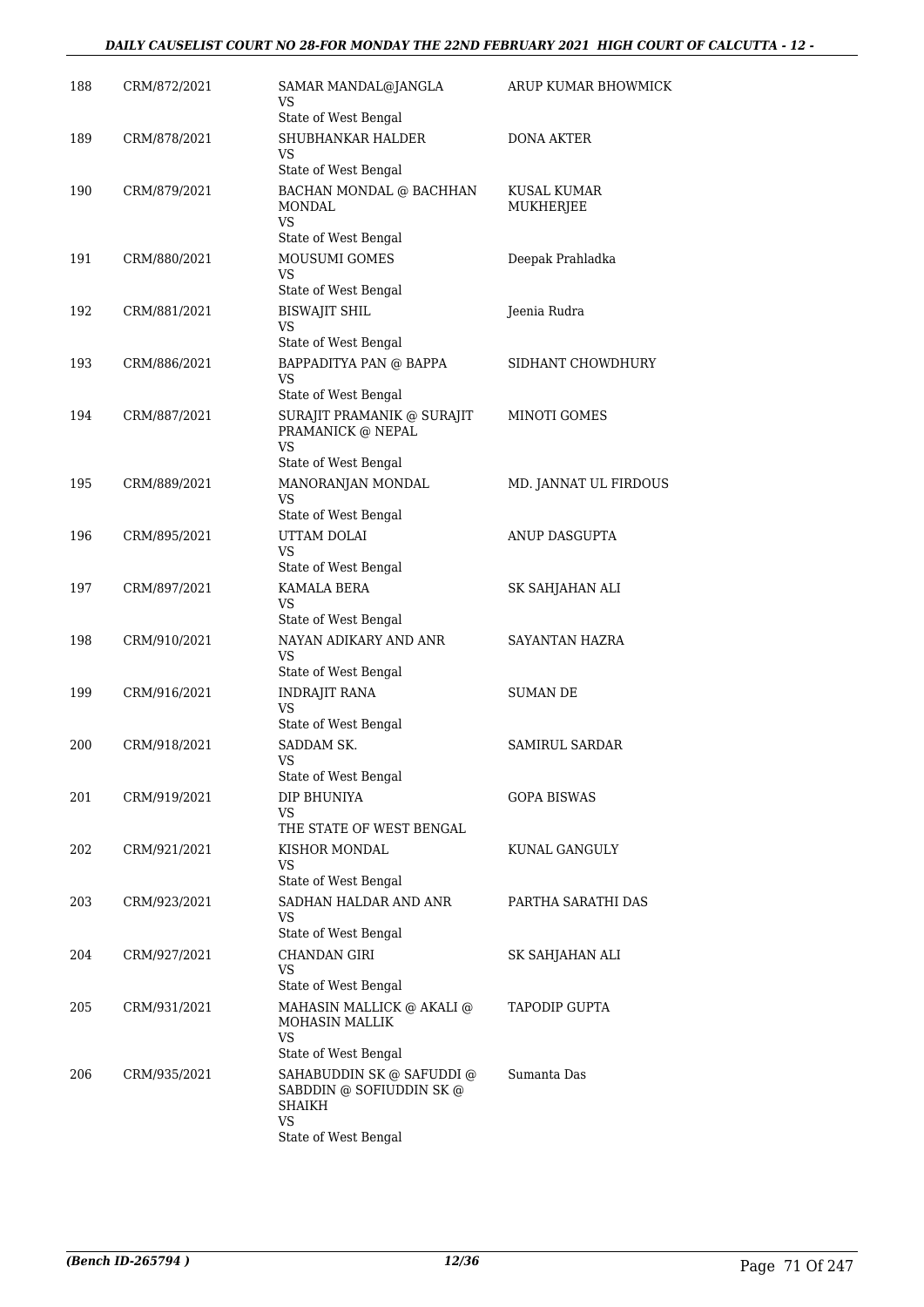#### *DAILY CAUSELIST COURT NO 28-FOR MONDAY THE 22ND FEBRUARY 2021 HIGH COURT OF CALCUTTA - 13 -*

| 207 | CRM/937/2021 | MANORAMA CHOWDHURY<br>VS                                                                            | ARUP KUMAR BHOWMICK                       |
|-----|--------------|-----------------------------------------------------------------------------------------------------|-------------------------------------------|
| 208 | CRM/938/2021 | State of West Bengal<br>RAKIBUL MONDAL                                                              | Asraf Mandal                              |
|     |              | VS<br>State of West Bengal                                                                          |                                           |
| 209 | CRM/939/2021 | SK. MIRU @ MIRUL<br>VS                                                                              | ARUP KUMAR BHOWMICK                       |
|     |              | State of West Bengal                                                                                |                                           |
| 210 | CRM/940/2021 | <b>TANMOY HOWLADAR</b><br>VS                                                                        | <b>MAZHAR HOSSAIN</b><br><b>CHOWDHURY</b> |
| 211 | CRM/943/2021 | State of West Bengal<br>SANTOSH ROUT                                                                | <b>MAZHAR HOSSAIN</b>                     |
|     |              | VS<br>State of West Bengal                                                                          | <b>CHOWDHURY</b>                          |
| 212 | CRM/947/2021 | JAHANGIR MONDAL<br>VS                                                                               | PRABIR MAJUMDER                           |
| 213 | CRM/949/2021 | State of West Bengal<br>AMINUL HOQUE @ AMINUL<br>HAQUE AND ANR<br><b>VS</b><br>State of West Bengal | KOUSTAV BAGCHI                            |
| 214 | CRM/953/2021 | <b>SIPAN LOHAR</b><br>VS                                                                            | SOUPAL CHATTERJEE                         |
|     |              | State of West Bengal                                                                                |                                           |
| 215 | CRM/954/2021 | <b>ASHFAQUE AHAMED</b><br>VS<br>State of West Bengal                                                | SAYAN MUKHERJEE                           |
| 216 | CRM/962/2021 | RABI DAS @ RABINDRA DAS<br>VS<br>State of West Bengal                                               | SOUPAL CHATTERJEE                         |
| 217 | CRM/963/2021 | MOINUDDIN MONDAL @ KATU<br>VS                                                                       | PAMPA DEY(DHABAL)                         |
| 218 | CRM/967/2021 | State of West Bengal<br>APEL MAHABUR MONDAL @<br>KAJAL AND ANR<br>VS.                               | <b>BUSRA KHATUN</b>                       |
|     |              | State of West Bengal                                                                                |                                           |
| 219 | CRM/968/2021 | <b>AINAL HAQUE</b><br>VS<br>State of West Bengal                                                    | <b>ARNAB SAHA</b>                         |
| 220 | CRM/969/2021 | azad ali @ khadimul<br>VS<br>State of West Bengal                                                   | imdadul hoque                             |
| 221 | CRM/971/2021 | SHUBHANKAR ROY<br>VS                                                                                | SOUMYADEEP DAS                            |
| 222 | CRM/972/2021 | State of West Bengal<br><b>BAIJANTI SHINDHE</b> @<br>VAIJAYANTI RAKHMAJI SHINDHE<br>VS              | KAUSHIK GHOSH                             |
|     |              | State of West Bengal                                                                                |                                           |
| 223 | CRM/973/2021 | DIDAL BISWAS AND ORS<br>VS<br>State of West Bengal                                                  | MINOTI GOMES                              |
| 224 | CRM/974/2021 | ASISH JOARDAR @ ASISH<br><b>JOYARDAR</b><br><b>VS</b>                                               | Sujoy Sarkar                              |
| 225 | CRM/976/2021 | State of West Bengal<br><b>NASIR KAZI</b>                                                           | <b>SUMAN CHAKRABORTY</b>                  |
|     |              | VS<br>State of West Bengal                                                                          |                                           |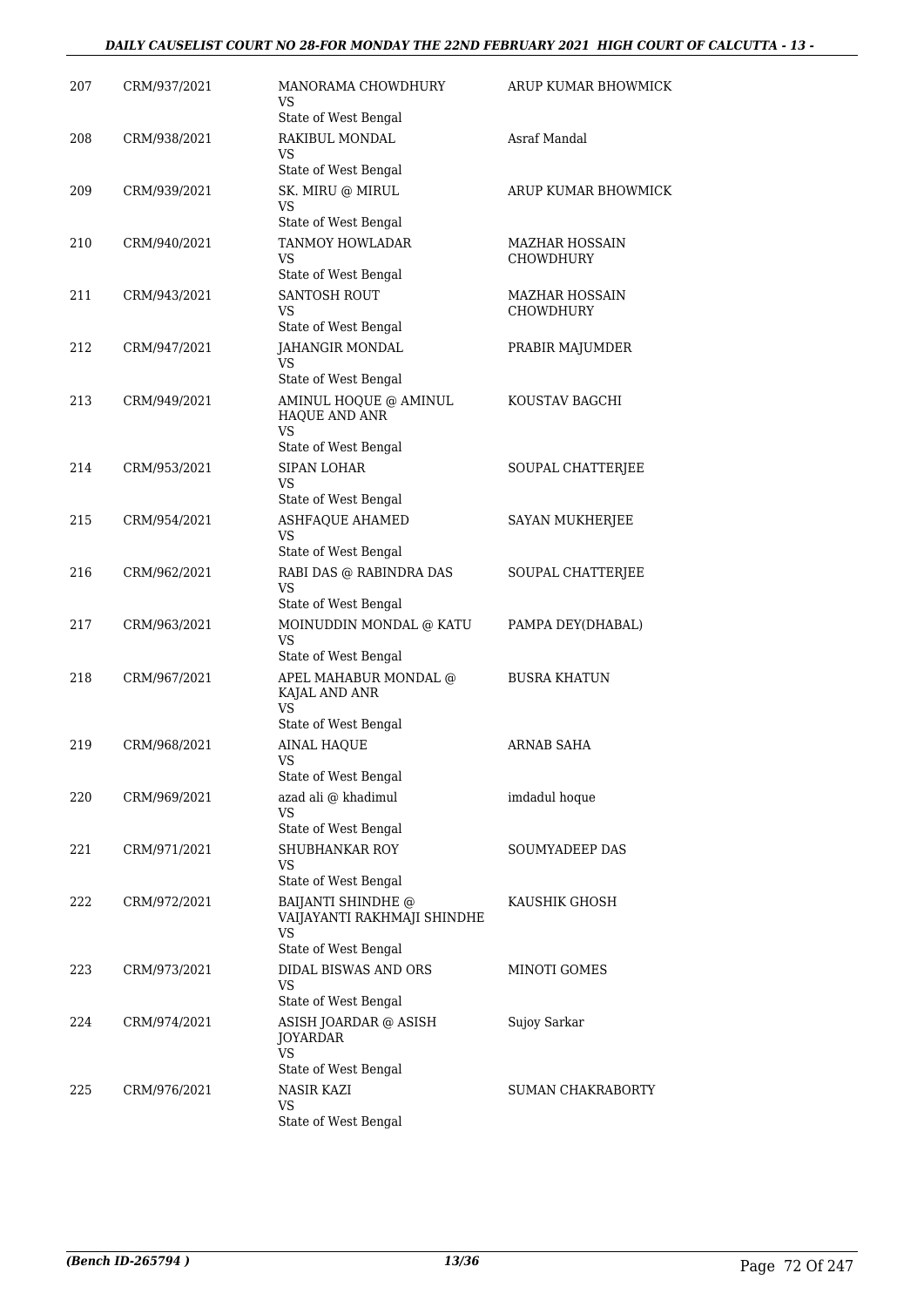#### *DAILY CAUSELIST COURT NO 28-FOR MONDAY THE 22ND FEBRUARY 2021 HIGH COURT OF CALCUTTA - 14 -*

| 226 | CRM/980/2021  | SANJU NAG<br>VS<br>State of West Bengal                                                    | SANJIB MITRA              |
|-----|---------------|--------------------------------------------------------------------------------------------|---------------------------|
| 227 | CRM/982/2021  | PRADIP RUIDAS<br>VS                                                                        | PINTU KARAR               |
|     |               | State of West Bengal                                                                       |                           |
| 228 | CRM/985/2021  | <b>AKASH DAS</b><br>VS<br>State of West Bengal                                             | SK. TOSLIM ALI            |
| 229 | CRM/986/2021  | TAPAS SARKAR<br>VS                                                                         | PINTU KARAR               |
|     |               | State of West Bengal                                                                       |                           |
| 230 | CRM/992/2021  | MONOJ MAJUMDER<br>VS<br>State of West Bengal                                               | SANJIB MITRA              |
| 231 | CRM/994/2021  | REJAUL SK@REJUL SK<br>VS                                                                   | Anisur Rahaman            |
| 232 | CRM/998/2021  | State of West Bengal<br>RABJEL MONDAL@KALU<br><b>VS</b>                                    | Anisur Rahaman            |
|     |               | State of West Bengal                                                                       |                           |
| 233 | CRM/1002/2021 | SOUMEN MONDAL<br><b>VS</b><br>STATE OF WEST BENGAL                                         | RAJESWAR CHAKRABORTY      |
|     |               |                                                                                            | RITAM GHOSH               |
| 234 | CRM/1003/2021 | ARGHA SARKAR @ BUBAI<br>VS<br>STATE OF WEST BENGAL                                         |                           |
| 235 | CRM/1004/2021 | ARATI GONRA AND ANR                                                                        | DEVIPRIYA MITRA           |
|     |               | VS<br>STATE OF WEST BENGAL                                                                 |                           |
| 236 | CRM/1008/2021 | ANUP KUMAR MAJUMDER @<br>ANUP KUMAR MAZUMDAR @<br>POLU<br>VS                               | SIDDHARTHA SARKAR         |
|     |               | STATE OF WEST BENGAL                                                                       |                           |
| 237 | CRM/1010/2021 | <b>SAMIR SARKAR</b><br>VS<br>STATE OF WEST BENGAL                                          | Asraf Mandal              |
| 238 | CRM/1012/2021 | MAIDUL SK@MAHIDUL SK                                                                       |                           |
|     |               | <b>VS</b><br>STATE OF WEST BENGAL                                                          | PRABIR MAJUMDER           |
| 239 | CRM/1016/2021 | SAHID HOSSAIN SARDER<br>VS<br>STATE OF WEST BENGAL                                         | SHASHANKA SHEKHAR<br>SAHA |
| 240 | CRM/1017/2021 | KASEM MONDAL<br>VS                                                                         | SHASHANKA SHEKHAR<br>SAHA |
|     |               | STATE OF WEST BENGAL                                                                       |                           |
| 241 | CRM/1019/2021 | PALASH ROY<br>VS<br>STATE OF WEST BENGAL                                                   | SHASHANKA SHEKHAR<br>SAHA |
| 242 | CRM/1023/2021 | DIPANKAR DAS @ DIPENKAR DAS<br>@ DIPA @ DINPANKAR DAS<br><b>VS</b><br>STATE OF WEST BENGAL | <b>BUSRA KHATUN</b>       |
| 243 | CRM/1024/2021 | SANAT MANDAL @ SANAT<br>MONDAL AND ANR<br><b>VS</b>                                        | RAHUL DAS                 |
| 244 | CRM/1026/2021 | STATE OF WEST BENGAL<br><b>SADDAM SARDAR</b><br>VS<br>STATE OF WEST BENGAL                 | Surajit Basu              |
|     |               |                                                                                            |                           |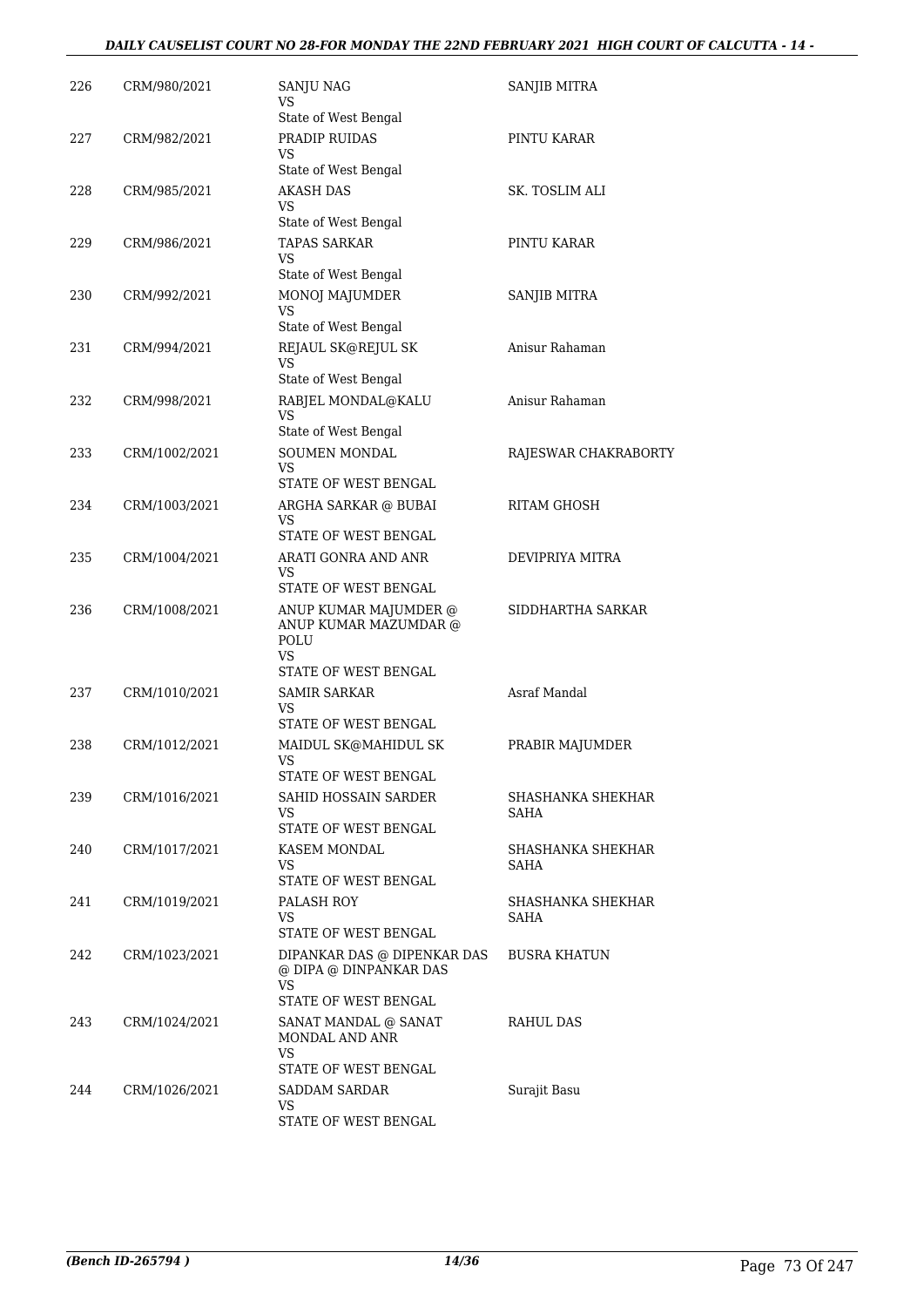#### *DAILY CAUSELIST COURT NO 28-FOR MONDAY THE 22ND FEBRUARY 2021 HIGH COURT OF CALCUTTA - 15 -*

| 245 | CRM/1033/2021 | ASIRUL @ HASIRUL SK<br>VS<br>STATE OF WEST BENGAL                               | <b>MRITYUNJOY</b><br><b>CHATTERJEE</b> |
|-----|---------------|---------------------------------------------------------------------------------|----------------------------------------|
| 246 | CRM/1038/2021 | <b>BHAIRAB SARKAR AND ANR</b><br>VS                                             | ANGSHUMAN<br><b>CHAKRABORTY</b>        |
| 247 | CRM/1039/2021 | STATE OF WEST BENGAL AND<br>ORS.<br><b>SAILEN GHARAI</b><br>VS                  | <b>SUMAN DE</b>                        |
|     |               | STATE OF WEST BENGAL AND<br>ORS.                                                |                                        |
| 248 | CRM/1046/2021 | SAMAR BISWAS ALIAS GUYE<br>VS<br>STATE OF WEST BENGAL AND<br>ORS.               | <b>AMIT SINGH</b>                      |
| 249 | CRM/1048/2021 | SUBRATA GHOSH<br>VS<br>STATE OF WEST BENGAL                                     | ARKA CHAKRABORTY                       |
| 250 | CRM/1050/2021 | <b>MONIKA DAS</b><br>VS.<br>STATE OF WEST BENGAL                                | NAVANIL DE                             |
| 251 | CRM/1051/2021 | ALAHAMDU MAHALPDAR<br>VS<br>STATE OF WEST BENGAL AND<br>ORS.                    | SOURAV MUKHERJEE                       |
| 252 | CRM/1052/2021 | NIDUL PAUL<br>VS<br>STATE OF WEST BENGAL AND<br>ORS.                            | SUMANTA CHAKRABORTY                    |
| 253 | CRM/1054/2021 | PARITOSH SARDAR<br>VS<br>STATE OF WEST BENGAL                                   | PRABIR MAJUMDER                        |
| 254 | CRM/1055/2021 | NARENDRA KUMAR<br>VS<br>STATE OF WEST BENGAL AND<br>ORS.                        | <b>AKASH RAY</b>                       |
| 255 | CRM/1056/2021 | SADHAN MONDAL@ AJAN<br>VS<br>STATE OF WEST BENGAL                               | PRABIR MAJUMDER                        |
| 256 | CRM/1058/2021 | RABI SHARMA @RABI KUMAR<br><b>SHARMA</b><br>VS.<br>STATE OF WEST BENGAL         | <b>SOURADEEP DUTTA</b>                 |
| 257 | CRM/1062/2021 | KARTICK JAMADAR @ KARTICK<br>JAMADER @ DOM<br>VS.<br>STATE OF WEST BENGAL       | SANANDA<br><b>BHATTACHARYYA</b>        |
| 258 | CRM/1067/2021 | ASRAF @ ARSHAD @ ARSAD<br>VS.<br>STATE OF WEST BENGAL                           | SEKHAR MUKHERJEE                       |
| 259 | CRM/1069/2021 | ARIFUL MONDAL<br>VS<br>STATE OF WEST BENGAL                                     | MD. JAMAL UL FIRDOUS                   |
| 260 | CRM/1073/2021 | BOJLUR RAHAMAN MONDAL @<br>BAJLUR RAHAMAN MONDAL<br>VS.<br>STATE OF WEST BENGAL | KINGSUK MONDAL                         |
| 261 | CRM/1074/2021 | ABDUL KAIOUM@ABDUL<br>KAIUM@ABDUL KAYUM<br>VS<br>STATE OF WEST BENGAL           | SOURAV MUKHERJEE                       |
| 262 | CRM/1076/2021 | SUTAPA GHOSH<br>VS<br>STATE OF WEST BENGAL                                      | AMIT RANJAN PATI                       |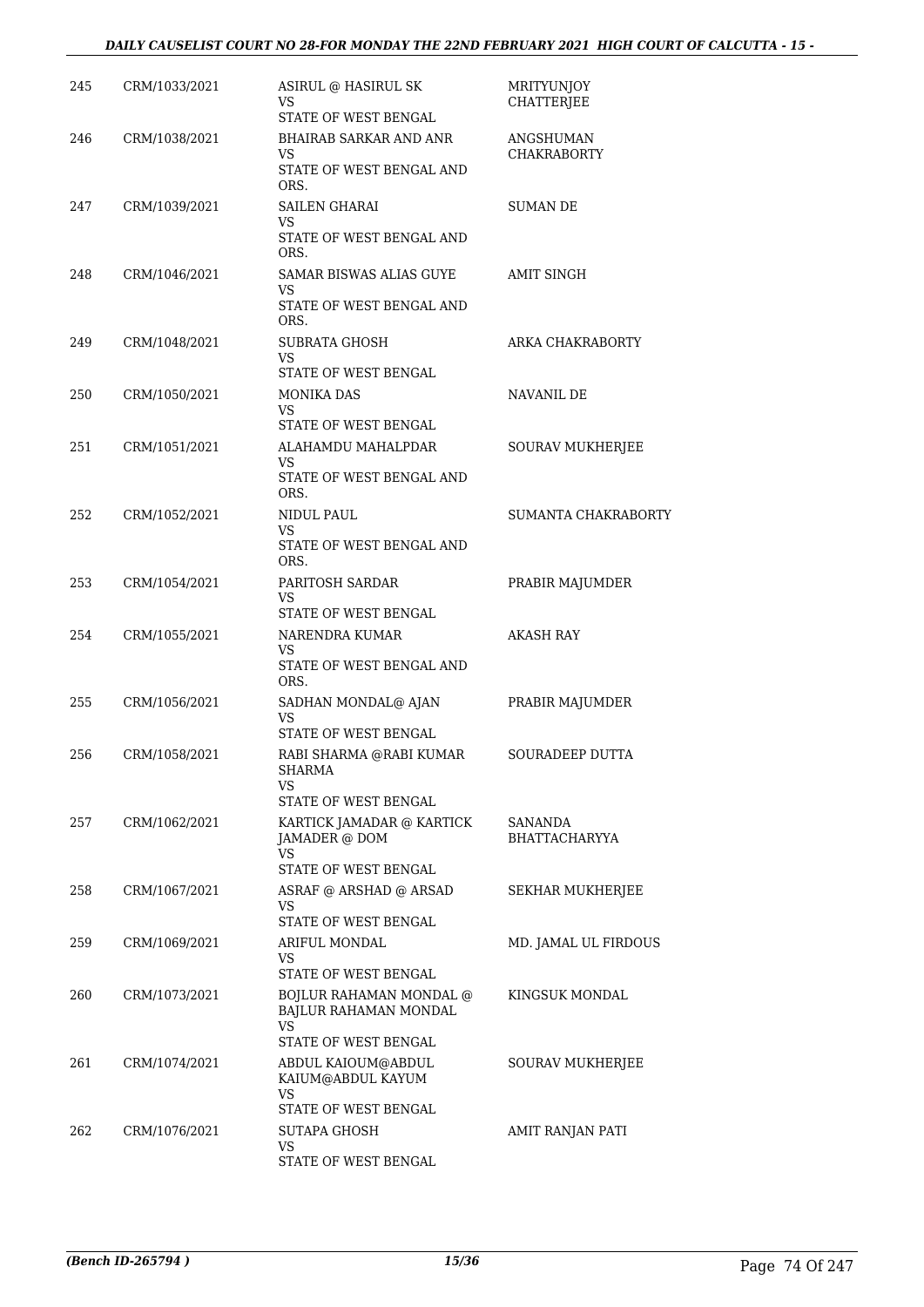| 263 | CRM/1080/2021 | ARUN BASAK<br>VS                                  | KOUSTUV SHOME                   |
|-----|---------------|---------------------------------------------------|---------------------------------|
| 264 | CRM/1081/2021 | STATE OF WEST BENGAL<br>FIKA TARAFDAR             | PRABIR MAJUMDER                 |
|     |               | VS<br>STATE OF WEST BENGAL                        |                                 |
| 265 | CRM/1083/2021 | <b>AMIT CHOUDHURY</b><br>VS                       | ABHISHEK BANERJEE               |
|     |               | STATE OF WEST BENGAL                              |                                 |
| 266 | CRM/1084/2021 | PARTHA TURI<br>VS<br>STATE OF WEST BENGAL         | <b>ABHISHEK BANERJEE</b>        |
| 267 | CRM/1087/2021 | <b>SANTA BISWAS</b><br>VS<br>STATE OF WEST BENGAL | <b>ABHISHEK BANERJEE</b>        |
| 268 | CRM/1088/2021 | <b>FARUK HOSSION SHEKH</b><br>VS                  | PARTHA SARATHI<br><b>MONDAL</b> |
|     |               | STATE OF WEST BENGAL                              |                                 |
| 269 | CRM/1089/2021 | KANCHAN SONKAR<br>VS<br>THE STATE OF WEST BENGAL  | Subhabrata Chowdhury            |
| 270 | CRM/1092/2021 | <b>IMRAN BISWAS</b><br><b>VS</b>                  | <b>ASHIM DEBNATH</b>            |
|     |               | STATE OF WEST BENGAL                              |                                 |
| 271 | CRM/1093/2021 | KHURSHID KHAN<br>VS<br>STATE OF WEST BENGAL       | <b>SUJIT SAHA</b>               |
| 272 | CRM/1097/2021 | SALIM SK.@ SK SALIM                               | PRADEEP KUMAR                   |
|     |               | <b>VS</b><br>STATE OF WEST BENGAL AND<br>ORS.     | <b>TARAFDAR</b>                 |
| 273 | CRM/1101/2021 | MUSTAFA SK.<br>VS<br>STATE OF WEST BENGAL         | Diptendu Bandyopadhyay          |
| 274 | CRM/1103/2021 | HANNAN ALI @ MEJUR                                | DIPTENDU BANERJEE               |
|     |               | VS<br>STATE OF WEST BENGAL AND<br>ORS.            |                                 |
| 275 | CRM/1104/2021 | ARNAB SINGH @ GUJA<br><b>VS</b>                   | <b>SUMAN CHAKRABORTY</b>        |
| 276 | CRM/1105/2021 | STATE OF WEST BENGAL<br>LAL MAHAMMAD DHUKRE @ LAL | SUMIT ROUTH                     |
|     |               | MAHAMMAD DUKRE @LALTUU<br>VS                      |                                 |
|     |               | STATE OF WEST BENGAL AND<br>ORS.                  |                                 |
| 277 | CRM/1106/2021 | NURUL ISLAM SK. @ ISLAM<br>VS                     | SANATAN MAJI                    |
| 278 | CRM/1108/2021 | STATE OF WEST BENGAL<br>SAJIB BISWAS @ SANJIT     | NARAYAN DEBNATH                 |
|     |               | VS<br>STATE OF WEST BENGAL AND<br>ORS.            |                                 |
| 279 | CRM/1110/2021 | SANJIB BISWAS @ SANJIT                            | NARAYAN DEBNATH                 |
|     |               | VS<br>STATE OF WEST BENGAL                        |                                 |
| 280 | CRM/1111/2021 | SAHARAB MONDAL<br>VS                              | ASHOK KUMAR<br><b>CHOWDHURY</b> |
|     |               | STATE OF WEST BENGAL AND<br>ORS.                  |                                 |
| 281 | CRM/1112/2021 | RAJ CHAKRABORTY                                   | ASHOK KR. CHOWDHURY             |
|     |               | VS<br>STATE OF WEST BENGAL                        |                                 |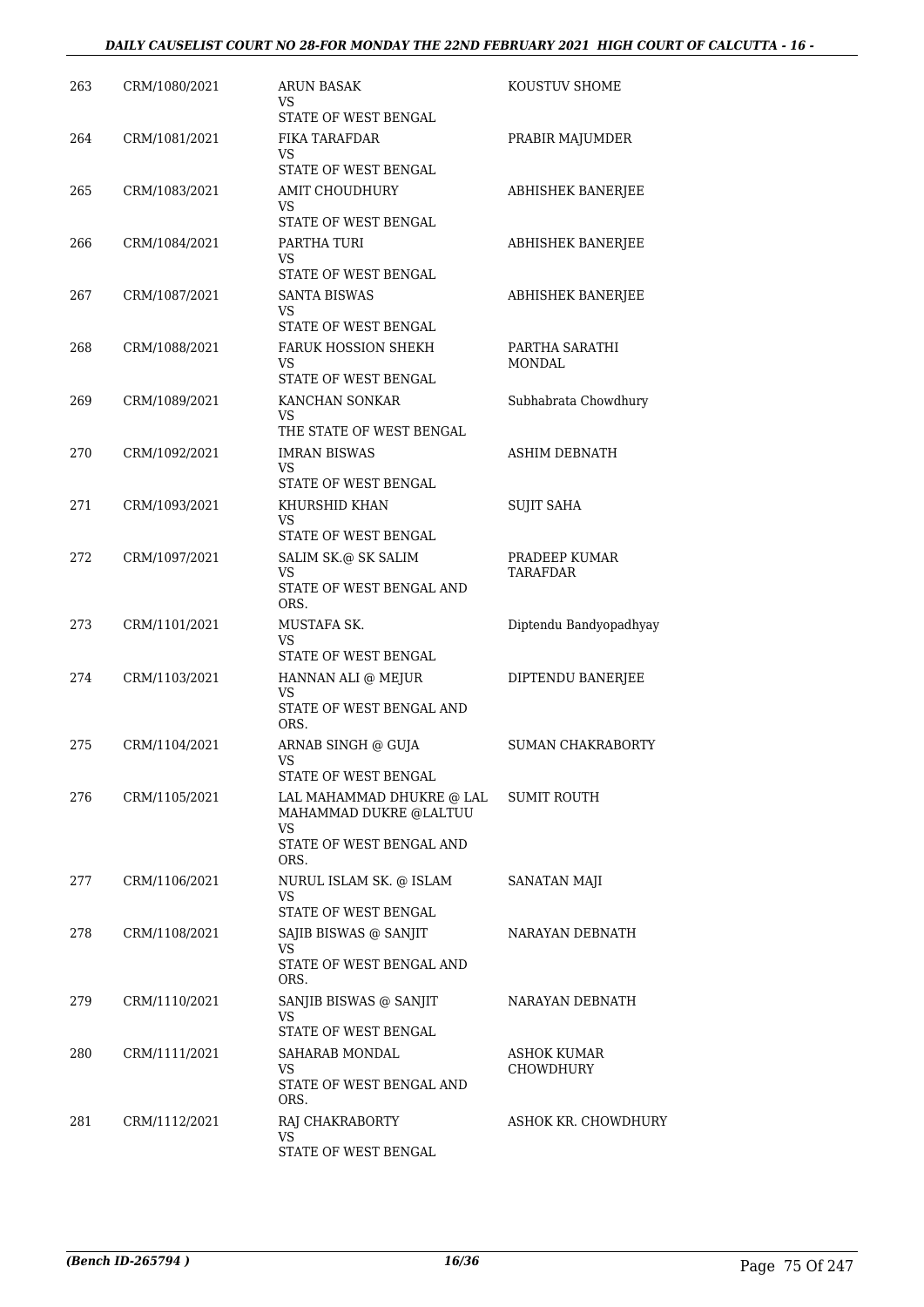#### *DAILY CAUSELIST COURT NO 28-FOR MONDAY THE 22ND FEBRUARY 2021 HIGH COURT OF CALCUTTA - 17 -*

| 282 | CRM/1119/2021 | AMARJIT SINGH<br>VS<br>STATE OF WEST BENGAL                                    | PRABIR MAJUMDER       |
|-----|---------------|--------------------------------------------------------------------------------|-----------------------|
| 283 | CRM/1125/2021 | NASIKUL SK<br>VS                                                               | JISAN IQUBAL HOSSAIN  |
|     |               | STATE OF WEST BENGAL                                                           |                       |
| 284 | CRM/1127/2021 | <b>MAHABUL SK</b><br>VS                                                        | JISAN IQUBAL HOSSAIN  |
|     |               | STATE OF WEST BENGAL                                                           |                       |
| 285 | CRM/1129/2021 | MAHATAB MONDAL<br>VS.<br>STATE OF WEST BENGAL                                  | JISAN IQUBAL HOSSAIN  |
| 286 | CRM/1130/2021 | NIYAJUL SK                                                                     | Anisur Rahaman        |
|     |               | VS<br>STATE OF WEST BENGAL                                                     |                       |
| 287 | CRM/1132/2021 | RUBEL ALI @ ABDUL AZIZ<br>VS.                                                  | HABIBUR RAHAMAN       |
|     |               | STATE OF WEST BENGAL                                                           |                       |
| 288 | CRM/1143/2021 | PRODIP CHOWDHURY@PRADIP<br>KR CHOWDHURY@PRDEEP<br>KUMAR CHOWDHURY<br><b>VS</b> | PRONOJIT ROY          |
|     |               | STATE OF WEST BENGAL                                                           |                       |
| 289 | CRM/1146/2021 | <b>CHAINA GHOSH</b>                                                            | Srimoyee Mukherjee    |
|     |               | VS<br>STATE OF WEST BENGAL                                                     |                       |
| 290 | CRM/1149/2021 | <b>GORA CHAND</b><br>MUKHERJEE@HARU                                            | SUMITAVA CHAKRABORTY  |
|     |               | VS<br>STATE OF WEST BENGAL                                                     |                       |
| 291 | CRM/1155/2021 | TAHIRUL SK @ TASHIRUL SK                                                       | Kalidas Saha          |
|     |               | VS<br>STATE OF WEST BENGAL                                                     |                       |
| 292 | CRM/1161/2021 | TITU HALDER                                                                    | MD. JANNAT UL FIRDOUS |
|     |               | VS.<br>STATE OF WEST BENGAL                                                    |                       |
| 293 | CRM/1162/2021 | NOOR JAHAN BIBI@WARSI ANTY<br><b>AND ANR</b><br>VS                             | <b>ABHISEK GUPTA</b>  |
|     |               | STATE OF WEST BENGAL                                                           |                       |
| 294 | CRM/1165/2021 | <b>ATAUR RAHAMAN</b><br>VS<br>STATE OF WEST BENGAL                             | KAZI M RAHAMAN        |
| 295 | CRM/1167/2021 | <b>ALKAS SK</b>                                                                | BAISALI GHOSHAL       |
|     |               | VS.<br>STATE OF WEST BENGAL                                                    |                       |
| 296 | CRM/1173/2021 | PREM KUMAR MANDAL                                                              | MOUNICK GHOSH         |
|     |               | VS<br>STATE OF WEST BENGAL AND<br>ORS.                                         |                       |
| 297 | CRM/1176/2021 | JHANTU ARUI<br>VS.                                                             | ARUP KUMAR BHOWMICK   |
|     |               | STATE OF WEST BENGAL AND<br>ORS.                                               |                       |
| 298 | CRM/1177/2021 | <b>SK IMRAN</b>                                                                | SANTANU MAJI          |
|     |               | <b>VS</b><br>STATE OF WEST BENGAL                                              |                       |
| 299 | CRM/1178/2021 | SUKANTA KUMAR SAHOO                                                            | SOUMYA BASU ROY       |
|     |               | VS<br>STATE OF WEST BENGAL AND<br>ORS.                                         | <b>CHOWDHURY</b>      |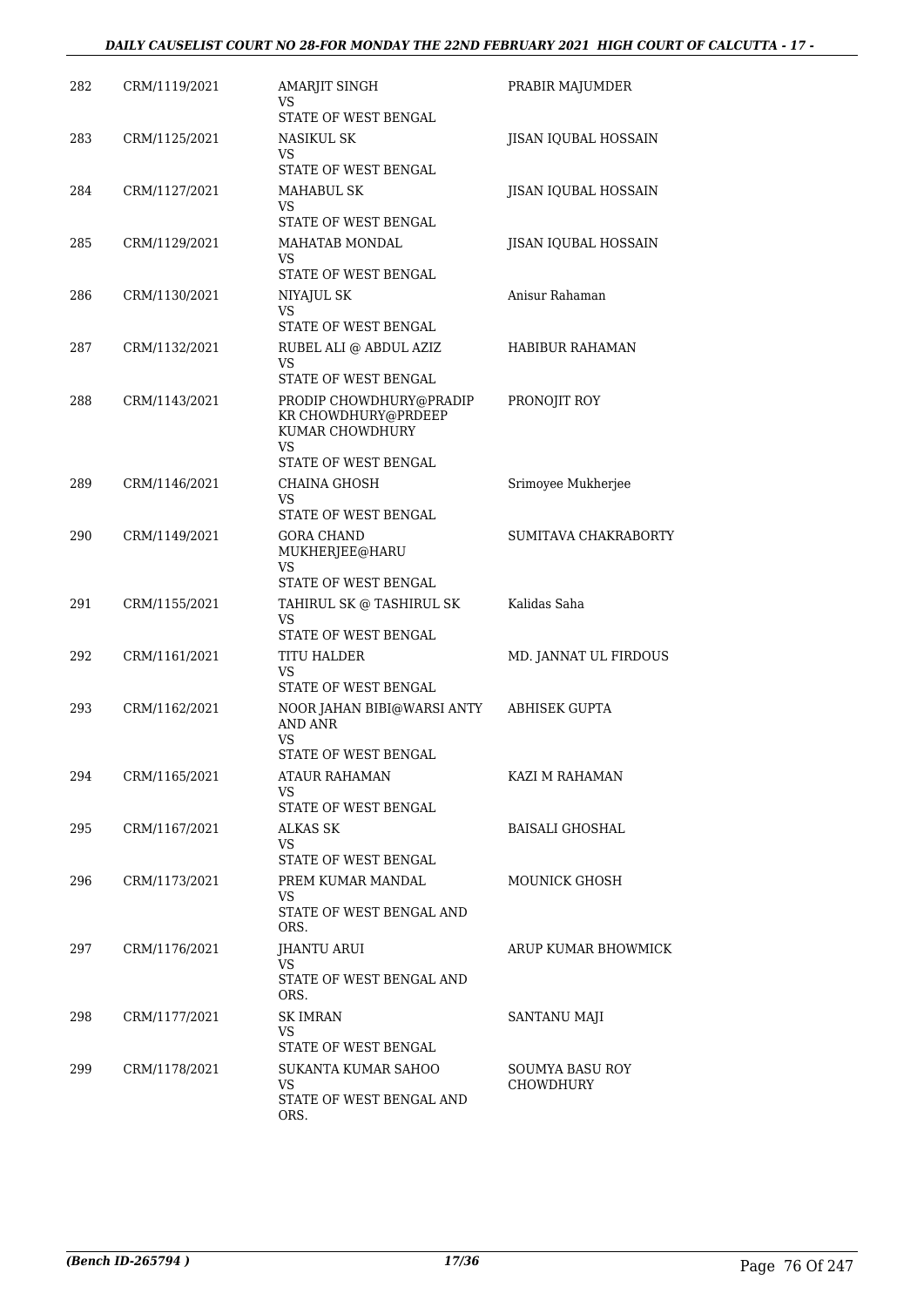#### *DAILY CAUSELIST COURT NO 28-FOR MONDAY THE 22ND FEBRUARY 2021 HIGH COURT OF CALCUTTA - 18 -*

| 300 | CRM/1186/2021 | AMIT DAS ALIAS ASHIS DAS<br>VS<br>STATE OF WEST BENGAL AND                  | SHASHANKA SHEKHAR<br>SAHA |
|-----|---------------|-----------------------------------------------------------------------------|---------------------------|
|     |               | ORS.                                                                        |                           |
| 301 | CRM/1187/2021 | JHARU SK ALIAS ZARU SEIKH<br>VS                                             | JISAN IQBAL HOSSAIN       |
|     |               | STATE OF WEST BENGAL                                                        |                           |
| 302 | CRM/1191/2021 | ASANUDDIN SK<br>VS<br>STATE OF WEST BENGAL                                  | JISAN IQUBAL HOSSAIN      |
| 303 | CRM/1196/2021 | RANJIT SINGHA                                                               | Jeenia Rudra              |
|     |               | VS<br>STATE OF WEST BENGAL                                                  |                           |
| 304 | CRM/1197/2021 | RAJU SARDAR<br>VS                                                           | ABHIJIT KR. ADHYA         |
|     |               | STATE OF WEST BENGAL                                                        |                           |
| 305 | CRM/1199/2021 | RAJU SARDAR<br>VS<br>STATE OF WEST BENGAL                                   | ABHIJIT KR. ADHYA         |
| 306 | CRM/1202/2021 |                                                                             | Sujoy Sarkar              |
|     |               | NITIN JAISWAL<br>VS<br>STATE OF WEST BENGAL                                 |                           |
| 307 | CRM/1205/2021 | ARSHAD ALI MONDAL                                                           | SHASHANKA SHEKHAR         |
|     |               | VS<br>STATE OF WEST BENGAL                                                  | <b>SAHA</b>               |
| 308 | CRM/1206/2021 | <b>SAMIR ADHIKARY</b>                                                       | <b>SHASANKAR SEKHAR</b>   |
|     |               | VS<br>STATE OF WEST BENGAL                                                  | SAHA                      |
| 309 | CRM/1208/2021 | PAN KISTO NUNIA @ PRAN<br>KRISHNA NONIA @ PRANKISTO<br>NONIYA AND ORS<br>VS | PRATIK GHOSH              |
|     |               | STATE OF WEST BENGAL                                                        |                           |
| 310 | CRM/1209/2021 | NAJIR MOMIN@ NAZIR MOMIN<br>VS<br>STATE OF WEST BENGAL                      | DIPTANGSHU BASU           |
| 311 | CRM/1210/2021 | KANAI SARKAR                                                                | SHASANKA SEKHAR SAHA      |
|     |               | VS<br>STATE OF WEST BENGAL                                                  |                           |
| 312 | CRM/1212/2021 | AMIYA GHOSH                                                                 | UJJAL ROY                 |
|     |               | VS.<br>STATE OF WEST BENGAL                                                 |                           |
| 313 | CRM/1213/2021 | <b>JIYARUL MONDAL</b><br>VS                                                 | ARUNIMA DAS SHARMA        |
|     |               | STATE OF WEST BENGAL                                                        |                           |
| 314 | CRM/1221/2021 | FULLARA MONDAL<br>VS                                                        | SANTANU MAJI              |
|     |               | CENTRAL BUREAU OF<br><b>INVESTIGATION</b>                                   |                           |
| 315 | CRM/1224/2021 | raja @ rajarshi pradhan<br>VS.                                              | MUNSHI ASHIQ ELAHI        |
|     |               | STATE OF WEST BENGAL                                                        |                           |
| 316 | CRM/1228/2021 | <b>TAJMIN BIBI</b><br>VS<br>STATE OF WEST BENGAL                            | Sujoy Sarkar              |
| 317 | CRM/1231/2021 | HASIBUL SEKH AND ANR                                                        | <b>BISWAJIT HAZRA</b>     |
|     |               | VS.<br>STATE OF WEST BENGAL AND                                             |                           |
| 318 | CRM/1235/2021 | ORS.<br><b>KARTICK ROY</b>                                                  | KUNTAL ROY                |
|     |               | VS<br>STATE OF WEST BENGAL AND<br>ORS.                                      |                           |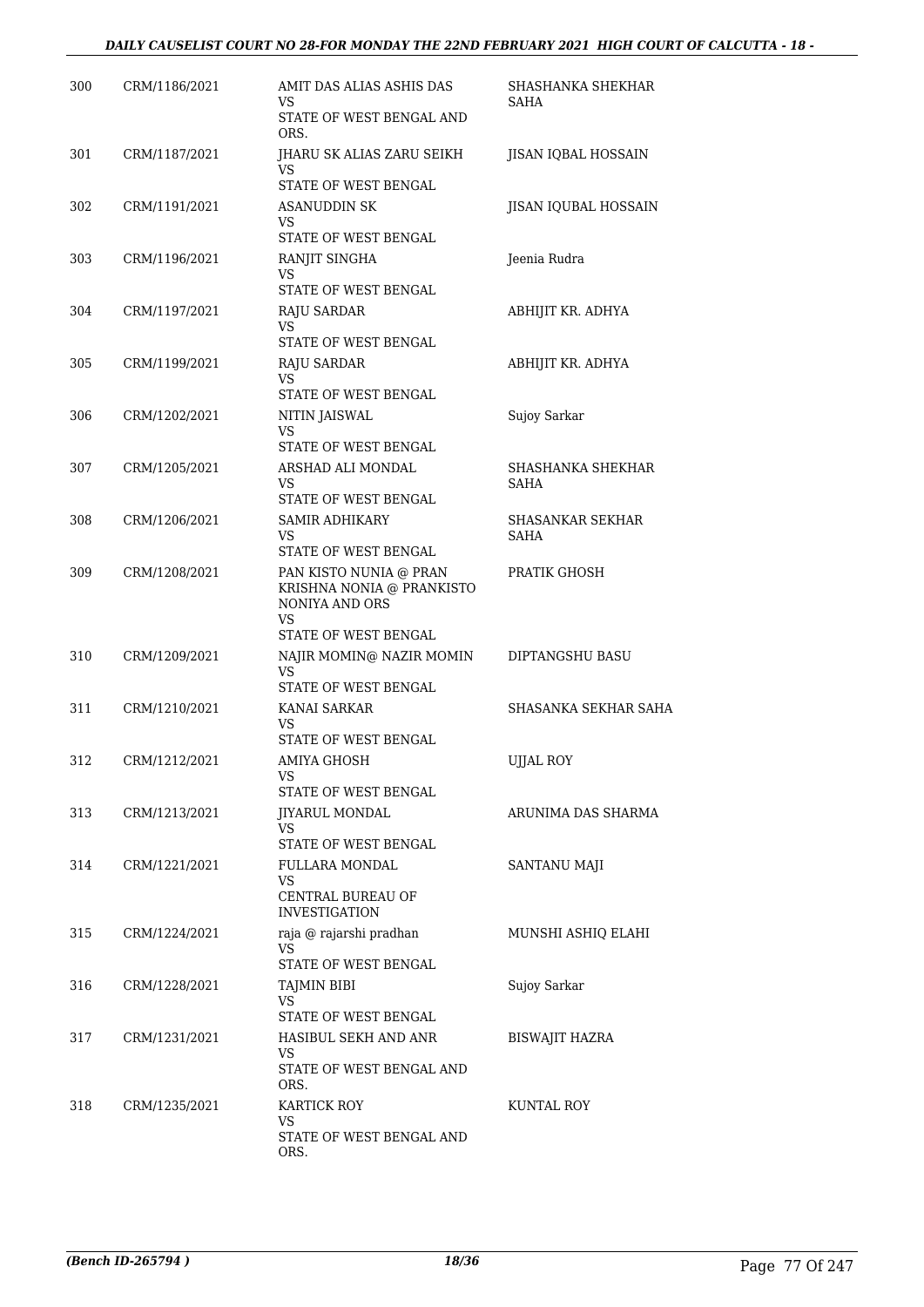| 319 | CRM/1250/2021 | BAPPADITWA BISWAS @<br><b>BAPPADITYA BISWAS</b><br>VS                          | KOUSTAV BAGCHI            |
|-----|---------------|--------------------------------------------------------------------------------|---------------------------|
|     |               | STATE OF WEST BENGAL AND<br>ORS.                                               |                           |
| 320 | CRM/1253/2021 | S.K.CHAND @CHAND<br>VS<br>STATE OF WEST BENGAL                                 | DEVRANJAN DAS             |
| 321 | CRM/1255/2021 | TAHERUL HOSSAIN<br>VS.<br>STATE OF WEST BENGAL AND<br>ORS.                     | ABDUS SALAM               |
| 322 | CRM/1256/2021 | APARNA BERA<br>VS.<br>STATE OF WEST BENGAL                                     | NILADRI SEKHAR GHOSH      |
| 323 | CRM/1257/2021 | KARTICK SAMMADAR<br>VS.<br>STATE OF WEST BENGAL AND                            | HUSEN MUSTAFI             |
| 324 | CRM/1258/2021 | ORS.<br>SUJOY CHANDRA @SUJOY<br><b>CHANDA</b><br>VS                            | <b>BITASOK BANERJEE</b>   |
| 325 | CRM/1262/2021 | STATE OF WEST BENGAL<br>GUDDU SHARMA@RAJU SHARMA<br>VS<br>STATE OF WEST BENGAL | PRONAY BASAK              |
| 326 | CRM/1264/2021 | MURSALIM SK@MURSALIM SK<br>VS<br>STATE OF WEST BENGAL                          | ALI AHSAN ALAMGIR         |
| 327 | CRM/1269/2021 | SAFIKUL ISLAM<br><b>VS</b><br>STATE OF WEST BENGAL                             | <b>ANISUR RAHMAN</b>      |
| 328 | CRM/1272/2021 | TOFIJUL SK @ HOSSAIN AND<br>ANR<br>VS<br>STATE OF WEST BENGAL                  | Anisur Rahaman            |
| 329 | CRM/1273/2021 | SARIFUL SK@PIU AND ANR<br>VS<br>STATE OF WEST BENGAL                           | <b>TAPODIP GUPTA</b>      |
| 330 | CRM/1274/2021 | MD AMJAD KHAN<br>VS<br>STATE OF WEST BENGAL                                    | <b>TAPODIP GUPTA</b>      |
| 331 | CRM/1284/2021 | HAFIJUL MONDAL @ HAFIZUL<br>MONDAL<br>VS.<br>STATE OF WEST BENGAL              | SHASHANKA SHEKHAR<br>SAHA |
| 332 | CRM/1290/2021 | SANTOSH BASAK<br>VS.<br>STATE OF WEST BENGAL                                   | SANANDA<br>BHATTACHARYYA  |
| 333 | CRM/1291/2021 | <b>BIKASH HARI</b><br>VS<br>STATE OF WEST BENGAL                               | <b>AMIT SINGH</b>         |
| 334 | CRM/1294/2021 | ASHADUL MONDAL<br>VS.<br>STATE OF WEST BENGAL                                  | SHIBAJI KUMAR DAS         |
| 335 | CRM/1299/2021 | SAHABUDDIN @ SAHABUDDIN<br>SK<br>VS.<br>STATE OF WEST BENGAL                   | <b>BUSRA KHATUN</b>       |
| 336 | CRM/1300/2021 | RAHUL MALLICK AND ANR<br>VS<br>STATE OF WEST BENGAL                            | <b>SOFIA NESAR</b>        |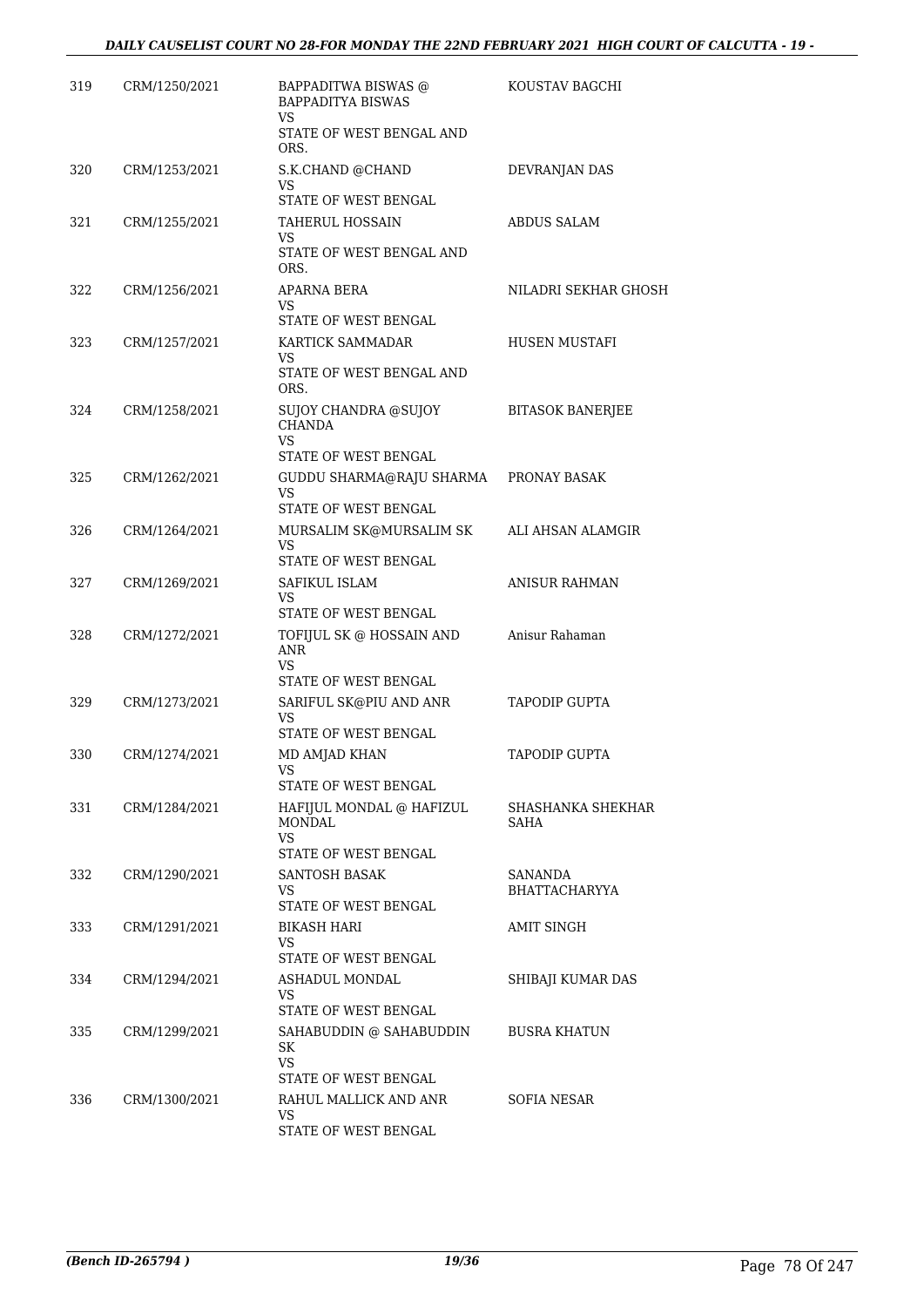| 337 | CRM/1302/2021 | JOYNAL MANDAL @ JAINAL<br><b>MANDAL</b><br>VS.                | <b>BUSRA KHATUN</b>                     |
|-----|---------------|---------------------------------------------------------------|-----------------------------------------|
|     |               | STATE OF WEST BENGAL                                          |                                         |
| 338 | CRM/1306/2021 | KAIMUDDIN MIAH@MOSTAN<br>VS                                   | <b>BUSRA KHATUN</b>                     |
|     |               | <b>STATE OF WEST BENGAL</b>                                   |                                         |
| 339 | CRM/1311/2021 | <b>OMAR FARUK</b><br>VS                                       | Surajit Basu                            |
|     |               | STATE OF WEST BENGAL                                          |                                         |
| 340 | CRM/1313/2021 | ARIF ALI MOLLA<br>VS.                                         | ARUPO KUMAR<br><b>BHOWMICK</b>          |
|     |               | STATE OF WEST BENGAL AND<br>ORS.                              |                                         |
| 341 | CRM/1314/2021 | SK JAFAR ALIAS JAFAR ALI<br>VS                                | KAZI SAFIULLAH                          |
|     |               | STATE OF WEST BENGAL                                          |                                         |
| 342 | CRM/1316/2021 | SK. SABIR ALI<br>VS                                           | <b>ADITYA SEN</b>                       |
|     |               | STATE OF WEST BENGAL AND<br>ORS.                              |                                         |
| 343 | CRM/1321/2021 | <b>SUJON BARMAN ALIAS</b><br><b>HIMANSHU</b>                  | <b>JUIN DUTTA</b><br><b>CHAKRABORTY</b> |
|     |               | VS.                                                           |                                         |
|     |               | <b>STATE OF WEST BENGAL</b>                                   |                                         |
| 344 | CRM/1323/2021 | SAKILA BIBI AND ANOTHER<br>VS<br>STATE OF WEST BENGAL         | DIPAYAN KUNDU                           |
| 345 | CRM/1325/2021 | AMIN AKHTAR @AMIM AKTAR                                       | SAGAR SAHA                              |
|     |               | VS.                                                           |                                         |
|     |               | STATE OF WEST BENGAL                                          |                                         |
| 346 | CRM/1330/2021 | ADHIR BARMAN AND ANR<br>VS.<br>STATE OF WEST BENGAL AND       | <b>SUBRATA SAHA</b>                     |
|     |               | ORS.                                                          |                                         |
| 347 | CRM/1332/2021 | MOMREJ KHAN<br><b>VS</b>                                      | SUBRATA SAHA                            |
|     |               | STATE OF WEST BENGAL AND<br>ORS.                              |                                         |
| 348 | CRM/1337/2021 | SUDHANGSHU MONDAL ALIAS<br>PUTU                               | PRONOJIT ROY                            |
|     |               | VS<br>STATE OF WEST BENGAL                                    |                                         |
| 349 | CRM/1338/2021 | YEASIN MONDAL @YASIN                                          | PRABIR MAJUMDER                         |
|     |               | VS<br>STATE OF WEST BENGAL                                    |                                         |
| 350 | CRM/1339/2021 | SWARUP GHOSH                                                  | SK. TOSLIM ALI                          |
|     |               | VS<br>STATE OF WEST BENGAL AND                                |                                         |
| 351 |               | ORS.                                                          |                                         |
|     | CRM/1341/2021 | SAURAV KUNDU @ AKAI<br>VS                                     | SUSNIGDHO<br><b>BHATTACHARYYA</b>       |
|     |               | STATE OF WEST BENGAL AND<br>ORS.                              |                                         |
| 352 | CRM/1346/2021 | PRASEN KUNDU @BHABOL<br>@BHABOL KUNDU@ PROSEN<br><b>KUNDU</b> | TAPODIP GUPTA                           |
|     |               | VS<br>STATE OF WEST BENGAL                                    |                                         |
| 353 | CRM/1347/2021 | IMAJUDDDIN MONDAL<br>VS                                       | <b>SOURAV MUKHERJEE</b>                 |
|     |               | STATE OF WEST BENGAL AND<br>ORS.                              |                                         |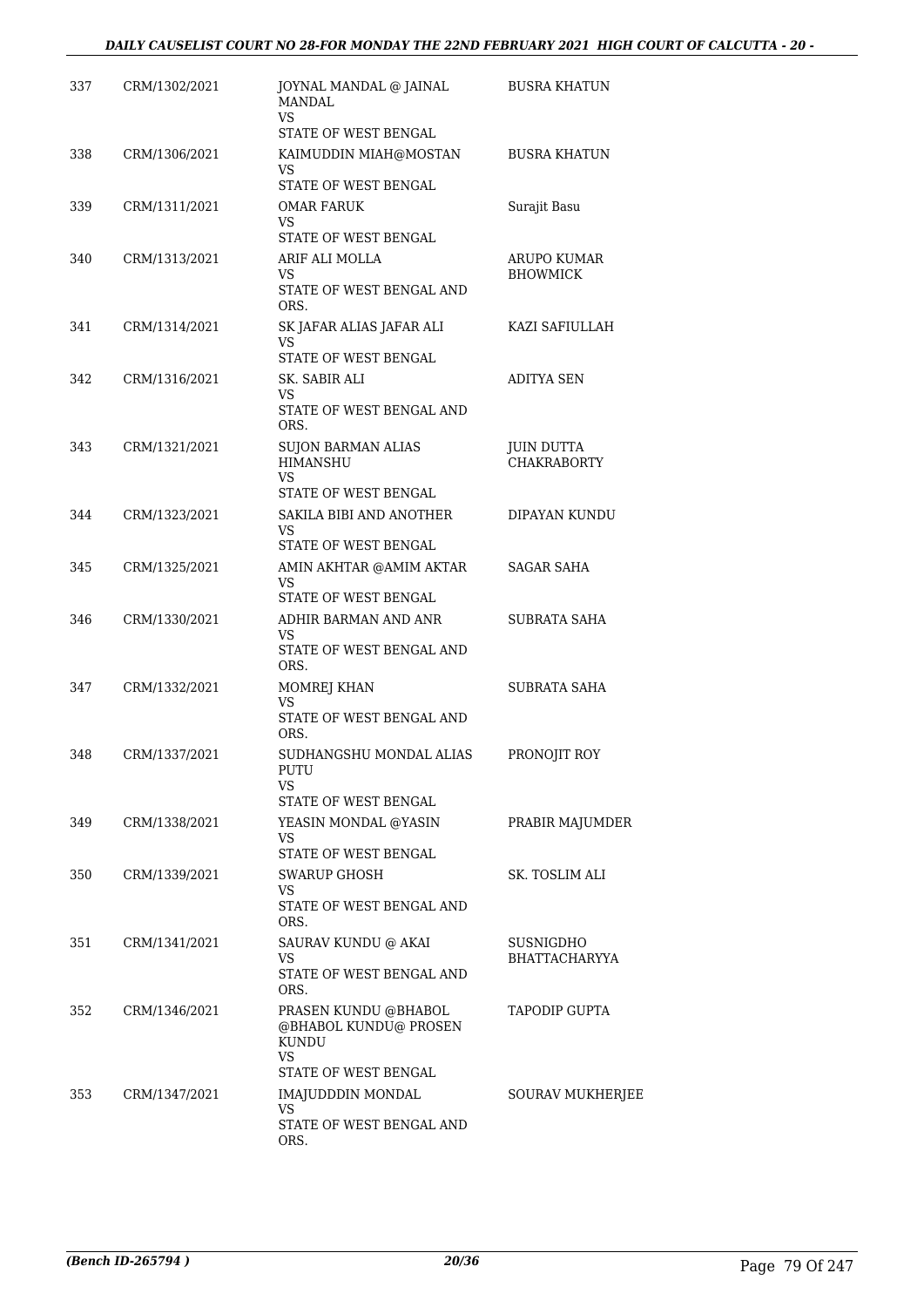| 354 | CRM/1348/2021 | MD DASTAGIR @DASTAGIR<br>ANSARI<br>VS.                                      | ANSUMAN BERA                       |
|-----|---------------|-----------------------------------------------------------------------------|------------------------------------|
| 355 | CRM/1350/2021 | STATE OF WEST BENGAL<br>ASHOK KUMAR CHOUDHURY                               | SOUMYA NAG                         |
|     |               | @ASHOK CHOUDHURY<br>@ASHOKE<br>CHOWDHURY@RAMESH<br>PRAJAPATI@CHOWDHURY      |                                    |
|     |               | <b>VS</b><br>STATE OF WEST BENGAL AND<br>ORS.                               |                                    |
| 356 | CRM/1352/2021 | MD. SAUKAT SEKH<br><b>VS</b><br>UNION OF INDIA, AIR<br>INTELLIGENCE UNIT, , | <b>ARKACHAKRABORTY</b>             |
| 357 | CRM/1353/2021 | NAGEN @ NAGENDRANATH<br><b>GHOSH</b><br>VS.                                 | <b>KARABI ROY</b>                  |
|     |               | STATE OF WEST BENGAL AND<br>ORS.                                            |                                    |
| 358 | CRM/1354/2021 | MEHER ALI SK AND OTHERS<br><b>VS</b><br>STATE OF WEST BENGAL                | KRISHNENDU DE                      |
| 359 | CRM/1356/2021 | RAJA GHOSHAL                                                                | <b>SOUVIK DAS</b>                  |
|     |               | VS<br>STATE OF WEST BENGAL                                                  |                                    |
| 360 | CRM/1357/2021 | SK SAKIR ALI @SK JIKSARUL ALI<br><b>VS</b><br>STATE OF WEST BENGAL          | ANINDYA GHOSH                      |
| 361 | CRM/1358/2021 | PH ESHA ALI @ AMBUBA<br>VS<br>STATE OF WEST BENGAL                          | DEBASIS KAR                        |
| 362 | CRM/1367/2021 | HASINA @ HASENA MOLLA @<br><b>HASINA BIBI</b><br><b>VS</b>                  | SIDDHARTHA SARKAR                  |
| 363 | CRM/1370/2021 | STATE OF WEST BENGAL<br><b>BIPLAB BISWAS</b><br>VS                          | MRITYUNJAY SAHA                    |
| 364 | CRM/1372/2021 | STATE OF WEST BENGAL<br><b>SAMIR MANDAL</b><br>VS                           | ARUP KUMAR BHOWMICK                |
|     |               | STATE OF WEST BENGAL                                                        |                                    |
| 365 | CRM/1373/2021 | <b>SAMIRAN KR DAS</b><br>VS<br>STATE OF WEST BENGAL                         | MAZHAR HOSSAIN<br><b>CHOWDHURY</b> |
| 366 | CRM/1377/2021 | DHARMENDRA SINGH PATEL<br>VS<br>STATE OF WEST BENGAL                        | ASHOKE KUMAR NATH                  |
| 367 | CRM/1379/2021 | PRASENJIT BASU<br>VS                                                        | <b>BUSRA KHATUN</b>                |
| 368 | CRM/1380/2021 | STATE OF WEST BENGAL<br>ABARUN SHARMA@VARUN                                 | Kunal Ganguly                      |
|     |               | KUMAR SHARMA<br>VS.                                                         |                                    |
| 369 | CRM/1383/2021 | STATE OF WEST BENGAL<br><b>MATIN SK AND ORS</b><br>VS                       | MRITUNJAY SAHA                     |
|     |               | STATE OF WEST BENGAL                                                        |                                    |
| 370 | CRM/1384/2021 | DEB KUMAR BAG<br><b>VS</b>                                                  | KOEL SARKAR                        |
|     |               | STATE OF WEST BENGAL                                                        |                                    |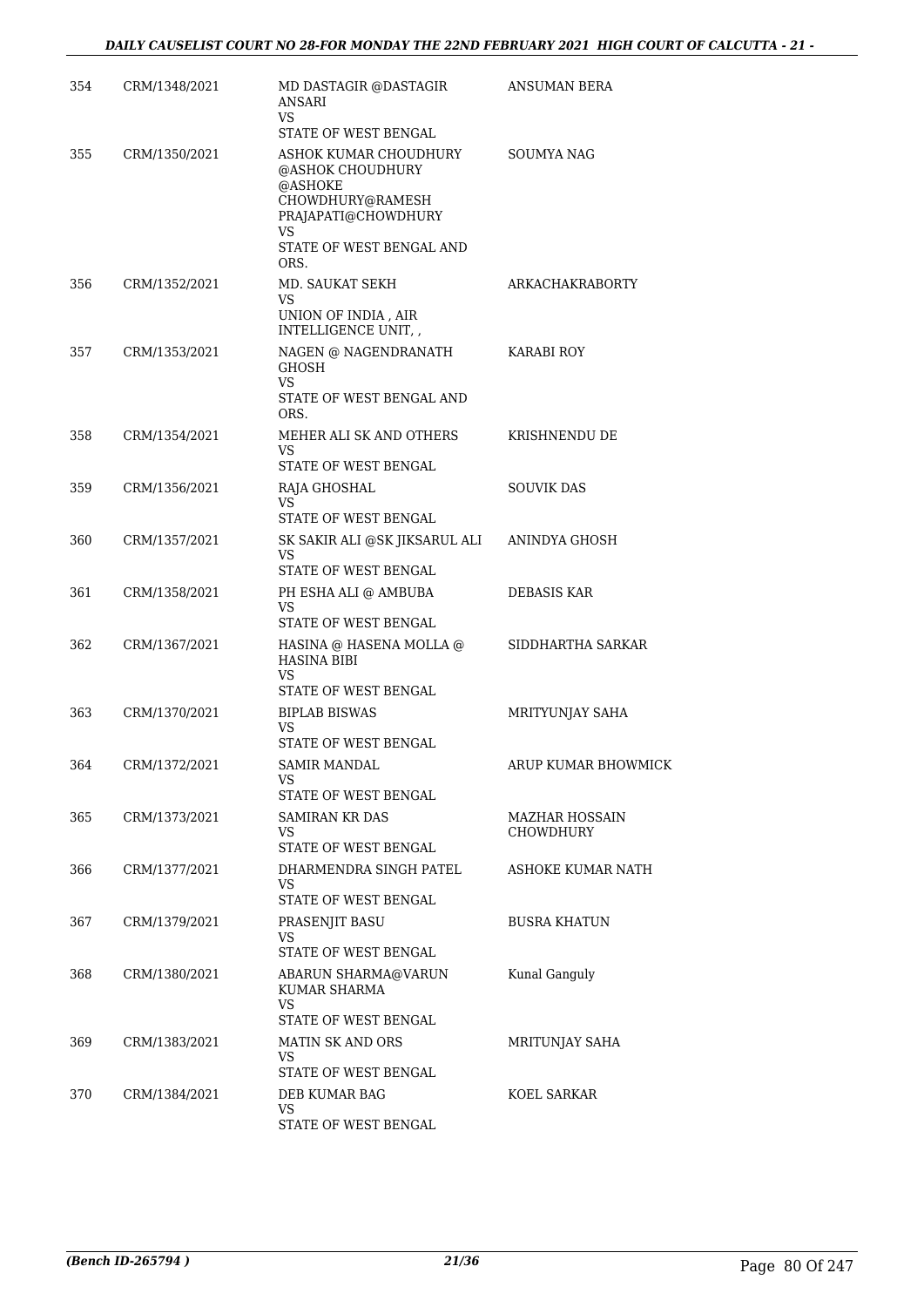#### *DAILY CAUSELIST COURT NO 28-FOR MONDAY THE 22ND FEBRUARY 2021 HIGH COURT OF CALCUTTA - 22 -*

| 371 | CRM/1386/2021 | AJIJUL SK AND ANR<br>VS                                                                | SUBRATA KARMAKAR       |
|-----|---------------|----------------------------------------------------------------------------------------|------------------------|
|     |               | STATE OF WEST BENGAL                                                                   |                        |
| 372 | CRM/1389/2021 | SIPARUL SK. @ SIPARUL<br><b>MONDAL</b><br>VS.                                          | Shibasis Chatterjee    |
|     |               | STATE OF WEST BENGAL                                                                   |                        |
| 373 | CRM/1392/2021 | ANUP ROY @ ASHOK @ ASHOK<br>DA @ SUSANTA MAJUMDAR<br><b>VS</b><br>STATE OF WEST BENGAL | SABYASACHI CHATTERJEE  |
| 374 | CRM/1399/2021 | RAHUL SK @ BABU SK<br>VS                                                               | ABDUS SALAM            |
|     |               | STATE OF WEST BENGAL                                                                   |                        |
| 375 | CRM/1404/2021 | SURENDRA RAI<br>VS                                                                     | ANAMITRA BANERJEE      |
|     |               | STATE OF WEST BENGAL                                                                   |                        |
| 376 | CRM/1405/2021 | <b>ANSARUL ALAM</b><br>VS<br>STATE OF WEST BENGAL                                      | PARVEJ ANAM            |
| 377 | CRM/1411/2021 | <b>SELIM SK.</b>                                                                       |                        |
|     |               | VS.<br>STATE OF WEST BENGAL AND                                                        | PRABIR MAJUMDER        |
|     |               | ORS.                                                                                   |                        |
| 378 | CRM/1417/2021 | MANODA BISWAS @ MANADA<br><b>BISWAS</b><br>VS                                          | SAGAR SAHA             |
|     |               | STATE OF WEST BENGAL AND<br>ORS.                                                       |                        |
| 379 | CRM/1418/2021 | BABLU SARKAR @ SK.@ BABLU<br>SK. @ BABLU SARKAR AND ANR.<br><b>VS</b>                  | DEBAPRIYA SAMANTA      |
|     |               | STATE OF WEST BENGAL                                                                   |                        |
| 380 | CRM/1422/2021 | SHYAM SUNDAR BISWAS<br>VS                                                              | <b>SUMITA SARKAR</b>   |
|     |               | STATE OF WEST BENGAL                                                                   |                        |
| 381 | CRM/1424/2021 | MD. SADDYAM @SADDAM<br>VS<br>STATE OF WEST BENGAL                                      | <b>SHAREQ SIDDIQUE</b> |
| 382 | CRM/1428/2021 | GANESH SARDAR                                                                          | MADHUMITA PATRA        |
|     |               | VS<br>STATE OF WEST BENGAL                                                             |                        |
| 383 | CRM/1429/2021 | ANIMESH ADAK AND ANR<br>VS.                                                            | MAIDUL ISLAM KAYAL     |
|     |               | STATE OF WEST BENGAL                                                                   |                        |
| 384 | CRM/1431/2021 | SUJAL SK @ SUJOL SK @ ANARUL<br>VS<br>STATE OF WEST BENGAL                             | PRAMITA BANERJEE       |
| 385 | CRM/1437/2021 | ANIMESH MONDAL AND ANR<br>VS                                                           | SOURAV MUKHERJEE       |
|     |               | STATE OF WEST BENGAL                                                                   |                        |
| 386 | CRM/1438/2021 | SAHIN SK @SHINE SK<br>VS                                                               | ARNAB SAHA             |
|     |               | STATE OF WEST BENGAL                                                                   |                        |
| 387 | CRM/1439/2021 | ANGGUR SK @ ANGUR SK<br>VS.<br>STATE OF WEST BENGAL                                    | <b>JOY CHAKRABORTY</b> |
| 388 | CRM/1441/2021 | PANCHU DAS                                                                             | Asraf Mandal           |
|     |               | VS<br>STATE OF WEST BENGAL                                                             |                        |
| 389 | CRM/1450/2021 | SAHANUR MOLLA @ FITTU                                                                  | RESHMI REHMAN          |
|     |               | VS<br>STATE OF WEST BENGAL                                                             |                        |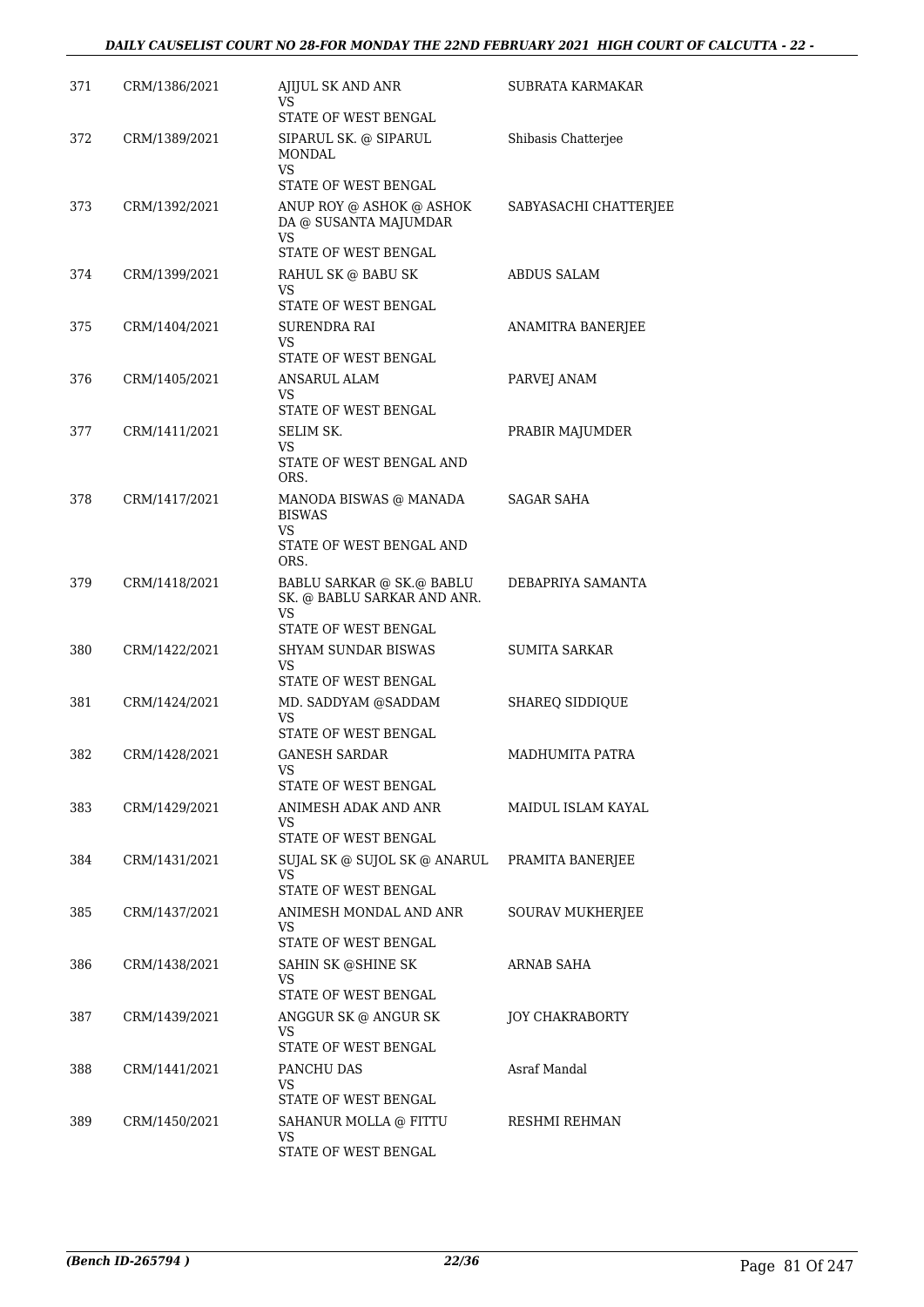#### *DAILY CAUSELIST COURT NO 28-FOR MONDAY THE 22ND FEBRUARY 2021 HIGH COURT OF CALCUTTA - 23 -*

| 390 | CRM/1452/2021 | KISHOR DAS<br>VS<br>STATE OF WEST BENGAL                                  | Asraf Mandal             |
|-----|---------------|---------------------------------------------------------------------------|--------------------------|
| 391 | CRM/1455/2021 | <b>BABLU SEKH @ DAKRON</b><br>VS                                          | <b>ABDUS SALAM</b>       |
|     |               | STATE OF WEST BENGAL                                                      |                          |
| 392 | CRM/1457/2021 | AMRIT PATRA AND ANR<br>VS.<br>STATE OF WEST BENGAL                        | NAVANIL DE               |
|     |               |                                                                           |                          |
| 393 | CRM/1459/2021 | MONIRUL ISLAM MOLLA@MD<br><b>MONIRUL ISLAM</b><br>MOLLA@BABLU@BABLA<br>VS | SAHIUDDIN AHMED          |
|     |               | STATE OF WEST BENGAL                                                      |                          |
| 394 | CRM/1460/2021 | RAJIKUL MOMIN<br>VS.<br>STATE OF WEST BENGAL                              | <b>SAGAR SAHA</b>        |
| 395 | CRM/1461/2021 | <b>ABHIJIT DAS</b>                                                        | <b>GAURAV KUMAR BASU</b> |
|     |               | VS<br>STATE OF WEST BENGAL                                                |                          |
| 396 | CRM/1462/2021 | UTTAM MALO                                                                | <b>SUJAN CHATTERJEE</b>  |
|     |               | VS.<br>STATE OF WEST BENGAL                                               |                          |
| 397 | CRM/1468/2021 | GOURANGA ADHIKARI                                                         | SANGHITA CHATTERJEE      |
|     |               | VS<br>STATE OF WEST BENGAL                                                |                          |
| 398 | CRM/1473/2021 | HUMAYUN SK. @ HUMAYN SK.                                                  | <b>TAPODIP GUPTA</b>     |
|     |               | VS.                                                                       |                          |
|     |               | STATE OF WEST BENGAL                                                      |                          |
| 399 | CRM/1476/2021 | MD. BAPI @ RAJ @ HERON<br>VS.<br>STATE OF WEST BENGAL                     | Kalidas Saha             |
| 400 | CRM/1478/2021 | ZAKIR HOSSAIN                                                             | JYOTIRMOY ADHIKARY       |
|     |               | VS<br>STATE OF WEST BENGAL                                                |                          |
| 401 | CRM/1480/2021 | BHIM BISWAS @ BHIM CHANDRA                                                | <b>SURAJIT BASU</b>      |
|     |               | <b>BISWAS</b><br>VS.                                                      |                          |
|     |               | THE STATE OF WEST BENGAL                                                  |                          |
| 402 | CRM/1481/2021 | JUEL SEIKH ALIAS JUYEL SK.<br>VS                                          | SK. MOINUDDIN            |
|     |               | STATE OF WEST BENGAL                                                      |                          |
| 403 | CRM/1483/2021 | NIRMAL DAS<br>VS.<br>STATE OF WEST BENGAL                                 | KOUSTAV BAGCHI           |
| 404 | CRM/1486/2021 | PIYARUL SK.                                                               | <b>TAPODIP GUPTA</b>     |
|     |               | VS                                                                        |                          |
|     |               | STATE OF WEST BENGAL                                                      |                          |
| 405 | CRM/1493/2021 | PINTU DUTTA @ SAMRAT<br>VS.<br>STATE OF WEST BENGAL                       | MINOTI GOMES             |
| 406 | CRM/1494/2021 | RAM SARKAR                                                                | MUSHARRAF ALAM SK.       |
|     |               | VS.<br>STATE OF WEST BENGAL                                               |                          |
| 407 | CRM/1495/2021 | RAM SARKAR                                                                | MUSHARRAF ALAM SK        |
|     |               | VS.<br>STATE OF WEST BENGAL                                               |                          |
| 408 | CRM/1496/2021 | SUJOY BISWAS @ SUJAY BISWAS<br><b>ALIAS SURYA</b>                         | MENOTI GOMES             |
|     |               | VS<br>STATE OF WEST BENGAL                                                |                          |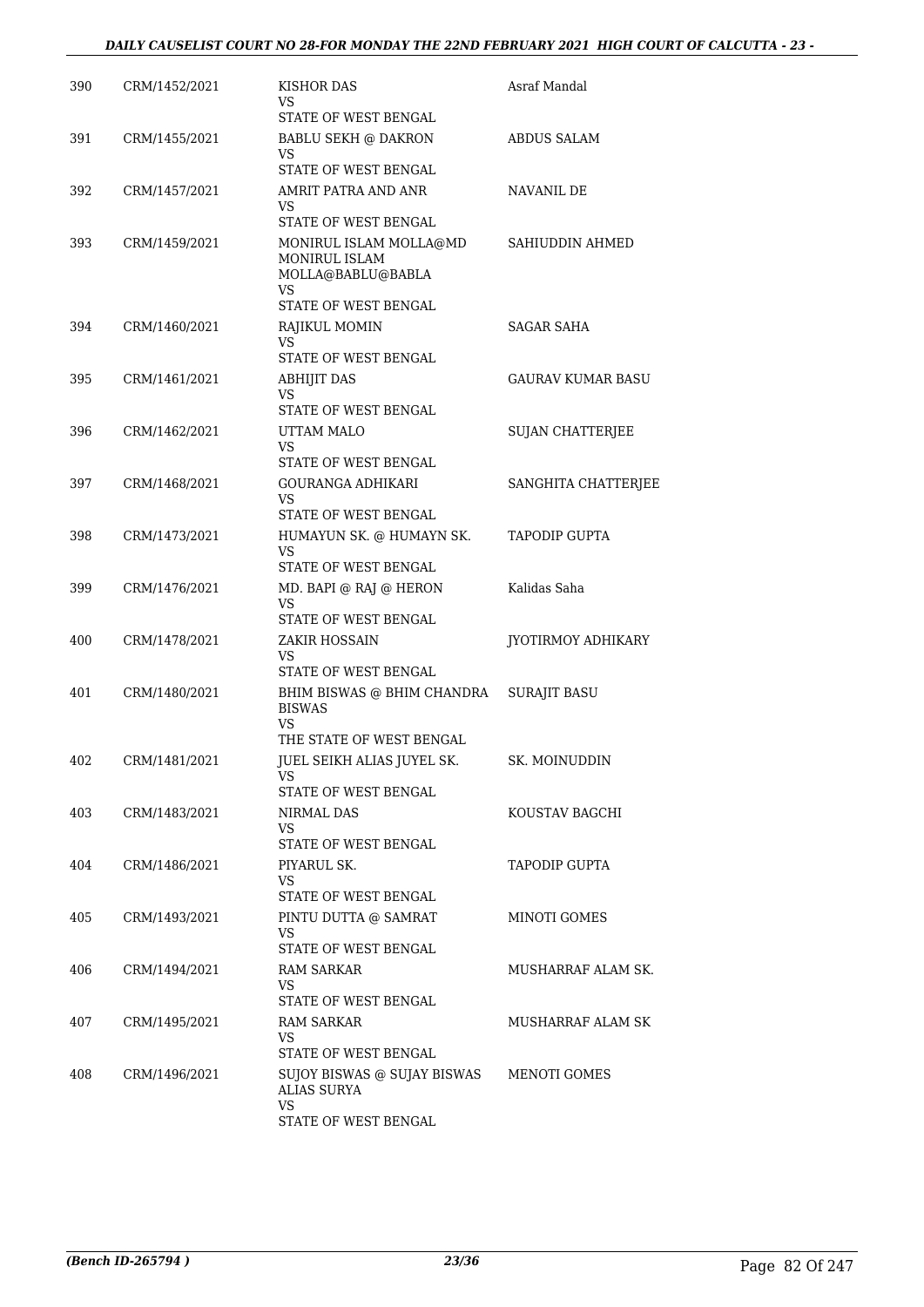| 409 | CRM/1511/2021 | ANANDA PAUL ALIAS PAL AND<br><b>OTHERS</b><br>VS.                          | Sumanta Das                               |
|-----|---------------|----------------------------------------------------------------------------|-------------------------------------------|
| 410 | CRM/1520/2021 | STATE OF WEST BENGAL<br>RENUKA MONDAL @ RENU<br>MONDAL                     | MD YOUNUSH MONDAL                         |
| 411 | CRM/1525/2021 | <b>VS</b><br>STATE OF WEST BENGAL<br><b>BHOLANATH DAS @ BHOLA</b>          | SOUMYAJIT DAS                             |
|     |               | VS<br>STATE OF WEST BENGAL                                                 | MAHAPATRA                                 |
| 412 | CRM/1528/2021 | CHANDAN KUMAR MAHANTA<br>VS<br>STATE OF WEST BENGAL                        | SUBRATA SAHA                              |
| 413 | CRM/1538/2021 | <b>SK MAIDUL HOSSAIN</b><br>VS<br>STATE OF WEST BENGAL                     | <b>MAZHAR HOSSAIN</b><br><b>CHOWDHURY</b> |
| 414 | CRM/1544/2021 | <b>BAPAN MAJHI</b><br><b>VS</b>                                            | SIDDHARTHA GHOSH ROY                      |
| 415 | CRM/1545/2021 | STATE OF WEST BENGAL<br><b>SUMON GHOSH</b><br>VS<br>STATE OF WEST BENGAL   | DEBASIS BRAHMA                            |
| 416 | CRM/1546/2021 | SAMAIL SK. @SANIUL SK AND<br><b>ANOTHER</b><br>VS.<br>STATE OF WEST BENGAL | ROBIUL ISLAM                              |
| 417 | CRM/1548/2021 | SAYED SK<br>VS<br>STATE OF WEST BENGAL AND<br>ORS.                         | <b>MRITYUNJOY</b><br>CHATTERJEE           |
| 418 | CRM/1549/2021 | ALAUDDIN<br><b>VS</b><br>STATE OF WEST BENGAL AND<br>ORS.                  | MRITYUNJOY<br><b>CHATTERJEE</b>           |
| 419 | CRM/1550/2021 | <b>HANIF MONDAL</b><br>VS<br>STATE OF WEST BENGAL AND<br>ORS.              | MINOTI GOMES                              |
| 420 | CRM/1555/2021 | ASGAR ALI @ SONU<br>STATE OF WEST BENGAL                                   | SHASHANKA SHEKHAR<br>SAHA                 |
| 421 | CRM/1557/2021 | RAHIMA SEKH @ RAHILA<br>VS.<br>STATE OF WEST BENGAL                        | SOURAV MUKHERJEE                          |
| 422 | CRM/1559/2021 | ABBAS SK @ KALU SK @ KALU<br>VS<br>STATE OF WEST BENGAL                    | Anisur Rahaman                            |
| 423 | CRM/1561/2021 | NAJBAR SK. AND ANOTHER<br>VS<br>STATE OF WEST BENGAL                       | NILENDRA NARAYAN RAY                      |
| 424 | CRM/1562/2021 | <b>ANARUL SK.</b><br>VS<br>STATE OF WEST BENGAL                            | Anisur Rahaman                            |
| 425 | CRM/1571/2021 | MUKHTAR SK@MUKHTER SK<br>VS<br>NARCOTICS CONTROL<br>BUREAU, KOL            | ARUSHI RATHORE                            |
| 426 | CRM/1573/2021 | SUKESH PATTANAYAK<br>VS.<br>STATE OF WEST BENGAL                           | ARUP KUMAR BHOWMICK                       |
| 427 | CRM/1574/2021 | SANJAY SARKAR<br>VS.<br>STATE OF WEST BENGAL                               | ARUP KUMAR BHOWMICK                       |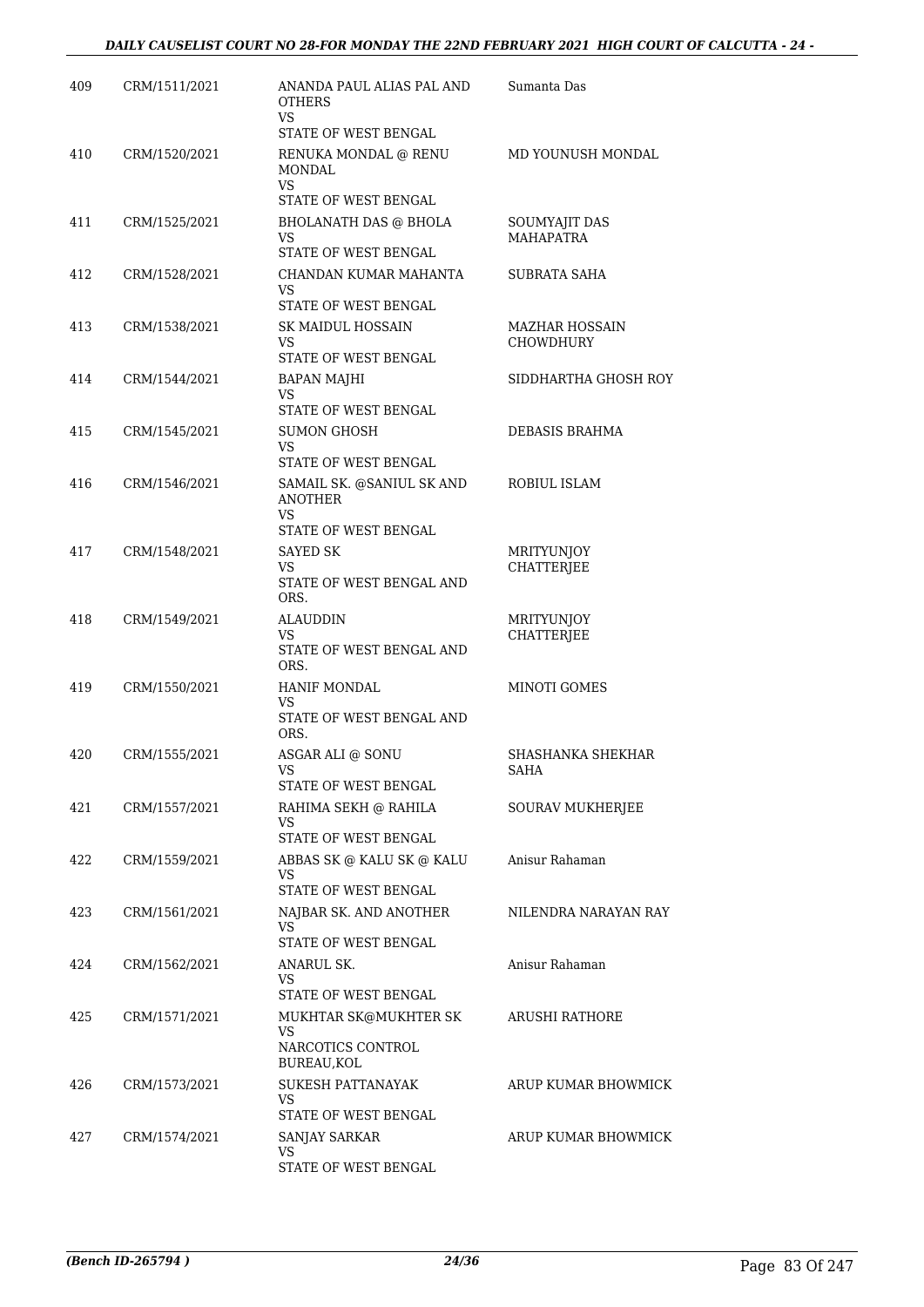| 428 | CRM/1578/2021 | SABIR ALI GAZI<br>VS<br>STATE OF WEST BENGAL                                  | <b>ASHOK KUMAR</b><br><b>CHOWDHURY</b> |
|-----|---------------|-------------------------------------------------------------------------------|----------------------------------------|
| 429 | CRM/1580/2021 | BIKASH HAIT<br>VS.<br>STATE OF WEST BENGAL                                    | SUBHASISH PACHHAL                      |
| 430 | CRM/1583/2021 | <b>BASUDHARA GHOSH</b><br>VS<br>STATE OF WEST BENGAL                          | <b>ASRAF MANDAL</b>                    |
| 431 | CRM/1585/2021 | NAFISA KHATUN @ NAPISA<br>KHATUN @ ASHH AND ORS<br>VS<br>STATE OF WEST BENGAL | RAFIKUL ISLAM SARDAR                   |
| 432 | CRM/1586/2021 | MD ISPAK<br>VS<br>STATE OF WEST BENGAL                                        | FARNAZ NASIM                           |
| 433 | CRM/1587/2021 | HABIB SK<br>VS<br>STATE OF WEST BENGAL                                        | SOMNATH MAJUMDER                       |
| 434 | CRM/1590/2021 | SUBRATA PODDAR @ SUBRATA<br>PODDER @ SHUVO<br>VS                              | SOMNATH MAJUMDER                       |
| 435 | CRM/1591/2021 | STATE OF WEST BENGAL<br>RAHIMA BIBI<br>VS<br>STATE OF WEST BENGAL             | SOUMA SUBHRA ROY                       |
| 436 | CRM/1593/2021 | ANURA BEGUM @MONJU<br>VS<br>STATE OF WEST BENGAL                              | SASHANKA SEKHAR SAHA                   |
| 437 | CRM/1594/2021 | KAMALESH MAHATO @ MAHATO<br>@ KAMLESH @ ROY<br>VS<br>STATE OF WEST BENGAL     | SHASHANKA SHEKHAR<br><b>SAHA</b>       |
| 438 | CRM/1597/2021 | SEKH MONIRUL<br>VS<br>STATE OF WEST BENGAL                                    | SAFDAR AZAM                            |
| 439 | CRM/1599/2021 | <b>DILIP KIRTYANIA</b><br>VS<br>STATE OF WEST BENGAL                          | <b>GAGANJYOTI SINGH</b>                |
| 440 | CRM/1606/2021 | SUSHIL MONDAL AND ORS<br>VS<br>STATE OF WEST BENGAL                           | SANANDA<br>BHATTACHARJEE               |
| 441 | CRM/1607/2021 | MITHILESH RAM @ MITHLESH<br>RAM<br>VS<br>STATE OF WEST BENGAL                 | DEBAPRIYA SAMANTA                      |
| 442 | CRM/1608/2021 | <b>RATAN BISWAS</b><br>VS<br>STATE OF WEST BENGAL                             | DEBADRITA MONDAL                       |
| 443 | CRM/1609/2021 | JAYDEB MALLICK AND ORS.<br>VS<br>STATE OF WEST BENGAL                         | SOURAV MUKHERJEE                       |
| 444 | CRM/1610/2021 | BISWAJIT OJHA @ BISWA<br>VS<br>STATE OF WEST BENGAL                           | KOUSTAV BAGCHI                         |
| 445 | CRM/1611/2021 | DIPAK @ PUSPA ROY AND ANR.<br>VS<br>STATE OF WEST BENGAL                      | SOURAV MUKHERJEE                       |
| 446 | CRM/1613/2021 | AJIT BAG AND ANR<br>VS<br>STATE OF WEST BENGAL                                | Srimoyee Mukherjee                     |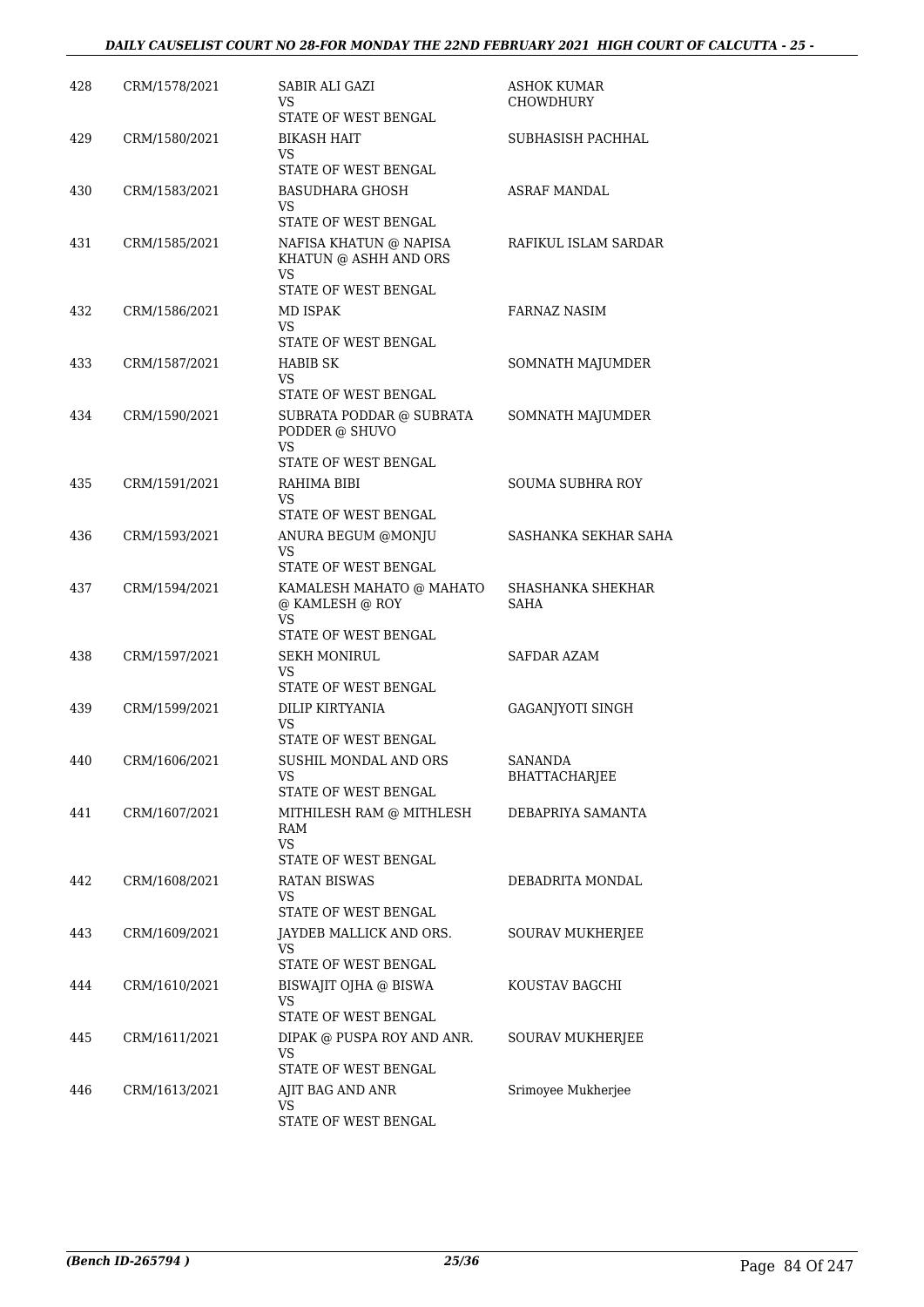| 447 | CRM/1615/2021 | DEBABRATA @ CHOTTU<br>PRAMANIK AND ANR<br>VS           | ABHIJIT KR. ADHYA        |
|-----|---------------|--------------------------------------------------------|--------------------------|
|     |               | STATE OF WEST BENGAL                                   |                          |
| 448 | CRM/1617/2021 | SANDIP NANDI @ SANDEEP<br><b>NANDY</b><br>VS           | <b>ARUSHI RATTORE</b>    |
|     |               | STATE OF WEST BENGAL                                   |                          |
| 449 | CRM/1619/2021 | RITIK RAM @ RITTIK                                     | Ramashis Mukherjee       |
|     |               | VS<br>STATE OF WEST BENGAL                             |                          |
| 450 | CRM/1620/2021 | MOSHARAF MOLLA                                         | SAYAN MUKHERJEE          |
|     |               | VS<br>STATE OF WEST BENGAL                             |                          |
| 451 | CRM/1621/2021 | RASID LASKAR @ RASID LASKAR<br>@ BACHHU<br>VS          | SUCHISMITA DUTTA         |
|     |               | STATE OF WEST BENGAL                                   |                          |
| 452 | CRM/1623/2021 | UTTAM DAS<br><b>VS</b>                                 | PRIYANKAR GANGULY        |
| 453 | CRM/1634/2021 | STATE OF WEST BENGAL<br>BABU ROY @ BAPI ROY            | SANJIB MITRA             |
|     |               | VS                                                     |                          |
|     |               | STATE OF WEST BENGAL                                   |                          |
| 454 | CRM/1635/2021 | NAJIMA BIBI<br><b>VS</b>                               | ARUP KUMAR BHOWMICK      |
|     |               | STATE OF WEST BENGAL                                   |                          |
| 455 | CRM/1637/2021 | SANJIT SAHA<br>VS<br>STATE OF WEST BENGAL              | <b>AVISHEK PRASAD</b>    |
| 456 | CRM/1640/2021 | RAFIKUL ISLAM                                          | <b>ANCHITA SARKAR</b>    |
|     |               | VS                                                     |                          |
| 457 | CRM/1641/2021 | STATE OF WEST BENGAL<br>HARIHAR MAHATO                 | DIPAYAN DAN              |
|     |               | VS<br>STATE OF WEST BENGAL                             |                          |
| 458 | CRM/1642/2021 | AMIRUL SK@RAMJAN SK                                    | SANDIP CHAKRABORTY       |
|     |               | VS<br>STATE OF WEST BENGAL                             |                          |
| 459 | CRM/1647/2021 | <b>SALAMAT SK</b>                                      | Ali Ahsan Alamgir        |
|     |               | VS                                                     |                          |
| 460 | CRM/1657/2021 | STATE OF WEST BENGAL<br>BARI SHAK AND ANR              | KAMAL CHANDRA SAHA       |
|     |               | VS                                                     |                          |
| 461 |               | STATE OF WEST BENGAL                                   | KAMALESH CH SAHA         |
|     | CRM/1658/2021 | UJJAL MONDAL @ BABU<br>VS                              |                          |
|     |               | STATE OF WEST BENGAL                                   |                          |
| 462 | CRM/1660/2021 | SHAHNAZ PERWEEN@ BICHHIA<br>VS<br>STATE OF WEST BENGAL | APURBA KR. DUTTA         |
| 463 | CRM/1666/2021 | ALI MOSTOFA MOLLA                                      | SHASHANKA SEKHAR         |
|     |               | VS<br>STATE OF WEST BENGAL                             | SAHA                     |
| 464 | CRM/1667/2021 | BABLU SK AND ANR                                       | SHASHANKA SEKHAR         |
|     |               | VS<br>STATE OF WEST BENGAL                             | SAHA                     |
| 465 | CRM/1669/2021 | RAJESH MONDAL @ RAJU @<br>KALU AND ANR                 | KUNAL KUMAR<br>MUKHERJEE |
|     |               | VS<br>STATE OF WEST BENGAL                             |                          |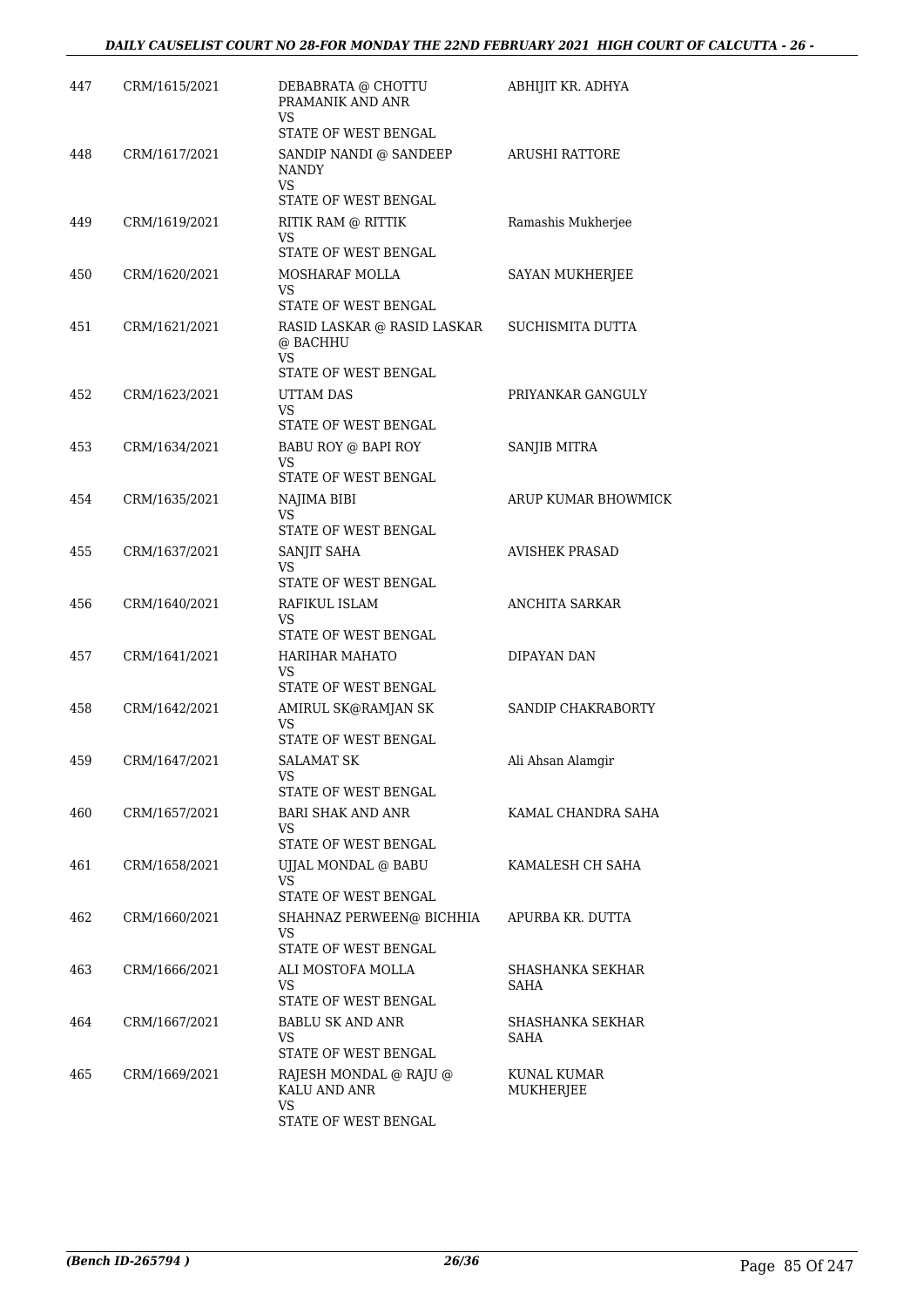#### *DAILY CAUSELIST COURT NO 28-FOR MONDAY THE 22ND FEBRUARY 2021 HIGH COURT OF CALCUTTA - 27 -*

| 466 | CRM/1671/2021 | <b>BASU DEBNATH</b><br>VS<br>STATE OF WEST BENGAL                                                                   | DEEPAK KR. SHAW           |
|-----|---------------|---------------------------------------------------------------------------------------------------------------------|---------------------------|
| 467 | CRM/1672/2021 | DILIP MANDAL                                                                                                        | MOUNICK GHOSH             |
| 468 | CRM/1675/2021 | VS<br>STATE OF WEST BENGAL<br>DIN MOHAMMAD @ SANTU<br><b>BISWAS</b>                                                 | PRABIR MAJUMDER           |
|     |               | VS.<br>STATE OF WEST BENGAL                                                                                         |                           |
| 469 | CRM/1677/2021 | SANKAR @ SHANKAR MONDAL<br>VS.<br><b>STATE OF WEST BENGAL</b>                                                       | <b>SANTANU MAJI</b>       |
| 470 | CRM/1678/2021 | NANKI YADAV @ MAHANTH<br>YADAV<br><b>VS</b><br>THE COMMISSIONER OF<br><b>CUSTOMS (PREVENTIVE) AND</b><br><b>ANR</b> | <b>SANAT KUMAR DAS</b>    |
| 471 | CRM/1680/2021 | UTTAM CHATTERJEE<br><b>VS</b><br>UNION OF INDIA                                                                     | SHASHANKA SHEKHAR<br>SAHA |
| 472 | CRM/1681/2021 | SK. SALAUDDIN<br>VS<br>STATE OF WEST BENGAL                                                                         | TANMOY CHOWDHURY          |
| 473 | CRM/1684/2021 | MD SOYEB @ SOHEB<br>VS<br>STATE OF WEST BENGAL                                                                      | ARUNAVA GANGULY           |
| 474 | CRM/1686/2021 | RABI DAS<br>VS<br>STATE OF WEST BENGAL                                                                              | ARUNAVA GANGULY           |
| 475 | CRM/1691/2021 | BABUL AKTAR<br>VS<br>STATE OF WEST BENGAL                                                                           | RAJENDRA BANERJEE         |
| 476 | CRM/1692/2021 | RAJU MUKHERJEE<br><b>VS</b><br>STATE OF WEST BENGAL                                                                 | <b>DHANANJOY BANERJEE</b> |
| 477 | CRM/1697/2021 | <b>TANMOY GHORUI</b><br>VS<br>STATE OF WEST BENGAL                                                                  | <b>GAUTAM BANERJEE</b>    |
| 478 | CRM/1701/2021 | ASIF HOSSAIN@BIKI@BIKI SK<br>VS<br>STATE OF WEST BENGAL                                                             | PRIYANKAR GANGULY         |
| 479 | CRM/1702/2021 | MITUL SK @ MITHUN SEKH<br>VS<br>STATE OF WEST BENGAL                                                                | <b>MANAS KUMAR DAS</b>    |
| 480 | CRM/1706/2021 | MD. TAHIRUL ISLAM<br>VS<br>NARCOTICS CONTROL BUREAU,<br>KOLKATA ZONAL UNIT                                          | Ali Ahsan Alamgir         |
| 481 | CRM/1708/2021 | INJAMMUL SK@SEKH<br>VS<br>STATE OF WEST BENGAL                                                                      | <b>SUMANTA DAS</b>        |
| 482 | CRM/1709/2021 | RAHUL ADHIKARY @ ASHOK<br><b>ADHIKARY</b><br><b>VS</b><br>STATE OF WEST BENGAL                                      | ARINDAM SEN               |
| 483 | CRM/1712/2021 | RANJIT DAS<br>VS<br>STATE OF WEST BENGAL                                                                            | SUBHASISH PACHCHAL        |
| 484 | CRM/1713/2021 | TINKU SENAPATI @ MANTI<br>VS<br>STATE OF WEST BENGAL                                                                | PRANTICK GHOSH            |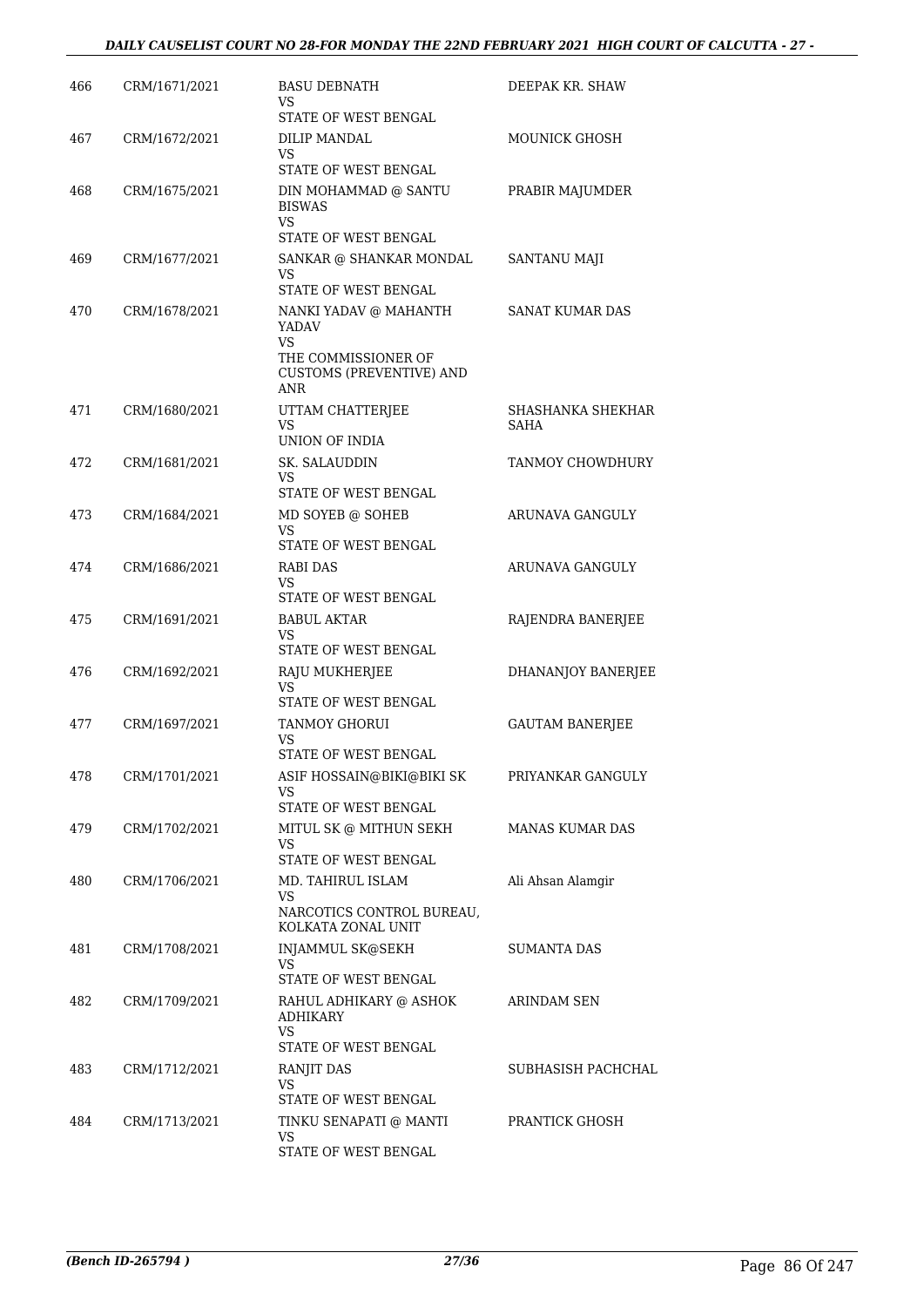| 485 | CRM/1715/2021 | <b>SAMIRAN BISWAS</b><br>VS<br>STATE OF WEST BENGAL                       | SAYAN DE                        |
|-----|---------------|---------------------------------------------------------------------------|---------------------------------|
| 486 | CRM/1722/2021 | ALAM HOSSAIN<br>VS.<br>N.C.B. AND ANR                                     | BENAJIR HASNA                   |
| 487 | CRM/1723/2021 | ARSAD GAZI<br>VS<br>STATE OF WEST BENGAL                                  | KAMALESH CH. SAHA               |
| 488 | CRM/1724/2021 | <b>GOLAM RAHAMAN @ LALTU</b><br>VS.<br>STATE OF WEST BENGAL               | KAMALESH CH SAHA                |
| 489 | CRM/1728/2021 | MUSHIAR RAHAMAN MOLLA @<br>MASHIER RAHAMAN @ MOSIAR<br>MOLLA<br><b>VS</b> | SHASHANKA SHEKHAR<br>SAHA       |
| 490 | CRM/1730/2021 | STATE OF WEST BENGAL<br>TAMAL SANTRA<br>VS<br>STATE OF WEST BENGAL        | <b>BHASKAR HUTAIT</b>           |
| 491 | CRM/1733/2021 | ALAM SK<br>VS<br>STATE OF WEST BENGAL                                     | SOURAV MUKHERJEE                |
| 492 | CRM/1735/2021 | <b>MANAB MUKHERJEE</b><br>VS<br>STATE OF WEST BENGAL                      | HUSEN MUSTAFI                   |
| 493 | CRM/1736/2021 | YEASIN SK @YASIN SK<br>VS<br>STATE OF WEST BENGAL                         | MD BANI ISRAIL                  |
| 494 | CRM/1738/2021 | TAPAN MANNA<br>VS<br>STATE OF WEST BENGAL                                 | Srimoyee Mukherjee              |
| 495 | CRM/1740/2021 | RAMESHWAR HEMBRAM AND<br>ANR.<br><b>VS</b><br>STATE OF WEST BENGAL        | RAJIT LAL MAIRA                 |
| 496 | CRM/1742/2021 | SK. AKBAR<br>VS<br>STATE OF WEST BENGAL                                   | SIDDHARTHA SARKAR               |
| 497 | CRM/1747/2021 | DILSHAD ALI<br>VS<br>STATE OF WEST BENGAL                                 | SIDDHARTHA SARKAR               |
| 498 | CRM/1755/2021 | SADHU SARAN PASWAN<br>VS<br>STATE OF WEST BENGAL                          | DATTATREYA DUTTA                |
| 499 | CRM/1756/2021 | SIRAJUL HAQUE @ ISLAM<br>VS<br>STATE OF WEST BENGAL                       | ASHOK KUMAR<br><b>CHOWDHURY</b> |
| 500 | CRM/1758/2021 | RUHUL AMIN @ KALU<br>VS<br>STATE OF WEST BENGAL                           | MD JANNAT FIRDOUS               |
| 501 | CRM/1759/2021 | IJAZ UDDIN MONDAL @ FJAJUL<br>VS                                          | MD JANNAT UL FIRDOUS            |
| 502 | CRM/1760/2021 | STATE OF WEST BENGAL<br>AJMAIL SK<br>VS                                   | Sumanta Das                     |
| 503 | CRM/1761/2021 | STATE OF WEST BENGAL<br>MANOTOSH GHOSH<br>VS                              | MOHAMMAD KHAIRUL                |
| 504 | CRM/1763/2021 | STATE OF WEST BENGAL<br>KRISHNA PRAMANIK<br>VS<br>STATE OF WEST BENGAL    | SOHAM DE DHARA                  |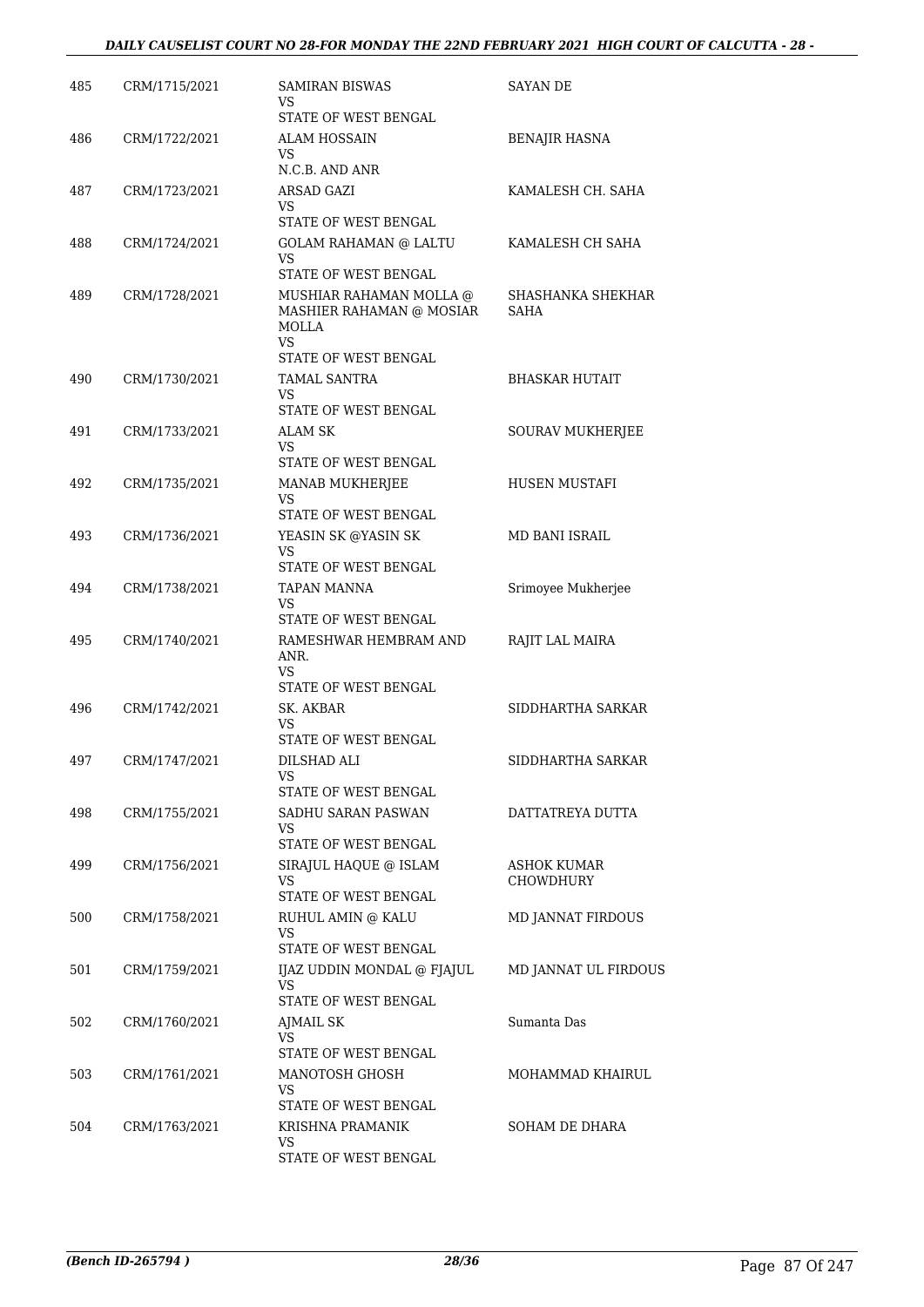| 505 | CRM/1765/2021 | RABKUL MOLLA@ROBKUL<br><b>MOLLA</b><br>VS.                                                         | <b>HAMIDUR RAHAMAN</b>             |
|-----|---------------|----------------------------------------------------------------------------------------------------|------------------------------------|
| 506 | CRM/1770/2021 | STATE OF WEST BENGAL<br><b>SUKANTA MONDAL</b><br>VS                                                | <b>MRITYUNJOY</b><br>CHATTERJEE    |
| 507 | CRM/1777/2021 | STATE OF WEST BENGAL<br>DHARMENDRA SINGH AND ORS<br>VS<br>STATE OF WEST BENGAL                     | SUBHAJIT CHOWDHURY                 |
| 508 | CRM/1779/2021 | ANARUL MONDAL<br>VS<br>STATE OF WEST BENGAL                                                        | DEBARSHI BRAHMA                    |
| 509 | CRM/1780/2021 | REKHA BIBI<br>VS<br>STATE OF WEST BENGAL                                                           | <b>TAPODIP GUPTA</b>               |
| 510 | CRM/1781/2021 | DILIP GORAI<br>VS.<br>STATE OF WEST BENGAL                                                         | LAKSHMINATH<br><b>BHATTACHARYA</b> |
| 511 | CRM/1787/2021 | MAKBUL AKTAR SK AND ANR<br>VS<br>STATE OF WEST BENGAL                                              | <b>BHQASKAR CHATTERJEE</b>         |
| 512 | CRM/1789/2021 | ISRAIL SK @ ESRAIL AND ANR<br>VS<br>STATE OF WEST BENGAL                                           | PRATIMA BANERJEE                   |
| 513 | CRM/1791/2021 | SHIBU MANDAL<br>VS<br>STATE OF WEST BENGAL AND<br><b>ANOTHER</b>                                   | MUSHARRAF ALAM SK.                 |
| 514 | CRM/1792/2021 | SAHAN SK@SAHAMUDDIN<br>@SAMARUDDIN<br><b>VS</b><br>STATE OF WEST BENGAL                            | Santanu Chatterjee                 |
| 515 | CRM/1793/2021 | BHUPATI @ MOHAN ROY<br>VS<br>STATE OF WEST BENGAL                                                  | PAMPA DEY (DHABAL)                 |
| 516 | CRM/1797/2021 | BINAY KUMAR SHAW @ BINOY<br>KUMJAR SHAW @ BIJOY KUMAR<br><b>SHAW</b><br>VS<br>STATE OF WEST BENGAL | <b>BHASKAR CHATTERJEE</b>          |
| 517 | CRM/1798/2021 | AMRUL SK@BABUA@AMIRUL<br>AND ANR<br>VS.<br>STATE OF WEST BENGAL                                    | MUSHARRAF ALAM SK                  |
| 518 | CRM/1800/2021 | MAJNU SK AND ANR<br>VS<br>STATE OF WEST BENGAL                                                     | PRABIR MAJUMDER                    |
| 519 | CRM/1801/2021 | HALIM KAZI ALIAS ABDUL HALIM<br>KAZI<br><b>VS</b><br>UNION OF INDIA                                | SHASHANKA SHEKHAR<br>SAHA          |
| 520 | CRM/1803/2021 | MD. UMAR ALI @ UMAR ALI<br>VS<br>STATE OF WEST BENGAL                                              | Ali Ahsan Alamgir                  |
| 521 | CRM/1804/2021 | SOMNATH GHOSH<br>VS.<br>STATE OF WEST BENGAL                                                       | PRABIR MAJUMDER                    |
| 522 | CRM/1805/2021 | BISWARUP GIRI ALIAS BISU<br>VS<br>STATE OF WEST BENGAL                                             | KESHAB CHANDRA DAS                 |
| 523 | CRM/1808/2021 | JAGANNATH GHOSH<br>VS<br>STATE OF WEST BENGAL                                                      | KRISHNENDU DE                      |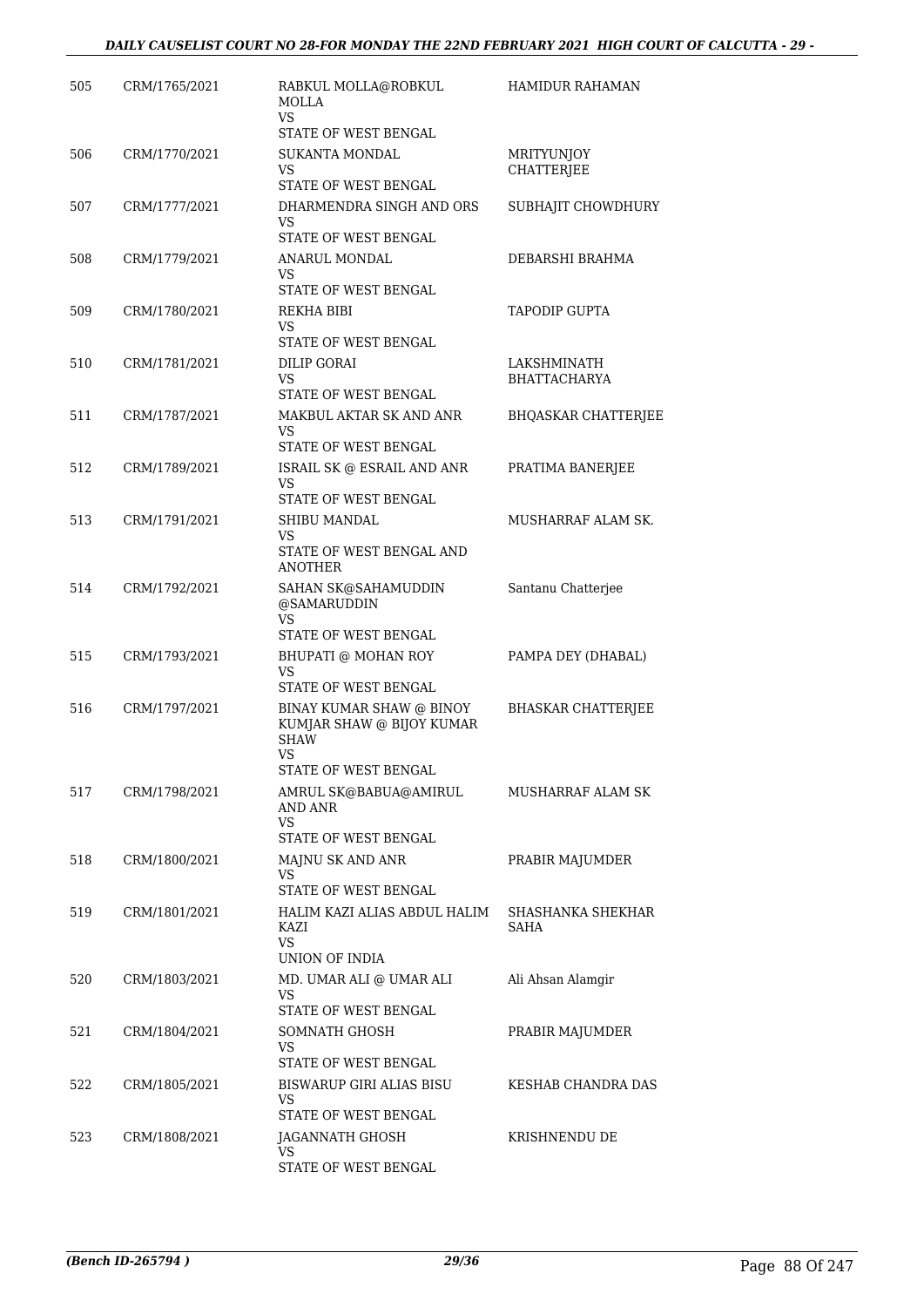#### *DAILY CAUSELIST COURT NO 28-FOR MONDAY THE 22ND FEBRUARY 2021 HIGH COURT OF CALCUTTA - 30 -*

| 524 | CRM/1814/2021 | JHANTU DOLUI<br>VS                                                            | Srimoyee Mukherjee                     |
|-----|---------------|-------------------------------------------------------------------------------|----------------------------------------|
|     |               | STATE OF WEST BENGAL                                                          |                                        |
| 525 | CRM/1819/2021 | YASHWANT MISHRA<br>VS                                                         | <b>SUJAN CHATTERJEE</b>                |
|     |               | STATE OF WEST BENGAL                                                          |                                        |
| 526 | CRM/1822/2021 | EZAZUL ISLAM<br>VS                                                            | SHASANKA SEKHAR SAHA                   |
|     |               | STATE OF WEST BENGAL                                                          |                                        |
| 527 | CRM/1823/2021 | <b>ARBIND PRASAD</b><br>VS<br>STATE OF WEST BENGAL                            | <b>SHASANKA SEKHAR</b><br><b>GHOSH</b> |
| 528 | CRM/1825/2021 | JAHAR ALI MONDAL@JHAR                                                         | SHIBAJI KUMAR DAS                      |
|     |               | VS                                                                            |                                        |
|     |               | STATE OF WEST BENGAL                                                          |                                        |
| 529 | CRM/1827/2021 | <b>BAPI DAS</b><br>VS.<br>STATE OF WEST BENGAL                                | HUSEN MUSTAFI                          |
| 530 | CRM/1829/2021 | SUNIL SINGH CHOWHAN @<br><b>SANJAY KUMAR</b>                                  | GAGANJYOT SINGH                        |
|     |               | VS<br>STATE OF WEST BENGAL                                                    |                                        |
| 531 | CRM/1830/2021 | RAJIB BERA                                                                    | <b>SUGATA MAITI</b>                    |
|     |               | VS<br>STATE OF WEST BENGAL                                                    |                                        |
| 532 | CRM/1832/2021 | JALAL MONDAL                                                                  | <b>MINOTI GOMES</b>                    |
|     |               | VS                                                                            |                                        |
|     |               | STATE OF WEST BENGAL                                                          |                                        |
| 533 | CRM/1833/2021 | <b>SUKUMONI SOREN @</b><br><b>SUKURMANI HEMRAM</b><br>VS                      | <b>BUSRA KHATOON</b>                   |
|     |               | STATE OF WEST BENGAL                                                          |                                        |
| 534 | CRM/1836/2021 | LAXMAN ROY<br>VS.<br>STATE OF WEST BENGAL                                     | SANANDA<br><b>BHATTACHARYYA</b>        |
| 535 | CRM/1838/2021 | SK NADEEM AKHTER @ NADIM<br>AKHTAR AK @ NADEEM AKHTAR<br><b>AND ANR</b><br>VS | SHAREQUL HAQUE                         |
|     |               | STATE OF WEST BENGAL                                                          |                                        |
| 536 | CRM/1845/2021 | <b>TAPAS BISWAS</b><br>VS<br>STATE OF WEST BENGAL                             | MINOTI GOMES                           |
| 537 | CRM/1846/2021 | SUKUMAR HALDAR@SUJIT<br>HALDAR                                                | <b>BUSRA KHATUN</b>                    |
|     |               | VS.<br>STATE OF WEST BENGAL                                                   |                                        |
| 538 | CRM/1848/2021 | BAPPA SARDAR                                                                  | TAPAS KUMAR DEY                        |
|     |               | VS<br>STATE OF WEST BENGAL                                                    |                                        |
| 539 | CRM/1851/2021 | HASAN MONDAL AND ANR                                                          | SUMANTA CHAKRABORTY                    |
|     |               | VS<br>STATE OF WEST BENGAL                                                    |                                        |
| 540 | CRM/1855/2021 | DABLU SINGH                                                                   | <b>TAPODIP GUPTA</b>                   |
|     |               | VS.                                                                           |                                        |
| 541 | CRM/1856/2021 | STATE OF WEST BENGAL<br>MIHID SK                                              | SIDDHARTHA SARKAR                      |
|     |               | <b>VS</b>                                                                     |                                        |
|     |               | STATE OF WEST BENGAL                                                          |                                        |
| 542 | CRM/1857/2021 | ALAUDDIN KHAN<br>VS.                                                          | Ramashis Mukherjee                     |
|     |               | STATE OF WEST BENGAL                                                          |                                        |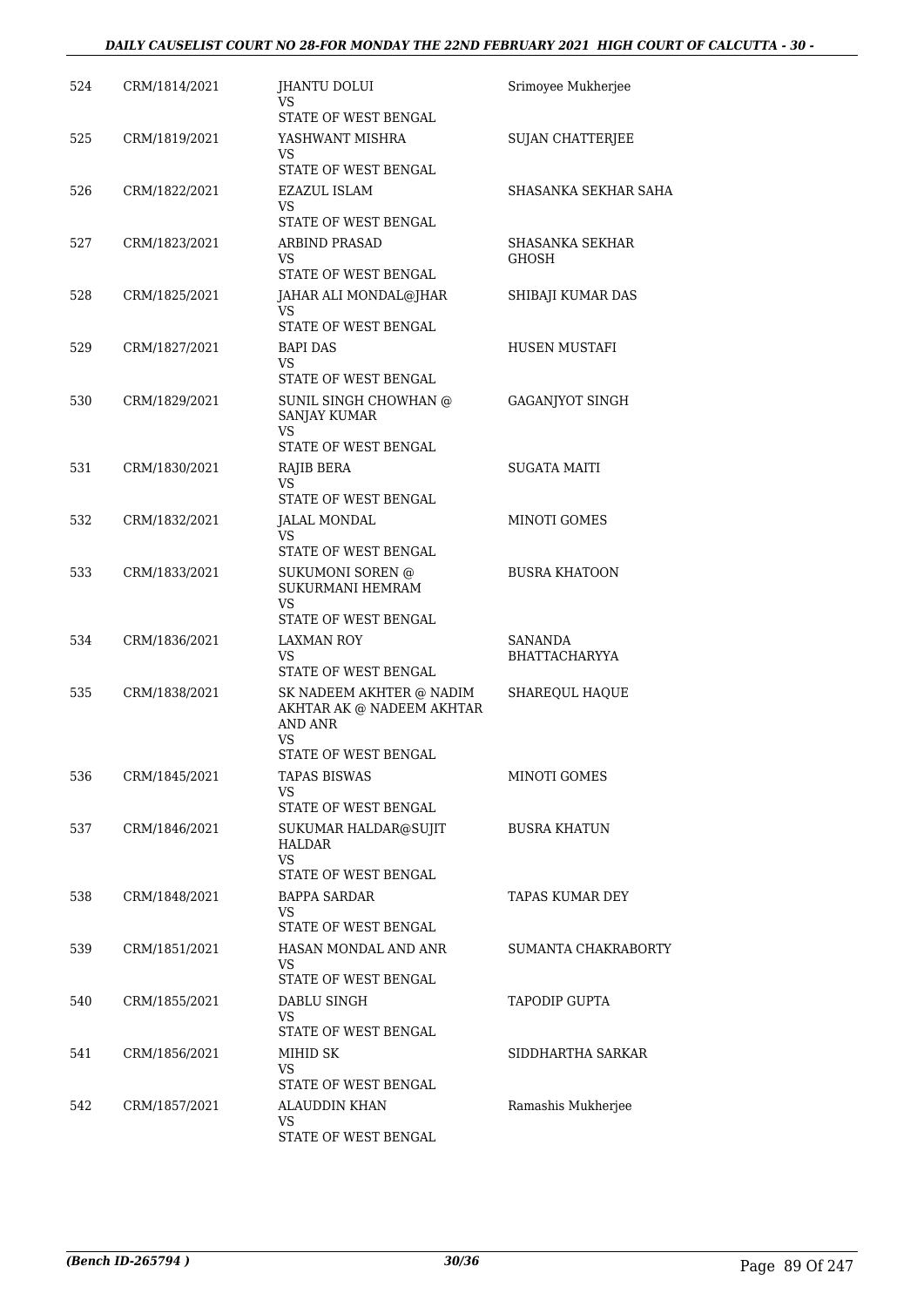| 543 | CRM/1864/2021 | <b>JOLLY BASU</b><br>VS<br>STATE OF WEST BENGAL                               | SK. MUJIBAR RAHMAN              |
|-----|---------------|-------------------------------------------------------------------------------|---------------------------------|
| 544 | CRM/1866/2021 | SUBALCHANDRA SARKAR @<br><b>BARMAN</b><br><b>VS</b><br>STATE OF WEST BENGAL   | <b>BARNA KHATOON</b>            |
| 545 | CRM/1869/2021 | JAHIRUDDIN @BABUA<br>VS<br>STATE OF WEST BENGAL                               | Md. Safiur Rahaman              |
| 546 | CRM/1871/2021 | JASHODA DEVI@JASODHA DEBI<br>VS<br>STATE OF WEST BENGAL                       | S G GHOSHCHOUDHURY              |
| 547 | CRM/1873/2021 | KABER @ KUBER SK @ KABIR SK<br>AND ANR<br><b>VS</b><br>STATE OF WEST BENGAL   | RAJESHWAR<br><b>CHAKRABORTY</b> |
| 548 | CRM/1874/2021 | ASRAFUL MULLICK@ABUBAKAR<br>MOLLICK<br>VS                                     | RAFIKUL ISLAM SARDAR            |
| 549 | CRM/1876/2021 | STATE OF WEST BENGAL<br><b>SARIF SK AND ANR</b><br>VS<br>STATE OF WEST BENGAL | MD GOLAM NURE IMROHI            |
| 550 | CRM/1878/2021 | <b>SENTU SHAH</b><br>VS<br>STATE OF WEST BENGAL                               | SNEHANSU MAJUMDER               |
| 551 | CRM/1879/2021 | ABDUL KAIYUM<br>VS<br>STATE OF WEST BENGAL                                    | MUSHARRAF ALAM SK               |
| 552 | CRM/1881/2021 | SUBHAJIT MAHATO@NIKI<br><b>VS</b><br>STATE OF WEST BENGAL                     | MOYUKH MUKHERJEE                |
| 553 | CRM/1883/2021 | HELAL SK @ LADEN @<br><b>HELALUDDIN SK</b><br>VS<br>STATE OF WEST BENGAL      | JAHANGIR HOSSAIN                |
| 554 | CRM/1887/2021 | AKHER SK @ MD AKHER SK<br>VS<br><b>STATE OF WEST BENGAL</b>                   | ARUP SARKAR                     |
| 555 | CRM/1890/2021 | AJIBAR MONDAL<br>VS<br>STATE OF WEST BENGAL                                   | Srimoyee Mukherjee              |
| 556 | CRM/1893/2021 | UTPAL MANDAL<br>VS.<br>STATE OF WEST BENGAL                                   | <b>BITASOK BANERJEE</b>         |
| 557 | CRM/1896/2021 | JAFIRUDDIN SEKH<br>VS<br>STATE OF WEST BENGAL                                 | AMARENDRA<br><b>CHAKRABORTY</b> |
| 558 | CRM/1899/2021 | SHYAMAPADA BISWAS<br>VS<br>STATE OF WEST BENGAL                               | MOUSUMI BISWAS                  |
| 559 | CRM/1900/2021 | IRSAD KHA @ IRSHAD KHA @<br>KATTU KHA<br>VS<br>STATE OF WEST BENGAL           | PROSENJIT MUKHERJEE             |
| 560 | CRM/1903/2021 | KARTICK SINGH@JAGA<br>VS<br>STATE OF WEST BENGAL                              | PRAVAS BHATTACHARYA             |
| 561 | CRM/1904/2021 | SUJAN GHOSH @ BABUSONA<br>GHOSH @ SUJOY GHOSH<br>VS<br>STATE OF WEST BENGAL   | PRABIR MAJUMDER                 |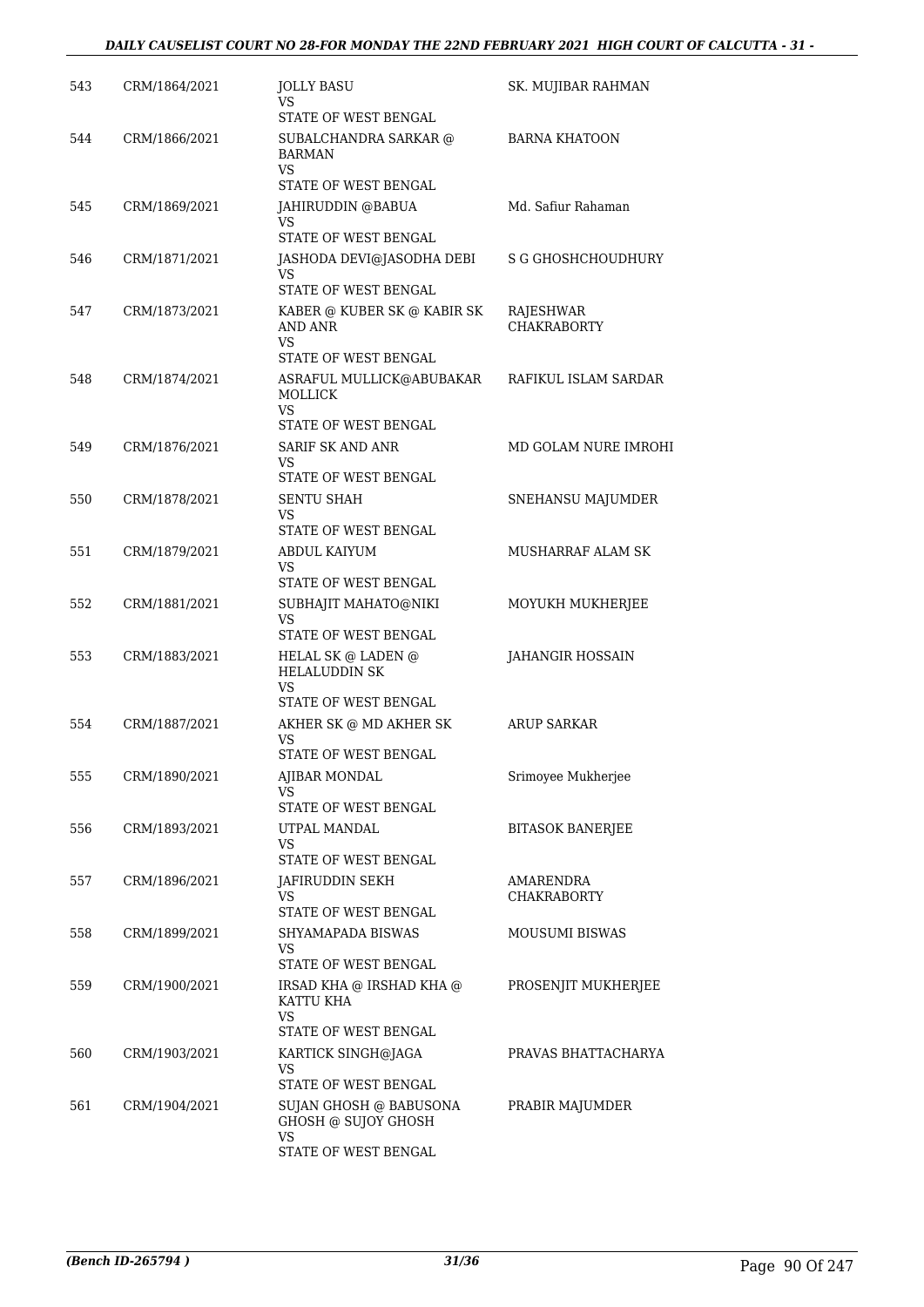| 562 | CRM/1911/2021 | PRABHAT MONDAL<br>VS<br>STATE OF WEST BENGAL                                                  | PURNASIS BHUNIA           |
|-----|---------------|-----------------------------------------------------------------------------------------------|---------------------------|
| 563 | CRM/1914/2021 | MD. AFREJUL SEKH @ AFREJUL<br>SK @ KALLU AND ANR<br>VS.                                       | MANASWITA MUKHERJEE       |
| 564 | CRM/1915/2021 | STATE OF WEST BENGAL<br><b>SUKDEV RAJBANSHI</b><br>VS<br>STATE OF WEST BENGAL                 | SHASHANKA SHEKHAR<br>SAHA |
| 565 | CRM/1921/2021 | <b>SAMIR BARMAN</b><br>VS<br>STATE OF WEST BENGAL                                             | <b>ARUP SARKAR</b>        |
| 566 | CRM/1927/2021 | SUBIR SARKAR @ TAKLA @<br>CHATTU<br>VS.<br>STATE OF WEST BENGAL                               | KAMALESH CH. SAHA         |
| 567 | CRM/1928/2021 | HAFIJUL HAQUE @ ISLAM<br>VS<br>STATE OF WEST BENGAL                                           | ASHOK KUMAR<br>CHOUDHURY  |
| 568 | CRM/1931/2021 | ABUL HOSSAIN @ NUNUWA<br>VS<br>STATE OF WEST BENGAL                                           | MD ABU SAFDER             |
| 569 | CRM/1932/2021 | KABUL ALI<br>VS<br>STATE OF WEST BENGAL                                                       | <b>IMDADUL HOQUE</b>      |
| 570 | CRM/1935/2021 | KALIPADA PRAMANIK AND ORS<br>VS<br>STATE OF WEST BENGAL                                       | PRONAY BASAK              |
| 571 | CRM/1937/2021 | ASHISH CHANDA<br>VS<br>STATE OF WEST BENGAL                                                   | <b>SANTANU KR ROY</b>     |
| 572 | CRM/1943/2021 | SADDAM MOLLA @ SADDAM @<br>AHEDUL SARKAR<br>VS                                                | SUBRATA SAHA              |
| 573 | CRM/1945/2021 | STATE OF WEST BENGAL<br>SAKIL@SAJIJUL TARAFDAR<br>VS.<br>STATE OF WEST BENGAL                 | ARGHA CHOWDHURY           |
| 574 | CRM/1946/2021 | MOJIBUR RAHAMAN @ RONGBIR<br>SEIKH @ MOHIBUR RAHAMAN @<br>BAPI<br>VS.<br>STATE OF WEST BENGAL | Anisur Rahaman            |
| 575 | CRM/1949/2021 | REJAUL SK<br>VS.<br>STATE OF WEST BENGAL                                                      | Anisur Rahaman            |
| 576 | CRM/1951/2021 | KAMAL ROY<br>VS<br>STATE OF WEST BENGAL                                                       | SUBRATA SAHA              |
| 577 | CRM/1954/2021 | ARCHANA ROY<br>VS<br>STATE OF WEST BENGAL                                                     | <b>SALMAN HASAN</b>       |
| 578 | CRM/1955/2021 | AJOY SAROHA<br>VS<br>STATE OF WEST BENGAL                                                     | NILADRI SEKHAR GHOSH      |
| 579 | CRM/1956/2021 | JEKER SK@JAKER SK@JEKER<br>ALI@JAKER ALI AND ANR<br>VS.                                       | TAPODIPT GUPTA            |
| 580 | CRM/1958/2021 | STATE OF WEST BENGAL<br><b>BALARAM HALDAR @ HALDER</b><br>VS<br>STATE OF WEST BENGAL          | SHASHANKA SHEKHAR<br>SAHA |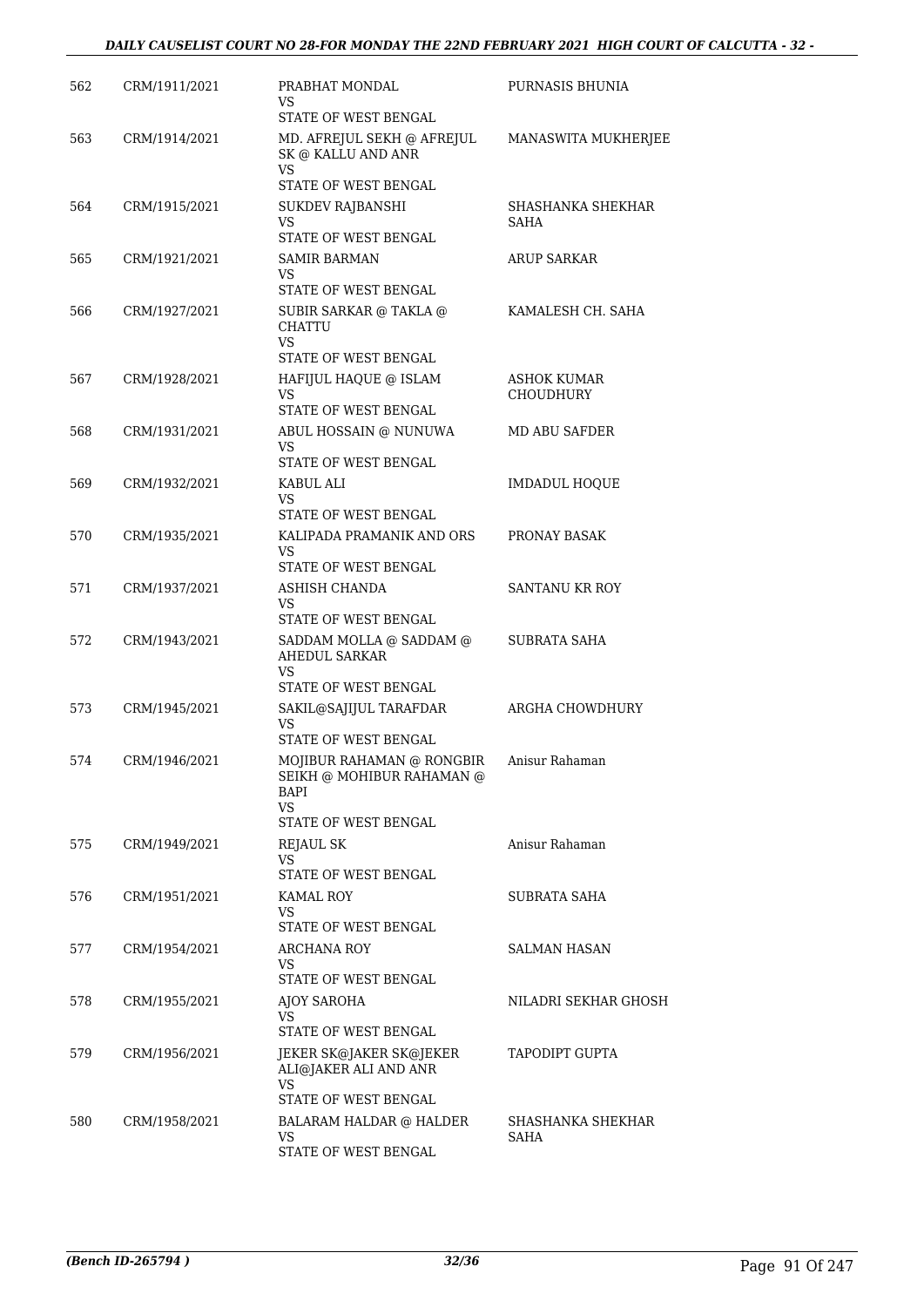| 581   | CRM/1963/2021        | MUKTI RANI MONDAL<br>VS                                                  | SOMNATH ADHIKARY                 |
|-------|----------------------|--------------------------------------------------------------------------|----------------------------------|
| 582   | CRM/1966/2021        | STATE OF WEST BENGAL<br>FERAJUL SK@FIRAJUL                               | ARUP KUMAR BHOWMICK              |
|       |                      | VS<br>STATE OF WEST BENGAL                                               |                                  |
|       |                      | <b>APPLICATION FOR ANTICIPATORY BAIL</b>                                 |                                  |
| 583   | CRM/2036/2020        | MONIRUL ISLAM<br>VS                                                      | <b>APAN SAHA</b>                 |
| wt584 | CRM/2033/2020        | STATE OF WEST BENGAL<br>MONIRUL ISLAM<br>VS.<br>STATE OF WEST BENGAL     | <b>APAN SAHA</b>                 |
| wt585 | CRM/2035/2020        | MONIIRUL ISLAM<br>VS<br>STATE OF WEST BENGAL                             | APAN SAHA                        |
| wt586 | CRM/2443/2020        | MONIRUL ISLAM<br><b>VS</b><br>STATE OF WEST BENGAL                       | APAN SAHA                        |
|       | wt587 CRM/2445/2020  | MONIRUL ISLAM<br>VS.                                                     | APAN SAHA                        |
| 588   | CRM/7913/2020        | STATE OF WEST BENGAL<br>SANTANU GHOSH<br>VS<br>State of West Bengal      | Apan Saha                        |
|       | IA NO: CRAN/1/2020   |                                                                          |                                  |
| 589   | CRM/8917/2020        | <b>RAJIV SINGH</b><br>VS<br>State of West Bengal                         | KOUSTAV BAGCHI                   |
|       | IA NO: CRAN/1/2021   |                                                                          |                                  |
| 590   | CRM/127/2021         | <b>ROBI ROY</b><br>VS<br>State of West Bengal                            | SANJITA MONDAL                   |
| 591   | CRM/296/2021         | SHABAJ ALAM@SK SHAHBAZ<br>ANWAR AND ORS<br><b>VS</b>                     | PRIYANKA SAHA                    |
| 592   | CRM/311/2021         | State of West Bengal<br><b>SOMNATH ROY</b><br><b>VS</b>                  | Apan Saha                        |
| 593   | CRM/312/2021         | State of West Bengal<br>BABU CHANDRA GHOSH<br>VS<br>State of West Bengal | Shraman Sarkar                   |
|       |                      | <b>ANTICIPATORY BAIL</b>                                                 |                                  |
| 594   | CRM/1135/2021<br>(C) | <b>B K RAO AND ORS</b><br>VS<br>STATE OF WEST BENGAL                     | ANIRUDDHA<br><b>BHATTACHARYA</b> |
| 595   | CRM/432/2021         | HAZRU@HAJRUDDIN BISWAS<br>VS<br>State of West Bengal                     | <b>IMDADUL HOQUE</b>             |
| 596   | CRM/442/2021         | <b>GOURANGA MANDAL</b><br>VS<br>State of West Bengal                     | ABHINABA DAN                     |
| 597   | CRM/448/2021         | <b>RUBEL SK AND ORS</b><br><b>VS</b><br>State of West Bengal             | TAPODIP GUPTA                    |
| 598   | CRM/450/2021         | ASIT KUMAR DAS AND ORS<br>VS<br>State of West Bengal                     | Anisur Rahaman                   |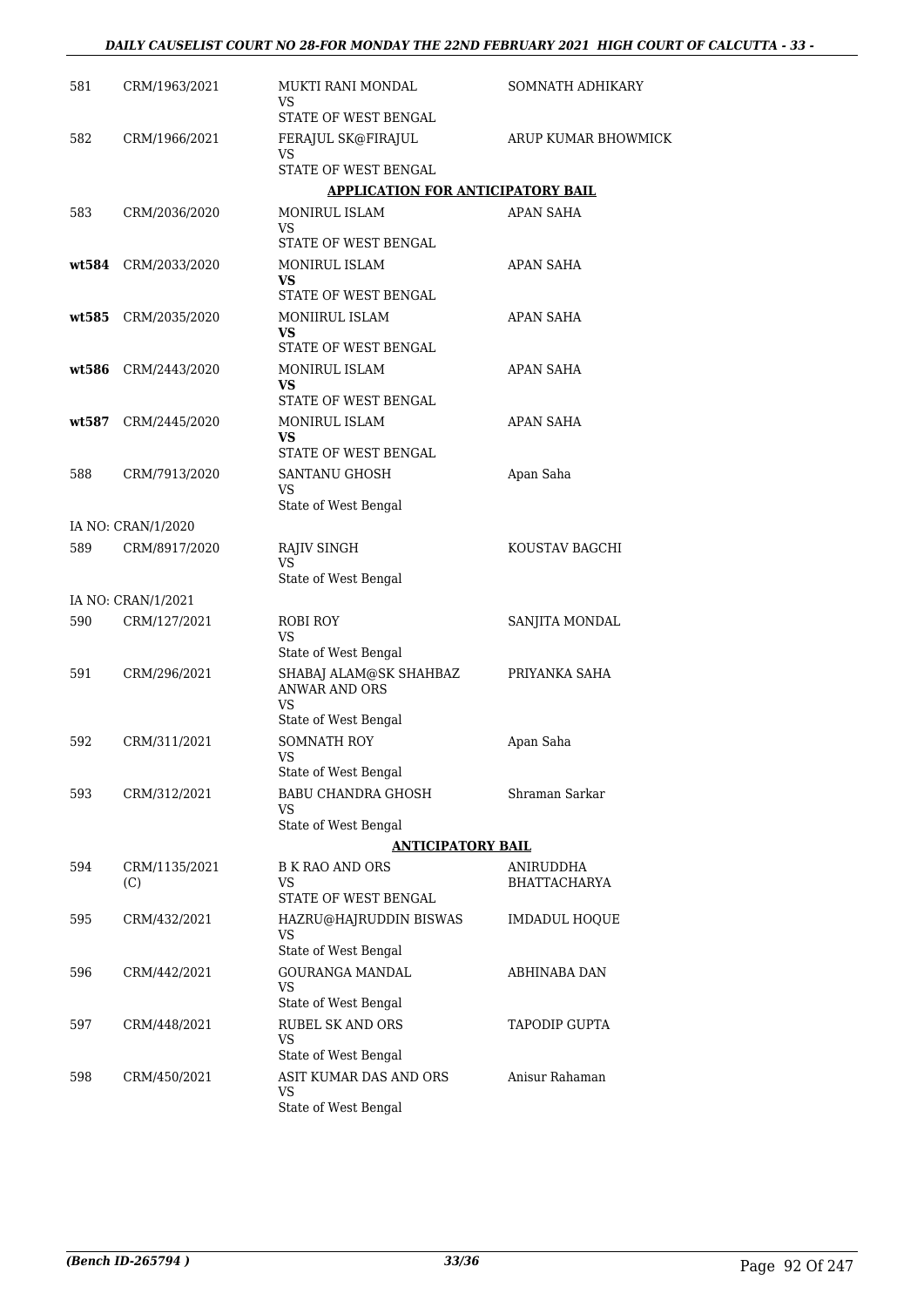| 599 | CRM/458/2021 | MD. SAHANAWAZ ALAM @ VICKY<br>@ BICKY<br><b>VS</b>                     | Puja Goswami                       |
|-----|--------------|------------------------------------------------------------------------|------------------------------------|
|     |              | State of West Bengal                                                   |                                    |
| 600 | CRM/460/2021 | DIPU NAYAK @NAYEK<br>VS                                                | SHIBAJI KUMAR DAS                  |
|     |              | State of West Bengal                                                   |                                    |
| 601 | CRM/461/2021 | SAMIRAN KARMAKAR@CHEPU<br>AND ORS<br><b>VS</b><br>State of West Bengal | <b>TAPODIP GUPTA</b>               |
| 602 | CRM/465/2021 | <b>DULAL MAITY</b><br>VS                                               | SK. SAHJAHAN ALI                   |
|     |              | State of West Bengal                                                   |                                    |
| 603 | CRM/467/2021 | KURIAKOSE THANNICKEL<br><b>GEORGE</b><br>VS                            | MAZHAR HOSSAIN<br><b>CHOWDHURY</b> |
|     |              | State of West Bengal                                                   |                                    |
| 604 | CRM/470/2021 | SATARUPA RAKSHIT<br>VS                                                 | DHANANJAY BANERJEE                 |
|     |              | State of West Bengal                                                   |                                    |
| 605 | CRM/472/2021 | DIPU NAYAK @ NAYEK<br>VS<br>State of West Bengal                       | SHIBAJI KUMAR DAS                  |
| 606 | CRM/473/2021 | SATYAM SAHA                                                            | ARUP KR. BHOWMICK                  |
|     |              | VS                                                                     |                                    |
|     |              | State of West Bengal                                                   |                                    |
| 607 | CRM/474/2021 | KINGSUK @ KINGSHUK RAKSHIT<br><b>VS</b><br>State of West Bengal        | DHANANJAY BANERJEE                 |
| 608 | CRM/478/2021 | <b>BISWANATH DAS</b>                                                   | Supratick Syamal                   |
|     |              | <b>VS</b><br>State of West Bengal                                      |                                    |
| 609 | CRM/479/2021 | RAJIB DAKTAR @ RAVI DAKTAR<br>VS                                       | JISAN IQBAL HOSSAIN                |
|     |              | State of West Bengal                                                   |                                    |
| 610 | CRM/485/2021 | BISAKHA RABI DAS @ TUKTUKU<br><b>RABI DAS</b><br>VS                    | <b>JISAN IQUBAL HOSSAIN</b>        |
|     |              | State of West Bengal                                                   |                                    |
| 611 | CRM/486/2021 | EHASAN ISLAM @ EHASAN ALI @<br>BADAM<br>VS                             | <b>BISWAJIT MITRA</b>              |
|     |              | State of West Bengal                                                   |                                    |
| 612 | CRM/487/2021 | RAGHU NATH<br>VS                                                       | S. G. CHOWDHURY                    |
|     |              | State of West Bengal                                                   |                                    |
| 613 | CRM/490/2021 | MADAN MOHAN DAS AND ORS.<br>VS<br>State of West Bengal                 | SOUMYAJIT DAS<br><b>MAHAPATRA</b>  |
| 614 | CRM/495/2021 | SIULI BIBI @ SIULI MONDAL<br><b>VS</b>                                 | SK. ABU JAFOR                      |
|     |              | State of West Bengal                                                   |                                    |
| 615 | CRM/502/2021 | HARE RAM GHOSH AND ORS<br>VS<br>State of West Bengal                   | MUSHARRAF ALAM SK                  |
| 616 | CRM/503/2021 | SUKANTA SARKAR AND ORS                                                 | MD. YOUSUF ALI                     |
|     |              | VS<br>State of West Bengal                                             |                                    |
| 617 | CRM/504/2021 | DIPAK SAHA AND ORS                                                     | MINOTI GOMES                       |
|     |              | VS<br>State of West Bengal                                             |                                    |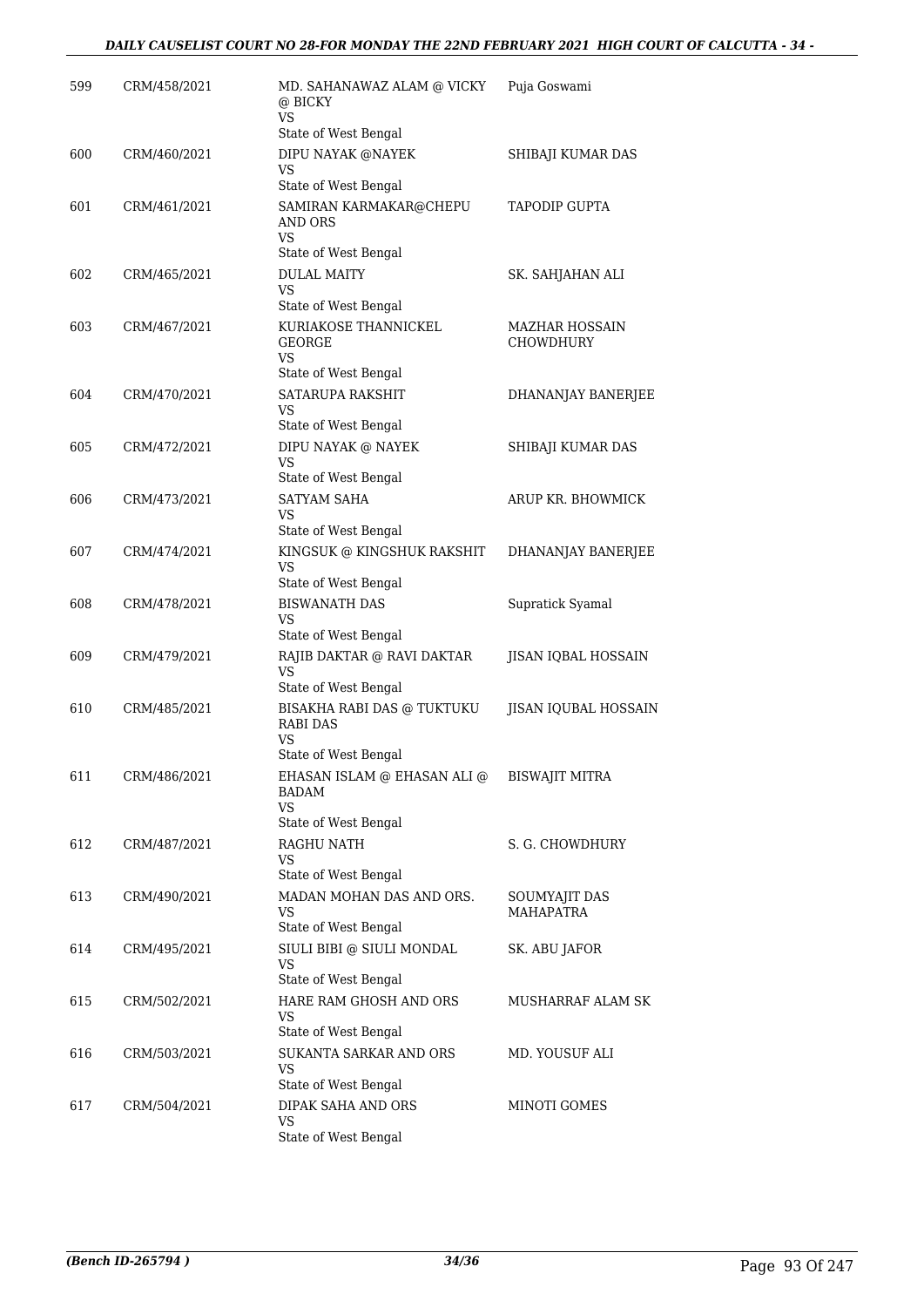| 618 | CRM/505/2021 | MD. MOSTAFA @ MD. MOSTAFA<br>AND ORS<br>VS                             | MUSHARRAF ALAM SK        |
|-----|--------------|------------------------------------------------------------------------|--------------------------|
|     |              | State of West Bengal                                                   |                          |
| 619 | CRM/508/2021 | AMIR ALI AND ORS<br>VS<br>State of West Bengal                         | MUSHARRAF ALAM SK        |
| 620 | CRM/509/2021 | GOKUL CHANDRA ROY @ GOKUL<br>ROY<br><b>VS</b>                          | <b>MINOTI GOMES</b>      |
|     |              | State of West Bengal                                                   |                          |
| 621 | CRM/510/2021 | SAHA ALAM@SAHLAM SK AND<br>ANR<br>VS                                   | MOUNICK GHOSH            |
| 622 | CRM/512/2021 | State of West Bengal<br>UTTAM BARMAN<br><b>VS</b>                      | <b>BSURA KHATUN</b>      |
|     |              | State of West Bengal                                                   |                          |
| 623 | CRM/513/2021 | JYOSTNA BEGAM AND ORS<br>VS<br>State of West Bengal                    | Srimoyee Mukherjee       |
| 624 | CRM/515/2021 | PRADIP MANDAL AND ANR                                                  | KAZI M RAHAMAN           |
|     |              | VS<br>State of West Bengal                                             |                          |
| 625 | CRM/516/2021 | ZARIF @ ZARIF MD.                                                      | SHAHARAYAR ALAM          |
|     |              | VS<br>State of West Bengal                                             |                          |
| 626 | CRM/517/2021 | ROBIUL AWAL @ JAMAL SK.AND<br>ANR<br><b>VS</b><br>State of West Bengal | PROBAL SARKAR            |
| 627 | CRM/518/2021 | <b>SAYEM BISWAS</b>                                                    | KAZI M RAHAMAN           |
|     |              | VS                                                                     |                          |
|     |              | State of West Bengal                                                   |                          |
| 628 | CRM/519/2021 | JAMEDUL ISLAM<br>VS<br>State of West Bengal                            | SHAHARAYAR ALAM          |
| 629 | CRM/522/2021 | SAFIUR RAHAMAN AND ANR<br>VS                                           | ARNAB SAHA               |
|     |              | State of West Bengal                                                   |                          |
| 630 | CRM/523/2021 | NIRMAL BARMAN<br>VS<br>State of West Bengal                            | ASIS BHATTACHARYYA       |
| 631 | CRM/526/2021 | DEBESH SARKAR                                                          | MUKUNDALAL SARKAR        |
|     |              | VS<br>State of West Bengal                                             |                          |
| 632 | CRM/528/2021 | MOSTAKIM KHAN@MOSTA<br>VS<br>State of West Bengal                      | KAZI M RAHAMAN           |
| 633 | CRM/529/2021 | EMDADUL RAHAMAN@EMADUL<br>SK<br><b>VS</b>                              | KAZI M RAHAMAN           |
|     |              | State of West Bengal                                                   |                          |
| 634 | CRM/532/2021 | KHAGENDRA DAS AND ORS<br>VS<br>State of West Bengal                    | ASIS BHATTACHARYA        |
| 635 | CRM/534/2021 | ASWANI MANDAL@ASWINI<br>MONDAL<br>VS                                   | SIDDHARTHA SARKAR        |
|     |              | State of West Bengal                                                   |                          |
| 636 | CRM/538/2021 | ASAWINI MONDAL AND ANR<br>VS<br>State of West Bengal                   | <b>GOLAM NURE IMROHI</b> |
|     |              |                                                                        |                          |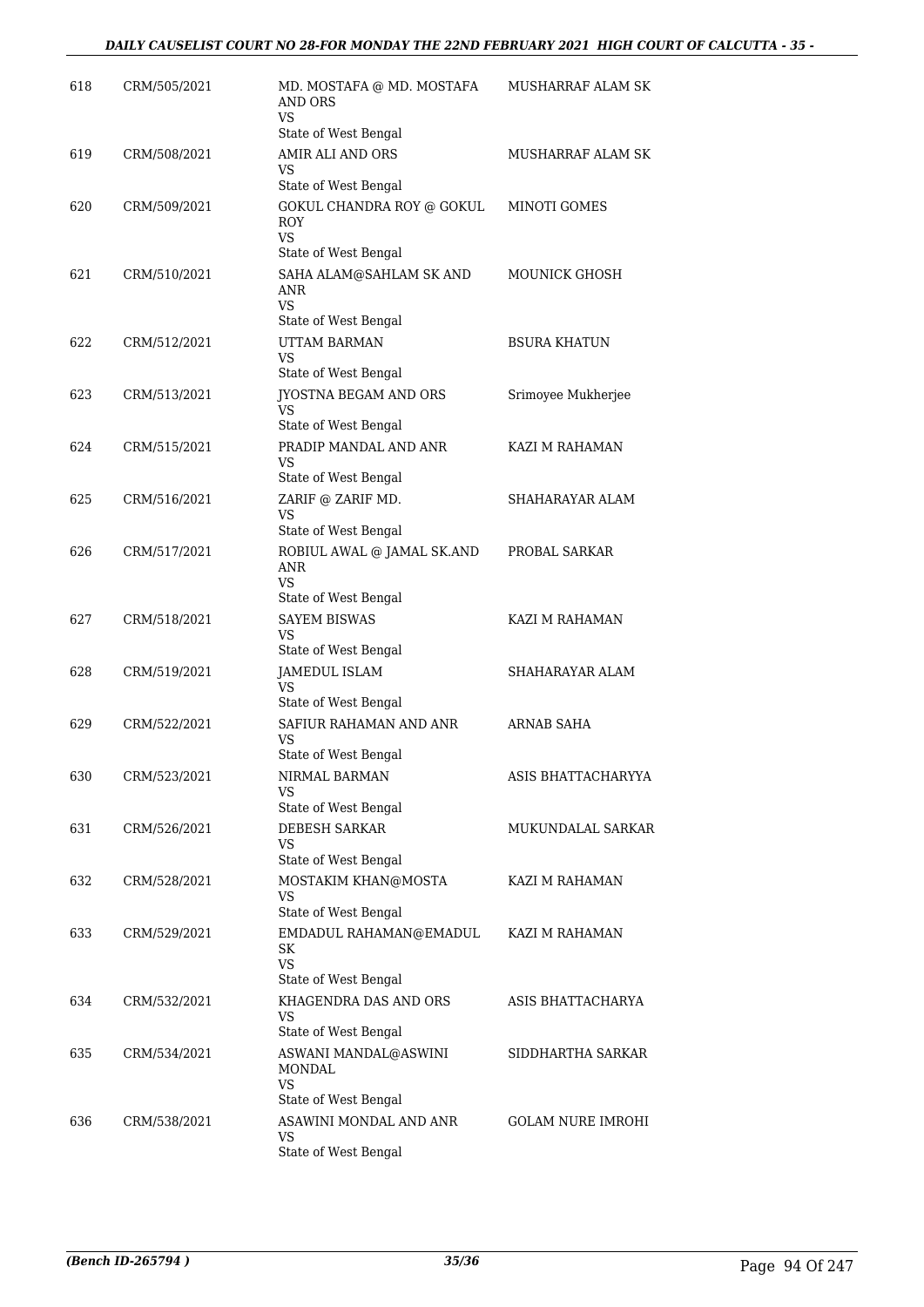#### *DAILY CAUSELIST COURT NO 28-FOR MONDAY THE 22ND FEBRUARY 2021 HIGH COURT OF CALCUTTA - 36 -*

| 637 | CRM/542/2021 | PADO ALI<br>VS                                                                                   | Jeenia Rudra        |
|-----|--------------|--------------------------------------------------------------------------------------------------|---------------------|
| 638 | CRM/544/2021 | State of West Bengal<br>NIROL BARMAN@NIRAL<br><b>BARMAN</b><br><b>VS</b><br>State of West Bengal | ARNAB SAHA          |
| 639 | CRM/551/2021 | <b>MINATI SARDAR</b><br>VS.<br>State of West Bengal                                              | ANINDRILA DE        |
| 640 | CRM/552/2021 | PREM KHAN@ABDUL QUADIR<br>VS.<br>State of West Bengal                                            | PINTU KARAR         |
| 641 | CRM/555/2021 | VISHAL VIKASH EKKA@BISHAL<br><b>BIKASH EKKA ANDORS</b><br>VS<br>State of West Bengal             | <b>AINDRILA DE</b>  |
| 642 | CRM/561/2021 | <b>GOPAL SARKAR</b><br>VS<br>State of West Bengal                                                | <b>BUSRA KHATUN</b> |
| 643 | CRM/564/2021 | <b>TAPAN MAJUMDER</b><br><b>VS</b><br>State of West Bengal                                       | SUHAJIT CHOWBEY     |
| 644 | CRM/566/2021 | NEMAI BISWAS @ SANYASI<br><b>ALIAS NIMAI BISWAS</b><br>VS<br>State of West Bengal                | Sumanta Das         |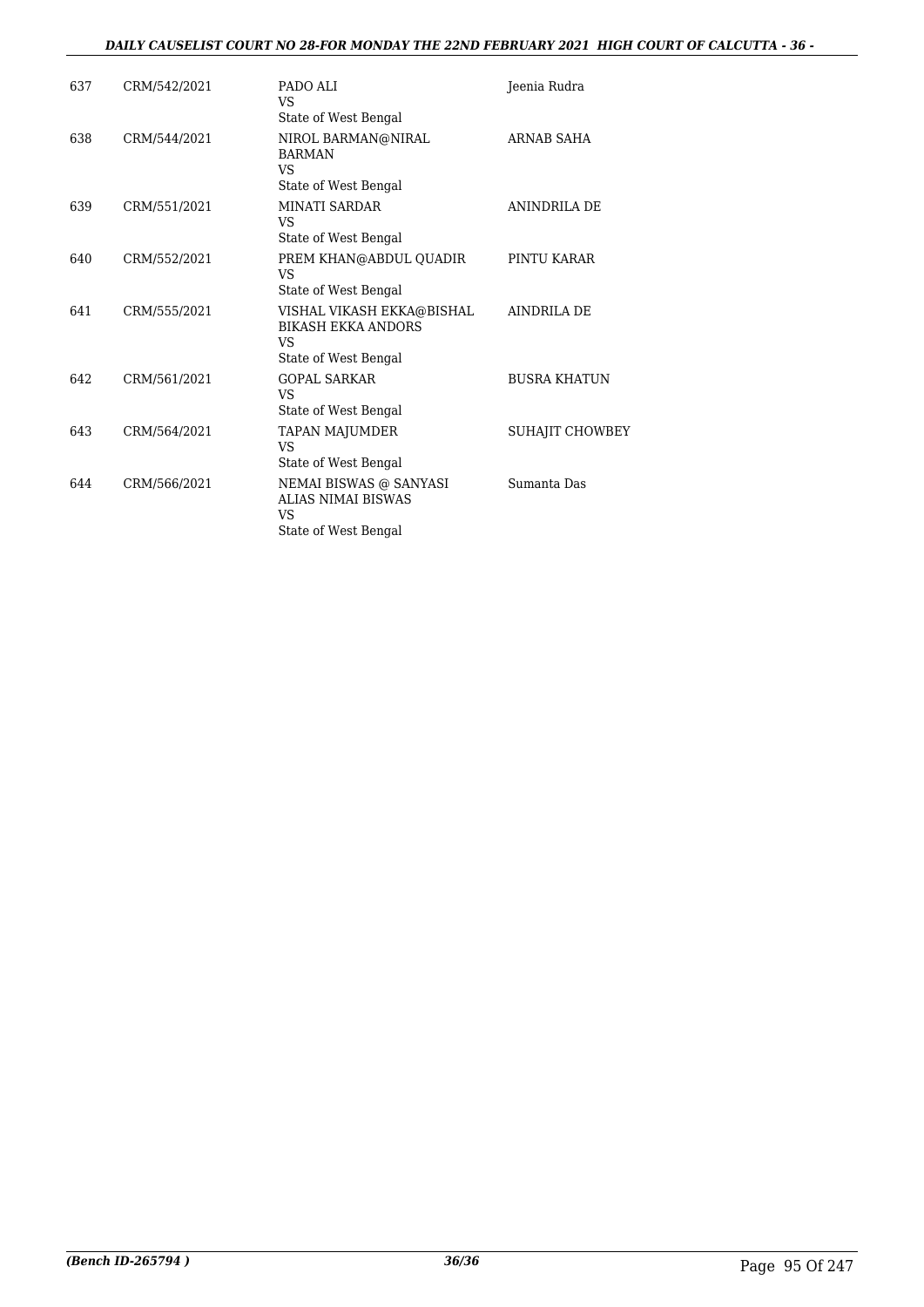

## In The High Court at Calcutta

### **Appellate Side**

**DAILY CAUSELIST For Monday The 22nd February 2021**

#### **COURT NO. 4**

**DIVISION BENCH (DB - VIII)**

#### **AT 10:45 AM**

#### **HON'BLE JUSTICE ARINDAM SINHA HON'BLE JUSTICE SUVRA GHOSH**

#### **(VIA VIDEO CONFERENCE)**

#### **ON AND FROM MONDAY, THE 11TH JANUARY , 2021 – APPEALS RELATING TO SERVICE UNDER GROUP VI AND APPLICATIONS CONNECTED THERETO;**

**MATRIMONIAL & FAMILY COURT APPEALS & MATTERS RELATING TO GUARDIANSHIP INCLUDING APPLICATIONS CONNECTED THERETO;**

**ADMISSION OF APPEALS UNDER SECTION 30 OF THE EMPLOYEES' COMPENSATION ACT, 1923;**

**HEARING OF WRIT APPEALS IRRESPECTIVE OF CLASSIFICATION INCLUDING APPLICATIONS CONNECTED THERETO.**

#### **NOTE: ON TUESDAY'S APPEALS WILL BE TAKEN UP FIRST.**

**NOTE: MATTERS WILL BE TAKEN UP THROUGH PHYSICAL HEARING ONLY WHEN BOTH THE PARTIES ARE AGREED.**

|              |                                          | <b>APPLICATION</b>                                      |                              |
|--------------|------------------------------------------|---------------------------------------------------------|------------------------------|
| $\mathbf{1}$ | FMAT/92/2018<br>(CAN 1295/2018)<br>(NTW) | MADHUMALA SINGHA<br>VS<br>SWARUP CHAKRABORTY            | PAMPA DEY (DHABAL)           |
|              | IA NO: CAN/2/2019(Old No:CAN/4836/2019)  |                                                         |                              |
| 2            | FAT/312/2018<br>$(22-02-2021)$           | TANUSREE KLARMAKAR<br>NEE DE<br>VS<br>NIRANJAN KARMAKAR | L. GHOSH                     |
|              | IA NO: CAN/1/2018(Old No:CAN/4123/2018)  |                                                         |                              |
| 3            | FAT/711/2018                             | NITAI DAS SAHA<br>VS<br>APARNA SAHA                     | <b>ALOTRIYA</b><br>MUKHERJEE |
|              | IA NO: CAN/1/2019(Old No:CAN/5958/2019)  |                                                         |                              |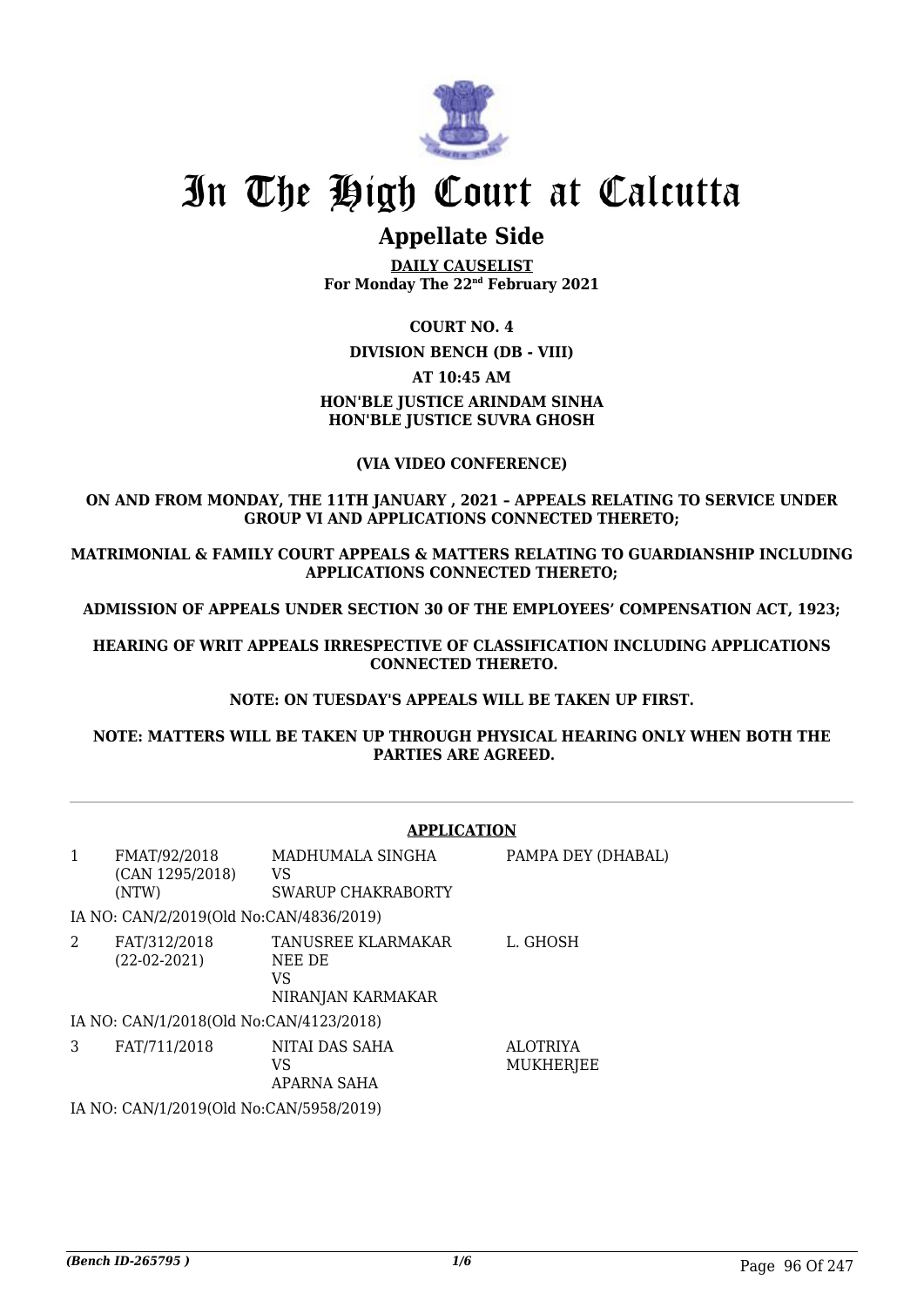| 4  | FA/41/2019                               | RANJAN SINHA<br>VS<br>CHHANDA SINHA                                                                                 | ARPITA SAHA                                                                               |
|----|------------------------------------------|---------------------------------------------------------------------------------------------------------------------|-------------------------------------------------------------------------------------------|
|    | IA NO: CAN/3/2020(Old No:CAN/647/2020)   |                                                                                                                     |                                                                                           |
| 5  | FMA/984/2019                             | <b>CHANDAN DAS</b><br><b>VS</b><br>STATE OF WEST BENGAL &<br><b>ORS</b>                                             | <b>SUKUMAR GHOSH</b>                                                                      |
|    | IA NO: CAN/1/2019(Old No:CAN/10795/2019) |                                                                                                                     |                                                                                           |
| 6  | FMAT/1088/2019<br>(File not here)        | <b>SMT TINKU ROY</b><br>VS<br><b>ARUP ROY</b>                                                                       | <b>CPC 1908</b>                                                                           |
|    |                                          | IA NO: CAN/1/2019(Old No:CAN/11232/2019), CAN/2/2019(Old No:CAN/11237/2019)                                         |                                                                                           |
| 7  | MAT/408/2020                             | STATE BANK OF INDIA &<br><b>ORS</b><br><b>VS</b><br><b>DEB KUMAR</b><br><b>BHATTACHARJEE</b>                        | <b>SUDEEP PAL</b><br><b>CHOUDHURI</b>                                                     |
|    | IA NO: CAN/2/2020                        |                                                                                                                     |                                                                                           |
| 8  | FAT/20/2021                              | SMT SHIULI SHARMA(NEE MANIDEEPA PAUL<br>PANJA)<br>VS<br><b>VIVEK SHARMA</b>                                         |                                                                                           |
|    | IA NO: CAN/1/2021                        |                                                                                                                     |                                                                                           |
| 9  | MAT/83/2021                              | KOUSHIK PAUL<br><b>VS</b><br>UNION OF INDIA AND ORS.                                                                | VICTOR CHATTERJEE                                                                         |
|    | IA NO: CAN/1/2021                        |                                                                                                                     |                                                                                           |
| 10 | MAT/104/2021                             | <b>GAUTAM KUAMR YADAV</b><br><b>VS</b><br>UNION OF INDIA AND ORS.                                                   | PALASH MUKHERJEE                                                                          |
|    | IA NO: CAN/1/2021                        |                                                                                                                     |                                                                                           |
|    |                                          | <b>APPEAL HEARING</b>                                                                                               |                                                                                           |
| 11 | FAT/107/2019                             | ANKUR SHINGAL<br>VS<br>RASIKA SHINGAL                                                                               | <b>SHREYA SINGH</b>                                                                       |
|    | No:CAN/4047/2020), CAN/5/2020            |                                                                                                                     | IA NO: CAN/2/2020(Old No:CAN/2090/2020), CAN/3/2020(Old No:CAN/4046/2020), CAN/4/2020(Old |
|    |                                          | <b>APPEAL FOR HEARING</b>                                                                                           |                                                                                           |
| 12 | FMA/448/2015<br>$(2$ PBS $)$ (NTW)       | STATE OF WEST BENGAL &<br><b>ORS</b><br><b>VS</b><br><b>ISMAT ARA &amp; ORS</b>                                     | <b>BIDHAN BISWAS</b>                                                                      |
| 13 | FMA/2011/2015<br>$(2$ PBS)               | <b>BIJOY KUMAR DHARA</b><br>VS<br>UNION OF INDIA & ORS                                                              | <b>SUBRATA</b><br><b>BHATTACHARYYA</b>                                                    |
| 14 | FMA/2699/2015<br>$(2$ PBS)               | <b>GENERAL MANAGER</b><br>(PROJECT) EASTERN<br><b>COALFIELDS LTD &amp; ANR</b><br><b>VS</b><br><b>GOPAL CHANDRA</b> | <b>BIJAY KUMAR</b>                                                                        |

MUKHOPADHYAY & ORS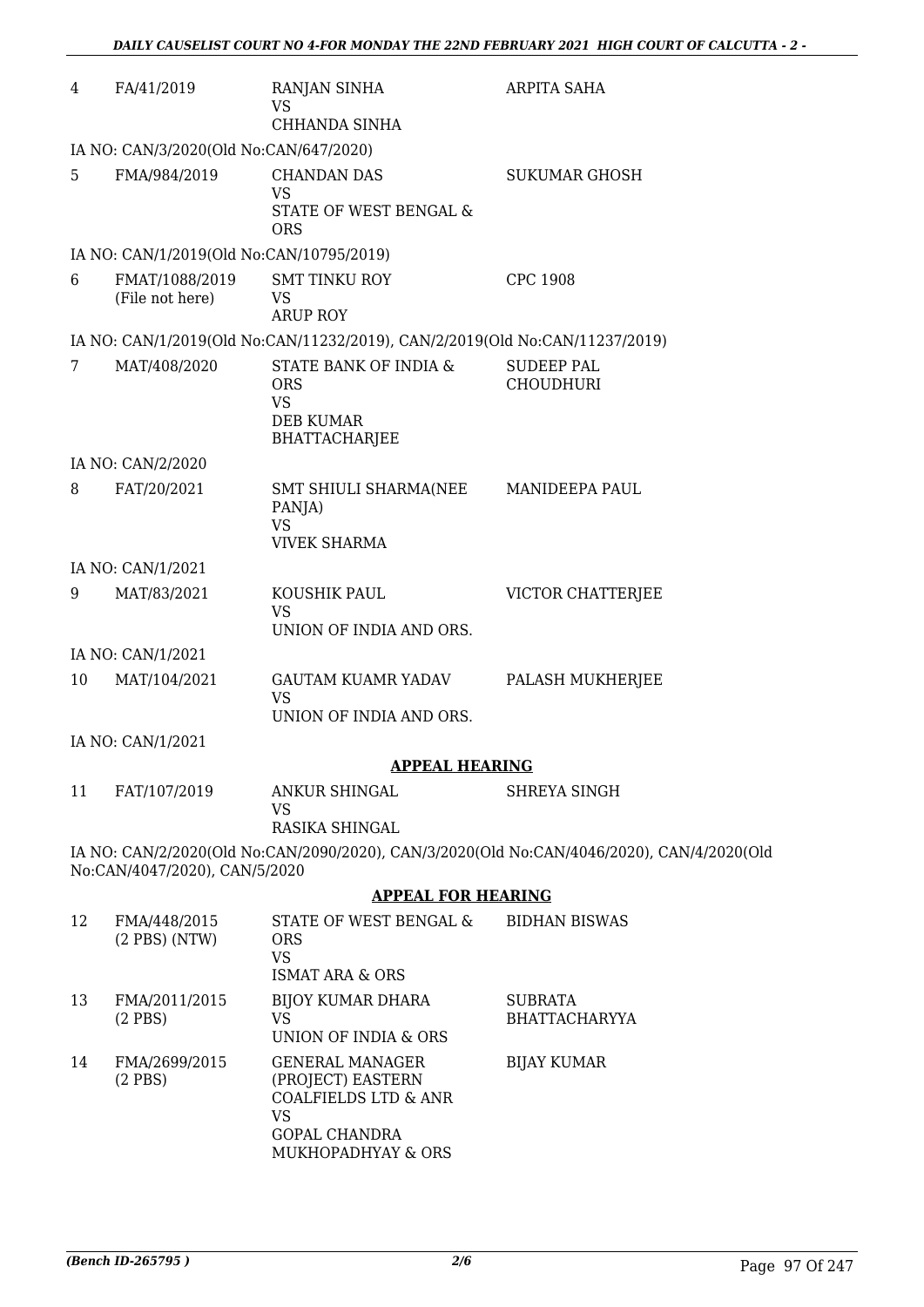| 15 | FMA/3517/2015<br>$(24-02-2021)$          | THE CHAIRMAN,<br><b>SELTCTION COMMITTEE &amp;</b><br>CHIF EXECU, OFFICER & AN<br>VS                                  | SALIL KUMAR MAITI                       |
|----|------------------------------------------|----------------------------------------------------------------------------------------------------------------------|-----------------------------------------|
|    |                                          | <b>GAYATRI DALAI</b>                                                                                                 |                                         |
| 16 | FAT/345/2016<br>$(PT - I + II + 6$ PBS)  | VISHA; AGARWALLA<br>VS                                                                                               | <b>SUBHRANSU</b><br><b>GANGULY</b>      |
|    |                                          | HARJYOTI AGARWALLA                                                                                                   |                                         |
|    | IA NO: CAN/1/2016(Old No:CAN/7246/2016)  |                                                                                                                      |                                         |
|    | wt17 FAT/289/2016                        | SMT HARJYOTI AGARWALLA<br><b>VS</b><br>VISHAL AGARWALLA                                                              | A CHKARABORTY                           |
|    | IA NO: CAN/1/2016(Old No:CAN/4881/2016)  |                                                                                                                      |                                         |
| 18 | FMA/3351/2016                            | <b>UJJWAL KANTI</b><br>(2 PBS) (22-02-2021) BANDYOPADHYAY & ORS<br><b>VS</b><br>STATE OF WEST BENGAL &<br><b>ORS</b> | TAPAS KUMAR<br><b>MONDAL</b>            |
| 19 | FMA/826/2017                             | UJJAL CHATTOPADHYAY                                                                                                  | <b>B N RAY</b>                          |
|    | $(2$ PBS)                                | VS<br>AIRPORT'S AUTHORITY OF<br><b>INDIA &amp; ORS</b>                                                               |                                         |
| 20 | FMA/868/2017<br>(22-02-2021) (4 PBS) VS  | JNAN RANAJAN DAS & ORS<br><b>SBSTC &amp; ORS</b>                                                                     | <b>MRINAL RANJAN</b><br><b>PRAMANIK</b> |
|    | IA NO: CAN/3/2019(Old No:CAN/6479/2019)  |                                                                                                                      |                                         |
| 21 | MAT/1016/2017                            | THE EXECUTIVE DIRECTOR<br>& APPE. AUTHO., BANK OF<br><b>BARODA &amp; ORS</b><br><b>VS</b><br>CHANDRA SHEKHAR         | <b>MOUMITA GHOSH</b>                    |
| 22 | FMA/1375/2017<br>(6 PBS) (19-02-2021) VS | ARUP BASU CHOWDHURY                                                                                                  | PRATIK MAJUMDER                         |
| 23 | FMA/1402/2017                            | <b>UCO BANK &amp; ORS</b><br>MANUEL PURTI & & ANR<br>VS<br>STATE OF WEST BENGAL &<br><b>ORS</b>                      | BIBHASADITYA<br>CHAKRABARTY             |
|    | IA NO: CAN/1/2017(Old No:CAN/3302/2017)  |                                                                                                                      |                                         |
| 24 | MAT/1578/2018<br>$(2$ PBS)               | WEST BENGAL ESSENTIAL<br>COMMODITEIS SUPPLY<br>CORP LTD & ANR<br><b>VS</b>                                           | SANJAY SAHA                             |
|    |                                          | <b>ANIMESH BASKEY &amp; ORS</b>                                                                                      |                                         |
| 25 | FAT/96/2019                              | <b>SWAPAN RANA</b><br><b>VS</b><br><b>SURAJIT RANA</b>                                                               | DEBAPRATIM<br><b>BANERJEE</b>           |
|    | IA NO: CAN/2/2019(Old No:CAN/2852/2019)  |                                                                                                                      |                                         |
| 26 | FAT/196/2019                             | SUTAPA MUKHERJEE<br><b>VS</b><br>DIPAK MUKHERJEE                                                                     | ARPITA SAHA                             |
|    | IA NO: CAN/2/2019(Old No:CAN/5770/2019)  |                                                                                                                      |                                         |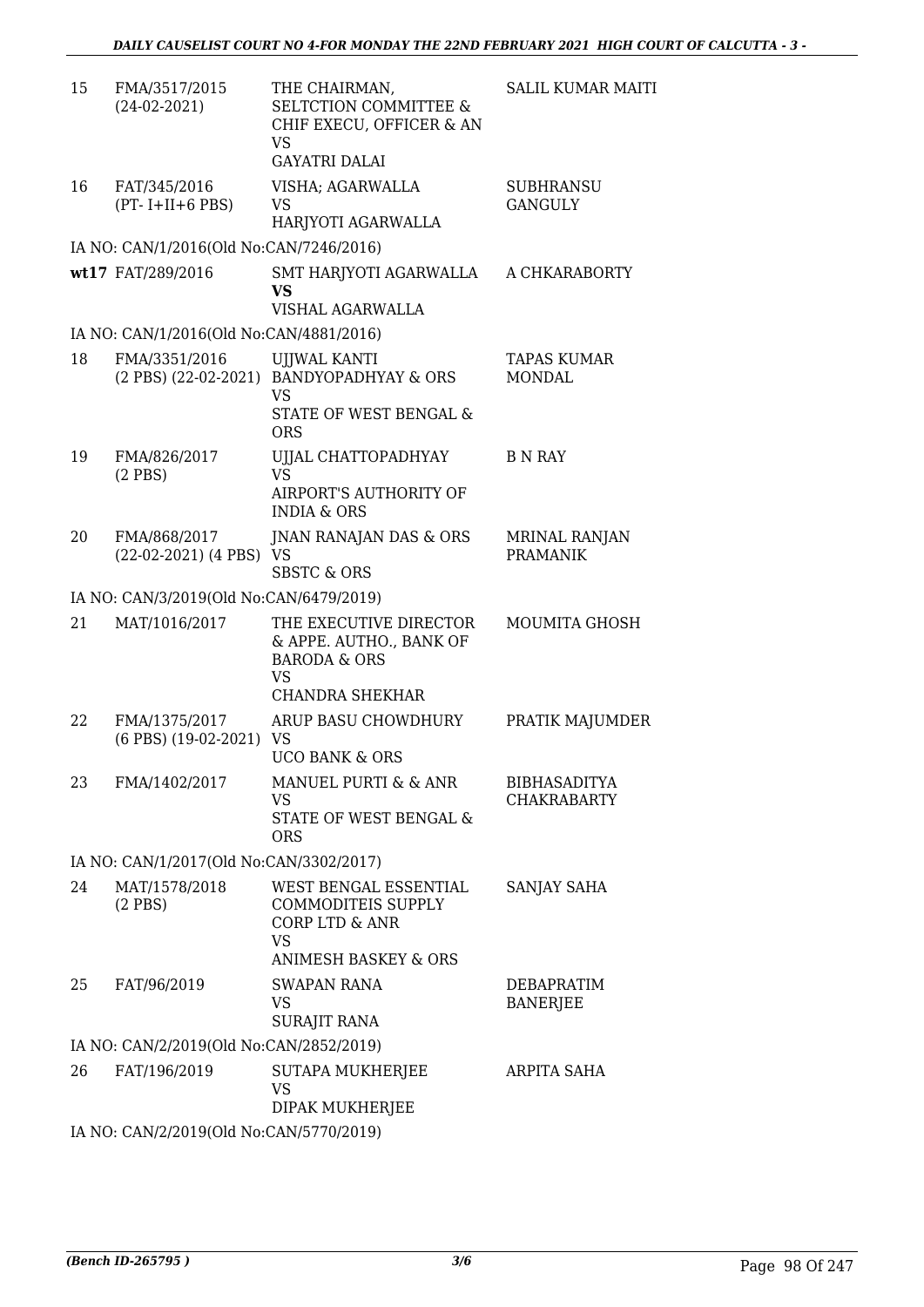| 27 | FMA/697/2019<br>$(2$ PBS $)$  | WEST BENGAL ESSENTIAL<br><b>COMMODITIES SUPPLY</b><br>CORP LTD & ANR<br><b>VS</b><br>PRAVAKAR NASKAR & ORS       | SANJAY SAHA |
|----|-------------------------------|------------------------------------------------------------------------------------------------------------------|-------------|
|    | wt28 FMA/699/2019             | WEST BENGAL ESSENTIAL<br><b>COMMODITIES SUPPLY</b><br>CORP LTD & ANR<br><b>VS</b><br>KUNTAL GHOSH & ORS          | SANJAY SAHA |
|    | wt29 FMA/706/2019             | WEST BENGAL ESSENTIAL<br>COMMODITES SUPPLY CORP<br>LTD & ANR<br><b>VS</b><br>SIMANTA HANSDA & ORS                | SANJAY SAHA |
|    | wt30 FMA/707/2019             | WEST BENGAL ESSENTIAL<br>COMMODITES SUPPLY CORP<br>LTD & ANR<br><b>VS</b><br>KRISHNENDU BHOWMICK &<br><b>ORS</b> | SANJAY SAHA |
|    | wt31 FMA/708/2019             | WB ESSENTIAL COMMO<br><b>SUPPLY CORP LTD &amp; ANR</b><br><b>VS</b><br>JAITRA ACHARYA & ORS                      | SANJAY SAHA |
| 32 | FMA/698/2019                  | WB ESSENTIAL COMMO<br><b>SUPPLY CORP LTD &amp; ANR</b><br><b>VS</b><br>FALGUNI JANA & ORS                        | SANJAY SAHA |
|    | wt33 MAT/553/2020             | WEST BENGAL ESSENTIAL<br><b>COMMODITIES SUPPLY</b><br><b>CORPORATION LIMITED</b><br>VS.<br><b>ALO ROY</b>        | SANJAY SAHA |
|    | IA NO: CAN/1/2020, CAN/2/2020 |                                                                                                                  |             |
|    | wt34 MAT/554/2020             | WEST BENGAL ESSENTIAL<br>SUPPLY CORPORATION LTD<br><b>VS</b><br>PALASH KAR AND ORS                               | SANJAY SAHA |
|    | wt35 MAT/555/2020             | WEST BENGAL ESSENTIAL<br>COMMODITIES SUPPLY LTD<br><b>VS</b><br>SUPARNA DUTTA AND ORS                            | SANJAY SAHA |
|    | IA NO: CAN/1/2020, CAN/2/2020 |                                                                                                                  |             |
|    | wt36 MAT/556/2020             | WESTBENGAL ESSENTIAL<br>COMMODITIES SUPPLY LTD<br>VS.<br>APARNA CHAKRABORTY<br>AND ORS                           | SANJAY SAHA |

IA NO: CAN/1/2020, CAN/2/2020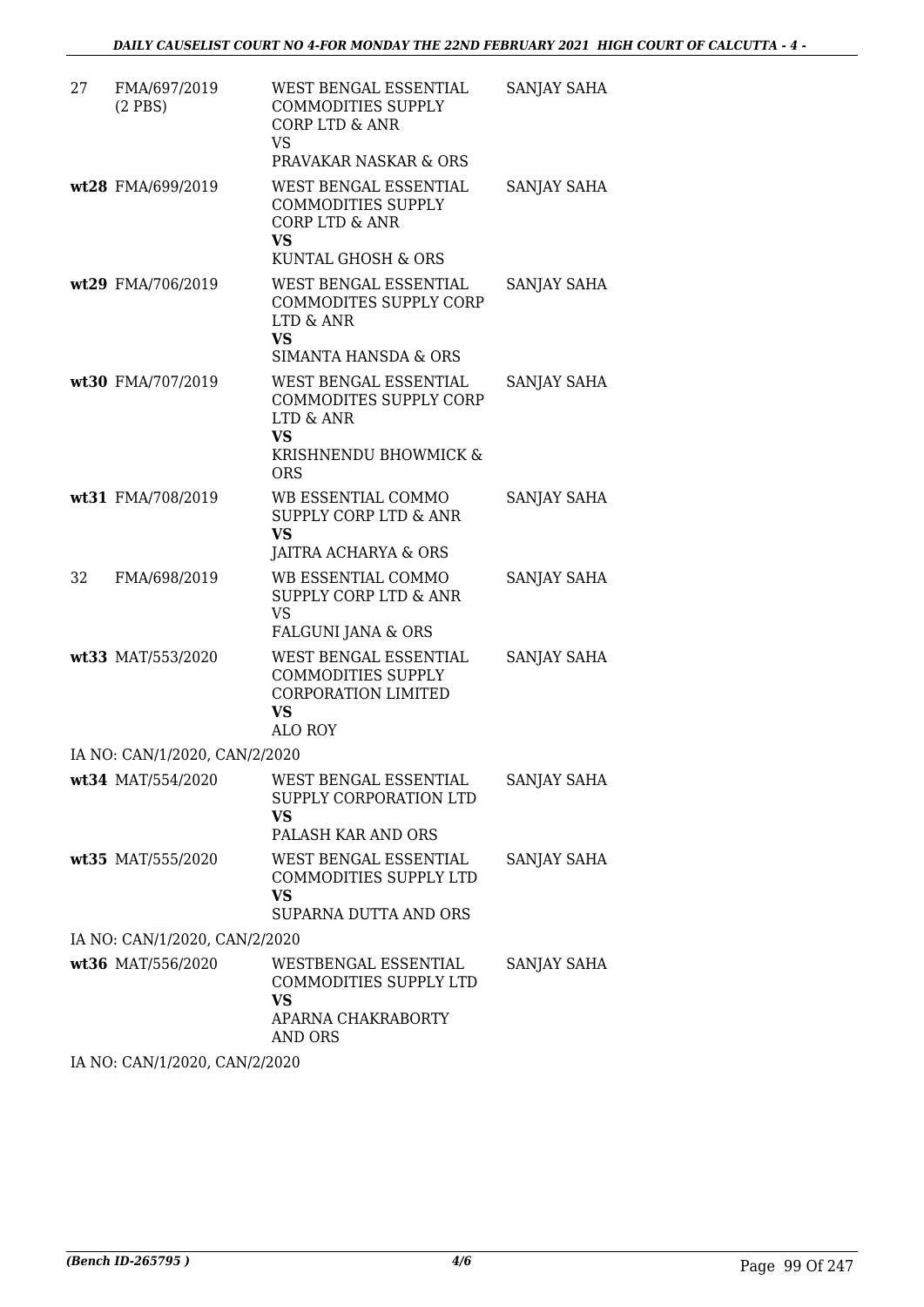|    | wt37 MAT/560/2020                        | WEST BENGAL ESSENOTIAL<br>COMMODITIES SUPPLY LTD<br>AND ORS<br><b>VS</b>                                       | SANJAY SAHA          |
|----|------------------------------------------|----------------------------------------------------------------------------------------------------------------|----------------------|
|    |                                          | <b>SUPARNA HALDER</b><br>@PAIK@HALDER (PAIK) AND<br><b>ORS</b>                                                 |                      |
|    | wt38 MAT/561/2020                        | WEST BENGAL ESSENTIAL<br><b>COMMODITIES SUPPLY</b><br><b>CORPORATION LTD</b><br><b>VS</b><br>PUTUL RANI MONDAL | SANJAY SAHA          |
|    | wt39 MAT/562/2020                        | WEST BENGAL ESSENTIAL<br><b>COMMODITIES SUPPLY</b><br><b>CORPORATION LTD</b><br><b>VS</b><br>AKHIL HEMBRAM     | SANJAY SAHA          |
|    | IA NO: CAN/1/2020, CAN/2/2020            |                                                                                                                |                      |
|    | wt40 MAT/563/2020                        | WEST BENGAL ESSENTIAL<br>COMMODITIES SUPPLY LTD<br><b>VS</b><br>SUPARNA SEAL@ SUPARNA<br><b>SEAL KUNDU</b>     | SANJAY SAHA          |
|    | IA NO: CAN/1/2020, CAN/2/2020            |                                                                                                                |                      |
|    | wt41 MAT/565/2020                        | WEST BENGAL ESSENTIAL<br>COMMODITIES SUPPLY<br><b>CORPORATION LTD</b><br><b>VS</b><br><b>SEKHAR BISWAS</b>     | SANJAY SAHA          |
| 42 | FMA/1175/2019<br>$(2$ PBS)               | SHAHLA KHOKHAR<br>VS.<br>THE STATE BANK OF<br>MYSORE & ORS                                                     | ZIAUL ISLAM          |
| 43 | MAT/1415/2019                            | <b>SANKAR KUMAR DAS</b><br>VS<br><b>ALLAHABAD BANK &amp; ORS</b>                                               | ANIRBAN MITRA        |
|    | IA NO: CAN/1/2019(Old No:CAN/10162/2019) |                                                                                                                |                      |
| 44 | FMA/1457/2019                            | LICI & ORS.<br>VS<br>HIMACHAL CHAKRABORTY<br>& ORS.                                                            | JAHADAR ALAM         |
|    | IA NO: CAN/1/2020(Old No:CAN/862/2020)   |                                                                                                                |                      |
| 45 | MAT/104/2020                             | DIPAK DASGUPTA<br>VS<br>STATE OF WEST BENGAL &<br><b>ORS</b>                                                   | KRISHNADAS PODDAR    |
|    | IA NO: CAN/1/2020(Old No:CAN/1722/2020)  |                                                                                                                |                      |
| 46 | FAT/160/2020<br>(Office report)          | <b>TAMOJIT BOSE</b><br>VS<br><b>MOUMITA ROY</b>                                                                | <b>ABHISHEK DUTT</b> |
| 47 | MAT/356/2020<br>$(19-02-2021)$           | RAM DAYAL RAI<br>VS<br>UNION OF INDIA & ORS                                                                    | PAMPA DEY DHABAL     |
|    | IA NO: CAN/1/2020(Old No:CAN/2445/2020)  |                                                                                                                |                      |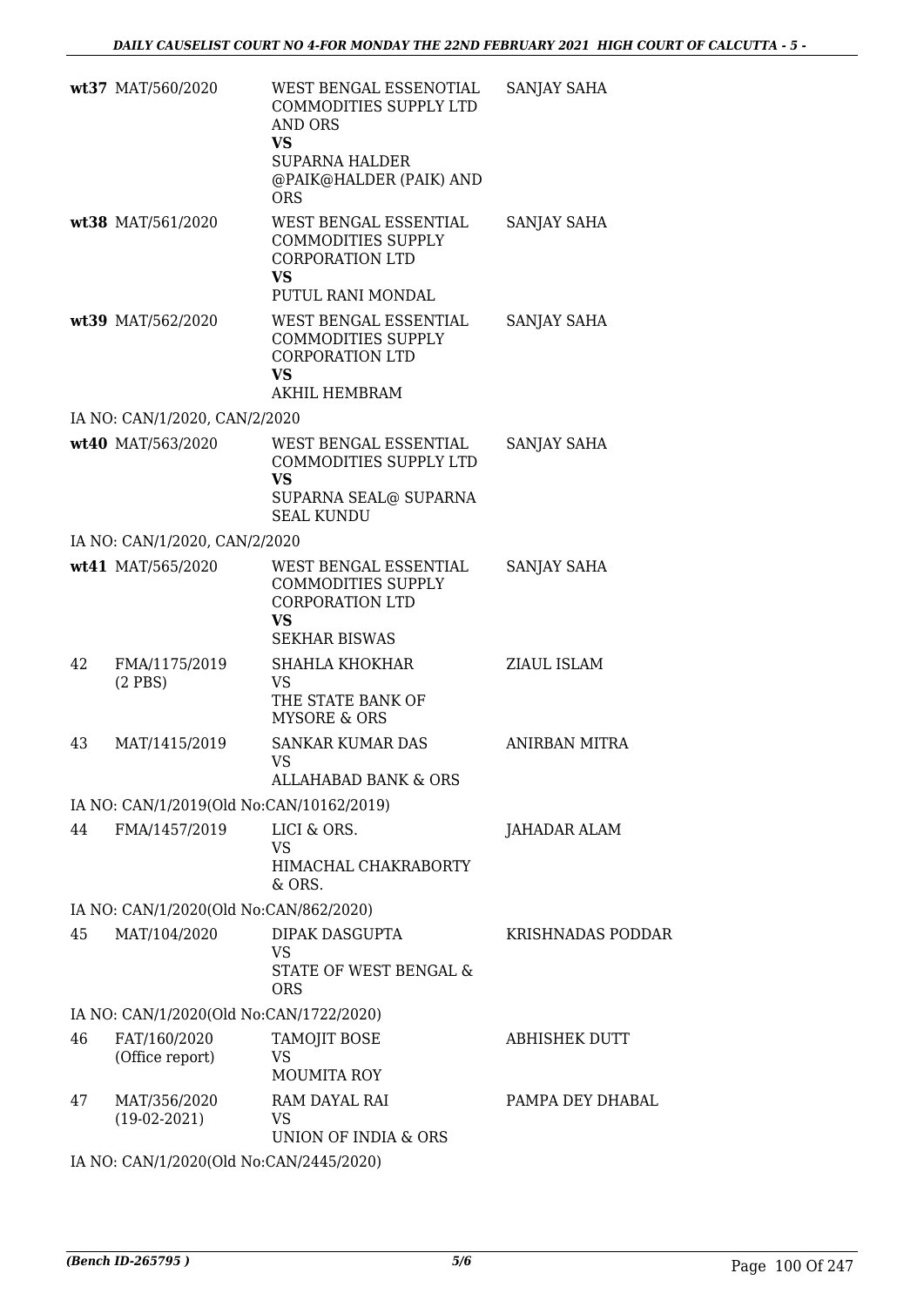| 48 | MAT/484/2020<br>$(2$ PBS $)$            | MD. JAHIDUL ISLAM & ORS<br><b>VS</b><br>STATE OF WEST BENGAL&<br><b>ORS</b>    | <b>SALONI</b><br><b>BHATTACHARJEE</b>                                                                                                                                              |
|----|-----------------------------------------|--------------------------------------------------------------------------------|------------------------------------------------------------------------------------------------------------------------------------------------------------------------------------|
|    |                                         |                                                                                | IA NO: CAN/1/2020(Old No:CAN/4135/2020), CAN/2/2020(Old No:CAN/4619/2020), CAN/3/2020(Old<br>No:CAN/4621/2020), CAN/4/2020(Old No:CAN/4623/2020), CAN/5/2020(Old No:CAN/4624/2020) |
| 49 | MAT/519/2020<br>$(2$ PBS $)$            | <b>SAHAR ALI LASKAR</b><br>VS<br>STATE OF WEST BENGAL&<br><b>ORS</b>           | <b>SALONI</b><br>BHATTACHARAJEE                                                                                                                                                    |
|    | No:CAN/5392/2020), CAN/4/2020           |                                                                                | IA NO: CAN/1/2020(Old No:CAN/5389/2020), CAN/2/2020(Old No:CAN/5390/2020), CAN/3/2020(Old                                                                                          |
| 50 | MAT/577/2020<br>$(4$ PBS $)$            | <b>JAYANTA SARKAR</b><br><b>VS</b><br>NATIONAL JUTE BOARD                      | VICTOR CHATTERJEE                                                                                                                                                                  |
|    | IA NO: CAN/1/2020                       |                                                                                |                                                                                                                                                                                    |
| 51 | MAT/827/2020                            | SWAPAN KUMAR SAHA<br>VS<br><b>BANGIYA GRAMIN BIKASH</b><br><b>BANK AND ORS</b> | <b>NEIL BASU</b>                                                                                                                                                                   |
|    | IA NO: CAN/1/2020, CAN/2/2020           |                                                                                |                                                                                                                                                                                    |
| 52 | FMA/920/2020<br>$(6$ PBS $)$            | <b>SANTANA DAS</b><br>VS<br>UNION OF INDIA & ORS                               | <b>ABHIJIT PAL</b>                                                                                                                                                                 |
|    |                                         | IA NO: CAN/3/2020(Old No:CAN/3502/2020), CAN/4/2020(Old No:CAN/3503/2020)      |                                                                                                                                                                                    |
| 53 | FAT/47/2021                             | KRISHNA CHAKRABORTY<br>VS<br>SUBHANKAR CHAKRABORTY                             | ASOK KR.<br><b>BHATTACHARYYA</b>                                                                                                                                                   |
|    | IA NO: CAN/1/2021, CAN/2/2021           |                                                                                |                                                                                                                                                                                    |
| 54 | FMAT/86/2021                            | PINKI DEY (PODDER)<br>VS<br>MRINAL KANTI DEY                                   | <b>MUNMUN DUBEY</b>                                                                                                                                                                |
|    | IA NO: CAN/1/2019(Old No:CAN/9893/2019) |                                                                                |                                                                                                                                                                                    |
| 55 | MAT/98/2021                             | MD. MOHBASIR<br>VS<br>UNION OF INDIA AND ORS.                                  | <b>SALONI</b><br><b>BHATTACHARYA</b>                                                                                                                                               |

IA NO: CAN/1/2021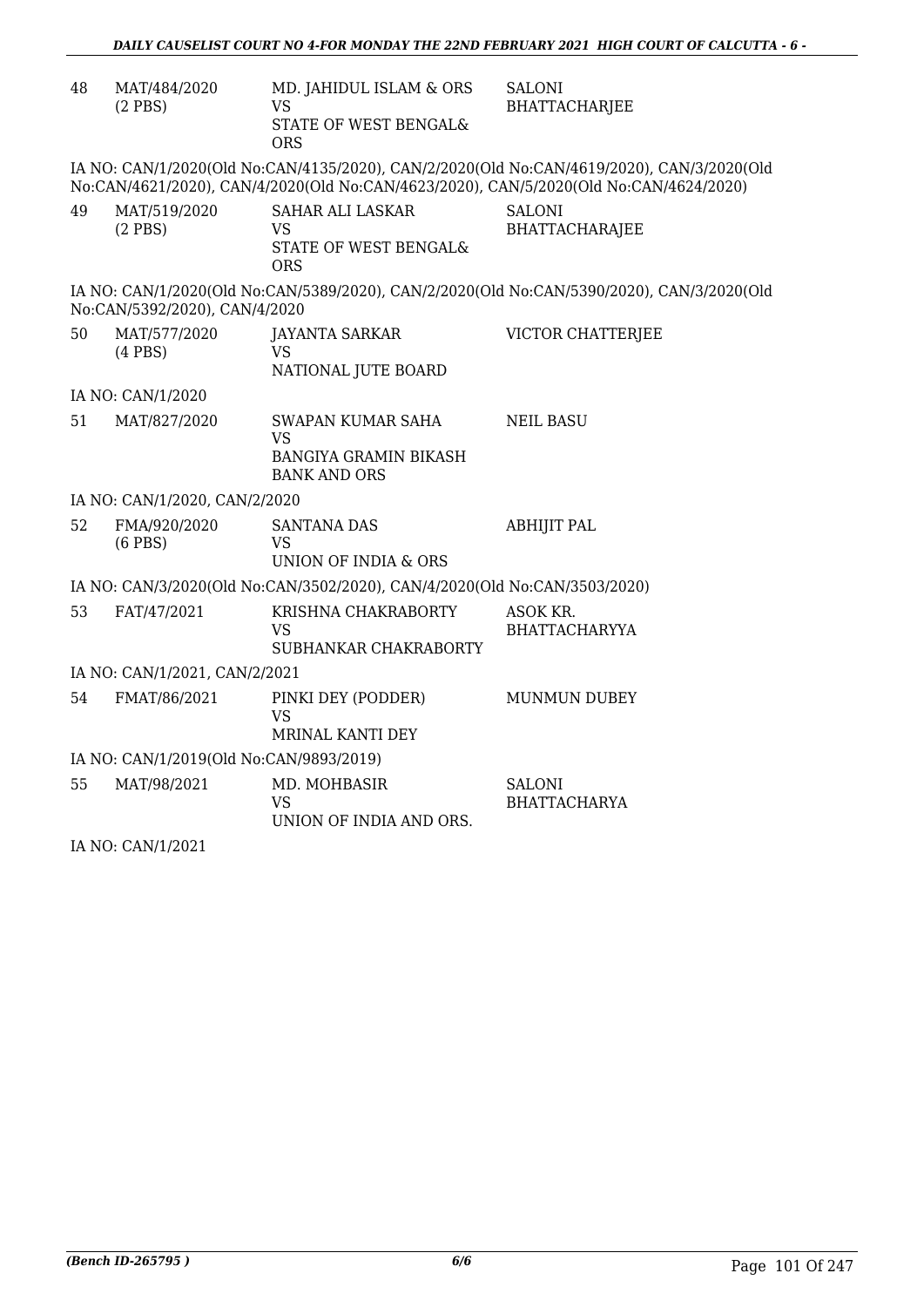

# In The High Court at Calcutta

## **Appellate Side**

**DAILY CAUSELIST For Monday The 22nd February 2021**

**COURT NO. 36 SINGLE BENCH (SB-I ) AT 10:45 AM HON'BLE JUSTICE DEBANGSU BASAK (VIA VIDEO CONFERENCE)**

**ON AND FROM 22ND FEBRUARY, 2021 ROSTER NOTIFIED ON 8TH JANUARY 2021 IS MODIFIED TO THE FOLLOWING EXTENT:- WILL HEAR ALL INTERLOCUTORY APPLICATIONS RELATING TO COMMERCIAL DISPUTES; MATTERS UNDER SECTION 11 OF THE ARBITRATION & CONCILIATION ACT, 1996 INCLUDING APPLICATIONS CONNECTED THERETO.**

**NOTE: MATTERS WILL BE TAKEN UP THROUGH PHYSICAL HEARING ONLY WHEN BOTH THE PARTIES ARE AGREED**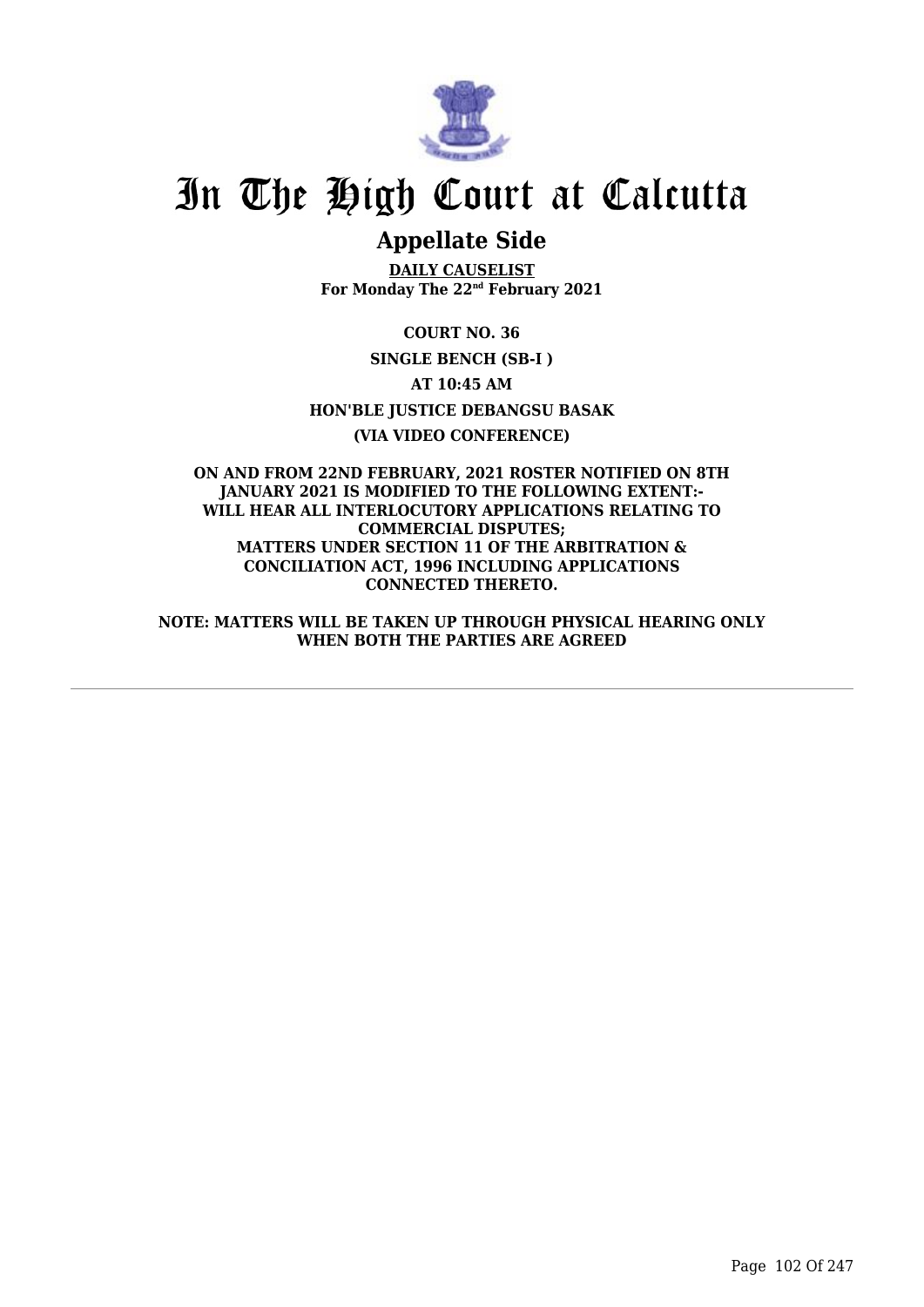

## In The High Court at Calcutta

### **Appellate Side**

**DAILY CAUSELIST For Monday The 22nd February 2021**

#### **COURT NO. 13**

**SINGLE BENCH (SB - III)**

**AT 10:45 AM**

**HON'BLE JUSTICE RAJASEKHAR MANTHA**

**(VIA VIDEO CONFERENCE)**

**ON AND FROM MONDAY, THE 11TH JANUARY, 2021- ROSTER NOTIFIED ON 8TH JANUARY, 2021 IS MODIFIED TO THE FOLLOWING EXTENT :- MATTERS (MOTIONS & HEARING) UNDER ARTICLE 226 OF THE CONSTITUTION RELATING TO SERVICE UNDER GROUP VI AND APPLICATIONS CONNECTED THERETO; MATTERS (MOTIONS & HEARING) UNDER ARTICLE 226 OF THE CONSTITUTION RELATING TO ALL SERVICE MATTERS RELATING TO PANCHAYATS AND CO-OPERATIVE SOCIETIES UNDER GROUP V AND APPLICATIONS CONNECTED THERETO; HEARING OF WRIT PETITIONS IRRESPECTIVE OF CLASSIFICATIONS AND APPLICATIONS CONNECTED THERETO NOTE :**

**1. MENTIONING WILL BE ALLOWED, AT THE FIRST SITTING OF THE COURT, UPON BEING LISTED AS "TO BE MENTIONED" IN THE VIRTUAL MODE AS PER NOTIFICATION NO. 4286-RG DATED 27.11.2020 AND IN PHYSICAL FORM.**

**2. ALL THE LISTED MATTERS WILL BE TAKEN UP SERIALLY, UNLESS OTHERWISE FIXED.**

**3. APPELLATE SIDE MATTERS WILL CONTINUE AFTER COMPLETION OF ORIGINAL SIDE.**

**4. NO HEARING MATTERS SHALL BE INCLUDED UNTIL FURTHER ORDERS. 5. WITH EFFECT FROM MONDAY (15.02.2021) GROUP-V MOTIONS SHALL BE TAKEN UP FIRST ON TUESDAY AND THURSDAY**

|      | PERSONAL APPEARANCE                     |                                                      |                              |  |
|------|-----------------------------------------|------------------------------------------------------|------------------------------|--|
|      | CRLCP/3/2020                            | KAUSIK MITRA<br>VS<br><b>SMT IPSITA MITRA ROY</b>    | AMITAVA BHOWMICK             |  |
|      |                                         | <b>CONTEMPT APPLICATION</b>                          |                              |  |
| 2    | CO/1122/2020<br>(25.02.2021)            | <b>SAIBAL BASU</b><br>VS<br><b>SMT SUDEEPTA BASU</b> | <b>KUMARDEEP</b><br>MAJUMDER |  |
|      | IA NO: CAN/1/2020(Old No:CAN/3210/2020) |                                                      |                              |  |
| wt.3 | CPAN/593/2020                           | <b>SAIBAL BASU</b><br>VS<br><b>SUDEEPTA BASU</b>     | <b>BRATIN KR DEY</b>         |  |

#### **APPLICATION**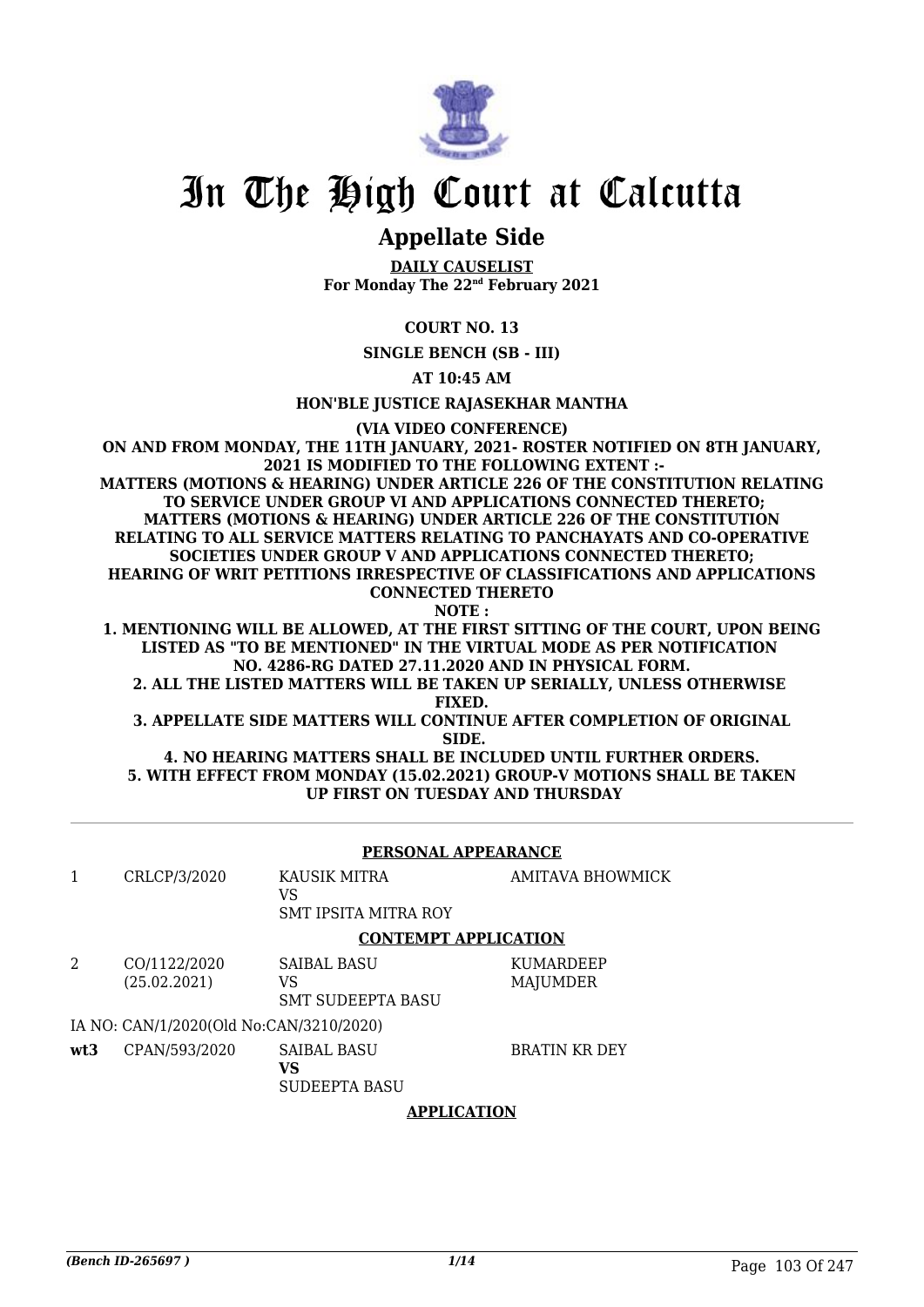| 4   | WPA/35768/2013<br>(28.02.2021)                 | GITA BARMAN (MANDAL)<br>VS<br>STATE OF WEST BENGAL &<br><b>ORS</b>            | SAIKAT CHATTERJII                           |
|-----|------------------------------------------------|-------------------------------------------------------------------------------|---------------------------------------------|
|     | IA NO: CAN/1/2020, CAN/2/2020                  |                                                                               |                                             |
| wt5 | WPA/35770/2013                                 | SANTANA BARMAN<br><b>VS</b><br>STATE OF WEST BENGAL &<br><b>ORS</b>           | SAIKAT CHATTERJII                           |
|     | IA NO: CAN/1/2020, CAN/2/2020                  |                                                                               |                                             |
|     |                                                | <b>ASSIGN MOTION</b>                                                          |                                             |
| 6   | WPA/4810/2020<br>$(Gr. - I)$ $(24.02.2021)$ VS | <b>SUKLA BHOWMICK</b><br>STATE OF WEST BENGAL &                               | <b>MARY DATTA</b>                           |
|     |                                                | <b>ORS</b><br><b>MOTION (GROUP VI)</b>                                        |                                             |
| 7   | WPA/30701/2014                                 | <b>GOURI JANA</b>                                                             | ANRUDHA SARKAR                              |
|     | (28.02.2021)                                   | <b>VS</b><br>STATE OF WEST BENGAL &<br><b>ORS</b>                             |                                             |
| 8   | WPA/17501/2019<br>$(25.02.2021)$ (!)           | ABDUS SAMAN SHAIKH @<br><b>SAMAD SK</b><br>VS                                 | <b>MRINAL KANTI</b><br>GHOSH                |
|     |                                                | STATE OF WEST BENGAL &<br><b>ORS</b>                                          |                                             |
|     | IA NO: CAN/1/2020                              |                                                                               |                                             |
| 9   | WPA/1402/2020<br>(1)                           | <b>BHABANI SINHA</b><br><b>VS</b><br>STATE OF WEST BENGAL &<br><b>ORS</b>     | <b>GOUTAM ACHARYA</b>                       |
| 10  | WPA/1405/2020<br>(1)                           | JOYDEB MANIK & ORS<br><b>VS</b><br>STATE OF WEST BENGAL &<br><b>ORS</b>       | <b>GOUTAM ACHARYA</b>                       |
| 11  | WPA/1677/2020<br>$(25.02.2021)$ (1)            | <b>SUJIT MALLICK</b><br><b>VS</b><br>STATE OF WEST BENGAL &<br><b>ORS</b>     | KAMAKSHYA PRASAD<br><b>MUKHOPADHYAY</b>     |
| 12  | WPA/2246/2020                                  | RINA DHANGAR<br>VS.<br>EASTERN COALFIELDS LTD<br>$&$ ORS                      | CHANDAN KUMAR<br>LAL                        |
| 13  | WPA/2360/2020<br>(1)                           | <b>UDAY SK &amp; ORS</b><br><b>VS</b><br>STATE OF WEST BENGAL &<br><b>ORS</b> | <b>SANDIP KUMAR</b><br><b>BHATTACHARYYA</b> |
| 14  | WPA/2765/2020                                  | RAJU KEERTTANIYA<br><b>VS</b><br>UNITED BANK OF INDIA &<br><b>ORS</b>         | SIBNATH GANGULY                             |
| 15  | WPA/2852/2020                                  | <b>GANESH CHANDRA KARAN</b><br>VS<br>UNION OF INDIA & ORS                     | <b>MADHUSUDAN</b><br><b>MANDAL</b>          |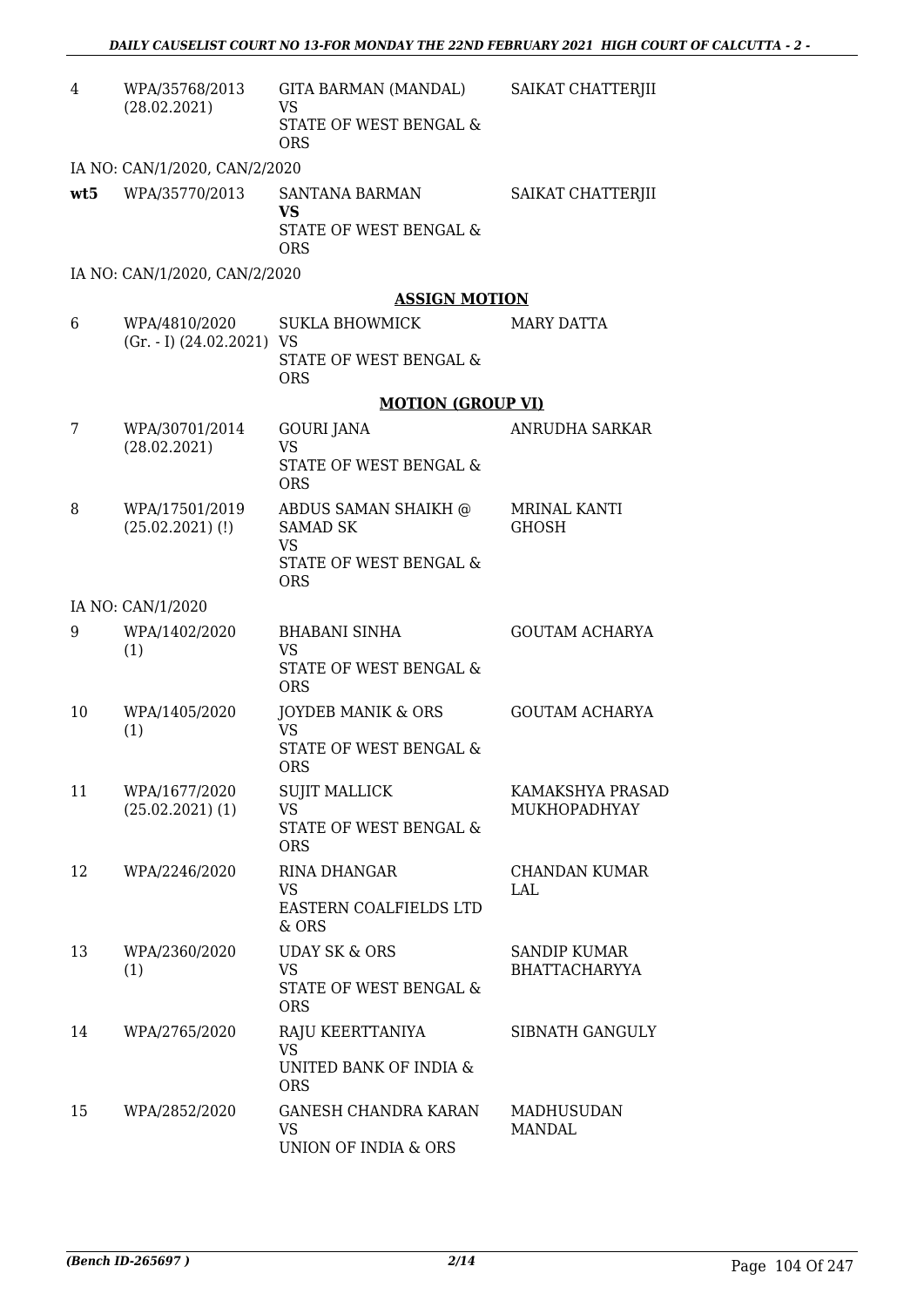| 16 | WPA/3155/2020     | RABINDRA NATH GHOSH &<br><b>ORS</b><br><b>VS</b><br>STATE OF WEST BENGAL &<br><b>ORS</b>          | RAJDIP RAY                       |
|----|-------------------|---------------------------------------------------------------------------------------------------|----------------------------------|
| 17 | WPA/3365/2020     | <b>BASOKI MAL (DAS)</b><br><b>VS</b><br>STATE OF WEST BENGAL &<br><b>ORS</b>                      | RAJENDRA BANERJEE                |
| 18 | WPA/3477/2020     | ABDUL KALAM KHAN<br><b>VS</b><br>KOL. PORT TRUST & ORS.                                           | <b>ZIAUL HAQUE</b>               |
| 19 | WPA/3479/2020     | NAZRUL ISLAM<br><b>VS</b><br>STATE OF WEST BENGAL &<br>ORS.                                       | <b>SUSMITA DEY (BASU)</b>        |
| 20 | WPA/3537/2020     | <b>ARABINDA ROY</b><br><b>VS</b><br>STATE OF WEST BENGAL &<br><b>ORS</b>                          | <b>SUSMITA DEY (BASU)</b>        |
| 21 | WPA/3563/2020     | BAHAR ALI<br><b>VS</b><br>BANGIYA GRAMIN VIKASH<br><b>BANK &amp; ORS</b>                          | KAMAKSHYA PRASAD<br>MUKHOPADHYAY |
|    | IA NO: CAN/1/2020 |                                                                                                   |                                  |
| 22 | WPA/3617/2020     | RAMKRISHNA SHIT & ORS.<br><b>VS</b><br>UNION OF INDIA & ORS.                                      | SUBHAS CH. ATHA                  |
| 23 | WPA/3666/2020     | <b>GRSE LTD WORKMENS'</b><br>UNION & ORS.<br><b>VS</b><br>UNION OF INDIA & ORS.                   | VICTOR CHATTERJEE                |
| 24 | WPA/3748/2020     | MOHINI DEVI THAKUR<br><b>VS</b><br>COAL INDIA LTD. & ORS                                          | SUBRATA GANGULY                  |
| 25 | WPA/3759/2020     | MD. SAFIKUL ISLAM<br>VS<br>THE CHAIRMAN OF SOUTH<br><b>BENGAL STATE TRANSPORT</b><br>CORPO. & ORS | <b>JOY CHAKRABORTY</b>           |
| 26 | WPA/3790/2020     | SANJIT KUMAR MAJI<br>VS<br>EASTERN COAL FIELDS LTD<br>& ORS                                       | RABINDRA NATH BAG                |
| 27 | WPA/3805/2020     | SURINDER PAL @ SHINDA<br>& ANR<br><b>VS</b><br>UNION OF INDIA & ORS                               | NASREEN ISLAM                    |
| 28 | WPA/3843/2020     | PARESH CHANDRA DULEY<br>VS<br>STATE OF WEST BENGAL &<br><b>ORS</b>                                | <b>BRATIN KUMAR DEY</b>          |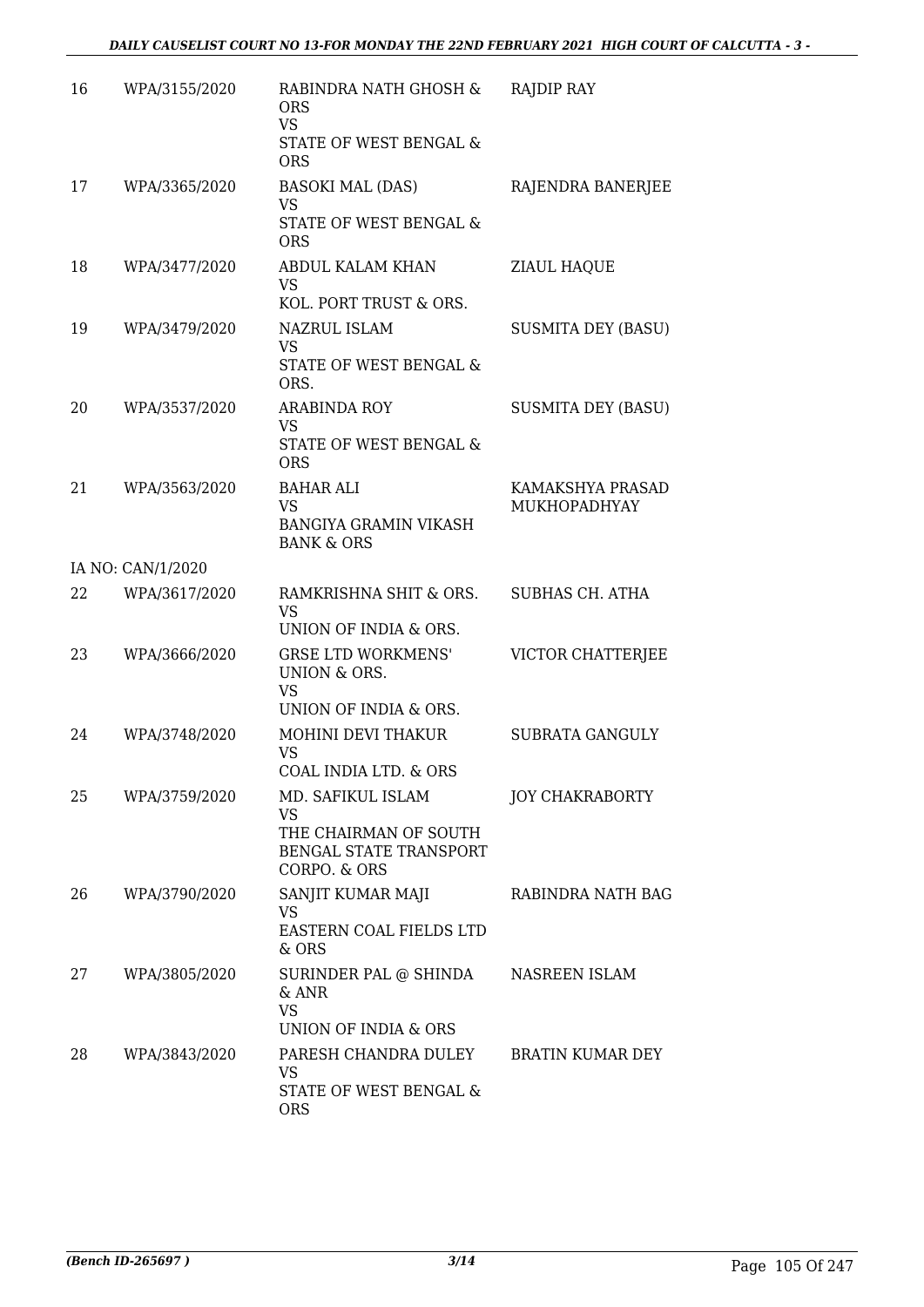| 29 | WPA/3988/2020 | CHINMOY GHOSH & ORS<br>VS.<br>STATE OF WEST BENGAL &<br><b>ORS</b>                        | MD HAFIZ ALI                           |
|----|---------------|-------------------------------------------------------------------------------------------|----------------------------------------|
| 30 | WPA/3989/2020 | MD. SAHAJADA HOQUE &<br><b>ORS</b><br><b>VS</b><br>STATE OF WEST BENGAL &<br><b>ORS</b>   | MD HAFIZ ALI                           |
| 31 | WPA/4003/2020 | ANURADHA CHAKRABORTY<br>VS<br>THE CHAIRMAN, KOL. PORT<br>TRUST & ORS.                     | <b>APARUPA</b><br><b>BHATTACHARYYA</b> |
| 32 | WPA/4014/2020 | <b>BISTU BASKE</b><br><b>VS</b><br>STATE OF WEST BENGAL &<br>ORS.                         | PARIKSHIT GOSWAMI                      |
| 33 | WPA/4036/2020 | <b>ADITYA GHOSH</b><br>VS<br>UNION OF INDIA & ORS                                         | A.K. JHA                               |
| 34 | WPA/4216/2020 | TRIDIP ROYCHOUDHURY<br><b>VS</b><br><b>EASTERN COALFIELDS</b><br><b>LIMITED &amp; ORS</b> | <b>DAISY BASU</b>                      |
| 35 | WPA/4249/2020 | <b>BHAGABATI DAS</b><br>VS.<br>UNION OF INDIA & ORS                                       | KALYANI<br><b>BHATTACHARYYA</b>        |
| 36 | WPA/4270/2020 | SABITRI JANA GIRI<br><b>VS</b><br>STATE OF WEST BENGAL<br>&ORS                            | <b>ABHIJIT BASU</b>                    |
| 37 | WPA/4287/2020 | ARCHANA CHATTERJEE<br><b>VS</b><br><b>STATE OF WEST BENGAL &amp;</b><br><b>ORS</b>        | <b>BHABANI PRASAD</b><br>MONDAL        |
| 38 | WPA/4320/2020 | PARESH CH. GORAI<br>VS<br><b>BHARAT COOKING COAL</b><br>LTD. & ORS.                       | SARBANANDA<br>SANYAL                   |
| 39 | WPA/4340/2020 | SANDEEP KR. RAY<br>VS<br><b>BUREAU OF INDIAN</b><br>STANDARDS & ORS.                      | ANIRUDDHA MITRA                        |
| 40 | WPA/4433/2020 | SK IBRAHIM MD<br>VS.<br>UNION OF INDIA & ORS                                              | JATINDRA BARIK                         |
| 41 | WPA/4435/2020 | MD JAN KHAN<br>VS.<br>UNION OF INDIA & ROS                                                | JATINDRA BARIK                         |
| 42 | WPA/4650/2020 | NITISH ANAND<br>VS<br>W.B. TRANSPORT<br><b>CORPORATION LIMITED &amp;</b><br><b>ORS</b>    | <b>SUNNY NANDY</b>                     |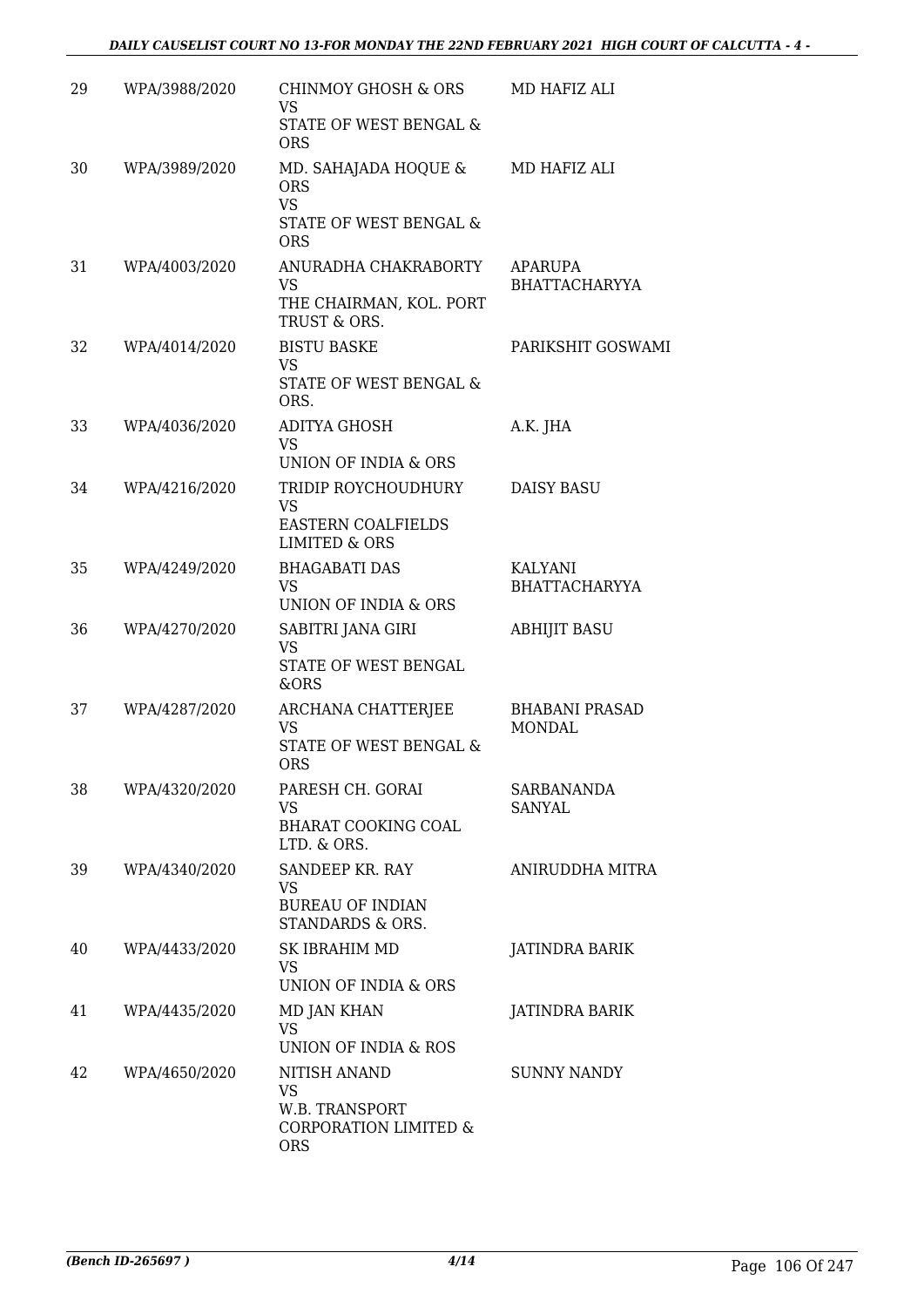| 43 | WPA/5179/2020                           | AMBIKA BARMAN & ORS<br><b>VS</b><br>UNION OF INDIA & ORS                                                | VISTOR CHATTERJEE                      |
|----|-----------------------------------------|---------------------------------------------------------------------------------------------------------|----------------------------------------|
| 44 | WPA/5190/2020                           | TAPAS BHATTACHARYYA<br>VS.<br>STATE OF WEST BENGAL &<br><b>ORS</b>                                      | RITA PATRA                             |
| 45 | WPA/5218/2020                           | PRADIP KUMAR PYNE<br><b>VS</b><br>STATE OF WEST BENGAL &<br><b>ORS</b>                                  | VICTOR CHATTERJEE                      |
| 46 | WPA/5219/2020                           | BIJOY KUMAR ROUTH<br>VS<br>STATE OF WEST BENGAL &<br><b>ORS</b>                                         | VICTOR CHATTERJEE                      |
| 47 | WPA/5221/2020                           | <b>BARUN KUMAR RAY</b><br>VS<br>THE NORTH BENGAL STATE<br><b>TRANSPORT CORP &amp; ORS</b>               | <b>VICTOR CHATTERJEE</b>               |
| 48 | WPA/5222/2020                           | NARAYAN MAHATO<br><b>VS</b><br>THE NORTH BENGAL STATE<br><b>TRANSPORT CORP &amp; ORS</b>                | VICTOR CHATTERJEE                      |
| 49 | WPA/5261/2020                           | HEMANTA PRASAD SAREN<br><b>VS</b><br>STATE OF WEST BENGAL &<br><b>ORS</b>                               | PAMPA DEY (DHABAL)                     |
| 50 | WPA/5265/2020                           | <b>UDAY SANKAR</b><br><b>CHAKRABORTY &amp; ORS</b><br><b>VS</b><br>STATE OF WEST BENGAL &<br><b>ORS</b> | MD. ABDUR<br><b>RAHAMAN</b>            |
| 51 | WPA/6579/2020<br>(1)                    | SALMA SULTANA MOLLA<br><b>VS</b><br>STATE OF WEST BENGAL &<br>ORS.                                      | <b>ARANYA SAHA</b>                     |
|    | IA NO: CAN/1/2020(Old No:CAN/5370/2020) |                                                                                                         |                                        |
| 52 | WPA/9973/2020<br>$(25.02.2021)$ (1)     | TAPAS ROY<br>VS.<br>UNION OF INDIA AND ORS.                                                             | <b>UJJAL RAY</b>                       |
| 53 | WPA/11551/2020<br>[22.0.2021](1)        | PULAK BARAN<br>CHAKRABORTY<br><b>VS</b><br>UNION OF INDIA AND ORS.                                      | UTTIYA RAY                             |
| 54 | WPA/11725/2020<br>$(23.02.2021)$ (1)    | <b>HARU DAS AND ORS</b><br><b>VS</b><br>STATE OF WEST BENGAL<br>AND ORS.                                | <b>SAGAR SINGH</b>                     |
| 55 | WPA/11838/2020<br>(2)                   | PUNJAB NATIONAL BANK<br>SRAMIK UNION AND ANR<br><b>VS</b><br>UNION OF INDIA AND ORS.                    | <b>SUPRIYO</b><br><b>CHATTOPADHYAY</b> |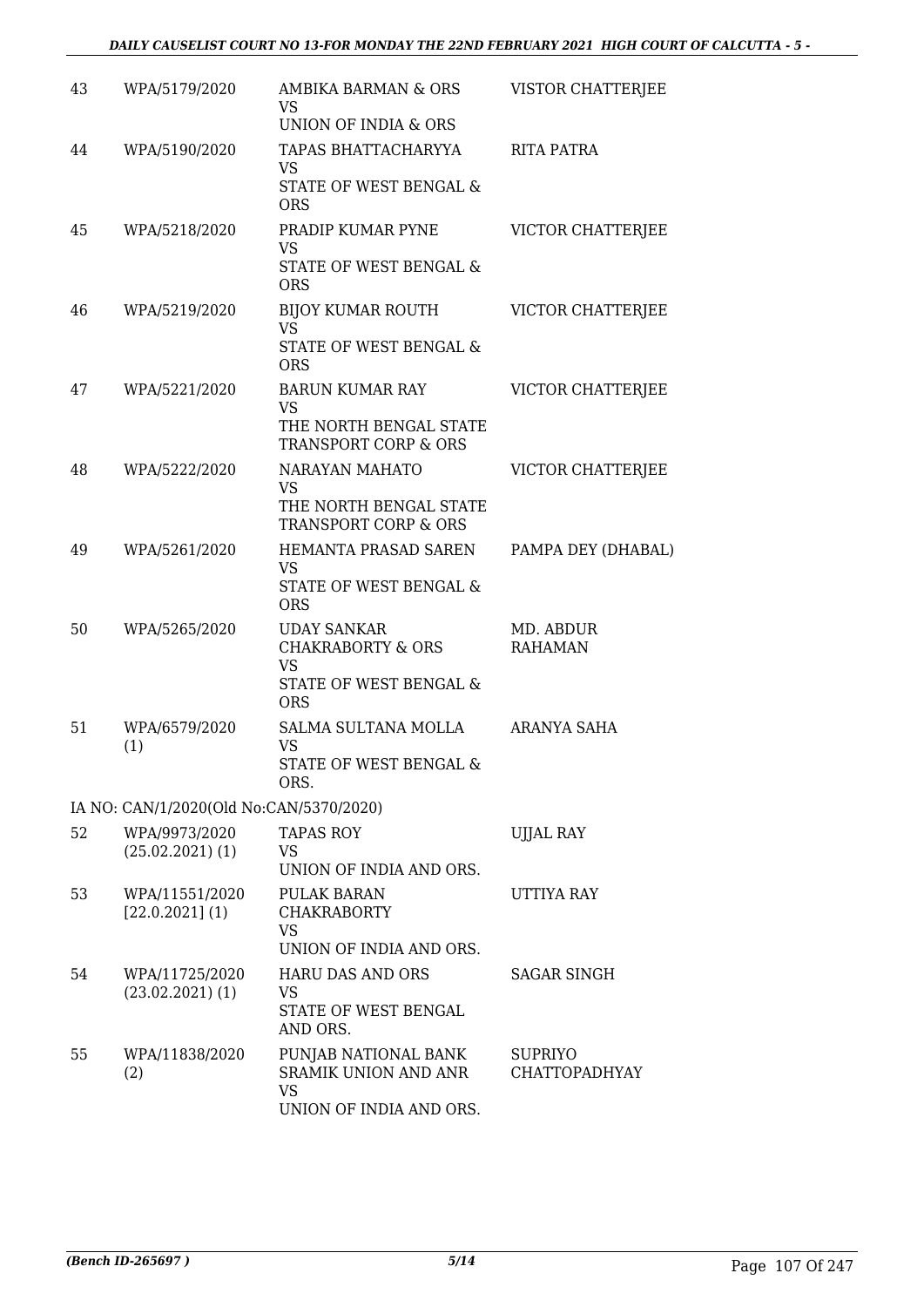| 56   | WPA/786/2021<br>(25.02.2021)        | SHRABANI MUKHERJEE<br>VS<br>STATE OF WEST BENGAL                                               | <b>SUDIPA BISWAS</b>               |
|------|-------------------------------------|------------------------------------------------------------------------------------------------|------------------------------------|
| 57   | WPA/950/2021                        | AND ORS.<br><b>SOMANGSU BHUSAN</b>                                                             | Sobhan Majumder                    |
|      | (05.03.2021)                        | <b>SARKAR</b><br><b>VS</b><br>PUNJAB NATIONAL BANK<br><b>AND OTHERS</b>                        |                                    |
| 58   | WPA/1057/2021<br>(26.02.2021)       | <b>SANGAM CHATURVEDI</b><br>VS<br>UNION OF INDIA AND ORS.                                      | <b>BISHALAKSMI</b><br><b>GHOSH</b> |
| 59   | WPA/1674/2021<br>(At 2.00 p.m.)     | JEBUNNESSA MUNSHI<br>VS<br><b>WEST BENGAL</b><br>LEGISLATIVE ASSEMBLY<br>SECFRETARIAT AND ANR. | <b>SUMAN BANERJEE</b>              |
| 60   | WPA/2230/2021                       | ASIT BARAN KUNDU AND<br><b>ORS</b><br><b>VS</b><br>UNION OF INDIA AND ORS.                     | MEGHAJIT<br>MUKHERJEE              |
| 61   | WPA/2612/2021                       | AJAY KUMAR MITRA<br><b>VS</b><br>PUNJAB NATIONAL BANK<br><b>AND OTHERS</b>                     | <b>DEBASIS SUR</b>                 |
| 62   | WPA/2679/2021                       | <b>SHARBANI BANERJEE</b><br>VS<br>COAL INDIA LIMITED AND<br><b>ORS</b>                         | OISANI MUKHERJEE                   |
| 63   | WPA/2960/2021                       | <b>BHISHMA KR SINGH</b><br><b>VS</b><br>UNION OF INDIA AND ORS.                                | ANGSHUMAN<br><b>CHAKRABARTY</b>    |
| 64   | WPA/3008/2021                       | TOTON GHOSH<br><b>VS</b><br>PUBLIC SERVICE<br><b>COMMISSION AND ORS</b>                        | <b>ARPA CHAKRABORTY</b>            |
| 65   | WPA/3027/2021                       | SAJAL KUMAR SENGUPTA<br>VS<br>THE DURGAPUR PROJECTS<br>LTD AND ORS                             | <b>SUMAN BANERJEE</b>              |
| 66   | WPA/3038/2021<br>$(22.02.2021)$ (1) | <b>HEMANT KUMAR</b><br>VS<br>UNION OF INDIA AND ORS.                                           | PRATIK MAJUMER                     |
| wt67 | WPA/3039/2021                       | ASHIM KUMAR CHAUDHURI<br><b>VS</b><br>UNION OF INDIA AND ORS.                                  | PRATIK MAJUMDER                    |
|      | wt68 WPA/3044/2021                  | GURUDEV<br>VS<br>UNION OF INDIA AND ORS.                                                       | PRATIK MAJUMDER                    |
| wt69 | WPA/3047/2021                       | SACHIN KUMAR MONDAL<br>VS<br>UNION OF INDIA AND ORS.                                           | PRATIK MAJUMDER                    |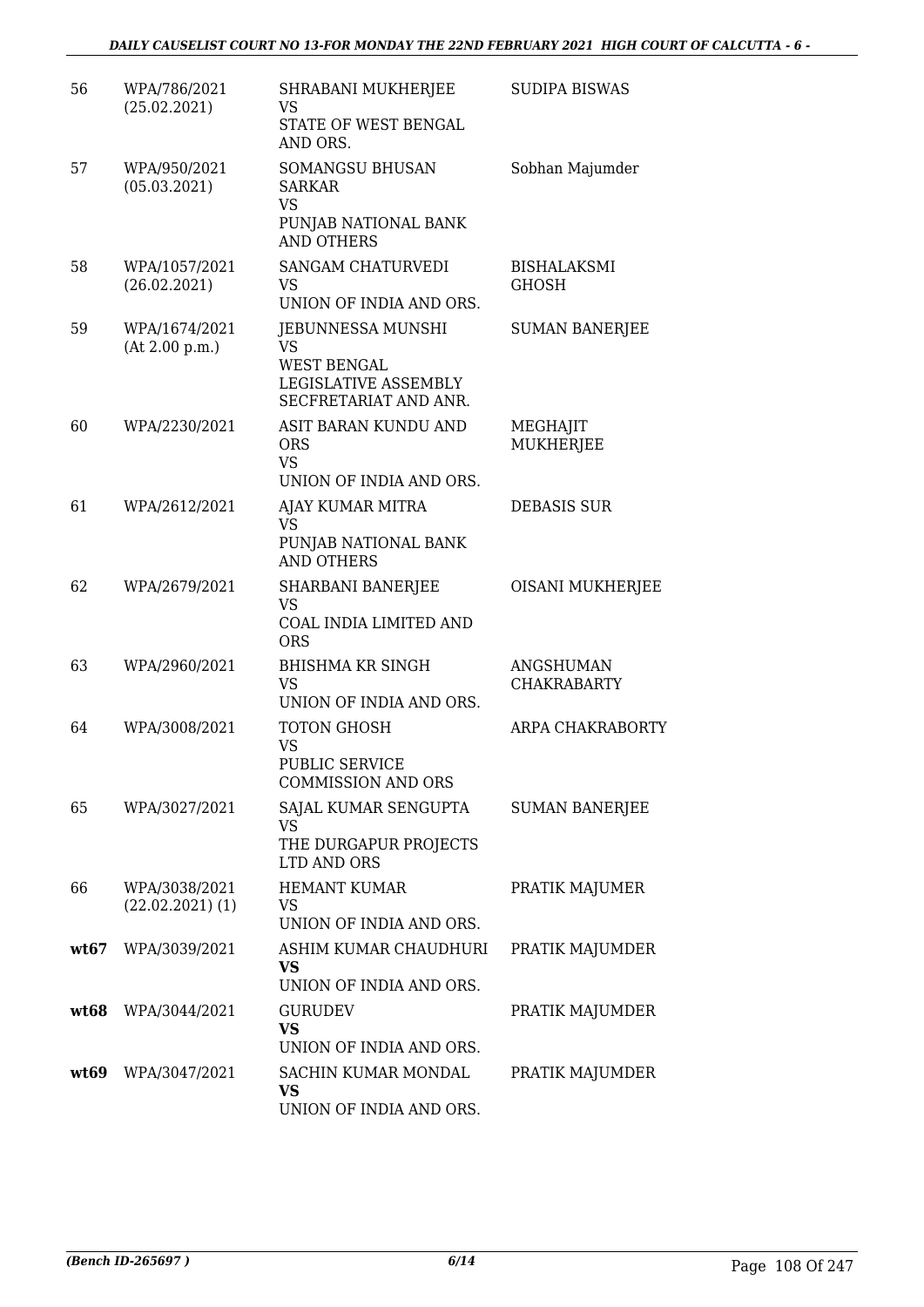| wt70 | WPA/3051/2021                         | MANOJ KUMAR SINGH<br><b>VS</b>                                                                              | PRATIK MAJUMDER   |
|------|---------------------------------------|-------------------------------------------------------------------------------------------------------------|-------------------|
| wt71 | WPA/3052/2021                         | UNION OF INDIA AND ORS.<br>RAJNARAYAN KUMAR                                                                 | PRATIK MAJUMDER   |
|      |                                       | <b>VS</b><br>UNION OF INDIA AND ORS.                                                                        |                   |
| wt72 | WPA/3054/2021                         | RAJANISH KUAMR RAJAN<br>VS<br>UNION OF INDIA AND ORS.                                                       | PRATIK MAJUMDER   |
| wt73 | WPA/3055/2021                         | <b>SHOBHAKANT KUMAR</b><br><b>VS</b><br>UNION OF INDIA AND ORS.                                             | PRATIK MAJUMDER   |
| 74   | WPA/3043/2021<br>$(22.02.2021)$ $(1)$ | M/S P.C. DEY ENTERPRISE<br>AND ANR<br><b>VS</b><br>UNION OF INDIA AND ORS.                                  | DEBABRATA ROY     |
| wt75 | WPA/3048/2021                         | M/S DEBASISH NAG AND<br><b>ANR</b><br><b>VS</b><br>UNION OF INDIA AND ORS.                                  | DEBABRATA RAY     |
| wt76 | WPA/3058/2021                         | M/S KARMAKAR<br><b>ENTERPRISE AND</b><br><b>ANOTHER</b><br><b>VS</b><br>UNION OF INDIA AND ORS.             | DEBABRATA RAY     |
| wt77 | WPA/3073/2021                         | M/S SHYAM SUNDAR<br><b>GHOSH</b><br><b>VS</b><br>UNION OF INDIA AND ORS.                                    | DEBABRATA ROY     |
| wt78 | WPA/3085/2021                         | M/S JAGADISH CHANDRA<br><b>ADHIKARY AND ANR</b><br><b>VS</b><br>UNION OF INDIA AND ORS.                     | DEBABRATA RAY     |
| 79   | WPA/3060/2021<br>$(25.02.2021)$ $(1)$ | <b>MAHENDRA KUMAR</b><br>VS<br>UNION OF INDIA AND ORS.                                                      | PRATIK MAJUMDER   |
| 80   | WPA/3101/2021                         | BISWANATH MONDAL<br>VS<br><b>WEST BENGAL STATE</b><br><b>ELECTRICITY</b><br>DISTRIBUTION COMPANY<br>LIMITED | LIPIKA CHATTERJEE |
| 81   | WPA/3116/2021                         | SUBHAJIT BAYEN<br>VS<br>UNION OF INDIA AND ORS.                                                             | MANISH KUMAR DAN  |
| 82   | WPA/3164/2021                         | POULAMI BHATTACHARYA<br>VS<br>UNION OF INDIA AND ORS.                                                       | KAMAL KANTA KAR   |
| 83   | WPA/3219/2021                         | <b>MANAS HALDER</b><br><b>VS</b><br>UNION OF INDIA AND ORS.                                                 | ARPAN SINHA       |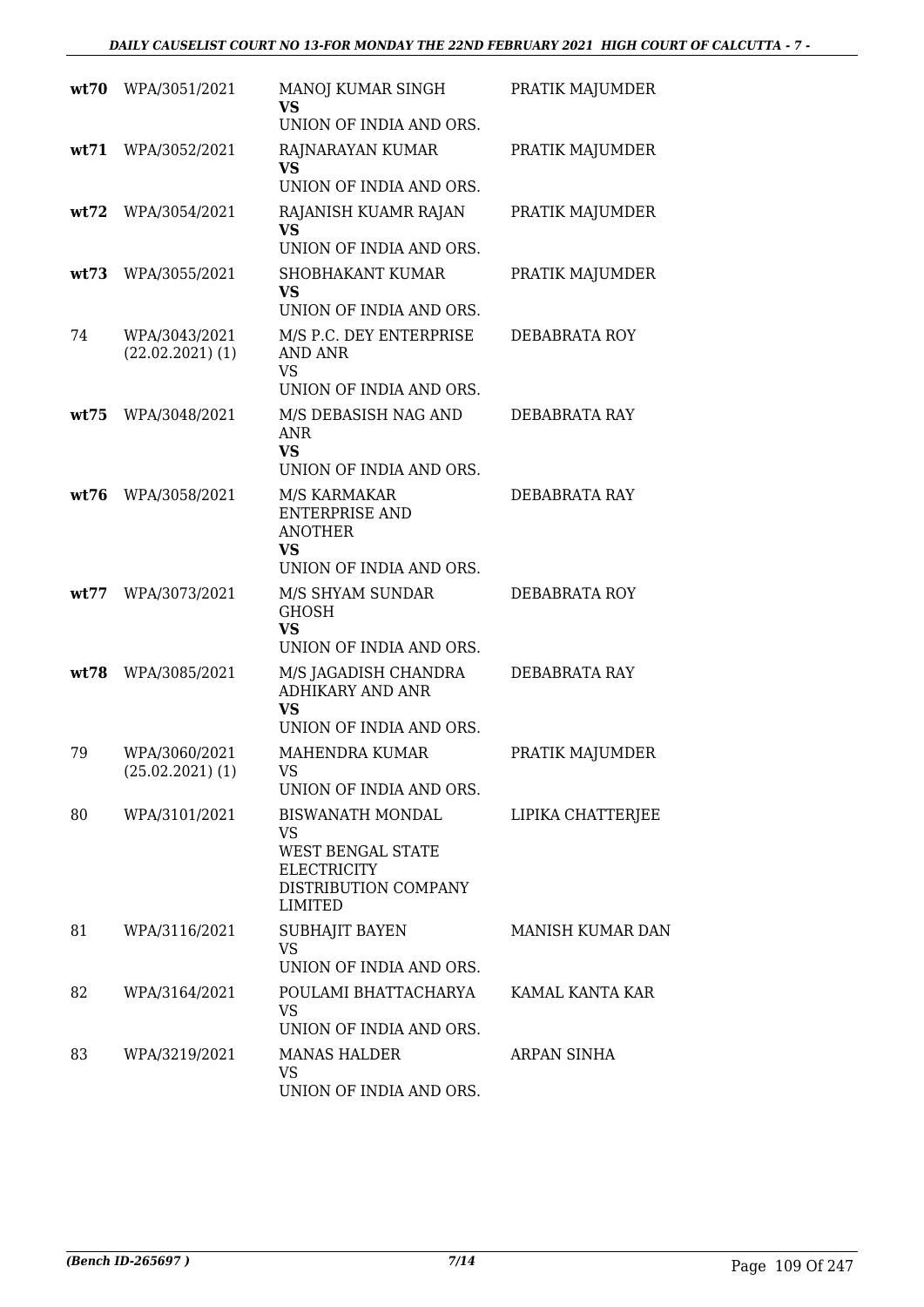| 84 | WPA/3352/2021<br>(1)          | <b>FARUK SHAIKH</b><br><b>VS</b><br>STATE OF WEST BENGAL<br>AND ORS.                  | PRIYAKSHI BANERJEE                    |
|----|-------------------------------|---------------------------------------------------------------------------------------|---------------------------------------|
| 85 | WPA/3418/2021                 | <b>BIKASH GUCHHAIT</b><br>VS<br>STATE OF WEST BENGAL<br>AND ORS.                      | <b>SUBHADEEP</b><br><b>CHATTERJEE</b> |
| 86 | WPA/3512/2021                 | SUNANDA MAJUMDER<br><b>VS</b><br>NATIONAL INSTITUTE OF<br><b>TECHNOLOGY</b>           | ABHIJIT<br><b>CHAKRABORTI</b>         |
| 87 | WPA/3549/2021                 | <b>SUDIPTA DAS</b><br><b>VS</b><br>CALCUTTA STATE<br><b>TRANSPORAT</b><br>CORPORATION | <b>SUSMITA DEY (BASU)</b>             |
| 88 | WPA/3551/2021                 | DHIRENDRA NATH<br>MONDAL<br><b>VS</b><br>STATE OF WEST BENGAL<br>AND ORS.             | <b>SUSMITA DEY(BASU)</b>              |
| 89 | WPA/3554/2021                 | NABA KUMAR GHOSH<br><b>VS</b><br>UNION OF INDIA AND ORS.                              | <b>SUSMITA DEY (BASU)</b>             |
| 90 | WPA/3689/2021                 | SRIMOTI HANSDA<br><b>VS</b><br>M/S EASTERN COAL FIELDS<br>LTD AND ORS                 | PARTHA GHOSH                          |
|    | IA NO: CAN/1/2021             |                                                                                       |                                       |
| 91 | WPA/3707/2021                 | CHANDRA MITRA<br><b>VS</b><br>THE ASSISTANT DIRECTOR<br>GOVT, AND ORS                 | SAYANTI SENGUPTA                      |
| 92 | WPA/3726/2021<br>(N.T.W.)     | SOSTI JANA MANDAL<br>@SOSTI JANA<br><b>VS</b><br>STATE OF WEST BENGAL<br>AND ORS.     | PARTHA SARATHI<br>MONDAL              |
| 93 | WPA/3901/2021<br>(26.02.2021) | ASRAF ALI AND ORS<br><b>VS</b><br>STATE OF WEST BENGAL<br>AND ORS.                    | <b>BITASOK BANERJEE</b>               |
| 94 | WPA/3951/2021                 | RAJIB SEKH AND ANR<br><b>VS</b><br>STATE OF WEST BENGAL<br>AND ORS.                   | MADHUSUDAN ROY                        |
| 95 | WPA/4024/2021<br>(25.02.2021) | UTAM BATABYAL<br><b>VS</b><br>PASCHIM BANGA GRAMIN<br><b>BANK AND OTHERS</b>          | <b>NEIL BASU</b>                      |
| 96 | WPA/4091/2021                 | DILIP KUMAR GANGULY<br><b>VS</b><br><b>BANGIYA GRAMIN VIKASH</b><br><b>BANK</b>       | KMAKSHYA PRASAD<br>MUKHOPADHYAY       |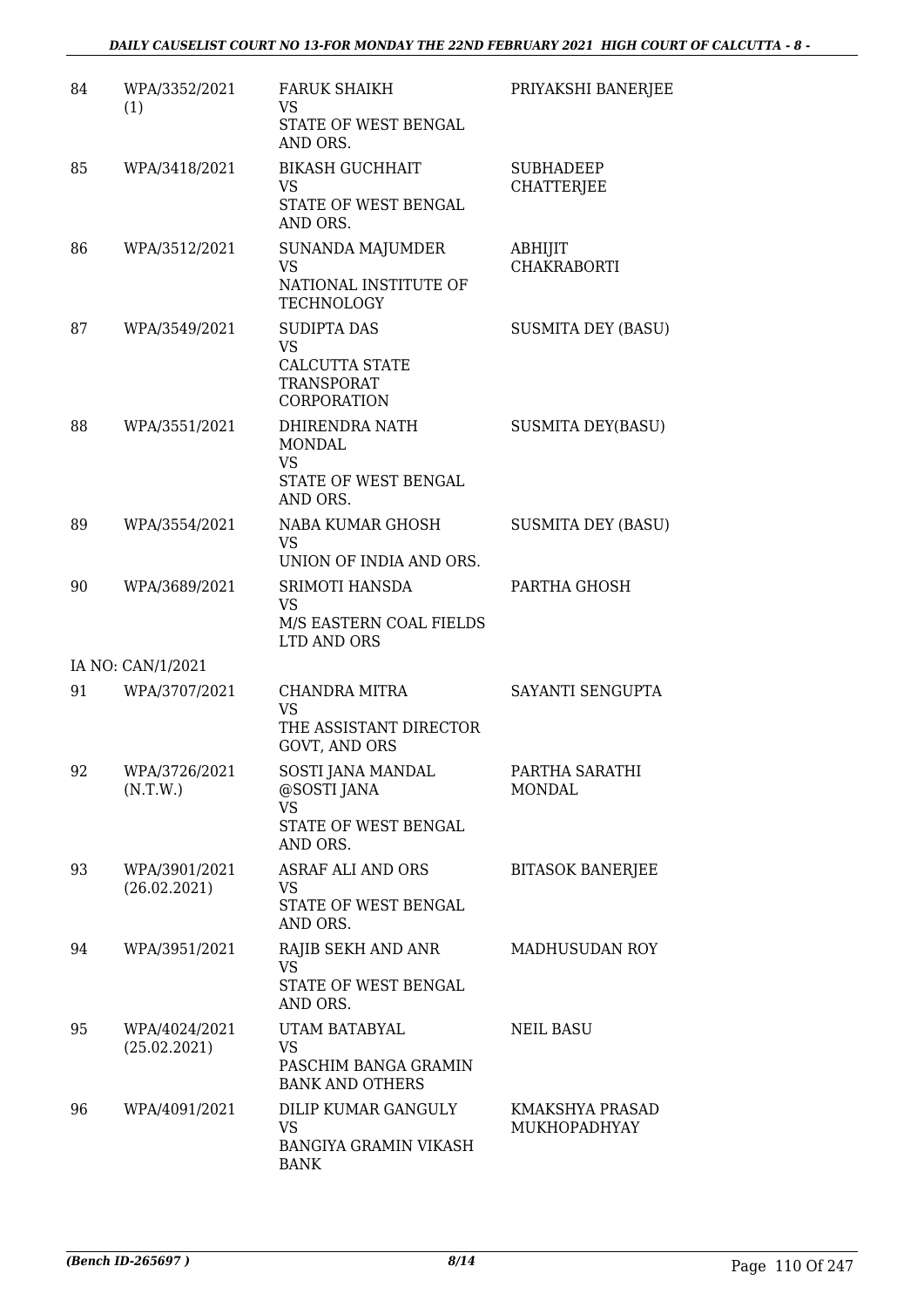| 97  | WPA/4164/2021 | KOUSHIK CHAKRABORTY<br>THAKUR<br><b>VS</b>                                                                             | NEIL BASU             | <b>SAIKAT BANERJEE</b> |
|-----|---------------|------------------------------------------------------------------------------------------------------------------------|-----------------------|------------------------|
|     |               | THE HON'BLE HIGH COURT<br>AT CALCUTTA AND OTHERS                                                                       |                       |                        |
| 98  | WPA/4326/2021 | RAHUL SARKAR                                                                                                           | <b>SOMRAJ DHAR</b>    |                        |
|     |               | <b>VS</b><br>THE UNION OF INDIA AND<br><b>ORS</b>                                                                      |                       |                        |
| 99  | WPA/4450/2021 | <b>BALAI DAS</b>                                                                                                       | <b>SUPREEM NASKAR</b> |                        |
|     |               | <b>VS</b><br>STATE OF WEST BENGAL<br>AND ORS.                                                                          |                       |                        |
| 100 | WPA/4459/2021 | HAFIJUL ISLAM                                                                                                          | <b>AYAN MITRA</b>     |                        |
|     |               | VS<br>STATE OF WEST BENGAL<br>AND ORS.                                                                                 |                       |                        |
| 101 | WPA/4462/2021 | KHANDHEKAR ARIFUL                                                                                                      | <b>AYAN MITRA</b>     |                        |
|     |               | <b>ISLAM</b><br><b>VS</b><br>STATE OF WEST BENGAL<br>AND ORS.                                                          |                       |                        |
| 102 | WPA/4510/2021 | TAPAS KUMAR KUNDU AND<br><b>ORS</b><br><b>VS</b>                                                                       | RAJESH NASKAR         |                        |
|     |               | STATE OF WEST BENGAL<br>AND ORS.                                                                                       |                       |                        |
| 103 | WPA/4570/2021 | DR. NIRENDRANATH PATRA                                                                                                 | <b>SUBHRA DAS</b>     |                        |
|     |               | <b>VS</b><br>STATE OF WEST BENGAL<br>AND ORS.                                                                          |                       |                        |
| 104 | WPA/4587/2021 | <b>ARNAB SEN</b>                                                                                                       | DIPANKAR PAL          |                        |
|     |               | VS<br>UNION OF INDIA AND ORS.                                                                                          |                       |                        |
| 105 | WPA/4614/2021 | MAINUDDIN SARDAR                                                                                                       | <b>SUBHAM GHOSH</b>   |                        |
|     |               | <b>VS</b><br><b>INSPECTOR GENERAL, FTR</b><br><b>HEADQUARTERS BORDER</b><br><b>SECURITY FORCE AND</b><br><b>OTHERS</b> |                       |                        |
| 106 | WPA/4619/2021 | MAKBUL MOLLA                                                                                                           | KAJAL RAY             |                        |
|     |               | VS.<br>STATE OF WEST BENGAL<br>AND ORS.                                                                                |                       |                        |
| 107 | WPA/4626/2021 | <b>SUMAN CHAKRABORTY</b><br><b>AND ANR</b><br><b>VS</b>                                                                | MAHABOOB AHMED        |                        |
|     |               | <b>BHARAT SANCHAR NIGAM</b><br>LTD AND ORS                                                                             |                       |                        |
| 108 | WPA/4640/2021 | ARDHENDU GHOSH<br><b>VS</b><br>BANK OF INDIA AND ORS                                                                   | ARDHENDU GHOSH        |                        |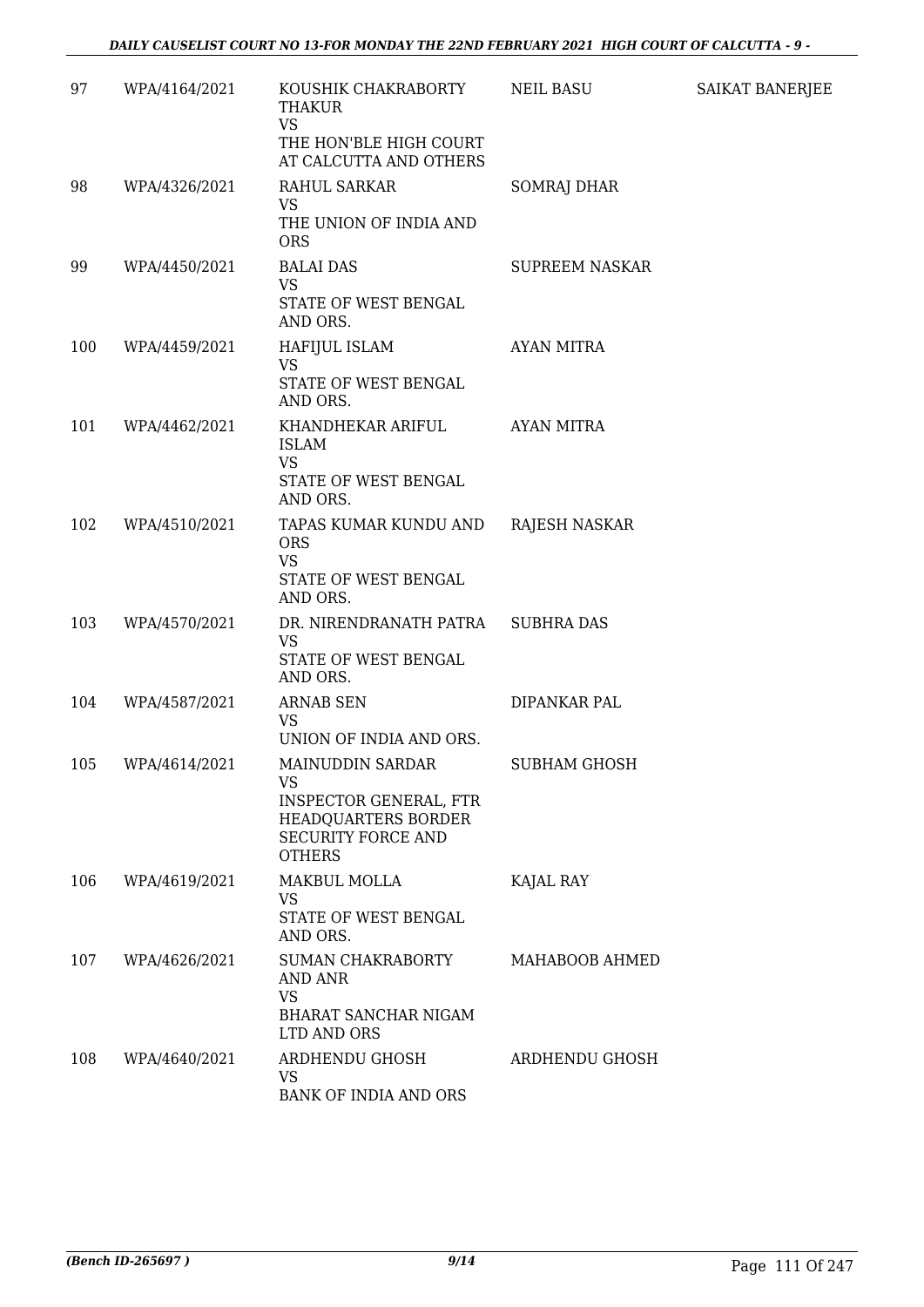| 109 | WPA/4692/2021                                                  | YER LATIB MOLLA AND<br><b>OTHERS</b><br><b>VS</b><br>THE GOVERNMENT OF<br>WEST BENGAL AND<br><b>OTHERS</b> | PRAMITA BANERJEE                        |
|-----|----------------------------------------------------------------|------------------------------------------------------------------------------------------------------------|-----------------------------------------|
|     | 110 WPA/4989/2021                                              | <b>SUKHENDU MAJI</b><br><b>VS</b><br><b>STA</b>                                                            | KAUSTUV MISHRA                          |
|     |                                                                | <b>MOTION GROUP - V</b>                                                                                    |                                         |
|     | 111 WPA/25956/2015                                             | <b>SANDIP GUPTA</b><br><b>VS</b><br>STATE OF WEST BENGAL &<br><b>ORS</b>                                   | <b>S BHAGAT</b>                         |
|     | 112 WPA/6396/2019                                              | SUJIT RAJBANSHI<br><b>VS</b><br>STATE OF WEST BENGAL &<br><b>ORS</b>                                       | UJANI PAL SAMANTA                       |
|     | 113 WPA/6397/2019                                              | RAJA RAJBANSHI<br><b>VS</b><br>STATE OF WEST BENGAL &<br><b>ORS</b>                                        | UJANI PAL SAMANTA                       |
| 114 | WPA/6933/2019<br>$(24.02.2021)$ (1)                            | AKBAR ALI & ORS<br><b>VS</b><br>STATE OF WEST BENGAL &<br><b>ORS</b>                                       | <b>GOURAV DAS</b>                       |
| 115 | WPA/6934/2019<br>(24.02.2021)                                  | DASHO MURMU & ORS<br><b>VS</b><br>STATE OF WEST BENGAL &<br><b>ORS</b>                                     | <b>GOURAV DAS</b>                       |
| 116 | WPA/6935/2019<br>(24.02.2021)                                  | ANARUL SEKH & ORS<br>VS<br>STATE OF WEST BENGAL &<br><b>ORS</b>                                            | <b>GOURAV DAS</b>                       |
| 117 | WPA/6936/2019<br>(24.02.2021)                                  | FAZLUR RAHAMAN & ORS<br>VS.<br>STATE OF WEST BENGAL &<br><b>ORS</b>                                        | GOURAV DAS                              |
| 118 | WPA/256/2020<br>$(22.02.2021)$ (1)                             | RANJAN KUMAR DAS<br>VS<br>STATE OF WEST BENGAL &<br><b>ORS</b>                                             | <b>MDL HABIBUR</b><br><b>RAHMAN</b>     |
| 119 | WPA/4095/2020<br>$(23.02.2021)$ (1)                            | SMT GANGAMANI BAGDI<br>VS<br>STATE OF WEST BENGAL &<br><b>ORS</b>                                          | <b>SOUMI KUNDU</b>                      |
| 120 | WPA/8650/2020<br>$(23.02.2021)$ (1)                            | PADMA RANBAJ<br><b>VS</b><br>THE STATE OF WEST<br><b>BENGAL AND ORS</b>                                    | <b>SOUMAJIT DAS</b><br><b>MAHAPATRA</b> |
| 121 | WPA/2138/2021<br>(Co.-op. society<br>Services)<br>(25.02.2021) | <b>AMAL SARKAR</b><br>VS<br>THE WEST BENGAL STATE<br><b>CO-OPERATIVE HOUSING</b><br>FEDERATION AND ORS     | <b>STEVEN SOURODIP</b><br><b>BISWAS</b> |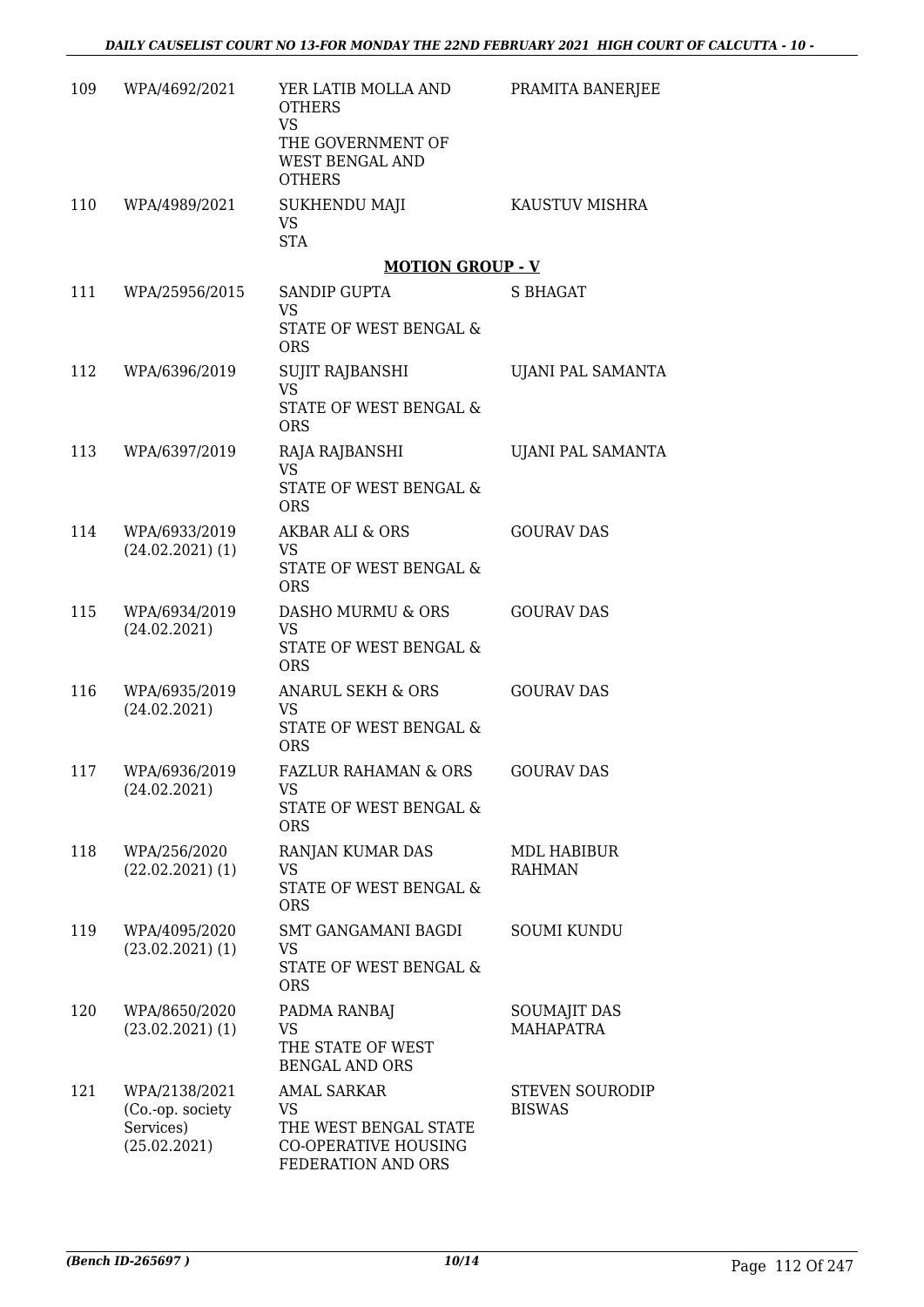| 122 | WPA/3028/2021<br>(25.02.2021)                     | BELA RANI SAMANTA AND<br><b>ORS</b><br><b>VS</b><br>STATE OF WEST BENGAL<br>AND ORS.                        | <b>ZIAUL HAQUE</b>             |
|-----|---------------------------------------------------|-------------------------------------------------------------------------------------------------------------|--------------------------------|
| 123 | WPA/3059/2021<br>(23.02.2021)                     | SATIBALA BARMAN AND<br><b>ANOTHER</b><br><b>VS</b><br>STATE OF WEST BENGAL                                  | PANCHANAN LET                  |
| 124 | WPA/3243/2021<br>(25.02.2021)                     | AND ORS.<br>NAYAN SARKAR<br>VS.<br>STATE OF WEST BENGAL<br>AND ORS.                                         | <b>ANKITA DEY</b>              |
| 125 | WPA/3601/2021<br>(25.02.2021)                     | <b>GOUTAM GHOSH</b><br>VS<br>STATE OF WEST BENGAL<br>AND ORS.                                               | <b>NEIL BASU</b>               |
| 126 | WPA/3605/2021<br>(25.02.2021)                     | HARANATH LAI AND ORS<br>VS<br>STATE OF WEST BENGAL<br>AND ORS.                                              | <b>NEIL BASU</b>               |
| 127 | WPA/3804/2021<br>(24.02.2021)                     | SULEKHA KHATUN BIBI<br>AND OTHERS<br><b>VS</b><br>STATE OF WEST BENGAL<br>AND ORS.                          | SRIKANTA DATTA                 |
| 128 | WPA/3883/2021<br>(N.T.W.)                         | BADAL CHANDRA GANGULY<br>VS<br>STATE OF WEST BENGAL<br>AND ORS.                                             | SATYAJIT MAHATA                |
| 129 | WPA/4218/2021<br>(25.02.2021)                     | ABDUL CHHAMAD MALITA<br>AND ORS<br><b>VS</b><br>STATE OF WEST BENGAL<br>AND ORS.                            | <b>TIRTHANKAR ROY</b>          |
|     |                                                   | <b>HEARING ASSIGNED</b>                                                                                     |                                |
| 130 | WPA/13095/2018<br>$(Gr.-III)$ (3)<br>(17.03.2021) | C.D. EQUIFINANCE PRIVATE AJAY GAGGAR<br><b>LIMITED</b><br><b>VS</b><br>STATE OF WEST BENGAL &<br><b>ORS</b> |                                |
|     |                                                   | IA NO: CAN/1/2018(Old No:CAN/5793/2018), CAN/3/2020(Old No:CAN/708/2020)                                    |                                |
|     |                                                   | <b>HEARING</b>                                                                                              |                                |
| 131 | WPA/924/2009<br>(Gr.VI) (3)<br>(01.03.2021)       | SUBIR BHATTACHARJEE<br>VS<br>STATE OF WEST BENGAL &                                                         | JASOBANTA RAKSHIT              |
|     |                                                   | <b>ORS</b><br>IA NO: CAN/1/2010(Old No:CAN/2267/2010), CAN/2/2015(Old No:CAN/4526/2015)                     |                                |
| 132 | WPA/19270/2012<br>$(Gr.-VI) (2)$                  | JYOTIRMOY MITRA<br><b>VS</b><br>DVC&ORS                                                                     | ANIMESH<br><b>BHATTACHARYA</b> |

IA NO: CAN/1/2020(Old No:CAN/1000/2020)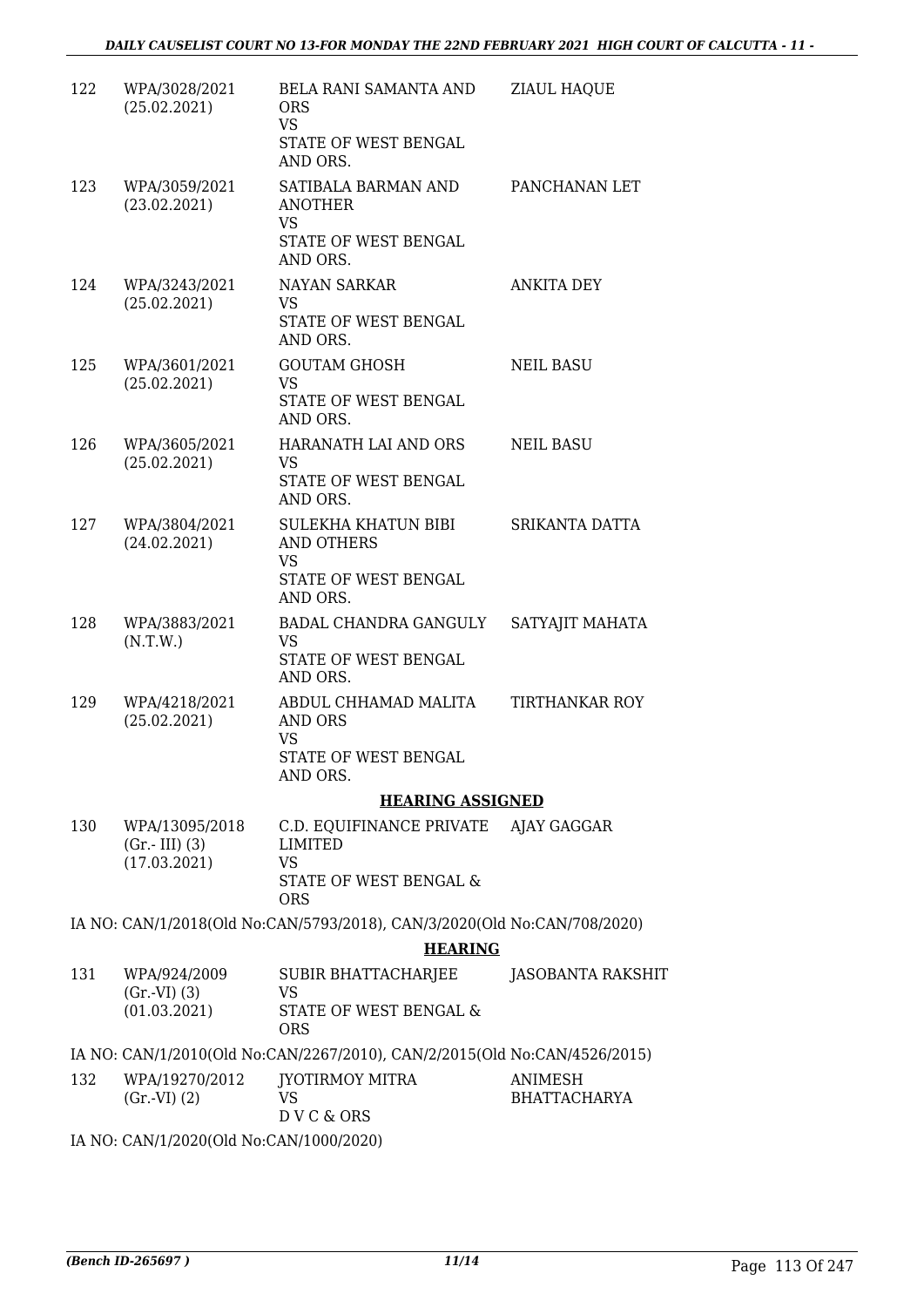| 133 | WPA/20544/2015<br>(2)                    | PURNA CHANDRA SARKAR<br>VS<br><b>BANGIYA GRAMIN VIKASH</b><br><b>BANK &amp; ORS</b>        | <b>SUMITA SHAW</b>                            |                        |
|-----|------------------------------------------|--------------------------------------------------------------------------------------------|-----------------------------------------------|------------------------|
|     |                                          | IA NO: CAN/1/2019(Old No:CAN/12708/2019), CAN/2/2020, CAN/3/2020                           |                                               |                        |
| 134 | WPA/21557/2016<br>(Gr.VI) (2)            | NAGENDRANATH MURMU<br><b>VS</b><br><b>INDIAN OVERSEAS BANK &amp;</b><br><b>ORS</b>         | CHITTAPRIYA GHOSH                             |                        |
| 135 | WPA/21892/2016<br>$(Gr.-VI)$ $(2)$       | JITENDRA PRASAD MALI<br><b>VS</b><br><b>UNION OF INDIA 7 ORS</b>                           | PAMPA DEY (DHABAL)                            |                        |
|     | IA NO: CAN/1/2019(Old No:CAN/12261/2019) |                                                                                            |                                               |                        |
| 136 | WPA/21787/2018<br>(Gr.VI) (3)            | SK SAMUAL HOSSEN & ORS<br><b>VS</b><br>STATE OF WEST BENGAL &<br><b>ORS</b>                | RAJU<br><b>BHATTACHARYYA</b>                  |                        |
|     |                                          | IA NO: CAN/1/2020(Old No:CAN/898/2020), CAN/2/2020(Old No:CAN/1329/2020)                   |                                               |                        |
| 137 | WPA/24525/2018<br>(Gr.VI) (2)            | RAMA PRASAD SARKAR<br>VS<br>STATE OF WEST BENGAL&<br><b>ORS</b>                            | <b>RAMA PRASAD</b><br><b>SARKAR IN PERSON</b> |                        |
| 138 | WPA/24642/2018<br>(Gr.VI) (2)            | RAKESH KUMAR<br><b>SRIVASTAVA &amp; ANR</b><br><b>VS</b><br>W.B. S. E. D. CO-LTD & ORS     | V. CHATTERJEE                                 |                        |
|     | IA NO: CAN/1/2019(Old No:CAN/8318/2019)  |                                                                                            |                                               |                        |
|     | wt139 WPA/25162/2018                     | ANIRUDDHA KAR & ORS<br><b>VS</b><br>W.B.S. E.D.CO. LTD & ORS                               | VICTOR CHATTERJEE                             |                        |
|     | IA NO: CAN/1/2019(Old No:CAN/8317/2019)  |                                                                                            |                                               |                        |
| 140 | WPA/5214/2019<br>(2)                     | MD. RUKNUDDIN<br>VS<br>THE HON'BLE HIGH COURT<br>AT CALCUTTA & ORS                         | SHABAZ ALAM                                   | <b>SAIKAT BANERJEE</b> |
| 141 | WPA/7670/2019<br>(2)                     | ASIM SARKAR @ ASHIM<br><b>SARKAR</b><br><b>VS</b><br>CENTRAL BANK OF INDIA &<br><b>ORS</b> | <b>SAMKHA SUBHRA</b><br><b>ROY</b>            |                        |
| 142 | WPA/7671/2019<br>(2)                     | JUDHISTHIR MAHATO<br><b>VS</b><br>CENTRAL BANK OF INDIA &<br><b>ORS</b>                    | <b>SANKHA SUBHRA</b><br><b>ROY</b>            |                        |
| 143 | WPA/7672/2019<br>(2)                     | <b>BIJOYLAL BEGI</b><br><b>VS</b><br>CENTRAL BANK OF INDIA &<br><b>ORS</b>                 | SANKHA SUBHRA RAY                             |                        |
| 144 | WPA/7673/2019<br>(2)                     | <b>JAMUNA RUI DAS</b><br><b>VS</b><br>CENTRAL BANK OF INDIA &<br><b>ORS</b>                | <b>SANKHA SUBHRA</b><br><b>ROY</b>            |                        |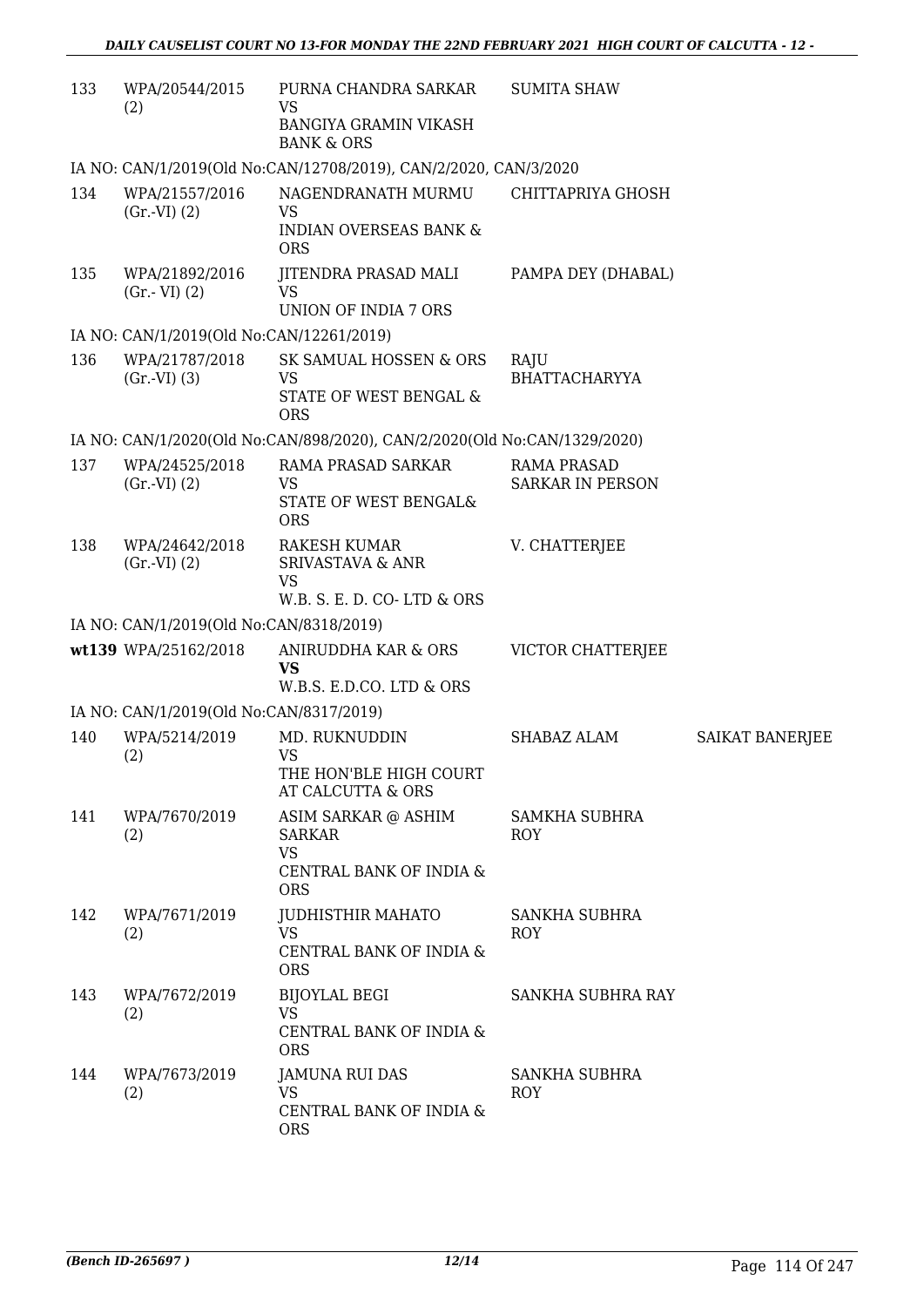| 145 | WPA/16750/2019<br>(2)                     | <b>BIMALA RANI SINGHA</b><br><b>VS</b><br>STATE OF WEST BENGAL<br>&ORS                      | MD HABIBUR<br><b>RAHAMAN</b>         |
|-----|-------------------------------------------|---------------------------------------------------------------------------------------------|--------------------------------------|
| 146 | WPA/17541/2019<br>(2)                     | RATNA KARANJAI<br>VS<br><b>UNION OF INDIA &amp; ORS</b>                                     | RATNA KARANJAI<br>(INPESON)          |
| 147 | WPA/21485/2019<br>(Gr.VI) (3)             | PARTHA SAKHA ROY<br><b>VS</b><br>STATE OF WEST BENGAL &<br><b>ORS</b>                       | <b>GOUTAM DINDA</b>                  |
| 148 | WPA/2728/2020<br>(Gr.VI) (3)              | PRATUL KUMAR NAYAK<br><b>VS</b><br>UNITED BANK OF INDIA &<br><b>ORS</b>                     | <b>GOUTAM ACHARYA</b>                |
| 149 | WPA/6374/2020<br>(2)                      | <b>SUDHANYA DAS&amp; ORS</b><br><b>VS</b><br><b>STATE OF WEST BENGAL&amp;</b><br><b>ORS</b> | <b>MAYUKH MAITRA</b>                 |
| 150 | WPA/7126/2020<br>(2)                      | PRATAP MANNA<br><b>VS</b><br>STATE OF WEST BENGAL<br>AND ORS.                               | <b>TIANA</b><br><b>BHATTACHARYA</b>  |
|     | IA NO: CAN/1/2020, CAN/2/2020, CAN/3/2020 |                                                                                             |                                      |
| 151 | WPA/7271/2020<br>$(Gr.-VI)$ $(2)$         | <b>SAMIR KUMAR HALDER</b><br><b>VS</b><br>State of West Bengal                              | PAYEL SHOME                          |
|     | IA NO: CAN/1/2020                         |                                                                                             |                                      |
| 152 | WPA/11609/2020<br>(Gr.VI) (2)             | RATNA KARANJAI IN<br><b>PERSON</b><br><b>VS</b><br>UNION OF INDIA AND ORS.                  | RATNA KARANJAI IN<br><b>PERSON</b>   |
|     |                                           | <b>HEARING (IRRESPECTIVE OF CLASSIFICATION)</b>                                             |                                      |
| 153 | WPA/7633/2018<br>$(Gr.-II) (2)$           | SMT. GOURI SANTRA<br>VS<br>STATE OF WEST BENGAL &<br><b>ORS</b>                             | SHRABONI SARKAR                      |
| 154 | WPA/20342/2018<br>(Gr.V) (2)              | MADHUMITA BANERJEE<br><b>VS</b><br>THE KOLKATA MUNICIPAL<br><b>CORPORATION &amp; ORS</b>    | <b>BIDYUT KUMAR</b><br><b>HALDER</b> |
| 155 | WPA/12664/2019<br>(Gr.V) (2)              | DR. MANAS KUMAR<br><b>PRATIHAR</b><br><b>VS</b><br>STATE OF WEST BENGAL &<br><b>ORS</b>     | <b>SAMIR KUMR</b><br><b>ADHIKARI</b> |
|     | wt156 WPA/9921/2018                       | DR.ARUN CHAKRABORTY<br><b>VS</b><br>STATE OF WEST BENGAL&<br><b>ORS</b>                     | D.K. SAHOO                           |
| 157 | WPA/21815/2019<br>(Gr.V) (2)              | <b>BADAL DAS</b><br>VS<br>STATE OF WEST BENGAL &<br><b>ORS</b>                              | LAKSHMIKANTA<br><b>BHATTACHARYA</b>  |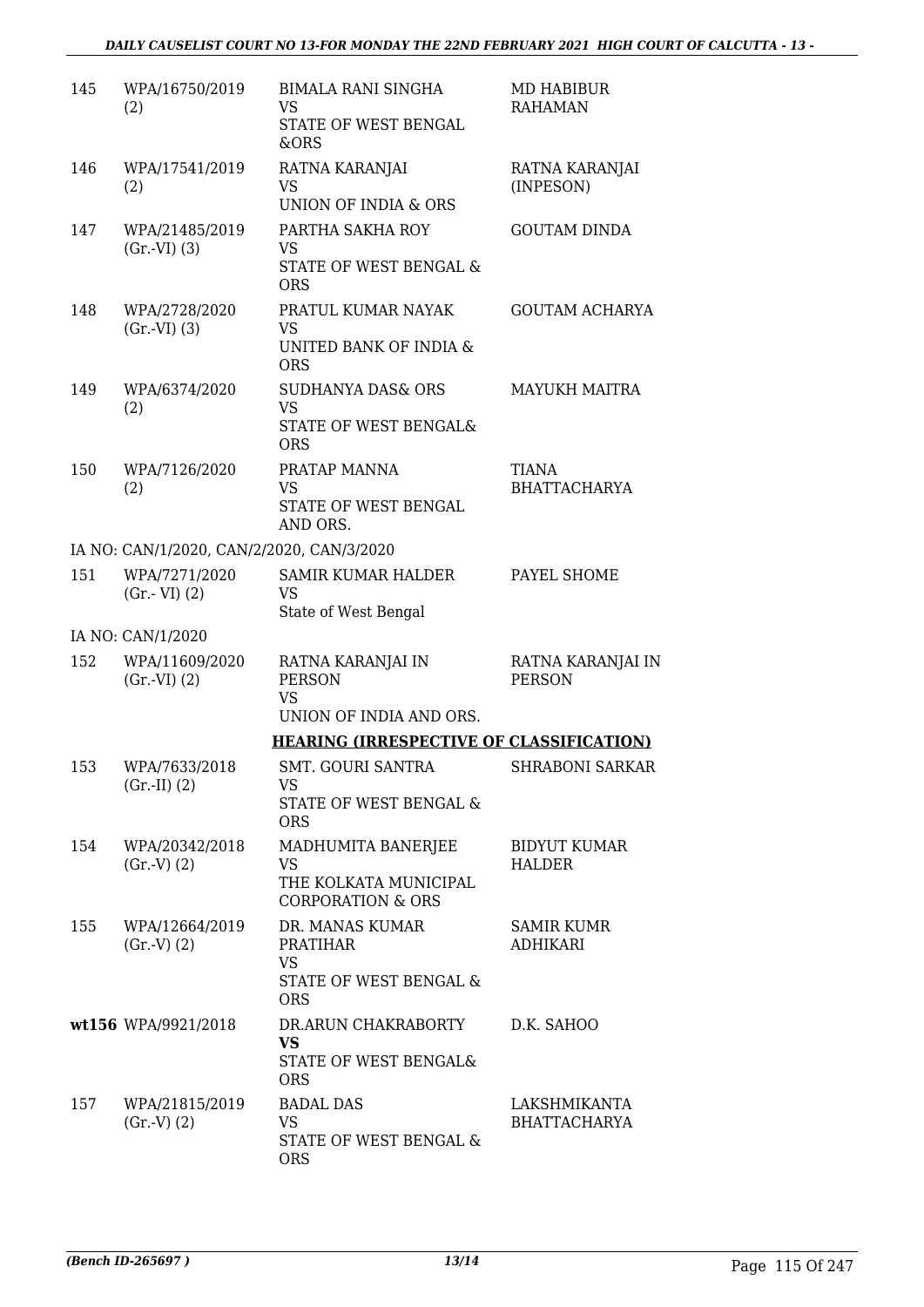| 158 | WPA/4598/2020<br>(Gr.V) (2) | ABINASH NATH & ORS<br>VS<br>STATE OF WEST BENGAL &<br>ORS   | PARTHA SARKAR                         |
|-----|-----------------------------|-------------------------------------------------------------|---------------------------------------|
| 159 | WPA/4888/2020<br>(Gr.V) (2) | <b>SOUMEN CHABRI</b><br>VS<br>STATE OF WEST BENGAL &<br>ORS | <b>SALONI</b><br><b>BHATTACHARJEE</b> |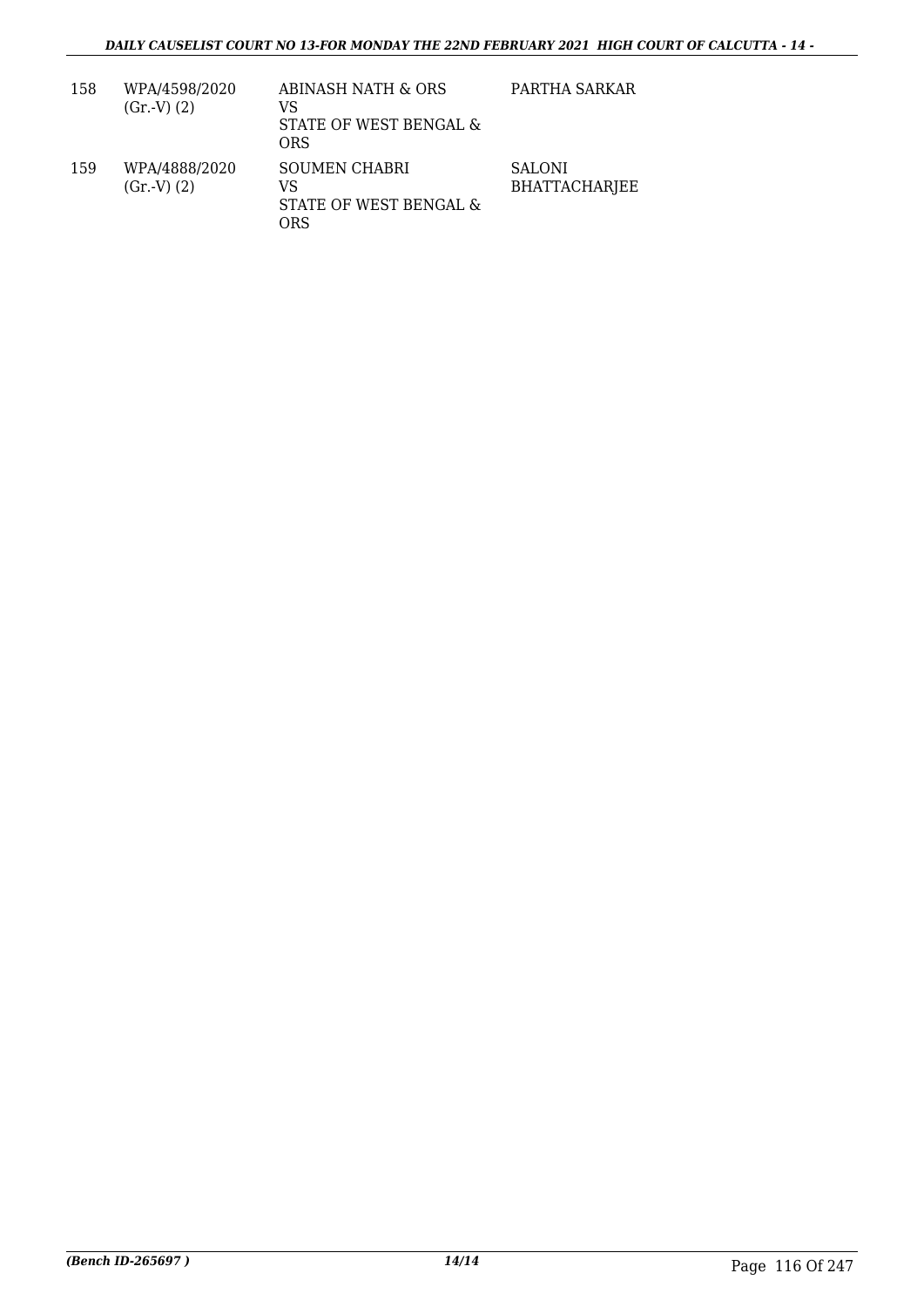

## In The High Court at Calcutta

### **Appellate Side**

**DAILY CAUSELIST For Monday The 22nd February 2021**

#### **COURT NO. 8**

#### **SINGLE BENCH (SB - IV)**

#### **AT 10:45 AM**

#### **HON'BLE JUSTICE SABYASACHI BHATTACHARYYA**

#### **(VIA VIDEO CONFERENCE)**

**ON AND FROM MONDAY, THE 11TH JANUARY, 2021 – MATTERS (MOTION & HEARING ) UNDER ARTICLE 226 OF THE CONSTITUTION RELATING TO RESIDUARY UNDER GROUP IX [EXCLUDING ELECTRICITY MATTERS AND MATTERS UNDER PUBLIC PREMISES (UNAUTHORISED OCCUPANTS) ACT, 1971] INCLUDING APPLICATIONS CONNECTED THERETO.**

**NOTE (1) : ORIGINAL SIDE MATTERS WILL BE TAKEN UP FROM 10:45 A.M. TILL RECESS, ONLY ON TUESDAYS AND THURSDAYS.**

**NOTE ( 2) : APPELLATE SIDE MATTERS WILL BE TAKEN UP FROM 2 P.M. ONWARDS OR IMMEDIATELY AFTER COMPLETION OF ORIGINAL SIDE MATTERS, WHICHEVER IS EARLIER, ON TUESDAY AND THURSDAYS.**

**NOTE (3) : ON MONDAYS, WEDNESDAYS AND FRIDAYS, APPELLATE SIDE MATTERS WILL BE TAKEN THROUGHOUT THE DAY.**

**NOTE (4) : LEARNED ADVOCATES APPEARING IN MATTERS PERTAINING**

**---------------------------------------------------------------------------------------------------------**

**TO DIN (COMPANIES ACT, 2013) ARE REQUESTED TO HAND OVER -------------------------------------------------------------------------------------------------**

**THE DETAILS (NUMBER/ITEM NO. .... ETC.) TO THE COURT OFFICER**

**--------------------------------------------------------------------------------------------------- FOR BEING CLUBBED TOGETHER FOR HEARING.**

**-----------------------------------------------------------------------**

**NOTE (5) : MENTIONING WILL BE ALLOWED ONLY AT THE FIRST SITTING OF COURT ON THE FIRST WORKING DAY OF EVERY WEEK.**

**MATTERS WILL BE TAKEN UP THROUGH PHYSICAL HEARING ONLY WHEN BOTH THE PARTIES ARE AGREED.**

#### **TO BE MENTIONED**

1 WPA/5588/2020 (For Release)

ANAND KUMAR AGARWAL VS STATE BANK OF INDIA & ORS RAMIJ MUNSI

IA NO: CAN/1/2020(Old No:CAN/3334/2020), CAN/2/2020(Old No:CAN/4763/2020), CAN/3/2020(Old No:CAN/4764/2020)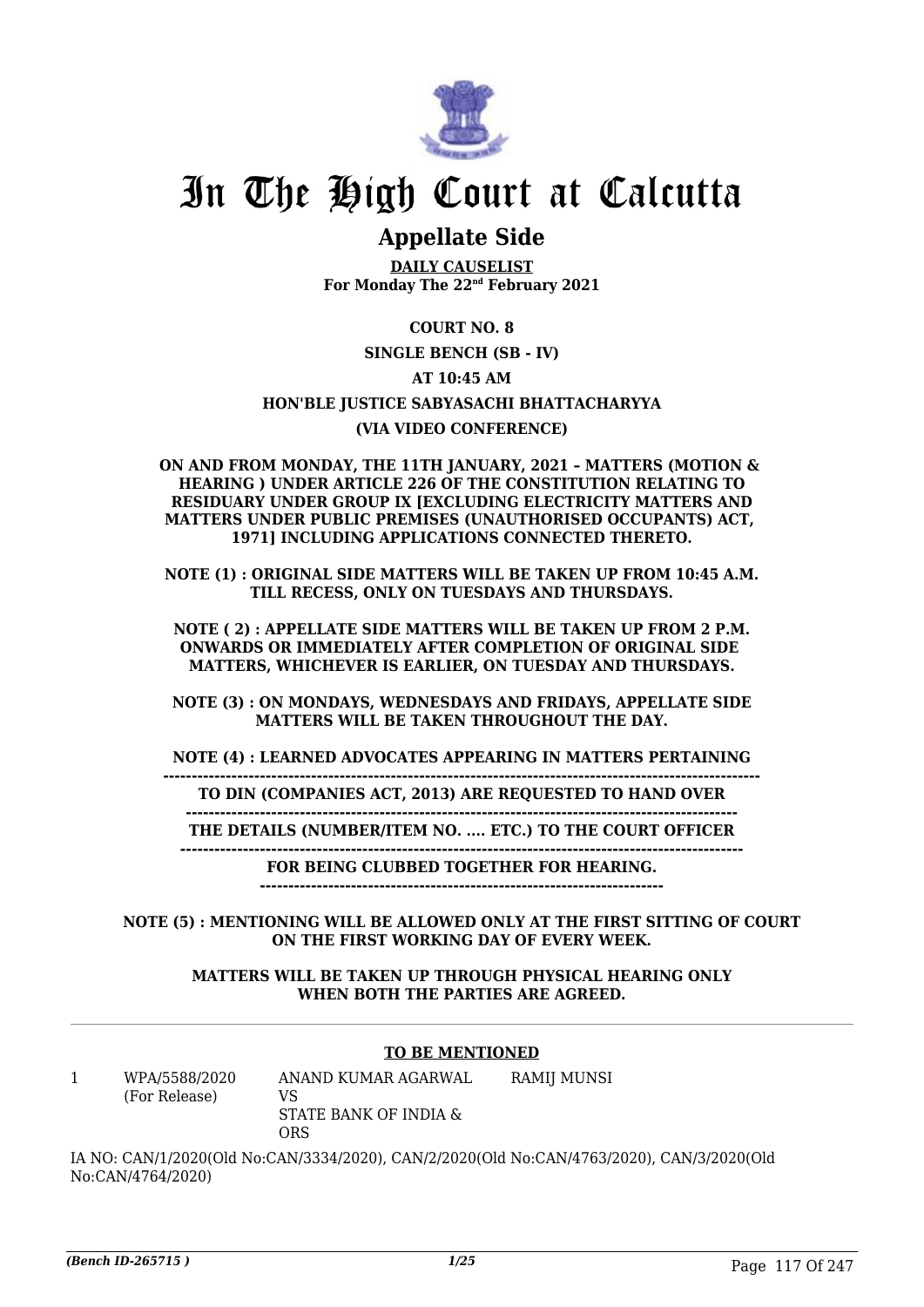| 2   | WPA/11462/2020<br>(For Release) | NUZAT EQBAL AND ANR<br><b>VS</b><br>UNON OF INDIA AND ORS                                              | RAM CHANDRA<br><b>GUCHAIT</b> |
|-----|---------------------------------|--------------------------------------------------------------------------------------------------------|-------------------------------|
|     |                                 | <b>EXTENSION OF INTERIM ORDER</b>                                                                      |                               |
| 3   | WPA/866/2021                    | SANDHYA DE<br><b>VS</b><br>STATE OF WEST BENGAL<br>AND ORS.                                            | <b>NEIL BASU</b>              |
|     | IA NO: CAN/1/2021, CAN/2/2021   |                                                                                                        |                               |
|     |                                 | <b>URGENT MOTION</b>                                                                                   |                               |
|     |                                 | (TOP MATTERS)                                                                                          |                               |
| 4   | WPA/8564/2020                   | SUMITRA GHOSH<br><b>VS</b><br>STATE OF WEST BENGAL<br>AND ORS.                                         | ZIAUL HAQUE                   |
| 5   | WPA/23444/2019<br>(2 PM)        | SAHAKAR GLOBAL LTD & SANDIP AGARWAL<br><b>ANR</b><br><b>VS</b><br>STATE OF WEST BENGAL &<br><b>ORS</b> |                               |
| wt6 | WPA/221/2020                    | SAHAKAR GLOBAL LTD & SANDIP AGARWAL<br><b>ANR</b><br><b>VS</b><br>STATE OF WEST BENGAL &<br><b>ORS</b> |                               |
| 7   | WPA/15952/2018<br>(10:45 AM)    | SUMITRA SARKAR<br>VS.<br>STATE OF WEST BENGAL &<br><b>ORS</b>                                          | PINTU KARAR                   |
|     | IA NO: CAN/3/2021               |                                                                                                        |                               |
| 8   | WPA/2274/2020                   | <b>BADAL DAS</b><br><b>VS</b><br>STATE OF WEST BENGAL &<br><b>ORS</b>                                  | KAPIL CHANDRA<br><b>SAHOO</b> |
| 9   | WPA/4618/2020                   | SWAPAN KUMAR DINDA<br>VS<br>STATE OF WEST BENGAL &<br><b>ORS</b>                                       | KAMAL KANTA KAR               |
| 10  | WPA/4830/2020                   | BIDHU BHUSAN ROY<br><b>VS</b><br>STATE OF WEST BENGAL &<br><b>ORS</b>                                  | <b>SUBHOJIT SAHA</b>          |
| 11  | WPA/5144/2020                   | <b>TATA CONSUMER</b><br>PRODUCTS LTD & ORS<br><b>VS</b><br>UNION OF INDIA & ORS                        | RUSHA SAHA                    |
| 12  | WPA/6612/2020                   | M/S. R. PIYARELALL IMPORT KOUSHIK KUNDU<br>& EXPORT LTD.<br><b>VS</b><br>CBI & ORS.,                   |                               |
|     |                                 | IA NO CANTA (2020) (OLI N. CANTE (2012020) CANTO (2020)                                                |                               |

IA NO: CAN/1/2020(Old No:CAN/5428/2020), CAN/2/2020, CAN/3/2020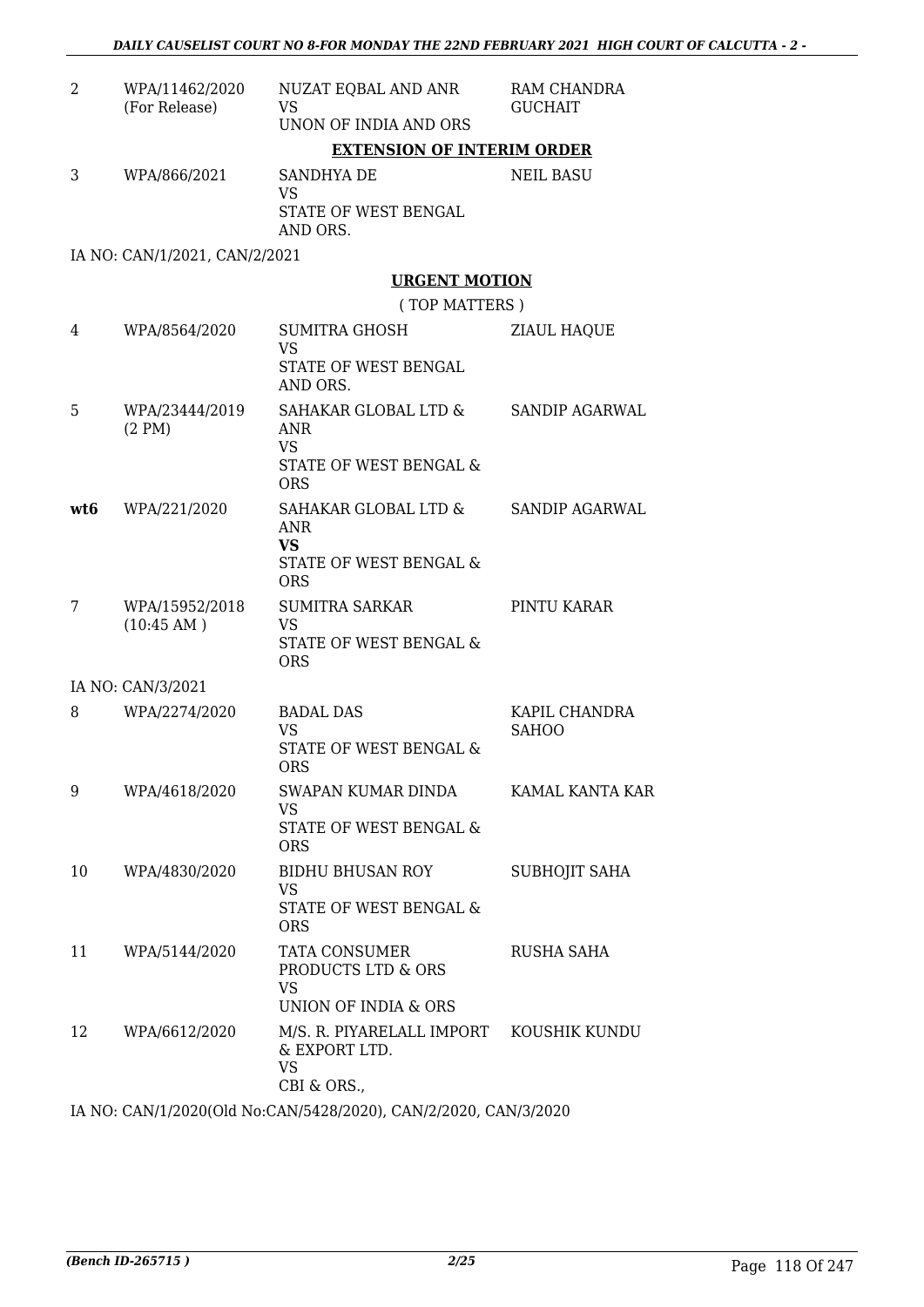| wt13 | WPA/6614/2020  | RAMESH KUMAR AGARWAL<br>$&$ ANR<br><b>VS</b><br><b>CBI &amp; ORS</b>                 | KOUSHIK KUNDU                           |
|------|----------------|--------------------------------------------------------------------------------------|-----------------------------------------|
|      |                | IA NO: CAN/1/2020(Old No:CAN/5431/2020), CAN/2/2020, CAN/3/2020                      |                                         |
| 14   | WPA/10752/2020 | EMAMI AGROTECH LIMITED<br><b>VS</b><br>STATE OF WEST BENGAL<br>AND ORS.              | RAHUL DHANUKA                           |
| 15   | WPA/11438/2020 | <b>ASIDON BEOYA</b><br><b>VS</b><br>STATE OF WEST BENGAL<br>AND ORS.                 | <b>GOBINDA CHANDRA</b><br><b>BAIDYA</b> |
| 16   | WPA/11441/2020 | <b>FATEMA BEOWA</b><br><b>VS</b><br>STATE OF WEST BENGAL<br>AND ORS.                 | <b>GOBINDA CHANDRA</b><br><b>BAIDYA</b> |
| 17   | WPA/11449/2020 | <b>SAHIDON BEOWA ALIAS</b><br>SAHIDAN RAOA<br>VS<br>STATE OF WEST BENGAL<br>AND ORS. | <b>GOBINDA CHANDRA</b><br><b>BAIDYA</b> |
| 18   | WPA/301/2021   | STATE BANK OF INDIA<br><b>VS</b><br>STATE OF WEST BENGAL<br>AND ORS.                 | <b>INDRAJIT</b><br><b>BHATTACHERJEE</b> |
| 19   | WPA/703/2021   | <b>BAPI BISWAS AND ORS</b><br>VS<br>STATE OF WEST BENGAL<br>AND ORS.                 | <b>SANDIP SARKAR</b>                    |
| 20   | WPA/755/2021   | SHIVSUBH COMPLEX LLP<br>AND ANOTHER<br>VS<br>STATE OF WEST BENGAL<br>AND ORS.        | PRIYANKA BASU<br><b>MALLICK</b>         |
| 21   | WPA/1491/2021  | BASUDEB GHOSH AND<br>ANOTHER<br>VS<br>STATE BANK OF INDIA AND<br><b>ANOTHER</b>      | <b>SWETA GANDHI</b>                     |
| 22   | WPA/1531/2021  | SRIDAM MONDAL AND ANR<br>VS<br>STATE OF WEST BENGAL<br>AND ORS.                      | <b>NEIL BASU</b>                        |
| 23   | WPA/3727/2021  | BHOLANATH NASKAR AND<br><b>ORS</b><br><b>VS</b><br>STATE OF WEST BENGAL<br>AND ORS.  | MIRU HAZRA                              |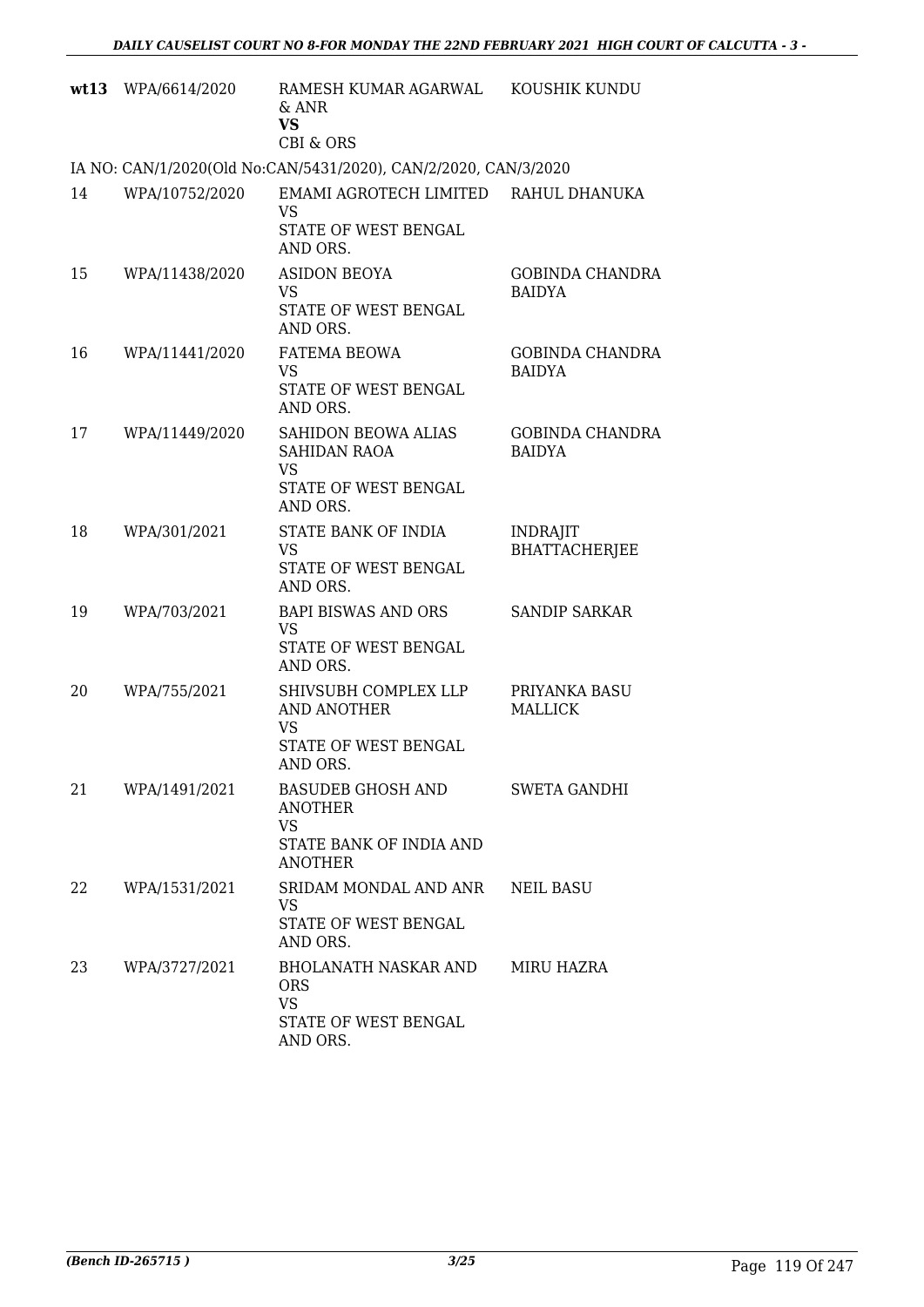| 24 | WPA/3784/2021     | KARTICK MANDI AND<br><b>ANOTHER</b><br><b>VS</b><br>STATE OF WEST BENGAL<br>AND ORS.                                                       | RAMJI MUNSHI                    |
|----|-------------------|--------------------------------------------------------------------------------------------------------------------------------------------|---------------------------------|
|    |                   | <b>URGENT MOTION 1</b>                                                                                                                     |                                 |
|    |                   | (TOP MATTERS)                                                                                                                              |                                 |
| 25 | WPA/4110/2020     | MONISHA PAILAN<br><b>VS</b>                                                                                                                | <b>INDRAJEET DEY</b>            |
|    |                   | STATE OF WEST BENGAL &<br>ORS.                                                                                                             |                                 |
| 26 | WPA/4111/2020     | MONISHA PAILAN<br><b>VS</b><br>UNION OF INDIA & ORS.                                                                                       | <b>INDRAJEET DEY</b>            |
| 27 | WPA/7350/2020     | <b>NEPAL DAS</b><br><b>VS</b><br>Union of India                                                                                            | <b>JOY CHAKRABORTY</b>          |
|    | IA NO: CAN/1/2020 |                                                                                                                                            |                                 |
| 28 | WPA/8099/2020     | <b>SUBHASIS MAHATO</b><br><b>VS</b><br>Union of India                                                                                      | MALABIKA SAHA                   |
| 29 | WPA/1000/2021     | <b>SIKHA GAN</b><br><b>VS</b><br>STATE OF WEST BENGAL<br>AND ORS.                                                                          | SIDDHARTHA DEB<br><b>ROY</b>    |
| 30 | WPA/2236/2021     | ESKAG SANJEEVANI<br>PRIVATE LIMITED AND<br><b>ANOTHER</b><br><b>VS</b><br>MUNICIPAL CORPORATION<br>OG GREATOR MUMBAI AND<br><b>ANOTHER</b> | PRASUN GHOSH                    |
| 31 | WPA/2698/2021     | <b>RANUMA BIBI</b><br>VS<br>STATE OF WEST BENGAL<br>AND ORS.                                                                               | <b>RAJ KUMAR SAIN</b>           |
| 32 | WPA/2389/2020     | CHANCHAL BASU<br><b>VS</b><br>STATE OF WEST BENGAL &<br>ORS.                                                                               | UTSAV MUKHERJEE                 |
| 33 | WPA/9795/2020     | THE MAHA BODHI SOCIETY<br>OF INDIA<br><b>VS</b><br>STATE OF WEST BENGAL<br>AND ORS.                                                        | <b>B K BANERJEE</b>             |
| 34 | WPA/10985/2020    | CHITTARANJAN RAY<br>VS<br>STATE OF WEST BENGAL<br>AND ORS.                                                                                 | CHITTARANJAN RAY<br>(IN PERSON) |
| 35 | WPA/11431/2020    | BIJOY BISWAS AND ORS<br>VS.<br>THE UNION OF INDIA AND<br><b>ORS</b>                                                                        | <b>MAINAK GANGULY</b>           |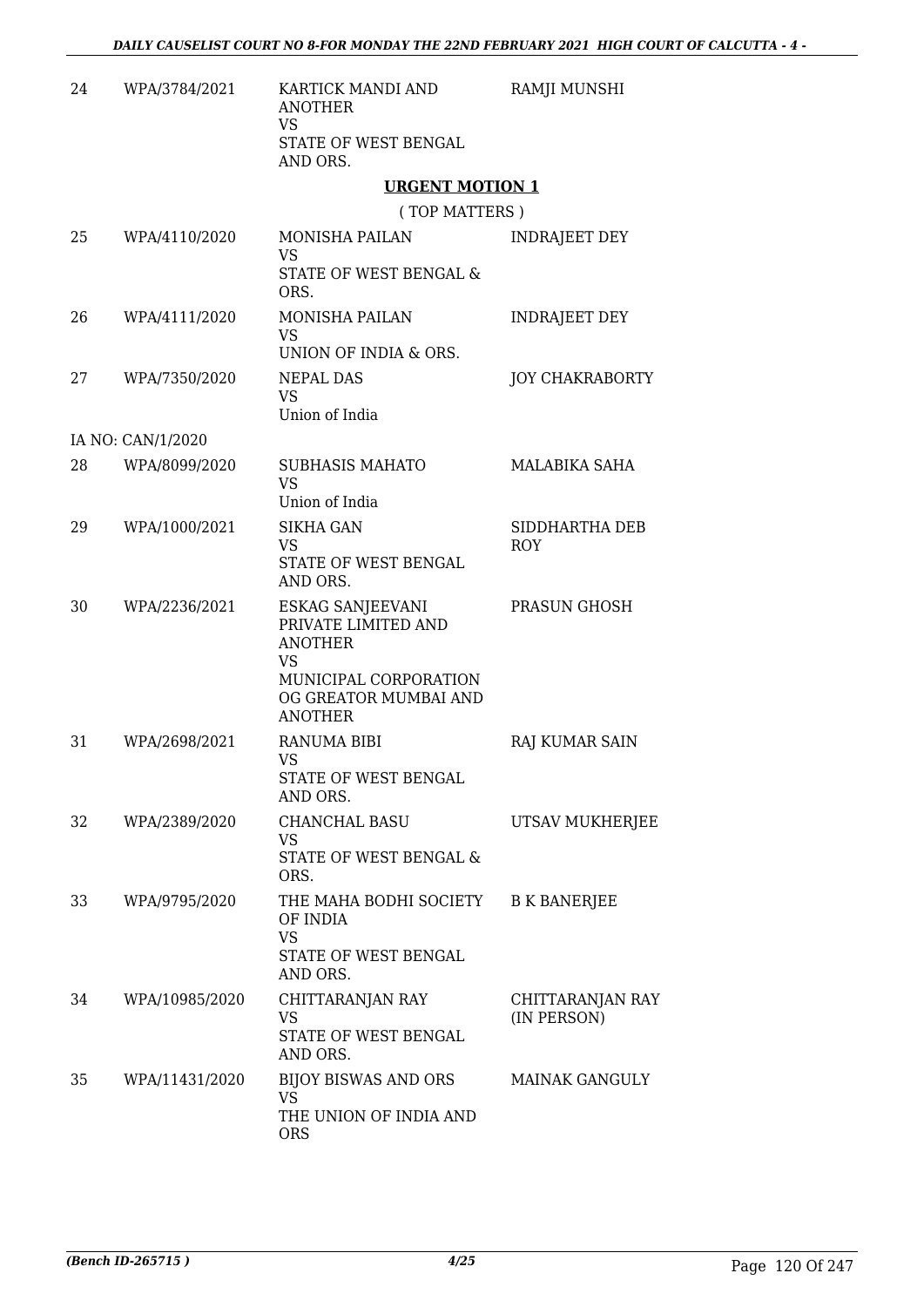| 36 | WPA/164/2021   | SK AMIR @ ARMAN BHOLA<br>VS<br>STATE OF WEST BENGAL<br>AND ORS.                           | <b>MOYUKH</b><br>MUKHERJEE              |
|----|----------------|-------------------------------------------------------------------------------------------|-----------------------------------------|
| 37 | WPA/1517/2021  | KANCHAN MONDAL AND<br>ANR<br><b>VS</b><br>STATE OF WEST BENGAL<br>AND ORS.                | SABYASACHI<br><b>MONDAL</b>             |
| 38 | WPA/4783/2021  | <b>ATIN ROY</b><br><b>VS</b><br>STATE OF WEST BENGAL<br>AND ORS                           | SATRAJIT SINHA ROY                      |
|    |                | <b>URGENT MOTION 2</b>                                                                    |                                         |
|    |                | (TOP MATTERS)                                                                             |                                         |
| 39 | WPA/23994/2019 | RANENDRA NARAYAN SAHA SREEJOYEE BOSE<br><b>VS</b><br>STATE OF WEST BENGAL &<br><b>ORS</b> |                                         |
| 40 | WPA/286/2020   | KABITA MAJHI<br><b>VS</b>                                                                 | <b>BRAJABALLABH SAHA</b>                |
|    |                | STATE OF WEST BENGAL &<br><b>ORS</b>                                                      |                                         |
| 41 | WPA/942/2020   | RENUBALA MAJHI<br>VS<br>STATE OF WEST BENGAL &<br><b>ORS</b>                              | <b>DEBASIS SUR</b>                      |
| 42 | WPA/2160/2020  | <b>SWAPAN KR DAS</b><br><b>VS</b><br><b>STATE OF WEST BENGAL &amp;</b><br><b>ORS</b>      | <b>SUBIR KR</b><br><b>BHATTACHARYYA</b> |
| 43 | WPA/2522/2020  | PANKAJ MAHATA<br>VS<br>STATE OF WEST BENGAL &<br>ORS                                      | <b>SARTHAK BURMAN</b>                   |
| 44 | WPA/2989/2020  | SEKHAR CHANDRA<br><b>CHOWDHURY</b><br><b>VS</b><br>STATE OF WEST BENGAL &                 | LIPIKA CHATTERJEE                       |
| 45 | WPA/4376/2020  | <b>ORS</b><br>TEJPAL RABIDAS & ORS<br>VS.<br>STATE OF WEST BENGAL &<br><b>ORS</b>         | SUFI KAMAL                              |
| 46 | WPA/4379/2020  | GOPAL MANDAL & ORS<br>VS<br>STATE OF WEST BENGAL &<br><b>ORS</b>                          | PRIYANKA MONDAL                         |
| 47 | WPA/4534/2020  | MANU SARKAR & ANR<br>VS<br>STATE OF WEST BENGAL &<br><b>ORS</b>                           | RUPSA SREEMANI                          |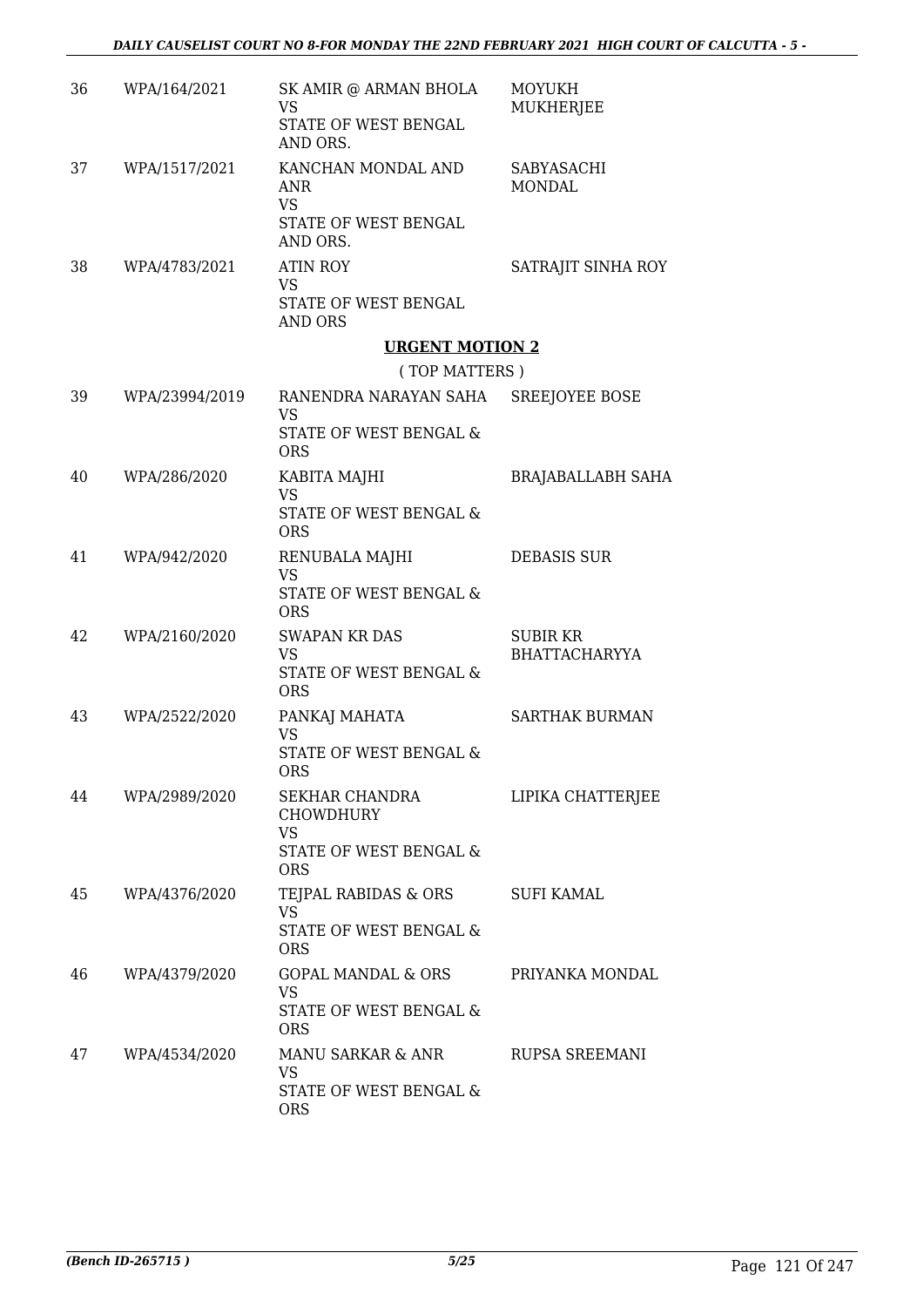| 48 | WPA/4762/2020                           | SUBHAS CHANDRA<br><b>BHATTACHARYYA</b><br><b>VS</b>                        | KAMAL KANTA KAR       |                        |
|----|-----------------------------------------|----------------------------------------------------------------------------|-----------------------|------------------------|
|    |                                         | STATE OF WEST BENGAL &<br><b>ORS</b>                                       |                       |                        |
| 49 | WPA/4923/2020                           | PROF. ANURADHA GHOSH<br>VS                                                 | <b>SUMAN BANERJEE</b> |                        |
|    |                                         | STATE OF WEST BENGAL &<br><b>ORS</b>                                       |                       |                        |
| 50 | WPA/4983/2020                           | EYASMINA KHATUN<br><b>VS</b>                                               | <b>KRISHNA YADAV</b>  |                        |
|    |                                         | STATE OF WEST BENGAL &<br><b>ORS</b>                                       |                       |                        |
| 51 | WPA/4989/2020                           | MUNCY NASHER ALI SAHA<br>& ANR<br><b>VS</b>                                | S. M. HASAN           |                        |
|    |                                         | UNION OF INDIA & ORS                                                       |                       |                        |
| 52 | WPA/5647/2020                           | ANATHBANDHU TEACHER'S<br>TRAINING INSTITUTE<br><b>VS</b>                   | TUHIN SUBHRA RAUT     |                        |
|    |                                         | UNION OF INDIA & ORS                                                       |                       |                        |
| 53 | WPA/5996/2020                           | <b>ASHA PAL</b>                                                            | MD. ASHRAFUL HUQ      |                        |
|    |                                         | <b>VS</b><br>STATE OF WEST BENGAL &<br><b>ORS</b>                          |                       |                        |
|    | IA NO: CAN/1/2020(Old No:CAN/4172/2020) |                                                                            |                       |                        |
| 54 | WPA/7101/2020                           | <b>ARATI SOREN</b><br><b>VS</b><br>STATE OF WEST BENGAL                    | <b>SOHOM RAY</b>      |                        |
|    | IA NO: CAN/1/2020                       |                                                                            |                       |                        |
| 55 | WPA/7488/2020                           | RADHA THAPA @ RADHA<br><b>BAHADUR</b><br><b>VS</b><br>STATE OF WEST BENGAL | SANJIB DAS            |                        |
|    |                                         | AND ORS.                                                                   |                       |                        |
|    | IA NO: CAN/1/2020                       |                                                                            |                       |                        |
| 56 | WPA/7836/2020                           | KAMAL BAGARIA<br>VS                                                        | <b>JAYSHREE SAHA</b>  |                        |
|    |                                         | State of West Bengal                                                       |                       |                        |
| 57 | WPA/7956/2020                           | UTTAM KUMAR DAS<br><b>VS</b><br>STATE OF WEST BENGAL<br>AND ORS.           | SAYANTAN HAZRA        | <b>SAIKAT BANERJEE</b> |
| 58 | WPA/8105/2020                           | DR. TUSHAR CHOWDHURY<br><b>VS</b><br>State of West Bengal                  | PRADYAT SAHA          |                        |
| 59 | WPA/8134/2020                           | REJAUL SK.<br><b>VS</b>                                                    | MANOJ KUMAR ROY       |                        |
|    |                                         | State of West Bengal                                                       |                       |                        |
| 60 | WPA/8149/2020                           | TAPAS SAMANTA<br><b>VS</b><br>STATE OF WEST BENGAL                         | RAFIKUL ISLAM         |                        |
|    |                                         | AND ORS.                                                                   |                       |                        |

IA NO: CAN/1/2020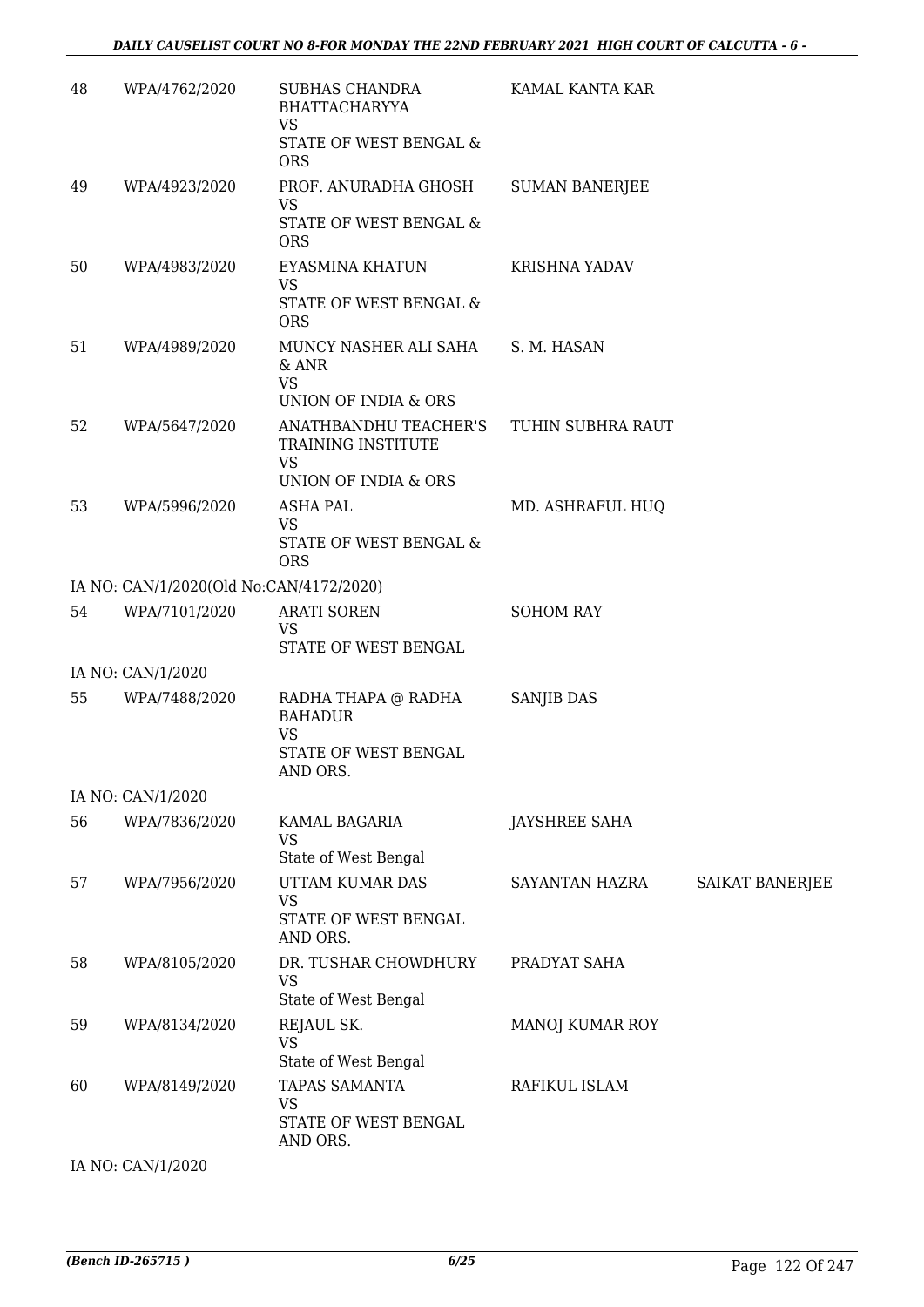#### *DAILY CAUSELIST COURT NO 8-FOR MONDAY THE 22ND FEBRUARY 2021 HIGH COURT OF CALCUTTA - 7 -*

| 61 | WPA/8217/2020 | MANAS KOTAL AND ORS.<br>VS<br>STATE OF WEST BENGAL<br>AND ORS.                                                                 | samit bhanja                           |
|----|---------------|--------------------------------------------------------------------------------------------------------------------------------|----------------------------------------|
| 62 | WPA/8232/2020 | <b>FAIDEAL SUPPLIES LTD</b><br>AND ANR<br><b>VS</b><br>Union of India AND ORS                                                  | ANIRUDDHA<br><b>AGARWALLA</b>          |
| 63 | WPA/8370/2020 | <b>INDRALAL PRAMANIK</b><br><b>VS</b><br>STATE OF WEST BENGAL<br>AND ORS.                                                      | <b>GOURANGA KUMAR</b><br><b>DAS</b>    |
| 64 | WPA/8630/2020 | BHAJAGOBINDA ROY @<br><b>BHAJAN ROY</b><br><b>VS</b><br>State of West Bengal                                                   | <b>NAZIR AHMED</b>                     |
| 65 | WPA/8637/2020 | <b>SOUVIK MUKHERJEE</b><br><b>VS</b><br>THE ADDL. SECY. AND<br>CHIEF PASSPORT OFFICER,<br>PASSPORT SEVA PRG. AND<br><b>ORS</b> | <b>SUMAN BANERJEE</b>                  |
| 66 | WPA/8661/2020 | <b>BAIJNATH JAISWAL</b><br><b>VS</b><br>STATE OF WEST BENGAL<br>AND ORS.                                                       | <b>AMLAN KUMAR</b><br><b>MUKHERJEE</b> |
| 67 | WPA/8671/2020 | <b>BISWAJIT SADHUKHAN</b><br>VS<br>STATE OF WEST BENGAL<br>AND ORS.                                                            | SUTAPA UPADHYAY                        |
| 68 | WPA/8696/2020 | RABINDRA SARKAR<br>VS<br>STATE OF WEST BENGAL<br>AND ORS.                                                                      | TARUNJYOTI TEWARI                      |
| 69 | WPA/8753/2020 | SMT REBA MANNA<br>VS.<br>STATE OF WEST BENGAL<br>AND ORS.                                                                      | SOURADIPTA<br><b>BANERJEE</b>          |
| 70 | WPA/8826/2020 | UTPAL MONDAL<br><b>VS</b><br>THE STATE OF WEST<br><b>BENGAL AND ORS</b>                                                        | DYUTIMOY PAUL                          |
| 71 | WPA/9052/2020 | <b>BEMALA DEBI</b><br>VS.<br>STATE OF WEST BENGAL<br>AND ORS.                                                                  | <b>ABHIK SARKAR</b>                    |
| 72 | WPA/9064/2020 | <b>AMENA BIBI</b><br>VS.<br>STATE OF WEST BENGAL<br>AND ORS.                                                                   | <b>MARIA RAHAMAN</b>                   |
| 73 | WPA/9198/2020 | REKHA BARMAN<br>VS<br>State of West Bengal                                                                                     | MADHURIMA<br>MUKHERJEE                 |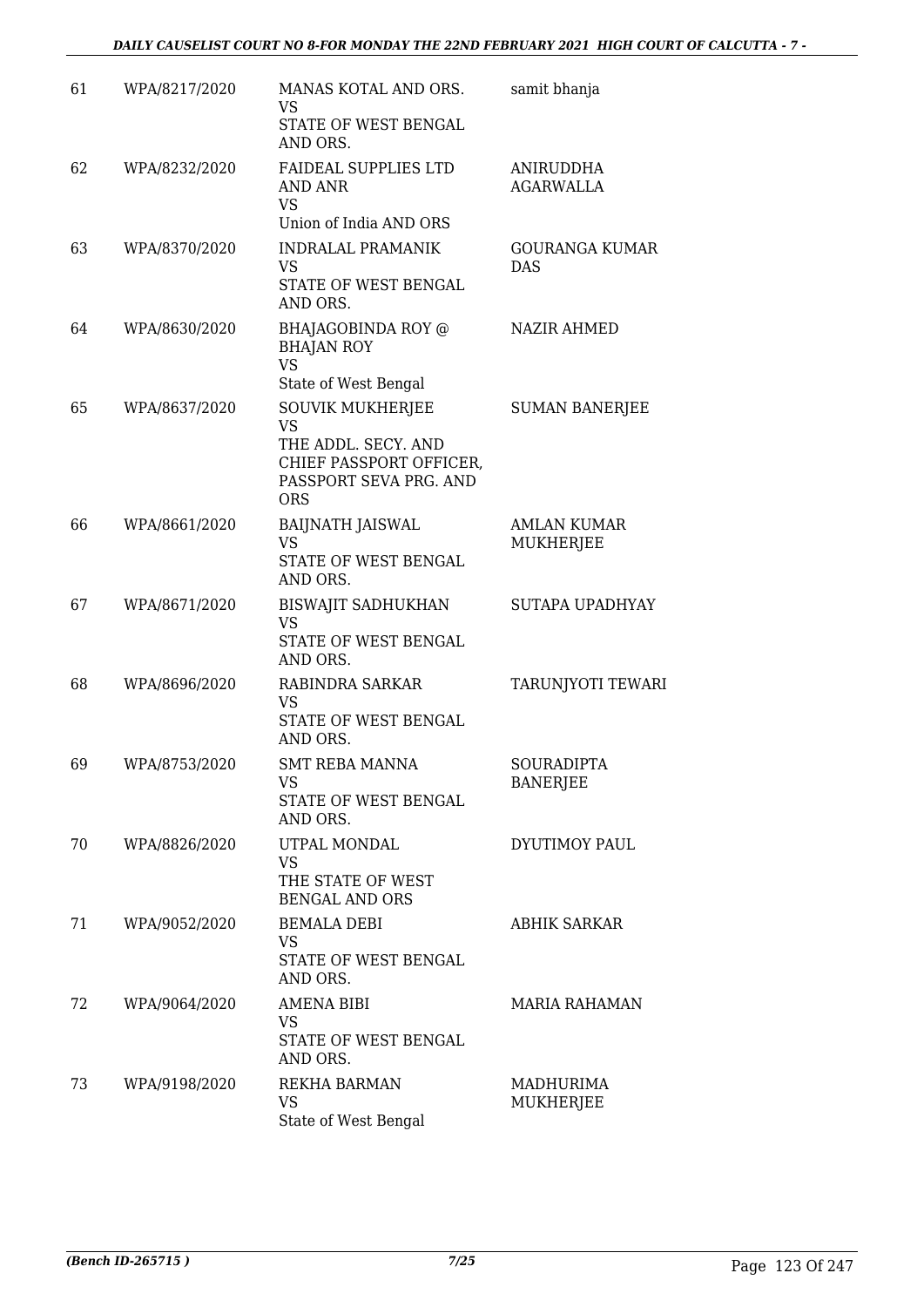| 74 | WPA/9215/2020 | <b>APU KUNDU</b><br>VS<br>STATE OF WEST BENGAL<br>AND ORS.                                                                                                        | SHIBAJI KUMAR DAS    |
|----|---------------|-------------------------------------------------------------------------------------------------------------------------------------------------------------------|----------------------|
| 75 | WPA/9297/2020 | <b>BABURAM SARDAR</b><br>VS<br>STATE OF WEST BENGAL<br>AND ORS.                                                                                                   | <b>MIR ANOWAR</b>    |
| 76 | WPA/9342/2020 | <b>SUNIL SARDAR</b><br><b>VS</b><br>UNION OF INDIA AND ORS.                                                                                                       | RAKESH SARKAR        |
| 77 | WPA/9344/2020 | ARJUN SHARMA<br><b>VS</b><br>UNION OF INDIA AND ORS.                                                                                                              | RAKESH SARKAR        |
| 78 | WPA/9372/2020 | NITYANANDA CHATTERJEE<br>@ NITAI<br><b>VS</b><br>STATE OF WEST BENGAL<br>AND ORS.                                                                                 | RAJNANDINI DAS       |
| 79 | WPA/9393/2020 | IRADHA DAMODAR<br>SALGRAM JEW AND SRI SRI<br>SHIB THAKUR JEW REPD.<br>BY SHEBAITS SAJAL BARAN<br><b>GHOSH AND ORS.</b><br>VS.<br>STATE OF WEST BENGAL<br>AND ORS. | SUBHAS CH. ATHA      |
| 80 | WPA/9419/2020 | <b>AMIT SINGHA</b><br>VS<br>STATE OF WEST BENGAL<br>AND ORS.                                                                                                      | KAMAL KANTA KAR      |
| 81 | WPA/9465/2020 | MOLOY KUMAR PAL AND<br>ANR<br>VS<br>PASCHIM BANGA GRAMIM<br><b>BANK AND ORS</b>                                                                                   | SAJAL KUMAR GHOSH    |
| 82 | WPA/9486/2020 | DILL DEVELOPERS<br>PRIVATES LIMITED<br>VS<br><b>REGISTRAR OF</b><br>COMPANIES, WEST BENGAL                                                                        | SHEBATEE DATTA       |
| 83 | WPA/9568/2020 | <b>SUKUMAR DAS</b><br>VS<br>STATE OF WEST BENGAL<br>AND ORS.                                                                                                      | KAMAK KANTA KAR      |
| 84 | WPA/9615/2020 | RAJIB HOSEN BISWAS<br><b>VS</b><br><b>INDIAN OIL CORP AND ORS</b>                                                                                                 | <b>MARIA RAHAMAN</b> |
| 85 | WPA/9692/2020 | BINA MONDAL<br><b>VS</b><br>STATE OF WEST BENGAL<br>AND ORS.                                                                                                      | KAMAL KANTA KAR      |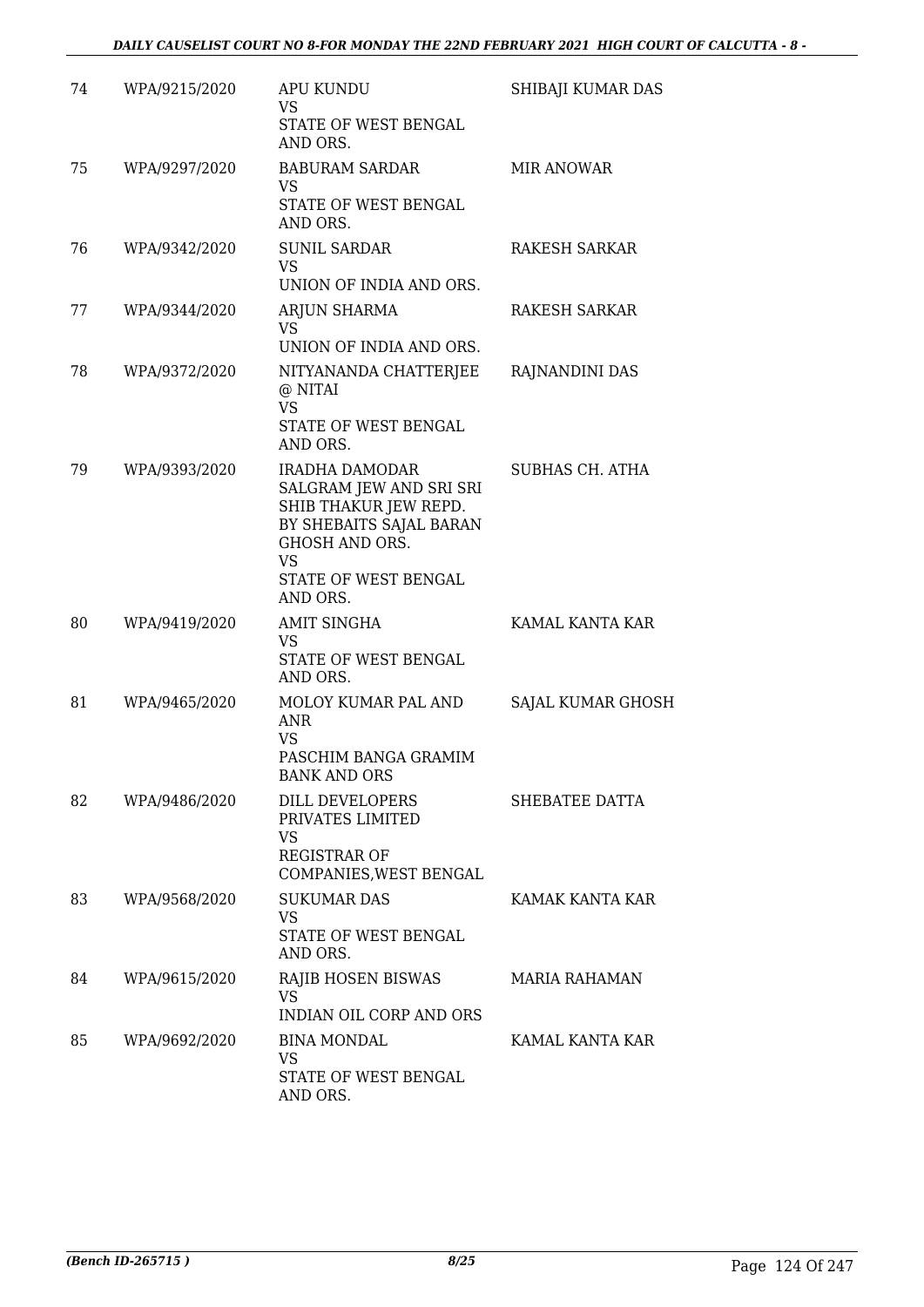| 86 | WPA/9724/2020  | <b>SMT SATMINDAR KAUR</b><br>AND ANR<br><b>VS</b><br>STATE OF WEST BENGAL<br>AND ORS.                   | <b>TRIPTIMOY</b><br><b>TALUKDER</b>   |
|----|----------------|---------------------------------------------------------------------------------------------------------|---------------------------------------|
| 87 | WPA/9729/2020  | PURNA CHANDRA DAS<br><b>VS</b><br>STATE OF WEST BENGAL<br>AND ORS.                                      | SK SAHJAHAN ALI                       |
| 88 | WPA/9741/2020  | MOUSUMI SAHOO<br><b>VS</b><br>STATE OF WEST BENGAL<br>AND ORS.                                          | SK SAHRAJAHAN ALI                     |
| 89 | WPA/9851/2020  | RASHBIHARI DOLAI<br><b>VS</b><br>STATE OF WEST BENGAL<br>AND ORS.                                       | <b>SANDIP KUMAR</b><br>MONADAL        |
| 90 | WPA/10035/2020 | RAHUL PALIT<br><b>VS</b><br>STATE OF WEST BENGAL<br>AND ORS.                                            | <b>SAMIR ROY</b><br><b>CHOWDHURY</b>  |
| 91 | WPA/10060/2020 | <b>ANSURA BIBI</b><br>VS<br>STATE OF WEST BENGAL<br>AND ORS.                                            | SK SUJAUDDIN                          |
| 92 | WPA/10310/2020 | SAMARTH MEHTA AND ANR<br><b>VS</b><br>THE STATE OF WEST<br><b>BENGAL AND ORS</b>                        | ANURAG BAGARIA                        |
| 93 | WPA/10366/2020 | PRASANTA BISWAS<br><b>VS</b><br>UNION OF INDIA AND ORS.                                                 | <b>TAPAN ROY</b>                      |
| 94 | WPA/10449/2020 | <b>BANK OF INDIA THIKA</b><br>SHRAMIK SANGRAM<br>COMMITTEE(WB)<br>VS<br><b>BANK OF INDIA</b>            | <b>MANIKA SWARNOKAR</b>               |
| 95 | WPA/10466/2020 | SHAIBAL ROUT AND<br><b>ANOTHER</b><br><b>VS</b><br>STATE OF WEST BENGAL<br>AND ORS.                     | <b>BHARAT CHANDRA</b><br><b>SIMAI</b> |
| 96 | WPA/10597/2020 | SATISH ROSIN AND<br>TURPENTINE WORKS AND<br><b>ANR</b><br><b>VS</b><br>STATE OF WEST BENGAL<br>AND ORS. | NILAY SENGUPTA                        |
| 97 | WPA/10645/2020 | <b>GOBINDA NAIYA</b><br><b>VS</b><br>THE STATE OF WEST<br>BENGAL AND ORS                                | ABDUR RAKIB                           |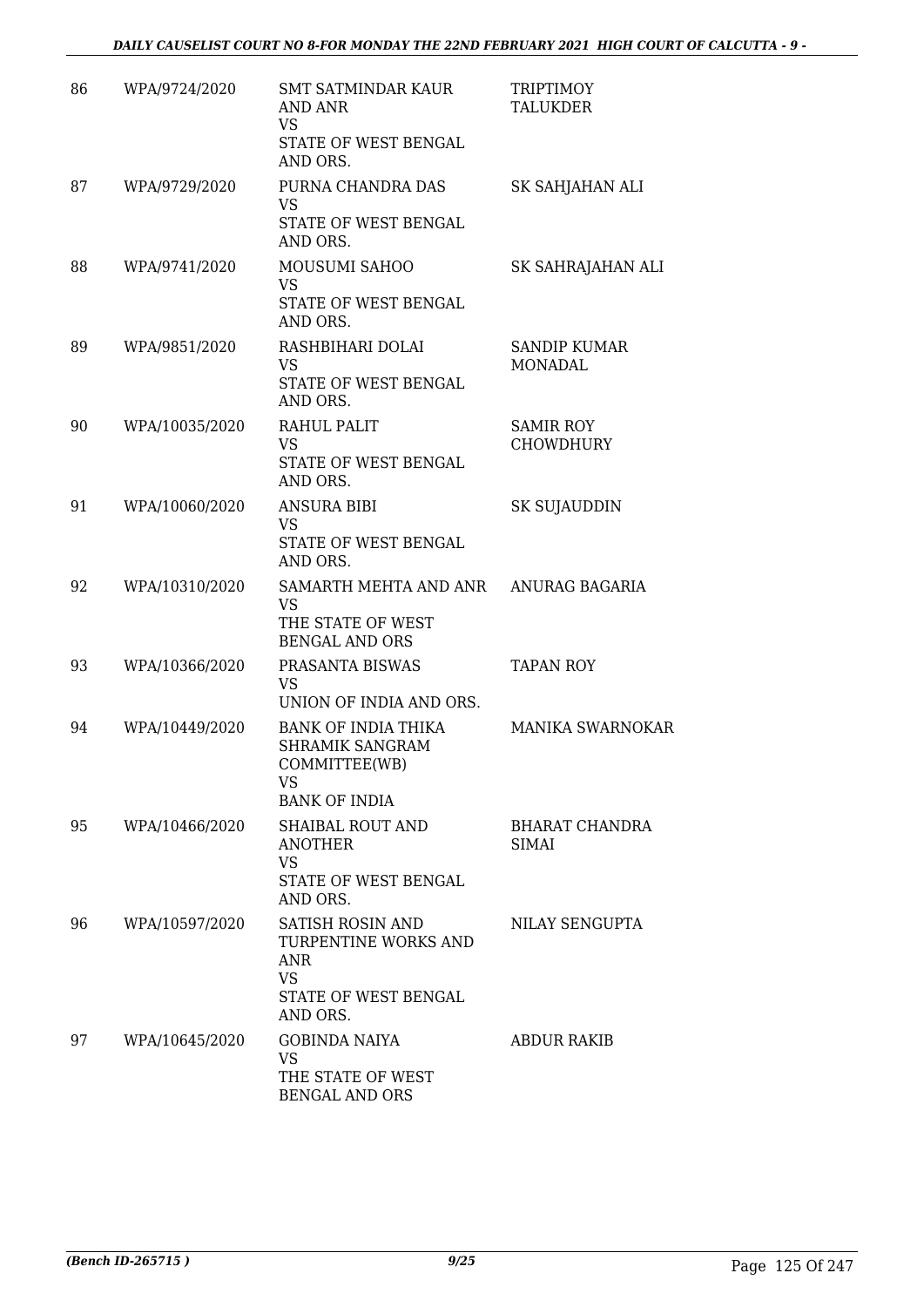| 98  | WPA/10733/2020    | <b>HIRANMOY PATRA</b><br><b>VS</b><br>THE MARKETING HEAD<br><b>IOCL MD AND ORS</b>                                                          | <b>SRIKUMAR MANDAL</b>          |
|-----|-------------------|---------------------------------------------------------------------------------------------------------------------------------------------|---------------------------------|
| 99  | WPA/10870/2020    | <b>NILOY SAHA</b><br>VS<br>UNION OF INDIA AND ORS.                                                                                          | <b>TRIPTIMOY</b><br>TALUKDER    |
| 100 | WPA/10890/2020    | M/S HICO MULTIFIN<br>PRODUCTS PVT LTD<br><b>VS</b><br>INDIAN CORPORATION LTD<br>AND ORS                                                     | PRIYANKA AGARWAL                |
| 101 | WPA/10904/2020    | <b>HIMANSU GHORUI</b><br><b>VS</b><br>STATE OF WEST BENGAL<br>AND ORS.                                                                      | DIPTENDU MONDAL                 |
| 102 | WPA/10964/2020    | <b>SUSANTA ADHIKARY</b><br>VS<br>STATE OF WEST BENGAL<br>AND ORS.                                                                           | KAMAL KANTA KAR                 |
| 103 | WPA/10996/2020    | <b>GEETANJALI</b><br><b>INFRASTRUCTURE AND</b><br><b>EARTHMOVERS AND</b><br><b>ANOTHER</b><br><b>VS</b><br>STATE OF WEST BENGAL<br>AND ORS. | SAPTARSHI KUMAR<br>MAL          |
| 104 | WPA/10998/2020    | <b>GEETANJALI</b><br><b>INFRASTRUCTURE AND</b><br><b>EARTHMOVERS AND</b><br><b>ANOTHER</b><br><b>VS</b><br>STATE OF WEST BENGAL<br>AND ORS. | SAPTARSHI KUMAR<br>MAL          |
| 105 | WPA/11524/2020    | <b>BABLU PAL AND ANR</b><br>VS<br>STATE OF WEST BENGAL<br>AND ORS.                                                                          | <b>BRATINDRA</b><br>NARAYAN RAY |
| 106 | WPA/11548/2020    | ABHIJIT KUMAR ADHYA<br><b>VS</b><br>STATE OF WEST BENGAL<br>AND ORS.                                                                        | SAUMYAJIT GHOSAL                |
| 107 | WPA/11640/2020    | <b>JOYNUR BEWA</b><br>VS.<br>STATE OF WEST BENGAL<br>AND ORS.                                                                               | SRIKUMAR MANDAL                 |
| 108 | WPA/11909/2020    | <b>ISLAM ALI KHAN</b><br><b>VS</b><br>STATE OF WEST BENGAL<br>AND ORS.                                                                      | ASHIS KUMAR DUTTA               |
| 109 | WPA/11957/2020    | ARPITA MANDAL<br><b>VS</b><br>STATE OF WEST BENGAL<br>AND ORS.                                                                              | ANJAN<br><b>BHATTACHARYA</b>    |
|     | IA NO: CAN/1/2021 |                                                                                                                                             |                                 |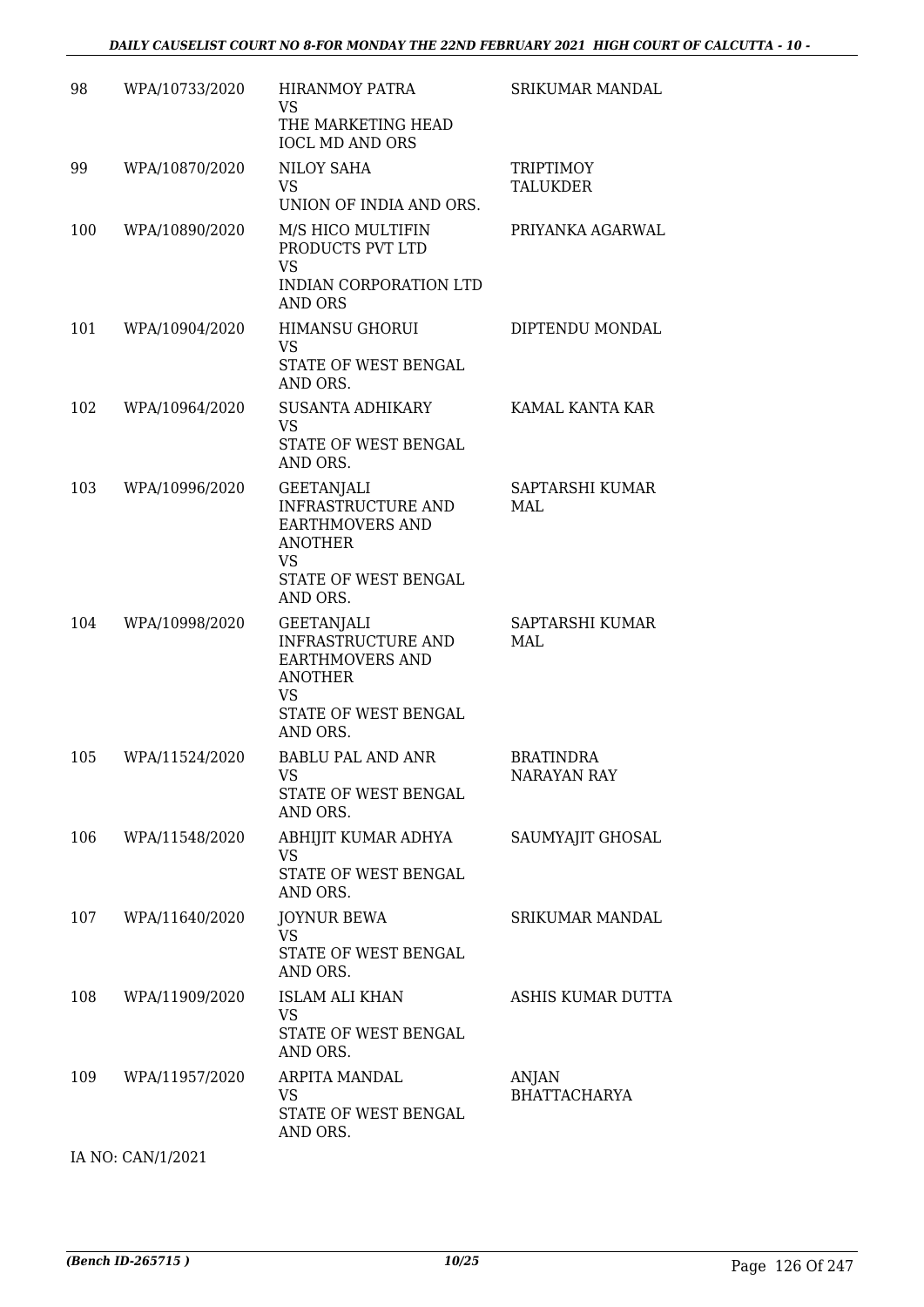| 110 | WPA/11973/2020     | HOSENARA KAZI<br><b>VS</b><br>STATE OF WEST BENGAL<br>AND ORS.                                                | <b>MAIDUL ISLAM</b><br>KAYAL          |
|-----|--------------------|---------------------------------------------------------------------------------------------------------------|---------------------------------------|
| 111 | WPA/52/2021        | m/s swastik agro tech pvt ltd<br>by amit qupta<br><b>VS</b>                                                   | <b>SAKET SHARMA</b>                   |
|     |                    | STATE OF WEST BENGAL<br>AND ORS.                                                                              |                                       |
| 112 | WPA/59/2021        | ANITA BHATTACHARYA<br><b>VS</b><br>STATE OF WEST BENGAL<br>AND ORS.                                           | PAYEL SHOME                           |
| 113 | WPA/71/2021        | <b>ARATI GHOSH</b><br><b>VS</b><br>STATE OF WEST BENGAL                                                       | <b>SAYAK KONAR</b>                    |
| 114 | WPA/73/2021        | AND ORS.<br>ARMEX SECURITY PRIVATE<br>LIMITED<br><b>VS</b>                                                    | DYUTIMAN BANERJEE                     |
|     |                    | STATE OF WEST BENGAL<br>AND ORS.                                                                              |                                       |
| 115 | WPA/105/2021       | <b>SMT BHARATI GUPTA</b><br>VS<br>STATE OF WEST BENGAL                                                        | MAHESWARI<br><b>SHARMA</b>            |
| 116 | WPA/235/2021       | AND ORS.<br>SUSAIL KUMAR SINGH<br><b>VS</b><br>STATE OF WEST BENGAL                                           | SHAMIK CHATTERJEE                     |
| 117 | WPA/582/2021       | AND ORS.<br>RAKESH KUMAR DAS<br><b>VS</b><br>STATE OF WEST BENGAL<br>AND ORS.                                 | SNEHA SINGH                           |
| 118 | WPA/621/2021       | DWARKA DAS MULCHAND<br><b>MANDANI</b><br>VS<br>STATE OF WEST BENGAL                                           | <b>AISHWARYA</b><br><b>CHATTERJEE</b> |
| 119 | WPA/815/2021       | AND ORS.<br>AJOY KRISHNA PRADHAN<br>VS.<br>THE MINISTER OF<br><b>BACKWARD CLASS</b><br><b>WELFARE AND ORS</b> | NONIGOPAL<br><b>CHAKRABORTY</b>       |
| 120 | WPA/856/2021       | KARAM CHAND THAPAR<br>AND BROS. LTD<br>VS<br>DOMODAR VALLEY CORP.                                             | CHIARANJIB SINHA                      |
|     | IA NO: CAN/1/2021  |                                                                                                               |                                       |
|     | wt121 WPA/862/2021 | KARAM CHAND THAPA4R<br>AND BROS (COAL SALES)<br><b>LTD</b><br><b>VS</b>                                       | CHIRANJIB SINHA                       |
|     | IA NO: CAN/1/2021  | DAMODAR VALLEY CORP.                                                                                          |                                       |
|     |                    |                                                                                                               |                                       |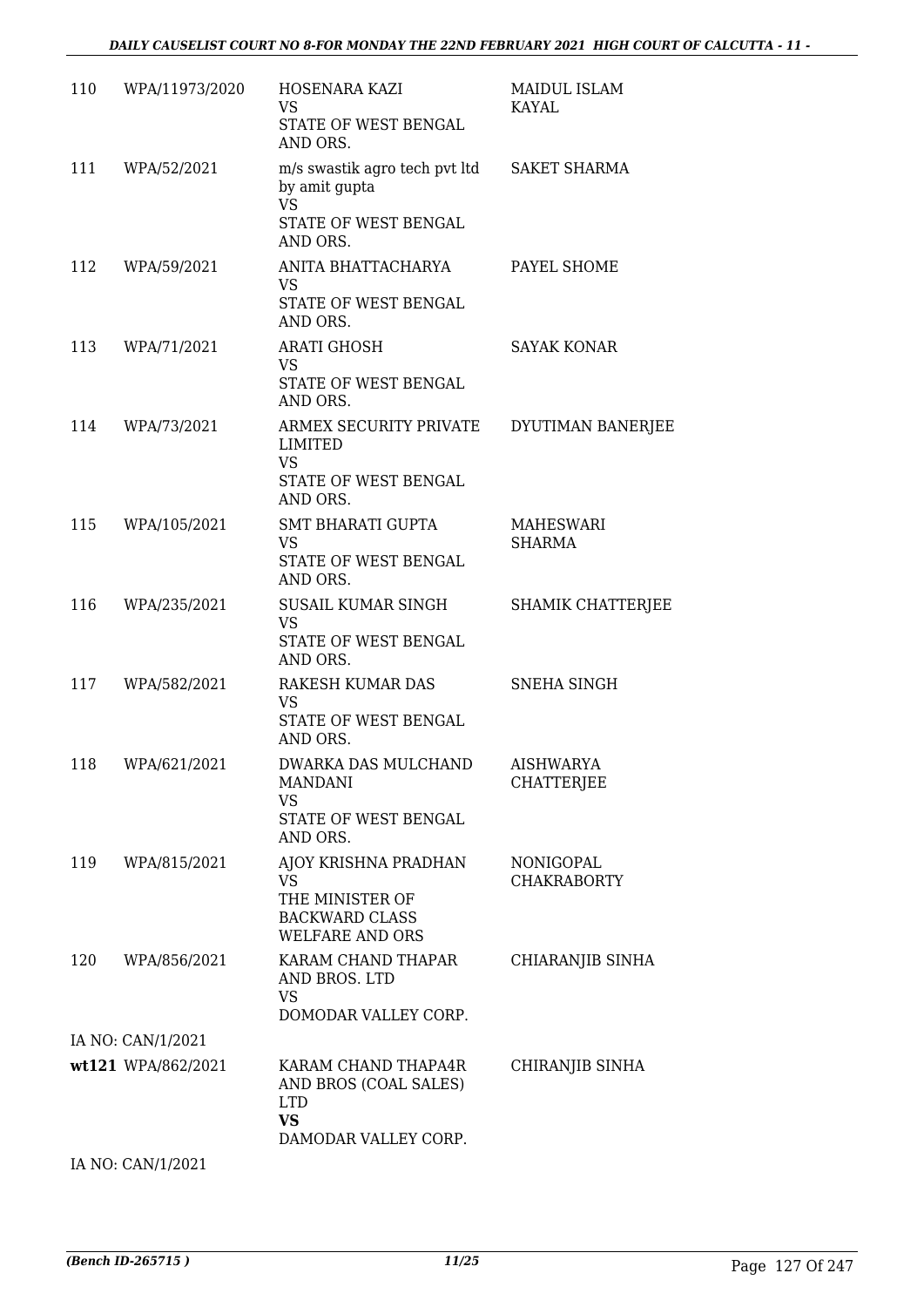|     | wt122 WPA/865/2021 | KARAM CHAND THAPAR<br>AND BROS (COAL SALES)<br><b>LTD</b><br><b>VS</b><br>DAMODAR VALLEY CORP | CHIRANJIB SINHA                    |
|-----|--------------------|-----------------------------------------------------------------------------------------------|------------------------------------|
|     | IA NO: CAN/1/2021  |                                                                                               |                                    |
|     | wt123 WPA/871/2021 | KARAM CHAND THAPAR<br>AND BROS(COAL SALES)<br><b>LTD</b><br><b>VS</b><br>DAMODAR VALLEY CORP  | CHIRANJIB SINHA                    |
|     | IA NO: CAN/1/2021  |                                                                                               |                                    |
| 124 | WPA/868/2021       | SAMRAT REALPRAJECTS<br>PVT. LTD.<br><b>VS</b><br>STATE OF WEST BENGAL<br>AND ORS.             | PARTHA<br><b>CHAKRABORTY</b>       |
| 125 | WPA/1007/2021      | SK. SAIFUDDIN<br><b>VS</b><br>STATE OF WEST BENGAL<br>AND ORS.                                | SK.SALIM                           |
| 126 | WPA/1087/2021      | MISS TANUSHREE ROY<br>VS<br>STATE OF WEST BENGAL<br>AND ORS.                                  | NILENDRA NARAYAN<br>RAY            |
| 127 | WPA/1178/2021      | KAMALIKA GHOSH<br>VS<br>LIFE INSURANCE<br>CORPORATION OF INDIA                                | DEBDUTTA BASU                      |
| 128 | WPA/1197/2021      | SUVENDU ADHIKARI<br>VS<br>STATE OF WEST BENGAL<br>AND ORS.                                    | Debdeep Sinha                      |
| 129 | WPA/1434/2021      | PRONOBESH PAKHIRA<br>VS<br>STATE OF WEST BENGAL<br>AND ORS.                                   | LAKSHMINATH<br><b>BHATTACHARYA</b> |
| 130 | WPA/2179/2021      | NIDHIR RANJAN<br>MAJUMDER<br><b>VS</b><br>UNION OF INDIA AND ORS.                             | DIPTENDU MANDAL                    |
| 131 | WPA/2499/2021      | ALL BENGAL YOUTH<br>WELFARE ASS. AND ANR.<br>VS<br>STATE OF WEST BENGAL<br>AND ORS.           | SABYASACHI ROY                     |
|     |                    | <b>PART HEARD MATTERS</b>                                                                     |                                    |
| 132 | WPA/9265/2020      | DOWINS RESOURCE PVT.<br><b>LTD</b><br><b>VS</b><br>Union of India                             | ABHIRUP<br><b>CHAKRABORTY</b>      |

#### **LISTED MOTION**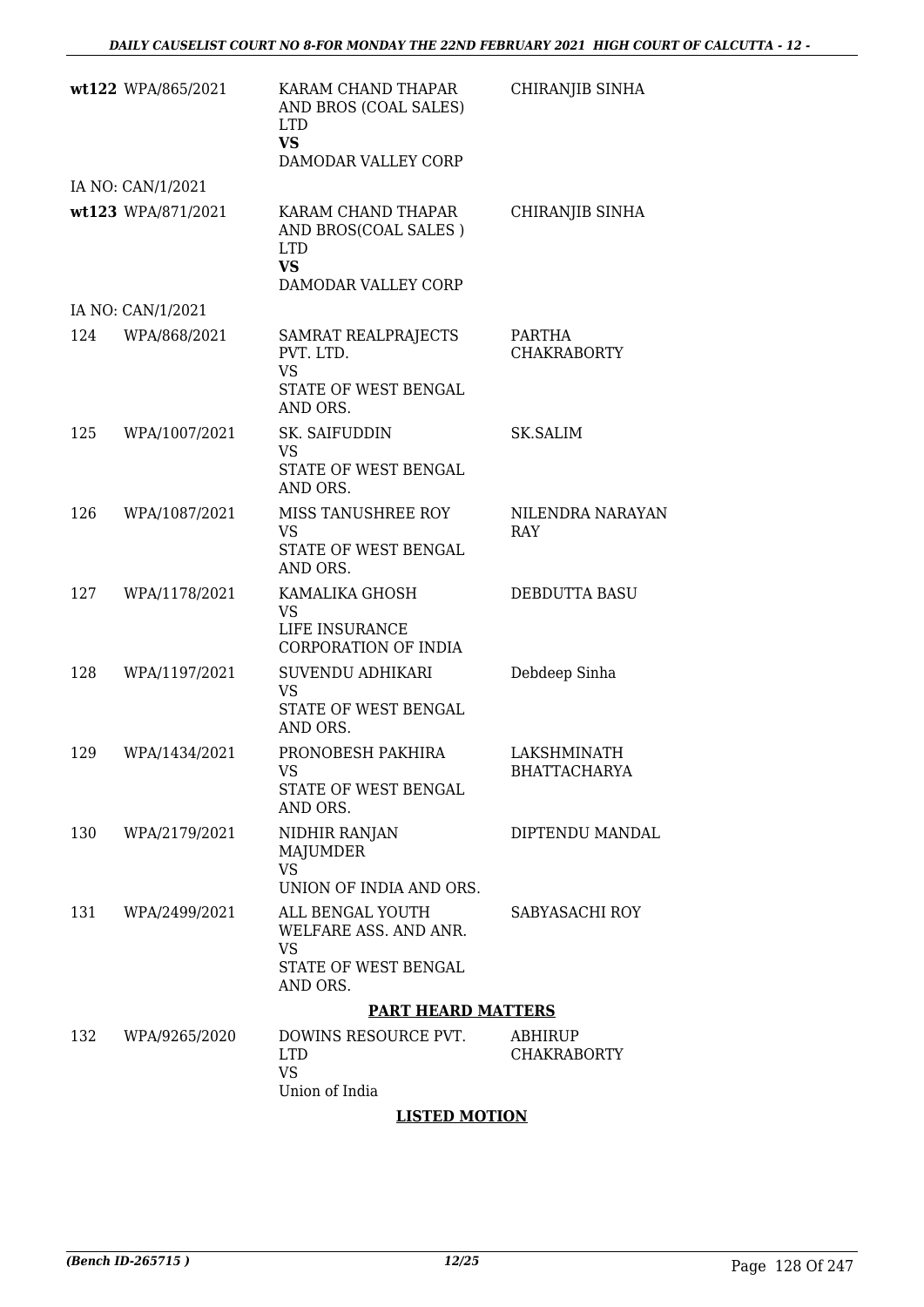| 133 | WPA/6534/2018                           | SUBRATA DUTTA & ANR                                                                       | <b>ABHIJIT PAL</b>                     |                     |
|-----|-----------------------------------------|-------------------------------------------------------------------------------------------|----------------------------------------|---------------------|
|     |                                         | <b>VS</b><br>STATE OF WEST BENGAL<br>&ORS                                                 |                                        |                     |
| 134 | WPA/8571/2018                           | CHETKI PROPERTIES PVT.<br>LTD & ANR<br><b>VS</b>                                          | DEBASREE DHAMALI                       |                     |
|     |                                         | STATE OF WEST BENGAL &<br><b>ORS</b>                                                      |                                        |                     |
|     |                                         | IA NO: CAN/1/2019(Old No:CAN/565/2019), CAN/2/2019(Old No:CAN/566/2019), CAN/3/2021       |                                        |                     |
| 135 | WPA/9773/2018                           | <b>JAKIR MONDAL</b><br><b>VS</b>                                                          | ATIS KUMAR BISWAS                      |                     |
|     |                                         | STATE OF WEST BENGAL &<br><b>ORS</b>                                                      |                                        |                     |
| 136 | WPA/2753/2019                           | <b>BATESWAR MAITY &amp; ANR</b><br><b>VS</b>                                              | LIPIKA CHATTERJEE                      |                     |
|     |                                         | STATE OF WEST BENGAL &<br><b>ORS</b>                                                      |                                        |                     |
| 137 | WPA/18635/2019                          | PRALAY MAJUMDER<br><b>VS</b>                                                              | <b>SUDIP GHOSH</b><br><b>CHOWDHURY</b> |                     |
|     |                                         | STATE OF WEST BENGAL &<br><b>ORS</b>                                                      |                                        |                     |
|     |                                         | IA NO: CAN/1/2020(Old No:CAN/975/2020), CAN/2/2020                                        |                                        |                     |
| 138 | WPA/23281/2019                          | <b>AMIT MONDAL</b><br><b>VS</b>                                                           | NILANJAN ADHIKARI                      |                     |
|     |                                         | STATE OF WEST BENGAL &<br>ORS.                                                            |                                        |                     |
| 139 | WPA/4347/2020                           | KRISHNA KUMAR RUNGTA<br><b>VS</b>                                                         | <b>RITIKA SHROFF</b>                   |                     |
| 140 | WPA/5662/2020                           | UNION OF INDIA & ORS<br>UNA VEDA NATHANIEL                                                | S. G. CHOWDHURY                        |                     |
|     |                                         | <b>VS</b><br>STATE OF WEST BENGAL                                                         |                                        |                     |
|     | IA NO: CAN/1/2020(Old No:CAN/3532/2020) |                                                                                           |                                        |                     |
| 141 | WPA/6697/2020                           | <b>GARIMA RUNGTA</b><br><b>VS</b>                                                         | <b>SIDDHARTHA</b><br><b>SHROFF</b>     |                     |
|     |                                         | UNION OF INDIA                                                                            |                                        |                     |
|     | IA NO: CAN/1/2020(Old No:CAN/5591/2020) |                                                                                           |                                        |                     |
| 142 | WPA/6810/2020                           | RAJGARIA TIMBER<br><b>PVT.LTD&amp; ANR</b><br><b>VS</b><br><b>UNION OF INDIA&amp; ORS</b> | <b>RAJIB MULLICK</b>                   |                     |
|     |                                         | IA NO: CAN/1/2020(Old No:CAN/5791/2020), CAN/2/2020, CAN/3/2021, CAN/4/2021               |                                        |                     |
| 143 | WPA/7011/2020                           | <b>SRIKUMAR GIRI</b>                                                                      | <b>GAUTAM GURIA</b>                    |                     |
|     |                                         | <b>VS</b><br>STATE OF WEST BENGAL<br>AND ORS.                                             |                                        |                     |
|     | IA NO: CAN/1/2020                       |                                                                                           |                                        |                     |
| 144 | WPA/7071/2020                           | MADAN MOHAN KHANRA                                                                        | GAUTAM GURIA                           | <b>GAUTAM GURIA</b> |
|     |                                         | VS<br>THE STATE OF WEST<br><b>BENGAL</b>                                                  |                                        |                     |
|     | IA NO: CAN/1/2020                       |                                                                                           |                                        |                     |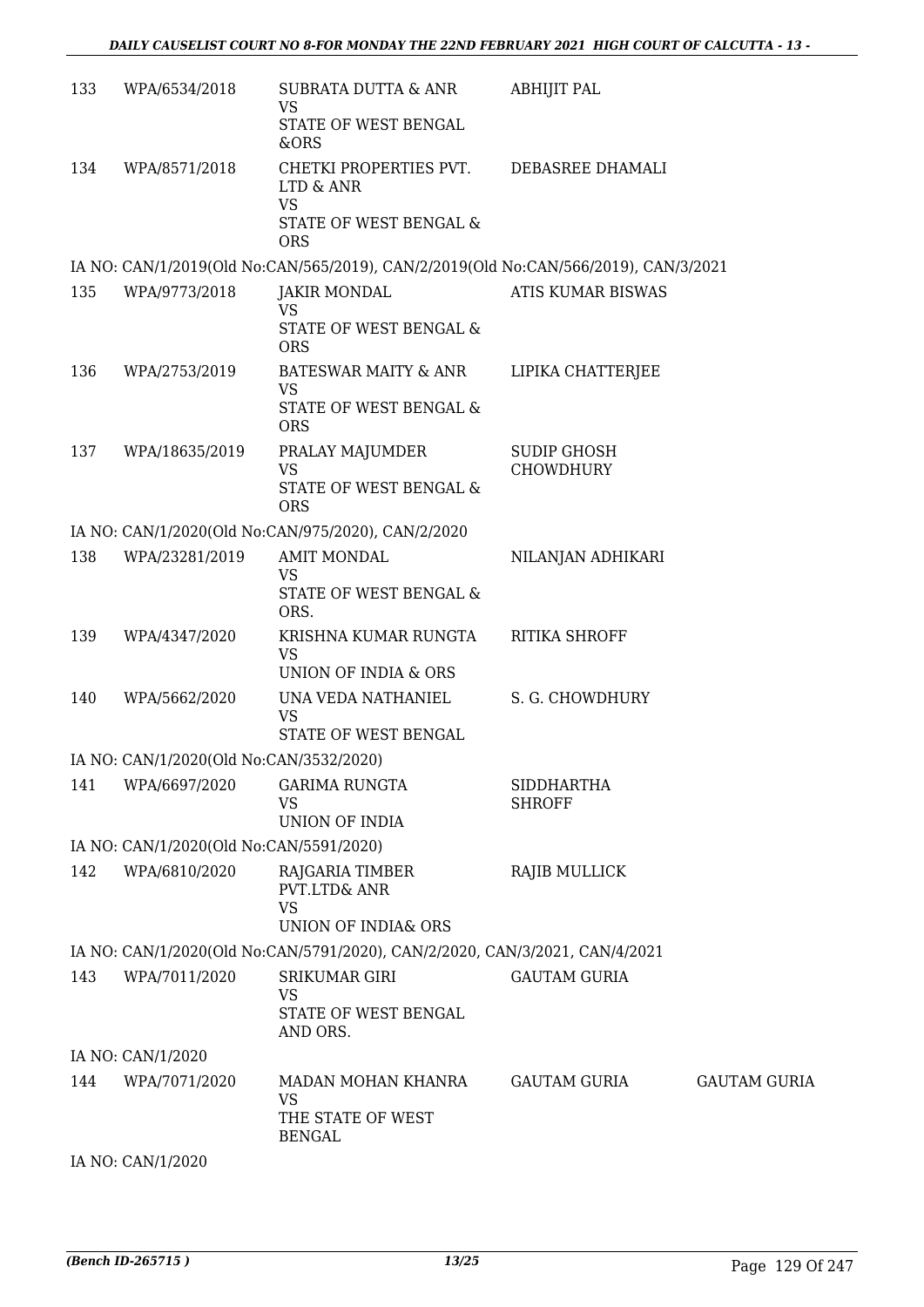| 145 | WPA/7656/2020     | A.J. SARKAR AND CO AND<br><b>ORS</b><br><b>VS</b><br>STATE OF WEST BENGAL<br>AND ORS.                                | PRATIP KUMAR<br><b>CHATTERJEE</b>     |
|-----|-------------------|----------------------------------------------------------------------------------------------------------------------|---------------------------------------|
|     | IA NO: CAN/1/2020 |                                                                                                                      |                                       |
| 146 | WPA/7864/2020     | CYGNUS EQUIPMENTS AND<br>RENTALS PRIVATE LIMITED<br><b>VS</b><br>Union of India                                      | RAJESH UPADHYAY                       |
| 147 | WPA/8220/2020     | LAKSHMI NASAKAR<br>VS<br>STATE OF WEST BENGAL<br>AND ORS.                                                            | <b>MANOJ KUMAR</b><br><b>MONDAL</b>   |
| 148 | WPA/8333/2020     | DIBAKAR RANA<br>VS<br>STATE OF WEST BENGAL<br>AND ORS.                                                               | ANJAN<br><b>BHATTACHARYA</b>          |
| 149 | WPA/9146/2020     | <b>BIPLAB BOSE</b><br><b>VS</b><br>State of West Bengal                                                              | <b>SUDESHNA BASU</b><br><b>THAKUR</b> |
| 150 | WPA/9614/2020     | <b>MOHANA GHOSH</b><br><b>VS</b><br>STATE OF WEST BENGAL<br>AND ORS.                                                 | Madhurima Sarkar                      |
| 151 | WPA/9677/2020     | SHEO CHARAN AGARWAL<br>VS<br>Union of India                                                                          | PRABHAT KUMAR<br><b>SINGH</b>         |
| 152 | WPA/9827/2020     | SAMAR KUMAR MONDAL<br><b>VS</b><br>State of West Bengal                                                              | PINTU KARAR                           |
| 153 | WPA/9828/2020     | HABUL MONDAL AND ORS<br>VS<br>STATE OF WEST BENGAL<br>AND ORS.                                                       | <b>SUDARSHAN GHOSH</b>                |
| 154 | WPA/9866/2020     | M/S. KALIMATA VYAPAAR<br>PVT LTD AND ANR<br><b>VS</b><br>THE GENERAL MANAGER,<br>NORTHERN RAILWAYS AND<br><b>ORS</b> | KALLOL SAHA                           |
| 155 | WPA/9889/2020     | AMALA ROY<br>VS<br>STATE OF WEST BENGAL<br>AND ORS.                                                                  | PAMPA DEY DHABAL                      |
| 156 | WPA/10011/2020    | PROSUN BANERJEE AND<br>ANR<br><b>VS</b><br>UNION OF INDIA AND ORS.                                                   | ARIF ALI                              |
| 157 | WPA/10315/2020    | KSHETRIYA SHERI GANDHI<br>ASHRAM AND ANR<br>VS<br>STATE OF WEST BENGAL<br>AND ORS.                                   | <b>SUJIT SAHA</b>                     |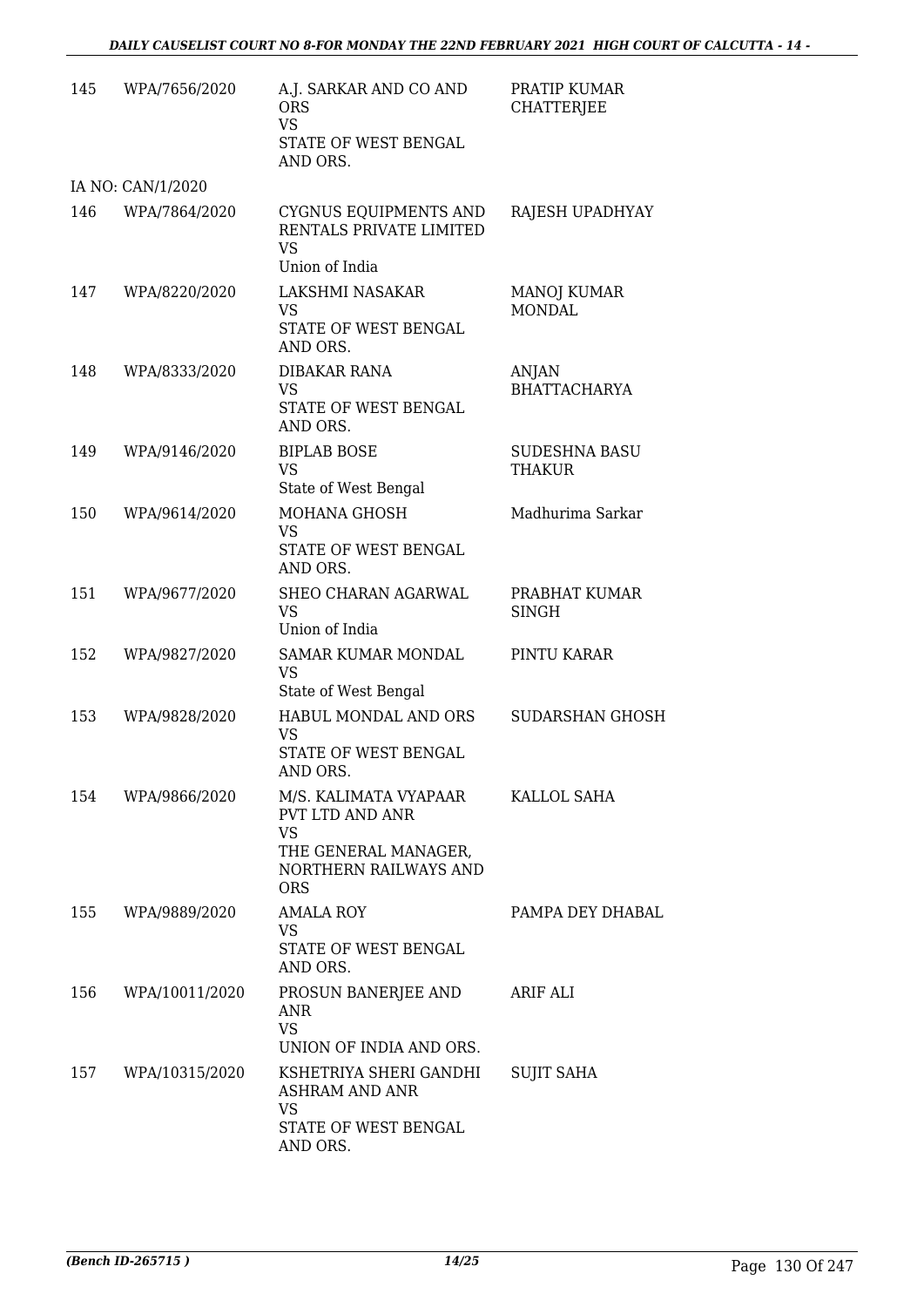| 158                                                                                                | WPA/10442/2020 | PROMOD RANJAN ROY AND GARGI GOSWAMI<br><b>ANOTHER</b><br><b>VS</b><br>RESERVE BANK OF INDIA<br>AND OTHERS |                                         |  |
|----------------------------------------------------------------------------------------------------|----------------|-----------------------------------------------------------------------------------------------------------|-----------------------------------------|--|
| 159                                                                                                | WPA/10501/2020 | SHEILA BINANI<br>VS<br>UNION OF INDIA AND<br><b>ANOTHERS</b>                                              | <b>SUBHASIS DEY</b>                     |  |
| 160                                                                                                | WPA/10810/2020 | ABDUL RAJAK AND ANR<br><b>VS</b><br>STATE OF WEST BENGAL<br>AND ORS.                                      | GOLAM KARIM<br><b>CHOWDHURY</b>         |  |
| 161                                                                                                | WPA/11114/2020 | <b>BISWANATH PAL</b><br>VS<br>STATE OF WEST BENGAL<br>AND ORS.                                            | RAFIKUL ISLAM<br><b>SARDAR</b>          |  |
| 162                                                                                                | WPA/11286/2020 | ASHOK GHORAI AND ANR<br><b>VS</b><br>STATE OF WEST BENGAL<br>AND ORS.                                     | MAINAK SWARNOKAR                        |  |
| 163                                                                                                | WPA/11385/2020 | ASLAM ALI MOLLA<br><b>VS</b><br>STATE OF WEST BENGAL<br>AND ORS.                                          | <b>ASIT KR</b><br><b>BHATTACHARYA</b>   |  |
| 164                                                                                                | WPA/11406/2020 | <b>JYOTI SANKAR BERA</b><br><b>VS</b><br>STATE OF WEST BENGAL<br>AND ORS.                                 | SABYASACHI<br><b>BHATTACHARYA</b>       |  |
| 165                                                                                                | WPA/11631/2020 | SAHIDUL ISLAM MOLLA<br>AND ORS<br><b>VS</b><br>STATE OF WEST BENGAL<br>AND ORS.                           | <b>JAMUNA SAHA</b>                      |  |
| 166                                                                                                | WPA/11860/2020 | <b>SK ALAUDDIN</b><br><b>VS</b><br>STATE OF WEST BENGAL<br>AND ORS.                                       | <b>SOUMAJIT DAS</b><br><b>MAHAPATRA</b> |  |
| 167                                                                                                | WPA/11968/2020 | KOUSHIK DAS<br><b>VS</b><br>STATE OF WEST BENGAL<br>AND ORS.                                              | <b>SANGHITA</b><br><b>CHATTERJEE</b>    |  |
|                                                                                                    |                | <b>APPLICATION</b>                                                                                        |                                         |  |
| 168                                                                                                | WPA/23011/2006 | PRIYA BANERJEE<br><b>VS</b><br>STATE OF W.B.                                                              | <b>MANISHA</b><br><b>CHATTERJEE</b>     |  |
|                                                                                                    |                | IA NO: CAN/1/2008(Old No:CAN/1397/2008), CAN/2/2020(Old No:CAN/2093/2020)                                 |                                         |  |
| 169                                                                                                | WPA/326/2014   | HARAN CH. DAS & ORS<br>VS<br>STATE OF WEST BENGAL &<br><b>ORS</b>                                         | SANKHA PRASAD RAY                       |  |
| IA NO: CAN/3/2015(Old No:CAN/10943/2015), CAN/4/2019(Old No:CAN/4863/2019), CAN/5/2020, CAN/6/2021 |                |                                                                                                           |                                         |  |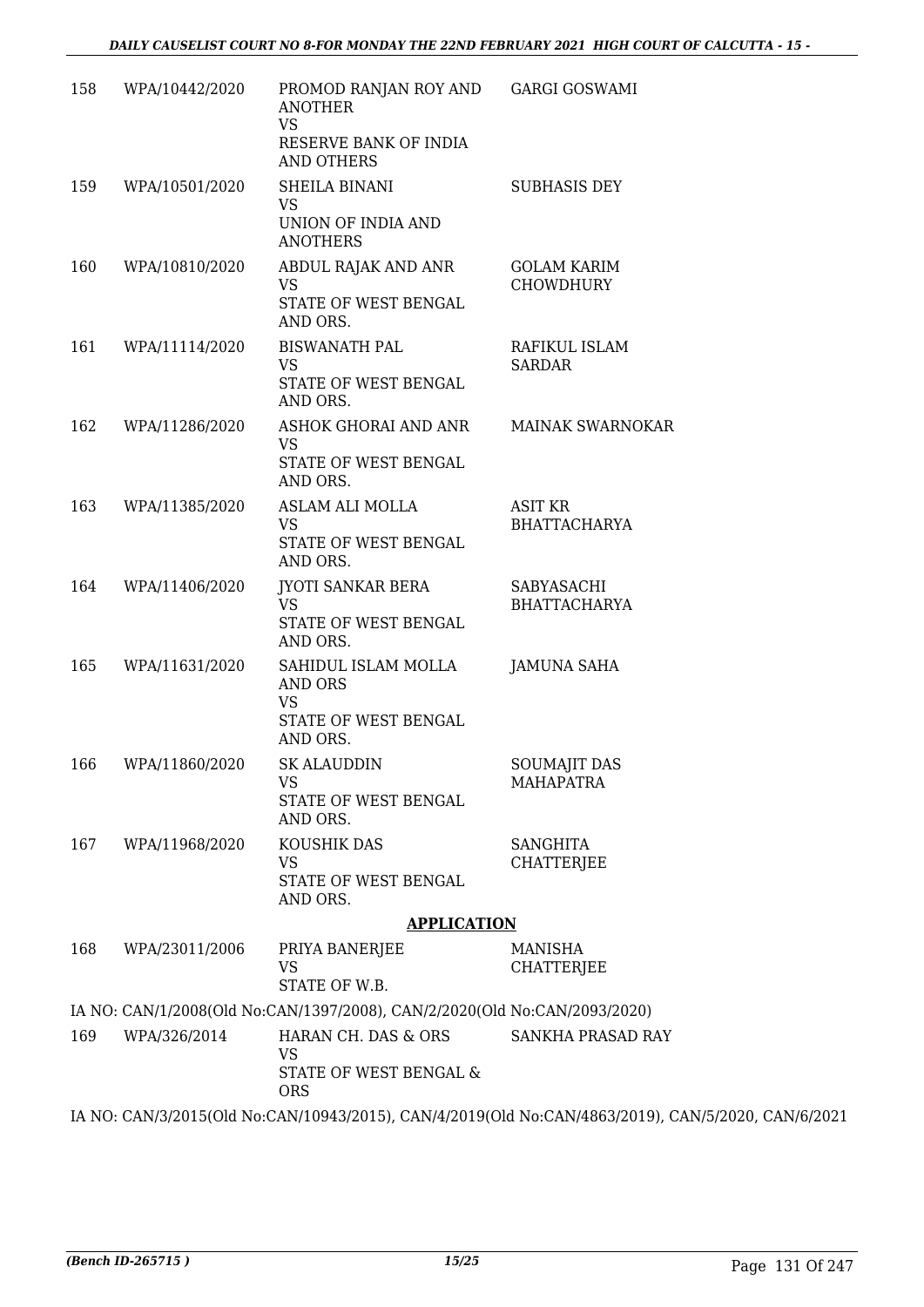| 170 | WPA/18171/2016                           | <b>SANGHITA MAITY</b><br><b>VS</b><br>STATE OF WEST BENGAL &<br><b>ORS</b>                    | ANJAN<br><b>BHATTACHARYA</b>             |
|-----|------------------------------------------|-----------------------------------------------------------------------------------------------|------------------------------------------|
|     | IA NO: CAN/2/2019(Old No:CAN/10975/2019) |                                                                                               |                                          |
| 171 | WPA/13834/2017                           | CHAITANYA BIKASH PAUL<br><b>VS</b><br>EPF ORGANISATION,<br>MINISTRY OF LABOUR &<br><b>ORS</b> | <b>MRINAL KANTI</b><br><b>KUNDU</b>      |
|     |                                          | IA NO: CAN/1/2019(Old No:CAN/5144/2019), CAN/2/2020                                           |                                          |
| 172 | WPA/23851/2019                           | NILKANTH MINING<br><b>COMPANY &amp; ANR</b><br><b>VS</b>                                      | DIPANKAR SAHA                            |
|     |                                          | COAL INDIA LTD & ORS                                                                          |                                          |
|     | IA NO: CAN/1/2020(Old No:CAN/1046/2020)  |                                                                                               |                                          |
|     |                                          | <b>CONTEMPT APPLICATION</b>                                                                   |                                          |
| 173 | CPAN/995/2010                            | <b>BIDYUT BANERJEE</b><br><b>VS</b><br>SOUMYA BHATTACHARYA                                    | <b>ASHIM KUMAR</b><br><b>BISWAS</b>      |
|     | wt174 WPA/22189/2009                     | <b>BIDYUT BANERJEE</b><br><b>VS</b><br>STATE OF WEST BENGAL &<br><b>ORS</b>                   | <b>ASHIM BISWAS</b>                      |
| 175 | CPAN/393/2020                            | PURNIMA DAS MAHANTA<br>(BISWAS)<br><b>VS</b><br>N.R SEKAR RAJU                                | ARJUN SAMANTA                            |
|     | IA NO: CAN/1/2020(Old No:CAN/5205/2020)  |                                                                                               |                                          |
|     | wt176 WPA/16452/2019                     | PURNIMA DAS MAHANTA<br>(BISWAS)<br><b>VS</b><br><b>UNION OF INDIA &amp; ORS</b>               | ARJUN SAMANTA                            |
|     | 177 CPAN/660/2020                        | RABIN JANA AND ORS<br>VS<br><b>ARNAB BISWAS</b>                                               | <b>AMLAN MUKHERJEE</b>                   |
|     | wt178 WPA/608/2020                       | RABIB JANA & ORS<br><b>VS</b><br>STATE OF WEST BENGAL &<br><b>ORS</b>                         | <b>AMLAN KUMAR</b><br>MUKHERJEE          |
| 179 | CPAN/47/2021                             | PARTHA PRATIM MONDAL<br>VS<br>SANJOY GHOSH                                                    | <b>ARUP NATH</b><br><b>BHATTACHARYYA</b> |
|     | wt180 WPA/7088/2020                      | PARTHA PRATIM MONDAL<br>VS<br>STATE OF WEST BENGAL                                            | DIPTENDU MONDAL                          |
|     | IA NO: CAN/1/2020, CAN/2/2020            |                                                                                               |                                          |
|     |                                          | <b>NEW MOTION</b>                                                                             |                                          |
| 181 | WPA/1790/2021                            | M/S. VENUS APPLIANCES                                                                         | SUKANTA SARKAR                           |

| 181 | WPA/1790/2021 | M/S. VENUS APPLIANCES<br>VS<br>STATE OF WEST BENGAL | SUKANTA SARKAR |
|-----|---------------|-----------------------------------------------------|----------------|
|     |               | AND ORS.                                            |                |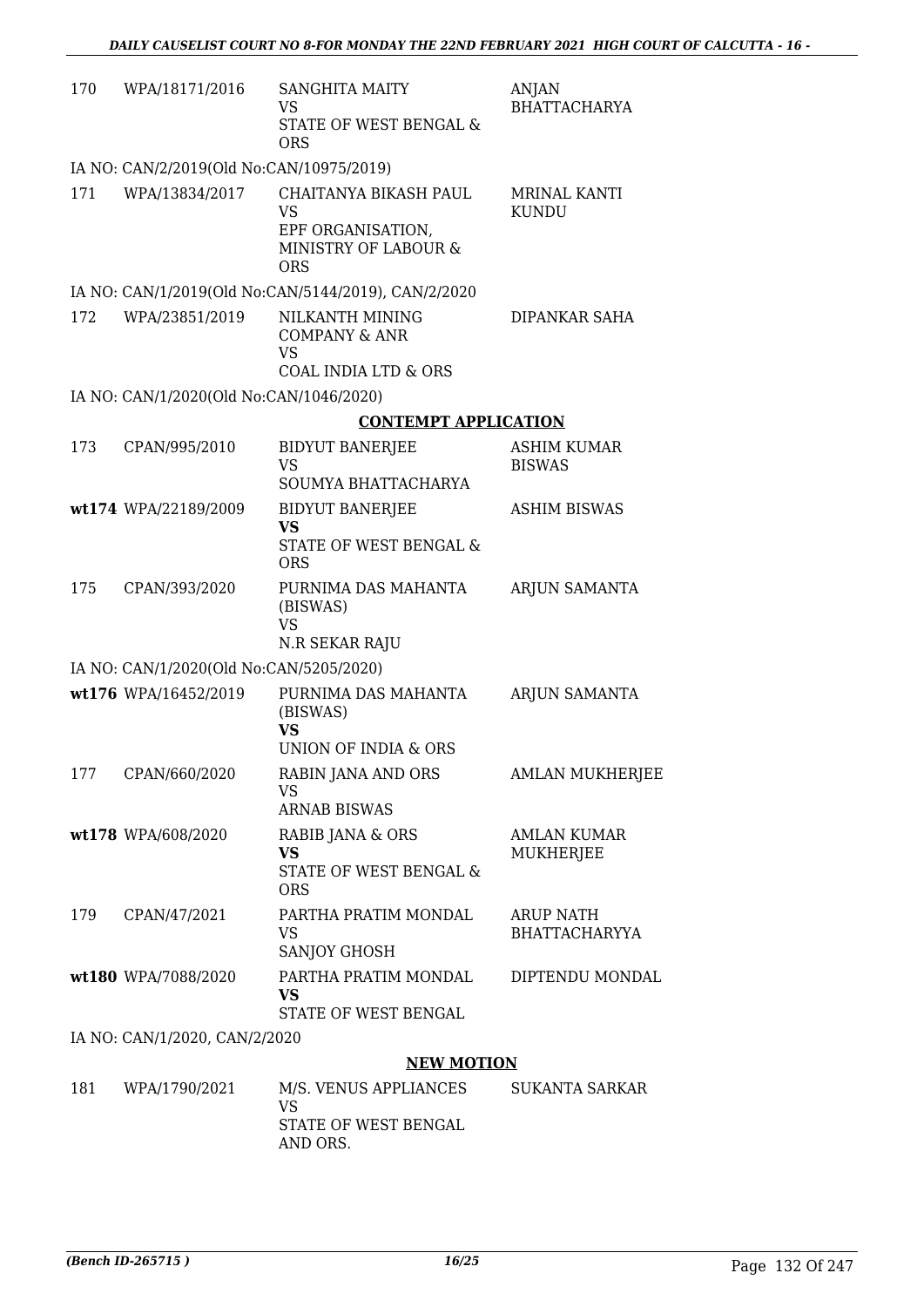| 182 | WPA/1793/2021     | M/S. VENUS APPLIANCES<br><b>VS</b>                                                          | <b>SUKANTA SARKAR</b>              |
|-----|-------------------|---------------------------------------------------------------------------------------------|------------------------------------|
|     |                   | STATE OF WEST BENGAL<br>AND ORS.                                                            |                                    |
| 183 | WPA/3065/2021     | <b>MD RAKIBUR GAZI</b><br><b>VS</b><br>STATE OF WEST BENGAL<br>AND ORS.                     | <b>SANDIP DAS</b>                  |
| 184 | WPA/3563/2021     | <b>SK TAIYEB ALI</b><br><b>VS</b><br>STATE OF WEST BENGAL                                   | MOSLEUDDIN<br>AHMED                |
| 185 | WPA/3681/2021     | RANJIT KUMAR NASKAR<br><b>VS</b><br>STATE OF WEST BENGAL<br>AND ORS.                        | PABITRA BISWAS                     |
| 186 | WPA/3834/2021     | <b>PUMA PAL</b><br><b>VS</b><br>STATE OF WEST BENGAL<br>AND ORS.                            | ANIRUDDHA SINGHA<br><b>ROY</b>     |
| 187 | WPA/3865/2021     | <b>TAPASI SAHA</b><br><b>VS</b><br>STATE OF WEST BENGAL<br>AND ORS.                         | <b>MANASI ROY</b>                  |
| 188 | WPA/3898/2021     | SHIB SANKAR MAITRA<br><b>VS</b><br>UNION OF INDIA AND ORS.                                  | SAJAL KUMAR GHOSH                  |
| 189 | WPA/3973/2021     | KAMALALOCHAN BISWAS<br><b>VS</b><br>STATE OF WEST BENGAL<br>AND ORS.                        | <b>SUMAN</b><br><b>CHAKRABORTY</b> |
| 190 | WPA/4069/2021     | <b>SOUMEN DEY</b><br><b>VS</b><br>STATE OF WEST BENGAL<br>AND ORS.                          | <b>SAYAK KONAR</b>                 |
|     | 191 WPA/4073/2021 | ATREYEE MONDAL<br>VS<br>STATE OF WEST BENGAL<br>AND ORS.                                    | <b>SAYAK KONAR</b>                 |
| 192 | WPA/4147/2021     | SUSHIL KUMAR ROY ALIAS<br><b>SUSIL ROY</b><br><b>VS</b><br>STATE OF WEST BENGAL<br>AND ORS. | SABYASACHI<br>MONDAL               |
| 193 | WPA/4155/2021     | APARNA ATARTHI ( SAHA)<br><b>VS</b><br>STATE OF WEST BENGAL<br>AND ORS.                     | <b>BIDHAN BISWAS</b>               |
| 194 | WPA/4160/2021     | <b>SUGRIV SINGH</b><br>VS<br>UNION OF INDIA AND ORS.                                        | SOMNATH<br><b>GANGOPADHYAY</b>     |
| 195 | WPA/4183/2021     | SUPIYA BIBI@SUPIA<br>KHATUN @SUPIA BIBI<br><b>VS</b><br>STATE OF WEST BENGAL<br>AND ORS.    | DEBAYAN SEN                        |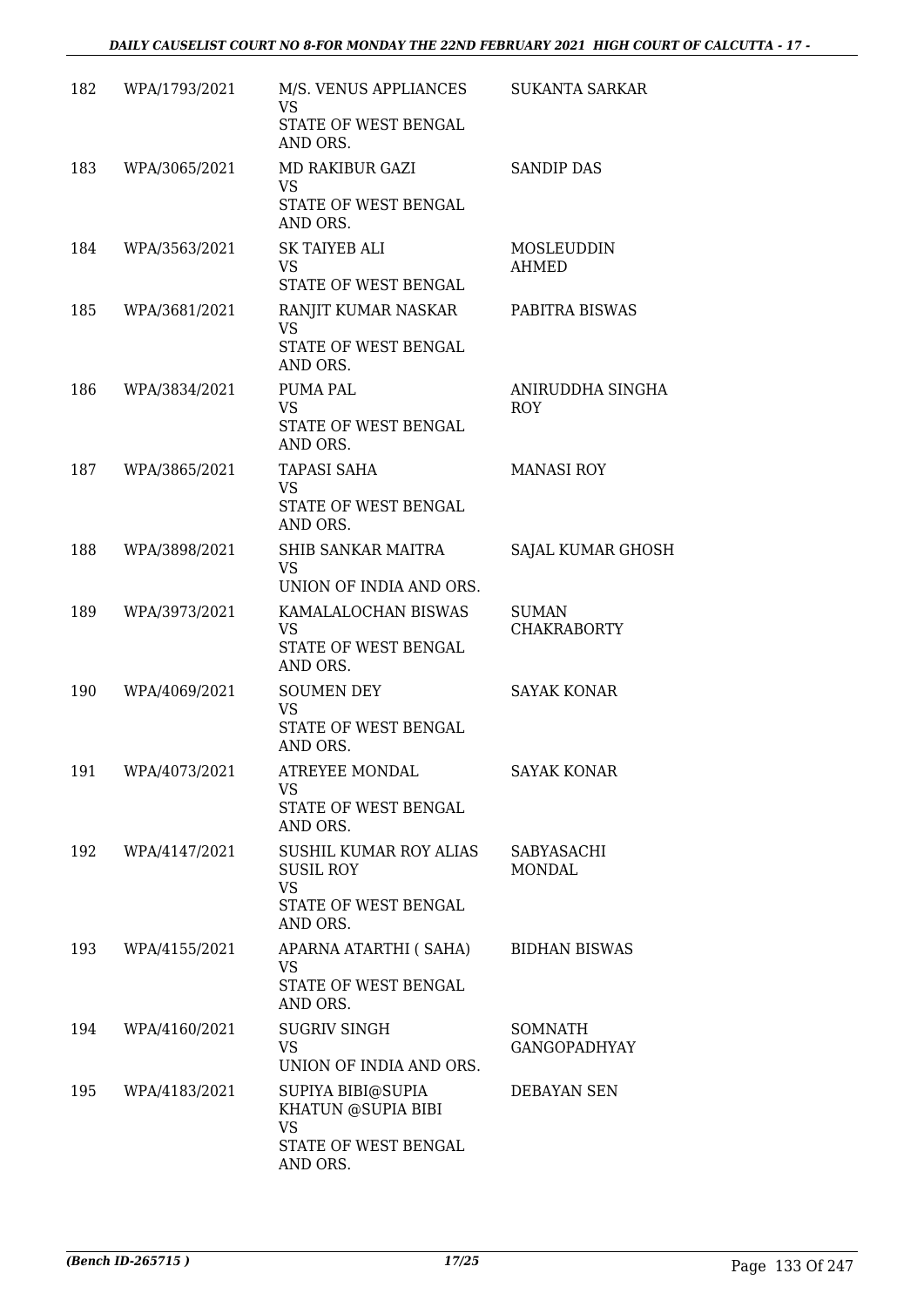| 196 | WPA/4191/2021 | SREEKANYA SENGUPTA<br>VS<br>STATE OF WEST BENGAL                                                                  | <b>SOMRAJ DHAR</b>                    |
|-----|---------------|-------------------------------------------------------------------------------------------------------------------|---------------------------------------|
| 197 | WPA/4206/2021 | AND ORS.<br>ANJILA MONDAL                                                                                         | <b>ANIMESH PAUL</b>                   |
|     |               | VS.<br>STATE OF WEST BENGAL<br>AND ORS.                                                                           |                                       |
| 198 | WPA/4359/2021 | NIKHIL BANGA ADIBASI<br><b>BIKASH PARISHAD AND</b><br><b>ORS</b><br><b>VS</b><br>STATE OF WEST BENGAL<br>AND ORS. | <b>SOUNAK</b><br><b>BHATTACHARYA</b>  |
| 199 | WPA/4373/2021 | M.P. CONSTRUCTION AND<br><b>ANR</b><br><b>VS</b><br>STATE OF WEST BENGAL<br>AND ORS.                              | <b>ARUP KUNDU</b>                     |
| 200 | WPA/4482/2021 | <b>ANCHIT AGARWAL</b><br><b>VS</b><br>THE REGISTRAR GENERAL,<br>HIGH COURT AND ANR                                | <b>DEBRUP</b><br><b>BHATTACHARYA</b>  |
| 201 | WPA/4487/2021 | M/S. THE MOHAMAYA COLD<br><b>STORAGE</b><br><b>VS</b><br>STATE BANK OF INDIA AND<br><b>ORS</b>                    | <b>BISWAPRIYA</b><br><b>SAMANTA</b>   |
| 202 | WPA/4491/2021 | ABHISHEK SINGH<br>VS<br>UNION OF INDIA AND<br><b>ANOTHER</b>                                                      | <b>SOMNATH</b><br><b>GANGOPADHYAY</b> |
| 203 | WPA/4597/2021 | SHREEPARNA MITRA<br>VS<br>STATE OF WEST BENGAL<br>AND ORS.                                                        | MONOJIT<br><b>BHATTACHARYYA</b>       |
| 204 | WPA/4698/2021 | SK AKIB HASAN<br>VS<br>STATE OF WEST BENGAL<br>AND ORS.                                                           | KESHAB CHANDRA<br>DAS                 |
| 205 | WPA/4730/2021 | HAFIZUR RAHAMANF<br>PEYADA<br><b>VS</b><br>STATE OF WEST BENGAL<br>AND ORS.                                       | MIHIR KUNDU                           |
| 206 | WPA/4752/2021 | PIROTTAR GAZI SAHEB<br><b>WAQF ESTATE</b><br><b>VS</b><br>STATE OF WEST BENGAL<br>AND ORS.                        | <b>GAZI FARUQUE</b><br><b>HOSSAIN</b> |
| 207 | WPA/4806/2021 | VEENA BHARTIA NEE<br><b>DIDWANIA</b><br><b>VS</b><br><b>INDIAN OVERSEAS BANK</b><br>AND ANOTHER                   | DEBDUTTA RAHA                         |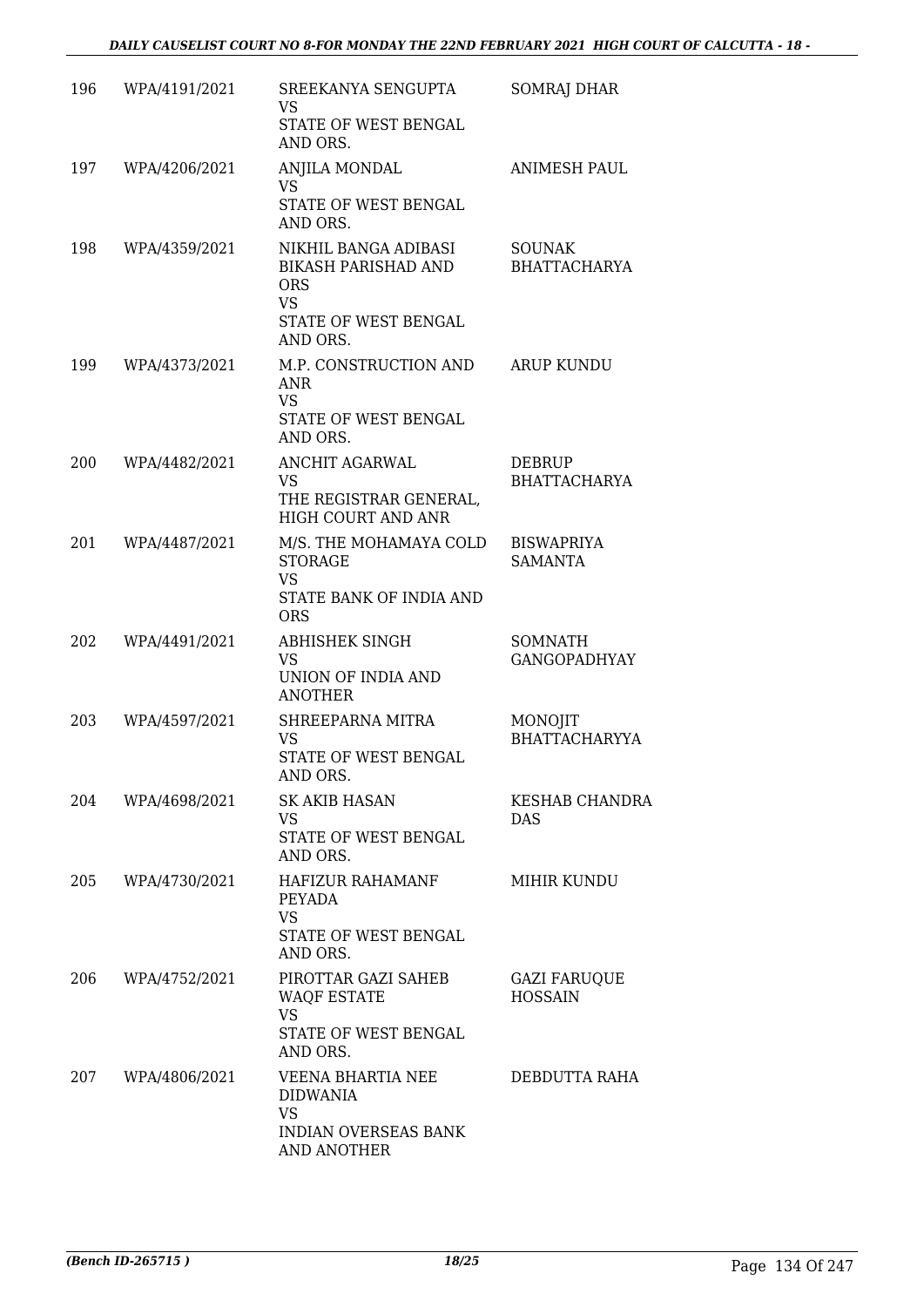| 208 | WPA/4817/2021  | JIBAN KRISHNA PODDAR<br>VS                                                                                               | <b>SUBHANKAR DAS</b>                |
|-----|----------------|--------------------------------------------------------------------------------------------------------------------------|-------------------------------------|
|     |                | STATE OF WEST BENGAL<br>AND ORS.                                                                                         |                                     |
| 209 | WPA/4827/2021  | <b>HARIDAS DUTTA</b><br><b>JEWELLERS AND ANOTHER</b><br>VS<br>UNIVERSITY OF GOUR<br><b>BANGA AND OTHERS</b>              | ANIRUDDHA MITRA                     |
| 210 | WPA/4843/2021  | <b>SAMIR MUKHERJEE</b><br><b>VS</b><br>STATE OF WEST BENGAL<br>AND ORS.                                                  | <b>ARUNDHATI</b><br><b>BANERJEE</b> |
| 211 | WPA/4851/2021  | SUSHAMA MONDAL AND<br><b>OTHERS</b><br><b>VS</b><br>STATE OF WEST BENGAL<br>AND ORS.                                     | SAMRAT<br><b>CHOUDHURY</b>          |
| 212 | WPA/4855/2021  | <b>MILAN HALDER</b><br><b>VS</b><br>STATE OF WEST BENGAL<br>AND ORS.                                                     | KAMAKSHYA PRASAD<br>MUKHOPADHYA     |
| 213 | WPA/4862/2021  | SANDHYA NATH<br>VS<br>STATE OF WEST BENGAL<br>AND ORS.                                                                   | RAJESH NASKAR                       |
| 214 | WPA/4872/2021  | <b>JAYITA BOSE</b><br><b>VS</b><br>STATE OF WEST BENGAL<br>AND ORS.                                                      | RUDRAKSHA<br><b>CHATTOPADHYAY</b>   |
| 215 | WPA/4897/2021  | MAHESH EDIBLE AGRO OIL<br>INDUSTRIES PVT. LTD. AND<br><b>OTHERS</b><br><b>VS</b><br>UNION OF INDIA AND<br><b>ANOTHER</b> | PALLAVI RAY                         |
| 216 | WPA/4929/2021  | PRASUN BHUIT<br>VS<br>THE COMPETENT<br>AUTHORITY, HOUSING<br>DEPT, NSB AND ORS                                           | PRADYOT KUMAR<br><b>DAS</b>         |
| 217 | WPA/4941/2021  | SK. JAVED MIYADAD AND<br><b>ORS</b><br><b>VS</b><br>THE STATE OF WEST<br><b>BENGAL AND ORS</b>                           | <b>SOUMITRA</b><br>KARMAKAR         |
|     |                | <b>UPGRADED MATTERS</b>                                                                                                  |                                     |
| 218 | WPA/24176/2016 | ANAMITRA BHATTACHARYA<br>VS.<br>STATE OF WEST BENGAL &<br><b>ORS</b>                                                     | AVEEK BOSE                          |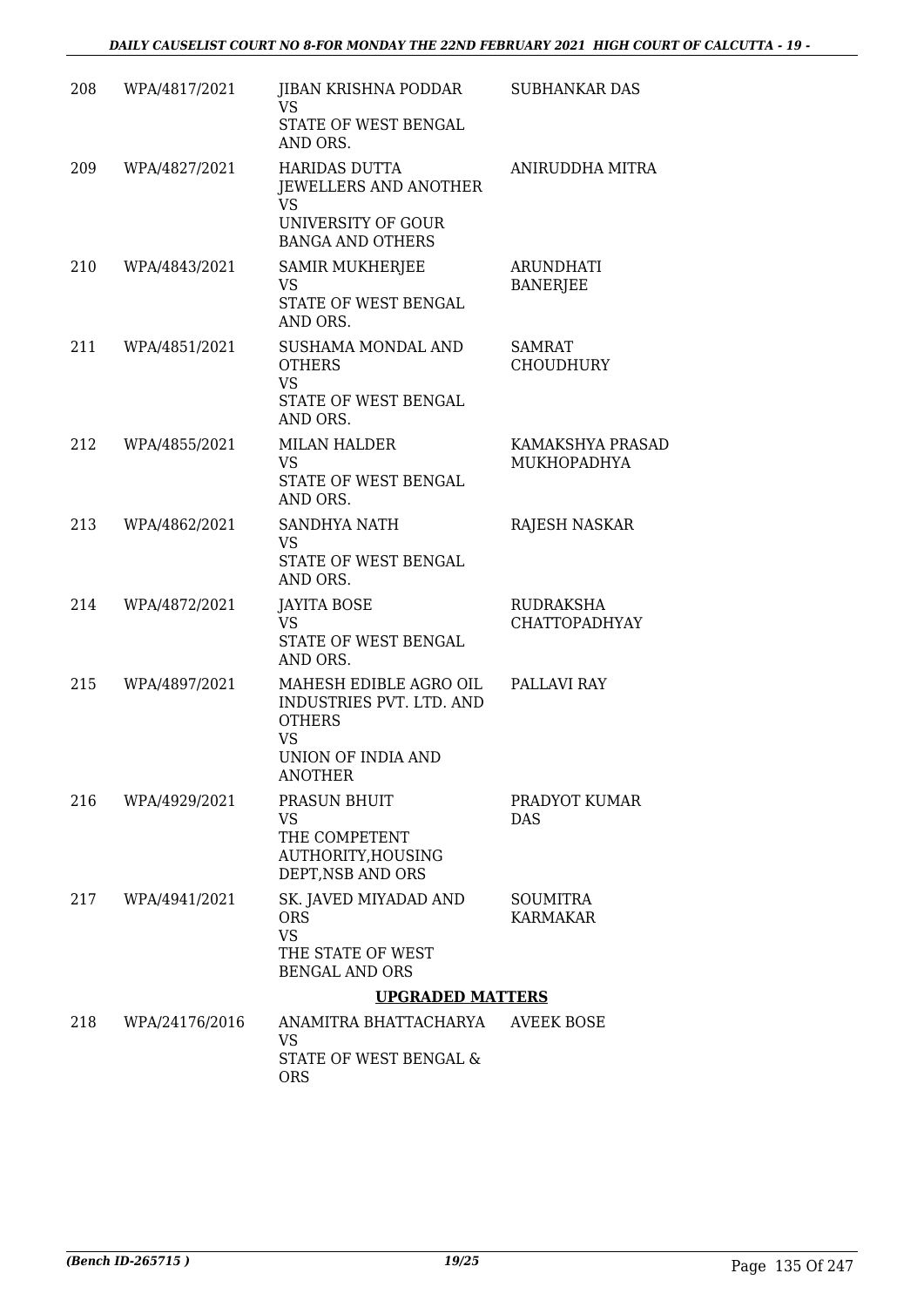| 219 | WPA/4476/2017                           | ASHA RANI HIJLI<br><b>VS</b><br><b>STATE OF WEST BENGAL &amp;</b>                                                                          | A. N. NASKAR                   |
|-----|-----------------------------------------|--------------------------------------------------------------------------------------------------------------------------------------------|--------------------------------|
|     | IA NO: CAN/1/2020(Old No:CAN/1999/2020) | <b>ORS</b>                                                                                                                                 |                                |
|     | 220 WPA/25913/2018                      | BIBHUTI BHUSHAN<br><b>MONDAL &amp; ORS</b><br>VS<br>THE NATIONAL WETLANDS<br>COMMITTEE & ORS                                               | MOUSUMI BHOWAL                 |
|     | IA NO: CAN/1/2020                       |                                                                                                                                            |                                |
|     | 221 WPA/5583/2019                       | RASHID ALAM ALIAS<br><b>GABBAR</b><br><b>VS</b><br>THE DY GENERAL &<br><b>INSPECTOR GENERAL OF</b><br>CORRECTIONAL<br><b>SERVI&amp;ANR</b> | LOKESH SHARMA                  |
|     | 222 WPA/21231/2019                      | ANGEL EDUCATION<br><b>SOCIETY &amp; ORS</b><br>VS<br>WEST BENGAL INDUSTRIAL<br><b>INFRASTRUCTURE</b><br>DEVELOPMENT<br>CORPORATIO          | DEEPAK KR SINGH                |
|     | IA NO: CAN/1/2020                       |                                                                                                                                            |                                |
|     | 223 WPA/22796/2019                      | MATRI SEVAK SANGHA & ARPITA SAHA<br><b>ANR</b><br><b>VS</b><br>STATE OF WEST BENGAL &<br><b>ORS</b>                                        |                                |
|     | IA NO: CAN/1/2020, CAN/2/2020           |                                                                                                                                            |                                |
| 224 | WPA/22818/2019                          | GARGEE SINGHA ROY<br><b>VS</b><br>STATE OF WEST BENGAL&<br><b>ORS</b>                                                                      | SANKHA SUBHRA RAY              |
|     | IA NO: CAN/1/2021                       |                                                                                                                                            |                                |
| 225 | WPA/1130/2020                           | <b>BANI DUTTA</b><br>VS.<br>STATE OF WEST BENGAL &<br><b>ORS</b>                                                                           | PRASANTA KR<br><b>BANERJEE</b> |
| 226 | WPA/1998/2020                           | MAA NANDI KESHRI RICE<br>MILL & ANR<br><b>VS</b>                                                                                           | <b>SOUMYA MAZUMDER</b>         |
|     |                                         | UNION OF INDIA & ORS                                                                                                                       |                                |
| 227 | WPA/2365/2020                           | SHRIHARI MAITI<br>VS<br>STATE OF WEST BENGAL &<br><b>ORS</b>                                                                               | ND ASHRAFUL HUQ                |
| 228 | WPA/3518/2020                           | <b>IDFC FIRST BANK LIMITED</b><br>$&$ ANR<br><b>VS</b><br>STATE OF WEST BENGAL &<br><b>ORS</b>                                             | AMAR SINGH                     |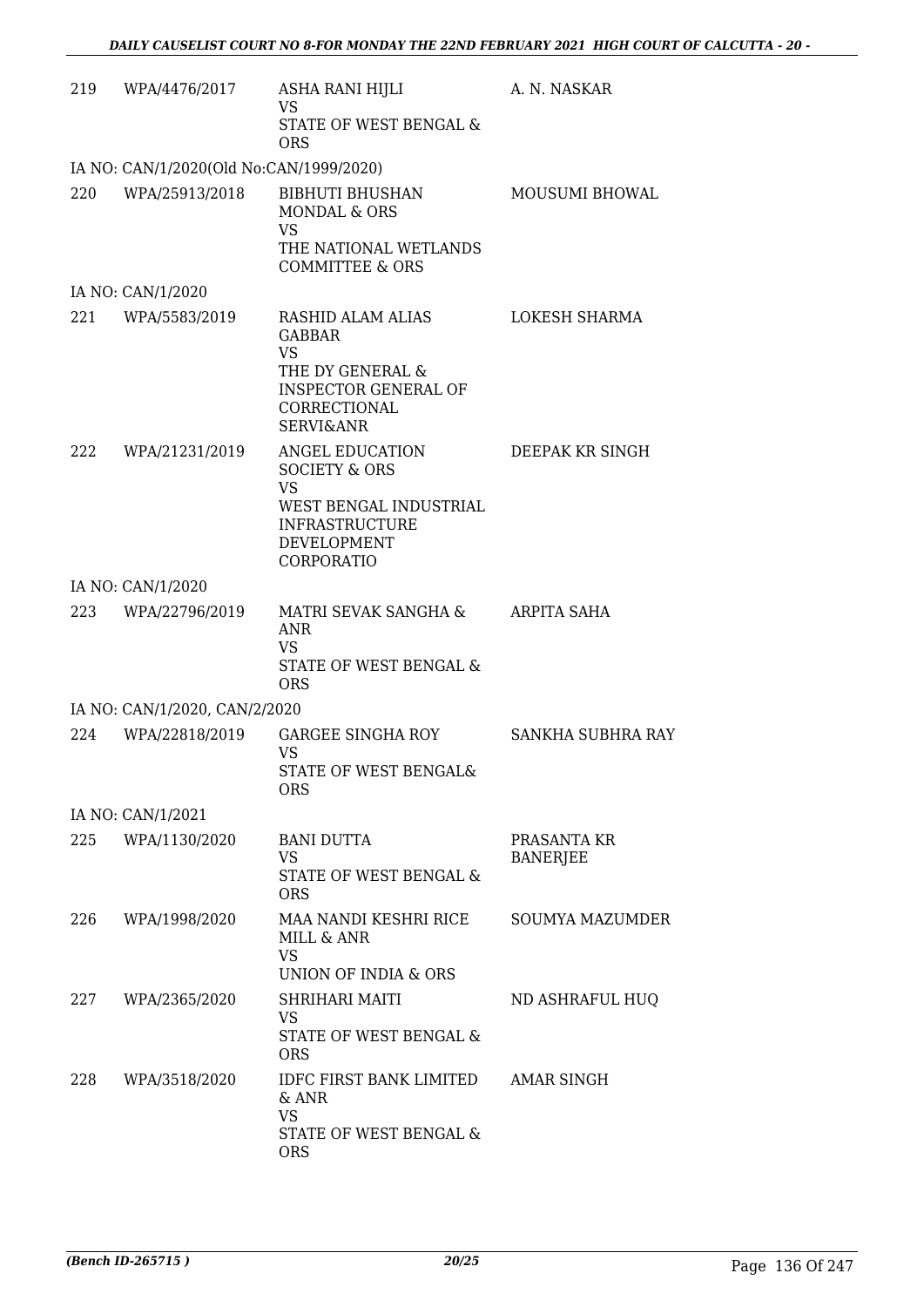| 229 | WPA/3574/2020                           | RELIABLE FACILITIES<br><b>SERVICES PVT.LTD</b><br>VS<br>CHITTARANJAN NATIONAL<br><b>CANCER INSTITUTE &amp; ORS</b>             | PRASUN GHOSH                            |
|-----|-----------------------------------------|--------------------------------------------------------------------------------------------------------------------------------|-----------------------------------------|
| 230 | WPA/3705/2020                           | <b>ANUP KR BAG</b><br>VS<br>STATE OF WEST BENGAL &<br><b>ORS</b>                                                               | SK SAHJAHAN ALI                         |
| 231 | WPA/4233/2020                           | <b>BISWAJIT BARAM</b><br><b>VS</b><br>STATE OF WEST BENGAL &<br><b>ORS</b>                                                     | SUBHOJIT MALLICK                        |
| 232 | WPA/4632/2020                           | DARBARI MONDAL<br><b>VS</b><br>STATE OF WEST BENGAL &<br><b>ORS</b>                                                            | <b>ANBU BINDU</b><br><b>CHAKRABORTY</b> |
| 233 | WPA/5246/2020                           | <b>NETULA DAS &amp; ORS</b><br><b>VS</b><br>STATE OF WEST BENGAL &<br><b>ORS</b>                                               | <b>AVIROOP</b><br><b>BHATTACHARYA</b>   |
| 234 | WPA/5592/2020                           | ANUPAM MITRA<br><b>VS</b><br>STATE OF WEST BENGAL &<br><b>ORS</b>                                                              | <b>GAZI FARUQUE</b><br><b>HOSSAIN</b>   |
|     | IA NO: CAN/1/2020(Old No:CAN/3346/2020) |                                                                                                                                |                                         |
| 235 | WPA/5623/2020                           | SHEIKH NASIM ALI<br>PROPRIETOR OF REGAIN<br><b>CONSTRUCTION &amp; ORS</b><br><b>VS</b><br>STATE OF WEST BENGAL &<br><b>ORS</b> | VICTOR CHATTERJEE                       |
|     | IA NO: CAN/1/2020(Old No:CAN/3414/2020) |                                                                                                                                |                                         |
| 236 | WPA/5691/2020                           | KARTICK PAUL<br>VS<br>STATE OF WEST BENGAL &<br><b>ORS</b>                                                                     | <b>TAPAN ROY</b>                        |
|     |                                         | IA NO: CAN/1/2020(Old No:CAN/3587/2020), CAN/3/2020(Old No:CAN/4335/2020)                                                      |                                         |
| 237 | WPA/6958/2020                           | <b>SUJIT DAS</b><br><b>VS</b><br><b>INDIAN BANK AND</b><br><b>ANOTHER</b>                                                      | NITAI CHANDRA<br>SAHA                   |
|     | IA NO: CAN/1/2020                       |                                                                                                                                |                                         |
| 238 | WPA/7352/2020                           | JITENDRA NARAYAN RAY<br>SISHU SEVA BHAWAN REP.<br>BY HON. SECRETARY DR<br>NIHAR RANJAN GHOSH<br><b>VS</b>                      | PRITHWISH GURIA                         |
|     |                                         | State of West Bengal                                                                                                           |                                         |

IA NO: CAN/1/2020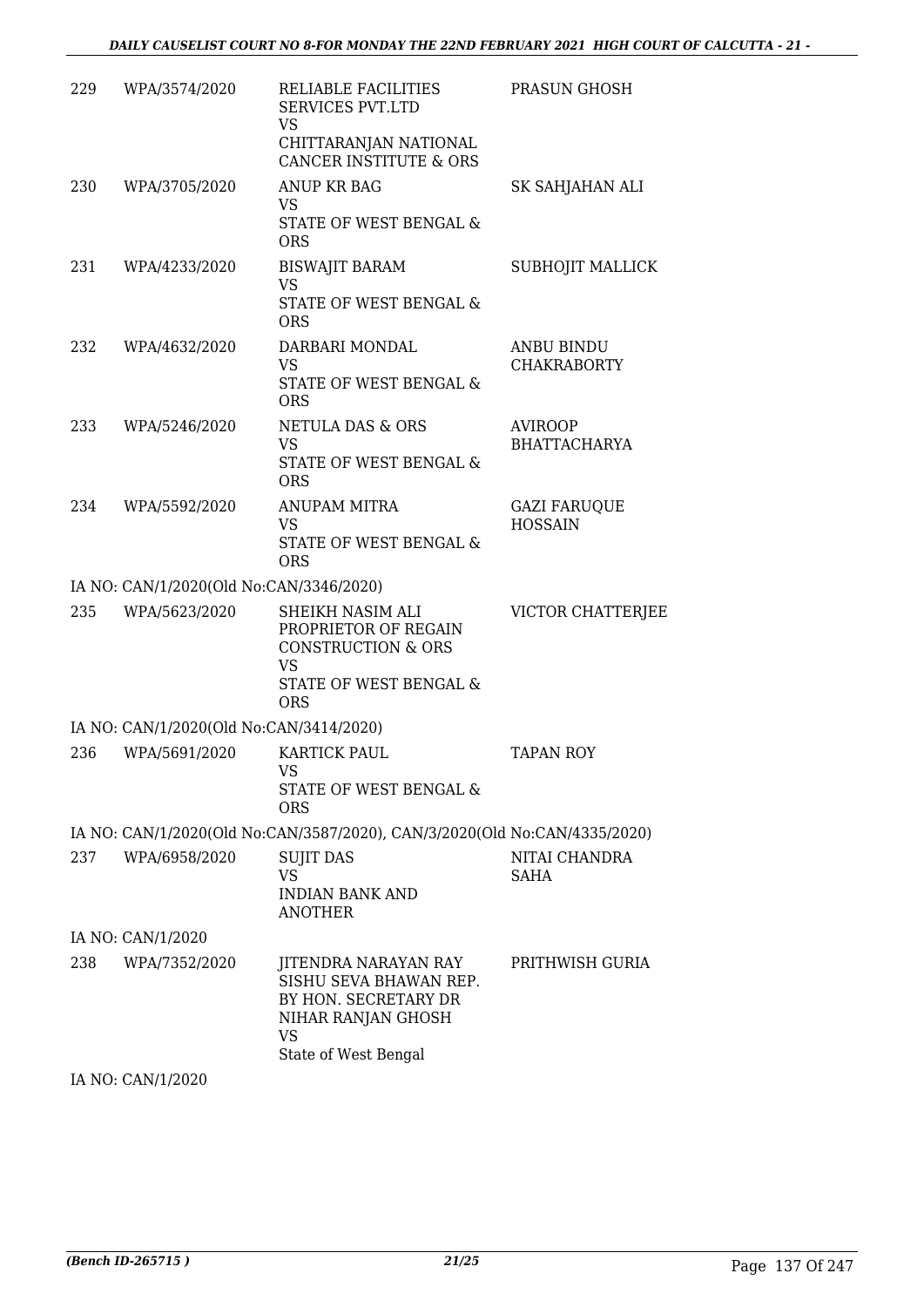#### *DAILY CAUSELIST COURT NO 8-FOR MONDAY THE 22ND FEBRUARY 2021 HIGH COURT OF CALCUTTA - 22 -*

| 239  | WPA/7359/2020     | SHOVARANI GHOSH<br>VS<br>THE STATE OF WEST<br><b>BENGAL</b>                                 | <b>AMRITA DE</b>                      |
|------|-------------------|---------------------------------------------------------------------------------------------|---------------------------------------|
|      | IA NO: CAN/1/2020 |                                                                                             |                                       |
| 240  | WPA/7479/2020     | SK. JAHANGIR<br><b>VS</b><br>State of West Bengal                                           | GOURANGA KUMAR<br><b>DAS</b>          |
|      | IA NO: CAN/1/2020 |                                                                                             |                                       |
| 241  | WPA/7625/2020     | ABHINABA PAL<br>VS<br>THE STATE OF WEST<br><b>BENGAL</b>                                    | MANIDEEPA (PAUL)<br><b>ROY</b>        |
|      | IA NO: CAN/1/2020 |                                                                                             |                                       |
| 2.42 | WPA/7918/2020     | <b>GOUTAM SHAW</b><br><b>VS</b><br>STATE OF WEST BENGAL<br>AND ORS.                         | TIRTHANKAR<br>MUKHERJEE               |
| 243  | WPA/8022/2020     | M/S K.M. ENTERPRISE AND<br><b>ORS</b><br><b>VS</b><br>STATE OF WEST BENGAL<br>AND ORS.      | <b>SUDESHNA BASU</b><br>THAKUR        |
| 244  | WPA/8036/2020     | MD. SALAUDDIN<br><b>VS</b><br>State of West Bengal                                          | <b>MANIKA SARKAR</b>                  |
| 245  | WPA/8065/2020     | AJJATUN BIBI PURKAIT<br>VS<br>STATE OF WEST BENGAL<br>AND ORS.                              | PANKAJ HALDER                         |
| 246  | WPA/8337/2020     | SK BADSHA ALI<br>VS<br>STATE OF WEST BENGAL<br>AND ORS.                                     | MITUL<br><b>CHAKRABORTY</b>           |
| 247  | WPA/8460/2020     | NILLESH PAREKH<br>VS<br>UNION OF INDIA AND ORS                                              | <b>ANIRUDHA</b><br><b>AGARWALLA</b>   |
| 248  | WPA/8619/2020     | DEUSEN MONDAL<br>VS<br>THE STATE OF WEST<br><b>BENGAL AND ORS</b>                           | <b>MRINAL KANTI</b><br><b>SARTDAR</b> |
| 249  | WPA/8654/2020     | <b>ARYAN</b><br>SURELIA@BONI@ARIHANT<br><b>SURELIA</b><br><b>VS</b><br>State of West Bengal | <b>SARBAN</b><br><b>BHATTACHARJEE</b> |
| 250  | WPA/8690/2020     | PRADIP KR BISWAS<br>VS.<br>STATE OF WEST BENGAL<br>AND ORS.                                 | <b>ASHOK HALDER</b>                   |
| 251  | WPA/8709/2020     | <b>BOGIYA BIBI</b><br><b>VS</b><br>STATE OF WEST BENGAL<br>AND ORS.                         | OMAR FARUK GAZI                       |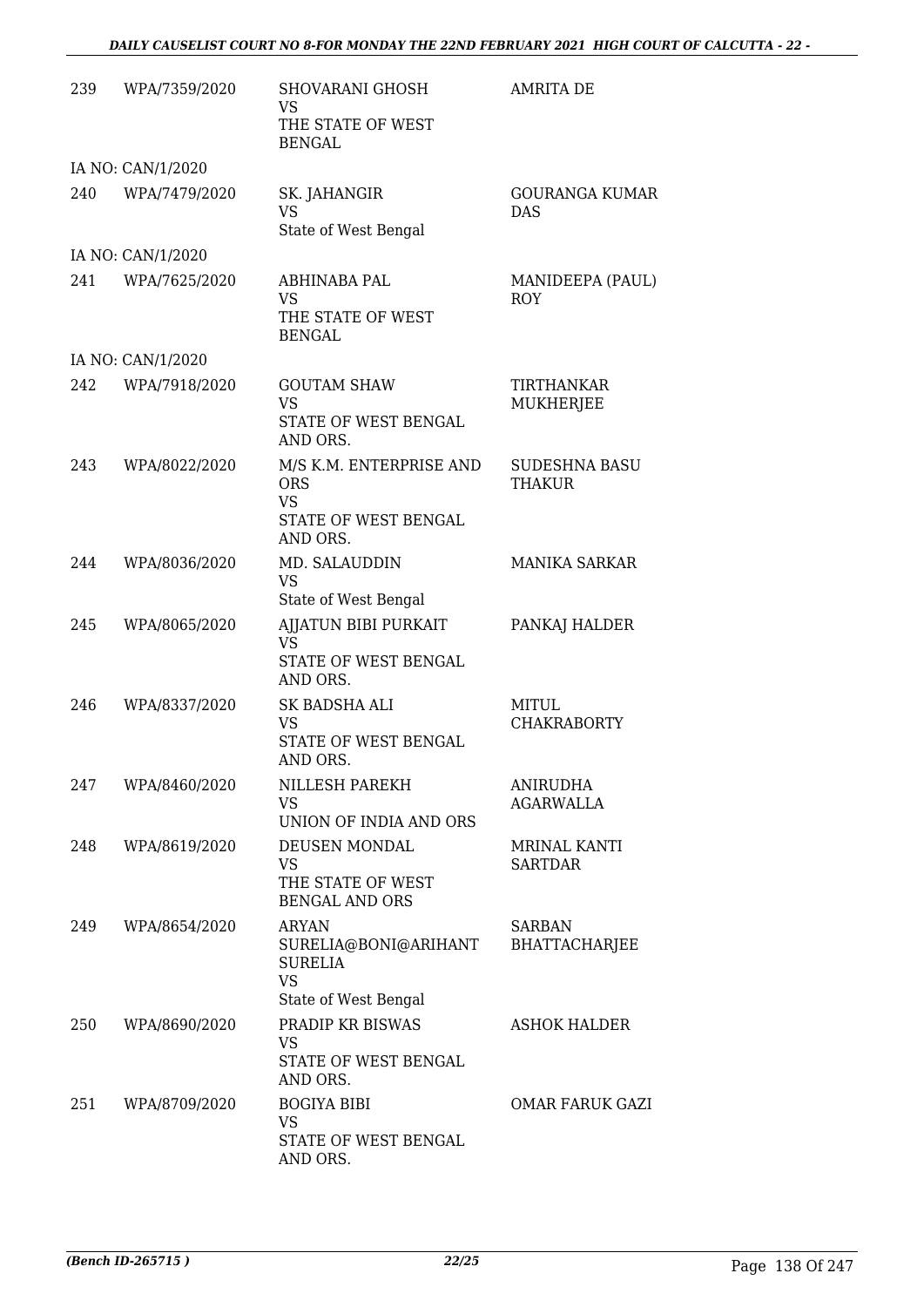#### *DAILY CAUSELIST COURT NO 8-FOR MONDAY THE 22ND FEBRUARY 2021 HIGH COURT OF CALCUTTA - 23 -*

| 252 | WPA/8741/2020 | APARNA DAS ALIAS MAITY<br>VS<br>Union of India                                                      | <b>APURBA GHOSH</b>                    |
|-----|---------------|-----------------------------------------------------------------------------------------------------|----------------------------------------|
| 253 | WPA/8794/2020 | MASJIDE TOUHID SAMLA<br>VS<br>STATE OF WEST BENGAL<br>AND ORS.                                      | <b>GAZI FARUQUE</b><br><b>HOSSAIN</b>  |
| 254 | WPA/8848/2020 | NIRANJAN LALL SARAFF<br><b>AND OTHERS</b><br><b>VS</b><br>UNION OF IONDIA AND<br><b>OTHERS</b>      | A K UPADHYAY                           |
| 255 | WPA/8865/2020 | GOBINDO DAS @GOBINDA<br><b>CHANDRA DAS</b><br><b>VS</b><br>STATE OF WEST BENGAL<br>AND ORS.         | SK. NIZAMUDDIN                         |
| 256 | WPA/9172/2020 | VINIT KUMAR AND OTHERS<br><b>VS</b><br>STATE OF PUNJAB AND ORS                                      | <b>SOUMEN GHOSH</b>                    |
| 257 | WPA/9210/2020 | HCC - L AND T PURULIA JV<br><b>VS</b><br>RECOVERY OFFICER<br>DURGAPUR REGIONAL SUB<br><b>OFFICE</b> | <b>ASISH CHOUDHURY</b>                 |
| 258 | WPA/9255/2020 | HIRE PURCHASE AND<br><b>LEASE ASSOCIATION</b><br><b>VS</b><br>RESERVE BANK OF INDIA                 | <b>SHOUNAK MITRA</b>                   |
| 259 | WPA/9261/2020 | AJMERA STEELS PVT. LTD.<br>VS<br>STEEL AUTHORITY OF<br><b>INDIA LIMITED</b>                         | <b>TAPAN KUMAR MITRA</b>               |
| 260 | WPA/9386/2020 | MD SK SAIFUZZAMAN<br>VS<br>STATE OF WEST BENGAL<br>AND ORS.                                         | PRABIR CHATRERJEE                      |
| 261 | WPA/9426/2020 | M/S SHUBHVAIBHAV<br>NIRMAN PRIVATELIMITED<br><b>VS</b><br>STATE OF WEST BENGAL<br>AND ORS.          | PARTHA<br><b>CHAKRABORTY</b>           |
| 262 | WPA/9461/2020 | KRISHNA DAS PODDAR<br><b>VS</b><br>STATE OF WEST BENGAL<br>AND ORS.                                 | <b>MAHENDRA PROSAD</b><br><b>GUPTA</b> |
| 263 | WPA/9494/2020 | <b>KRISHNA DAS</b><br><b>VS</b><br>State of West Bengal                                             | <b>SANDIP KUMAR</b><br><b>MONDAL</b>   |
| 264 | WPA/9633/2020 | NIRMALA MAITI<br>VS<br>STATE OF WEST BENGAL<br>AND ORS.                                             | <b>SUBHODIP</b><br><b>CHAKRABORTY</b>  |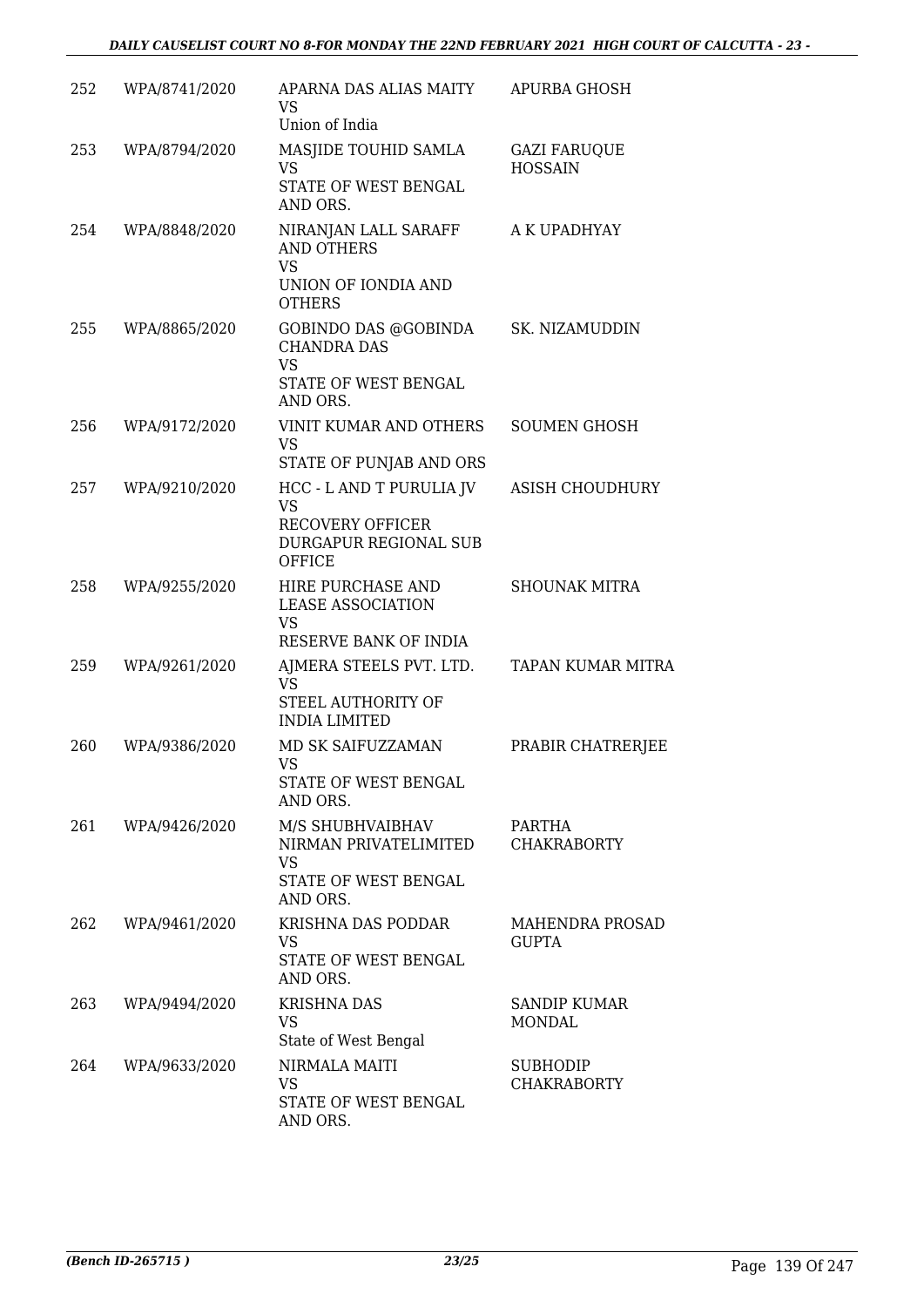| 265 | WPA/9798/2020  | SURESH CHANDRA SHAW<br>VS<br>LIFE INSURANCE<br>CORPORATION OF INDIA<br><b>AND ORS</b>                                                              | <b>KRISHNA DAS</b><br><b>PODDER</b> |
|-----|----------------|----------------------------------------------------------------------------------------------------------------------------------------------------|-------------------------------------|
| 266 | WPA/9842/2020  | <b>BUDDHADEV BISWAS</b><br><b>VS</b><br>RESERVE BANK OF INDIA<br>AND OTHER                                                                         | PARTHA<br><b>CHAKRABORTY</b>        |
| 267 | WPA/9877/2020  | <b>MD YUSUF</b><br>VS.<br>STATE OF WEST BENGAL<br>AND ORS.                                                                                         | MAHESWARI<br><b>SHARMA</b>          |
| 268 | WPA/10056/2020 | <b>GIRISH SHARMA</b><br>VS<br>UNION OF INDIA AND ORS.                                                                                              | AVIJIT GHOSHAL                      |
| 269 | WPA/10434/2020 | RISHI CHOWDHURY<br>VS<br>UNION OF INDIA AND ORS.                                                                                                   | <b>AYUSH JAIN</b>                   |
| 270 | WPA/10460/2020 | <b>GOURBANGA WEIGHTS AND</b><br><b>MEASURES RAPAIRERS</b><br>AND DEALERS WELFARE<br>ASSSOCIATION AND ANR<br>VS<br>STATE OF WEST BENGAL<br>AND ORS. | DIPAYAN KUNDU                       |
| 271 | WPA/10790/2020 | JAHAR SHA<br><b>VS</b><br>State of West Bengal AND<br>ANR                                                                                          | <b>SOUMYA NAG</b>                   |
| 272 | WPA/10973/2020 | SUJOY KUMAR GHOSH AND<br><b>ORS</b><br><b>VS</b><br>STATE OF WEST BENGAL<br>AND ORS.                                                               | <b>TANUKA BASU</b>                  |
| 273 | WPA/11427/2020 | SIDDHARTHA SANKAR PAL<br><b>AND ORS</b><br><b>VS</b><br>THE STATE OF WEST<br><b>BENGAL AND ORS</b>                                                 | <b>MAINAK GANGULY</b>               |
| 274 | WPA/11489/2020 | M/S. JAGANNATH<br>CONSTRUCTION<br><b>VS</b><br>STATE OF WEST BENGAL<br>AND ORS.                                                                    | PHATICK CHANDRA<br><b>DAS</b>       |
| 275 | WPA/11641/2020 | <b>SUPRATIM ROY</b><br><b>VS</b><br>STATE OF WEST BENGAL<br>AND ORS.                                                                               | NILENDRA NARAYAN<br>ROY             |
| 276 | WPA/11747/2020 | MD. KABIRUDDIN<br><b>AHAMMED</b><br>VS.<br>STATE OF WEST BENGAL<br>AND ORS.                                                                        | <b>SUBRATA SAHA</b>                 |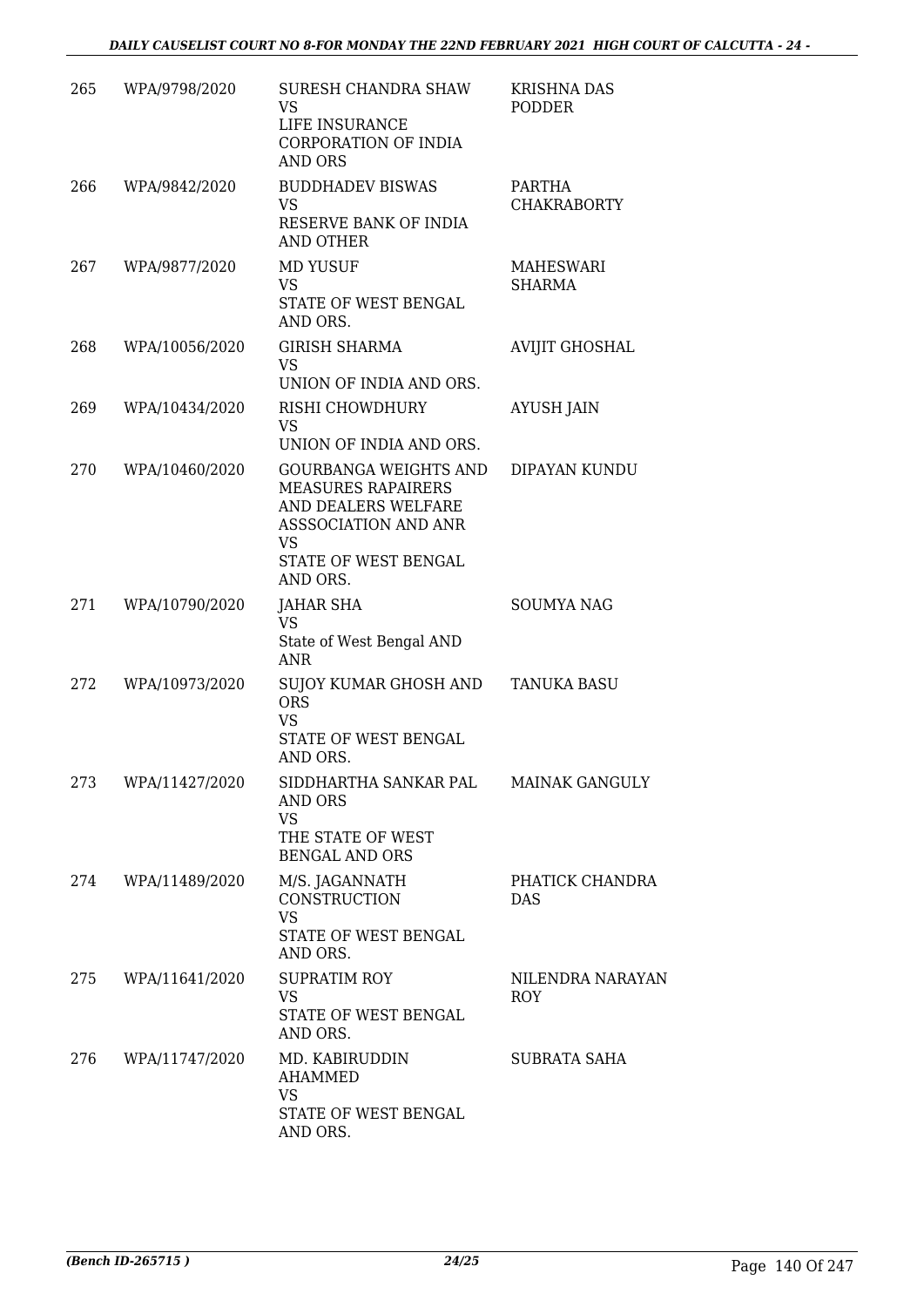| 277 | WPA/80/2021       | M/S. RADHASHREE<br><b>FINANCE LTD</b><br><b>VS</b><br>UNION OF INDIA AND ORS.                                                                                             | DEVYANI SENGUPTA                      |
|-----|-------------------|---------------------------------------------------------------------------------------------------------------------------------------------------------------------------|---------------------------------------|
| 278 | WPA/112/2021      | KANAM LATEX INDUSTRIES<br>PRIVATE LIMITED AND<br><b>ANOTHER</b><br><b>VS</b><br>STATE OF WEST BENGAL<br>AND ORS.                                                          | <b>SALONI</b><br><b>BHATTACHARJEE</b> |
|     | IA NO: CAN/1/2021 |                                                                                                                                                                           |                                       |
| 279 | WPA/151/2021      | TAPAS KUMAR HALDER<br><b>AND OTHERS</b><br>VS<br>STATE OF WEST BENGAL<br>AND ORS.                                                                                         | <b>SUDESHNA BASU</b><br><b>THAKUR</b> |
| 280 | WPA/607/2021      | <b>BIPAD TARAN SAHA</b><br><b>VS</b><br>STATE OF WEST BENGAL<br>AND ORS.                                                                                                  | <b>ABHIJIT MANDAL</b>                 |
| 281 | WPA/677/2021      | RUIA ELECTRONICS PVT<br>LTD AND ORS<br><b>VS</b><br>STATE OF WEST BENGAL<br>AND ORS.                                                                                      | SOUMYAJYOTI NANDI                     |
| 282 | WPA/790/2021      | <b>JITENDRA NARAYAN RAY</b><br>SISHU SEVA BHAWAN AND<br><b>OTHERS</b><br><b>VS</b><br>DIRECTOR, DRUG CONTROL<br>HEADQUARTERS CENTRAL<br>KOLKATA ZONE AND<br><b>OTHERS</b> | <b>KAUSTABH</b><br><b>BAANERJEE</b>   |
| 283 | WPA/1047/2021     | <b>TANMAY MAITY</b><br><b>VS</b><br>STATE OF WEST BENGAL<br>AND ORS.                                                                                                      | <b>PUNAM BASU</b>                     |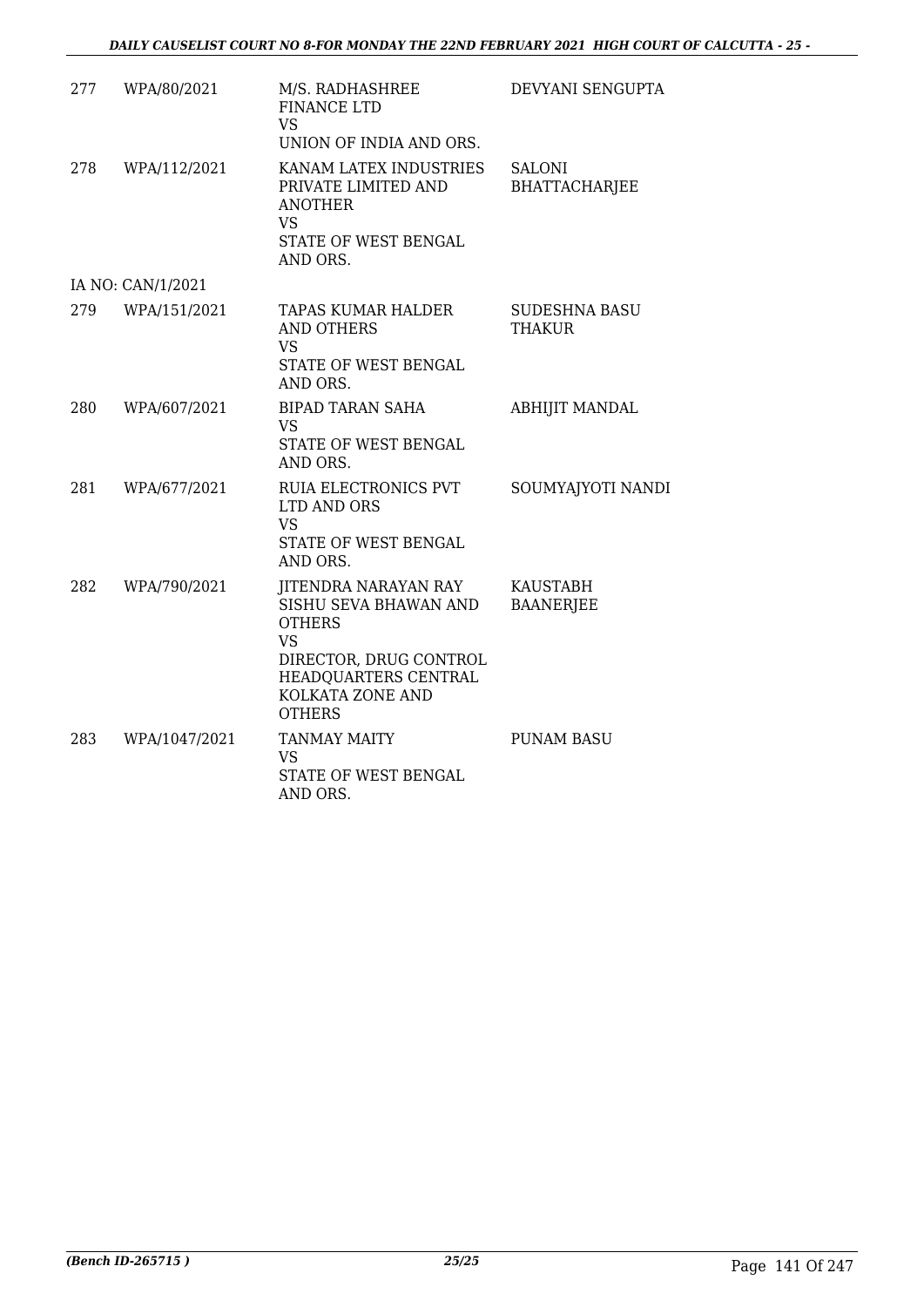

# In The High Court at Calcutta

## **Appellate Side**

**DAILY CAUSELIST For Monday The 22nd February 2021**

**COURT NO. 39**

**SINGLE BENCH (SB )**

**AT 3:00 PM**

#### **HON'BLE JUSTICE MOUSHUMI BHATTACHARYA**

**(VIA VIDEO CONFEENCE)**

**ON MONDAY, 22ND FEBRUARY, 2021 AT 3.00 P.M. - WILL SIT SINGLY AND TAKE UP SOME PART-HEARD, CONTEMPT, ASSIGNED, REVIEW, MODIFICATION/CLARIFICATION MATTERS.**

**NOTE: MATTERS WILL BE TAKEN UP THROUGH PHYSICAL HEARING ONLY WHEN BOTH THE PARTIES ARE AGREED.**

#### **PERSONAL APPEARANCE**

| CPAN/20/2020 | ASHOK KR. HAZRA       |
|--------------|-----------------------|
| (PERSONAL)   | VS.                   |
| APPEARANCE)  | KALLOL KANTI BISWAS & |
|              | ORS.                  |

SUBHRANGSU PANDA

IA NO: CAN/1/2020

**wt2** WPA/15078/2019 ASHOK KR. HAZRA

**VS** STATE OF WEST BENGAL & ORS.

SUBHRANGSU PANDA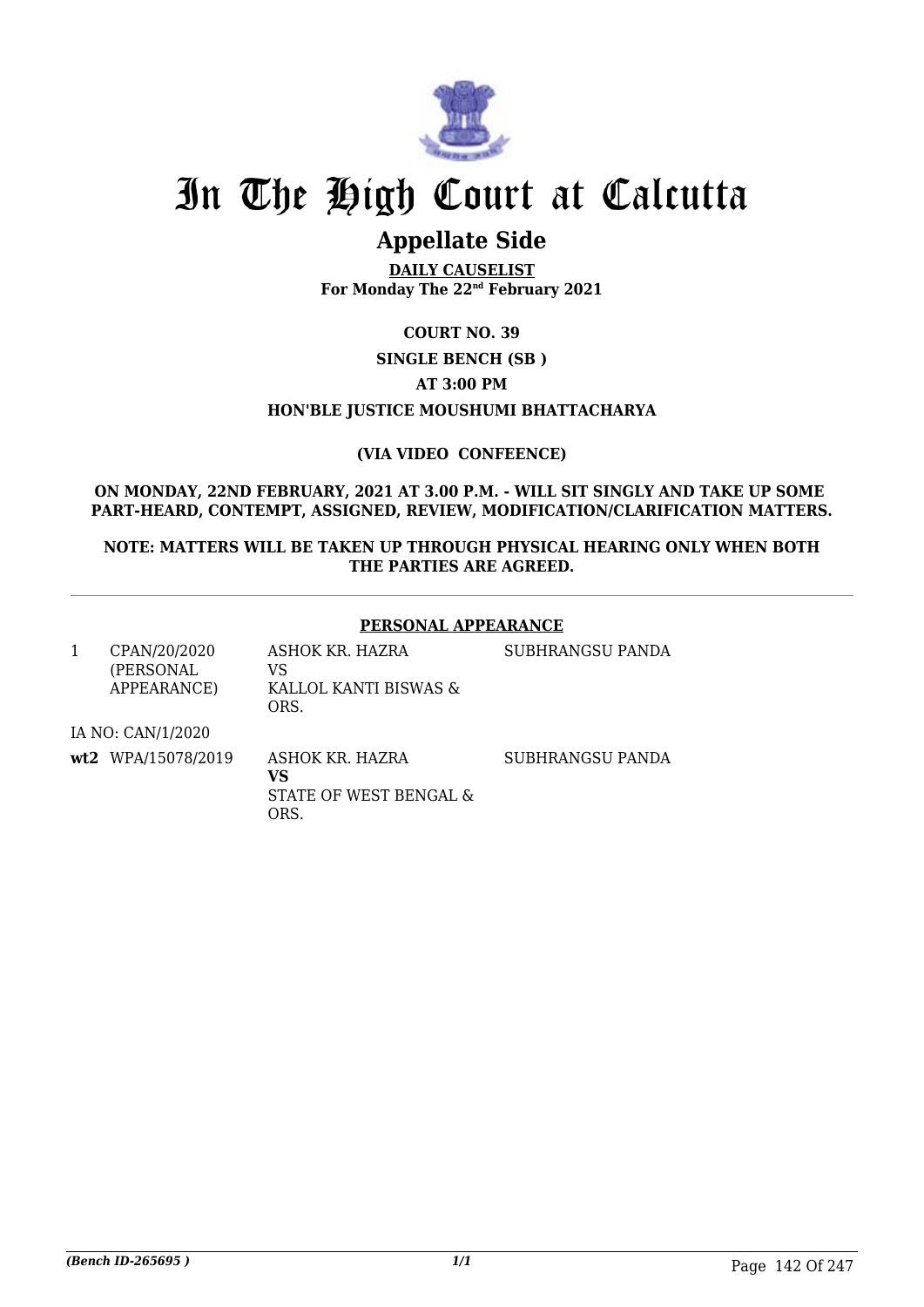

# In The High Court at Calcutta

# **Appellate Side**

**DAILY CAUSELIST For Monday The 22nd February 2021**

**COURT NO. 15 SINGLE BENCH (SB - VII) AT 10:45 AM HON'BLE JUSTICE RAJARSHI BHARADWAJ (VIA VIDEO CONFERENCE)**

**ON AND FROM MONDAY, THE 11TH JANUARY, 2021 - MATTERS (MOTION & HEARING) UNDER ARTICLE 226 OF THE CONSTITUTION RELATING TO PRIMARY EDUCATION UNDER GROUP-II INCLUDING SERVICES AND APPLICATIONS CONNECTED THERETO;**

**MATTERS (MOTION & HEARING) UNDER ARTICLE 226 OF THE CONSTITUTION RELATING TO COLLEGES, UNIVERSITIES AND LIBRARIES UNDER GROUP - II INCLUDING SERVICES AND APPLICATIONS CONNECTED THERETO.**

**HEARING OF WRIT PETITIONS IRRESPECTIVE OF CLASSIFICATION AND APPLICATIONS CONNECTED THERETO.**

**NOTE : EVERY MONDAY TO THURSDAY NEW MOTION, URGENT MOTION AND MOTION WILL BE TAKEN UP SERIALLY.**

**NOTE : EVERY FRIDAY APPLICATION, URGENT MOTION AND MOTION WILL BE TAKEN UP SERIALLY.**

**NOTE : MENTIONING WILL BE ALLOWED ONLY ON VIRTUAL MODE AND ON MONDAY & WEDNESDAY.**

# **NOTE : NO UPGRADATION WILL BE ALLOWED.**

#### **NOTE : MATTERS WILL BE TAKEN UP THROUGH PHYSICAL HEARING WHEN BOTH THE PARTIES ARE AGREED.**

## **TO BE MENTIONED**

| 1 | WPA/22857/2019                | AMITA DATTA<br>VS<br>STATE OF WEST BENGAL &<br><b>ORS</b>         | SRIKANTA DATTA   |
|---|-------------------------------|-------------------------------------------------------------------|------------------|
| 2 | WPA/2835/2020                 | MILAN MAITY & ORS<br>VS<br>STATE OF WEST BENGAL &<br>ORS          | <b>ABU SOHEL</b> |
| 3 | WPA/1506/2021<br>(Correction) | NARGIS KHATUN<br>VS<br>THE STATE OF WEST<br><b>BENGAL AND ORS</b> | PRAMITA BANERJEE |

## **NEW MOTIONS**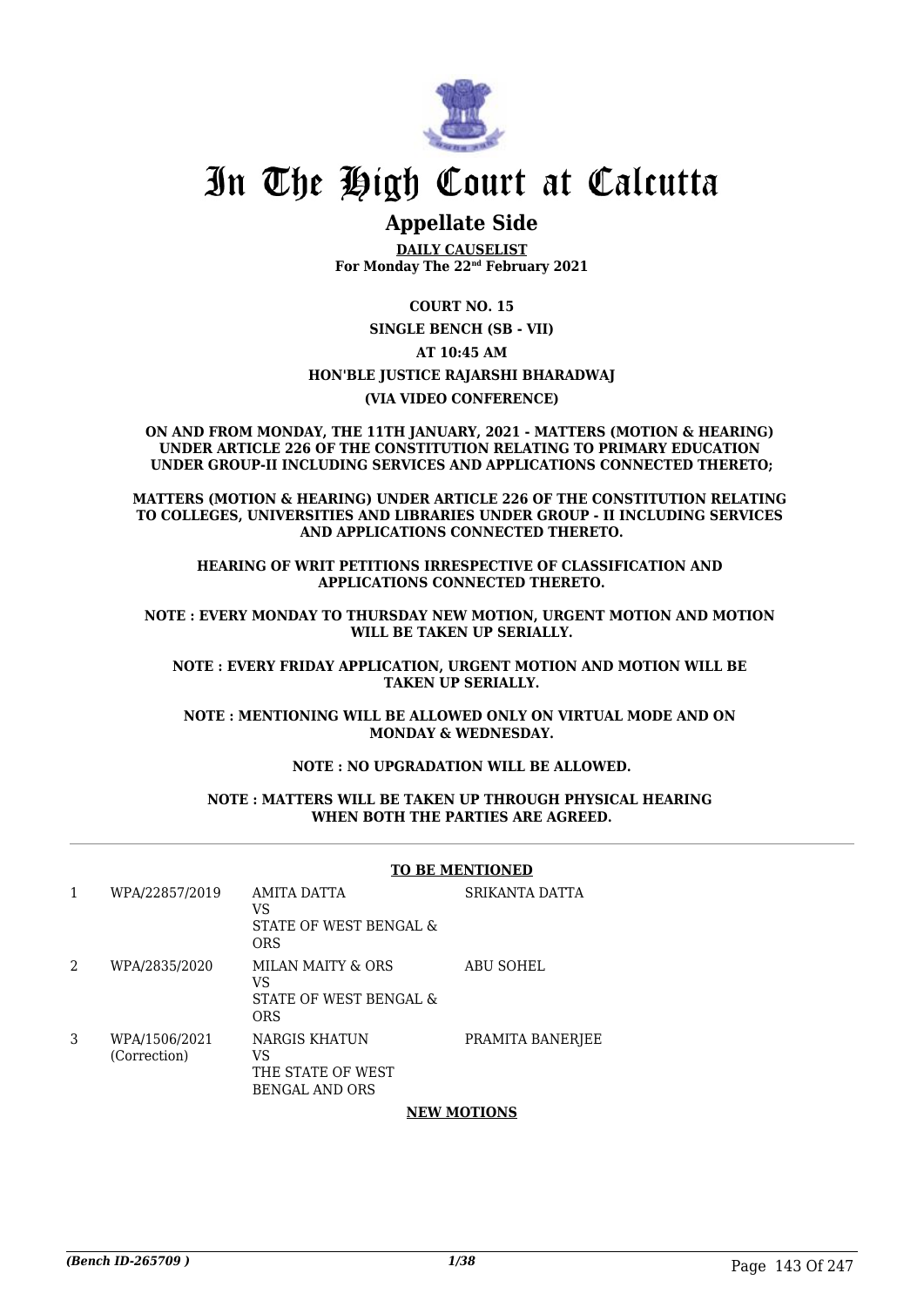| 4  | WPA/11604/2020                                    | DR SUMANA GHOSAL<br><b>VS</b><br>STATE OF WEST BENGAL<br>AND ORS.                           | SAGNIK ROY CHOWDURY  |
|----|---------------------------------------------------|---------------------------------------------------------------------------------------------|----------------------|
| 5  | WPA/229/2021                                      | KAZI MOFIJUL ISLAM AND<br><b>ORS</b><br><b>VS</b><br>STATE OF WEST BENGAL<br>AND ORS.       | <b>GOPA BISWAS</b>   |
| 6  | WPA/265/2021<br>(22.02.2021 at 2 pm) VS           | SIJIB KUMAR MAJUMDAR<br>STATE OF WEST BENGAL<br>AND ORS.                                    | <b>SUPARNO GHOSH</b> |
| 7  | WPA/750/2021<br>(22.02.2021 at 10:45 VS<br>am)    | SANJALI KERKETTA<br>STATE OF WEST BENGAL<br>AND ORS.                                        | <b>JAKIR HUSSAIN</b> |
| 8  | WPA/819/2021                                      | ARINDAM MANDAL AND<br><b>ORS</b><br><b>VS</b><br>THE STATE OF WEST<br><b>BENGAL AND ORS</b> | ANINDA BHATTACHARYA  |
| 9  | WPA/826/2021                                      | <b>SUBARNA SAHA</b><br>VS.<br>STATE OF WEST BENGAL<br>AND ORS.                              | SALONI BHATTACHARYEE |
| 10 | WPA/855/2021<br>(C)                               | MONJURUL SARKAR<br>VS.<br>STATE OF WEST BENGAL<br>AND ORS.                                  | BIKASH CHANDRA DAS   |
| 11 | WPA/975/2021                                      | SUKANYA SENGUPTA<br><b>VS</b><br>STATE OF WEST BENGAL<br>AND ORS.                           | APURBA KRISHNA DAS   |
| 12 | WPA/1423/2021                                     | MD ALLARAKHA AHAMED<br>AND ORS<br><b>VS</b><br>STATE OF WEST BENGAL<br>AND ORS.             | <b>NEIL BASU</b>     |
| 13 | WPA/1777/2021                                     | GOPAL MODAK<br><b>VS</b><br>STATE OF WEST BENGAL<br>AND ORS.                                | GOPAL DAS            |
| 14 | WPA/5013/2021<br>(22.02.2021 at 10:45 ORS.<br>am) | BABUSALAM MONDAL AND<br>VS.<br>STATE OF WEST BENGAL<br>AND ORS.                             | DIBYENDU CHATTERJEE  |
| 15 | WPA/5080/2021<br>(22.02.2021 at 10:45 VS<br>am)   | <b>SUDIPTA DAS</b><br>STATE OF WEST BENGAL<br>AND ORS.                                      | GOPA BISWAS          |
| 16 | WPA/5081/2021<br>(22.02.2021 at 10:45 VS<br>am)   | ANAMIKA MANDAL<br>STATE OF WEST BENGAL<br>AND ORS.                                          | <b>GOPA BISWAS</b>   |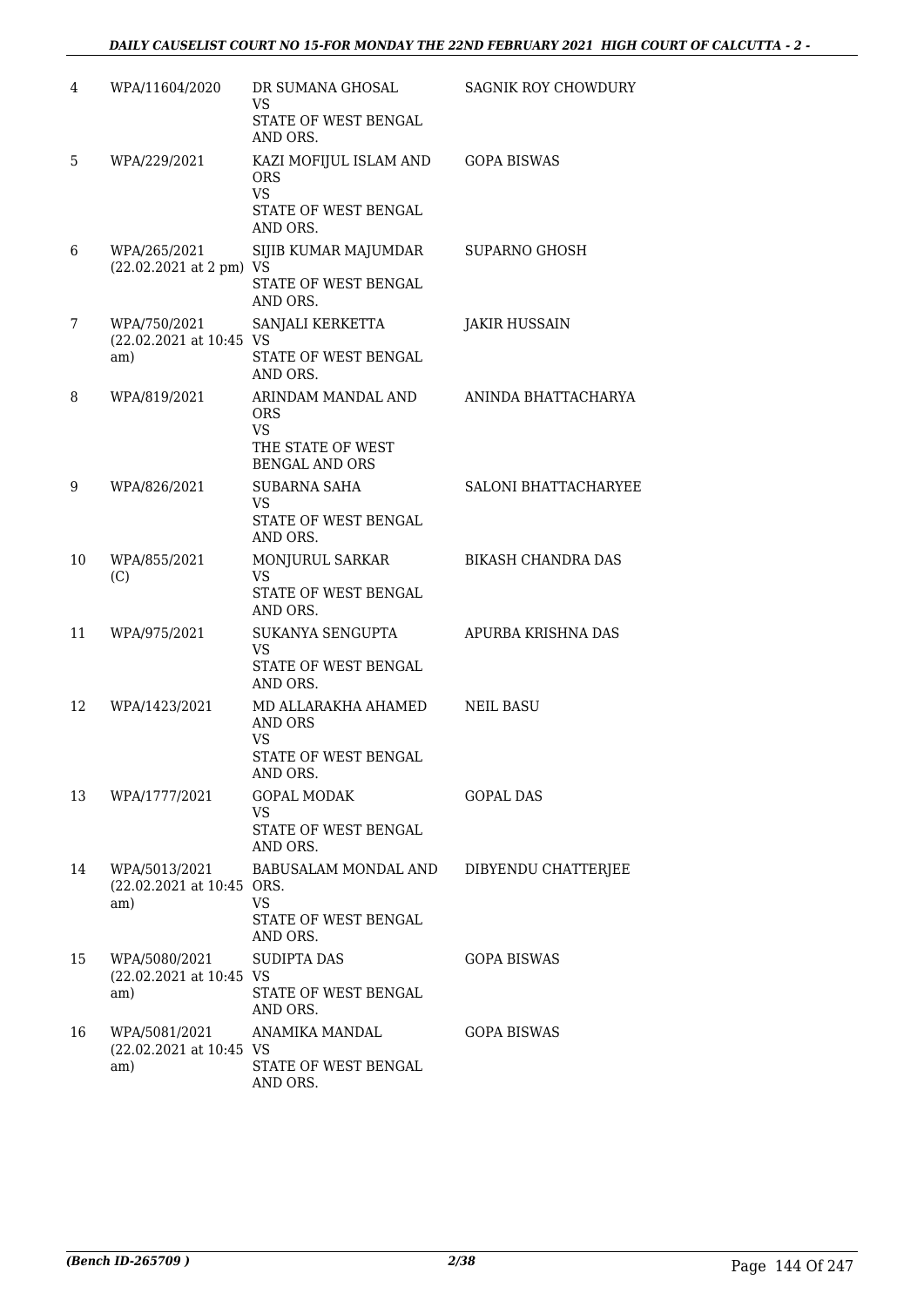| 17 | WPA/5082/2021<br>(22.02.2021 at 10:45 OTHERS<br>am) | UJJAL MANDAL AND<br><b>VS</b>                                                             | <b>GOPA BISWAS</b>     |
|----|-----------------------------------------------------|-------------------------------------------------------------------------------------------|------------------------|
|    |                                                     | STATE OF WEST BENGAL<br>AND ORS.                                                          |                        |
| 18 | WPA/5083/2021                                       | MANASI PAUL AND ORS                                                                       | <b>GOPAL DAS</b>       |
|    | (22.02.2021 at 10:45 VS<br>am)                      | STATE OF WEST BENGAL<br>AND ORS.                                                          |                        |
|    |                                                     |                                                                                           | <b>NEW MOTION</b>      |
| 19 | WPA/113/2021                                        | DIPIKA ROY AND ORS<br><b>VS</b><br>STATE OF WEST BENGAL                                   | SALONI BHATTACHARYA    |
|    |                                                     | AND ORS.                                                                                  |                        |
| 20 | WPA/277/2021                                        | SATINATH MAHANTY<br>VS.<br>STATE OF WEST BENGAL                                           | MITHU SINGHA MAHAPATRA |
|    |                                                     | AND ORS.                                                                                  |                        |
| 21 | WPA/294/2021                                        | TARUN GHOSH AND<br><b>OTHERS</b><br>VS.                                                   | ARUNESH PATHAK         |
|    |                                                     | STATE OF WEST BENGAL<br>AND ORS.                                                          |                        |
| 22 | WPA/298/2021                                        | <b>GOUTAM DOLAI</b><br><b>VS</b><br>STATE OF WEST BENGAL                                  | DEBABRATA SARDAR       |
| 23 | WPA/362/2021                                        | AND ORS.<br>MALLIKA SAHA DAS                                                              | <b>TAPODIP GUPTA</b>   |
|    |                                                     | <b>VS</b><br>STATE OF WEST BENGAL                                                         |                        |
|    |                                                     | AND ORS.                                                                                  |                        |
| 24 | WPA/434/2021                                        | MILAN KUMAR DEY AND<br><b>ORS</b><br><b>VS</b>                                            | JAYANTA SAMANTA        |
|    |                                                     | STATE OF WEST BENGAL<br>AND ORS.                                                          |                        |
| 25 | WPA/438/2021                                        | KARTICK CHANDRA KHAN<br><b>VS</b><br>STATE OF WEST BENGAL<br>AND ORS.                     | MITHU SAHA             |
| 26 | WPA/441/2021                                        | MANIK KUMAR MANDAL<br>AND ORS<br><b>VS</b><br>THE STATE OF WEST<br><b>BENGAL AND ORS</b>  | PALASH MUKHERJEE       |
| 27 | WPA/449/2021                                        | SOFIKUJJAMAN BISWAS<br>AND ORS<br><b>VS</b><br>THE STATE OF WEST<br><b>BENGAL AND ORS</b> | PALASH MUKHERJEE       |
| 28 | WPA/450/2021                                        | ASHISH KUMAR SAHOO<br>VS.<br>STATE OF WEST BENGAL<br>AND ORS.                             | ABHIJIT BASU           |
| 29 | WPA/456/2021                                        | KRISHNA JANA AND ORS<br>VS.<br>THE STATE OF WEST<br>BENGAL AND ORS                        | PALASH MUKHERJEE       |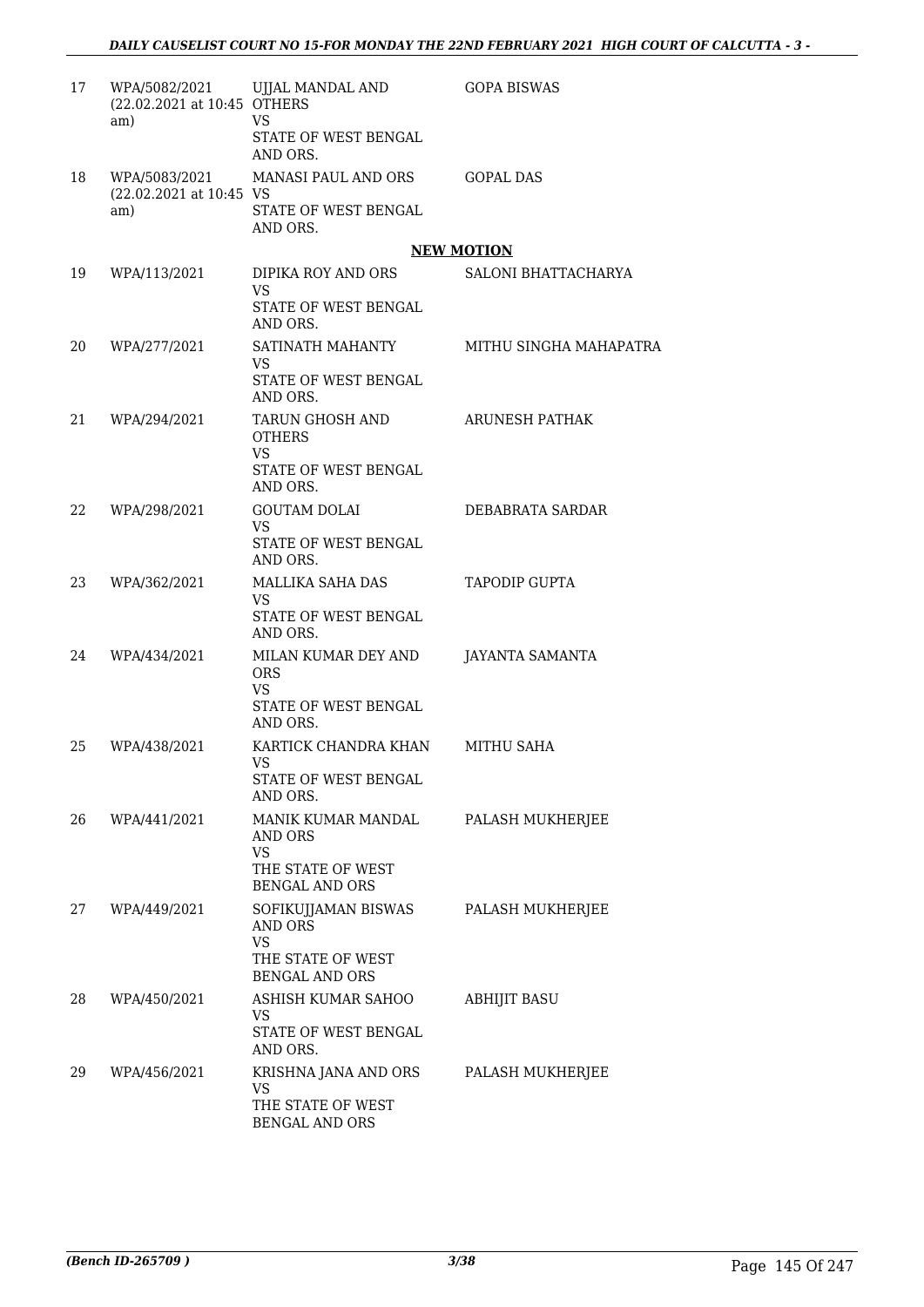| 30 | WPA/464/2021  | SATYABRATA DAS AND ORS<br>VS<br>THE STATE OF WEST<br><b>BENGAL AND ORS</b>                      | PALASH MUKHERJEE       |
|----|---------------|-------------------------------------------------------------------------------------------------|------------------------|
| 31 | WPA/468/2021  | AMINUL KABIUL AZIZ AND<br><b>ORS</b><br><b>VS</b><br>THE STATE OF WEST<br><b>BENGAL AND ORS</b> | ANISUR RAHMAN          |
| 32 | WPA/474/2021  | AKBAR ALI GAZI AND<br><b>OTHERS</b><br>VS<br>UNION OF INDIA AND<br><b>OTHERS</b>                | SOMESH KUMAR GHOSH     |
| 33 | WPA/518/2021  | APURBA BALLAV<br>VS.<br>STATE OF WEST BENGAL<br>AND ORS.                                        | DILIP KUMAR SHYAMAL    |
| 34 | WPA/540/2021  | RAJJAK SEKH AND ORS<br><b>VS</b><br><b>STATE OF WEST BENGAL</b><br>AND ORS.                     | FALGUNI BANDYOPADHYAY  |
| 35 | WPA/657/2021  | <b>AMIT KUMAR</b><br><b>CHAKRABORTY AND ORS</b><br>VS.<br>STATE OF WEST BENGAL<br>AND ORS.      | ANJAN BHATTACHARYA     |
| 36 | WPA/967/2021  | PRAMITA GHOSH<br><b>VS</b><br>THE STATE OF WEST<br><b>BENGAL AND ORS</b>                        | SARBAN BHATTACHARJEE   |
| 37 | WPA/1022/2021 | NABIN MAHATO AND<br><b>OTHERS</b><br>VS<br>STATE OF WEST BENGAL<br>AND ORS.                     | RAMEEZ ALAM            |
| 38 | WPA/1177/2021 | <b>SOUMYADIP SEN</b><br>VS<br>STATE OF WEST BENGAL<br>AND ORS.                                  | <b>AMIT DEY</b>        |
| 39 | WPA/1407/2021 | SIMA KUNDU NANDI AND<br>ORS<br>VS.<br>THE STTE OF WEST BENGL<br>ND ORS                          | <b>TANUJA BASK</b>     |
| 40 | WPA/1413/2021 | FIROZUDDIN AHAMMED<br><b>VS</b><br>THE STATE OF WEST<br><b>BENGAL AND ORS</b>                   | <b>GOLAM MOHIUDDIN</b> |
| 41 | WPA/1437/2021 | ABU TAHER HOSSAIN<br>VS.<br>STATE OF WEST BENGAL<br>AND ORS.                                    | <b>GOLAM MOHIUDDIN</b> |
| 42 | WPA/1532/2021 | MOULI MUKHOPADHYAY<br>VS.<br>STATE OF WEST BENGAL<br>AND ORS.                                   | DIPAYAN KUNDU          |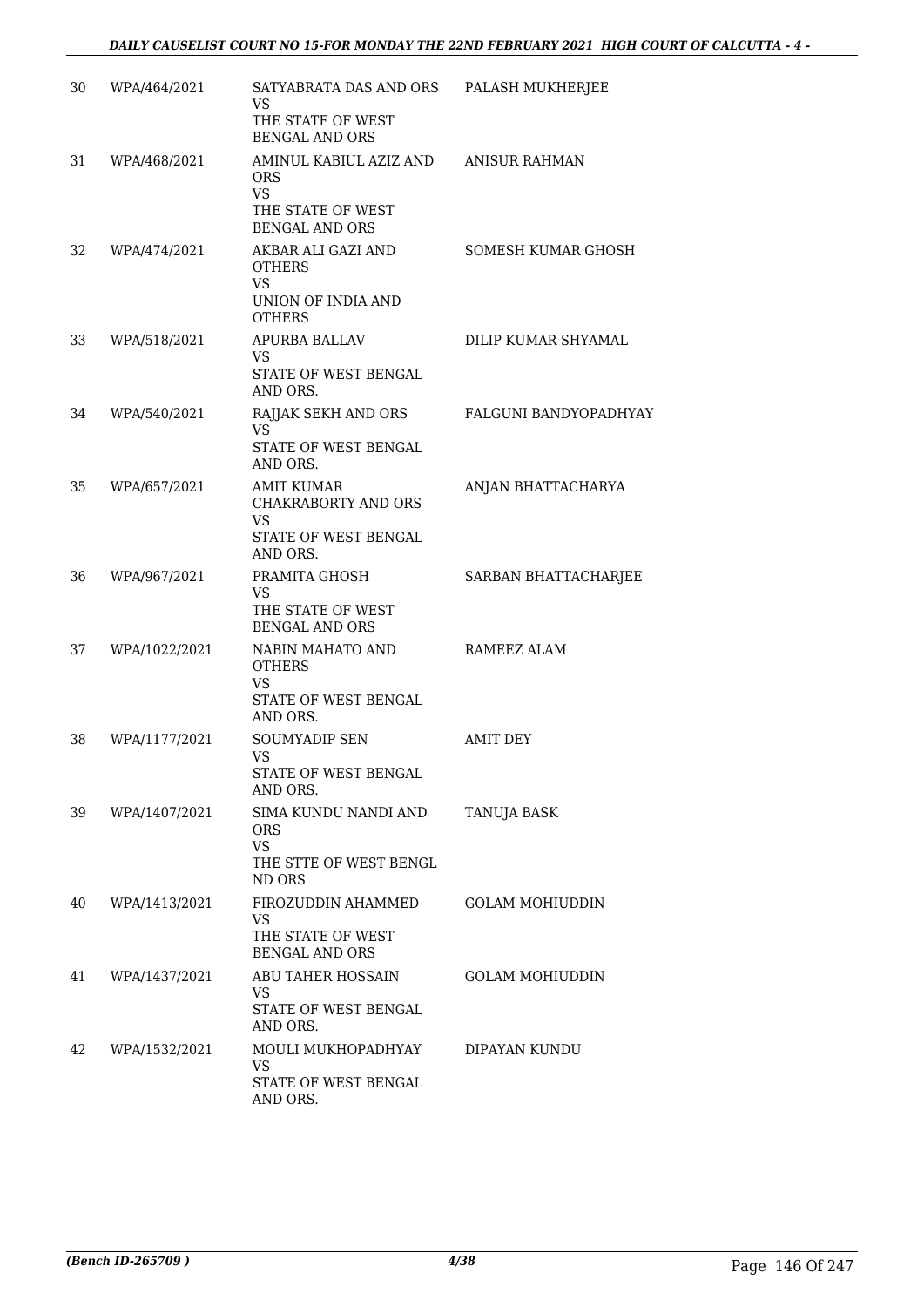| 43 | WPA/1536/2021       | OISHANI PAL<br><b>VS</b><br>STATE OF WEST BENGAL<br>AND ORS.                                                           | DIPAYAN KUNDU             |
|----|---------------------|------------------------------------------------------------------------------------------------------------------------|---------------------------|
| 44 | WPA/1601/2021       | MIRA SINHA<br>VS.<br>STATE OF WEST BENGAL<br>AND ORS.                                                                  | <b>SUDIP SARKAR</b>       |
| 45 | WPA/1664/2021       | <b>GOUR MANNA</b><br><b>VS</b><br>State of West Bengal                                                                 | <b>SUKANTA DAS</b>        |
| 46 | WPA/1679/2021       | KUNTAL SASMAL<br><b>VS</b><br>STATE OF WEST BENGAL<br>AND ORS.                                                         | <b>BISWAPRIYA SAMANTA</b> |
| 47 | WPA/1680/2021       | PRANAB KMAR PANJA<br><b>VS</b><br>STATE OF WEST BENGAL<br>AND ORS.                                                     | K M HOSSAIN               |
| 48 | WPA/1682/2021       | <b>ACHYUT BOSE</b><br>VS.<br>STATE OF WEST BENGAL<br>AND ORS.                                                          | NARAYAN CHANDRA MONDAL    |
| 49 | WPA/1683/2021       | <b>TANDRA DAS</b><br><b>VS</b><br>STATE OF WEST BENGAL<br>AND ORS.                                                     | <b>SUNNY NANDI</b>        |
| 50 | WPA/1704/2021       | <b>BAPAN BANERJEE</b><br><b>VS</b><br>STATE OF WEST BENGAL<br>AND ORS.                                                 | Ali Ahsan Alamgir         |
| 51 | WPA/1736/2021       | <b>TAMAL BISWAS</b><br><b>VS</b><br>STATE OF WEST BENGAL<br>AND ORS.                                                   | YUNUS ALI                 |
| 52 | WPA/1743/2021       | MILAN MAHATO AND ORS<br>VS.<br>THE STATE OF WEST<br><b>BENGAL AND ORS</b>                                              | SATYAJIT MAHATA           |
| 53 | WPA/1751/2021       | MOFIKUL ALAM MOLLAH<br>AND OTHERS<br><b>VS</b><br>WEST BENGAL UNIVERSITY<br>OF TEACHERS' TRAINING<br><b>AND OTHERS</b> | SIDDHARTHA ROY            |
| 54 | WPA/1757/2021       | ASHOKE RAJAK AND ORS<br>VS.<br>THE STATE OF WEST<br><b>BENGAL AND ORS</b>                                              | SATYAJIT MAHATA           |
| 55 | WPA/1767/2021       | ATANU POCHALI<br><b>VS</b><br>STATE OF WEST BENGAL<br>AND ORS.                                                         | <b>MALYASHREE MAITY</b>   |
|    | wt56 WPA/20467/2018 | ATANU POCHALI<br><b>VS</b><br>STATE OF WEST BENGAL &<br><b>ORS</b>                                                     | <b>MALYASREE MAITY</b>    |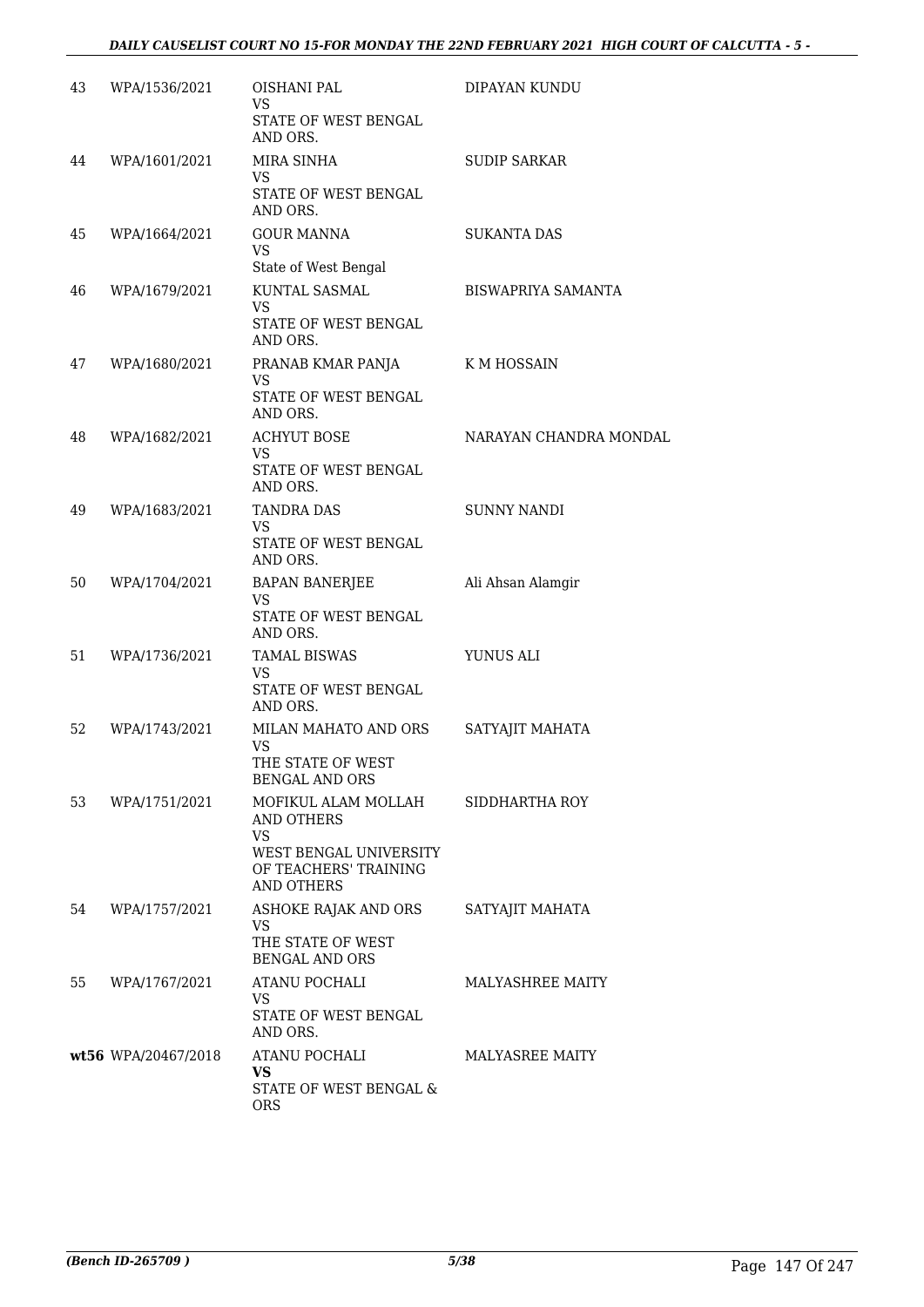| 57 | WPA/1785/2021 | BARIN KUMAR ROY<br>VS.<br>STATE OF WEST BENGAL    | BARIN KUMAR ROY(IN PERSON) |
|----|---------------|---------------------------------------------------|----------------------------|
|    |               | AND ORS.                                          |                            |
| 58 | WPA/1795/2021 | SUBRATA GUPTA AND ORS<br>VS.                      | LAL MOHAN BASU             |
|    |               | STATE OF WEST BENGAL<br>AND ORS.                  |                            |
| 59 | WPA/1797/2021 | SHAMPA MOHANTA AND<br><b>ORS</b><br><b>VS</b>     | LALMOHAN BASU              |
|    |               | STATE OF WEST BENGAL<br>AND ORS.                  |                            |
| 60 | WPA/1812/2021 | KARTICK MAHATO<br>VS.                             | SUDIPTA DASGUPTA           |
|    |               | STATE OF WEST BENGAL<br>AND ORS.                  |                            |
| 61 | WPA/1813/2021 | <b>SUCHISMITA</b><br><b>CHATTOPADHYAY</b><br>VS.  | KALLOL KUMAR MAITY         |
|    |               | STATE OF WEST BENGAL<br>AND ORS.                  |                            |
| 62 | WPA/1818/2021 | <b>SAURAV PACHHAL</b><br>VS.                      | SUDITPA DASGUPTA           |
|    |               | STATE OF WEST BENGAL<br>AND ORS.                  |                            |
| 63 | WPA/1822/2021 | REBA (BISWAS) SARKAR<br><b>VS</b>                 | <b>BIKASH CHANDRA DAS</b>  |
|    |               | STATE OF WEST BENGAL<br>AND ORS.                  |                            |
| 64 | WPA/1824/2021 | CHHANDA SAMANTA AND<br><b>OTHERS</b><br>VS.       | SUDIPTA DASGUPTA           |
|    |               | STATE OF WEST BENGAL<br>AND ORS.                  |                            |
| 65 | WPA/1833/2021 | PARTHA SARATHI<br><b>CHOUDHURI</b><br><b>VS</b>   | OISANI MUKHERJEE           |
|    |               | STATE OF WEST BENGAL<br>AND ORS.                  |                            |
| 66 | WPA/1868/2021 | KAUSHIK CHATTERJEE<br>VS.                         | SANDIP KUMAR MONDAL        |
|    |               | STATE OF WEST BENGAL<br>AND ORS.                  |                            |
| 67 | WPA/1892/2021 | KRISHNA DAFADAR AND<br><b>OTHERS</b><br><b>VS</b> | SHILADITYA BARMA           |
|    |               | STATE OF WEST BENGAL<br>AND ORS.                  |                            |
| 68 | WPA/1898/2021 | <b>BHASKAR DAS</b><br>VS.                         | <b>GORA CHAND SAMANTA</b>  |
|    |               | STATE OF WEST BENGAL<br>AND ORS.                  |                            |
| 69 | WPA/1899/2021 | MADHUMITA PRAMANIK<br>AND OTHERS                  | ATARUL HAQUE MOLLA         |
|    |               | VS.<br>STATE OF WEST BENGAL<br>AND ORS.           |                            |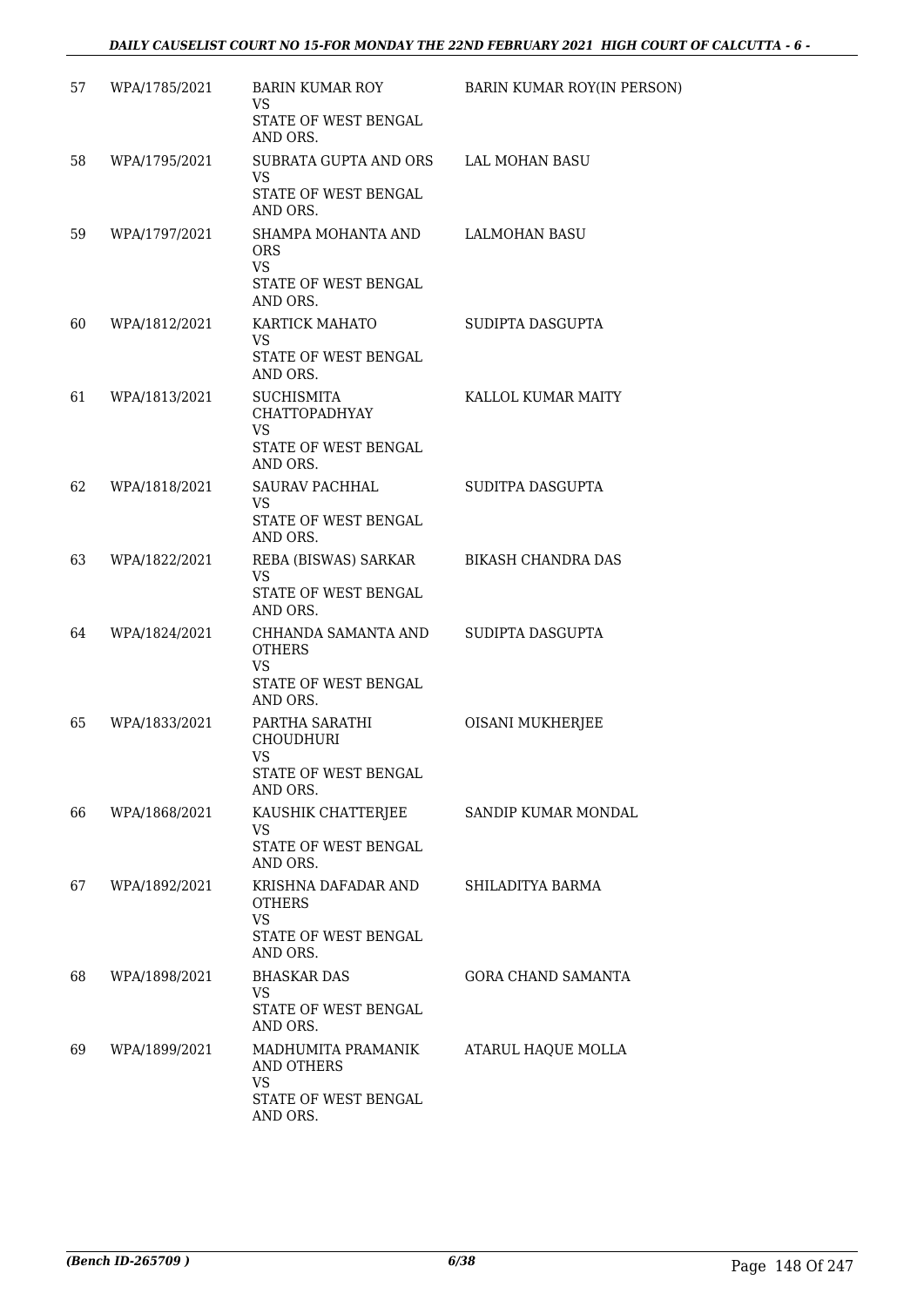| 70 | WPA/1903/2021 | MD.HARUNUZZAMAN<br><b>MULLICK</b><br><b>VS</b><br>STATE OF WEST BENGAL<br>AND ORS.   | A.R JAGLUL KABIR          |
|----|---------------|--------------------------------------------------------------------------------------|---------------------------|
| 71 | WPA/1912/2021 | MANAS DAS AND OTHERS<br>VS.<br>STATE OF WEST BENGAL<br>AND ORS.                      | SAKHAWAT KHANDAKAR        |
| 72 | WPA/1915/2021 | ABDUR RAKIB AND<br><b>ANOTHER</b><br>VS.<br>STATE OF WEST BENGAL<br>AND ORS.         | <b>MD NAUROZ RAHBER</b>   |
| 73 | WPA/1925/2021 | <b>SAGNIK JANA</b><br><b>VS</b><br>STATE OF WEST BENGAL<br>AND ORS.                  | <b>BANSHI BADAN MAITY</b> |
| 74 | WPA/1936/2021 | SUPARNA SINGH ALIAS<br>SUPARNA SINGHA<br>VS<br>STATE OF WEST BENGAL<br>AND ORS.      | <b>ROMA ROY</b>           |
| 75 | WPA/1940/2021 | ASGAR SK AND OTHERS<br>VS.<br>STATE OF WEST BENGAL<br>AND ORS.                       | AVIRUP CHATTERRJEEA       |
| 76 | WPA/1951/2021 | MUKBUL HAQUE AND ORS<br>VS.<br>STATE OF WEST BENGAL<br>AND ORS.                      | SK NAYEEMUL HAQUE         |
| 77 | WPA/1954/2021 | MD. RABIUL SK. AND<br><b>OTHERS</b><br><b>VS</b><br>STATE OF WEST BENGAL<br>AND ORS. | SHILADITYA BARMA          |
| 78 | WPA/1971/2021 | SITAL RAJAK AND ORS<br>VS<br>STATE OF WEST BENGAL<br>AND ORS.                        | <b>GOPA BISWAS</b>        |
| 79 | WPA/1972/2021 | ANJALI CHOUDHURI<br>VS.<br>STATE OF WEST BENGAL<br>AND ORS.                          | MANARANJAN SAHU           |
| 80 | WPA/1991/2021 | BIPUL SARKAR AND<br><b>OTHERS</b><br><b>VS</b><br>STATE OF WEST BENGAL<br>AND ORS.   | DIBYENDU CHATTERJEE       |
| 81 | WPA/1995/2021 | SAFIULLAH AND ORS<br>VS.<br>STATE OF WEST BENGAL<br>AND ORS.                         | DEBABRATA MONDAL          |
| 82 | WPA/2021/2021 | RITRUPARNA SEN<br>VS.<br>STATE OF WEST BENGAL<br>AND ORS.                            | ANWASHA HALDER            |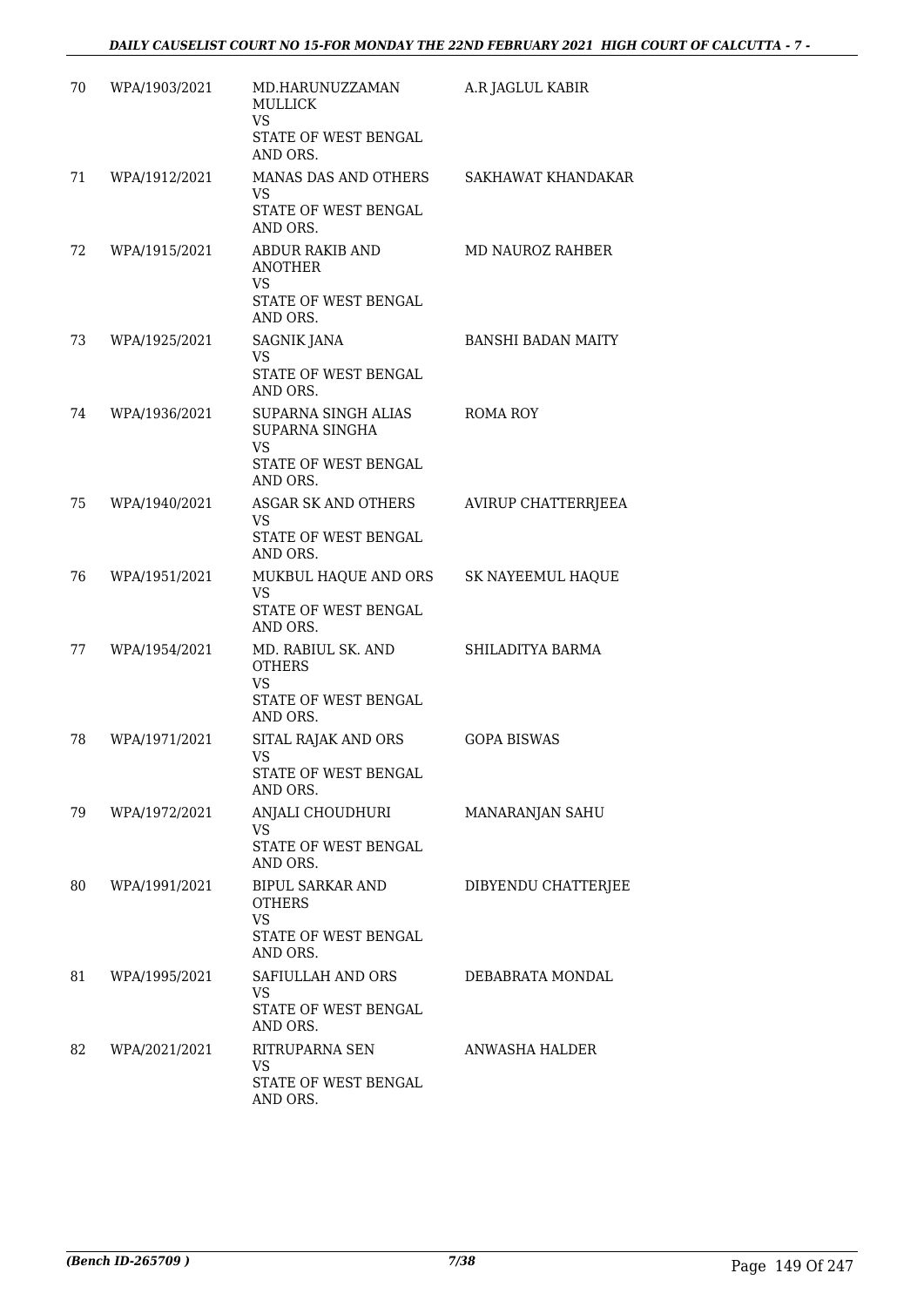| 83 | WPA/2039/2021 | SANGHAMITRA<br><b>SADHUKHAN</b><br>VS.<br>STATE OF WEST BENGAL<br>AND ORS.                                         | <b>NEIL BASU</b>        |
|----|---------------|--------------------------------------------------------------------------------------------------------------------|-------------------------|
| 84 | WPA/2049/2021 | MD AKBAR ALI AND ORS<br>VS.<br><b>W.B.BOARD OF PRIMARY</b><br><b>EDU AND ORS</b>                                   | TIRTHANKAR DEY          |
| 85 | WPA/2053/2021 | UDAY SANKAR SAHA AND<br><b>ORS</b><br>VS<br><b>W.B.BOARD OF PRIMARY</b><br><b>EDU AND ANR</b>                      | TIRTHANKAR DEY          |
| 86 | WPA/2055/2021 | HEMANTA KUMAR GHOSH<br>VS<br>STATE OF WEST BENGAL<br>AND ORS.                                                      | K.M. HOSSAIN            |
| 87 | WPA/2057/2021 | FARUK ABDULLAH MONDAL RITAM CHOWDHURY<br><b>AND ORS</b><br><b>VS</b><br>THE STATE OF WEST<br><b>BENGAL AND ORS</b> |                         |
| 88 | WPA/2059/2021 | <b>BAISHAKHI DAS</b><br>VS.<br>STATE OF WEST BENGAL<br>AND ORS.                                                    | SUDIPTA DASGUPTA        |
| 89 | WPA/2062/2021 | IPSHITA MUKHERJEE DAN<br>AND ANR<br>VS<br>STATE OF WEST BENGAL<br>AND ORS.                                         | SUDIPTA DASGUPTA        |
| 90 | WPA/2071/2021 | SATYAJIT MONDAL<br>VS<br>WEST BENGAL BOARD OF<br>PRIMARY EDUCATION                                                 | MRINAL KANTI BISWAS     |
| 91 | WPA/2076/2021 | <b>BASANTI TUDU(SOREN)</b><br><b>AND ANR</b><br>VS<br>STATE OF WEST BENGAL<br>AND ORS.                             | BIKASH CHANDRA DAS      |
| 92 | WPA/2077/2021 | GOURI DE AND ANOTHER<br>VS.<br>STATE OF WEST BENGAL<br>AND ORS.                                                    | SOMSUVRA MUKHERJEE      |
| 93 | WPA/2079/2021 | SARWARI KHATOON<br>VS.<br>STATE OF WEST BENGAL<br>AND ORS.                                                         | <b>ABHRADIP MAITY</b>   |
| 94 | WPA/2081/2021 | RITUPARNA SEN<br>VS.<br>STATE OF WEST BENGAL<br>AND ORS.                                                           | ANWASHA HALDER          |
| 95 | WPA/2105/2021 | SUBRINA KHATUN<br><b>VS</b><br>STATE OF WEST BENGAL<br>AND ORS.                                                    | <b>MUKETESWAR MAITY</b> |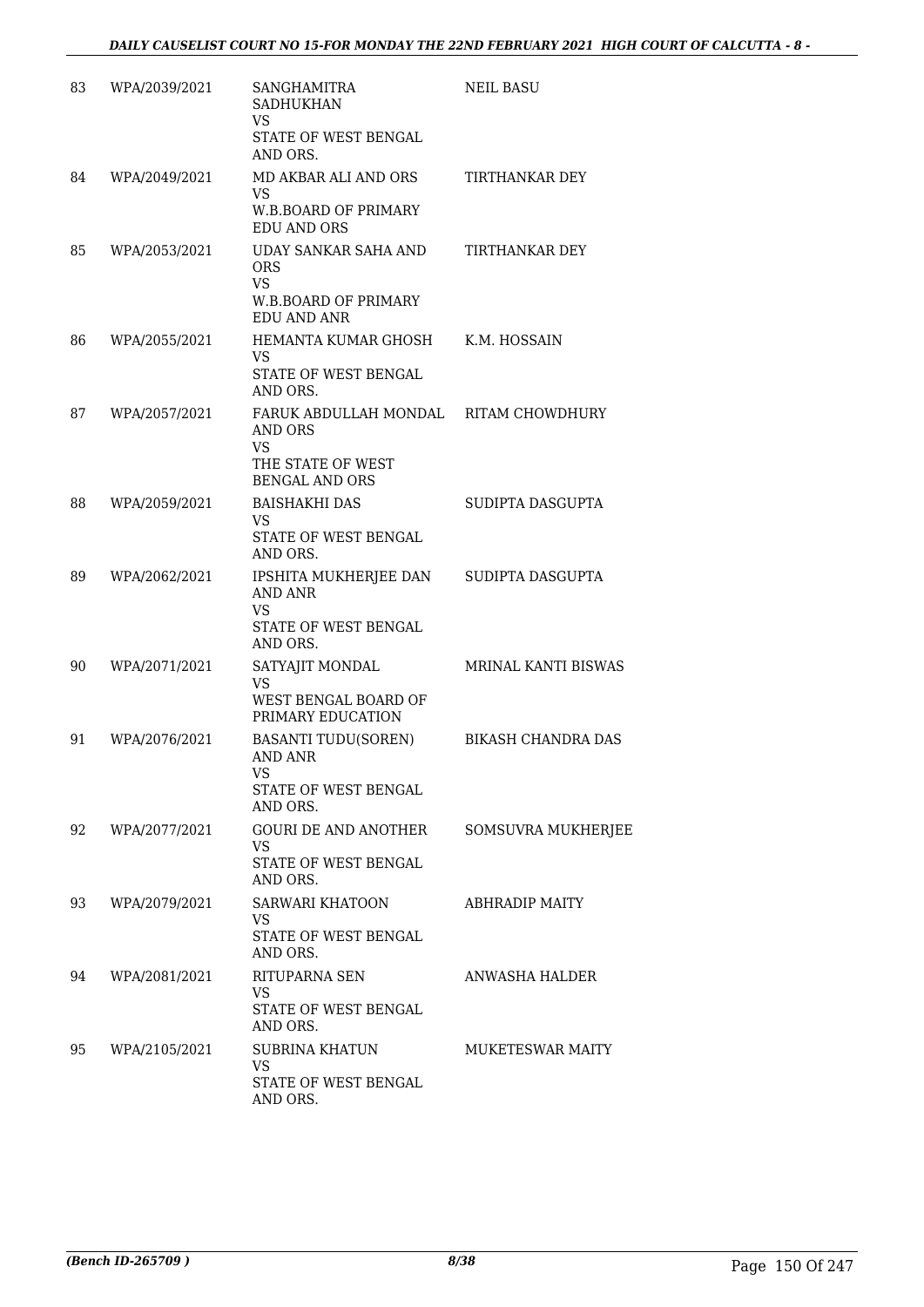| 96  | WPA/2111/2021 | HRIDAY KUMAR PAUL<br>VS.<br>STATE OF WEST BENGAL | SURENDRA KUMAR SHARMA |
|-----|---------------|--------------------------------------------------|-----------------------|
|     |               | AND ORS.                                         |                       |
| 97  | WPA/2112/2021 | <b>SUKUMAR MAHATA</b><br>VS.                     | UTTAM BANERJEE        |
|     |               | STATE OF WEST BENGAL<br>AND ORS.                 |                       |
| 98  | WPA/2115/2021 | ATANU ACHARYA                                    | SURENDRA KUMAR SHARMA |
|     |               | <b>VS</b><br>STATE OF WEST BENGAL<br>AND ORS.    |                       |
| 99  | WPA/2120/2021 | MOGIBOR RAHAMAN                                  | SURENDRA KUMAR SHARMA |
|     |               | VS.<br>STATE OF WEST BENGAL<br>AND ORS.          |                       |
| 100 | WPA/2121/2021 | MD MOHIBUL ISLAM AND<br><b>ANR</b><br><b>VS</b>  | Miss Molly Saha       |
|     |               | STATE OF WEST BENGAL<br>AND ORS.                 |                       |
| 101 | WPA/2126/2021 | MD ASIF ALI<br>VS.                               | SURENDRA KUMAR SHARMA |
|     |               | STATE OF WEST BENGAL<br>AND ORS.                 |                       |
| 102 | WPA/2127/2021 | DEBIPADA BASU AND ORS<br>VS.                     | SARIFUL ISLAM MALLICK |
|     |               | STATE OF WEST BENGAL<br>AND ORS.                 |                       |
| 103 | WPA/2130/2021 | MOUMITA DUTTA AND ORS<br><b>VS</b>               | ANUWASHA HALDER       |
|     |               | THE STATE OF WEST<br><b>BENGAL AND ORS</b>       |                       |
| 104 | WPA/2133/2021 | ASHOKE KUMAR BAGCHI                              | <b>SUDIP SARKAR</b>   |
|     |               | <b>VS</b><br>STATE OF WEST BENGAL<br>AND ORS.    |                       |
| 105 | WPA/2135/2021 | <b>BISWAJIT ROY AND ORS</b><br><b>VS</b>         | ANANYA CHAKRABORTY    |
|     |               | STATE OF WEST BENGAL<br>AND ORS.                 |                       |
| 106 | WPA/2136/2021 | NANDITA MANDAL<br>VS.                            | JEENIA RUDRA          |
|     |               | THE STATE OF WEST<br><b>BENGAL AND ORS</b>       |                       |
| 107 | WPA/2143/2021 | <b>RAKESH BISWAS</b><br><b>VS</b>                | SURENDRA KUMAR SHARMA |
|     |               | STATE OF WEST BENGAL<br>AND ORS.                 |                       |
| 108 | WPA/2146/2021 | <b>TORIKUL MONDAL</b><br>VS.                     | SURENDRA KUMAR SHARMA |
|     |               | STATE OF WEST BENGAL<br>AND ORS.                 |                       |
| 109 | WPA/2148/2021 | PABITRA SARKAR                                   | SURENDRA KUMAR SHARMA |
|     |               | VS.<br>STATE OF WEST BENGAL<br>AND ORS.          |                       |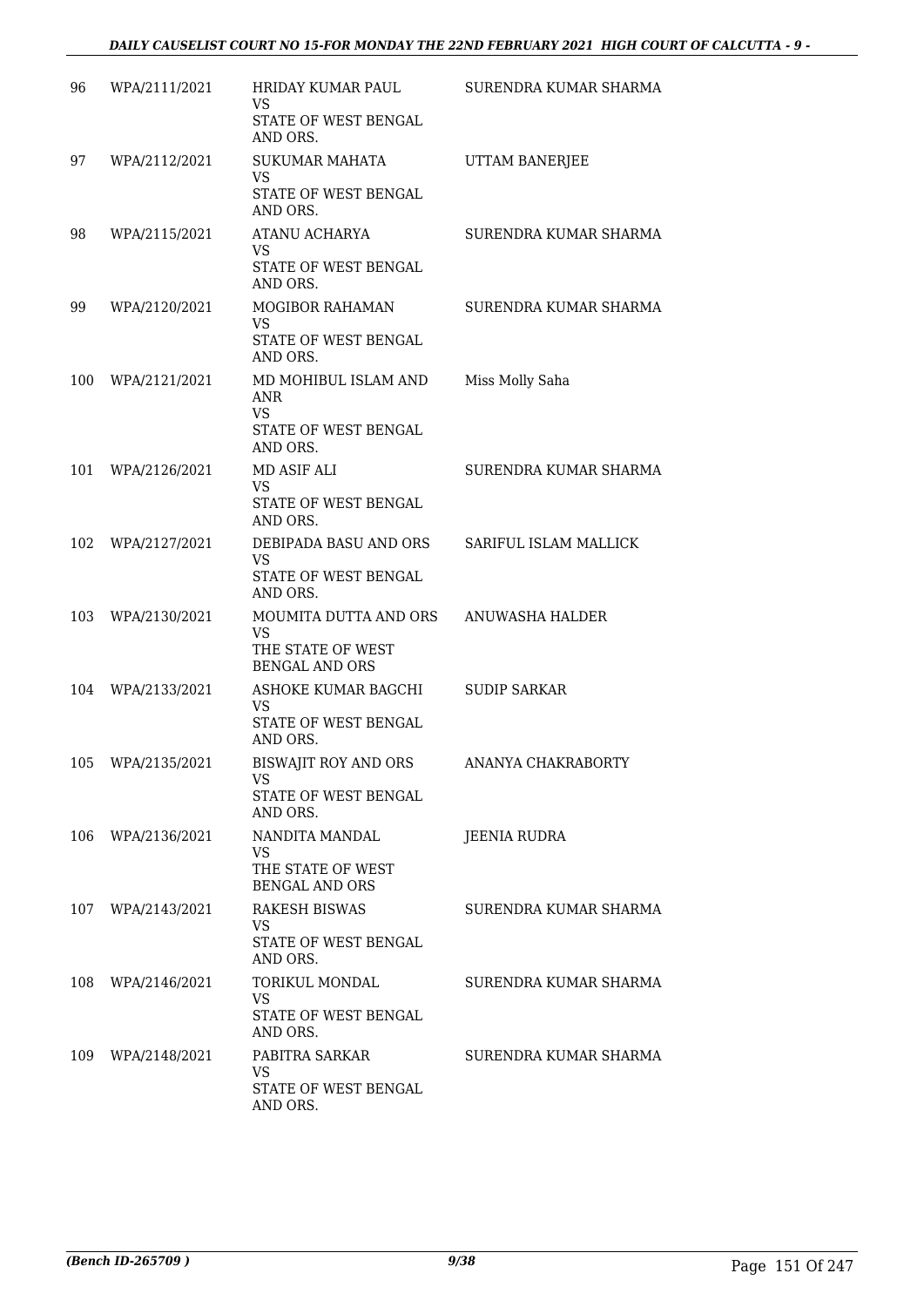| 110 | WPA/2149/2021 | <b>BRINDABAN BISWAS AND</b><br><b>ORS</b><br><b>VS</b><br>STATE OF WEST BENGAL<br>AND ORS.   | SAMBHUNATH DE         |
|-----|---------------|----------------------------------------------------------------------------------------------|-----------------------|
| 111 | WPA/2154/2021 | SAJAL KUMAR BISWAS<br>VS<br>STATE OF WEST BENGAL<br>AND ORS.                                 | <b>SUDDHADEV ADAK</b> |
| 112 | WPA/2158/2021 | RAMDAS MANDAL<br>VS<br>STATE OF WEST BENGAL<br>AND ORS.                                      | SURENDRA KUMAR SHARMA |
| 113 | WPA/2159/2021 | SHAMPA MONDAL AND ORS<br>VS.<br>STATE OF WEST BENGAL<br>AND ORS.                             | <b>SAKYA MAITI</b>    |
| 114 | WPA/2160/2021 | <b>SHYAMALI BISWAS</b><br>VS<br>STATE OF WEST BENGAL<br>AND ORS.                             | SURENDRA KUMAR SHARMA |
| 115 | WPA/2193/2021 | TAPAS ADHIKARY AND ORS<br><b>VS</b><br>State of West Bengal AND<br><b>ORS</b>                | SK NAYEEMUL HAQUE     |
| 116 | WPA/2196/2021 | UJJAL KUJUR<br><b>VS</b><br>STATE OF WEST BENGAL<br>AND ORS.                                 | SURENDRA KUMAR SHARMA |
| 117 | WPA/2204/2021 | <b>SUMIT DAS</b><br><b>VS</b><br>STATE OF WEST BENGAL<br>AND ORS.                            | SURENDRA KUMAR SHARMA |
| 118 | WPA/2208/2021 | <b>APU BISWAS</b><br>VS<br>STATE OF WEST BENGAL<br>AND ORS.                                  | SURENDRA KUMAR SHARMA |
| 119 | WPA/2211/2021 | MAMATA HALDER<br><b>VS</b><br>STATE OF WEST BENGAL<br>AND ORS.                               | SURENDRA KUMAR SHARMA |
| 120 | WPA/2217/2021 | <b>MANIK PRADHAN</b><br>VS.<br><b>STATE OF WEST BENGAL</b><br>AND ORS.                       | SRIKANTA DATTA        |
| 121 | WPA/2245/2021 | MD. ABDUL KAYUM AND<br><b>ORS</b><br><b>VS</b><br>THE STATE OF WEST<br><b>BENGAL AND ORS</b> | ALI AHSAN ALAMGIR     |
| 122 | WPA/2255/2021 | SUNIT SARKAR AND ORS<br>VS.<br>STATE OF WEST BENGAL<br>AND ORS.                              | TAIMUR HOSSAIN        |
| 123 | WPA/2269/2021 | SHYAMA RANI MUKHERJEE<br><b>VS</b><br>STATE OF WEST BENGAL<br>AND ORS.                       | DIPA BHATTACHARYA     |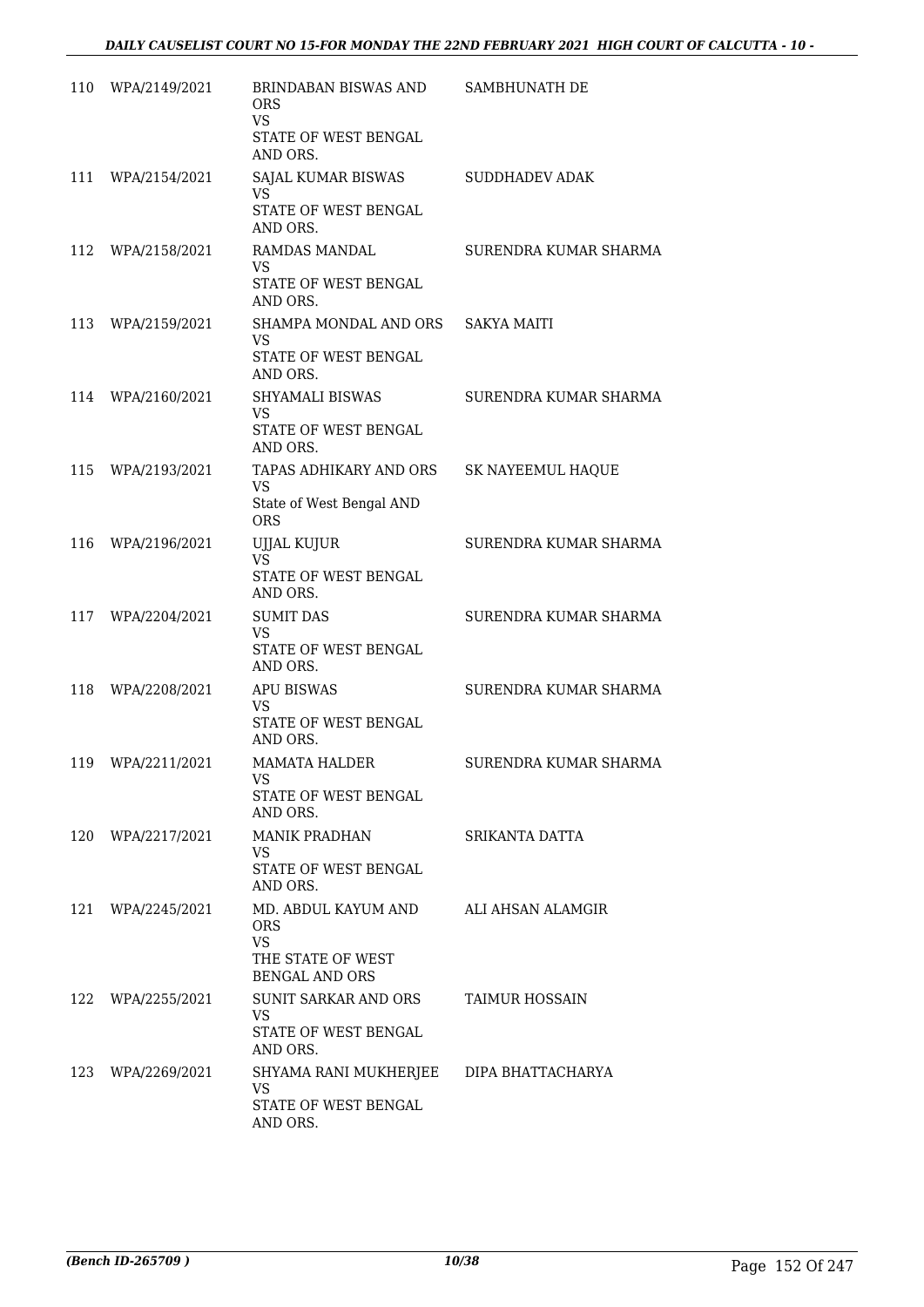|     | 124 WPA/2273/2021 | DILIP SARKAR AND OTHERS<br>VS<br>STATE OF WEST BENGAL<br>AND ORS.                  | <b>GOPA BISWAS</b>    |
|-----|-------------------|------------------------------------------------------------------------------------|-----------------------|
| 125 | WPA/2290/2021     | PRIYABRATA ROY AND ANR<br>VS<br>STATE OF WEST BENGAL<br>AND ORS.                   | ANANYA CHAKRABORTY    |
| 126 | WPA/2292/2021     | ASHOK SARKAR AND<br><b>OTHERS</b><br><b>VS</b><br>STATE OF WEST BENGAL<br>AND ORS. | SOHAM BANERJEE        |
| 127 | WPA/2297/2021     | KAJAL RANI GUCHHAIT<br><b>VS</b><br>STATE OF WEST BENGAL<br>AND ORS.               | DIPA BHATTACHARYA     |
| 128 | WPA/2326/2021     | BAISAKHI PAL AND ANR<br>VS<br>STATE OF WEST BENGAL<br>AND ORS.                     | <b>MALASREE MAITY</b> |
| 129 | WPA/2341/2021     | NIHAR BISWAS AND ORS<br>VS.<br>STATE OF WEST BENGAL<br>AND ORS.                    | SOMESH KUMAR GHOSH    |
| 130 | WPA/2362/2021     | SUVANKAR NAYEK AND<br><b>OTHERS</b><br>VS<br>STATE OF WEST BENGAL<br>AND ORS.      | <b>ALOKESH DALAI</b>  |
| 131 | WPA/2363/2021     | SARIFUDDIN LASKAR<br>VS.<br>STATE OF WEST BENGAL<br>AND ORS.                       | AMAR NATH SEN         |
| 132 | WPA/2364/2021     | SUDIPTA BRAHMACHARY<br>VS.<br>STATE OF WEST BENGAL<br>AND ORS.                     | ROBIUL ISLAM          |
|     | 133 WPA/2366/2021 | GANESH CHANDRA<br><b>MONDAL</b><br>VS.<br>STATE OF WEST BENGAL<br>AND ORS.         | ROBIUL ISLAM          |
| 134 | WPA/2367/2021     | MOUSUMI BHANDARY<br><b>MONDAL</b><br><b>VS</b><br>STATE OF WEST BENGAL<br>AND ORS. | RATUL GHOSH           |
| 135 | WPA/2380/2021     | NIRMAL KUMAR DAS<br><b>MAHANTO</b><br>VS.<br>STATE OF WEST BENGAL<br>AND ORS.      | TANUJA BASAK          |
| 136 | WPA/2381/2021     | RUPA BARUA<br><b>VS</b><br>STATE OF WEST BENGAL<br>AND ORS.                        | <b>IMDADUL BISWAS</b> |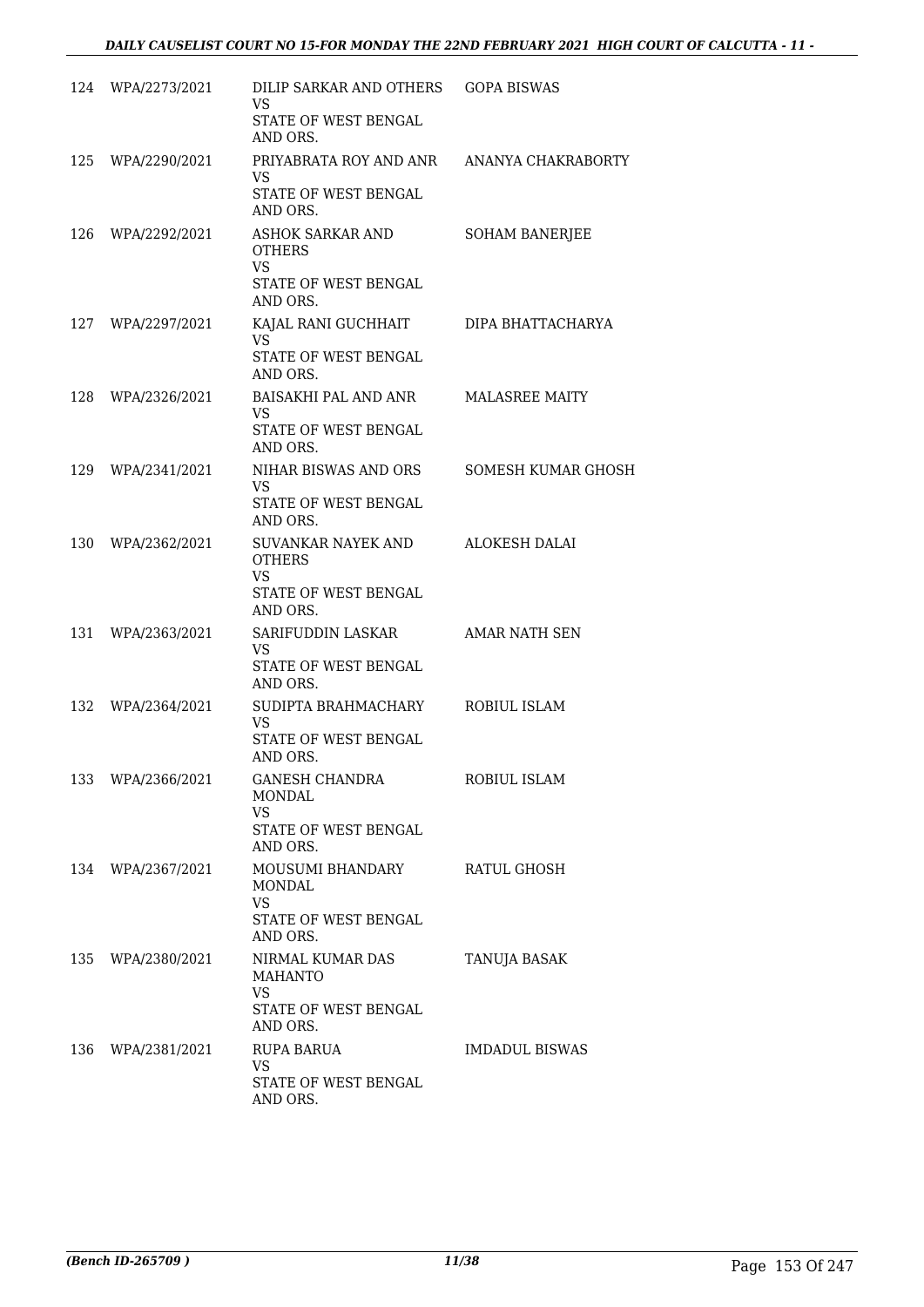|     | 137 WPA/2390/2021 | SOURAV GHOSH<br>VS.<br>STATE OF WEST BENGAL                                         | NIBEDITA CHANDAN DEY     |
|-----|-------------------|-------------------------------------------------------------------------------------|--------------------------|
|     | 138 WPA/2393/2021 | AND ORS.<br>RIG PRASUN MONDAL<br>VS<br>STATE OF WEST BENGAL<br>AND ORS.             | <b>MUKTESWAR MAITY</b>   |
|     | 139 WPA/2395/2021 | MOUSUMI SEN AND ANR<br>VS.<br>STATE OF WEST BENGAL                                  | TAPODIP GUPTA            |
|     | 140 WPA/2397/2021 | AND ORS.<br><b>BASUDEB SINHA</b><br>VS.<br>STATE OF WEST BENGAL<br>AND ORS.         | GOPAL DAS                |
|     | 141 WPA/2400/2021 | SANJIB MONDAL<br>VS.<br><b>STATE OF WEST BENGAL</b><br>AND ORS.                     | <b>GOPAL DAS</b>         |
| 142 | WPA/2405/2021     | ANAMIKA BHATTACHARYA<br>VS.<br>STATE OF WEST BENGAL<br>AND ORS.                     | HEMANTA KUMAR DAS        |
| 143 | WPA/2409/2021     | AMARDEEP MANDAL AND<br>ANR<br>VS.<br>STATE OF WEST BENGAL<br>AND ORS.               | <b>SAYAN MUKHERJEE</b>   |
| 144 | WPA/2411/2021     | SOUMITRA GHOSH AND<br><b>ORS</b><br>VS.<br>STATE OF WEST BENGAL<br>AND ORS.         | CHNADAN DUTTA            |
| 145 | WPA/2426/2021     | SINTU MONDAL<br>VS.<br>STATE OF WEST BENGAL<br>AND ORS.                             | DIPANYAN KUNDU           |
| 146 | WPA/2451/2021     | SUDIPTA BHATTACHARYYA<br><b>VS</b><br>VISVA BHARATI AND ORS                         | SALONI BHATTACHARJEE     |
|     | 147 WPA/2457/2021 | SOURAV BIKAS MAITY AND<br><b>ORS</b><br>VS.<br>STATE OF WEST BENGAL<br>AND ORS.     | TAMAL TARU PANDA         |
| 148 | WPA/2459/2021     | KHALIDA AKTER BANU @<br><b>ORS</b><br><b>VS</b><br>STATE OF WEST BENGAL<br>AND ORS. | KAPIL CHANDRA SAHOO      |
| 149 | WPA/2469/2021     | MIR JASMINA AND ORS<br>VS.<br>STATE OF WEST BENGAL<br>AND ORS.                      | <b>AVIRUP CHATTERJEE</b> |
| 150 | WPA/2473/2021     | RAJIB ROY AND ORS<br>VS.<br>THE STATE OF WEST<br>BENGAL AND ORS                     | SAKHAWAT KHANDAKAE       |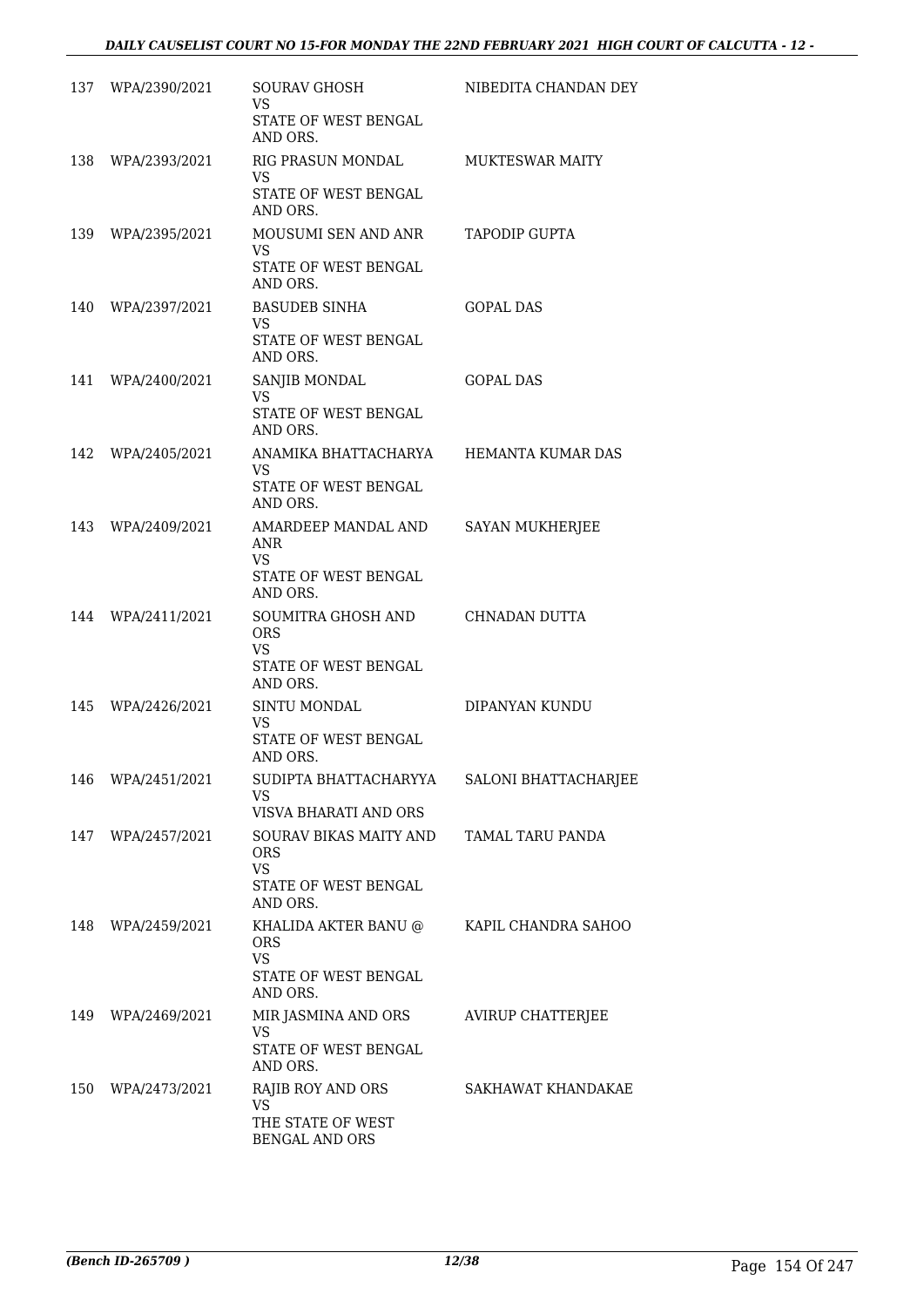|     | 151 WPA/2475/2021 | MANIMALA MITRA AND ORS                                              | M. NAZAR CHOWDHURY        |
|-----|-------------------|---------------------------------------------------------------------|---------------------------|
|     |                   | VS.<br>THE STATE OF WEST<br><b>BENGAL AND ORS</b>                   |                           |
| 152 | WPA/2477/2021     | APURBA MONDAL AND ORS<br>VS.                                        | <b>GOPA BISWAS</b>        |
|     |                   | THE UNION OF INDIA AND<br><b>ORS</b>                                |                           |
|     | 153 WPA/2518/2021 | <b>ACHINTA PAL</b><br><b>VS</b><br>STATE OF WEST BENGAL<br>AND ORS. | SANTOSH CHAKRABORTY       |
| 154 | WPA/2535/2021     | PROSENJIT KARMAKAR<br><b>VS</b>                                     | SAKHAWAT KHANDAKAR        |
|     |                   | THE STATE OF WEST<br><b>BENGAL AND ORS</b>                          |                           |
| 155 | WPA/2539/2021     | MUSRAT PARVIN<br><b>VS</b><br>STATE OF WEST BENGAL                  | SYED SHAMSUL AREFIN       |
|     |                   | AND ORS.                                                            |                           |
| 156 | WPA/2543/2021     | SATYA RANJAN MALLIK<br><b>VS</b><br>STATE OF WEST BENGAL            | SANTOSH KUMAR CHAKRABARTI |
|     | 157 WPA/2547/2021 | AND ORS.<br>TARANANDA MISHRA                                        | RAMA HALDER(SANTRA)       |
|     |                   | VS.<br>STATE OF WEST BENGAL<br>AND ORS.                             |                           |
| 158 | WPA/2548/2021     | TANWEER KHAN<br>VS.                                                 | <b>SOURAT NANDY</b>       |
|     |                   | STATE OF WEST BENGAL<br>AND ORS.                                    |                           |
| 159 | WPA/2551/2021     | <b>CHINMAY DAS</b><br>VS                                            | RAMA HALDER(SANTRA)       |
|     |                   | STATE OF WEST BENGAL<br>AND ORS.                                    |                           |
| 160 | WPA/2552/2021     | AMIT CHAKRABORTI<br>VS                                              | SANDIP KUMAR MONDAL       |
|     |                   | STATE OF WEST BENGAL<br>AND ORS.                                    |                           |
| 161 | WPA/2553/2021     | BIPLAB JANA AND OTHERS<br><b>VS</b>                                 | PURNASIS BHUNIYA          |
|     |                   | STATE OF WEST BENGAL<br>AND ORS.                                    |                           |
| 162 | WPA/2555/2021     | SNIGHA GHORAMI<br>VS.                                               | <b>SOURAT NANDY</b>       |
|     |                   | <b>STATE OF WEST BENGAL</b><br>AND ORS.                             |                           |
| 163 | WPA/2560/2021     | RUKHSANA KHATUM<br>VS.                                              | SOURAT NANDY              |
|     |                   | STATE OF WEST BENGAL<br>AND ORS.                                    |                           |
| 164 | WPA/2562/2021     | MD DAWOOD                                                           | PRADIP KUMAR GHOSH        |
|     |                   | VS.<br>State of West Bengal AND<br><b>ORS</b>                       |                           |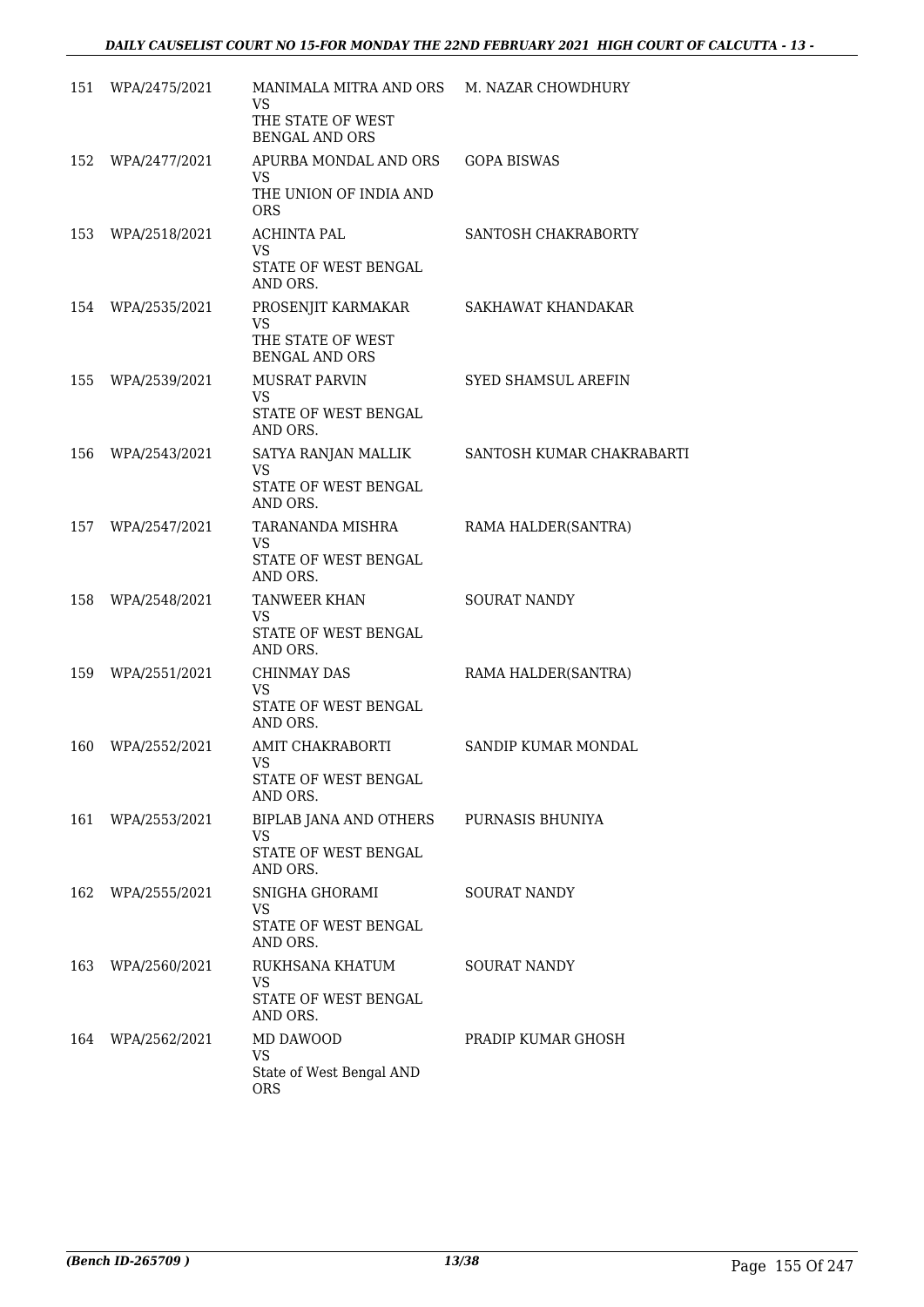| 165 | WPA/2565/2021     | NORTH MALDA TEACHERS<br>EDUCATION COLLEGE AND<br>ANR<br><b>VS</b>                                 | PINAKI DHOLE            |
|-----|-------------------|---------------------------------------------------------------------------------------------------|-------------------------|
|     |                   | THE STATE OF WEST<br><b>BENGAL AND ORS</b>                                                        |                         |
| 166 | WPA/2572/2021     | SHYAMALI MAHATO AND<br><b>OTHERS</b><br><b>VS</b>                                                 | SIDDHARTHA SARKAR       |
|     |                   | STATE OF WEST BENGAL<br>AND ORS.                                                                  |                         |
| 167 | WPA/2573/2021     | SHYAMAL KR NATH<br>VS.<br>STATE OF WEST BENGAL                                                    | CHHANDAK DUTTA          |
|     |                   | AND ORS.                                                                                          |                         |
| 168 | WPA/2574/2021     | KAMAL KANTA RAY<br>VS.<br>STATE OF WEST BENGAL<br>AND ORS.                                        | <b>SANTANU MAJI</b>     |
|     | 169 WPA/2582/2021 | MD. JAHID IQBAL KHAN<br>VS.<br>STATE OF WEST BENGAL<br>AND ORS.                                   | KRISHNA KESHAB PAUL     |
|     | 170 WPA/2586/2021 | KISMOTARA KHATUN AND<br><b>ANR</b><br><b>VS</b><br>STATE OF WEST BENGAL<br>AND ORS.               | KRISHNA KESHAB PAUL     |
|     | 171 WPA/2589/2021 | PIKU SSAHOO AND OTHERS<br>VS<br>STATE OF WEST BENGAL<br>AND ORS.                                  | ALOKESH DALAI           |
| 172 | WPA/2594/2021     | KRISHNA MONDAL<br>(GHOSH) AND ANOTHER<br><b>VS</b>                                                | <b>ALOKESH DALAI</b>    |
|     |                   | STATE OF WEST BENGAL<br>AND ORS.                                                                  |                         |
|     | 173 WPA/2604/2021 | <b>SAMIM ALI</b><br>VS FOR THE STREET<br>THE WEST BENGAL BOARD<br>OF PRIMARY EDUCATION<br>AND ORS | <b>DWAIPAYAN SANYAL</b> |
|     | 174 WPA/2614/2021 | DILBAR NADAP AND ORS<br>VS.<br>STATE OF WEST BENGAL<br>AND ORS.                                   | LALMOHAN BASU           |
|     | 175 WPA/2617/2021 | DULAL DAS AND OTHERS<br>VS.<br>STATE OF WEST BENGAL<br>AND ORS.                                   | SASTHI CHARAN DHARA     |
|     | 176 WPA/2619/2021 | <b>JAMIL MAHMUD</b><br><b>VS</b>                                                                  | DWAIPAYAN SANYAL        |
|     |                   | WEST BENGAL BOARD OF<br>PRIMARY EDUCATION AND<br><b>OTHERS</b>                                    |                         |
|     | 177 WPA/2623/2021 | SOIMUR SK AND ORS<br>VS.                                                                          | SANDIP KUMAR MONDAL     |
|     |                   | STATE OF WEST BENGAL<br>AND ORS.                                                                  |                         |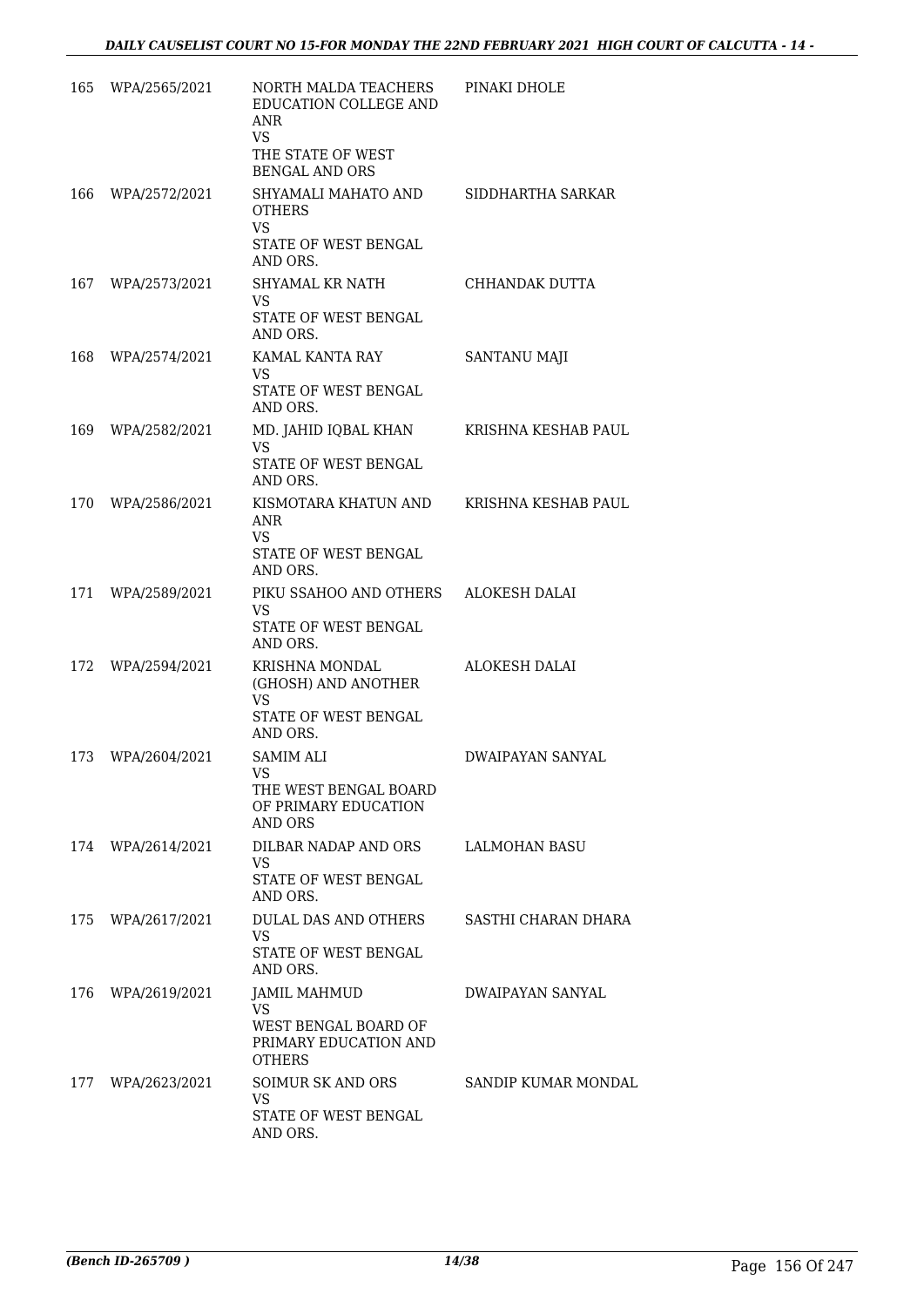| 178 | WPA/2624/2021     | SHUKTARA KHATUN AND<br><b>ORS</b><br><b>VS</b>                                                 | KAPIL CHANDRA SAHOO      |
|-----|-------------------|------------------------------------------------------------------------------------------------|--------------------------|
|     |                   | STATE OF WEST BENGAL<br>AND ORS.                                                               |                          |
|     | 179 WPA/2625/2021 | BINOD HALDAR AND<br><b>OTHERS</b><br><b>VS</b>                                                 | <b>LALMOHAN BASU</b>     |
|     |                   | STATE OF WEST BENGAL<br>AND ORS.                                                               |                          |
| 180 | WPA/2626/2021     | LAKSHMI KANTA DAS<br><b>VS</b><br>STATE OF WEST BENGAL<br>AND ORS.                             | <b>SANTANU MAJI</b>      |
| 181 | WPA/2628/2021     | BAPI DAS AND ORS<br><b>VS</b><br>STATE OF WEST BENGAL<br>AND ORS.                              | DIBYENDU CHATTERJEE      |
|     | 182 WPA/2630/2021 | ATANU SARKAR AND ANR<br><b>VS</b><br>STATE OF WEST BENGAL<br>AND ORS.                          | SALONI BHATTACHARJEE     |
| 183 | WPA/2631/2021     | MD ASAD ALI AND ORS<br>VS.<br>STATE OF WEST BENGAL<br>AND ORS.                                 | KAPIL CHANDRA SAHOO      |
| 184 | WPA/2632/2021     | MD. SAMSUR RAHMAN AND<br><b>ORS</b><br><b>VS</b><br>THE STATE OF WEST<br><b>BENGAL AND ORS</b> | NEPESH MAJHI             |
| 185 | WPA/2633/2021     | PROSENJIT BHOWMICK<br>AND ORS<br><b>VS</b><br>THE STATE OF WEST<br>BENGAL AND ORS              | DEBASIS NANDI            |
| 186 | WPA/2634/2021     | HARUN RASID AND ORS<br>VS<br>THE STATE OF WEST<br><b>BENGAL AND ORS</b>                        | NEPESH, AJHI             |
|     | 187 WPA/2653/2021 | JESMIN TABACHCHHUM<br>VS.<br>STATE OF WEST BENGAL<br>AND ORS.                                  | <b>FIROZE HASSAN</b>     |
|     | 188 WPA/2667/2021 | <b>BIPASHA MONDAL</b><br>VS.<br>STATE OF WEST BENGAL<br>AND ORS.                               | AJAY BARMAN RAY          |
|     | 189 WPA/2680/2021 | MD HAIDERALAM AND ORS<br>VS<br>STATE OF WEST BENGAL<br>AND ORS.                                | <b>MD.HABIBUR RAHMAN</b> |
|     | 190 WPA/2687/2021 | <b>SANTANU DE</b><br><b>VS</b><br>STATE OF WEST BENGAL<br>AND ORS.                             | Miss Molly Saha          |
| 191 | WPA/2691/2021     | KAMALA DEVI<br>VS<br>STATE OF WEST BENGAL<br>AND ORS.                                          | <b>IMDADUL BISWAS</b>    |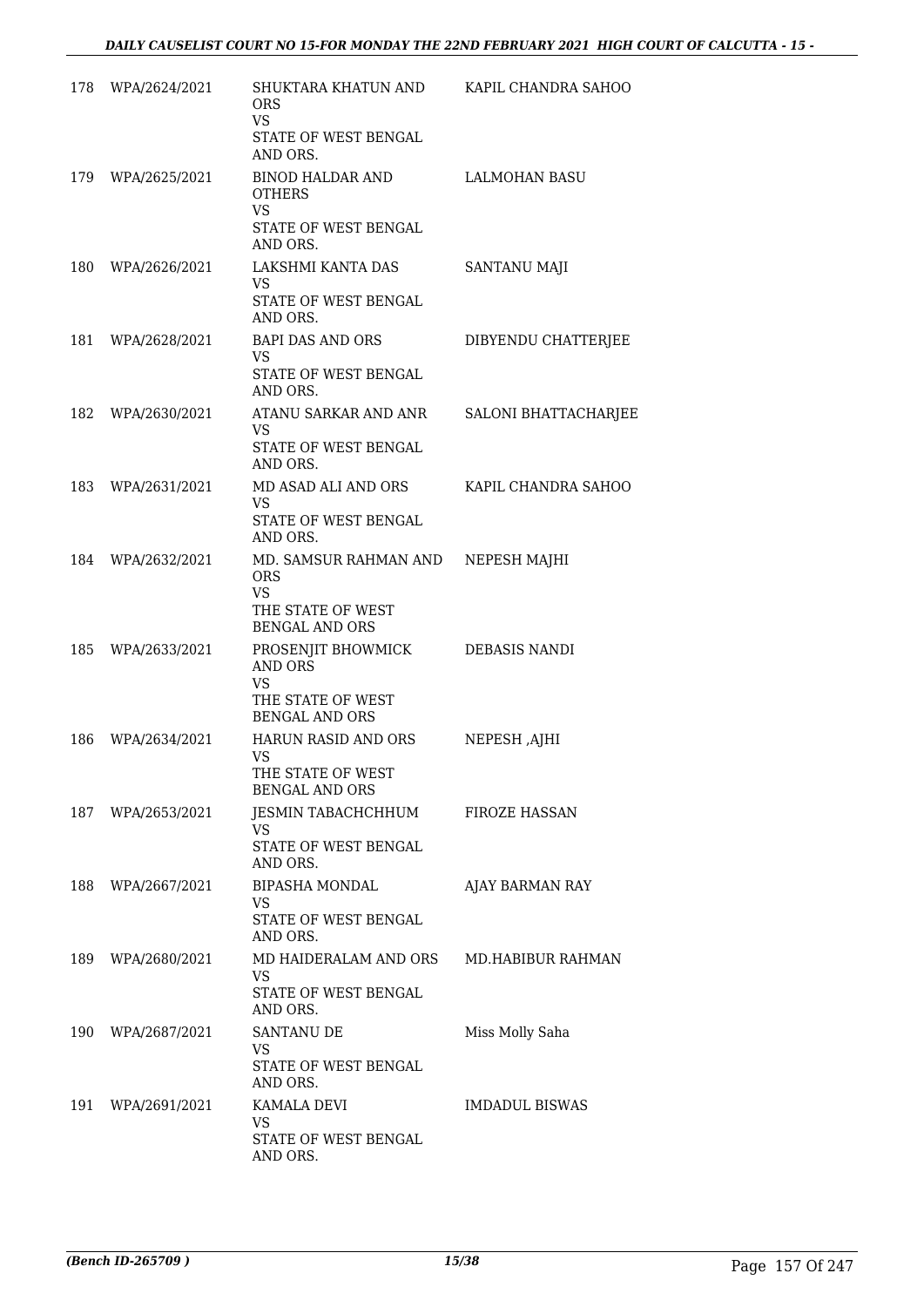| 192 | WPA/2699/2021     | <b>SOMA NANDY</b><br>VS<br>STATE OF WEST BENGAL<br>AND ORS.                        | PRADYOT KR. MONDAL     |
|-----|-------------------|------------------------------------------------------------------------------------|------------------------|
| 193 | WPA/2701/2021     | MANIK KUMAR MAITI<br>VS<br>STATE OF WEST BENGAL<br>AND ORS.                        | PRADYOT KR. MONDAL     |
| 194 | WPA/2702/2021     | PANKAJ KUMAR ROY<br>VS<br>STATE OF WEST BENGAL                                     | TARUN KUMAR GAYEN      |
| 195 | WPA/2710/2021     | AND ORS.<br>ARUNDHATI JANA<br>VS<br>STATE OF WEST BENGAL<br>AND ORS.               | <b>AMITABRATA ROY</b>  |
| 196 | WPA/2715/2021     | <b>SAMIR SARKAR AND ORS</b><br>VS.<br>STATE OF WEST BENGAL<br>AND ORS.             | KAPIL CHANDRA SAHOO    |
| 197 | WPA/2718/2021     | URMI SAHA AND ORS<br><b>VS</b><br>STATE OF WEST BENGAL<br>AND ORS.                 | KAPIL CHANDRA SAHOO    |
| 198 | WPA/2719/2021     | PARAMA GHOSH<br>VS<br>STATE OF WEST BENGAL<br>AND ORS.                             | <b>SAKTI PADA JANA</b> |
| 199 | WPA/2721/2021     | SUMIT SAHA AND ORS.<br>VS<br>STATE OF WEST BENGAL<br>AND ORS.                      | <b>ANITA SHAW</b>      |
| 200 | WPA/2732/2021     | SAMINA KHATUN AND ORS<br>VS<br>UNION OF INDIA AND ORS.                             | SOMESH KUMAR GHOSH     |
| 201 | WPA/2733/2021     | DEBKUMAR MONDAL AND<br>ORS.<br>VS<br>STATE OF WEST BENGAL<br>AND ORS.              | <b>GOPAL DAS</b>       |
|     | 202 WPA/2739/2021 | BITHIKA SARKAR AND ORS<br>VS.<br>STATE OF WEST BENGAL<br>AND ORS.                  | PROSENJIT MUKHERJEE    |
|     | 203 WPA/2743/2021 | <b>SWAPAN BHOWAL</b><br>VS.<br>STATE OF WEST BENGAL<br>AND ORS.                    | PRONAY BASAK           |
|     | IA NO: CAN/1/2021 |                                                                                    |                        |
|     | 204 WPA/2752/2021 | ADYANATH GHOSH AND<br><b>ORS</b><br><b>VS</b>                                      | GOPA BISWAS            |
| 205 | WPA/2753/2021     | UNION OF INDIA AND ORS.<br><b>SWATI DEY BALA</b><br>VS.<br>UNION OF INDIA AND ORS. | GOPA BISWAS            |
| 206 | WPA/2754/2021     | SUDIPTA BOSE AND ORS<br><b>VS</b><br>UNION OF INDIA AND ORS.                       | <b>GOPA BISWAS</b>     |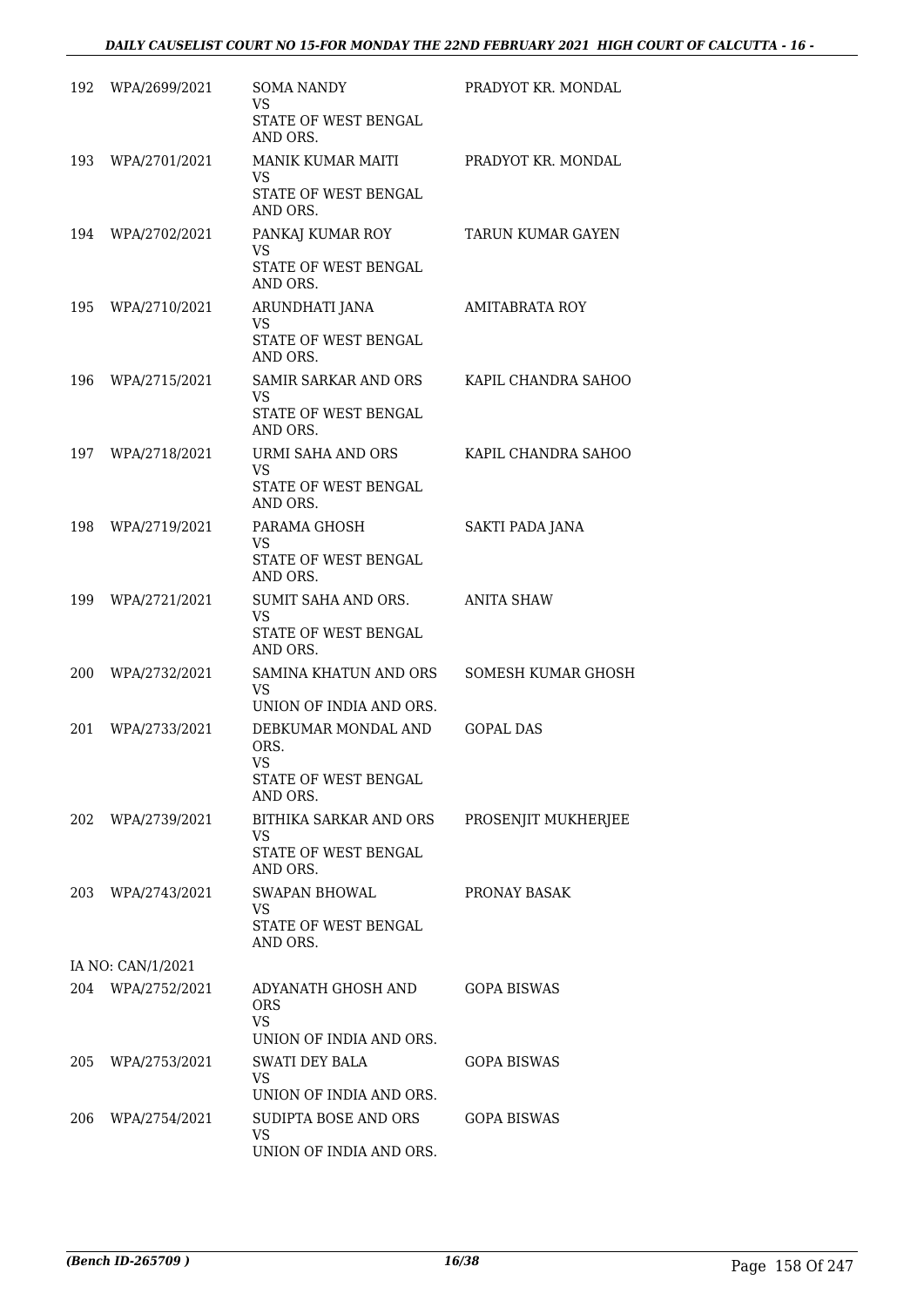|     | 207 WPA/2765/2021 | RANAJIT MAITY                                                                                                               | SUDIPTA DASGUPTA       |
|-----|-------------------|-----------------------------------------------------------------------------------------------------------------------------|------------------------|
|     |                   | <b>VS</b><br>STATE OF WEST BENGAL<br>AND ORS.                                                                               |                        |
|     | 208 WPA/2773/2021 | SONALI SHAW AND<br><b>ANOTHERS</b><br><b>VS</b><br>STATE OF WEST BENGAL<br>AND ORS.                                         | <b>BISWAJIT SARKAR</b> |
|     | 209 WPA/2782/2021 | ALAMGIR SHAIKH AND ANR<br>VS.<br>THE W.B.BOARD OF                                                                           | TIRTHANKAR DHALI       |
| 210 | WPA/2790/2021     | PRIMARY EDU AND ORS<br>MD JOSIMUDDIN SK AND<br><b>ORS</b><br><b>VS</b><br><b>W.B.BOARD OF PRIMARY</b><br><b>EDU AND ORS</b> | TIRTHANKAR DEY         |
| 211 | WPA/2796/2021     | KALYANI DINDA<br>VS.<br><b>STATE OF WEST BENGAL</b><br>AND ORS.                                                             | RITAM CHOWDHURY        |
| 212 | WPA/2802/2021     | SUMITRA BHUNIA<br>VS.<br>STATE OF WEST BENGAL<br>AND ORS.                                                                   | RAMA HALDER SANTRA     |
| 213 | WPA/2814/2021     | <b>MAUSUMI MAHATO</b><br><b>VS</b><br>STATE OF WEST BENGAL<br>AND ORS.                                                      | JAYANTA MITRA          |
| 214 | WPA/2817/2021     | HAIMANTI MAHATO<br>VS.<br>STATE OF WEST BENGAL<br>AND ORS.                                                                  | JAYANTI MITRA          |
| 215 | WPA/2831/2021     | JAYANTA THOKDAR AND<br><b>ORS</b><br><b>VS</b><br><b>STATE OF WEST BENGAL</b><br>AND ORS.                                   | KAPIL CHANDRA SAHOO    |
|     | 216 WPA/2834/2021 | NABIN DE AND ORS<br><b>VS</b><br>STATE OF WEST BENGAL<br>AND ORS.                                                           | TAMAL TARU PANDA       |
| 217 | WPA/2835/2021     | PARWANA RAJAN AND<br><b>OTHERS</b><br><b>VS</b>                                                                             | JAYANTA BHATTACHARYYA  |
|     |                   | STATE OF WEST BENGAL<br>AND ORS.                                                                                            |                        |
| 218 | WPA/2837/2021     | MD KHALID HOSSAIN<br><b>GHANI</b><br><b>VS</b><br>STATE OF WEST BENGAL                                                      | SUBHRANGSU PANDA       |
|     |                   | AND ORS.                                                                                                                    |                        |
|     | 219 WPA/2838/2021 | SAMBIT PANDEY AND<br>OTHERS<br><b>VS</b>                                                                                    | JAYANTA BHATTACHARYYA  |
|     |                   | STATE OF WEST BENGAL<br>AND ORS.                                                                                            |                        |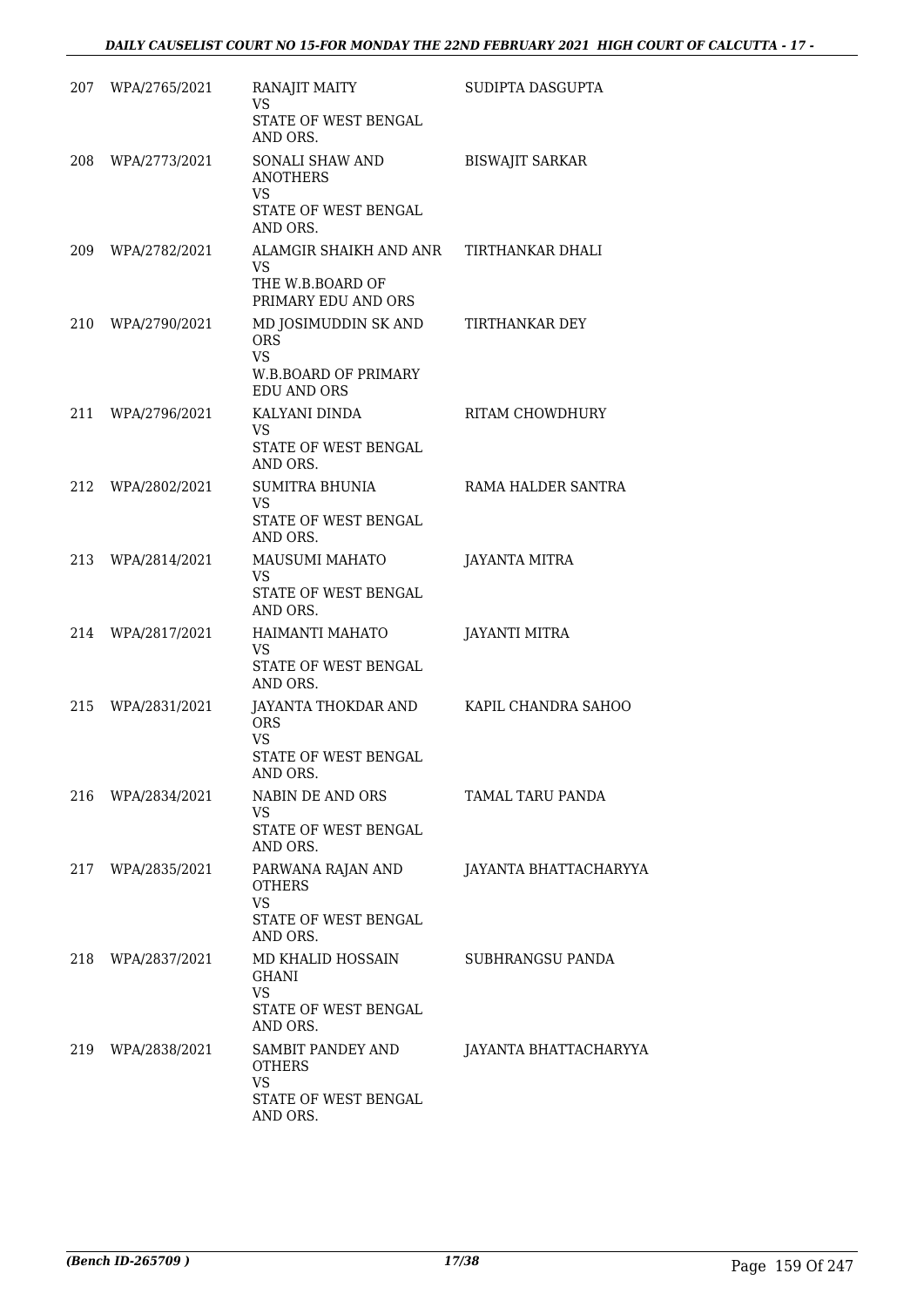| 220 | WPA/2841/2021     | ABDUL AZIM AND OTHERS<br>VS                    | JAYANTA BHATTACHARYYA     |
|-----|-------------------|------------------------------------------------|---------------------------|
|     |                   | STATE OF WEST BENGAL<br>AND ORS.               |                           |
|     | 221 WPA/2848/2021 | SHYAMALI RAY<br><b>VS</b>                      | <b>SUDIP SARKAR</b>       |
|     |                   | STATE OF WEST BENGAL<br>AND ORS.               |                           |
| 222 | WPA/2858/2021     | <b>ARUNIMA BOSE</b><br>VS.                     | SHIBAJI KUMAR DAS         |
|     |                   | UNIVERSITY OF CALCUTTA<br>AND ORS              |                           |
|     | 223 WPA/2862/2021 | SURATI SAMANTA<br>VS.                          | BAISALI GHOSHAL           |
|     |                   | STATE OF WEST BENGAL<br>AND ORS.               |                           |
|     | 224 WPA/2863/2021 | MD SAFIQUZZAMAN<br><b>VS</b>                   | SANTANU MAJI              |
|     |                   | STATE OF WEST BENGAL<br>AND ORS.               |                           |
| 225 | WPA/2868/2021     | TANIA BEGAM<br><b>VS</b>                       | <b>SAKYA MAITY</b>        |
|     |                   | STATE OF WEST BENGAL<br>AND ORS.               |                           |
| 226 | WPA/2869/2021     | PROBODH KUMAR SAHA<br><b>VS</b>                | <b>GOLAM MOHAMMAD</b>     |
|     |                   | STATE OF WEST BENGAL<br>AND ORS.               |                           |
| 227 | WPA/2870/2021     | HARIPADA BARMAN AND<br><b>ORS</b><br><b>VS</b> | <b>SANTANU MAJI</b>       |
|     |                   | STATE OF WEST BENGAL<br>AND ORS.               |                           |
| 228 | WPA/2871/2021     | RABINDRA NATH SAHOO<br>VS.                     | ALOKESHDALAI777@GMAIL.COM |
|     |                   | STATE OF WEST BENGAL<br>AND ORS.               |                           |
| 229 | WPA/2873/2021     | RANJAN RAHA<br><b>VS</b>                       | M. NAZAR CHOWDHURY        |
|     |                   | STATE OF WEST BENGAL<br>AND ORS.               |                           |
| 230 | WPA/2876/2021     | SANJOY NUNIA<br><b>VS</b>                      | ALOKESH DALAI             |
|     |                   | STATE OF WEST BENGAL<br>AND ORS.               |                           |
| 231 | WPA/2879/2021     | MD. QURBAN ALI ANDORS<br><b>VS</b>             | <b>HABIBUR RAHMAN</b>     |
|     |                   | STATE OF WEST BENGAL<br>AND ORS.               |                           |
| 232 | WPA/2880/2021     | SHUVASHREE MONDAL<br><b>VS</b>                 | <b>ALOKESH DALAI</b>      |
|     |                   | STATE OF WEST BENGAL<br>AND ORS.               |                           |
| 233 | WPA/2881/2021     | JAYASHREE KHANRA<br><b>VS</b>                  | ALOKESH DALAI             |
|     |                   | STATE OF WEST BENGAL<br>AND ORS.               |                           |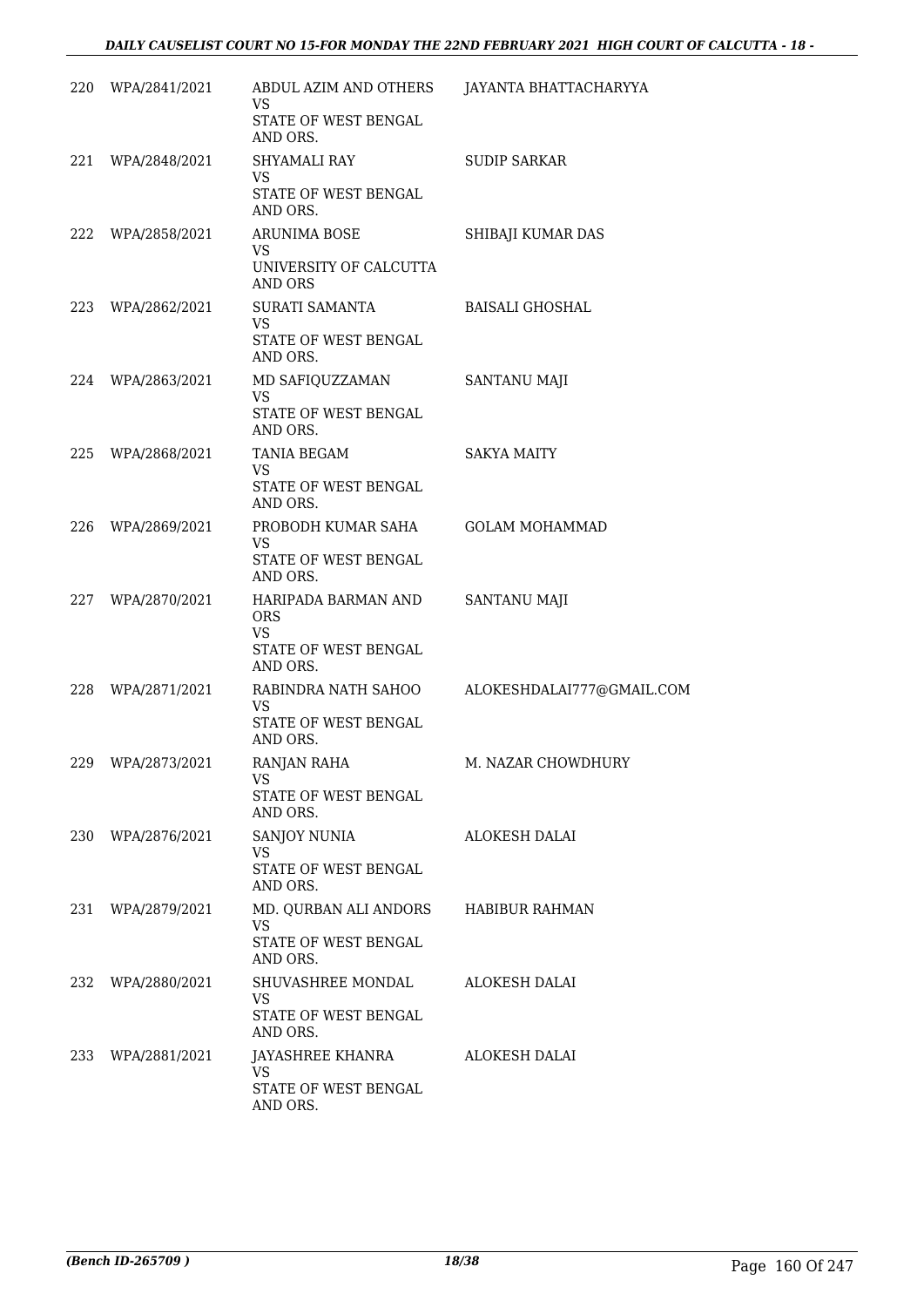|     | 234 WPA/2884/2021 | SUMIT GHORAI<br>VS.<br>STATE OF WEST BENGAL                                                                 | ALOKESH DALAI        |
|-----|-------------------|-------------------------------------------------------------------------------------------------------------|----------------------|
|     |                   | AND ORS.                                                                                                    |                      |
|     | 235 WPA/2886/2021 | <b>RINKU BISUI</b><br>VS.                                                                                   | ALOKESH DALAI        |
|     |                   | STATE OF WEST BENGAL<br>AND ORS.                                                                            |                      |
|     | 236 WPA/2887/2021 | <b>INDRAJIT MAL</b><br>VS<br><b>STATE OF WEST BENGAL</b><br>AND ORS.                                        | ALOKESH DALAI        |
|     | 237 WPA/2888/2021 | <b>SUMAN SAHA</b><br><b>VS</b><br>STATE OF WEST BENGAL<br>AND ORS.                                          | ALOKESH DALAI        |
|     | 238 WPA/2890/2021 | SUJIT KUMAR TUNGA<br>VS <sup>-</sup><br>STATE OF WEST BENGAL<br>AND ORS.                                    | ALOKESH DALAI        |
|     | 239 WPA/2892/2021 | SONIA GHOSH<br><b>VS</b><br>STATE OF WEST BENGAL<br>AND ORS.                                                | ALOKESH DALAI        |
|     | 240 WPA/2895/2021 | GAURANGO PAUL<br>VS.<br>STATE OF WEST BENGAL<br>AND ORS.                                                    | ALOKESH DALAI        |
|     | 241 WPA/2905/2021 | MUNSHI SAHIDUL HOQUE GOPA BISWAS<br><b>VS</b><br>STATE OF WEST BENGAL<br>AND ORS.                           |                      |
|     | 242 WPA/2910/2021 | AVIJIT MAITY @ABHIJIT AND SASTI CHARAN DHARA<br><b>ORS</b><br><b>VS</b><br>STATE OF WEST BENGAL<br>AND ORS. |                      |
| 243 | WPA/2911/2021     | DEBOLINA SAHOO AND ORS<br><b>VS</b><br>STATE OF WEST BENGAL<br>AND ORS.                                     | AVINABA DAN          |
|     | 244 WPA/2915/2021 | JANARDAN PURKAIT<br>VS.<br>STATE OF WEST BENGAL<br>AND ORS.                                                 | SUMITAVA CHAKRABORTY |
| 245 | WPA/2916/2021     | <b>ARPITA GHOSH</b><br><b>VS</b><br><b>STATE OF WEST BENGAL</b><br>AND ORS.                                 | SUMITAVA CHAKRABORTY |
| 246 | WPA/2922/2021     | <b>BARNALI MAHATO</b><br>VS.<br>STATE OF WEST BENGAL<br>AND ORS.                                            | SIDDHARTHA SARKAR    |
| 247 | WPA/2924/2021     | ANNESHA KHATUN<br><b>VS</b><br>STATE OF WEST BENGAL<br>AND ORS.                                             | NAYEEMUL HAQUE       |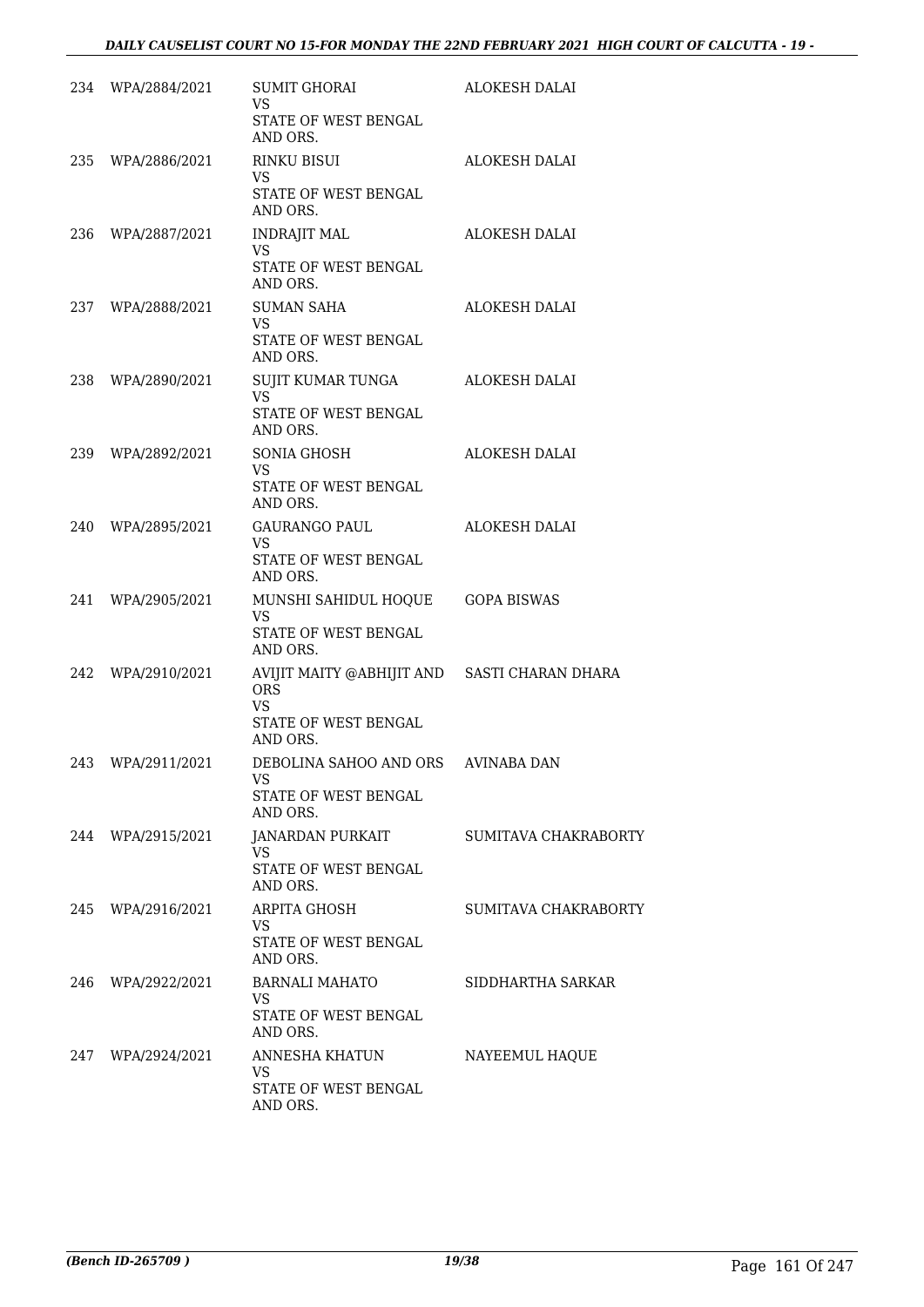|     | 248 WPA/2940/2021 | ARPITA MONDAL<br>VS.<br>STATE OF WEST BENGAL                                              | RIMPY MUKHERJEE         |
|-----|-------------------|-------------------------------------------------------------------------------------------|-------------------------|
|     | 249 WPA/2947/2021 | AND ORS.<br>SELIM REZA AND ANR<br>VS.<br>STATE OF WEST BENGAL                             | <b>TAMAL SINGHA ROY</b> |
| 250 | WPA/2959/2021     | AND ORS.<br>SK. SAFIUR RAHAMAN<br>VS<br>STATE OF WEST BENGAL                              | SYRD SHAMSUL AREFIN     |
| 251 | WPA/2967/2021     | AND ORS.<br>SHRABANI KALAPAHAR<br>VS<br>STATE OF WEST BENGAL<br>AND ORS.                  | DILIP KUMAR SHYAMAL     |
| 252 | WPA/2969/2021     | MINATI MAJUMDAR<br><b>VS</b><br>THE STATE OF WEST<br><b>BENGAL AND ORS</b>                | UTTAM BANERJEE          |
| 253 | WPA/2976/2021     | URMILA MRIDHA<br>VS.<br>STATE OF WEST BENGAL<br>AND ORS.                                  | <b>MANIKA SARKAR</b>    |
|     | 254 WPA/2978/2021 | ALI HOSSAIN<br><b>VS</b><br>STATE OF WEST BENGAL                                          | <b>RIMA DAS</b>         |
| 255 | WPA/2980/2021     | AND ORS.<br>KANIKA (DHARA) MONDAL<br><b>VS</b><br>STATE OF WEST BENGAL<br>AND ORS.        | SANJIB SETH             |
| 256 | WPA/2986/2021     | DIPANKAR MOKNDAL AND<br><b>ORS</b><br><b>VS</b><br>STATE OF WEST BENGAL<br><b>AND ORS</b> | PRODYOT KANTI MONDAL    |
| 257 | WPA/2989/2021     | SUDDHASATTWA SIT AND<br><b>ORS</b><br>VS.<br>STATE OF WEST BENGAL<br>AND ORS.             | PRADYOT MONDAL          |
| 258 | WPA/2993/2021     | BIJAN PRADHAN AND ORS<br><b>VS</b><br>STATE OF WEST BENGAL<br>AND ORS.                    | PRADYOT KUMAR MONDAL    |
| 259 | WPA/2994/2021     | PRASAD KUMAR SAMANTA<br>VS.<br>STATE OF WEST BENGAL<br>AND ORS.                           | SAKTIPADA JANA          |
| 260 | WPA/2996/2021     | GOPA RANI SAMANTA AND<br>ANR<br><b>VS</b><br>STATE OF WEST BENGAL                         | SAKTI PADA JANA         |
| 261 | WPA/3024/2021     | AND ORS.<br>MD SAMIM AKHTAR<br><b>VS</b><br>STATE OF WEST BENGAL<br>AND ORS.              | <b>RITAM CHOWDHURY</b>  |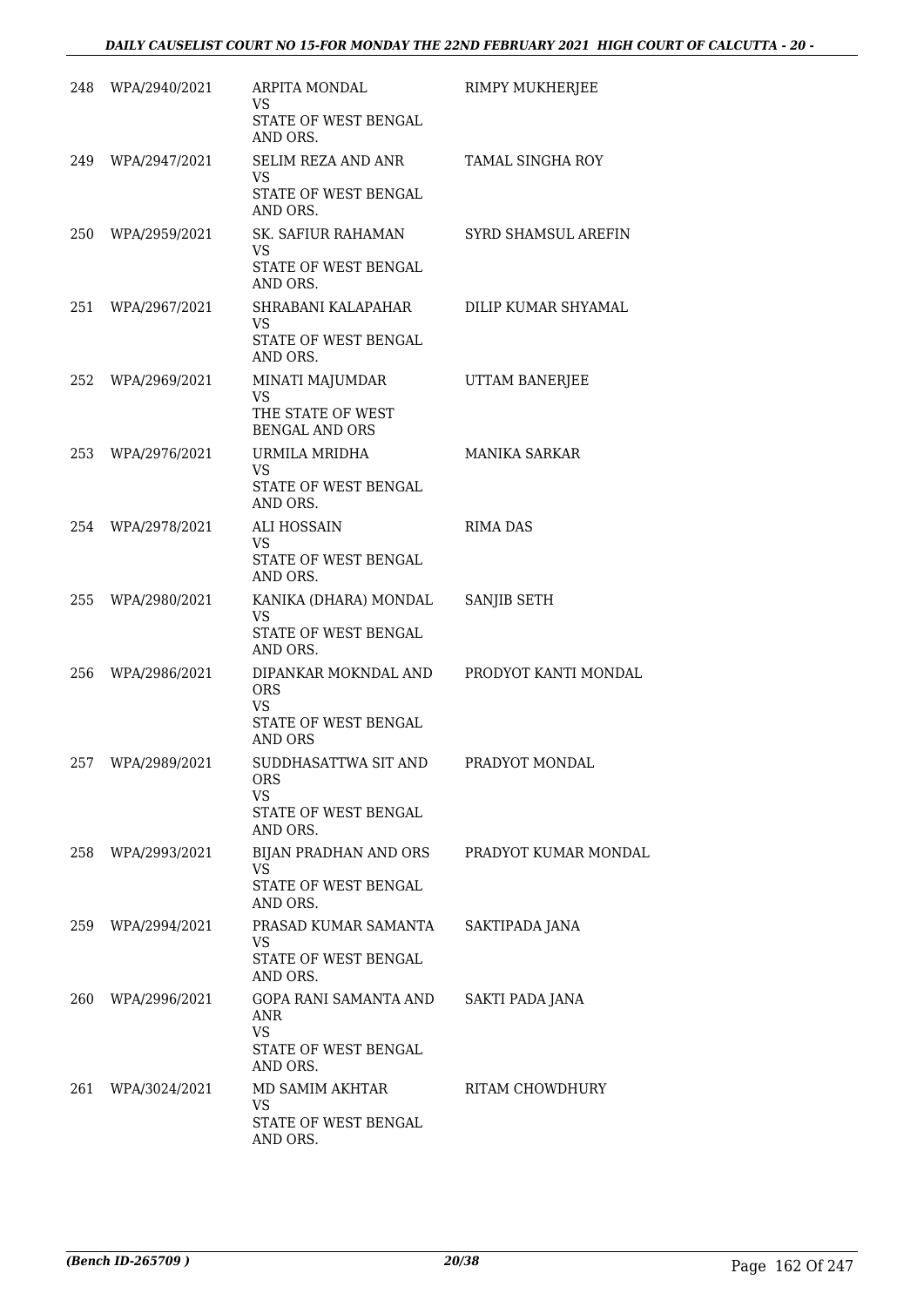|     | 262 WPA/3033/2021 | MD. RAFIQUE AHMED<br><b>VS</b>                                            | SOUJANYA BANDYOPADHYAY     |
|-----|-------------------|---------------------------------------------------------------------------|----------------------------|
|     |                   | STATE OF WEST BENGAL<br>AND ORS.                                          |                            |
| 263 | WPA/3042/2021     | NIHAR KANTI PAUL<br>VS.                                                   | SAKTI PADA JANA            |
|     |                   | STATE OF WEST BENGAL<br>AND ORS.                                          |                            |
| 264 | WPA/3049/2021     | AMBARISH MAJUMDAR<br>VS.                                                  | MD AHSANUZZAMAN            |
|     |                   | STATE OF WEST BENGAL<br>AND ORS.                                          |                            |
| 265 | WPA/3061/2021     | AMIT CHAKRABARTY AND<br><b>ORS</b><br><b>VS</b>                           | <b>SAMIR ROY CHOWDHURY</b> |
|     |                   | STATE OF WEST BENGAL<br>AND ORS.                                          |                            |
| 266 | WPA/3063/2021     | JAYANTA ROY AND ORS<br><b>VS</b>                                          | KAPIL CHANDRA SAHU         |
|     |                   | STATE OF WEST BENGAL<br>AND ORS.                                          |                            |
| 267 | WPA/3079/2021     | KRISHNA GOPAL MBERA<br><b>AND ORS</b><br>VS.                              | ALOKESH DALAI              |
|     |                   | THE STATE OF WEST<br><b>BENGAL AND ORS</b>                                |                            |
| 268 | WPA/3090/2021     | <b>SHARIF AHMED</b><br>VS.<br>STATE OF WEST BENGAL                        | MD HABIBUR RAHMAN          |
| 269 | WPA/3104/2021     | AND ORS.<br>SRILA DE                                                      | NARAYAN CHANDRA MONDAL     |
|     |                   | VS.<br>STATE OF WEST BENGAL<br>AND ORS.                                   |                            |
| 270 | WPA/3115/2021     | SUJATA PRAMANIK AND<br><b>OTHERS</b><br><b>VS</b><br>STATE OF WEST BENGAL | <b>SK NEZAMUDDIN</b>       |
|     |                   | AND ORS.                                                                  |                            |
| 271 | WPA/3120/2021     | INZAMAMUL ISLAM<br>VS.<br>STATE OF WEST BENGAL                            | KUTUBUDDIN SK.             |
| 272 | WPA/3121/2021     | AND ORS.<br><b>TUMPA NAYAK</b>                                            | <b>SUJATA MUKHERJEE</b>    |
|     |                   | <b>VS</b><br>STATE OF WEST BENGAL<br>AND ORS.                             |                            |
| 273 | WPA/3124/2021     | AMIRUL MONDAL<br><b>VS</b>                                                | KUTUBUDDIN SK.             |
|     |                   | STATE OF WEST BENGAL<br>AND ORS.                                          |                            |
| 274 | WPA/3125/2021     | SANGITA MONDAL AND<br><b>ORS</b><br><b>VS</b>                             | <b>MANIKA SARKAR</b>       |
|     |                   | STATE OF WEST BENGAL<br>AND ORS.                                          |                            |
| 275 | WPA/3127/2021     | DIPAK MANDAL<br><b>VS</b>                                                 | KUTUBUDDIN SK              |
|     |                   | STATE OF WEST BENGAL<br>AND ORS.                                          |                            |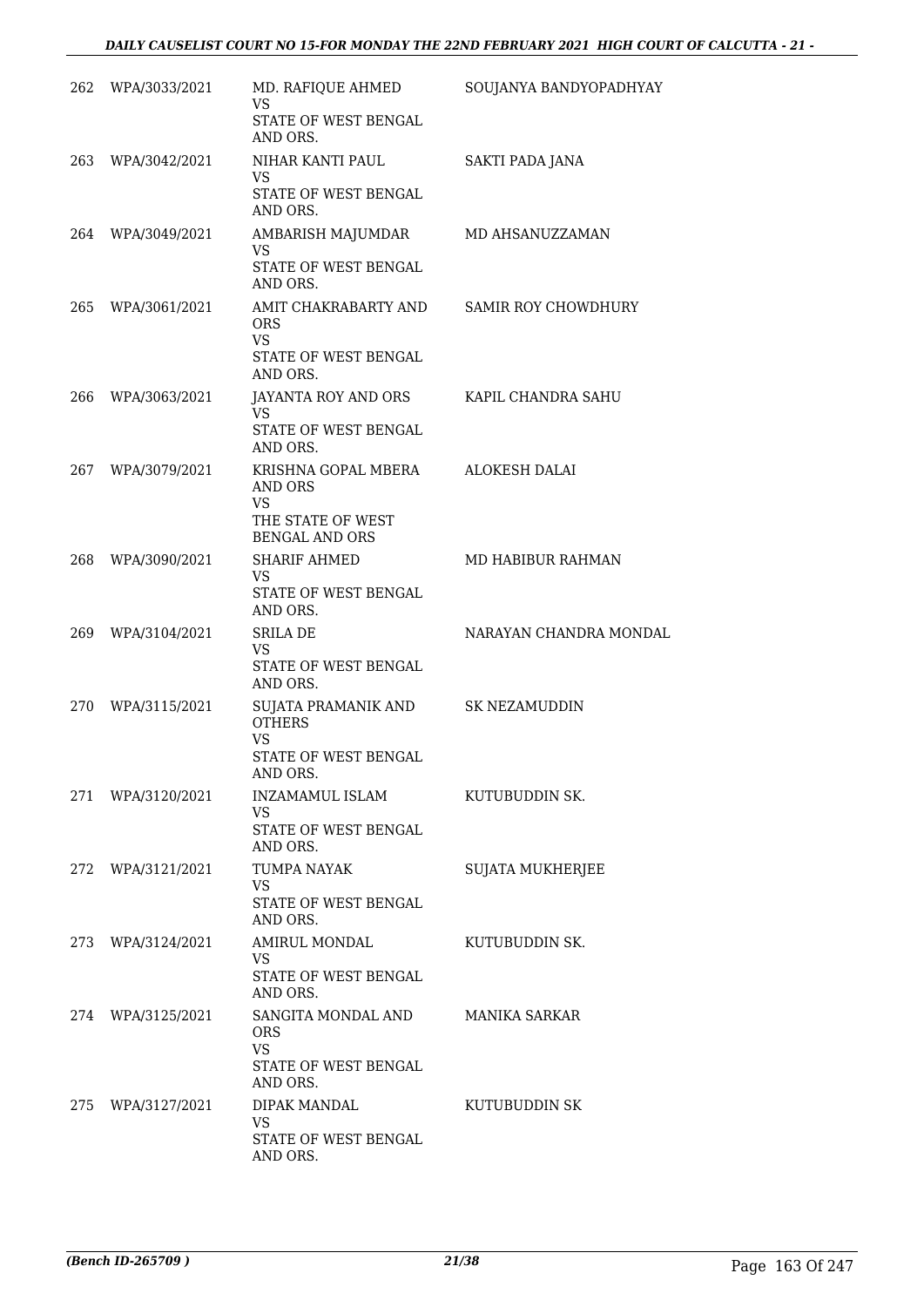| 276 | WPA/3132/2021     | RAMA SARKAR<br>VS.<br>STATE OF WEST BENGAL                                                  | KUTUBUDDIN SK.           |
|-----|-------------------|---------------------------------------------------------------------------------------------|--------------------------|
|     | 277 WPA/3133/2021 | AND ORS.<br><b>MAMONI BAG</b><br>VS<br>STATE OF WEST BENGAL                                 | <b>MANIKA SARKAR</b>     |
| 278 | WPA/3137/2021     | AND ORS.<br>DIN ISLAM MOLLA AND<br><b>ORS</b><br>VS.<br>STATE OF WEST BENGAL                | <b>MANIKA SARKAR</b>     |
|     | 279 WPA/3141/2021 | AND ORS.<br>SUPRAVAT TRIPATHI<br>VS.<br>STATE OF WEST BENGAL                                | TANUJA BASAK             |
| 280 | WPA/3143/2021     | AND ORS.<br>JOY ADHIKARI<br>VS.<br>STATE OF WEST BENGAL<br>AND ORS.                         | SALONI BHATTACHARJEE     |
| 281 | WPA/3146/2021     | ADALAT MAHATO AND ORS<br>VS.<br>STATE OF WEST BENGAL<br>AND ORS.                            | SIDDHARTHA SARKAR        |
| 282 | WPA/3147/2021     | SHYAMAL SARKAR<br>VS.<br>STATE OF WEST BENGAL<br>AND ORS.                                   | SUDIPTA DASGUPTA         |
| 283 | WPA/3176/2021     | AVIJIT MONDAL AND ORS<br><b>VS</b><br>THE STATE OF WEST                                     | <b>AVIRUP CHATTERJEE</b> |
| 284 | WPA/3177/2021     | <b>BENGAL AND ORS</b><br><b>JUIN BHOWMICK</b><br>VS.<br>STATE OF WEST BENGAL<br>AND ORS.    | PANKAJ HALDER            |
| 285 | WPA/3182/2021     | SWAPNA BHOWMICK AND<br><b>OTHERS</b><br>VS<br><b>STATE OF WEST BENGAL</b><br>AND ORS.       | <b>SANTANU MAJI</b>      |
| 286 | WPA/3187/2021     | <b>RITU SASMAL</b><br>VS.<br>THE STATE OF WEST<br><b>BENGAL AND ORS</b>                     | SUBHRANGSU PANDA         |
| 287 | WPA/3188/2021     | NRIPEN ROY AND ORS<br><b>VS</b><br>THE WEST BENGAL BOARD<br>OF PRIMARY EDUCATION<br>AND ANR | ARUNESH PARHAK           |
| 288 | WPA/3191/2021     | PALLABI DAS AND OTHERS<br><b>VS</b><br>STATE OF WEST BENGAL<br>AND ORS.                     | SANDIP KUMAR MANDAL      |
| 289 | WPA/3192/2021     | ANUVA BISWAS AND ORS<br>VS.<br>STATE OF WEST BENGAL<br>AND ORS.                             | LAL MOHAN BASU           |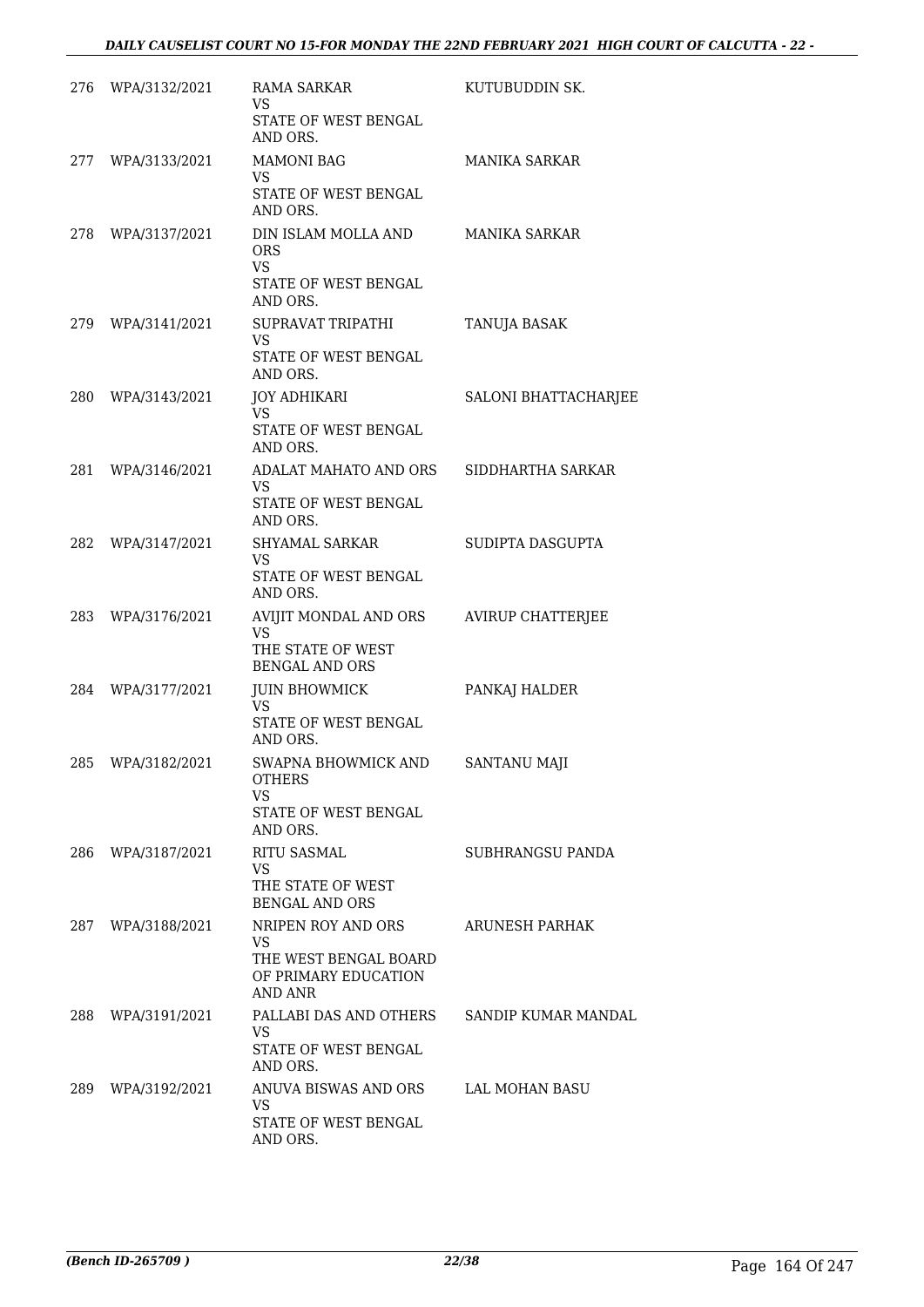|     | 290 WPA/3209/2021 | AMIYA KUMAR MAITI<br>VS.                                           | ANIRUDDHA SARKAR       |
|-----|-------------------|--------------------------------------------------------------------|------------------------|
|     |                   | STATE OF WEST BENGAL<br>AND ORS.                                   |                        |
|     | 291 WPA/3226/2021 | RAJEN MANDAL AND ANR<br>VS.                                        | ALOKESH DALAI          |
|     |                   | STATE OF WEST BENGAL<br>AND ORS.                                   |                        |
| 292 | WPA/3227/2021     | PAROMITA GHOSH<br>VS.                                              | MOSTAFIJUR RAHAMAN     |
|     |                   | STATE OF WEST BENGAL<br>AND ORS.                                   |                        |
|     | 293 WPA/3237/2021 | TAPAS PAUL AND OTHERS<br>VS.                                       | KAPIL CHANDRA SAHOO    |
|     |                   | STATE OF WEST BENGAL<br>AND ORS.                                   |                        |
|     | 294 WPA/3239/2021 | <b>SALMA SULTANA</b><br>VS.                                        | MANIKA SARKAR          |
|     |                   | STATE OF WEST BENGAL<br>AND ORS.                                   |                        |
| 295 | WPA/3249/2021     | RABIUL ISLAM AND<br><b>OTHERS</b><br><b>VS</b>                     | SANDIP KUMAR MONDAL    |
|     |                   | STATE OF WEST BENGAL<br>AND ORS.                                   |                        |
| 296 | WPA/3254/2021     | SUMITRA MAHATO AND<br><b>ORS</b><br><b>VS</b><br>THE STATE OF WEST | ANWASHA HALDER         |
|     |                   | <b>BENGAL AND ORS</b>                                              |                        |
| 297 | WPA/3260/2021     | RITESH JASHU AND ORS<br><b>VS</b>                                  | JAYANTA BHATTACHARYYA  |
|     |                   | THE STATE OF WEST<br><b>BENGAL AND ORS</b>                         |                        |
| 298 | WPA/3261/2021     | SANCHAITA MAITY AND<br><b>OTHERS</b><br>VS                         | PINTU KARAR            |
|     |                   | STATE OF WEST BENGAL<br>AND ORS.                                   |                        |
| 299 | WPA/3268/2021     | SAMIRAN MAL AND ORS<br><b>VS</b>                                   | JAYANTA BHATTACHARYYA  |
|     |                   | THE STATE OF WEST<br><b>BENGAL AND ORS</b>                         |                        |
| 300 | WPA/3273/2021     | SK BADSHA HITLAR<br>VS.                                            | <b>BIKRAM BANERJEE</b> |
|     |                   | STATE OF WEST BENGAL<br>AND ORS.                                   |                        |
| 301 | WPA/3274/2021     | KALAM SHAIKH AND ORS<br><b>VS</b>                                  | ASIF IQBAL             |
|     |                   | STATE OF WEST BENGAL<br>AND ORS.                                   |                        |
| 302 | WPA/3276/2021     | <b>SUDIP SAHA AND ORS</b><br>VS                                    | Shahan Shah            |
|     |                   | STATE OF WEST BENGAL<br>AND ORS.                                   |                        |
| 303 | WPA/3290/2021     | <b>SOMA BERA</b><br><b>VS</b>                                      | SUBHADEEP CHATTERJEE   |
|     |                   | STATE OF WEST BENGAL<br>AND ORS.                                   |                        |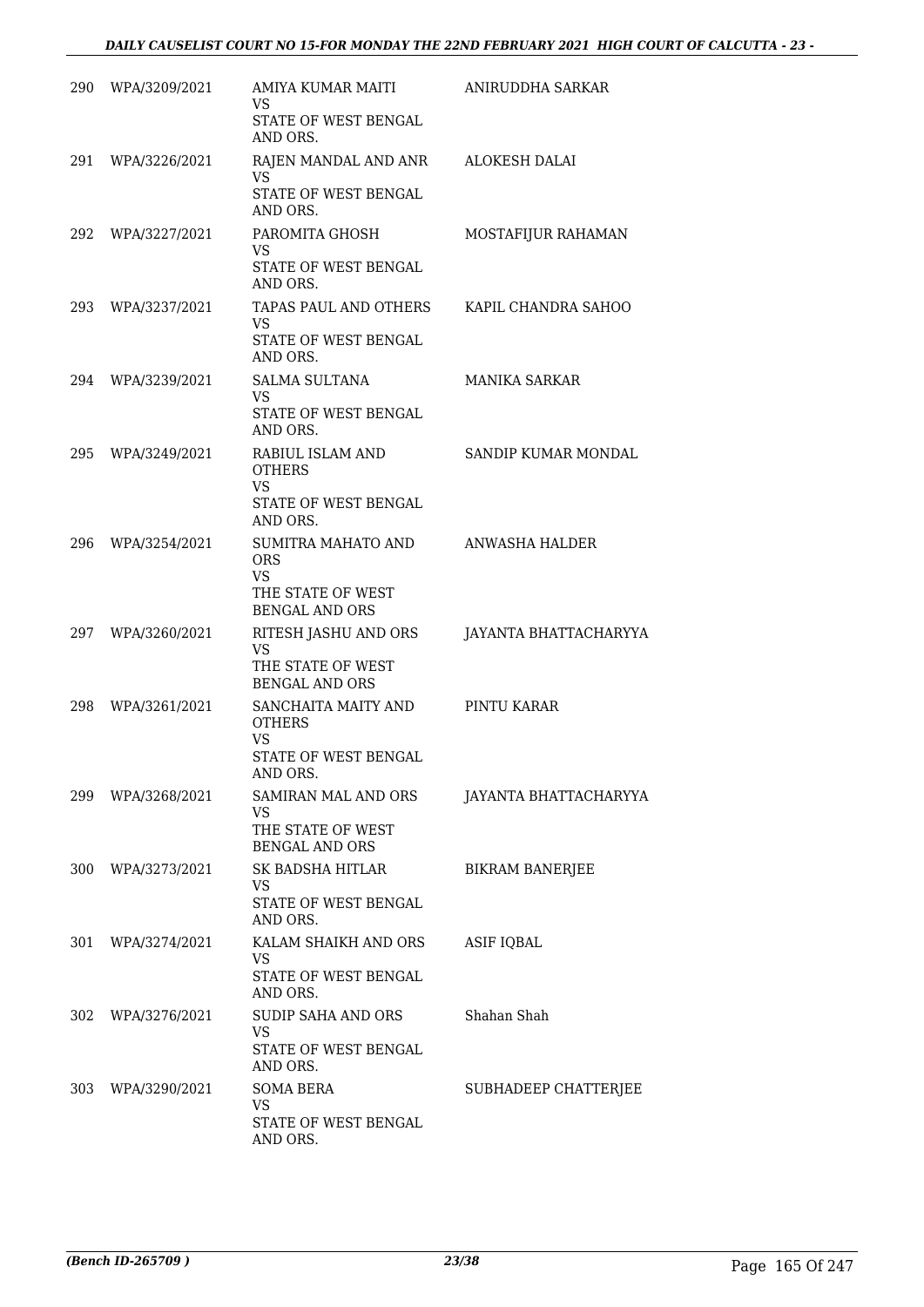|     | 304 WPA/3293/2021 | HIRANMOY SARKAR AND<br><b>ORS</b><br><b>VS</b><br>STATE OF WEST BENGAL                            | SANDIP KUMAR MONDAL        |
|-----|-------------------|---------------------------------------------------------------------------------------------------|----------------------------|
|     |                   | AND ORS.                                                                                          |                            |
|     | 305 WPA/3294/2021 | SHRABANTI PARAMANIK<br>AND ORS<br><b>VS</b><br>STATE OF WEST BENGAL<br>AND ORS.                   | MANIKA SARKAR              |
| 306 | WPA/3295/2021     | SOUMYADIP DEY AND ORS AMARNATH AGARWAL<br><b>VS</b><br>THE STATE OF WEST<br><b>BENGAL AND ORS</b> |                            |
| 307 | WPA/3297/2021     | SURJYAKANTA DAS<br>VS.<br>STATE OF WEST BENGAL<br>AND ORS.                                        | ANIRUDDHA SARKAR           |
| 308 | WPA/3298/2021     | MOUMITA BHUNIA AND<br><b>OTHERS</b><br><b>VS</b><br>STATE OF WEST BENGAL                          | <b>AVIRUP CHATTERJEE</b>   |
|     |                   | AND ORS.                                                                                          |                            |
| 309 | WPA/3300/2021     | KHOS MAHAMMAD SHAIKH SALONI BHATTACHARJEE<br><b>AND ORS</b><br><b>VS</b>                          |                            |
|     |                   | STATE OF WEST BENGAL<br>AND ORS.                                                                  |                            |
|     | 310 WPA/3301/2021 | MANDIRA MONDAL AND<br><b>ANR</b><br>VS<br>THE STATE OF WEST<br><b>BENGAL AND ORS</b>              | SUBHADEEP CHATTERJEE       |
|     | 311 WPA/3302/2021 | TAGARI KHATUN MONDAL<br><b>AND OTHERS</b><br><b>VS</b><br>STATE OF WEST BENGAL<br>AND ORS.        | <b>SHAHAN SHAH</b>         |
|     | 312 WPA/3303/2021 | DHARAM BANERJEE<br>VS.<br>STATE OF WEST BENGAL<br>AND ORS.                                        | <b>INDRANIL CHANDRA</b>    |
|     | 313 WPA/3304/2021 | RAISA SULTANA AND ORS<br>VS.<br>STATE OF WEST BENGAL<br>AND ORS.                                  | SALONI BHATTACHARJEE       |
|     | 314 WPA/3305/2021 | POULAMI DUTTA AND ANR<br>VS<br>THE STATE OF WEST<br><b>BENGAL AND ORS</b>                         | <b>SAMIR ROY CHOWDHURY</b> |
|     | 315 WPA/3306/2021 | DOLI KHATUN AND ORS<br>VS.<br>STATE OF WEST BENGAL<br>AND ORS.                                    | SHAHAN SAH                 |
|     | 316 WPA/3307/2021 | SURAJ KUMAR AND ORS<br><b>VS</b><br>STATE OF WEST BENGAL<br>AND ORS.                              | JAYANTA MITRA              |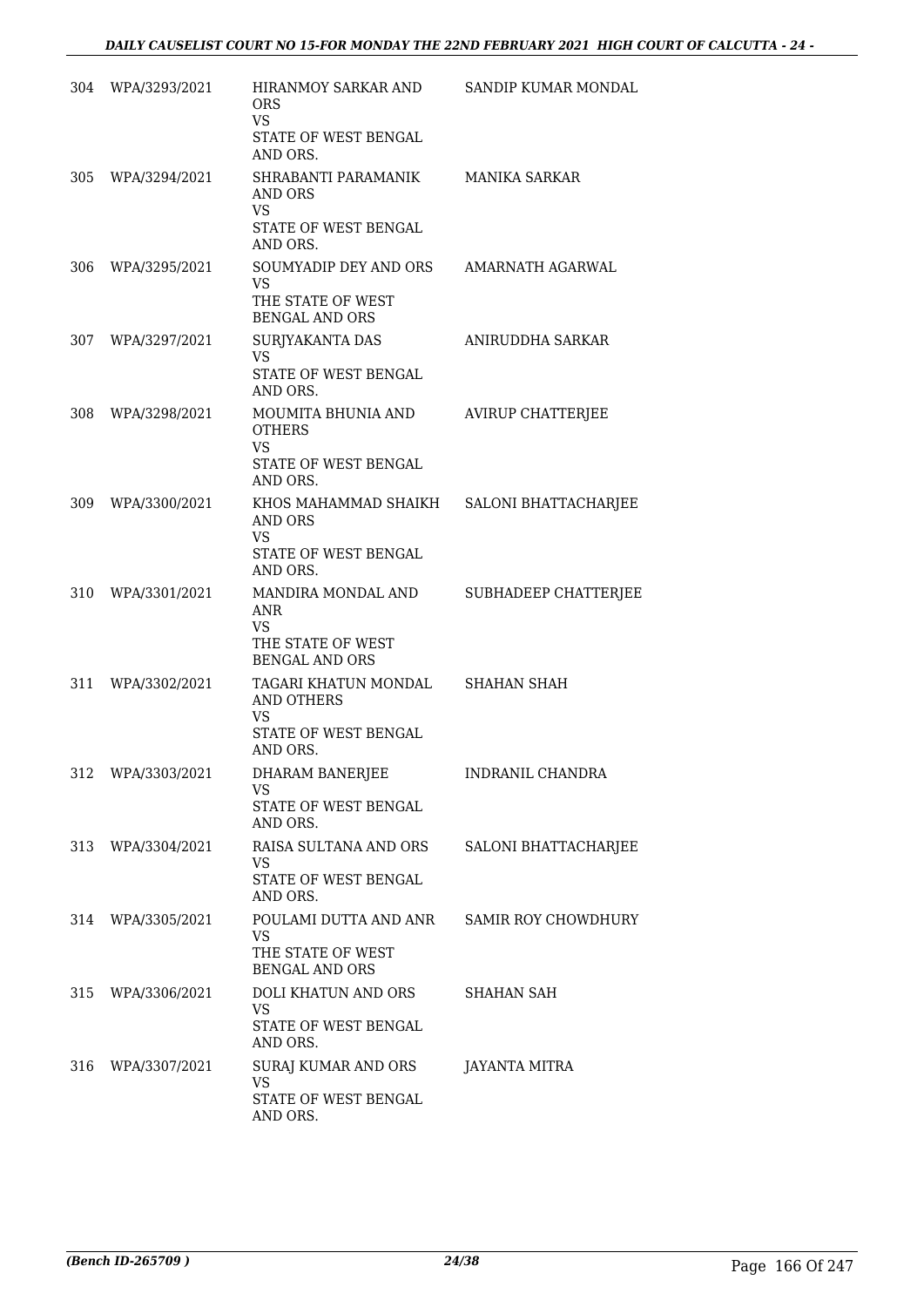| 317 WPA/3309/2021 | MANOJ SINGHA AND<br><b>OTHERS</b><br><b>VS</b><br>STATE OF WEST BENGAL<br>AND ORS.              | MD NAUROZ RAHBER     |
|-------------------|-------------------------------------------------------------------------------------------------|----------------------|
| 318 WPA/3310/2021 | <b>SANDIP PURKAIT</b><br>VS.<br>STATE OF WEST BENGAL<br>AND ORS.                                | ANIRUDDHA SARKAR     |
| 319 WPA/3312/2021 | HABIBUR RAHAMAN KHAN GOPA BISWAS<br>AND OTHERS<br><b>VS</b><br>STATE OF WEST BENGAL<br>AND ORS. |                      |
| 320 WPA/3313/2021 | DEBASISH EBDOR AND<br><b>OTHERS</b><br>VS.<br>STATE OF WEST BENGAL<br>AND ORS.                  | <b>GOPA BISWAS</b>   |
| 321 WPA/3314/2021 | SUBHAS GHOSH AND<br><b>OTHERS</b><br><b>VS</b><br>STATE OF WEST BENGAL                          | VISHAK BHATTACHARYA  |
| 322 WPA/3315/2021 | AND ORS.<br>KHASRU MALLICK AND                                                                  | <b>JAYED HOSSAIN</b> |
|                   | <b>OTHERS</b><br>VS.<br>STATE OF WEST BENGAL<br>AND ORS.                                        |                      |
| 323 WPA/3323/2021 | RAZIA KHATUN<br>VS.<br>STATE OF WEST BENGAL<br>AND ORS.                                         | JAYANTI GHOSHAL      |
| 324 WPA/3326/2021 | PRIYA RANJAN DANGAR<br><b>AND ORS</b><br><b>VS</b><br>STATE OF WEST BENGAL<br>AND ORS.          | SANDIP KUMAR MONDAL  |
| 325 WPA/3347/2021 | BANDANA BEGAM AND ORS<br>VS.<br>STATE OF WEST BENGAL<br>AND ORS.                                | <b>ASIF IQBAL</b>    |
| 326 WPA/3348/2021 | BISWAJIT PRADHAN<br>VS.<br>STATE OF WEST BENGAL<br>AND ORS.                                     | <b>GOUTAM DINDA</b>  |
| 327 WPA/3361/2021 | <b>BROTATI PAL</b><br>VS.<br>STATE OF WEST BENGAL<br>AND ORS.                                   | AMAL KUMAR BANERJEE  |
| 328 WPA/3374/2021 | SAMARESH SARKAR<br>VS.<br>STATE OF WEST BENGAL<br>AND ORS.                                      | RIMPY MUKHERJEE      |
| 329 WPA/3407/2021 | MD JAMIL AKHTAR<br>VS.<br>STATE OF WEST BENGAL<br>AND ORS.                                      | SOHAM DE DHARA       |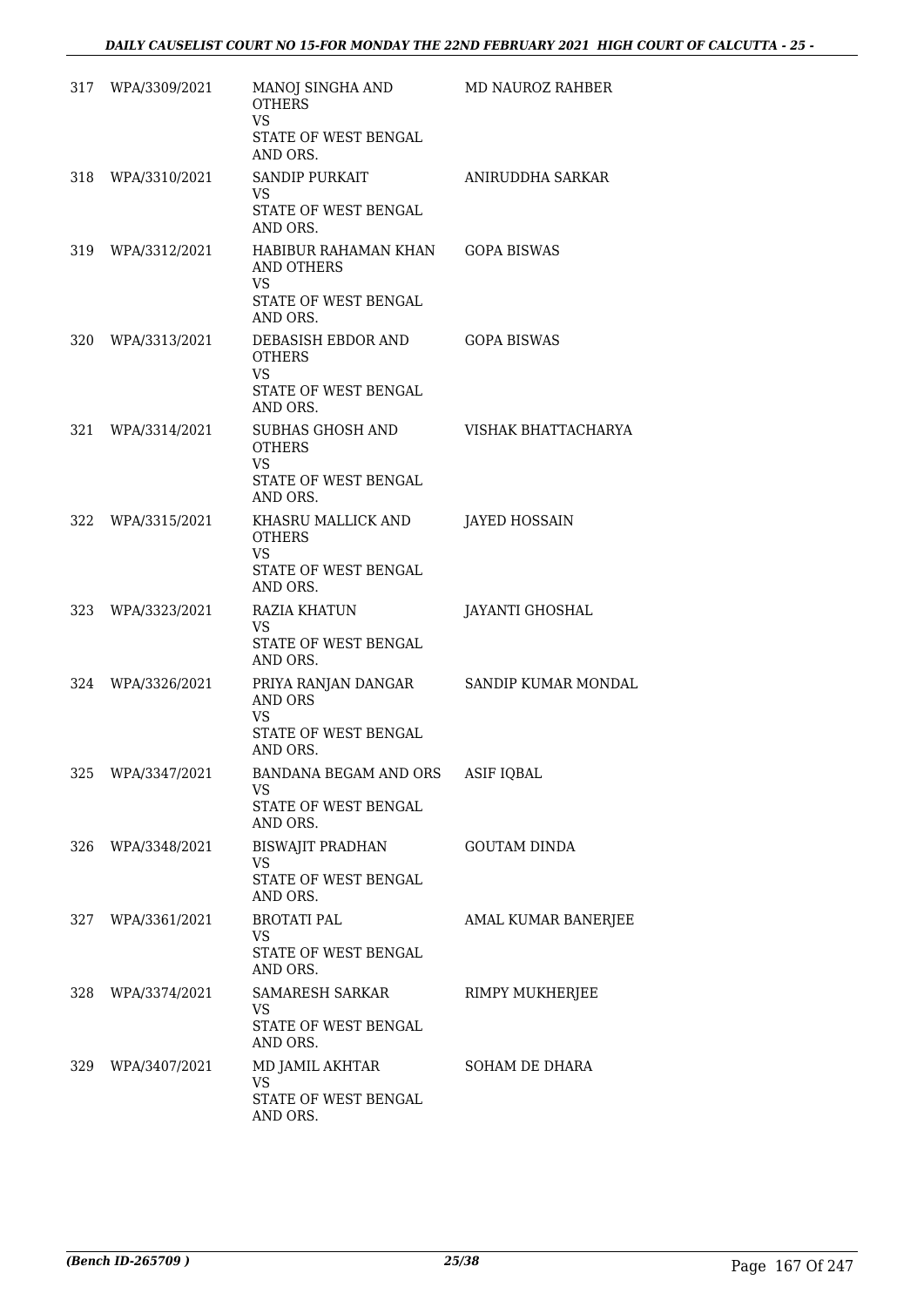|     | 330 WPA/3420/2021 | RAMKRISHNA ROY<br>VS<br>STATE OF WEST BENGAL<br>AND ORS.                                                 | <b>SUDIP SARKAR</b>   |
|-----|-------------------|----------------------------------------------------------------------------------------------------------|-----------------------|
| 331 | WPA/3435/2021     | MRIDULA MUKHERJEE AND ASIF IQBAL AHMED<br><b>OTHERS</b><br><b>VS</b><br>STATE OF WEST BENGAL<br>AND ORS. |                       |
| 332 | WPA/3447/2021     | SAHIDUL HAQUE AND<br><b>OTHERS</b><br><b>VS</b><br>STATE OF WEST BENGAL                                  | ASIF IQBAL AHMED      |
| 333 | WPA/3451/2021     | AND ORS.<br>BISWAJIT PRADHAN<br><b>VS</b><br>STATE OF WEST BENGAL<br>AND ORS.                            | <b>GOUTAM DINDA</b>   |
| 334 | WPA/3456/2021     | PABAN DEBNATH AND ORS<br>VS.<br>STATE OF WEST BENGAL<br>AND ORS.                                         | KUTUBUDDIN SK         |
| 335 | WPA/3472/2021     | AL FARUK MONDAL AND<br><b>ORS</b><br><b>VS</b><br>STATE OF WEST BENGAL<br>AND ORS.                       | SANDIP KUMAR MONDAL   |
| 336 | WPA/3473/2021     | JANHABI PATTANAYAK<br>VS.<br>STATE OF WEST BENGAL<br>AND ORS.                                            | BAISALI GHOSHAL       |
| 337 | WPA/3477/2021     | SEULI BERA2SEULI<br>MANDAL<br><b>VS</b><br>THE WEST BENGAL<br>CENTRAL SCHOOL SERVISE<br>COMMISSION       | SRIKANTA DUTTA        |
| 338 | WPA/3479/2021     | SK. HAFIZUL HAQUE AND<br><b>OTHERS</b><br>VS<br>UNION OF INDIA AND ORS.                                  | SOMESH KUMAR GHOSH    |
|     | 339 WPA/3482/2021 | FERDOUSI RAHAMAN<br>VS<br><b>STATE OF WEST BENGAL</b><br>AND ORS.                                        | MIR ANOWAR            |
| 340 | WPA/3491/2021     | DILRUBA NASRIN AKTAR<br><b>VS</b><br>STATE OF WEST BENGAL<br>AND ORS.                                    | <b>MD. ASHRAF HUG</b> |
| 341 | WPA/3499/2021     | <b>AVIJIT JANA</b><br>VS.<br>STATE OF WEST BENGAL<br>AND ORS.                                            | PRIYANKA CHANDRA      |
|     | 342 WPA/3502/2021 | MADHUKRISHNA MMAITY<br>AND ANR<br>VS.<br>STATE OF WEST BENGAL<br>AND ORS.                                | PRIYANKA CHANDRA      |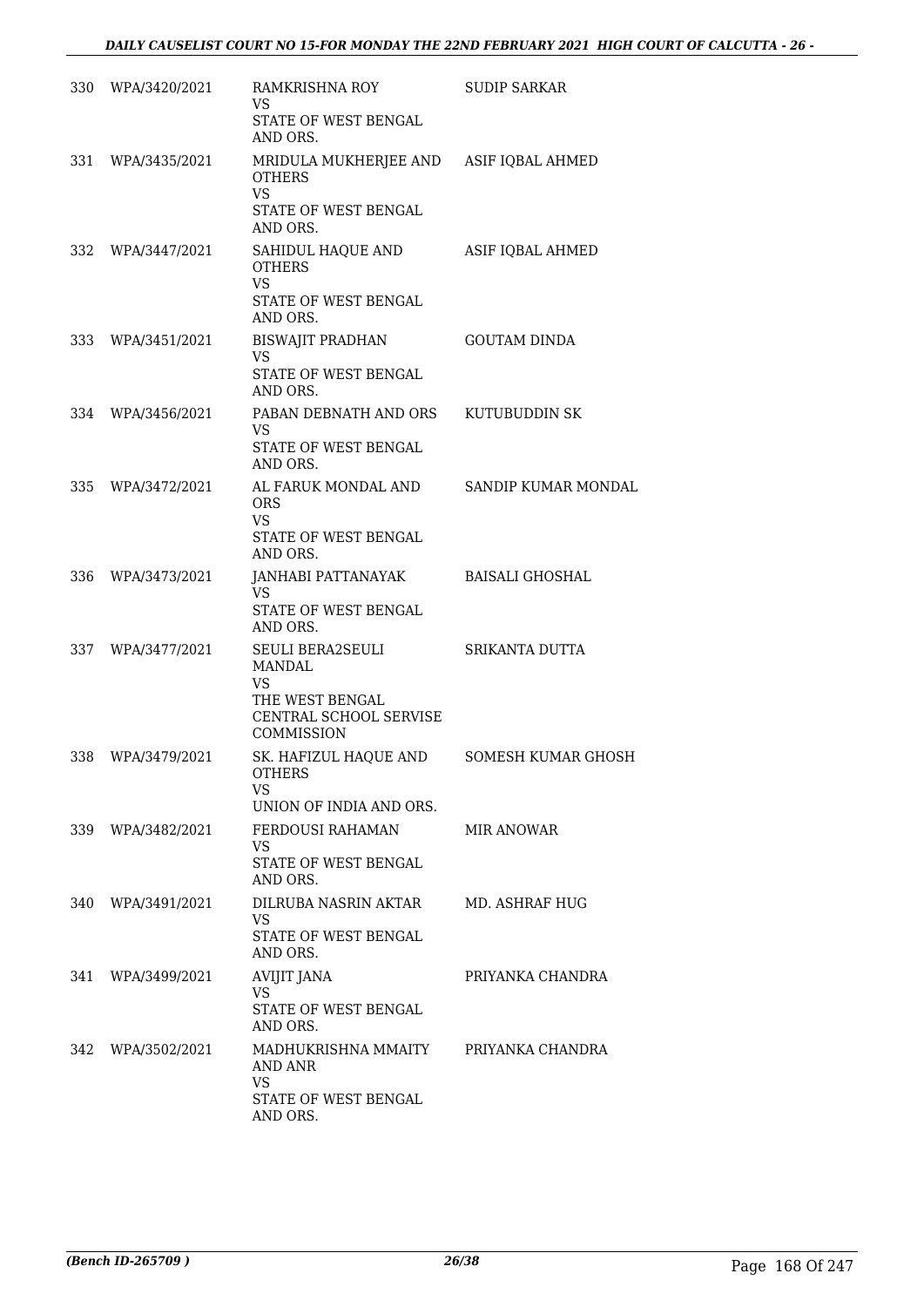| 343 | WPA/3505/2021     | SUBHENDU KUMAR PATRA<br><b>AND ORS</b><br>VS<br>STATE OF WEST BENGAL<br>AND ORS.        | PRIYANKA CHANDRA          |
|-----|-------------------|-----------------------------------------------------------------------------------------|---------------------------|
| 344 | WPA/3509/2021     | SHYAM SUNDAR JANA<br>VS<br>STATE OF WEST BENGAL<br>AND ORS.                             | PRIYANKA CHANDRA          |
| 345 | WPA/3513/2021     | <b>ARPITA MAITY</b><br>VS.<br><b>STATE OF WEST BENGAL</b><br>AND ORS.                   | PRIYANKA CHANDRA          |
| 346 | WPA/3517/2021     | CHANDAN KUMAR DAS<br>VS.<br>STATE OF WEST BENGAL<br>AND ORS.                            | PRIYANKA CHANDRA          |
| 347 | WPA/3522/2021     | <b>SAMIR PARIYA</b><br>VS.<br>STATE OF WEST BENGAL<br>AND ORS.                          | PRIYANKA CHANDRA          |
| 348 | WPA/3526/2021     | SUBHASISH GHOSH<br>VS.<br>STATE OF WEST BENGAL<br>AND ORS.                              | PRIYANKA CHANDRA          |
| 349 | WPA/3527/2021     | ATANU CHANDRA AND<br><b>OTHERS</b><br><b>VS</b><br>STATE OF WEST BENGAL<br>AND ORS.     | MARIA RAHAMAN             |
| 350 | WPA/3530/2021     | PIYALI PAYRA AND ANR<br>VS.<br>STATE OF WEST BENGAL<br>AND ORS.                         | PRIYANKA CHANDRA          |
| 351 | WPA/3547/2021     | ROUSANARA KHATUN<br>VS.<br>STATE OF WEST BENGAL<br>AND ORS.                             | <b>SRIKANTA DATTA</b>     |
| 352 | WPA/3555/2021     | SOUMEN GHOSH AND<br><b>OTHERS</b><br>VS<br>STATE OF WEST BENGAL<br>AND ORS.             | MRIDUL KANTI SASMAL       |
| 353 | WPA/3562/2021     | JAHIRA KHATUN AND<br><b>OTHERS</b><br><b>VS</b><br>STATE OF WEST BENGAL                 | DIBYENDU CHATTERJEE       |
| 354 | WPA/3566/2021     | AND ORS.<br>DR TANMAY<br>MALAKAR@TANMAY<br>MALAKAR<br><b>VS</b><br>STATE OF WEST BENGAL | <b>GORA CHAND SAMANTA</b> |
|     | 355 WPA/3573/2021 | AND ORS.<br>ARPITA SAHA AND OTHERS<br>VS.<br>STATE OF WEST BENGAL<br>AND ORS.           | KAPILCHANDRA SAHOO        |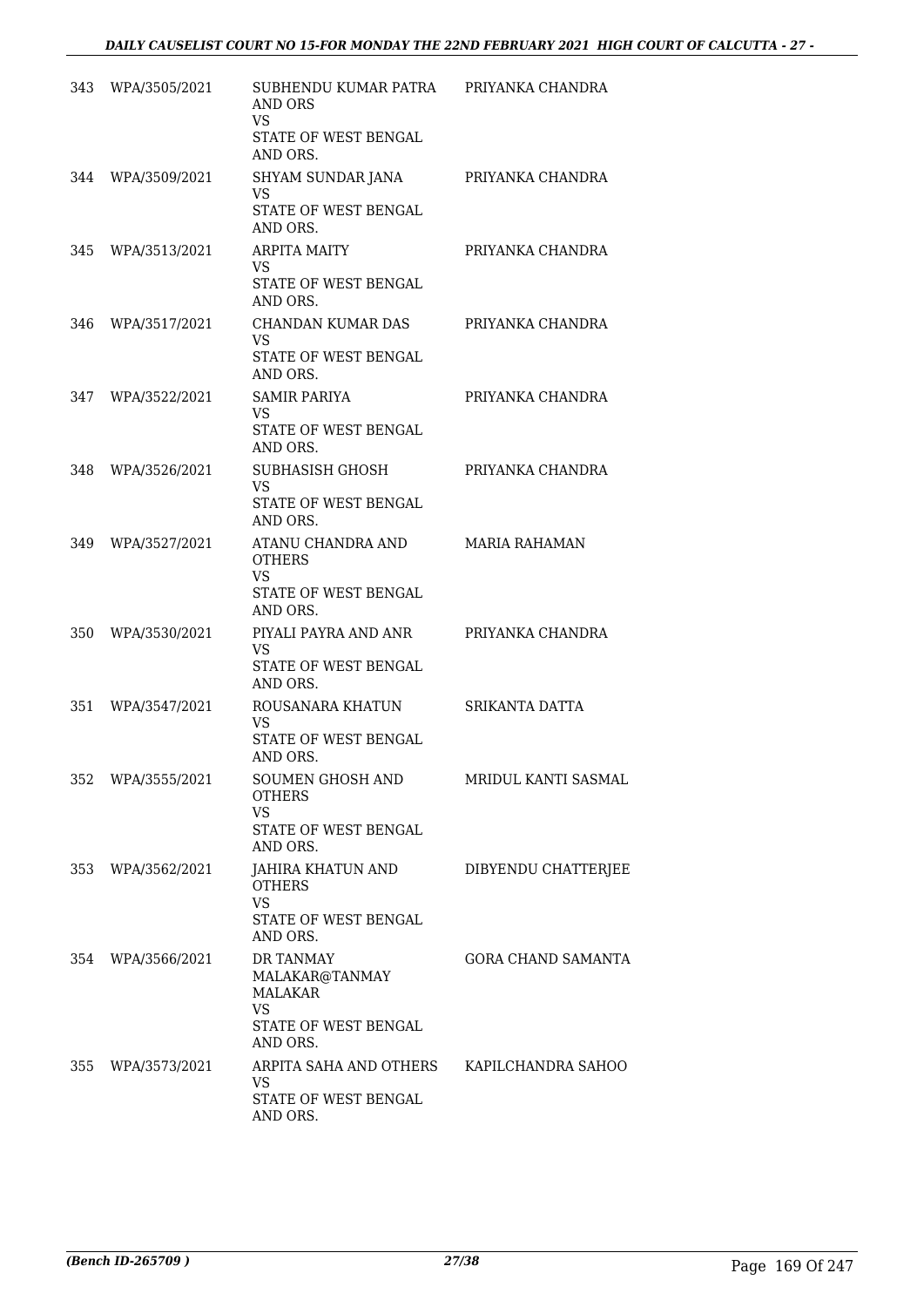| 356 | WPA/3576/2021 | SUJIT KUMAR SANKI<br><b>VS</b><br>STATE OF WEST BENGAL                              | PRADIP KUMAR GHOSH     |
|-----|---------------|-------------------------------------------------------------------------------------|------------------------|
| 357 | WPA/3579/2021 | AND ORS.<br>KAJAL KANTI SEN<br>VS<br>STATE OF WEST BENGAL<br>AND ORS.               | ASHIS KUMAR PAUL       |
| 358 | WPA/3592/2021 | <b>RINA GHOSH</b><br>VS.<br>STATE OF WEST BENGAL<br><b>AND ORS</b>                  | <b>GOPA BISWAS</b>     |
| 359 | WPA/3594/2021 | APARUPA MANDAL AND<br>ORS<br>VS<br>STATE OF WEST BENGAL<br>AND ORS.                 | KAPIL CHANDRA SAHA     |
| 360 | WPA/3599/2021 | <b>BISWAJIT ROY</b><br><b>VS</b><br>STATE OF WEST BENGAL<br>AND ORS.                | <b>BAISALI GHOSHAL</b> |
| 361 | WPA/3604/2021 | RAMIJ AKRAM<br><b>VS</b><br><b>STATE OF WEST BENGAL</b><br>AND ORS.                 | <b>BENAZIR AHMED</b>   |
| 362 | WPA/3613/2021 | RABINDRA NATH ROY<br>VS.<br>STATE OF WEST BENGAL<br>AND ORS.                        | SAMARENDRA NATH BISWAS |
| 363 | WPA/3617/2021 | BISWAJIT ROY AND ORS<br><b>VS</b><br>THE STATE OF WEST<br><b>BENGAL AND ORS</b>     | DEBORUPA CHATTERJEE    |
| 364 | WPA/3621/2021 | <b>ANUPAMA SHIT</b><br>VS.<br>STATE OF WEST BENGAL<br>AND ORS.                      | DILIP KUMAR SADHU      |
| 365 | WPA/3622/2021 | TANIYA BALA AND OTHERS<br><b>VS</b><br>STATE OF WEST BENGAL<br>AND ORS.             | ARGHYA CHAKRABORTI     |
| 366 | WPA/3627/2021 | MITHU MONDAL AND ORS<br>VS<br>STATE OF WEST BENGAL<br>AND ORS.                      | VISHAK BHATTACHARYA    |
| 367 | WPA/3629/2021 | SUJAN DEBNATH AND<br><b>OTHERS</b><br><b>VS</b><br>STATE OF WEST BENGAL<br>AND ORS. | ARGHYA CHAKRABORTY     |
| 368 | WPA/3632/2021 | <b>BINAPANI GIRI</b><br>VS<br>STATE OF WEST BENGAL<br>AND ORS.                      | <b>BAISALI GHOSHAL</b> |
| 369 | WPA/3648/2021 | SWARUP PRADHAN AND<br><b>ORS</b><br><b>VS</b><br>UNION OF INDIA AND ORS.            | SOMESH KUMAR GHOSH     |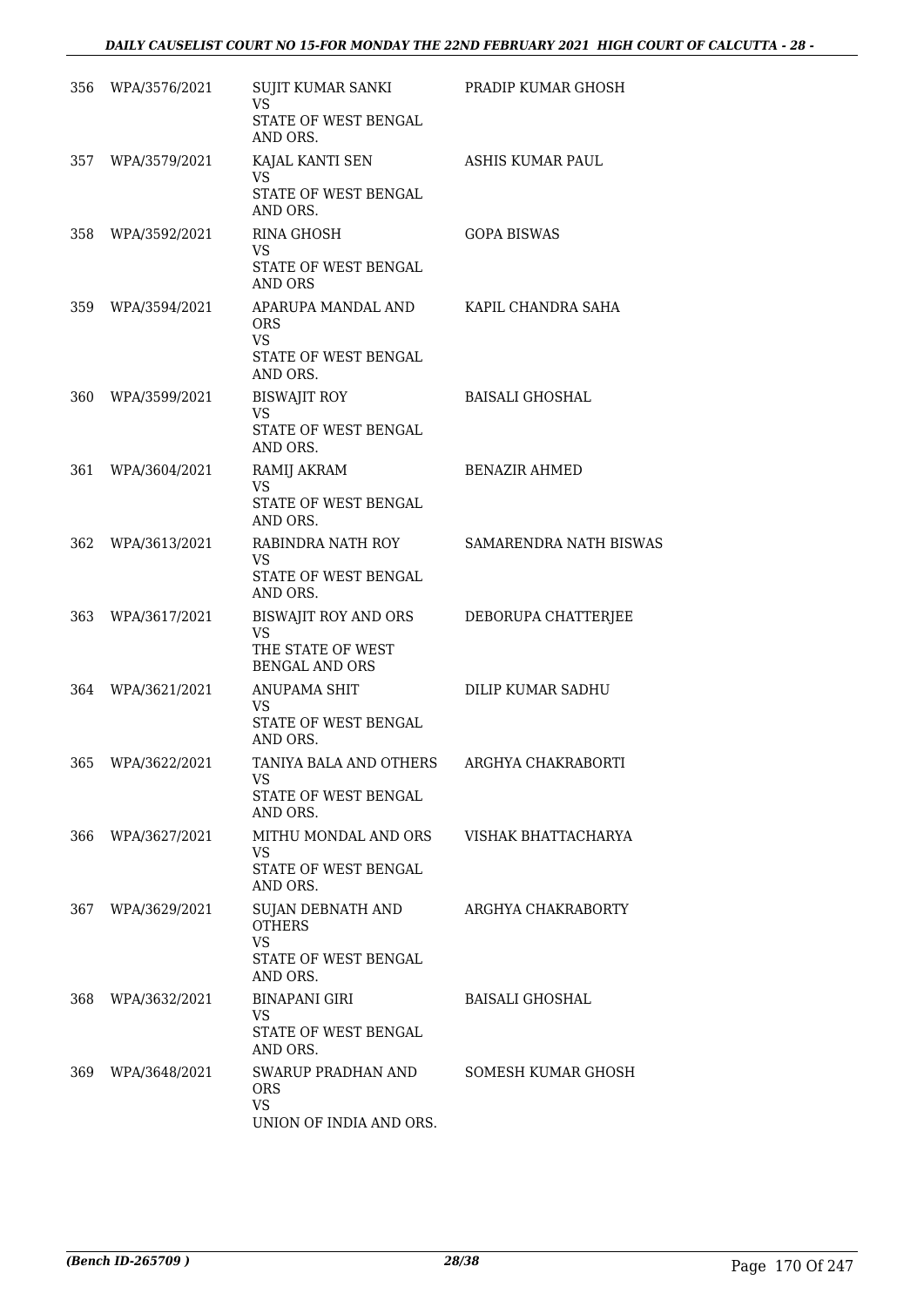|       | 370 WPA/3650/2021 | <b>BIVA ADAK</b><br><b>VS</b><br>STATE OF WEST BENGAL           | PRADIP PAUL         |
|-------|-------------------|-----------------------------------------------------------------|---------------------|
|       |                   | AND ORS.                                                        |                     |
|       | 371 WPA/3652/2021 | RAJIB SIKDAR<br><b>VS</b>                                       | SAMIRAN MANDAL      |
|       |                   | STATE OF WEST BENGAL<br>AND ORS.                                |                     |
|       | 372 WPA/3671/2021 | JAYEDUR RAHAMAN AND SABYASACHI ROY<br><b>ORS</b><br><b>VS</b>   |                     |
|       |                   | STATE OF WEST BENGAL<br>AND ORS.                                |                     |
| 373   | WPA/3673/2021     | KEYA SAHA NASKAR<br>VS.<br>UNION OF INDIA AND ORS.              | <b>SANJAY SAHA</b>  |
|       | 374 WPA/3713/2021 | SWERNEMBHU SARKAR                                               | <b>ASHOK GHOSH</b>  |
|       |                   | <b>VS</b><br>STATE OF WEST BENGAL<br>AND ORS.                   |                     |
|       | 375 WPA/3717/2021 | ARJINA KHATUN AND<br><b>OTHERS</b>                              | RITAM CHOWDHURY     |
|       |                   | <b>VS</b><br>STATE OF WEST BENGAL<br>AND ORS.                   |                     |
| 376   | WPA/3741/2021     | NIVEDITA GHOSH<br><b>VS</b><br>STATE OF WEST BENGAL             | CHANDAN DUTTA       |
| 377   | WPA/3753/2021     | AND ORS.<br>RAHUL GHOSH                                         | ROBIUL ISLAM        |
|       |                   | VS.<br>STATE OF WEST BENGAL<br>AND ORS.                         |                     |
| 378   | WPA/3762/2021     | MOUMITA MANDAL<br><b>VS</b><br>STATE OF WEST BENGAL<br>AND ORS. | MOUSUMI CHATTERJEE  |
| 379   | WPA/3765/2021     | SIBA PRASAD KUNDU<br>VS<br>STATE OF WEST BENGAL<br>AND ORS.     | PAMPA DEY (DHABAL)  |
| 380 - | WPA/3767/2021     | SASANKA SEKHAR MAITI                                            | SANCHAYITA DE       |
|       |                   | VS<br><b>STATE OF WEST BENGAL</b><br>AND ORS.                   |                     |
| 381   | WPA/3778/2021     | SUBHAJIT DINDA<br><b>VS</b><br>STATE OF WEST BENGAL<br>AND ORS. | TANUJA BASAK        |
| 382   | WPA/3791/2021     | FIROJ KHAN<br>VS.<br>STATE OF WEST BENGAL<br>AND ORS.           | CHANDAN MISRA       |
| 383   | WPA/3805/2021     | SAROJINI MAITY<br>VS.<br>STATE OF WEST BENGAL<br>AND ORS.       | <b>BISWAJIT MAL</b> |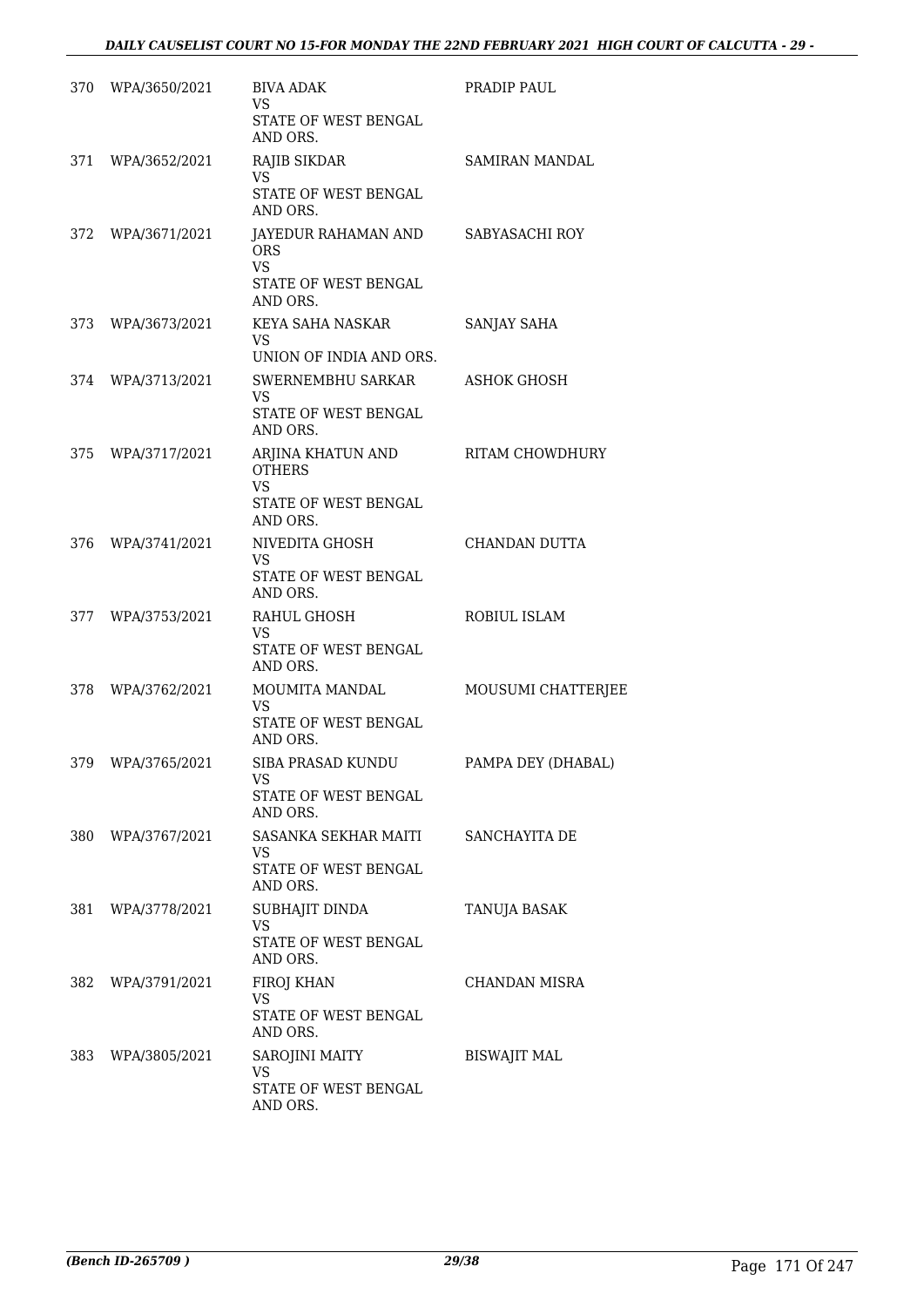|     | 384 WPA/3808/2021 | MD ZIAUL RAHMAN AND<br><b>ORS</b>              | <b>AVIRUP CHATTERJEE</b>  |
|-----|-------------------|------------------------------------------------|---------------------------|
|     |                   | <b>VS</b><br>STATE OF WEST BENGAL<br>AND ORS.  |                           |
| 385 | WPA/3810/2021     | <b>MANIK KAMILA</b><br>VS.                     | <b>GOUTAM KUMAR MAITY</b> |
|     |                   | STATE OF WEST BENGAL<br>AND ORS.               |                           |
| 386 | WPA/3813/2021     | SANJIT PAL<br>VS                               | SHILADITYA BARMA          |
|     |                   | STATE OF WEST BENGAL<br>AND ORS.               |                           |
|     | 387 WPA/3815/2021 | MEHEDI HASAN AND<br><b>OTHERS</b><br><b>VS</b> | <b>MARIA RAHAMAN</b>      |
|     |                   | STATE OF WEST BENGAL<br>AND ORS.               |                           |
| 388 | WPA/3822/2021     | NARMADA RANI JANA<br>VS                        | SANCHAYITA DE             |
|     |                   | STATE OF WEST BENGAL<br>AND ORS.               |                           |
| 389 | WPA/3879/2021     | KUMARI DIPALI RANI PATRA<br><b>VS</b>          | <b>BAISALI GHOSHAL</b>    |
|     |                   | STATE OF WEST BENGAL<br>AND ORS.               |                           |
| 390 | WPA/3884/2021     | PUSPA RANI MAHATO AND<br><b>ORS</b>            | SATYAJIT MAHATA           |
|     |                   | VS.<br>STATE OF WEST BENGAL<br>AND ORS.        |                           |
| 391 | WPA/3896/2021     | ABDUL BARI<br>VS.                              | PRADIP KUMAR GHOSH        |
|     |                   | STATE OF WEST BENGAL<br>AND ORS.               |                           |
| 392 | WPA/3903/2021     | PRATAP KUMAR MANDAL<br>VS                      | <b>BAISALI GHOSAL</b>     |
|     |                   | STATE OF WEST BENGAL<br>AND ORS.               |                           |
| 393 | WPA/3906/2021     | TUNJERA KHATUN<br>VS                           | PRADIP KUMAR GHOSH        |
|     |                   | STATE OF WEST BENGAL<br>AND ORS.               |                           |
| 394 | WPA/3912/2021     | MD NAZIMUDDIN<br>VS                            | <b>NAMITA BASU</b>        |
|     |                   | STATE OF WEST BENGAL<br>AND ORS.               |                           |
| 395 | WPA/3917/2021     | SURITA SAMANTA<br>VS                           | RAMA HALDER (SANTRA)      |
|     |                   | STATE OF WEST BENGAL<br>AND ORS.               |                           |
| 396 | WPA/3918/2021     | NIMESH SAHA<br>VS                              | <b>BISWARUP BISWAS</b>    |
|     |                   | STATE OF WEST BENGAL<br>AND ORS.               |                           |
| 397 | WPA/3922/2021     | <b>GOUTAM ROY</b><br>VS.                       | RAMA HALDER(SANTRA)       |
|     |                   | STATE OF WEST BENGAL<br>AND ORS.               |                           |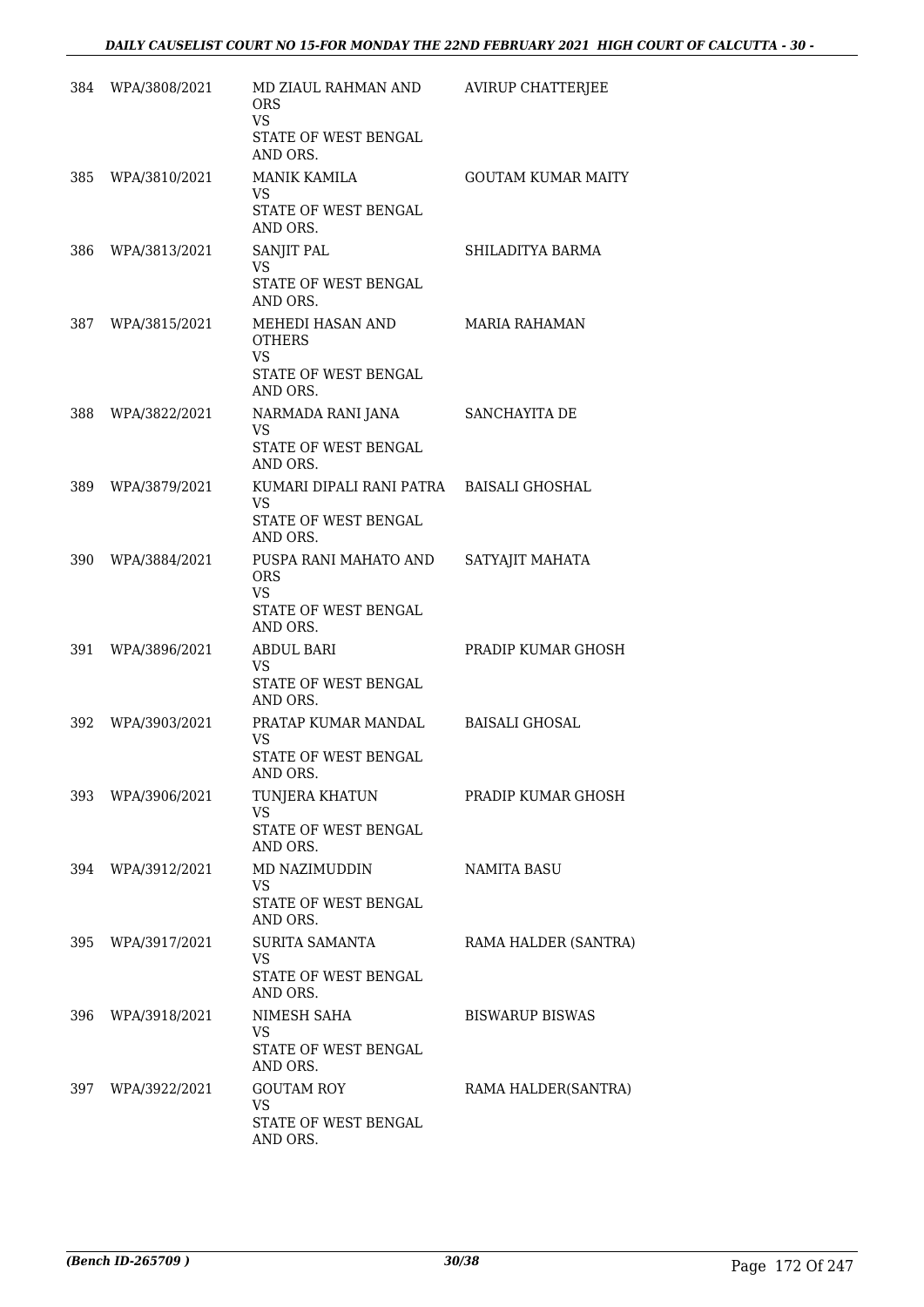| 398 | WPA/3926/2021     | ANTARA MONDAL AND ORS KAPIL CHANDRA SAHOO<br>VS.<br>STATE OF WEST BENGAL<br>AND ORS. |                            |
|-----|-------------------|--------------------------------------------------------------------------------------|----------------------------|
|     | 399 WPA/3928/2021 | <b>ABUL KALAM</b><br>VS.<br>STATE OF WEST BENGAL                                     | PRADIP KUMAR GHOSH         |
|     | 400 WPA/3930/2021 | AND ORS.<br>ABHIJIT BAR AND OTHERS<br>VS<br>STATE OF WEST BENGAL<br>AND ORS.         | SAKHWAT KHANDAKAR          |
| 401 | WPA/3932/2021     | PAPIYA POREL<br>VS.<br>STATE OF WEST BENGAL<br>AND ORS.                              | K M HUSSAIN                |
| 402 | WPA/3933/2021     | MD ABDUL KUDDUS<br><b>VS</b><br>STATE OF WEST BENGAL<br>AND ORS.                     | PRADIP KUMAR GHOSH         |
| 403 | WPA/3934/2021     | TAPAN KUMAR SARKAR<br>VS.<br>STATE OF WEST BENGAL<br>AND ORS.                        | <b>AKASHDEEP MUKHERJEE</b> |
| 404 | WPA/3937/2021     | SNIGDHA BASU BARUI<br>VS.<br>STATE OF WEST BENGAL<br>AND ORS.                        | AKASHDEEP MUKHERJEE        |
| 405 | WPA/3968/2021     | <b>ARPITA MAL</b><br>VS.<br>STATE OF WEST BENGAL<br>AND ORS.                         | SAHJAHAN ALI               |
| 406 | WPA/3970/2021     | SOMA CHOWNI<br><b>VS</b><br>STATE OF WEST BENGAL<br>AND ANOTHER                      | <b>SHUBHA DEY</b>          |
| 407 | WPA/3977/2021     | JAYEDUR RAHAMAN<br>VS<br>STATE OF WEST BENGAL<br>AND ORS.                            | SABYASACHI ROY             |
|     | 408 WPA/3979/2021 | CHANDRIKA DAS AND<br><b>OTHERS</b><br>VS.<br>STATE OF WEST BENGAL                    | TAMAL TARU PANDA           |
|     | 409 WPA/3990/2021 | AND ORS.<br><b>SOURAV JANA</b><br><b>VS</b><br>STATE OF WEST BENGAL<br>AND ORS.      | PRITI SHAW                 |
| 410 | WPA/3992/2021     | JISHNU MUKHERJEE<br>VS.<br>STATE OF WEST BENGAL<br>AND ORS.                          | MD. MANSOOR ALAM           |
| 411 | WPA/3994/2021     | TOTA MISHRA<br>VS.<br>STATE OF WEST BENGAL<br>AND ORS.                               | PRITI SHAW                 |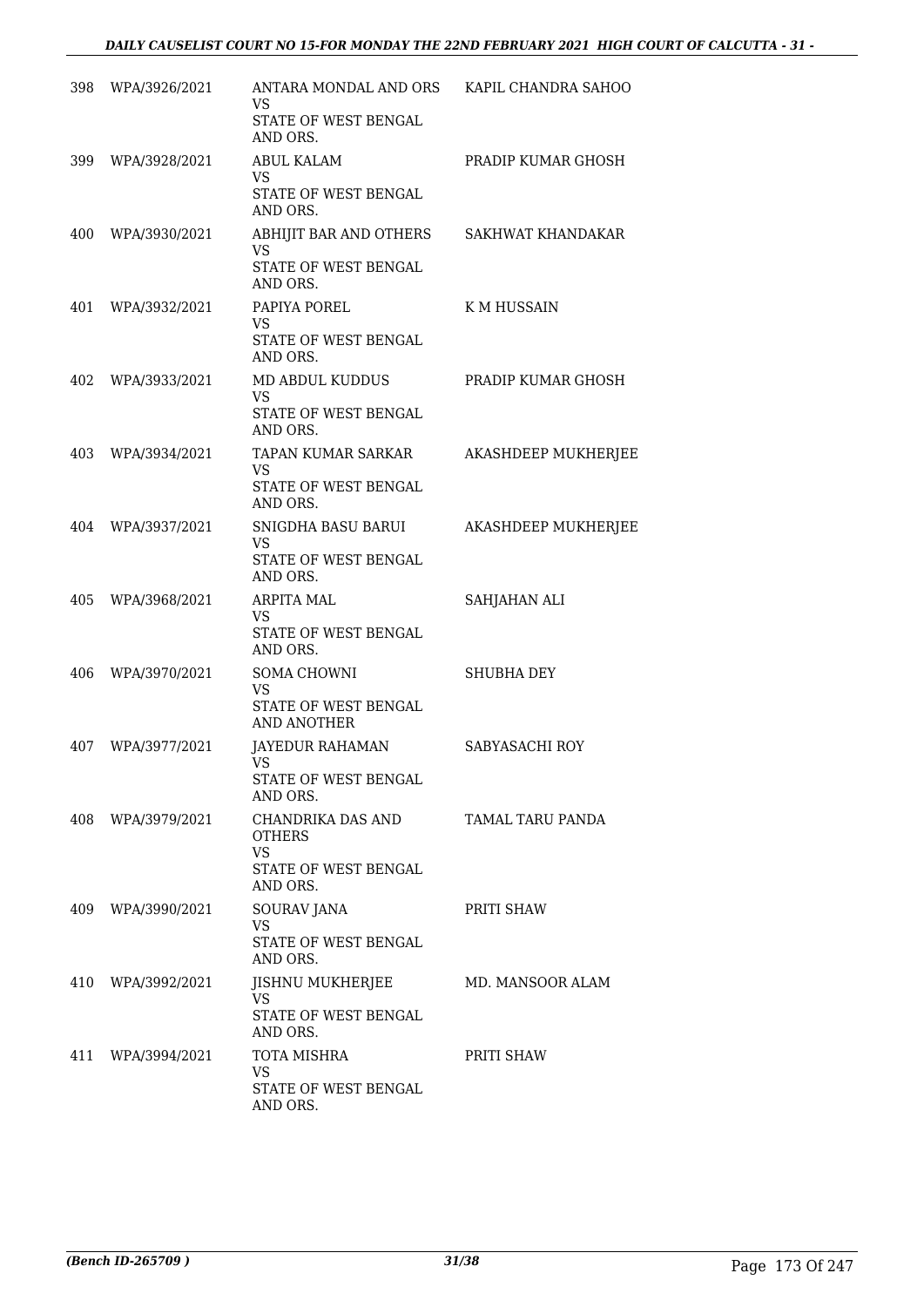| 412 | WPA/3995/2021     | TANUSHRI DUARI<br>@TANUSHRI DUARI SEN<br><b>AND ORS</b><br>VS.                            | BANDHU BRATA BHULA        |
|-----|-------------------|-------------------------------------------------------------------------------------------|---------------------------|
|     |                   | STATE OF WEST BENGAL<br>AND ORS.                                                          |                           |
|     | 413 WPA/3997/2021 | SAHEB PRAMANIK<br>VS.                                                                     | PRITI SHAW                |
|     |                   | STATE OF WEST BENGAL<br>AND ORS.                                                          |                           |
|     | 414 WPA/4000/2021 | SK. JANE ALAM<br>VS.<br>STATE OF WEST BENGAL<br>AND ORS.                                  | PRITI SHAW                |
|     | 415 WPA/4003/2021 | BISWADEEP CANTON<br>VS<br>STATE OF WEST BENGAL<br>AND ORS.                                | PRITI SHAW                |
| 416 | WPA/4004/2021     | WASIM AKRAM MONDAL<br>AND ORS<br><b>VS</b><br>STATE OF WEST BENGAL<br>AND ORS.            | Ali Ahsan Alamgir         |
|     | 417 WPA/4008/2021 | PAYEL BAG AND ORS<br>VS.<br>STATE OF WEST BENGAL<br>AND ORS.                              | SUDIPTA DASGUPTA          |
|     | 418 WPA/4011/2021 | CHINTU CHANAK AND ORS<br>VS.<br>STATE OF WEST BENGAL<br>AND ORS.                          | <b>BIKRAM BANERJEE</b>    |
|     | 419 WPA/4014/2021 | RAKHI MAJUMDAR AND<br><b>ORS</b><br>VS<br>STATE OF WEST BENGAL<br>AND ORS.                | <b>BIKRAM BANERJEE</b>    |
| 420 | WPA/4017/2021     | TUHIN SUBHRA MONDAL<br><b>AND OTHERS</b><br><b>VS</b><br>STATE OF WEST BENGAL<br>AND ORS. | VISHAK BHATTACHARYA       |
|     | 421 WPA/4023/2021 | RAKESH SANTRA AND ORS<br>VS.<br>UNION OF INDIA AND ORS.                                   | <b>SOMESH KUMAR GHOSH</b> |
|     | 422 WPA/4080/2021 | <b>SOURAV PAL AND ORS</b><br>VS.<br>STATE OF WEST BENGAL<br>AND ORS.                      | SUVRA DUTTA               |
|     | 423 WPA/4083/2021 | CHUMKI MANDAL AND ORS GOPA BISWAS<br>VS.<br>STATE OF WEST BENGAL<br>AND ORS.              |                           |
|     | 424 WPA/4084/2021 | PAPIYA BETAL AND ORS<br>VS.<br>STATE OF WEST BENGAL<br>AND ORS.                           | GOPA BISWAS               |
|     | 425 WPA/4085/2021 | RUPAK MISHRA AND ORS<br>VS.<br>STATE OF WEST BENGAL<br>AND ORS.                           | GOPA BISWAS               |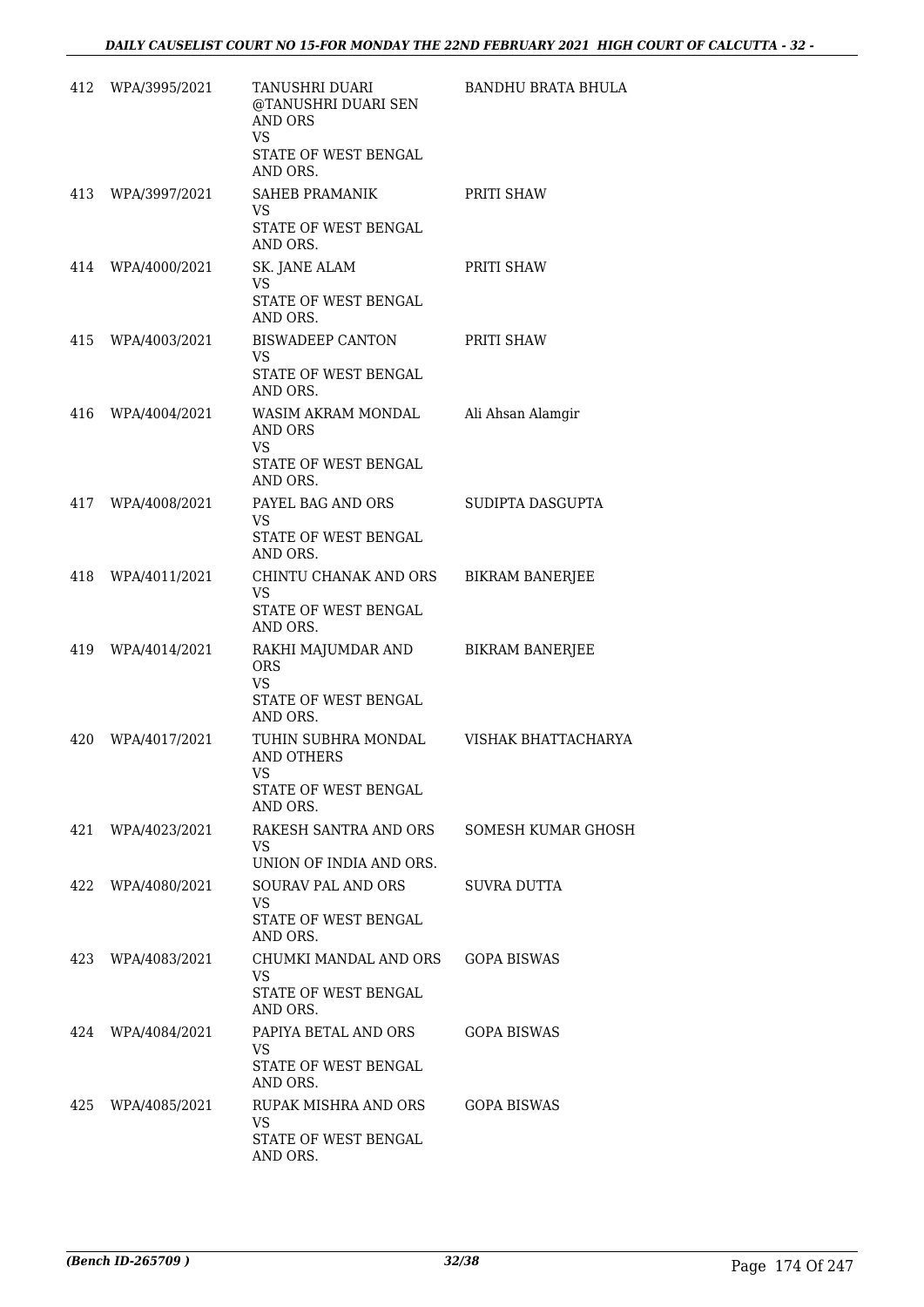| 426 | WPA/4086/2021 | <b>MD DALIM AND ORS</b><br>VS.                                                        | <b>GOPA BISWAS</b>        |
|-----|---------------|---------------------------------------------------------------------------------------|---------------------------|
|     |               | STATE OF WEST BENGAL<br>AND ORS.                                                      |                           |
| 427 | WPA/4092/2021 | <b>ARATI PAL</b><br>VS<br>STATE OF WEST BENGAL<br>AND ORS.                            | SANDIP GHOSH              |
| 428 | WPA/4138/2021 | AMAL KANTA GIRI<br>VS.<br>STATE OF WEST BENGAL<br>AND ORS.                            | <b>BISWASRUP BISWAS</b>   |
| 429 | WPA/4180/2021 | CHANDRANI DAS AND ANR<br><b>VS</b><br>STATE OF WEST BENGAL<br>AND ORS.                | ABIR LAL CHAKRABORTY      |
| 430 | WPA/4186/2021 | SANTANI MURMU<br>VS.<br>STATE OF WEST BENGAL<br>AND ORS.                              | <b>JISHAN AHMED</b>       |
| 431 | WPA/4197/2021 | NAJMUL HUDA SHAIKH<br><b>AND ORS</b><br><b>VS</b><br>UNION OF INDIA AND ORS           | ALI AHSAN ALAMGIR         |
| 432 | WPA/4200/2021 | <b>KRISHNA RAY</b><br>VS.<br>STATE OF WEST BENGAL<br>AND ORS.                         | SANDIP GHOSH              |
| 433 | WPA/4214/2021 | PRATIMA MAHATO<br>VS<br>THE STATE OF WEST<br><b>BENGAL AND ORS</b>                    | Ali Ahsan Alamgir         |
| 434 | WPA/4223/2021 | ABHIJIT SAHU AND ORS<br>VS<br>STATE OF WEST BENGAL<br>AND ORS.                        | RAJIB KR ACHARYYA         |
| 435 | WPA/4234/2021 | KOLKATA TEACHERS<br>TRAINING COLLEGE<br><b>VS</b><br>STATE OF WEST BENGAL<br>AND ORS. | TANUJA BASAK              |
| 436 | WPA/4235/2021 | <b>MALATI BALA PAL</b><br>VS.<br>STATE OF WEST BENGAL<br>AND ORS.                     | MANARANJAN SAHU           |
| 437 | WPA/4242/2021 | SANDHYA HALDAR (ROY)<br><b>VS</b><br>STATE OF WEST BENGAL<br>AND ORS.                 | <b>BANSHI BADAN MAITY</b> |
| 438 | WPA/4247/2021 | ANUPRAVA BRAHMA GUHA<br>VS<br>THE STATE OF WEST<br><b>BENGAL AND ORS</b>              | SANJIB SANKAR MAJUMDER    |
| 439 | WPA/4251/2021 | <b>IKBAL AHMED</b><br>VS<br>UNION OF INDIA AND ORS.                                   | Anisur Rahaman            |
| 440 | WPA/4268/2021 | ANADI JHA AND ORS<br><b>VS</b><br>STATE OF WEST BENGAL<br>AND ORS.                    | MD. YUSUF ALI             |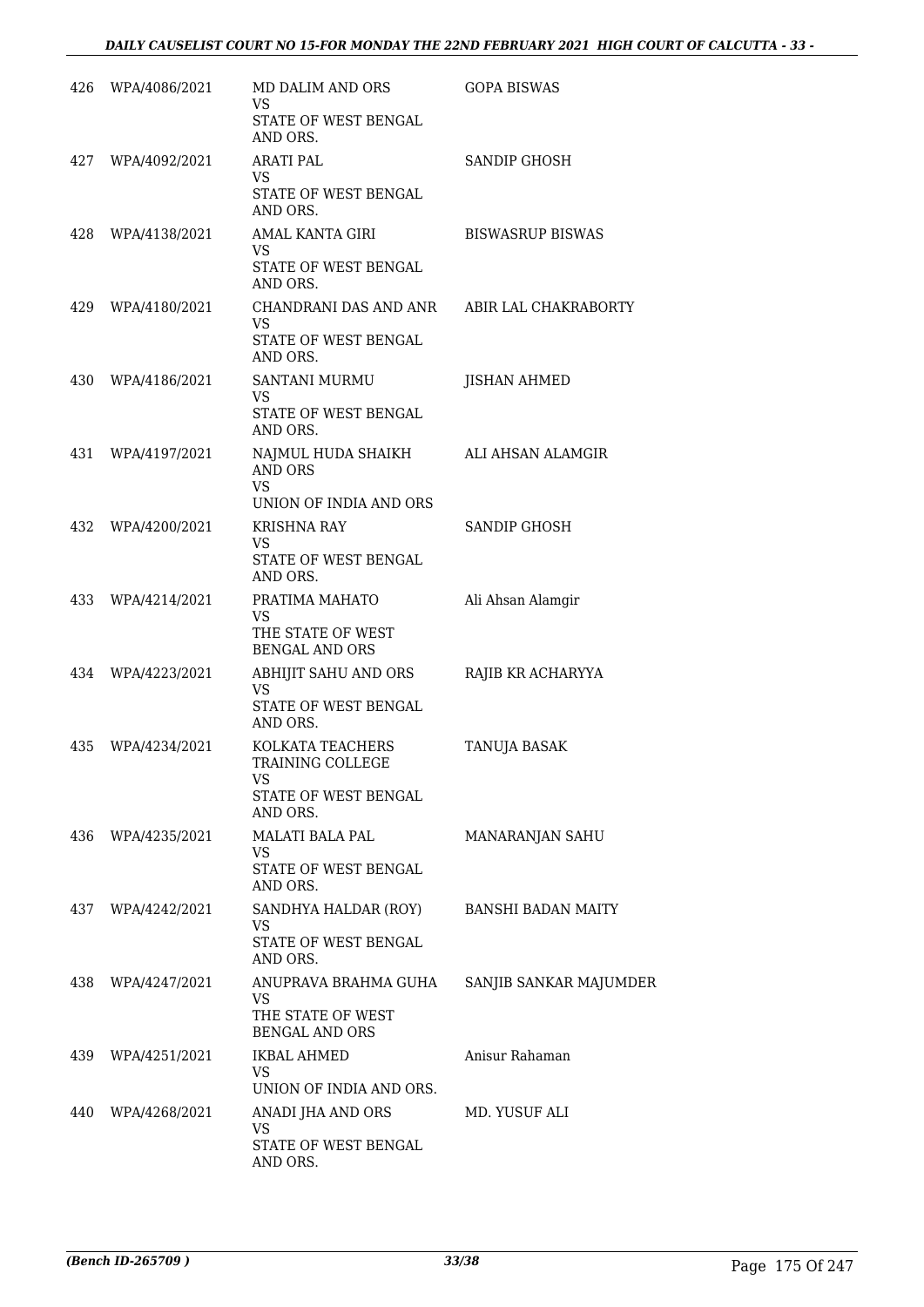|     | 441 WPA/4272/2021 | <b>NEHARI DAS</b><br><b>VS</b><br>STATE OF WEST BENGAL<br>AND ORS.                            | MANARANJAN SAHU             |
|-----|-------------------|-----------------------------------------------------------------------------------------------|-----------------------------|
| 442 | WPA/4273/2021     | KAJAL BAURI<br>VS.<br>STATE OF WEST BENGAL<br>AND ORS.                                        | <b>BANSHI BADAN MAITY</b>   |
|     | 443 WPA/4276/2021 | NITYATI BALA MONDAL<br><b>VS</b><br>STATE OF WEST BENGAL<br>AND ORS.                          | MANARANJAN SAHU             |
|     | 444 WPA/4279/2021 | KIRITI BHUSON CHOUNI<br>VS.<br>STATE OF WEST BENGAL<br>AND ORS.                               | BANSHI BADAN MAITY          |
| 445 | WPA/4287/2021     | BIMUKTANANDA MAHATO<br>AND ORS<br>VS.<br>STATE OF WEST BENGAL<br>AND ORS                      | Sobhan Majumder             |
| 446 | WPA/4307/2021     | MITHU DHARA MAJI AND<br><b>OTHERS</b><br>VS.<br>STATE OF WEST BENGAL<br>AND ORS.              | SANDIP KUMAR MONDAL         |
| 447 | WPA/4308/2021     | SAKTIPADA RAUT<br><b>VS</b><br>STATE OF WEST BENGAL<br>AND ORS.                               | <b>D K ADHIKARI</b>         |
| 448 | WPA/4318/2021     | DR. AMIT KR. PAHARI<br><b>VS</b><br>STATE OF WEST BENGAL<br>AND ORS.                          | <b>GOURAB DAS</b>           |
| 449 | WPA/4321/2021     | SANGITA SAHA AND ORS<br><b>VS</b><br>THE WEST BENGAL BOARD<br>OF PRIMARY EDUCATION<br>AND ANR | DEBOLEENA GHOSH             |
|     | 450 WPA/4329/2021 | DEBOPRIYA PAL<br><b>VS</b><br>STATE OF WEST BENGAL<br>AND ORS.                                | HIMANGSHU GHOSH             |
|     | 451 WPA/4338/2021 | KALYAN KUMAR DAS<br>VS<br>STATE OF WEST BENGAL<br>AND ORS.                                    | SUBHASISH PACHHAL           |
|     | 452 WPA/4349/2021 | TITIL DATTA SAMANTA<br>VS.<br>THE STATE OF WEST<br><b>BENGAL AND ORS</b>                      | <b>BASABRAJ CHAKRABORTY</b> |
|     | 453 WPA/4353/2021 | RAHUL DEB GAYEN<br>VS.<br>STATE OF WEST BENGAL<br>AND ORS.                                    | ALOKESH DALAI               |
|     | 454 WPA/4362/2021 | PALASH BARIK AND ORS<br>VS.<br>UNION OF INDIA AND ORS.                                        | SOMESH KUMAR GHOSH          |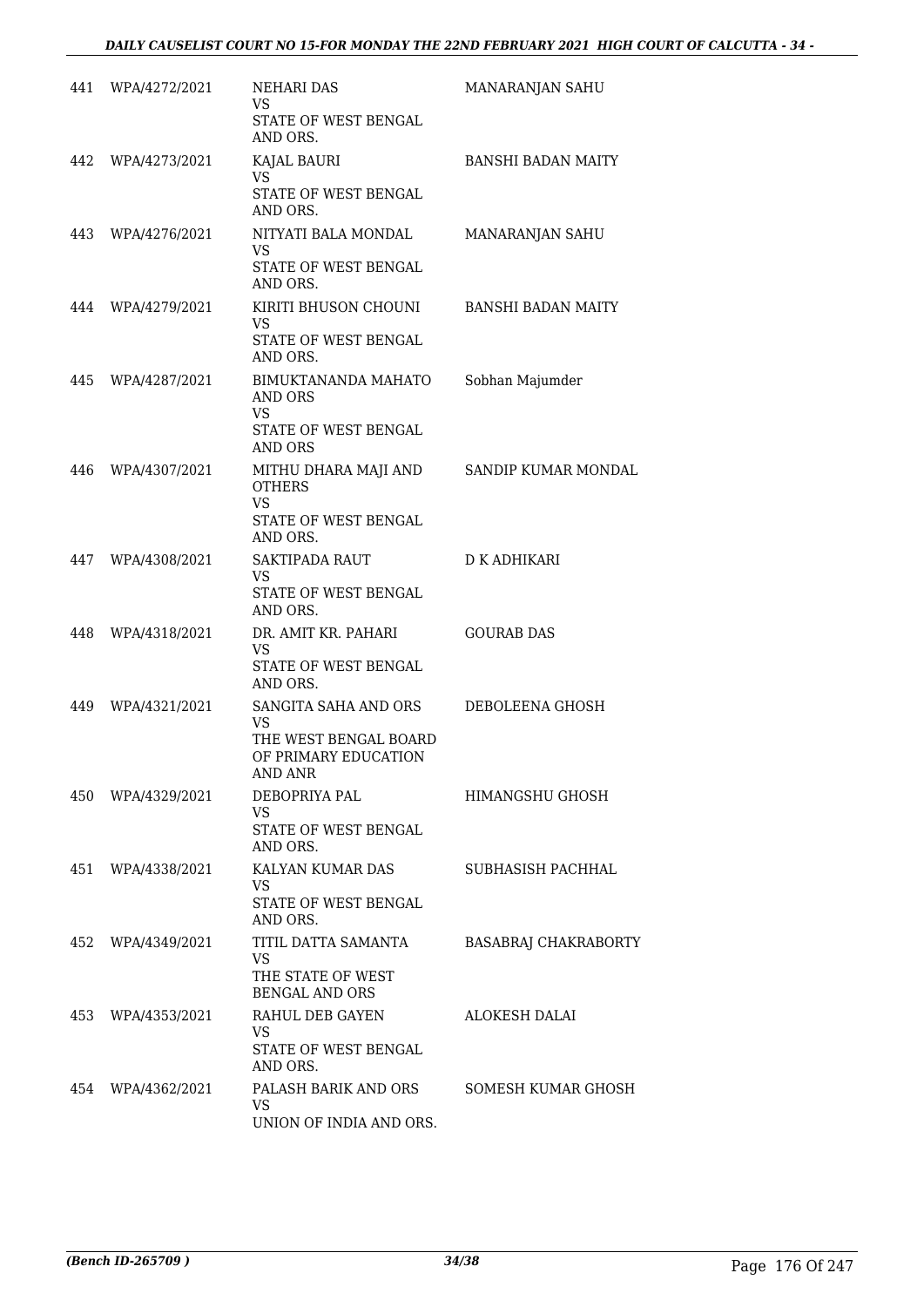| 455 | WPA/4381/2021     | AKASH CHARAN METE<br>VS<br>STATE OF WEST BENGAL                                                                               | NARAYAN DEBNATH     |
|-----|-------------------|-------------------------------------------------------------------------------------------------------------------------------|---------------------|
| 456 | WPA/4407/2021     | AND ORS.<br>CHAMELI GHOSH<br>VS<br>STATE OF WEST BENGAL<br>AND ORS.                                                           | SAKHAWAT KHANDAKAR  |
|     | 457 WPA/4410/2021 | <b>JAYASREE SARDAR</b><br>VS<br>STATE OF WEST BENGAL<br>AND ORS.                                                              | DEBABRATA SARDAR    |
| 458 | WPA/4413/2021     | PIRU CHAKRABORTY<br>VS.<br>STATE OF WEST BENGAL<br>AND ORS.                                                                   | SUDIPTA DASGUPTA    |
| 459 | WPA/4414/2021     | NAJEM HOSSAIN AND ORS<br><b>VS</b><br>STATE OF WEST BENGAL<br>AND ORS.                                                        | AVIRUP CHATTERJEE   |
| 460 | WPA/4415/2021     | RAMESH KUMAR PRASAD<br><b>VS</b><br>THE STATE OF WEST<br><b>BENMGAL AND ORS</b>                                               | SUDIPTA DASGUPTA    |
| 461 | WPA/4465/2021     | ANIL CHANDRA MAHATA<br><b>VS</b><br>STATE OF WEST BENGAL<br>AND ORS.                                                          | UTTAM BANERJEE      |
| 462 | WPA/4489/2021     | PRITILATA ROY AND ORS<br>VS<br>STATE OF WEST BENGAL<br>AND ORS.                                                               | SANDIP KUMAR MONDAL |
| 463 | WPA/4490/2021     | MONALISA SHEE GHOSH<br><b>AND ORS</b><br>VS.<br>STATE OF WEST BENGAL                                                          | SANDIP KUMAR MONDAL |
| 464 | WPA/4500/2021     | AND ORS.<br>DIPANKAR MANDAL AND<br><b>ORS</b><br><b>VS</b><br>THE WEST BENGAL BOARD<br>OF PRIMARY EDUCATION<br><b>AND ORS</b> | <b>TAPAS MANNA</b>  |
| 465 | WPA/4533/2021     | ARATI RANI PANJA<br>VS.<br>STATE OF WEST BENGAL<br>AND ORS.                                                                   | <b>MOUMI YASMIN</b> |
| 466 | WPA/4559/2021     | BINAY DEY AND ORS<br>VS<br>STATE OF WEST BENGAL<br>AND ORS.                                                                   | RIYA DAS            |
| 467 | WPA/4564/2021     | NITYANANDA GHOSH AND<br><b>ORS</b><br>VS.<br>STATE OF WEST BENGAL<br>AND ORS.                                                 | Ali Ahsan Alamgir   |
|     | 468 WPA/4568/2021 | <b>ABHISEK MAITY</b><br>VS.<br>THE STATE OF WEST<br>BENGAL AND ORS                                                            | SAKHAWAT KHANDAKAR  |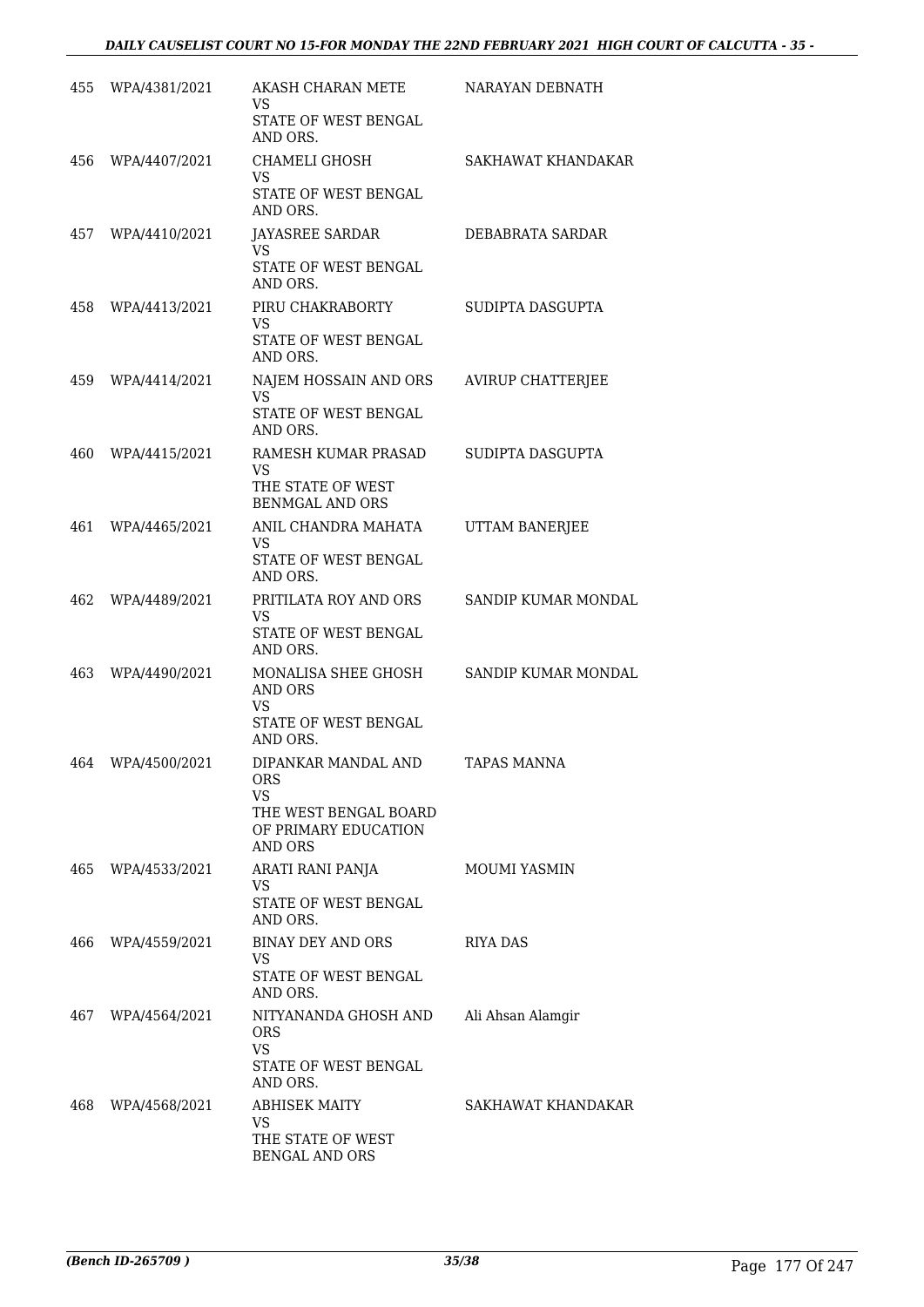|      | 469 WPA/4572/2021 | NITISH KUMAR BISWAS<br>VS                             | <b>SUNNY NANDY</b>    |
|------|-------------------|-------------------------------------------------------|-----------------------|
|      |                   | STATE OF WEST BENGAL<br>AND ORS.                      |                       |
|      | 470 WPA/4581/2021 | <b>ANANYA SEN</b><br>VS                               | MAHABOOB AHMED        |
|      |                   | STATE OF WEST BENGAL<br>AND ORS.                      |                       |
|      | 471 WPA/4583/2021 | RATAN KRISHNA<br>DASSARMA<br><b>VS</b>                | ALOTRIYA MUKHERJEE    |
|      |                   | <b>STATE OF WEST BENGAL</b><br>AND ORS.               |                       |
|      | 472 WPA/4593/2021 | MD. SAMSUZZAMAN<br>VS.                                | RAZZAK HOSSAIN        |
|      |                   | STATE OF WEST BENGAL<br>AND ORS.                      |                       |
|      | 473 WPA/4601/2021 | <b>ADITI BHAKAT</b><br>VS.<br>UNION OF INDIA AND ORS. | SHUBAM KANTI BHAKAT   |
|      | 474 WPA/4606/2021 | KANAI CHATTERJEE                                      | Miss Molly Saha       |
|      |                   | VS<br>STATE OF WEST BENGAL<br>AND ORS.                |                       |
| 475  | WPA/4607/2021     | SARMISTHA CHATTERJEE<br>(BHATTACHARYA)<br><b>VS</b>   | Miss Molly Saha       |
|      |                   | STATE OF WEST BENGAL<br>AND ORS.                      |                       |
| 476  | WPA/4617/2021     | MD. SHOEB<br>VS                                       | SOUNAK BHATTACHARYA   |
|      |                   | STATE OF WEST BENGAL<br>AND ORS.                      |                       |
| 477  | WPA/4630/2021     | <b>MRINMOY DAS</b><br><b>VS</b>                       | <b>RAZZAK HOSSAIN</b> |
|      |                   | STATE OF WEST BENGAL<br>AND ORS.                      |                       |
| 478  | WPA/4631/2021     | HIMANGSHU MAITY<br>VS                                 | <b>BISWAJIT MAL</b>   |
|      |                   | STATE OF WEST BENGAL<br>AND ORS.                      |                       |
|      | 479 WPA/4646/2021 | DILIP KUMAR KALINDI<br>VS.                            | TANUJA BASAK          |
|      |                   | STATE OF WEST BENGAL<br>AND ORS.                      |                       |
| 480  | WPA/4653/2021     | TUMPA MIDDAY AND<br><b>OTHERS</b><br>VS               | <b>MARIA RAHAMAN</b>  |
|      |                   | STATE OF WEST BENGAL<br>AND ORS.                      |                       |
| 481  | WPA/4685/2021     | PABITRA RANJAN PAUL AND<br><b>ORS</b><br><b>VS</b>    | PRAMITA BANERJEE      |
|      |                   | STATE OF WEST BENGAL<br>AND ORS.                      |                       |
| 482. | WPA/4715/2021     | SK.SARFARAJ NAWAZ AND<br><b>ORS</b><br><b>VS</b>      | SOMESH KUMAR GHOSH    |
|      |                   | UNION OF INDIA AND ORS.                               |                       |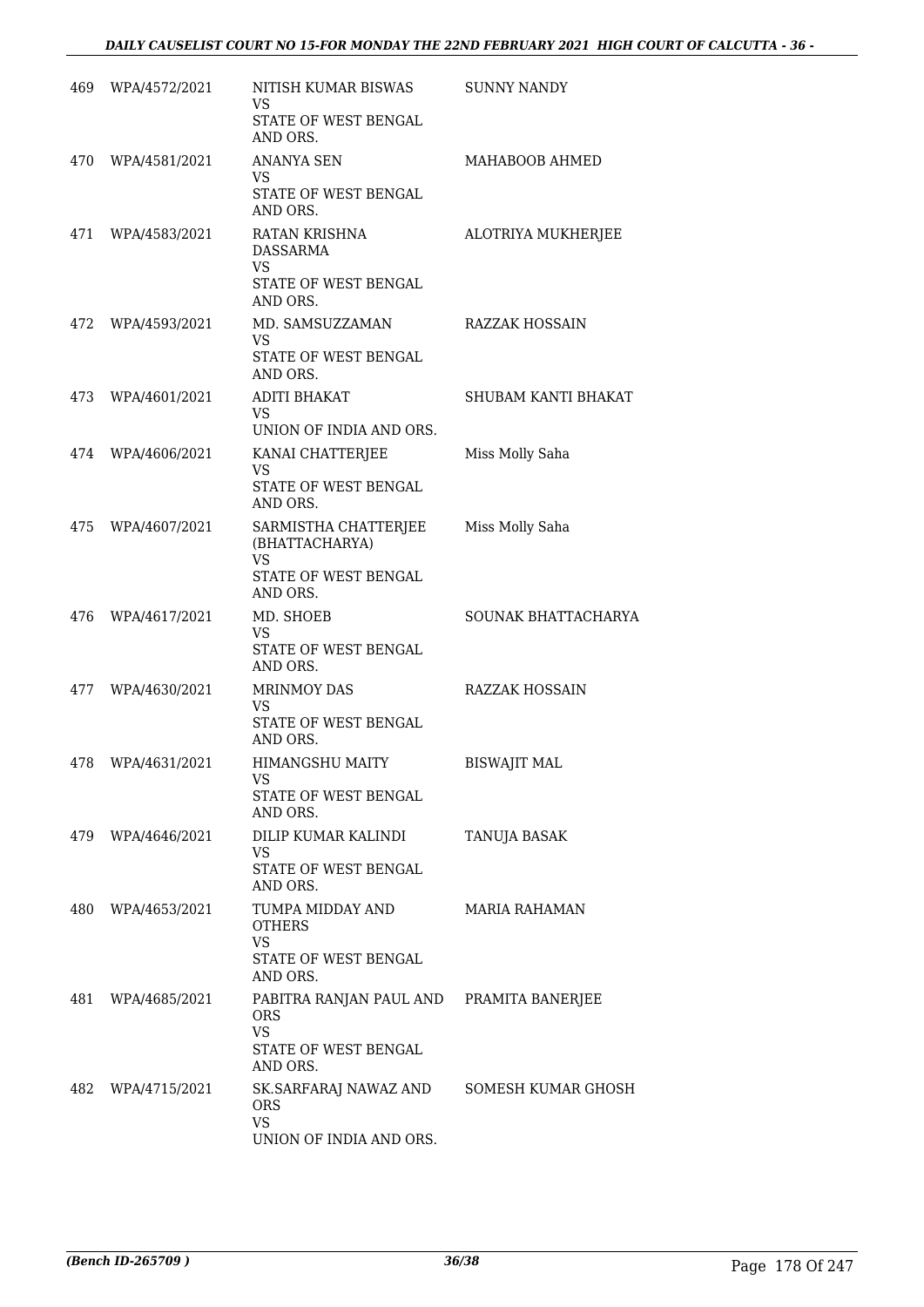|     | 483 WPA/4734/2021 | ATHON TISSO<br>VS.<br>STATE OF WEST BENGAL<br>AND ORS.                                                    | IMRAN ALI                |
|-----|-------------------|-----------------------------------------------------------------------------------------------------------|--------------------------|
|     | 484 WPA/4747/2021 | POONAM PANDEY<br>VS.<br>STATE OF WEST BENGAL<br>AND ORS.                                                  | DIBYENDU CHATTERJEE      |
|     | 485 WPA/4754/2021 | MEHEDI HASSAN AND ORS<br>VS<br>STATE OF WEST BENGAL<br>AND ORS.                                           | <b>JISAN AHMED</b>       |
| 486 | WPA/4761/2021     | ARYA BHARAT SIKSHYA<br><b>PRATISTHAN</b><br><b>VS</b><br>NATIONAL COUNCIL FOR<br><b>TEACHER EDUCATION</b> | AMIT SINGH               |
| 487 | WPA/4773/2021     | DEBATOSH DAS AND ORS<br>VS.<br><b>STATE OF WEST BENGAL</b><br>AND ORS.                                    | JAYANTA BHATTACHARYYA    |
| 488 | WPA/4775/2021     | TUSHAR KANTI GHOSH<br><b>VS</b><br>STATE OF WEST BENGAL<br>AND ORS.                                       | JAYANTA BHATTACHARYYA    |
| 489 | WPA/4780/2021     | SOUMENDRA NATH BISWAS<br><b>AND OTHERS</b><br>VS<br>STATE OF WEST BENGAL<br>AND ORS.                      | JAYANTA BHATTACHARYYA    |
| 490 | WPA/4805/2021     | DIPAK KALINDI<br><b>VS</b><br>STATE OF WEST BENGAL<br>AND ORS.                                            | TRIPTI PANDEY            |
| 491 | WPA/4822/2021     | PASUPATI PRAMANIK AND<br><b>ORS</b><br>VS<br>STATE OF WEST BENGAL<br>AND ORS.                             | SANDIP KUMAR MONDA       |
| 492 | WPA/4833/2021     | ANANTA GORAIN AND<br><b>OTHERS</b><br><b>VS</b><br>STATE OF WEST BENGAL<br>AND ORS.                       | SANDIP KUMAR MANDAL      |
| 493 | WPA/4842/2021     | SRIMANTA BARMAN<br>VS<br>STATE OF WEST BENGAL<br>AND ORS.                                                 | ZAINAR TAHUR             |
| 494 | WPA/4910/2021     | SUMITA MANDAL AND<br><b>OTHERS</b><br><b>VS</b><br>UNION OF INDIA AND ORS.                                | SOMESH KUMAR GHOSH       |
| 495 | WPA/4920/2021     | NARGIS AKTAR BANU AND<br><b>ORS</b><br><b>VS</b><br>STATE OF WEST BENGAL<br>AND ORS.                      | <b>AVIRUP CHATTERJEE</b> |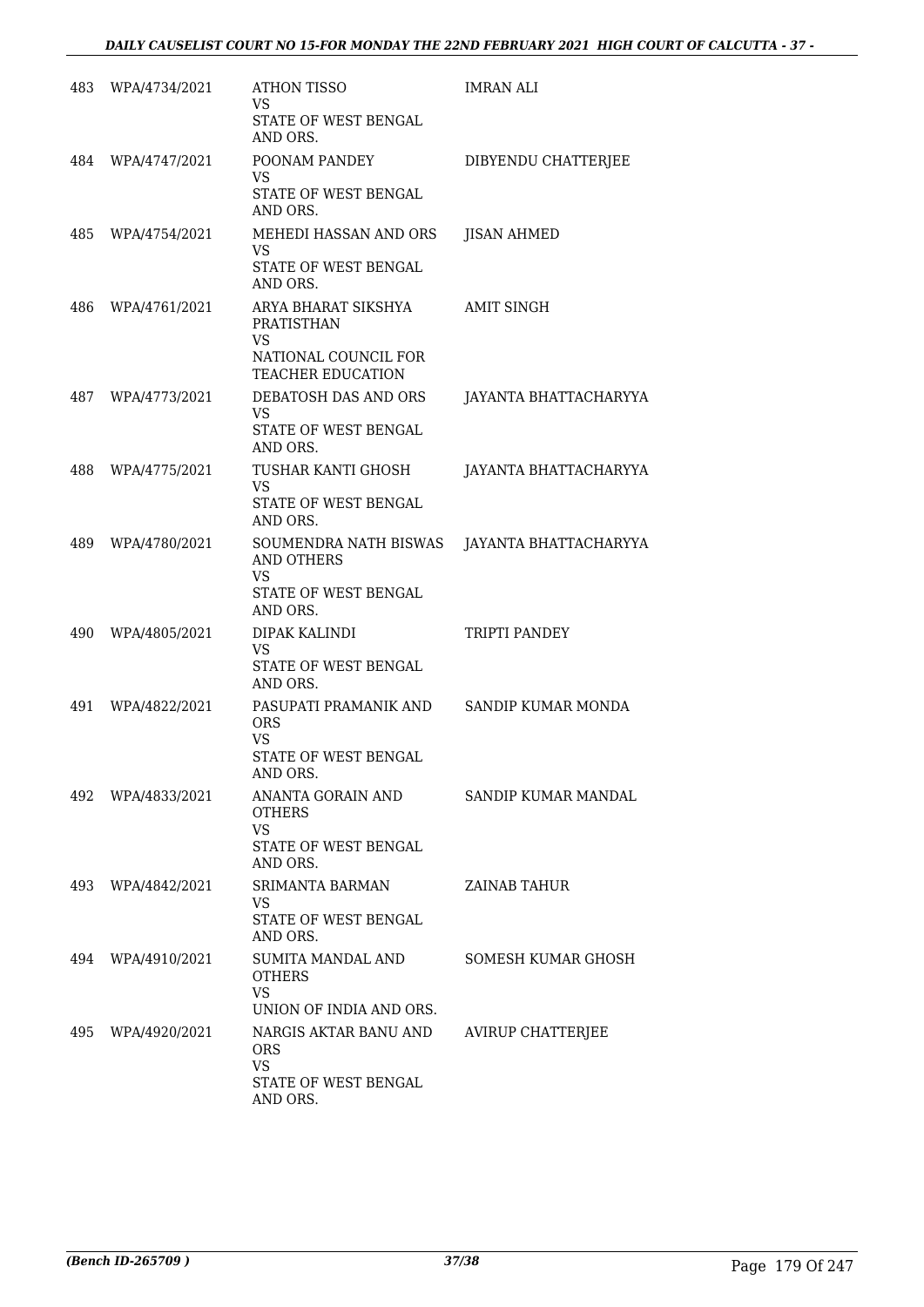| 496 | WPA/4925/2021 |                                                                                          | ANIRUDDHA MITRA           |
|-----|---------------|------------------------------------------------------------------------------------------|---------------------------|
|     |               | RAJA SARKAR<br><b>VS</b><br>STATE OF WEST BENGAL<br>AND ORS.                             |                           |
| 497 | WPA/4932/2021 | PRANAB KUMAR SHARMA<br><b>AND ORS</b><br><b>VS</b><br>STATE OF WEST BENGAL<br>AND ORS.   | SABYASACHI ROY            |
| 498 | WPA/4982/2021 | <b>SUMIT SENGUPTA</b><br><b>VS</b><br>STATE OF WEST BENGAL<br>AND ORS.                   | <b>TAPAS SINGHA ROY</b>   |
| 499 | WPA/5012/2021 | <b>SELIM MAHALDER AND</b><br><b>ORS</b><br><b>VS</b><br>UNION OF INDIA AND ORS.          | RAJU MONDAL               |
| 500 | WPA/5050/2021 | <b>MRINAL DALAI</b><br>VS.<br>STATE OF WEST BENGAL<br>AND ORS.                           | <b>BISWAJIT MAL</b>       |
| 501 | WPA/5071/2021 | PRANABESH SAHOO AND<br><b>OTHERS</b><br><b>VS</b><br>UNION OF INDIA AND<br><b>OTHERS</b> | SOMESH KUMAR GHOSH        |
| 502 | WPA/5076/2021 | SK. MD ERSAD AND<br><b>OTHERS</b><br><b>VS</b><br>UNION OF INDIA AND ORS.                | <b>SOMESH KUMAR GHOSH</b> |
| 503 | WPA/5079/2021 | SAIKAT NANDI AND ORS<br><b>VS</b><br>UNION OF INDIA AND ORS.                             | SOMESH KUMAR GHOSH        |
| 504 | WPA/5084/2021 | PRODIPTA SAHA AND ORS<br><b>VS</b><br>UNION OF INDIA AND ORS.                            | SOMESH KUMAR GHOSH        |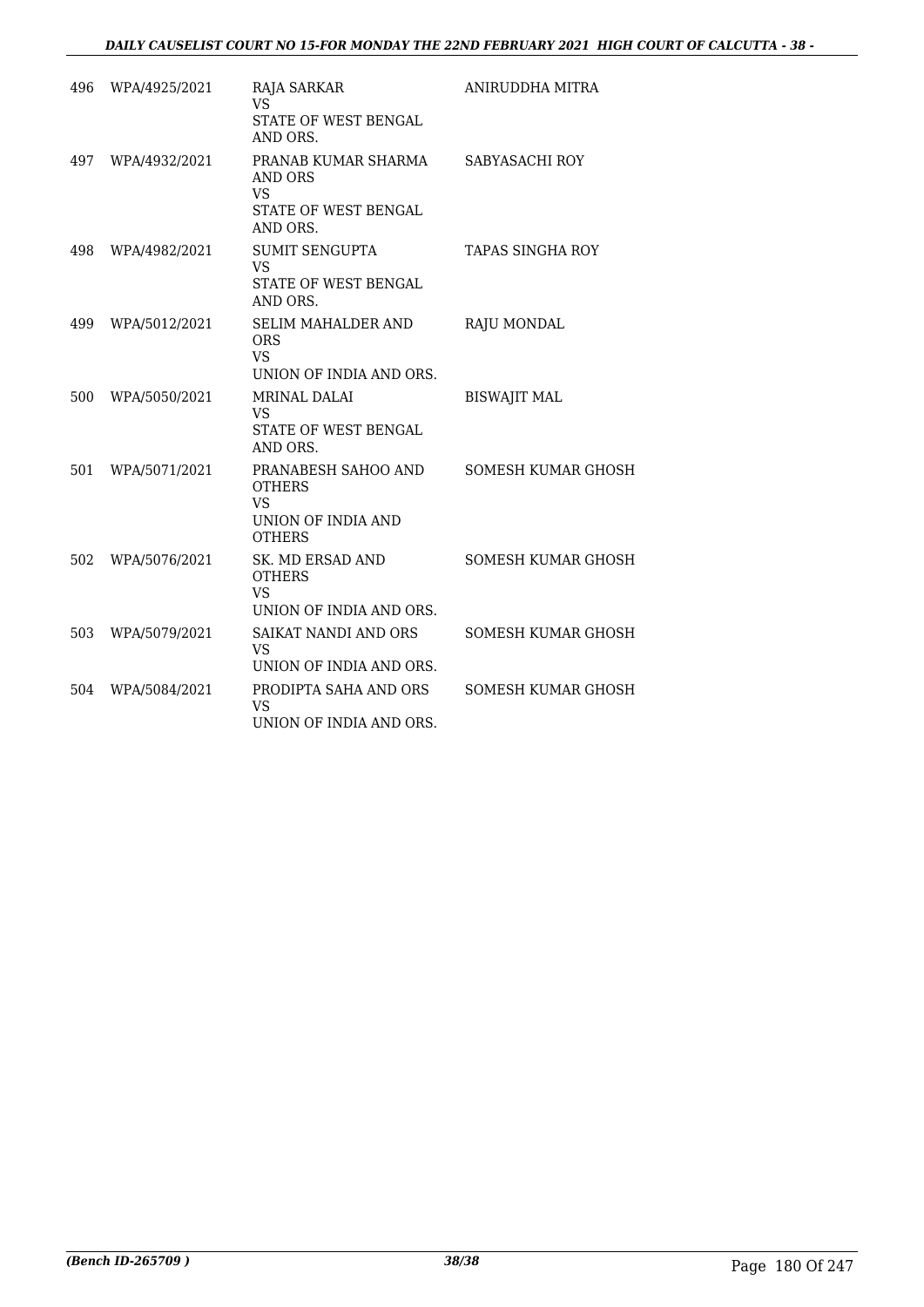

## **Appellate Side**

**DAILY CAUSELIST For Monday The 22nd February 2021**

### **COURT NO. 19 SINGLE BENCH (SB - VIII) AT 10:45 AM HON'BLE JUSTICE SHAMPA SARKAR (VIA VIDEO CONFERENCE)**

#### **ON AND FROM MONDAY, THE 11TH JANUARY 2021 - ADMISSION AND HEARING OF CIVIL REVISION APPLICATIONS AND APPLICATIONS UNDER ARTICLE 227 OF THE CONSTITUTION INCLUDING APPLICATIONS CONNECTED THERETO [EXCLUDING CIVIL REVISIONS ARISING OUT OF TESTAMENTARY AND EJECTMENT / EVICTION SUITS AND PUBLIC PREMISES (UNAUTHORISED OCCUPANTS) ACT, 1971**

**IF THE HEARING MATTERS ARE EXHAUSTED, THEREAFTER 'MOTION' WILL BE TAKEN UP.**

**NOTE : MENTIONING ONLY ON MONDAYS AT THE FIRST SITTING OF THE COURT.**

**SPECIAL NOTE : 1. NO MENTIONING FOR INCLUSION WILL BE ALLOWED THIS WEEK. SPECIAL NOTE : 2. MATTERS WHICH ARE NOT IN THE LIST BUT HAVE BEEN MENTIONED WILL BE TAKEN UP ON EVERY FRIDAY IN THE FIRST HALF.**

#### **NOTE: MATTERS WILL BE TAKEN UP THROUGH PHYSICAL HEARING ONLY WHEN BOTH THE PARTIES ARE AGREED.**

|   |              | <b>FOR JUDGMENT</b>                                                 |                 |  |
|---|--------------|---------------------------------------------------------------------|-----------------|--|
| 1 | CO/1460/2020 | GREEN BAND APARTMENTS<br>PRIVATE LIMITED<br>VS<br>THE MINT MATRIX   | AJAY GAGGAR     |  |
| 2 | CO/1678/2020 | M/S DHANBAD FUELS<br><b>LIMITED</b><br>VS<br>Union of India and Anr | SAMBUDDHA DUTTA |  |
|   |              | <b>TO BE MENTIONED</b>                                              |                 |  |
| 3 | CO/185/2016  | KAMAL KRISHNA DAS<br>VS.<br><b>SOUMI DAS (PARUI)</b>                | AMRITA CHEL     |  |
| 4 | CO/627/2020  | MILI BANIK<br>VS.<br>PUSPA RANI BANIK                               | AMITABHA GHOSH  |  |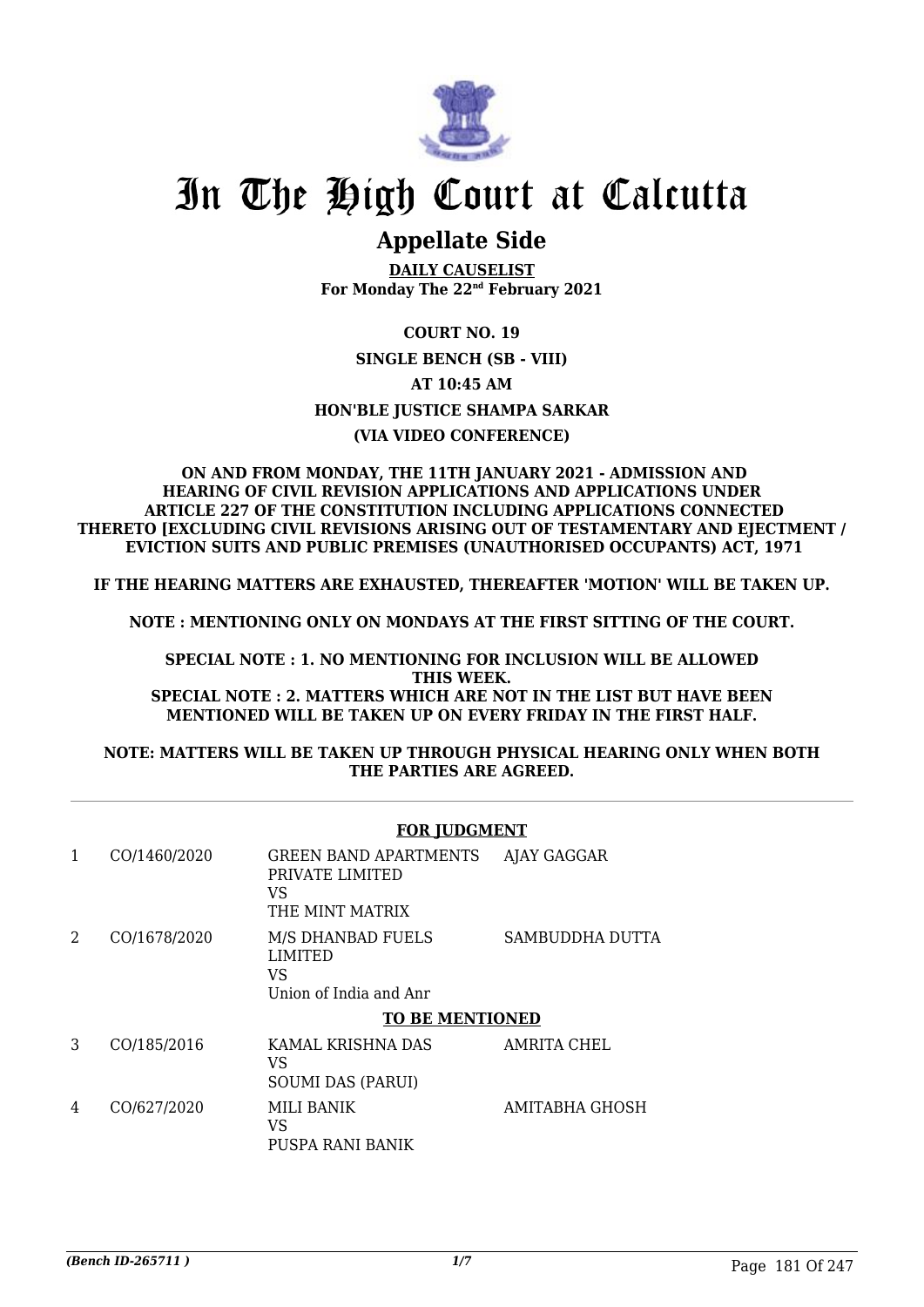| 5  | CO/307/2021       | WINSHER TIE-UP PRIVATE<br>LTD AND ANR                                                                        | <b>ARNAB SARDAR</b>                  |
|----|-------------------|--------------------------------------------------------------------------------------------------------------|--------------------------------------|
|    |                   | <b>VS</b><br>M/S GTR COMPANY<br>PRIVATE LTD AND ORS                                                          |                                      |
|    |                   | <b>EXTENSION OF INTERIM ORDER</b>                                                                            |                                      |
| 6  | CO/4152/2019      | ASRAF ALI MOLLA<br>VS<br>G.M, METRO RLY, KOL.                                                                | <b>ANINDA</b><br><b>BHATTACHARYA</b> |
|    | IA NO: CAN/1/2020 |                                                                                                              |                                      |
| 7  | CO/4186/2019      | PRADIP DE @ PRADIP DEY & NANDALAL PRADHAN<br>ANR.<br><b>VS</b><br>DIBAKAR KUNTI & ANR.                       |                                      |
|    |                   | IA NO: CAN/1/2020(Old No:CAN/1121/2020)                                                                      |                                      |
| 8  | CO/707/2020       | MOHAMMED AFGAR @<br><b>SANU</b><br>VS<br>JITENDRA NATH BANERJEE<br>MEMORIALTRUST & ORS                       | ANUP<br>MUKHOPADHYAY                 |
| 9  | CO/1666/2020      | AMIT CHAKRABORTY<br>VS<br>ANJANA CHAKRABORTY                                                                 | PRABIR BANERJEE                      |
| 10 | CO/166/2021       | PROTIMA DAS<br><b>VS</b><br>KASHINATH MONDAL AND<br>ORS.                                                     | SURANJAN MONDAL                      |
| 11 | CO/233/2021       | SHRIKRISHNA MONDAL<br>VS<br><b>SUPRIYA</b><br>MONDAL(PARAMANIK)                                              | <b>TAPODIP GUPTA</b>                 |
| 12 | CO/265/2021       | SANTOSH BISWAS AND ORS<br>VS<br>KUMUDESWAR BHAIRAB<br><b>SHIB THAKUR</b>                                     | PARTHA<br><b>CHAKRABORTY</b>         |
| 13 | CO/285/2021       | SOUTH CITY PROJECTS<br>KOLKATA LIMITED AND<br><b>ANOTHER</b><br>VS<br>AXIS BANK LIMITED AND<br><b>OTHERS</b> | SAPTARSHI<br><b>MUKHERJEE</b>        |
| 14 | CO/323/2021       | <b>SUBRATA ROY</b><br><b>VS</b><br><b>SMT SUSHRITA ROY AND</b><br><b>ANR</b>                                 | APURBA KR GHOSH                      |
| 15 | CO/325/2021       | SUPRIYA PRADHAN AND<br><b>ORS</b><br>VS<br>SHYAMAL KUMAR<br>PRADHAN AND ORS                                  | <b>SUDIP KUMAR MAITI</b>             |
| 16 | CO/327/2021       | TARUN KUMAR MAITY<br>VS<br>TARIT KUMAR SAHOO                                                                 | <b>SUBHAS JANA</b>                   |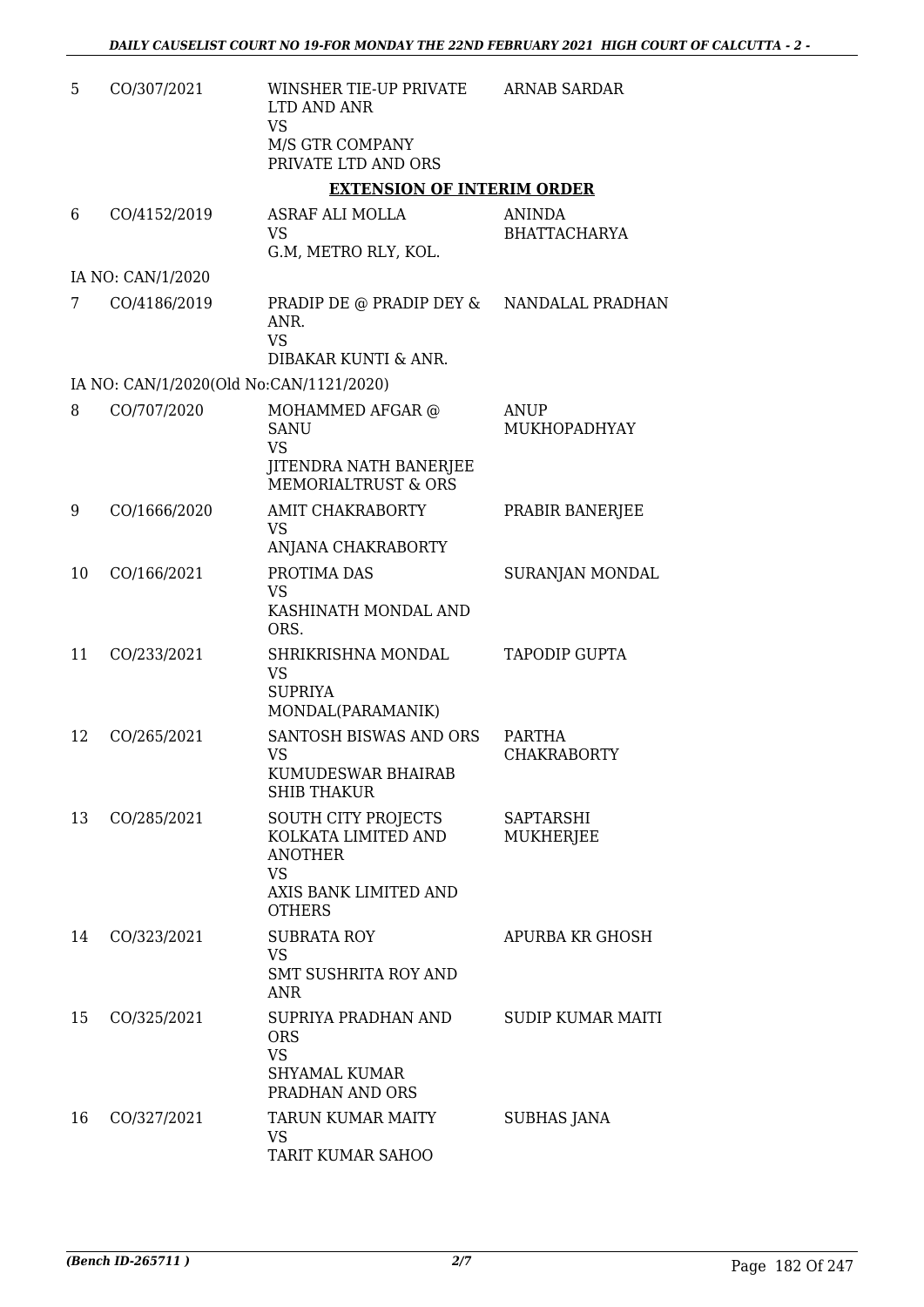| 17 | CO/329/2021 | <b>D AND I TAXCON SERVICES</b><br>PRIVATE LIMITED<br><b>VS</b><br>KOLKATA MUNICIPAL<br><b>CORPORATION</b> | MRITUNJOY HALDER                      |
|----|-------------|-----------------------------------------------------------------------------------------------------------|---------------------------------------|
| 18 | CO/337/2021 | <b>SUMANTRA SAHA</b><br><b>VS</b><br><b>SMT MALABIKA SAHA</b>                                             | <b>SARBANANDA</b><br><b>SANNYAL</b>   |
| 19 | CO/347/2021 | UTTAM SAHA AND ORS<br><b>VS</b><br><b>SMT SWARUPA BISWAS</b>                                              | RASOMAY MONDAL                        |
| 20 | CO/348/2021 | <b>AVIJIT GOSWAMI</b><br><b>VS</b><br><b>SMT SWARUPA BISWAS</b>                                           | RASOMAY MONDAL                        |
| 21 | CO/349/2021 | TAPAN KUMAR SAHA<br><b>VS</b><br><b>SMT SWARUPA BISWAS</b>                                                | RASOMAY MANDAL                        |
| 22 | CO/350/2021 | PANKAJ KUMAR SAHA<br><b>VS</b><br><b>SMT SWARUPA BISWAS</b>                                               | RASOMAY MONDAL                        |
| 23 | CO/353/2021 | <b>GURUPADA BAR</b><br><b>VS</b><br><b>SANATAN GHORAI</b>                                                 | RADHASHYAM MAITI                      |
| 24 | CO/355/2021 | RABINDRA NATH DOLAI<br><b>AND ORS</b><br><b>VS</b><br>ASHOK KUMAR DOLAI                                   | <b>BHASKAR HUTAIT</b>                 |
| 25 | CO/357/2021 | <b>SABERA PARVIN</b><br><b>VS</b><br><b>SAIFUL ISLAM</b>                                                  | <b>SALONI</b><br><b>BHATTACHARJEE</b> |
| 26 | CO/358/2021 | M/S S JAY KISHAN (I)<br><b>LIMITED</b><br><b>VS</b><br>SATYANARAYAN RAY                                   | <b>FARNAZ NASIM</b>                   |
| 27 | CO/359/2021 | NATIONAL JUTE<br><b>MANUFACTURES</b><br><b>CORPORATION LIMITED</b><br><b>VS</b><br><b>SUJOY BANERJEE</b>  | <b>KARUNA BOSE</b>                    |
| 28 | CO/360/2021 | NATIONAL JUTE<br><b>MANUFACTURES</b><br>CORPORATION LTD<br><b>VS</b><br>KUNDAL MOHAN GOSWAMI              | <b>KARUNA BOSE</b>                    |
| 29 | CO/361/2021 | MD. MOUSIM ALI<br><b>VS</b><br>MUSKAN RUMI HAQUE                                                          | SUDIP GHOSH<br><b>CHOWDHURY</b>       |
| 30 | CO/364/2021 | PROVAT KUMAR MITRA<br><b>VS</b><br>ARATI AGARWAL AND ORS                                                  | <b>SOUMITRA DUTT</b>                  |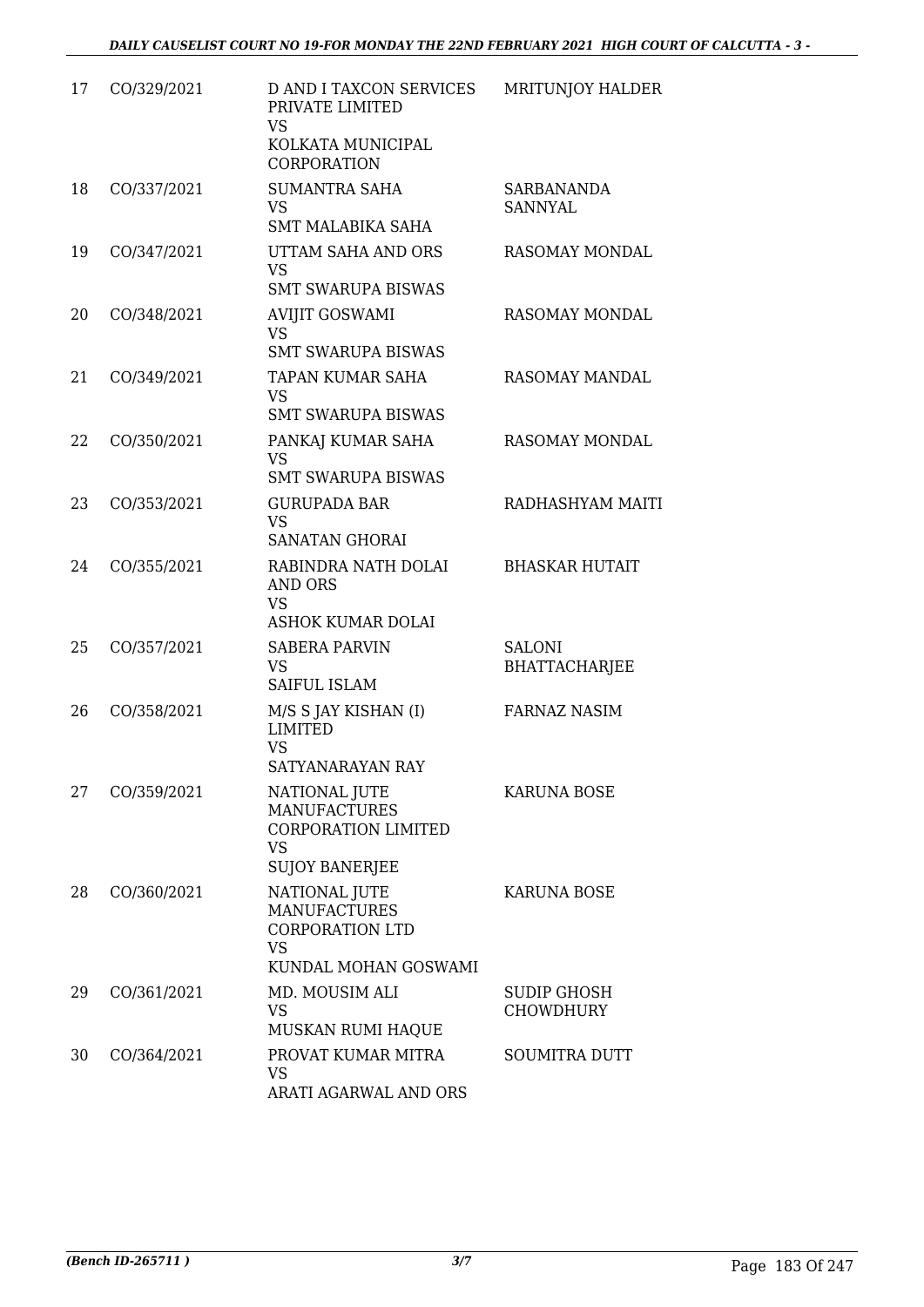| 31 | CO/367/2021    | SHARAD SUBRAMANYAN<br>VS<br>LAXMI HOUSING UDYOG<br>PRIVATE LIMITED                                                  | <b>ANIRUDHA</b><br><b>AGARWALLA</b>  |
|----|----------------|---------------------------------------------------------------------------------------------------------------------|--------------------------------------|
| 32 | CO/368/2021    | MONIRUDDIN MOLLA<br><b>VS</b><br>MD SAFIUDDIN AND ORS                                                               | <b>SARBANANDA</b><br><b>SANYAL</b>   |
| 33 | CO/371/2021    | JAKIR HOSSAIN KHAN<br><b>VS</b><br>RAOJAHAN ALI KHAN                                                                | <b>IFTEKAR MUNSHI</b>                |
| 34 | CO/372/2021    | <b>JAKIR HOSSAIN KHAN</b><br><b>VS</b><br>RAOJAHAN ALI KHAN                                                         | <b>IFTEKAR MUNSHI</b>                |
| 35 | CO/373/2021    | <b>GOPAL BANERJEE</b><br><b>VS</b><br><b>ARIHANT MANOT</b>                                                          | SIVA PRASAD GHOSH                    |
| 36 | CO/374/2021    | <b>GOPAL BANERJEE</b><br><b>VS</b><br><b>ARIHANT MANOT</b>                                                          | <b>SIVA PRASAD GHOSE</b>             |
| 37 | CO/375/2021    | <b>RAMKRISHNA</b><br><b>VIVEKANANDA MISSION</b><br><b>VS</b><br>M/S DIMPAL PROPERTIES<br>PVT. LTD                   | <b>HARE KRISHNA</b><br><b>HALDER</b> |
| 38 | CO/376/2021    | <b>SOURAV ROY</b><br>VS.<br><b>GANGA BOHRA</b>                                                                      | <b>SUHRID SUR</b>                    |
| 39 | CO/379/2021    | M/S WESTERN<br><b>WAREHOUSING PRIVATE</b><br><b>LIMITED</b><br><b>VS</b><br>KANWARJIT SINGH ANAND<br><b>AND ORS</b> | <b>SONI OJHA</b>                     |
|    | 40 CO/382/2021 | <b>SHANKAR PAL</b><br>VS.<br><b>SUDARSON MANNA AND</b><br><b>OTHERS</b>                                             | <b>KHAZA RAIHAN</b><br>AHMED         |
| 41 | CO/383/2021    | <b>SUBHADEEP PAL</b><br><b>VS</b><br><b>KEYA PAL</b>                                                                | <b>AMIT PAN</b>                      |
|    |                | <b>ADJOURNED MOTIONS</b>                                                                                            |                                      |
| 42 | CO/49/2021     | <b>MAA PARVATI TRAVELS</b><br>PROP. DILIP KUMAR AND<br>ANR<br><b>VS</b>                                             | <b>SK SHAMIM AKHTER</b>              |
|    |                | M/S. NILACHAL IRON AND<br>POWER LTD AND ORS                                                                         |                                      |
| 43 | CO/164/2021    | SHYAMALI SAHA AND ANR<br><b>VS</b><br>SHYAMAL KUNDU                                                                 | SAGARMAY GHOSH                       |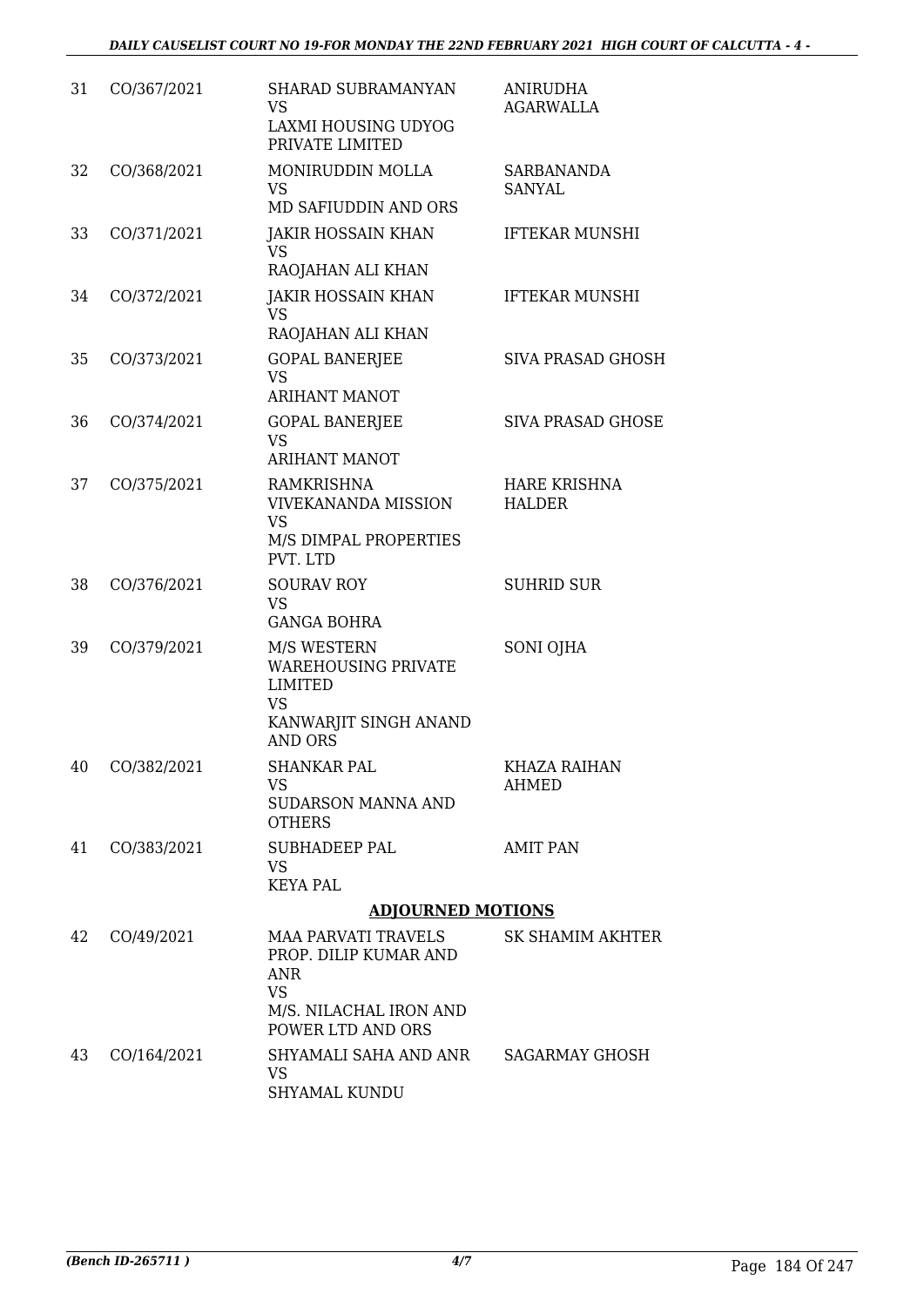| 44 | CO/202/2021  | ASIT MONDAL AND ANR<br>VS<br>SUBHENDU KHANARA AND<br><b>ORS</b>                                                     | <b>MANOJ</b><br><b>CHAKRABORTY</b>  |
|----|--------------|---------------------------------------------------------------------------------------------------------------------|-------------------------------------|
| 45 | CO/218/2021  | ECCHA MONDAL<br><b>VS</b><br>JAMIR ALI MONDAL                                                                       | <b>GENIYA MUKHERJEE</b>             |
| 46 | CO/250/2021  | SMT JUTHIKAR MULLICK<br><b>AND ORS</b><br><b>VS</b><br><b>MARUTI NANDAN</b><br>PROPERTIES (P) LTD AND<br><b>ORS</b> | <b>BIKASH SHAW</b>                  |
| 47 | CO/297/2021  | VIKASH NAGELIA<br><b>VS</b><br>REGISTRAR, INCOME TAX<br><b>APPELLATE TRIBUNAL</b>                                   | <b>SURYANEEL DAS</b>                |
| 48 | CO/306/2021  | SHYAMA PRASAD BANGAL<br><b>AND ORS</b><br><b>VS</b><br>PHANI BHUSAN MANIK<br><b>AND ORS</b>                         | <b>SUKANTA DAS</b>                  |
| 49 | CO/312/2021  | TARAPADA MAL AND ORS<br><b>VS</b><br><b>ASIT MAL AND ORS</b>                                                        | PRANTICK GHOSH                      |
| 50 | CO/313/2021  | MRINAL KANTI GIRI<br><b>VS</b><br>SRIMAYTA ALOKA GIRI AND<br><b>ANR</b>                                             | <b>AMIT BARAN DASH</b>              |
| 51 | CO/315/2021  | NIRMAL CHANDRA<br>MONDAL @ NIRMAL<br>MONDAL AND OTHERS<br><b>VS</b><br>ADITI GOSWAMI AND<br><b>OTHERS</b>           | <b>ARUP KRISHNA DAS</b>             |
|    |              | <b>FOR HEARING</b>                                                                                                  |                                     |
|    |              | (AT 2:00 P.M.)                                                                                                      |                                     |
| 52 | CO/3255/2018 | <b>SK SAHABUDDIN</b><br><b>VS</b><br>THE CHIEF EXECUTIVE<br>OFFICER BOARD OF AUQAF<br><b>WB</b>                     | SHAHZAMAL HAZRA                     |
| 53 | CO/238/2019  | NEWTON SK & ANR<br><b>VS</b><br><b>AAMIR SK &amp; ORS</b>                                                           | <b>ANIRBAN DAS</b>                  |
| 54 | CO/756/2019  | <b>CHANDRIMA ROY</b><br><b>VS</b><br>AJAY RAY                                                                       | DEBAYAN SINHA                       |
| 55 | CO/1400/2019 | NRIPEN CH. BISWAS &<br>ANR.<br><b>VS</b><br>MAFIJUL RAHAMAN BISWAS                                                  | <b>TRIPTIMOY</b><br><b>TALUKDER</b> |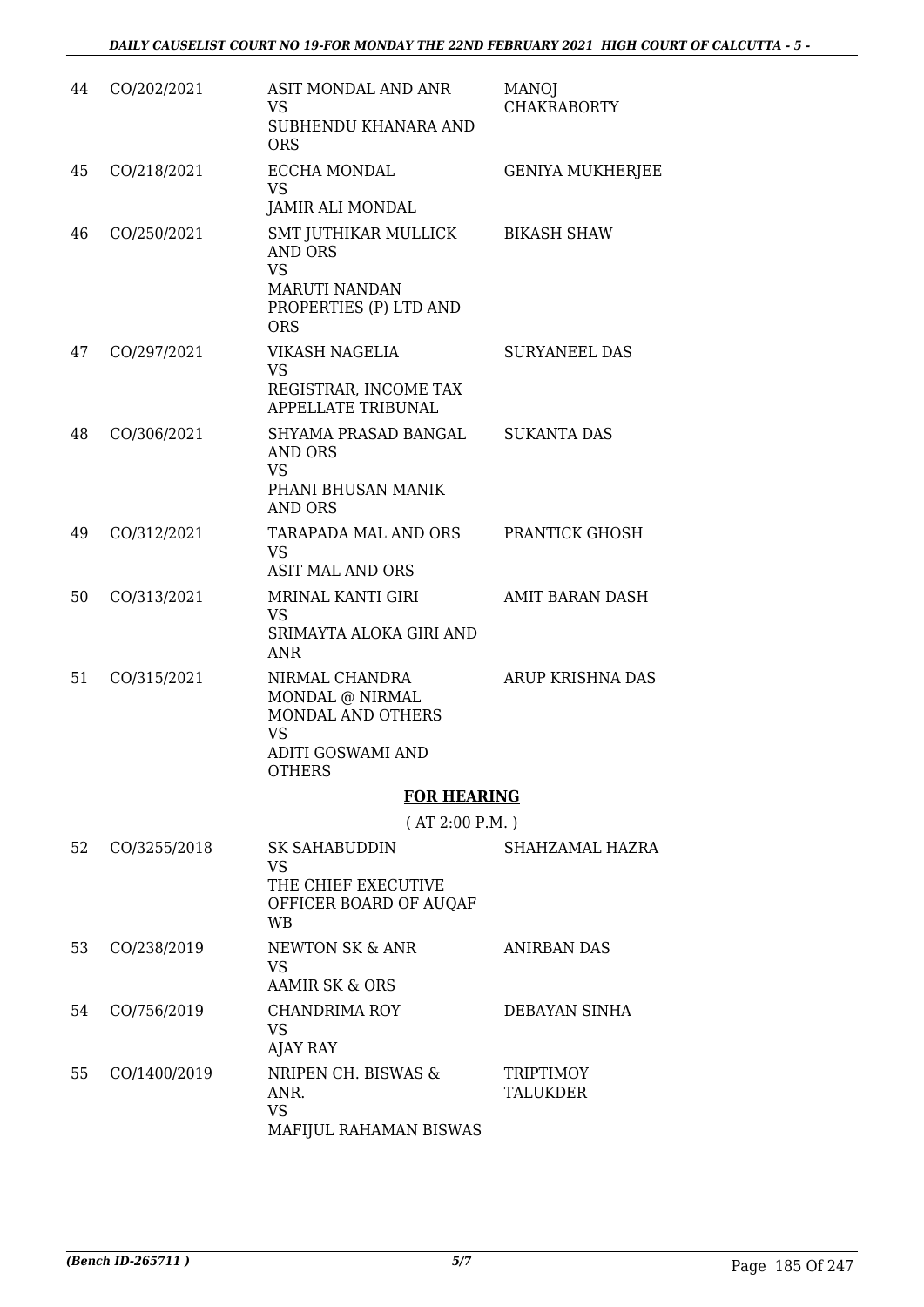| 56 | CO/1401/2019      | NRIPEN CH. BISWAS &<br>ANR.<br><b>VS</b><br>MAFIJUL RAHAMAN BISWAS                                                              | <b>TRIPTIMOY</b><br><b>TALUKDER</b> |
|----|-------------------|---------------------------------------------------------------------------------------------------------------------------------|-------------------------------------|
| 57 | CO/1753/2019      | M/S. MESSENGER COURIER<br>& CARGO PVT LTD<br><b>VS</b><br>UMA FORZING WORKS (P)<br>LTD & ORS                                    | <b>SAYANTAN BASU</b>                |
|    | IA NO: CAN/2/2020 |                                                                                                                                 |                                     |
| 58 | CO/3450/2019      | BIMAL KUMAR DAW & ANR<br><b>VS</b><br><b>MAHADEV SARKAR &amp; ORS</b>                                                           | <b>NEHA ROY</b>                     |
| 59 | CO/3927/2019      | <b>GITA PRADHAN &amp; ORS</b><br><b>VS</b><br><b>CONTAI CO-OPERATIVE</b><br><b>BANK LTD. &amp; ORS</b>                          | DEBNARAYAN PATRA                    |
|    | IA NO: CAN/1/2020 |                                                                                                                                 |                                     |
| 60 | CO/3957/2019      | SITALA BALA DHARA<br><b>VS</b><br>KASHINATH DHARA                                                                               | SIVA PRASAD GHOSE                   |
| 61 | CO/3958/2019      | DIBYENDU SUNDAR GUHA<br><b>VS</b><br><b>SONIA GUHA ROY NEE</b><br><b>GHOSH</b>                                                  | PRANAB HALDER                       |
|    |                   | IA NO: CAN/1/2020(Old No:CAN/1430/2020)                                                                                         |                                     |
| 62 | CO/4025/2019      | SIBABRATA GHOSH<br><b>VS</b><br><b>SMT SIMA MUKHERJEE &amp;</b><br><b>ORS</b>                                                   | <b>ARINDAM</b><br><b>CHATTERJEE</b> |
| 63 | CO/59/2020        | HIMANGSU MAITY @<br>HIMANGSU SEKHAR MAITY<br><b>VS</b><br><b>GUGAL KISHOR JANA &amp; ORS</b>                                    | CHANDRA NATH<br><b>SARKAR</b>       |
| 64 | CO/202/2020       | DIPESH MONDAL<br><b>VS</b><br>REKHA MONDAL & ORS                                                                                | DYUTIMAN BANERJEE                   |
| 65 | CO/344/2020       | SACHIN ROY & ANR.<br>VS.<br><b>ASISH KAREL</b>                                                                                  | PRANTICK GHOSH                      |
| 66 | CO/1474/2020      | NASIRUDDIN SEKH AND<br><b>ORS</b><br><b>VS</b><br>MD ALI SEKH AND ANR                                                           | SARBANANDA<br><b>SANYAL</b>         |
| 67 | CO/1536/2020      | <b>MINOR KHANDEKAR</b><br>TAMANNA KHATUN REP. BY<br>KHANDEKAR MOHINUDDIN<br><b>HOSSAIN</b><br><b>VS</b><br>SK KASEM ALI AND ORS | SARBANANDA<br><b>SANYAL</b>         |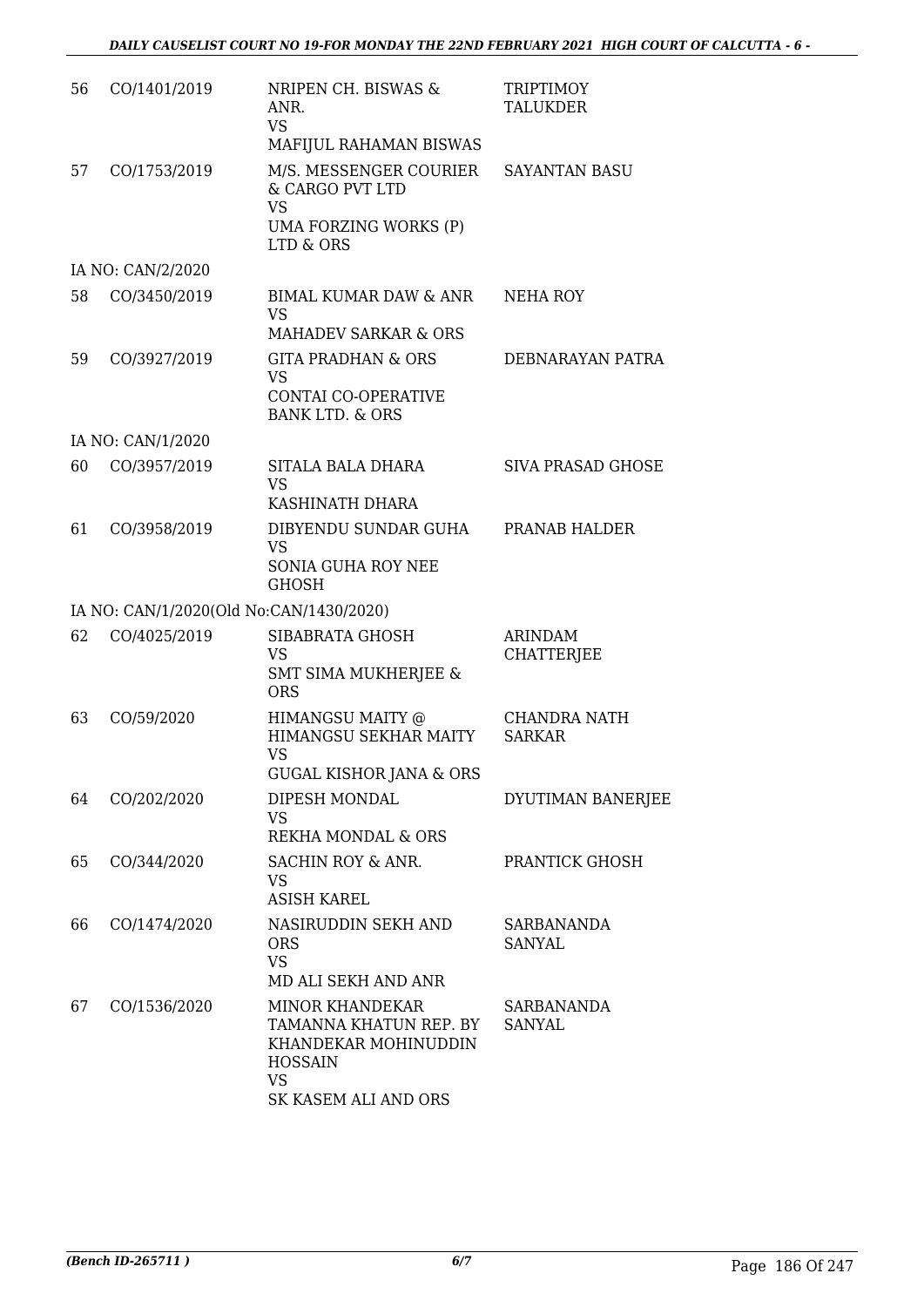| 68 | CO/1598/2020 | SUPRATIK GHOSH<br>VS<br>ALIROMA CHEMICAL PVT<br>LTD AND ORS                                       | <b>MRITYUNJOY HALDER</b>            |
|----|--------------|---------------------------------------------------------------------------------------------------|-------------------------------------|
| 69 | CO/1654/2020 | AXIS BANK LIMITED<br>VS<br>THE LEARNED REGISTRAR<br><b>DEBTS RECOVERY</b><br>TRIBUNAL1 AND OTHERS | AJIT KUMAR MISHRA                   |
| 70 | CO/3/2021    | SHESH NATH PRASAD<br>VS<br>KARUNA ROY AND ORS.                                                    | <b>ALOTRIYA</b><br><b>MUKHERJEE</b> |
| 71 | CO/42/2021   | <b>SAIKAT SARKAR</b><br>VS<br>DIPALI SARKAR                                                       | <b>JAYASHREE PATRA</b>              |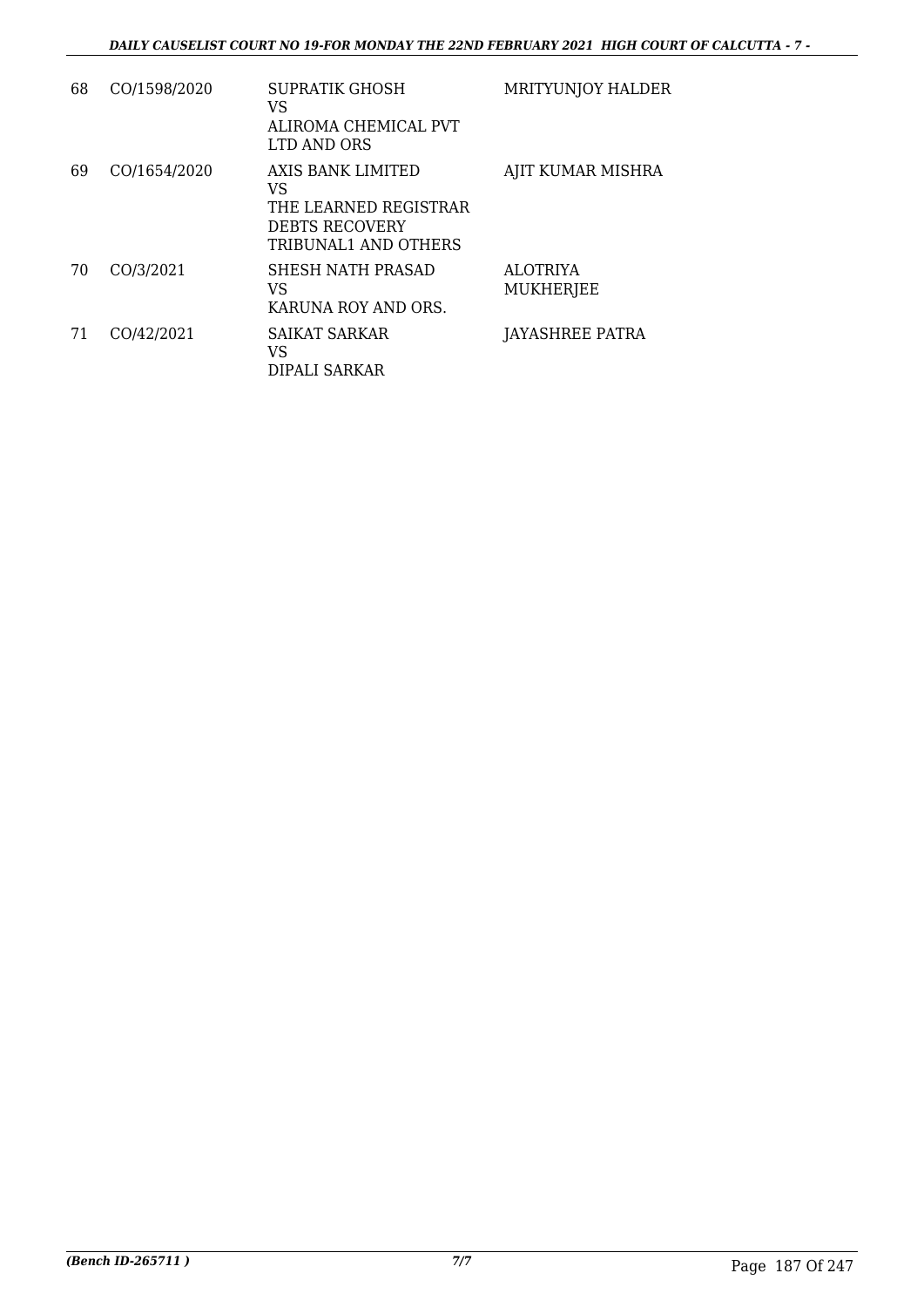

## **Appellate Side**

**DAILY CAUSELIST For Monday The 22nd February 2021**

#### **COURT NO. 10**

**SINGLE BENCH (SB - IX)**

#### **AT 10:45 AM**

#### **HON'BLE JUSTICE RAVI KRISHAN KAPUR**

#### **(VIA VIDEO CONFERENCE)**

#### **ON AND FROM MONDAY, THE 22ND FEBRUARY, 2021 - ROSTER NOTIFIED ON 8TH JANUARY, 2021 IS MODIFIED TO THE FOLLOWING EXTENT - MATTERS (MOTION & HEARING) UNDER ARTICLE 226 OF THE CONSTITUTION RELATING TO MADHYAMIK SIKSHYA KENDRA UNDER GROUP - II, INCLUDING APPLICATIONS CONNECTED THERETO;**

**MATTERS (MOTION & HEARING) UNDER ARTICLE 226 OF THE CONSTITUTION RELATING TO RESIDUARY UNDER GROUP IX PERTAINING TO PUBLIC PREMISES (UNAUTHORISED OCCUPANTS) ACT, 1971 INCLUDING APPLICATIONS CONNECTED THERETO;**

**MATTERS (MOTION & HEARING) UNDER ARTICLE 226 OF THE CONSTITUTION OF INDIA RELATING TO CO-OPERATIVE SOCIETIES UNDER GROUP V (EXCLUDING SERVICE MATTERS) AND APPLICATIONS CONNECTED THERETO;**

**APPEALS RELATING TO ALL CLAIM CASES INCLUDING APPLICATIONS CONNECTED THERETO (EXCLUDING ADMISSION OF APPEALS UNDER SECTION 30 OF THE EMPLOYEES' COMPENSATION ACT, 1923);**

**HEARING OF WRIT PETITIONS IRRESPECTIVE OF CLASSIFICATION AND APPLICATIONS CONNECTED THERETO;**

**AND ON AND FROM MONDAY, 15TH FEBRUARY, 2021 TO FRIDAY, 26TH FEBRUARY, 2021 - WILL TAKE, IN ADDITION TO HIS OWN LIST AND DETERMINATION, THE LIST AND DETERMINATION OF**

> **NOTE : MATTERS WILL BE TAKEN UP THROUGH PHYSICAL HEARING WHEN BOTH THE PARTIES ARE AGREED.**

**HON'BLE JUSTICE SHEKHAR B. SARAF.**

#### **TO BE MENTIONED**

| WPA/7070/2015  | <b>DELWAR HOSSAIN</b><br>VS<br>STATE OF WEST BENGAL &<br><b>ORS</b> | <b>SAIRA BANU</b>            |
|----------------|---------------------------------------------------------------------|------------------------------|
| WPA/16219/2016 | TARAKESWAR<br>MUNICIPALITY & ORS<br>VS<br>UNION OF INDIA & ORS      | KESHAB CHANDRA<br><b>DAS</b> |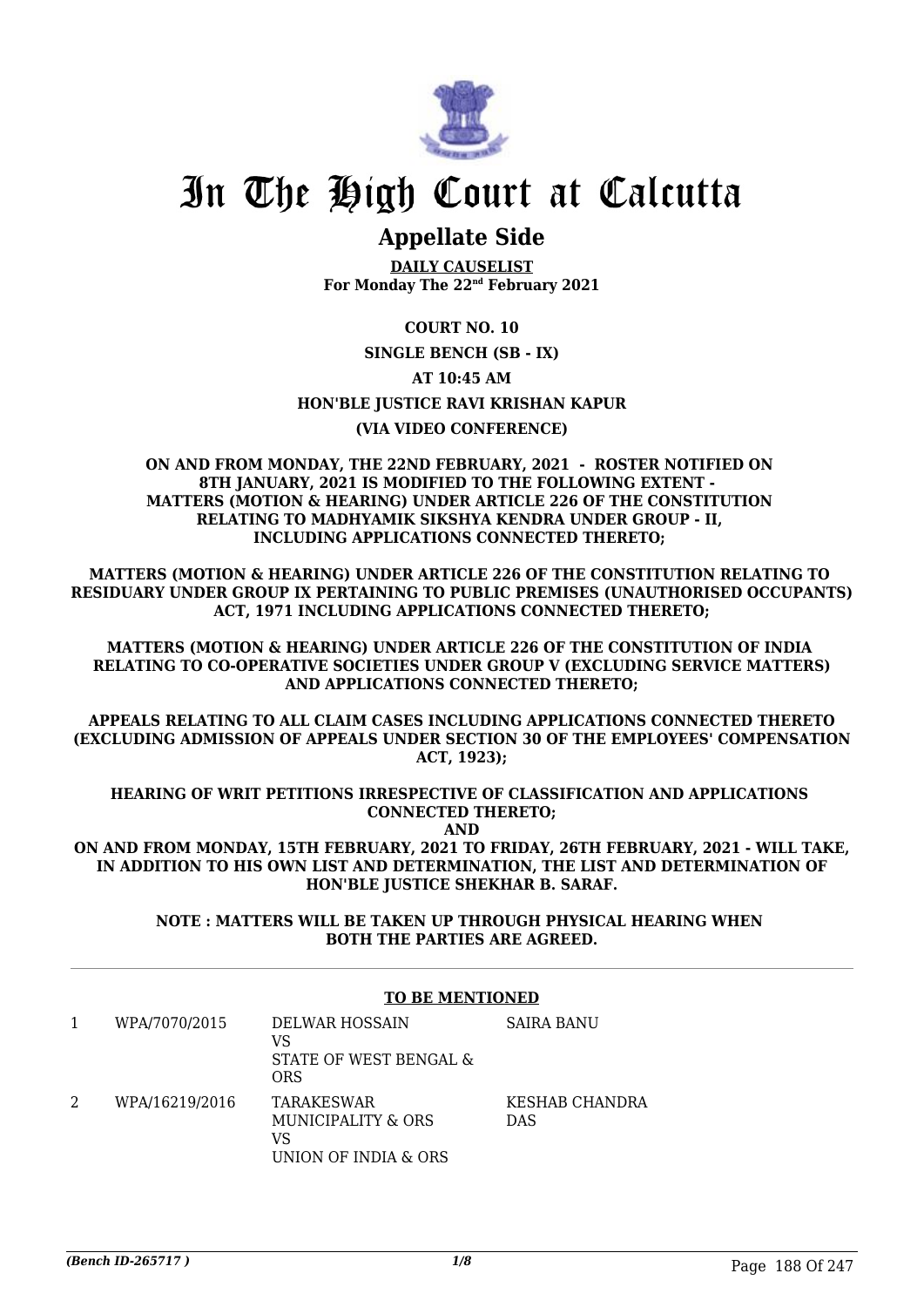| 3  | WPA/7478/2018                            | ROUNAK BANDYOPADHYAY<br>VS<br>UNION OF INDIA & ORS                                                          | <b>UJJAL RAY</b>             |
|----|------------------------------------------|-------------------------------------------------------------------------------------------------------------|------------------------------|
| 4  | WPA/18617/2018                           | YOGESH CHHETRI & ANR.<br><b>VS</b><br>UNION OF INDIA & ORS.                                                 | PUSPOL<br><b>CHAKRABORTY</b> |
| 5  | WPA/5302/2019                            | SUBHENDU CHAKRABORTY<br>& ORS<br><b>VS</b><br>THE KOLKATA<br>METROPOLITAN<br>DEVELOPMENT AUTHORITY<br>& ORS | MASUM ALI SARDAR             |
| 6  | WPA/15385/2019                           | JYOTIRINDRA NARAYAN<br><b>GHOSH</b><br><b>VS</b><br>UNION OF INDIA & ORS.                                   | <b>SOUMAVA</b><br>MUKHERJEE  |
|    | IA NO: CAN/1/2020                        |                                                                                                             |                              |
| 7  | WPA/16220/2019                           | SHYAMA SELF HELP GROUP<br><b>VS</b><br>STATE OF WEST BENGAL &<br><b>ORS</b>                                 | <b>NEIL BASU</b>             |
|    |                                          | IA NO: CAN/1/2019(Old No:CAN/8953/2019), CAN/2/2019(Old No:CAN/12106/2019)                                  |                              |
| 8  | WPA/18457/2019                           | KALYANI SARDAR<br><b>VS</b><br>STATE OF WEST BENGAL &<br><b>ORS</b>                                         | RANANEESH GUHA<br>THAKURTA   |
|    |                                          | <b>SPECIALLY FIXED MATTERS</b>                                                                              |                              |
| 9  | WPA/17271/2014                           | NITISH CHANDRA SHAW<br><b>VS</b><br>STATE OF WEST BENGAL &<br><b>ORS</b>                                    | <b>B SAMANTA</b>             |
| 10 | WPA/29713/2015                           | SACHINDRANATH MISRA<br>VS<br>STATE OF WEST BENGAL &<br><b>ORS</b>                                           | SURASRI BAIDYA               |
|    |                                          | IA NO: CAN/1/2020(Old No:CAN/5745/2020), CAN/2/2020, CAN/3/2020                                             |                              |
| 11 | WPA/25725/2016                           | <b>HARISH KUMAR</b><br><b>HIMATSINGKA &amp; ANR</b><br>VS<br>NORTH DUM DUM<br><b>MUNICIPALITY &amp; ORS</b> | ANIL CHOUDHURY               |
| 12 | WPA/24791/2017                           | PAWAN KUMAR SULTANIA<br>VS.<br>UNION OF INDIA & ORS                                                         | P. G. DAS                    |
|    | IA NO: CAN/1/2017(Old No:CAN/10033/2017) |                                                                                                             |                              |
| 13 | WPA/6536/2019                            | RAJ KUMAR MALL<br><b>VS</b><br>STATE OF WEST BENGAL &<br><b>ORS</b>                                         | RUCHIKA MALL                 |
|    | IA NO: CAN/6/2019(Old No:CAN/9545/2019)  |                                                                                                             |                              |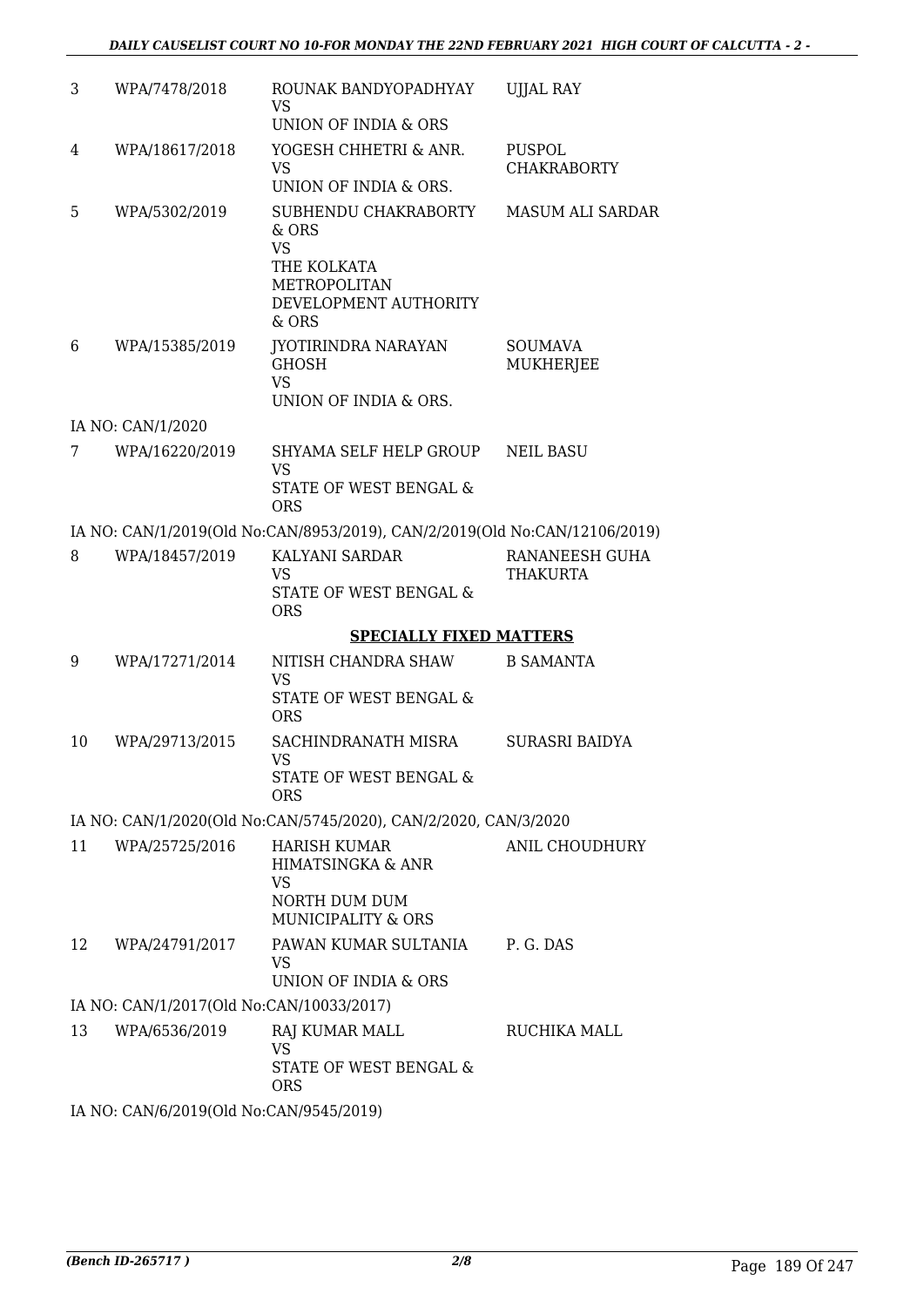14 WPA/2907/2021 SAMIR CHAKRABORTY AND OTHERS VS STATE OF WEST BENGAL AND ORS. DEBOLINA SARKAR

IA NO: CAN/1/2021

#### **MOTION**

| 15 | WPA/3801/2021       | <b>JAMNA UNION</b><br><b>COOPERATIVE</b><br>AGRICULTURAL CREDIT<br><b>SOCIETY LTD</b><br>VS.<br>STATE OF WEST BENGAL<br>AND ORS.                             | SUBHAJIT PANJA               |
|----|---------------------|--------------------------------------------------------------------------------------------------------------------------------------------------------------|------------------------------|
| 16 | WPA/4695/2021       | <b>SWAPAN MAITY</b><br><b>VS</b><br>STATE OF WEST BENGAL<br>AND ORS.                                                                                         | ARKA BHATTACHARYA            |
| 17 | WPA/4944/2021       | <b>NEW GARIA</b><br>DEVELOPEMENT<br><b>COOPERATIVE HOUSING</b><br><b>SOCIETY LIMITED</b><br><b>VS</b><br><b>REGISTRAR OF</b><br><b>COOPERATIVE SOCIETIES</b> | <b>SOUVIK MAJI</b>           |
|    |                     | <b>CONTEMPT APPLICATION</b>                                                                                                                                  |                              |
| 18 | CPAN/287/2020       | MALABIKA SAHA & ANR<br>VS<br>STATE OF WEST BENGAL &<br><b>ORS</b>                                                                                            | MALABIKA SAHA                |
|    | wt19 WPA/11146/2018 | MALABIKA SAHA & ANR<br>VS.<br>STATE OF WEST BENGAL<br>&ORS                                                                                                   | MALABIKA SAHA                |
|    |                     | <b>APPLICATION</b>                                                                                                                                           |                              |
| 20 | WPA/30195/2015      | <b>HOOGHLY</b><br><b>INFRASTRUCTURE PRIVATE</b><br><b>LIMITED &amp; ANR</b><br><b>VS</b><br>CENTRAL PROVIDENT FUND<br><b>COMMISSIONER &amp; ORS</b>          | MEGHAJIT<br><b>MUKHERJEE</b> |
|    | IA NO: CAN/1/2021   |                                                                                                                                                              |                              |
|    |                     | <b>FOR HEARING</b>                                                                                                                                           |                              |
| 21 | WPA/18294/2005      | <b>RAMLAL MAITY</b><br><b>VS</b><br>UNION OF INDIA                                                                                                           | <b>BASUDEV BAG</b>           |
| 22 | WPA/18493/2006      | <b>SHAW WALLACE</b><br>DISTILLERIES LTD. & ANR.<br><b>VS</b><br>KONNAGAR MUNICIPALITY                                                                        | <b>TARUN AICH</b>            |
|    |                     |                                                                                                                                                              |                              |

IA NO: CAN/2/2020(Old No:CAN/2948/2020)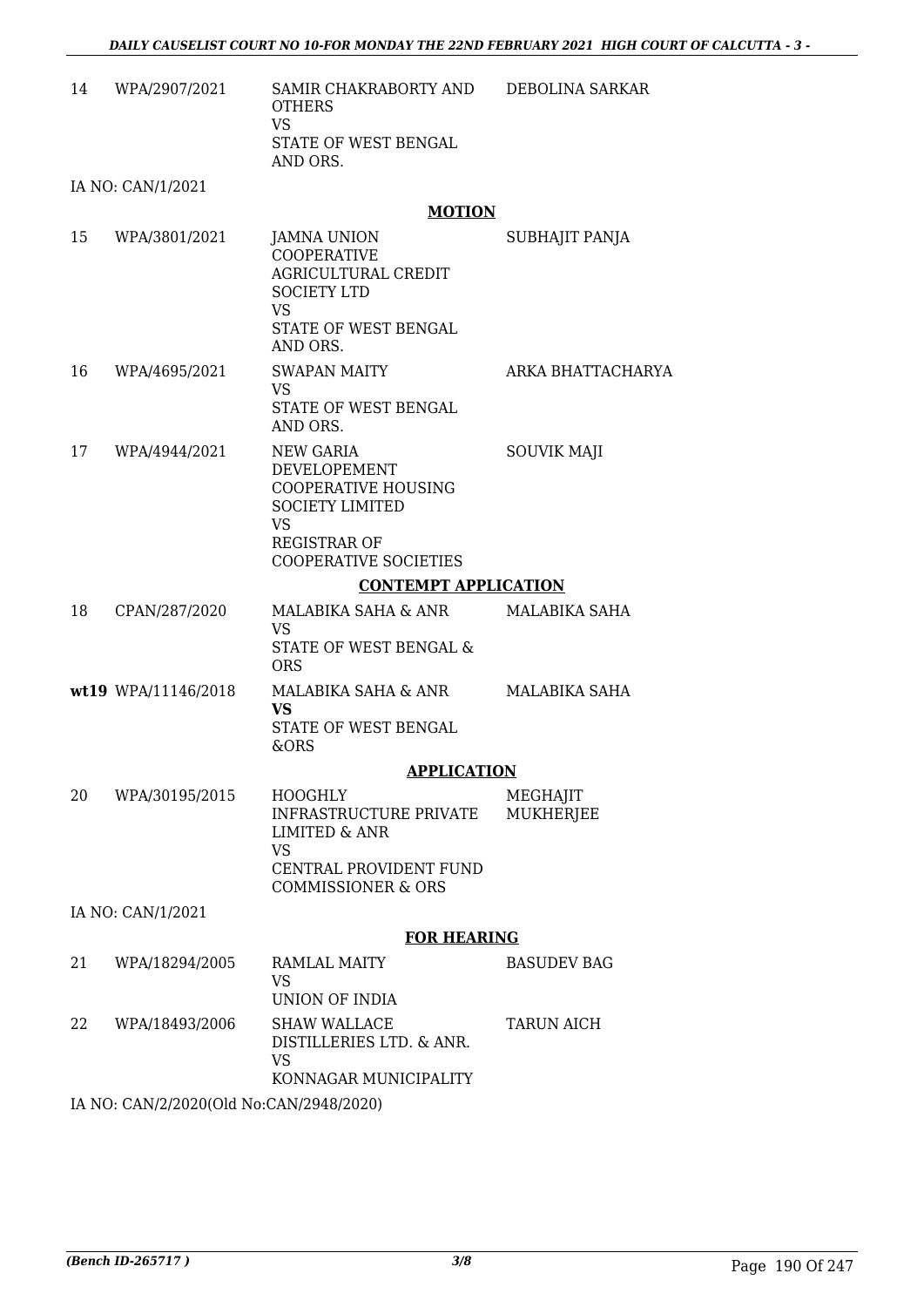| 23 | WPA/3873/2008                            | ALPANA MAJUMDER<br><b>VS</b><br>STATE OF WEST BENGAL&                                                      | SANCHITA GHOSH     |
|----|------------------------------------------|------------------------------------------------------------------------------------------------------------|--------------------|
| 24 | WPA/12692/2009                           | <b>ORS</b><br>THE SCOTTISH CHURCH                                                                          | SIDDHARTH          |
|    |                                          | COLLEGIATE SCHOOL &<br><b>ORS</b><br><b>VS</b><br>THE REGIONAL PROVIDENT<br><b>FUND COMMISSIONER &amp;</b> | <b>BANERJEE</b>    |
|    | IA NO: CAN/2/2010(Old No:CAN/10699/2010) | ANR                                                                                                        |                    |
| 25 | WPA/17365/2009                           | KISHAN LAL SURANA                                                                                          | ANINDYA LAHIRI     |
|    |                                          | <b>VS</b><br><b>W.B HANDICRAFTS</b><br>DEVELOPMENT<br><b>CORPORATION LTD. &amp; ORS</b>                    |                    |
| 26 | WPA/22461/2012                           | MAHIUDDIN SARKAR<br><b>VS</b><br><b>STATE OF WB &amp; ORS</b>                                              | <b>AMAR MITRA</b>  |
|    | IA NO: CAN/1/2014(Old No:CAN/8798/2014)  |                                                                                                            |                    |
| 27 | WPA/31579/2013                           | BIRAJ BARAN PRAMANIK & SITARAM SAMANTA<br><b>ORS</b><br><b>VS</b>                                          |                    |
|    |                                          | STATE OF WEST BENGAL &<br><b>ORS</b>                                                                       |                    |
| 28 | WPA/11492/2014                           | MUKTI CHATTERJEE<br><b>VS</b><br>STATE OF WEST BENGAL &<br><b>ROS</b>                                      | A S BISWAS         |
| 29 | WPA/20317/2014                           | <b>ABDUL LATIF</b><br><b>VS</b>                                                                            | <b>SAIRA BANU</b>  |
|    |                                          | STATE OF WEST BENGAL &<br><b>ORS</b>                                                                       |                    |
| 30 | WPA/2033/2015                            | BUDGE BUDGE CO LTD<br>VS.<br>STATE OF WEST BENGAL &<br><b>ORS</b>                                          | <b>RUMA SARKAR</b> |
| 31 | WPA/2034/2015                            | BUDGE BUDGE CO LTD                                                                                         | <b>RUMA DAS</b>    |
|    |                                          | <b>VS</b><br>STATE OF WEST BENGAL &<br><b>ORS</b>                                                          |                    |
| 32 | WPA/2036/2015                            | BUDGE BUDGE CO LTD<br><b>VS</b><br>STATE OF WEST BENGAL &<br><b>ORS</b>                                    | RUMA SARKAR        |
| 33 | WPA/4014/2015                            | RABI SHANKAR PANDEY &<br>ANR<br>VS.<br>UNION OF INDIA & ORS                                                | SAMRAT DEY PAUL    |
| 34 | WPA/29035/2015                           | <b>INDRANARAYAN</b><br><b>CHAKRABORTY</b><br>VS                                                            | BISWAJIT DUTTA     |
|    |                                          | STATE OF WEST BENGAL &<br><b>ORS</b>                                                                       |                    |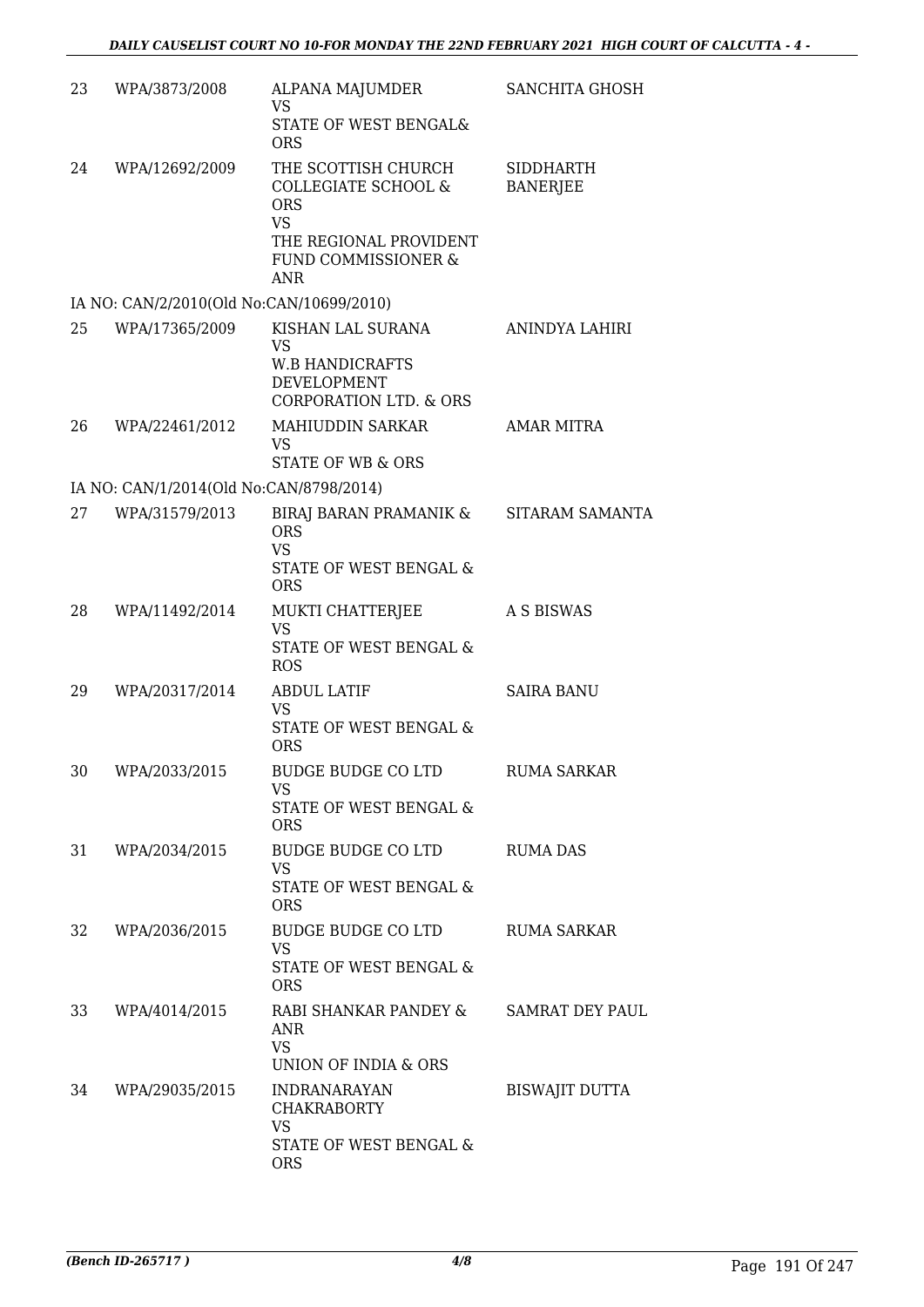| 35 | WPA/1772/2016                           | FATECHAND CHINDALIA<br>VS.<br>INDIAN OIL CORPORATION<br>LTD & ORS                              | SIRSANYA<br><b>BANDOPADHYAY</b> |
|----|-----------------------------------------|------------------------------------------------------------------------------------------------|---------------------------------|
| 36 | WPA/3362/2016                           | <b>GOUR CHANDRA MAHATO</b><br>VS.<br>STATE OF WEST BENGAL &<br><b>ORS</b>                      | JOYDEEP ACHARYA                 |
|    | IA NO: CAN/2/2020(Old No:CAN/1466/2020) |                                                                                                |                                 |
| 37 | WPA/16363/2016                          | M/S BUDGE BUDGE<br><b>COMPANY LIMITED</b><br><b>VS</b><br>STATE OF WEST BENGAL &<br><b>ORS</b> | B. PAUL                         |
|    | wt38 WPA/6379/2015                      | M/S. BUDGE BUDGE<br><b>COMPANY LTD</b><br><b>VS</b><br>STATE OF WEST BENGAL &<br><b>ORS</b>    | <b>BALAI CHANDRA</b><br>PAUL    |
|    | IA NO: CAN/1/2017(Old No:CAN/3809/2017) |                                                                                                |                                 |
| 39 | WPA/28428/2016                          | KUSHAAL VIKRAM<br><b>VS</b><br>STATE OF WEST BENGAL &<br>ORS.                                  | <b>SAMIK SARKAR</b>             |
|    | IA NO: CAN/1/2017(Old No:CAN/2883/2017) |                                                                                                |                                 |
|    | wt40 WPA/28431/2016                     | TANDEL VIRAL KUMAR<br>NARHARIBHAI<br>VS<br>STATE OF WEST BENGAL &<br>ORS.                      | <b>SAMIK SARKAR</b>             |
|    | wt41 WPA/28433/2016                     | KAUSHIK SUR & ORS.<br><b>VS</b><br>STATE OF WEST BENGAL &<br>ORS.                              | <b>SAMIK SARKAR</b>             |
| 42 | WPA/2412/2017                           | <b>HARI CHARAN DAS</b><br>VS<br>STATE OF WEST BENGAL &<br><b>ORS</b>                           | <b>MANISH KUMAR DAS</b>         |
| 43 | WPA/22153/2017                          | ARJUN SARKAR<br><b>VS</b><br>STATE OF WEST BENGAL &<br><b>ORS</b>                              | M. MAITRA                       |
|    | IA NO: CAN/1/2018(Old No:CAN/1316/2018) |                                                                                                |                                 |
| 44 | WPA/22270/2017                          | ASIT RAY & ORS<br>VS<br>THE UNIVERSITY OF<br>CALCUTTA REPD BY THE<br>REGISTRAR& ORS            | K BERA                          |
|    | IA NO: CAN/1/2018(Old No:CAN/9622/2018) |                                                                                                |                                 |
| 45 | WPA/28518/2017                          | <b>GAUTAM HALDER &amp; ORS</b><br><b>VS</b><br>STATE OF WEST BENGAL &<br><b>ORS</b>            | HARE KRISHNA<br><b>HALDER</b>   |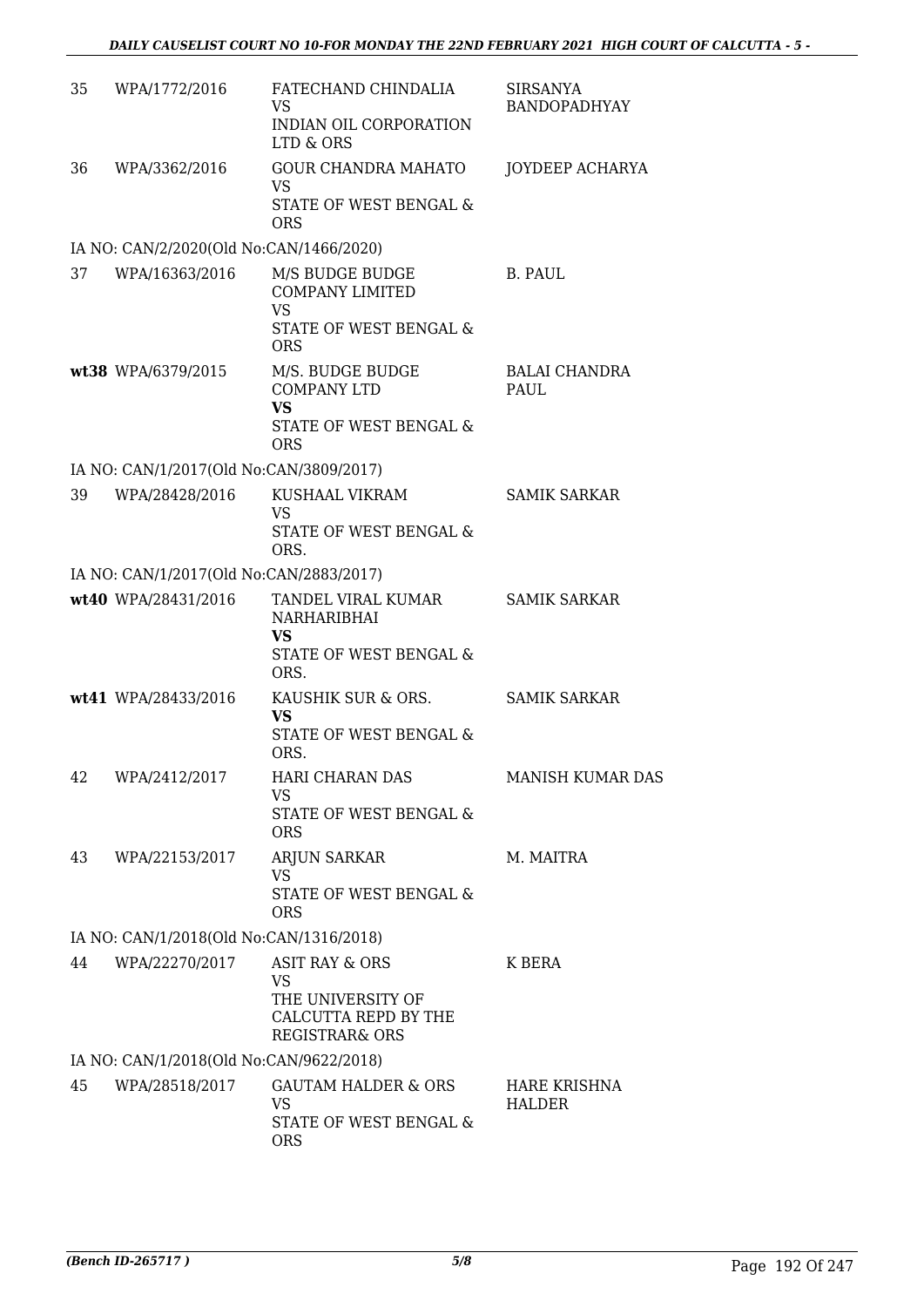| 46 | WPA/4488/2018                 | <b>NAKUL BERA</b><br><b>VS</b>                                                         | R PAL                                                                                     |
|----|-------------------------------|----------------------------------------------------------------------------------------|-------------------------------------------------------------------------------------------|
|    |                               | STATE OF WEST BENGAL &<br><b>ORS</b>                                                   |                                                                                           |
| 47 | WPA/7034/2018                 | <b>SABINA BIBI &amp; ORS</b><br>VS                                                     | <b>BRATINDRA NARAYAN</b><br>RAY                                                           |
|    |                               | STATE OF WEST BENGAL &<br><b>ORS</b>                                                   |                                                                                           |
| 48 | WPA/12340/2018                | <b>UMAKANTA HALDER</b><br><b>VS</b><br><b>STATE OF WEST BENGAL &amp;</b><br><b>ORS</b> | <b>MEHEDI HASSAN</b>                                                                      |
|    |                               |                                                                                        | IA NO: CAN/1/2020(Old No:CAN/792/2020), CAN/2/2020(Old No:CAN/1583/2020), CAN/3/2020      |
| 49 | WPA/13794/2018                | ANANDA MOHAN MOI &<br><b>ORS</b>                                                       | <b>SK ABU JAFAR</b>                                                                       |
|    |                               | <b>VS</b><br>STATE OF WEST BENGAL &<br><b>ORS</b>                                      |                                                                                           |
| 50 | WPA/14728/2018                | <b>GAUTAM PRAMANICK &amp; ORS</b><br><b>VS</b><br>UNION OF INDIA & ORS                 | RAJESH NATH<br><b>GOSWAMI</b>                                                             |
|    |                               |                                                                                        | IA NO: CAN/1/2019(Old No:CAN/1328/2019), CAN/2/2019(Old No:CAN/7329/2019), CAN/3/2019(Old |
|    | No:CAN/7331/2019)             |                                                                                        |                                                                                           |
| 51 | WPA/24418/2018                | <b>SAMIRAN NAIYA &amp; ORS</b><br><b>VS</b><br>STATE OF WEST BENGAL &                  | <b>SANDIP KUMAR</b><br><b>MONDAL</b>                                                      |
|    |                               | <b>ORS</b>                                                                             |                                                                                           |
| 52 | WPA/26159/2018                | AMAR NATH NEOGI<br><b>VS</b>                                                           | <b>DEBASISH</b><br><b>SUTRADHAR</b>                                                       |
|    |                               | LIFE INSURANCE<br>CORPORATION OF INDIA &<br><b>ORS</b>                                 |                                                                                           |
| 53 | WPA/2051/2019                 | JOGEN ROY                                                                              | <b>ASIS</b>                                                                               |
|    |                               | VS<br>ADDL. REGISTRAR OF<br>COOPERATIVE SO. (LONG<br>TERM) & ORS.                      | <b>BHATTACHARYYA</b>                                                                      |
| 54 | WPA/2222/2019                 | <b>ANIL BHOWMICK</b>                                                                   | NILADRI SAHA                                                                              |
|    |                               | <b>VS</b><br>STATE OF WEST BENGAL &<br><b>ORS</b>                                      |                                                                                           |
| 55 | WPA/2254/2019                 | TIMIR BARAN PRAMANIK<br><b>VS</b>                                                      | PARTHA<br><b>CHAKRABORTY</b>                                                              |
|    |                               | STATE OF WEST BENGAL &<br>ORS.                                                         |                                                                                           |
|    | IA NO: CAN/1/2020, CAN/2/2021 |                                                                                        |                                                                                           |
| 56 | WPA/2429/2019                 | REBA BANDYOPADHYAY<br>VS                                                               | KIRTITA BANERJEE                                                                          |
|    |                               | STATE OF WEST BENGAL &<br><b>ORS</b>                                                   |                                                                                           |
| 57 | WPA/10328/2019                | KANAILAL HALDER<br><b>VS</b>                                                           | <b>DEBASISH</b><br><b>CHATTOPADHYAY</b>                                                   |
|    |                               | STATE OF WEST BENGAL &<br>ANR.                                                         |                                                                                           |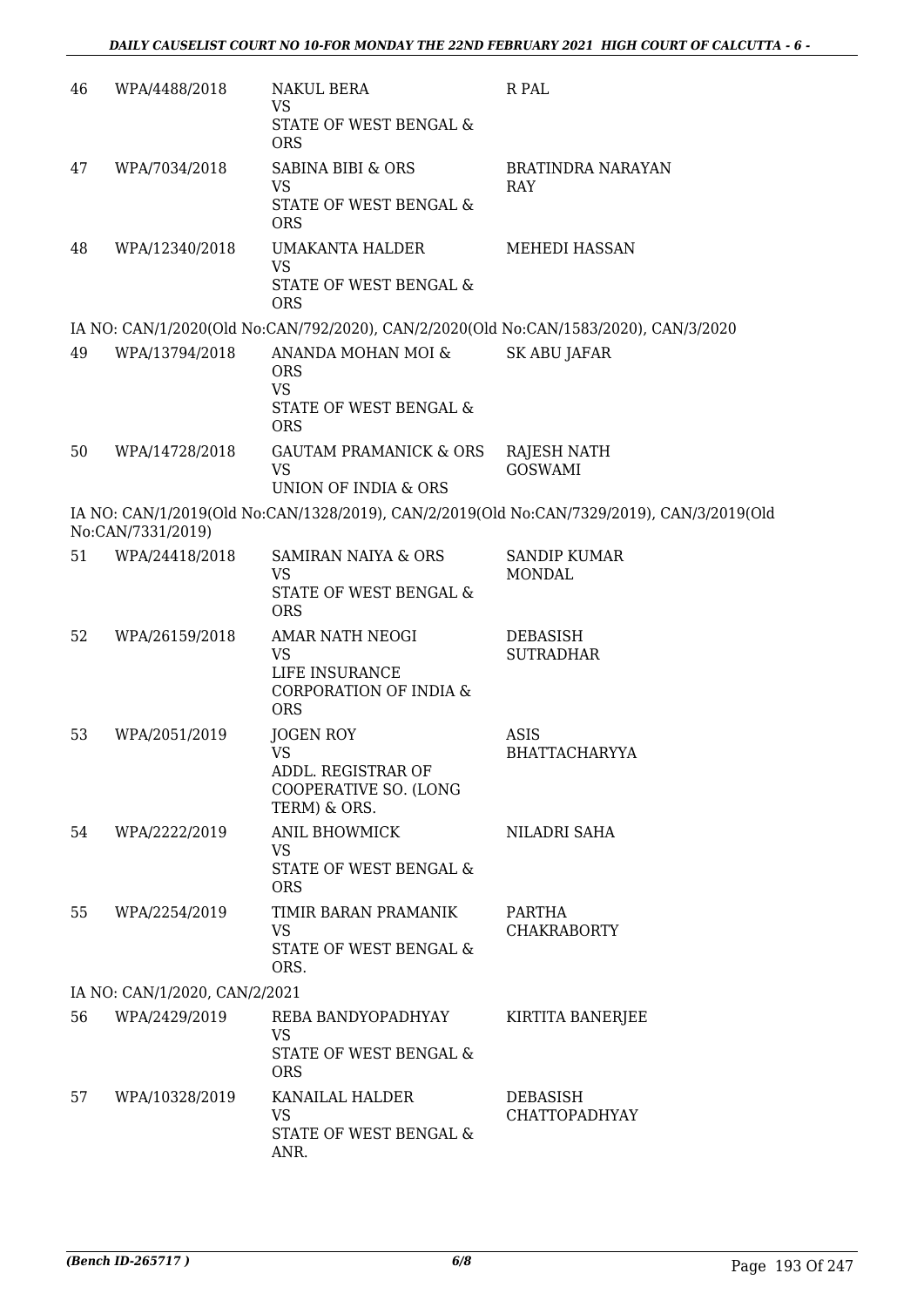| 58 | WPA/11707/2019                          | SARIJUL SK.<br>VS<br>UNION OF INDIA & ORS.                                                                               | <b>ASRAF MANDAL</b>                   |
|----|-----------------------------------------|--------------------------------------------------------------------------------------------------------------------------|---------------------------------------|
| 59 | WPA/13120/2019                          | <b>SWAGATA BOSE</b><br><b>VS</b><br>STATE OF WEST BENGAL &<br><b>ORS</b>                                                 | SOBHAN MAJUMDER                       |
| 60 | WPA/17834/2019                          | <b>BIDYUT BARAN HALDER</b><br><b>VS</b><br>UNITED BANK OF INDIA                                                          | <b>SOHAN KUMAR ROY</b>                |
|    |                                         | ORS ORS                                                                                                                  |                                       |
| 61 | WPA/17843/2019                          | <b>BIPLAB CHAKRABORTY</b><br><b>VS</b><br>MAULANA ABUL KALAM<br><b>AZAD UNIVERSITY OF</b><br><b>TECHNOLOGY &amp; ORS</b> | RANANEESH GUHA<br>THAKURTA            |
| 62 | WPA/19590/2019                          | ULTRATECH CEMENT LTD &<br>ANR<br><b>VS</b><br>STATE OF WEST BENGAL &<br><b>ORS</b>                                       | <b>RISHAV DUTT</b>                    |
| 63 | WPA/22251/2019                          | MD. EMRAN HOSSAIN &<br><b>ORS</b><br><b>VS</b><br>STATE OF WEST BENGAL &<br><b>ORS</b>                                   | PABITRA CHARAN<br><b>BHATTACHARYA</b> |
| 64 | WPA/2372/2020                           | <b>EXIDE INDUSTRIES LTD</b><br><b>VS</b><br>EASTERN COALFIELDS LTD<br>& ORS                                              | <b>JAYDEB GHORAI</b>                  |
| 65 | WPA/4813/2020                           | INDRANIL MUKHERJEE<br><b>VS</b><br>UNION OF INDIA & ORS                                                                  | <b>SANTANU SETT</b>                   |
| 66 | WPA/6351/2020                           | KRSS METALS PVT LTD<br>VS.<br><b>EMPLOYEES STATE INS</b><br>CORP & ORS                                                   | PARIKSHIT GOSWAMI                     |
|    | IA NO: CAN/1/2020(Old No:CAN/4900/2020) |                                                                                                                          |                                       |
| 67 | WPA/6605/2020                           | UNIVERSAL SEAPOR<br>PVT.LTD<br><b>VS</b><br>TARIFF AUTHORITY FOR<br><b>MAJOR PORTS&amp; ORS</b>                          | VIKRAM WADEHRA                        |
|    | IA NO: CAN/1/2020(Old No:CAN/5422/2020) |                                                                                                                          |                                       |
| 68 | WPA/7319/2020                           | MD. ALI MONDAL<br><b>VS</b><br>STATE OF WEST BENGAL<br>AND ORS.                                                          | DYUTIMAN BANERJEE                     |
|    | IA NO: CAN/1/2020                       |                                                                                                                          |                                       |
| 69 | WPA/7960/2020                           | KARNATAKA BANK LTD<br>VS<br>WEST BENGAL FINANCIAL<br>CORPORATION                                                         | ANIRBAN PRAMANICK                     |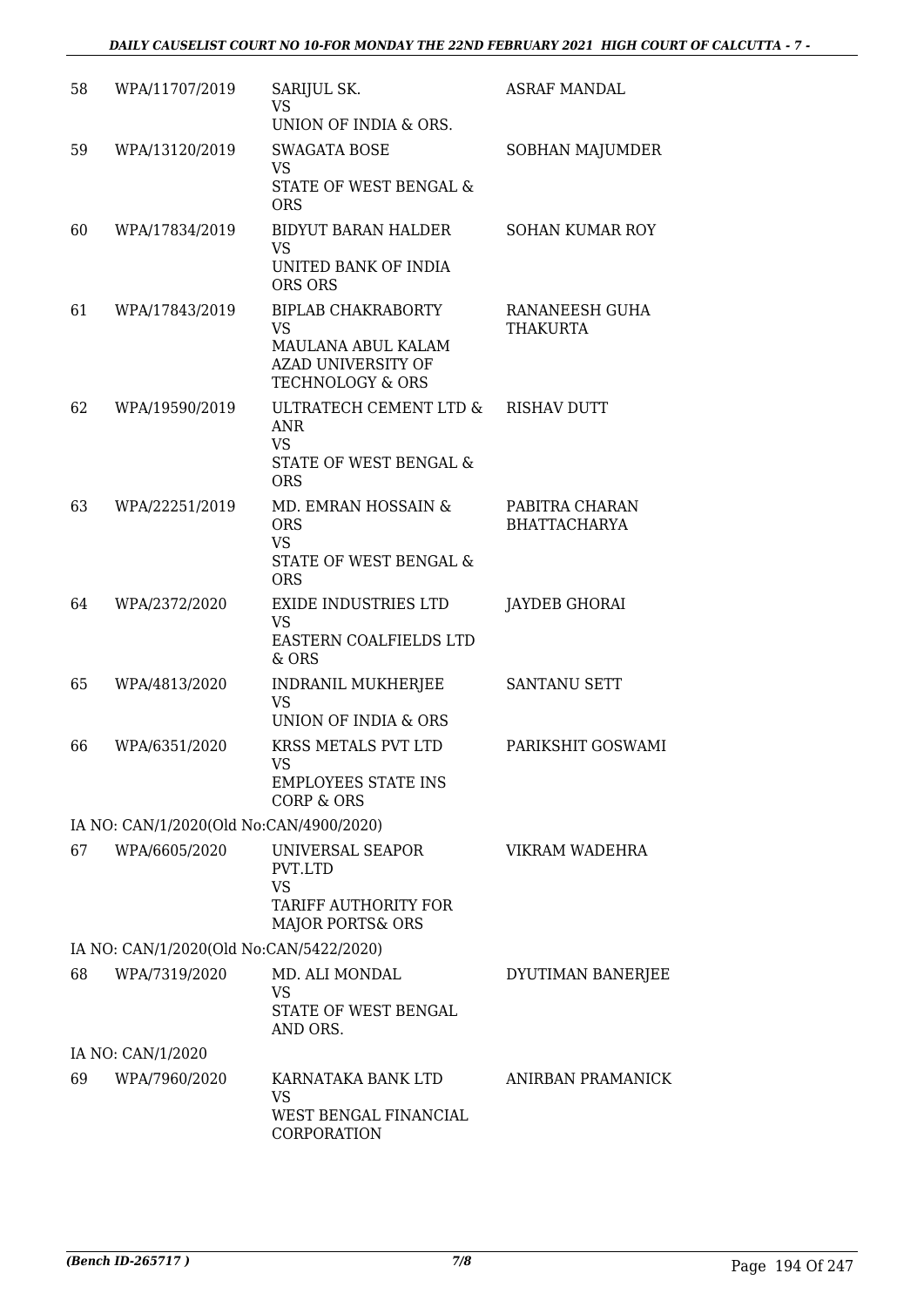| 70 | WPA/10122/2020 | TAPAN KANTI JODDAR<br>VS.<br>THE ASSISTANT REGISTRAR<br>OF CO-OPERATIVE<br>SOCIETIES, SOUTH 24<br>PARGANAS AND ORS                           | PUJA BERIWAL                         |
|----|----------------|----------------------------------------------------------------------------------------------------------------------------------------------|--------------------------------------|
| 71 | WPA/11437/2020 | SAMIT MITRA<br>VS.<br>STATE OF WEST BENGAL<br>AND ORS.                                                                                       | <b>SHIVASIS</b><br><b>CHATTERJEE</b> |
| 72 | WPA/147/2021   | RAIL VIHAR CO-OP<br><b>HOUSING SOCIETY LTD</b><br>VS.<br>STATE OF WEST BENGAL<br>AND ORS.                                                    | VIKASH SINGH                         |
| 73 | WPA/2637/2021  | MIDNAPORE CO-OPERATIVE P.C. BHATTACHARYA<br>AGRICULTURAL AND RURAL<br>DEVELOPMENT BANK<br>LIMITED<br>VS.<br>STATE OF WEST BENGAL<br>AND ORS. |                                      |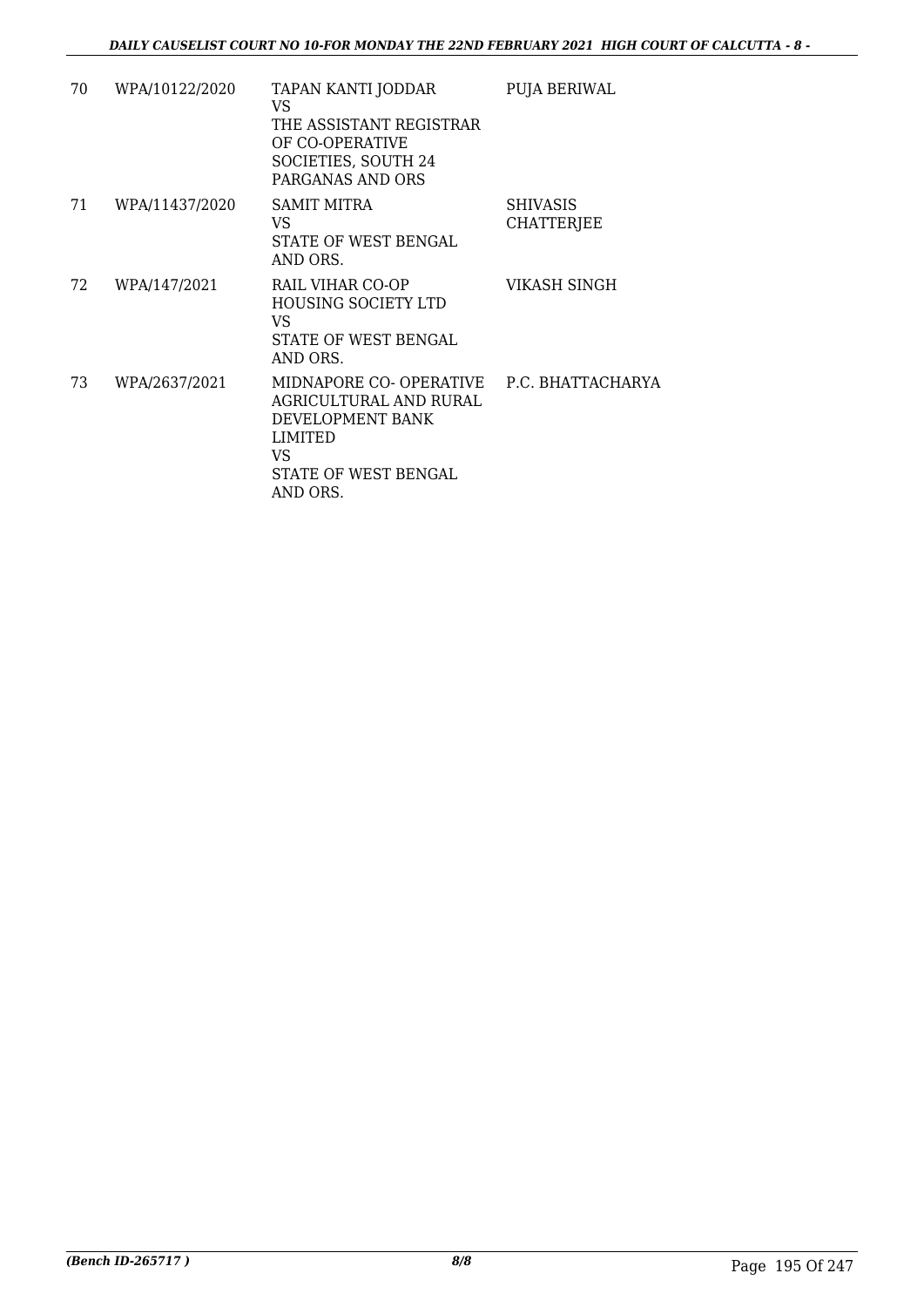

## **Appellate Side**

**DAILY CAUSELIST For Monday The 22nd February 2021**

#### **COURT NO. 23**

#### **SINGLE BENCH (SB - X) AT 10:45 AM**

#### **HON'BLE JUSTICE ARINDAM MUKHERJEE**

#### **(VIA VIDEO CONFERENCE)**

#### **ON AND FROM MONDAY, THE 11TH JANUARY, 2021 - MATTERS (MOTION & HEARING) UNDER ARTICLE 226 OF THE CONSTITUTION RELATING TO RESIDUARY UNDER GROUP IX (ELECTRICITY ONLY)INCLUDING APPLICATIONS CONNECTED THERETO.**

**MATTERS (MOTION & HEARING) RELATING TO REVENUE AND TAX LAWS (EXCLUDING LAND REVENUE) UNDER GROUP IV INCLUDING APPLICATIONS CONNECTED THERETO;**

**HEARING OF CIVIL REVISION APPLICATIONS AND APPLICATIONS UNDER ARTICLE 227 OF THE CONSTITUTION INCLUDING APPLICATIONS CONNECTED THERETO.**

**IF NO ONE APPEARS FOR THE PETITIONER FOR TWO CONSECUTIVE DATES, MATTERS WILL BE TAKEN UP IN THEIR ABSENCE.**

**NOTE : APPELLATE SIDE MATTERS WILL BE TAKEN UP FIRST.**

**ORIGINAL SIDE MATTERS WILL BE TAKEN UP FROM 2 :00 P.M. AFTER COMPLETION OF ORIGINAL SIDE MATTERS, IF TIME PERMITS APPELLATE SIDE GROUP IV MATTERS WILL BE TAKEN UP. IF GROUP IV MATTER ARE COMPLETED THEN AGAIN GROUP IX MATTERS WILL BE TAKEN UP.**

> **NOTE : 1. MATTERS WILL BE TAKEN UP THROUGH PHYSICAL HEARING WHEN BOTH THE PARTIES ARE AGREED.**

**NOTE : 2. NO MENTIONING OF HEARING MATTERS FOR INCLUSION.**

**NOTE : 3. MATTERS MARKED AS LAST CHANCE SHALL BE TAKEN UP FIRST & IF NO ONE APPEARS MATTER SHALL BE DISMISSED.**

|                                     | <b>TO BE MENTIONED</b>                                        |                |  |
|-------------------------------------|---------------------------------------------------------------|----------------|--|
| WPA/23517/2019<br>(Non-Prosecution) | CHHANDA BOSE<br>VS<br>STATE OF WEST BENGAL &<br><b>ORS</b>    | SWARNALI SAHA  |  |
| WPA/10140/2020<br>(Correction)      | <b>BIJOY MANDAL</b><br>VS<br>STATE OF WEST BENGAL<br>AND ORS. | RAMDULAL MANNA |  |

#### **SPECIALLY FIXED MATTERS**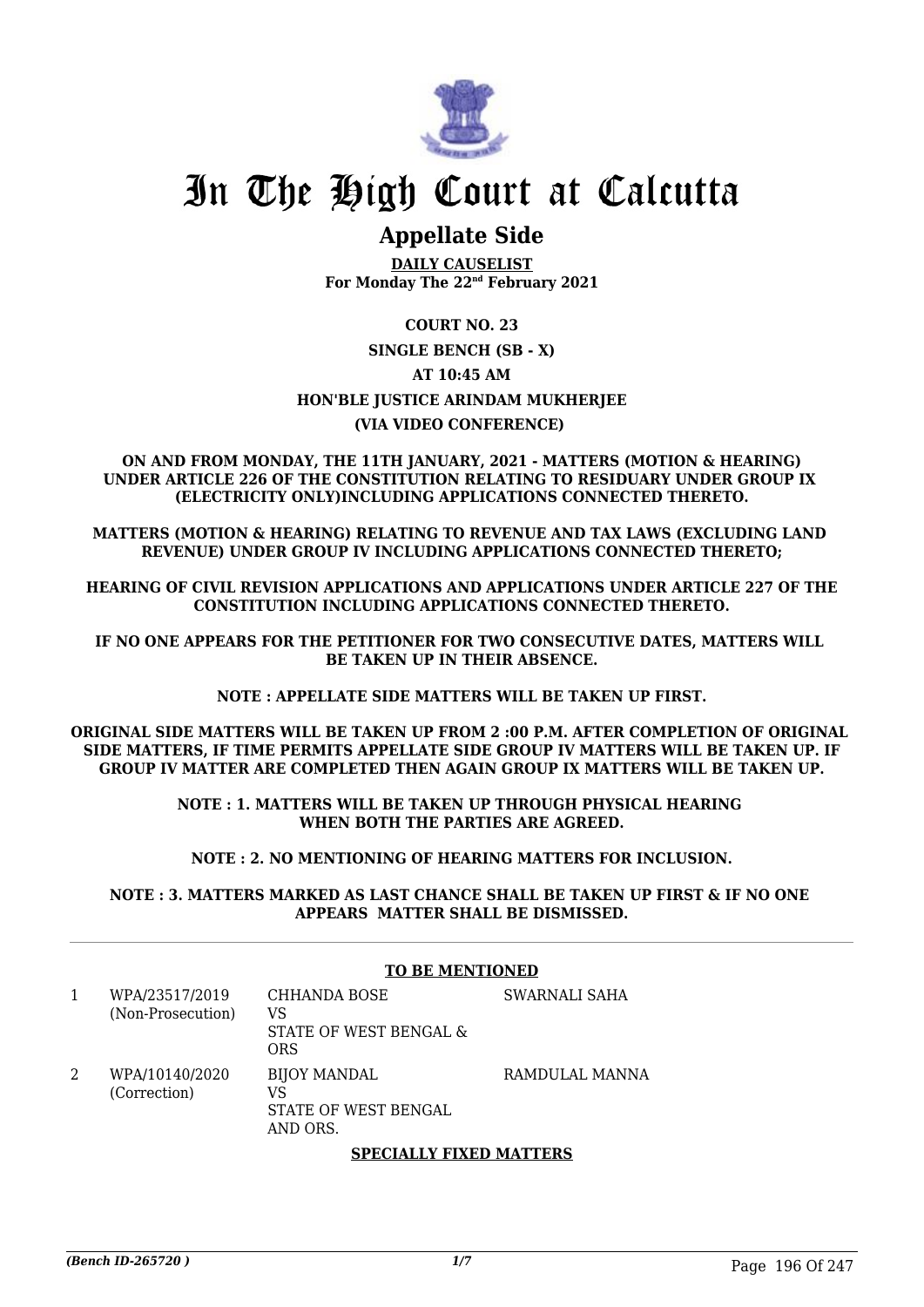| 3  | WPA/21237/2010<br>$($ on 24.02.2021 $)$ | SRI MURARI SARKAR<br>VS<br>UNION OF INDIA & ORS                                                                                              | <b>JIBAN HARI MALLICK</b>         |
|----|-----------------------------------------|----------------------------------------------------------------------------------------------------------------------------------------------|-----------------------------------|
| 4  | WPA/8085/2015<br>$($ on 24.02.2021 $)$  | KISHALAY CHAKRABORTY<br>VS<br><b>UCO BANK &amp; ORS</b>                                                                                      | AYAN KR BORAL                     |
|    |                                         | <b>MOTION</b>                                                                                                                                |                                   |
|    |                                         | (GROUP - IX ELECTRICITY)                                                                                                                     |                                   |
| 5  | WPA/22526/2019                          | SHANTI @ SANTI<br><b>PARAMANIK</b><br>VS<br>THE WBSEDC LTD & ORS                                                                             | PAMPA DEY DHABAL                  |
|    | IA NO: CAN/1/2020(Old No:CAN/3571/2020) |                                                                                                                                              |                                   |
| 6  | WPA/7468/2020                           | JAGABANDHU KOLEY7<br>VS<br><b>WBSEDC LIMITED</b>                                                                                             | VIJAY AGARWAL                     |
|    | IA NO: CAN/1/2020                       |                                                                                                                                              |                                   |
| 7  | WPA/7473/2020                           | ROMAKIAYANTA INFOCOM<br>PRIVATE LIMITED<br><b>VS</b><br><b>WEST BENGAL STATE</b><br><b>ELECTRICITYDISTRIBUTION</b><br><b>COMPANY LIMITED</b> | <b>ANIMESH DAS</b>                |
|    | IA NO: CAN/1/2020                       |                                                                                                                                              |                                   |
| 8  | WPA/10857/2020                          | SAHIDUL HOQUE<br>VS<br>THE CHAIRMAN, WBSEDCL<br><b>AND OTHERS</b>                                                                            | SAILENDRANATH<br>NATH CHAKRABARTI |
| 9  | WPA/76/2021                             | SANDHA SINGH<br>VS<br>THE STATE OF WEST<br><b>BENGAL AND ORS</b>                                                                             | PRASENJIT SAHA                    |
| 10 | WPA/527/2021                            | <b>SUKUMAR HAZRA AND</b><br>OTHERS<br>VS<br>STATE OF WEST BENGAL<br>AND ORS.                                                                 | <b>SYED SHAMSUL</b><br>AREFIN     |
| 11 | WPA/821/2021                            | JOYNARAYAN MANDAL<br>VS<br><b>WEST BENGAL STATE</b><br>ELECTRICITY DISTRIBUTION<br><b>COMPANY LTD. AND ORS</b>                               | PROBAL SARKAR                     |
| 12 | WPA/972/2021                            | BASANTA KUMAR GHOSH<br>VS<br>WEST BENGAL STATE<br>ELECTRICITY DISTRIBUTION<br><b>COMPANY LIMITED AND</b><br>ORS.                             | ASHIS KUMAR PAUL                  |
| 13 | WPA/1084/2021                           | MD. SAWOOF KHAN<br>VS.<br><b>CESC LIMITED</b>                                                                                                | SHABAZ ALAM                       |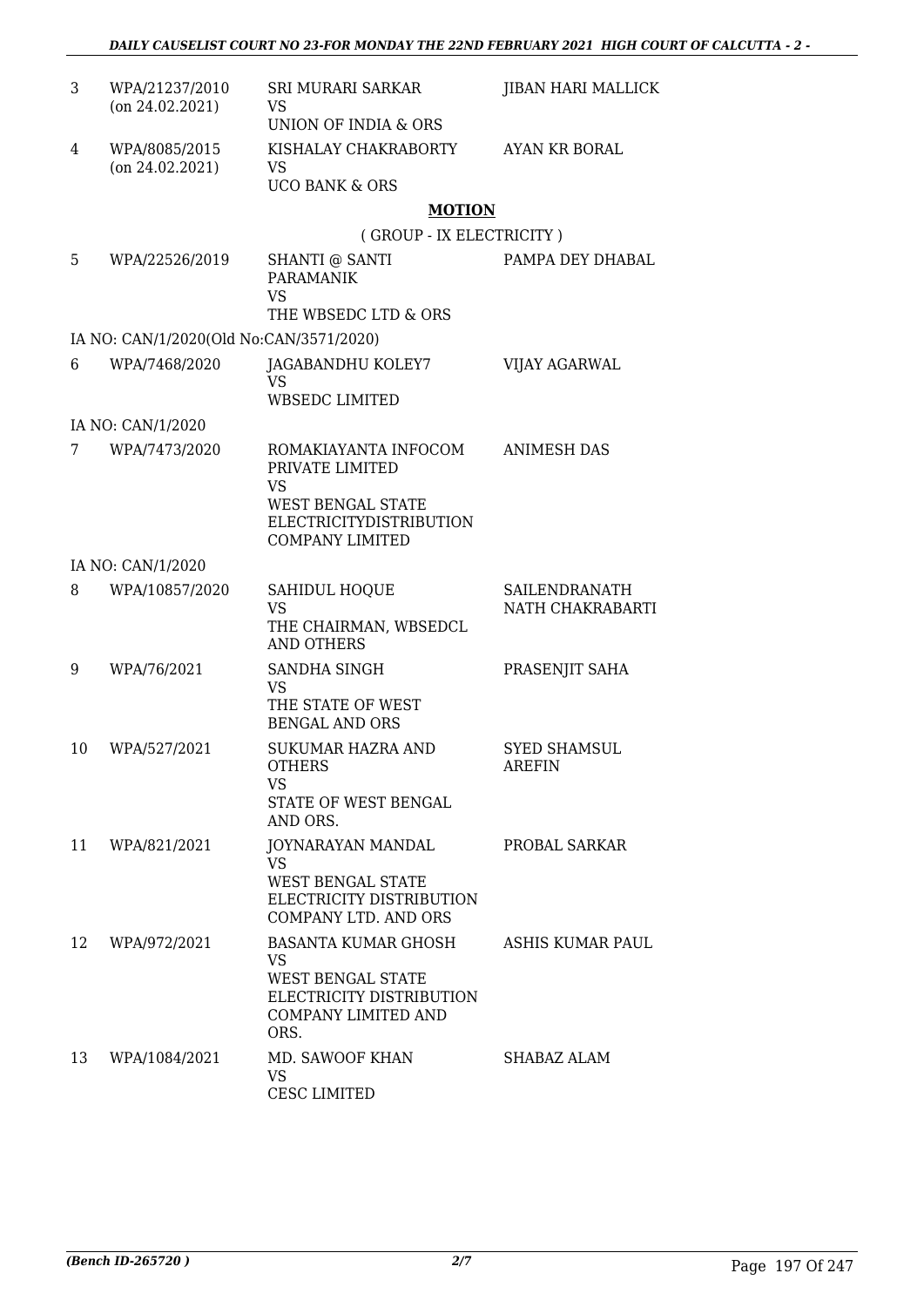| 14 | WPA/1115/2021 | RANJAN KUMAR NASKAR<br><b>VS</b><br>THE CESC LIMITED AND<br><b>OTHERS</b>                                                           | NILANJAN ADHIKARI             |
|----|---------------|-------------------------------------------------------------------------------------------------------------------------------------|-------------------------------|
| 15 | WPA/1135/2021 | RAJESH KUMAR MISHRA<br>VS<br>CALCUTTA ELECTRIC<br>SUPPLY CORPORATION AND<br><b>OTHERS</b>                                           | <b>BISWAJIT DAS</b>           |
| 16 | WPA/1181/2021 | <b>SRIKANTA BAGDI</b><br><b>VS</b><br>THE WEST BENGAL STATE<br>ELECTRICITY DISTRIBUTION<br><b>COMPANY LIMITED</b>                   | <b>SAHEB BANERJEE</b>         |
| 17 | WPA/1369/2021 | DINESH CHANDRA GHORAI<br>@DINESH GHORAI AND ANR<br><b>VS</b><br>W.B.S.E.C.L. AND ORS                                                | SANDIP KUMAR<br><b>MONDAL</b> |
| 18 | WPA/1496/2021 | <b>MOUMITA ROY</b><br><b>VS</b><br>C. E. S. C. LIMITED AND ORS                                                                      | <b>INDUBHUSHAN DAS</b>        |
| 19 | WPA/2084/2021 | NIRJAN BARAL<br>VS<br>STHE WEST BENGAL STATE<br>ELECTRICITY DISTRIBUTION<br><b>COMPANY LIMITED</b>                                  | <b>SURASRI BAIDYA</b>         |
| 20 | WPA/2131/2021 | <b>GANESH JANA</b><br><b>VS</b><br>THE WEST BENGAL STATE<br>ELECTRICITY DISTRIBUTION<br><b>COMPANY LIMITED AND</b><br><b>OTHERS</b> | SK SAHJAHAN ALI               |
| 21 | WPA/2227/2021 | RABINDRANATH MANDAL<br>VS<br>UNION OF INDIA AND ORS.                                                                                | PRONAY BASAK                  |
| 22 | WPA/2320/2021 | <b>SMRITI DAS</b><br>VS<br>CALCUTTA ELECTRIC<br>SUPPLY COMPANY LTD AND<br><b>ORS</b>                                                | <b>GOURANGA KUMAR</b><br>DAS  |
| 23 | WPA/2335/2021 | WEST BENGAL STATE<br>ELECTRICITY DISTRIBUTION<br><b>COMPANY LIMITED</b><br><b>VS</b><br>SK.MD. MOHASIN                              | RITUPARNA MAITRA              |
| 24 | WPA/2340/2021 | WEST BENGAL STATE<br>ELECTRICITY DISTRIBUTION<br><b>COMPANY LIMITED</b><br><b>VS</b><br>MIRZA SAKIR HOSSAIN                         | RITUPARNA MAITRA              |
| 25 | WPA/2415/2021 | SK. EKBAL HOSSAIN<br>VS<br>CESC LTD.                                                                                                | INDRANIL HALDER               |
| 26 | WPA/2420/2021 | RAFIKUL ISLAM MALLICK<br>VS.<br>CESC LTD AND ANR                                                                                    | <b>INDRANILL HALDER</b>       |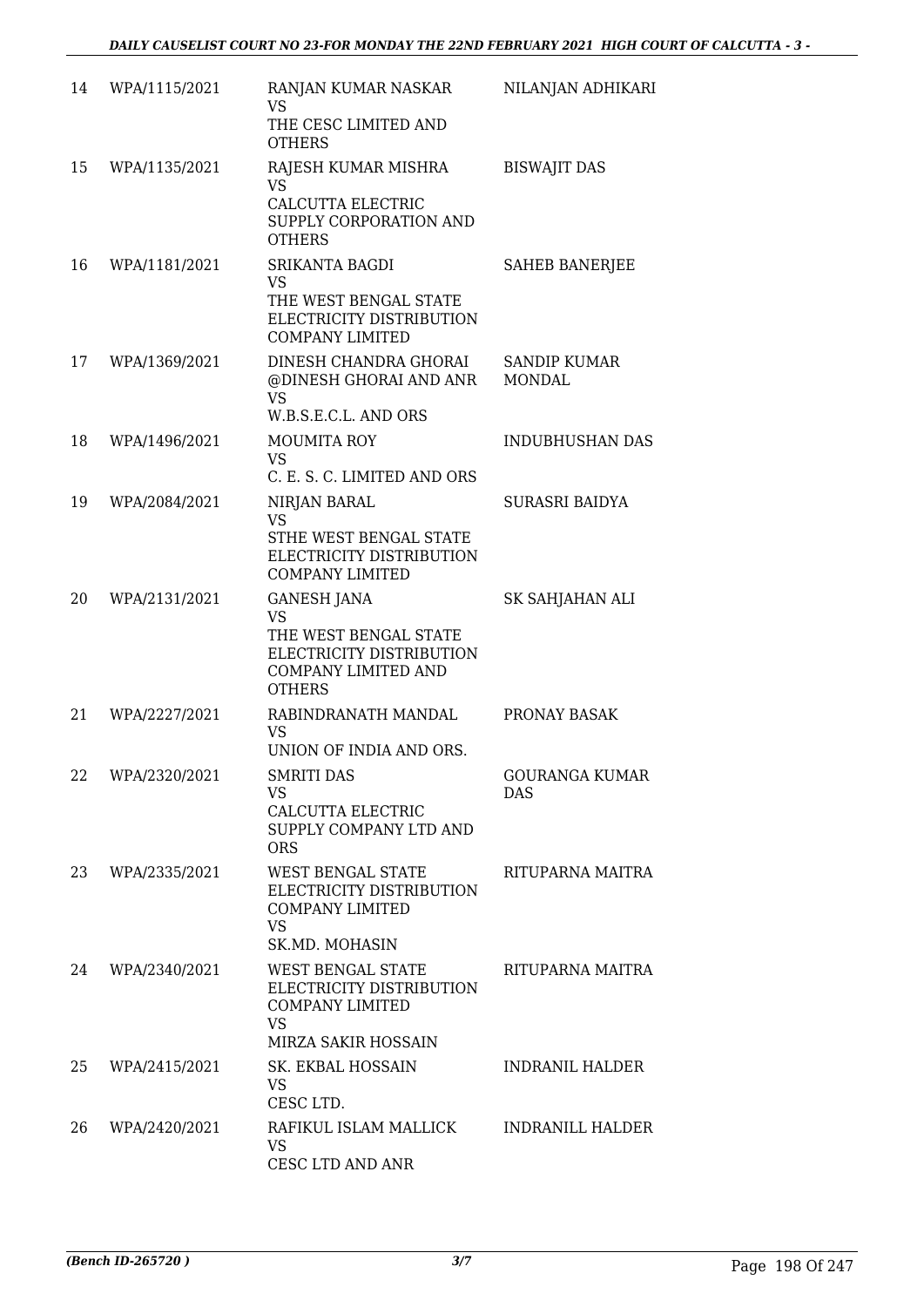#### *DAILY CAUSELIST COURT NO 23-FOR MONDAY THE 22ND FEBRUARY 2021 HIGH COURT OF CALCUTTA - 4 -*

| 27 | WPA/2522/2021  | <b>SK. ABDUL WAHID</b><br><b>VS</b><br><b>CESC LIMITED</b>   | <b>INDRANIL HALDDER</b>               |
|----|----------------|--------------------------------------------------------------|---------------------------------------|
| 28 | WPA/2525/2021  | <b>SEKH AKRAM</b><br><b>VS</b><br><b>CESC LIMITED</b>        | <b>INDRANIL HALDER</b>                |
| 29 | WPA/2530/2021  | <b>AULAD ALI</b><br><b>VS</b>                                | <b>INDRANIL HALDER</b>                |
|    |                | <b>CESC LIMITED</b>                                          |                                       |
| 30 | WPA/2927/2021  | <b>AYESHA BIBI</b><br><b>VS</b><br>STATE OF WEST BENGAL      | DIPAYAN KUNDU                         |
|    |                | AND ORS.                                                     |                                       |
| 31 | WPA/2975/2021  | <b>GOLAM RASUL LASKAR</b><br><b>VS</b><br>CESC LTD AND ANR   | <b>INDRANIL HALDER</b>                |
| 32 | WPA/3057/2021  | SUBHASISH SINHA<br><b>VS</b>                                 | ANIRBAN MAJUMDER                      |
|    |                | CALCUTTA ELECTRICITY<br>SUPPLYBCORPORATION AN<br><b>ORS</b>  |                                       |
| 33 | WPA/3362/2021  | MAHESH SINGH<br><b>VS</b><br><b>CESC LTD AND ORS</b>         | <b>SUPRATIK BASU</b>                  |
| 34 | WPA/3486/2021  | MD. SUBHAN<br><b>VS</b>                                      | <b>DIPNARAYAN</b><br><b>MUKHERJEE</b> |
|    |                | STATE OF WEST BENGAL<br>AND ORS.                             |                                       |
| 35 | WPA/3685/2021  | <b>MADAN MANDAL</b><br><b>VS</b><br>THE WEST BENGAL STATE    | MD. KUTUBUDDIN                        |
|    |                | ELECTRICITY DISTRIBUTION<br>CO. LTDAND ORS                   |                                       |
| 36 | WPA/3982/2021  | <b>JAHANGIR MOLLA</b><br>VS FOR THE VS<br>CESC LIMITED @ ANR | <b>INDRANIL HALDER</b>                |
| 37 | WPA/3986/2021  | <b>SEKH SAJIT ALI</b>                                        | <b>INDRANIL HALDER</b>                |
|    |                | VS<br>CESC LIMITED AND ANR                                   |                                       |
| 38 | WPA/4974/2021  | INDRANIL BHATTACHARYA<br><b>VS</b>                           | <b>INDRANIL HALDER</b>                |
|    |                | CESC LIMITED AND OTHERS                                      |                                       |
|    |                | <b>MOTION (GROUP IV)</b>                                     |                                       |
|    |                | (REVENUE AND TAX)                                            |                                       |
| 39 | WPA/19724/2019 | CMS INFO SYSTEMS<br>LIMITED<br>VS                            | APARAJITA GHOSH                       |
|    |                | STATE OF WEST BENGAL &<br>ANR                                |                                       |
| 40 | WPA/23349/2019 | L. MADANLAL (ALUMINIUM)<br>LIMITED<br><b>VS</b>              | RAJARSHI<br><b>CHATTERJEE</b>         |
|    |                | JOINT COMMISSIONER,<br>CENTRAL AUDIT UNIT & ORS              |                                       |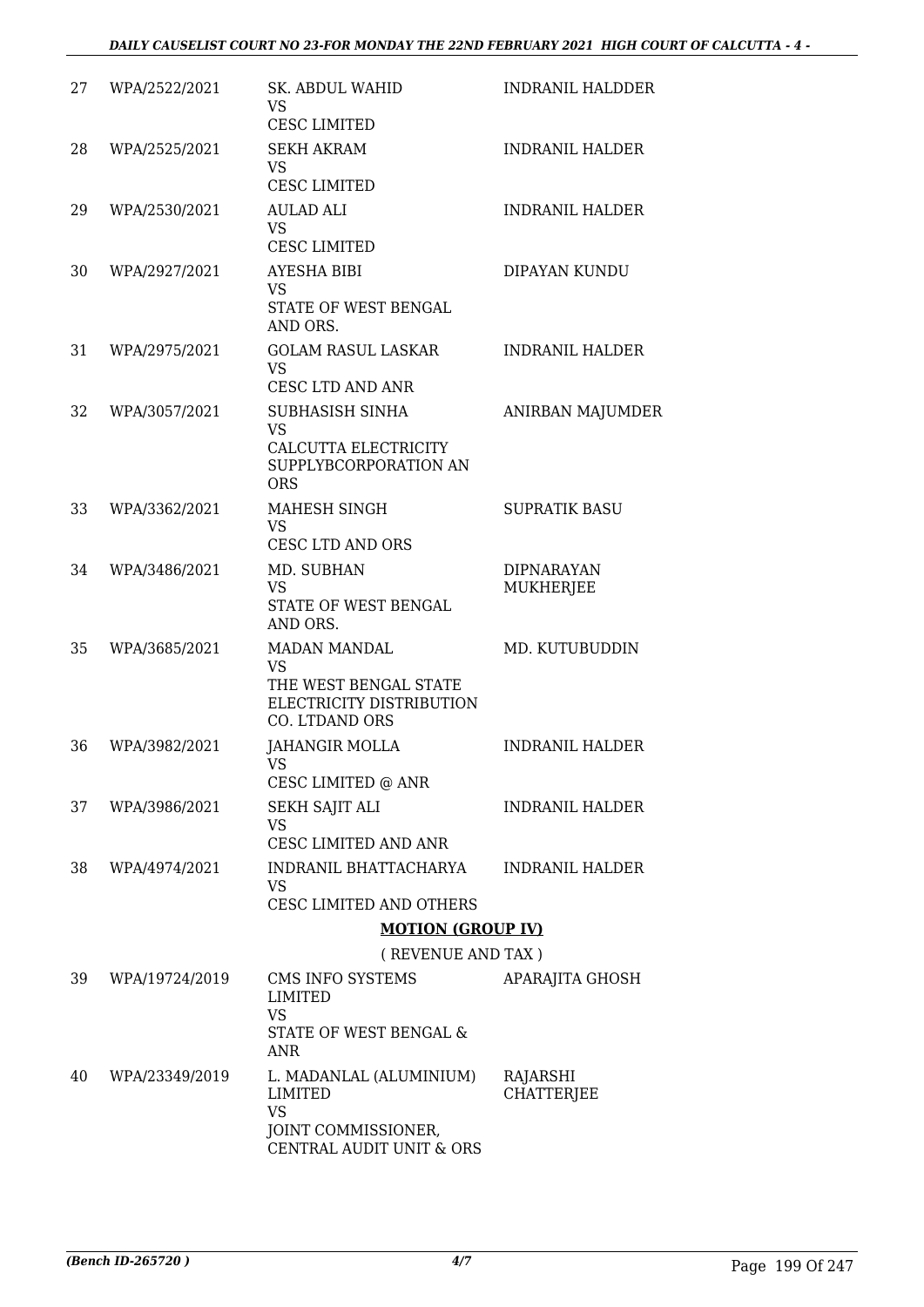| 41 | WPA/82/2020    | M/S JCB INDIA LTD<br>VS<br>UNION OF INDIA & ORS                                                                                         | <b>HIMANGSU KR RAY</b>       |
|----|----------------|-----------------------------------------------------------------------------------------------------------------------------------------|------------------------------|
| 42 | WPA/956/2020   | JAINEX METALIKS LIMITED<br>VS<br>ASSISTANT COMMISSIONER,<br>INCOME TAX (CPC) & ORS                                                      | PIYAL GUPTA                  |
| 43 | WPA/2161/2020  | <b>AMAR NATH BARMAN</b><br>VS<br>ASSISTANT COMMISSIONER<br><b>ULTADANGA CHARGE &amp; ORS</b>                                            | PIYAL GUPTA                  |
| 44 | WPA/4218/2020  | RATAN AGARWAL<br>VS<br>THE GOODS & SERVICE TAX<br><b>COUNCIL &amp; ORS</b>                                                              | JHUMA BASAK                  |
| 45 | WPA/4545/2020  | PIYUSH KUMAR SARDA<br>VS<br>DEPUTY COMMISSIONER,<br>POSTA BAZAR CHARGE &<br><b>ORS</b>                                                  | JHUMA BASAK                  |
| 46 | WPA/9245/2020  | <b>EMARS MINING AND</b><br>CONSTRUCTIONS PVT LTD<br><b>VS</b><br><b>CUSTOMS EXCISE AND</b><br>SERVICE TAX APPELLATE<br>TRIBUNAL AND ORS | MEGHAJIT<br><b>MUKHERJEE</b> |
| 47 | WPA/9356/2020  | <b>GABANA AGGREGATES AND</b><br>PROJECTS PVT. LTD<br><b>VS</b><br>UNION OF INDIA AND ORS.                                               | PRADIPTA BOSE                |
| 48 | WPA/10658/2020 | M/S. MINING AND<br><b>ENGINEERING</b><br>CORPORATION<br><b>VS</b><br>UNION OF INDIA AND ORS.                                            | NILU CHOWDHURY               |
| 49 | WPA/11123/2020 | DEIFIC ABODE LLP<br><b>VS</b><br>UNION OF INDIA AND ORS.                                                                                | <b>BAJRANG MANOT</b>         |
| 50 | WPA/11127/2020 | OSWELL CONCLAVE PVT LTD<br><b>VS</b><br>UNION OF INDIA AND ORS.                                                                         | <b>BAJRANG MANOT</b>         |
| 51 | WPA/11132/2020 | OVAL CONCLAVE PVT LTD<br>VS<br>UNION OF INDIA AND ORS.                                                                                  | <b>BAJRANG MANOT</b>         |
| 52 | WPA/11135/2020 | TRINITY ABODE LLP<br>VS<br>UNION OF INDIA AND ORS.                                                                                      | <b>BAJRANG MANOT</b>         |
| 53 | WPA/11136/2020 | SUNFLOWER SYNERGIES<br><b>PVT LTD</b><br><b>VS</b><br>STATE OF WEST BENGAL<br>AND ORS.                                                  | <b>BAJRANG MANOT</b>         |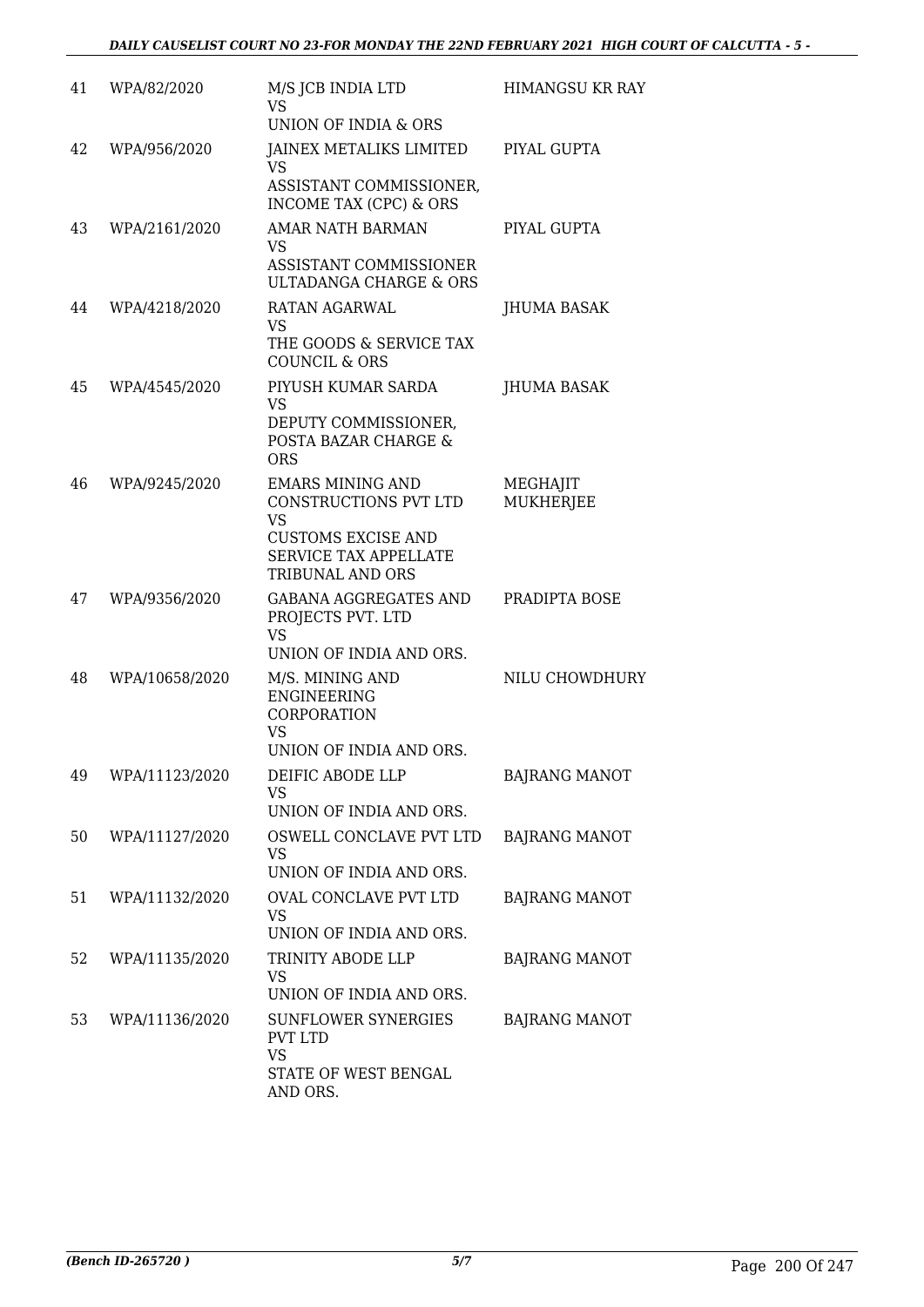| 54 | WPA/765/2021  | M/S PLAUDIT TECHNO INDIA ADITYA DUTTA<br><b>PVT LTD</b><br><b>VS</b><br>UNION OF INDIA AND ORS.                                        |                                         |
|----|---------------|----------------------------------------------------------------------------------------------------------------------------------------|-----------------------------------------|
| 55 | WPA/846/2021  | M/S. PLAUDT TECHNO INDIA<br>PRIVATE LIMITED<br>VS                                                                                      | ADITYA DUTTA                            |
|    |               | UNION OF INDIA AND ORS.                                                                                                                |                                         |
| 56 | WPA/1354/2021 | M/S RUCHI SOYA<br><b>INDUSTRIES LTD</b><br><b>VS</b>                                                                                   | PRITHU DUDHORIA                         |
|    |               | UNION OF INDIA AND ORS.                                                                                                                |                                         |
| 57 | WPA/1667/2021 | <b>B.P. PROJECTS PRIVATE</b><br><b>LIMITED</b><br><b>VS</b><br><b>SENIOR JOINT</b><br>COMMISSIONER, SALES TAX,<br>KOLKATA NORTH CIRCLE | DEBANUJ BASU<br><b>THAKUR</b>           |
| 58 | WPA/1753/2021 | S M NIRYAT PVT LTD ANXD<br>ANR<br><b>VS</b>                                                                                            | <b>SUNNY NANDY</b>                      |
|    |               | UNION OF INDIA AND ORS.                                                                                                                |                                         |
| 59 | WPA/2474/2021 | PRASANNA KR THAKKAR<br>VS<br>DIRECTOR, GST<br>INTELLIGENCE, KOL Z UNIT<br><b>AND ORS</b>                                               | DEBANUJ BASU<br>THAKUR                  |
| 60 | WPA/2609/2021 | SARBARI DATTA<br>VS<br>THE ASSISTANT<br><b>COMMISSIONER OF</b><br>CENTRAL TAX, BBD BAG-I<br>DIV AND ORS                                |                                         |
| 61 | WPA/2636/2021 | <b>DINESH KUMAR</b><br>GOYAL(HUF) AND ANOTHER<br>VS<br>DEPUTY COMMISSIONER<br><b>BBD BAG DIVISION 2 AND</b><br><b>ANOTHER</b>          | <b>ABHIJITA DAS</b>                     |
| 62 | WPA/2677/2021 | <b>SURYA ALLOY INDUSTRIES</b><br>LIMITED AND ANOTHER<br><b>VS</b><br>UNION OF INDIA AND ORS.                                           | DEBSOUMYA BASAK                         |
| 63 | WPA/3236/2021 | ANUP KUMAR GOSWAMI<br>VS<br>ASSISTANT COMMISSIONER<br>OF CTST AND CENTRAL<br><b>EXCISE AND ORS</b>                                     | <b>SIDDHARTHAPRATIM</b><br><b>DUTTA</b> |
| 64 | WPA/3242/2021 | NATIONAL CONSTRUCTION<br>AND CO AND ANR<br><b>VS</b><br>ASSISTANT COMMISSIONER<br>CGST AND CENTRAL EXCISE                              | SIDDHARTHA PRATIM<br><b>DUTTA</b>       |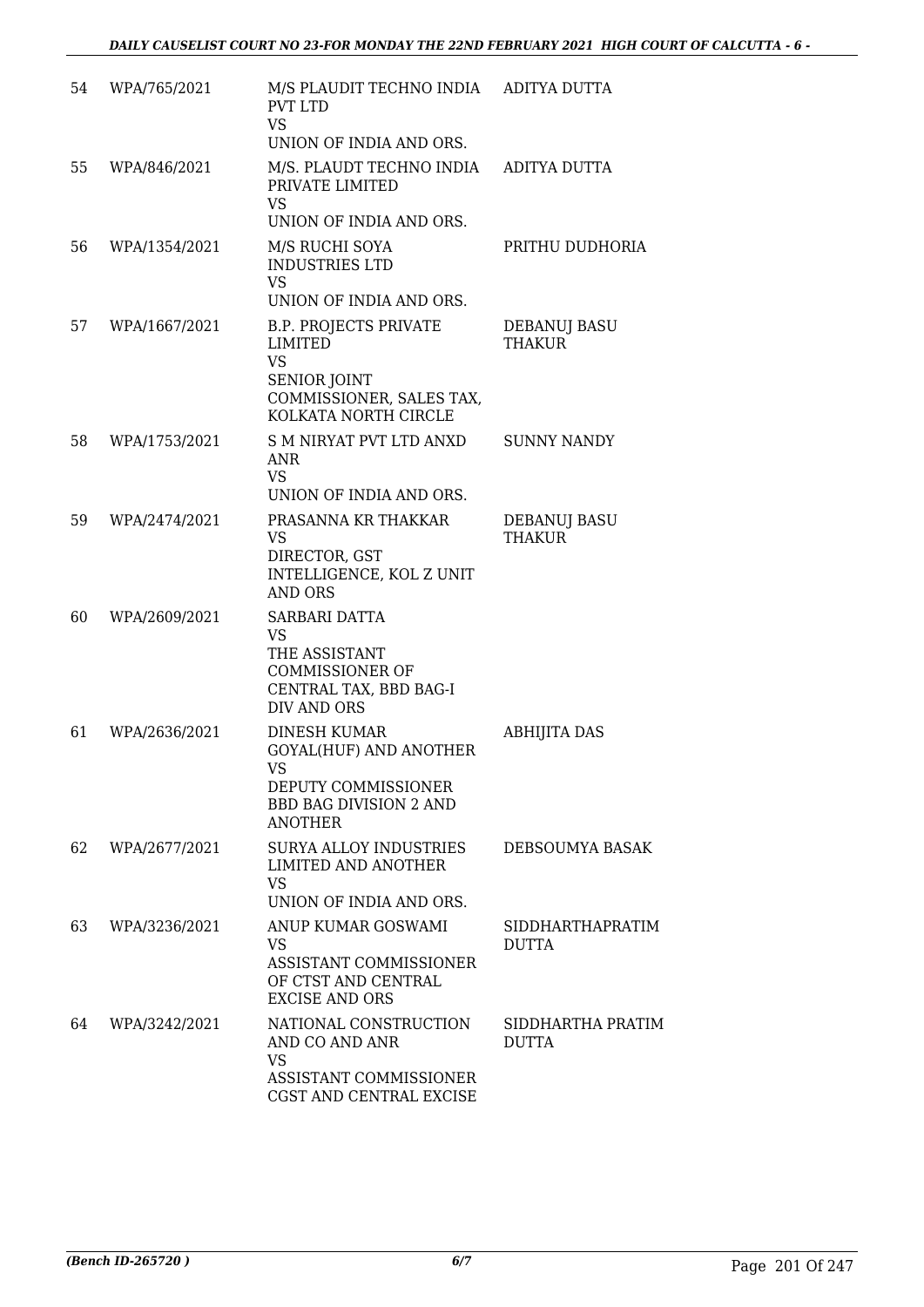| 65 | WPA/3248/2021 | M/S SWAPAN KUMAR KHAN<br><b>AND ANR AND</b><br>VS<br><b>ASSISTANT</b><br>COMMISSIONER, SERVICE<br>TAX DIVISION AND ANR | SIDDHARTHA PRATIM<br><b>DUTTA</b> |
|----|---------------|------------------------------------------------------------------------------------------------------------------------|-----------------------------------|
| 66 | WPA/4052/2021 | <b>GOPAL SAHA</b><br>VS<br>STATE OF WEST BENGAL<br>AND ORS.                                                            | <b>SURYANEEL DAS</b>              |
| 67 | WPA/4056/2021 | BISWARUP HAZRA<br><b>VS</b><br><b>STATE OF WEST BENGAL</b><br>AND ORS.                                                 | <b>SURYANEEL DAS</b>              |
| 68 | WPA/4057/2021 | ASHISH KUMAR<br><b>CHAKRABORTY</b><br>VS<br>STATE OF WEST BENGAL<br>AND ORS.                                           | <b>SURYANEEL DAS</b>              |
| 69 | WPA/4082/2021 | VIKASH NAGELIA<br>VS<br><b>COMMISSIONER OF INCOME</b><br>TAX, KOL II AND ANR                                           | NURAYANEEL DAS                    |
| 70 | WPA/4486/2021 | ASHOKA INDIA<br><b>CORPORATION</b><br>VS<br>STATE OF WEST BENGAL<br>AND ORS.                                           | <b>SHAKEEL</b><br>MOHAMMAD AKHTER |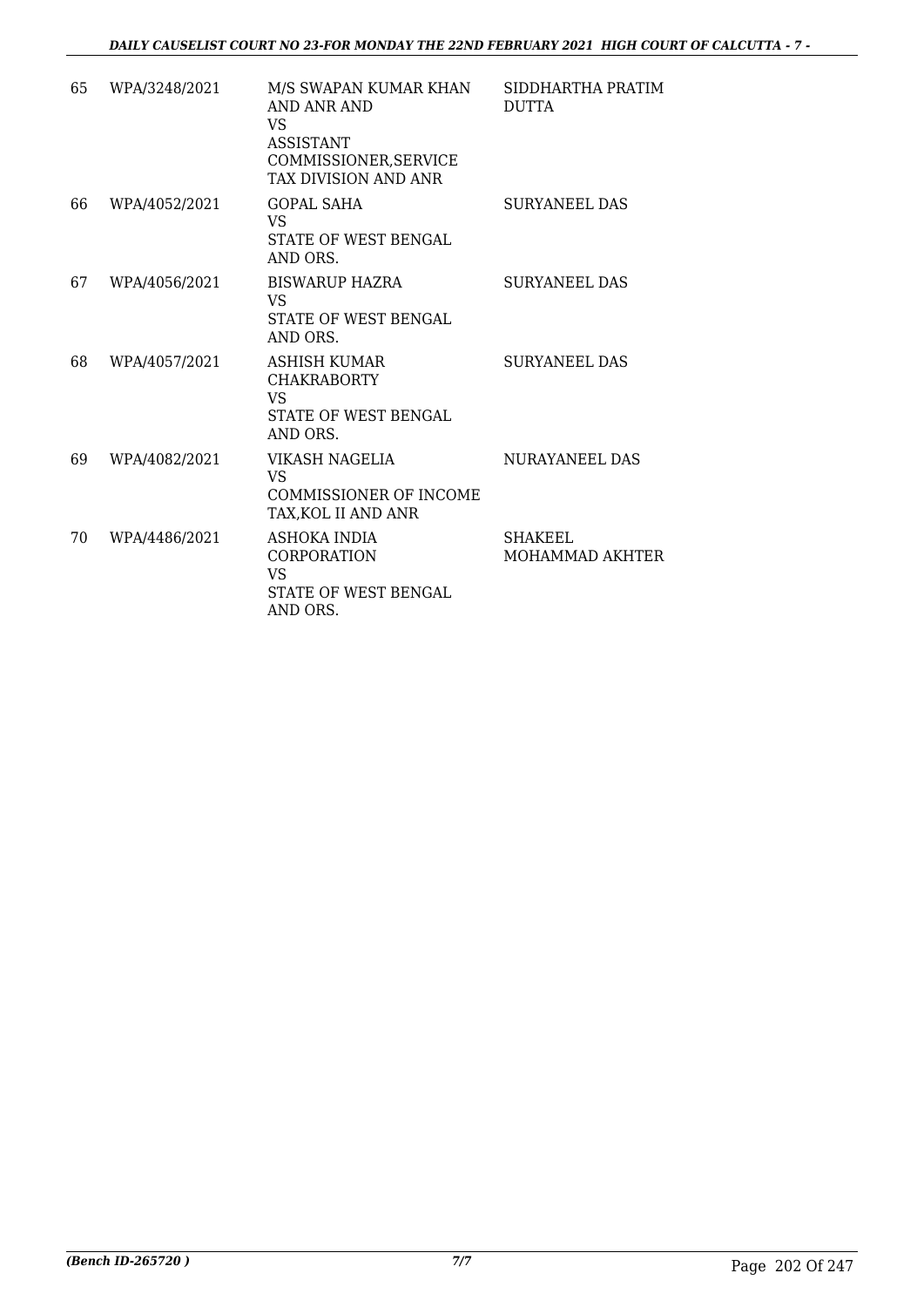

### **Appellate Side**

**DAILY CAUSELIST For Monday The 22nd February 2021**

**COURT NO. 18 SINGLE BENCH (SB - XI) AT 10:45 AM HON'BLE JUSTICE BISWAJIT BASU (VIA VIDEO CONFERENCE)**

**ON AND FROM MONDAY, 22ND FEBRUARY, 2021 ROSTER NOTIFIED ON 8TH JANUARY, 2021 IS MODIFIED TO THE FOLLOWING EXTENT:-** 

**MATTERS (MOTION & HEARING) UNDER ARTICLE 226 OF THE CONSTITUTION RELATING TO MADRASAH EDUCATION UNDER GROUP II AND APPLICATIONS CONNECTED THERETO;**

**MATTERS (MOTION & HEARING) UNDER ARTICLE 226 OF THE CONSTITUTION RELATING TO APPOINTMENT AND SERVICE CONDITION OF PARA TEACHERS UNDER GROUP II AND APPLICATIONS CONNECTED THERETO;**

**ADMISSION AND HEARING OF CIVIL REVISION APPLICATIONS AND APPLICATIONS UNDER ARTICLE 227 OF THE CONSTITUTION OF INDIA ARISING OUT OF TESTAMENTARY, EJECTMENT / EVICTION SUITS AND PUBLIC PREMISES (UNAUTHORISED OCCUPANTS) ACT, 1971 INCLUDING APPLICATIONS CONNECTED THERETO.** 

**MATTERS (MOTION & HEARING) UNDER ARTICLE 226 OF THE CONSTITUTION OF INDIA RELATING TO LAND UNDER GROUP I INCLUDING APPLICATIONS CONNECTED THERETO.** 

**AND**

**ON AND FROM MONDAY, 15TH FEBRUARY, 2021 TO FRIDAY, 26TH FEBRUARY, 2021 – WILL TAKE, IN ADDITION TO HIS OWN LIST AND DETERMINATION, THE LIST AND DETERMINATION OF HON'BLE JUSTICE SHIVAKANT PRASAD.**

**NOTE: MATTERS WILL BE TAKEN UP THROUGH PHYSICAL HEARING ONLY WHEN BOTH THE PARTIES ARE AGREED.**

**SPECIAL NOTE : 1. APPLICATION (MACC) WILL BE TAKEN UP ON EVERY MONDAY AND THURSDAY.**

**2. CONTESTED APPLICATION WILL BE TAKEN UP ON EVERY WEDNESDAY AND FRIDAY.**

**3. WRIT HEARING MATTERS WILL BE TAKEN UP ON EVERY THURSDAY.** 

**4. MENTIONING WILL BE TAKEN UP ON EVERY MONDAY AND THURSDAY ONLY.** 

**SPL. NOTE: TOMORROW (i.e. ON 22.02.2021), AFTER "TO BE MENTIONED", "NEW MOTION", "APPLICATION (MACC)" WILL BE TAKEN UP FOLLOWED BY "MOTION" AND "APPLICATION", IF TIME PERMITS.**

|   | <b>TO BE MENTIONED</b>                                                                                                 |                                                                           |                     |  |  |
|---|------------------------------------------------------------------------------------------------------------------------|---------------------------------------------------------------------------|---------------------|--|--|
| 1 | FMAT/628/2017<br>(DEFT.)                                                                                               | N I C LTD<br>VS<br>TARIF CHOWDHURY & ANR                                  | P K PAHARAI         |  |  |
|   |                                                                                                                        | IA NO: CAN/1/2017(Old No:CAN/6431/2017), CAN/2/2019(Old No:CAN/1142/2019) |                     |  |  |
| 2 | FMAT/208/2020<br>(NON PROSECUTION)                                                                                     | UNITED INDIA IN. CO. LTD.<br>VS<br>SUJIT DAS & ANR.                       | PARIMAL KR. PAHARI  |  |  |
|   |                                                                                                                        | <b>NEW MOTION</b>                                                         |                     |  |  |
| 3 | SAT/21/2020<br>(INJUNCTION) (FROM<br>CT.NO.09)                                                                         | MD JUMMAN ALI MONDAL & ORS<br>VS<br>ALTAB MONDAL & ORS                    | HARE KRISHNA HALDER |  |  |
|   | IA NO: CAN/1/2020(Old No:CAN/712/2020), CAN/2/2020(Old No:CAN/3867/2020), CAN/3/2020(Old No:CAN/3868/2020), CAN/4/2021 |                                                                           |                     |  |  |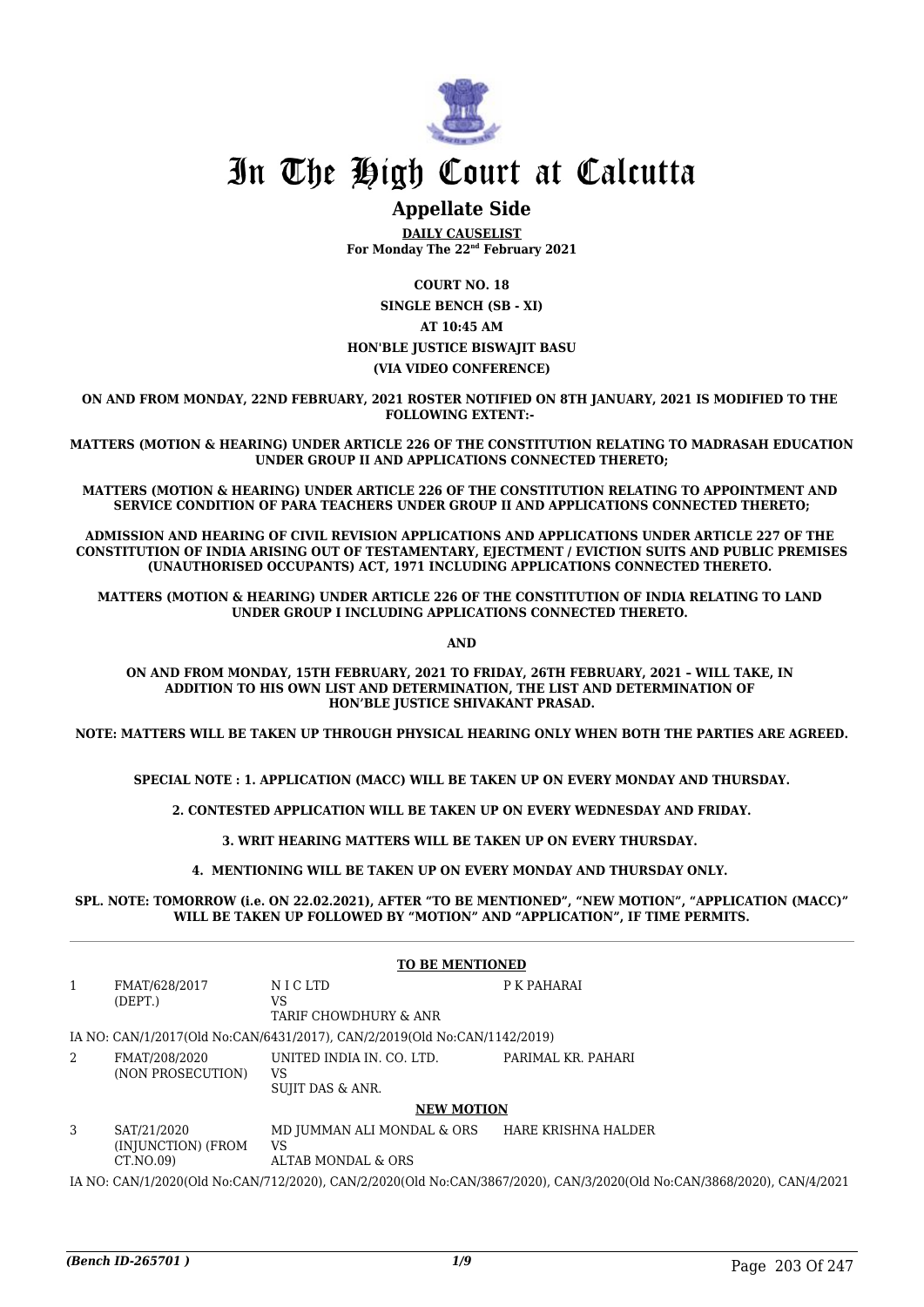| 4  | SAT/73/2020<br>(INJUNCTION) (FROM<br>CT.NO.09)                         | REHA PARAMANICK @ DAS & ANR<br>VS<br>NARAYAN DAS & ORS                                   | <b>SUSMITA CHATTERJEE</b>       |
|----|------------------------------------------------------------------------|------------------------------------------------------------------------------------------|---------------------------------|
|    | IA NO: CAN/1/2020, CAN/2/2020                                          |                                                                                          |                                 |
| 5  | CO/241/2021                                                            | SUBHAS HAZRA AND ORS<br>VS.<br><b>TAPAN BHANDARI</b>                                     | TAPAN BHANDARI                  |
| 6  | CO/298/2021<br>(NO CAVEAT)                                             | PRADIP KUMAR MITRA<br>VS<br><b>SWATI GHOSH AND ORS</b>                                   | ANIT KUMAR RAKSHIT              |
| 7  | CO/328/2021<br>(NO CAVEAT)                                             | MADHU CHOURASIA ABD ORS<br>VS.<br>RAJA SHAH AND ANR                                      | <b>SUHRID SUR</b>               |
| 8  | CO/336/2021<br>(NO CAVEAT)                                             | SOMENTH MOTILAL<br>VS<br><b>ALOK VERMA</b>                                               | KAJAL CHATTOPADHYAY             |
| 9  | CO/351/2021<br>(NO CAVEAT)                                             | HANELAB PRIVATE LIMITED AND<br>ANR<br>VS.                                                | ARNAB MUKHERJEE                 |
| 10 | CO/363/2021<br>(NO CAVEAT)                                             | MD. ATIQUR RAHAMAN AND ORS<br>DEBALINA GHOSH NEE BANERJEE<br>VS.<br>SUBRATA GHOSH        | AMITABHA MAJUMDAR               |
| 11 | CO/377/2021<br>(WITH CAVEAT)                                           | RAJ KUMAR SAHU<br>VS                                                                     | ANYASHA DAS                     |
| 12 | CO/378/2021<br>(NO CAVEAT)                                             | JAYANTA KUMAR ROY<br>PRASUN KUMAR MALLICK<br>@PRASUM MALLICK<br>VS.                      | ARUN BANDYOPADHYAY              |
| 13 | CO/380/2021<br>(NO CAVEAT)                                             | <b>GITU PROSAD AND ORS</b><br>YEZDEZARD J DASTOOR<br>VS<br>JAJU PLASTICS PVT LTD AND ORS | <b>INDRADEEP BASU</b>           |
|    |                                                                        | <b>APPLICATION</b>                                                                       |                                 |
| 14 | WPA/3989/2017                                                          | DR. SUKUMAR MK. GHOSH<br>VS                                                              | SHYMAL KUMAR SIKDAR             |
|    |                                                                        | STATE OF WEST BENGAL & ORS                                                               |                                 |
|    | IA NO: CAN/1/2017(Old No:CAN/10308/2017)<br>CO/2067/2018               |                                                                                          |                                 |
| 15 | (ADDITION OF PARTY)                                                    | PRAFULLA KUMAR GHOSH<br>VS<br><b>SULEKHA KARATI</b>                                      | KAMAN SAHOO                     |
|    | IA NO: CAN/1/2019(Old No:CAN/5937/2019), CAN/2/2021                    |                                                                                          |                                 |
|    | wt16 CO/3004/2018                                                      | PRAFULLA KR. GHOSH<br>VS<br><b>SULEKHA KARATI</b>                                        | KAMAN SAHOO                     |
|    | IA NO: CAN/1/2021                                                      |                                                                                          |                                 |
| 17 | RVW/9/2019                                                             | KABRA MARBLE CORPORATION &<br><b>ORS</b><br>VS                                           | SUBHASISH<br><b>CHAKRABORTY</b> |
| 18 | CO/2971/2019                                                           | SUDIPTO MUKHERJEE & ANR<br>PROFESSOR SK. SAHANUL HAQUE<br>VS                             | ABHIJIT SARKAR                  |
|    |                                                                        | SK. MD. QUASIN & ORS                                                                     |                                 |
| 19 | IA NO: CAN/1/2019(Old No:CAN/12308/2019), CAN/3/2020<br>WPA/10450/2019 | AKMOL HOSSAIN & ORS                                                                      |                                 |
|    | (AMENDMENT)                                                            | VS.<br>STATE OF WEST BENGAL & ORS                                                        | TANUJA BASAK                    |
|    | IA NO: CAN/1/2020(Old No:CAN/2041/2020)                                |                                                                                          |                                 |
| 20 | CPAN/729/2020                                                          | MD JAWAID NEHAL<br>VS<br>LD JUDGE BISWAJYOTI                                             | ABHIJIT SARKAR                  |
|    |                                                                        | CHATTERJEE                                                                               |                                 |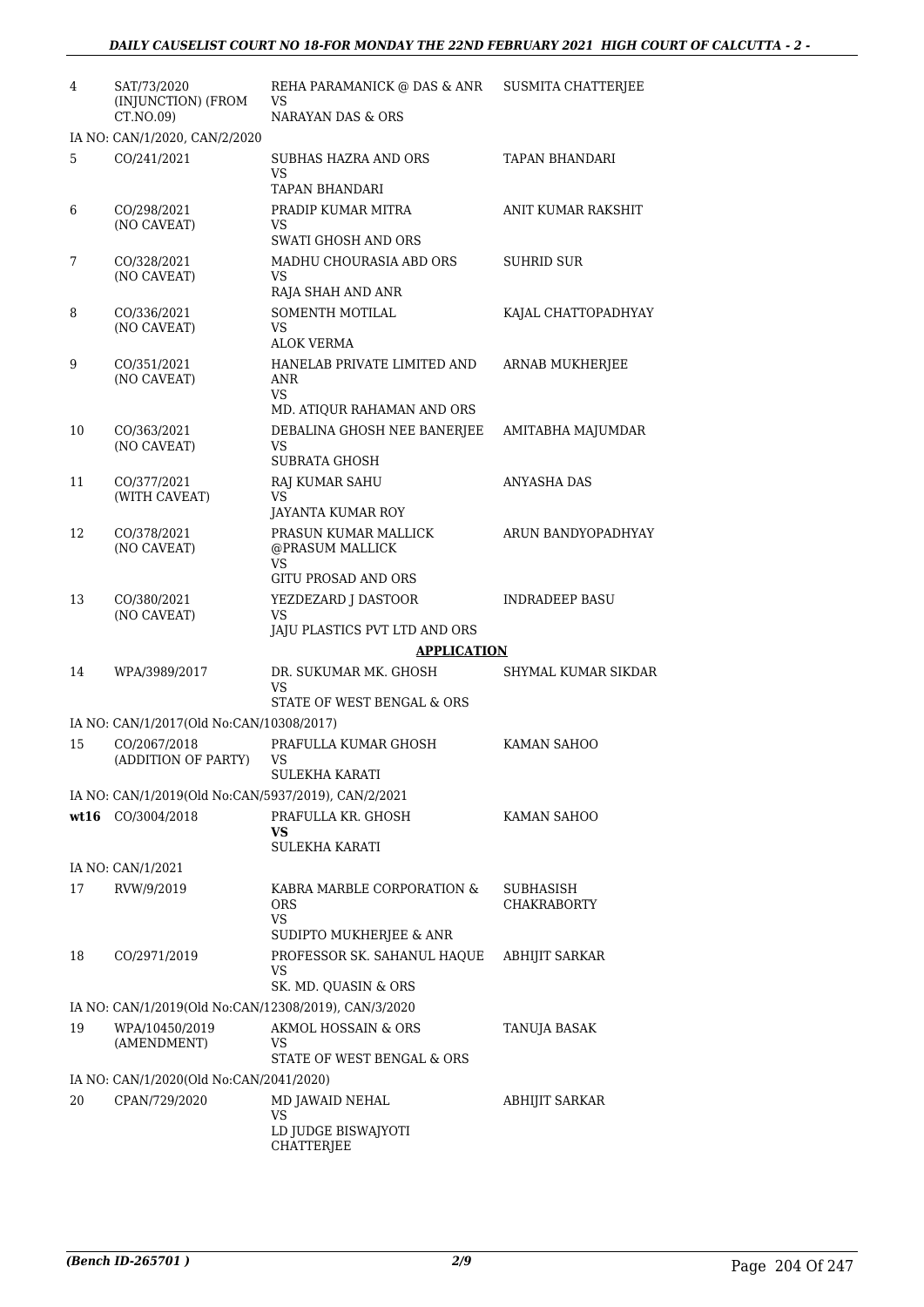|      | wt21 CO/4296/2019                        | MD JAWAID NEHAL<br>VS<br><b>SK MD QUASIN</b>                              | ABHIJIT SARKAR         |
|------|------------------------------------------|---------------------------------------------------------------------------|------------------------|
| 22   | CPAN/730/2020                            | SK BAG BVL HAQUE<br>VS                                                    | <b>ABHIJIT SARKAR</b>  |
|      |                                          | LD JUDGE BISWAJYOTI<br><b>CHATTERJEE</b>                                  |                        |
| wt23 | CO/4297/2019                             | SK BAGBUL HOQUE<br>VS.                                                    | <b>ABHIJIT SARKAR</b>  |
|      |                                          | SK MD QUASIN                                                              |                        |
|      |                                          | <b>APPLICATION (MACC)</b>                                                 |                        |
| 24   | FMAT/975/2011<br>$[B-1]$                 | AHMED ALI MORAL & ORS<br>VS                                               | PURNA CHANDRA MAITI    |
|      |                                          | MR. SURANJAN BHOMICK & ANR                                                |                        |
|      | IA NO: CAN/1/2013(Old No:CAN/10019/2013) |                                                                           |                        |
| 25   | FMA/983/2011                             | AGNI ORAO @ LAKRA<br>VS<br>UNION OF INDIA & ORS.                          | KAZI M RAHAMAN         |
| 26   | FMAT/1575/2011                           | PURNIMA ROY & ORS                                                         | JAYANTA KR. MANDAL     |
|      |                                          | VS<br>NATIONAL INSURANCE CO. LTD.                                         |                        |
|      |                                          | & ORS                                                                     |                        |
|      | IA NO: CAN/1/2012(Old No:CAN/6195/2012)  |                                                                           |                        |
| 27   | FMA/747/2012<br>(1 LCR)                  | AJEMA BEWA & ORS.<br>VS<br>NATIONAL INSURANCE CO. LTD.                    | <b>SAIDUR RAHMAN</b>   |
|      |                                          | IA NO: CAN/1/2017(Old No:CAN/5302/2017), CAN/2/2017(Old No:CAN/5303/2017) |                        |
| 28   | FMA/69/2013                              | SAKHALAL SAHA & ANR.<br>VS                                                | <b>SAIDUR RAHAMAN</b>  |
|      |                                          | BR, MGR., NEW INDIA<br>ASSURANCE CO. LTD. & ANR.                          |                        |
|      | IA NO: CAN/1/2017(Old No:CAN/5774/2017)  |                                                                           |                        |
| 29   | FMA/709/2013                             | JAULASHI BIBI & ORS<br>VS                                                 | AMARENDRA NATH HAZRA   |
|      |                                          | KANANBALA GHOSH & ANR.                                                    |                        |
|      |                                          | IA NO: CAN/1/2017(Old No:CAN/8233/2017), CAN/2/2017(Old No:CAN/8234/2017) |                        |
| 30   | FMA/754/2013                             | TANUSREE DAS (BOSE) & ORS<br>VS                                           | JAYANTA BANERTJEE      |
|      |                                          | NATIONAL INSURANCE CO LTD. &<br>ANR                                       |                        |
|      | IA NO: CAN/2/2021                        |                                                                           |                        |
| 31   | FMA/1336/2013                            | SATISH CHANDRA JOGI<br>VS                                                 | SAIDUR RAHAMAN         |
|      |                                          | UNITED INDIA INSURENCE & ANR                                              |                        |
|      | IA NO: CAN/1/2018(Old No:CAN/3695/2018)  |                                                                           |                        |
| 32   | FMA/1451/2013                            | THE ORIENTAL INSURANCE CO.<br>LTD.<br><b>VS</b>                           | RAJESH SINGH           |
|      |                                          | AMIYA JANA & ORS.                                                         |                        |
|      |                                          | IA NO: CAN/1/2013(Old No:CAN/3774/2013), CAN/2/2017(Old No:CAN/4097/2017) |                        |
| 33   | FMA/2020/2013                            | ASHA GOPE & ANR.                                                          | <b>AMIT RANJAN ROY</b> |
|      |                                          | VS<br>THE UNITED INDIA INSURANCE<br>COMPANY LIMITED & ANR.                |                        |
|      | IA NO: CAN/1/2016(Old No:CAN/6439/2016)  |                                                                           |                        |
| 34   | FMA/2123/2013                            | PUSHPA DAS & ANR.                                                         | KRISHANU BANIK         |
|      |                                          | VS<br>NATIONAL INSURANCE CO. LTD.<br>& ANR.                               |                        |
|      | IA NO: CAN/1/2016(Old No:CAN/2632/2016)  |                                                                           |                        |
|      |                                          |                                                                           |                        |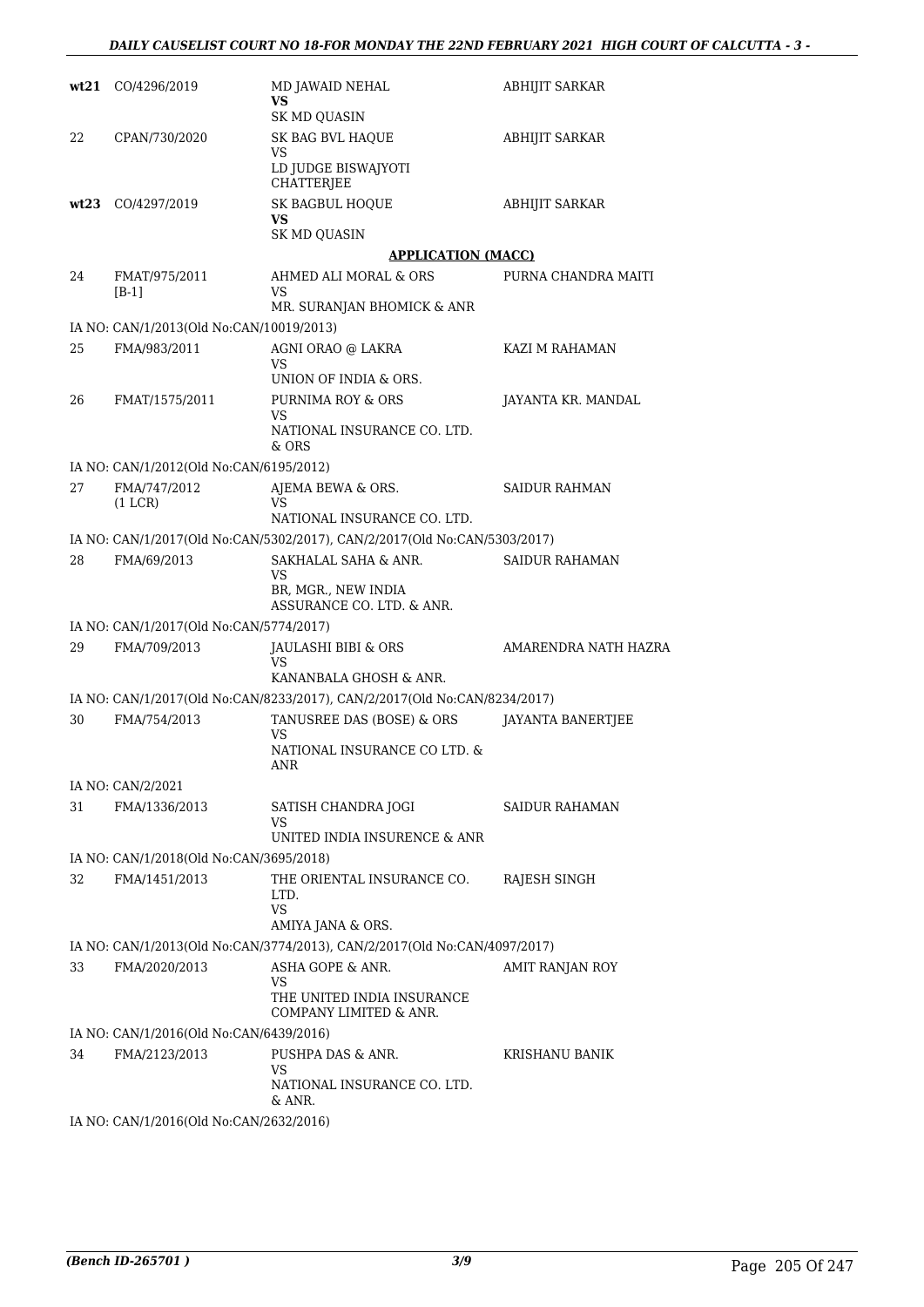| 35 | FMA/3288/2013                                             | THE ORIENTAL INSURANCE CO.<br>LTD.<br>VS<br>RAMDULAL PRADHAN & ANR.                    | KAMAL KRISHNA DAS     |
|----|-----------------------------------------------------------|----------------------------------------------------------------------------------------|-----------------------|
|    | IA NO: CAN/2/2017(Old No:CAN/169/2017)                    |                                                                                        |                       |
| 36 | FMAT/314/2014                                             | THE NATIONAL INSURANCE<br>COMPANY LTD.<br>VS<br>SANTANA MONDAL (WIDOW) &<br><b>ORS</b> | <b>SANJAY PAUL</b>    |
|    |                                                           | IA NO: CAN/1/2014(Old No:CAN/3554/2014), CAN/2/2014(Old No:CAN/3555/2014)              |                       |
| 37 | FMAT/669/2014                                             | HANUMAN KUMAR SINGH & ANR                                                              | SAIDUR RAHAMAN        |
|    |                                                           | VS<br>RELIANCE GENERAL INSURANCE<br>CO LTD & ANR                                       |                       |
|    | IA NO: CAN/1/2017(Old No:CAN/6962/2017)                   |                                                                                        |                       |
| 38 | FMA/2055/2014<br>CAN 5288/2015 NOT<br><b>FOUND</b>        | PRAKASH MAITY @ PRAKASH CH.<br><b>MAITY</b><br>VS                                      | <b>SOUMAK BERA</b>    |
|    |                                                           | PRATAP MAITY & ANR                                                                     |                       |
|    |                                                           | IA NO: CAN/2/2015(Old No:CAN/5288/2015), CAN/3/2017(Old No:CAN/7548/2017)              |                       |
| 39 | FMA/2439/2014                                             | UNITED INDIA INS. CO. LTD.<br>VS<br>SANDHYA CHANDA & ORS.                              | PARIMAL KR. PAHARI    |
|    |                                                           | IA NO: CAN/1/2014(Old No:CAN/8135/2014), CAN/2/2017(Old No:CAN/5713/2017)              |                       |
| 40 | FMAT/118/2015                                             | SUNIL KR. BANERJEE                                                                     | SAIDUR RAHAMAN        |
|    |                                                           | VS<br>ORIENTAL INSURANCE CO. LTD.                                                      |                       |
|    |                                                           | & ANR.                                                                                 |                       |
| 41 | IA NO: CAN/1/2017(Old No:CAN/5947/2017)<br>FMAT/1065/2015 | SITESH GHOSH                                                                           | SAIDUR RAHAMAN        |
|    |                                                           | VS<br>THE NEW INDIA ASSURANCE CO.<br>LTD, MALDA BRANCH & ANR                           |                       |
| 42 | FMA/1405/2015                                             | MADHABI MONDAL                                                                         | <b>KRISHANU BANIK</b> |
|    | CAN/2494/2015 NOT<br>FOUND [B-2]                          | VS<br>UNITED INDIA INSURANCE<br>COMPANY & ORS                                          |                       |
|    |                                                           | IA NO: CAN/1/2015(Old No:CAN/2494/2015), CAN/2/2017(Old No:CAN/7959/2017)              |                       |
| 43 | FMAT/483/2016                                             | PRAN KRISHNA BANDYOPADHYAY                                                             | <b>ASHIOUE MONDAL</b> |
|    |                                                           | VS<br>THE NEW INDIA ASSURANCE CO.                                                      |                       |
|    |                                                           | LTD.& ANR                                                                              |                       |
|    | IA NO: CAN/1/2016(Old No:CAN/5084/2016)                   |                                                                                        |                       |
| 44 | FMAT/1278/2016                                            | SHRIRAM G.I CO. LTD.<br>VS<br>NURALAM HALDAR @ NOOR                                    | RAJESH SINGH          |
|    |                                                           | ALAM HALDAR & ANR.                                                                     |                       |
|    | IA NO: CAN/1/2017(Old No:CAN/843/2017)                    |                                                                                        |                       |
| 45 | FMA/2881/2016                                             | NURBANU BIBI<br>VS<br>UNION OF INDIA & ORS.                                            | KAZI M RAHMAN         |
|    |                                                           | IA NO: CAN/2/2011(Old No:CAN/11384/2011), CAN/3/2020(Old No:CAN/2002/2020)             |                       |
| 46 | FMA/3017/2016                                             | <b>UDAYAN BOURI</b>                                                                    | AMIT RANJAN ROY       |
|    |                                                           | VS<br>THE NEW INDIA ASSURANCE<br>COMPANY LIMITED & ANR                                 |                       |
|    | IA NO: CAN/3/2017(Old No:CAN/4991/2017)                   |                                                                                        |                       |
| 47 | FMA/3616/2016                                             | SK. TUPAI<br>VS<br>NATIONAL INSURANCE COMPANY<br><b>LTD</b>                            | A,R. ROY              |
|    | IA NO: CAN/1/2017(Old No:CAN/5564/2017)                   |                                                                                        |                       |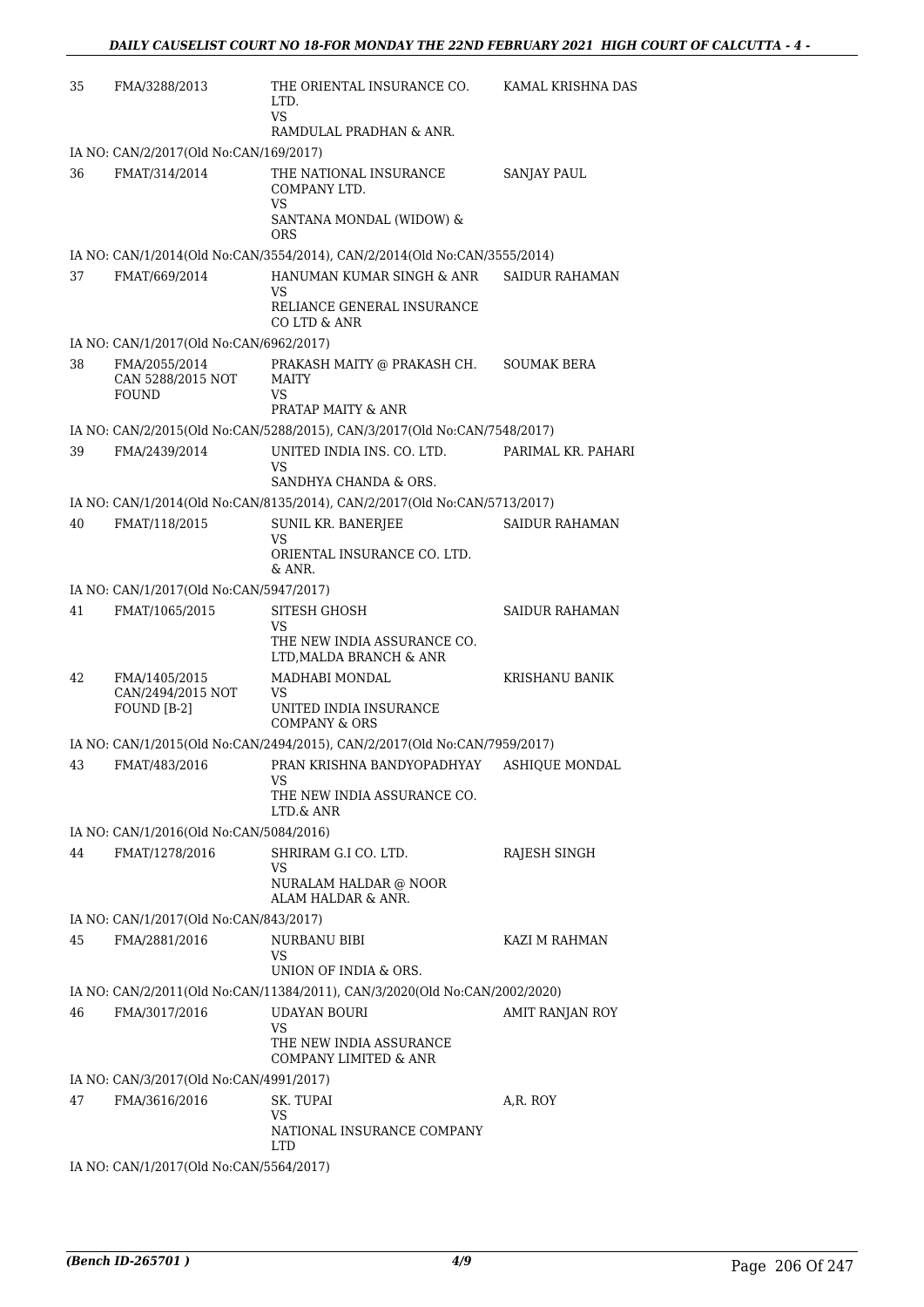| 48 | FMA/73/2017                                       | ICICI LOMBARD GENERAL<br><b>INSURANCE CO. LTD</b>                                                   | PARIMAL KUMAR PAHARI  |
|----|---------------------------------------------------|-----------------------------------------------------------------------------------------------------|-----------------------|
|    |                                                   | VS<br><b>SMT LAKSHMI GHOSH &amp; ORS</b>                                                            |                       |
|    | IA NO: CAN/1/2016(Old No:CAN/6898/2016)           |                                                                                                     |                       |
| 49 | FMAT/154/2017                                     | SMT. SHEPHALI JANA & ORS<br>VS<br>THE NATIONAL INSURANCE<br><b>COMPANY LIMITED &amp; ORS</b>        | AMIT RANJAN ROY       |
|    | IA NO: CAN/1/2017(Old No:CAN/2294/2017)           |                                                                                                     |                       |
| 50 | FMAT/203/2017                                     | RELIANCE GENERAL INSURANCE<br>CO LTD<br>VS<br>SAHIDUL @ BABU ALI PIYADA &                           | KAMAL KRISHNA DAS     |
|    |                                                   | <b>ORS</b>                                                                                          |                       |
|    |                                                   | IA NO: CAN/1/2017(Old No:CAN/4623/2017), CAN/2/2017(Old No:CAN/4627/2017)                           |                       |
| 51 | FMAT/230/2017                                     | BAJAJ ALLIANZ GENERAL<br><b>INSURANCE CO.LTD</b><br>VS<br>TALAMAI TUDU & ANR                        | RAJESH SINGH          |
|    |                                                   | IA NO: CAN/1/2017(Old No:CAN/3161/2017), CAN/2/2017(Old No:CAN/3246/2017)                           |                       |
| 52 | FMAT/351/2017                                     | ICICI LOMBARD GEN. INSURANCE<br>CO. LTD.<br>VS.<br>ADARI MAJHI & ORS                                | PARIMAL KUMAR PAHARI  |
|    | IA NO: CAN/1/2017(Old No:CAN/6429/2017)           |                                                                                                     |                       |
| 53 | FMAT/353/2017                                     | ICICI LOMBARD GEN. INSURANCE PARIMAL KUMAR PAHARI<br>CO. LTD.<br>VS<br><b>GULBAN BIBI &amp; ORS</b> |                       |
|    | IA NO: CAN/1/2017(Old No:CAN/6430/2017)           |                                                                                                     |                       |
| 54 | FMA/455/2017                                      | NATIONAL INSURANCE COMPANY<br>LTD<br><b>VS</b><br>NITA RANI OJHA & ORS                              | <b>SUCHARITA PAUL</b> |
|    | IA NO: CAN/2/2017(Old No:CAN/3972/2017)           |                                                                                                     |                       |
| 55 | FMA/459/2017                                      | THE NEW INDIA ASSURANCE<br><b>COMPANY LTD</b><br>VS<br>SAGAR BAGCHI (MINOR) & ORS                   | RAJESH SINGH          |
|    | IA NO: CAN/2/2017(Old No:CAN/6504/2017)           |                                                                                                     |                       |
| 56 | FMAT/643/2017                                     | THE N I C LTD<br>VS<br>NIVA HAZRA & ORS                                                             | D N RAY               |
|    |                                                   | IA NO: CAN/1/2017(Old No:CAN/6358/2017), CAN/2/2017(Old No:CAN/6359/2017)                           |                       |
| 57 | FMAT/660/2017<br>$[B-3]$                          | BAJAJ ALLIANZ GENERAL<br><b>INSURANCE COMPANY LTD.</b><br>VS<br><b>SAROGI DAS &amp; ORS</b>         | R. SINGH              |
|    |                                                   | IA NO: CAN/1/2017(Old No:CAN/8604/2017), CAN/2/2017(Old No:CAN/8612/2017)                           |                       |
| 58 | FMAT/863/2017<br>CAN/634/2020 NOT<br><b>FOUND</b> | THE UNITED INDIA INSURANCE<br>CO. LTD.<br>VS<br>SMT SABITRI BALA ROY & ORS                          | <b>SANJOY PAUL</b>    |
|    |                                                   | IA NO: CAN/1/2017(Old No:CAN/7793/2017), CAN/2/2020(Old No:CAN/634/2020)                            |                       |
| 59 | FMAT/1159/2017                                    | THE SECRETARY & CURATOR,<br>VICTORIA MEMORIAL HALL &<br>ANR<br>VS<br>ASHA DEVI.                     | PRADYOT KUMAR DAS     |
|    | IA NO: CAN/2/2020(Old No:CAN/2369/2020)           |                                                                                                     |                       |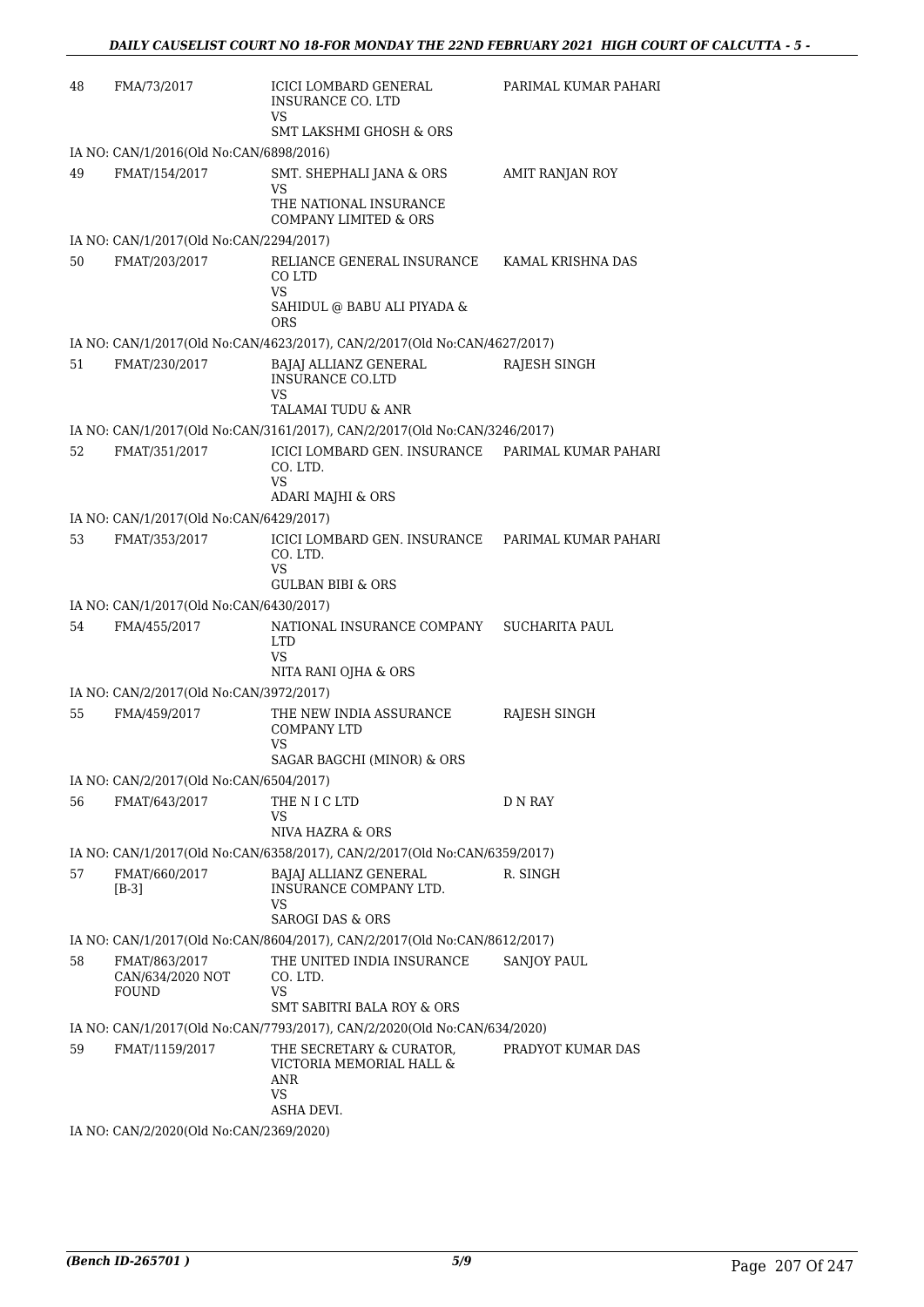| 60 | FMAT/1169/2017                                          | HDFC ERGO GENERAL<br><b>INSURANCE COMPANY LIMITED</b>                                                 | RAJESH SINGH                           |
|----|---------------------------------------------------------|-------------------------------------------------------------------------------------------------------|----------------------------------------|
|    |                                                         | VS<br>UDAY KUMAR BHAGAT & ANR                                                                         |                                        |
|    |                                                         | IA NO: CAN/1/2017(Old No:CAN/10571/2017), CAN/2/2017(Old No:CAN/10581/2017)                           |                                        |
| 61 | FMAT/1175/2017                                          | NATIONAL INSURANCE CO. LTD.<br>VS                                                                     | <b>SAMIM AHAMMED</b>                   |
|    |                                                         | ARCHANA MANDAL & ORS.                                                                                 |                                        |
|    |                                                         | IA NO: CAN/1/2017(Old No:CAN/11515/2017), CAN/2/2017(Old No:CAN/11518/2017)                           |                                        |
| 62 | FMAT/1176/2017                                          | NATIONAL IN. CO. LTD.<br>VS<br>SELIM MALLICK & ANR.                                                   | <b>SAMIM AHAMMED</b>                   |
|    |                                                         | IA NO: CAN/1/2017(Old No:CAN/11513/2017), CAN/2/2017(Old No:CAN/11514/2017)                           |                                        |
| 63 | FMAT/1191/2017                                          | ABUL KASHEM SK. & ANR.<br>VS                                                                          | <b>SAIDUR RAHAMAN</b>                  |
|    |                                                         | NATIONAL IN. CO. LTD. & ANR.                                                                          |                                        |
|    | IA NO: CAN/1/2018(Old No:CAN/928/2018)                  |                                                                                                       |                                        |
| 64 | FMAT/1298/2017<br>CAN/11763/2017 NOT                    | NATIONAL INSURANCE CO. LTD<br>VS                                                                      | S. AHAMMED                             |
|    | <b>FOUND</b>                                            | DIL KUMARI LIMBU & ANR<br>IA NO: CAN/1/2017(Old No:CAN/11763/2017), CAN/2/2017(Old No:CAN/11772/2017) |                                        |
| 65 | FMAT/1322/2017                                          | MITHURANI PANDA & ORS                                                                                 | SK ABU ABBAS UDDIN                     |
|    | CAN/7662/2018 NOT<br>$FOUND +$<br>CAN/1821/2019         | VS<br>UNION OF INDIA & ORS                                                                            |                                        |
|    | IA NO: CAN/1/2018(Old No:CAN/7662/2018)                 |                                                                                                       |                                        |
| 66 | FMAT/54/2018                                            | SARASWATI MAITY & ORS<br>VS                                                                           | AMIT RANJAN ROY                        |
|    |                                                         | THE ORIENTAL INS CO LTD & ANR                                                                         |                                        |
|    | IA NO: CAN/1/2018(Old No:CAN/2108/2018)                 |                                                                                                       |                                        |
| 67 | FMAT/142/2018                                           | NATIONAL INSURANCE COMPANY<br><b>LIMITED</b><br>VS                                                    | MARTTANDA PRATAP<br><b>CHAKRABORTY</b> |
|    |                                                         | RUSI BIBI & ORS                                                                                       |                                        |
|    |                                                         | IA NO: CAN/1/2018(Old No:CAN/1861/2018), CAN/2/2018(Old No:CAN/1863/2018)                             |                                        |
| 68 | FMA/962/2018                                            | ANOWARA BEGAM & ORS<br>VS                                                                             | <b>SAIDUR RAHAMAN</b>                  |
|    |                                                         | UNITED INDIA INSURANCE<br>COMPANY LTD & ANR                                                           |                                        |
|    | IA NO: CAN/1/2018(Old No:CAN/4422/2018)                 |                                                                                                       |                                        |
| 69 | FMAT/1288/2018                                          | <b>SUSHIL RANA &amp; ANR</b><br>VS                                                                    | <b>SHAHINA HAQUE</b>                   |
|    |                                                         | UNION OF INDIA                                                                                        |                                        |
| 70 | FMA/1887/2018<br>+LCR CAN 9222/2019<br><b>NOT FOUND</b> | BAJAJ ALLIANZ G.I CO. LTD.<br>VS<br>LAKHIRAM MURMU & ORS.                                             | RAJESH SINGH                           |
|    |                                                         | IA NO: CAN/1/2017(Old No:CAN/3157/2017), CAN/3/2019(Old No:CAN/9222/2019)                             |                                        |
|    | wt71 COT/73/2017                                        | LAKHIRAM MURMU & ORS                                                                                  | JAYANTA BANERJEE                       |
|    |                                                         | VS<br>BAJAJ ALLIANZ GENERAL<br><b>INSURANCE COMPANY LIMITED &amp;</b><br><b>ORS</b>                   |                                        |
| 72 | FMAT/683/2019<br>$+CAN/774/2019$                        | LAKSHMIRANI BERA & ORS<br>VS<br>UNION OF INDIA                                                        | RAJENDRA KUMAR MITTAL                  |
| 73 | FMAT/1050/2019                                          | THE NATIONAL INSURANCE<br>COMPANY LTD<br>VS<br>DIPALI PADYALI & ORS                                   | DEB NARAYAN RAY                        |
|    |                                                         |                                                                                                       |                                        |

IA NO: CAN/1/2019(Old No:CAN/10654/2019)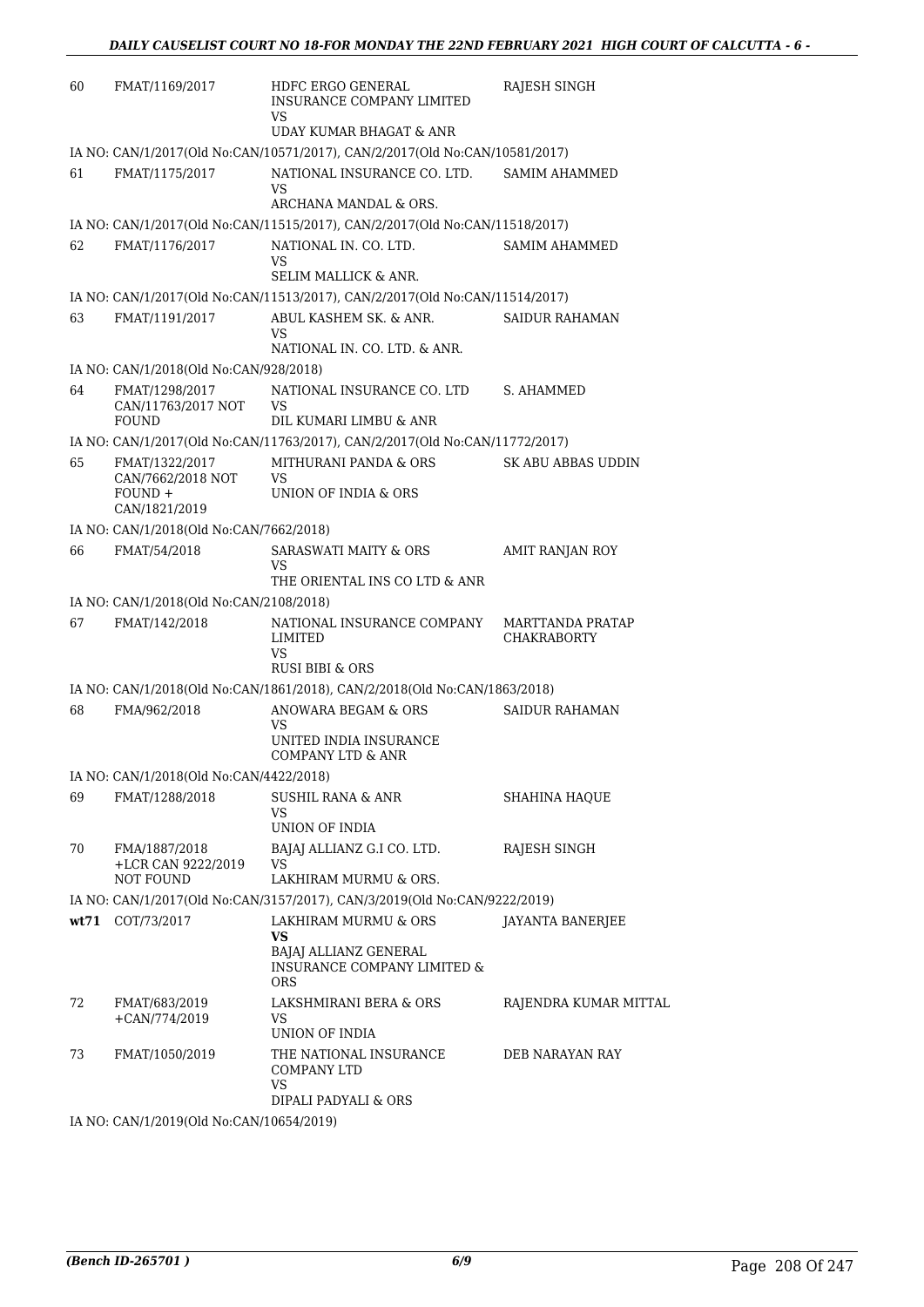| 74 | FMAT/1158/2019                            | ANIMA SARKAR (DOLAI)<br>VS<br>UNION OF INDIA                                          | RAJENDRA KUMAR MITTAL      |
|----|-------------------------------------------|---------------------------------------------------------------------------------------|----------------------------|
| 75 | FMAT/1179/2019                            | THE UNITED INS CO LTD<br>VS<br>PARSONA SEKH & ORS                                     | <b>SANJAY PAUL</b>         |
|    | IA NO: CAN/1/2019(Old No:CAN/11403/2019)  |                                                                                       |                            |
| 76 | FMAT/90/2020                              | KANIKA MONDAL & ORS<br>VS<br>ORIENTAL INSURANCE CO. LTD &<br>ANR                      | NILADRI SAHA               |
|    |                                           | IA NO: CAN/1/2020(Old No:CAN/1337/2020), CAN/2/2020(Old No:CAN/1343/2020)             |                            |
| 77 | FMAT/555/2020<br>(STAY)                   | ICICI LOMBARD G.I. CO. LTD.<br>VS<br>PINKI RAY BARUA                                  | PARIMAL KUMAR PAHARI       |
|    | IA NO: CAN/1/2021                         |                                                                                       |                            |
| 78 | FMAT/567/2020                             | NATIONAL INSURANCE COMPANY<br><b>LTD</b><br>VS<br><b>BINA RAJWAR AND ORS</b>          | SUCHARITA PAUL             |
|    | IA NO: CAN/1/2020, CAN/2/2021             |                                                                                       |                            |
| 79 | FMA/20/2021<br>(STAY)                     | <b>GOUTAM CHOWDHURY &amp; ORS</b><br>VS<br>NATIONAL INSURANCE COMPANY<br>LTD & ANR    | SUBHANKAR MANDAL           |
|    | IA NO: CAN/1/2020(Old No:CAN/2772/2020)   |                                                                                       |                            |
| 80 | FMAT/35/2021<br>(STAY)                    | SBI GENERAL INSURANCE CO.<br>LTD.<br>VS<br>SANDHA PRAMANIK AND ORS                    | DEBANJAN MUKHERJEE         |
|    | IA NO: CAN/1/2021                         |                                                                                       |                            |
| 81 | FMAT/113/2021                             | NATIONAL INSURANCE COMPANY<br><b>LTD</b><br>VS.<br>LAKHINDER MODINA RAJWAR<br>AND ORS | LAKSHINDER MODI            |
|    | IA NO: CAN/1/2021, CAN/2/2021             |                                                                                       |                            |
| 82 | FMA/164/2021<br>$(U/S-5)$                 | THE NEW INDIA ASSURANCE CO.<br><b>LTD</b><br>VS.<br>TRIPTI DAS                        | RAJDEEP BHATTACHARYA       |
|    | IA NO: CAN/1/2020, CAN/2/2020             |                                                                                       |                            |
|    |                                           | <b>MOTION</b>                                                                         |                            |
| 83 | CO/3322/2010                              | MINOR SUBRAN MULLICK<br>VS<br>DOLPHIN CLUB                                            | PARTHA PRATIM<br>MUKHERJEE |
|    | IA NO: CAN/1/2020, CAN/2/2020, CAN/3/2020 |                                                                                       |                            |
| 84 | CO/2559/2019                              | ALAKPRAVA DINGAL & ORS<br>VS<br><b>GOUTAM KUMAR MAITY &amp; ORS</b>                   | SUTIRTHA DAS               |
| 85 | CO/3554/2019                              | DEBI PROSAD CHAKRABORTY<br>VS<br>RANU GHOSH                                           | <b>IFTEKAR MUNSHI</b>      |
| 86 | WPA/17281/2019                            | SAHEDA BIBI<br>VS<br>STATE OF WEST BENGAL & ORS.                                      | ASRAF MONDAL               |
| 87 | CO/755/2020                               | SABITA SHAW<br>VS<br>ARJUN THAKUR                                                     | <b>SAKTIDHAR DAS</b>       |
| 88 | CO/811/2020<br>(No Caveat)                | ANIL KUMAR DEY BISWAS<br>VS<br>SABITA DEY BISWAS & ORS                                | TARUNJYOTI TEWARI          |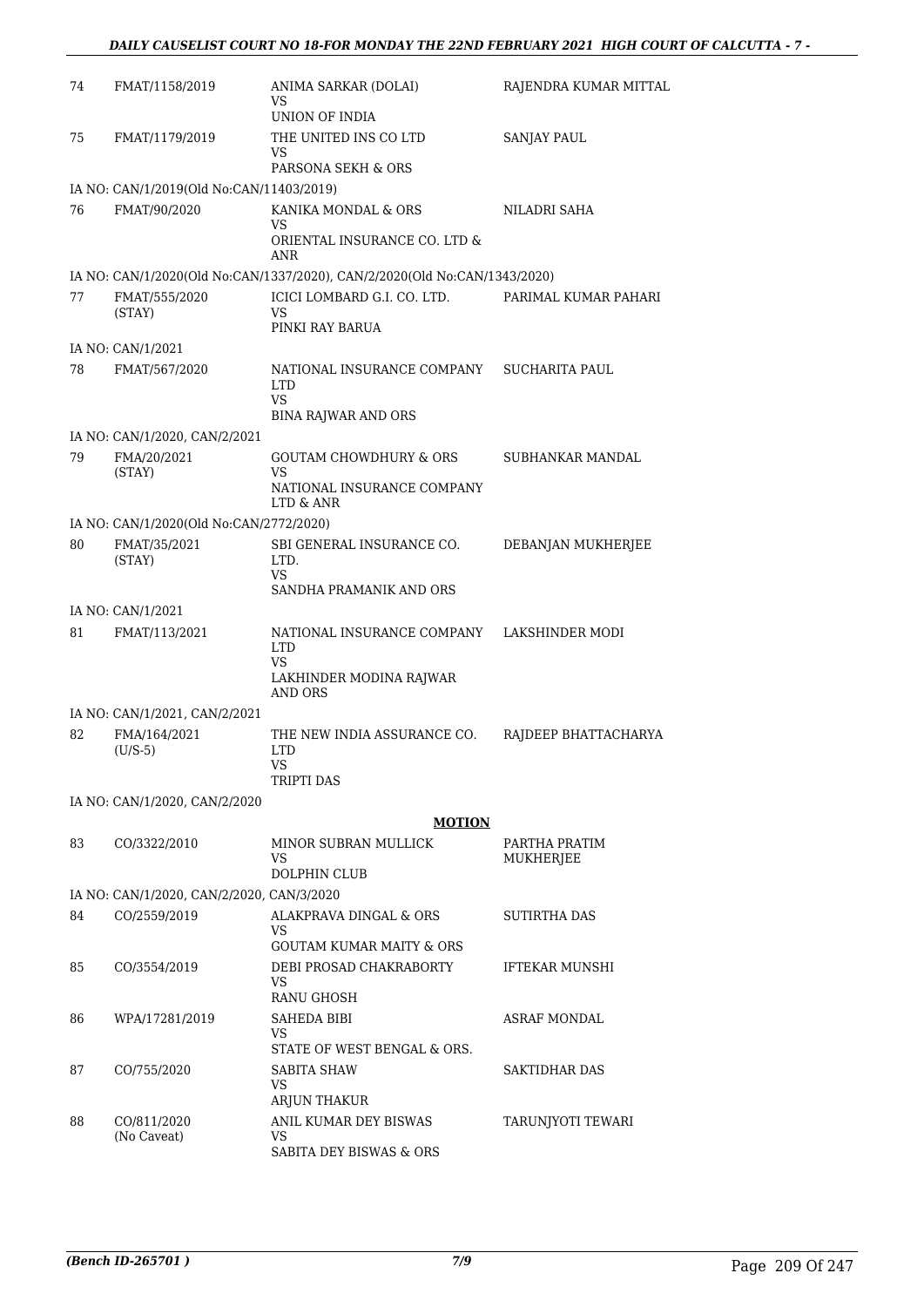#### *DAILY CAUSELIST COURT NO 18-FOR MONDAY THE 22ND FEBRUARY 2021 HIGH COURT OF CALCUTTA - 8 -*

| 89  | CO/906/2020                | PRANABESH SAMANTA<br>VS<br>KALYANI MONDAL & ORS.                              | ANTARA PANJA             |
|-----|----------------------------|-------------------------------------------------------------------------------|--------------------------|
| 90  | CO/951/2020<br>(No Caveat) | ASHOKE KUMAR MITTER<br>VS<br>ARJUN MITTER                                     | PARTHA SARATHI DAS       |
| 91  | CO/1478/2020               | KAMAL KUMAR ROY<br>VS<br><b>SUBNALANE MAZUMDER</b>                            | PRASANT KUMAR DUTT       |
| 92  | CO/1612/2020               | RABI SHANKAR GUPTA @ HARI<br><b>SHANKAR GUPTA</b><br>VS<br>DEEPSIKHA SENGUPTA | MD RIZWAN ALAM           |
| 93  | CO/1670/2020               | NUPUR ROY<br>VS<br>PIYALI PALIT                                               | SANANDA GANGULI          |
| 94  | WPA/7667/2020              | <b>SK ARIF ABBAS</b><br>VS<br>State of West Bengal                            | TANUJA BASAK             |
|     | IA NO: CAN/1/2020          |                                                                               |                          |
| 95  | WPA/9157/2020              | MIR MAHEBAR ALI<br>VS                                                         | TANUJA BASAK             |
| 96  | WPA/11083/2020             | State of West Bengal<br><b>SUTAPA MANNA</b><br>VS                             | SANTANU MAJI             |
|     |                            | STATE OF WEST BENGAL AND<br>ORS.                                              |                          |
| 97  | CO/83/2021                 | SUBHASH CHANDRA MONDAL<br><b>AND OTHERS</b><br>VS<br>SOUMEN SARKAR AND OTHERS | KOUSHIKEE BANERJEE       |
| 98  | CO/90/2021<br>(No Caveat)  | <b>TANWEER</b><br>VS<br><b>HOU YO FANG</b>                                    | SANJIDA SULTANA          |
| 99  | CO/180/2021                | M/S BAJINATH CHOUBEY AND<br><b>COMPANY</b><br>VS<br>VINAY CHANDRA DEVIDAS AND | <b>SOUMYO SUBHRA RAY</b> |
| 100 | CO/216/2021                | <b>ORS</b><br>JAY DAS ALIAS JOYDEB ALIAS<br>JOYDEB CHANDRA DAS<br>VS.         | SUBRATA GHOSH            |
| 101 |                            | RAMBALI SINGH                                                                 | MANAS DASGUPTA           |
|     | CO/244/2021                | SUKANTA BANERJEE<br>VS<br>SAMIR BANERJEE AND ORS                              |                          |
| 102 | CO/246/2021                | AJIBAR LASKAR<br>VS<br>KASHED ALI LASKAR AND ORS                              | SAFIQUE ALI MIDDE        |
| 103 | CO/292/2021                | SHYAMAL KR SADHUKHAN AND<br>ANR<br>VS<br>AJAY SADHUKHAN                       | RISHABH DUTTA GUPTA      |
| 104 | WPA/1557/2021              | SK FARIJUDDIN AHAMED<br>VS<br>STATE OF WEST BENGAL AND                        | SAMIRUL SARDER           |
| 105 | WPA/3069/2021              | ORS.<br>BIDHAN CHANDRA MONDAL<br>VS<br>STATE OF WEST BENGAL AND<br>ORS.       | SANTANU MAJI             |

#### **APPEAL HEARING**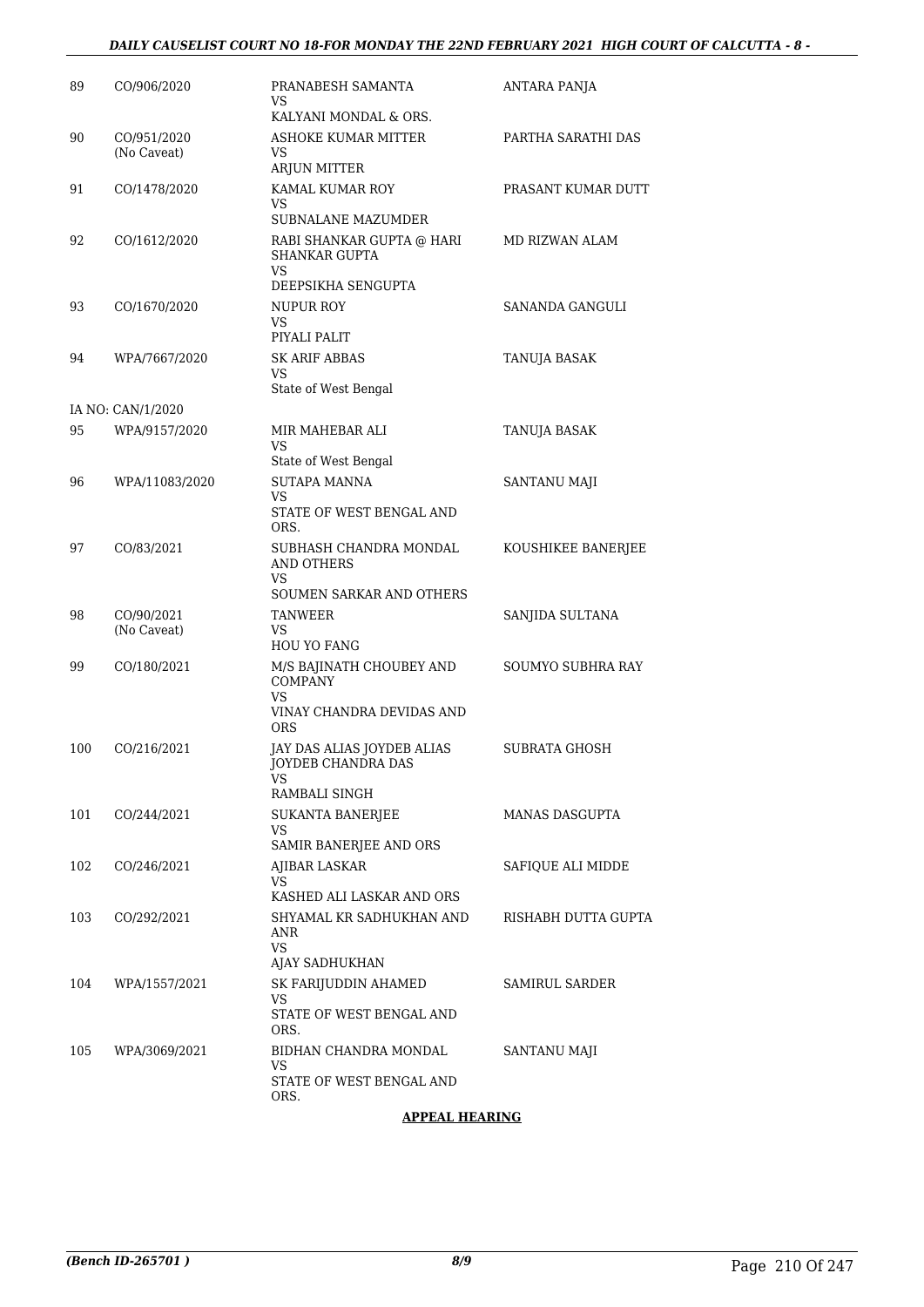#### *DAILY CAUSELIST COURT NO 18-FOR MONDAY THE 22ND FEBRUARY 2021 HIGH COURT OF CALCUTTA - 9 -*

| 106 | FMAT/57/2020<br>(DEPT.)                            | LUTFA BIBI & ORS.<br>VS<br>NATIONAL IN. CO. LTD. & ANR.                   | NILADR SAHA                                                                                                 |
|-----|----------------------------------------------------|---------------------------------------------------------------------------|-------------------------------------------------------------------------------------------------------------|
|     |                                                    | IA NO: CAN/1/2020(Old No:CAN/1317/2020), CAN/2/2020(Old No:CAN/1336/2020) |                                                                                                             |
| 107 | FMA/191/2021<br>$CAN/4882/2017$ (U/S - 5) CO. LTD. | BAJAJ ALLIANZ GEN. INSURANCE<br>VS<br>MUHADHARI HALDAR & ORS              | RAJESH SINGH                                                                                                |
|     |                                                    |                                                                           | IA NO: CAN/1/2017(Old No:CAN/4881/2017), CAN/3/2019(Old No:CAN/7020/2019), CAN/4/2019(Old No:CAN/7792/2019) |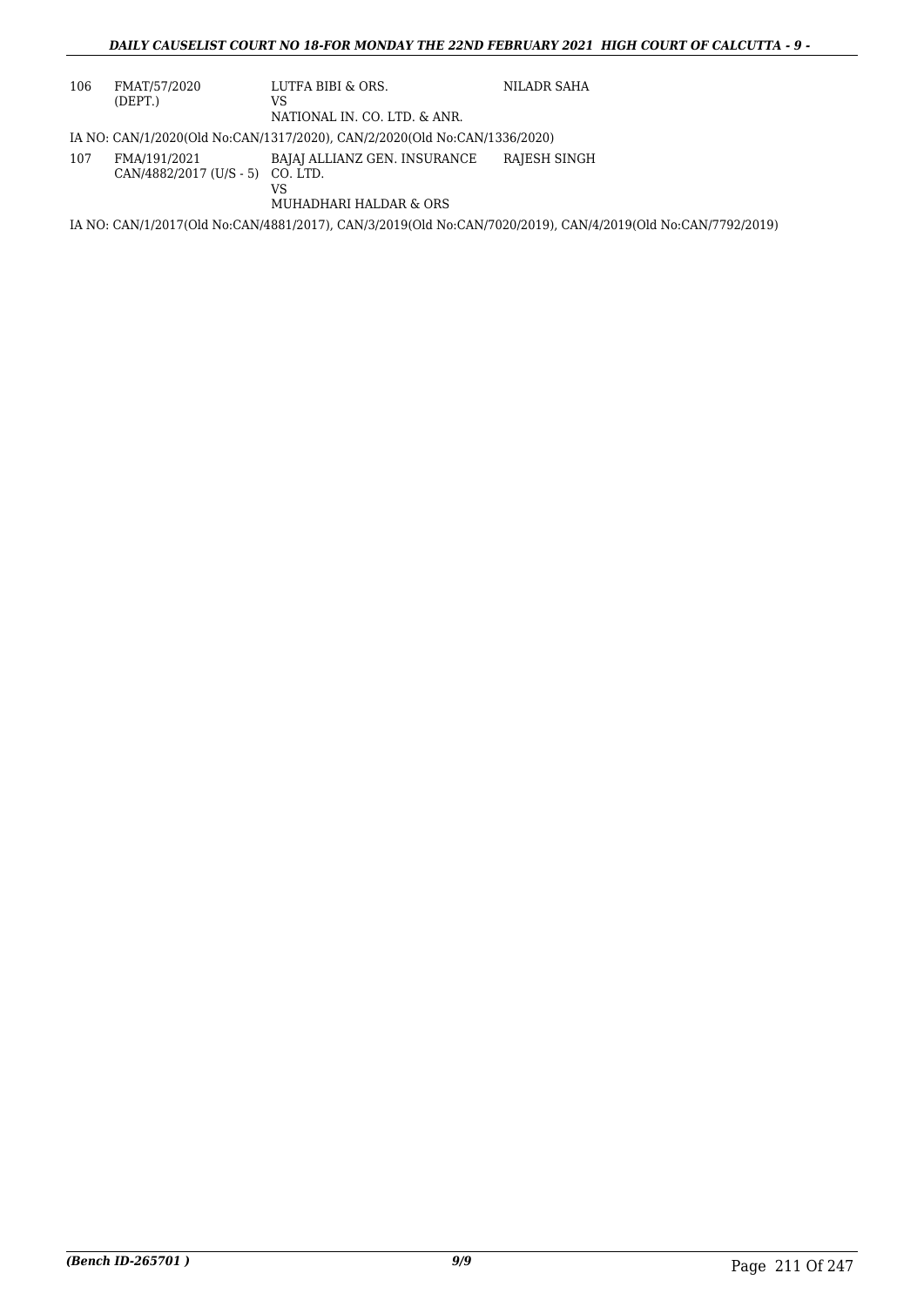

### **Appellate Side**

**DAILY CAUSELIST For Monday The 22nd February 2021**

**COURT NO. 24**

**SINGLE BENCH (SB - XII)**

**AT 10:45 AM**

## **HON'BLE JUSTICE AMRITA SINHA**

**(VIA VIDEO CONFERENCE)**

**ON AND FROM MONDAY, 11TH JANUARY, 2021 ROSTER NOTIFIED ON 8TH JANUARY, 2021 IS MODIFIED TO THE FOLLOWING EXTENT :- MATTERS (MOTION & HEARING) UNDER ARTICLE 226 OF THE CONSTITUTION RELATING TO MUNICIPALITIES AND PANCHAYATS (EXCLUDING MATTERS RELATED TO CO-OPERATIVE SOCIETIES) UNDER GROUP V AND APPLICATIONS CONNECTED THERETO (INCLUDING ALL SERVICE MATTERS RELATED TO MUNICIPALITY AND CONNECTED APPLICATIONS CONNECTED THERETO).** 

**THE FOLLOWING NOTES WILL BE EFFECTIVE ON AND FROM 11.01.2021.**

**SPECIAL NOTE : NO FURTHER INCLUSION IN THE LIST WILL BE ALLOWED UNTIL FURTHER ORDER.** 

**1.ON EVERY MONDAY MUNICIPALITY MOTIONS WILL BE TAKEN UP FOR THE WHOLE DAY. IF TIME PERMITS PANCHAYAT MOTIONS WILL BE TAKEN UP.** 

**2. ON EVERY TUESDAY PANCHAYAT MOTIONS WILL BE TAKEN UP TILL RECESS. AFTER RECESS APPLICATIONS WILL BE TAKEN UP AND IF TIME PERMITS PANCHAYAT MOTIONS WILL BE TAKEN UP AND THEREAFTER MUNICIPALITY MOTIONS WILL BE TAKEN UP.**

**3. ON EVERY WEDNESDAY MUNICIPALITY MOTIONS WILL BE TAKEN UP TILL RECESS. AFTER RECESS CONTEMPT MATTERS WILL BE TAKEN UP AND IF TIME PERMITS MUNICIPALITY MOTIONS WILL BE TAKEN UP AND THEREAFTER PANCHAYAT MOTIONS WILL BE TAKEN UP.** 

**4. ON EVERY THURSDAY PANCHAYAT MOTIONS WILL BE TAKEN UP TILL RECESS. AFTER RECESS HEARING MATTERS WILL BE TAKEN UP. IF TIME PERMITS PANCHAYAT MOTIONS WILL BE TAKEN UP AND THEREAFTER MUNICIPALITY MOTIONS WILL BE TAKEN UP.**

**5. ON EVERY FRIDAY PANCHAYAT MOTIONS WILL BE TAKEN UP TILL RECESS. AFTER RECESS HEARING MATTERS WILL BE TAKEN UP AND IF TIME PERMITS PANCHAYAT MOTIONS WILL BE TAKEN UP AND THEREAFTER MUNICIPALITY MOTIONS WILL BE TAKEN UP.** 

**NOTE: MATTERS WILL BE TAKEN UP THROUGH PHYSICAL HEARING ONLY WHEN BOTH THE PARTIES ARE AGREED.**

|   |                                | <b>TO BE MENTIONED</b>                                        |                       |
|---|--------------------------------|---------------------------------------------------------------|-----------------------|
| 1 | WPA/26233/2017<br>(CORRECTION) | <b>SUDIN MUKHERJEE</b><br>VS                                  | <b>S. CHAKRABORTY</b> |
|   |                                | STATE OF WEST BENGAL & ORS                                    |                       |
|   |                                | <b>FOR ORDERS</b>                                             |                       |
| 2 | WPA/1864/2019                  | DR. DHRUBA IYOTI GHOSH &<br><b>ANR</b><br>VS                  | ARITRA SHANKAR AY     |
|   |                                | STATE OF WEST BENGAL & ORS                                    |                       |
|   |                                | <b>MUNICIPALITY - MOTIONS</b>                                 |                       |
| 3 | WPA/17879/2019                 | DHIRAI SINGH<br>VS<br>STATE OF WEST BENGAL & ORS              | KUNTAL RAY            |
| 4 | WPA/23443/2019                 | PALLY KALYAN SAMITY & ORS<br>VS<br>STATE OF WEST BENGAL & ORS | EJAJ KHAN             |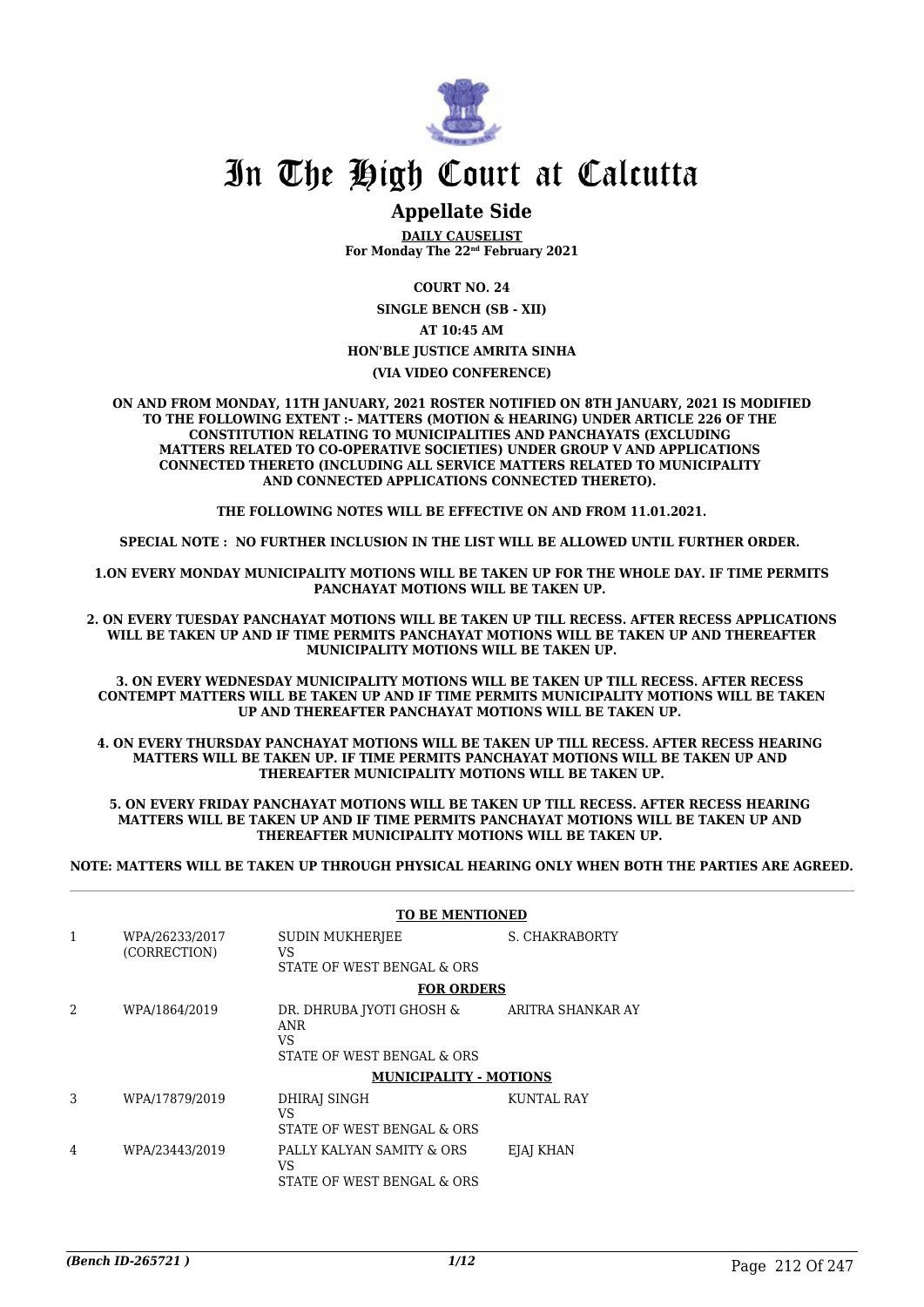| 5   | WPA/2064/2020<br>(FILE IN DEPTT.) | <b>SUBRATA GUPTA &amp; ORS</b><br>VS<br>STATE OF WEST BENGAL & ORS                                       | <b>SULAANA BAGCHI (</b><br>BHATTACHARYA) |
|-----|-----------------------------------|----------------------------------------------------------------------------------------------------------|------------------------------------------|
|     | IA NO: CAN/2/2020                 |                                                                                                          |                                          |
| wt6 | WPA/10420/2020                    | MANOJ KUMAR BHATTACHARYA<br>VS<br>THE KOLKATA MUNICIPAL<br>CORPORATION                                   | SARYATI DATTA                            |
| 7   | WPA/8275/2020                     | <b>BISWARUP PAUL</b><br>VS<br>THE KOLKATA MUNICIPAL                                                      | <b>SUTHIRTHA DAS</b>                     |
| 8   | WPA/9017/2020                     | <b>CORPORATION AND OTHERS</b><br><b>SUNAND PRASAD SHAW</b><br>VS.<br>STATE OF WEST BENGAL AND<br>ORS.    | PRATAP RANJAN<br><b>CHATTERJEE</b>       |
| 9   | WPA/9594/2020                     | GAYATRI SAHA AND ANR.<br>VS<br>KOLKATA MUNICIPAL                                                         | MAHABOOB AHMED                           |
| 10  | WPA/11843/2020                    | CORPORATION AND ORS.<br>SANKAR SAHA AND ANOTHER<br>VS<br>STATE OF WEST BENGAL AND                        | <b>SARTHAK BARMAN</b>                    |
| 11  | WPA/269/2021                      | ORS.<br>RAJU KUMAR<br>VS<br>STATE OF WEST BENGAL AND                                                     | SANJIB SETH                              |
| 12  | WPA/297/2021                      | ORS.<br>BIJAY KUMAR KHEMKA AND<br><b>OTHERS</b><br>VS<br>THE KOLKATA MUNICIPAL<br>CORPORATION AND OTHERS | MADHUMITA BASAK                          |
| 13  | WPA/407/2021                      | NATURAL CITY FLAT OWNERS'<br><b>ASSOCIATION</b><br>VS<br>STATE OF WEST BENGAL AND<br>ORS.                | PRANTICK GHOSH                           |
|     | IA NO: CAN/1/2021                 |                                                                                                          |                                          |
| 14  | WPA/1012/2021                     | ALI ENTERPRISE<br><b>VS</b><br>THE BHATPARA MUNICIPALITY<br>AND ORS                                      | <b>IQBAL HUSSAIN</b>                     |
| 15  | WPA/1015/2021                     | SUBHASH MONDAL<br>VS.<br>THE RAJPUR SONARPUR<br>MUNICIPALITY                                             | KRISHNENDU BERA                          |
| 16  | WPA/1092/2021                     | SATIRANI GHOSH<br>VS<br>YHE KOLKATA MUNICIAL<br><b>CORPORATION AND ORS</b>                               | KAUSHIK CHANDRA<br><b>GUPTA</b>          |
| 17  | WPA/1095/2021                     | CHAITALI BARMAN<br>VS.<br>STATE OF WEST BENGAL AND<br>ORS.                                               | SALONI BHATTACHARJEE                     |
| 18  | WPA/1106/2021                     | SUBODH MALAKAR AND ORS<br>VS<br>STATE OF WEST BENGAL AND<br>ORS.                                         | SALONI BHATTACHARJEE                     |
| 19  | WPA/1113/2021                     | SNEHASIS BARUA<br>VS<br>STATE OF WEST BENGAL AND<br>ORS.                                                 | ANIL KUMAR<br><b>CHATTOPADHYAY</b>       |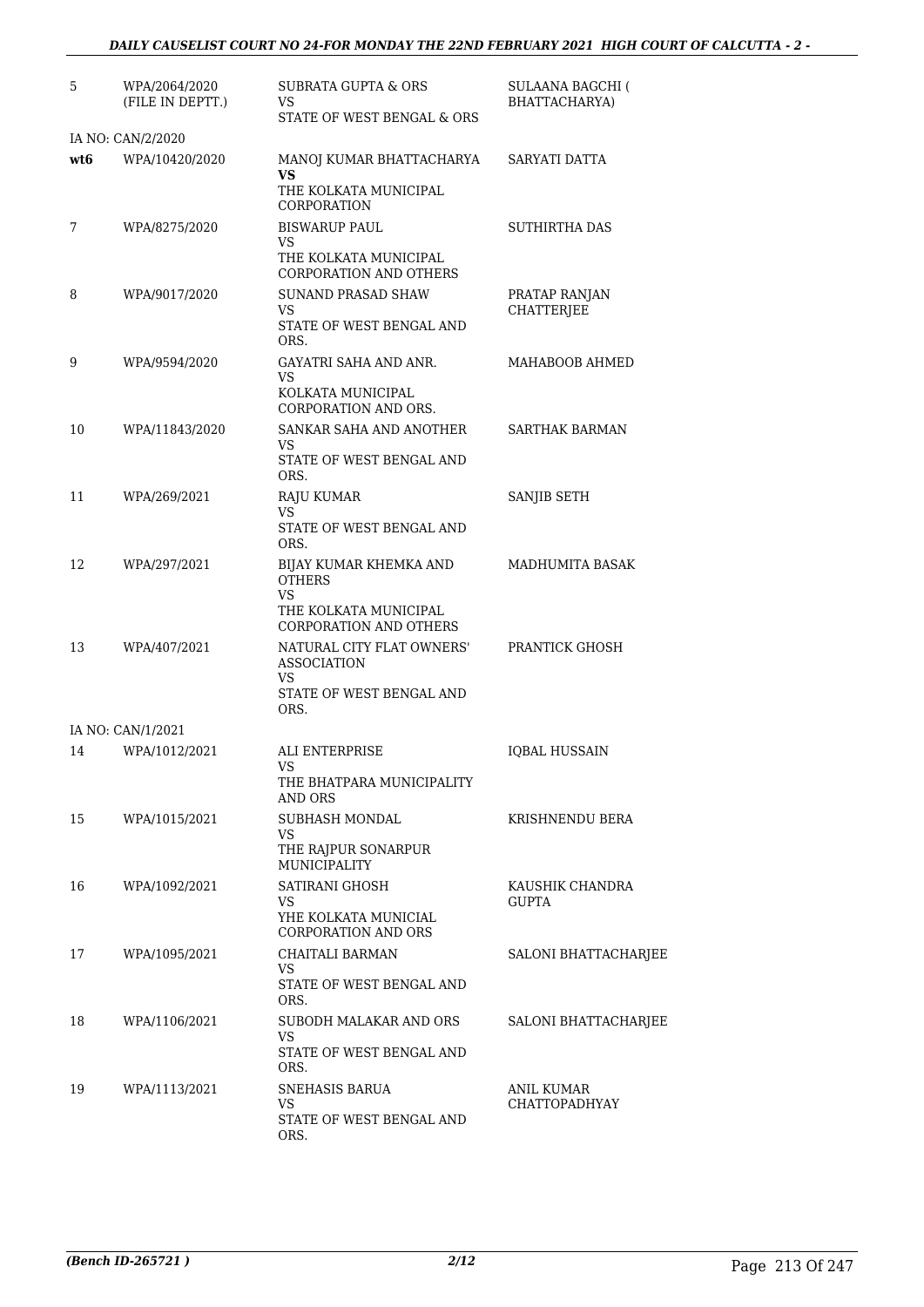#### *DAILY CAUSELIST COURT NO 24-FOR MONDAY THE 22ND FEBRUARY 2021 HIGH COURT OF CALCUTTA - 3 -*

| 20 | WPA/1145/2021 | CHANDRA MADHAB GHOSH<br>VS                                     | INDRAJIT CHATTERJEE   |
|----|---------------|----------------------------------------------------------------|-----------------------|
|    |               | STATE OF WEST BENGAL AND<br>ORS.                               |                       |
| 21 | WPA/1161/2021 | SHARWAN GANERIWALA<br>VS                                       | SUBHARANSHU TRIVEDI   |
|    |               | THE WEST BENGAL MUNICIPAL<br>CORPORATION                       |                       |
| 22 | WPA/1173/2021 | SHYAMAL NARAYAN BASU<br>VS<br>THE KOLKATA MUNICIPAL            | DEBDUTTA BASU         |
|    |               | <b>NORPORATION</b>                                             |                       |
| 23 | WPA/1182/2021 | KAMRUN NISHA<br>VS.                                            | SANJIB SETH           |
|    |               | STATE OF WEST BENGAL AND<br>ORS.                               |                       |
| 24 | WPA/1184/2021 | NARAYAN CHANDRA DATTA @<br>NARAYAN DATTA<br>VS.                | Arjun Samanta         |
|    |               | STATE OF WEST BENGAL AND<br>ORS.                               |                       |
| 25 | WPA/1188/2021 | KISHOR KUMAR OJHA<br>VS                                        | MD. JALALUDDIN        |
|    |               | THE KOLKATA MUNICIPAL<br>CORPORATION                           |                       |
| 26 | WPA/1195/2021 | RAJ RAM PAL<br>VS.                                             | <b>SAMIRUL SARDAR</b> |
|    |               | THE KOLKATA MUNICIPAL<br>CORPORATION                           |                       |
| 27 | WPA/1278/2021 | <b>SULOK BANDHU BAG</b><br>VS.                                 | DEBASISH DAS          |
|    |               | STATE OF WEST BENGAL AND<br>ORS.                               |                       |
| 28 | WPA/1279/2021 | SUBIR SAHA<br>VS                                               | <b>SARTHAK BARMAN</b> |
|    |               | STATE OF WEST BENGAL AND<br>ORS.                               |                       |
| 29 | WPA/1292/2021 | <b>INDIA MOTOR PARTS AND</b><br>ACCESSORIES LTD. AND ANR<br>VS | AJAY GAGGAR           |
|    |               | THE KOLKATA MUNICIPAL<br>CORPORATION AND ORS                   |                       |
| 30 | WPA/1303/2021 | KRISHNENDU ROY<br>VS                                           | BHUSAN KUMAR JAIN     |
|    |               | STATE OF WEST BENGAL AND<br>ORS.                               |                       |
| 31 | WPA/1314/2021 | SANJIB SINGHA ROY<br>VS                                        | AMITABRATA RAY        |
|    |               | STATE OF WEST BENGAL AND<br>ORS.                               |                       |
| 32 | WPA/1380/2021 | VISHAL PRASAD AND ANOTHER<br>VS                                | MD. BANI ISRAIL       |
|    |               | STATE OF WEST BENGAL AND<br>ORS.                               |                       |
| 33 | WPA/1384/2021 | VISHAL PRASAD<br>VS                                            | MD BANI ISRAIL        |
|    |               | STATE OF WEST BENGAL AND<br>ORS.                               |                       |
| 34 | WPA/1403/2021 | SWAPAN KUMAR DEY<br>VS                                         | SURYA MAITY           |
|    |               | STATE OF WEST BENGAL AND<br>ORS.                               |                       |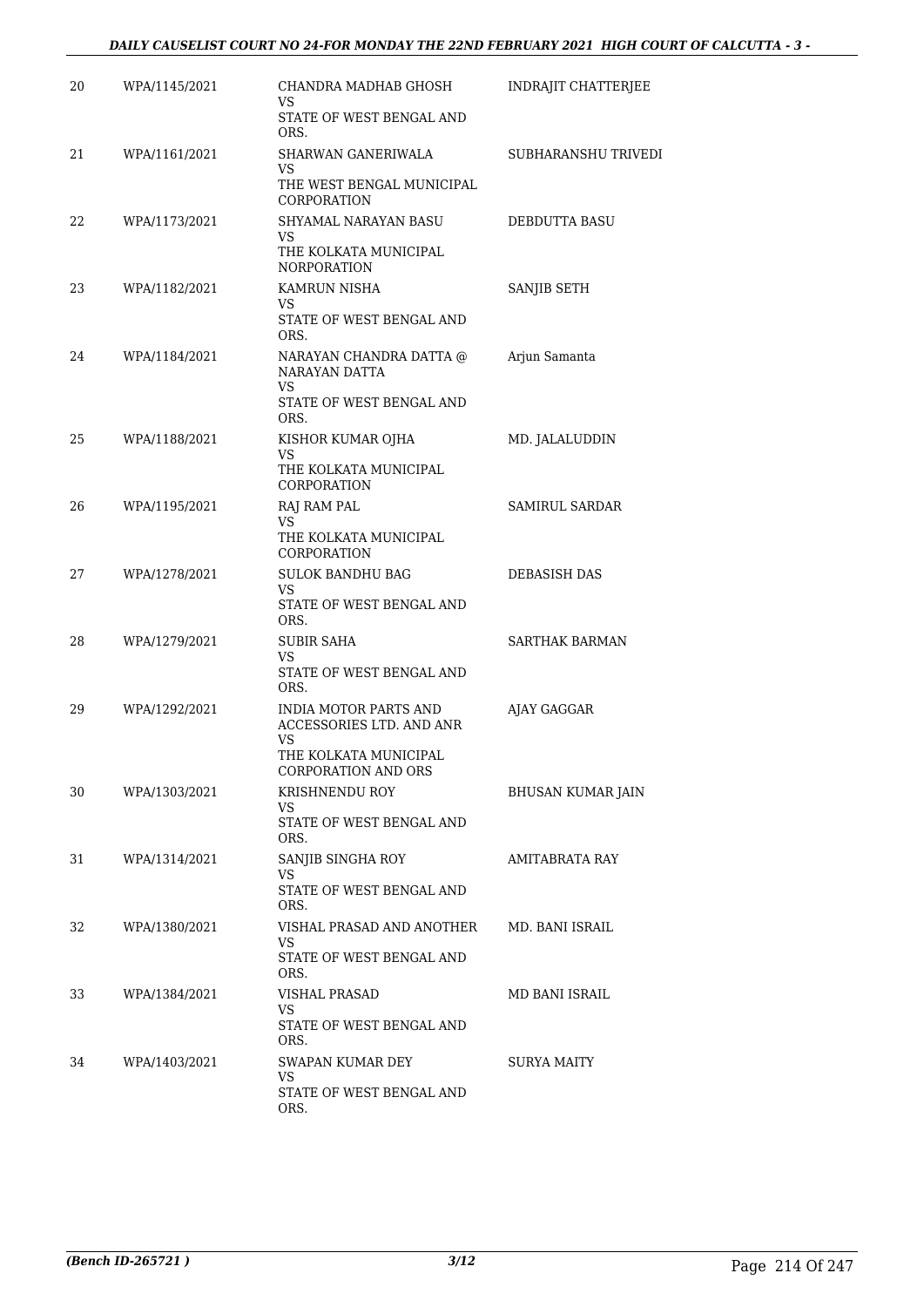| 35 | WPA/1408/2021 | <b>SANTU GHOSH</b><br>VS                                                 | PALASH MUKHERJEE                        |
|----|---------------|--------------------------------------------------------------------------|-----------------------------------------|
|    |               | STATE OF WEST BENGAL AND<br>ORS.                                         |                                         |
| 36 | WPA/1433/2021 | GARIMA DEVELOPERS AND<br><b>ANOTHER</b><br>VS                            | ANUJIT MOOKHERJI                        |
|    |               | KOLKATA MUNICIPAL<br>CORPORATION AND OTHERS                              |                                         |
| 37 | WPA/1464/2021 | <b>UMA KARMAKAR</b><br>VS<br>STATE OF WEST BENGAL AND<br>ORS.            | SOUMYAJIT BHATTA                        |
| 38 | WPA/1511/2021 | RUHUL ISLAM AND ORS<br>VS.<br>STATE OF WEST BENGAL AND<br>ORS.           | ANJANA BANERJEE                         |
| 39 | WPA/1559/2021 | <b>GULAB CHAND KAIRI AND</b><br><b>OTHERS</b><br>VS<br>THE SOUTH DUM DUM | BIBEK DEY                               |
|    |               | MUNICIPALITY AND OTHERS                                                  |                                         |
| 40 | WPA/1578/2021 | SABITA HALDER AND ANR<br>VS.                                             | SULAGNA BHATTACHARYA                    |
|    |               | KOLKATA MUNICIPAL<br><b>CORPORATION AND ORS</b>                          |                                         |
| 41 | WPA/1607/2021 | <b>ALAM ARA BIBI</b><br>VS.<br>KOLKATA MUNICIPAL                         | <b>INDRAJIT</b><br><b>BHATTACHARJEE</b> |
| 42 | WPA/1620/2021 | CORPORATION<br><b>ANJANA ROY</b><br>VS                                   | PROBAL SARKAR                           |
|    |               | STATE OF WEST BENGAL AND<br>ORS.                                         |                                         |
| 43 | WPA/1626/2021 | MUNNI DOM<br>VS.<br>STATE OF WEST BENGAL AND<br>ORS.                     | PROBAL SARKAR                           |
| 44 | WPA/1654/2021 | RINA DAS<br>VS<br>STATE OF WEST BENGAL AND                               | PROBAL SARKAR                           |
|    |               | ORS.                                                                     |                                         |
| 45 | WPA/1669/2021 | <b>IITENDRA NARAYAN SINGH AND RAMESHWAR SINHA</b><br><b>ORS</b><br>VS.   |                                         |
|    |               | STATE OF WEST BENGAL AND<br>ORS.                                         |                                         |
| 46 | WPA/1754/2021 | SOUMYABRATA BOSE<br>VS.                                                  | MANIKA SARKAR                           |
|    |               | BIDHANNAGAR MUNICIPAL<br><b>CORPORATION AND ORS</b>                      |                                         |
| 47 | WPA/1765/2021 | RATAN BAURI AND ORS<br>VS.                                               | RAMESHWAR SINHA                         |
|    |               | STATE OF WEST BENGAL AND<br>ORS.                                         |                                         |
| 48 | WPA/1770/2021 | <b>BIPLAB SARKAR</b><br>VS                                               | SUPREEM NASKAR                          |
|    |               | STATE OF WEST BENGAL AND<br>ORS.                                         |                                         |
| 49 | WPA/1900/2021 | PARESHNATH DEY SARKAR<br>VS.                                             | DIBYENDU NANDI                          |
|    |               | THE KOLKATA MUNICIPAL<br>CORPORATION                                     |                                         |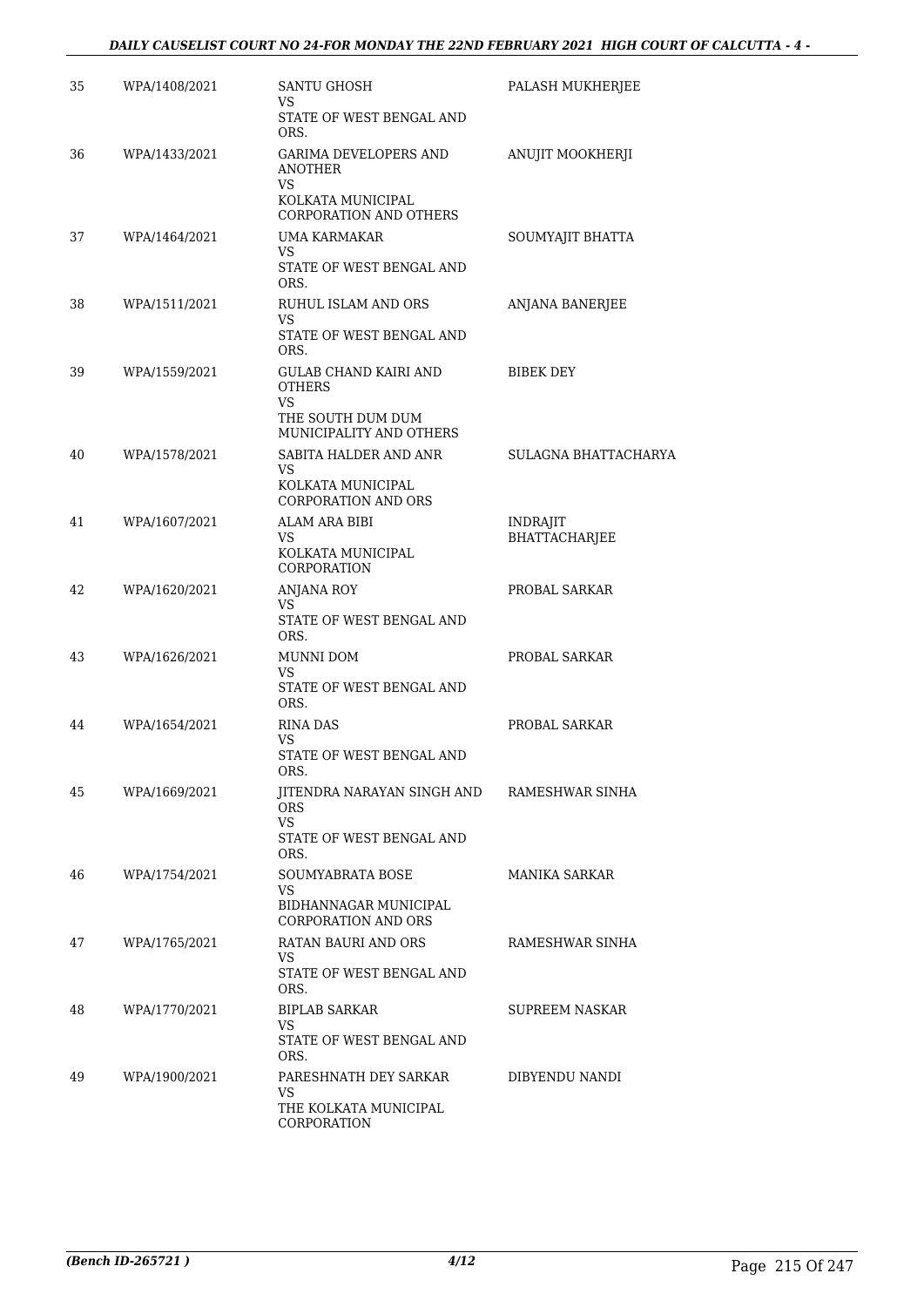## *DAILY CAUSELIST COURT NO 24-FOR MONDAY THE 22ND FEBRUARY 2021 HIGH COURT OF CALCUTTA - 5 -*

| 50 | WPA/1926/2021     | NEMAI SENAPATI<br>VS                                        | AYANAVA<br><b>BHATTACHARYYA</b>    |
|----|-------------------|-------------------------------------------------------------|------------------------------------|
|    |                   | STATE OF WEST BENGAL AND<br>ORS.                            |                                    |
| 51 | WPA/1944/2021     | SANKAR KUMAR SAHA AND<br><b>OTHERS</b><br>VS                | SANGHAMITRA NANDY                  |
|    |                   | STATE OF WEST BENGAL AND<br>ORS.                            |                                    |
| 52 | WPA/1978/2021     | CHANDRABATI GAYEN (BAG)<br>VS.<br>THE ULUBERIA MUNICIPALITY | ANIL KUMAR<br><b>VHATTOPADHYAY</b> |
| 53 | WPA/1981/2021     | AMIT KUMAR RAI                                              | ANIMESH PAUL                       |
|    |                   | VS<br>HOWRAH MUNICIPAL<br>CORPORATION AND OTHERS            |                                    |
| 54 | WPA/1987/2021     | <b>ISRAR AHMED</b><br>VS.                                   | AVINASH KUMAR VERMA                |
|    |                   | KOLKATA MUNICIPAL<br>CORPORATIONA AND OTHERS                |                                    |
|    | IA NO: CAN/1/2021 |                                                             |                                    |
| 55 | WPA/1998/2021     | PARVEZ AHMED<br>VS                                          | <b>SWETKETU DAS</b>                |
|    |                   | KOLKATA MUNICIPAL<br><b>CORPORATION AND OTHERS</b>          |                                    |
|    | IA NO: CAN/1/2021 |                                                             |                                    |
| 56 | WPA/2006/2021     | AMITAVA DE BHOWMICK<br>VS.<br>THE KOLKATA MUNICIPAL         | ARNAB SAHA                         |
|    |                   | <b>CORPORATION AND ORS</b>                                  |                                    |
| 57 | WPA/2020/2021     | NABANITA GHOSH<br>VS.                                       | KAJAL RAY                          |
|    |                   | STATE OF WEST BENGAL AND<br>ORS.                            |                                    |
| 58 | WPA/2043/2021     | <b>BHASKAR SINGHA</b><br>VS                                 | Kunal Ganguly                      |
|    |                   | UTTARPARA KOTRUNG<br><b>MUNICIPALITY</b>                    |                                    |
| 59 | WPA/2080/2021     | SALAUDDIN LODHI AND ANR<br>VS                               | SULAGNA BHATTACHARYA               |
|    |                   | KOLKATA MUNICIPAL<br><b>CORPORATION AND ORS</b>             |                                    |
| 60 | WPA/2109/2021     | LUBNA RAHIM<br>VS.                                          | SOMRAJ DHAR                        |
|    |                   | STATE OF WEST BENGAL AND<br>ORS.                            |                                    |
| 61 | WPA/2122/2021     | SANJOY CHATTERJEE<br>VS.                                    | SARIFUL ISLAM MALLIK               |
|    |                   | STATE OF WEST BENGAL AND<br>ORS.                            |                                    |
| 62 | WPA/2162/2021     | <b>G P ENTERPRISE AND ANR</b><br>VS.                        | SANGHAMITRA NANDY                  |
|    |                   | STATE OF WEST BENGAL AND<br>ORS.                            |                                    |
| 63 | WPA/2165/2021     | G.P. ENTERPRISE AND ANR<br>VS                               | SANGHAMITRA NANDY                  |
|    |                   | STATE OF WEST BENGAL AND<br>ORS.                            |                                    |
| 64 | WPA/2166/2021     | JAGADISH CHANDRA BAG<br>VS.                                 | MANABENDRA THAKUR                  |
|    |                   | STATE OF WEST BENGAL AND<br>ORS.                            |                                    |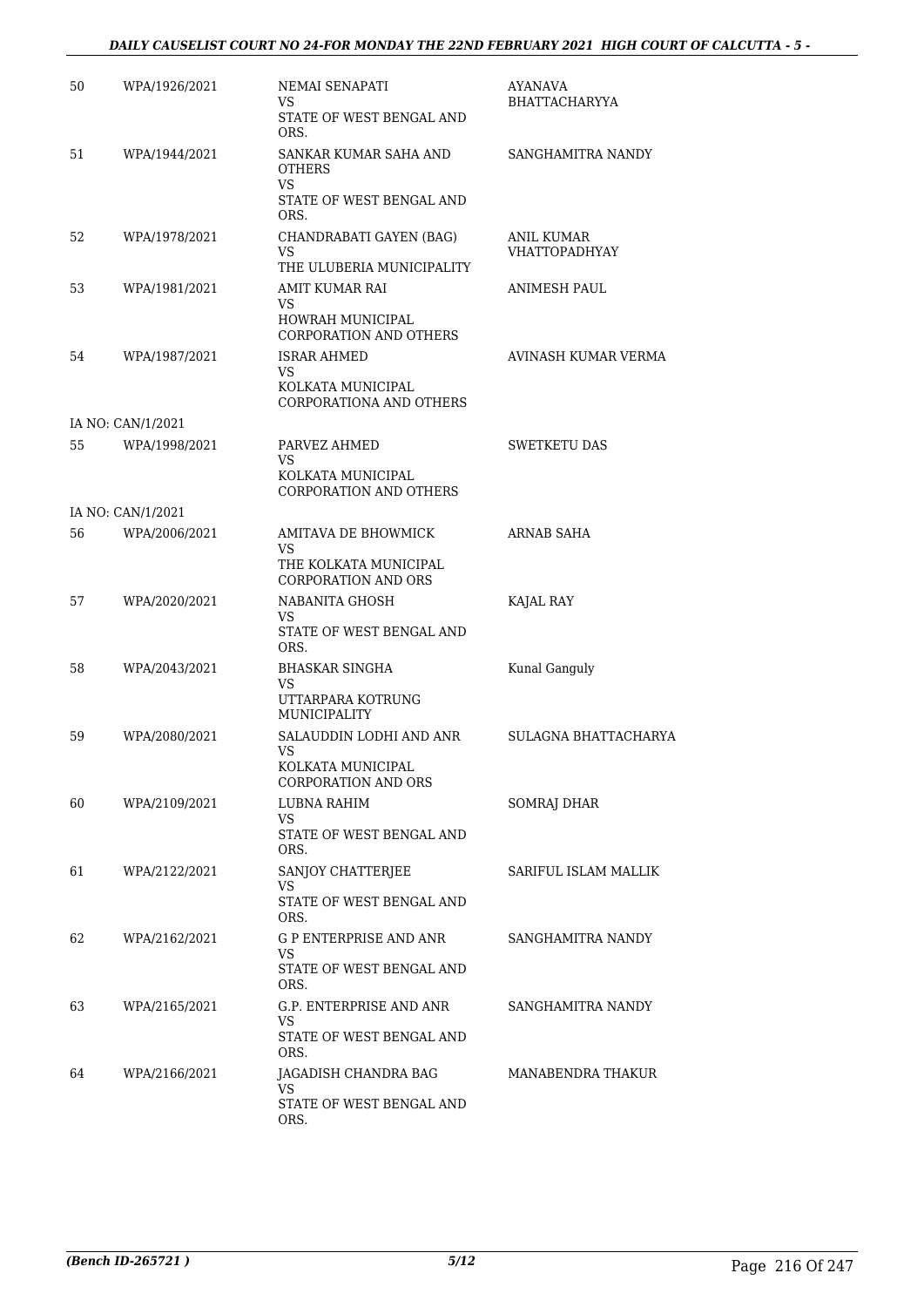## *DAILY CAUSELIST COURT NO 24-FOR MONDAY THE 22ND FEBRUARY 2021 HIGH COURT OF CALCUTTA - 6 -*

| 65 | WPA/2171/2021 | G.P. ENTERPRISE ANR ANR<br>VS                   | SANGHAMITRA NANDY       |
|----|---------------|-------------------------------------------------|-------------------------|
|    |               | STATE OF WEST BENGAL AND<br>ORS.                |                         |
| 66 | WPA/2174/2021 | <b>SIPRA BARAI</b><br>VS                        | SOURI GHOSHAL           |
|    |               | STATE OF WEST BENGAL AND<br>ORS.                |                         |
| 67 | WPA/2234/2021 | SK. KABIR UDDIN<br>VS                           | MARIA RAHAMAN           |
|    |               | STATE OF WEST BENGAL AND<br>ORS.                |                         |
| 68 | WPA/2256/2021 | UTTAM KUMAR DAS<br>VS                           | SANKAR NARAYAN SAHA     |
|    |               | STATE OF WEST BENGAL AND<br>ORS.                |                         |
| 69 | WPA/2311/2021 | GORACHAND MANDAL<br>VS                          | PINGAL BHATTACHARYA     |
|    |               | KOLKATA MUNICIPAL<br>CORPORATION AND OTHERS     |                         |
| 70 | WPA/2321/2021 | KAMAL KUMAR VIJAY AND ORS<br>VS                 | SUBHAJIT MANNA          |
|    |               | KOLKATA MUNICIPAL<br><b>CORPORATION AND ORS</b> |                         |
| 71 | WPA/2330/2021 | ANIL MAJZUMDAR<br>VS.                           | PINAKI RANJAN MITRA     |
|    |               | HOWRAH MUNICIPAL<br><b>CORPOPRATION</b>         |                         |
| 72 | WPA/2385/2021 | <b>ARINDAM DAS</b><br>VS                        | TAPAS SINGHA ROY        |
|    |               | THE STATE OF WEST BENGAL<br><b>AND ORS</b>      |                         |
| 73 | WPA/2386/2021 | NITYANANDA DAS<br>VS                            | PRADIP KUMAR KUNDU      |
|    |               | STATE OF WEST BENGAL AND<br>ORS.                |                         |
| 74 | WPA/2388/2021 | <b>ARINDAM DAS</b><br>VS                        | <b>TAPAS SINGHA ROY</b> |
|    |               | THE STATE OF WEST BENGAL<br><b>AND ORS</b>      |                         |
| 75 | WPA/2404/2021 | LAB KUMAR DUTTA<br>VS                           | ARUP KRISHNA DAS        |
|    |               | STATE OF WEST BENGAL AND<br>ORS.                |                         |
| 76 | WPA/2407/2021 | CHANCHAL BANERJEE<br>VS                         | ARUP KRISHNA DAS        |
|    |               | STATE OF WEST BENGAL AND<br>ORS.                |                         |
| 77 | WPA/2443/2021 | DEBASISH SRIMANY<br>VS                          | AVIROOP BHATTACHARYA    |
|    |               | THE BARANAGAR MUNICIPALITY<br><b>AND ORS</b>    |                         |
| 78 | WPA/2461/2021 | ARATRIKA GHOSH<br>VS                            | SAGARMAY GHOSH          |
|    |               | STATE OF WEST BENGAL AND<br>ORS.                |                         |
| 79 | WPA/2510/2021 | R K DEVELOPERS CONTRACTORS<br>AND ENGINEERS     | MRINALINI MAJUMDER      |
|    |               | VS<br>HOWRAH MUNICIPAL                          |                         |
|    |               | <b>CORPORATION AND ORS</b>                      |                         |
| 80 | WPA/2598/2021 | NASIR ALI MOLLA<br>VS                           | MD GOLAM NURE IMROHI    |
|    |               | STATE OF WEST BENGAL AND<br>ORS.                |                         |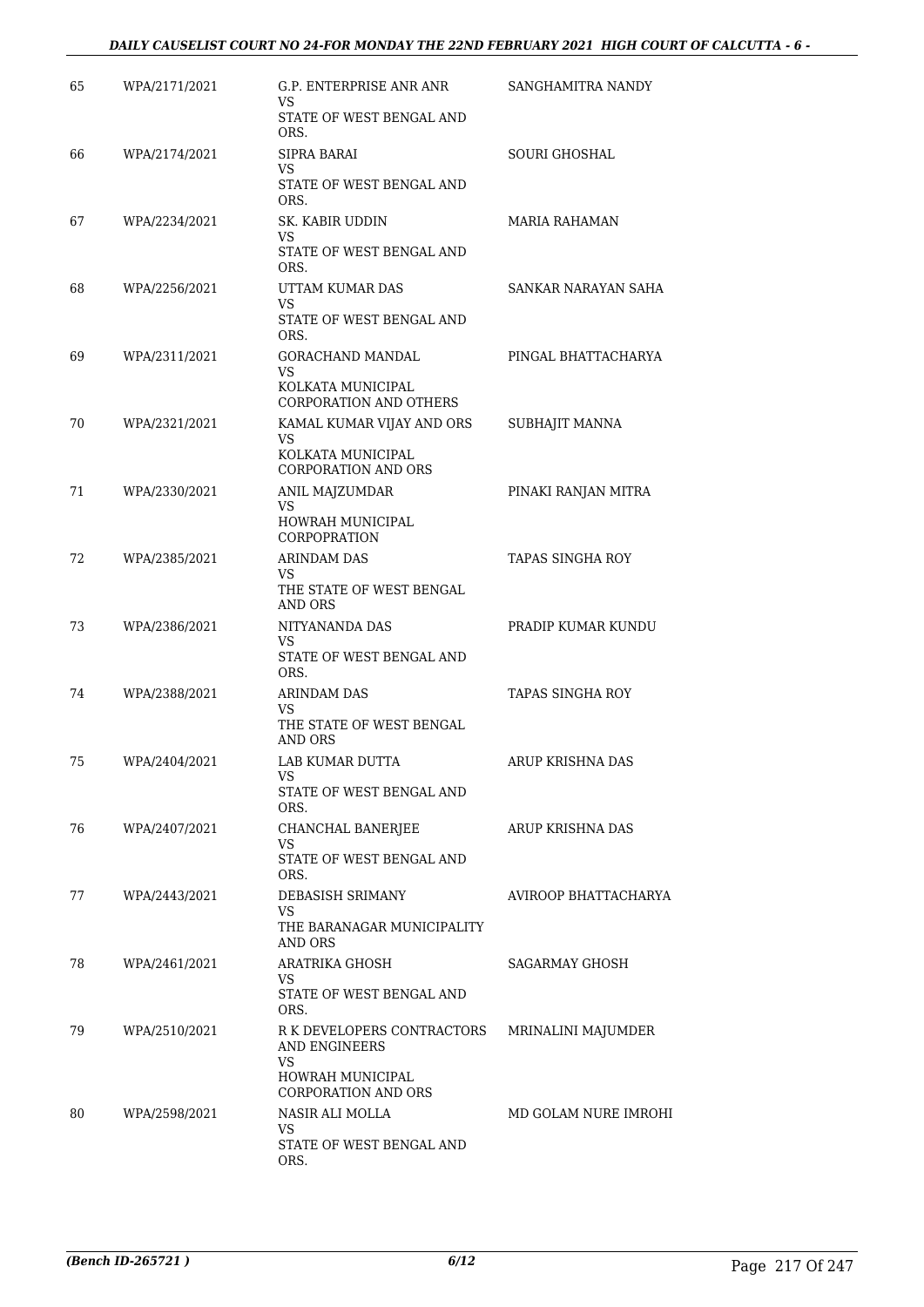| 81 | WPA/2610/2021 | MALIKA MAFRUDA BANU<br>VS                                  | DONA GHOSH                 |
|----|---------------|------------------------------------------------------------|----------------------------|
|    |               | STATE OF WEST BENGAL AND<br>ORS.                           |                            |
| 82 | WPA/2622/2021 | SHIV KUMARI DEVI ALIAS SHIV<br><b>KUMAREE</b><br><b>VS</b> | SOMNATH DE                 |
|    |               | HOWRAH MUNICIPAL<br>CORPORATION AND OTHERS                 |                            |
| 83 | WPA/2629/2021 | DIPANKAR PAL RAM<br>VS                                     | DILIP KUMAR SAILA          |
|    |               | THE STATE OF WEST BENGAL<br>AND ORS                        |                            |
| 84 | WPA/2643/2021 | DHRUBADAS SUR<br>VS                                        | PARTHA SARKAR              |
|    |               | THE CHAMPDANY MUNICIPALITY                                 |                            |
| 85 | WPA/2670/2021 | RAM NARAYAN SHARMA<br>VS                                   | RAHUL SHARMA               |
|    |               | STATE OF WEST BENGAL AND<br>ORS.                           |                            |
| 86 | WPA/2685/2021 | <b>ASHOKE BANERJEE</b><br>VS                               | <b>SUPREEM NASKAR</b>      |
|    |               | STATE OF WEST BENGAL AND<br>ORS.                           |                            |
| 87 | WPA/2690/2021 | SUBAL CHANDRA MANNA<br><b>VS</b>                           | <b>BAPIN BAIDYA</b>        |
|    |               | STATE OF WEST BENGAL AND<br>ORS.                           |                            |
| 88 | WPA/2693/2021 | PIJUSH DEBNATH AND ORS<br>VS                               | <b>ALLEN FELIX</b>         |
|    |               | STATE OF WEST BENGAL AND<br>ORS.                           |                            |
| 89 | WPA/2788/2021 | UDAY DUTTA AND ORS<br><b>VS</b>                            | PARTHA SARKAR              |
|    |               | THE DURGAPUR MUNICIPAL<br><b>CORPORATION AND ORS</b>       |                            |
| 90 | WPA/2860/2021 | <b>SMT BANI SAMANTA</b>                                    | <b>KRISHANU BANIK</b>      |
|    |               | VS<br>STATE OF WEST BENGAL AND<br>ORS.                     |                            |
| 91 | WPA/2896/2021 | ANIL GIRI AND ANOTHER<br>VS                                | SANTI DAS BHOWMICK         |
|    |               | STATE OF WEST BENGAL AND<br>ORS.                           |                            |
| 92 | WPA/2982/2021 | <b>LAKHAN ORAON</b><br>VS                                  | RANANEESH GUHA<br>THAKURTA |
|    |               | STATE OF WEST BENGAL AND<br>ORS.                           |                            |
| 93 | WPA/2985/2021 | PIJUSH KANTI DUTTA<br>VS.                                  | RANANEESH GUHA<br>THAKURTA |
|    |               | STATE OF WEST BENGAL AND<br>ORS.                           |                            |
| 94 | WPA/2988/2021 | PRADIP KUMAR MUKHERJEE<br>VS                               | RANANEESH GUHA<br>THAKURTA |
|    |               | STATE OF WEST BENGAL AND<br>ORS.                           |                            |
| 95 | WPA/2991/2021 | KIRAN MUNDA ORAON<br>VS                                    | RANANEESH GUHA<br>THAKURTA |
|    |               | STATE OF WEST BENGAL AND<br>ORS.                           |                            |
| 96 | WPA/2995/2021 | KRISHNA DAS GOSWAMI<br>VS                                  | RANANEESH GUHA<br>THAKURTA |
|    |               | STATE OF WEST BENGAL AND<br>ORS.                           |                            |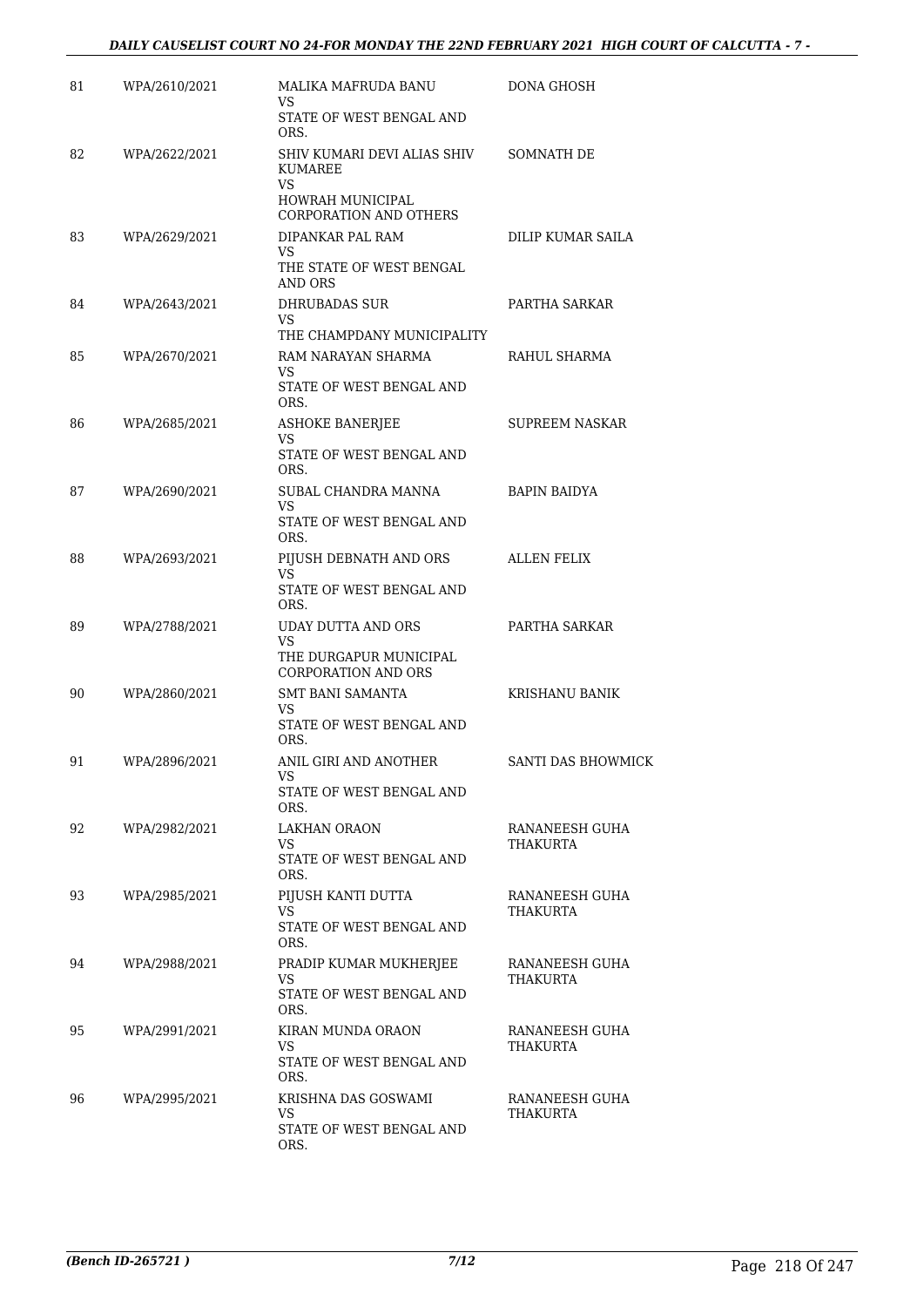## *DAILY CAUSELIST COURT NO 24-FOR MONDAY THE 22ND FEBRUARY 2021 HIGH COURT OF CALCUTTA - 8 -*

| 97  | WPA/2999/2021                          | RABIN SARKAR<br>VS<br>STATE OF WEST BENGAL AND                                                                                            | RANANEESH GUPTA<br>THAKURTA       |
|-----|----------------------------------------|-------------------------------------------------------------------------------------------------------------------------------------------|-----------------------------------|
| 98  | WPA/3002/2021                          | ORS.<br>ARAVIND KUMAR PASWAN<br>VS<br>STATE OF WEST BENGAL AND                                                                            | RANANEESH GUHA<br><b>THAKURTA</b> |
| 99  | WPA/3037/2021                          | ORS.<br>TAPAN KUMAR ROY AND ANR<br>VS.<br>BIDHANNAGAR MUNICIPAL                                                                           | RAJDEEP BHATTACHARYA              |
| 100 | WPA/3046/2021                          | <b>CORPORATION AND ORS</b><br>TAPAN KUMAR BHUNIA AND ANR<br>VS.                                                                           | <b>SYED SHAMSUL AREFIN</b>        |
| 101 | WPA/3083/2021                          | THE KMC AND ORS<br>DIPAK KUMAR DAS<br>VS<br>KOLKATA MUNICIPAL                                                                             | ARIF ALI                          |
| 102 | WPA/3084/2021                          | <b>CORPORATION AND OTHERS</b><br>KAILASH CHAND DAGA AND<br><b>OTHES</b><br><b>VS</b><br>KOLKATA MUNICIPAL                                 | PRIYANKAR BASU<br>MALLICK         |
| 103 | WPA/3131/2021                          | CORPORATION AND OTHERS<br>COL DR SUNANDA MAJUMDAR<br><b>VS</b><br>THE CHAIRMAN, BOARD OF<br>ADMIN., BIDHANNAGAR<br>MUNICIPAL CORP AND ORS | MOUMITA GHOSH                     |
| 104 | WPA/4863/2021<br>(FIXED ON 22.02.2021) | SK. SAHAJAHAN ALI<br>VS<br>STATE OF WEST BENGAL AND<br>ORS.                                                                               | RAJESH KUMAR SHAH                 |
| 105 | WPA/4864/2021<br>(FIXED ON 22.02.2021) | SUSANTA KUMAR MONDAL<br>VS<br>STATE OF WEST BENGAL AND<br>ORS.                                                                            | RAJESH KUMAR SHAH                 |
| 106 | WPA/4865/2021<br>(FIXED ON 22.02.2021) | PRALAY KUMAR SAMANTA<br>VS<br>STATE OF WEST BENGAL AND<br>ORS.                                                                            | RAJESH KUMAR SHAH                 |
| 107 | WPA/4867/2021<br>(FIXED ON 22.02.2021) | RAJKUMAR MANDAL<br>VS<br>STATE OF WEST BENGAL AND<br>ORS.                                                                                 | RAJESH KUMAR SHAH                 |
|     |                                        | <b>PANCHAYAT - MOTIONS</b>                                                                                                                |                                   |
| 108 | WPA/7452/2019                          | SK ABU ABBASUDDIN<br>VS<br>STATE OF WEST BENGAL & ORS                                                                                     | ABDUL MANNAN MOLLAH               |
| 109 | WPA/19339/2019                         | MUSAFAR HOSSAIN GAYEN &<br>ORS.<br>VS.<br>STATE OF WEST BENGAL & ORS                                                                      | PRIYANKA MONDAL                   |
| 110 | WPA/22739/2019                         | LAKSHMI KANTA LAHA<br>VS.<br>STATE OF WEST BENGAL & ORS                                                                                   | ARJUN KUMAR SAMANTA               |
| 111 | WPA/7731/2020                          | NILIMA MAITY(HUTAIT)<br><b>VS</b>                                                                                                         | ARGHA CHAKRABORTY                 |
| 112 | WPA/8204/2020                          | State of West Bengal<br>KAUSHIK GHOSH<br>VS<br>STATE OF WEST BENGAL AND<br>ORS.                                                           | DYUTIMAN BANERJEE                 |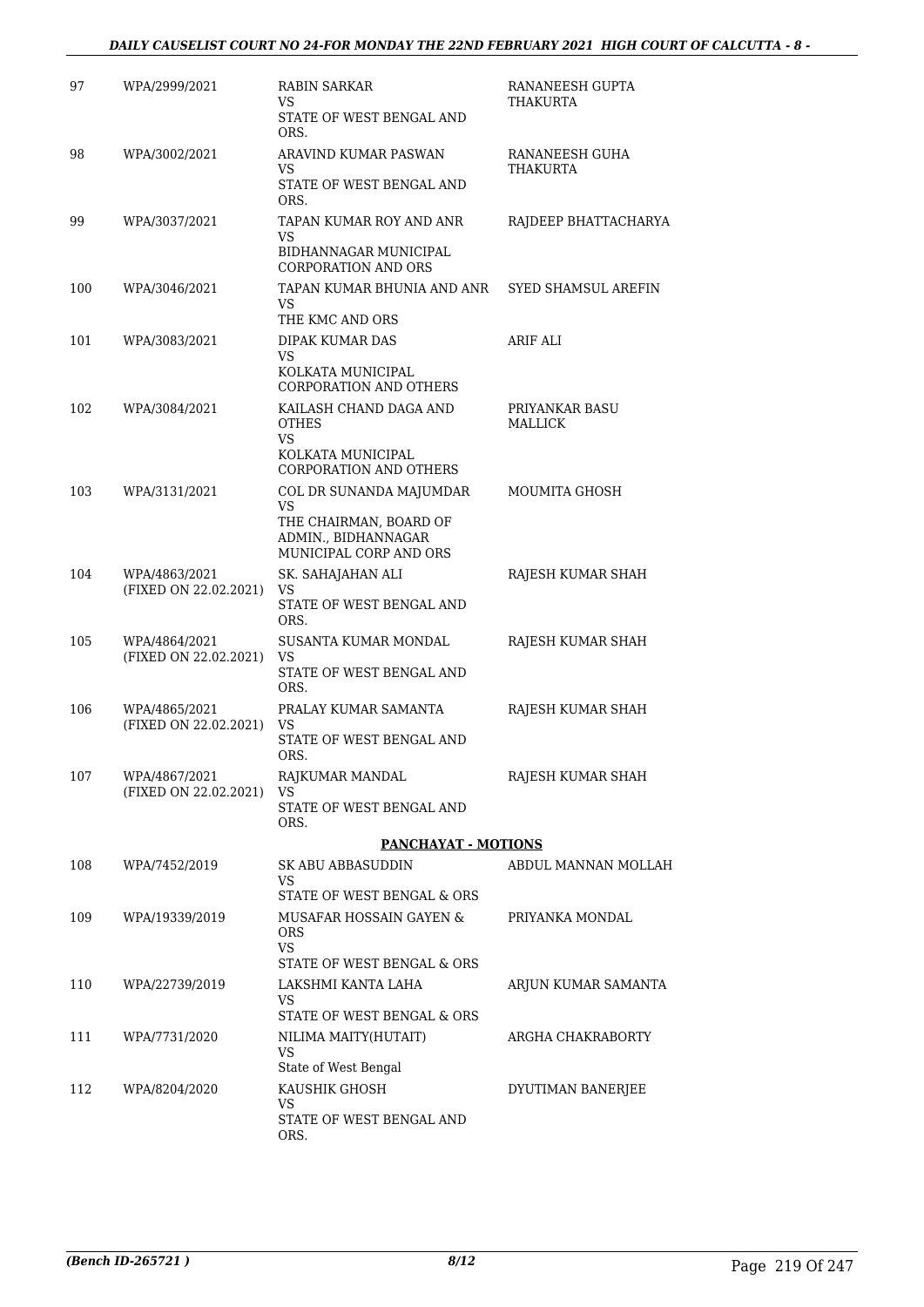## *DAILY CAUSELIST COURT NO 24-FOR MONDAY THE 22ND FEBRUARY 2021 HIGH COURT OF CALCUTTA - 9 -*

| 113 | WPA/11934/2020 | SAKINA AKHAN @KHATUN<br>VS                                                      | WASIM RAJ SARDAR                         |
|-----|----------------|---------------------------------------------------------------------------------|------------------------------------------|
|     |                | STATE OF WEST BENGAL AND<br>ORS.                                                |                                          |
| 114 | WPA/27/2021    | JANAKI MONDAL AND OTHERS<br>VS.                                                 | MADHURIMA SARKAR                         |
|     |                | STATE OF WEST BENGAL AND<br>ORS.                                                |                                          |
| 115 | WPA/86/2021    | MADAN MOHAN MONDAL AND<br><b>ORS</b><br>VS.<br>STATE OF WEST BENGAL AND<br>ORS. | SARBANANDA SANNYAL                       |
| 116 | WPA/376/2021   | SK.ISRAFIL ALI ALIAS SK.<br><b>ISRAFIL</b><br>VS                                | RAVI RANJAN KUMAR                        |
|     |                | STATE OF WEST BENGAL AND<br>ORS.                                                |                                          |
| 117 | WPA/389/2021   | NAB KUMAR DESMUKH<br>VS                                                         | AMIT KUMAR DUTTA                         |
|     |                | STATE OF WEST BENGAL AND<br>ORS.                                                |                                          |
| 118 | WPA/656/2021   | NANDITA PAUL (HALDER)<br>VS                                                     | <b>SRIKUMAR MANDAL</b>                   |
|     |                | STATE OF WEST BENGAL AND<br>ORS.                                                |                                          |
| 119 | WPA/700/2021   | <b>DILIP SETH</b><br>VS<br>STATE OF WEST BENGAL AND<br>ORS.                     | <b>ANIMESH PAUL</b>                      |
| 120 | WPA/1043/2021  | SREEKANTA BAG<br>VS<br>STATE OF WEST BENGAL AND<br>ORS.                         | KAMAKSHYA<br><b>MUKHOPADHYAY</b>         |
| 121 | WPA/1044/2021  | PRABHANJAN BIJULI<br>VS<br>STATE OF WEST BENGAL AND<br>ORS.                     | KAMAKASHYA PRASAD<br><b>MUKHOPADHYAY</b> |
| 122 | WPA/1140/2021  | TAPAS MAHAJAN ALIAS TAPAS<br><b>MOHAJAN</b><br><b>VS</b>                        | ABDUR RAKIB                              |
|     |                | STATE OF WEST BENGAL AND<br>ORS.                                                |                                          |
| 123 | WPA/1147/2021  | MADAN MOHAN MANDAL<br>VS                                                        | CHITTAPRIYA GHOSH                        |
|     |                | STATE OF WEST BENGAL AND<br>ORS.                                                |                                          |
| 124 | WPA/1164/2021  | <b>SWAPAN JANA</b><br>VS                                                        | SANKHA SUBHRA RAY                        |
|     |                | STATE OF WEST BENGAL AND<br>ORS.                                                |                                          |
| 125 | WPA/1302/2021  | KRISHNA PRIYA DAS AND ANR<br>VS                                                 | SANTIMAY<br><b>BHATTACHARYA</b>          |
|     |                | STATE OF WEST BENGAL AND<br>ORS.                                                |                                          |
| 126 | WPA/1394/2021  | SUSMITA MONDAL AND ORS<br>VS<br>STATE OF WEST BENGAL AND<br>ORS.                | SUNNY NANDY                              |
| 127 | WPA/1418/2021  | BHOLANATH GHOSH                                                                 | HIRANMOY DATTA                           |
|     |                | VS<br>STATE OF WEST BENGAL AND<br>ORS.                                          |                                          |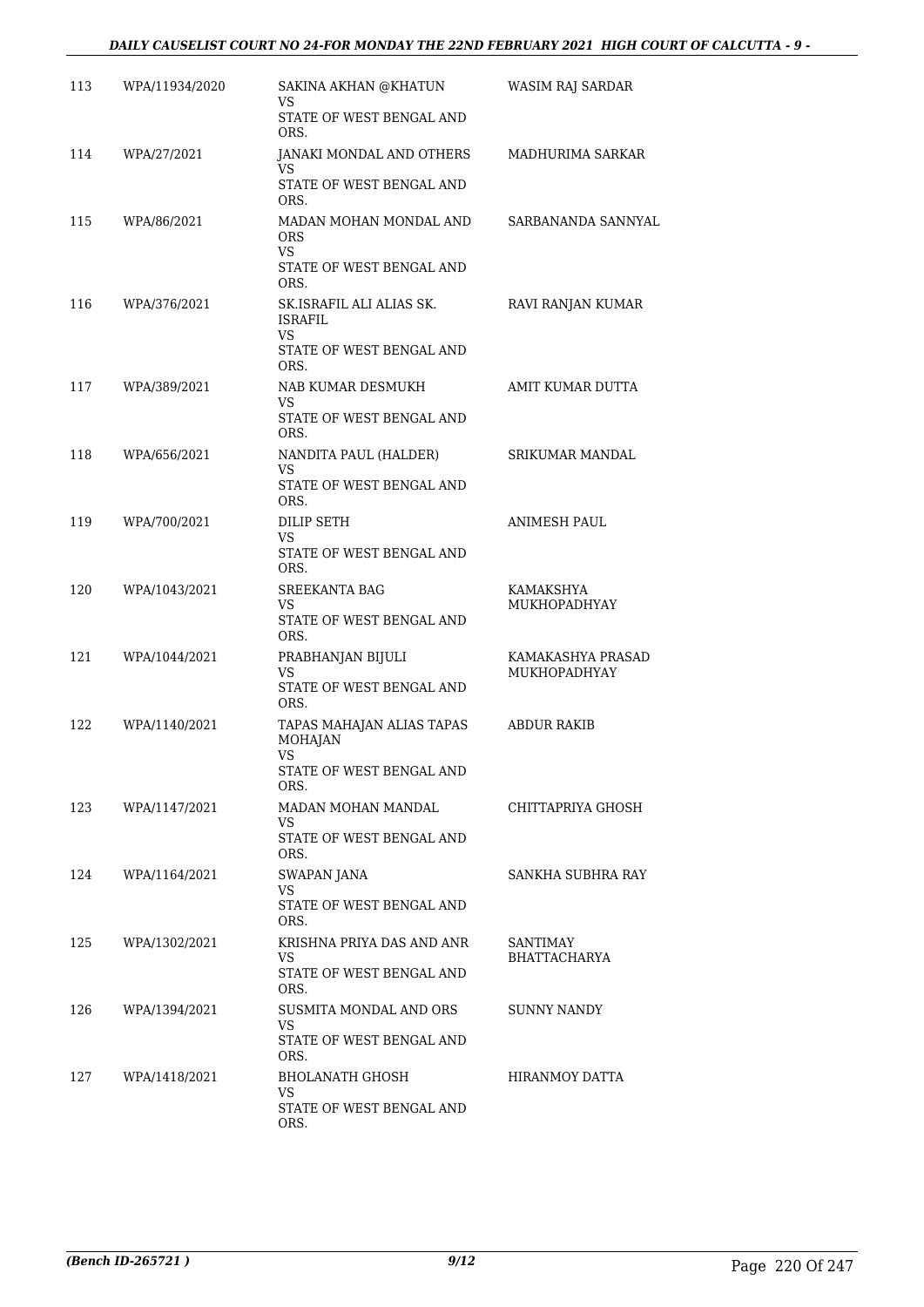| 128 | WPA/1458/2021 | SUPROVAT MONDAL AND<br><b>OTHERS</b>                             | SANKHA SUBHRO RAY                         |
|-----|---------------|------------------------------------------------------------------|-------------------------------------------|
|     |               | VS.<br>STATE OF WEST BENGAL AND<br>ORS.                          |                                           |
| 129 | WPA/1510/2021 | SRIMANTI ORAW                                                    | UTTAM BANERJEE                            |
|     |               | VS<br>STATE OF WEST BENGAL AND<br>ORS.                           |                                           |
| 130 | WPA/1514/2021 | <b>BALARAM MONDAL</b><br>VS.                                     | PANKAJ HALDER                             |
|     |               | STATE OF WEST BENGAL AND<br>ORS.                                 |                                           |
| 131 | WPA/1528/2021 | HANGSHA KR SHIT<br><b>VS</b>                                     | BHARAT CHANDRA SIMAI                      |
|     |               | STATE OF WEST BENGAL AND<br>ORS.                                 |                                           |
| 132 | WPA/1709/2021 | AHSAN AHMED<br>VS.                                               | GOLA KARIM<br><b>CHOWDHURY</b>            |
|     |               | STATE OF WEST BENGAL AND<br>ORS.                                 |                                           |
| 133 | WPA/1766/2021 | MIHIR RANJAN BALA<br>VS                                          | MAIDUL ISLAM KAYAL                        |
|     |               | STATE OF WEST BENGAL AND<br>ORS.                                 |                                           |
| 134 | WPA/1794/2021 | HAPPYY SANGHA MAHILA<br>SAMABAY SAMITY LTD AND<br>ANOTHER<br>VS. | PRIYASHI BANERJEE                         |
|     |               | STATE OF WEST BENGAL AND<br>ORS.                                 |                                           |
| 135 | WPA/1835/2021 | HASEN SAH<br>VS.<br>STATE OF WEST BENGAL AND                     | PAMPA DEY (DHABAL)                        |
|     |               | ORS.                                                             |                                           |
| 136 | WPA/1959/2021 | JHANTU KUMAR GHOSH AND<br><b>ORS</b><br>VS.                      | <b>SUBIR KUMAR</b><br><b>BHATTACHARYA</b> |
|     |               | STATE OF WEST BENGAL AND<br>ORS.                                 |                                           |
| 137 | WPA/1982/2021 | <b>BIMALENDU BERA</b><br>VS                                      | <b>BISWAJIT SAU</b>                       |
|     |               | STATE OF WEST BENGAL AND<br>ORS.                                 |                                           |
| 138 | WPA/2051/2021 | DIBYENDU PANJA<br>VS                                             | SK. MD. ASHIK IQUEBAL                     |
|     |               | STATE OF WEST BENGAL AND<br>ORS.                                 |                                           |
| 139 | WPA/2061/2021 | <b>JOYDEB MAITY</b><br>VS.                                       | SUKUMAR GHOSH                             |
|     |               | STATE OF WEST BENGAL AND<br>ORS.                                 |                                           |
| 140 | WPA/2066/2021 | MITHU BAGDI<br>VS.                                               | UTTAM BANERJEE                            |
|     |               | STATE OF WEST BENGAL AND<br>ORS.                                 |                                           |
| 141 | WPA/2074/2021 | GOURI SHANKAR MAHATO<br>VS.                                      | SIVA PRASAD GHOSE                         |
|     |               | STATE OF WEST BENGAL AND<br>ORS.                                 |                                           |
| 142 | WPA/2088/2021 | ANITA CHOWDHURY<br>VS                                            | DEBAPRIYA SAMANTA                         |
|     |               | STATE OF WEST BENGAL AND<br>ORS.                                 |                                           |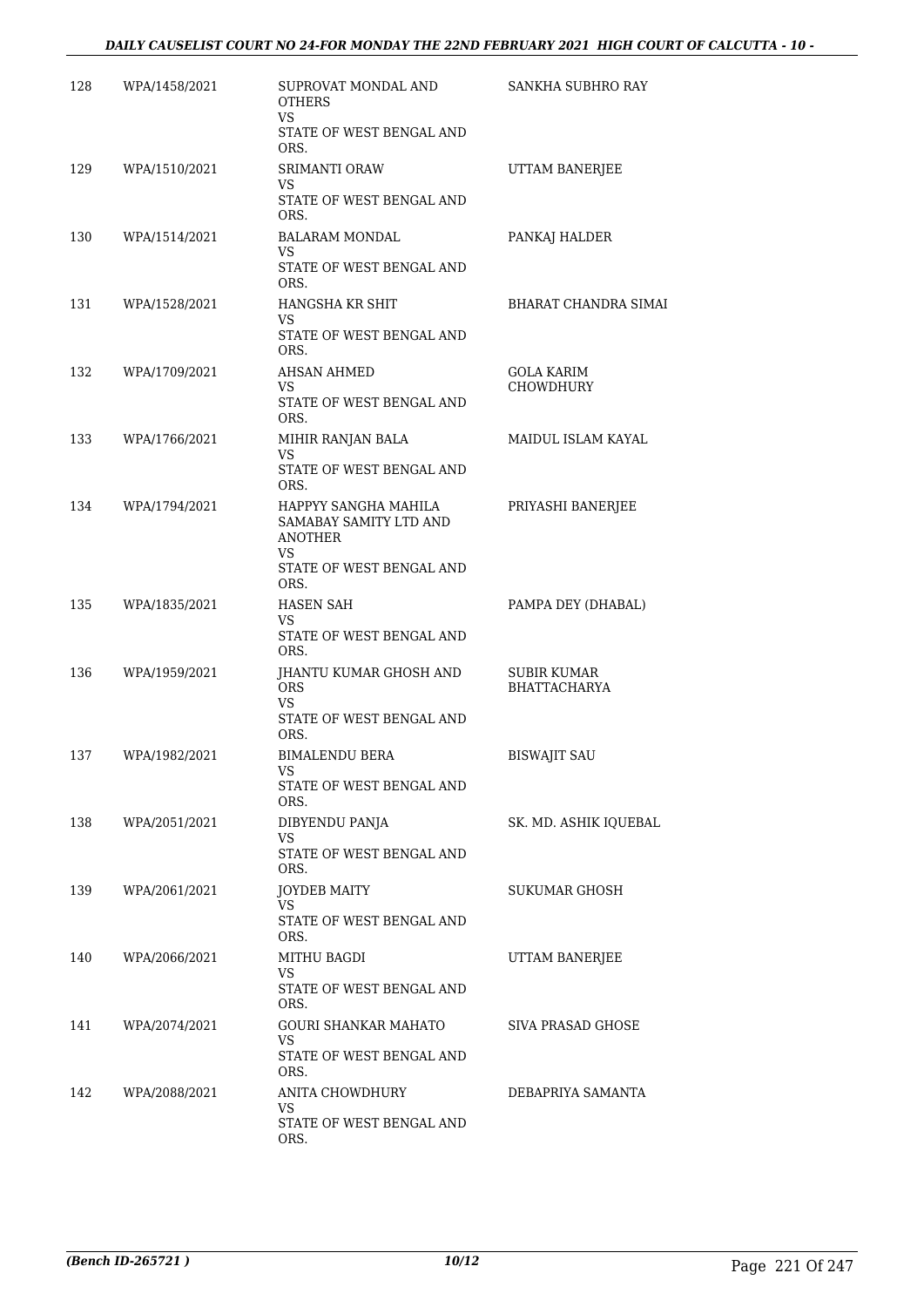#### *DAILY CAUSELIST COURT NO 24-FOR MONDAY THE 22ND FEBRUARY 2021 HIGH COURT OF CALCUTTA - 11 -*

| 143 | WPA/2094/2021     | ANUP MISHRA<br>VS                                                                                | SRIKANTA DATTA           |
|-----|-------------------|--------------------------------------------------------------------------------------------------|--------------------------|
|     |                   | STATE OF WEST BENGAL AND<br>ORS.                                                                 |                          |
| 144 | WPA/2181/2021     | SWAPNA BISWAS<br>VS.<br>State of West Bengal                                                     | HIMANGSHU GHOSH          |
| 145 | WPA/2190/2021     | DIPIKA SINGHA<br>VS<br>STATE OF WEST BENGAL AND                                                  | SUFI KAMAL               |
| 146 | WPA/2391/2021     | ORS.<br>AMAL CHAUDHURY<br>VS<br>THE STATE OF WEST BENGAL<br>AND ORS                              | KALIDAS SAHA             |
| 147 | WPA/2394/2021     | TAPAN JANA AND ORS<br>VS<br>STATE OF WEST BENGAL AND<br>ORS.                                     | SAMIRUL SARDAR           |
| 148 | WPA/2430/2021     | <b>BHAIRAB ROY</b><br>VS.<br>STATE OF WEST BENGAL AND<br>ORS.                                    | PAMPA DEY (DHABAL)       |
| 149 | WPA/2431/2021     | NIBARAN GHOSH AND ORS<br>VS.<br>STATE OF WEST BENGAL AND<br>ORS.                                 | Nemai Chandra Saha       |
| 150 | WPA/2446/2021     | BHOLANATH KUNDU<br>VS.<br>STATE OF WEST BENGAL AND<br>ORS.                                       | KESHAB CHANDRA DAS       |
| 151 | WPA/2471/2021     | NAZRUL TARAFDAR<br>VS.<br>STATE OF WEST BENGAL AND<br>ORS.                                       | SUJIT KUMAR GHOSH        |
| 152 | WPA/2487/2021     | BETHUADAHARI JCM HIGH<br><b>SCHOOL</b><br>VS.                                                    | RITA GANGULY             |
| 153 | WPA/2495/2021     | State of West Bengal AND ORS<br>ASHIS CHANDRA GHOSH AND<br>ANR<br>VS<br>THE STATE OF WEST BENGAL | RITA PATRA               |
| 154 | WPA/2556/2021     | AND ORS<br>SUCHITRA SAHA<br>VS.<br>STATE OF WEST BENGAL AND<br>ORS.                              | MONIRA BEGUM             |
| 155 | WPA/2561/2021     | GITA DEBNATH<br>VS.<br>STATE OF WEST BENGAL AND<br>ORS.                                          | SUDIP GHOSH<br>CHOWDHURY |
| 156 | WPA/2576/2021     | <b>BASANA DUTTA</b><br>VS.<br>STATE OF WEST BENGAL AND<br>ORS.                                   | BHARAT CHANDRA SIMAI     |
| 157 | WPA/2579/2021     | MD. HAFIZ MULLICK<br>VS.<br>STATE OF WEST BENGAL AND                                             | <b>MASUM ALI SARDAR</b>  |
| 158 | WPA/2650/2021     | ORS.<br>SAMIRAN MITRA<br>VS.<br>STATE OF WEST BENGAL AND<br>ORS.                                 | ASHIS KUMAR DUTTA        |
|     | IA NO: CAN/1/2021 |                                                                                                  |                          |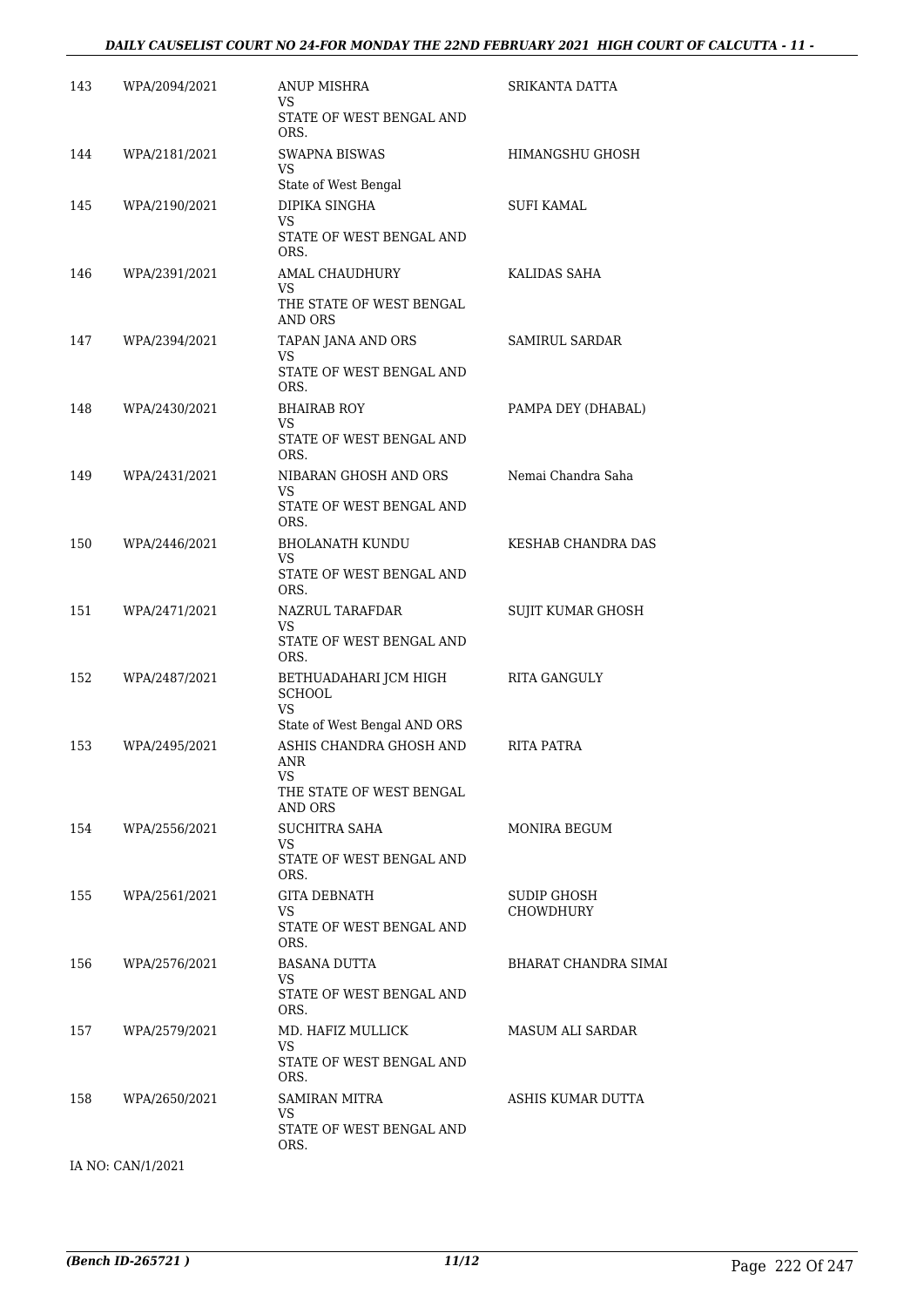### *DAILY CAUSELIST COURT NO 24-FOR MONDAY THE 22ND FEBRUARY 2021 HIGH COURT OF CALCUTTA - 12 -*

| 159 | WPA/2760/2021                           | MAKHLUFAR RAHAMAN GAZI<br>VS                          | SUDARSHAN GHOSH             |
|-----|-----------------------------------------|-------------------------------------------------------|-----------------------------|
|     |                                         | STATE OF WEST BENGAL AND<br>ORS.                      |                             |
| 160 | WPA/2799/2021                           | NIKHIL CHANDRA MAHATO<br>VS                           | SIVA PRASAD GHOSE           |
|     |                                         | STATE OF WEST BENGAL AND<br><b>ORS</b>                |                             |
| 161 | WPA/2829/2021                           | LAKSHMIKANTA MAITY<br>VS                              | SANJIB BANDYOPADHYAY        |
|     |                                         | STATE OF WEST BENGAL AND<br>ORS.                      |                             |
| 162 | WPA/2872/2021                           | SOURAV KUMAR BORAL                                    | <b>SUPREEM NASKAR</b>       |
|     |                                         | VS<br>STATE OF WEST BENGAL AND<br>ORS.                |                             |
| 163 | WPA/2874/2021                           | GOLAM RASUL LASKAR AND<br><b>OTHERS</b>               | ANJAN DUTTA                 |
|     |                                         | VS<br>STATE OF WEST BENGAL AND<br>ORS.                |                             |
| 164 | WPA/3092/2021                           | <b>BIDHAN MAITY</b>                                   | AVIJIT CHAKRABORTY          |
|     |                                         | VS<br>STATE OF WEST BENGAL AND<br>ORS.                |                             |
| 165 | WPA/3964/2021                           | ISMAIL SK AN OTHERS                                   | KAKALI NASKAR               |
|     |                                         | VS<br>STATE OF WEST BENGAL AND<br>ORS.                |                             |
|     |                                         | <b>APPLICATION</b>                                    |                             |
| 166 | WPA/22064/2018                          | PREM KUMAR KAHAR<br>VS                                | SUBIR HAZRA                 |
|     |                                         | STATE OF WEST BENGAL & ORS                            |                             |
|     | IA NO: CAN/1/2020(Old No:CAN/2618/2020) |                                                       |                             |
| 167 | RVW/15/2020                             | RATRI BERA (JANA)<br>VS<br>STATE OF WEST BENGAL & ORS | BHARAT CHANDRA SIMAI        |
|     | IA NO: CAN/1/2020(Old No:CAN/882/2020)  |                                                       |                             |
|     | wt168 WPA/20932/2019                    | RATRI BERA (JANA)<br>VS                               | <b>BHARAT CHANDRA SIMAI</b> |
|     |                                         | STATE OF WEST BENGAL & ORS                            |                             |
| 169 | WPA/6933/2020                           | NEYAJ AHMED KHAN<br>VS                                | ANIRBAN DAS                 |
|     |                                         | THE STATE OF WEST BENGAL<br>AND ORS                   |                             |
|     | IA NO: CAN/1/2020, CAN/2/2021           |                                                       |                             |
|     |                                         | <b>FOR HEARING</b>                                    |                             |
| 170 | WPA/1011/2021<br>(FIXED AT 3.30 P.M.)   | PRONAB MANDAL AND OTHERS<br>VS                        | ANJANA BANERJEE             |
|     |                                         | STATE OF WEST BENGAL AND<br>ORS.                      |                             |
|     | IA NO: CAN/1/2021                       |                                                       |                             |
| 171 | WPA/1042/2021                           | SAHID AKTAR AND OTHERS                                | PRADEEP PANDEY              |
|     | (FIXED AT 3.30 P.M.)                    | VS<br>STATE OF WEST BENGAL AND<br>ORS.                |                             |
| 172 | WPA/1045/2021<br>(FIXED AT 3.30 P.M.)   | SADIKUL ISLAM AND OTHERS<br>VS                        | AINDRILA DE                 |
|     |                                         | STATE OF WEST BENGAL AND<br>ORS.                      |                             |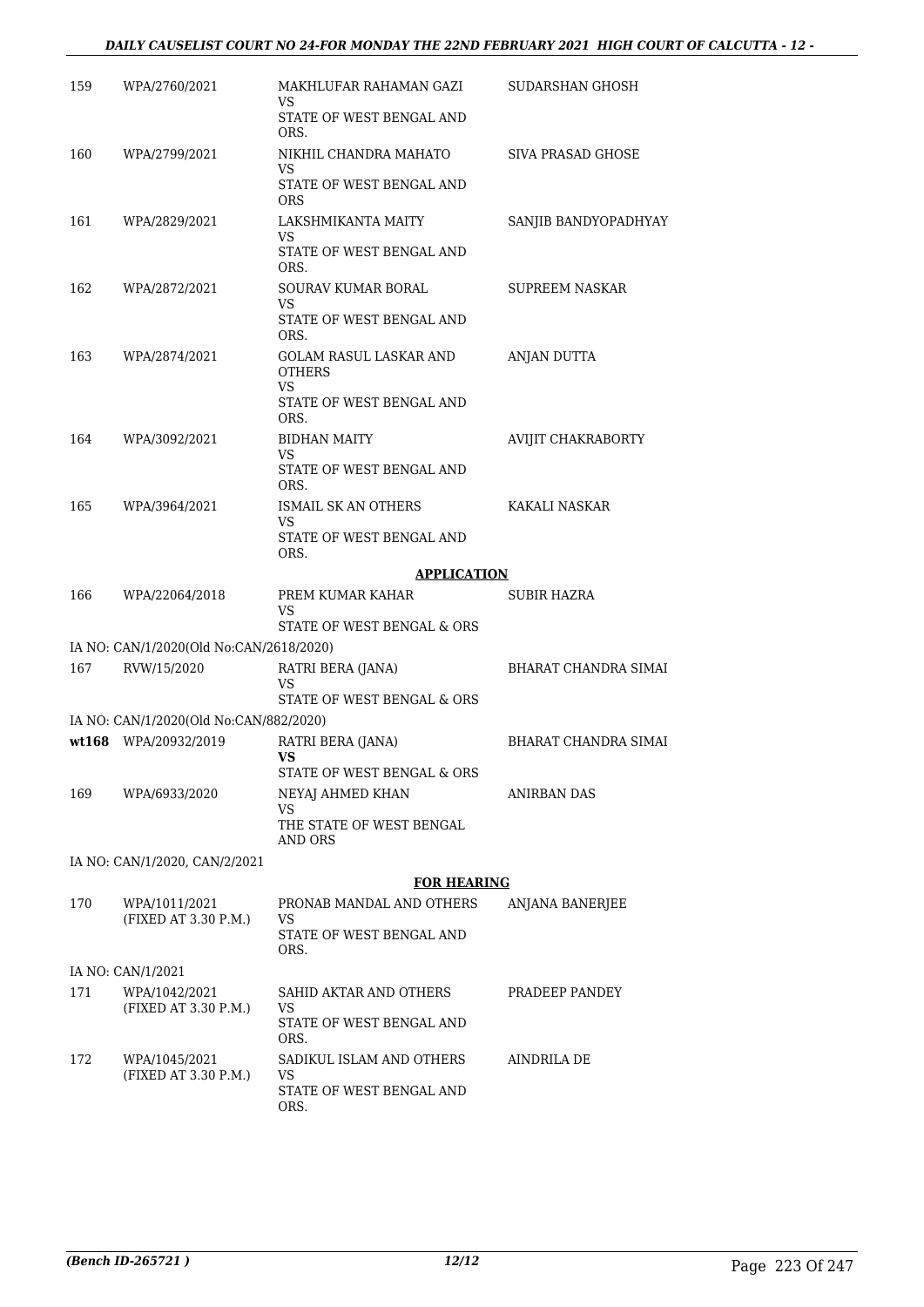

# In The High Court at Calcutta

# **Appellate Side**

**DAILY CAUSELIST For Monday The 22nd February 2021**

**COURT NO. 22 SINGLE BENCH (SB - XIII) AT 10:45 AM HON'BLE JUSTICE ABHIJIT GANGOPADHYAY (VIA VIDEO CONFERENCE)**

**ON AND FROM MONDAY, THE 11TH JANUARY, 2021 – MATTERS ( MOTION & HEARING) UNDER ARTICLE 226 OF THE CONSTITUTION OF INDIA RELATING TO LABOUR UNDER GROUP III ;MATTERS (MOTION & HEARING) UNDER ARTICLE 226 OF THE CONSTITUTION RELATING TOTRANSPORT & TELECOMMUNICATION UNDER GROUP VII INCLUDING HEARING OF WRITPETITIONS AND APPLICATIONS CONNECTED THERETO;MATTERS (MOTION & HEARING) RELATING TO REGULATION OF INDUSTRIES & ESSENTIALCOMMODITIES & VARIOUS CENTRAL ORDERS UNDER GROUP VIII INCLUDING APPLICATIONSCONNECTED THERTO.**

**FROM MONDAY, (25.01.2021) THE SCHEDULE GIVEN BELOW WILL BE FOLLOWED.**

**1. GROUP III MATTERS WILL BE TAKEN UP FROM 10.45 A.M. TO 12.00 NOON.**

**2. GROUP VII MATTERS WILL BE TAKEN UP AFTER GROUP III MATTERS ARE OVER OR FROM 12.00 NOON TO 1.00 P.M, WHICHEVER IS EARLIER.**

**3. FIXED MATTERS WILL BE TAKEN UP FROM 2.00 P.M. AND NOT AFTER 3.00 P.M.**

**4. GROUP VIII MATTERS WILL BE TAKEN UP AFTER 2.00 P.M. MATTERS ARE OVER OR FROM 3.00 P.M. WHICHEVER IS EARLIER.**

**FROM 25TH JANUARY, 2021 TO 26TH FEBRUARY 2021 - NO MENTIONING WILL BE TAKEN FOR INCLUSION IN THE LIST EXCEPT SENIOR CITIZEN MATTERS AND MATTERS OF LEGAL AID.**

**NOTE: MATTERS WILL BE TAKEN UP THROUGH PHYSICAL HEARING ONLY WHEN BOTH THE PARTIES ARE AGREED**

# **TO BE MENTIONED**

1 WPA/20899/2018 M/S. HORIZON TRAVELS & CO. VS STATE OF WEST BENGAL & ORS PRANTAI DAS

### **GR. - III (MOTION)**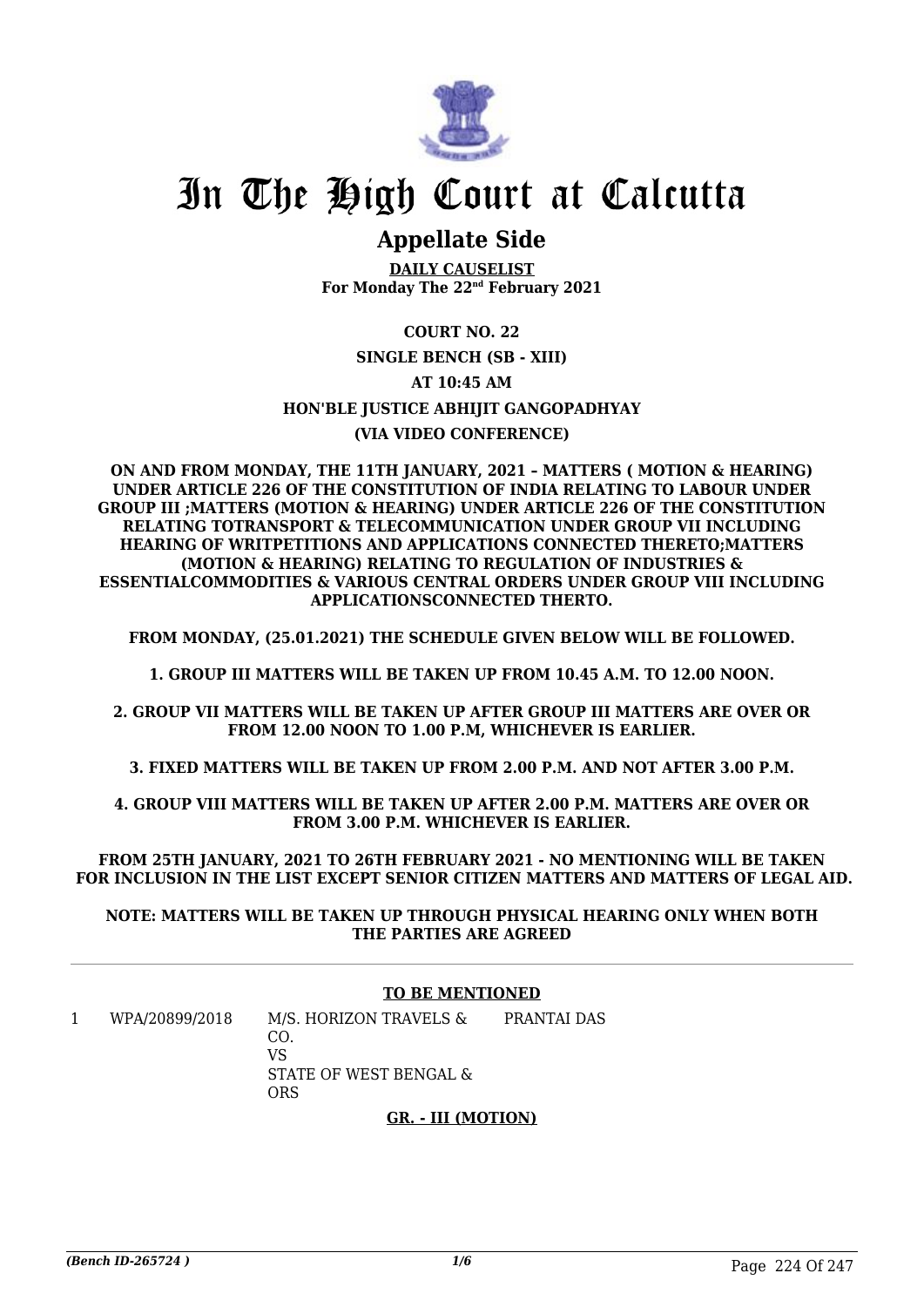| 2  | WPA/122/2012<br>(2:00 P.M.)     | MD. SAHABJAN<br><b>VS</b><br>STATE OF WEST BENGAL &<br><b>ORS</b>                                              | <b>UDDIPAN BANERJEE</b> |
|----|---------------------------------|----------------------------------------------------------------------------------------------------------------|-------------------------|
| 3  | WPA/20094/2019                  | <b>SUNIL BARMAN</b><br><b>VS</b><br>STATE BANK OF INDIA,<br>REGION - 2, NORTH BENGAL<br>$&$ ORS                | <b>JOYJIT DUTTA</b>     |
| 4  | WPA/20095/2019                  | MRINAL KANTI CHANDA<br><b>VS</b><br>UNION OF INDIA & ORS                                                       | PROSENJIT DEY           |
| 5  | WPA/23701/2019                  | <b>BENGAL CHATKAL</b><br><b>MOZDOOR UNION &amp; ANR</b><br><b>VS</b><br>STATE OF WEST BENGAL &<br><b>ORS</b>   | <b>BIKASH SHAW</b>      |
|    | IA NO: CAN/1/2020               |                                                                                                                |                         |
| 6  | WPA/23983/2019                  | <b>DEVELOPMENT</b><br>CONSULTANTS PVT LTD &<br><b>ANR</b><br><b>VS</b><br>STATE OF WEST BENGAL &<br><b>ORS</b> | <b>BALARAM PATRA</b>    |
| 7  | WPA/11941/2020                  | KAMALA MALICK<br><b>VS</b><br>STATE OF WEST BENGAL<br>AND ORS.                                                 | <b>BIKASH SHAW</b>      |
| 8  | WPA/3793/2020                   | <b>DELTA LTD</b><br><b>VS</b><br>STATE OF WEST BENGAL &<br><b>ORS</b>                                          | <b>AMRITA PANDEY</b>    |
|    | IA NO: CAN/1/2021               |                                                                                                                |                         |
| 9  | WPA/3797/2020                   | DELTA LTD<br><b>VS</b><br>STATE OF WEST BENGAL &<br><b>ORS</b>                                                 | AMRITA PANDEY           |
|    | IA NO: CAN/1/2021               |                                                                                                                |                         |
| 10 | WPA/4597/2020                   | DELTA LIMITED & ORS<br><b>VS</b><br><b>UNION OF INDIA &amp; ORS</b>                                            | SAPTARSHI<br>MUKHERJEE  |
| 11 | WPA/8101/2020                   | KASHINATH DAS<br><b>VS</b><br>State of West Bengal                                                             | Suvadip Bhattacharjee   |
| 12 | WPA/1708/2021<br>(AT 2.00 P.M.) | SUPRIYA DUTTA AND ORS<br><b>VS</b><br>THE UNION OF INDIA AND<br><b>ORS</b>                                     | JAMIRUDDIN KHAN         |
| 13 | WPA/1717/2021<br>(AT 2.00 P.M.) | <b>BIMAL SIL AND ORS</b><br><b>VS</b><br>THE UNION OF INDIA AND<br><b>ORS</b>                                  | <b>JAMIR KHAN</b>       |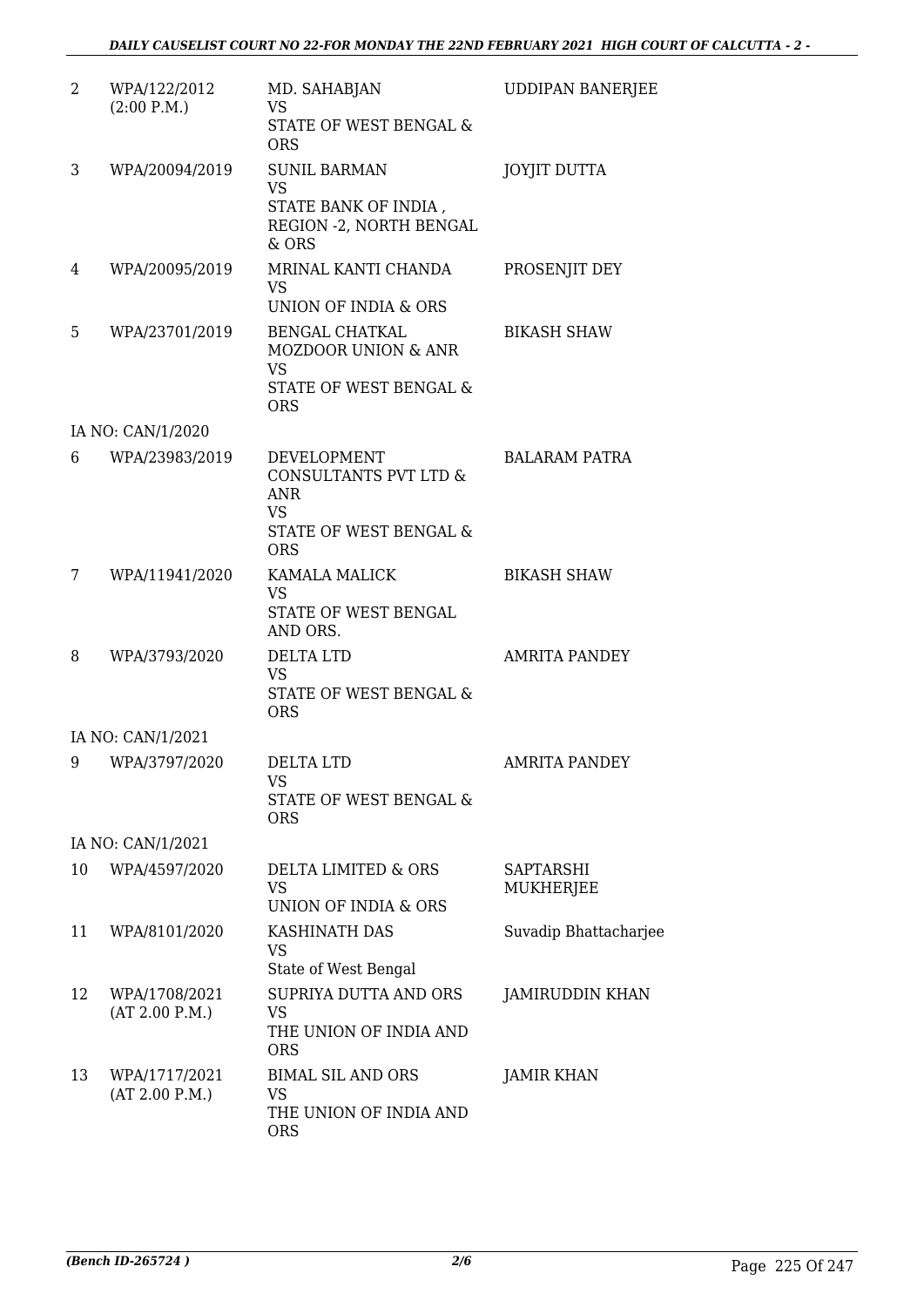| 14 | WPA/1479/2021 | PRABIR KUMAR MAITRA<br><b>VS</b><br>STATE OF WEST BENGAL<br>AND ORS.                                      | <b>SIKTA ROY</b>                      |
|----|---------------|-----------------------------------------------------------------------------------------------------------|---------------------------------------|
| 15 | WPA/1986/2021 | SANTOSH KR. DAS<br><b>VS</b><br>REGIONAL P.F COM. KOL.<br>AND ORS.                                        | RAMIJ MUNSHI                          |
| 16 | WPA/2878/2021 | HINDUSTAN UNILEVER LTD<br><b>WORKERS UNION</b><br><b>VS</b><br>STATE OF WEST BENGAL<br>AND ORS.           | RAJNEESH GUHA<br><b>THAKURATA</b>     |
| 17 | WPA/2919/2021 | MRITYUNJOY PARAMANIK<br><b>VS</b><br>THE COAL INDIA LIMITED                                               | <b>SHRABONI SARKAR</b>                |
| 18 | WPA/3811/2021 | M/S SANKAR METAL WORKS<br><b>VS</b><br>STATE OF WEST BENGAL<br>AND ORS.                                   | <b>GAZI FARUQUE</b><br><b>HOSSAIN</b> |
| 19 | WPA/3916/2021 | DAYANANDA DAS<br><b>VS</b><br>STATE OF WEST BENGAL<br>AND ORS.                                            | <b>SOMNATH ROY</b>                    |
| 20 | WPA/3925/2021 | <b>ASHOK MAHATO</b><br><b>VS</b><br>STATE OF WEST BENGAL<br>AND ORS.                                      | <b>SOMNATH ROY</b>                    |
| 21 | WPA/4105/2021 | RAGHUNATH MANJHI<br><b>VS</b><br>STATE OF WEST BENGAL<br>AND ORS.                                         | RANANESH GUHA<br><b>THAKURTA</b>      |
| 22 | WPA/4117/2021 | MD. AZIZ ALIAS MD. AJIJ<br><b>VS</b><br>STATE OF WEST BENGAL<br>AND ORS.                                  | RANANESH GUHA<br>THAKURTA             |
| 23 | WPA/4119/2021 | SUBID SK. ALIAS SUBIR SK.<br><b>VS</b><br>STATE OF WEST BENGAL<br>AND ORS.                                | RANANESH GUHA<br>THAKURTA             |
| 24 | WPA/4121/2021 | ABDUL KHALIL KHAN ALIAS<br><b>AB KHALIL KHAN</b><br><b>VS</b><br>STATE OF WEST BENGAL<br>AND ORS.         | RANANESH GUHA<br>THAKURTA             |
| 25 | WPA/4153/2021 | TULSYAN FLEXSYS PRIVATE<br><b>LIMITED</b><br><b>VS</b><br><b>ASSISTANT PROVIDENT</b><br>FUND COMMISSIONER | VICTOR CHATTERJEE                     |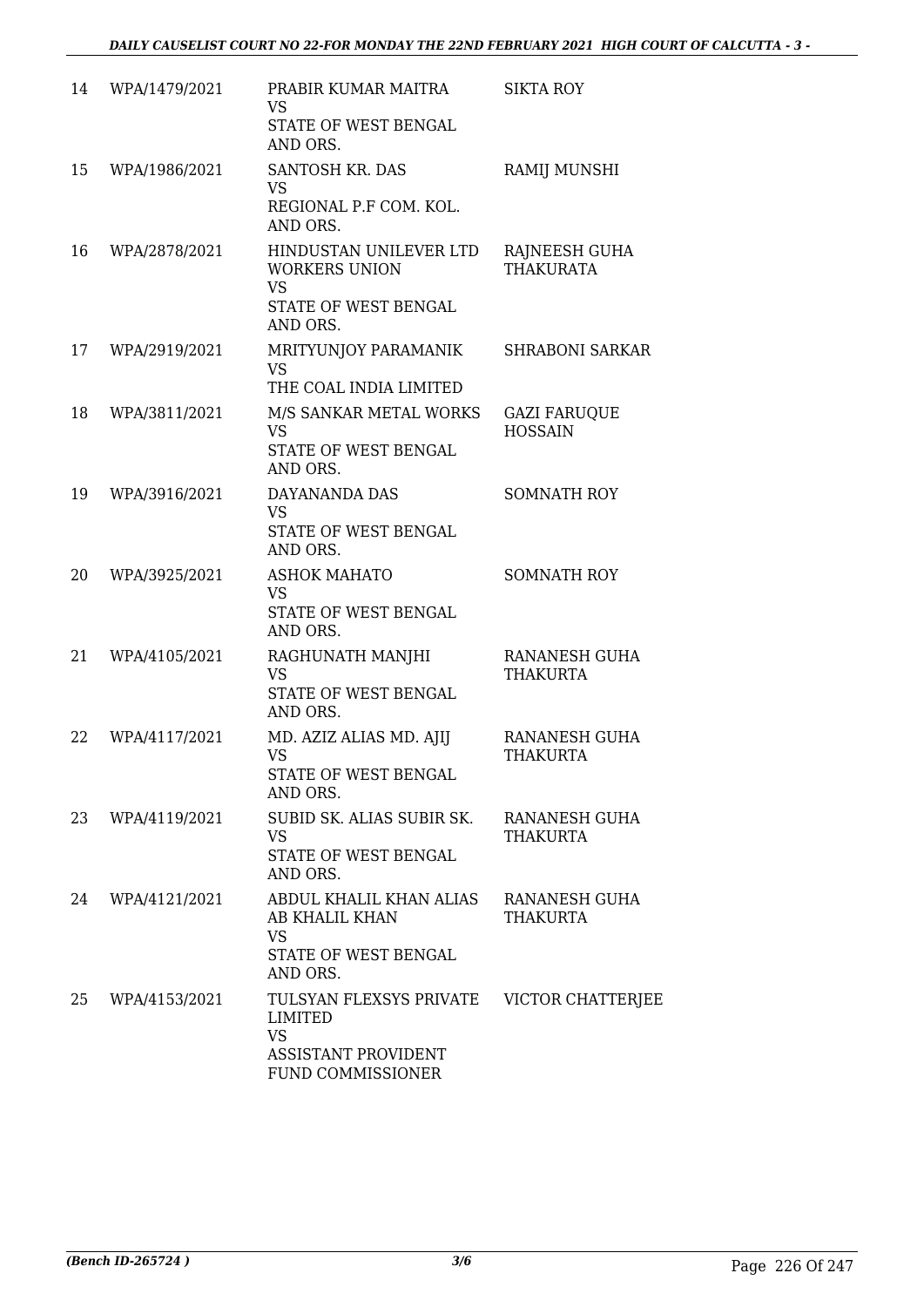| 26 | WPA/4165/2021  | <b>CALCUTTA MINT</b><br><b>EMPLOYEES UNION OF AND</b><br><b>ORS</b><br><b>VS</b><br>UNION OF INDIA AND ORS.                     | AMRTIAM MANDA                          |
|----|----------------|---------------------------------------------------------------------------------------------------------------------------------|----------------------------------------|
| 27 | WPA/4416/2021  | SANTANU DUTTA GUPTA<br><b>VS</b><br>UNION OF INDIA AND ORS.                                                                     | <b>DIBANATH DEY</b>                    |
| 28 | WPA/4425/2021  | TARUN CHATTERJEE<br><b>VS</b><br>THE REGIONAL PROVIDENT<br>FUND COMMISSIONER II                                                 | RANANESH GUHA<br><b>THAKURTA</b>       |
| 29 | WPA/4785/2021  | CYGNET INDUSTRES LTD<br><b>VS</b><br>STATE OF WEST BENGAL<br>AND ORS.                                                           | PRASUN GHOSH                           |
| 30 | WPA/4922/2021  | KUSHAL BHATTACHARJEE<br><b>VS</b><br>REG. P.F COM. WB SALT<br>LAKE AND ANR.                                                     | SANJUKTA DUTTA                         |
|    |                | <b>GROUP - VII (MOTION)</b>                                                                                                     |                                        |
| 31 | WPA/10525/2020 | PRADIP DUTTA AND<br><b>OTHERS</b><br><b>VS</b><br>STATE OF WEST BENGAL<br>AND ORS.                                              | <b>SALONI</b><br><b>BHATTACHARYA</b>   |
| 32 | WPA/50/2020    | SANTOSH SINGH & ANR<br><b>VS</b><br>STATE OF WEST BENGAL &<br><b>ORS</b>                                                        | AMLAN KUMAR<br><b>MUKHERJEE</b>        |
| 33 | WPA/52/2020    | <b>BISHAL SHAW</b><br><b>VS</b><br>STATE OF WEST BENGAL &<br><b>ORS</b>                                                         | <b>AMLAN KUMAR</b><br><b>MUKHERJEE</b> |
| 34 | WPA/3087/2021  | <b>SUMIT KUMAR DAS</b><br><b>VS</b><br>STATE OF WEST BENGAL<br>AND ORS.                                                         | SOUMYAJIT MISHRA                       |
| 35 | WPA/3112/2021  | BALLYHALT TO ECO SPACE<br>VIA DAKHINESWAR MAGIC<br>MAXI CABS OWNERS AND<br>ANR<br><b>VS</b><br>STATE OF WEST BENGAL<br>AND ORS. | Arjun Samanta                          |
| 36 | WPA/3495/2021  | <b>BHASKAR MONDAL</b><br><b>VS</b><br>STATE OF WEST BENGAL<br>AND ORS.                                                          | <b>AMLAN KUMAR</b><br>MUKHERJEE        |
| 37 | WPA/3497/2021  | NILKANTA BERA<br>VS<br>STATE OF WEST BENGAL<br>AND ORS.                                                                         | <b>AMLAN KUMAR</b><br>MUKHERJEE        |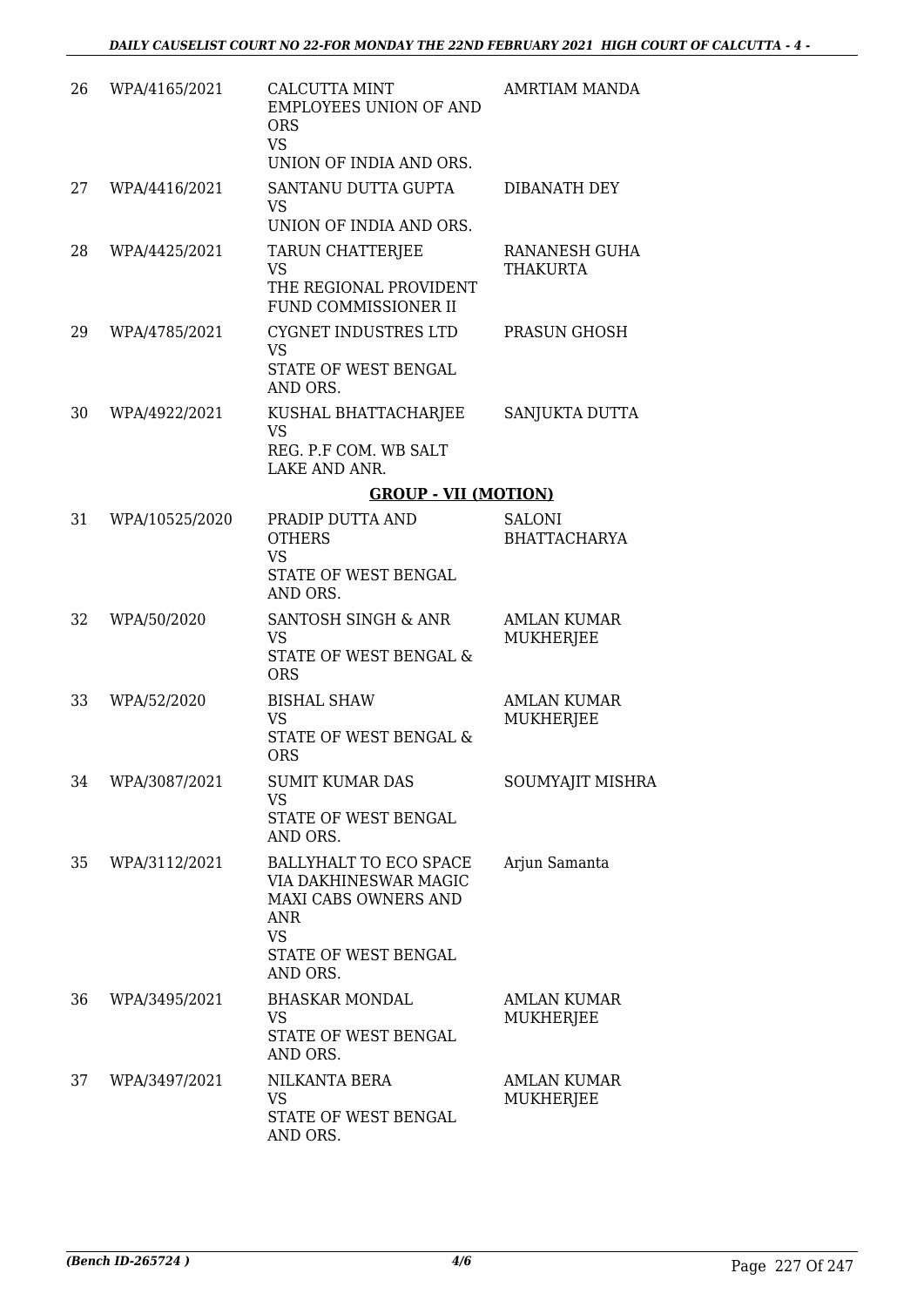| 38 | WPA/3510/2021 | <b>SUKUMAR MONDAL</b><br><b>VS</b><br>STATE OF WEST BENGAL<br>AND ORS.                          | <b>AMLAN KR</b><br><b>MUKHERJEE</b>    |
|----|---------------|-------------------------------------------------------------------------------------------------|----------------------------------------|
| 39 | WPA/3516/2021 | <b>BISWANATH SARKAR</b><br><b>VS</b><br>STATE OF WEST BENGAL<br>AND ORS.                        | <b>AMLAN KR</b><br><b>MUKHERJEE</b>    |
| 40 | WPA/3518/2021 | <b>MILAN BACHER</b><br><b>VS</b><br>STATE OF WEST BENGAL<br>AND ORS.                            | <b>AMLAN KUMAR</b><br><b>MUKHERJEE</b> |
| 41 | WPA/3524/2021 | <b>GOUTAM SIKARI</b><br><b>VS</b><br>STATE OF WEST BENGAL<br>AND ORS.                           | <b>AMLAN KR</b><br><b>MUKHERJEE</b>    |
| 42 | WPA/3531/2021 | <b>MANTU SARKAR</b><br><b>VS</b><br>STATE OF WEST BENGAL<br>AND ORS.                            | <b>AMLAN KR</b><br><b>MUKHERJEE</b>    |
| 43 | WPA/3535/2021 | SADHAN SANYAL<br><b>VS</b><br>STATE OF WEST BENGAL<br>AND ORS.                                  | <b>AMLAN KR</b><br><b>MUKHERJEE</b>    |
| 44 | WPA/3539/2021 | <b>SUKUMAR SARKAR</b><br><b>VS</b><br>STATE OF WEST BENGAL<br>AND ORS.                          | <b>AMLAN KR</b><br><b>MUKHERJEE</b>    |
| 45 | WPA/3543/2021 | <b>UTTAM KR GHOSH</b><br><b>VS</b><br>STATE OF WEST BENGAL<br>AND ORS.                          | <b>AMLAN KR</b><br>MUKHERJEE           |
| 46 | WPA/3546/2021 | RATAN BHAKTA<br><b>VS</b><br>STATE OF WEST BENGAL<br>AND ORS.                                   | <b>AMLAN KR</b><br><b>MUKHERJEE</b>    |
| 47 | WPA/4277/2021 | <b>ASANSOL MINI BUS</b><br>ASSOCIATION AND ANR<br><b>VS</b><br>STATE OF WEST BENGAL<br>AND ORS. | <b>DURGA PRASAD</b><br><b>DUTTA</b>    |
| 48 | WPA/4283/2021 | TUSHAR KANTI SARDAR<br>VS<br>STATE OF WEST BENGAL<br>AND ORS.                                   | <b>ANJAN BANERJEE</b>                  |
|    |               | <b>GR. - VIII (MOTION)</b>                                                                      |                                        |
| 49 | WPA/4306/2021 | RAJ KUMAR AGARWALLA<br><b>VS</b><br>STATE OF WEST BENGAL<br>AND ORS.                            | PINGAL<br><b>BHATTACHARYA</b>          |
| 50 | WPA/4786/2021 | AKBAR ALI KHAN<br>VS<br>STATE OF WEST BENGAL<br>AND ORS.                                        | PROSENJIT<br>MUKHERJEE                 |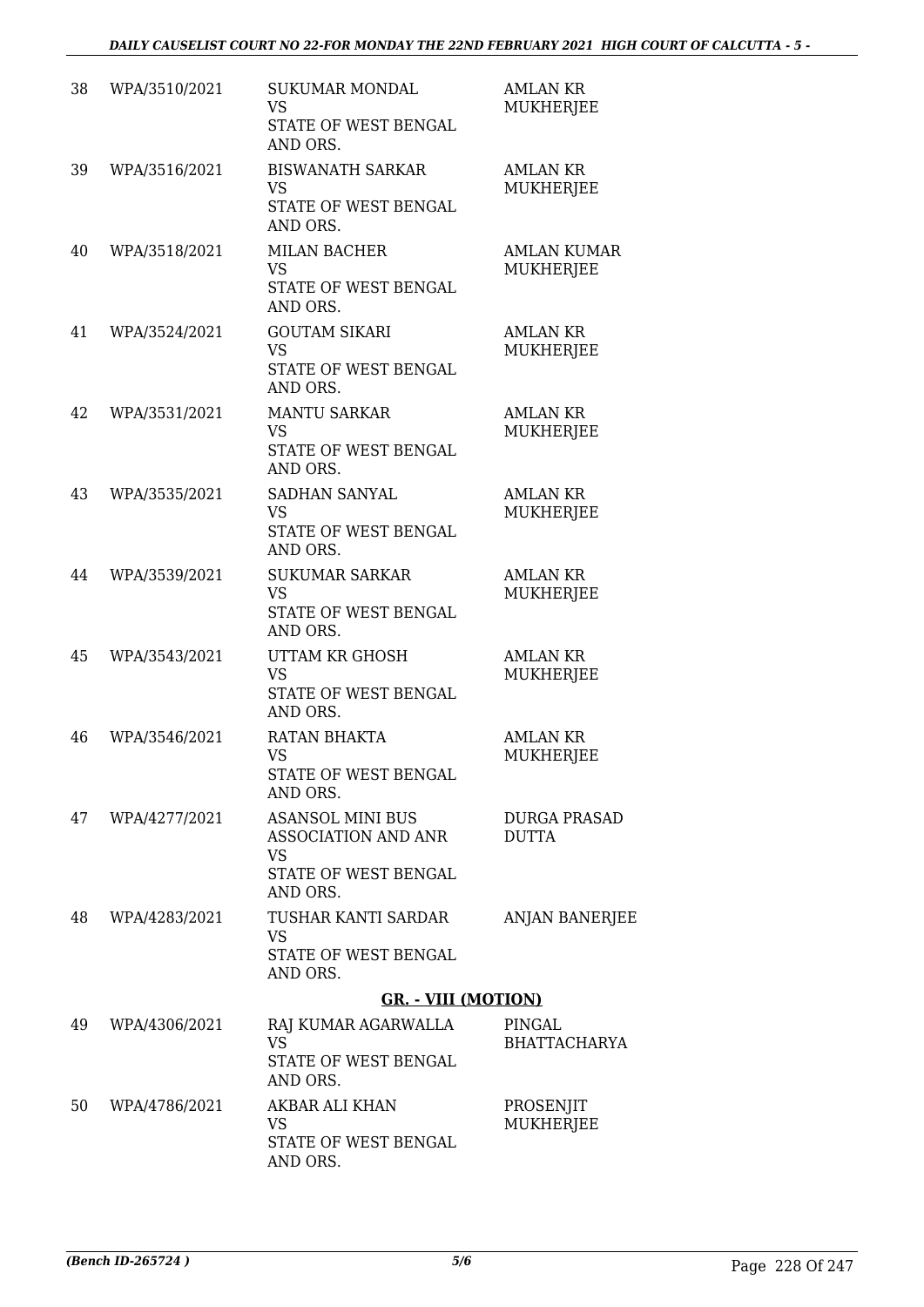- 51 WPA/4928/2021 M/S. SONAI FOOD MARKETING PRIVATE LIMITED AND ANR VS STATE OF WEST BENGAL AND ORS.
- RAMESH DHARA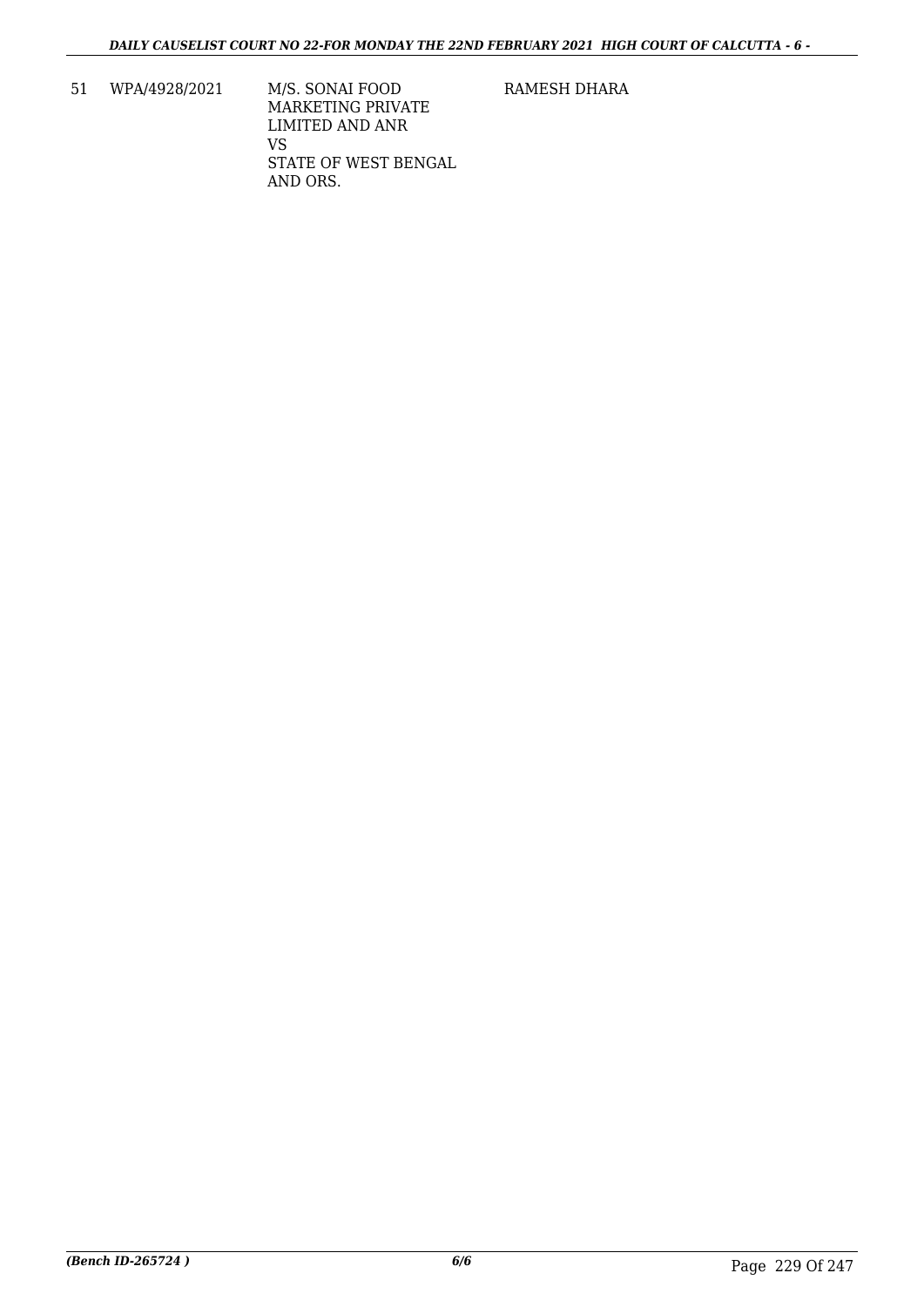

# In The High Court at Calcutta

# **Appellate Side**

**DAILY CAUSELIST For Monday The 22nd February 2021**

**COURT NO. 32**

**SINGLE BENCH (SB - XIV)**

**AT 10:45 AM**

**HON'BLE JUSTICE JAY SENGUPTA**

### **(VIA VIDEO CONFERENCE) ON AND FROM MONDAY, THE 11TH JANUARY, 2021 - ADMISSION OF CRIMINAL MOTIONS AND HEARING OF CRIMINAL REVISIONS ARISING OUT OF N.I. ACT; POCSO; MAINTENANCE AND CRIME AGAINST WOMEN (NOT ASSIGNED TO ANY OTHER BENCH) INCLUDING APPLICATIONS CONNECTED THERETO; HEARING OF CRIMINAL REVISIONS (IRRESPECTIVE OF CLASSIFICATION) FILED FROM 2016 INCLUDING CONNECTED APPLICATIONS; HEARING OF CRIMINAL APPEALS. AND ON AND FROM MONDAY, 15TH FEBRUARY, 2021 TO MONDAY, 1ST MARCH, 2021 -**

**WILL TAKE, IN ADDITION TO HIS/HER OWN LIST AND DETERMINATION, THE LIST AND DETERMINATION OF HON'BLE JUSTICE BIBEK CHAUDHURI. NOTE : 1. MENTIONING FOR INCLUSION IN THE LIST WILL BE PERMITTED ONLY ON THE FIRST WORKING DAY OF THE WEEK AT THE FIRST SITTING. 2. MENTIONING SLIP SHALL SPECIFICALLY INDICATE WHETHER THE MATTER WAS DIRECTED TO "GO OUT OF LIST" ON THE LAST OCCASION. 3. HEARING OF APPEAL SHALL BE TAKEN UP EVERY TUESDAY & THURSDAY AT 3.00 P.M. OR AFTER COMPLETION OF THE OTHER MATTERS WHICHEVER IS EARLIER. NOTE : MATTERS WILL BE TAKEN UP THROUGH PHYSICAL HEARING WHEN BOTH THE PARTIES ARE AGREED**

### **FOR JUDGMENT**

| CRA/715/2017 | KHUSHBUR RAHAMAN     | SUJATA DAS |
|--------------|----------------------|------------|
|              | VS                   |            |
|              | STATE OF WEST BENGAL |            |

IA NO: CRAN/2/2020

#### **APPLICATION FOR BAIL**

2 CRM/1875/2021 MD TOUHID ALAM @ TOUHID ALAM @ GUDDU @ TAHIDA ALAM VS STATE OF WEST BENGAL MOUNICK GHOSH 3 CRM/804/2021 YOUNUS JAVED SK. @ ITUSAJAVED SK. VS State of West Bengal SAFDAR AZAM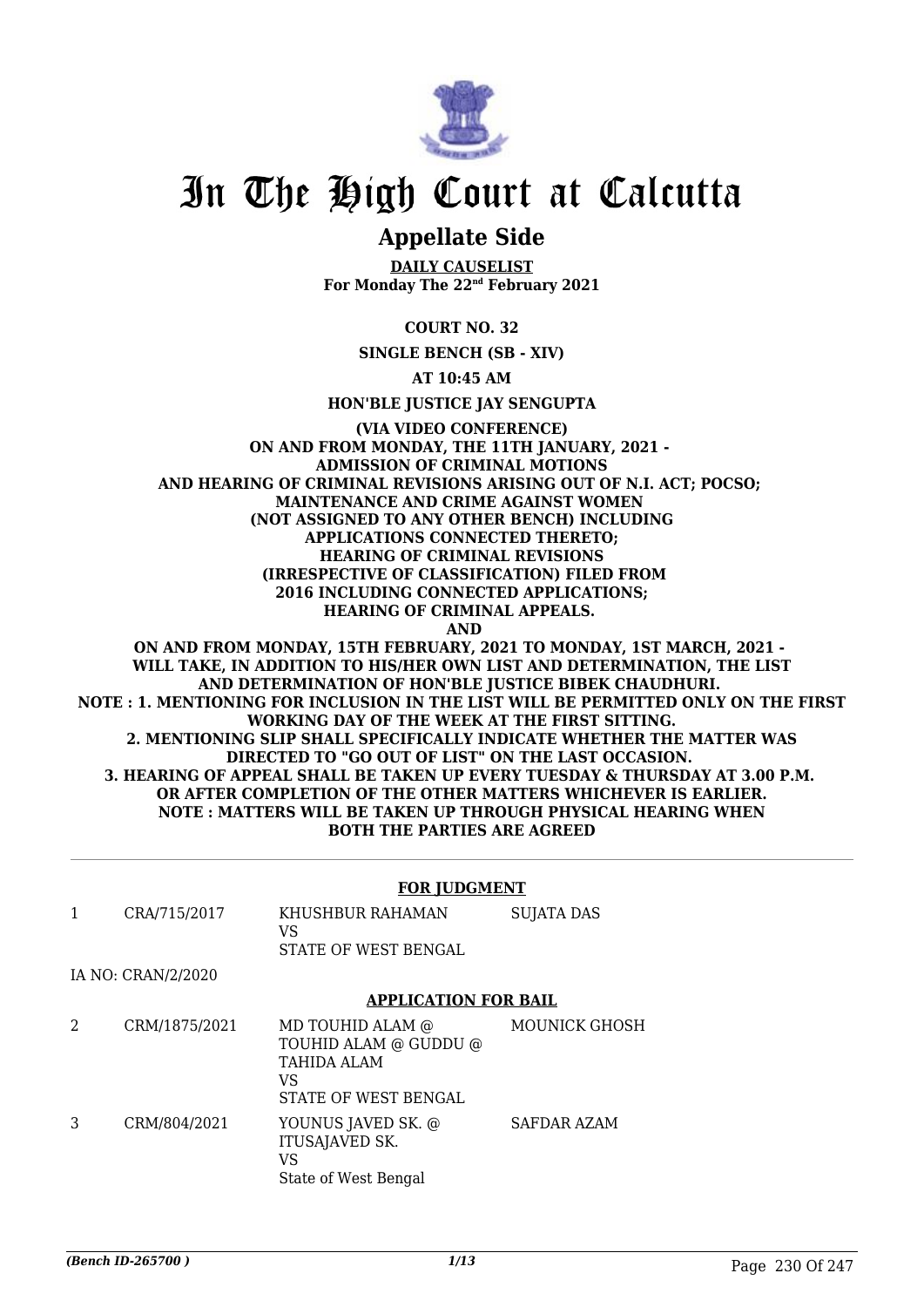| 4  | CRM/1917/2021<br>(23.02.2021) | MD JAVED AND ANR<br><b>VS</b><br>STATE OF WEST BENGAL                                       | <b>SHASHANKA</b><br>SHEKHAR SAHA |  |  |  |
|----|-------------------------------|---------------------------------------------------------------------------------------------|----------------------------------|--|--|--|
|    |                               | <b>ADMISSION OF APPEAL</b>                                                                  |                                  |  |  |  |
| 5  | CRA/48/2021                   | SK FAJLU RAHAMAN @ SK<br>FAZLU @ MISTRI<br><b>VS</b><br>STATE OF WEST BENGAL                | NAVANIL DE                       |  |  |  |
|    |                               | <b>BAIL IN CONNECTION WITH APPEAL</b>                                                       |                                  |  |  |  |
| 6  | CRA/757/2014<br>$(LCR+PB)$    | <b>MATIRUR RAHAMAN</b><br><b>VS</b><br>STATE OF WEST BENGAL                                 | <b>G B CHAKRBORTY</b>            |  |  |  |
|    | IA NO: CRAN/2/2021            |                                                                                             |                                  |  |  |  |
|    |                               | <b>LISTED MOTION 1</b>                                                                      |                                  |  |  |  |
| 7  | CRR/476/2021                  | NASIRA GAZI<br><b>VS</b>                                                                    | <b>SK TOSLIM ALI</b>             |  |  |  |
| 8  | CRR/480/2021                  | STATE OF WEST BENGAL<br>RAKHI SAHA<br><b>VS</b><br>STATE OF WEST BENGAL                     | RANAJIT RAY                      |  |  |  |
|    |                               | <b>AND ANR</b>                                                                              |                                  |  |  |  |
| 9  | CRR/483/2021                  | SANDIPAN CHAKRABORTY<br><b>VS</b><br>STATE OF WEST BENGAL<br><b>AND ANR</b>                 | PRIYANJIT KUNDU                  |  |  |  |
| 10 | CRR/485/2021                  | NASIMA FIRDOUSE<br><b>VS</b>                                                                | KAZI M RAHAMAN                   |  |  |  |
|    |                               | MOHIUDDIN AHMED                                                                             |                                  |  |  |  |
| 11 | CRR/488/2021                  | ATANU PRAMANIK AND ORS<br><b>VS</b><br>STATE OF WEST BENGAL                                 | <b>RAHUL GANGULY</b>             |  |  |  |
| 12 | CRR/491/2021                  | AND ANR<br><b>MUKTA DUTTA AND ORS</b><br>VS<br>STATE OF WEST BENGAL<br>AND ANR              | PINAKI BRATA<br>GHOSH            |  |  |  |
| 13 | CRR/2295/2019                 | SHEETAL AMIT PATIL &<br>ANR<br><b>VS</b>                                                    | ADITYA TIWARI                    |  |  |  |
|    |                               | STATE OF WEST BENGAL &<br><b>ORS</b>                                                        |                                  |  |  |  |
| 14 | CRR/2396/2019<br>(S)          | SODEPUR BHAVISWAT<br>KALYAN FOUNDATION<br><b>VS</b><br>STATE OF WEST BENGAL &<br><b>ANR</b> | ANINDYA GHOSH                    |  |  |  |
| 15 | CRR/2688/2019                 | <b>BISWAJIT RAUT</b><br>VS.<br>LAKSHMI RANI MANNA &<br>ANR.                                 | PRIYANKA GUPTA                   |  |  |  |
|    | IA NO CRANILLOODO CRANIQUOO1  |                                                                                             |                                  |  |  |  |

IA NO: CRAN/1/2020, CRAN/2/2021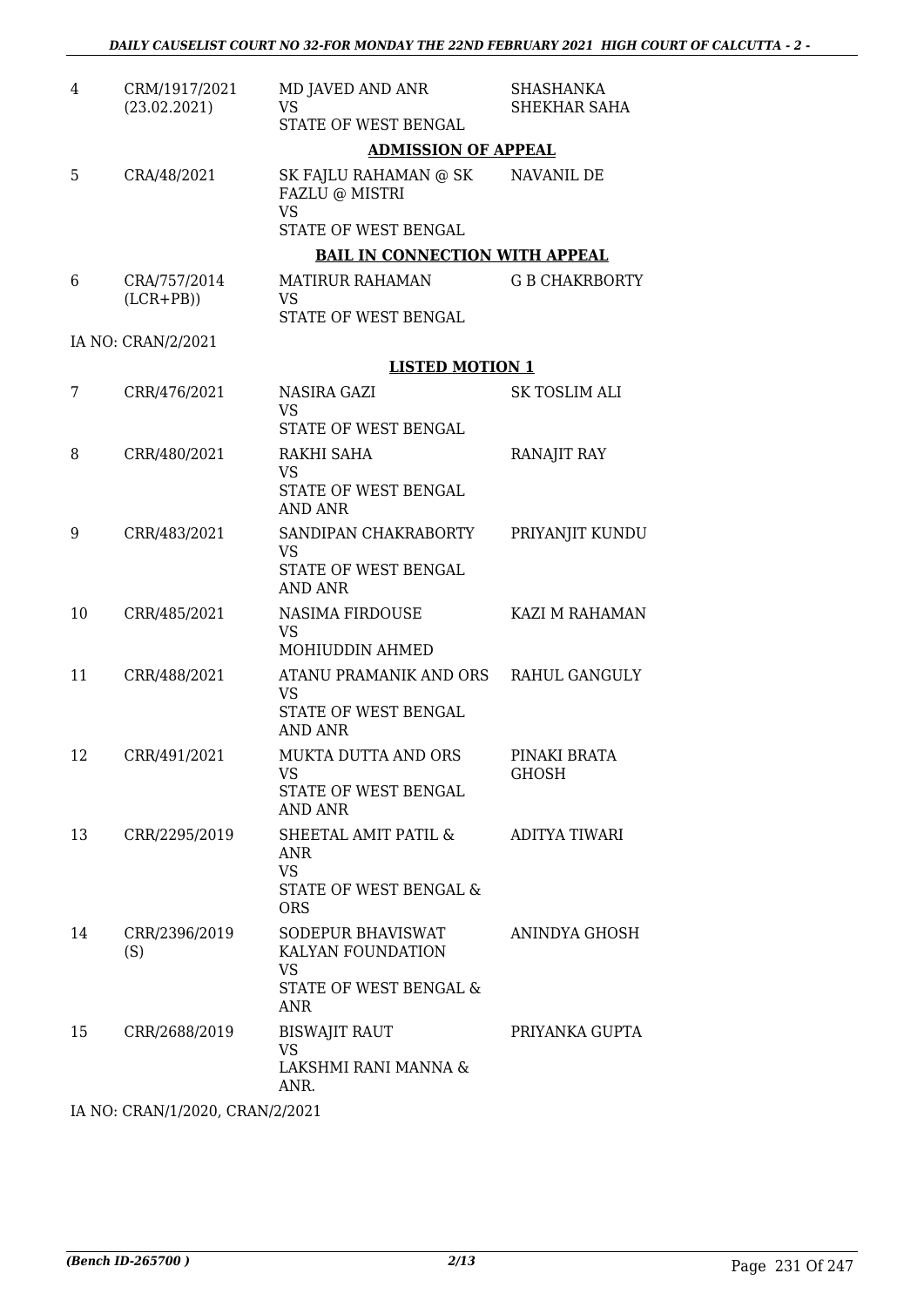| 16 | CRR/1736/2020                   | <b>JAHIRA SARDAR</b><br><b>VS</b><br>State of West Bengal AND<br><b>ANOTHER</b>                         | <b>MOUNIK GHOSH</b>                |
|----|---------------------------------|---------------------------------------------------------------------------------------------------------|------------------------------------|
| 17 | CRR/349/2021<br>(S)             | DIPU NAIYA AND ORS<br><b>VS</b><br>STATE OF WEST BENGAL                                                 | NILENDRA NARAYAN<br><b>RAY</b>     |
| 18 | CRR/359/2021                    | <b>HARTEJ SINGH</b><br><b>VS</b><br>M/S. BUDGE BUDGE<br>SERVICE STATION AND<br>ANR.                     | <b>ALOKESH DALAI</b>               |
| 19 | CRR/412/2021                    | RATAN KARMAKAR AND<br><b>ORS</b><br><b>VS</b><br>STATE OF WEST BENGAL                                   | KAMALESH CHANDRA<br>SAHA           |
| 20 | CRR/432/2021                    | <b>AND ANR</b><br>JOHN JOSEPH<br><b>VS</b><br>STATE OF WEST BENGAL<br>AND ANR                           | PAROMITA MALAKAR<br><b>DUTTA</b>   |
|    | IA NO: CRAN/1/2021              |                                                                                                         |                                    |
| 21 | CRR/442/2021                    | <b>MANAS ARI</b><br><b>VS</b><br>STATE OF WEST BENGAL<br>AND ANR                                        | <b>SK SAMIM AKHTER</b>             |
| 22 | CRR/446/2021<br>(S)             | SHYAMA PRASAD NEOGI<br>AND ORS<br><b>VS</b><br>STATE OF WEST BENGAL<br>AND ANR                          | PINAK KUMAR MITRA                  |
| 23 | CRR/454/2021<br>(S)             | RAMESH KUMAR NEWATIA<br><b>VS</b><br>LD. PRINCIPAL JUDGE,<br>FAMILY COURT AT<br><b>CALCUTTA AND ORS</b> | <b>BALARAM PANDIT</b>              |
| 24 | CRR/1569/2020                   | <b>INDRAJIT DAS</b><br>VS<br>State of West Bengal AND<br>ANR                                            | AMAR SINGH                         |
|    | IA NO: CRAN/2/2021              |                                                                                                         |                                    |
| 25 | CRR/1647/2020                   | LUBIN SOREN@NABIN<br>SOREN @ LOBIN SOREN<br><b>VS</b><br>STATE OF WEST BENGAL<br>AND ORS.               | SABYASACHI<br><b>BHATTACHARJEE</b> |
| 26 | CRR/235/2021                    | PIJUSH GHOSH<br>VS<br>STATE OF WEST BENGAL<br>AND ORS.                                                  | <b>FASIUR RAHAMAN</b><br>MOLLA     |
|    | IA NO: CRAN/1/2021, CRAN/2/2021 |                                                                                                         |                                    |
| 27 | CRR/2423/2019                   | SAZZED ALI KHAN<br><b>VS</b><br>STATE OF WEST BENGAL                                                    | <b>ANIRBAN DEY</b>                 |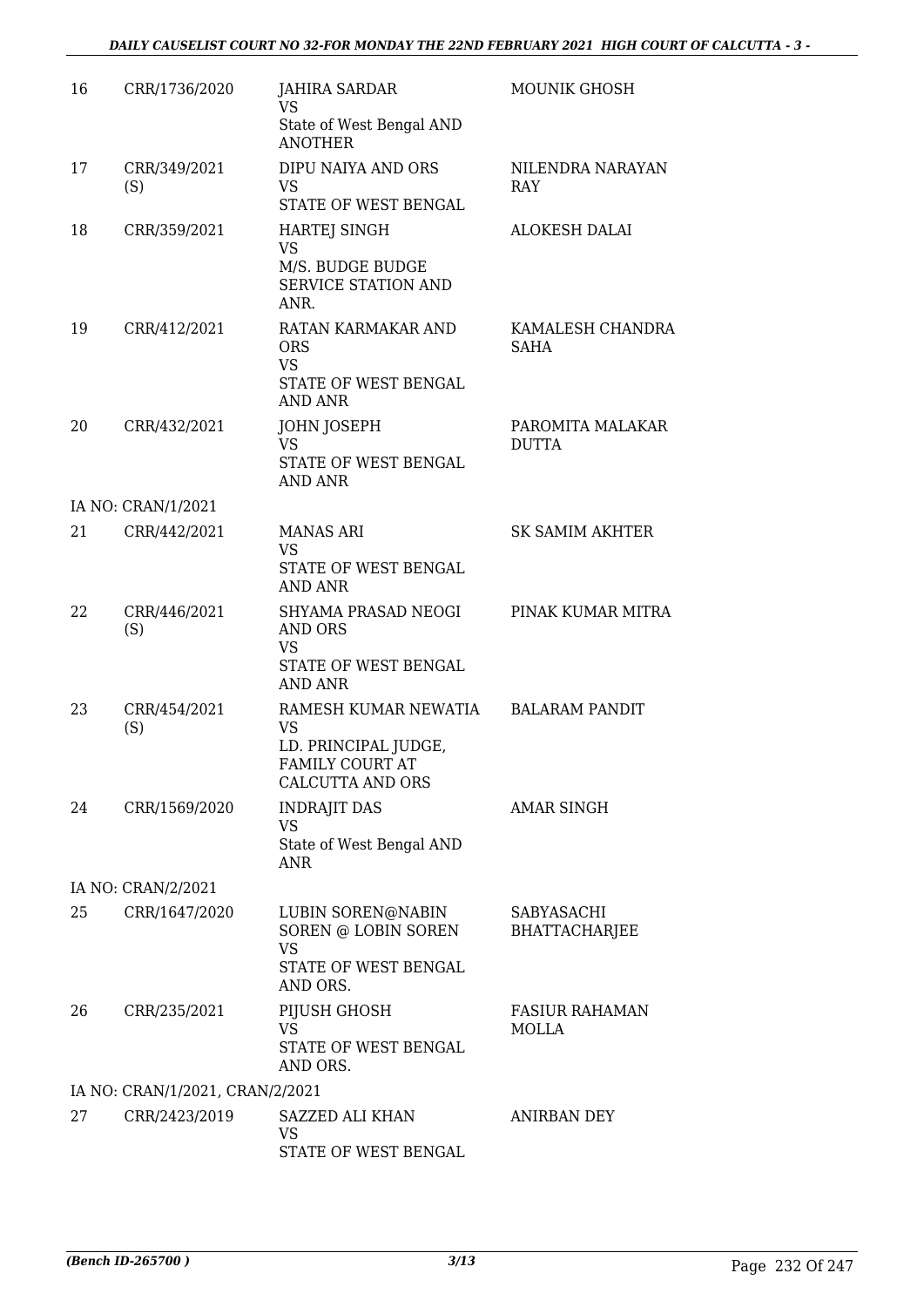| 28   | CRR/1411/2020                  | <b>PORITOSH</b><br>GHOSH@PATITOSH GHOSH<br><b>VS</b><br>State of West Bengal     | <b>SIBASHIS</b><br>CHATTERJEE          |
|------|--------------------------------|----------------------------------------------------------------------------------|----------------------------------------|
|      | IA NO: CRAN/1/2020             |                                                                                  |                                        |
| 29   | CRR/429/2021                   | PRIYANKA MONDAL<br><b>VS</b><br>STATE OF WEST BENGAL<br>AND ORS.                 | <b>MOUSUMI</b><br><b>CHATTERJEE</b>    |
| 30   | CRR/459/2021                   | <b>SUSHIL KUMAR GHOSH</b><br><b>VS</b><br>STATE OF WEST BENGAL<br><b>AND ANR</b> | NILANJAN ADHIKARI                      |
| 31   | CRR/461/2021                   | SUSHIL KUMAR GHOSH<br><b>VS</b><br>STATE OF WEST BENGAL<br>AND ANR               | NILANJAN ADHIKARI                      |
| 32   | CRR/980/2019                   | <b>ARIJIT DEY</b><br><b>VS</b><br>STATE OF WEST BENGAL &<br><b>ANR</b>           | <b>TAUHID KHAN</b>                     |
| wt33 | CRR/4036/2015                  | SAYANTAN CHATTERJEE<br><b>VS</b><br>STATE OF WEST BENGAL &<br>ANR.               | <b>ARKA PRATIM</b><br><b>CHOWDHURY</b> |
| 34   | CRR/257/2021                   | MOHIT SENGUPTA<br>VS<br>STATE OF WEST BENGAL<br><b>AND ANOTHER</b>               | DATTATREYA DUTTA                       |
| 35   | CRR/189/2021                   | <b>SAHANARA KHATUN</b><br><b>VS</b><br>SK FIROJ MAHAMMAD AND<br><b>ANOTHER</b>   | <b>MAHAMMAD</b><br><b>MAHMUD</b>       |
| 36   | CRR/3320/2019                  | DILIP MEDDYA @ MEDYA<br>VS.<br>STATE OF WEST BENGAL &<br><b>ANR</b>              | PAMPA DEY (DHABAL)                     |
| 37   | CRR/674/2020<br>(At 2.00 p.m.) | RAJ PAL SINGH KAHLON<br>VS<br>STATE OF WEST BENGAL &<br>ANR                      | <b>SAFDAR AZAM</b>                     |
| 38   | CRR/1386/2020                  | SWAPAN KUMAR MALLICK<br>VS<br>STATE OF WEST BENGAL<br>AND ORS.                   | <b>BISWAJIT MANNA</b>                  |
|      | IA NO: CRAN/1/2020             |                                                                                  |                                        |
| 39   | CRR/1723/2020                  | AHID MANDAL<br>VS<br>State of West Bengal AND<br>ANR                             | ARANAB NANDI                           |
| 40   | CRR/146/2020                   | ANUPA DATTA<br><b>VS</b><br>SANATAN KUMAR SEN                                    | HUSEN MUSTAFI                          |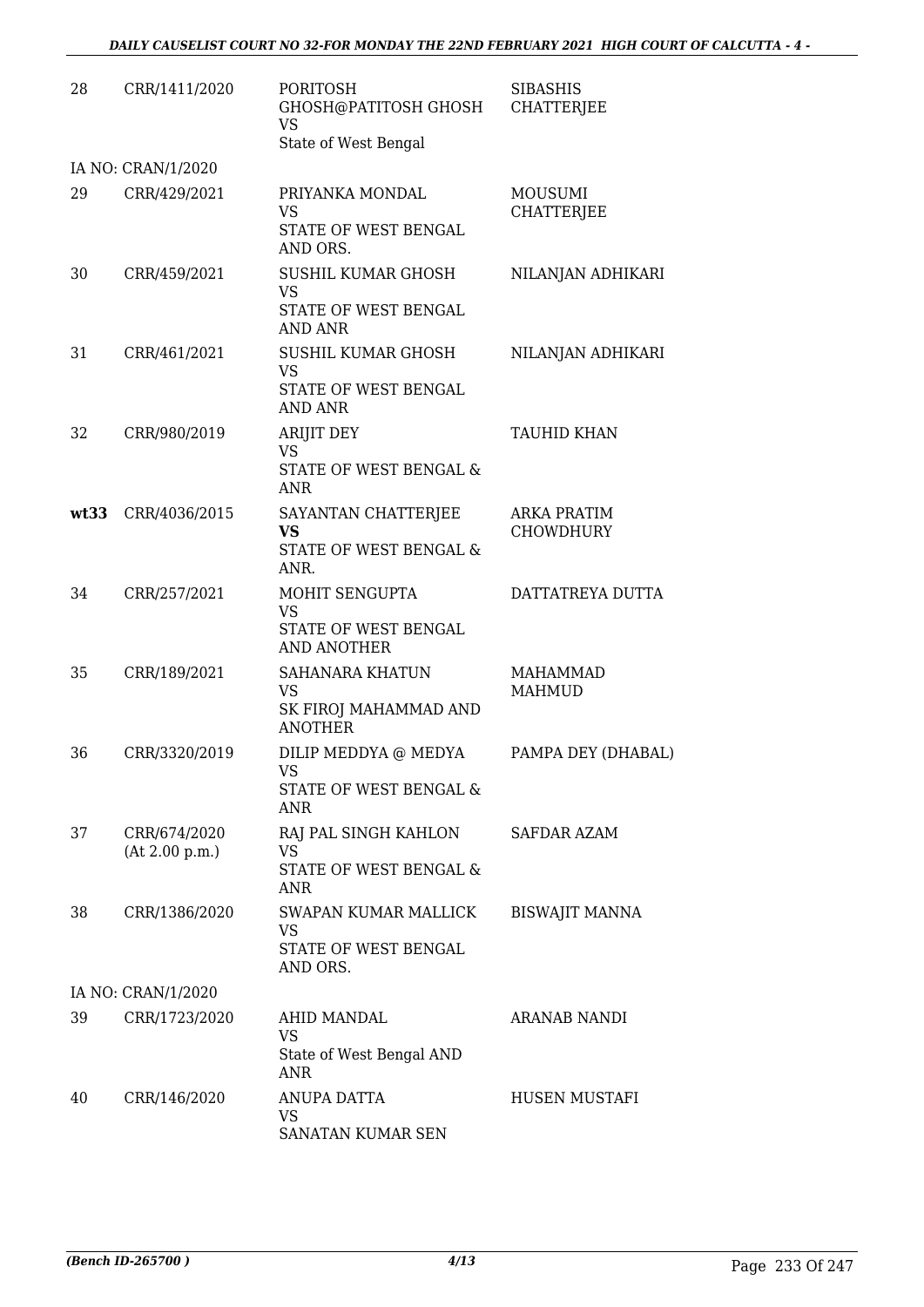| 41 | CRR/1732/2020      | SHEKHAR SATYANARAYAN<br>HALDER @ SEKHAR<br><b>HALDER</b><br><b>VS</b><br><b>SUMA GUHA</b>              | SHRAMAN SARKAR        |
|----|--------------------|--------------------------------------------------------------------------------------------------------|-----------------------|
| 42 | CRR/1028/2020      | NAJMA KAJI<br><b>VS</b><br>STATE OF WEST BENGAL                                                        | ANIRBAN TARFDER       |
| 43 | CRR/1550/2020      | BISWAJYOTI CHATTERJEE<br><b>VS</b><br>THE STATE OF WEST<br><b>BENGAL AND ANR</b>                       | APURBA KUMAR<br>DATTA |
| 44 | CRR/1902/2020      | MUKTI NATH RAI AND ORS<br><b>VS</b><br>State of West Bengal AND<br><b>ANR</b>                          | RATNESH RAI           |
|    |                    | <b>LISTED MOTION 2</b>                                                                                 |                       |
| 45 | CRR/453/2021       | SUBHADIP PAUL @<br><b>SUBHADIP PAL</b><br><b>VS</b><br>KEYA PAUL NEE GHOSH                             | <b>AMIT PAN</b>       |
|    | IA NO: CRAN/1/2021 |                                                                                                        |                       |
| 46 | CRR/471/2021       | DEBNATH GOLDAR @<br><b>CHOTTU</b><br><b>VS</b><br>STATE OF WEST BENGAL                                 | SK. TOSLIM ALI        |
| 47 | CRR/473/2021       | nasima firdouse<br><b>VS</b><br>MOHIUDDIN AHMED                                                        | KAZI M. RAHMAN        |
| 48 | CRR/475/2021       | SAPTARSHI GHOSH<br>CHOWDHURY AND ORS.<br><b>VS</b><br>MOULANI GHOSH<br>CHOWDHURY AND ANR.              | PRIYAM MISRA          |
| 49 | CRR/477/2021       | <b>DALIA BHATTA</b><br>VS.<br>STATE OF WEST BENGAL<br>AND ANR                                          | <b>ARNAB SINHA</b>    |
| 50 | CRR/486/2021       | NASIMA FIRDOUSE<br>VS.<br>MOHIUDDIN AHMED                                                              | KAZI M RAHAMAN        |
| 51 | CRR/238/2020       | NIMAI PRAMANIK@ NIMAI<br><b>CHARAN PRAMANIK &amp; ORS</b><br><b>VS</b><br>STATE OF WEST BENGAL&<br>ANR | NILADRI SAHA          |
|    |                    | <b>EXTENSION OF INTERIM ORDER</b>                                                                      |                       |
| 52 | CRR/3634/2018      | $M/S$ C.T.S.<br>CONSTRUCTION(P) LTD. &<br>ORS.<br><b>VS</b><br>M/S K.I. ENGINEERING (P)<br>LTD. & ANR  | <b>MIR ANOWAR</b>     |

IA NO: CRAN/4/2021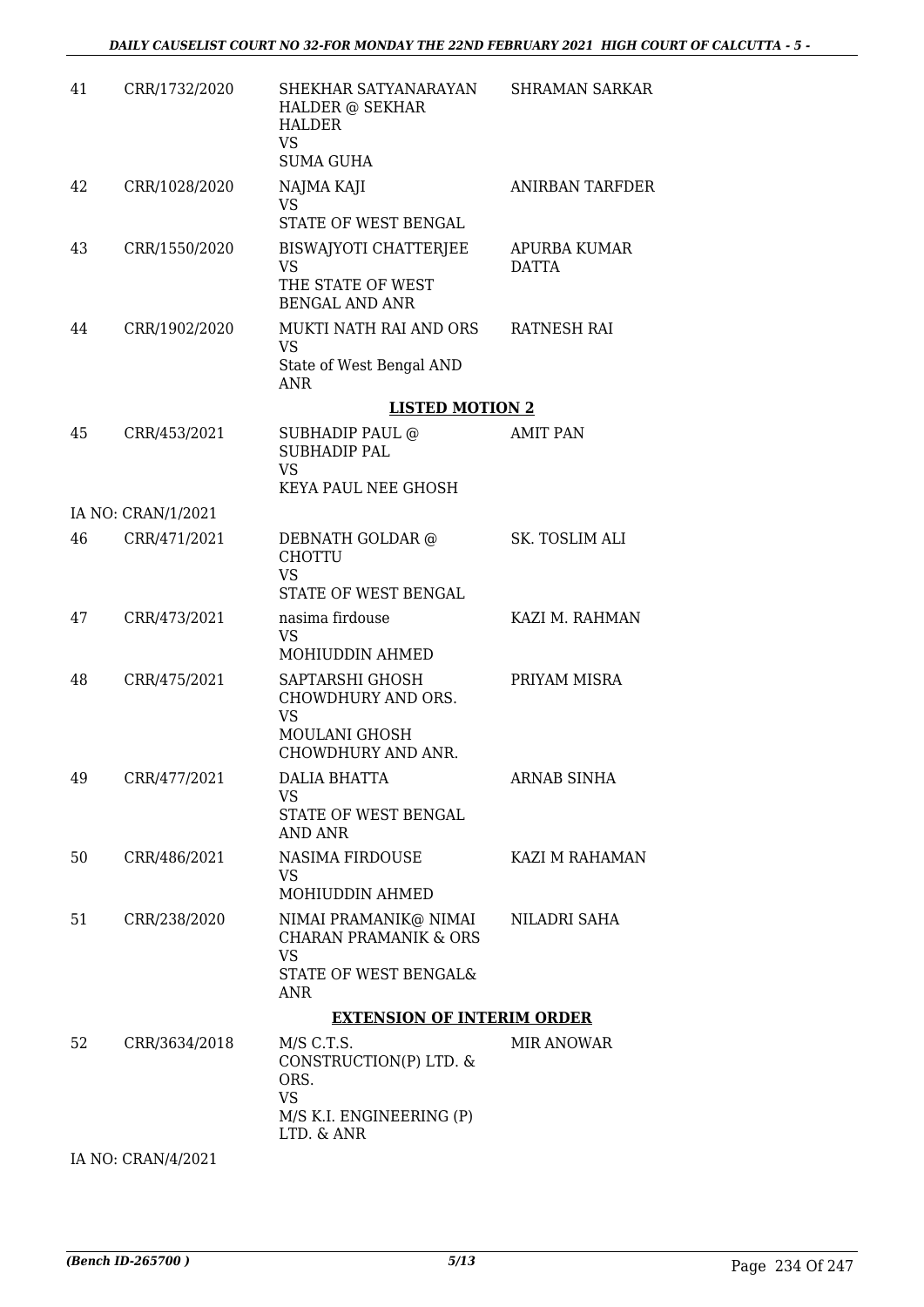| 53 | CRR/2578/2019<br>(S)                       | SANJAY RAO BHANDULKAR<br>& ORS<br><b>VS</b><br>STATE OF WEST BENGAL &<br><b>ORS</b>               | <b>SAROJ TULSIAN</b>                                                                           |
|----|--------------------------------------------|---------------------------------------------------------------------------------------------------|------------------------------------------------------------------------------------------------|
|    | IA NO: CRAN/2/2020(Old No:CRAN/861/2020)   |                                                                                                   |                                                                                                |
| 54 | CRR/1704/2020                              | MOFIDUL ISLAM MONDAL<br><b>AND ORS</b><br><b>VS</b><br>THE STATE OF WEST<br><b>BENGAL AND ANR</b> | <b>SHASHANKA</b><br>SHEKHAR SAHA                                                               |
|    | IA NO: CRAN/1/2021, CRAN/2/2021            |                                                                                                   |                                                                                                |
| 55 | CRR/965/2016                               | TUSHAR MANNA<br><b>VS</b><br>STATE OF WEST BENGAL &<br>ANR.                                       | SOMESH PANJA                                                                                   |
|    | IA NO: CRAN/11/2019(Old No:CRAN/1680/2019) |                                                                                                   |                                                                                                |
|    |                                            | <b>ASSIGNED MATTERS</b>                                                                           |                                                                                                |
| 56 | CRR/209/2006                               | <b>ASHOK PRASAD</b><br>VS<br><b>STATE</b>                                                         | KOUSHIK KUNDU                                                                                  |
|    | No:CRAN/4977/2019)                         |                                                                                                   | IA NO: CRAN/1/2019(Old No:CRAN/4867/2019), CRAN/2/2019(Old No:CRAN/4868/2019), CRAN/3/2019(Old |
| 57 | CRR/368/2020                               | RAJIB CHANDA<br><b>VS</b><br>STATE OF WEST BENGAL &<br><b>ANR</b>                                 | PRITAM ROY                                                                                     |
| 58 | CRR/1366/2020                              | SURAJIT HAZRA<br><b>VS</b><br>State of West Bengal                                                | PRADYUT KUMAR<br><b>DAS</b>                                                                    |
|    | IA NO: CRAN/1/2020                         |                                                                                                   |                                                                                                |
|    |                                            | <b>APPLICATION</b>                                                                                |                                                                                                |
| 59 | CRR/1710/2019                              | NIKHILENDU SEKHAR<br><b>MAHAPATRA</b><br><b>VS</b><br>STATE OF WEST BENGAL &<br>ANR               | <b>SUMIT ROUTH</b>                                                                             |
|    | IA NO: CRAN/1/2021                         |                                                                                                   |                                                                                                |
| 60 | CRR/346/2020                               | <b>INDRAJIT MITRA &amp; ORS</b><br><b>VS</b><br>STATE OF WEST BENGAL &<br>ANR                     | <b>ESHITA DUTA</b>                                                                             |
|    | IA NO: CRAN/1/2020(Old No:CRAN/473/2020)   |                                                                                                   |                                                                                                |
| 61 | CRR/4/2021                                 | ABHILASHA RAJGARHIA<br><b>VS</b><br>State of West Bengal AND<br>ANR                               | <b>SHRESTHA</b><br><b>BHATTACHARJEE</b>                                                        |
|    | IA NO: CRAN/1/2021, CRAN/2/2021            |                                                                                                   |                                                                                                |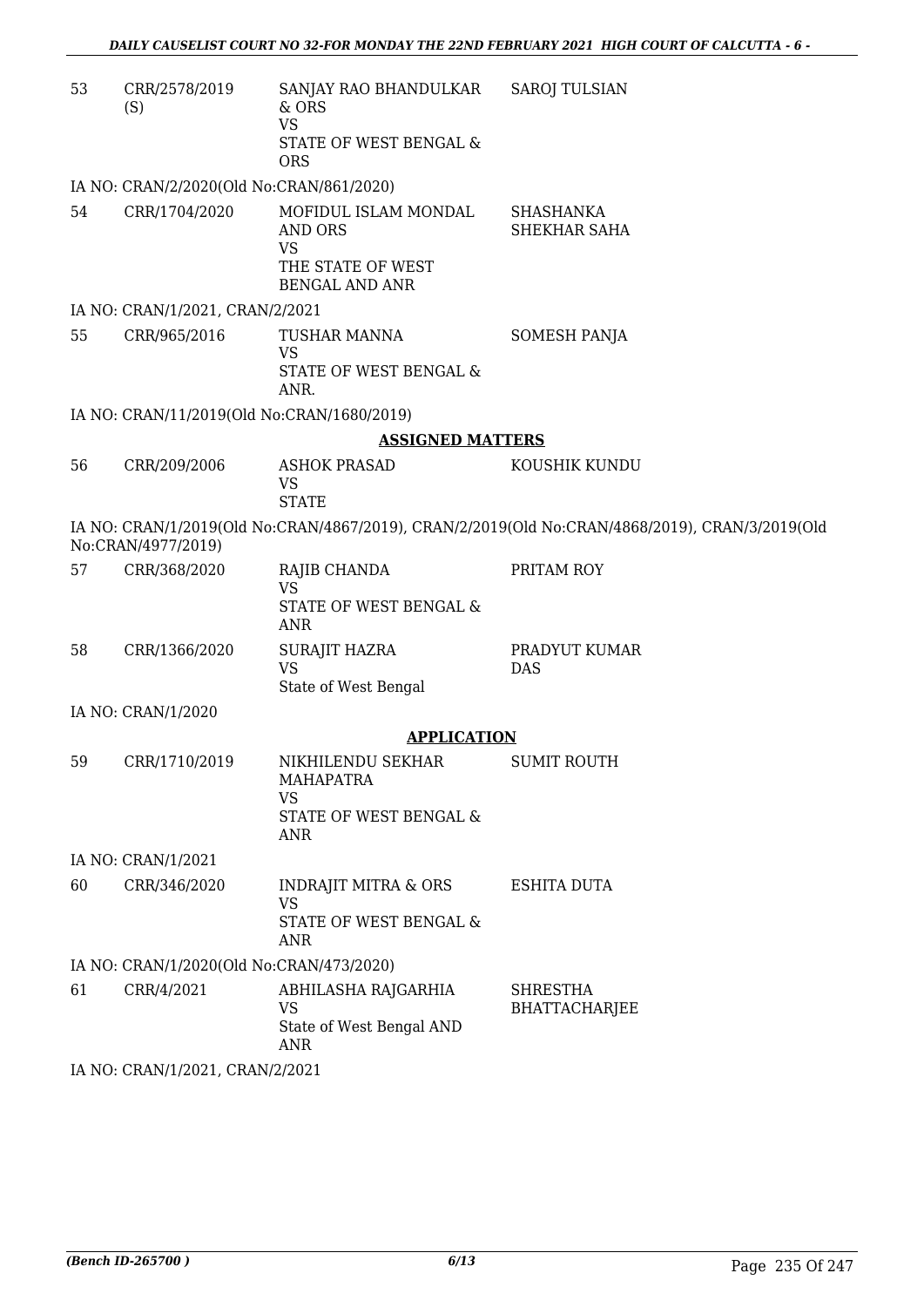| 62 | CRR/2886/2019                                              | POOJA SHARMA<br><b>VS</b>                                                        | <b>ATISH GHOSH</b>                                                                                                                                                                           |  |  |  |
|----|------------------------------------------------------------|----------------------------------------------------------------------------------|----------------------------------------------------------------------------------------------------------------------------------------------------------------------------------------------|--|--|--|
|    |                                                            | STATE OF WEST BENGAL &<br><b>ANR</b>                                             |                                                                                                                                                                                              |  |  |  |
|    |                                                            | IA NO: CRAN/1/2020(Old No:CRAN/3830/2020), CRAN/2/2020(Old No:CRAN/3832/2020)    |                                                                                                                                                                                              |  |  |  |
| 63 | CRR/1833/2020                                              | DR. LAV KOCHGAWAY AND<br>ANR.<br><b>VS</b>                                       | kishwar rahman                                                                                                                                                                               |  |  |  |
|    |                                                            | State of West Bengal and anr.                                                    |                                                                                                                                                                                              |  |  |  |
|    | IA NO: CRAN/1/2021                                         |                                                                                  |                                                                                                                                                                                              |  |  |  |
|    |                                                            | <b>CONTESTED APPLICATION 1</b>                                                   |                                                                                                                                                                                              |  |  |  |
| 64 | CRR/4001/2016                                              | NARESH KHATAU PAREKH<br>VS                                                       | AYAN CHAKRABORTY                                                                                                                                                                             |  |  |  |
|    |                                                            | STATE OF WEST BENGAL &<br><b>ANR</b>                                             |                                                                                                                                                                                              |  |  |  |
|    | IA NO: CRAN/3/2019(Old No:CRAN/2392/2019)                  |                                                                                  |                                                                                                                                                                                              |  |  |  |
| 65 | CRR/812/2017                                               | MD MOBARAK HOSSAIN<br><b>VS</b>                                                  | <b>I NANDI</b>                                                                                                                                                                               |  |  |  |
|    |                                                            | STATE OF WEST BENGAL &<br><b>ORS</b>                                             |                                                                                                                                                                                              |  |  |  |
| 66 | CRR/1053/2017                                              | SMT SADHANA SINGH<br><b>VS</b>                                                   | <b>MD SABIR AHMED</b>                                                                                                                                                                        |  |  |  |
|    |                                                            | STATE OF WEST BENGAL &<br><b>ORS</b>                                             |                                                                                                                                                                                              |  |  |  |
|    | IA NO: CRAN/4/2018(Old No:CRAN/1717/2018)                  |                                                                                  |                                                                                                                                                                                              |  |  |  |
| 67 | CRR/1671/2017                                              | BALAI CHANDRA MONDAL<br>VS<br>LAXMIPRIYA DEY & ANR                               | PRASANTA KUMAR<br>DAS                                                                                                                                                                        |  |  |  |
|    | No:CRAN/3752/2018)                                         |                                                                                  | IA NO: CRAN/2/2017(Old No:CRAN/2846/2017), CRAN/3/2017(Old No:CRAN/3524/2017), CRAN/4/2018(Old                                                                                               |  |  |  |
| 68 | CRR/1956/2017                                              | DR PRADIP KR BARMA &<br><b>ORS</b><br><b>VS</b><br>STATE OF WEST BENGAL &<br>ANR | M H CHOWDHURY                                                                                                                                                                                |  |  |  |
|    | CRAN/12/2019(Old No:CRAN/4113/2019)                        |                                                                                  | IA NO: CRAN/1/2017(Old No:CRAN/3596/2017), CRAN/3/2017(Old No:CRAN/4951/2017), CRAN/5/2018(Old<br>No:CRAN/771/2018), CRAN/9/2019(Old No:CRAN/681/2019), CRAN/10/2019(Old No:CRAN/1875/2019), |  |  |  |
| 69 | CRR/2468/2017                                              | TARUN KR. MITRA<br><b>VS</b><br><b>SUBIR ROY CHOWDHURY &amp;</b>                 | PAMPA DEY (DHABAL)                                                                                                                                                                           |  |  |  |
|    |                                                            | ANR.                                                                             |                                                                                                                                                                                              |  |  |  |
| 70 | IA NO: CRAN/2/2017(Old No:CRAN/5536/2017)<br>CRR/2886/2017 | <b>RAINY GHOSH</b>                                                               | <b>AVISHEK PRASAD</b>                                                                                                                                                                        |  |  |  |
|    |                                                            | VS<br>STATE OF WEST BENGAL &<br>ORS.                                             |                                                                                                                                                                                              |  |  |  |
| 71 | CRR/2984/2017<br>[S]                                       | KEDAR NATH SEN<br>VS<br>PRABIR KUMAR SEN & ORS                                   | MOBAKSHAR ISLAM                                                                                                                                                                              |  |  |  |
|    | IA NO: CRAN/3/2018(Old No:CRAN/3433/2018)                  |                                                                                  |                                                                                                                                                                                              |  |  |  |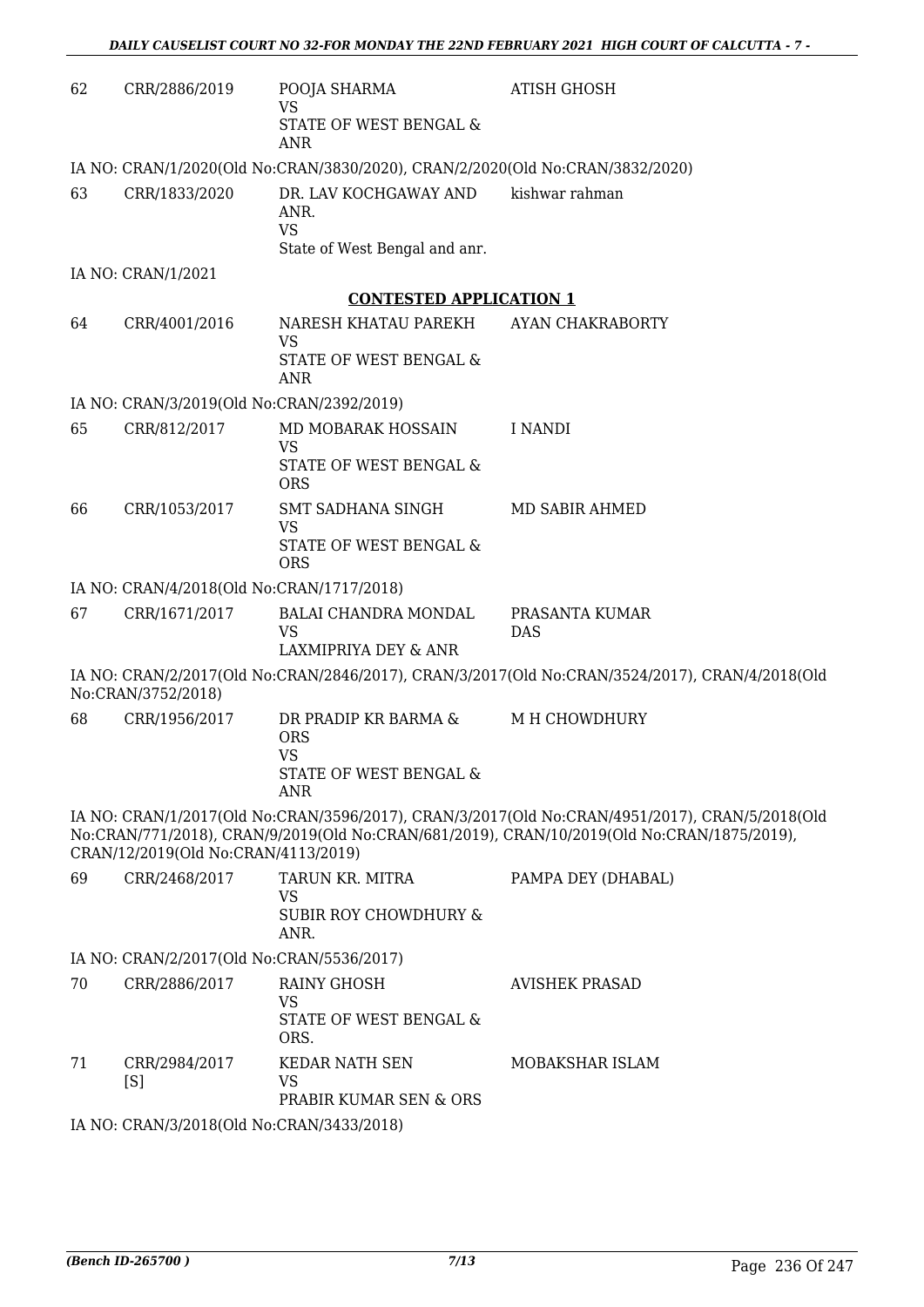| 72 | CRR/3028/2017                             | MANJURA BEGUM<br><b>VS</b>                                                                              | <b>BISWAJIT MANNA</b>        |
|----|-------------------------------------------|---------------------------------------------------------------------------------------------------------|------------------------------|
|    |                                           | <b>MASHIAR RAHAMAN</b>                                                                                  |                              |
| 73 | CRR/3120/2017<br>[S]                      | <b>MA KREENG</b><br>CONSTRUCTION P LTD &<br><b>ORS</b><br><b>VS</b>                                     | <b>MS A TIWARI</b>           |
| 74 | CRR/3797/2017<br>(LCR)                    | DIPAK SAHA & ANR<br>M/S MASHA ENTERPRISE &<br>ORS.<br><b>VS</b><br>STATE OF WEST BENGAL &<br>ANR.       | SANJIDA SULTANA              |
|    | IA NO: CRAN/2/2018(Old No:CRAN/2411/2018) |                                                                                                         |                              |
| 75 | CRR/3978/2017                             | <b>SUBHENDU BISWAS</b><br><b>VS</b><br>CBI, SP, ACB, KOL                                                | <b>B BISWAS</b>              |
|    | IA NO: CRAN/7/2020(Old No:CRAN/679/2020)  |                                                                                                         |                              |
| 76 | CRR/552/2018                              | <b>SAKINA BANU</b><br>VS<br>STATE OF WEST BENGAL                                                        | S. NANDY                     |
| 77 | CRR/985/2018                              | SOVA SINGH @ SINHA &<br><b>ANR</b><br><b>VS</b><br>LATA SINHA & ANR                                     | HILLOL SAHA<br><b>PODDAR</b> |
| 78 | CRR/1097/2018                             | NIRA SHARMA<br><b>VS</b><br>STATE OF WEST BENGAL                                                        | K MEHROTRA                   |
| 79 | CRR/1264/2018                             | SOUMITRA PAUL & ANR<br><b>VS</b><br>STATE OF WEST BENGAL &<br><b>ANR</b>                                | A AGARWAL                    |
| 80 | CRR/1947/2018                             | <b>GOPAL JHA &amp; ANR</b><br><b>VS</b><br>CBI, BANK SECURITES &<br>FRAUD CELL, CGO COMP,<br><b>KOL</b> | S DUTTA                      |
| 81 | CRR/2222/2018                             | BALAGERIA CENTRAL CO-<br>OPERATIVE BANK LTD.<br><b>VS</b><br>STATE OF WEST BENGAL &<br>ANR              | MADAN MOHAN ROY              |
| 82 | CRR/2224/2018                             | BALAGERIA CENTRAL CO-<br><b>OPERATIVE BANK LTD.</b><br><b>VS</b><br>STATE OF WEST BENGAL &<br>ANR.      | <b>MADAN MOHAN ROY</b>       |
| 83 | CRR/2382/2018<br>(LCR)                    | <b>DHIRAJ THARD</b><br>VS.<br>M/S CAR CHASSIS PVT.LTD                                                   | S. AGARWAL                   |
| 84 | CRR/2540/2018                             | SMT SUTAPA GHOSH<br><b>VS</b><br>STATE OF WEST BENGAL &<br><b>ORS</b>                                   | UTTIYA ROY                   |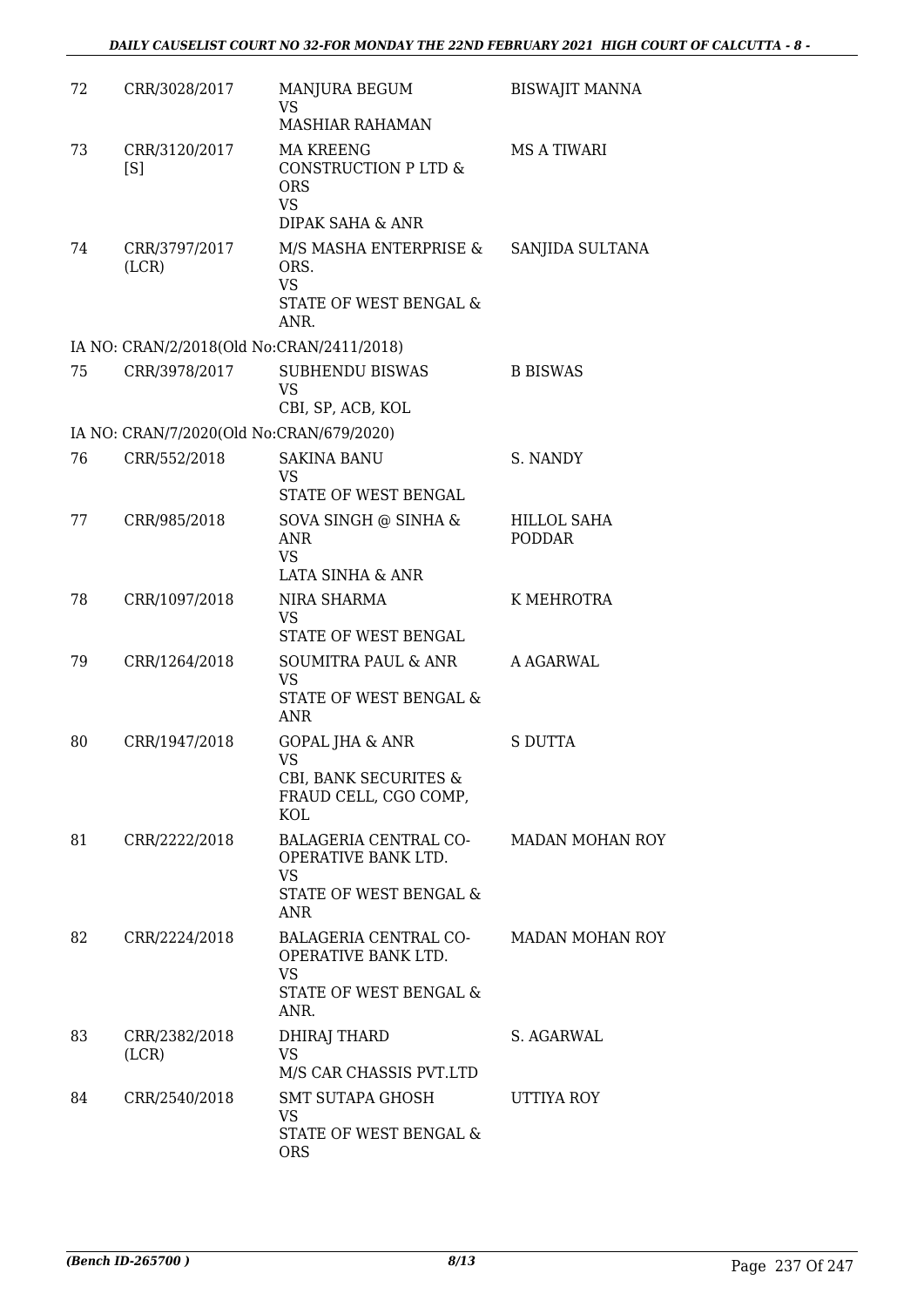| 85 | CRR/2764/2018          | CENTRAL BUREAU OF<br><b>INVESTIGATION</b><br><b>VS</b><br><b>GOPAL JHA &amp; ANR</b>    | <b>CHANDREYI</b><br>ALAM(GUPTA)                                                            |
|----|------------------------|-----------------------------------------------------------------------------------------|--------------------------------------------------------------------------------------------|
| 86 | CRR/657/2019           | <b>ASHRUKANA DAS</b>                                                                    | RAKESH PODDAR                                                                              |
|    |                        | <b>VS</b>                                                                               |                                                                                            |
|    |                        | RAJ KUMAR DAS                                                                           |                                                                                            |
| 87 | CRR/1515/2019          | SOMESH DASGUPTA<br><b>VS</b><br>STATE OF WEST BENGAL &<br><b>ANR</b>                    | <b>BRATIN KUMAR DEY</b>                                                                    |
|    |                        | IA NO: CRAN/1/2019(Old No:CRAN/3776/2019), CRAN/3/2020(Old No:CRAN/300/2020)            |                                                                                            |
| 88 | CRR/1711/2019<br>[S]   | <b>SMT LAXMI DAS</b><br><b>VS</b><br>MADHUSUDAN DAS & ANR                               | <b>D K ADHIKARY</b>                                                                        |
| 89 | CRR/2015/2019          | MAHENDRA KR AGARWAL                                                                     | <b>ABHIJIT SARKAR</b>                                                                      |
|    |                        | <b>VS</b>                                                                               |                                                                                            |
|    |                        | STATE OF WEST BENGAL &<br><b>ANR</b>                                                    |                                                                                            |
|    |                        | IA NO: CRAN/2/2019(Old No:CRAN/4454/2019), CRAN/3/2020(Old No:CRAN/1050/2020)           |                                                                                            |
| 90 | CRR/2199/2019          | <b>MD ALAMGIR</b><br><b>VS</b>                                                          | <b>AMAL KUMAR</b><br><b>BANERJEE</b>                                                       |
|    |                        | <b>BISWAJIT DAS &amp; ANR</b>                                                           |                                                                                            |
| 91 | CRR/2752/2019<br>(LCR) | <b>TAPAN KUMAR GHOSH</b><br><b>VS</b><br><b>GOPAL CHANDRA MAITY &amp;</b><br><b>ANR</b> | <b>MUKTESWAR MAITY</b>                                                                     |
|    |                        |                                                                                         | IA NO: CRAN/2/2020(Old No:CRAN/3409/2020), CRAN/3/2020(Old No:CRAN/3410/2020), CRAN/4/2020 |
| 92 | CRR/2903/2019          | SOUMIK BHATTACHARYYA<br><b>VS</b><br><b>TANUMITA</b><br><b>BHATTACHARYYA</b>            | APURBA KR. DATTA                                                                           |
| 93 | CRR/3125/2019          | AMIT KR CHAKRABORTY                                                                     | APURBA KR DATTA                                                                            |
|    |                        | <b>VS</b><br>SMT PRATYUSHA<br><b>CHAKRABORTY &amp; ANR</b>                              |                                                                                            |
| 94 | CRR/3436/2019          | <b>SAMIR SARDAR</b>                                                                     | PRIYANJIT KUNDU                                                                            |
|    |                        | VS<br>STATE OF WEST BENGAL &<br>ANR                                                     |                                                                                            |
| 95 | CRR/3525/2019          | <b>VIVEK BHASKARAN</b>                                                                  | <b>ABHIRUP</b>                                                                             |
|    |                        | <b>VS</b><br>STATE OF WEST BENGAL &<br><b>ANR</b>                                       | <b>CHAKRABORTY</b>                                                                         |
|    |                        | IA NO: CRAN/2/2020(Old No:CRAN/488/2020), CRAN/3/2020(Old No:CRAN/855/2020)             |                                                                                            |
| 96 | CRR/3623/2019          | <b>SAIKAT ROY</b><br>VS<br>STATE OF WEST BENGAL &<br><b>ANR</b>                         | SIRSENDU SINHA<br><b>ROY</b>                                                               |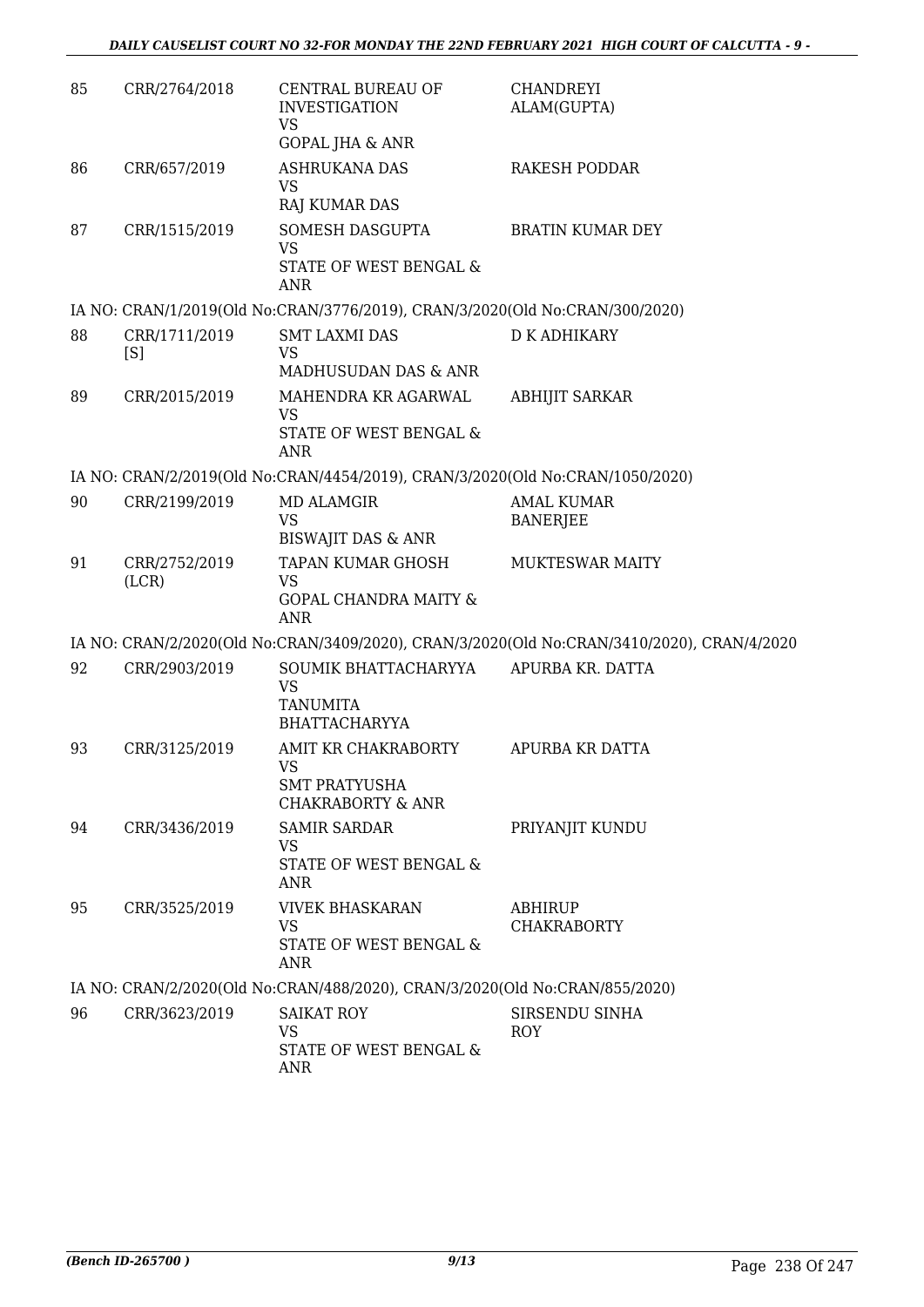| 97  | CRR/3832/2019                            | CHANDAN ARORA<br><b>VS</b>                                                                                                                     | SHIBAJI KUMAR DAS                                                                             |
|-----|------------------------------------------|------------------------------------------------------------------------------------------------------------------------------------------------|-----------------------------------------------------------------------------------------------|
|     |                                          | AMBIKA ARORA & ANR                                                                                                                             | IA NO: CRAN/1/2019(Old No:CRAN/4999/2019), CRAN/2/2020(Old No:CRAN/565/2020), CRAN/3/2020(Old |
|     | No:CRAN/638/2020)                        |                                                                                                                                                |                                                                                               |
| 98  | CRR/107/2020                             | MIHIR CHAKRABORTY &<br><b>ANR</b><br><b>VS</b><br>STATE OF WEST BENGAL                                                                         | MD. IDRISH                                                                                    |
| 99  | CRR/115/2020                             | <b>IVAN ROJARIO @ IVAN</b><br>ROJRIO @ IVAN ROZARIO @<br><b>IVAN RAJORIA</b><br><b>VS</b><br>STATE OF WEST BENGAL &<br>ANR                     | <b>SHAREQUL HAQUE</b>                                                                         |
|     | IA NO: CRAN/1/2020(Old No:CRAN/384/2020) |                                                                                                                                                |                                                                                               |
| 100 | CRR/185/2020                             | <b>CHANDAN ARIRA</b><br><b>VS</b><br>AMBIKA ARORA& ANR                                                                                         | SHIBAJI KUMAR DAS                                                                             |
|     | wt101 CRR/3829/2019                      | <b>CHANDAN ARORA</b><br><b>VS</b><br>AMBIKA ARORA & ANR                                                                                        | SHIBAJI KR DAS                                                                                |
|     |                                          | IA NO: CRAN/1/2019(Old No:CRAN/4996/2019), CRAN/2/2020(Old No:CRAN/680/2020)                                                                   |                                                                                               |
| 102 | CRR/394/2020                             | <b>SAMSUR</b><br>DOHA@MANTAJ@FAKIR<br><b>VS</b><br><b>SMT SUMITA</b><br>SHEE(SANTRA) & ANR                                                     | SYED JULFIKAR ALI                                                                             |
|     | IA NO: CRAN/1/2021                       |                                                                                                                                                |                                                                                               |
| 103 | CRR/435/2020                             | SANDIP MUKHERJEE<br><b>VS</b><br><b>VIVEK AGARWAL</b>                                                                                          | MAHFUZ MURSHED                                                                                |
|     |                                          | IA NO: CRAN/1/2020(Old No:CRAN/1108/2020), CRAN/2/2020                                                                                         |                                                                                               |
| 104 | CRR/577/2020                             | PARNAB BASU ROY<br><b>CHOWDHURY</b><br><b>VS</b><br>SAMAPTI BASU ROY<br><b>CHOWDHURY &amp; ANR</b>                                             | JAYANTA KUUMAR<br>MUKHOPADHYAY                                                                |
|     | wt105 CRR/303/2020                       | <b>SAMAPTI BASU ROY</b><br><b>CHOWDHURY NEE</b><br>MUKHERJEE @ MOUSUMI<br><b>BASU ROY</b><br><b>VS</b><br>STATE OF WEST BENGAL &<br><b>ANR</b> | ANAMITRA BANERJEE                                                                             |
| 106 | CRR/665/2020                             | ANJALI BHATTACHARJEE &<br><b>ORS</b><br><b>VS</b><br>STATE OF WEST BENGAL &<br>ANR                                                             | PINAKI<br><b>BHATTACHARYYA</b>                                                                |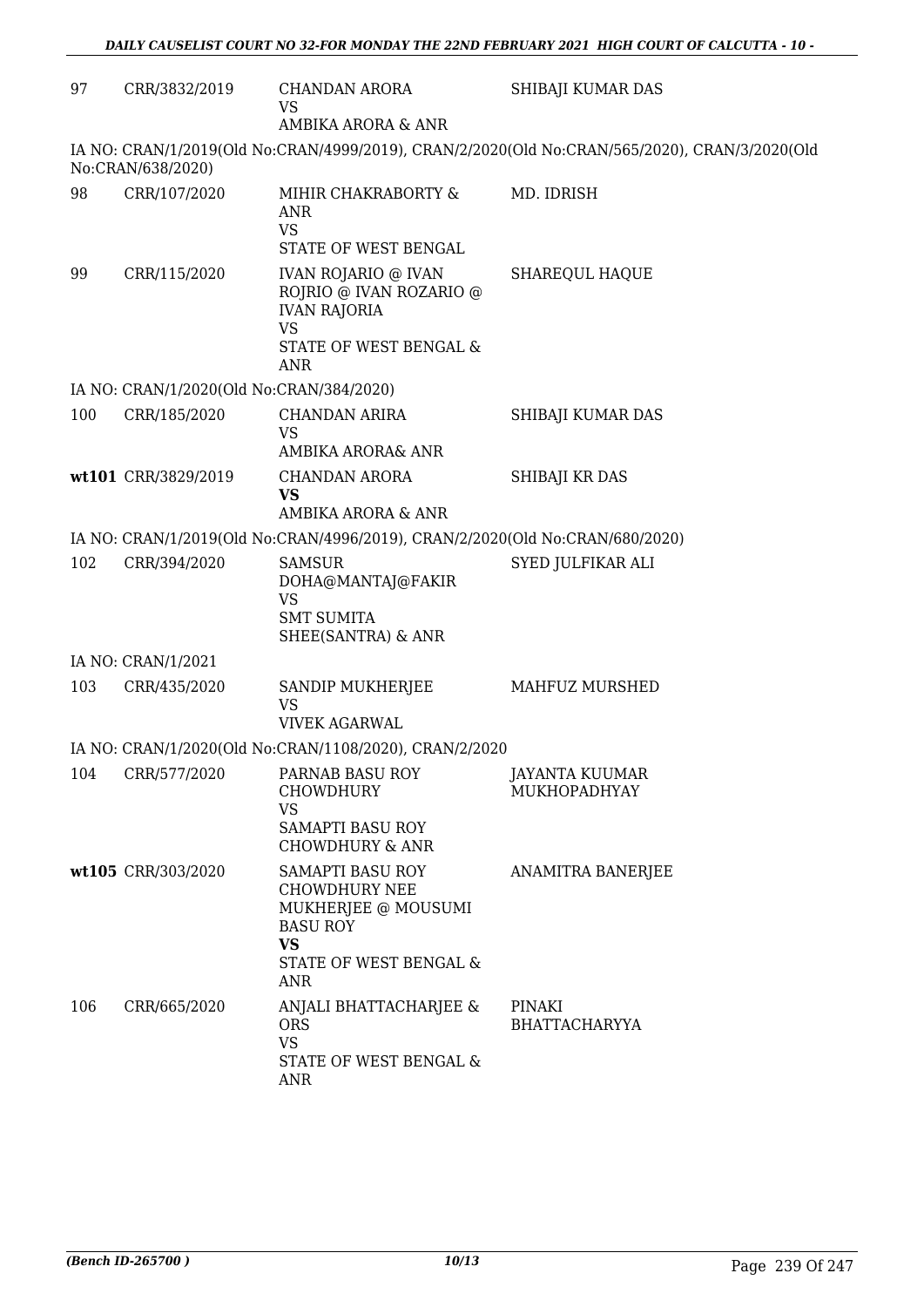| 107 | CRR/1098/2020                             | SOUMOJIT PATRA<br><b>VS</b><br>STATE OF WEST BENGAL &<br>ANR                                     | <b>RAJIV KUMAR</b>                    |       |
|-----|-------------------------------------------|--------------------------------------------------------------------------------------------------|---------------------------------------|-------|
|     |                                           | IA NO: CRAN/1/2020(Old No:CRAN/3524/2020), CRAN/2/2020, CRAN/3/2021                              |                                       |       |
| 108 | CRR/1763/2020                             | <b>SWAPAN BERA</b><br><b>VS</b><br>State of West Bengal AND<br>ANR                               | LIPIKA NATH                           |       |
| 109 | CRR/1903/2020                             | DEBASISH BRATA<br><b>BHATTACHARJEE</b><br><b>VS</b><br><b>SHARMISTHA</b><br><b>BHATTACHARJEE</b> | <b>PINAKI</b><br><b>BHATTACHARYYA</b> |       |
|     | IA NO: CRAN/1/2021                        |                                                                                                  |                                       |       |
| 110 | CRR/1716/2019                             | ANURUPA ROY<br><b>VS</b>                                                                         | <b>DEBASISH DAS</b>                   |       |
|     |                                           | DR ANINDA SUNDAR DAS &<br>ANR                                                                    |                                       |       |
| 111 | CRR/2261/2018                             | AMIT KR GHOSH & ORS                                                                              | S BHATTACHARYYA                       |       |
|     |                                           | <b>VS</b><br>STATE OF WEST BENGAL &<br><b>ORS</b>                                                |                                       |       |
|     | IA NO: CRAN/1/2019(Old No:CRAN/3355/2019) |                                                                                                  |                                       |       |
| 112 | CRR/914/2020                              | <b>JALADHAR PAL</b><br><b>VS</b>                                                                 | <b>MADHUMITA ROY</b><br>CHOWDHURY     |       |
|     | IA NO: CRAN/1/2021                        | STATE OF WEST BENGAL                                                                             |                                       |       |
|     | wt113 CRR/1731/1995                       | <b>JALADHAR PAL</b>                                                                              | MR S.ROY                              | N.Y.A |
|     |                                           | <b>VS</b><br>THE STATE OF WEST<br><b>BENGAL</b>                                                  |                                       |       |
|     |                                           | IA NO: CRAN/1/2019(Old No:CRAN/4681/2019), CRAN/2/2019(Old No:CRAN/4683/2019), CRAN/3/2020       |                                       |       |
| 114 | CRR/469/2018                              | ACHEWAR NATH SHUKLA                                                                              | K GANGULY                             |       |
|     |                                           | VS<br>STATE OF WEST BENGAL &<br>ANR                                                              |                                       |       |
|     | IA NO: CRAN/1/2020(Old No:CRAN/796/2020)  |                                                                                                  |                                       |       |
|     | wt115 CRR/470/2018                        | ACHEWAR NATH SHUKLA<br><b>VS</b><br>STATE OF WEST BENGAL &                                       | <b>K GANGULY</b>                      |       |
|     |                                           | ANR                                                                                              |                                       |       |
|     | IA NO: CRAN/1/2020(Old No:CRAN/799/2020)  |                                                                                                  |                                       |       |
|     | wt116 CRR/471/2018                        | ACHEWAR NATH SHUKLA<br><b>VS</b><br>STATE OF WEST BENGAL &<br>ANR                                | K GANGULY                             |       |
|     | IA NO: CRAN/1/2020(Old No:CRAN/797/2020)  |                                                                                                  |                                       |       |
|     | wt117 CRR/472/2018                        | ACHEWAR NATH SHUKLA<br><b>VS</b><br>STATE OF WEST BENGAL &                                       | K GANGULY                             |       |
|     | IA NO: CRAN/1/2020(Old No:CRAN/798/2020)  | <b>ANR</b>                                                                                       |                                       |       |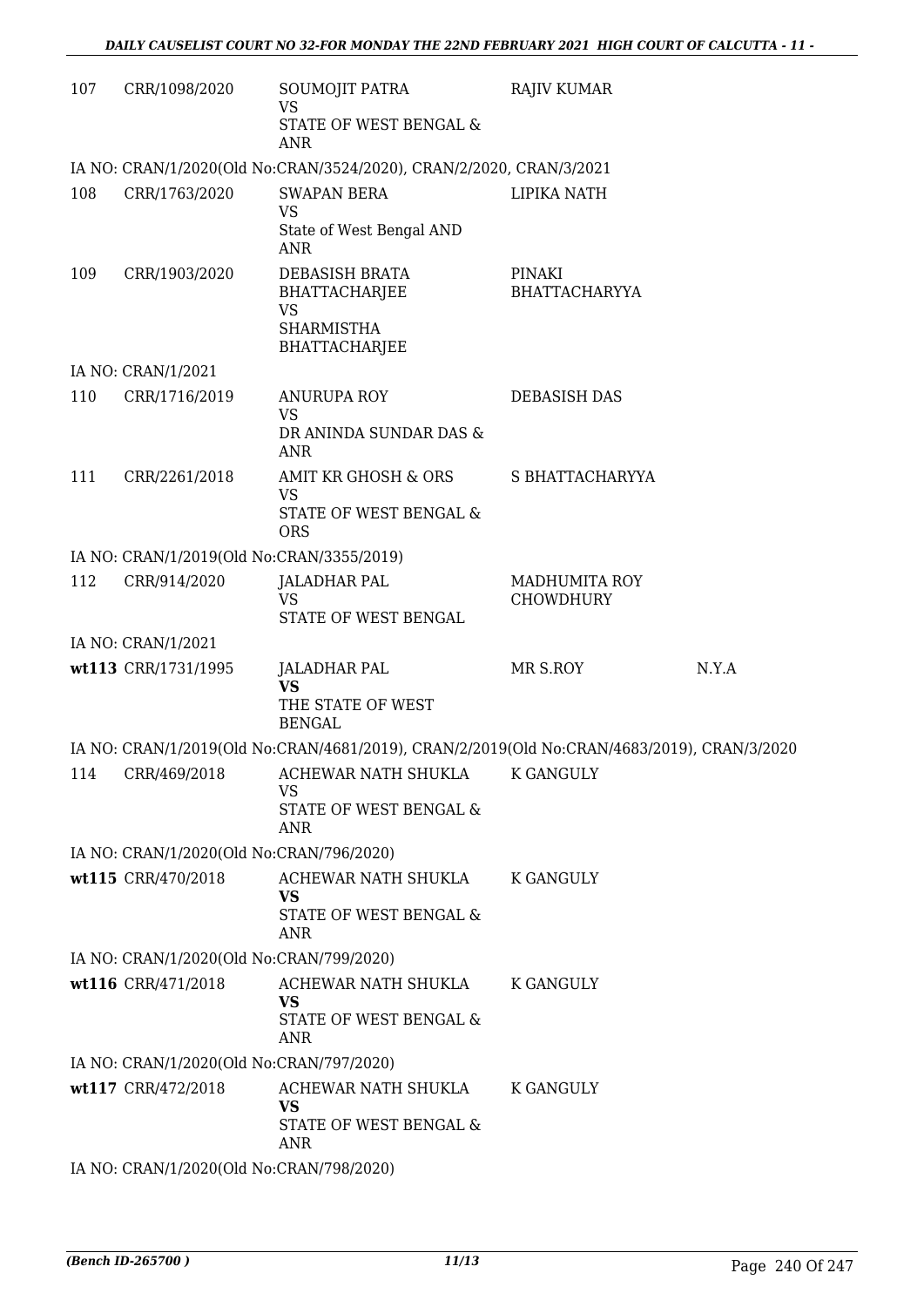| 118                                                                                                                                                      | CRR/3769/2019                                | RUPASHREE MUKHERJEE<br>VS<br>STATE OF WEST BENGAL &<br><b>ANR</b>                                       | AMITABHA GHOSH                        |  |
|----------------------------------------------------------------------------------------------------------------------------------------------------------|----------------------------------------------|---------------------------------------------------------------------------------------------------------|---------------------------------------|--|
| 119                                                                                                                                                      | CRR/1128/2018                                | <b>DINESH PODDAR</b><br><b>VS</b><br>STATE OF WEST BENGAL &<br><b>ORS</b>                               | A.GHATAK                              |  |
|                                                                                                                                                          | wt120 CRR/3496/2018                          | <b>DINESH PODDAR</b><br><b>VS</b><br>STATE OF WEST BENGAL &<br><b>ORS</b>                               | <b>APZAL ANSARI</b>                   |  |
|                                                                                                                                                          | IA NO: CRAN/1/2020(Old No:CRAN/736/2020)     |                                                                                                         |                                       |  |
| 121                                                                                                                                                      | CRR/1735/2018                                | ARINDOM MODAK & ANR.<br>VS<br>STATE OF WEST BENGAL &<br>ANR.                                            | <b>SAYAK RANJAN</b><br><b>GANGULY</b> |  |
| 122                                                                                                                                                      | CRR/2851/2018                                | NIRANJAN ROY<br><b>VS</b><br>STATE OF WEST BENGAL &<br><b>ANR</b>                                       | <b>MALAY</b><br><b>BHATTACHARYYA</b>  |  |
| 123                                                                                                                                                      | CRR/690/2017                                 | RAHUL TANTIA<br><b>VS</b><br>STATE OF WEST BENGAL                                                       | S. PAUL                               |  |
| IA NO: CRAN/2/2017(Old No:CRAN/4081/2017), CRAN/3/2017(Old No:CRAN/4127/2017), CRAN/4/2017(Old<br>No:CRAN/4881/2017), CRAN/7/2020(Old No:CRAN/1064/2020) |                                              |                                                                                                         |                                       |  |
| 124                                                                                                                                                      | CRR/1384/2020                                | <b>BABITA SIMON</b><br><b>VS</b><br>State of West Bengal                                                | <b>RAJARSHI BASU</b>                  |  |
|                                                                                                                                                          | IA NO: CRAN/1/2020, CRAN/2/2020, CRAN/4/2021 |                                                                                                         |                                       |  |
| 125                                                                                                                                                      | CRR/2848/2017                                | ASIT MAITY@ASHIT MAITY<br><b>VS</b><br>STATE OF WEST BENGAL &<br>ANR                                    | AMITABHA GHOSH                        |  |
|                                                                                                                                                          |                                              | IA NO: CRAN/3/2018(Old No:CRAN/1313/2018), CRAN/7/2020(Old No:CRAN/584/2020)                            |                                       |  |
| 126                                                                                                                                                      | CRR/1953/2019                                | AMIT KUMAR MOHTA @<br><b>AMIT MOHTA</b><br><b>VS</b><br><b>STATE OF WEST BENGAL &amp;</b><br><b>ANR</b> | MD ZOHAIB RAUF                        |  |
|                                                                                                                                                          | wt127 CRR/2881/2019                          | <b>INDRA MOHTA</b><br><b>VS</b><br>STATE OF WEST BENGAL &<br>ANR                                        | RATANLAL JOSHI                        |  |
| IA NO: CRAN/1/2019(Old No:CRAN/3922/2019)                                                                                                                |                                              |                                                                                                         |                                       |  |
| 128                                                                                                                                                      | CRR/3176/2019                                | SMT BAISHALI DUTTA<br>VS<br>STATE OF WEST BENGAL &<br><b>ORS</b>                                        | ANTARIKHYA BASU                       |  |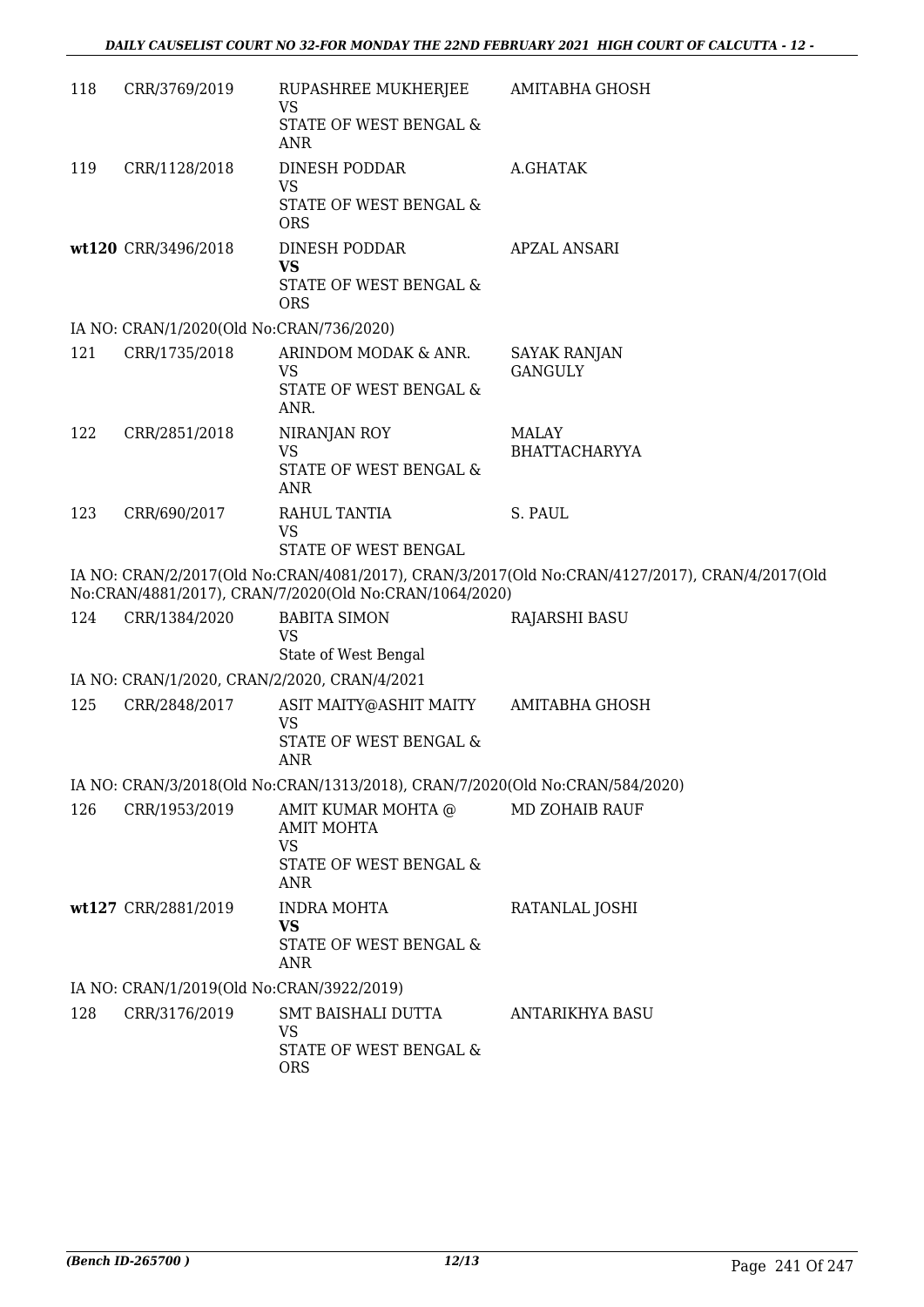| 129 | CRR/3476/2016<br>(At 2.00 p.m.)           | ARSHI ARA AHMED<br>VS.<br>STATE OF WEST BENGAL &<br>MD. ARIF                          | MD. MOJNU SK           |
|-----|-------------------------------------------|---------------------------------------------------------------------------------------|------------------------|
|     | IA NO: CRAN/1/2018(Old No:CRAN/1863/2018) |                                                                                       |                        |
|     | wt130 CRR/470/2017                        | <b>MD ARIF</b><br><b>VS</b><br>MRS ARSHI ARA AHMED                                    | D P MITRA              |
| 131 | CRR/1553/2017                             | ORIJIT CHATTERJEE & ANR<br>VS<br>STATE OF WEST BENGAL &<br><b>ORS</b>                 | <b>SATADRU LAHIRI</b>  |
|     | IA NO: CRAN/3/2018(Old No:CRAN/2198/2018) |                                                                                       |                        |
| 132 | CRR/1405/2018                             | TUSAR KANTI KAR & ANR<br>VS<br>STATE OF WEST BENGAL &<br>ANR                          | TIRTHANKAR DEY         |
| 133 | CRR/1777/2020<br>[S]                      | SHEIKH HASNABUL HAQUE<br>AND ANR<br>VS.<br>THE STATE OF WEST<br><b>BENGAL AND ANR</b> | <b>GAGANJYOT SINGH</b> |
|     | IA NO: CRAN/1/2021, CRAN/2/2021           |                                                                                       |                        |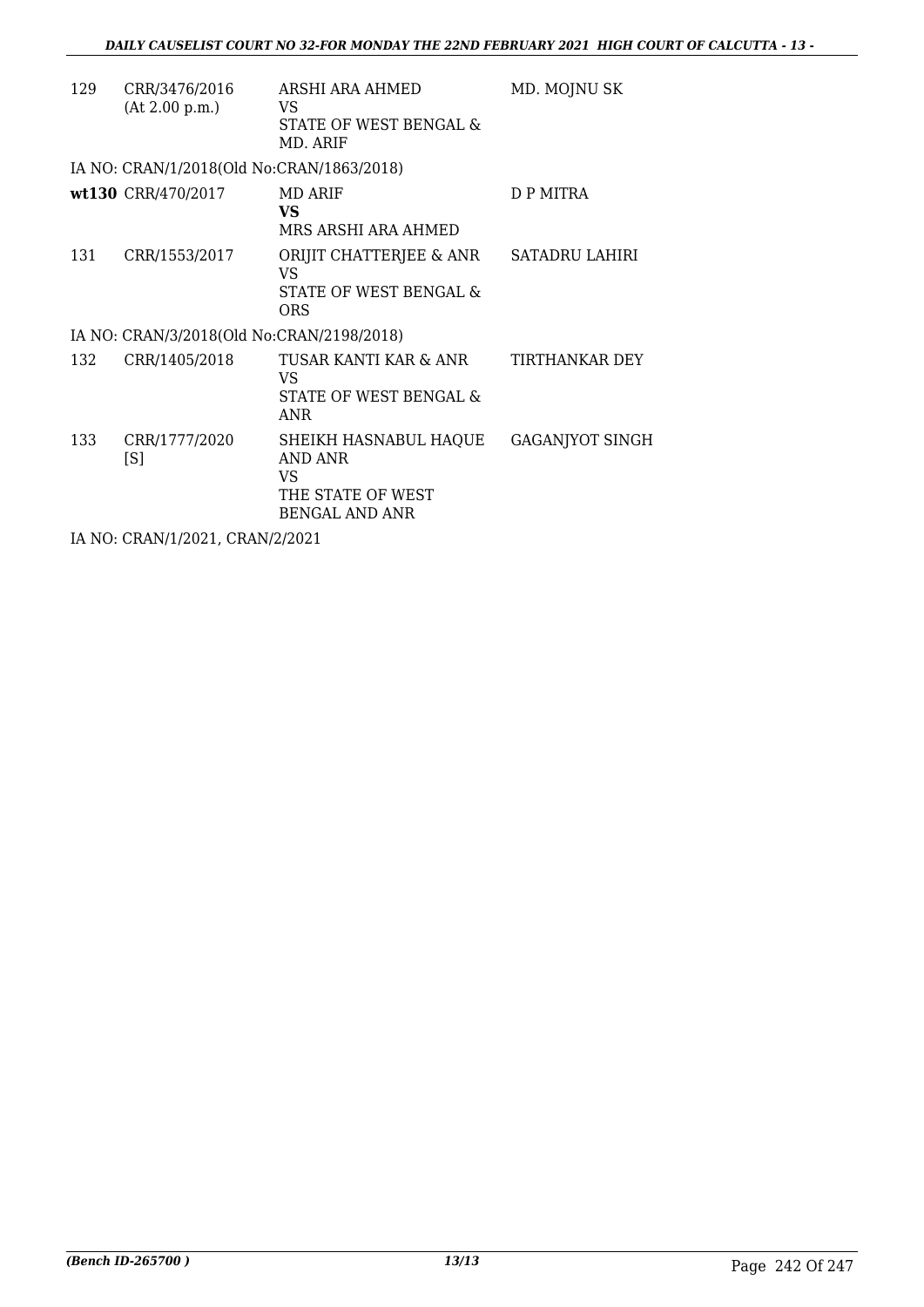

# In The High Court at Calcutta

# **Appellate Side**

**DAILY CAUSELIST For Monday The 22nd February 2021**

**COURT NO. 42**

## **SINGLE BENCH (SB - XVI)**

**AT 10:45 AM**

**HON'BLE JUSTICE SUBHASIS DASGUPTA**

# **(VIA VIDEO CONFERENCE)**

### **ON AND FROM MONDAY, THE 11TH JANUARY, 2021 - ADMISSION OF CRIMINAL MOTIONS AND HEARING OF CRIMINAL REVISIONS WHICH ARE NOT ASSIGNED TO ANY OTHER BENCH INCLUDING APPLICATIONS CONNECTED THERETO;**

**HEARING OF CRIMINAL REVISIONS (IRRESPECTIVE OF CLASSIFICATION) FILED UPTO 2015 INCLUDING CONNECTED APPLICATIONS; HEARING OF CRIMINAL APPEALS.**

**(A) MENTIONING FOR INCLUSION ON THE FIRST WORKING DAY OF THE WEEK.**

**(B) MENTIONING FOR INCLUSION OF "CRIMINAL REVISION HEARING" IRRESPECTIVE OF CLASSIFICATION FILED ( UPTO 2015) ON THURSDAY OF THE WEEK.**

**NOTE : MATTERS WILL BE TAKEN UP THROUGH PHYSICAL HEARING ONLY WHEN BOTH PARTIES ARE AGREED.**

|   |                    | TO BE MENTIONED                                                       |                               |  |
|---|--------------------|-----------------------------------------------------------------------|-------------------------------|--|
| 1 | CRR/3855/2019      | <b>JAYANTA SEKHAR</b><br>VS<br>NEHA GUPTA & ANR                       | NARAYAN DEBNATH               |  |
|   | IA NO: CRAN/1/2020 |                                                                       |                               |  |
| 2 | CRR/1424/2020      | <b>MOJIBUR RAHAMAN</b><br>VS<br>State of West Bengal                  | ARGHAYA<br><b>CHAKRABORTY</b> |  |
|   |                    | <b>LISTED MOTION</b>                                                  |                               |  |
| 3 | CRR/3799/2019      | SRI SWARUP BISWAS & ORS<br>VS<br>STATE OF WEST BENGAL &<br><b>ANR</b> | SANKHA SUBHRA<br><b>ROY</b>   |  |
| 4 | CRR/1504/2020      | MANIK CHANDRA NASKAR<br>VS<br>STATE OF WEST BENGAL<br>AND ORS.        | <b>GOPAL MONDAL</b>           |  |

# **TO BE MENTIONED**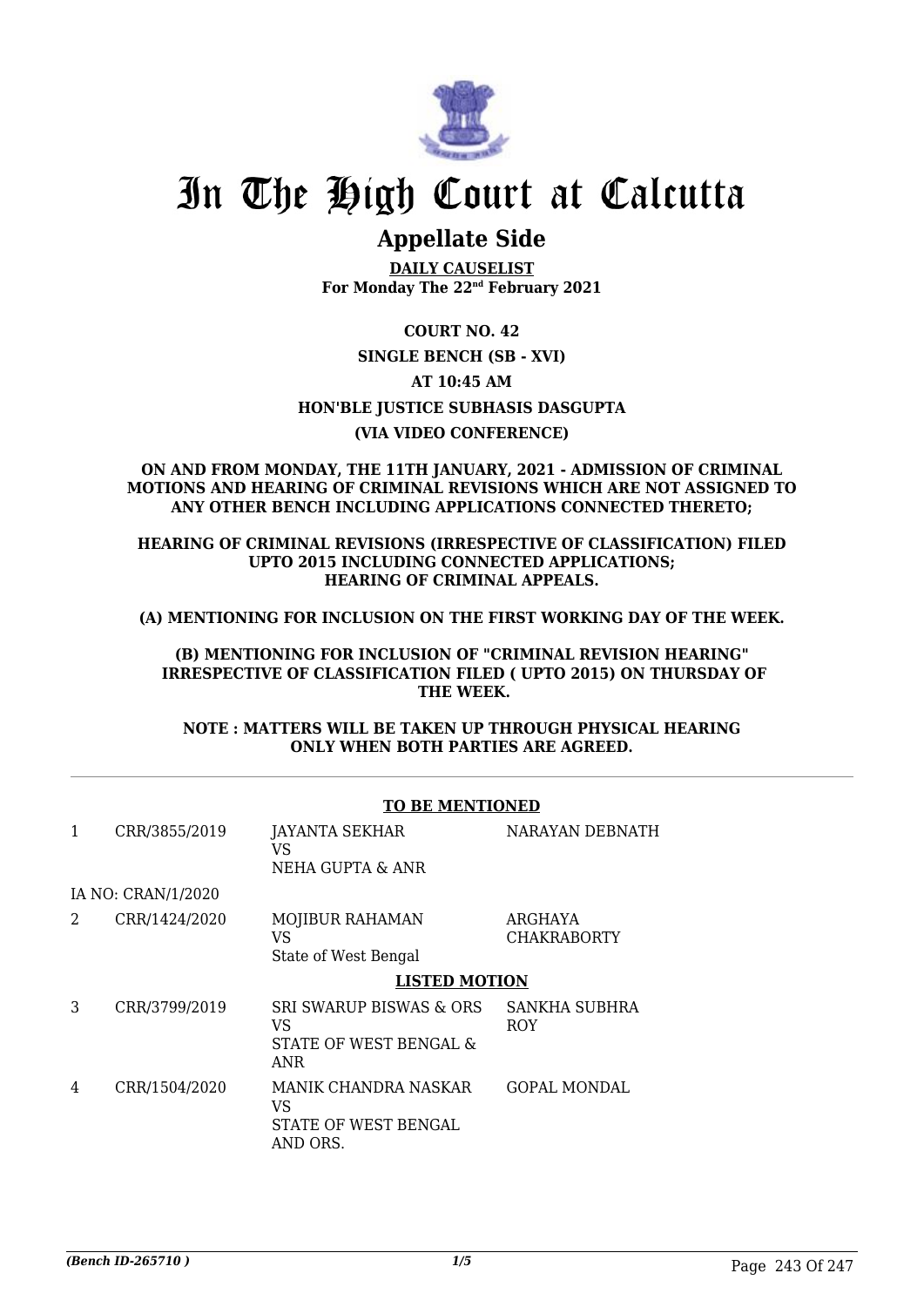| 5  | CRR/14/2021        | NAJIMUDDIN MONDAL<br><b>VS</b><br>STATE OF WEST BENGAL<br>AND ORS.                                                                             | SUCHISMITA DUTTA                   |
|----|--------------------|------------------------------------------------------------------------------------------------------------------------------------------------|------------------------------------|
| 6  | CRR/320/2021       | TAMAL KRISHNA GHOSH<br><b>VS</b><br>STATE OF WEST BENGAL<br>AND ANR.                                                                           | <b>SATYENDRA</b><br><b>AGARWAL</b> |
| 7  | CRR/343/2021       | SPOTOFFERS ONLINE<br><b>SOLUTION P. LTD. AND</b><br>ORS.<br><b>VS</b><br>STATE OF WEST BENGAL<br>AND ANR.                                      | SUDESHNA BAGCHI                    |
| 8  | CRR/373/2021       | PARWEZ ALAM @ MD.<br>PERWEZ ALAM<br><b>VS</b><br>STATE OF WEST BENGAL<br><b>AND ANR</b>                                                        | MD. ZOHAIB RAUF                    |
| 9  | CRR/390/2021       | WESTERN INDIA<br>TRANSPORT FINANCE<br><b>COMPANY PRIVATE</b><br><b>LIMITED AND OTHERS</b><br>VS.<br>STATE OF WEST BENGAL<br><b>AND ANOTHER</b> | <b>SURYANEEL DAS</b>               |
| 10 | CRR/394/2021       | MONISHA HALDER AND<br><b>ORS</b><br><b>VS</b><br>STATE OF WEST BENGAL<br><b>AND ANR</b>                                                        | Mrinal Kanti<br>Mukherjee          |
| 11 | CRR/410/2021       | DEBRAJ PAL@DEBRAJ PAUL<br><b>VS</b><br>STATE OF WEST BENGAL<br><b>AND ANR</b>                                                                  | NAZIR AHMED                        |
| 12 | CRR/439/2021       | <b>SMT SIMA ROY</b><br><b>VS</b><br>STATE OF WEST BENGAL<br><b>AND ANR</b>                                                                     | PRADYAT SAHA                       |
| 13 | CRR/451/2021       | SATISH CHANDRA DUBEY<br>VS<br>STATE OF WEST BENGAL<br><b>AND ANR</b>                                                                           | PRANGOPAL DAS                      |
| 14 | CRR/452/2021       | SUBHAM AND ORS.<br><b>VS</b><br>STATE OF WEST BENGAL<br>AND ANR.                                                                               | AMITABH RAY                        |
|    | IA NO: CRAN/1/2021 |                                                                                                                                                |                                    |
| 15 | CRR/463/2021       | MD HUMAYUN SK<br><b>VS</b><br>STATE OF WEST BENGAL<br>AND ANR                                                                                  | ANJAN<br><b>BHATTACHARYA</b>       |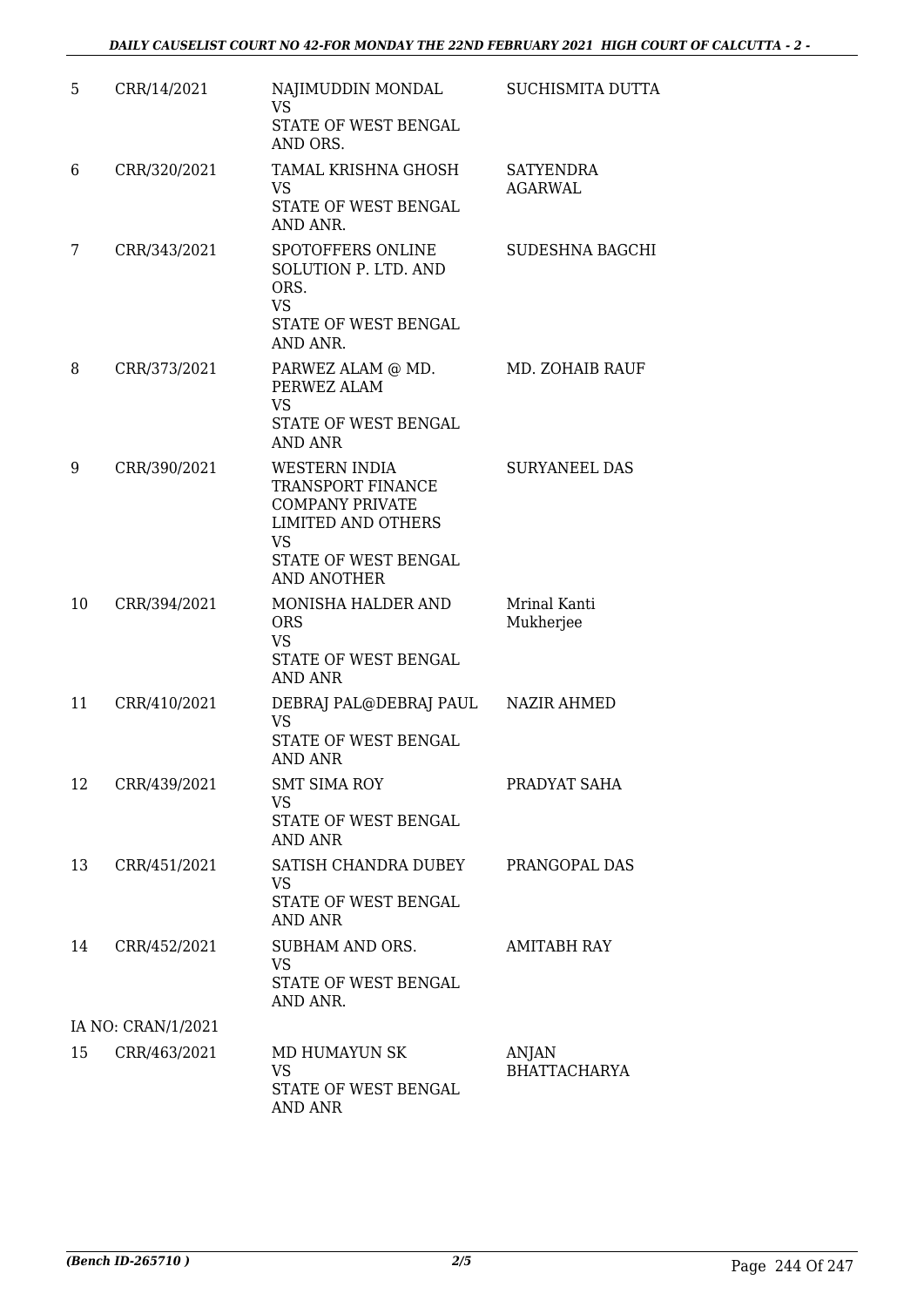| 16 | CRR/464/2021                   | SUBHENDU KARAN<br><b>VS</b><br>STATE OF WEST BENGAL<br><b>AND ANOTHER</b>                                       | <b>SK JAKIR HOSSAIN</b> |
|----|--------------------------------|-----------------------------------------------------------------------------------------------------------------|-------------------------|
| 17 | CRR/467/2021                   | SAROJ CHAKRABORTY<br><b>VS</b><br>STATE OF WEST BENGAL<br><b>AND ANR</b>                                        | <b>ANTARA PATHAK</b>    |
| 18 | CRR/470/2021                   | SWATI GOSWAMI AND ANR<br><b>VS</b><br>STATE OF WEST BENGAL<br><b>AND ANR</b>                                    | <b>ANCHITA SARKAR</b>   |
| 19 | CRR/472/2021                   | ANUSUA PIPLAI AND ORS<br>VS<br>STATE OF WEST BENGAL<br>AND ANR                                                  | SIRAJ GOOPTU            |
|    | IA NO: CRAN/1/2021             |                                                                                                                 |                         |
| 20 | CRR/474/2021                   | SURAJIT DHONK<br><b>VS</b><br>STATE OF WEST BENGAL                                                              | AVIJIT CHAKRABORTY      |
| 21 | CRR/478/2021                   | AND ANR<br><b>BHIM CHADNRA HALDER</b><br><b>VS</b><br>STATE OF WEST BENGAL<br><b>AND ANR</b>                    | SOMNATH ADHIKARY        |
| 22 | CRR/482/2021                   | MD MUNNA<br>VS<br>STATE OF WEST BENGAL                                                                          | <b>SONALI DAS</b>       |
| 23 | CRR/484/2021                   | RAMA SANKAR JAISWAL @<br>RAMA SHANKAR JAISWAL<br>AND ANR<br><b>VS</b><br>STATE OF WEST BENGAL<br><b>AND ANR</b> | UTTAM KUMAR DE          |
| 24 | CRR/487/2021                   | PRAKASH CHANDRA<br>PRADHAN AND ANR<br><b>VS</b><br>STATE OF WEST BENGAL<br>AND ORS.                             | <b>BISWAJIT SARKAR</b>  |
| 25 | CRR/489/2021                   | SK. RAJU<br><b>VS</b><br>STATE OF WEST BENGAL                                                                   | KOUSTAV BAGCHI          |
| 26 | CRR/490/2021                   | NASIRUDDIN MALLICK<br>VS                                                                                        | ARNAB MUKHERJEE         |
|    |                                | ASNAHAR BIBI AND ANR<br><b>APPLICATION</b>                                                                      |                         |
| 27 | CRR/565/2019<br>[ RESTORATION] | DEEPA PUJARI @ MISTRY @<br>HALDER @ REXANA<br><b>HALDER</b><br><b>VS</b><br>STATE OF WEST BENGAL                | TAPAN ROY               |

IA NO: CRAN/1/2019(Old No:CRAN/2923/2019)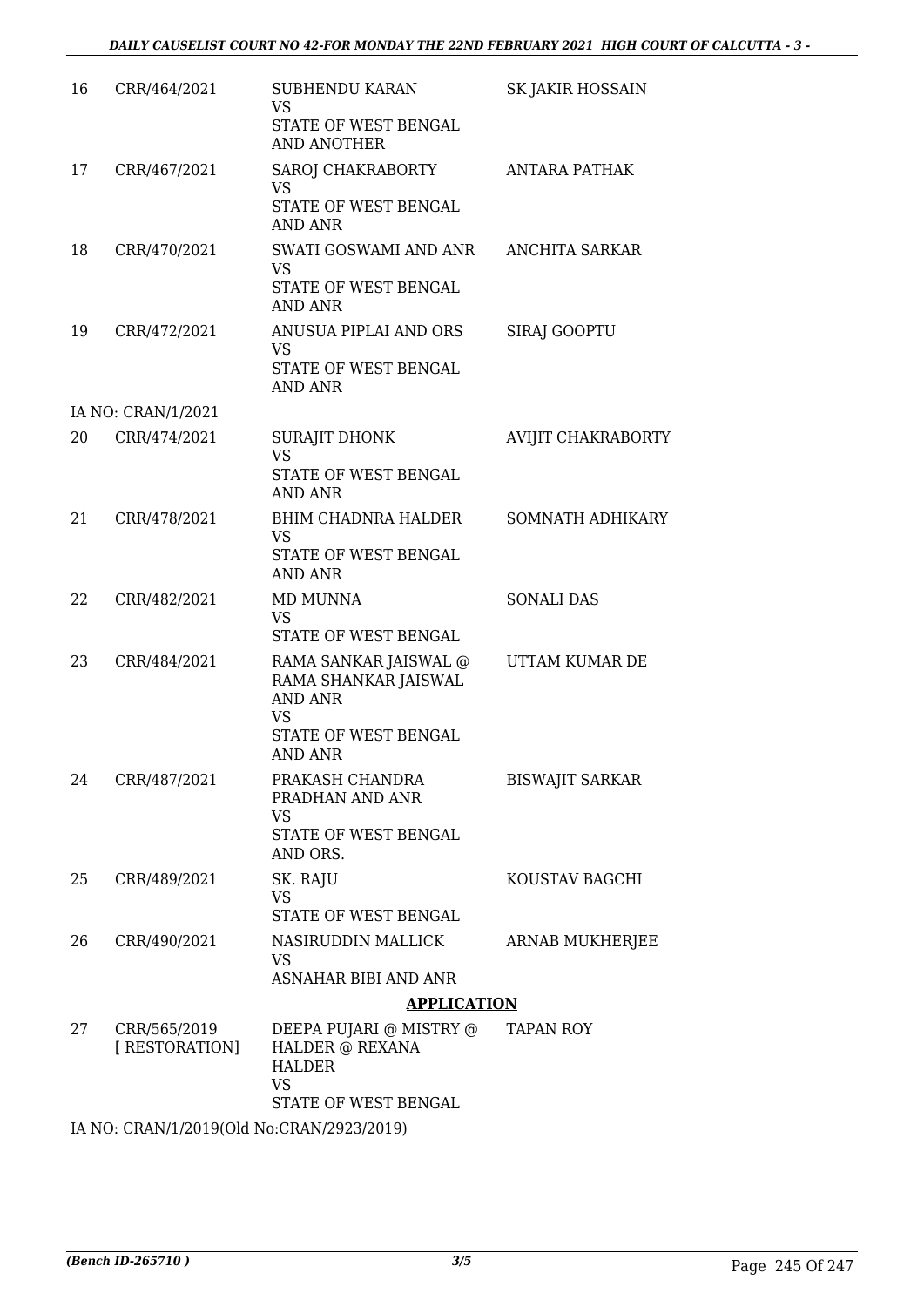| 28 | CRR/3755/2019                             | NIRMALYA HAZRA<br><b>VS</b><br><b>RAMLAL NAG</b>        | <b>TANMAY</b><br><b>CHOWDHURY</b>    |
|----|-------------------------------------------|---------------------------------------------------------|--------------------------------------|
|    | wt29 CRR/4097/2017                        | KANKAN BHATTACHARYA<br><b>VS</b><br>C.B.I               | <b>BISWAJIT MANNA</b>                |
|    |                                           | <b>SPECIALLY FIXED MATTERS</b>                          |                                      |
| 30 | CRR/2654/2019                             | RABI BHUSAN PANDEY<br><b>VS</b>                         | SAIBAL MONDAL                        |
|    |                                           | STATE OF WEST BENGAL                                    |                                      |
|    | wt31 CRR/3113/2019                        | <b>SAMAR SK SWARNAKAR</b><br><b>VS</b>                  | <b>SANDIP</b><br><b>CHAKRABORTY</b>  |
|    |                                           | STATE OF WEST BENGAL                                    |                                      |
|    |                                           | <b>CONTESTED APPLICATION</b>                            |                                      |
| 32 | CRR/2325/2018                             | <b>CHINMOY PANDA</b><br><b>VS</b>                       | <b>BISWAJIT MANNA</b>                |
|    |                                           | STATE OF WEST BENGAL &<br><b>ORS</b>                    |                                      |
|    | IA NO: CRAN/1/2018(Old No:CRAN/2792/2018) |                                                         |                                      |
| 33 | CRR/3797/2019                             | ARINDAM SAMANTA<br><b>VS</b>                            | TAPAS DUTTA                          |
|    |                                           | STATE OF WEST BENGAL                                    |                                      |
|    | IA NO: CRAN/1/2020(Old No:CRAN/4821/2020) |                                                         |                                      |
| 34 | CRR/452/2020                              | MOHIT LAL GHOSH<br>VS                                   | <b>BISWAJIT MANNA</b>                |
|    |                                           | STATE OF WEST BENGAL                                    |                                      |
| 35 | CRR/962/2020                              | <b>ASMAT SK</b><br><b>VS</b>                            | <b>SHIBASIS</b><br>CHATTERJEE        |
|    |                                           | STATE OF WEST BENGAL &<br><b>ANR</b>                    |                                      |
| 36 | CRR/1782/2020                             | MONOTOSH DUTTA                                          | ROHIT KR SHAW                        |
|    |                                           | <b>VS</b><br>State of West Bengal AND<br><b>ANOTHER</b> |                                      |
| 37 | CRR/1785/2020                             | SMT SADHANA JOSHOHARA                                   | KRISHNENDU                           |
|    |                                           | <b>DUTTA</b><br><b>VS</b>                               | BHADRA                               |
|    |                                           | State of West Bengal                                    |                                      |
| 38 | CRR/1792/2020                             | <b>SUJIT KUMAR BISWAS</b><br><b>VS</b>                  | KRISHNENDU<br><b>BHADRA</b>          |
|    |                                           | State of West Bengal                                    |                                      |
| 39 | CRR/1938/2020                             | PRITISH DAS<br><b>VS</b>                                | <b>ARUP KUMAR</b><br><b>BHOWMICK</b> |
|    |                                           | STATE OF WEST BENGAL<br>AND ORS.                        |                                      |
| 40 | CRR/13/2021                               | RAMPROSAD ROY AND ANR<br><b>VS</b>                      | <b>ARNAB DAS</b>                     |
|    |                                           | State of West Bengal AND<br><b>ANR</b>                  |                                      |

IA NO: CRAN/1/2021